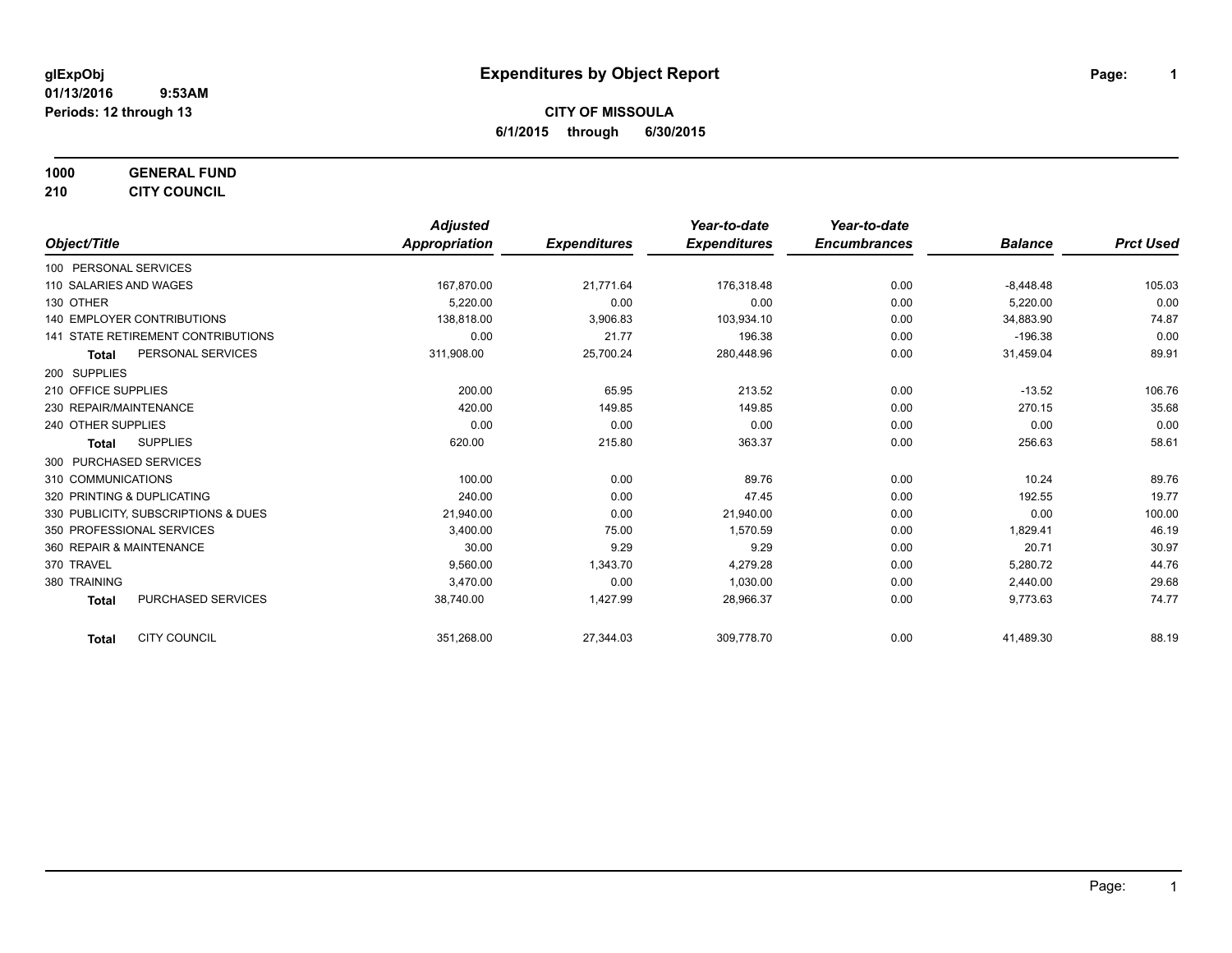**1000 GENERAL FUND**

**220 MAYOR**

|                                     | <b>Adjusted</b> |                     | Year-to-date        | Year-to-date        |                |                  |
|-------------------------------------|-----------------|---------------------|---------------------|---------------------|----------------|------------------|
| Object/Title                        | Appropriation   | <b>Expenditures</b> | <b>Expenditures</b> | <b>Encumbrances</b> | <b>Balance</b> | <b>Prct Used</b> |
| 100 PERSONAL SERVICES               |                 |                     |                     |                     |                |                  |
| 110 SALARIES AND WAGES              | 368,075.00      | 93,156.37           | 431,964.39          | 0.00                | $-63,889.39$   | 117.36           |
| 120 OVERTIME/TERMINATION            | 500.00          | 0.00                | 0.00                | 0.00                | 500.00         | 0.00             |
| 130 OTHER                           | 6.600.00        | 0.00                | 0.00                | 0.00                | 6,600.00       | 0.00             |
| <b>140 EMPLOYER CONTRIBUTIONS</b>   | 113.197.00      | 16,746.81           | 121,894.08          | 0.00                | $-8,697.08$    | 107.68           |
| 141 STATE RETIREMENT CONTRIBUTIONS  | 0.00            | 93.16               | 475.46              | 0.00                | $-475.46$      | 0.00             |
| PERSONAL SERVICES<br><b>Total</b>   | 488,372.00      | 109,996.34          | 554,333.93          | 0.00                | $-65,961.93$   | 113.51           |
| 200 SUPPLIES                        |                 |                     |                     |                     |                |                  |
| 210 OFFICE SUPPLIES                 | 1.004.00        | 225.51              | 974.57              | 0.00                | 29.43          | 97.07            |
| 220 OPERATING SUPPLIES              | 1.120.00        | 0.00                | 426.18              | 0.00                | 693.82         | 38.05            |
| 230 REPAIR/MAINTENANCE              | 100.00          | 0.00                | 0.00                | 0.00                | 100.00         | 0.00             |
| 231 GASOLINE                        | 108.00          | 0.00                | 80.36               | 0.00                | 27.64          | 74.41            |
| 240 OTHER SUPPLIES                  | 400.00          | 0.00                | 0.00                | 0.00                | 400.00         | 0.00             |
| <b>SUPPLIES</b><br>Total            | 2,732.00        | 225.51              | 1,481.11            | 0.00                | 1,250.89       | 54.21            |
| 300 PURCHASED SERVICES              |                 |                     |                     |                     |                |                  |
| 310 COMMUNICATIONS                  | 712.00          | 43.23               | 517.25              | 0.00                | 194.75         | 72.65            |
| 320 PRINTING & DUPLICATING          | 3,056.00        | 2,653.14            | 2,963.24            | 0.00                | 92.76          | 96.96            |
| 330 PUBLICITY, SUBSCRIPTIONS & DUES | 9,680.00        | 16.00               | 10,217.67           | 0.00                | $-537.67$      | 105.55           |
| 344 TELEPHONE SERVICE               | 6,076.00        | 747.48              | 5,307.44            | 0.00                | 768.56         | 87.35            |
| 350 PROFESSIONAL SERVICES           | 3,307.00        | 847.59              | 1,702.75            | 0.00                | 1,604.25       | 51.49            |
| 360 REPAIR & MAINTENANCE            | 1,305.00        | 29.46               | 359.87              | 0.00                | 945.13         | 27.58            |
| 370 TRAVEL                          | 2,008.00        | 0.00                | 348.36              | 0.00                | 1,659.64       | 17.35            |
| 380 TRAINING                        | 2.020.00        | 0.00                | 100.00              | 0.00                | 1,920.00       | 4.95             |
| 390 OTHER PURCHASED SERVICES        | 1,250.00        | 191.50              | 1,220.75            | 0.00                | 29.25          | 97.66            |
| PURCHASED SERVICES<br><b>Total</b>  | 29,414.00       | 4,528.40            | 22,737.33           | 0.00                | 6,676.67       | 77.30            |
| <b>MAYOR</b><br><b>Total</b>        | 520,518.00      | 114,750.25          | 578,552.37          | 0.00                | $-58,034.37$   | 111.15           |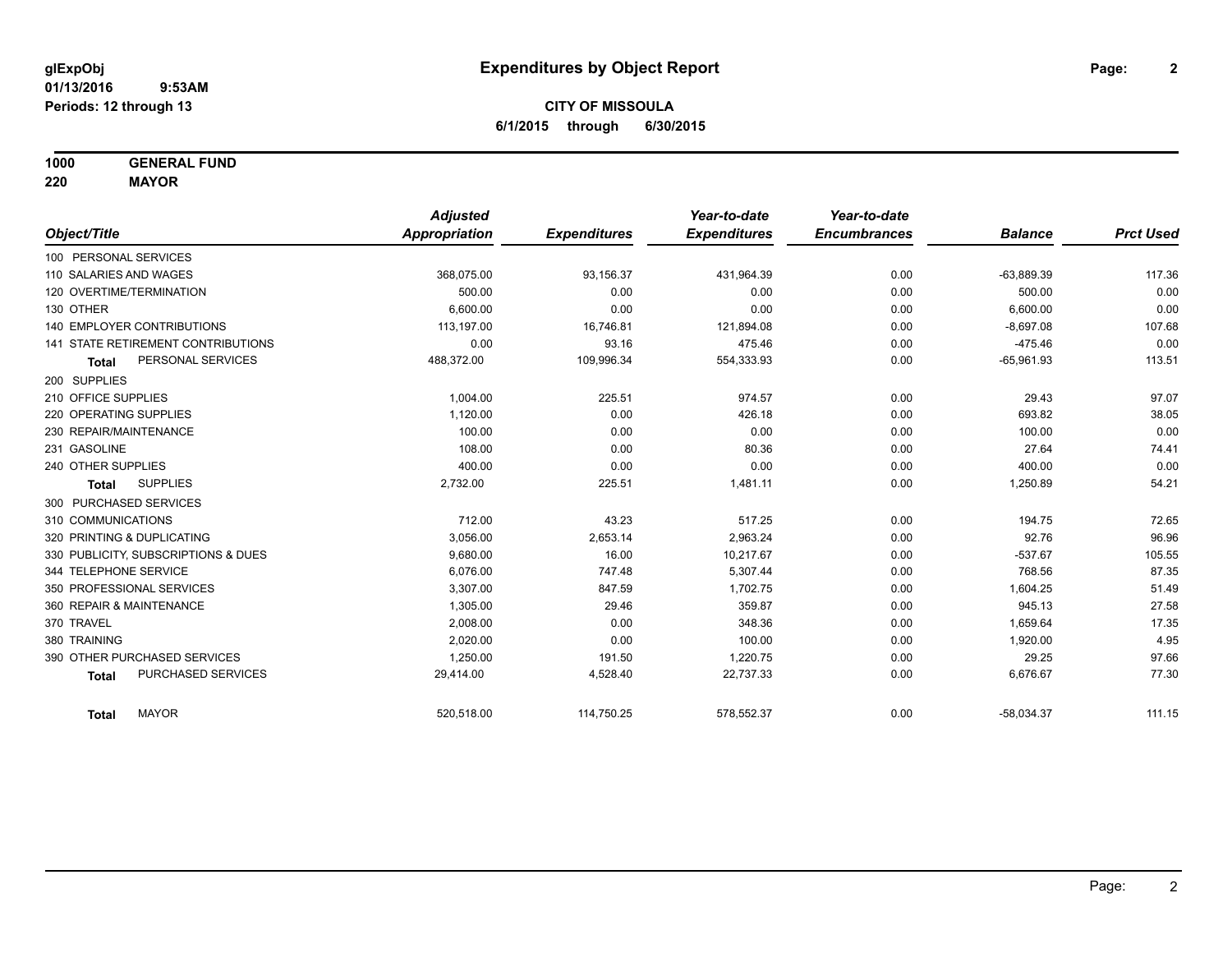#### **1000 GENERAL FUND**

**221 HUMAN RESOURCES**

|                                           | <b>Adjusted</b>      |                     | Year-to-date        | Year-to-date        |                |                  |
|-------------------------------------------|----------------------|---------------------|---------------------|---------------------|----------------|------------------|
| Object/Title                              | <b>Appropriation</b> | <b>Expenditures</b> | <b>Expenditures</b> | <b>Encumbrances</b> | <b>Balance</b> | <b>Prct Used</b> |
| 100 PERSONAL SERVICES                     |                      |                     |                     |                     |                |                  |
| 110 SALARIES AND WAGES                    | 214,440.00           | 22,822.18           | 204,586.71          | 0.00                | 9,853.29       | 95.41            |
| <b>140 EMPLOYER CONTRIBUTIONS</b>         | 76.197.00            | 4.376.38            | 65.275.73           | 0.00                | 10.921.27      | 85.67            |
| <b>141 STATE RETIREMENT CONTRIBUTIONS</b> | 0.00                 | 22.82               | 220.05              | 0.00                | $-220.05$      | 0.00             |
| PERSONAL SERVICES<br><b>Total</b>         | 290,637.00           | 27,221.38           | 270,082.49          | 0.00                | 20,554.51      | 92.93            |
| 200 SUPPLIES                              |                      |                     |                     |                     |                |                  |
| 210 OFFICE SUPPLIES                       | 3,115.00             | 2,012.54            | 3,267.59            | 0.00                | $-152.59$      | 104.90           |
| 220 OPERATING SUPPLIES                    | 0.00                 | 0.00                | 0.00                | 0.00                | 0.00           | 0.00             |
| <b>SUPPLIES</b><br><b>Total</b>           | 3,115.00             | 2,012.54            | 3,267.59            | 0.00                | $-152.59$      | 104.90           |
| 300 PURCHASED SERVICES                    |                      |                     |                     |                     |                |                  |
| 310 COMMUNICATIONS                        | 150.00               | 46.55               | 402.62              | 0.00                | $-252.62$      | 268.41           |
| 320 PRINTING & DUPLICATING                | 1,932.00             | 332.86              | 1,356.41            | 0.00                | 575.59         | 70.21            |
| 330 PUBLICITY, SUBSCRIPTIONS & DUES       | 2.091.00             | 258.38              | 1.734.28            | 0.00                | 356.72         | 82.94            |
| 344 TELEPHONE SERVICE                     | 190.00               | 3.15                | 86.62               | 0.00                | 103.38         | 45.59            |
| 350 PROFESSIONAL SERVICES                 | 11,000.00            | 300.00              | 12,370.00           | 0.00                | $-1,370.00$    | 112.45           |
| 360 REPAIR & MAINTENANCE                  | 5.992.00             | 1,633.75            | 2,109.88            | 0.00                | 3,882.12       | 35.21            |
| 370 TRAVEL                                | 3,088.00             | 241.50              | 1,545.49            | 0.00                | 1,542.51       | 50.05            |
| 380 TRAINING                              | 1,050.00             | 800.00              | 1.988.60            | 0.00                | $-938.60$      | 189.39           |
| 390 OTHER PURCHASED SERVICES              | 17,490.00            | 25.00               | 17,433.14           | 0.00                | 56.86          | 99.67            |
| PURCHASED SERVICES<br><b>Total</b>        | 42,983.00            | 3,641.19            | 39,027.04           | 0.00                | 3,955.96       | 90.80            |
| 900 CAPITAL OUTLAY                        |                      |                     |                     |                     |                |                  |
| 940 MACHINERY & EQUIPMENT                 | 0.00                 | 0.00                | 0.00                | 0.00                | 0.00           | 0.00             |
| <b>CAPITAL OUTLAY</b><br><b>Total</b>     | 0.00                 | 0.00                | 0.00                | 0.00                | 0.00           | 0.00             |
| <b>HUMAN RESOURCES</b><br><b>Total</b>    | 336,735.00           | 32,875.11           | 312,377.12          | 0.00                | 24,357.88      | 92.77            |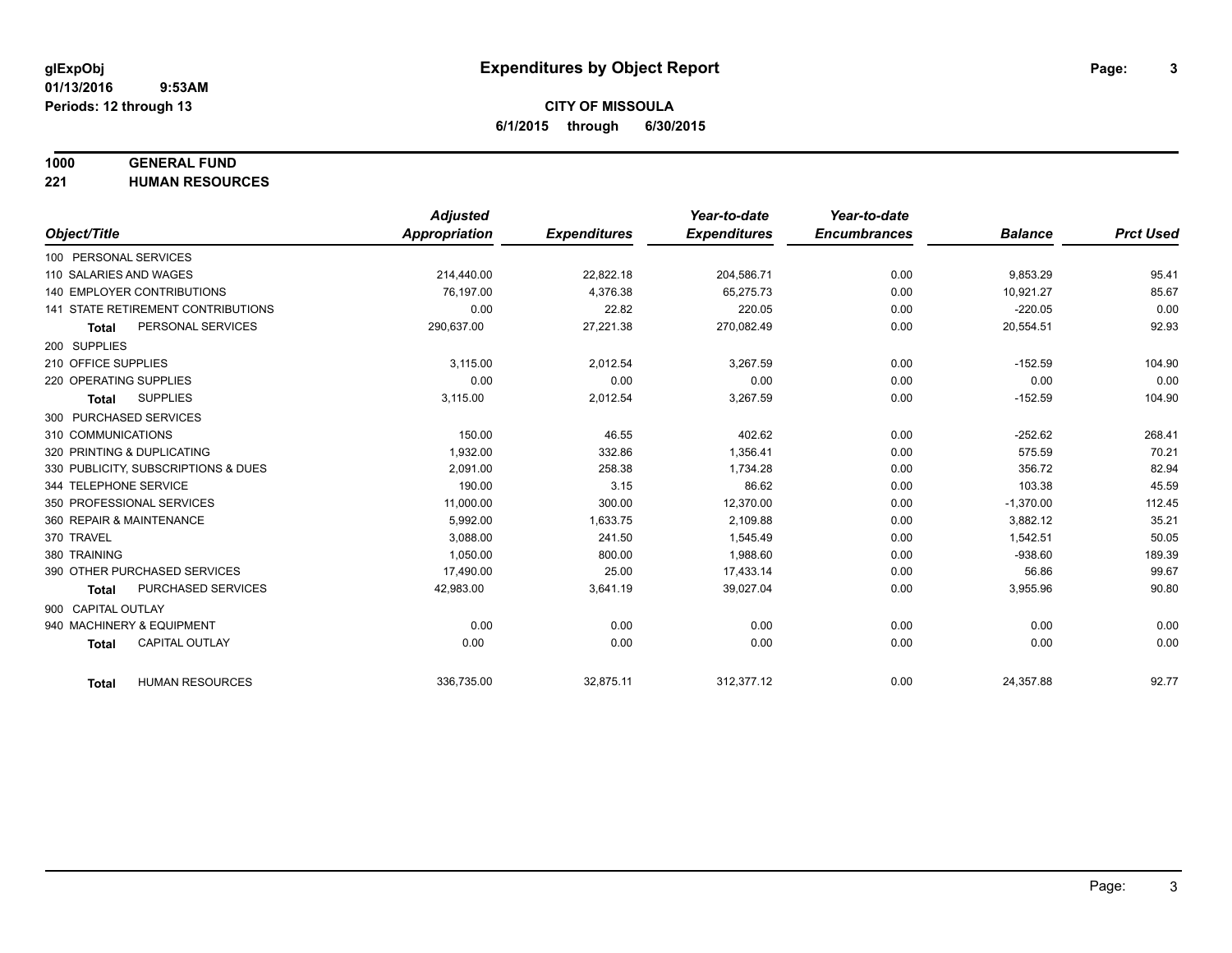#### **1000 GENERAL FUND**

**223 CITY CLERK**

|                                            | <b>Adjusted</b> |                     | Year-to-date        | Year-to-date        |                |                  |
|--------------------------------------------|-----------------|---------------------|---------------------|---------------------|----------------|------------------|
| Object/Title                               | Appropriation   | <b>Expenditures</b> | <b>Expenditures</b> | <b>Encumbrances</b> | <b>Balance</b> | <b>Prct Used</b> |
| 100 PERSONAL SERVICES                      |                 |                     |                     |                     |                |                  |
| 110 SALARIES AND WAGES                     | 206,346.00      | 25,934.35           | 197,606.80          | 0.00                | 8,739.20       | 95.76            |
| 120 OVERTIME/TERMINATION                   | 0.00            | 0.00                | 0.00                | 0.00                | 0.00           | 0.00             |
| 140 EMPLOYER CONTRIBUTIONS                 | 87,881.00       | 5,223.74            | 73,740.84           | 0.00                | 14,140.16      | 83.91            |
| 141 STATE RETIREMENT CONTRIBUTIONS         | 0.00            | 25.93               | 213.87              | 0.00                | $-213.87$      | 0.00             |
| PERSONAL SERVICES<br>Total                 | 294,227.00      | 31,184.02           | 271,561.51          | 0.00                | 22,665.49      | 92.30            |
| 200 SUPPLIES                               |                 |                     |                     |                     |                |                  |
| 210 OFFICE SUPPLIES                        | 2,200.00        | 1,057.69            | 3,085.58            | 0.00                | $-885.58$      | 140.25           |
| 220 OPERATING SUPPLIES                     | 1,650.00        | 0.00                | 1,491.26            | 0.00                | 158.74         | 90.38            |
| 230 REPAIR/MAINTENANCE                     | 0.00            | 0.00                | 97.50               | 0.00                | $-97.50$       | 0.00             |
| 231 GASOLINE                               | 250.00          | 115.35              | 230.13              | 0.00                | 19.87          | 92.05            |
| 240 OTHER SUPPLIES                         | 224.00          | 3.50                | 163.50              | 0.00                | 60.50          | 72.99            |
| <b>SUPPLIES</b><br><b>Total</b>            | 4,324.00        | 1,176.54            | 5,067.97            | 0.00                | $-743.97$      | 117.21           |
| 300 PURCHASED SERVICES                     |                 |                     |                     |                     |                |                  |
| 310 COMMUNICATIONS                         | 18,803.00       | $-1,095.39$         | 10,395.25           | 0.00                | 8,407.75       | 55.29            |
| 320 PRINTING & DUPLICATING                 | 700.00          | 0.00                | 835.17              | 0.00                | $-135.17$      | 119.31           |
| 330 PUBLICITY, SUBSCRIPTIONS & DUES        | 2,275.00        | 120.44              | 2,262.98            | 0.00                | 12.02          | 99.47            |
| 344 TELEPHONE SERVICE                      | 440.00          | 6.50                | 55.77               | 0.00                | 384.23         | 12.68            |
| 350 PROFESSIONAL SERVICES                  | 14,800.00       | 1,484.00            | 6,109.06            | 0.00                | 8,690.94       | 41.28            |
| 360 REPAIR & MAINTENANCE                   | 1,100.00        | 113.09              | 1,136.09            | 0.00                | $-36.09$       | 103.28           |
| 370 TRAVEL                                 | 5,500.00        | 0.00                | 4,573.42            | 0.00                | 926.58         | 83.15            |
| 380 TRAINING                               | 4,270.00        | 0.00                | 3,307.00            | 0.00                | 963.00         | 77.45            |
| 390 OTHER PURCHASED SERVICES               | 3,500.00        | 168.00              | 2,047.79            | 0.00                | 1,452.21       | 58.51            |
| PURCHASED SERVICES<br><b>Total</b>         | 51,388.00       | 796.64              | 30,722.53           | 0.00                | 20,665.47      | 59.79            |
| 500 FIXED CHARGES                          |                 |                     |                     |                     |                |                  |
| 500 FIXED CHARGES                          | 0.00            | 0.00                | 0.00                | 0.00                | 0.00           | 0.00             |
| <b>FIXED CHARGES</b><br><b>Total</b>       | 0.00            | 0.00                | 0.00                | 0.00                | 0.00           | 0.00             |
| 700 GRANTS & CONTRIBUTIONS                 |                 |                     |                     |                     |                |                  |
| 700 GRANTS & CONTRIBUTIONS                 | 74,413.00       | 6,470.61            | 27,058.89           | 0.00                | 47,354.11      | 36.36            |
| <b>GRANTS &amp; CONTRIBUTIONS</b><br>Total | 74,413.00       | 6,470.61            | 27,058.89           | 0.00                | 47,354.11      | 36.36            |
| 800 OTHER OBJECTS                          |                 |                     |                     |                     |                |                  |
| 845 CONTINGENCY                            | 0.00            | 0.00                | 0.00                | 0.00                | 0.00           | 0.00             |
| OTHER OBJECTS<br><b>Total</b>              | 0.00            | 0.00                | 0.00                | 0.00                | 0.00           | 0.00             |
|                                            |                 |                     |                     |                     |                |                  |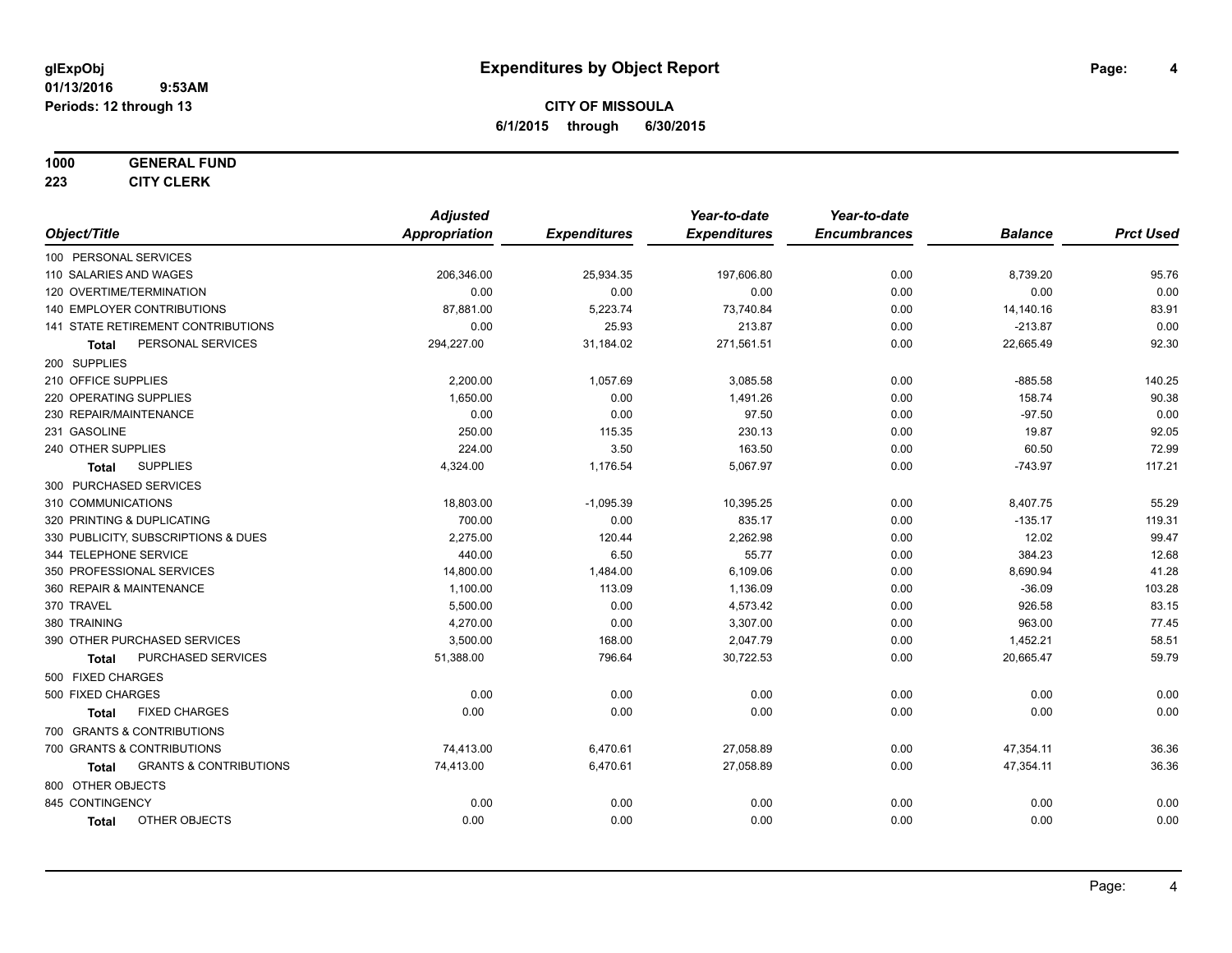#### **01/13/2016 9:53AM Periods: 12 through 13**

## **CITY OF MISSOULA 6/1/2015 through 6/30/2015**

# **1000 GENERAL FUND**

**223 CITY CLERK**

| Object/Title                          | <b>Adjusted</b><br>Appropriation | <b>Expenditures</b> | Year-to-date<br><b>Expenditures</b> | Year-to-date<br><b>Encumbrances</b> | <b>Balance</b> | <b>Prct Used</b> |
|---------------------------------------|----------------------------------|---------------------|-------------------------------------|-------------------------------------|----------------|------------------|
| 900 CAPITAL OUTLAY                    |                                  |                     |                                     |                                     |                |                  |
| 930 IMPROVEMENTS                      | 465.00                           | 0.00                | 465.00                              | 0.00                                | 0.00           | 100.00           |
| 940 MACHINERY & EQUIPMENT             | 575.00                           | 0.00                | 575.00                              | 0.00                                | 0.00           | 100.00           |
| <b>CAPITAL OUTLAY</b><br><b>Total</b> | 1.040.00                         | 0.00                | 1.040.00                            | 0.00                                | 0.00           | 100.00           |
| <b>CITY CLERK</b><br>Total            | 425,392.00                       | 39,627.81           | 335,450.90                          | 0.00                                | 89.941.10      | 78.86            |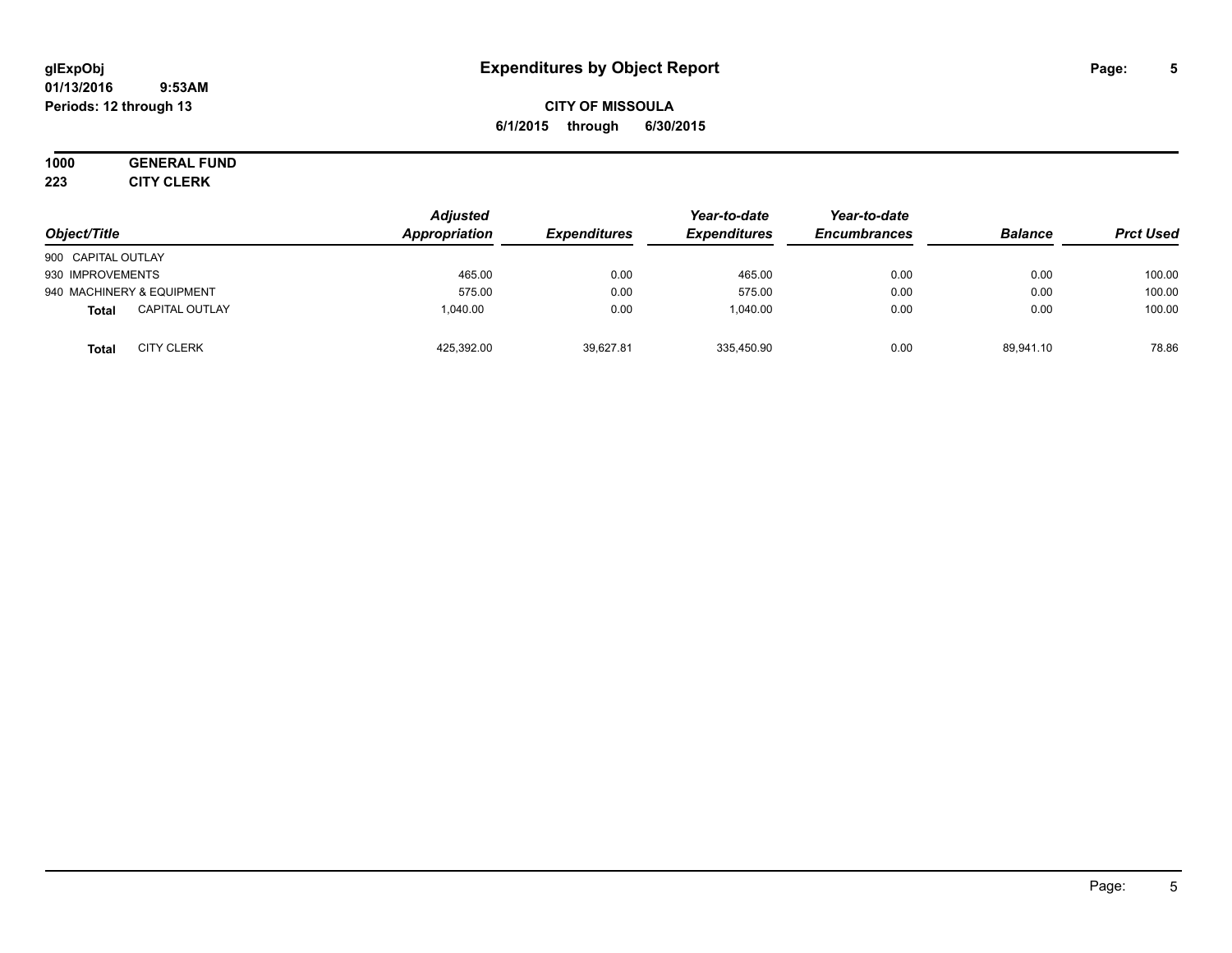#### **1000 GENERAL FUND**

**224 INFORMATION SERVICES**

|                          |                                     | <b>Adjusted</b> |                     | Year-to-date        | Year-to-date        |                |                  |
|--------------------------|-------------------------------------|-----------------|---------------------|---------------------|---------------------|----------------|------------------|
| Object/Title             |                                     | Appropriation   | <b>Expenditures</b> | <b>Expenditures</b> | <b>Encumbrances</b> | <b>Balance</b> | <b>Prct Used</b> |
| 100 PERSONAL SERVICES    |                                     |                 |                     |                     |                     |                |                  |
| 110 SALARIES AND WAGES   |                                     | 338,436.00      | 40,669.80           | 328,710.74          | 0.00                | 9,725.26       | 97.13            |
| 120 OVERTIME/TERMINATION |                                     | 0.00            | 0.00                | 0.00                | 0.00                | 0.00           | 0.00             |
| 130 OTHER                |                                     | 5,400.00        | 0.00                | 0.00                | 0.00                | 5,400.00       | 0.00             |
|                          | <b>140 EMPLOYER CONTRIBUTIONS</b>   | 113,521.00      | 8,719.96            | 112, 117.49         | 0.00                | 1,403.51       | 98.76            |
|                          | 141 STATE RETIREMENT CONTRIBUTIONS  | 0.00            | 40.67               | 364.80              | 0.00                | $-364.80$      | 0.00             |
| Total                    | PERSONAL SERVICES                   | 457,357.00      | 49,430.43           | 441,193.03          | 0.00                | 16,163.97      | 96.47            |
| 200 SUPPLIES             |                                     |                 |                     |                     |                     |                |                  |
| 210 OFFICE SUPPLIES      |                                     | 1,135.00        | 93.11               | 1,074.01            | 0.00                | 60.99          | 94.63            |
| 220 OPERATING SUPPLIES   |                                     | 12.525.00       | 6,203.86            | 11,240.62           | 0.00                | 1,284.38       | 89.75            |
| 230 REPAIR/MAINTENANCE   |                                     | 3,000.00        | 1,823.83            | 2,554.23            | 0.00                | 445.77         | 85.14            |
| 231 GASOLINE             |                                     | 250.00          | 33.13               | 120.92              | 0.00                | 129.08         | 48.37            |
| 240 OTHER SUPPLIES       |                                     | 3,500.00        | 71.98               | 3,500.00            | 0.00                | 0.00           | 100.00           |
| Total                    | <b>SUPPLIES</b>                     | 20,410.00       | 8,225.91            | 18,489.78           | 0.00                | 1,920.22       | 90.59            |
| 300 PURCHASED SERVICES   |                                     |                 |                     |                     |                     |                |                  |
| 310 COMMUNICATIONS       |                                     | 100.00          | 45.00               | 129.40              | 0.00                | $-29.40$       | 129.40           |
|                          | 320 PRINTING & DUPLICATING          | 350.00          | 9.13                | 92.17               | 0.00                | 257.83         | 26.33            |
|                          | 330 PUBLICITY, SUBSCRIPTIONS & DUES | 179,199.00      | 0.00                | 160,870.28          | 0.00                | 18,328.72      | 89.77            |
| 344 TELEPHONE SERVICE    |                                     | 135,330.00      | 11,923.96           | 122,475.39          | 0.00                | 12,854.61      | 90.50            |
|                          | 350 PROFESSIONAL SERVICES           | 57,090.00       | 0.00                | 48,395.09           | 0.00                | 8,694.91       | 84.77            |
| 360 REPAIR & MAINTENANCE |                                     | 1,350.00        | 234.48              | 234.48              | 0.00                | 1,115.52       | 17.37            |
| 370 TRAVEL               |                                     | 6,809.00        | 0.00                | 3,682.14            | 0.00                | 3,126.86       | 54.08            |
| 380 TRAINING             |                                     | 11,981.00       | 250.00              | 13,853.32           | 0.00                | $-1,872.32$    | 115.63           |
| <b>Total</b>             | PURCHASED SERVICES                  | 392,209.00      | 12,462.57           | 349,732.27          | 0.00                | 42,476.73      | 89.17            |
| 500 FIXED CHARGES        |                                     |                 |                     |                     |                     |                |                  |
| 500 FIXED CHARGES        |                                     | 0.00            | 0.00                | 0.00                | 0.00                | 0.00           | 0.00             |
| <b>Total</b>             | <b>FIXED CHARGES</b>                | 0.00            | 0.00                | 0.00                | 0.00                | 0.00           | 0.00             |
| 900 CAPITAL OUTLAY       |                                     |                 |                     |                     |                     |                |                  |
|                          | 940 MACHINERY & EQUIPMENT           | 0.00            | 0.00                | 0.00                | 0.00                | 0.00           | 0.00             |
| <b>Total</b>             | <b>CAPITAL OUTLAY</b>               | 0.00            | 0.00                | 0.00                | 0.00                | 0.00           | 0.00             |
| <b>Total</b>             | <b>INFORMATION SERVICES</b>         | 869,976.00      | 70,118.91           | 809,415.08          | 0.00                | 60,560.92      | 93.04            |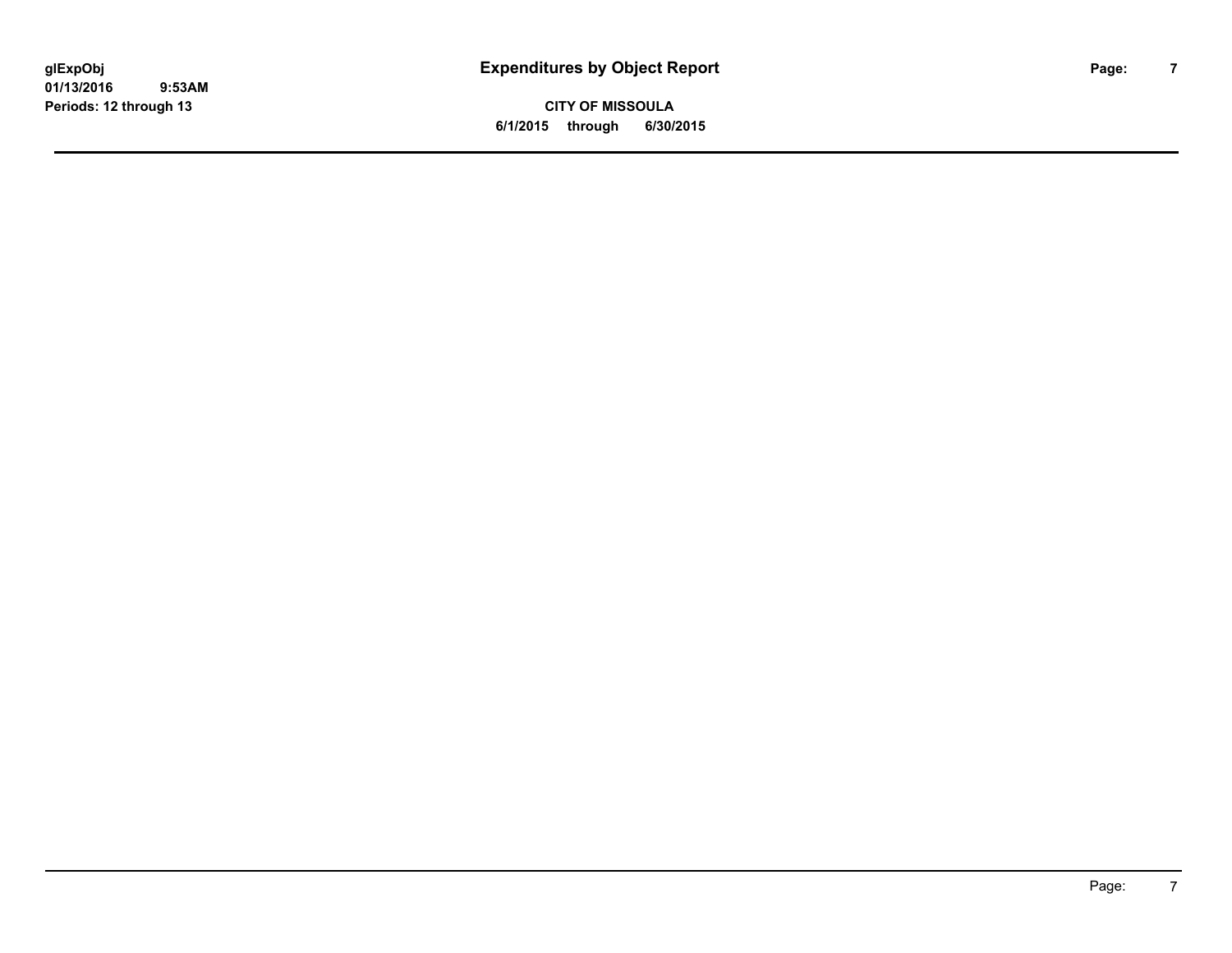## **1000 GENERAL FUND**

**230 MUNICIPAL COURT**

|                                       | <b>Adjusted</b> |                     | Year-to-date        | Year-to-date        |                |                  |
|---------------------------------------|-----------------|---------------------|---------------------|---------------------|----------------|------------------|
| Object/Title                          | Appropriation   | <b>Expenditures</b> | <b>Expenditures</b> | <b>Encumbrances</b> | <b>Balance</b> | <b>Prct Used</b> |
| 100 PERSONAL SERVICES                 |                 |                     |                     |                     |                |                  |
| 110 SALARIES AND WAGES                | 745,063.00      | 87,038.83           | 687,571.67          | 0.00                | 57,491.33      | 92.28            |
| 120 OVERTIME/TERMINATION              | 10,000.00       | 326.82              | 6,216.05            | 0.00                | 3,783.95       | 62.16            |
| <b>140 EMPLOYER CONTRIBUTIONS</b>     | 299,318.00      | 17,479.62           | 264,515.64          | 0.00                | 34,802.36      | 88.37            |
| 141 STATE RETIREMENT CONTRIBUTIONS    | 0.00            | 87.04               | 763.24              | 0.00                | $-763.24$      | 0.00             |
| PERSONAL SERVICES<br><b>Total</b>     | 1,054,381.00    | 104,932.31          | 959,066.60          | 0.00                | 95,314.40      | 90.96            |
| 200 SUPPLIES                          |                 |                     |                     |                     |                |                  |
| 210 OFFICE SUPPLIES                   | 4,756.00        | 3,135.02            | 10,838.07           | 0.00                | $-6,082.07$    | 227.88           |
| 220 OPERATING SUPPLIES                | 4,972.00        | 3,250.13            | 3,943.27            | 0.00                | 1,028.73       | 79.31            |
| 230 REPAIR/MAINTENANCE                | 0.00            | 0.00                | 0.00                | 0.00                | 0.00           | 0.00             |
| 240 OTHER SUPPLIES                    | 3,540.00        | 11,281.89           | 14,462.76           | 0.00                | $-10,922.76$   | 408.55           |
| <b>SUPPLIES</b><br><b>Total</b>       | 13,268.00       | 17,667.04           | 29,244.10           | 0.00                | $-15,976.10$   | 220.41           |
| 300 PURCHASED SERVICES                |                 |                     |                     |                     |                |                  |
| 310 COMMUNICATIONS                    | 11,500.00       | 8,478.26            | 17,147.11           | 0.00                | $-5,647.11$    | 149.11           |
| 320 PRINTING & DUPLICATING            | 1,187.00        | 0.00                | 280.89              | 0.00                | 906.11         | 23.66            |
| 330 PUBLICITY, SUBSCRIPTIONS & DUES   | 10,196.00       | 904.00              | 9,250.55            | 0.00                | 945.45         | 90.73            |
| 344 TELEPHONE SERVICE                 | 1,584.00        | 256.15              | 1,410.82            | 0.00                | 173.18         | 89.07            |
| 350 PROFESSIONAL SERVICES             | 220,707.00      | 49,207.66           | 203,980.58          | 0.00                | 16,726.42      | 92.42            |
| 360 REPAIR & MAINTENANCE              | 3,790.00        | 95.00               | 7,954.96            | 0.00                | $-4,164.96$    | 209.89           |
| 370 TRAVEL                            | 5,174.00        | 2,124.35            | 4,733.97            | 0.00                | 440.03         | 91.50            |
| 380 TRAINING                          | 9,000.00        | 398.34              | 6,922.29            | 0.00                | 2,077.71       | 76.91            |
| 390 OTHER PURCHASED SERVICES          | 6,263.00        | 236.16              | 4,628.89            | 0.00                | 1,634.11       | 73.91            |
| PURCHASED SERVICES<br><b>Total</b>    | 269,401.00      | 61,699.92           | 256,310.06          | 0.00                | 13,090.94      | 95.14            |
| 500 FIXED CHARGES                     |                 |                     |                     |                     |                |                  |
| 500 FIXED CHARGES                     | 0.00            | 0.00                | 0.00                | 0.00                | 0.00           | 0.00             |
| <b>FIXED CHARGES</b><br><b>Total</b>  | 0.00            | 0.00                | 0.00                | 0.00                | 0.00           | 0.00             |
| 900 CAPITAL OUTLAY                    |                 |                     |                     |                     |                |                  |
| 940 MACHINERY & EQUIPMENT             | 0.00            | 0.00                | 0.00                | 0.00                | 0.00           | 0.00             |
| <b>CAPITAL OUTLAY</b><br><b>Total</b> | 0.00            | 0.00                | 0.00                | 0.00                | 0.00           | 0.00             |
| MUNICIPAL COURT<br><b>Total</b>       | 1,337,050.00    | 184,299.27          | 1,244,620.76        | 0.00                | 92,429.24      | 93.09            |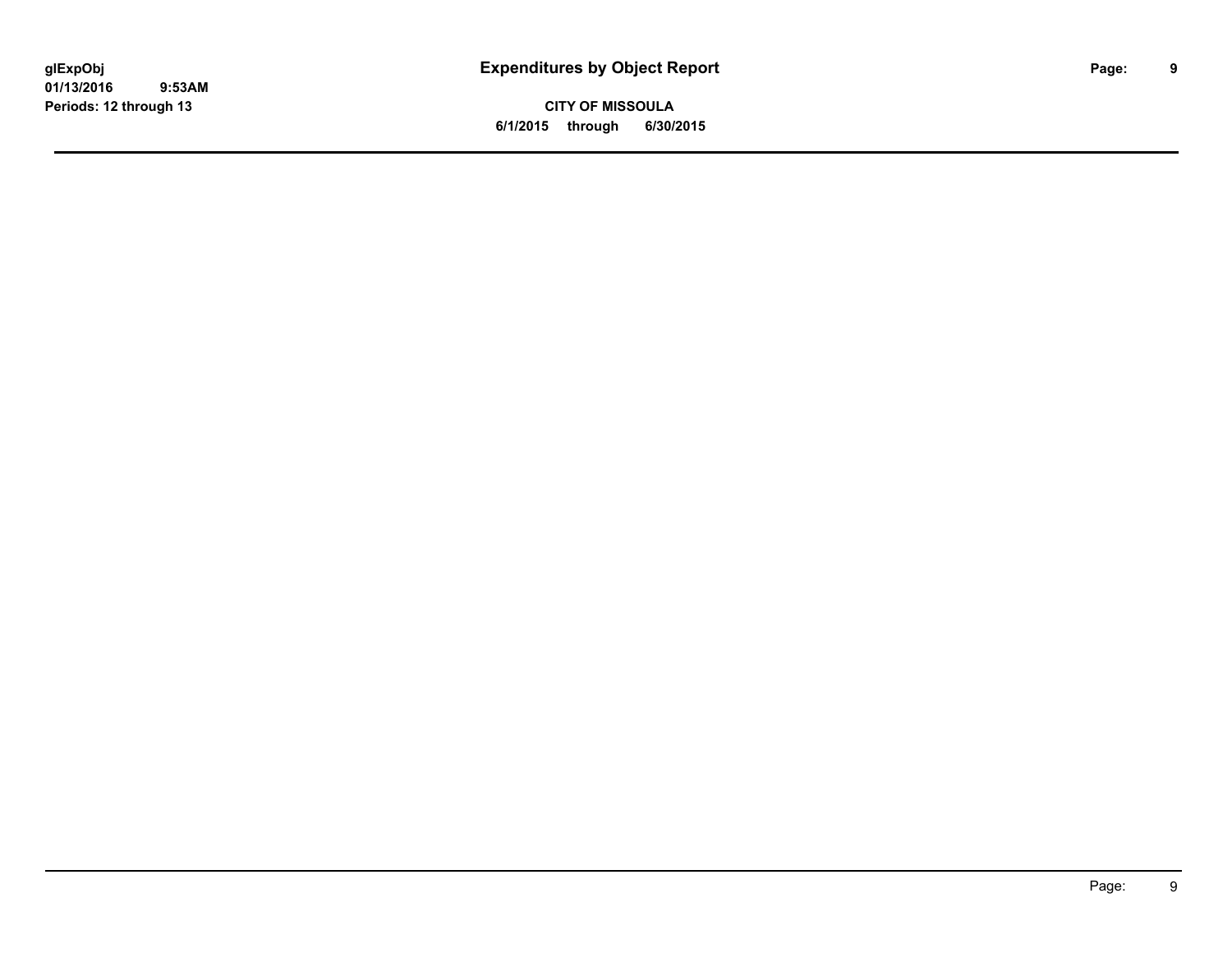**1000 GENERAL FUND**

**240 FINANCE**

|                                      | <b>Adjusted</b> |                     | Year-to-date        | Year-to-date        |                |                  |
|--------------------------------------|-----------------|---------------------|---------------------|---------------------|----------------|------------------|
| Object/Title                         | Appropriation   | <b>Expenditures</b> | <b>Expenditures</b> | <b>Encumbrances</b> | <b>Balance</b> | <b>Prct Used</b> |
| 100 PERSONAL SERVICES                |                 |                     |                     |                     |                |                  |
| 110 SALARIES AND WAGES               | 646,059.00      | 73,413.44           | 607,473.19          | 0.00                | 38,585.81      | 94.03            |
| 120 OVERTIME/TERMINATION             | 1,000.00        | 0.00                | 0.00                | 0.00                | 1,000.00       | 0.00             |
| 140 EMPLOYER CONTRIBUTIONS           | 237,134.00      | 15,143.65           | 225,146.45          | 0.00                | 11,987.55      | 94.94            |
| 141 STATE RETIREMENT CONTRIBUTIONS   | 0.00            | 73.41               | 678.35              | 0.00                | $-678.35$      | 0.00             |
| PERSONAL SERVICES<br><b>Total</b>    | 884,193.00      | 88,630.50           | 833,297.99          | 0.00                | 50,895.01      | 94.24            |
| 200 SUPPLIES                         |                 |                     |                     |                     |                |                  |
| 210 OFFICE SUPPLIES                  | 4,925.00        | 46.19               | 4,084.98            | 0.00                | 840.02         | 82.94            |
| 220 OPERATING SUPPLIES               | 2,674.00        | 413.73              | 1,659.18            | 0.00                | 1,014.82       | 62.05            |
| 230 REPAIR/MAINTENANCE               | 300.00          | 0.00                | 0.00                | 0.00                | 300.00         | 0.00             |
| 231 GASOLINE                         | 91.00           | 0.00                | 0.00                | 0.00                | 91.00          | 0.00             |
| 240 OTHER SUPPLIES                   | 500.00          | 0.00                | 0.00                | 0.00                | 500.00         | 0.00             |
| <b>SUPPLIES</b><br><b>Total</b>      | 8,490.00        | 459.92              | 5,744.16            | 0.00                | 2,745.84       | 67.66            |
| 300 PURCHASED SERVICES               |                 |                     |                     |                     |                |                  |
| 310 COMMUNICATIONS                   | 36,780.00       | 1,826.87            | 38,462.18           | 0.00                | $-1,682.18$    | 104.57           |
| 320 PRINTING & DUPLICATING           | 8,746.00        | 1,469.48            | 5,187.73            | 0.00                | 3,558.27       | 59.32            |
| 330 PUBLICITY, SUBSCRIPTIONS & DUES  | 2,326.00        | 340.32              | 2,096.61            | 0.00                | 229.39         | 90.14            |
| 344 TELEPHONE SERVICE                | 2,125.00        | 127.52              | 854.59              | 0.00                | 1,270.41       | 40.22            |
| 350 PROFESSIONAL SERVICES            | 165,136.00      | 1,971.00            | 158,342.30          | 0.00                | 6,793.70       | 95.89            |
| 360 REPAIR & MAINTENANCE             | 1,305.00        | 0.00                | 351.65              | 0.00                | 953.35         | 26.95            |
| 370 TRAVEL                           | 8,245.00        | 987.55              | 3,750.95            | 0.00                | 4,494.05       | 45.49            |
| 380 TRAINING                         | 7,330.00        | 99.50               | 1,172.70            | 0.00                | 6,157.30       | 16.00            |
| 390 OTHER PURCHASED SERVICES         | 0.00            | 0.00                | 0.00                | 0.00                | 0.00           | 0.00             |
| PURCHASED SERVICES<br><b>Total</b>   | 231,993.00      | 6,822.24            | 210,218.71          | 0.00                | 21,774.29      | 90.61            |
| 500 FIXED CHARGES                    |                 |                     |                     |                     |                |                  |
| 500 FIXED CHARGES                    | 500.00          | 0.00                | 0.00                | 0.00                | 500.00         | 0.00             |
| <b>FIXED CHARGES</b><br><b>Total</b> | 500.00          | 0.00                | 0.00                | 0.00                | 500.00         | 0.00             |
| 900 CAPITAL OUTLAY                   |                 |                     |                     |                     |                |                  |
| 940 MACHINERY & EQUIPMENT            | 0.00            | 0.00                | 0.00                | 0.00                | 0.00           | 0.00             |
| CAPITAL OUTLAY<br><b>Total</b>       | 0.00            | 0.00                | 0.00                | 0.00                | 0.00           | 0.00             |
| <b>FINANCE</b><br><b>Total</b>       | 1,125,176.00    | 95,912.66           | 1,049,260.86        | 0.00                | 75,915.14      | 93.25            |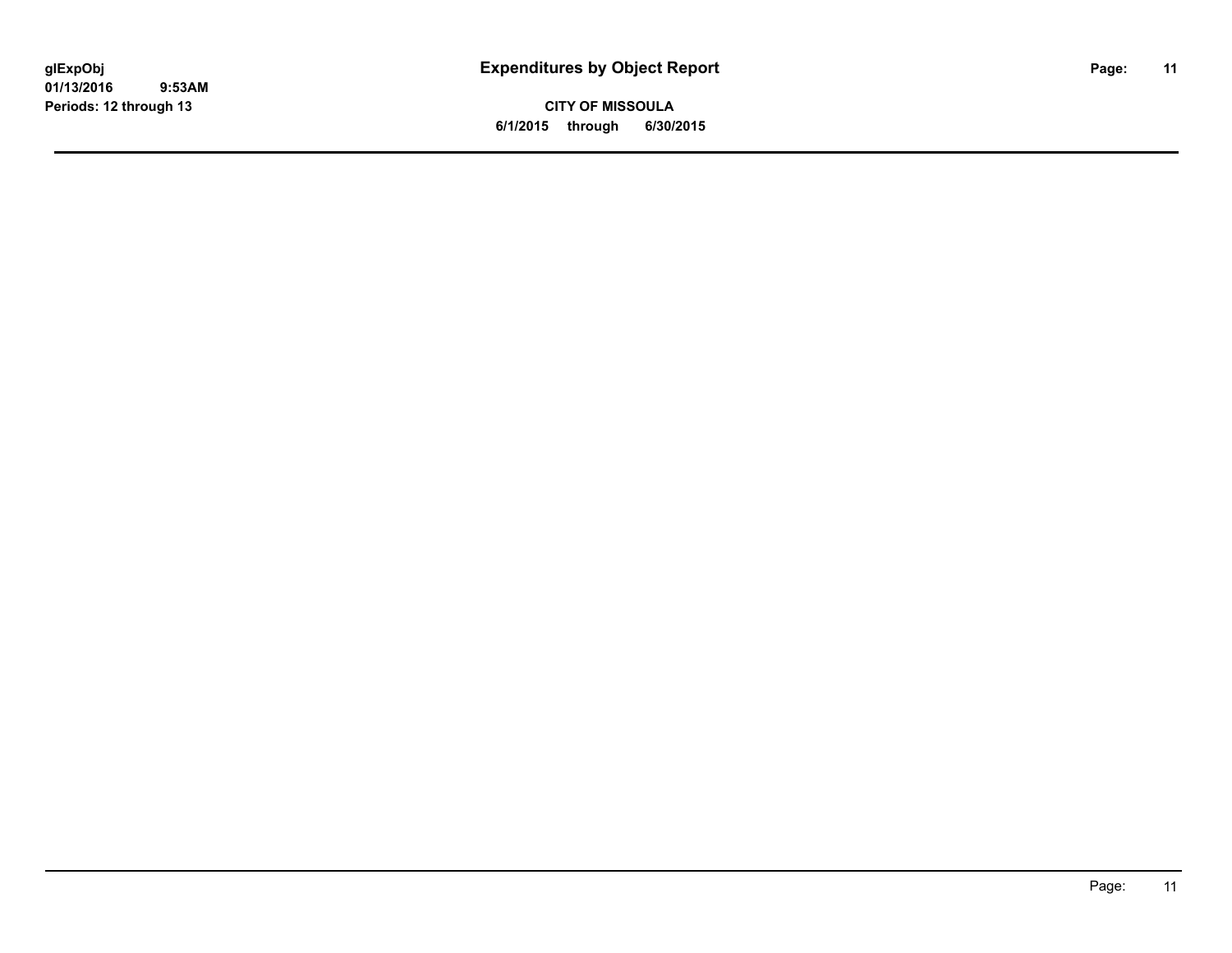#### **1000 GENERAL FUND**

**245 CENTRALIZED SERVICES**

|                                     |                                   | <b>Adjusted</b>      |                     | Year-to-date        | Year-to-date        |                |                  |
|-------------------------------------|-----------------------------------|----------------------|---------------------|---------------------|---------------------|----------------|------------------|
| Object/Title                        |                                   | <b>Appropriation</b> | <b>Expenditures</b> | <b>Expenditures</b> | <b>Encumbrances</b> | <b>Balance</b> | <b>Prct Used</b> |
| 100 PERSONAL SERVICES               |                                   |                      |                     |                     |                     |                |                  |
| 110 SALARIES AND WAGES              |                                   | 253,475.00           | 31,028.04           | 254,064.05          | 0.00                | $-589.05$      | 100.23           |
| 140 EMPLOYER CONTRIBUTIONS          |                                   | 73,267.00            | 2,739.20            | 70.891.70           | 0.00                | 2,375.30       | 96.76            |
| 141 STATE RETIREMENT CONTRIBUTIONS  |                                   | 0.00                 | 31.03               | 280.64              | 0.00                | $-280.64$      | 0.00             |
| <b>Total</b>                        | PERSONAL SERVICES                 | 326,742.00           | 33,798.27           | 325,236.39          | 0.00                | 1,505.61       | 99.54            |
| 200 SUPPLIES                        |                                   |                      |                     |                     |                     |                |                  |
| 210 OFFICE SUPPLIES                 |                                   | 900.00               | 60.37               | 1,425.26            | 0.00                | $-525.26$      | 158.36           |
| 220 OPERATING SUPPLIES              |                                   | 700.00               | 632.88              | 656.59              | 0.00                | 43.41          | 93.80            |
| 231 GASOLINE                        |                                   | 178.00               | 0.00                | 52.55               | 0.00                | 125.45         | 29.52            |
| <b>SUPPLIES</b><br><b>Total</b>     |                                   | 1,778.00             | 693.25              | 2,134.40            | 0.00                | $-356.40$      | 120.04           |
| 300 PURCHASED SERVICES              |                                   |                      |                     |                     |                     |                |                  |
| 310 COMMUNICATIONS                  |                                   | 100.00               | 0.00                | 0.00                | 0.00                | 100.00         | 0.00             |
| 320 PRINTING & DUPLICATING          |                                   | 200.00               | 32.83               | 121.35              | 0.00                | 78.65          | 60.68            |
| 330 PUBLICITY, SUBSCRIPTIONS & DUES |                                   | 185.00               | 115.00              | 450.00              | 0.00                | $-265.00$      | 243.24           |
| 344 TELEPHONE SERVICE               |                                   | 793.00               | 262.04              | 972.06              | 0.00                | $-179.06$      | 122.58           |
| 350 PROFESSIONAL SERVICES           |                                   | 8,000.00             | $-1,294.16$         | 6,470.84            | 0.00                | 1,529.16       | 80.89            |
| 370 TRAVEL                          |                                   | 2,000.00             | 87.00               | 630.73              | 0.00                | 1,369.27       | 31.54            |
| 380 TRAINING                        |                                   | 2,000.00             | 0.00                | 385.85              | 0.00                | 1,614.15       | 19.29            |
| 390 OTHER PURCHASED SERVICES        |                                   | 0.00                 | 0.00                | 58.50               | 0.00                | $-58.50$       | 0.00             |
| <b>Total</b>                        | <b>PURCHASED SERVICES</b>         | 13,278.00            | $-797.29$           | 9,089.33            | 0.00                | 4,188.67       | 68.45            |
| 700 GRANTS & CONTRIBUTIONS          |                                   |                      |                     |                     |                     |                |                  |
| 700 GRANTS & CONTRIBUTIONS          |                                   | 0.00                 | 0.00                | 50.00               | 0.00                | $-50.00$       | 0.00             |
| <b>Total</b>                        | <b>GRANTS &amp; CONTRIBUTIONS</b> | 0.00                 | 0.00                | 50.00               | 0.00                | $-50.00$       | 0.00             |
|                                     |                                   |                      |                     |                     |                     |                |                  |
| <b>Total</b>                        | <b>CENTRALIZED SERVICES</b>       | 341,798.00           | 33,694.23           | 336,510.12          | 0.00                | 5,287.88       | 98.45            |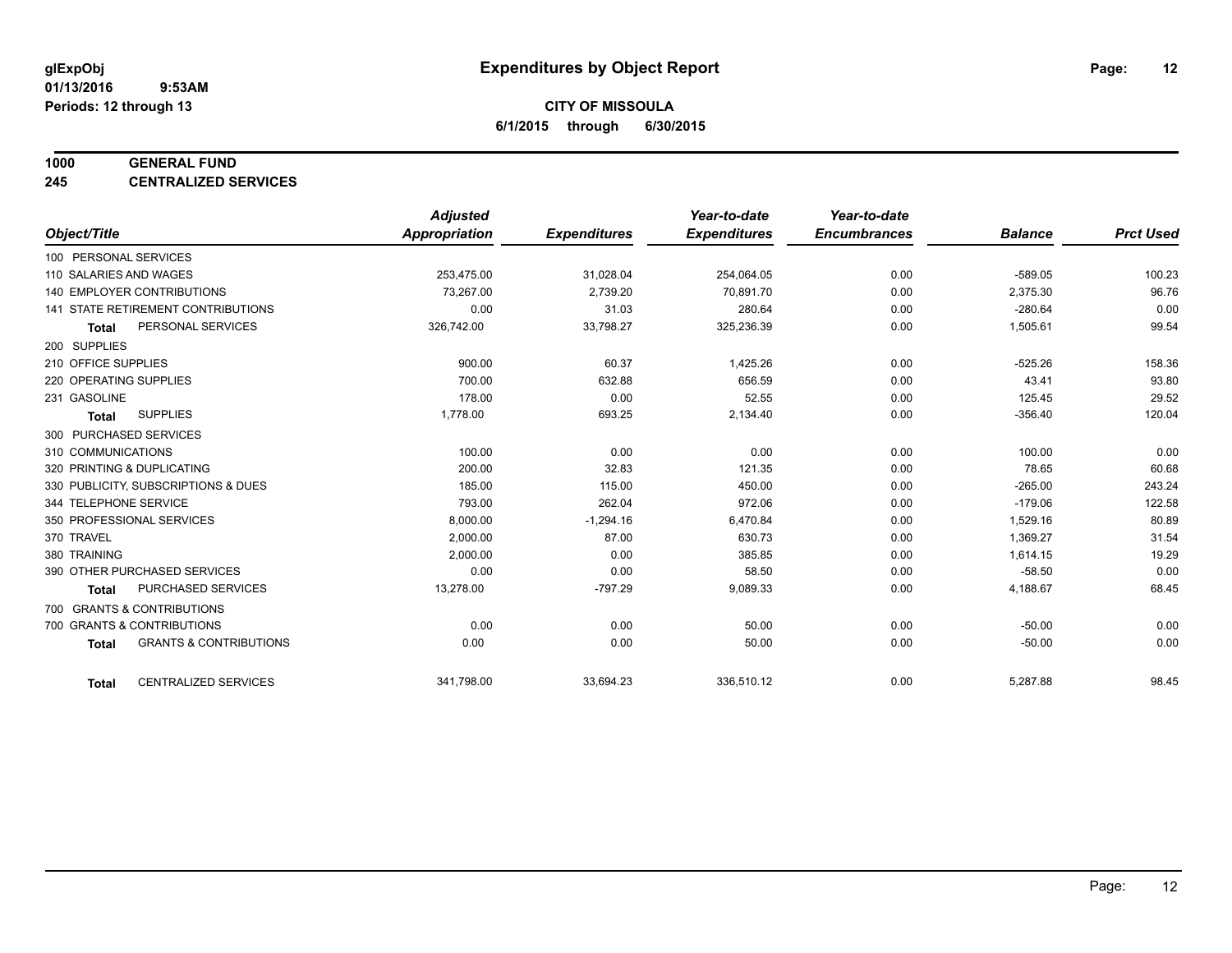#### **1000 GENERAL FUND**

**250 DEVELOPMENT SERVICES**

|                                      | <b>Adjusted</b>      |                     | Year-to-date        | Year-to-date        |                |                  |
|--------------------------------------|----------------------|---------------------|---------------------|---------------------|----------------|------------------|
| Object/Title                         | <b>Appropriation</b> | <b>Expenditures</b> | <b>Expenditures</b> | <b>Encumbrances</b> | <b>Balance</b> | <b>Prct Used</b> |
| 100 PERSONAL SERVICES                |                      |                     |                     |                     |                |                  |
| 110 SALARIES AND WAGES               | 1,229,719.00         | 129,657.72          | 1,218,580.38        | 0.00                | 11,138.62      | 99.09            |
| 120 OVERTIME/TERMINATION             | 4,276.00             | 0.00                | $-16.91$            | 0.00                | 4,292.91       | $-0.40$          |
| 130 OTHER                            | 0.00                 | 0.00                | 0.00                | 0.00                | 0.00           | 0.00             |
| 140 EMPLOYER CONTRIBUTIONS           | 419,955.00           | 24,757.28           | 433,211.84          | 0.00                | $-13,256.84$   | 103.16           |
| 141 STATE RETIREMENT CONTRIBUTIONS   | 0.00                 | 129.66              | 1,421.05            | 0.00                | $-1,421.05$    | 0.00             |
| PERSONAL SERVICES<br><b>Total</b>    | 1,653,950.00         | 154,544.66          | 1,653,196.36        | 0.00                | 753.64         | 99.95            |
| 200 SUPPLIES                         |                      |                     |                     |                     |                |                  |
| 210 OFFICE SUPPLIES                  | 15,758.00            | 5,105.24            | 15,470.14           | 0.00                | 287.86         | 98.17            |
| 220 OPERATING SUPPLIES               | 1,406.00             | $-189.47$           | 2,492.91            | 0.00                | $-1,086.91$    | 177.31           |
| 230 REPAIR/MAINTENANCE               | 3,000.00             | 26.59               | 1,161.59            | 0.00                | 1,838.41       | 38.72            |
| 231 GASOLINE                         | 15,968.00            | 2,496.58            | 9,489.25            | 0.00                | 6,478.75       | 59.43            |
| 240 OTHER SUPPLIES                   | 1,405.00             | 675.64              | 1,000.78            | 0.00                | 404.22         | 71.23            |
| <b>SUPPLIES</b><br><b>Total</b>      | 37,537.00            | 8,114.58            | 29,614.67           | 0.00                | 7,922.33       | 78.89            |
| 300 PURCHASED SERVICES               |                      |                     |                     |                     |                |                  |
| 310 COMMUNICATIONS                   | 16,013.00            | 5,424.00            | 9,257.62            | 0.00                | 6,755.38       | 57.81            |
| 320 PRINTING & DUPLICATING           | 8,354.00             | 246.78              | 1,150.28            | 0.00                | 7,203.72       | 13.77            |
| 330 PUBLICITY, SUBSCRIPTIONS & DUES  | 12,050.00            | 1,365.78            | 8,993.08            | 0.00                | 3,056.92       | 74.63            |
| 341 ELECTRICITY & NATURAL GAS        | 0.00                 | 0.00                | 0.00                | 0.00                | 0.00           | 0.00             |
| 344 TELEPHONE SERVICE                | 8,830.00             | 2,669.35            | 13,944.05           | 0.00                | $-5,114.05$    | 157.92           |
| 350 PROFESSIONAL SERVICES            | 86,085.00            | 23,355.34           | 67,318.79           | 0.00                | 18,766.21      | 78.20            |
| 360 REPAIR & MAINTENANCE             | 2,495.00             | 146.98              | 530.95              | 0.00                | 1,964.05       | 21.28            |
| 370 TRAVEL                           | 20,611.00            | $-271.89$           | 6,102.80            | 0.00                | 14,508.20      | 29.61            |
| 380 TRAINING                         | 5,525.00             | 2,164.76            | 8,249.36            | 0.00                | $-2,724.36$    | 149.31           |
| 390 OTHER PURCHASED SERVICES         | 1,550.00             | 0.00                | 0.00                | 0.00                | 1,550.00       | 0.00             |
| PURCHASED SERVICES<br><b>Total</b>   | 161,513.00           | 35,101.10           | 115,546.93          | 0.00                | 45,966.07      | 71.54            |
| 500 FIXED CHARGES                    |                      |                     |                     |                     |                |                  |
| 500 FIXED CHARGES                    | 0.00                 | 0.00                | 0.00                | 0.00                | 0.00           | 0.00             |
| 550 MERCHANT SERVICE FEES            | 0.00                 | 2,679.10            | 11,874.94           | 0.00                | $-11,874.94$   | 0.00             |
| <b>FIXED CHARGES</b><br><b>Total</b> | 0.00                 | 2,679.10            | 11,874.94           | 0.00                | $-11,874.94$   | 0.00             |
| 700 GRANTS & CONTRIBUTIONS           |                      |                     |                     |                     |                |                  |
| 700 GRANTS & CONTRIBUTIONS           | 0.00                 | 0.00                | 0.00                | 0.00                | 0.00           | 0.00             |
| 780 INTERGOVERNMENTAL TRANSFER       | 0.00                 | 0.00                | 0.00                | 0.00                | 0.00           | 0.00             |
|                                      |                      |                     |                     |                     |                |                  |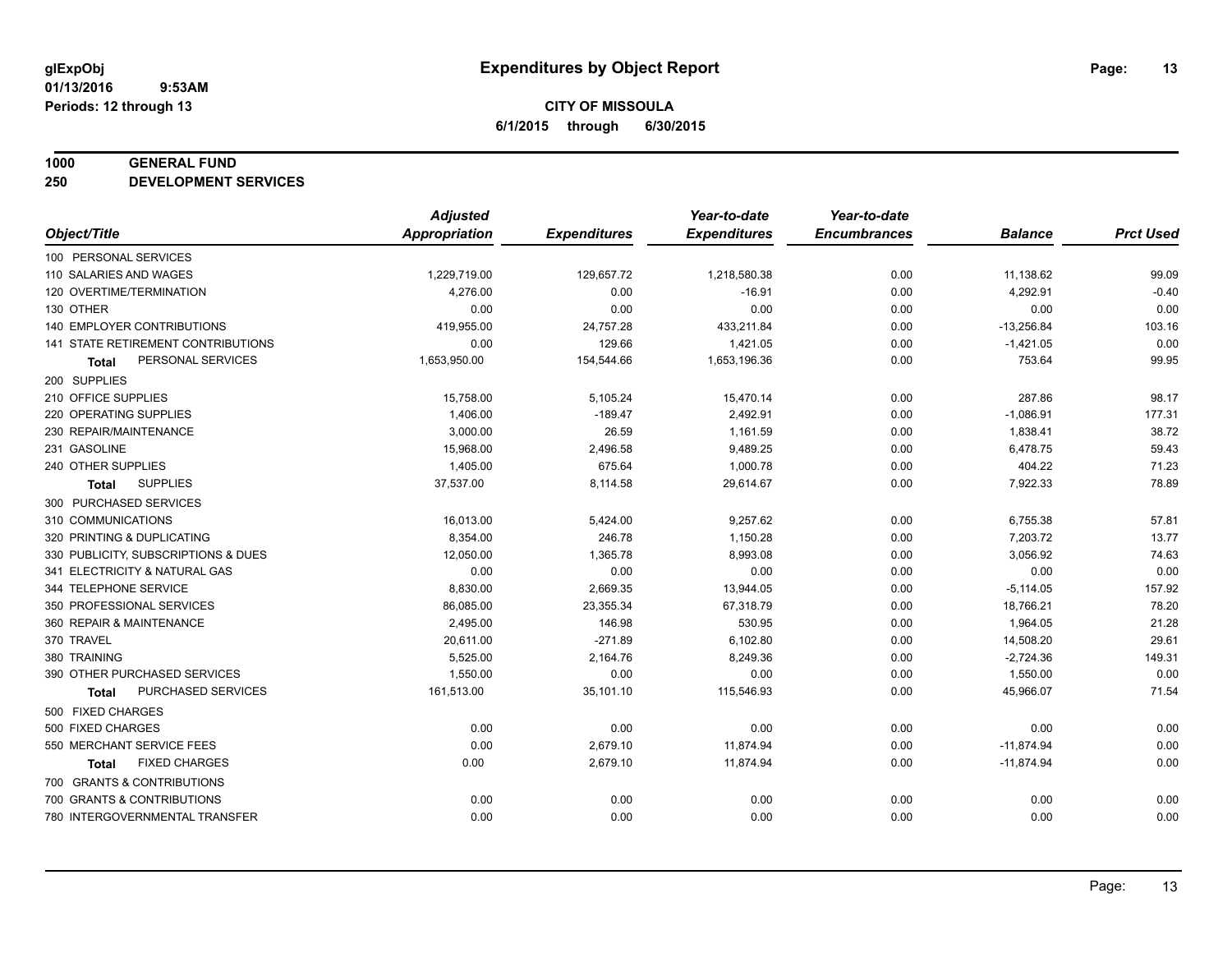#### **1000 GENERAL FUND**

**250 DEVELOPMENT SERVICES**

|                           |                                   | <b>Adjusted</b> |                     | Year-to-date        | Year-to-date        |                |                  |
|---------------------------|-----------------------------------|-----------------|---------------------|---------------------|---------------------|----------------|------------------|
| Object/Title              |                                   | Appropriation   | <b>Expenditures</b> | <b>Expenditures</b> | <b>Encumbrances</b> | <b>Balance</b> | <b>Prct Used</b> |
| <b>Total</b>              | <b>GRANTS &amp; CONTRIBUTIONS</b> | 0.00            | 0.00                | 0.00                | 0.00                | 0.00           | 0.00             |
| 800 OTHER OBJECTS         |                                   |                 |                     |                     |                     |                |                  |
| 845 CONTINGENCY           |                                   | 0.00            | 0.00                | 0.00                | 0.00                | 0.00           | 0.00             |
| Total                     | OTHER OBJECTS                     | 0.00            | 0.00                | 0.00                | 0.00                | 0.00           | 0.00             |
| 900 CAPITAL OUTLAY        |                                   |                 |                     |                     |                     |                |                  |
| 940 MACHINERY & EQUIPMENT |                                   | 8.576.00        | 0.00                | 0.00                | 0.00                | 8,576.00       | 0.00             |
| <b>Total</b>              | <b>CAPITAL OUTLAY</b>             | 8.576.00        | 0.00                | 0.00                | 0.00                | 8.576.00       | 0.00             |
| <b>Total</b>              | <b>DEVELOPMENT SERVICES</b>       | 1.861.576.00    | 200.439.44          | 1.810.232.90        | 0.00                | 51.343.10      | 97.24            |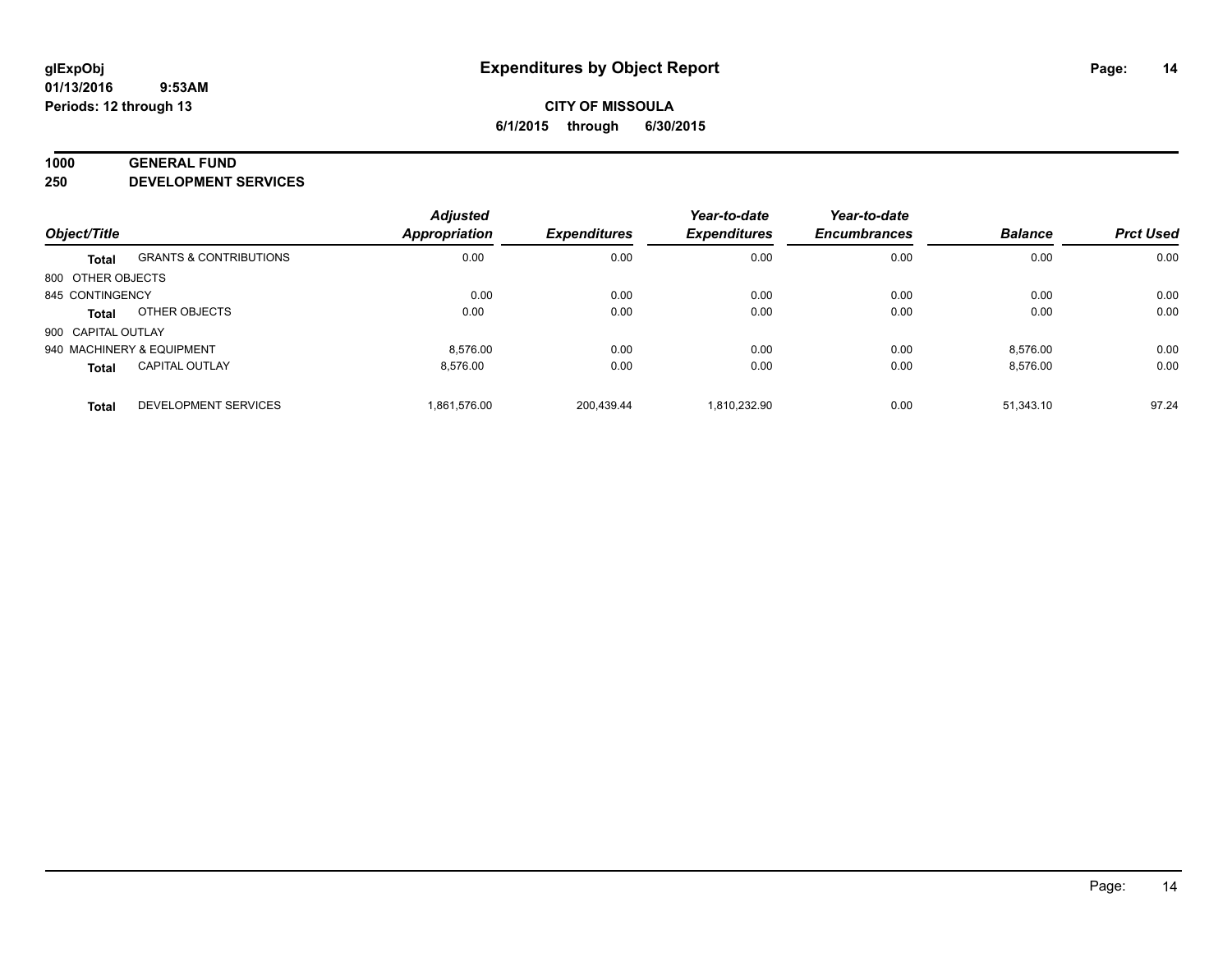## **1000 GENERAL FUND**

**260 GIS SERVICES**

|                                     | <b>Adjusted</b> |                     | Year-to-date        | Year-to-date        |                |                  |
|-------------------------------------|-----------------|---------------------|---------------------|---------------------|----------------|------------------|
| Object/Title                        | Appropriation   | <b>Expenditures</b> | <b>Expenditures</b> | <b>Encumbrances</b> | <b>Balance</b> | <b>Prct Used</b> |
| 100 PERSONAL SERVICES               |                 |                     |                     |                     |                |                  |
| 110 SALARIES AND WAGES              | 160,098.00      | 12,157.69           | 136,178.60          | 0.00                | 23,919.40      | 85.06            |
| 120 OVERTIME/TERMINATION            | 0.00            | 0.00                | 0.00                | 0.00                | 0.00           | 0.00             |
| <b>140 EMPLOYER CONTRIBUTIONS</b>   | 57.165.00       | 1,894.65            | 48,089.67           | 0.00                | 9,075.33       | 84.12            |
| 141 STATE RETIREMENT CONTRIBUTIONS  | 0.00            | 12.16               | 154.27              | 0.00                | $-154.27$      | 0.00             |
| PERSONAL SERVICES<br><b>Total</b>   | 217,263.00      | 14,064.50           | 184,422.54          | 0.00                | 32,840.46      | 84.88            |
| 200 SUPPLIES                        |                 |                     |                     |                     |                |                  |
| 210 OFFICE SUPPLIES                 | 3,500.00        | 0.00                | 1,247.79            | 0.00                | 2,252.21       | 35.65            |
| 220 OPERATING SUPPLIES              | 684.00          | 0.00                | 81.98               | 0.00                | 602.02         | 11.99            |
| 230 REPAIR/MAINTENANCE              | 2,140.00        | 0.00                | 259.20              | 0.00                | 1,880.80       | 12.11            |
| 231 GASOLINE                        | 500.00          | 0.00                | 0.00                | 0.00                | 500.00         | 0.00             |
| 240 OTHER SUPPLIES                  | 1,000.00        | 0.00                | 0.00                | 0.00                | 1,000.00       | 0.00             |
| <b>SUPPLIES</b><br><b>Total</b>     | 7,824.00        | 0.00                | 1,588.97            | 0.00                | 6,235.03       | 20.31            |
| 300 PURCHASED SERVICES              |                 |                     |                     |                     |                |                  |
| 310 COMMUNICATIONS                  | 1,220.00        | 0.00                | 619.51              | 0.00                | 600.49         | 50.78            |
| 330 PUBLICITY, SUBSCRIPTIONS & DUES | 500.00          | 0.00                | 30.00               | 0.00                | 470.00         | 6.00             |
| 344 TELEPHONE SERVICE               | 2,000.00        | 0.00                | 34.88               | 0.00                | 1,965.12       | 1.74             |
| 350 PROFESSIONAL SERVICES           | 380.00          | 0.00                | 10.00               | 0.00                | 370.00         | 2.63             |
| 360 REPAIR & MAINTENANCE            | 172,800.00      | 450.00              | 160,256.09          | 0.00                | 12,543.91      | 92.74            |
| 370 TRAVEL                          | 2,450.00        | 0.00                | 1,946.46            | 0.00                | 503.54         | 79.45            |
| 380 TRAINING                        | 2,425.00        | 0.00                | 0.00                | 0.00                | 2,425.00       | 0.00             |
| 390 OTHER PURCHASED SERVICES        | 1.550.00        | 0.00                | 450.00              | 0.00                | 1,100.00       | 29.03            |
| PURCHASED SERVICES<br><b>Total</b>  | 183,325.00      | 450.00              | 163,346.94          | 0.00                | 19,978.06      | 89.10            |
| <b>GIS SERVICES</b><br><b>Total</b> | 408,412.00      | 14,514.50           | 349,358.45          | 0.00                | 59,053.55      | 85.54            |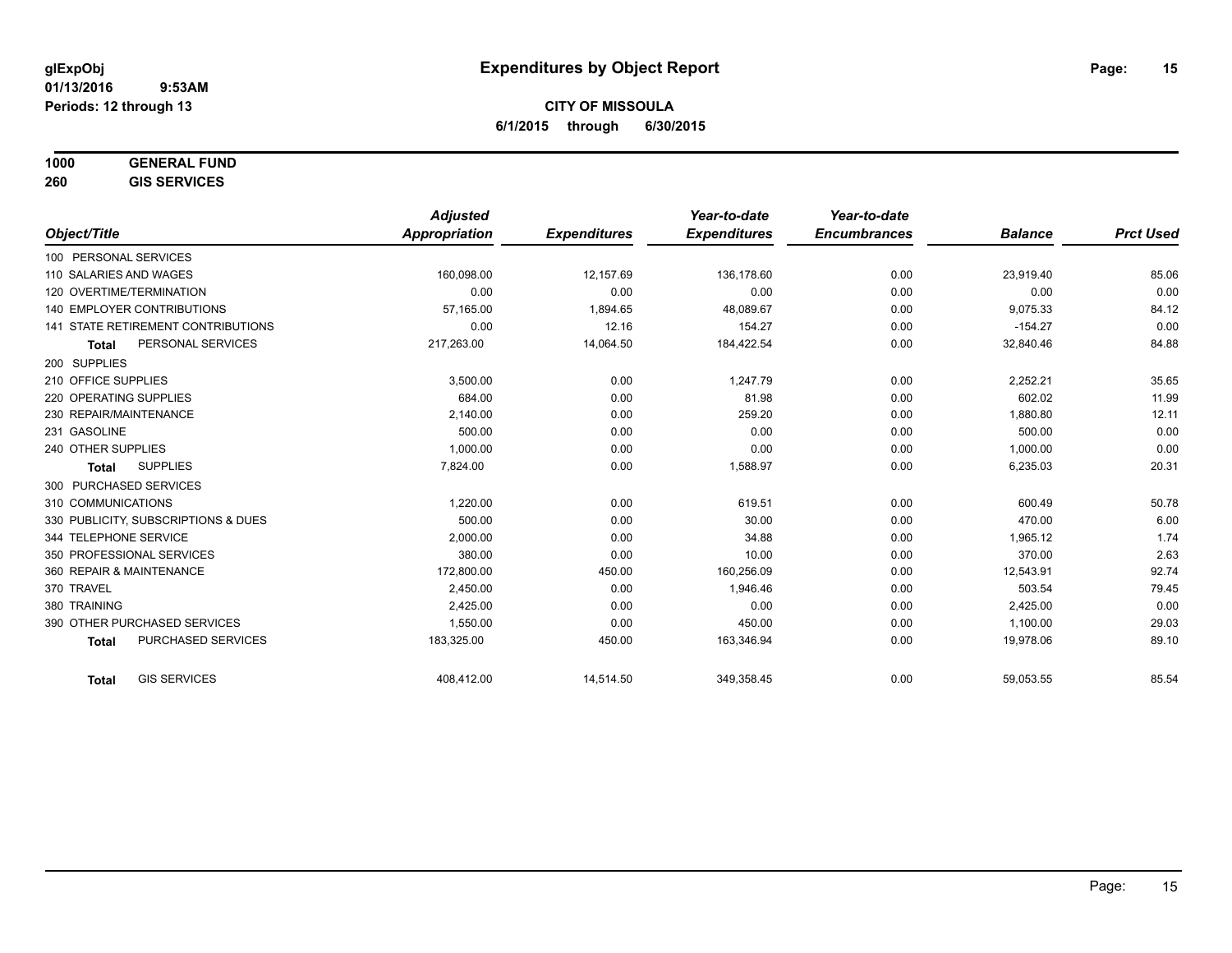## **1000 GENERAL FUND**

**270 CITY ATTORNEY**

|                     |                                     | <b>Adjusted</b> |                     | Year-to-date        | Year-to-date        |                |                  |
|---------------------|-------------------------------------|-----------------|---------------------|---------------------|---------------------|----------------|------------------|
| Object/Title        |                                     | Appropriation   | <b>Expenditures</b> | <b>Expenditures</b> | <b>Encumbrances</b> | <b>Balance</b> | <b>Prct Used</b> |
|                     | 100 PERSONAL SERVICES               |                 |                     |                     |                     |                |                  |
|                     | 110 SALARIES AND WAGES              | 901,692.00      | 110,733.15          | 900,949.23          | 0.00                | 742.77         | 99.92            |
|                     | 120 OVERTIME/TERMINATION            | 2,270.00        | 0.00                | 2,268.44            | 0.00                | 1.56           | 99.93            |
|                     | 140 EMPLOYER CONTRIBUTIONS          | 302,143.00      | 21,426.99           | 300,289.03          | 0.00                | 1,853.97       | 99.39            |
|                     | 141 STATE RETIREMENT CONTRIBUTIONS  | 0.00            | 110.73              | 1,005.30            | 0.00                | $-1,005.30$    | 0.00             |
| Total               | PERSONAL SERVICES                   | 1,206,105.00    | 132,270.87          | 1,204,512.00        | 0.00                | 1,593.00       | 99.87            |
| 200 SUPPLIES        |                                     |                 |                     |                     |                     |                |                  |
| 210 OFFICE SUPPLIES |                                     | 5,618.00        | 622.08              | 4,178.64            | 0.00                | 1,439.36       | 74.38            |
|                     | 220 OPERATING SUPPLIES              | 1,750.00        | 0.00                | 200.00              | 0.00                | 1,550.00       | 11.43            |
| 231 GASOLINE        |                                     | 263.00          | 101.48              | 306.60              | 0.00                | $-43.60$       | 116.58           |
| <b>Total</b>        | <b>SUPPLIES</b>                     | 7,631.00        | 723.56              | 4,685.24            | 0.00                | 2,945.76       | 61.40            |
|                     | 300 PURCHASED SERVICES              |                 |                     |                     |                     |                |                  |
| 310 COMMUNICATIONS  |                                     | 1,350.00        | 190.02              | 1,054.24            | 0.00                | 295.76         | 78.09            |
|                     | 320 PRINTING & DUPLICATING          | 650.00          | 0.00                | 201.37              | 0.00                | 448.63         | 30.98            |
|                     | 330 PUBLICITY, SUBSCRIPTIONS & DUES | 17,150.00       | 1,475.34            | 11,218.75           | 0.00                | 5,931.25       | 65.42            |
|                     | 344 TELEPHONE SERVICE               | 264.00          | 23.17               | 185.64              | 0.00                | 78.36          | 70.32            |
|                     | 350 PROFESSIONAL SERVICES           | 11,665.00       | 13,421.04           | 15,570.79           | 0.00                | $-3,905.79$    | 133.48           |
|                     | 360 REPAIR & MAINTENANCE            | 17,446.00       | 95.54               | 16,944.63           | 0.00                | 501.37         | 97.13            |
| 370 TRAVEL          |                                     | 5,000.00        | 625.56              | 3,650.24            | 0.00                | 1,349.76       | 73.00            |
| 380 TRAINING        |                                     | 9,000.00        | 601.25              | 3,542.05            | 0.00                | 5,457.95       | 39.36            |
| <b>Total</b>        | PURCHASED SERVICES                  | 62,525.00       | 16,431.92           | 52,367.71           | 0.00                | 10,157.29      | 83.75            |
| 500 FIXED CHARGES   |                                     |                 |                     |                     |                     |                |                  |
| 500 FIXED CHARGES   |                                     | 0.00            | 0.00                | 0.00                | 0.00                | 0.00           | 0.00             |
| <b>Total</b>        | <b>FIXED CHARGES</b>                | 0.00            | 0.00                | 0.00                | 0.00                | 0.00           | 0.00             |
| 800 OTHER OBJECTS   |                                     |                 |                     |                     |                     |                |                  |
| 845 CONTINGENCY     |                                     | 0.00            | 0.00                | 0.00                | 0.00                | 0.00           | 0.00             |
| <b>Total</b>        | OTHER OBJECTS                       | 0.00            | 0.00                | 0.00                | 0.00                | 0.00           | 0.00             |
| 900 CAPITAL OUTLAY  |                                     |                 |                     |                     |                     |                |                  |
| 920 BUILDINGS       |                                     | 0.00            | 0.00                | 0.00                | 0.00                | 0.00           | 0.00             |
|                     | 940 MACHINERY & EQUIPMENT           | 0.00            | 0.00                | 616.26              | 0.00                | $-616.26$      | 0.00             |
| <b>Total</b>        | CAPITAL OUTLAY                      | 0.00            | 0.00                | 616.26              | 0.00                | $-616.26$      | 0.00             |
| <b>Total</b>        | <b>CITY ATTORNEY</b>                | 1,276,261.00    | 149,426.35          | 1,262,181.21        | 0.00                | 14,079.79      | 98.90            |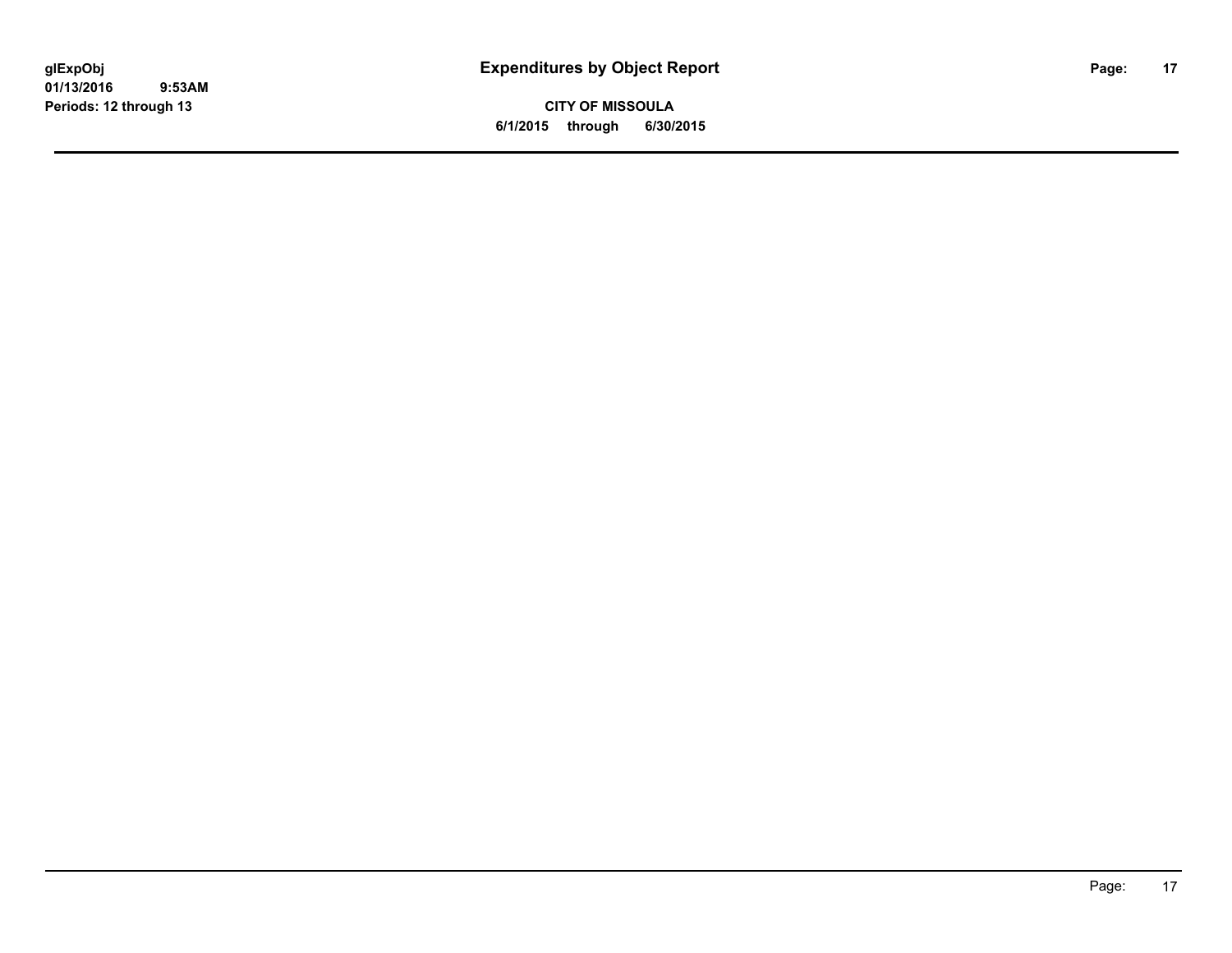#### **1000 GENERAL FUND**

**280 PUBLIC WORKS ADMIN/ENGINEERING**

|                                           | <b>Adjusted</b>      |                     | Year-to-date        | Year-to-date        |                |                  |
|-------------------------------------------|----------------------|---------------------|---------------------|---------------------|----------------|------------------|
| Object/Title                              | <b>Appropriation</b> | <b>Expenditures</b> | <b>Expenditures</b> | <b>Encumbrances</b> | <b>Balance</b> | <b>Prct Used</b> |
| 100 PERSONAL SERVICES                     |                      |                     |                     |                     |                |                  |
| 110 SALARIES AND WAGES                    | 434,224.00           | 64,943.69           | 437,572.61          | 0.00                | $-3,348.61$    | 100.77           |
| 120 OVERTIME/TERMINATION                  | 2,235.00             | 0.00                | 1,556.99            | 0.00                | 678.01         | 69.66            |
| 130 OTHER                                 | 15,250.00            | 0.00                | 247.07              | 0.00                | 15,002.93      | 1.62             |
| <b>140 EMPLOYER CONTRIBUTIONS</b>         | 199,870.00           | 16,691.95           | 186,310.02          | 0.00                | 13,559.98      | 93.22            |
| <b>141 STATE RETIREMENT CONTRIBUTIONS</b> | 0.00                 | 64.94               | 484.24              | 0.00                | $-484.24$      | 0.00             |
| PERSONAL SERVICES<br><b>Total</b>         | 651,579.00           | 81,700.58           | 626,170.93          | 0.00                | 25,408.07      | 96.10            |
| 200 SUPPLIES                              |                      |                     |                     |                     |                |                  |
| 210 OFFICE SUPPLIES                       | 950.00               | 1,042.03            | 3,083.25            | 0.00                | $-2,133.25$    | 324.55           |
| 220 OPERATING SUPPLIES                    | 1,935.00             | 26.15               | 1,444.31            | 0.00                | 490.69         | 74.64            |
| 230 REPAIR/MAINTENANCE                    | 59,860.00            | 1,475.37            | 61,079.65           | 0.00                | $-1,219.65$    | 102.04           |
| 231 GASOLINE                              | 9,280.00             | 1,874.90            | 7,698.44            | 0.00                | 1,581.56       | 82.96            |
| 240 OTHER SUPPLIES                        | 31,090.00            | 1,400.96            | 23,648.19           | 0.00                | 7,441.81       | 76.06            |
| <b>SUPPLIES</b><br><b>Total</b>           | 103,115.00           | 5,819.41            | 96,953.84           | 0.00                | 6,161.16       | 94.02            |
| 300 PURCHASED SERVICES                    |                      |                     |                     |                     |                |                  |
| 310 COMMUNICATIONS                        | 500.00               | 121.67              | 654.81              | 0.00                | $-154.81$      | 130.96           |
| 320 PRINTING & DUPLICATING                | 200.00               | 0.00                | 29.95               | 0.00                | 170.05         | 14.98            |
| 330 PUBLICITY, SUBSCRIPTIONS & DUES       | 1,100.00             | 0.00                | 1,526.63            | 0.00                | $-426.63$      | 138.78           |
| 341 ELECTRICITY & NATURAL GAS             | 135,778.00           | 22,882.05           | 137,279.39          | 0.00                | $-1,501.39$    | 101.11           |
| 344 TELEPHONE SERVICE                     | 1,804.00             | 489.71              | 2,629.88            | 0.00                | $-825.88$      | 145.78           |
| 345 GARBAGE                               | 457.00               | 31.20               | 187.20              | 0.00                | 269.80         | 40.96            |
| 350 PROFESSIONAL SERVICES                 | 870.00               | 0.00                | 472.50              | 0.00                | 397.50         | 54.31            |
| 360 REPAIR & MAINTENANCE                  | 15,900.00            | 2,227.90            | 8,722.16            | 0.00                | 7,177.84       | 54.86            |
| 370 TRAVEL                                | 1,550.00             | 340.80              | 666.74              | 0.00                | 883.26         | 43.02            |
| 380 TRAINING                              | 2,200.00             | 0.00                | 913.75              | 0.00                | 1,286.25       | 41.53            |
| PURCHASED SERVICES<br><b>Total</b>        | 160,359.00           | 26,093.33           | 153,083.01          | 0.00                | 7,275.99       | 95.46            |
| 500 FIXED CHARGES                         |                      |                     |                     |                     |                |                  |
| 500 FIXED CHARGES                         | 0.00                 | 0.00                | 1,988.80            | 0.00                | $-1,988.80$    | 0.00             |
| <b>FIXED CHARGES</b><br>Total             | 0.00                 | 0.00                | 1,988.80            | 0.00                | $-1,988.80$    | 0.00             |
| 900 CAPITAL OUTLAY                        |                      |                     |                     |                     |                |                  |
| 940 MACHINERY & EQUIPMENT                 | 0.00                 | 0.00                | 1,799.99            | 0.00                | $-1,799.99$    | 0.00             |
| <b>CAPITAL OUTLAY</b><br><b>Total</b>     | 0.00                 | 0.00                | 1,799.99            | 0.00                | $-1,799.99$    | 0.00             |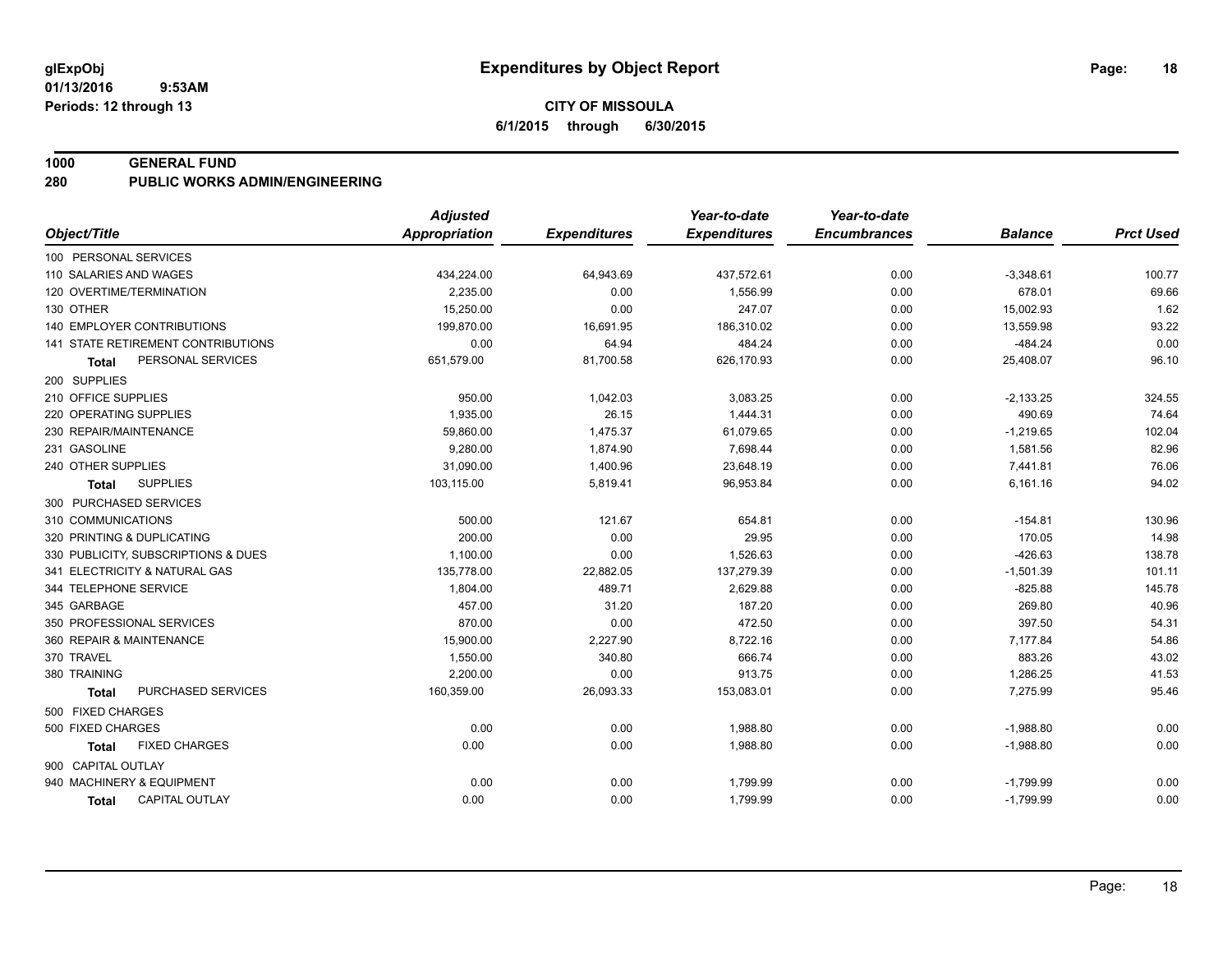| glExpObj               |        |
|------------------------|--------|
| 01/13/2016             | 9:53AM |
| Periods: 12 through 13 |        |

| 1000  | <b>GENERAL FUND</b>            |            |                     |            |      |           |       |
|-------|--------------------------------|------------|---------------------|------------|------|-----------|-------|
| Total | PUBLIC WORKS ADMIN/ENGINEERING | 915,053.00 | 0.0000<br>13.613.32 | 879,996.57 | 0.00 | 35.056.43 | 96.17 |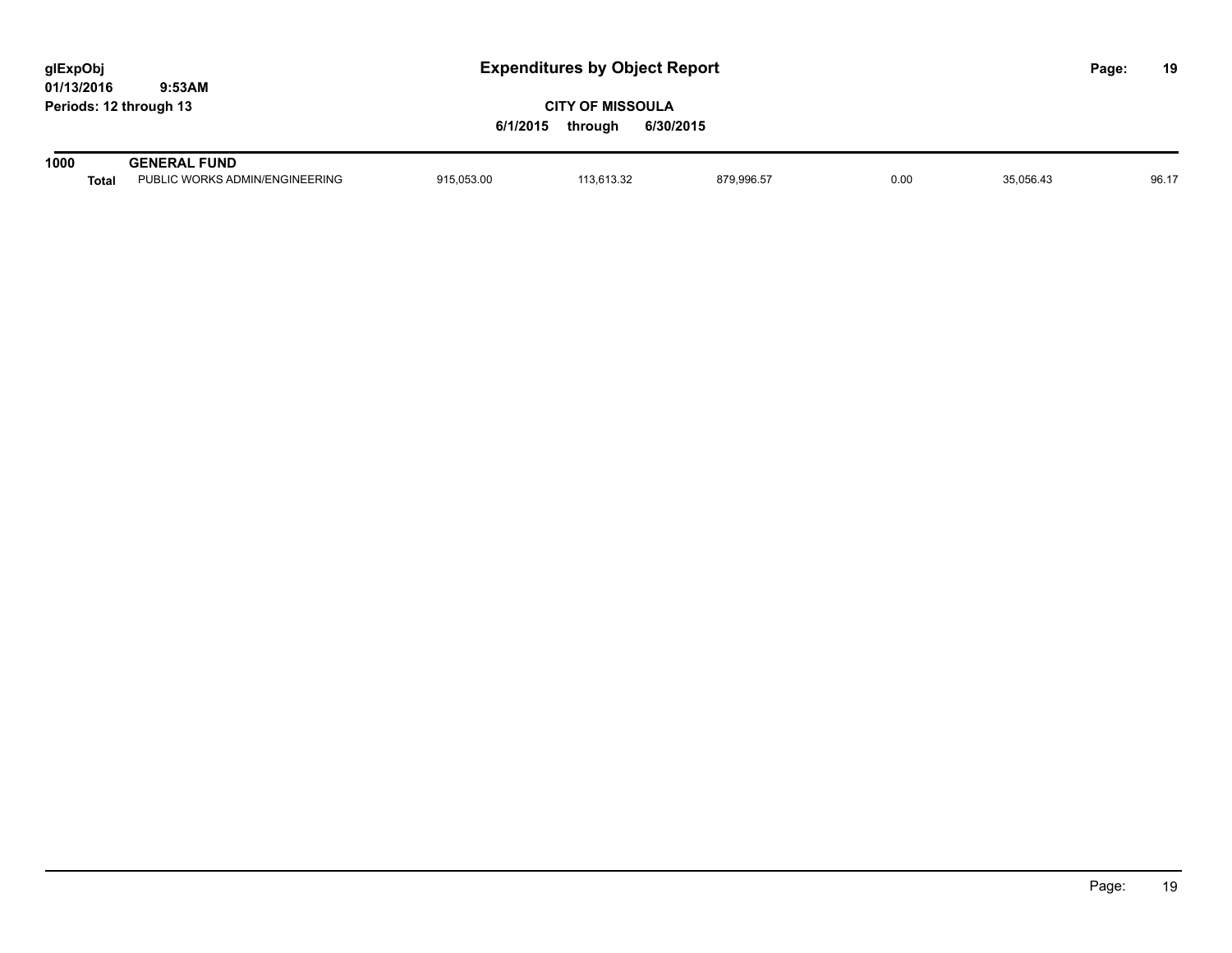**1000 GENERAL FUND**

**290 POLICE**

|                                           | <b>Adjusted</b> |                     | Year-to-date        | Year-to-date        |                 |                  |
|-------------------------------------------|-----------------|---------------------|---------------------|---------------------|-----------------|------------------|
| Object/Title                              | Appropriation   | <b>Expenditures</b> | <b>Expenditures</b> | <b>Encumbrances</b> | <b>Balance</b>  | <b>Prct Used</b> |
| 100 PERSONAL SERVICES                     |                 |                     |                     |                     |                 |                  |
| 110 SALARIES AND WAGES                    | 8,219,412.00    | 928,651.40          | 7,589,417.58        | 0.00                | 629,994.42      | 92.34            |
| 115 SALARIES/HEALTH INSURANCE BENEFIT     | 0.00            | 91,029.00           | 687,819.00          | 0.00                | $-687,819.00$   | 0.00             |
| 120 OVERTIME/TERMINATION                  | 247,083.00      | 26,648.62           | 281,866.95          | 0.00                | $-34,783.95$    | 114.08           |
| 121 OUTSIDE HIRE OVERTIME                 | 75,000.00       | 7,961.68            | 92,287.08           | 0.00                | $-17,287.08$    | 123.05           |
| 122 COURT OVERTIME                        | 0.00            | 3,922.90            | 15,793.27           | 0.00                | $-15,793.27$    | 0.00             |
| 130 OTHER                                 | 69,326.00       | 0.00                | 67,026.87           | 0.00                | 2,299.13        | 96.68            |
| 133 *** Title Not Found ***               | 0.00            | 0.00                | 0.00                | 0.00                | 0.00            | 0.00             |
| 140 EMPLOYER CONTRIBUTIONS                | 4,520,567.00    | 227,439.37          | 2,226,730.17        | 0.00                | 2,293,836.83    | 49.26            |
| <b>141 STATE RETIREMENT CONTRIBUTIONS</b> | 0.00            | 276,378.67          | 2,223,878.86        | 0.00                | $-2,223,878.86$ | 0.00             |
| PERSONAL SERVICES<br>Total                | 13,131,388.00   | 1,562,031.64        | 13, 184, 819. 78    | 0.00                | $-53,431.78$    | 100.41           |
| 200 SUPPLIES                              |                 |                     |                     |                     |                 |                  |
| 210 OFFICE SUPPLIES                       | 44,874.00       | 2,733.22            | 39,716.08           | 0.00                | 5,157.92        | 88.51            |
| 220 OPERATING SUPPLIES                    | 80,295.00       | 5,680.98            | 85,133.68           | 0.00                | $-4,838.68$     | 106.03           |
| 230 REPAIR/MAINTENANCE                    | 45,735.00       | 5,118.14            | 44,939.34           | 0.00                | 795.66          | 98.26            |
| 231 GASOLINE                              | 172,871.00      | 37,988.68           | 163,356.09          | 0.00                | 9,514.91        | 94.50            |
| <b>SUPPLIES</b><br><b>Total</b>           | 343,775.00      | 51,521.02           | 333,145.19          | 0.00                | 10,629.81       | 96.91            |
| 300 PURCHASED SERVICES                    |                 |                     |                     |                     |                 |                  |
| 310 COMMUNICATIONS                        | 14,397.00       | 1,395.13            | 13,199.86           | 0.00                | 1,197.14        | 91.68            |
| 320 PRINTING & DUPLICATING                | 10,824.00       | 2,110.82            | 4,559.85            | 0.00                | 6,264.15        | 42.13            |
| 330 PUBLICITY, SUBSCRIPTIONS & DUES       | 14,938.00       | 1,278.35            | 15,053.13           | 0.00                | $-115.13$       | 100.77           |
| 344 TELEPHONE SERVICE                     | 47,692.00       | 10,068.71           | 42,547.21           | 0.00                | 5,144.79        | 89.21            |
| 350 PROFESSIONAL SERVICES                 | 106,399.00      | 25,716.86           | 154,749.76          | 0.00                | $-48,350.76$    | 145.44           |
| 360 REPAIR & MAINTENANCE                  | 33,245.00       | 6,882.45            | 46,929.49           | 0.00                | $-13,684.49$    | 141.16           |
| 370 TRAVEL                                | 26,000.00       | 3,324.56            | 30,033.21           | 0.00                | $-4,033.21$     | 115.51           |
| 380 TRAINING                              | 31,300.00       | 1,425.00            | 25,963.94           | 0.00                | 5,336.06        | 82.95            |
| 390 OTHER PURCHASED SERVICES              | 25,000.00       | 1,799.02            | 10,496.38           | 0.00                | 14,503.62       | 41.99            |
| PURCHASED SERVICES<br>Total               | 309,795.00      | 54,000.90           | 343,532.83          | 0.00                | $-33,737.83$    | 110.89           |
| 500 FIXED CHARGES                         |                 |                     |                     |                     |                 |                  |
| 500 FIXED CHARGES                         | 125,344.00      | 12,106.99           | 90,997.90           | 0.00                | 34,346.10       | 72.60            |
| <b>FIXED CHARGES</b><br><b>Total</b>      | 125,344.00      | 12,106.99           | 90.997.90           | 0.00                | 34,346.10       | 72.60            |
| 700 GRANTS & CONTRIBUTIONS                |                 |                     |                     |                     |                 |                  |
| 700 GRANTS & CONTRIBUTIONS                | 4,000.00        | 2,720.00            | 3,720.00            | 0.00                | 280.00          | 93.00            |
|                                           |                 |                     |                     |                     |                 |                  |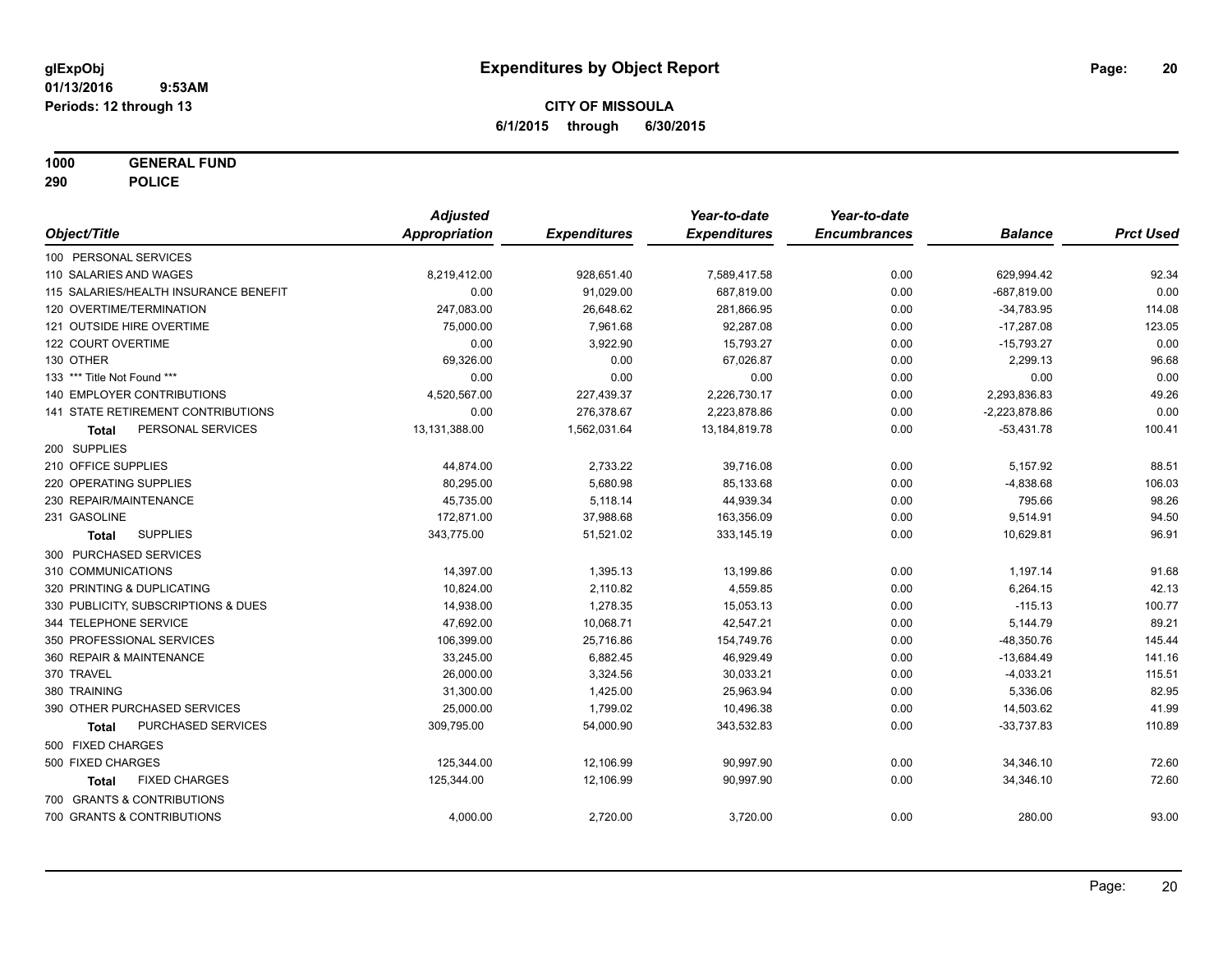**1000 GENERAL FUND 290 POLICE**

|                           |                                   | <b>Adjusted</b>      |                     | Year-to-date        | Year-to-date        |                |                  |
|---------------------------|-----------------------------------|----------------------|---------------------|---------------------|---------------------|----------------|------------------|
| Object/Title              |                                   | <b>Appropriation</b> | <b>Expenditures</b> | <b>Expenditures</b> | <b>Encumbrances</b> | <b>Balance</b> | <b>Prct Used</b> |
| <b>Total</b>              | <b>GRANTS &amp; CONTRIBUTIONS</b> | 4,000.00             | 2,720.00            | 3.720.00            | 0.00                | 280.00         | 93.00            |
| 800 OTHER OBJECTS         |                                   |                      |                     |                     |                     |                |                  |
|                           | 820 TRANSFERS TO OTHER FUNDS      | 0.00                 | 0.00                | 0.00                | 0.00                | 0.00           | 0.00             |
| Total                     | OTHER OBJECTS                     | 0.00                 | 0.00                | 0.00                | 0.00                | 0.00           | 0.00             |
| 900 CAPITAL OUTLAY        |                                   |                      |                     |                     |                     |                |                  |
| 940 MACHINERY & EQUIPMENT |                                   | 0.00                 | 0.00                | 0.00                | 0.00                | 0.00           | 0.00             |
| <b>Total</b>              | <b>CAPITAL OUTLAY</b>             | 0.00                 | 0.00                | 0.00                | 0.00                | 0.00           | 0.00             |
| <b>Total</b>              | <b>POLICE</b>                     | 13.914.302.00        | 1.682.380.55        | 13.956.215.70       | 0.00                | $-41.913.70$   | 100.30           |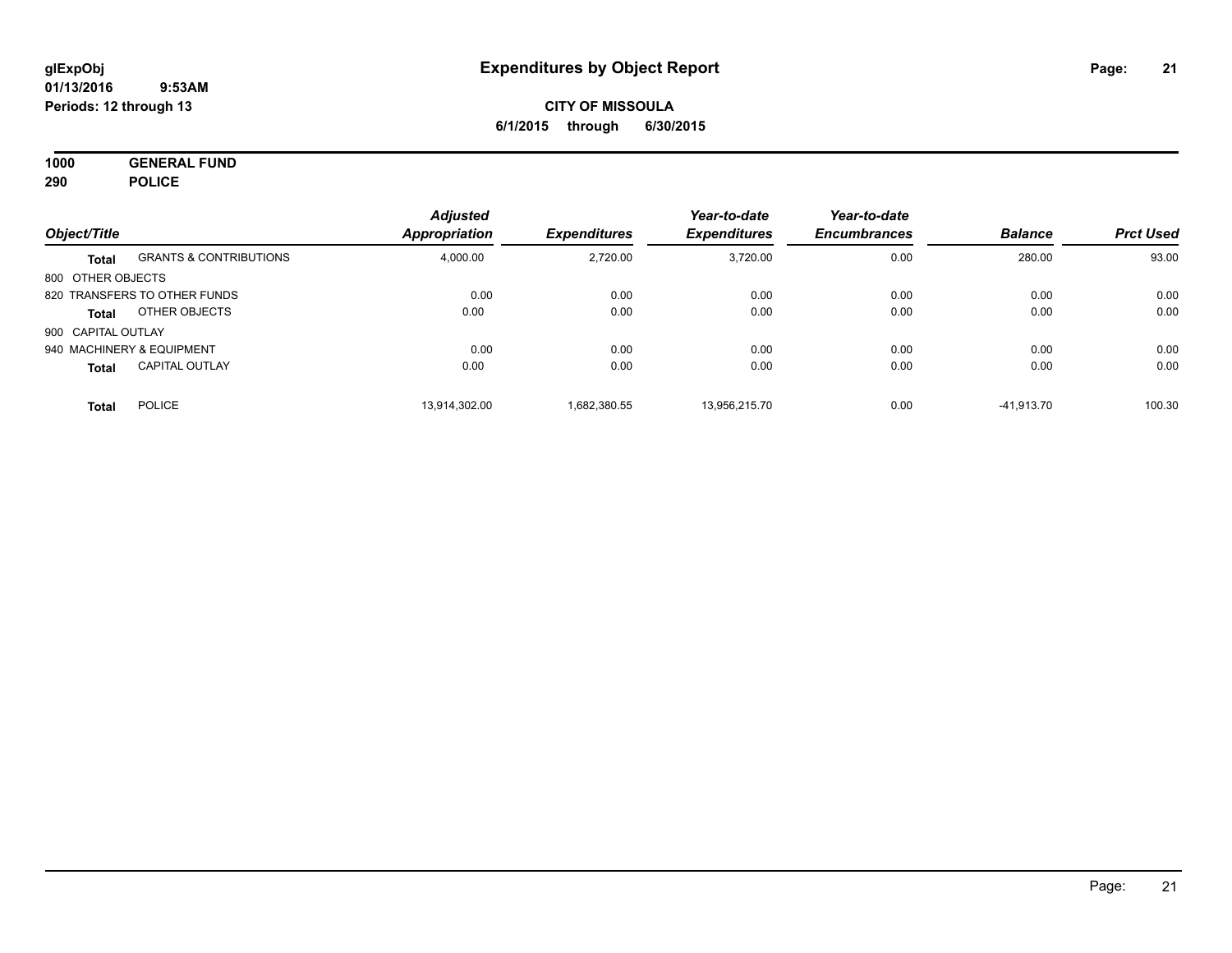**1000 GENERAL FUND**

**300 FIRE**

|                                       | <b>Adjusted</b>      |                     | Year-to-date        | Year-to-date        |                |                  |
|---------------------------------------|----------------------|---------------------|---------------------|---------------------|----------------|------------------|
| Object/Title                          | <b>Appropriation</b> | <b>Expenditures</b> | <b>Expenditures</b> | <b>Encumbrances</b> | <b>Balance</b> | <b>Prct Used</b> |
| 100 PERSONAL SERVICES                 |                      |                     |                     |                     |                |                  |
| 110 SALARIES AND WAGES                | 6,457,868.00         | 785,651.50          | 6,449,887.30        | 0.00                | 7,980.70       | 99.88            |
| 115 SALARIES/HEALTH INSURANCE BENEFIT | 629,280.00           | 75,411.00           | 611,410.50          | 0.00                | 17,869.50      | 97.16            |
| 120 OVERTIME/TERMINATION              | 697,773.00           | 54,718.97           | 594,980.71          | 0.00                | 102,792.29     | 85.27            |
| 130 OTHER                             | 54,464.00            | 0.00                | 53,872.00           | 0.00                | 592.00         | 98.91            |
| 140 EMPLOYER CONTRIBUTIONS            | 1,736,824.00         | 182,702.04          | 1,712,146.53        | 0.00                | 24,677.47      | 98.58            |
| 141 STATE RETIREMENT CONTRIBUTIONS    | 2,264,770.00         | 278,461.55          | 2,268,797.03        | 0.00                | $-4,027.03$    | 100.18           |
| PERSONAL SERVICES<br>Total            | 11,840,979.00        | 1,376,945.06        | 11,691,094.07       | 0.00                | 149,884.93     | 98.73            |
| 200 SUPPLIES                          |                      |                     |                     |                     |                |                  |
| 210 OFFICE SUPPLIES                   | 16,004.00            | 2,523.97            | 8,751.27            | 0.00                | 7,252.73       | 54.68            |
| 220 OPERATING SUPPLIES                | 207,744.00           | 66,668.48           | 213,309.03          | 0.00                | $-5,565.03$    | 102.68           |
| 230 REPAIR/MAINTENANCE                | 61,500.00            | 8,499.18            | 45,737.68           | 0.00                | 15,762.32      | 74.37            |
| 231 GASOLINE                          | 61,827.00            | 9,862.18            | 54,217.18           | 0.00                | 7,609.82       | 87.69            |
| 240 OTHER SUPPLIES                    | 2,848.00             | 0.00                | 132.00              | 0.00                | 2,716.00       | 4.63             |
| <b>SUPPLIES</b><br><b>Total</b>       | 349,923.00           | 87,553.81           | 322,147.16          | 0.00                | 27,775.84      | 92.06            |
| 300 PURCHASED SERVICES                |                      |                     |                     |                     |                |                  |
| 310 COMMUNICATIONS                    | 577.00               | 116.36              | 322.11              | 0.00                | 254.89         | 55.82            |
| 320 PRINTING & DUPLICATING            | 1,488.00             | 264.76              | 961.81              | 0.00                | 526.19         | 64.64            |
| 330 PUBLICITY, SUBSCRIPTIONS & DUES   | 9,863.00             | 480.00              | 8,073.40            | 0.00                | 1,789.60       | 81.86            |
| 340 SEWER                             | 1,394.00             | 0.00                | 1,181.16            | 0.00                | 212.84         | 84.73            |
| 341 ELECTRICITY & NATURAL GAS         | 65,579.00            | 9,629.78            | 73,747.45           | 0.00                | $-8,168.45$    | 112.46           |
| 343 WATER CHARGES                     | 14,677.00            | 3,199.36            | 13,377.00           | 0.00                | 1,300.00       | 91.14            |
| 344 TELEPHONE SERVICE                 | 20,485.00            | 2,558.80            | 14,841.38           | 0.00                | 5,643.62       | 72.45            |
| 345 GARBAGE                           | 5,462.00             | 955.60              | 5,240.60            | 0.00                | 221.40         | 95.95            |
| 350 PROFESSIONAL SERVICES             | 24,272.00            | 5,000.00            | 18,182.00           | 0.00                | 6,090.00       | 74.91            |
| 360 REPAIR & MAINTENANCE              | 49,983.00            | 6,949.15            | 52,337.33           | 0.00                | $-2,354.33$    | 104.71           |
| 370 TRAVEL                            | 20,017.00            | 2,333.20            | 10,100.96           | 0.00                | 9,916.04       | 50.46            |
| 380 TRAINING                          | 13,416.00            | 268.23              | 10,938.95           | 0.00                | 2,477.05       | 81.54            |
| 390 OTHER PURCHASED SERVICES          | 11,580.00            | 4,370.00            | 6,804.21            | 0.00                | 4,775.79       | 58.76            |
| PURCHASED SERVICES<br><b>Total</b>    | 238,793.00           | 36,125.24           | 216,108.36          | 0.00                | 22,684.64      | 90.50            |
| 500 FIXED CHARGES                     |                      |                     |                     |                     |                |                  |
| 500 FIXED CHARGES                     | 226.00               | 0.00                | 0.00                | 0.00                | 226.00         | 0.00             |
| 530 EQUIPMENT RENTAL                  | 0.00                 | 0.00                | 276.00              | 0.00                | $-276.00$      | 0.00             |
| <b>FIXED CHARGES</b><br><b>Total</b>  | 226.00               | 0.00                | 276.00              | 0.00                | $-50.00$       | 122.12           |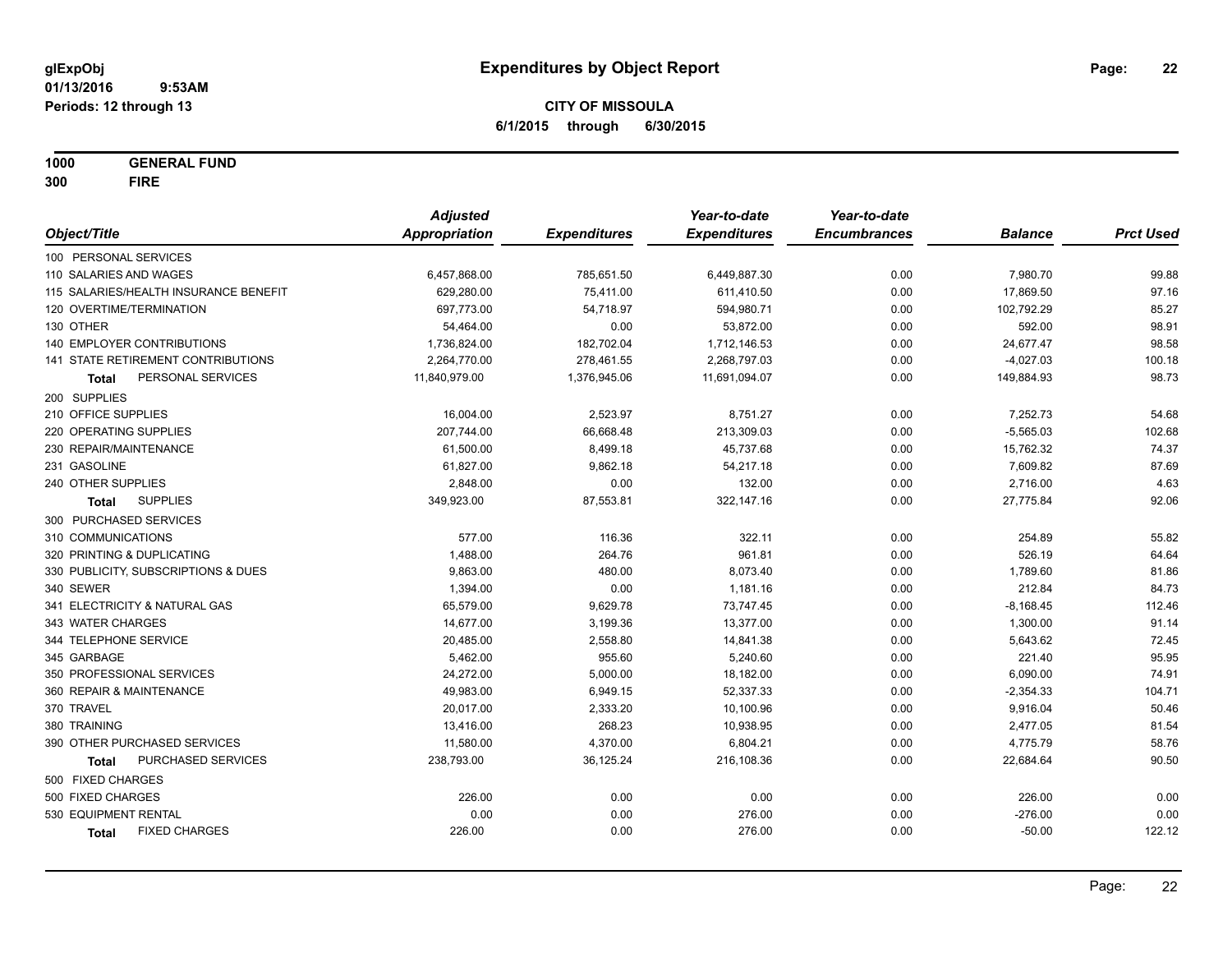**1000 GENERAL FUND 300 FIRE**

| Object/Title               |                                   | <b>Adjusted</b><br>Appropriation | <b>Expenditures</b> | Year-to-date<br><b>Expenditures</b> | Year-to-date<br><b>Encumbrances</b> | <b>Balance</b> | <b>Prct Used</b> |
|----------------------------|-----------------------------------|----------------------------------|---------------------|-------------------------------------|-------------------------------------|----------------|------------------|
|                            | 700 GRANTS & CONTRIBUTIONS        |                                  |                     |                                     |                                     |                |                  |
| 700 GRANTS & CONTRIBUTIONS |                                   | 0.00                             | 5,936.92            | 5,936.92                            | 0.00                                | $-5,936.92$    | 0.00             |
| <b>Total</b>               | <b>GRANTS &amp; CONTRIBUTIONS</b> | 0.00                             | 5,936.92            | 5,936.92                            | 0.00                                | $-5,936.92$    | 0.00             |
| 900 CAPITAL OUTLAY         |                                   |                                  |                     |                                     |                                     |                |                  |
|                            | 940 MACHINERY & EQUIPMENT         | 0.00                             | 0.00                | 0.00                                | 0.00                                | 0.00           | 0.00             |
| <b>Total</b>               | <b>CAPITAL OUTLAY</b>             | 0.00                             | 0.00                | 0.00                                | 0.00                                | 0.00           | 0.00             |
| <b>Total</b>               | <b>FIRE</b>                       | 12,429,921.00                    | 1.506.561.03        | 12,235,562.51                       | 0.00                                | 194.358.49     | 98.44            |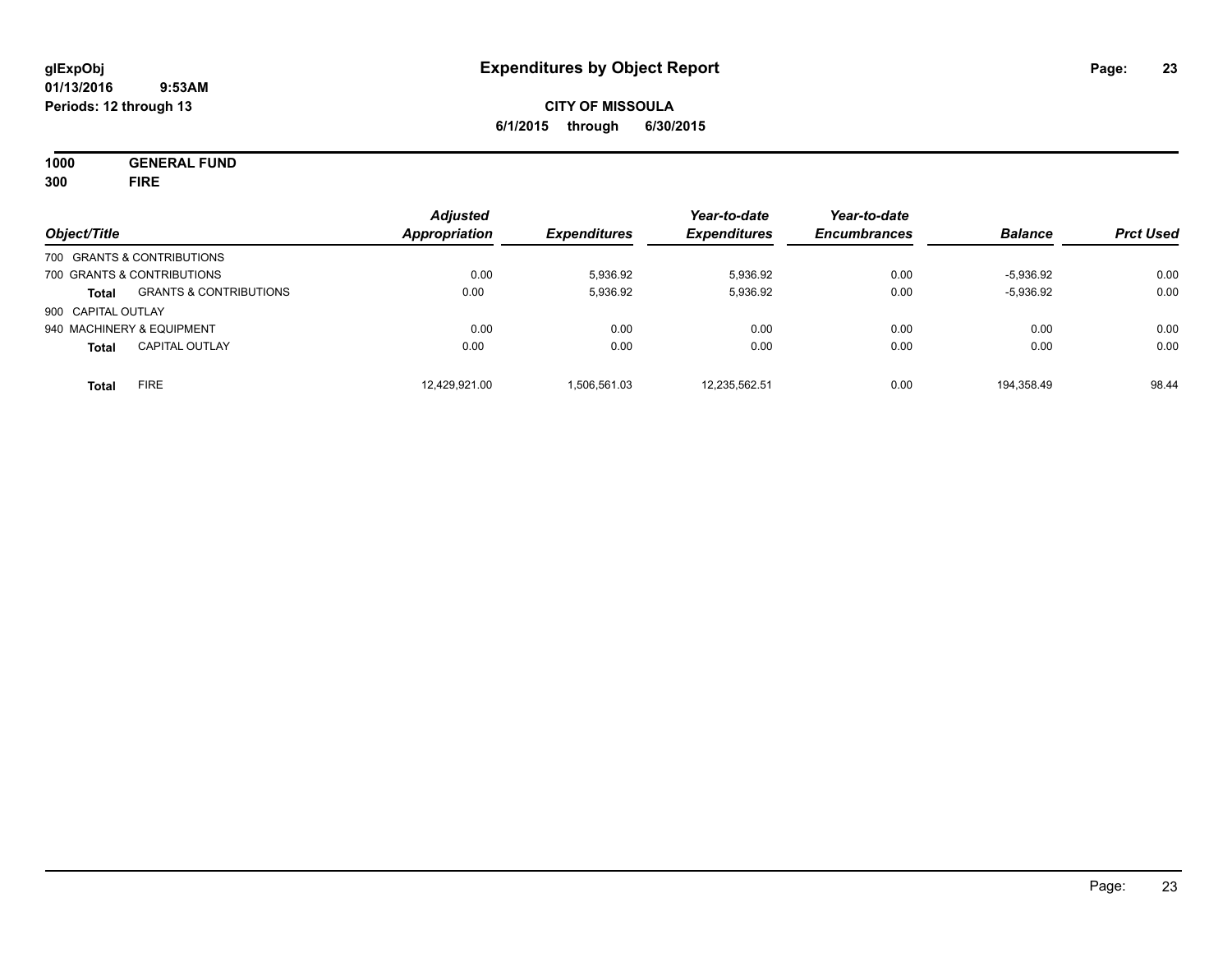#### **1000 GENERAL FUND**

**320 STREET MAINTENANCE**

|                                     | <b>Adjusted</b>      |                     | Year-to-date        | Year-to-date        |                |                  |
|-------------------------------------|----------------------|---------------------|---------------------|---------------------|----------------|------------------|
| Object/Title                        | <b>Appropriation</b> | <b>Expenditures</b> | <b>Expenditures</b> | <b>Encumbrances</b> | <b>Balance</b> | <b>Prct Used</b> |
| 100 PERSONAL SERVICES               |                      |                     |                     |                     |                |                  |
| 110 SALARIES AND WAGES              | 1,281,781.00         | 169,472.47          | 1,315,660.25        | 0.00                | $-33,879.25$   | 102.64           |
| 120 OVERTIME/TERMINATION            | 15,000.00            | 601.77              | 31,157.23           | 0.00                | $-16, 157.23$  | 207.71           |
| 130 OTHER                           | 6,000.00             | 0.00                | 0.00                | 0.00                | 6,000.00       | 0.00             |
| 140 EMPLOYER CONTRIBUTIONS          | 716,841.00           | 66,691.94           | 748,555.36          | 0.00                | $-31,714.36$   | 104.42           |
| 141 STATE RETIREMENT CONTRIBUTIONS  | 0.00                 | 169.47              | 1,466.74            | 0.00                | $-1,466.74$    | 0.00             |
| PERSONAL SERVICES<br>Total          | 2,019,622.00         | 236,935.65          | 2,096,839.58        | 0.00                | $-77,217.58$   | 103.82           |
| 200 SUPPLIES                        |                      |                     |                     |                     |                |                  |
| 210 OFFICE SUPPLIES                 | 1,600.00             | 64.95               | 771.08              | 0.00                | 828.92         | 48.19            |
| 220 OPERATING SUPPLIES              | 170,317.00           | 3,106.70            | 184,291.37          | 0.00                | $-13,974.37$   | 108.20           |
| 230 REPAIR/MAINTENANCE              | 84,214.00            | 3,914.01            | 110,692.97          | 0.00                | $-26,478.97$   | 131.44           |
| 231 GASOLINE                        | 218,603.00           | 39,156.69           | 193,878.20          | 0.00                | 24,724.80      | 88.69            |
| 240 OTHER SUPPLIES                  | 0.00                 | 0.00                | 0.00                | 0.00                | 0.00           | 0.00             |
| 250 SUPPLIES FOR RESALE             | 0.00                 | 0.00                | 0.00                | 0.00                | 0.00           | 0.00             |
| <b>SUPPLIES</b><br>Total            | 474,734.00           | 46,242.35           | 489,633.62          | 0.00                | $-14,899.62$   | 103.14           |
| 300 PURCHASED SERVICES              |                      |                     |                     |                     |                |                  |
| 310 COMMUNICATIONS                  | 7,000.00             | 0.00                | 0.00                | 0.00                | 7,000.00       | 0.00             |
| 320 PRINTING & DUPLICATING          | 3,000.00             | 0.00                | 2,725.83            | 0.00                | 274.17         | 90.86            |
| 330 PUBLICITY, SUBSCRIPTIONS & DUES | 0.00                 | 1,689.70            | 8,186.18            | 0.00                | $-8,186.18$    | 0.00             |
| 341 ELECTRICITY & NATURAL GAS       | 0.00                 | 0.00                | 0.00                | 0.00                | 0.00           | 0.00             |
| 343 WATER CHARGES                   | 6,000.00             | 4,303.75            | 14,502.57           | 0.00                | $-8,502.57$    | 241.71           |
| 344 TELEPHONE SERVICE               | 1,821.00             | 337.10              | 2,180.16            | 0.00                | $-359.16$      | 119.72           |
| 345 GARBAGE                         | 7,280.00             | 28.75               | 737.50              | 0.00                | 6,542.50       | 10.13            |
| 350 PROFESSIONAL SERVICES           | 5,150.00             | 0.00                | 1,171.50            | 0.00                | 3,978.50       | 22.75            |
| 360 REPAIR & MAINTENANCE            | 21,000.00            | 186.09              | 8,538.71            | 0.00                | 12,461.29      | 40.66            |
| 370 TRAVEL                          | 3,300.00             | 0.00                | 768.76              | 0.00                | 2,531.24       | 23.30            |
| 380 TRAINING                        | 1,500.00             | 0.00                | 540.00              | 0.00                | 960.00         | 36.00            |
| PURCHASED SERVICES<br><b>Total</b>  | 56,051.00            | 6,545.39            | 39,351.21           | 0.00                | 16,699.79      | 70.21            |
| 400 BUILDING MATERIALS              |                      |                     |                     |                     |                |                  |
| 400 BUILDING MATERIALS              | 71,263.00            | 558.03              | 40,102.66           | 0.00                | 31,160.34      | 56.27            |
| <b>BUILDING MATERIALS</b><br>Total  | 71,263.00            | 558.03              | 40,102.66           | 0.00                | 31,160.34      | 56.27            |
| 500 FIXED CHARGES                   |                      |                     |                     |                     |                |                  |
| 500 FIXED CHARGES                   | 21,500.00            | 9,710.00            | 21,370.00           | 0.00                | 130.00         | 99.40            |
|                                     |                      |                     |                     |                     |                |                  |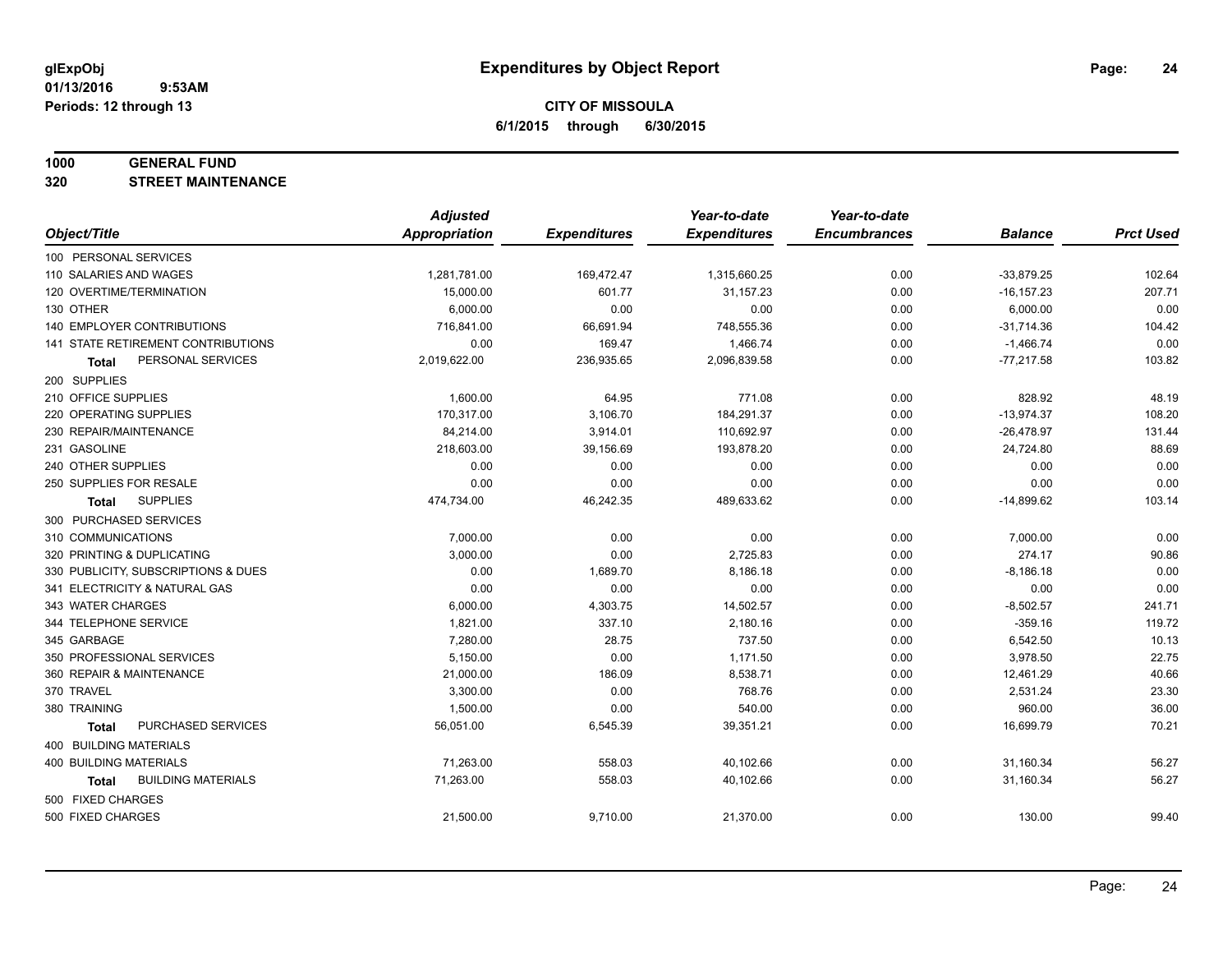#### **1000 GENERAL FUND**

**320 STREET MAINTENANCE**

|                    |                             | <b>Adjusted</b>      |                     | Year-to-date        | Year-to-date        |                |                  |
|--------------------|-----------------------------|----------------------|---------------------|---------------------|---------------------|----------------|------------------|
| Object/Title       |                             | <b>Appropriation</b> | <b>Expenditures</b> | <b>Expenditures</b> | <b>Encumbrances</b> | <b>Balance</b> | <b>Prct Used</b> |
| <b>Total</b>       | <b>FIXED CHARGES</b>        | 21,500.00            | 9,710.00            | 21,370.00           | 0.00                | 130.00         | 99.40            |
| 600 DEBT SERVICE   |                             |                      |                     |                     |                     |                |                  |
| 610 PRINCIPAL      |                             | 0.00                 | 0.00                | 0.00                | 0.00                | 0.00           | 0.00             |
|                    | 620 INTEREST / SERVICE FEES | 0.00                 | 0.00                | 0.00                | 0.00                | 0.00           | 0.00             |
| Total              | <b>DEBT SERVICE</b>         | 0.00                 | 0.00                | 0.00                | 0.00                | 0.00           | 0.00             |
| 900 CAPITAL OUTLAY |                             |                      |                     |                     |                     |                |                  |
| 930 IMPROVEMENTS   |                             | 196.558.00           | 0.00                | 150,254.62          | 0.00                | 46.303.38      | 76.44            |
|                    | 940 MACHINERY & EQUIPMENT   | 0.00                 | 0.00                | 0.00                | 0.00                | 0.00           | 0.00             |
| <b>Total</b>       | <b>CAPITAL OUTLAY</b>       | 196,558.00           | 0.00                | 150,254.62          | 0.00                | 46,303.38      | 76.44            |
| <b>Total</b>       | <b>STREET MAINTENANCE</b>   | 2.839.728.00         | 299.991.42          | 2,837,551.69        | 0.00                | 2.176.31       | 99.92            |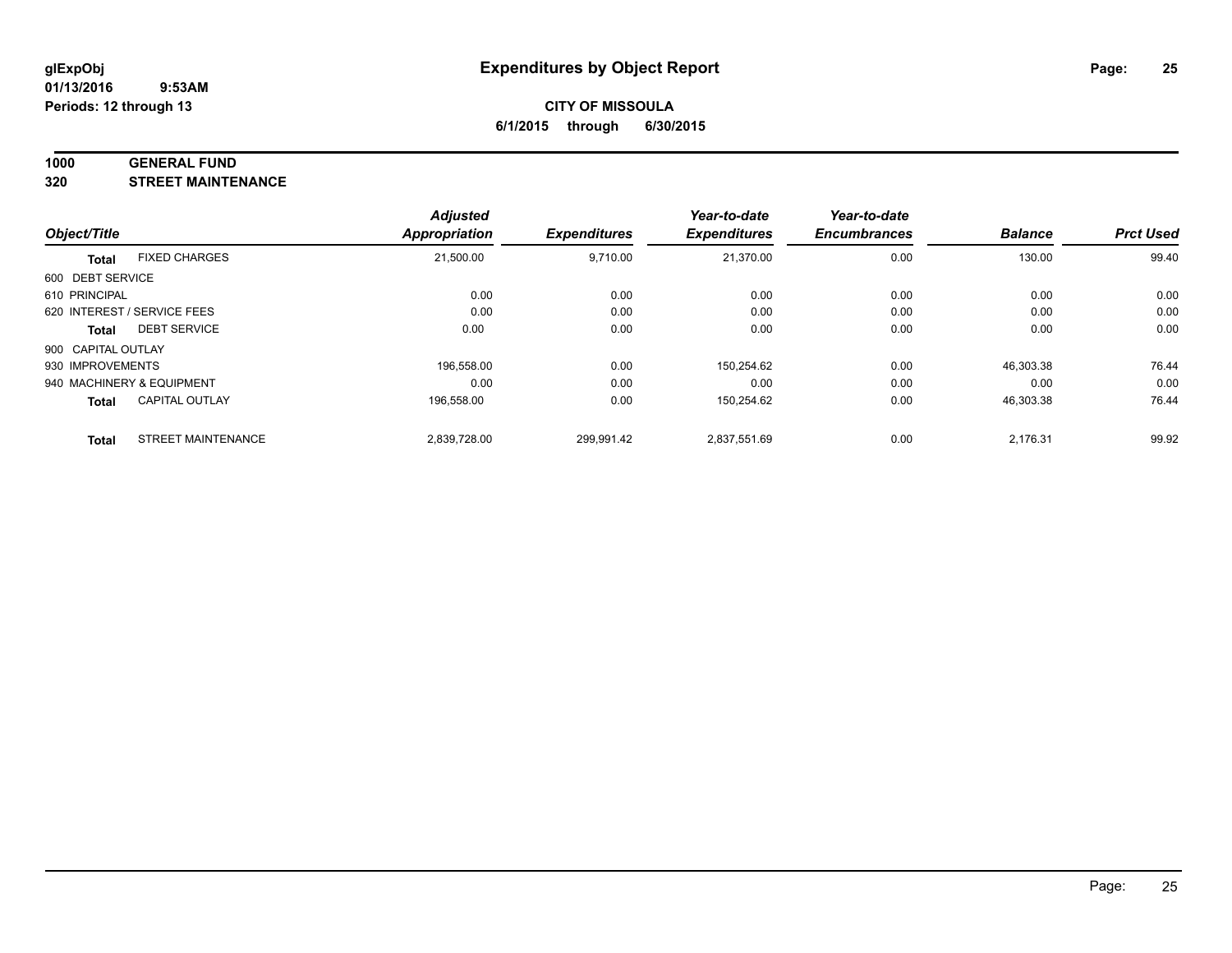#### **1000 GENERAL FUND**

**321 VEHICLE MAINTENANCE**

|                                     | <b>Adjusted</b>      |                     | Year-to-date        | Year-to-date        |                |                  |
|-------------------------------------|----------------------|---------------------|---------------------|---------------------|----------------|------------------|
| Object/Title                        | <b>Appropriation</b> | <b>Expenditures</b> | <b>Expenditures</b> | <b>Encumbrances</b> | <b>Balance</b> | <b>Prct Used</b> |
| 100 PERSONAL SERVICES               |                      |                     |                     |                     |                |                  |
| 110 SALARIES AND WAGES              | 518,162.00           | 71,697.82           | 575,489.95          | 0.00                | $-57,327.95$   | 111.06           |
| 120 OVERTIME/TERMINATION            | 2,000.00             | 0.00                | 191.17              | 0.00                | 1,808.83       | 9.56             |
| 130 OTHER                           | 75,168.00            | 0.00                | 0.00                | 0.00                | 75,168.00      | 0.00             |
| 140 EMPLOYER CONTRIBUTIONS          | 243,319.00           | 21,524.75           | 244,655.84          | 0.00                | $-1,336.84$    | 100.55           |
| 141 STATE RETIREMENT CONTRIBUTIONS  | 0.00                 | 71.70               | 636.96              | 0.00                | $-636.96$      | 0.00             |
| PERSONAL SERVICES<br>Total          | 838,649.00           | 93,294.27           | 820,973.92          | 0.00                | 17,675.08      | 97.89            |
| 200 SUPPLIES                        |                      |                     |                     |                     |                |                  |
| 210 OFFICE SUPPLIES                 | 1,000.00             | 454.38              | 1,457.89            | 0.00                | $-457.89$      | 145.79           |
| 220 OPERATING SUPPLIES              | 28,306.00            | 1,366.92            | 18,105.22           | 0.00                | 10,200.78      | 63.96            |
| 230 REPAIR/MAINTENANCE              | 34,631.00            | 301.49              | 36,805.06           | 0.00                | $-2,174.06$    | 106.28           |
| 231 GASOLINE                        | 4,813.00             | 494.45              | 3,630.06            | 0.00                | 1,182.94       | 75.42            |
| 240 OTHER SUPPLIES                  | 11,010.00            | 524.38              | 6,653.66            | 0.00                | 4,356.34       | 60.43            |
| <b>SUPPLIES</b><br>Total            | 79,760.00            | 3,141.62            | 66,651.89           | 0.00                | 13,108.11      | 83.57            |
| 300 PURCHASED SERVICES              |                      |                     |                     |                     |                |                  |
| 310 COMMUNICATIONS                  | 150.00               | 0.00                | 0.00                | 0.00                | 150.00         | 0.00             |
| 320 PRINTING & DUPLICATING          | 350.00               | 0.00                | 0.00                | 0.00                | 350.00         | 0.00             |
| 330 PUBLICITY, SUBSCRIPTIONS & DUES | 230.00               | 0.00                | 240.00              | 0.00                | $-10.00$       | 104.35           |
| 340 SEWER                           | 2,580.00             | 0.00                | 1,513.78            | 0.00                | 1,066.22       | 58.67            |
| 341 ELECTRICITY & NATURAL GAS       | 162,002.00           | 22,957.13           | 183,882.67          | 0.00                | $-21,880.67$   | 113.51           |
| 343 WATER CHARGES                   | 12,356.00            | 1,046.00            | 6,107.32            | 0.00                | 6,248.68       | 49.43            |
| 344 TELEPHONE SERVICE               | 2,590.00             | 298.13              | 1,821.64            | 0.00                | 768.36         | 70.33            |
| 345 GARBAGE                         | 9,815.00             | 1,028.14            | 7,724.19            | 0.00                | 2,090.81       | 78.70            |
| 350 PROFESSIONAL SERVICES           | 12,895.00            | 426.00              | 7,983.44            | 0.00                | 4,911.56       | 61.91            |
| 360 REPAIR & MAINTENANCE            | 212,326.00           | 20,888.47           | 198,979.71          | 0.00                | 13,346.29      | 93.71            |
| 370 TRAVEL                          | 1,050.00             | 0.00                | 0.00                | 0.00                | 1,050.00       | 0.00             |
| 380 TRAINING                        | 850.00               | 0.00                | 1,008.60            | 0.00                | $-158.60$      | 118.66           |
| 390 OTHER PURCHASED SERVICES        | 0.00                 | 0.00                | 0.00                | 0.00                | 0.00           | 0.00             |
| <b>PURCHASED SERVICES</b><br>Total  | 417,194.00           | 46,643.87           | 409,261.35          | 0.00                | 7,932.65       | 98.10            |
| 800 OTHER OBJECTS                   |                      |                     |                     |                     |                |                  |
| 845 CONTINGENCY                     | 0.00                 | 0.00                | 0.00                | 0.00                | 0.00           | 0.00             |
| OTHER OBJECTS<br>Total              | 0.00                 | 0.00                | 0.00                | 0.00                | 0.00           | 0.00             |
| 900 CAPITAL OUTLAY                  |                      |                     |                     |                     |                |                  |
| 940 MACHINERY & EQUIPMENT           | 0.00                 | 0.00                | 21,560.00           | 0.00                | $-21,560.00$   | 0.00             |
|                                     |                      |                     |                     |                     |                |                  |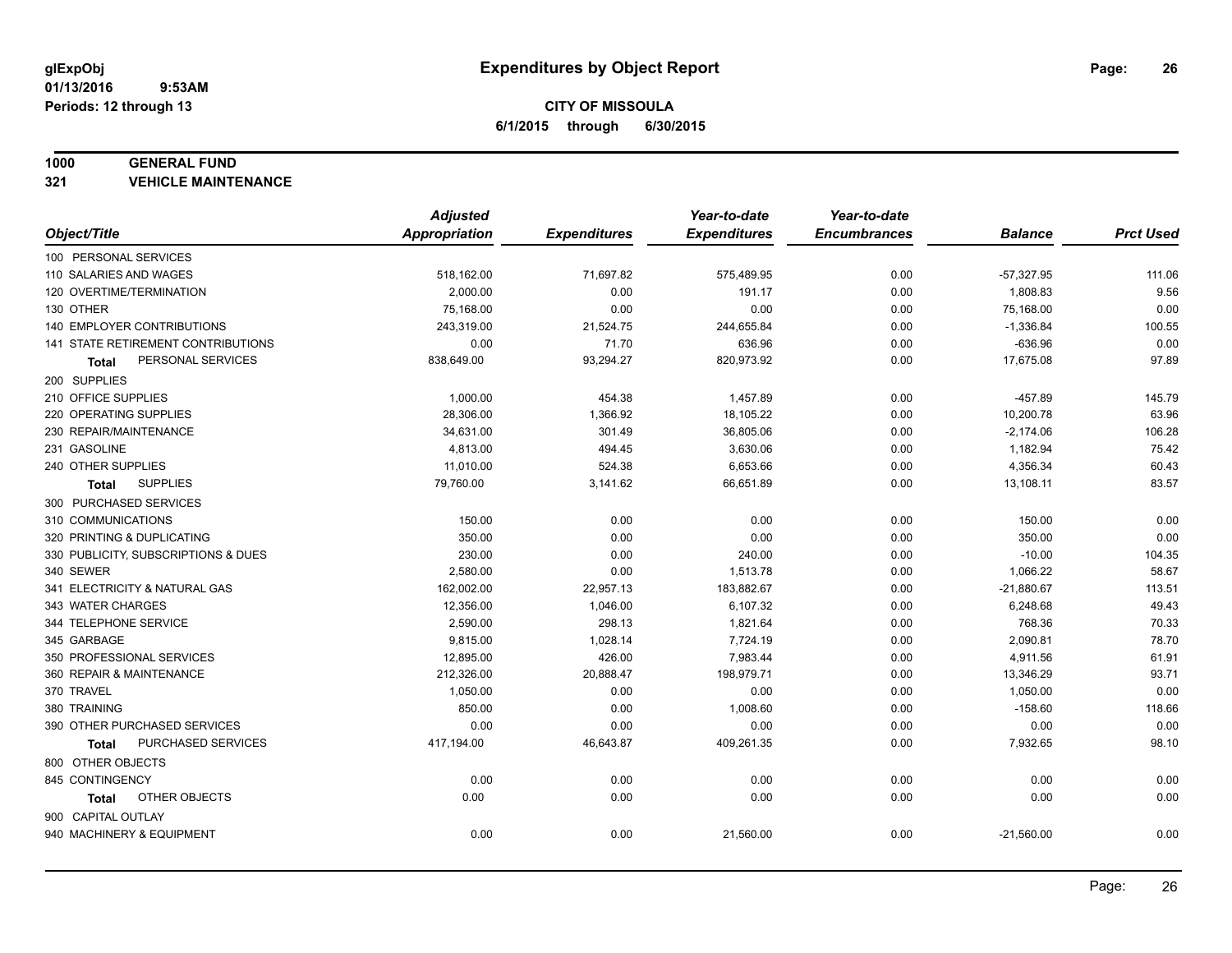#### **01/13/2016 9:53AM Periods: 12 through 13**

## **CITY OF MISSOULA 6/1/2015 through 6/30/2015**

## **1000 GENERAL FUND**

**321 VEHICLE MAINTENANCE**

| Object/Title |                            | <b>Adjusted</b><br>Appropriation | <b>Expenditures</b> | Year-to-date<br><b>Expenditures</b> | Year-to-date<br><b>Encumbrances</b> | <b>Balance</b> | <b>Prct Used</b> |
|--------------|----------------------------|----------------------------------|---------------------|-------------------------------------|-------------------------------------|----------------|------------------|
| <b>Total</b> | CAPITAL OUTLAY             | 0.00                             | 0.00                | 21,560.00                           | 0.00                                | $-21,560.00$   | 0.00             |
| <b>Total</b> | <b>VEHICLE MAINTENANCE</b> | 335,603.00                       | 143,079.76          | 1,318,447.16                        | 0.00                                | 17,155.84      | 98.72            |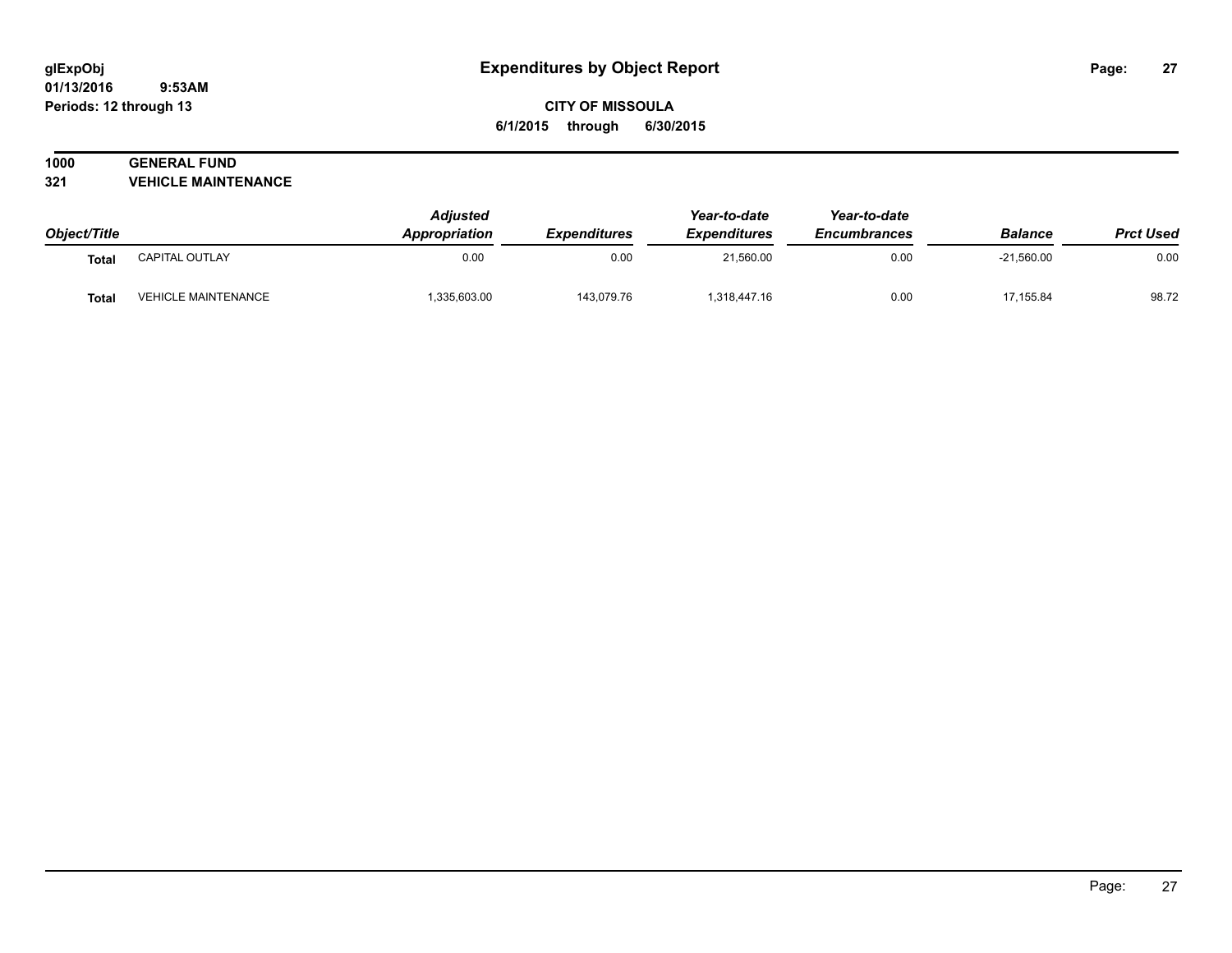## **1000 GENERAL FUND**

**340 CEMETERY**

|                                           | <b>Adjusted</b>      |                     | Year-to-date        | Year-to-date        |                |                  |
|-------------------------------------------|----------------------|---------------------|---------------------|---------------------|----------------|------------------|
| Object/Title                              | <b>Appropriation</b> | <b>Expenditures</b> | <b>Expenditures</b> | <b>Encumbrances</b> | <b>Balance</b> | <b>Prct Used</b> |
| 100 PERSONAL SERVICES                     |                      |                     |                     |                     |                |                  |
| 110 SALARIES AND WAGES                    | 387,911.00           | 48,513.80           | 366,377.89          | 0.00                | 21,533.11      | 94.45            |
| 120 OVERTIME/TERMINATION                  | 5,000.00             | 1,424.40            | 4,398.03            | 0.00                | 601.97         | 87.96            |
| 140 EMPLOYER CONTRIBUTIONS                | 163,453.00           | 11,409.15           | 155,765.13          | 0.00                | 7,687.87       | 95.30            |
| 141 STATE RETIREMENT CONTRIBUTIONS        | 0.00                 | 48.51               | 411.41              | 0.00                | $-411.41$      | 0.00             |
| PERSONAL SERVICES<br><b>Total</b>         | 556,364.00           | 61,395.86           | 526,952.46          | 0.00                | 29,411.54      | 94.71            |
| 200 SUPPLIES                              |                      |                     |                     |                     |                |                  |
| 210 OFFICE SUPPLIES                       | 2,770.00             | 851.99              | 1,540.70            | 0.00                | 1,229.30       | 55.62            |
| 220 OPERATING SUPPLIES                    | 35,802.00            | 12,779.15           | 35,715.06           | 0.00                | 86.94          | 99.76            |
| 230 REPAIR/MAINTENANCE                    | 20,120.00            | 468.39              | 19,782.37           | 0.00                | 337.63         | 98.32            |
| 231 GASOLINE                              | 14,398.00            | 2,621.15            | 11,505.19           | 0.00                | 2,892.81       | 79.91            |
| 240 OTHER SUPPLIES                        | 0.00                 | 0.00                | 0.00                | 0.00                | 0.00           | 0.00             |
| 250 SUPPLIES FOR RESALE                   | 0.00                 | 0.00                | 0.00                | 0.00                | 0.00           | 0.00             |
| <b>SUPPLIES</b><br>Total                  | 73,090.00            | 16,720.68           | 68,543.32           | 0.00                | 4,546.68       | 93.78            |
| 300 PURCHASED SERVICES                    |                      |                     |                     |                     |                |                  |
| 310 COMMUNICATIONS                        | 1,933.00             | 272.74              | 1,701.18            | 0.00                | 231.82         | 88.01            |
| 320 PRINTING & DUPLICATING                | 775.00               | 0.00                | 129.95              | 0.00                | 645.05         | 16.77            |
| 330 PUBLICITY, SUBSCRIPTIONS & DUES       | 814.00               | 0.00                | 0.00                | 0.00                | 814.00         | 0.00             |
| 341 ELECTRICITY & NATURAL GAS             | 17,865.00            | 3,683.63            | 16,761.38           | 0.00                | 1,103.62       | 93.82            |
| 343 WATER CHARGES                         | 1,082.00             | 154.76              | 870.59              | 0.00                | 211.41         | 80.46            |
| 344 TELEPHONE SERVICE                     | 2,400.00             | 302.99              | 1,805.20            | 0.00                | 594.80         | 75.22            |
| 345 GARBAGE                               | 1,070.00             | 212.50              | 1,062.50            | 0.00                | 7.50           | 99.30            |
| 350 PROFESSIONAL SERVICES                 | 1,000.00             | 0.00                | 300.00              | 0.00                | 700.00         | 30.00            |
| 360 REPAIR & MAINTENANCE                  | 3,700.00             | 61.18               | 2,397.26            | 0.00                | 1,302.74       | 64.79            |
| 370 TRAVEL                                | 500.00               | 0.00                | 0.00                | 0.00                | 500.00         | 0.00             |
| 380 TRAINING                              | 1,006.00             | 0.00                | 755.44              | 0.00                | 250.56         | 75.09            |
| 390 OTHER PURCHASED SERVICES              | 3,342.00             | 414.49              | 2,763.02            | 0.00                | 578.98         | 82.68            |
| PURCHASED SERVICES<br><b>Total</b>        | 35,487.00            | 5,102.29            | 28,546.52           | 0.00                | 6,940.48       | 80.44            |
| 400 BUILDING MATERIALS                    |                      |                     |                     |                     |                |                  |
| 400 BUILDING MATERIALS                    | 0.00                 | 0.00                | 0.00                | 0.00                | 0.00           | 0.00             |
| <b>BUILDING MATERIALS</b><br><b>Total</b> | 0.00                 | 0.00                | 0.00                | 0.00                | 0.00           | 0.00             |
| 500 FIXED CHARGES                         |                      |                     |                     |                     |                |                  |
| 500 FIXED CHARGES                         | 0.00                 | 0.00                | 0.00                | 0.00                | 0.00           | 0.00             |
| 530 EQUIPMENT RENTAL                      | 500.00               | 21.00               | 361.00              | 0.00                | 139.00         | 72.20            |
|                                           |                      |                     |                     |                     |                |                  |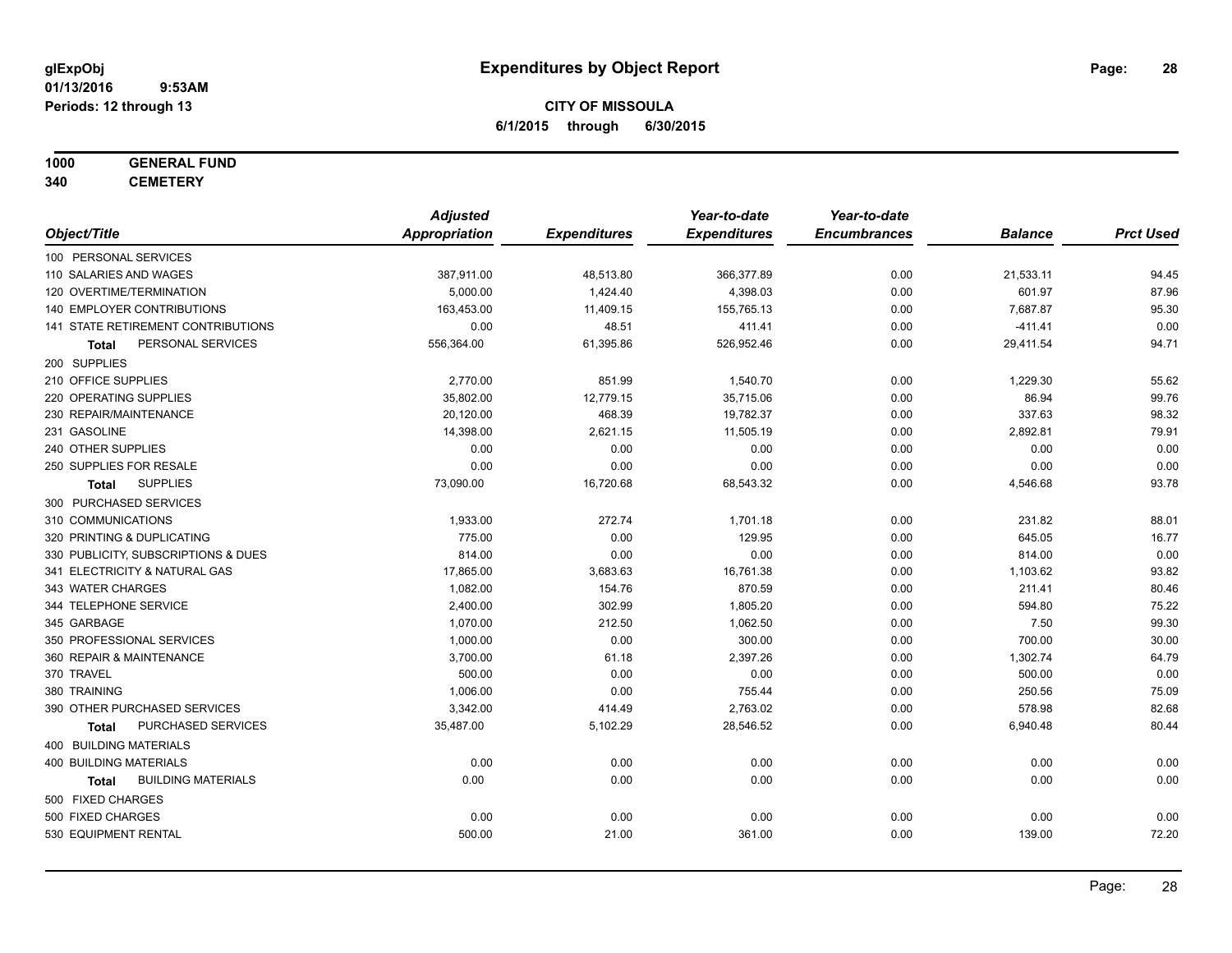#### **01/13/2016 9:53AM Periods: 12 through 13**

## **CITY OF MISSOULA 6/1/2015 through 6/30/2015**

## **1000 GENERAL FUND**

**340 CEMETERY**

|                    |                           | <b>Adjusted</b> |                     | Year-to-date        | Year-to-date        |                |                  |
|--------------------|---------------------------|-----------------|---------------------|---------------------|---------------------|----------------|------------------|
| Object/Title       |                           | Appropriation   | <b>Expenditures</b> | <b>Expenditures</b> | <b>Encumbrances</b> | <b>Balance</b> | <b>Prct Used</b> |
| <b>Total</b>       | <b>FIXED CHARGES</b>      | 500.00          | 21.00               | 361.00              | 0.00                | 139.00         | 72.20            |
| 800 OTHER OBJECTS  |                           |                 |                     |                     |                     |                |                  |
| 845 CONTINGENCY    |                           | 8.185.00        | 0.00                | 9,649.00            | 0.00                | $-1.464.00$    | 117.89           |
| Total              | OTHER OBJECTS             | 8,185.00        | 0.00                | 9,649.00            | 0.00                | $-1,464.00$    | 117.89           |
| 900 CAPITAL OUTLAY |                           |                 |                     |                     |                     |                |                  |
| 920 BUILDINGS      |                           | 0.00            | 0.00                | 0.00                | 0.00                | 0.00           | 0.00             |
| 930 IMPROVEMENTS   |                           | 0.00            | 0.00                | 0.00                | 0.00                | 0.00           | 0.00             |
|                    | 940 MACHINERY & EQUIPMENT | 0.00            | 0.00                | 0.00                | 0.00                | 0.00           | 0.00             |
| <b>Total</b>       | <b>CAPITAL OUTLAY</b>     | 0.00            | 0.00                | 0.00                | 0.00                | 0.00           | 0.00             |
| <b>Total</b>       | <b>CEMETERY</b>           | 673.626.00      | 83,239.83           | 634.052.30          | 0.00                | 39,573.70      | 94.13            |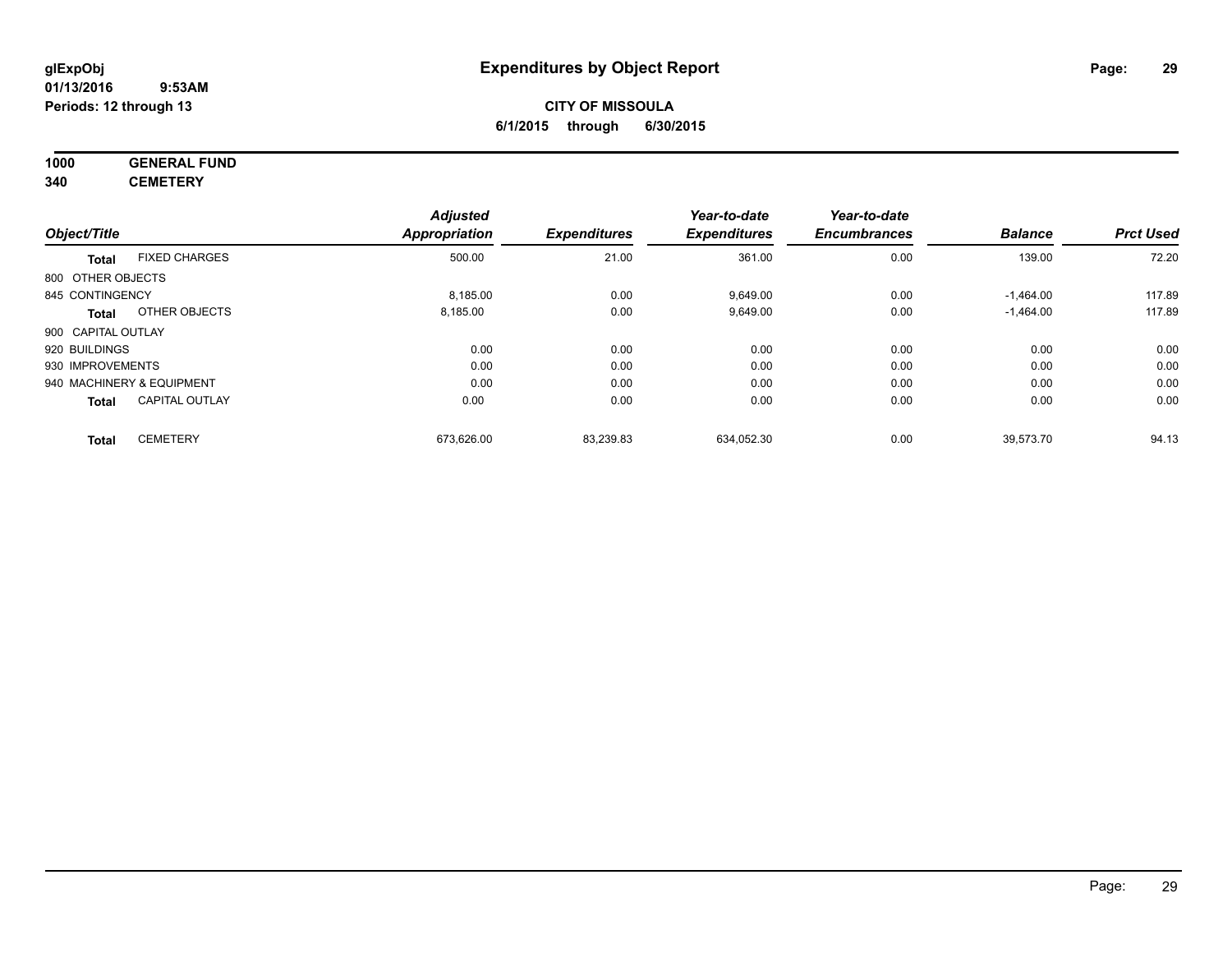#### **1000 GENERAL FUND**

**370 PARKS & RECREATION**

|                                           | <b>Adjusted</b>      |                     | Year-to-date        | Year-to-date        |                |                  |
|-------------------------------------------|----------------------|---------------------|---------------------|---------------------|----------------|------------------|
| Object/Title                              | <b>Appropriation</b> | <b>Expenditures</b> | <b>Expenditures</b> | <b>Encumbrances</b> | <b>Balance</b> | <b>Prct Used</b> |
| 100 PERSONAL SERVICES                     |                      |                     |                     |                     |                |                  |
| 110 SALARIES AND WAGES                    | 2,104,068.00         | 317,808.70          | 2,002,035.80        | 0.00                | 102,032.20     | 95.15            |
| 120 OVERTIME/TERMINATION                  | 7,000.00             | 630.06              | 4,370.69            | 0.00                | 2,629.31       | 62.44            |
| 130 OTHER                                 | 12,760.00            | 2,400.00            | 2,400.00            | 0.00                | 10,360.00      | 18.81            |
| 140 EMPLOYER CONTRIBUTIONS                | 759,476.00           | 75,397.60           | 735,991.42          | 0.00                | 23,484.58      | 96.91            |
| <b>141 STATE RETIREMENT CONTRIBUTIONS</b> | 0.00                 | 317.81              | 2,297.08            | 0.00                | $-2,297.08$    | 0.00             |
| PERSONAL SERVICES<br>Total                | 2,883,304.00         | 396,554.17          | 2,747,094.99        | 0.00                | 136,209.01     | 95.28            |
| 200 SUPPLIES                              |                      |                     |                     |                     |                |                  |
| 210 OFFICE SUPPLIES                       | 5,465.00             | 617.73              | 4,838.04            | 0.00                | 626.96         | 88.53            |
| 220 OPERATING SUPPLIES                    | 101,401.00           | 37,531.95           | 85,251.70           | 0.00                | 16,149.30      | 84.07            |
| 230 REPAIR/MAINTENANCE                    | 68,649.00            | 8,856.60            | 68,523.30           | 0.00                | 125.70         | 99.82            |
| 231 GASOLINE                              | 79,836.00            | 21,280.50           | 70,553.67           | 0.00                | 9,282.33       | 88.37            |
| 240 OTHER SUPPLIES                        | 0.00                 | 0.00                | 14.99               | 0.00                | $-14.99$       | 0.00             |
| <b>SUPPLIES</b><br>Total                  | 255,351.00           | 68,286.78           | 229,181.70          | 0.00                | 26,169.30      | 89.75            |
| 300 PURCHASED SERVICES                    |                      |                     |                     |                     |                |                  |
| 310 COMMUNICATIONS                        | 4,369.00             | 1,047.66            | 2,623.34            | 0.00                | 1,745.66       | 60.04            |
| 320 PRINTING & DUPLICATING                | 8,700.00             | 3,433.68            | 6,786.58            | 0.00                | 1,913.42       | 78.01            |
| 330 PUBLICITY, SUBSCRIPTIONS & DUES       | 9,140.00             | 2,121.00            | 7,636.93            | 0.00                | 1,503.07       | 83.56            |
| 340 SEWER                                 | 2,154.00             | 0.00                | 2,092.11            | 0.00                | 61.89          | 97.13            |
| 341 ELECTRICITY & NATURAL GAS             | 105,462.00           | 20,417.93           | 83,219.66           | 0.00                | 22,242.34      | 78.91            |
| 343 WATER CHARGES                         | 156,801.00           | 67,676.48           | 199,328.16          | 0.00                | $-42,527.16$   | 127.12           |
| 344 TELEPHONE SERVICE                     | 20,021.00            | 3,503.71            | 16,241.45           | 0.00                | 3,779.55       | 81.12            |
| 345 GARBAGE                               | 28,283.00            | 7,283.86            | 27,638.97           | 0.00                | 644.03         | 97.72            |
| 350 PROFESSIONAL SERVICES                 | 59,750.00            | 27,902.13           | 50,095.31           | 0.00                | 9,654.69       | 83.84            |
| 360 REPAIR & MAINTENANCE                  | 47,756.00            | 3,079.51            | 15,393.57           | 0.00                | 32,362.43      | 32.23            |
| 370 TRAVEL                                | 6,194.00             | 1,013.78            | 3,259.22            | 0.00                | 2,934.78       | 52.62            |
| 380 TRAINING                              | 5,236.00             | 300.00              | 6,577.68            | 0.00                | $-1,341.68$    | 125.62           |
| 390 OTHER PURCHASED SERVICES              | 44,371.00            | 1,985.47            | 29,040.79           | 0.00                | 15,330.21      | 65.45            |
| PURCHASED SERVICES<br><b>Total</b>        | 498,237.00           | 139,765.21          | 449,933.77          | 0.00                | 48,303.23      | 90.31            |
| 800 OTHER OBJECTS                         |                      |                     |                     |                     |                |                  |
| 820 TRANSFERS TO OTHER FUNDS              | 10,000.00            | 0.00                | 10,000.00           | 0.00                | 0.00           | 100.00           |
| OTHER OBJECTS<br>Total                    | 10,000.00            | 0.00                | 10,000.00           | 0.00                | 0.00           | 100.00           |
| 900 CAPITAL OUTLAY                        |                      |                     |                     |                     |                |                  |
| 930 IMPROVEMENTS                          | 15,280.00            | 0.00                | 15,280.00           | 0.00                | 0.00           | 100.00           |
|                                           |                      |                     |                     |                     |                |                  |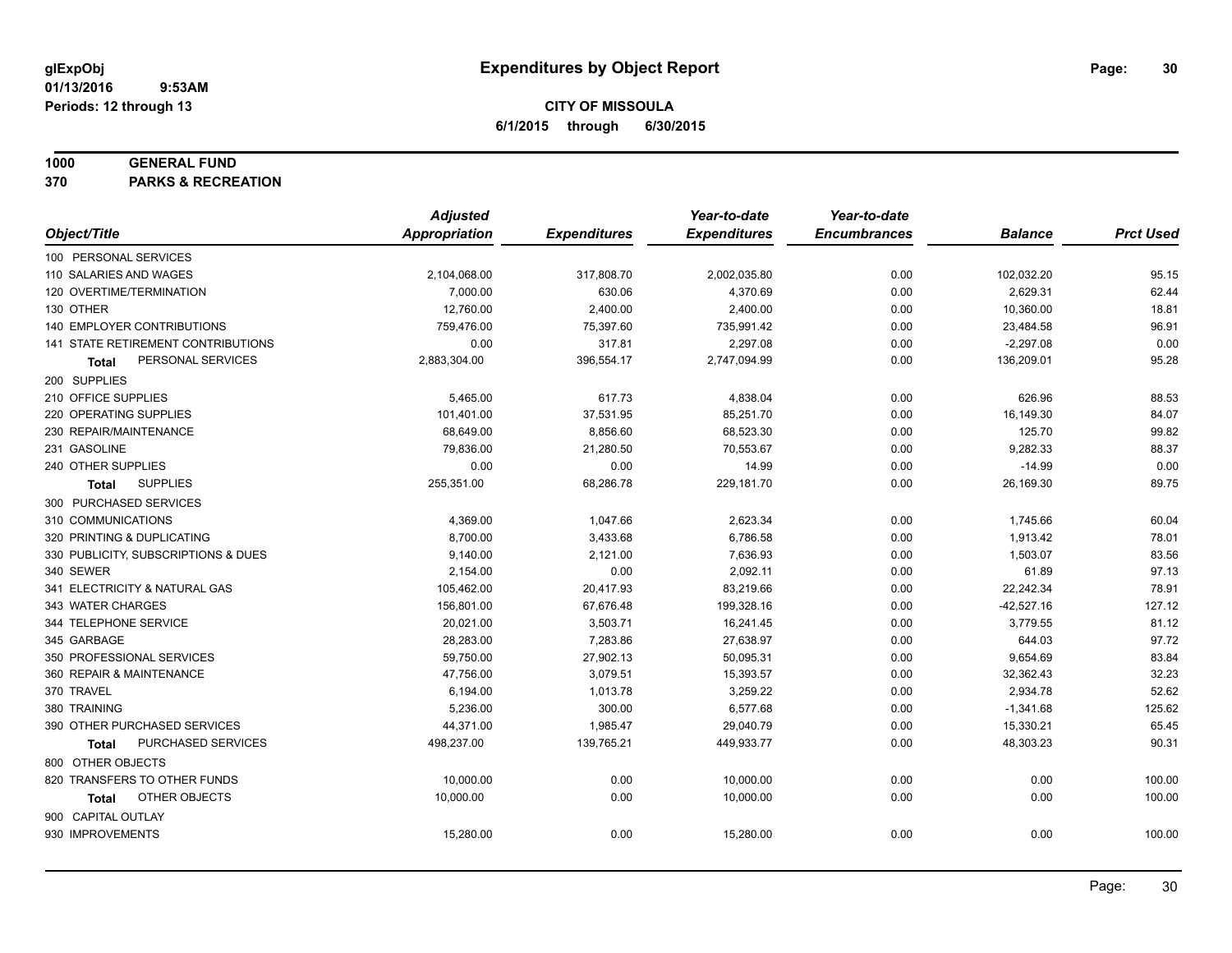#### **01/13/2016 9:53AM Periods: 12 through 13**

## **CITY OF MISSOULA 6/1/2015 through 6/30/2015**

## **1000 GENERAL FUND**

**370 PARKS & RECREATION**

| Object/Title              |                               | <b>Adjusted</b><br>Appropriation<br><b>Expenditures</b> | Year-to-date<br><b>Expenditures</b> | Year-to-date<br><b>Encumbrances</b> | <b>Balance</b> | <b>Prct Used</b> |        |
|---------------------------|-------------------------------|---------------------------------------------------------|-------------------------------------|-------------------------------------|----------------|------------------|--------|
| 940 MACHINERY & EQUIPMENT |                               | 0.00                                                    | 0.00                                | 0.00                                | 0.00           | 0.00             | 0.00   |
| Total                     | <b>CAPITAL OUTLAY</b>         | 15.280.00                                               | 0.00                                | 15.280.00                           | 0.00           | 0.00             | 100.00 |
| Total                     | <b>PARKS &amp; RECREATION</b> | 3.662.172.00                                            | 604,606.16                          | 3,451,490.46                        | 0.00           | 210.681.54       | 94.25  |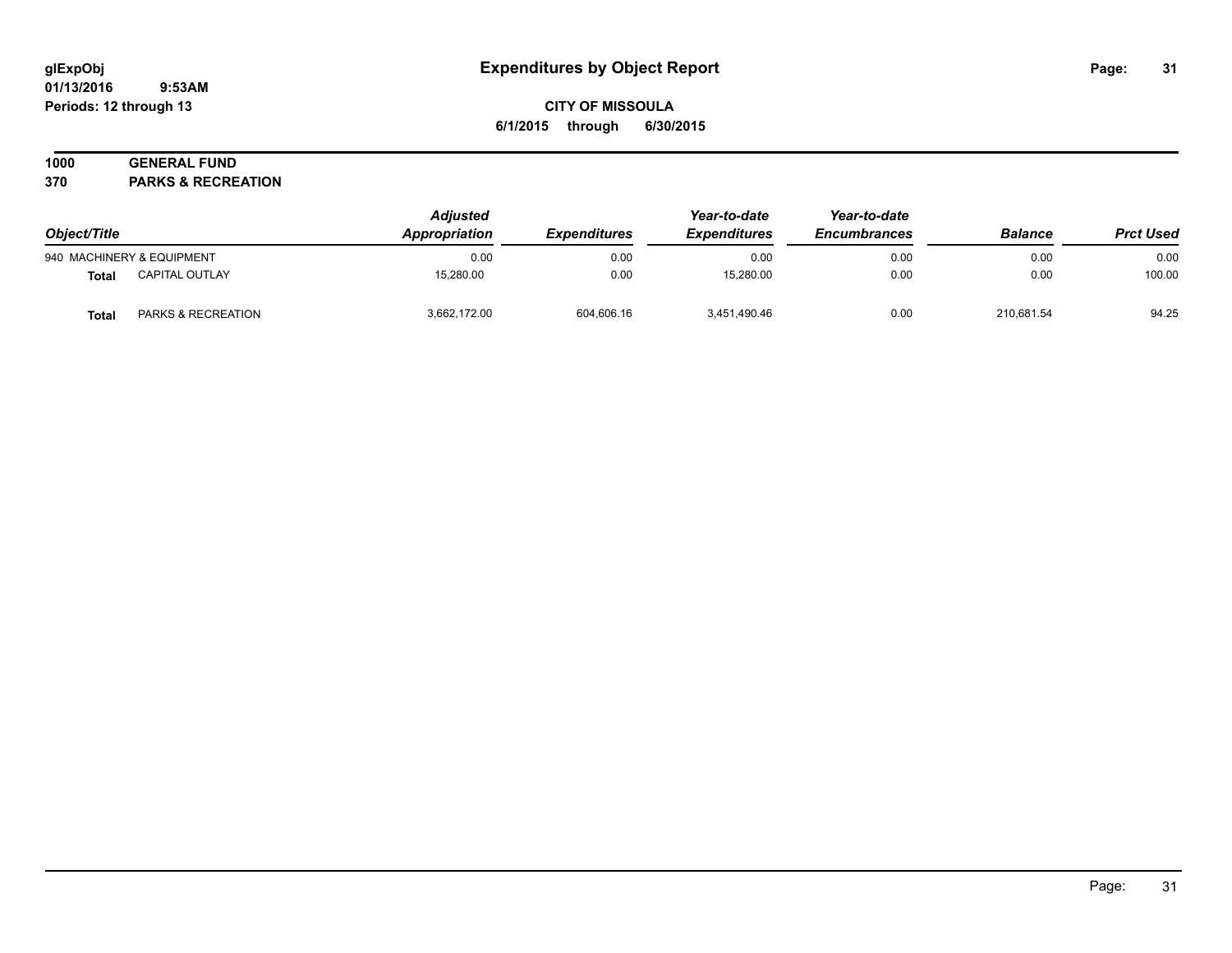#### **1000 GENERAL FUND**

**390 NON-DEPARTMENTAL**

|                                                   | <b>Adjusted</b>      |                     | Year-to-date        | Year-to-date        |                |                  |
|---------------------------------------------------|----------------------|---------------------|---------------------|---------------------|----------------|------------------|
| Object/Title                                      | <b>Appropriation</b> | <b>Expenditures</b> | <b>Expenditures</b> | <b>Encumbrances</b> | <b>Balance</b> | <b>Prct Used</b> |
| 100 PERSONAL SERVICES                             |                      |                     |                     |                     |                |                  |
| 110 SALARIES AND WAGES                            | 44,976.00            | 0.00                | $-2.85$             | 0.00                | 44,978.85      | $-0.01$          |
| 120 OVERTIME/TERMINATION                          | 25,000.00            | 0.00                | 0.00                | 0.00                | 25,000.00      | 0.00             |
| 140 EMPLOYER CONTRIBUTIONS                        | $-22,556.00$         | $-2.65$             | 389.12              | 0.00                | $-22,945.12$   | $-1.73$          |
| PERSONAL SERVICES<br>Total                        | 47,420.00            | $-2.65$             | 386.27              | 0.00                | 47,033.73      | 0.81             |
| 200 SUPPLIES                                      |                      |                     |                     |                     |                |                  |
| 220 OPERATING SUPPLIES                            | 0.00                 | $-276, 117.00$      | $-276, 117.00$      | 0.00                | 276,117.00     | 0.00             |
| 230 REPAIR/MAINTENANCE                            | 50,000.00            | 2,200.00            | 4,149.84            | 0.00                | 45,850.16      | 8.30             |
| 231 GASOLINE                                      | 0.00                 | 0.00                | 0.00                | 0.00                | 0.00           | 0.00             |
| 240 OTHER SUPPLIES                                | 37,622.30            | 25,181.20           | 40,563.95           | 0.00                | $-2,941.65$    | 107.82           |
| <b>SUPPLIES</b><br><b>Total</b>                   | 87,622.30            | $-248,735.80$       | $-231,403.21$       | 0.00                | 319,025.51     | $-264.09$        |
| 300 PURCHASED SERVICES                            |                      |                     |                     |                     |                |                  |
| 310 COMMUNICATIONS                                | 0.00                 | 0.00                | 0.00                | 0.00                | 0.00           | 0.00             |
| 330 PUBLICITY, SUBSCRIPTIONS & DUES               | 0.00                 | 0.00                | 0.00                | 0.00                | 0.00           | 0.00             |
| 341 ELECTRICITY & NATURAL GAS                     | 0.00                 | 0.00                | 0.00                | 0.00                | 0.00           | 0.00             |
| 350 PROFESSIONAL SERVICES                         | 88,766.00            | 10,303.35           | 94,023.13           | 0.00                | $-5,257.13$    | 105.92           |
| 360 REPAIR & MAINTENANCE                          | 0.00                 | 0.00                | 3,275.90            | 0.00                | $-3,275.90$    | 0.00             |
| 390 OTHER PURCHASED SERVICES                      | 330,197.00           | 130,303.92          | 310,288.60          | 0.00                | 19,908.40      | 93.97            |
| PURCHASED SERVICES<br>Total                       | 418,963.00           | 140,607.27          | 407,587.63          | 0.00                | 11,375.37      | 97.28            |
| 400 BUILDING MATERIALS                            |                      |                     |                     |                     |                |                  |
| <b>400 BUILDING MATERIALS</b>                     | 0.00                 | 0.00                | 0.00                | 0.00                | 0.00           | 0.00             |
| <b>BUILDING MATERIALS</b><br><b>Total</b>         | 0.00                 | 0.00                | 0.00                | 0.00                | 0.00           | 0.00             |
| 500 FIXED CHARGES                                 |                      |                     |                     |                     |                |                  |
| 500 FIXED CHARGES                                 | 1,029,863.00         | 38,861.31           | 830,214.01          | 0.00                | 199,648.99     | 80.61            |
| 550 MERCHANT SERVICE FEES                         | 29.700.00            | 20,887.46           | 20.887.46           | 0.00                | 8,812.54       | 70.33            |
| <b>FIXED CHARGES</b><br>Total                     | 1,059,563.00         | 59,748.77           | 851,101.47          | 0.00                | 208,461.53     | 80.33            |
| 600 DEBT SERVICE                                  |                      |                     |                     |                     |                |                  |
| 610 PRINCIPAL                                     | 550,958.00           | 21,031.44           | 546,964.54          | 0.00                | 3,993.46       | 99.28            |
| 620 INTEREST / SERVICE FEES                       | 15,944.00            | 4,564.04            | 18,519.82           | 0.00                | $-2,575.82$    | 116.16           |
| <b>DEBT SERVICE</b><br>Total                      | 566,902.00           | 25,595.48           | 565,484.36          | 0.00                | 1,417.64       | 99.75            |
| 700 GRANTS & CONTRIBUTIONS                        |                      |                     |                     |                     |                |                  |
| 700 GRANTS & CONTRIBUTIONS                        | 2,212,267.00         | 858,570.08          | 2,228,072.26        | 0.00                | $-15,805.26$   | 100.71           |
| <b>GRANTS &amp; CONTRIBUTIONS</b><br><b>Total</b> | 2,212,267.00         | 858,570.08          | 2,228,072.26        | 0.00                | $-15,805.26$   | 100.71           |
|                                                   |                      |                     |                     |                     |                |                  |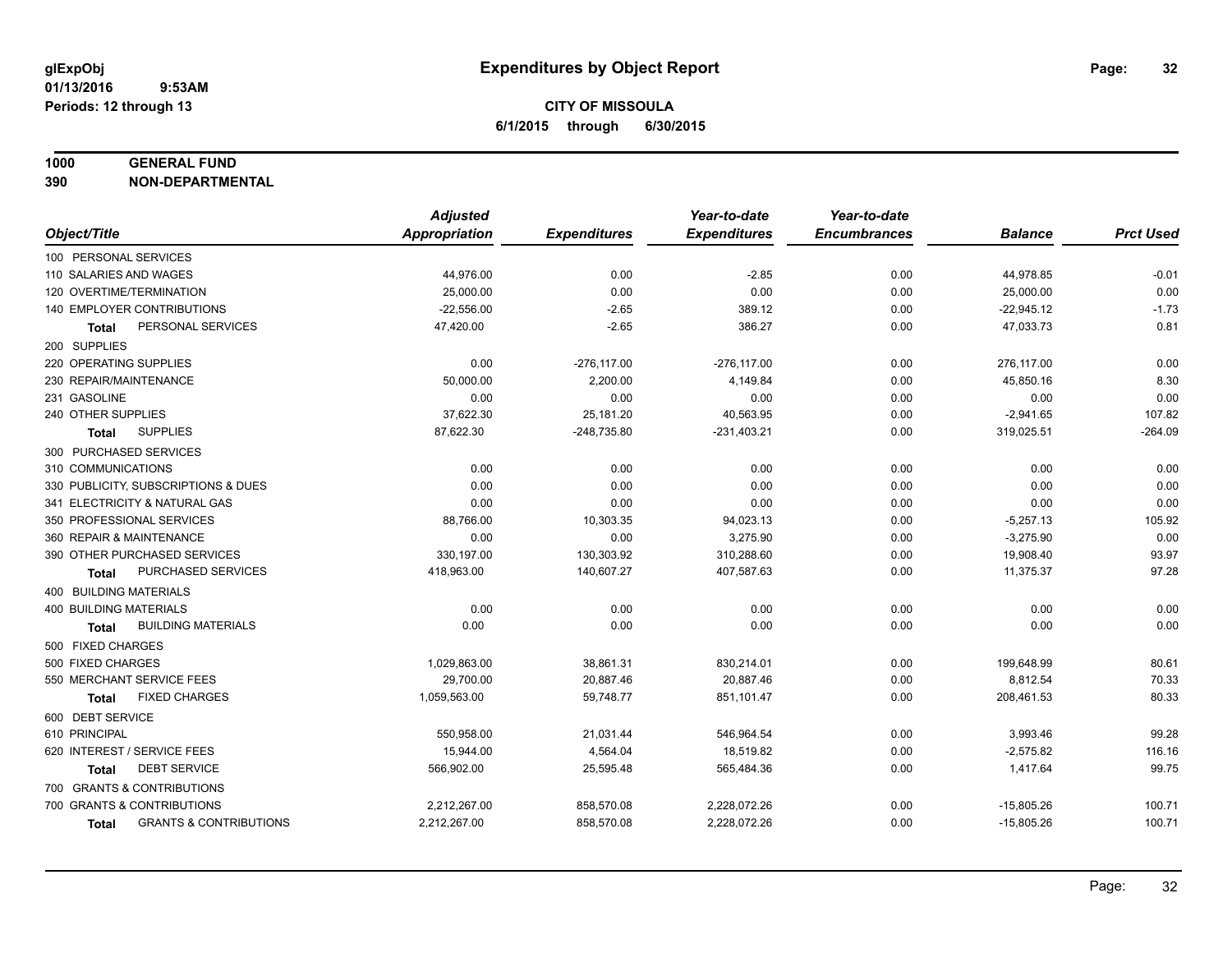## **1000 GENERAL FUND**

**390 NON-DEPARTMENTAL**

| Object/Title              |                              | <b>Adjusted</b>      |                     | Year-to-date        | Year-to-date<br><b>Encumbrances</b> |                | <b>Prct Used</b> |
|---------------------------|------------------------------|----------------------|---------------------|---------------------|-------------------------------------|----------------|------------------|
|                           |                              | <b>Appropriation</b> | <b>Expenditures</b> | <b>Expenditures</b> |                                     | <b>Balance</b> |                  |
| 800 OTHER OBJECTS         |                              |                      |                     |                     |                                     |                |                  |
|                           | 820 TRANSFERS TO OTHER FUNDS | 1.973.577.00         | 1.260.117.00        | 1.973.576.67        | 0.00                                | 0.33           | 100.00           |
| 845 CONTINGENCY           |                              | 158.000.00           | $-341.804.61$       | 3.757.30            | 0.00                                | 154.242.70     | 2.38             |
| <b>Total</b>              | OTHER OBJECTS                | 2,131,577.00         | 918.312.39          | 1,977,333.97        | 0.00                                | 154.243.03     | 92.76            |
| 900 CAPITAL OUTLAY        |                              |                      |                     |                     |                                     |                |                  |
| 940 MACHINERY & EQUIPMENT |                              | 0.00                 | 8,000.00            | 8,000.00            | 0.00                                | $-8.000.00$    | 0.00             |
| <b>Total</b>              | <b>CAPITAL OUTLAY</b>        | 0.00                 | 8.000.00            | 8.000.00            | 0.00                                | $-8.000.00$    | 0.00             |
| <b>Total</b>              | NON-DEPARTMENTAL             | 6.524.314.30         | 1.762.095.54        | 5.806.562.75        | 0.00                                | 717.751.55     | 89.00            |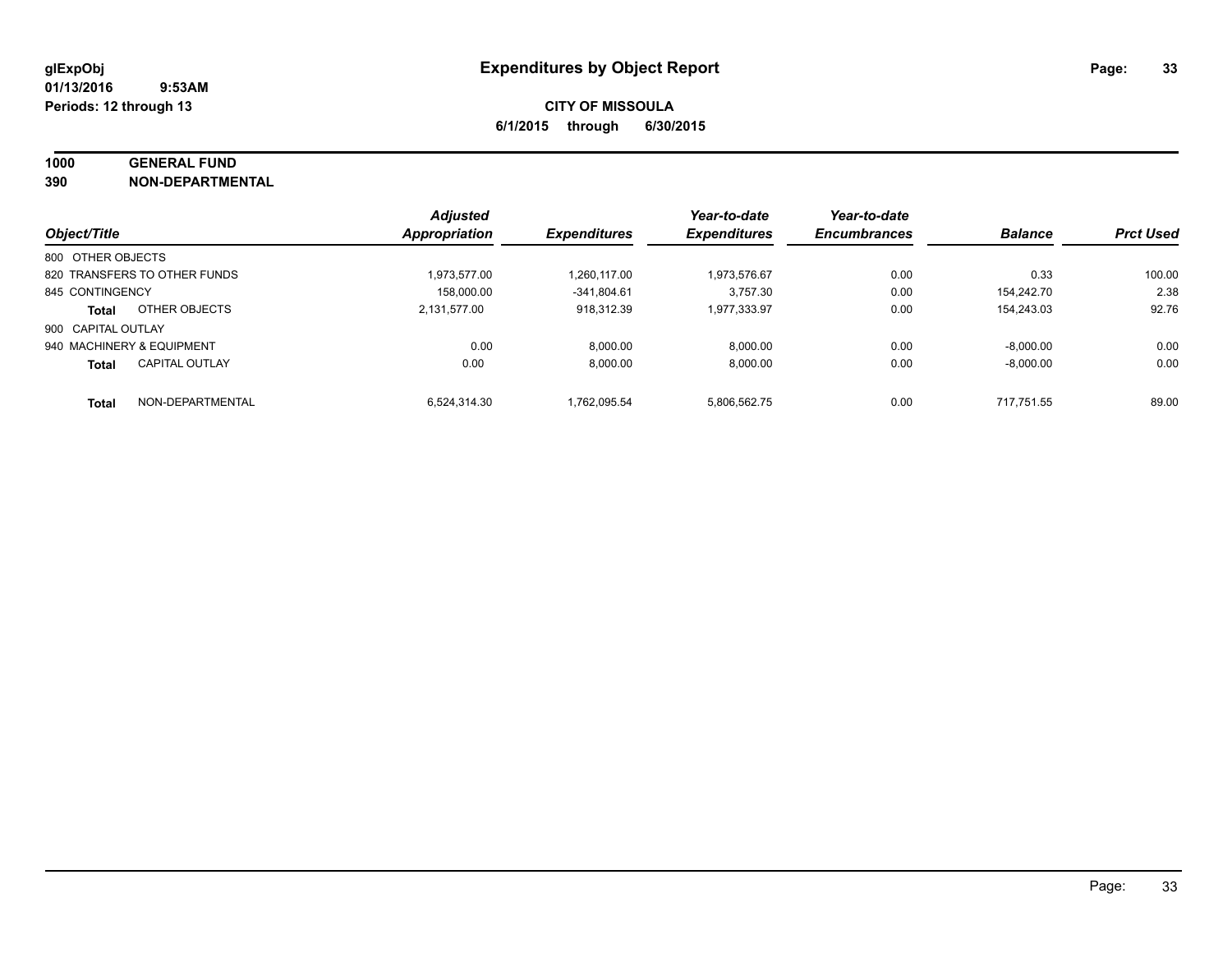**1000 GENERAL FUND**

|                                       | <b>Adjusted</b>      |                     | Year-to-date        | Year-to-date        |                 |                  |
|---------------------------------------|----------------------|---------------------|---------------------|---------------------|-----------------|------------------|
| Object/Title                          | <b>Appropriation</b> | <b>Expenditures</b> | <b>Expenditures</b> | <b>Encumbrances</b> | <b>Balance</b>  | <b>Prct Used</b> |
| 100 PERSONAL SERVICES                 |                      |                     |                     |                     |                 |                  |
| 110 SALARIES AND WAGES                | 24,679,675.00        | 3,035,122.59        | 23,880,442.77       | 0.00                | 799,232.23      | 96.76            |
| 115 SALARIES/HEALTH INSURANCE BENEFIT | 629,280.00           | 166,440.00          | 1,299,229.50        | 0.00                | $-669,949.50$   | 206.46           |
| 120 OVERTIME/TERMINATION              | 1,019,137.00         | 84,350.64           | 926,989.35          | 0.00                | 92,147.65       | 90.96            |
| 121 OUTSIDE HIRE OVERTIME             | 75,000.00            | 7,961.68            | 92,287.08           | 0.00                | $-17,287.08$    | 123.05           |
| 122 COURT OVERTIME                    | 0.00                 | 3,922.90            | 15,793.27           | 0.00                | $-15,793.27$    | 0.00             |
| 130 OTHER                             | 250,188.00           | 2,400.00            | 123,545.94          | 0.00                | 126,642.06      | 49.38            |
| 133 *** Title Not Found ***           | 0.00                 | 0.00                | 0.00                | 0.00                | 0.00            | 0.00             |
| <b>140 EMPLOYER CONTRIBUTIONS</b>     | 10,236,390.00        | 724,269.26          | 7,829,650.16        | 0.00                | 2,406,739.84    | 76.49            |
| 141 STATE RETIREMENT CONTRIBUTIONS    | 2,264,770.00         | 556,161.03          | 4,503,745.73        | 0.00                | $-2,238,975.73$ | 198.86           |
| PERSONAL SERVICES<br>Total            | 39,154,440.00        | 4,580,628.10        | 38,671,683.80       | 0.00                | 482,756.20      | 98.77            |
| 200 SUPPLIES                          |                      |                     |                     |                     |                 |                  |
| 210 OFFICE SUPPLIES                   | 115,774.00           | 20,711.97           | 106,018.46          | 0.00                | 9,755.54        | 91.57            |
| 220 OPERATING SUPPLIES                | 653,281.00           | $-138,645.54$       | 369,325.36          | 0.00                | 283,955.64      | 56.53            |
| 230 REPAIR/MAINTENANCE                | 433,669.00           | 32,833.45           | 395,932.58          | 0.00                | 37,736.42       | 91.30            |
| 231 GASOLINE                          | 579,236.00           | 116,025.09          | 515,118.64          | 0.00                | 64,117.36       | 88.93            |
| 240 OTHER SUPPLIES                    | 93,139.30            | 39,139.55           | 90,139.83           | 0.00                | 2,999.47        | 96.78            |
| 250 SUPPLIES FOR RESALE               | 0.00                 | 0.00                | 0.00                | 0.00                | 0.00            | 0.00             |
| <b>SUPPLIES</b><br><b>Total</b>       | 1,875,099.30         | 70,064.52           | 1,476,534.87        | 0.00                | 398,564.43      | 78.74            |
| 300 PURCHASED SERVICES                |                      |                     |                     |                     |                 |                  |
| 310 COMMUNICATIONS                    | 115,754.00           | 17,912.10           | 96,576.24           | 0.00                | 19,177.76       | 83.43            |
| 320 PRINTING & DUPLICATING            | 50,752.00            | 10,553.48           | 27,430.03           | 0.00                | 23,321.97       | 54.05            |
| 330 PUBLICITY, SUBSCRIPTIONS & DUES   | 293,677.00           | 10,164.31           | 269,780.47          | 0.00                | 23,896.53       | 91.86            |
| 340 SEWER                             | 6,128.00             | 0.00                | 4,787.05            | 0.00                | 1,340.95        | 78.12            |
| 341 ELECTRICITY & NATURAL GAS         | 486,686.00           | 79,570.52           | 494,890.55          | 0.00                | $-8,204.55$     | 101.69           |
| 343 WATER CHARGES                     | 190,916.00           | 76,380.35           | 234,185.64          | 0.00                | $-43,269.64$    | 122.66           |
| 344 TELEPHONE SERVICE                 | 254,445.00           | 33,578.47           | 227,394.18          | 0.00                | 27,050.82       | 89.37            |
| 345 GARBAGE                           | 52,367.00            | 9,540.05            | 42,590.96           | 0.00                | 9,776.04        | 81.33            |
| 350 PROFESSIONAL SERVICES             | 880,672.00           | 158,715.81          | 848,818.43          | 0.00                | 31,853.57       | 96.38            |
| 360 REPAIR & MAINTENANCE              | 591,523.00           | 43,082.34           | 526,462.02          | 0.00                | 65,060.98       | 89.00            |
| 370 TRAVEL                            | 129,056.00           | 12,150.11           | 80,072.73           | 0.00                | 48,983.27       | 62.04            |
| 380 TRAINING                          | 113,579.00           | 6,307.08            | 87,249.53           | 0.00                | 26,329.47       | 76.82            |
| 390 OTHER PURCHASED SERVICES          | 446,093.00           | 139,493.56          | 385,232.07          | 0.00                | 60,860.93       | 86.36            |
| PURCHASED SERVICES<br><b>Total</b>    | 3,611,648.00         | 597,448.18          | 3,325,469.90        | 0.00                | 286,178.10      | 92.08            |
| 400 BUILDING MATERIALS                |                      |                     |                     |                     |                 |                  |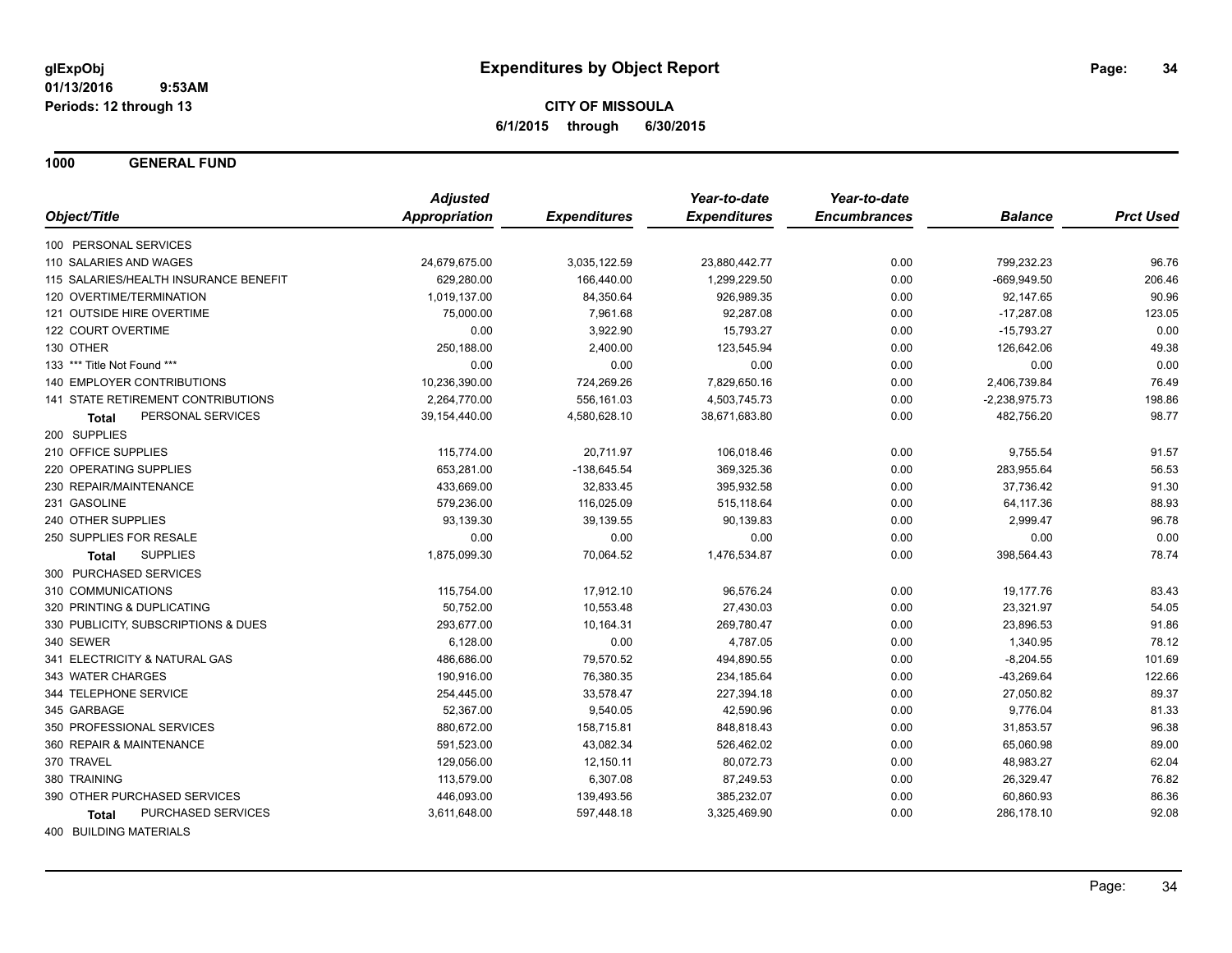**1000 GENERAL FUND**

| Object/Title                   |                                   | <b>Adjusted</b><br><b>Appropriation</b> | <b>Expenditures</b> | Year-to-date<br><b>Expenditures</b> | Year-to-date<br><b>Encumbrances</b> | <b>Balance</b> | <b>Prct Used</b> |
|--------------------------------|-----------------------------------|-----------------------------------------|---------------------|-------------------------------------|-------------------------------------|----------------|------------------|
| <b>400 BUILDING MATERIALS</b>  |                                   | 71,263.00                               | 558.03              | 40,102.66                           | 0.00                                | 31,160.34      | 56.27            |
| <b>Total</b>                   | <b>BUILDING MATERIALS</b>         | 71.263.00                               | 558.03              | 40,102.66                           | 0.00                                | 31,160.34      | 56.27            |
| 500 FIXED CHARGES              |                                   |                                         |                     |                                     |                                     |                |                  |
| 500 FIXED CHARGES              |                                   | 1,177,433.00                            | 60,678.30           | 944,570.71                          | 0.00                                | 232,862.29     | 80.22            |
| 530 EQUIPMENT RENTAL           |                                   | 500.00                                  | 21.00               | 637.00                              | 0.00                                | $-137.00$      | 127.40           |
| 550 MERCHANT SERVICE FEES      |                                   | 29,700.00                               | 23,566.56           | 32,762.40                           | 0.00                                | $-3,062.40$    | 110.31           |
| <b>Total</b>                   | <b>FIXED CHARGES</b>              | 1,207,633.00                            | 84,265.86           | 977,970.11                          | 0.00                                | 229,662.89     | 80.98            |
| 600 DEBT SERVICE               |                                   |                                         |                     |                                     |                                     |                |                  |
| 610 PRINCIPAL                  |                                   | 550,958.00                              | 21,031.44           | 546,964.54                          | 0.00                                | 3,993.46       | 99.28            |
| 620 INTEREST / SERVICE FEES    |                                   | 15,944.00                               | 4,564.04            | 18.519.82                           | 0.00                                | $-2,575.82$    | 116.16           |
| <b>Total</b>                   | <b>DEBT SERVICE</b>               | 566,902.00                              | 25,595.48           | 565,484.36                          | 0.00                                | 1,417.64       | 99.75            |
| 700 GRANTS & CONTRIBUTIONS     |                                   |                                         |                     |                                     |                                     |                |                  |
| 700 GRANTS & CONTRIBUTIONS     |                                   | 2.290.680.00                            | 873.697.61          | 2.264.838.07                        | 0.00                                | 25.841.93      | 98.87            |
| 780 INTERGOVERNMENTAL TRANSFER |                                   | 0.00                                    | 0.00                | 0.00                                | 0.00                                | 0.00           | 0.00             |
| <b>Total</b>                   | <b>GRANTS &amp; CONTRIBUTIONS</b> | 2,290,680.00                            | 873,697.61          | 2,264,838.07                        | 0.00                                | 25,841.93      | 98.87            |
| 800 OTHER OBJECTS              |                                   |                                         |                     |                                     |                                     |                |                  |
| 820 TRANSFERS TO OTHER FUNDS   |                                   | 1,983,577.00                            | 1,260,117.00        | 1,983,576.67                        | 0.00                                | 0.33           | 100.00           |
| 845 CONTINGENCY                |                                   | 166,185.00                              | $-341,804.61$       | 13,406.30                           | 0.00                                | 152,778.70     | 8.07             |
| <b>Total</b>                   | <b>OTHER OBJECTS</b>              | 2,149,762.00                            | 918,312.39          | 1,996,982.97                        | 0.00                                | 152,779.03     | 92.89            |
| 900 CAPITAL OUTLAY             |                                   |                                         |                     |                                     |                                     |                |                  |
| 920 BUILDINGS                  |                                   | 0.00                                    | 0.00                | 0.00                                | 0.00                                | 0.00           | 0.00             |
| 930 IMPROVEMENTS               |                                   | 212,303.00                              | 0.00                | 165,999.62                          | 0.00                                | 46,303.38      | 78.19            |
| 940 MACHINERY & EQUIPMENT      |                                   | 9,151.00                                | 8,000.00            | 32,551.25                           | 0.00                                | $-23,400.25$   | 355.71           |
| <b>Total</b>                   | <b>CAPITAL OUTLAY</b>             | 221,454.00                              | 8,000.00            | 198,550.87                          | 0.00                                | 22,903.13      | 89.66            |
| Total                          | <b>GENERAL FUND</b>               | 51,148,881.30                           | 7,158,570.17        | 49,517,617.61                       | 0.00                                | 1,631,263.69   | 96.81            |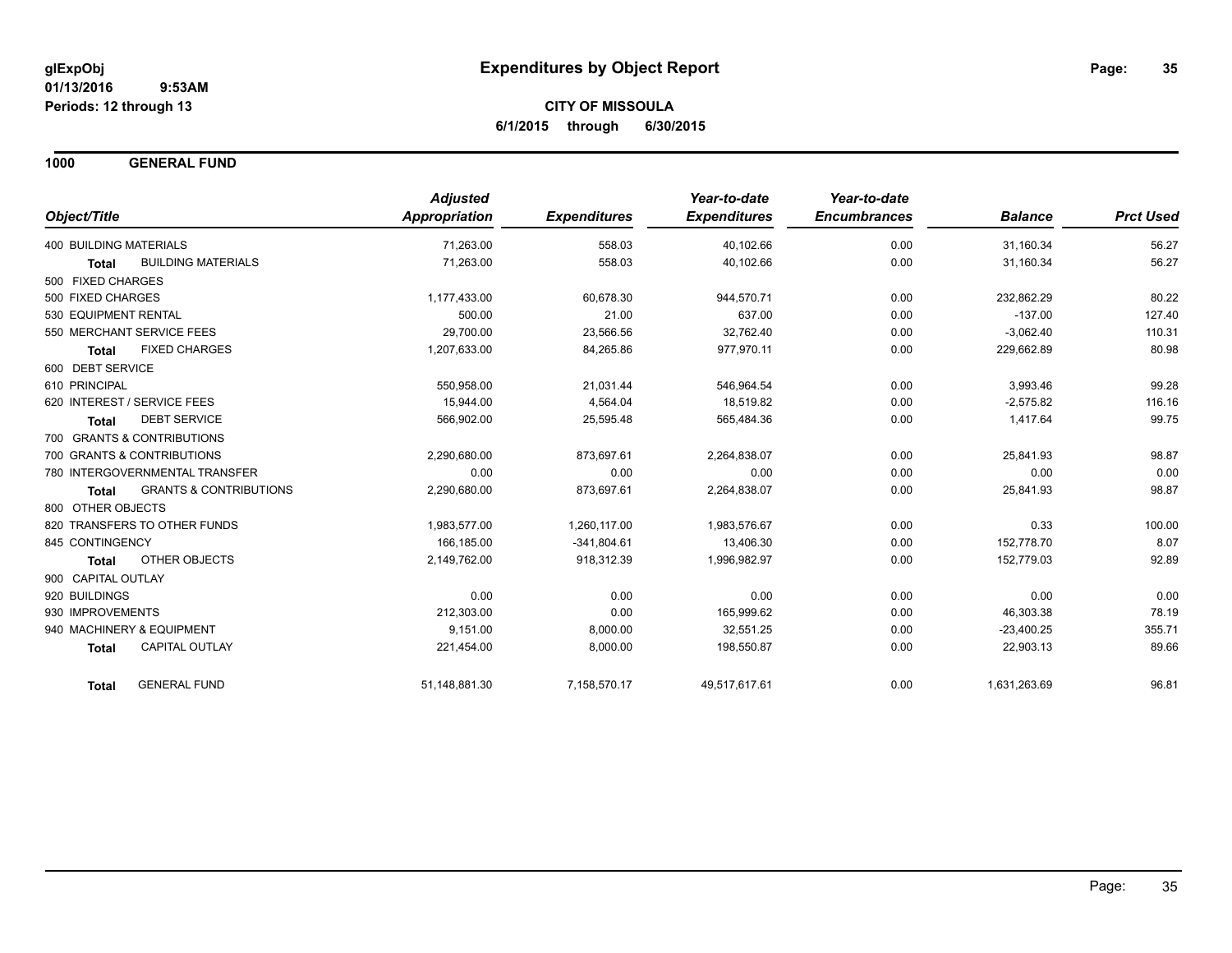#### **01/13/2016 9:53AM Periods: 12 through 13**

### **CITY OF MISSOULA 6/1/2015 through 6/30/2015**

#### **1211 PARK ACQUISITION & DEVELOPMENT**

#### **370 PARKS & RECREATION**

| Object/Title           |                              | <b>Adjusted</b><br><b>Appropriation</b> | <b>Expenditures</b> | Year-to-date<br><b>Expenditures</b> | Year-to-date<br><b>Encumbrances</b> | <b>Balance</b> | <b>Prct Used</b> |
|------------------------|------------------------------|-----------------------------------------|---------------------|-------------------------------------|-------------------------------------|----------------|------------------|
| 200 SUPPLIES           |                              |                                         |                     |                                     |                                     |                |                  |
| 220 OPERATING SUPPLIES |                              | 10,000.00                               | 0.00                | 0.00                                | 0.00                                | 10,000.00      | 0.00             |
| Total                  | <b>SUPPLIES</b>              | 10,000.00                               | 0.00                | 0.00                                | 0.00                                | 10,000.00      | 0.00             |
|                        | 300 PURCHASED SERVICES       |                                         |                     |                                     |                                     |                |                  |
|                        | 350 PROFESSIONAL SERVICES    | 25,000.00                               | 0.00                | 0.00                                | 0.00                                | 25,000.00      | 0.00             |
|                        | 360 REPAIR & MAINTENANCE     | 0.00                                    | 0.00                | 0.00                                | 0.00                                | 0.00           | 0.00             |
|                        | 390 OTHER PURCHASED SERVICES | 10,000.00                               | 0.00                | 0.00                                | 0.00                                | 10,000.00      | 0.00             |
| Total                  | PURCHASED SERVICES           | 35,000.00                               | 0.00                | 0.00                                | 0.00                                | 35,000.00      | 0.00             |
| 500 FIXED CHARGES      |                              |                                         |                     |                                     |                                     |                |                  |
|                        | 550 MERCHANT SERVICE FEES    | 0.00                                    | 0.00                | 0.00                                | 0.00                                | 0.00           | 0.00             |
| <b>Total</b>           | <b>FIXED CHARGES</b>         | 0.00                                    | 0.00                | 0.00                                | 0.00                                | 0.00           | 0.00             |
| 800 OTHER OBJECTS      |                              |                                         |                     |                                     |                                     |                |                  |
|                        | 820 TRANSFERS TO OTHER FUNDS | 0.00                                    | 0.00                | 0.00                                | 0.00                                | 0.00           | 0.00             |
| Total                  | OTHER OBJECTS                | 0.00                                    | 0.00                | 0.00                                | 0.00                                | 0.00           | 0.00             |
| 900 CAPITAL OUTLAY     |                              |                                         |                     |                                     |                                     |                |                  |
| 930 IMPROVEMENTS       |                              | 243,120.00                              | 0.00                | 0.00                                | 0.00                                | 243,120.00     | 0.00             |
| <b>Total</b>           | <b>CAPITAL OUTLAY</b>        | 243,120.00                              | 0.00                | 0.00                                | 0.00                                | 243,120.00     | 0.00             |
| <b>Total</b>           | PARKS & RECREATION           | 288,120.00                              | 0.00                | 0.00                                | 0.00                                | 288,120.00     | 0.00             |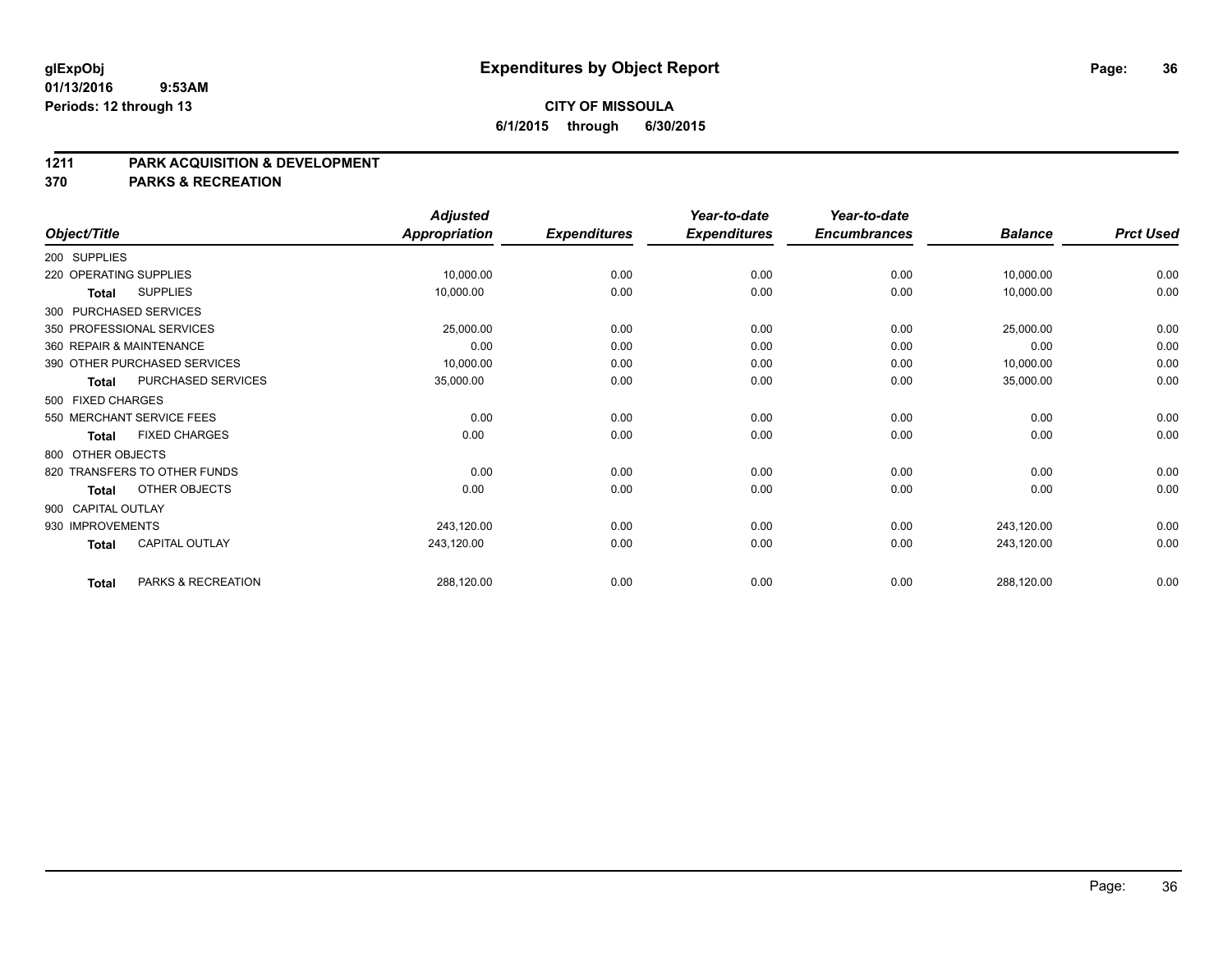**CITY OF MISSOULA 6/1/2015 through 6/30/2015**

## **1211 PARK ACQUISITION & DEVELOPMENT**

|                        |                                | <b>Adjusted</b>      |                     | Year-to-date        | Year-to-date        |                |                  |
|------------------------|--------------------------------|----------------------|---------------------|---------------------|---------------------|----------------|------------------|
| Object/Title           |                                | <b>Appropriation</b> | <b>Expenditures</b> | <b>Expenditures</b> | <b>Encumbrances</b> | <b>Balance</b> | <b>Prct Used</b> |
| 200 SUPPLIES           |                                |                      |                     |                     |                     |                |                  |
| 220 OPERATING SUPPLIES |                                | 10,000.00            | 0.00                | 0.00                | 0.00                | 10,000.00      | 0.00             |
| Total                  | <b>SUPPLIES</b>                | 10,000.00            | 0.00                | 0.00                | 0.00                | 10,000.00      | 0.00             |
|                        | 300 PURCHASED SERVICES         |                      |                     |                     |                     |                |                  |
|                        | 350 PROFESSIONAL SERVICES      | 25,000.00            | 0.00                | 0.00                | 0.00                | 25,000.00      | 0.00             |
|                        | 360 REPAIR & MAINTENANCE       | 0.00                 | 0.00                | 0.00                | 0.00                | 0.00           | 0.00             |
|                        | 390 OTHER PURCHASED SERVICES   | 10,000.00            | 0.00                | 0.00                | 0.00                | 10,000.00      | 0.00             |
| <b>Total</b>           | PURCHASED SERVICES             | 35,000.00            | 0.00                | 0.00                | 0.00                | 35,000.00      | 0.00             |
| 500 FIXED CHARGES      |                                |                      |                     |                     |                     |                |                  |
|                        | 550 MERCHANT SERVICE FEES      | 0.00                 | 0.00                | 0.00                | 0.00                | 0.00           | 0.00             |
| Total                  | <b>FIXED CHARGES</b>           | 0.00                 | 0.00                | 0.00                | 0.00                | 0.00           | 0.00             |
| 800 OTHER OBJECTS      |                                |                      |                     |                     |                     |                |                  |
|                        | 820 TRANSFERS TO OTHER FUNDS   | 0.00                 | 0.00                | 0.00                | 0.00                | 0.00           | 0.00             |
| <b>Total</b>           | OTHER OBJECTS                  | 0.00                 | 0.00                | 0.00                | 0.00                | 0.00           | 0.00             |
| 900 CAPITAL OUTLAY     |                                |                      |                     |                     |                     |                |                  |
| 930 IMPROVEMENTS       |                                | 243,120.00           | 0.00                | 0.00                | 0.00                | 243,120.00     | 0.00             |
| <b>Total</b>           | <b>CAPITAL OUTLAY</b>          | 243,120.00           | 0.00                | 0.00                | 0.00                | 243,120.00     | 0.00             |
| <b>Total</b>           | PARK ACQUISITION & DEVELOPMENT | 288,120.00           | 0.00                | 0.00                | 0.00                | 288,120.00     | 0.00             |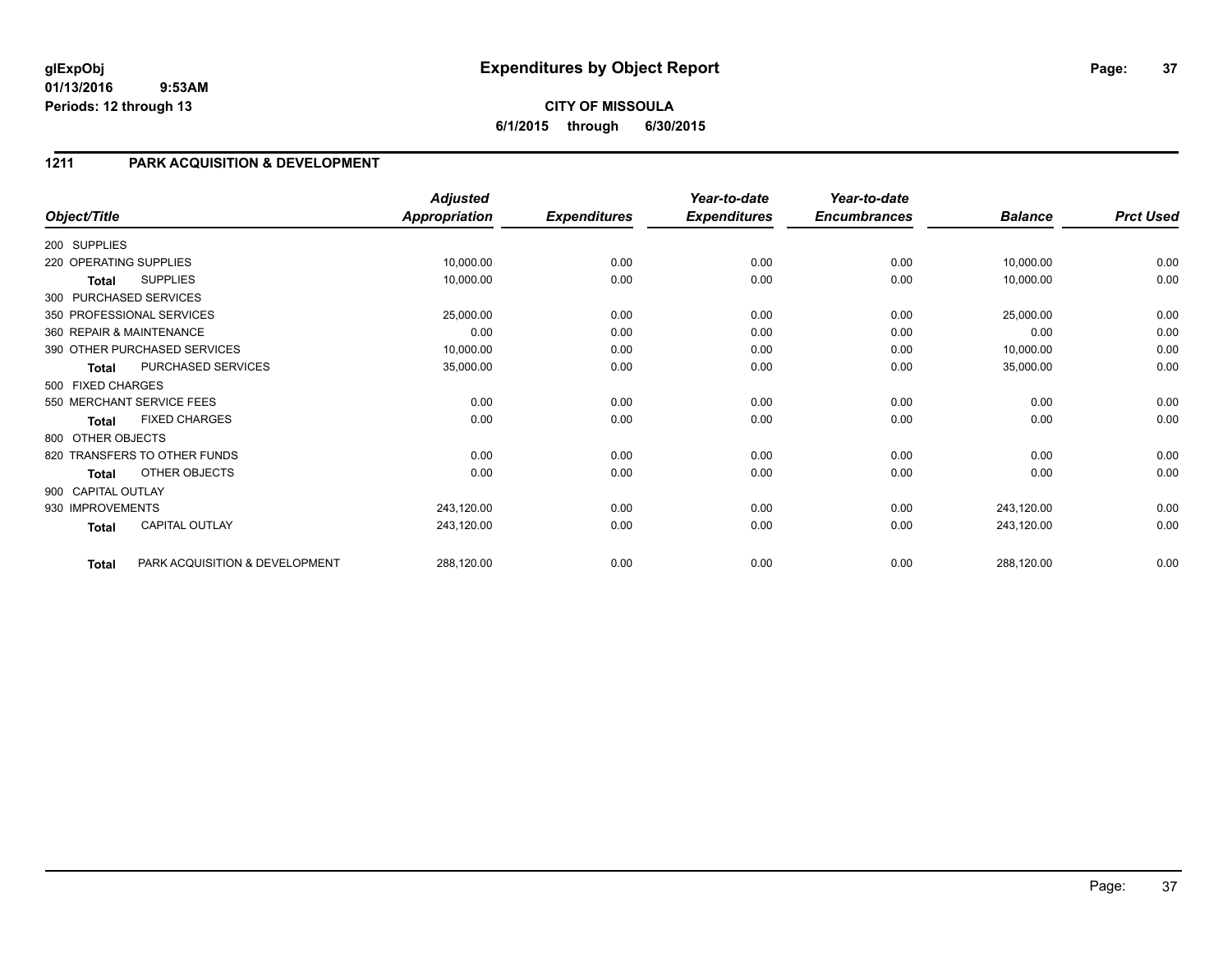#### **1212 PARK ENTERPRISE FUND**

**370 PARKS & RECREATION**

|                        |                              | <b>Adjusted</b> |                     | Year-to-date        | Year-to-date        |                |                  |
|------------------------|------------------------------|-----------------|---------------------|---------------------|---------------------|----------------|------------------|
| Object/Title           |                              | Appropriation   | <b>Expenditures</b> | <b>Expenditures</b> | <b>Encumbrances</b> | <b>Balance</b> | <b>Prct Used</b> |
| 200 SUPPLIES           |                              |                 |                     |                     |                     |                |                  |
| 210 OFFICE SUPPLIES    |                              | 0.00            | 0.00                | 0.00                | 0.00                | 0.00           | 0.00             |
| 220 OPERATING SUPPLIES |                              | 20,000.00       | 15,251.00           | 21,970.29           | 0.00                | $-1,970.29$    | 109.85           |
| 230 REPAIR/MAINTENANCE |                              | 15,000.00       | 0.00                | 0.00                | 0.00                | 15,000.00      | 0.00             |
| 240 OTHER SUPPLIES     |                              | 0.00            | 0.00                | 0.00                | 0.00                | 0.00           | 0.00             |
| <b>Total</b>           | <b>SUPPLIES</b>              | 35,000.00       | 15,251.00           | 21,970.29           | 0.00                | 13,029.71      | 62.77            |
|                        | 300 PURCHASED SERVICES       |                 |                     |                     |                     |                |                  |
|                        | 350 PROFESSIONAL SERVICES    | 10,000.00       | 0.00                | 102.98              | 0.00                | 9,897.02       | 1.03             |
|                        | 360 REPAIR & MAINTENANCE     | 0.00            | 0.00                | 0.00                | 0.00                | 0.00           | 0.00             |
|                        | 390 OTHER PURCHASED SERVICES | 20,000.00       | 0.00                | 0.00                | 0.00                | 20,000.00      | 0.00             |
| Total                  | <b>PURCHASED SERVICES</b>    | 30,000.00       | 0.00                | 102.98              | 0.00                | 29,897.02      | 0.34             |
| 500 FIXED CHARGES      |                              |                 |                     |                     |                     |                |                  |
|                        | 550 MERCHANT SERVICE FEES    | 0.00            | 0.00                | 0.00                | 0.00                | 0.00           | 0.00             |
| Total                  | <b>FIXED CHARGES</b>         | 0.00            | 0.00                | 0.00                | 0.00                | 0.00           | 0.00             |
| 800 OTHER OBJECTS      |                              |                 |                     |                     |                     |                |                  |
|                        | 820 TRANSFERS TO OTHER FUNDS | 0.00            | 0.00                | 0.00                | 0.00                | 0.00           | 0.00             |
| Total                  | OTHER OBJECTS                | 0.00            | 0.00                | 0.00                | 0.00                | 0.00           | 0.00             |
| 900 CAPITAL OUTLAY     |                              |                 |                     |                     |                     |                |                  |
| 930 IMPROVEMENTS       |                              | 152,000.00      | 0.00                | 0.00                | 0.00                | 152,000.00     | 0.00             |
|                        | 940 MACHINERY & EQUIPMENT    | 30.000.00       | 0.00                | 0.00                | 0.00                | 30.000.00      | 0.00             |
| <b>Total</b>           | <b>CAPITAL OUTLAY</b>        | 182,000.00      | 0.00                | 0.00                | 0.00                | 182,000.00     | 0.00             |
|                        |                              |                 |                     |                     |                     |                |                  |
| <b>Total</b>           | PARKS & RECREATION           | 247,000.00      | 15,251.00           | 22,073.27           | 0.00                | 224,926.73     | 8.94             |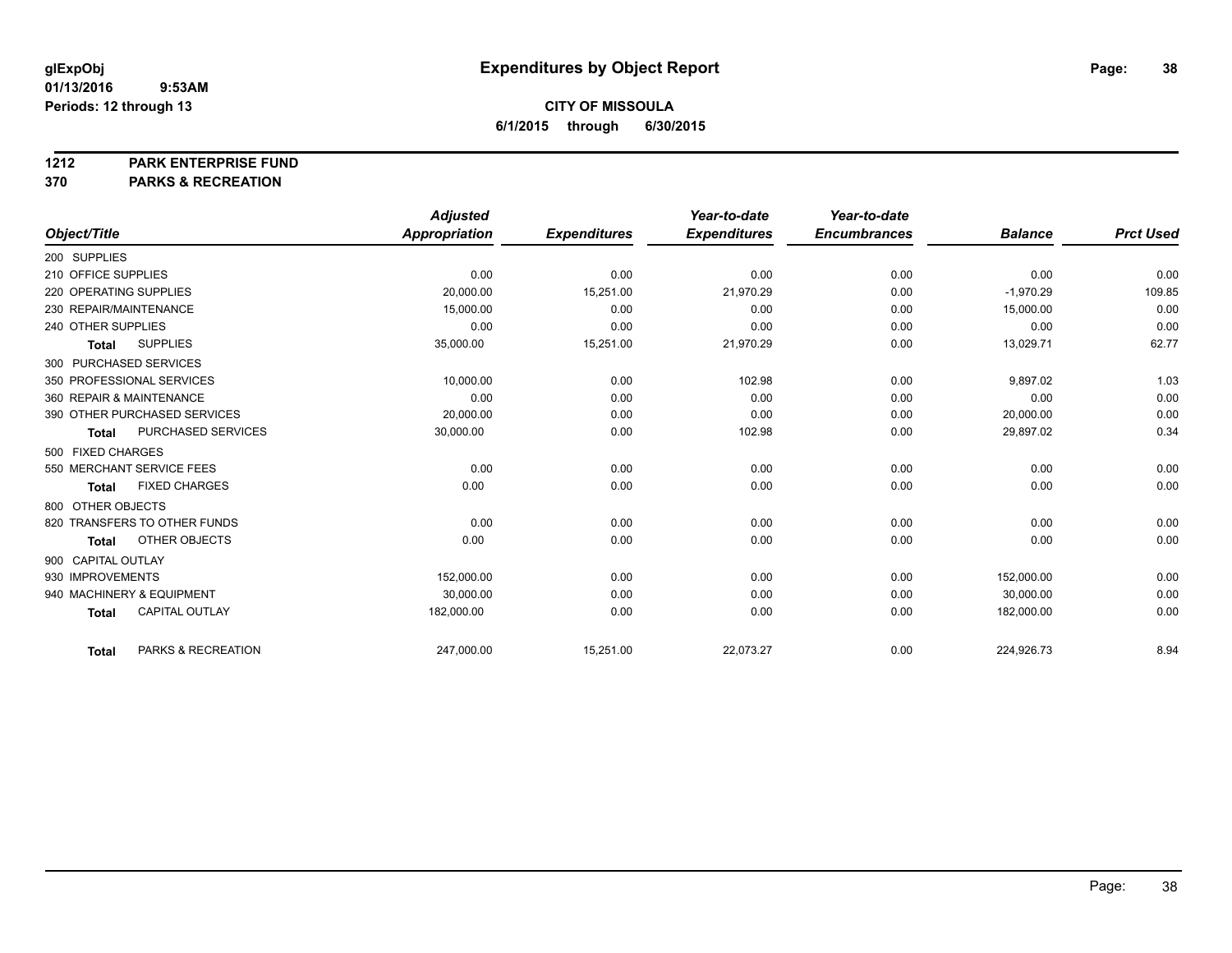#### **CITY OF MISSOULA 6/1/2015 through 6/30/2015**

#### **1212 PARK ENTERPRISE FUND**

|                        |                              | <b>Adjusted</b> |                     | Year-to-date        | Year-to-date        |                |                  |
|------------------------|------------------------------|-----------------|---------------------|---------------------|---------------------|----------------|------------------|
| Object/Title           |                              | Appropriation   | <b>Expenditures</b> | <b>Expenditures</b> | <b>Encumbrances</b> | <b>Balance</b> | <b>Prct Used</b> |
| 200 SUPPLIES           |                              |                 |                     |                     |                     |                |                  |
| 210 OFFICE SUPPLIES    |                              | 0.00            | 0.00                | 0.00                | 0.00                | 0.00           | 0.00             |
| 220 OPERATING SUPPLIES |                              | 20,000.00       | 15,251.00           | 21,970.29           | 0.00                | $-1,970.29$    | 109.85           |
| 230 REPAIR/MAINTENANCE |                              | 15,000.00       | 0.00                | 0.00                | 0.00                | 15,000.00      | 0.00             |
| 240 OTHER SUPPLIES     |                              | 0.00            | 0.00                | 0.00                | 0.00                | 0.00           | 0.00             |
| <b>Total</b>           | <b>SUPPLIES</b>              | 35,000.00       | 15,251.00           | 21,970.29           | 0.00                | 13,029.71      | 62.77            |
| 300 PURCHASED SERVICES |                              |                 |                     |                     |                     |                |                  |
|                        | 350 PROFESSIONAL SERVICES    | 10,000.00       | 0.00                | 102.98              | 0.00                | 9,897.02       | 1.03             |
|                        | 360 REPAIR & MAINTENANCE     | 0.00            | 0.00                | 0.00                | 0.00                | 0.00           | 0.00             |
|                        | 390 OTHER PURCHASED SERVICES | 20,000.00       | 0.00                | 0.00                | 0.00                | 20,000.00      | 0.00             |
| <b>Total</b>           | <b>PURCHASED SERVICES</b>    | 30,000.00       | 0.00                | 102.98              | 0.00                | 29,897.02      | 0.34             |
| 500 FIXED CHARGES      |                              |                 |                     |                     |                     |                |                  |
|                        | 550 MERCHANT SERVICE FEES    | 0.00            | 0.00                | 0.00                | 0.00                | 0.00           | 0.00             |
| <b>Total</b>           | <b>FIXED CHARGES</b>         | 0.00            | 0.00                | 0.00                | 0.00                | 0.00           | 0.00             |
| 800 OTHER OBJECTS      |                              |                 |                     |                     |                     |                |                  |
|                        | 820 TRANSFERS TO OTHER FUNDS | 0.00            | 0.00                | 0.00                | 0.00                | 0.00           | 0.00             |
| <b>Total</b>           | <b>OTHER OBJECTS</b>         | 0.00            | 0.00                | 0.00                | 0.00                | 0.00           | 0.00             |
| 900 CAPITAL OUTLAY     |                              |                 |                     |                     |                     |                |                  |
| 930 IMPROVEMENTS       |                              | 152,000.00      | 0.00                | 0.00                | 0.00                | 152,000.00     | 0.00             |
|                        | 940 MACHINERY & EQUIPMENT    | 30,000.00       | 0.00                | 0.00                | 0.00                | 30,000.00      | 0.00             |
| <b>Total</b>           | <b>CAPITAL OUTLAY</b>        | 182,000.00      | 0.00                | 0.00                | 0.00                | 182,000.00     | 0.00             |
| Total                  | PARK ENTERPRISE FUND         | 247,000.00      | 15,251.00           | 22,073.27           | 0.00                | 224,926.73     | 8.94             |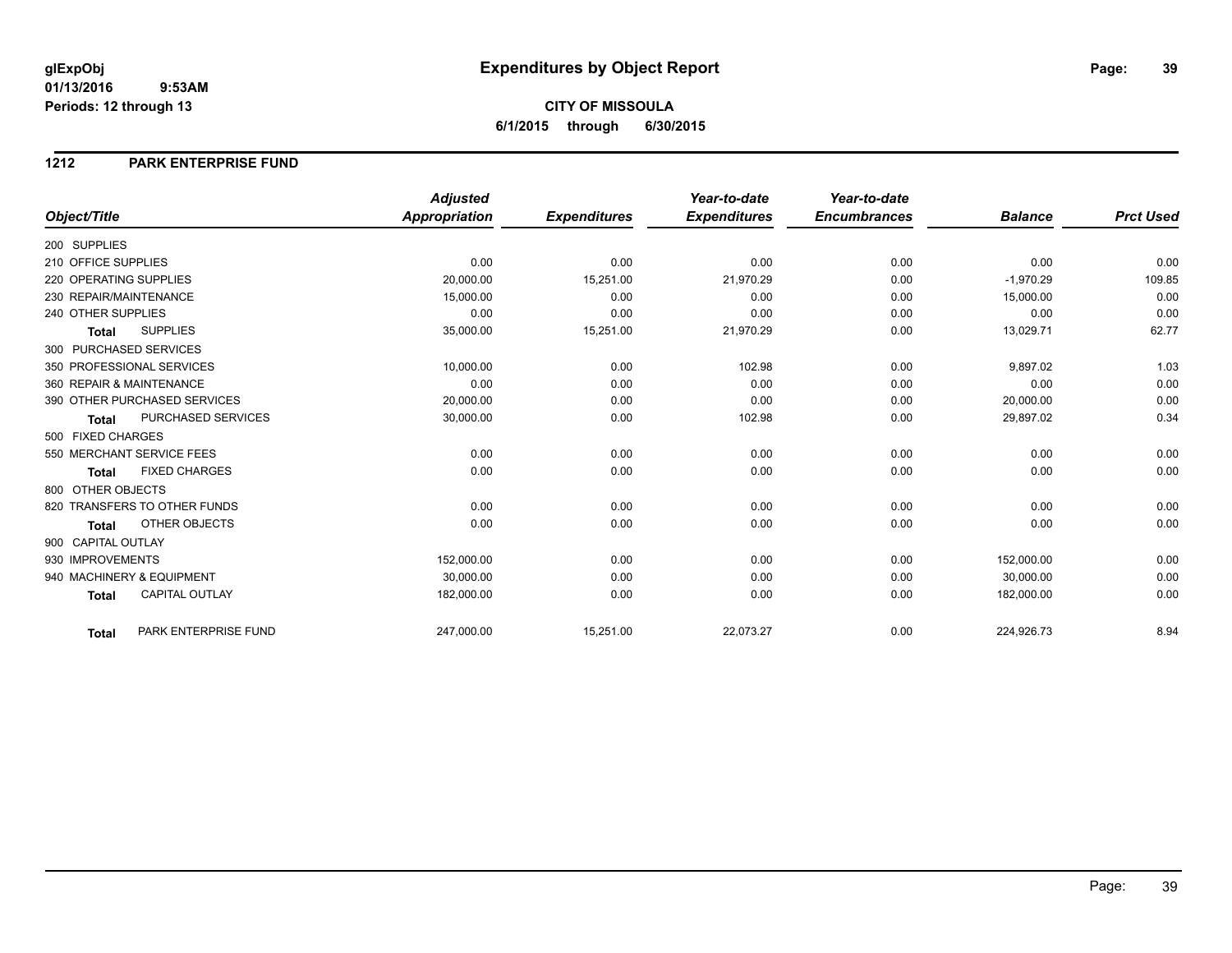**1216 PARKS & REC TRAILS, DEV**

**370 PARKS & RECREATION**

|                                            | <b>Adjusted</b>      |                     | Year-to-date        | Year-to-date        |                |                  |
|--------------------------------------------|----------------------|---------------------|---------------------|---------------------|----------------|------------------|
| Object/Title                               | <b>Appropriation</b> | <b>Expenditures</b> | <b>Expenditures</b> | <b>Encumbrances</b> | <b>Balance</b> | <b>Prct Used</b> |
| 100 PERSONAL SERVICES                      |                      |                     |                     |                     |                |                  |
| 110 SALARIES AND WAGES                     | 11,291.00            | 241.57              | 4,745.67            | 0.00                | 6,545.33       | 42.03            |
| 120 OVERTIME/TERMINATION                   | 0.00                 | 0.00                | 216.13              | 0.00                | $-216.13$      | 0.00             |
| 130 OTHER                                  | 0.00                 | 0.00                | 0.00                | 0.00                | 0.00           | 0.00             |
| <b>140 EMPLOYER CONTRIBUTIONS</b>          | 1,909.00             | 47.24               | 1,216.01            | 0.00                | 692.99         | 63.70            |
| <b>141 STATE RETIREMENT CONTRIBUTIONS</b>  | 0.00                 | 0.24                | 5.16                | 0.00                | $-5.16$        | 0.00             |
| PERSONAL SERVICES<br>Total                 | 13,200.00            | 289.05              | 6,182.97            | 0.00                | 7,017.03       | 46.84            |
| 200 SUPPLIES                               |                      |                     |                     |                     |                |                  |
| 210 OFFICE SUPPLIES                        | 0.00                 | 0.00                | 0.00                | 0.00                | 0.00           | 0.00             |
| 220 OPERATING SUPPLIES                     | 67,000.00            | 4,907.48            | 15,783.87           | 0.00                | 51,216.13      | 23.56            |
| 230 REPAIR/MAINTENANCE                     | 48,200.00            | 0.00                | 23,875.36           | 0.00                | 24,324.64      | 49.53            |
| 240 OTHER SUPPLIES                         | 1,100.00             | 0.00                | 0.00                | 0.00                | 1,100.00       | 0.00             |
| <b>SUPPLIES</b><br><b>Total</b>            | 116,300.00           | 4,907.48            | 39,659.23           | 0.00                | 76,640.77      | 34.10            |
| 300 PURCHASED SERVICES                     |                      |                     |                     |                     |                |                  |
| 330 PUBLICITY, SUBSCRIPTIONS & DUES        | 0.00                 | 0.00                | 0.00                | 0.00                | 0.00           | 0.00             |
| 341 ELECTRICITY & NATURAL GAS              | 0.00                 | 0.00                | 0.00                | 0.00                | 0.00           | 0.00             |
| 350 PROFESSIONAL SERVICES                  | 146,700.00           | 15,240.00           | 32,671.39           | 0.00                | 114,028.61     | 22.27            |
| 360 REPAIR & MAINTENANCE                   | 10,000.00            | 0.00                | 0.00                | 0.00                | 10,000.00      | 0.00             |
| 370 TRAVEL                                 | 150.00               | 0.00                | 0.00                | 0.00                | 150.00         | 0.00             |
| 380 TRAINING                               | 150.00               | 0.00                | 0.00                | 0.00                | 150.00         | 0.00             |
| 390 OTHER PURCHASED SERVICES               | 100,000.00           | 0.00                | 0.00                | 0.00                | 100,000.00     | 0.00             |
| PURCHASED SERVICES<br>Total                | 257,000.00           | 15,240.00           | 32,671.39           | 0.00                | 224,328.61     | 12.71            |
| 500 FIXED CHARGES                          |                      |                     |                     |                     |                |                  |
| 550 MERCHANT SERVICE FEES                  | 0.00                 | 0.00                | 0.00                | 0.00                | 0.00           | 0.00             |
| <b>FIXED CHARGES</b><br><b>Total</b>       | 0.00                 | 0.00                | 0.00                | 0.00                | 0.00           | 0.00             |
| 700 GRANTS & CONTRIBUTIONS                 |                      |                     |                     |                     |                |                  |
| 700 GRANTS & CONTRIBUTIONS                 | 0.00                 | 0.00                | 0.00                | 0.00                | 0.00           | 0.00             |
| 751 RECREATION SCHOLARSHIPS                | 0.00                 | 0.00                | 0.00                | 0.00                | 0.00           | 0.00             |
| <b>GRANTS &amp; CONTRIBUTIONS</b><br>Total | 0.00                 | 0.00                | 0.00                | 0.00                | 0.00           | 0.00             |
| 800 OTHER OBJECTS                          |                      |                     |                     |                     |                |                  |
| 820 TRANSFERS TO OTHER FUNDS               | 50,000.00            | 5,088.70            | 5,088.70            | 0.00                | 44,911.30      | 10.18            |
| 845 CONTINGENCY                            | 25,000.00            | 0.00                | 0.00                | 0.00                | 25,000.00      | 0.00             |
| OTHER OBJECTS<br><b>Total</b>              | 75,000.00            | 5,088.70            | 5,088.70            | 0.00                | 69,911.30      | 6.78             |
|                                            |                      |                     |                     |                     |                |                  |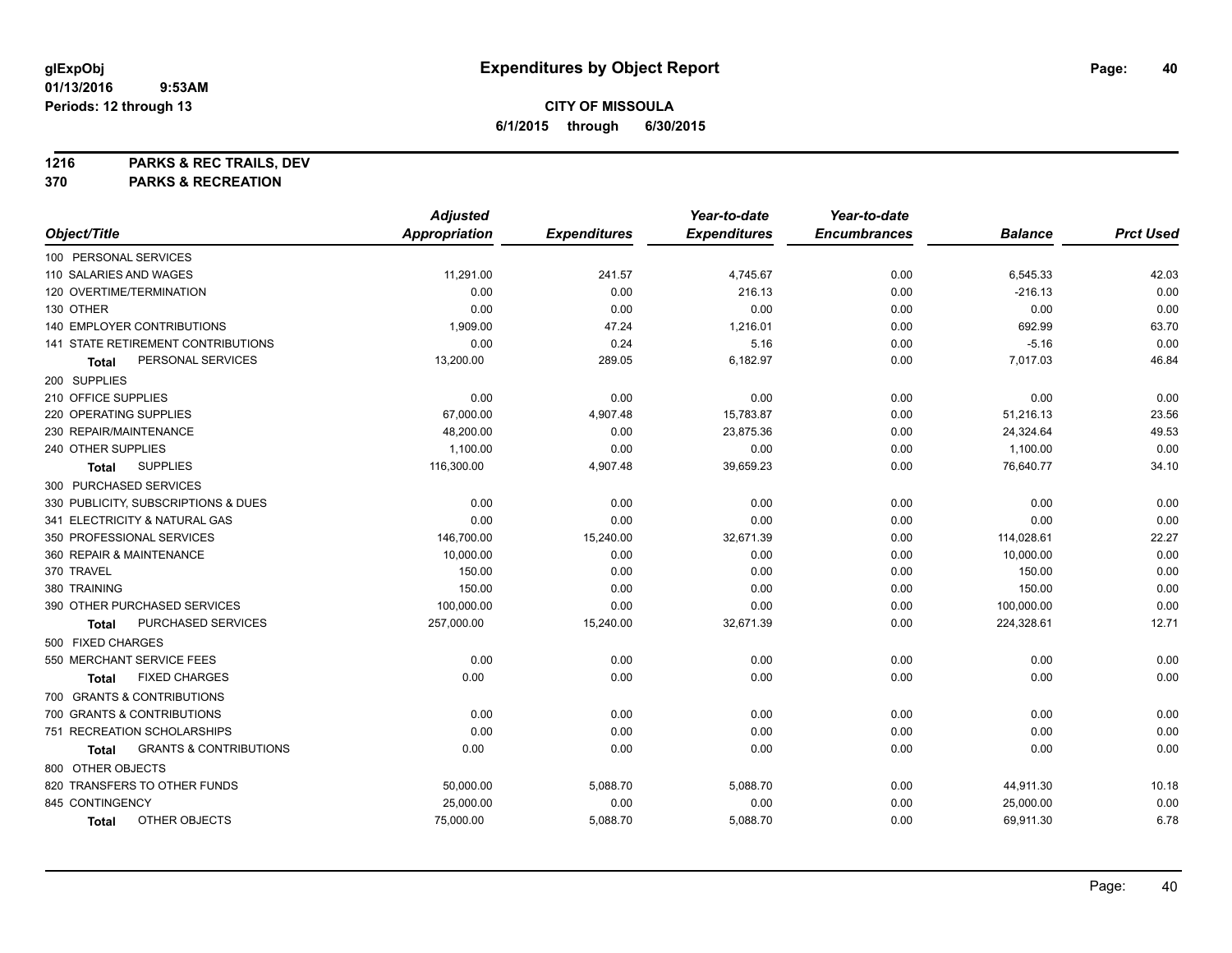**1216 PARKS & REC TRAILS, DEV**

**370 PARKS & RECREATION**

|                    |                           | <b>Adjusted</b>      |                     | Year-to-date        | Year-to-date        |                |                  |
|--------------------|---------------------------|----------------------|---------------------|---------------------|---------------------|----------------|------------------|
| Object/Title       |                           | <b>Appropriation</b> | <b>Expenditures</b> | <b>Expenditures</b> | <b>Encumbrances</b> | <b>Balance</b> | <b>Prct Used</b> |
| 900 CAPITAL OUTLAY |                           |                      |                     |                     |                     |                |                  |
| 920 BUILDINGS      |                           | 100,000.00           | 0.00                | 0.00                | 0.00                | 100.000.00     | 0.00             |
| 930 IMPROVEMENTS   |                           | 706,093.00           | 269.50              | 245,756.63          | 0.00                | 460.336.37     | 34.81            |
|                    | 940 MACHINERY & EQUIPMENT | 0.00                 | 0.00                | 0.00                | 0.00                | 0.00           | 0.00             |
| <b>Total</b>       | <b>CAPITAL OUTLAY</b>     | 806.093.00           | 269.50              | 245,756.63          | 0.00                | 560.336.37     | 30.49            |
| Total              | PARKS & RECREATION        | 1,267,593.00         | 25.794.73           | 329.358.92          | 0.00                | 938.234.08     | 25.98            |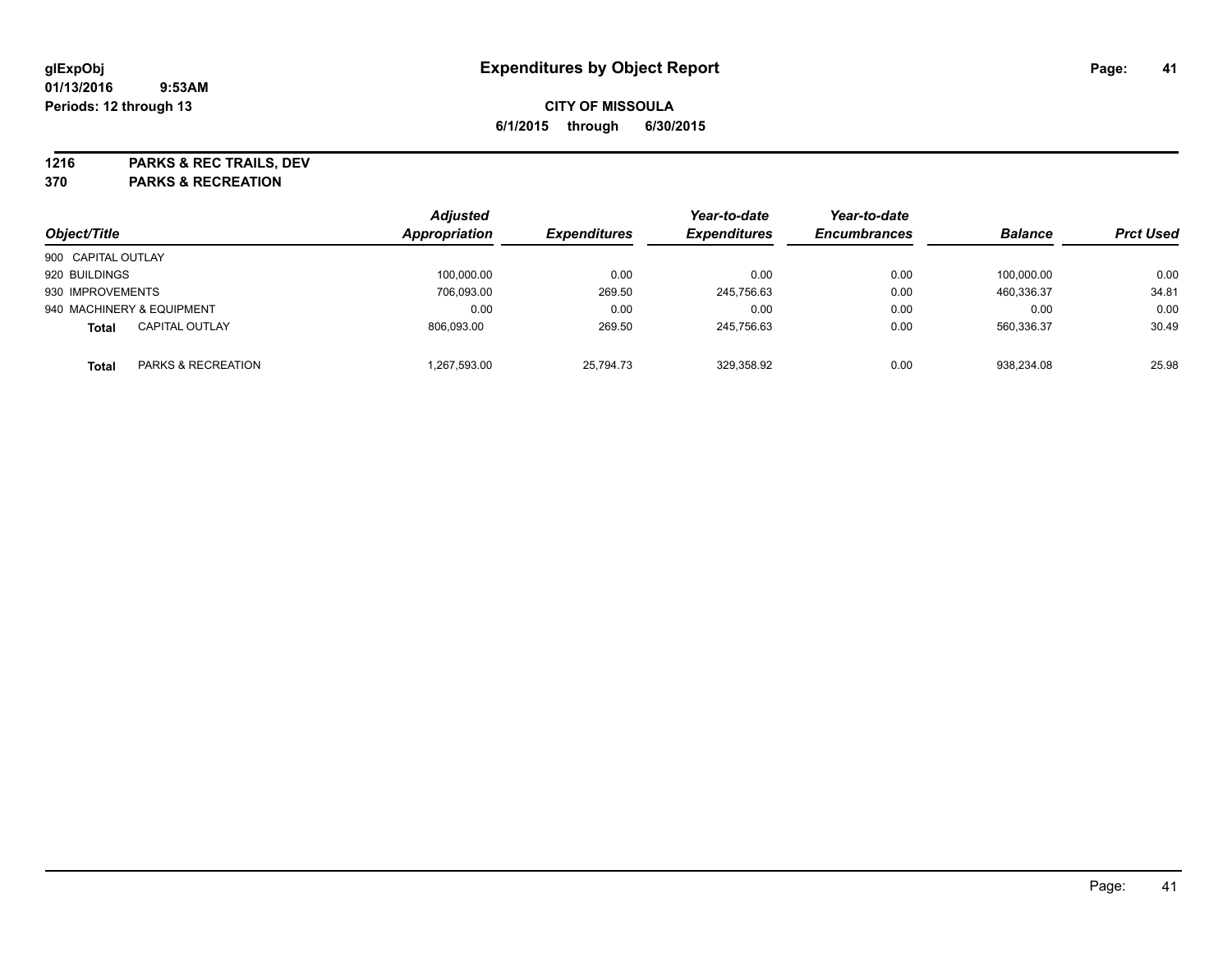## **CITY OF MISSOULA 6/1/2015 through 6/30/2015**

#### **1216 PARKS & REC TRAILS, DEV**

| Object/Title<br><b>Appropriation</b><br><b>Expenditures</b><br><b>Expenditures</b><br><b>Encumbrances</b><br><b>Balance</b><br>100 PERSONAL SERVICES<br>11.291.00<br>241.57<br>0.00<br>110 SALARIES AND WAGES<br>4,745.67<br>6,545.33 | <b>Prct Used</b><br>42.03<br>0.00 |
|---------------------------------------------------------------------------------------------------------------------------------------------------------------------------------------------------------------------------------------|-----------------------------------|
|                                                                                                                                                                                                                                       |                                   |
|                                                                                                                                                                                                                                       |                                   |
|                                                                                                                                                                                                                                       |                                   |
| 120 OVERTIME/TERMINATION<br>0.00<br>0.00<br>0.00<br>$-216.13$<br>216.13                                                                                                                                                               |                                   |
| 130 OTHER<br>0.00<br>0.00<br>0.00<br>0.00<br>0.00                                                                                                                                                                                     | 0.00                              |
| 140 EMPLOYER CONTRIBUTIONS<br>47.24<br>692.99<br>1,909.00<br>1,216.01<br>0.00                                                                                                                                                         | 63.70                             |
| 141 STATE RETIREMENT CONTRIBUTIONS<br>0.00<br>0.24<br>5.16<br>$-5.16$<br>0.00                                                                                                                                                         | 0.00                              |
| PERSONAL SERVICES<br>13,200.00<br>289.05<br>6,182.97<br>7,017.03<br>0.00<br><b>Total</b>                                                                                                                                              | 46.84                             |
| 200 SUPPLIES                                                                                                                                                                                                                          |                                   |
| 210 OFFICE SUPPLIES<br>0.00<br>0.00<br>0.00<br>0.00<br>0.00                                                                                                                                                                           | 0.00                              |
| 67,000.00<br>15,783.87<br>51,216.13<br>220 OPERATING SUPPLIES<br>4,907.48<br>0.00                                                                                                                                                     | 23.56                             |
| 230 REPAIR/MAINTENANCE<br>23,875.36<br>24,324.64<br>48,200.00<br>0.00<br>0.00                                                                                                                                                         | 49.53                             |
| 240 OTHER SUPPLIES<br>1,100.00<br>0.00<br>0.00<br>0.00<br>1,100.00                                                                                                                                                                    | 0.00                              |
| <b>SUPPLIES</b><br>116,300.00<br>4,907.48<br>39,659.23<br>0.00<br>76,640.77<br>Total                                                                                                                                                  | 34.10                             |
| 300 PURCHASED SERVICES                                                                                                                                                                                                                |                                   |
| 330 PUBLICITY, SUBSCRIPTIONS & DUES<br>0.00<br>0.00<br>0.00<br>0.00<br>0.00                                                                                                                                                           | 0.00                              |
| 0.00<br>0.00<br>0.00<br>341 ELECTRICITY & NATURAL GAS<br>0.00<br>0.00                                                                                                                                                                 | 0.00                              |
| 350 PROFESSIONAL SERVICES<br>146,700.00<br>15,240.00<br>32,671.39<br>0.00<br>114,028.61                                                                                                                                               | 22.27                             |
| 360 REPAIR & MAINTENANCE<br>0.00<br>10,000.00<br>0.00<br>0.00<br>10,000.00                                                                                                                                                            | 0.00                              |
| 370 TRAVEL<br>150.00<br>0.00<br>0.00<br>150.00<br>0.00                                                                                                                                                                                | 0.00                              |
| 380 TRAINING<br>150.00<br>0.00<br>150.00<br>0.00<br>0.00                                                                                                                                                                              | 0.00                              |
| 100,000.00<br>0.00<br>0.00<br>100,000.00<br>390 OTHER PURCHASED SERVICES<br>0.00                                                                                                                                                      | 0.00                              |
| <b>PURCHASED SERVICES</b><br>257,000.00<br>15,240.00<br>32,671.39<br>0.00<br>224,328.61<br>Total                                                                                                                                      | 12.71                             |
| 500 FIXED CHARGES                                                                                                                                                                                                                     |                                   |
| 0.00<br>0.00<br>0.00<br>0.00<br>0.00<br>550 MERCHANT SERVICE FEES                                                                                                                                                                     | 0.00                              |
| 0.00<br>0.00<br>0.00<br>0.00<br>0.00<br><b>FIXED CHARGES</b><br>Total                                                                                                                                                                 | 0.00                              |
| 700 GRANTS & CONTRIBUTIONS                                                                                                                                                                                                            |                                   |
| 700 GRANTS & CONTRIBUTIONS<br>0.00<br>0.00<br>0.00<br>0.00<br>0.00                                                                                                                                                                    | 0.00                              |
| 751 RECREATION SCHOLARSHIPS<br>0.00<br>0.00<br>0.00<br>0.00<br>0.00                                                                                                                                                                   | 0.00                              |
| <b>GRANTS &amp; CONTRIBUTIONS</b><br>0.00<br>0.00<br>0.00<br>0.00<br>0.00<br><b>Total</b>                                                                                                                                             | 0.00                              |
| 800 OTHER OBJECTS                                                                                                                                                                                                                     |                                   |
| 820 TRANSFERS TO OTHER FUNDS<br>50,000.00<br>5,088.70<br>5,088.70<br>0.00<br>44,911.30                                                                                                                                                | 10.18                             |
| 845 CONTINGENCY<br>25,000.00<br>0.00<br>25,000.00<br>0.00<br>0.00                                                                                                                                                                     | 0.00                              |
| OTHER OBJECTS<br>75,000.00<br>5,088.70<br>5,088.70<br>0.00<br>69,911.30<br>Total                                                                                                                                                      | 6.78                              |
| 900 CAPITAL OUTLAY                                                                                                                                                                                                                    |                                   |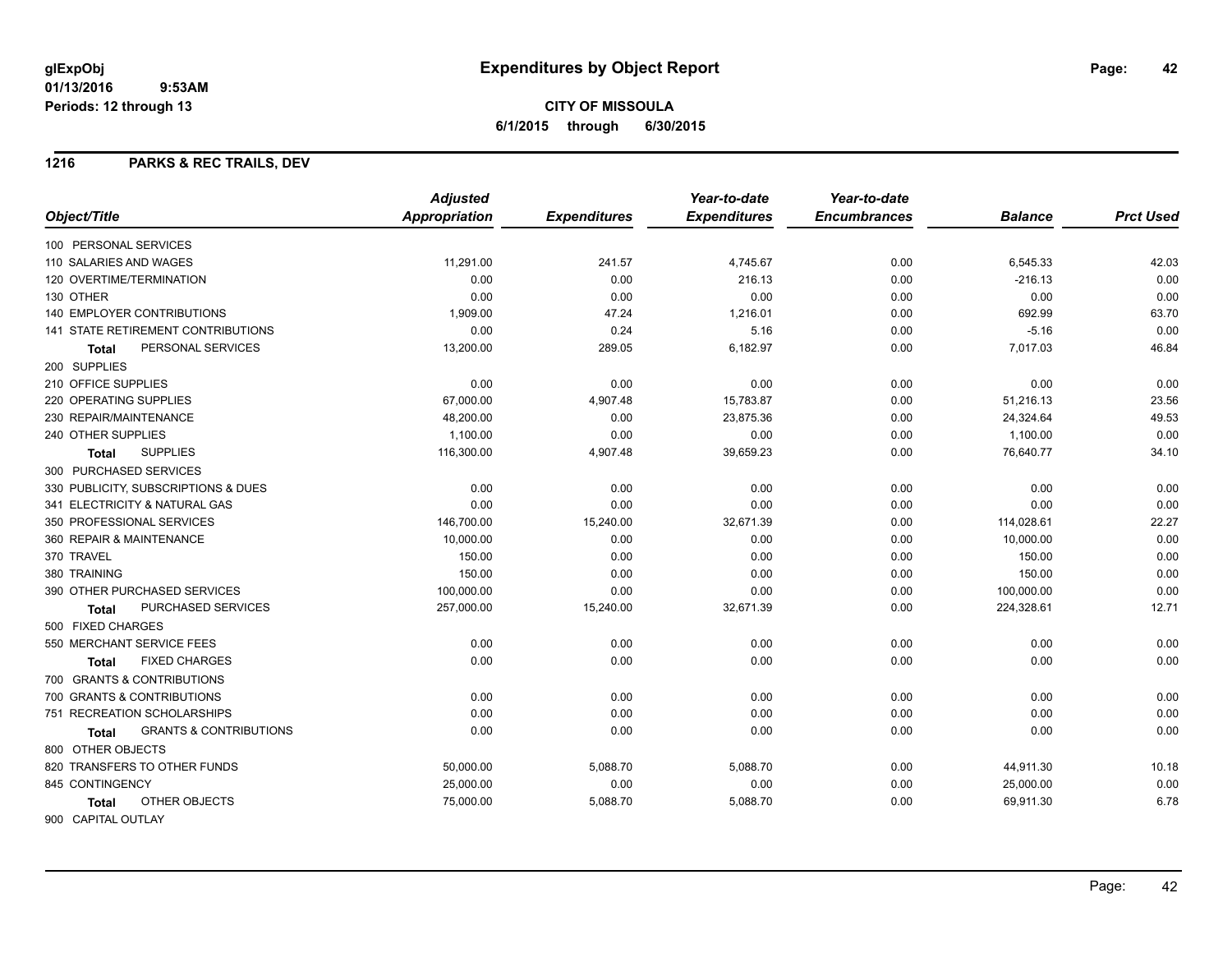**CITY OF MISSOULA 6/1/2015 through 6/30/2015**

#### **1216 PARKS & REC TRAILS, DEV**

| Object/Title                            |             | <b>Adjusted</b><br><b>Appropriation</b><br><b>Expenditures</b> | Year-to-date<br><b>Expenditures</b> | Year-to-date<br><b>Encumbrances</b> | <b>Balance</b> | <b>Prct Used</b> |
|-----------------------------------------|-------------|----------------------------------------------------------------|-------------------------------------|-------------------------------------|----------------|------------------|
| 920 BUILDINGS                           | 100.000.00  | 0.00                                                           | 0.00                                | 0.00                                | 100.000.00     | 0.00             |
| 930 IMPROVEMENTS                        | 706,093.00  | 269.50                                                         | 245,756.63                          | 0.00                                | 460.336.37     | 34.81            |
| 940 MACHINERY & EQUIPMENT               | 0.00        | 0.00                                                           | 0.00                                | 0.00                                | 0.00           | 0.00             |
| <b>CAPITAL OUTLAY</b><br><b>Total</b>   | 806,093.00  | 269.50                                                         | 245.756.63                          | 0.00                                | 560.336.37     | 30.49            |
| PARKS & REC TRAILS, DEV<br><b>Total</b> | .267.593.00 | 25.794.73                                                      | 329.358.92                          | 0.00                                | 938.234.08     | 25.98            |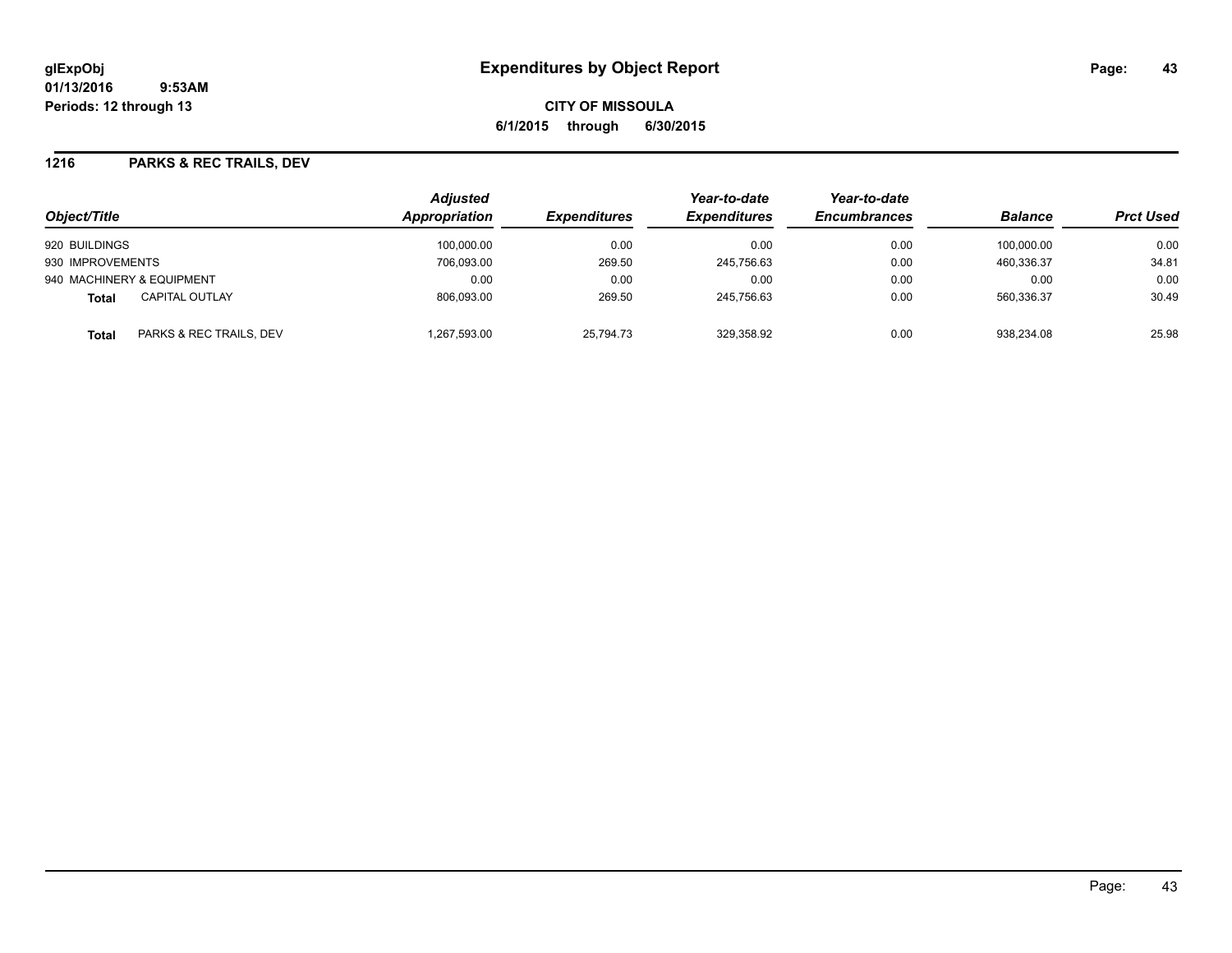# **1217 PARKS CITY LIFE GYM LEASE**

## **370 PARKS & RECREATION**

|                                           | <b>Adjusted</b>      |                     | Year-to-date        | Year-to-date        |                |                  |
|-------------------------------------------|----------------------|---------------------|---------------------|---------------------|----------------|------------------|
| Object/Title                              | <b>Appropriation</b> | <b>Expenditures</b> | <b>Expenditures</b> | <b>Encumbrances</b> | <b>Balance</b> | <b>Prct Used</b> |
| 100 PERSONAL SERVICES                     |                      |                     |                     |                     |                |                  |
| 110 SALARIES AND WAGES                    | 12,000.00            | 0.00                | 0.00                | 0.00                | 12,000.00      | 0.00             |
| 120 OVERTIME/TERMINATION                  | 0.00                 | 0.00                | 0.00                | 0.00                | 0.00           | 0.00             |
| 140 EMPLOYER CONTRIBUTIONS                | 0.00                 | 0.00                | 0.00                | 0.00                | 0.00           | 0.00             |
| <b>141 STATE RETIREMENT CONTRIBUTIONS</b> | 0.00                 | 0.00                | 0.00                | 0.00                | 0.00           | 0.00             |
| PERSONAL SERVICES<br><b>Total</b>         | 12,000.00            | 0.00                | 0.00                | 0.00                | 12,000.00      | 0.00             |
| 200 SUPPLIES                              |                      |                     |                     |                     |                |                  |
| 210 OFFICE SUPPLIES                       | 0.00                 | 0.00                | 0.00                | 0.00                | 0.00           | 0.00             |
| 220 OPERATING SUPPLIES                    | 2,500.00             | 0.00                | 233.18              | 0.00                | 2,266.82       | 9.33             |
| 230 REPAIR/MAINTENANCE                    | 2,500.00             | 0.00                | 878.83              | 0.00                | 1,621.17       | 35.15            |
| <b>SUPPLIES</b><br><b>Total</b>           | 5,000.00             | 0.00                | 1,112.01            | 0.00                | 3,887.99       | 22.24            |
| 300 PURCHASED SERVICES                    |                      |                     |                     |                     |                |                  |
| 320 PRINTING & DUPLICATING                | 1,000.00             | 0.00                | 0.00                | 0.00                | 1,000.00       | 0.00             |
| 330 PUBLICITY, SUBSCRIPTIONS & DUES       | 1.000.00             | 0.00                | 0.00                | 0.00                | 1,000.00       | 0.00             |
| PURCHASED SERVICES<br><b>Total</b>        | 2,000.00             | 0.00                | 0.00                | 0.00                | 2,000.00       | 0.00             |
| 500 FIXED CHARGES                         |                      |                     |                     |                     |                |                  |
| 500 FIXED CHARGES                         | 24,000.00            | 2,000.00            | 24,000.00           | 0.00                | 0.00           | 100.00           |
| 550 MERCHANT SERVICE FEES                 | 0.00                 | 0.00                | 0.00                | 0.00                | 0.00           | 0.00             |
| <b>FIXED CHARGES</b><br><b>Total</b>      | 24,000.00            | 2,000.00            | 24,000.00           | 0.00                | 0.00           | 100.00           |
| PARKS & RECREATION<br><b>Total</b>        | 43,000.00            | 2,000.00            | 25,112.01           | 0.00                | 17,887.99      | 58.40            |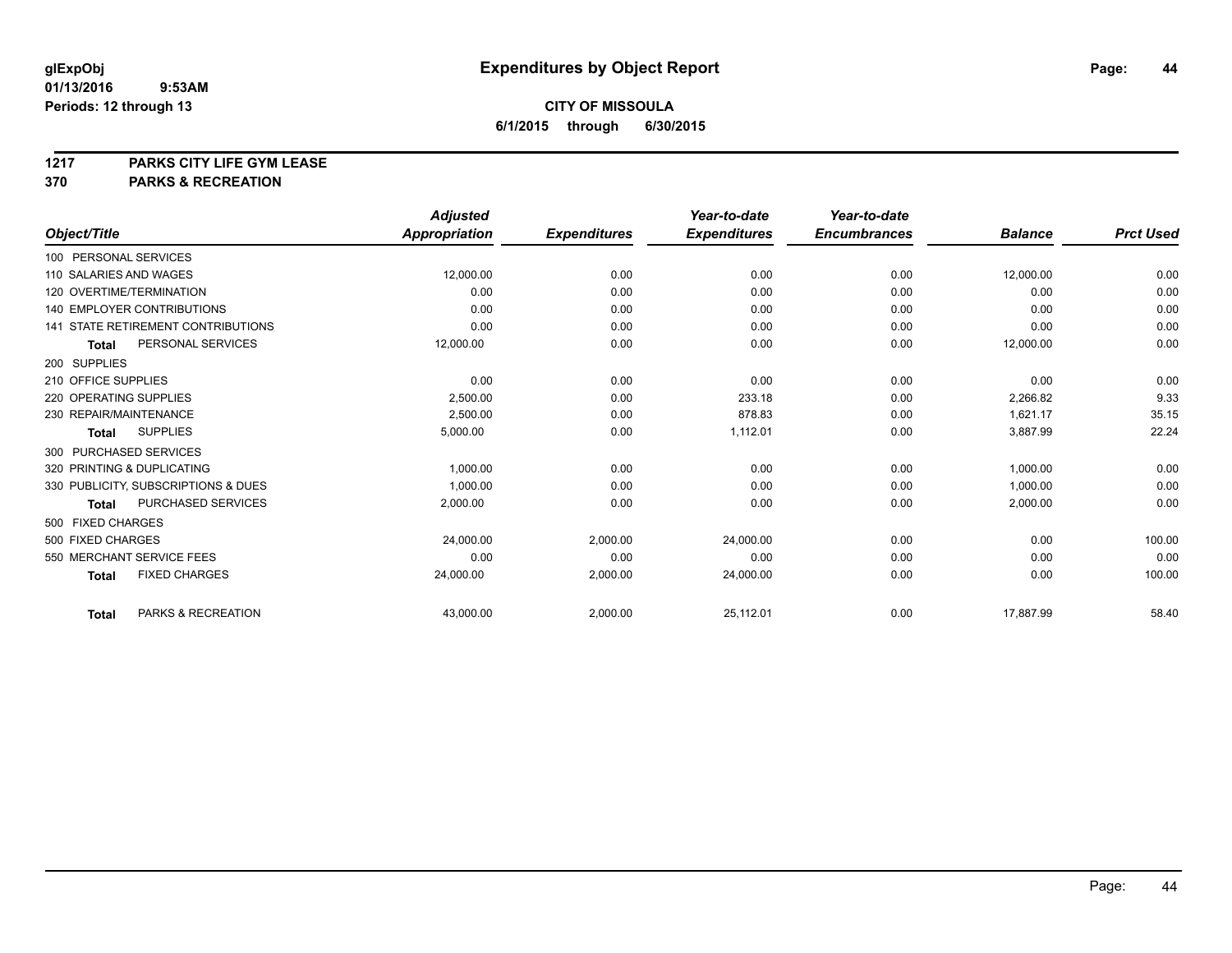## **CITY OF MISSOULA 6/1/2015 through 6/30/2015**

#### **1217 PARKS CITY LIFE GYM LEASE**

|                                           | <b>Adjusted</b> |                     | Year-to-date        | Year-to-date        |                |                  |
|-------------------------------------------|-----------------|---------------------|---------------------|---------------------|----------------|------------------|
| Object/Title                              | Appropriation   | <b>Expenditures</b> | <b>Expenditures</b> | <b>Encumbrances</b> | <b>Balance</b> | <b>Prct Used</b> |
| 100 PERSONAL SERVICES                     |                 |                     |                     |                     |                |                  |
| 110 SALARIES AND WAGES                    | 12,000.00       | 0.00                | 0.00                | 0.00                | 12,000.00      | 0.00             |
| 120 OVERTIME/TERMINATION                  | 0.00            | 0.00                | 0.00                | 0.00                | 0.00           | 0.00             |
| <b>140 EMPLOYER CONTRIBUTIONS</b>         | 0.00            | 0.00                | 0.00                | 0.00                | 0.00           | 0.00             |
| <b>141 STATE RETIREMENT CONTRIBUTIONS</b> | 0.00            | 0.00                | 0.00                | 0.00                | 0.00           | 0.00             |
| PERSONAL SERVICES<br><b>Total</b>         | 12,000.00       | 0.00                | 0.00                | 0.00                | 12,000.00      | 0.00             |
| 200 SUPPLIES                              |                 |                     |                     |                     |                |                  |
| 210 OFFICE SUPPLIES                       | 0.00            | 0.00                | 0.00                | 0.00                | 0.00           | 0.00             |
| 220 OPERATING SUPPLIES                    | 2.500.00        | 0.00                | 233.18              | 0.00                | 2,266.82       | 9.33             |
| 230 REPAIR/MAINTENANCE                    | 2,500.00        | 0.00                | 878.83              | 0.00                | 1,621.17       | 35.15            |
| <b>SUPPLIES</b><br><b>Total</b>           | 5,000.00        | 0.00                | 1,112.01            | 0.00                | 3,887.99       | 22.24            |
| 300 PURCHASED SERVICES                    |                 |                     |                     |                     |                |                  |
| 320 PRINTING & DUPLICATING                | 1,000.00        | 0.00                | 0.00                | 0.00                | 1,000.00       | 0.00             |
| 330 PUBLICITY, SUBSCRIPTIONS & DUES       | 1,000.00        | 0.00                | 0.00                | 0.00                | 1,000.00       | 0.00             |
| PURCHASED SERVICES<br><b>Total</b>        | 2,000.00        | 0.00                | 0.00                | 0.00                | 2,000.00       | 0.00             |
| 500 FIXED CHARGES                         |                 |                     |                     |                     |                |                  |
| 500 FIXED CHARGES                         | 24,000.00       | 2,000.00            | 24.000.00           | 0.00                | 0.00           | 100.00           |
| 550 MERCHANT SERVICE FEES                 | 0.00            | 0.00                | 0.00                | 0.00                | 0.00           | 0.00             |
| <b>FIXED CHARGES</b><br><b>Total</b>      | 24,000.00       | 2,000.00            | 24,000.00           | 0.00                | 0.00           | 100.00           |
| PARKS CITY LIFE GYM LEASE<br><b>Total</b> | 43,000.00       | 2,000.00            | 25,112.01           | 0.00                | 17,887.99      | 58.40            |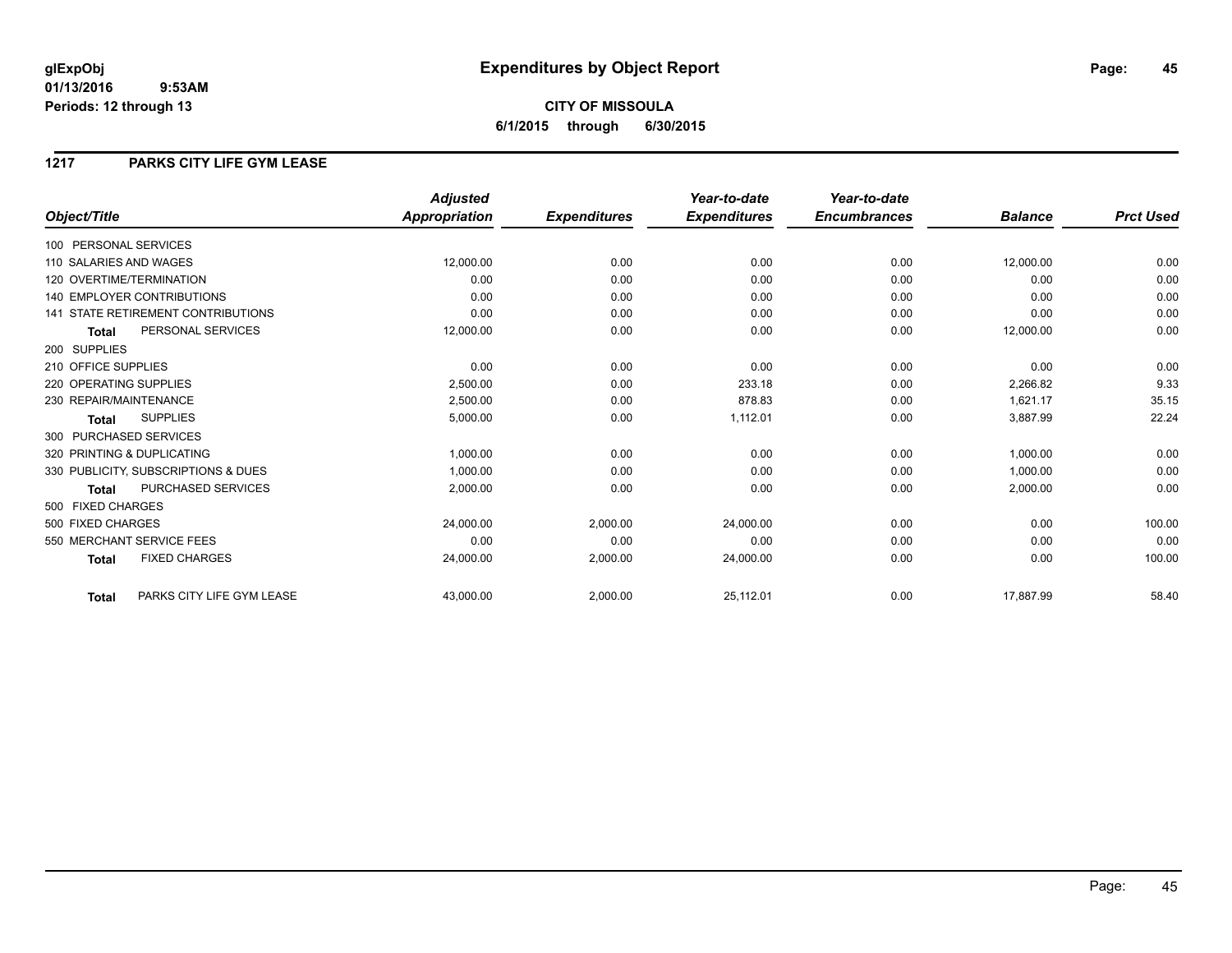**1218 ALL ABILITIES PLAYGROUND**

**370 PARKS & RECREATION**

| Object/Title       |                           | <b>Adjusted</b><br>Appropriation | <b>Expenditures</b> | Year-to-date<br><b>Expenditures</b> | Year-to-date<br><b>Encumbrances</b> | <b>Balance</b> | <b>Prct Used</b> |
|--------------------|---------------------------|----------------------------------|---------------------|-------------------------------------|-------------------------------------|----------------|------------------|
|                    |                           |                                  |                     |                                     |                                     |                |                  |
|                    | 300 PURCHASED SERVICES    |                                  |                     |                                     |                                     |                |                  |
|                    | 350 PROFESSIONAL SERVICES | 50,000.00                        | 0.00                | 213.713.71                          | 0.00                                | $-163.713.71$  | 427.43           |
|                    | 360 REPAIR & MAINTENANCE  | 0.00                             | 0.00                | 340.80                              | 0.00                                | $-340.80$      | 0.00             |
| Total              | <b>PURCHASED SERVICES</b> | 50,000.00                        | 0.00                | 214,054.51                          | 0.00                                | $-164.054.51$  | 428.11           |
| 500 FIXED CHARGES  |                           |                                  |                     |                                     |                                     |                |                  |
|                    | 550 MERCHANT SERVICE FEES | 0.00                             | 33.32               | 33.32                               | 0.00                                | $-33.32$       | 0.00             |
| <b>Total</b>       | <b>FIXED CHARGES</b>      | 0.00                             | 33.32               | 33.32                               | 0.00                                | $-33.32$       | 0.00             |
| 900 CAPITAL OUTLAY |                           |                                  |                     |                                     |                                     |                |                  |
| 930 IMPROVEMENTS   |                           | 736.092.00                       | 10,000.00           | 10,000.00                           | 0.00                                | 726,092.00     | 1.36             |
| <b>Total</b>       | <b>CAPITAL OUTLAY</b>     | 736,092.00                       | 10,000.00           | 10,000.00                           | 0.00                                | 726,092.00     | 1.36             |
| <b>Total</b>       | PARKS & RECREATION        | 786,092.00                       | 10,033.32           | 224,087.83                          | 0.00                                | 562,004.17     | 28.51            |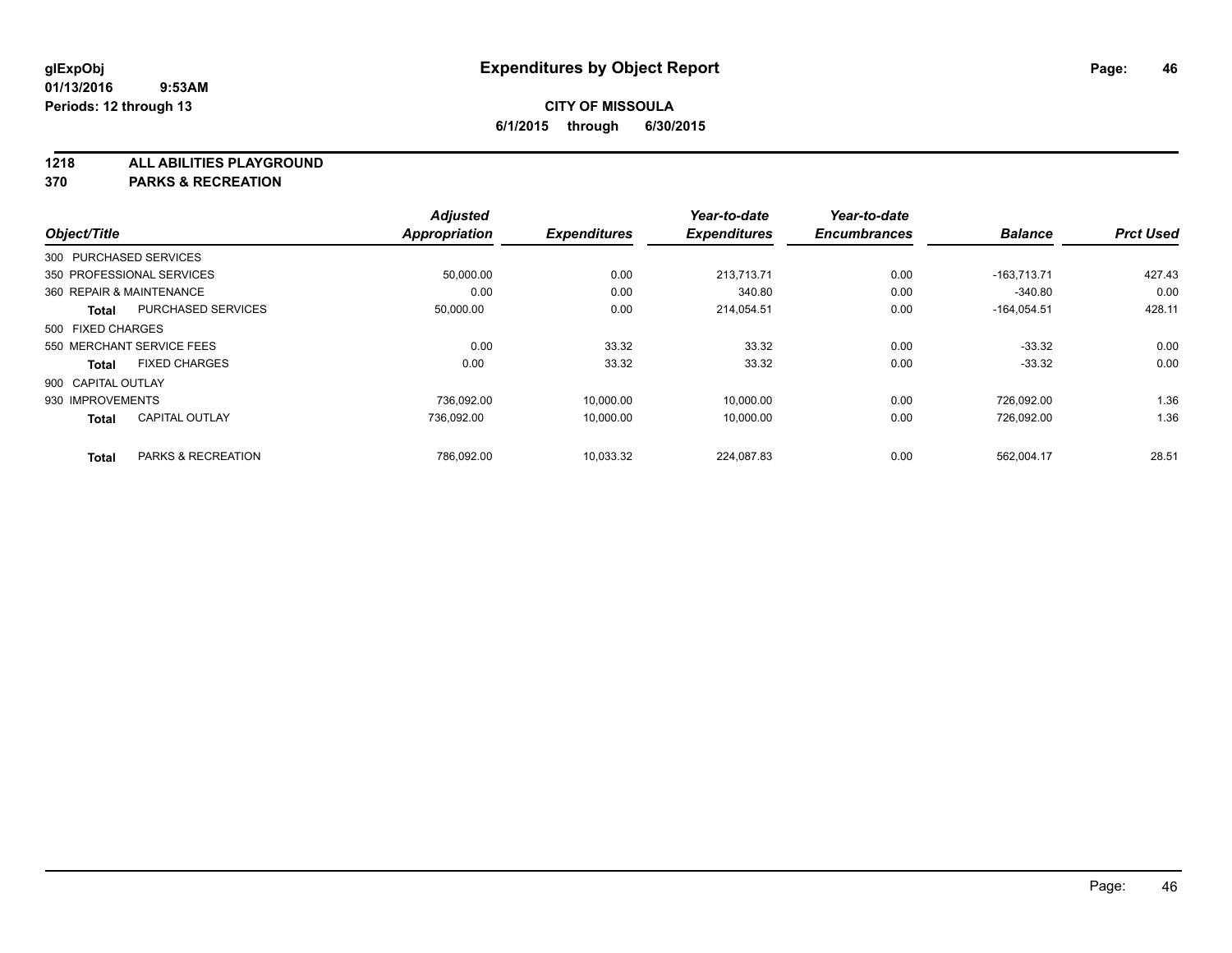## **CITY OF MISSOULA 6/1/2015 through 6/30/2015**

#### **1218 ALL ABILITIES PLAYGROUND**

| Object/Title              |                           | <b>Adjusted</b><br><b>Appropriation</b> | <b>Expenditures</b> | Year-to-date<br><b>Expenditures</b> | Year-to-date<br><b>Encumbrances</b> | <b>Balance</b> | <b>Prct Used</b> |
|---------------------------|---------------------------|-----------------------------------------|---------------------|-------------------------------------|-------------------------------------|----------------|------------------|
|                           |                           |                                         |                     |                                     |                                     |                |                  |
| 300 PURCHASED SERVICES    |                           |                                         |                     |                                     |                                     |                |                  |
| 350 PROFESSIONAL SERVICES |                           | 50,000.00                               | 0.00                | 213.713.71                          | 0.00                                | $-163.713.71$  | 427.43           |
| 360 REPAIR & MAINTENANCE  |                           | 0.00                                    | 0.00                | 340.80                              | 0.00                                | $-340.80$      | 0.00             |
| Total                     | <b>PURCHASED SERVICES</b> | 50,000.00                               | 0.00                | 214,054.51                          | 0.00                                | $-164,054.51$  | 428.11           |
| 500 FIXED CHARGES         |                           |                                         |                     |                                     |                                     |                |                  |
| 550 MERCHANT SERVICE FEES |                           | 0.00                                    | 33.32               | 33.32                               | 0.00                                | $-33.32$       | 0.00             |
| Total                     | <b>FIXED CHARGES</b>      | 0.00                                    | 33.32               | 33.32                               | 0.00                                | $-33.32$       | 0.00             |
| 900 CAPITAL OUTLAY        |                           |                                         |                     |                                     |                                     |                |                  |
| 930 IMPROVEMENTS          |                           | 736.092.00                              | 10,000.00           | 10,000.00                           | 0.00                                | 726,092.00     | 1.36             |
| <b>Total</b>              | <b>CAPITAL OUTLAY</b>     | 736.092.00                              | 10,000.00           | 10.000.00                           | 0.00                                | 726.092.00     | 1.36             |
| <b>Total</b>              | ALL ABILITIES PLAYGROUND  | 786.092.00                              | 10.033.32           | 224.087.83                          | 0.00                                | 562.004.17     | 28.51            |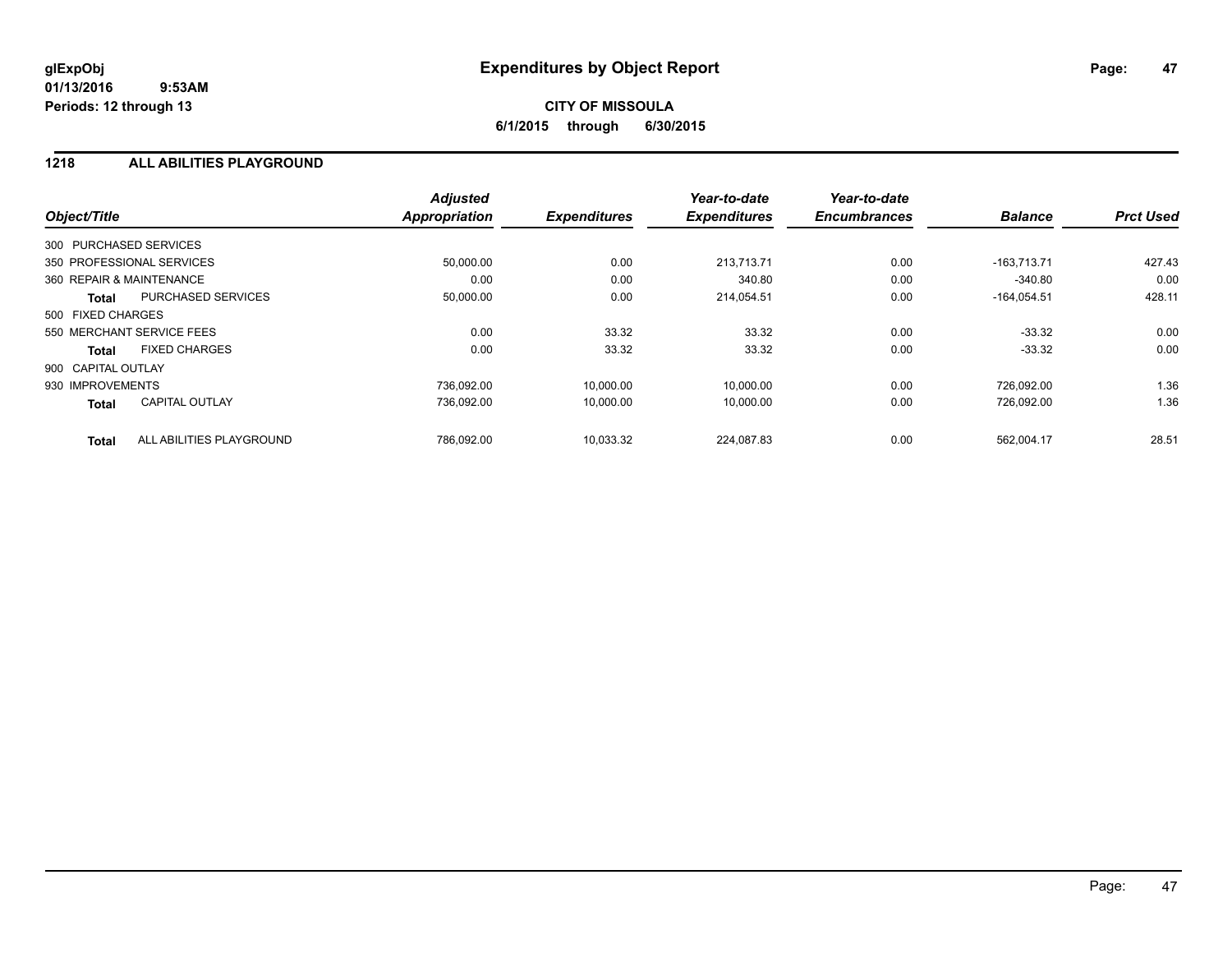#### **1219 FY14 PARK & TRAIL BOND**

**370 PARKS & RECREATION**

|                        |                           | <b>Adjusted</b>      |                     | Year-to-date        | Year-to-date        |                |                  |
|------------------------|---------------------------|----------------------|---------------------|---------------------|---------------------|----------------|------------------|
| Object/Title           |                           | <b>Appropriation</b> | <b>Expenditures</b> | <b>Expenditures</b> | <b>Encumbrances</b> | <b>Balance</b> | <b>Prct Used</b> |
| 200 SUPPLIES           |                           |                      |                     |                     |                     |                |                  |
| 220 OPERATING SUPPLIES |                           | 0.00                 | 0.00                | 31.71               | 0.00                | $-31.71$       | 0.00             |
| <b>Total</b>           | <b>SUPPLIES</b>           | 0.00                 | 0.00                | 31.71               | 0.00                | $-31.71$       | 0.00             |
| 300 PURCHASED SERVICES |                           |                      |                     |                     |                     |                |                  |
|                        | 350 PROFESSIONAL SERVICES | 0.00                 | 19,336.27           | 19,336.27           | 0.00                | $-19,336.27$   | 0.00             |
| <b>Total</b>           | PURCHASED SERVICES        | 0.00                 | 19,336.27           | 19,336.27           | 0.00                | $-19,336.27$   | 0.00             |
| 500 FIXED CHARGES      |                           |                      |                     |                     |                     |                |                  |
|                        | 550 MERCHANT SERVICE FEES | 0.00                 | 19.91               | 19.91               | 0.00                | $-19.91$       | 0.00             |
| <b>Total</b>           | <b>FIXED CHARGES</b>      | 0.00                 | 19.91               | 19.91               | 0.00                | $-19.91$       | 0.00             |
| 900 CAPITAL OUTLAY     |                           |                      |                     |                     |                     |                |                  |
|                        | 940 MACHINERY & EQUIPMENT | 0.00                 | 36,273.57           | 78,443.77           | 0.00                | $-78,443.77$   | 0.00             |
| <b>Total</b>           | <b>CAPITAL OUTLAY</b>     | 0.00                 | 36,273.57           | 78,443.77           | 0.00                | $-78,443.77$   | 0.00             |
| <b>Total</b>           | PARKS & RECREATION        | 0.00                 | 55,629.75           | 97,831.66           | 0.00                | $-97,831.66$   | 0.00             |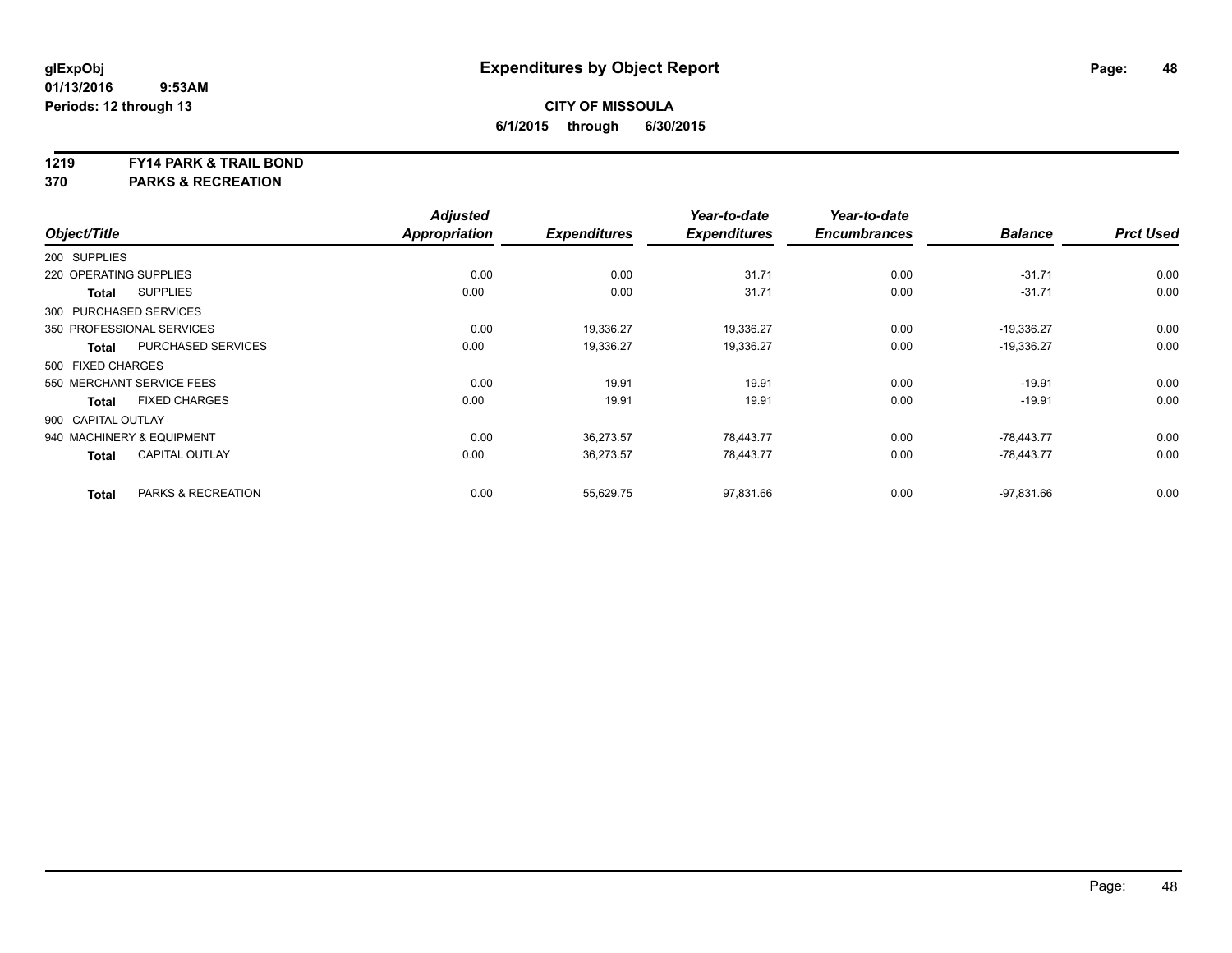## **CITY OF MISSOULA 6/1/2015 through 6/30/2015**

### **1219 FY14 PARK & TRAIL BOND**

|                           |                                   | <b>Adjusted</b>      |                     | Year-to-date        | Year-to-date        |                |                  |
|---------------------------|-----------------------------------|----------------------|---------------------|---------------------|---------------------|----------------|------------------|
| Object/Title              |                                   | <b>Appropriation</b> | <b>Expenditures</b> | <b>Expenditures</b> | <b>Encumbrances</b> | <b>Balance</b> | <b>Prct Used</b> |
| 200 SUPPLIES              |                                   |                      |                     |                     |                     |                |                  |
| 220 OPERATING SUPPLIES    |                                   | 0.00                 | 0.00                | 31.71               | 0.00                | $-31.71$       | 0.00             |
| Total                     | <b>SUPPLIES</b>                   | 0.00                 | 0.00                | 31.71               | 0.00                | $-31.71$       | 0.00             |
| 300 PURCHASED SERVICES    |                                   |                      |                     |                     |                     |                |                  |
| 350 PROFESSIONAL SERVICES |                                   | 0.00                 | 19,336.27           | 19,336.27           | 0.00                | $-19,336.27$   | 0.00             |
| Total                     | PURCHASED SERVICES                | 0.00                 | 19,336.27           | 19,336.27           | 0.00                | $-19,336.27$   | 0.00             |
| 500 FIXED CHARGES         |                                   |                      |                     |                     |                     |                |                  |
| 550 MERCHANT SERVICE FEES |                                   | 0.00                 | 19.91               | 19.91               | 0.00                | $-19.91$       | 0.00             |
| <b>Total</b>              | <b>FIXED CHARGES</b>              | 0.00                 | 19.91               | 19.91               | 0.00                | $-19.91$       | 0.00             |
| 900 CAPITAL OUTLAY        |                                   |                      |                     |                     |                     |                |                  |
| 940 MACHINERY & EQUIPMENT |                                   | 0.00                 | 36,273.57           | 78,443.77           | 0.00                | $-78,443.77$   | 0.00             |
| <b>Total</b>              | <b>CAPITAL OUTLAY</b>             | 0.00                 | 36,273.57           | 78,443.77           | 0.00                | $-78,443.77$   | 0.00             |
| <b>Total</b>              | <b>FY14 PARK &amp; TRAIL BOND</b> | 0.00                 | 55,629.75           | 97,831.66           | 0.00                | $-97,831.66$   | 0.00             |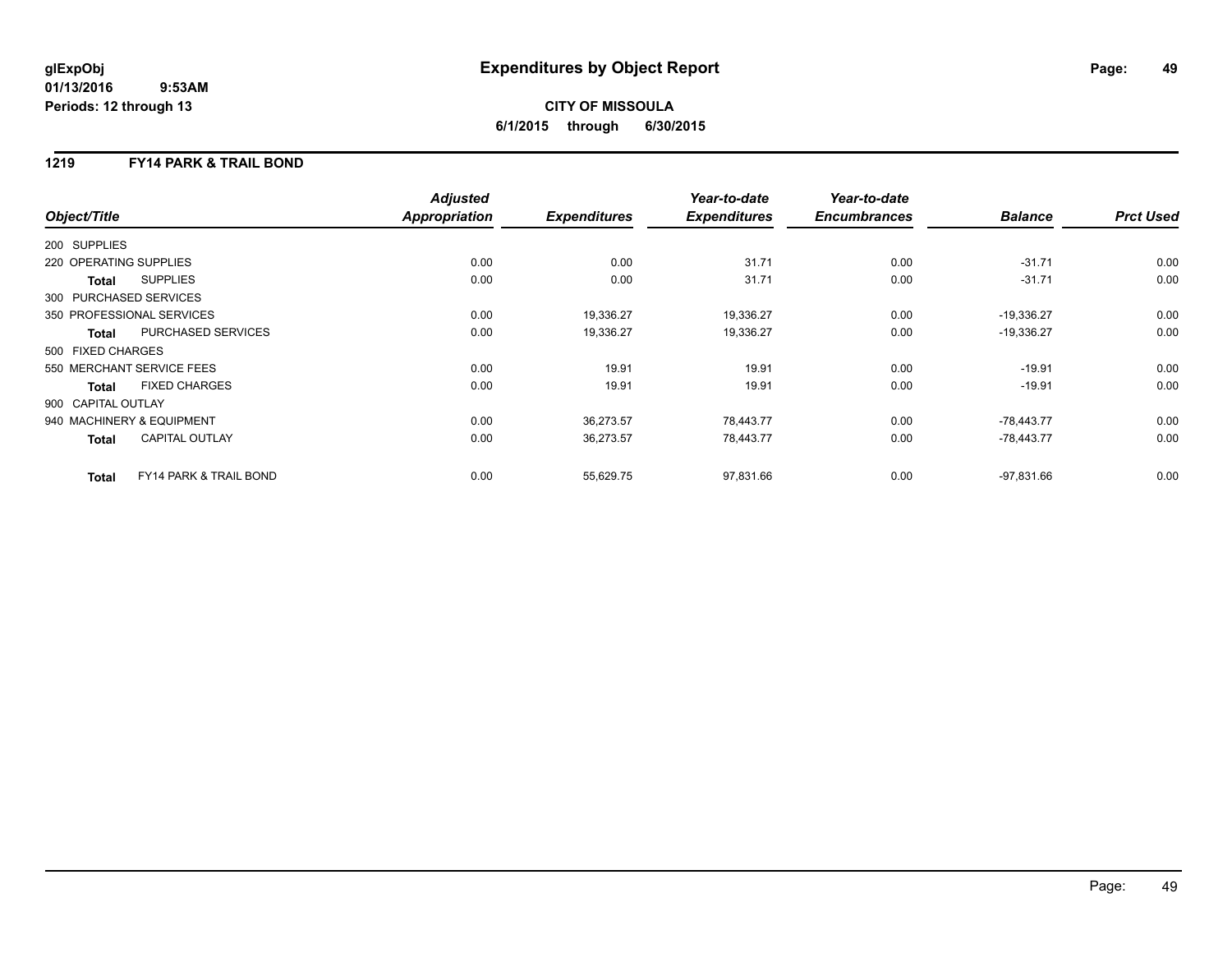#### **1241 CREMAIN WALL & CEMETERY DONATIONS FUND**

**340 CEMETERY**

| Object/Title                    |                       | <b>Adjusted</b><br><b>Appropriation</b> | <b>Expenditures</b> | Year-to-date<br><b>Expenditures</b> | Year-to-date<br><b>Encumbrances</b> | <b>Balance</b> | <b>Prct Used</b> |
|---------------------------------|-----------------------|-----------------------------------------|---------------------|-------------------------------------|-------------------------------------|----------------|------------------|
| 500 FIXED CHARGES               |                       |                                         |                     |                                     |                                     |                |                  |
| 550 MERCHANT SERVICE FEES       |                       | 0.00                                    | 0.00                | 0.00                                | 0.00                                | 0.00           | 0.00             |
| <b>Total</b>                    | <b>FIXED CHARGES</b>  | 0.00                                    | 0.00                | 0.00                                | 0.00                                | 0.00           | 0.00             |
| 900 CAPITAL OUTLAY              |                       |                                         |                     |                                     |                                     |                |                  |
| 930 IMPROVEMENTS                |                       | 2.500.00                                | 281.00              | 1.394.00                            | 0.00                                | 1,106.00       | 55.76            |
| <b>Total</b>                    | <b>CAPITAL OUTLAY</b> | 2,500.00                                | 281.00              | 1,394.00                            | 0.00                                | 1,106.00       | 55.76            |
| <b>CEMETERY</b><br><b>Total</b> |                       | 2.500.00                                | 281.00              | 1.394.00                            | 0.00                                | 1.106.00       | 55.76            |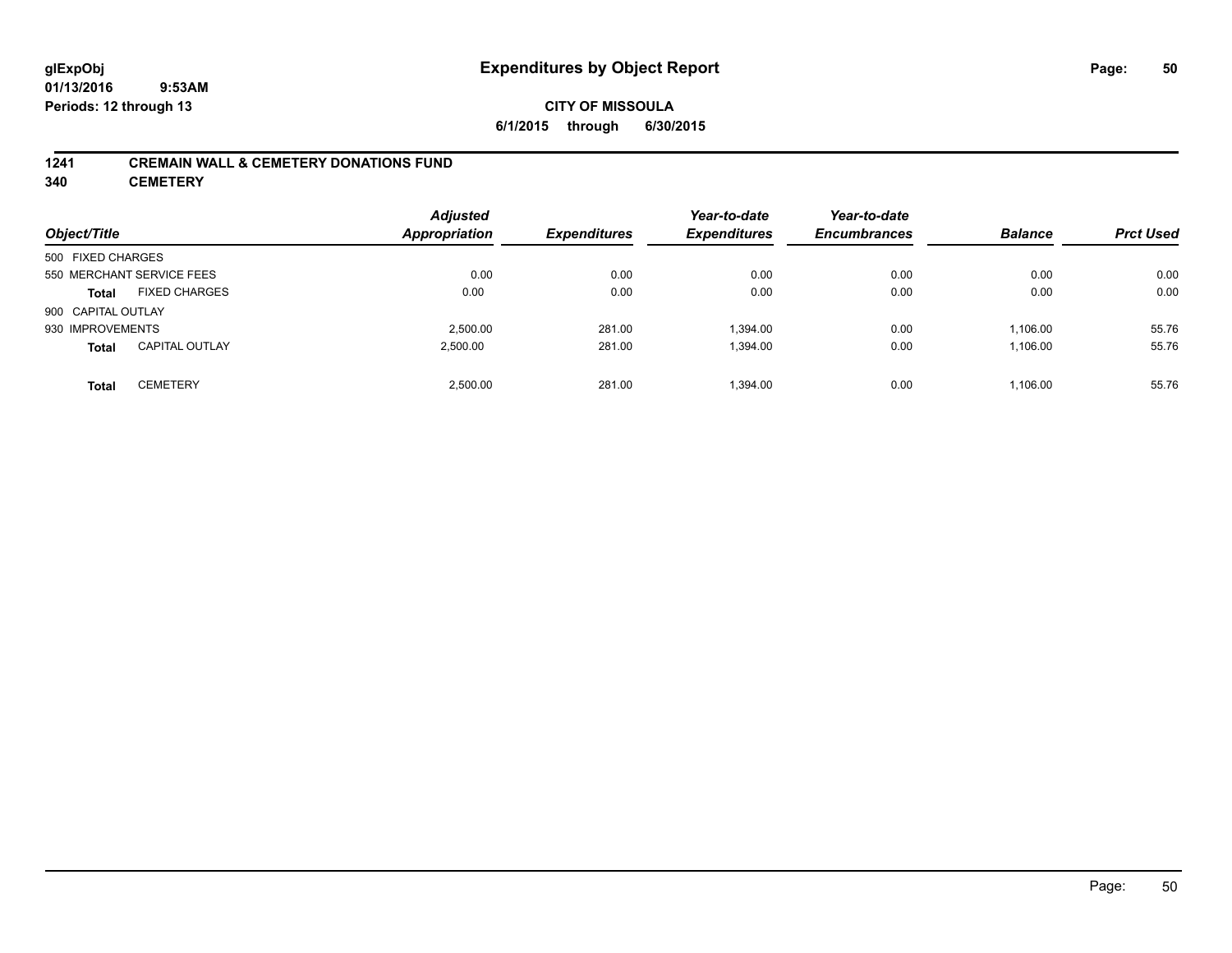### **CITY OF MISSOULA 6/1/2015 through 6/30/2015**

### **1241 CREMAIN WALL & CEMETERY DONATIONS FUND**

| Object/Title       |                                             | <b>Adjusted</b><br><b>Appropriation</b> | <b>Expenditures</b> | Year-to-date<br><b>Expenditures</b> | Year-to-date<br><b>Encumbrances</b> | <b>Balance</b> | <b>Prct Used</b> |
|--------------------|---------------------------------------------|-----------------------------------------|---------------------|-------------------------------------|-------------------------------------|----------------|------------------|
| 500 FIXED CHARGES  |                                             |                                         |                     |                                     |                                     |                |                  |
|                    | 550 MERCHANT SERVICE FEES                   | 0.00                                    | 0.00                | 0.00                                | 0.00                                | 0.00           | 0.00             |
| <b>Total</b>       | <b>FIXED CHARGES</b>                        | 0.00                                    | 0.00                | 0.00                                | 0.00                                | 0.00           | 0.00             |
| 900 CAPITAL OUTLAY |                                             |                                         |                     |                                     |                                     |                |                  |
| 930 IMPROVEMENTS   |                                             | 2,500.00                                | 281.00              | 1.394.00                            | 0.00                                | 1.106.00       | 55.76            |
| <b>Total</b>       | <b>CAPITAL OUTLAY</b>                       | 2,500.00                                | 281.00              | 1,394.00                            | 0.00                                | 1,106.00       | 55.76            |
| <b>Total</b>       | <b>CREMAIN WALL &amp; CEMETERY DONATION</b> | 2.500.00                                | 281.00              | 1.394.00                            | 0.00                                | 1.106.00       | 55.76            |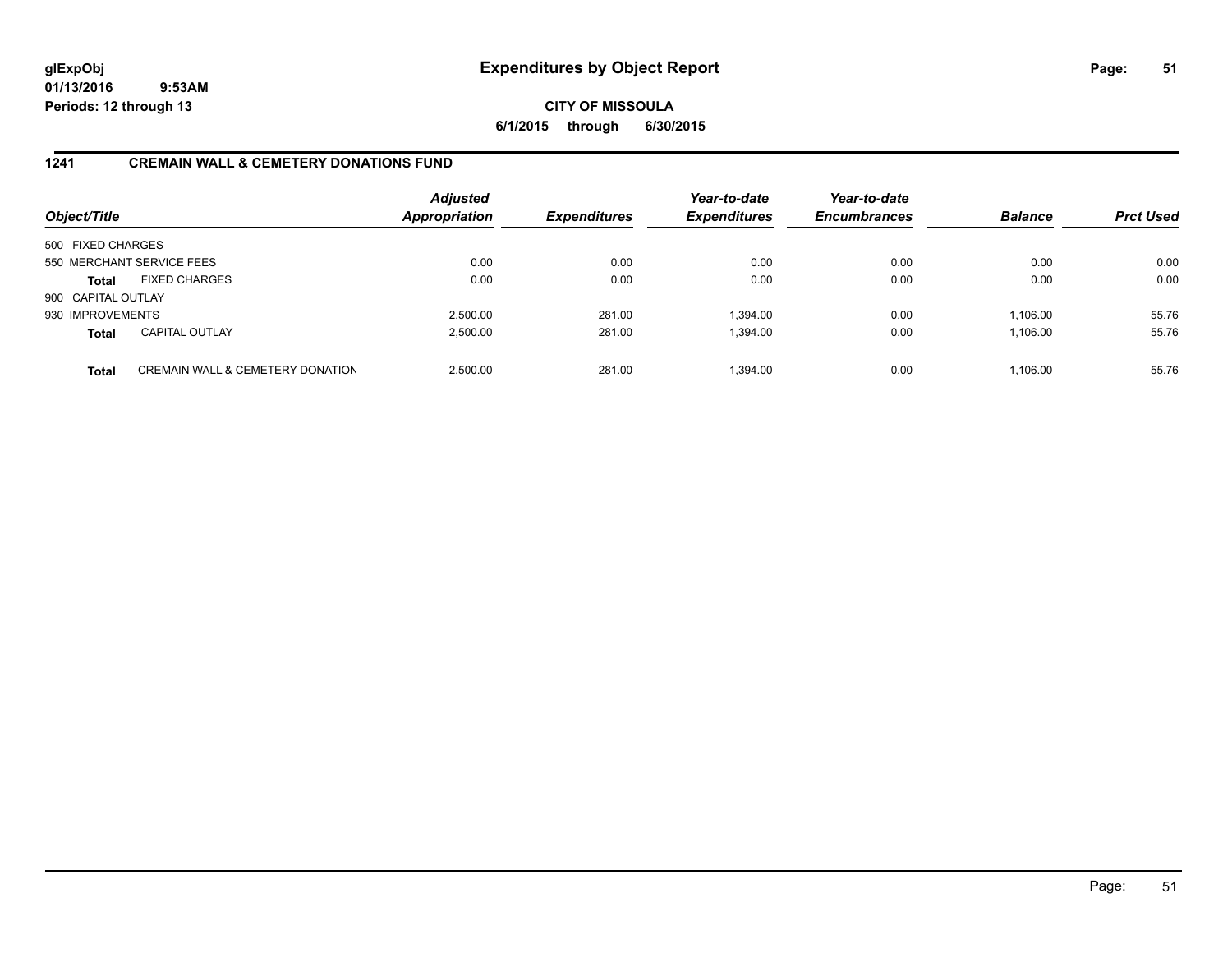## **CITY OF MISSOULA 6/1/2015 through 6/30/2015**

## **1242 CEMETERY CARE FUND**

**340 CEMETERY**

|                                       | <b>Adjusted</b>      |                     | Year-to-date        | Year-to-date        |                |                  |
|---------------------------------------|----------------------|---------------------|---------------------|---------------------|----------------|------------------|
| Object/Title                          | <b>Appropriation</b> | <b>Expenditures</b> | <b>Expenditures</b> | <b>Encumbrances</b> | <b>Balance</b> | <b>Prct Used</b> |
| 500 FIXED CHARGES                     |                      |                     |                     |                     |                |                  |
| 550 MERCHANT SERVICE FEES             | 0.00                 | 0.00                | 0.00                | 0.00                | 0.00           | 0.00             |
| <b>FIXED CHARGES</b><br><b>Total</b>  | 0.00                 | 0.00                | 0.00                | 0.00                | 0.00           | 0.00             |
| 800 OTHER OBJECTS                     |                      |                     |                     |                     |                |                  |
| 845 CONTINGENCY                       | 10,000.00            | 0.00                | 0.00                | 0.00                | 10,000.00      | 0.00             |
| OTHER OBJECTS<br>Total                | 10,000.00            | 0.00                | 0.00                | 0.00                | 10,000.00      | 0.00             |
| 900 CAPITAL OUTLAY                    |                      |                     |                     |                     |                |                  |
| 930 IMPROVEMENTS                      | 0.00                 | 0.00                | 0.00                | 0.00                | 0.00           | 0.00             |
| 940 MACHINERY & EQUIPMENT             | 65,000.00            | 0.00                | 0.00                | 0.00                | 65,000.00      | 0.00             |
| <b>CAPITAL OUTLAY</b><br><b>Total</b> | 65,000.00            | 0.00                | 0.00                | 0.00                | 65,000.00      | 0.00             |
|                                       |                      |                     |                     |                     |                |                  |
| <b>CEMETERY</b><br><b>Total</b>       | 75,000.00            | 0.00                | 0.00                | 0.00                | 75,000.00      | 0.00             |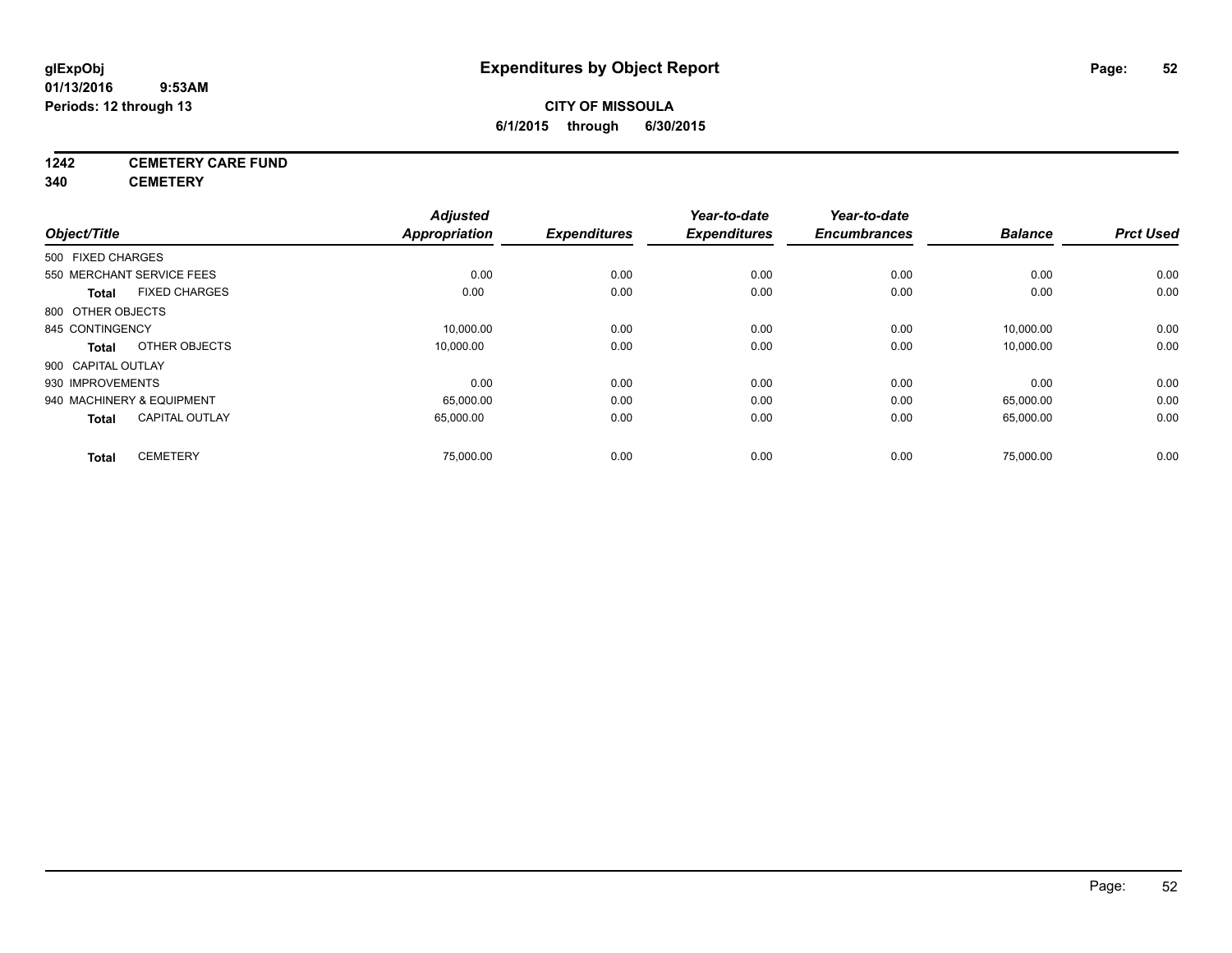## **CITY OF MISSOULA 6/1/2015 through 6/30/2015**

### **1242 CEMETERY CARE FUND**

| Object/Title       |                           | <b>Adjusted</b><br><b>Appropriation</b> | <b>Expenditures</b> | Year-to-date<br><b>Expenditures</b> | Year-to-date<br><b>Encumbrances</b> | <b>Balance</b> | <b>Prct Used</b> |
|--------------------|---------------------------|-----------------------------------------|---------------------|-------------------------------------|-------------------------------------|----------------|------------------|
|                    |                           |                                         |                     |                                     |                                     |                |                  |
| 500 FIXED CHARGES  |                           |                                         |                     |                                     |                                     |                |                  |
|                    | 550 MERCHANT SERVICE FEES | 0.00                                    | 0.00                | 0.00                                | 0.00                                | 0.00           | 0.00             |
| <b>Total</b>       | <b>FIXED CHARGES</b>      | 0.00                                    | 0.00                | 0.00                                | 0.00                                | 0.00           | 0.00             |
| 800 OTHER OBJECTS  |                           |                                         |                     |                                     |                                     |                |                  |
| 845 CONTINGENCY    |                           | 10,000.00                               | 0.00                | 0.00                                | 0.00                                | 10.000.00      | 0.00             |
| <b>Total</b>       | OTHER OBJECTS             | 10,000.00                               | 0.00                | 0.00                                | 0.00                                | 10,000.00      | 0.00             |
| 900 CAPITAL OUTLAY |                           |                                         |                     |                                     |                                     |                |                  |
| 930 IMPROVEMENTS   |                           | 0.00                                    | 0.00                | 0.00                                | 0.00                                | 0.00           | 0.00             |
|                    | 940 MACHINERY & EQUIPMENT | 65,000.00                               | 0.00                | 0.00                                | 0.00                                | 65,000.00      | 0.00             |
| <b>Total</b>       | <b>CAPITAL OUTLAY</b>     | 65,000.00                               | 0.00                | 0.00                                | 0.00                                | 65,000.00      | 0.00             |
| <b>Total</b>       | <b>CEMETERY CARE FUND</b> | 75.000.00                               | 0.00                | 0.00                                | 0.00                                | 75.000.00      | 0.00             |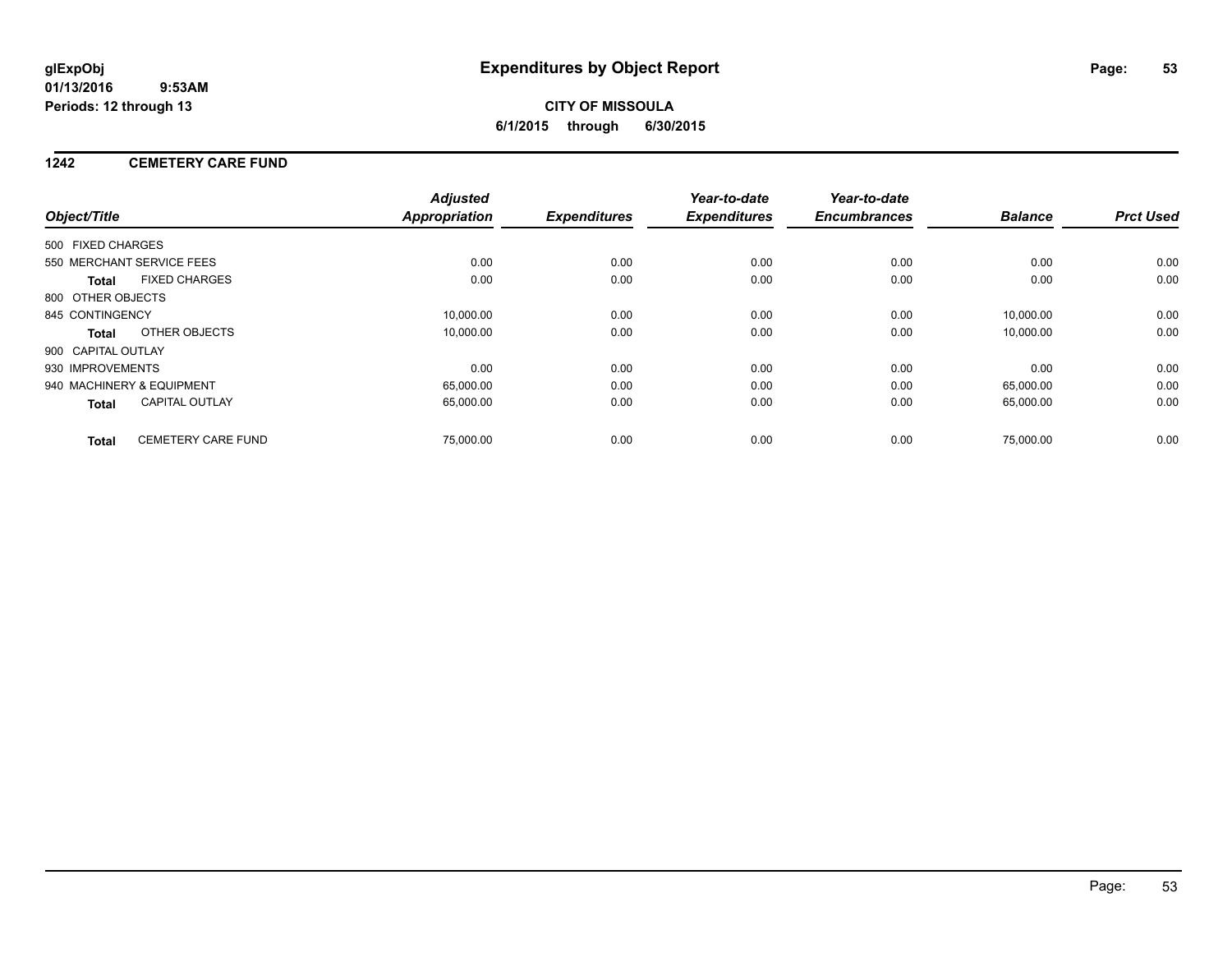#### **1243 CEMETERY MEMORIAL FUND**

**340 CEMETERY**

| Object/Title                          | <b>Adjusted</b><br><b>Appropriation</b> | <b>Expenditures</b> | Year-to-date<br><b>Expenditures</b> | Year-to-date<br><b>Encumbrances</b> | <b>Balance</b> | <b>Prct Used</b> |
|---------------------------------------|-----------------------------------------|---------------------|-------------------------------------|-------------------------------------|----------------|------------------|
| 500 FIXED CHARGES                     |                                         |                     |                                     |                                     |                |                  |
| 550 MERCHANT SERVICE FEES             | 0.00                                    | 0.00                | 0.00                                | 0.00                                | 0.00           | 0.00             |
| <b>FIXED CHARGES</b><br><b>Total</b>  | 0.00                                    | 0.00                | 0.00                                | 0.00                                | 0.00           | 0.00             |
| 900 CAPITAL OUTLAY                    |                                         |                     |                                     |                                     |                |                  |
| 930 IMPROVEMENTS                      | 2.000.00                                | 0.00                | 189.42                              | 0.00                                | 1,810.58       | 9.47             |
| <b>CAPITAL OUTLAY</b><br><b>Total</b> | 2.000.00                                | 0.00                | 189.42                              | 0.00                                | 1,810.58       | 9.47             |
| <b>CEMETERY</b><br>Total              | 2.000.00                                | 0.00                | 189.42                              | 0.00                                | 1,810.58       | 9.47             |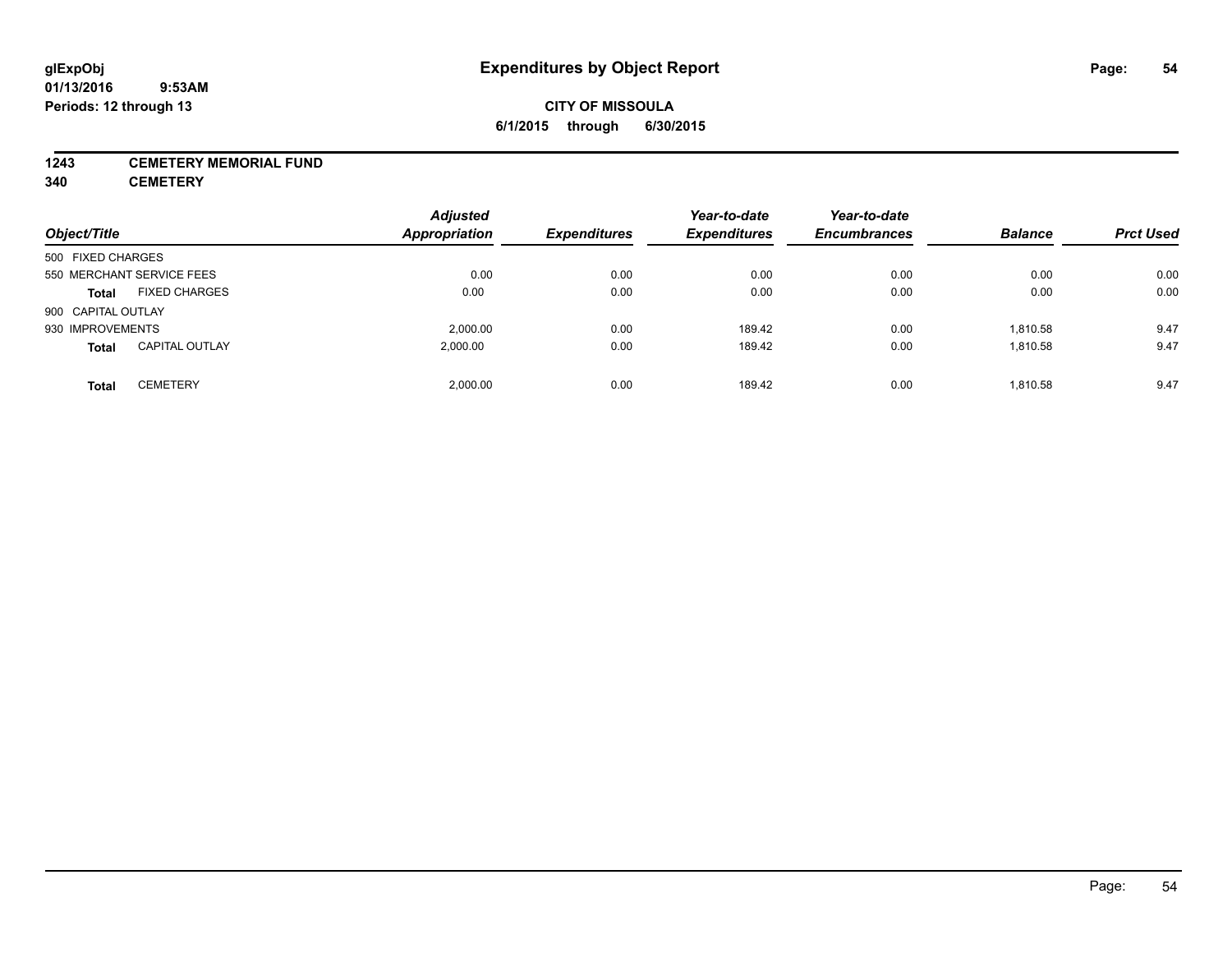#### **1243 CEMETERY MEMORIAL FUND**

| Object/Title                                  | <b>Adjusted</b><br><b>Appropriation</b> | <b>Expenditures</b> | Year-to-date<br><b>Expenditures</b> | Year-to-date<br><b>Encumbrances</b> | <b>Balance</b> | <b>Prct Used</b> |
|-----------------------------------------------|-----------------------------------------|---------------------|-------------------------------------|-------------------------------------|----------------|------------------|
| 500 FIXED CHARGES                             |                                         |                     |                                     |                                     |                |                  |
| 550 MERCHANT SERVICE FEES                     | 0.00                                    | 0.00                | 0.00                                | 0.00                                | 0.00           | 0.00             |
| <b>FIXED CHARGES</b><br><b>Total</b>          | 0.00                                    | 0.00                | 0.00                                | 0.00                                | 0.00           | 0.00             |
| 900 CAPITAL OUTLAY                            |                                         |                     |                                     |                                     |                |                  |
| 930 IMPROVEMENTS                              | 2,000.00                                | 0.00                | 189.42                              | 0.00                                | 1.810.58       | 9.47             |
| <b>CAPITAL OUTLAY</b><br><b>Total</b>         | 2,000.00                                | 0.00                | 189.42                              | 0.00                                | 1,810.58       | 9.47             |
| <b>CEMETERY MEMORIAL FUND</b><br><b>Total</b> | 2.000.00                                | 0.00                | 189.42                              | 0.00                                | 1.810.58       | 9.47             |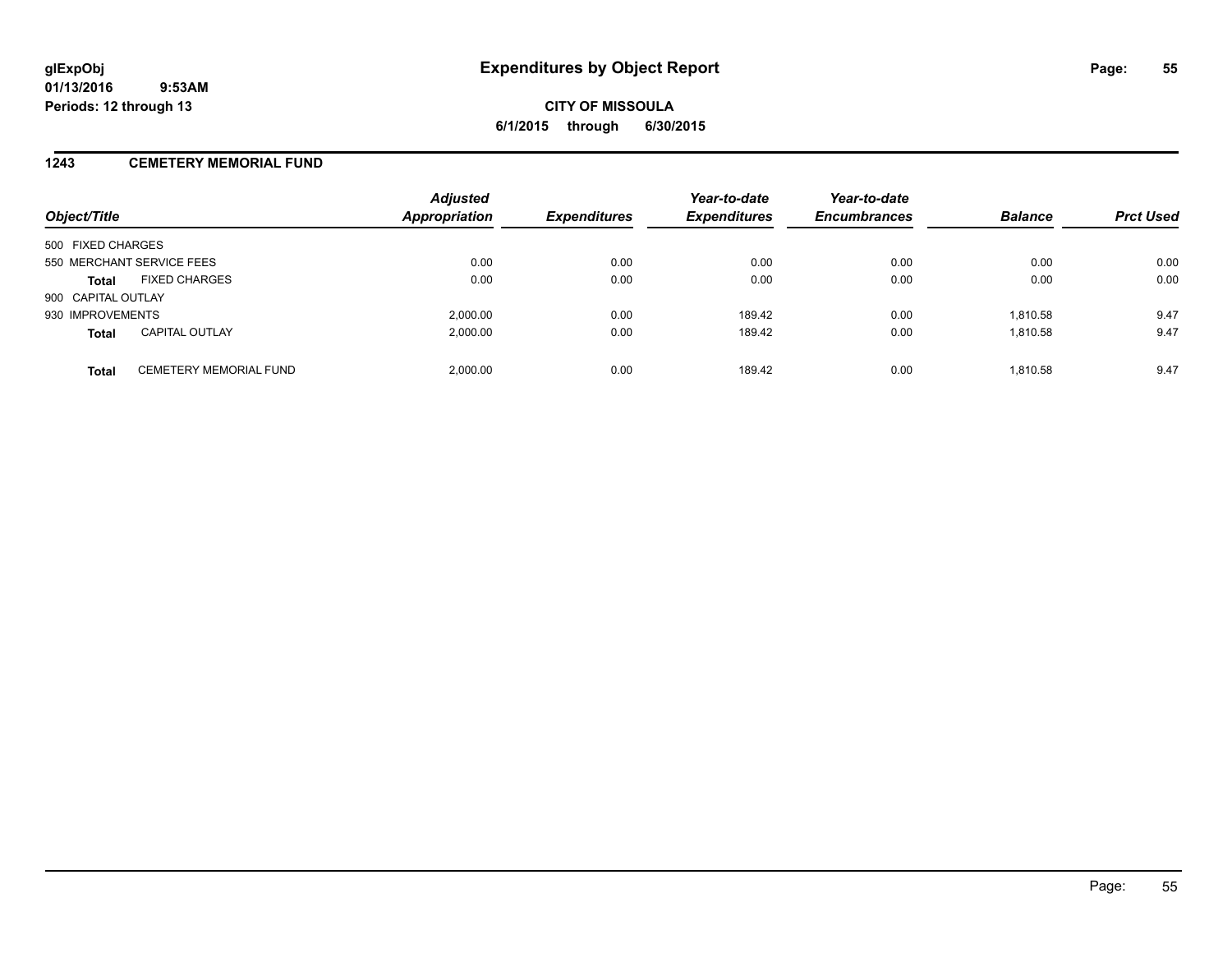#### **1265 TITLE 1 PROJECTS FUND**

**240 FINANCE**

| Object/Title      |                                   | <b>Adjusted</b><br><b>Appropriation</b> | <b>Expenditures</b> | Year-to-date<br><b>Expenditures</b> | Year-to-date<br><b>Encumbrances</b> | <b>Balance</b> | <b>Prct Used</b> |
|-------------------|-----------------------------------|-----------------------------------------|---------------------|-------------------------------------|-------------------------------------|----------------|------------------|
|                   |                                   |                                         |                     |                                     |                                     |                |                  |
| 500 FIXED CHARGES |                                   |                                         |                     |                                     |                                     |                |                  |
| 500 FIXED CHARGES |                                   | 0.00                                    | 2,306.00            | 4,984.50                            | 0.00                                | $-4,984.50$    | 0.00             |
|                   | 550 MERCHANT SERVICE FEES         | 0.00                                    | 0.00                | 0.00                                | 0.00                                | 0.00           | 0.00             |
| <b>Total</b>      | <b>FIXED CHARGES</b>              | 0.00                                    | 2,306.00            | 4,984.50                            | 0.00                                | $-4,984.50$    | 0.00             |
|                   | 700 GRANTS & CONTRIBUTIONS        |                                         |                     |                                     |                                     |                |                  |
|                   | 700 GRANTS & CONTRIBUTIONS        | 59,088.00                               | 0.00                | 0.00                                | 0.00                                | 59,088.00      | 0.00             |
| <b>Total</b>      | <b>GRANTS &amp; CONTRIBUTIONS</b> | 59,088.00                               | 0.00                | 0.00                                | 0.00                                | 59,088.00      | 0.00             |
| 800 OTHER OBJECTS |                                   |                                         |                     |                                     |                                     |                |                  |
|                   | 820 TRANSFERS TO OTHER FUNDS      | 0.00                                    | 0.00                | 0.00                                | 0.00                                | 0.00           | 0.00             |
| 845 CONTINGENCY   |                                   | 0.00                                    | 0.00                | 0.00                                | 0.00                                | 0.00           | 0.00             |
| <b>Total</b>      | OTHER OBJECTS                     | 0.00                                    | 0.00                | 0.00                                | 0.00                                | 0.00           | 0.00             |
| <b>Total</b>      | <b>FINANCE</b>                    | 59,088.00                               | 2,306.00            | 4,984.50                            | 0.00                                | 54,103.50      | 8.44             |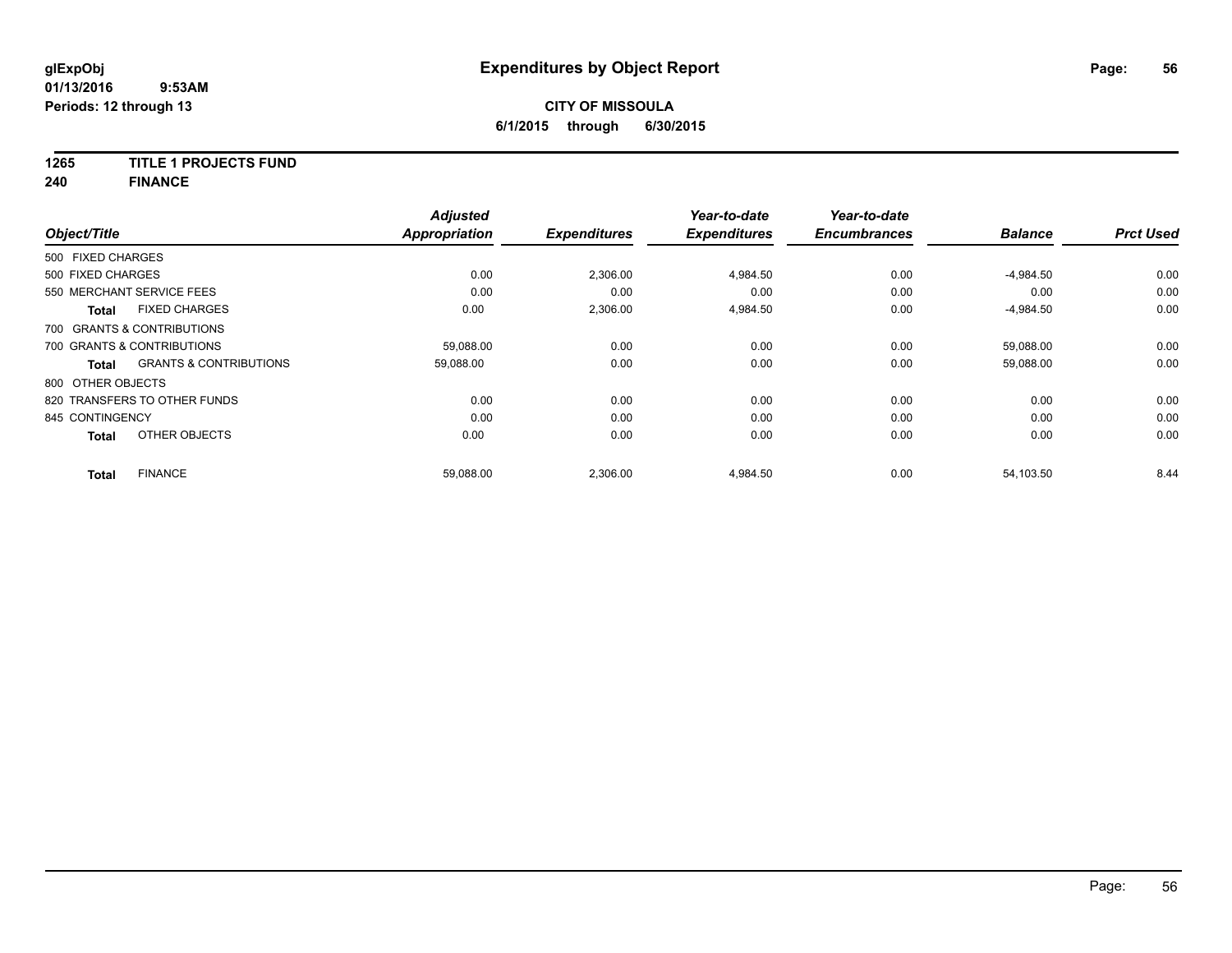## **CITY OF MISSOULA 6/1/2015 through 6/30/2015**

#### **1265 TITLE 1 PROJECTS FUND**

|                   |                                   | <b>Adjusted</b>      |                     | Year-to-date        | Year-to-date        |                |                  |
|-------------------|-----------------------------------|----------------------|---------------------|---------------------|---------------------|----------------|------------------|
| Object/Title      |                                   | <b>Appropriation</b> | <b>Expenditures</b> | <b>Expenditures</b> | <b>Encumbrances</b> | <b>Balance</b> | <b>Prct Used</b> |
| 500 FIXED CHARGES |                                   |                      |                     |                     |                     |                |                  |
| 500 FIXED CHARGES |                                   | 0.00                 | 2,306.00            | 4,984.50            | 0.00                | $-4,984.50$    | 0.00             |
|                   | 550 MERCHANT SERVICE FEES         | 0.00                 | 0.00                | 0.00                | 0.00                | 0.00           | 0.00             |
| <b>Total</b>      | <b>FIXED CHARGES</b>              | 0.00                 | 2,306.00            | 4,984.50            | 0.00                | $-4,984.50$    | 0.00             |
|                   | 700 GRANTS & CONTRIBUTIONS        |                      |                     |                     |                     |                |                  |
|                   | 700 GRANTS & CONTRIBUTIONS        | 59.088.00            | 0.00                | 0.00                | 0.00                | 59,088.00      | 0.00             |
| Total             | <b>GRANTS &amp; CONTRIBUTIONS</b> | 59,088.00            | 0.00                | 0.00                | 0.00                | 59,088.00      | 0.00             |
| 800 OTHER OBJECTS |                                   |                      |                     |                     |                     |                |                  |
|                   | 820 TRANSFERS TO OTHER FUNDS      | 0.00                 | 0.00                | 0.00                | 0.00                | 0.00           | 0.00             |
| 845 CONTINGENCY   |                                   | 0.00                 | 0.00                | 0.00                | 0.00                | 0.00           | 0.00             |
| <b>Total</b>      | OTHER OBJECTS                     | 0.00                 | 0.00                | 0.00                | 0.00                | 0.00           | 0.00             |
| <b>Total</b>      | TITLE 1 PROJECTS FUND             | 59,088.00            | 2,306.00            | 4,984.50            | 0.00                | 54.103.50      | 8.44             |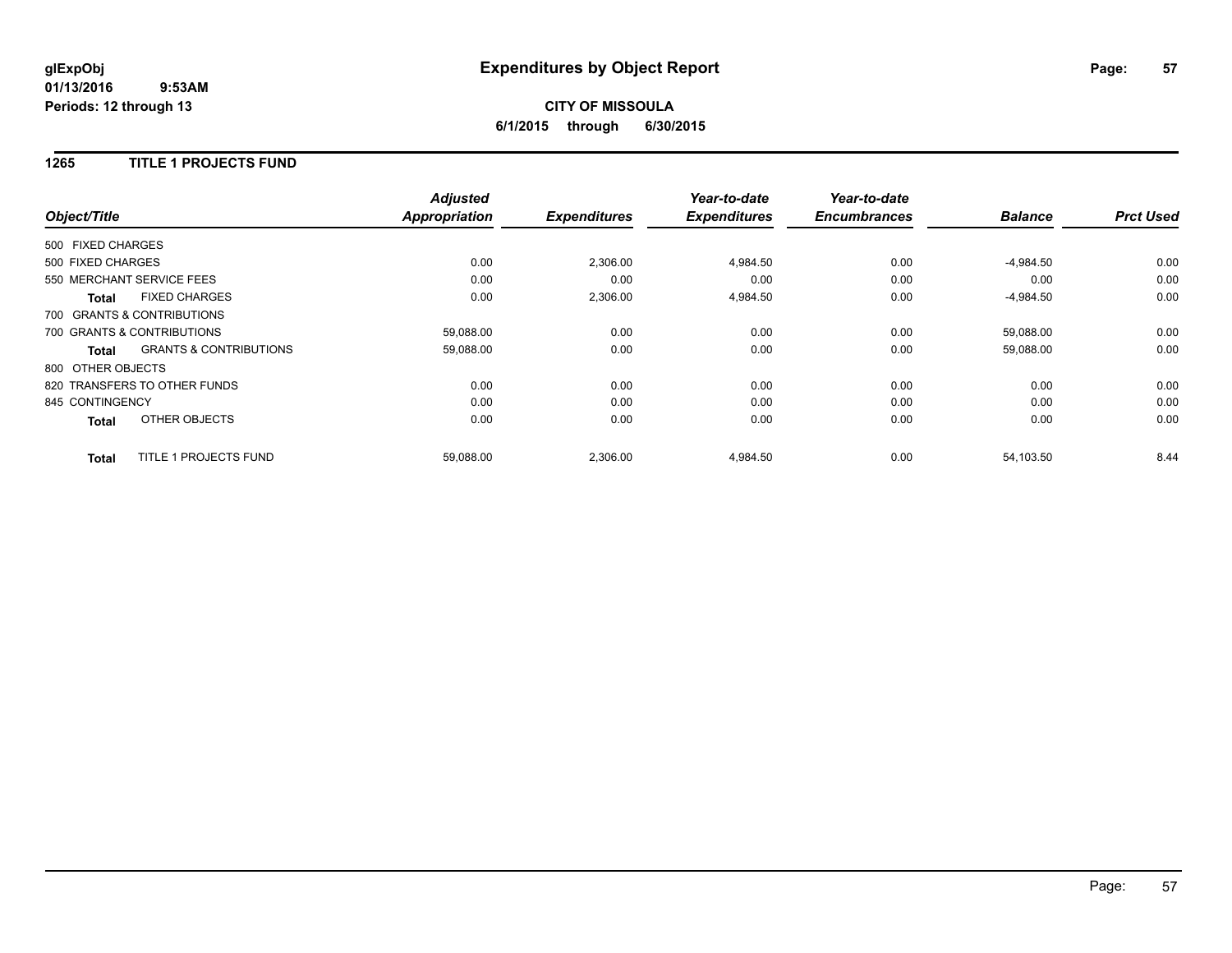### **1396 PROGRAM INCOME REVOLVING LOAN PROGRAM**

**390 NON-DEPARTMENTAL**

| Object/Title      |                                   | <b>Adjusted</b><br><b>Appropriation</b> | <b>Expenditures</b> | Year-to-date<br><b>Expenditures</b> | Year-to-date<br><b>Encumbrances</b> | <b>Balance</b> | <b>Prct Used</b> |
|-------------------|-----------------------------------|-----------------------------------------|---------------------|-------------------------------------|-------------------------------------|----------------|------------------|
|                   |                                   |                                         |                     |                                     |                                     |                |                  |
|                   | 300 PURCHASED SERVICES            |                                         |                     |                                     |                                     |                |                  |
|                   | 350 PROFESSIONAL SERVICES         | 0.00                                    | 0.00                | 0.00                                | 0.00                                | 0.00           | 0.00             |
| <b>Total</b>      | PURCHASED SERVICES                | 0.00                                    | 0.00                | 0.00                                | 0.00                                | 0.00           | 0.00             |
| 500 FIXED CHARGES |                                   |                                         |                     |                                     |                                     |                |                  |
|                   | 550 MERCHANT SERVICE FEES         | 0.00                                    | 0.00                | 0.00                                | 0.00                                | 0.00           | 0.00             |
| <b>Total</b>      | <b>FIXED CHARGES</b>              | 0.00                                    | 0.00                | 0.00                                | 0.00                                | 0.00           | 0.00             |
|                   | 700 GRANTS & CONTRIBUTIONS        |                                         |                     |                                     |                                     |                |                  |
|                   | 700 GRANTS & CONTRIBUTIONS        | 51.791.00                               | 0.00                | 0.00                                | 0.00                                | 51.791.00      | 0.00             |
| <b>Total</b>      | <b>GRANTS &amp; CONTRIBUTIONS</b> | 51,791.00                               | 0.00                | 0.00                                | 0.00                                | 51,791.00      | 0.00             |
| <b>Total</b>      | NON-DEPARTMENTAL                  | 51,791.00                               | 0.00                | 0.00                                | 0.00                                | 51,791.00      | 0.00             |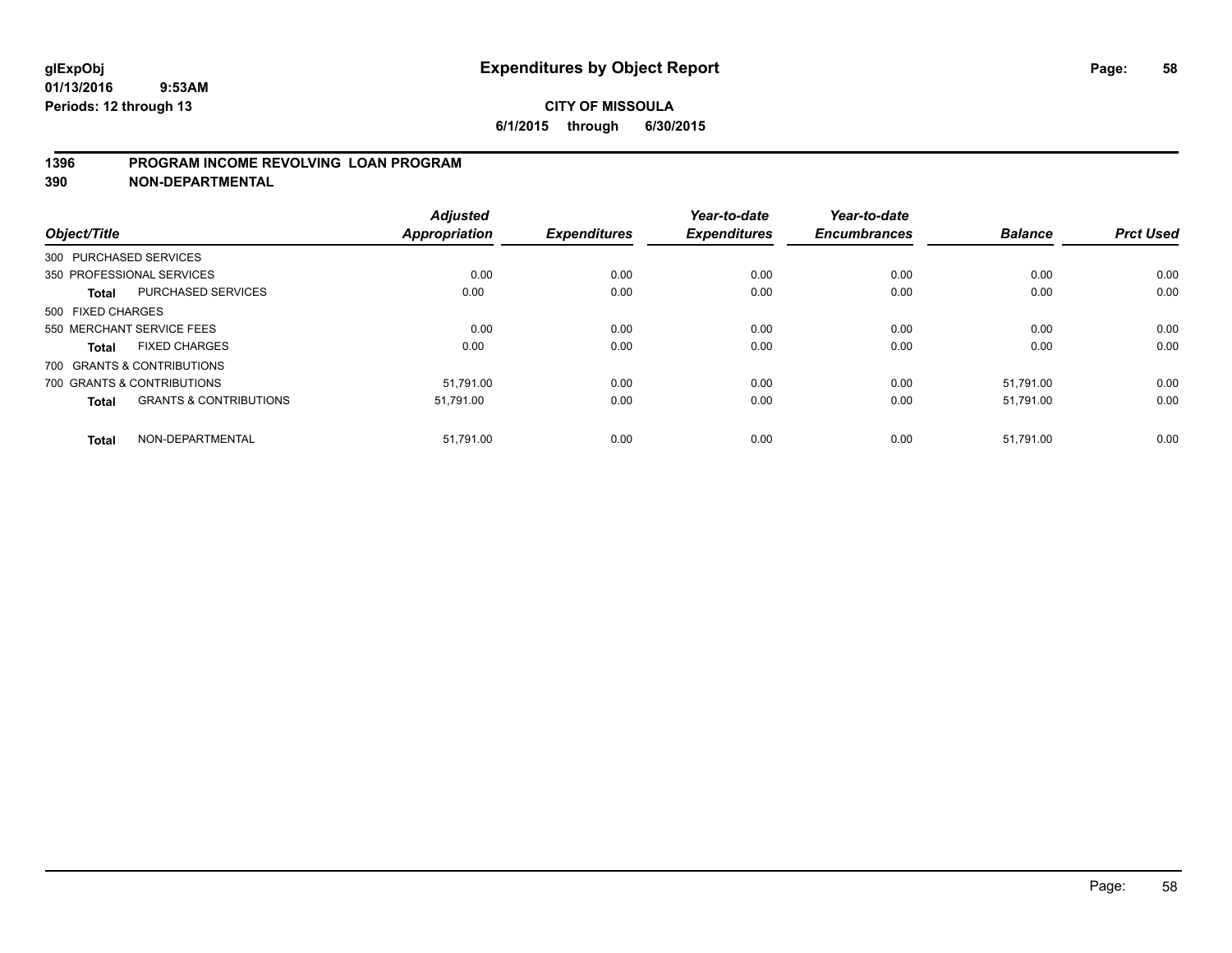**CITY OF MISSOULA 6/1/2015 through 6/30/2015**

### **1396 PROGRAM INCOME REVOLVING LOAN PROGRAM**

| Object/Title           |                                   | <b>Adjusted</b><br><b>Appropriation</b> | <b>Expenditures</b> | Year-to-date<br><b>Expenditures</b> | Year-to-date<br><b>Encumbrances</b> | <b>Balance</b> | <b>Prct Used</b> |
|------------------------|-----------------------------------|-----------------------------------------|---------------------|-------------------------------------|-------------------------------------|----------------|------------------|
| 300 PURCHASED SERVICES |                                   |                                         |                     |                                     |                                     |                |                  |
|                        | 350 PROFESSIONAL SERVICES         | 0.00                                    | 0.00                | 0.00                                | 0.00                                | 0.00           | 0.00             |
| Total                  | PURCHASED SERVICES                | 0.00                                    | 0.00                | 0.00                                | 0.00                                | 0.00           | 0.00             |
| 500 FIXED CHARGES      |                                   |                                         |                     |                                     |                                     |                |                  |
|                        | 550 MERCHANT SERVICE FEES         | 0.00                                    | 0.00                | 0.00                                | 0.00                                | 0.00           | 0.00             |
| Total                  | <b>FIXED CHARGES</b>              | 0.00                                    | 0.00                | 0.00                                | 0.00                                | 0.00           | 0.00             |
|                        | 700 GRANTS & CONTRIBUTIONS        |                                         |                     |                                     |                                     |                |                  |
|                        | 700 GRANTS & CONTRIBUTIONS        | 51,791.00                               | 0.00                | 0.00                                | 0.00                                | 51,791.00      | 0.00             |
| <b>Total</b>           | <b>GRANTS &amp; CONTRIBUTIONS</b> | 51,791.00                               | 0.00                | 0.00                                | 0.00                                | 51,791.00      | 0.00             |
| <b>Total</b>           | PROGRAM INCOME REVOLVING LOAN P   | 51.791.00                               | 0.00                | 0.00                                | 0.00                                | 51.791.00      | 0.00             |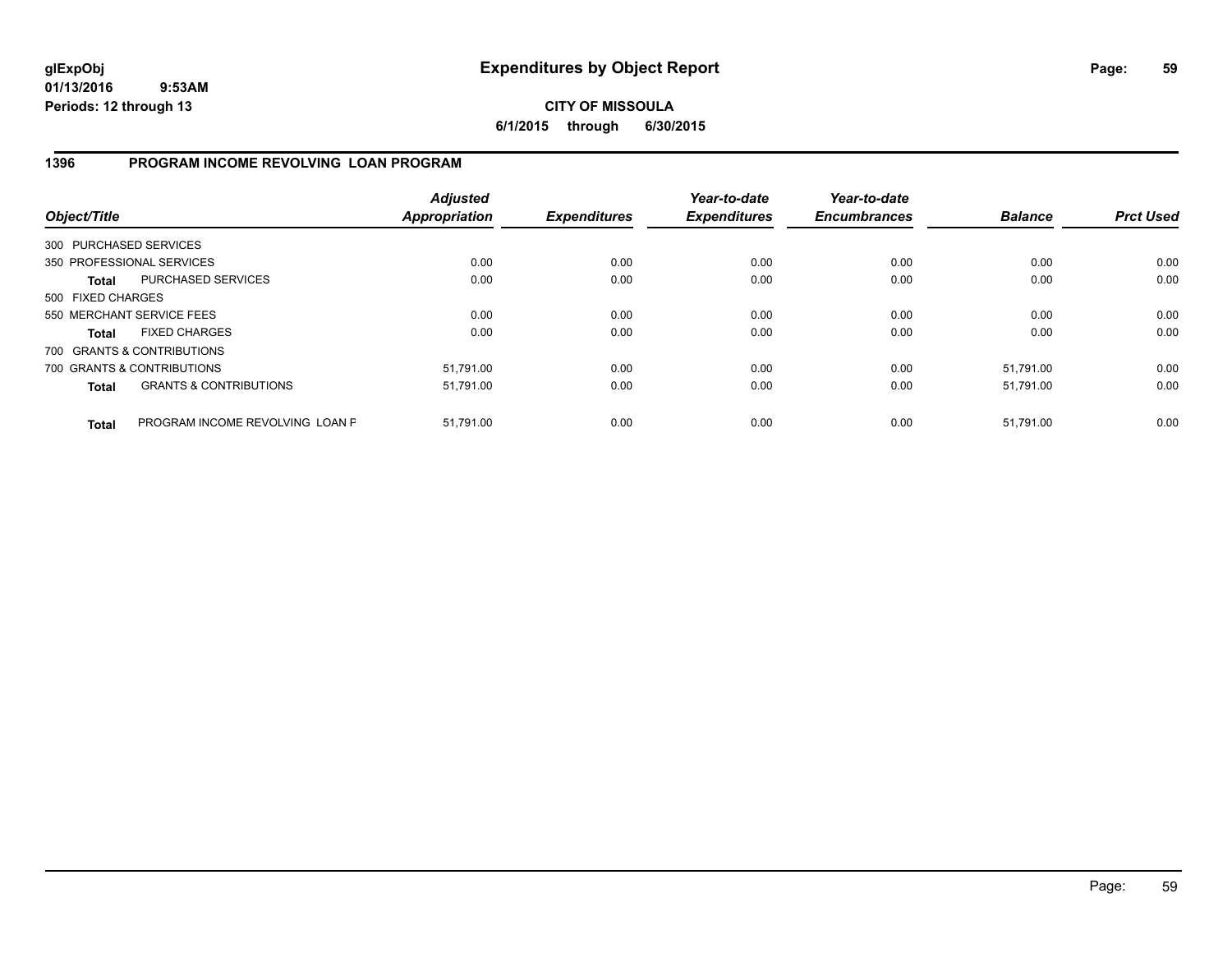#### **1397 STATE HOME PROGRAM INCOME**

**390 NON-DEPARTMENTAL**

| Object/Title                              | <b>Adjusted</b><br><b>Appropriation</b> | <b>Expenditures</b> | Year-to-date<br><b>Expenditures</b> | Year-to-date<br><b>Encumbrances</b> | <b>Balance</b> | <b>Prct Used</b> |
|-------------------------------------------|-----------------------------------------|---------------------|-------------------------------------|-------------------------------------|----------------|------------------|
| 300 PURCHASED SERVICES                    |                                         |                     |                                     |                                     |                |                  |
| 350 PROFESSIONAL SERVICES                 | 600,000.00                              | 0.00                | 0.00                                | 0.00                                | 600,000.00     | 0.00             |
| <b>PURCHASED SERVICES</b><br><b>Total</b> | 600,000.00                              | 0.00                | 0.00                                | 0.00                                | 600,000.00     | 0.00             |
| 500 FIXED CHARGES                         |                                         |                     |                                     |                                     |                |                  |
| 550 MERCHANT SERVICE FEES                 | 0.00                                    | 0.00                | 0.00                                | 0.00                                | 0.00           | 0.00             |
| <b>FIXED CHARGES</b><br><b>Total</b>      | 0.00                                    | 0.00                | 0.00                                | 0.00                                | 0.00           | 0.00             |
| NON-DEPARTMENTAL<br><b>Total</b>          | 600,000.00                              | 0.00                | 0.00                                | 0.00                                | 600,000.00     | 0.00             |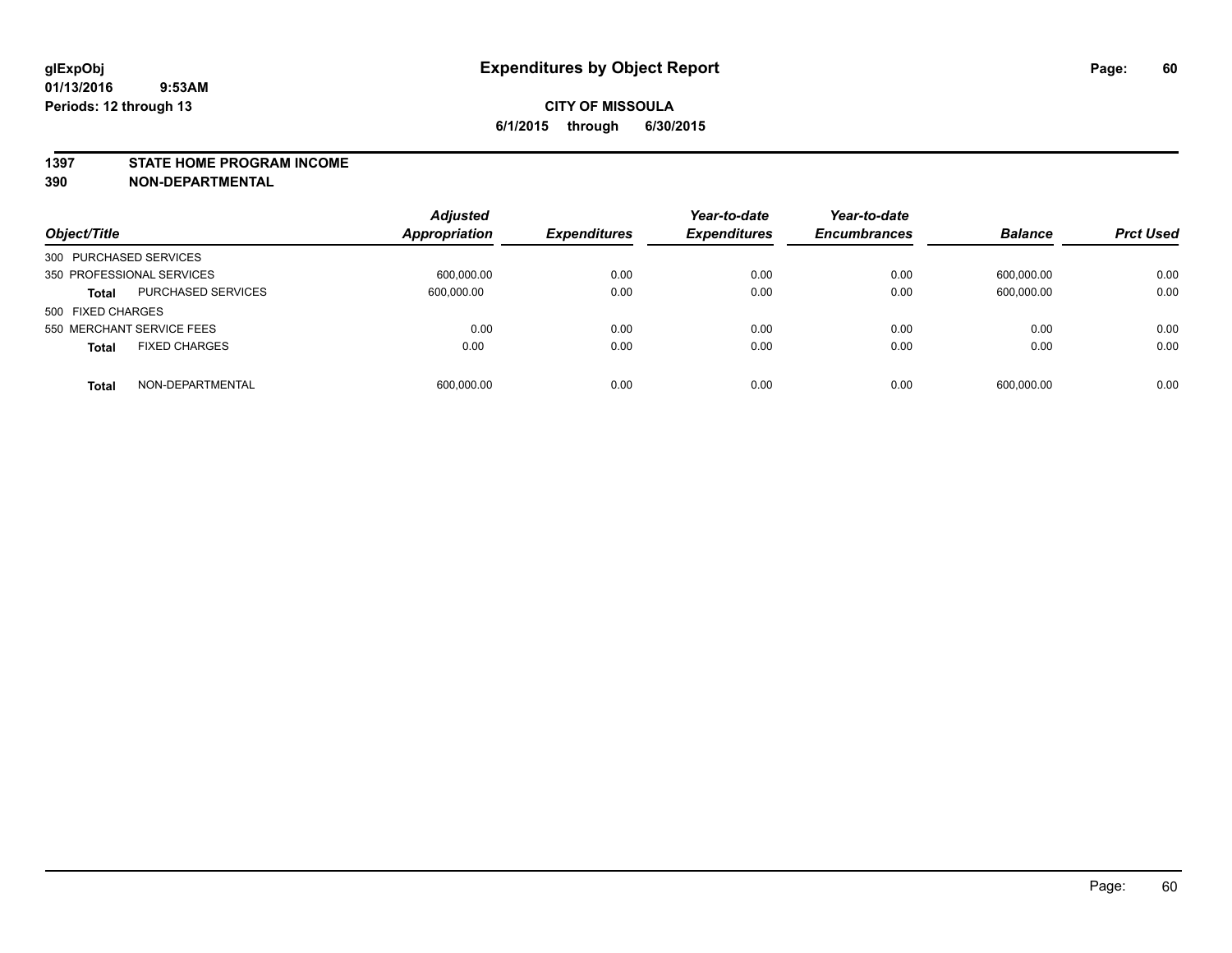#### **1397 STATE HOME PROGRAM INCOME**

| Object/Title              |                           | <b>Adjusted</b><br><b>Appropriation</b> | <b>Expenditures</b> | Year-to-date<br><b>Expenditures</b> | Year-to-date<br><b>Encumbrances</b> | <b>Balance</b> | <b>Prct Used</b> |
|---------------------------|---------------------------|-----------------------------------------|---------------------|-------------------------------------|-------------------------------------|----------------|------------------|
| 300 PURCHASED SERVICES    |                           |                                         |                     |                                     |                                     |                |                  |
| 350 PROFESSIONAL SERVICES |                           | 600,000.00                              | 0.00                | 0.00                                | 0.00                                | 600,000.00     | 0.00             |
| <b>Total</b>              | <b>PURCHASED SERVICES</b> | 600,000.00                              | 0.00                | 0.00                                | 0.00                                | 600,000.00     | 0.00             |
| 500 FIXED CHARGES         |                           |                                         |                     |                                     |                                     |                |                  |
| 550 MERCHANT SERVICE FEES |                           | 0.00                                    | 0.00                | 0.00                                | 0.00                                | 0.00           | 0.00             |
| <b>Total</b>              | <b>FIXED CHARGES</b>      | 0.00                                    | 0.00                | 0.00                                | 0.00                                | 0.00           | 0.00             |
| <b>Total</b>              | STATE HOME PROGRAM INCOME | 600,000.00                              | 0.00                | 0.00                                | 0.00                                | 600,000.00     | 0.00             |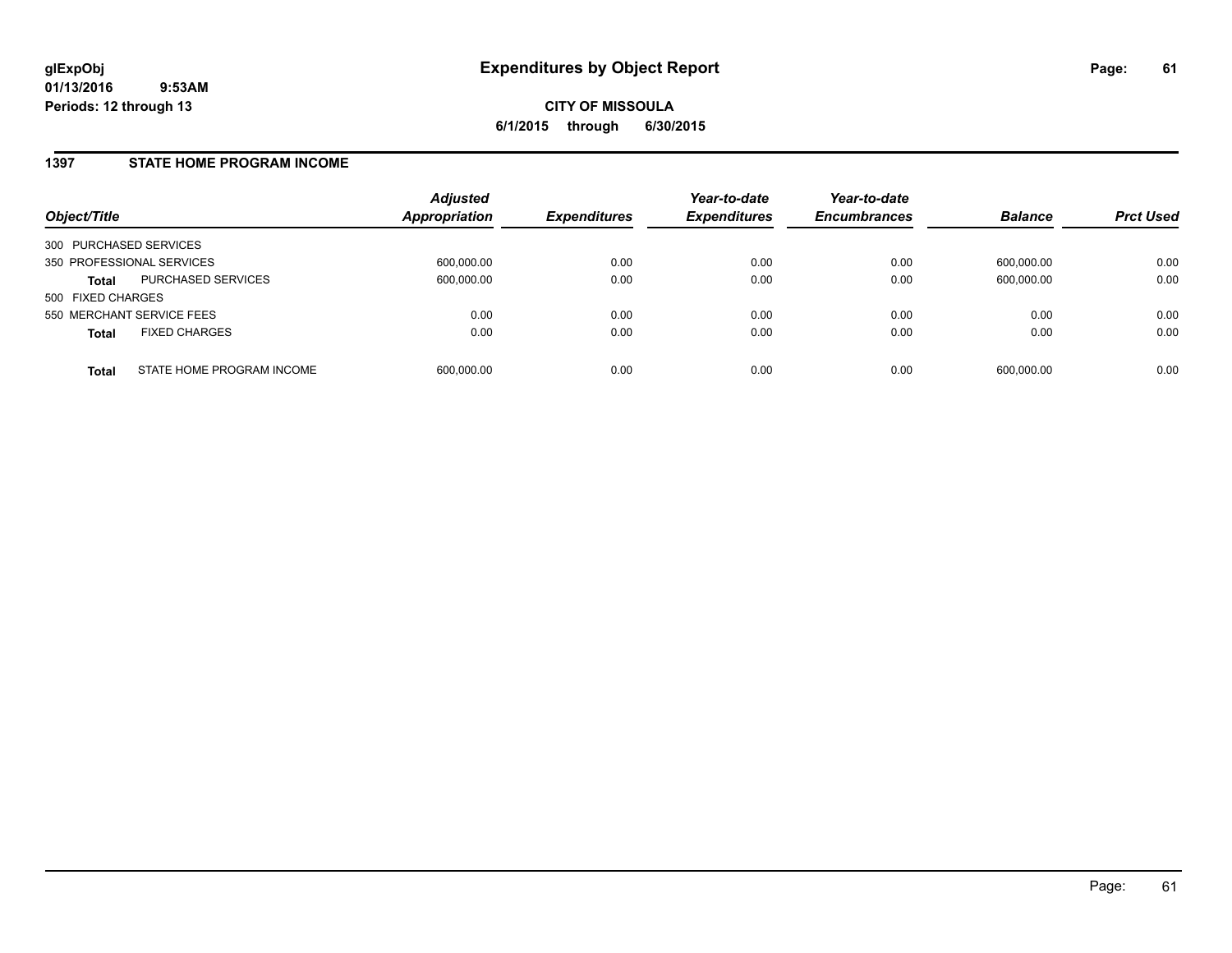#### **2250 PLANNING FUND**

**250 DEVELOPMENT SERVICES**

|                                   |                                     | <b>Adjusted</b>      |                     | Year-to-date        | Year-to-date        |                |                  |
|-----------------------------------|-------------------------------------|----------------------|---------------------|---------------------|---------------------|----------------|------------------|
| Object/Title                      |                                     | <b>Appropriation</b> | <b>Expenditures</b> | <b>Expenditures</b> | <b>Encumbrances</b> | <b>Balance</b> | <b>Prct Used</b> |
| 100 PERSONAL SERVICES             |                                     |                      |                     |                     |                     |                |                  |
| 110 SALARIES AND WAGES            |                                     | 296,680.00           | 32,929.36           | 277,651.08          | 0.00                | 19,028.92      | 93.59            |
| <b>140 EMPLOYER CONTRIBUTIONS</b> |                                     | 90.685.00            | 5,260.36            | 93,252.03           | 0.00                | $-2,567.03$    | 102.83           |
|                                   | 141 STATE RETIREMENT CONTRIBUTIONS  | 0.00                 | 32.93               | 356.12              | 0.00                | $-356.12$      | 0.00             |
| Total                             | PERSONAL SERVICES                   | 387,365.00           | 38,222.65           | 371,259.23          | 0.00                | 16,105.77      | 95.84            |
| 200 SUPPLIES                      |                                     |                      |                     |                     |                     |                |                  |
| 210 OFFICE SUPPLIES               |                                     | 2,550.00             | 369.46              | 2,400.55            | 0.00                | 149.45         | 94.14            |
| 220 OPERATING SUPPLIES            |                                     | 1,300.00             | 69.93               | 243.71              | 0.00                | 1,056.29       | 18.75            |
| 231 GASOLINE                      |                                     | 0.00                 | 43.46               | 43.46               | 0.00                | $-43.46$       | 0.00             |
| 240 OTHER SUPPLIES                |                                     | 0.00                 | 155.47              | 1,096.69            | 0.00                | $-1,096.69$    | 0.00             |
| Total                             | <b>SUPPLIES</b>                     | 3,850.00             | 638.32              | 3,784.41            | 0.00                | 65.59          | 98.30            |
| 300 PURCHASED SERVICES            |                                     |                      |                     |                     |                     |                |                  |
| 310 COMMUNICATIONS                |                                     | 1,100.00             | 50.67               | 998.12              | 0.00                | 101.88         | 90.74            |
| 320 PRINTING & DUPLICATING        |                                     | 9,300.00             | 226.92              | 467.63              | 0.00                | 8,832.37       | 5.03             |
|                                   | 330 PUBLICITY, SUBSCRIPTIONS & DUES | 3,306.00             | 1,471.27            | 5,503.38            | 0.00                | $-2,197.38$    | 166.47           |
| 344 TELEPHONE SERVICE             |                                     | 125.00               | 11.88               | 131.78              | 0.00                | $-6.78$        | 105.42           |
| 350 PROFESSIONAL SERVICES         |                                     | 100,000.00           | 3,720.00            | 62,629.79           | 0.00                | 37,370.21      | 62.63            |
| 360 REPAIR & MAINTENANCE          |                                     | 1,540.00             | 0.00                | 740.64              | 0.00                | 799.36         | 48.09            |
| 370 TRAVEL                        |                                     | 5,185.00             | 556.80              | 2,768.31            | 0.00                | 2,416.69       | 53.39            |
| 380 TRAINING                      |                                     | 3,595.00             | 60.53               | 1,685.53            | 0.00                | 1,909.47       | 46.89            |
|                                   | 390 OTHER PURCHASED SERVICES        | 4,750.00             | 229.60              | 2,827.45            | 0.00                | 1,922.55       | 59.53            |
| Total                             | PURCHASED SERVICES                  | 128,901.00           | 6,327.67            | 77,752.63           | 0.00                | 51,148.37      | 60.32            |
| 500 FIXED CHARGES                 |                                     |                      |                     |                     |                     |                |                  |
| 500 FIXED CHARGES                 |                                     | 24,000.00            | 12,000.00           | 24,000.00           | 0.00                | 0.00           | 100.00           |
| 550 MERCHANT SERVICE FEES         |                                     | 0.00                 | 174.05              | 174.05              | 0.00                | $-174.05$      | 0.00             |
| Total                             | <b>FIXED CHARGES</b>                | 24,000.00            | 12,174.05           | 24,174.05           | 0.00                | $-174.05$      | 100.73           |
| 800 OTHER OBJECTS                 |                                     |                      |                     |                     |                     |                |                  |
|                                   | 820 TRANSFERS TO OTHER FUNDS        | 0.00                 | 0.00                | 0.00                | 0.00                | 0.00           | 0.00             |
| 845 CONTINGENCY                   |                                     | 149,604.00           | 0.00                | 0.00                | 0.00                | 149,604.00     | 0.00             |
| <b>Total</b>                      | OTHER OBJECTS                       | 149,604.00           | 0.00                | 0.00                | 0.00                | 149,604.00     | 0.00             |
| <b>Total</b>                      | DEVELOPMENT SERVICES                | 693,720.00           | 57,362.69           | 476,970.32          | 0.00                | 216,749.68     | 68.76            |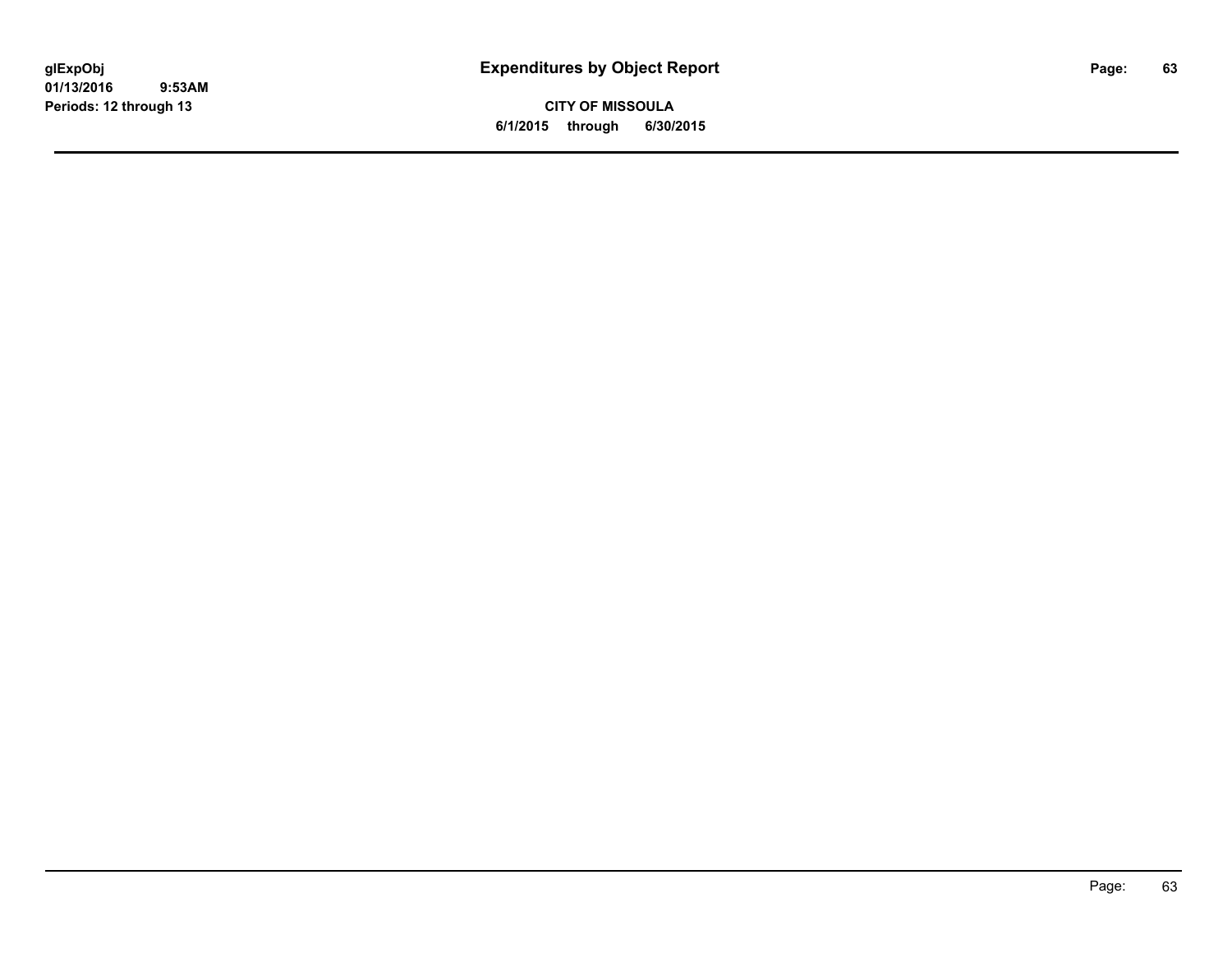**2250 PLANNING FUND**

|                                           | <b>Adjusted</b>      |                     | Year-to-date        | Year-to-date        |                |                  |
|-------------------------------------------|----------------------|---------------------|---------------------|---------------------|----------------|------------------|
| Object/Title                              | <b>Appropriation</b> | <b>Expenditures</b> | <b>Expenditures</b> | <b>Encumbrances</b> | <b>Balance</b> | <b>Prct Used</b> |
| 100 PERSONAL SERVICES                     |                      |                     |                     |                     |                |                  |
| 110 SALARIES AND WAGES                    | 296,680.00           | 32,929.36           | 277,651.08          | 0.00                | 19,028.92      | 93.59            |
| 140 EMPLOYER CONTRIBUTIONS                | 90,685.00            | 5,260.36            | 93,252.03           | 0.00                | $-2,567.03$    | 102.83           |
| 141 STATE RETIREMENT CONTRIBUTIONS        | 0.00                 | 32.93               | 356.12              | 0.00                | $-356.12$      | 0.00             |
| PERSONAL SERVICES<br><b>Total</b>         | 387,365.00           | 38,222.65           | 371,259.23          | 0.00                | 16,105.77      | 95.84            |
| 200 SUPPLIES                              |                      |                     |                     |                     |                |                  |
| 210 OFFICE SUPPLIES                       | 2,550.00             | 369.46              | 2,400.55            | 0.00                | 149.45         | 94.14            |
| 220 OPERATING SUPPLIES                    | 1,300.00             | 69.93               | 243.71              | 0.00                | 1,056.29       | 18.75            |
| 231 GASOLINE                              | 0.00                 | 43.46               | 43.46               | 0.00                | $-43.46$       | 0.00             |
| 240 OTHER SUPPLIES                        | 0.00                 | 155.47              | 1,096.69            | 0.00                | $-1,096.69$    | 0.00             |
| <b>SUPPLIES</b><br><b>Total</b>           | 3,850.00             | 638.32              | 3,784.41            | 0.00                | 65.59          | 98.30            |
| 300 PURCHASED SERVICES                    |                      |                     |                     |                     |                |                  |
| 310 COMMUNICATIONS                        | 1,100.00             | 50.67               | 998.12              | 0.00                | 101.88         | 90.74            |
| 320 PRINTING & DUPLICATING                | 9,300.00             | 226.92              | 467.63              | 0.00                | 8,832.37       | 5.03             |
| 330 PUBLICITY, SUBSCRIPTIONS & DUES       | 3,306.00             | 1,471.27            | 5,503.38            | 0.00                | $-2,197.38$    | 166.47           |
| 344 TELEPHONE SERVICE                     | 125.00               | 11.88               | 131.78              | 0.00                | $-6.78$        | 105.42           |
| 350 PROFESSIONAL SERVICES                 | 100,000.00           | 3,720.00            | 62,629.79           | 0.00                | 37,370.21      | 62.63            |
| 360 REPAIR & MAINTENANCE                  | 1,540.00             | 0.00                | 740.64              | 0.00                | 799.36         | 48.09            |
| 370 TRAVEL                                | 5,185.00             | 556.80              | 2,768.31            | 0.00                | 2,416.69       | 53.39            |
| 380 TRAINING                              | 3,595.00             | 60.53               | 1,685.53            | 0.00                | 1,909.47       | 46.89            |
| 390 OTHER PURCHASED SERVICES              | 4,750.00             | 229.60              | 2,827.45            | 0.00                | 1,922.55       | 59.53            |
| <b>PURCHASED SERVICES</b><br><b>Total</b> | 128,901.00           | 6,327.67            | 77,752.63           | 0.00                | 51,148.37      | 60.32            |
| 500 FIXED CHARGES                         |                      |                     |                     |                     |                |                  |
| 500 FIXED CHARGES                         | 24,000.00            | 12,000.00           | 24,000.00           | 0.00                | 0.00           | 100.00           |
| 550 MERCHANT SERVICE FEES                 | 0.00                 | 174.05              | 174.05              | 0.00                | $-174.05$      | 0.00             |
| <b>FIXED CHARGES</b><br>Total             | 24,000.00            | 12,174.05           | 24,174.05           | 0.00                | $-174.05$      | 100.73           |
| 800 OTHER OBJECTS                         |                      |                     |                     |                     |                |                  |
| 820 TRANSFERS TO OTHER FUNDS              | 0.00                 | 0.00                | 0.00                | 0.00                | 0.00           | 0.00             |
| 845 CONTINGENCY                           | 149,604.00           | 0.00                | 0.00                | 0.00                | 149,604.00     | 0.00             |
| OTHER OBJECTS<br><b>Total</b>             | 149,604.00           | 0.00                | 0.00                | 0.00                | 149,604.00     | 0.00             |
| PLANNING FUND<br><b>Total</b>             | 693,720.00           | 57,362.69           | 476.970.32          | 0.00                | 216,749.68     | 68.76            |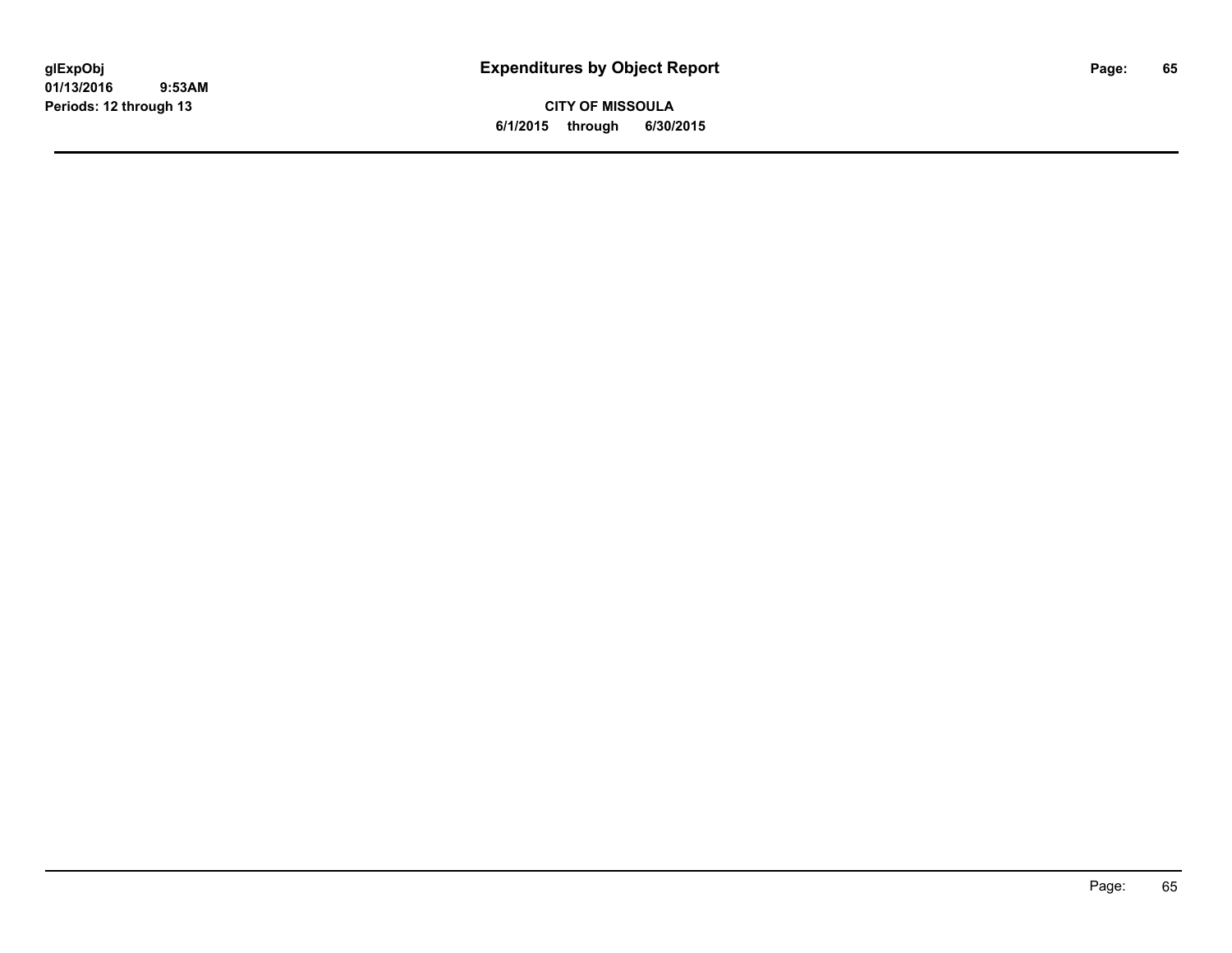#### **2310 PUBLIC SAFETY INFORMATION SYSTEMS**

**310 BUILDING INSPECTION**

| Object/Title              |                            | <b>Adjusted</b><br>Appropriation | <b>Expenditures</b> | Year-to-date<br><b>Expenditures</b> | Year-to-date<br><b>Encumbrances</b> | <b>Balance</b> | <b>Prct Used</b> |
|---------------------------|----------------------------|----------------------------------|---------------------|-------------------------------------|-------------------------------------|----------------|------------------|
| 500 FIXED CHARGES         |                            |                                  |                     |                                     |                                     |                |                  |
| 550 MERCHANT SERVICE FEES |                            | 0.00                             | 0.00                | 0.00                                | 0.00                                | 0.00           | 0.00             |
| <b>Total</b>              | <b>FIXED CHARGES</b>       | 0.00                             | 0.00                | 0.00                                | 0.00                                | 0.00           | 0.00             |
| 800 OTHER OBJECTS         |                            |                                  |                     |                                     |                                     |                |                  |
| 845 CONTINGENCY           |                            | 0.00                             | 0.00                | 0.00                                | 0.00                                | 0.00           | 0.00             |
| <b>Total</b>              | OTHER OBJECTS              | 0.00                             | 0.00                | 0.00                                | 0.00                                | 0.00           | 0.00             |
| <b>Total</b>              | <b>BUILDING INSPECTION</b> | 0.00                             | 0.00                | 0.00                                | 0.00                                | 0.00           | 0.00             |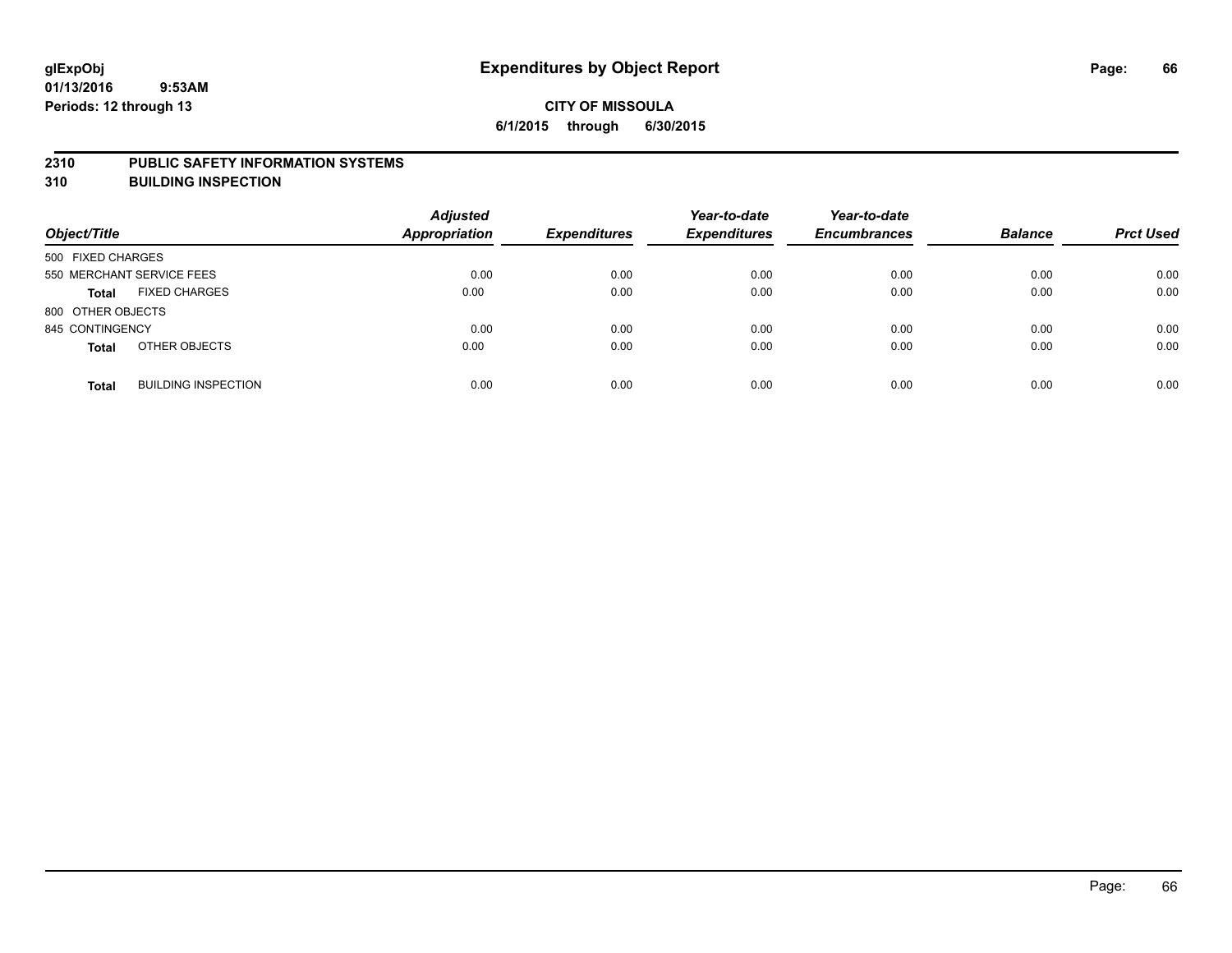## **CITY OF MISSOULA 6/1/2015 through 6/30/2015**

### **2310 PUBLIC SAFETY INFORMATION SYSTEMS**

| Object/Title      |                                   | <b>Adjusted</b><br><b>Appropriation</b> | <b>Expenditures</b> | Year-to-date<br><b>Expenditures</b> | Year-to-date<br><b>Encumbrances</b> | <b>Balance</b> | <b>Prct Used</b> |
|-------------------|-----------------------------------|-----------------------------------------|---------------------|-------------------------------------|-------------------------------------|----------------|------------------|
| 500 FIXED CHARGES |                                   |                                         |                     |                                     |                                     |                |                  |
|                   | 550 MERCHANT SERVICE FEES         | 0.00                                    | 0.00                | 0.00                                | 0.00                                | 0.00           | 0.00             |
| <b>Total</b>      | <b>FIXED CHARGES</b>              | 0.00                                    | 0.00                | 0.00                                | 0.00                                | 0.00           | 0.00             |
| 800 OTHER OBJECTS |                                   |                                         |                     |                                     |                                     |                |                  |
| 845 CONTINGENCY   |                                   | 0.00                                    | 0.00                | 0.00                                | 0.00                                | 0.00           | 0.00             |
| <b>Total</b>      | OTHER OBJECTS                     | 0.00                                    | 0.00                | 0.00                                | 0.00                                | 0.00           | 0.00             |
| <b>Total</b>      | PUBLIC SAFETY INFORMATION SYSTEM! | 0.00                                    | 0.00                | 0.00                                | 0.00                                | 0.00           | 0.00             |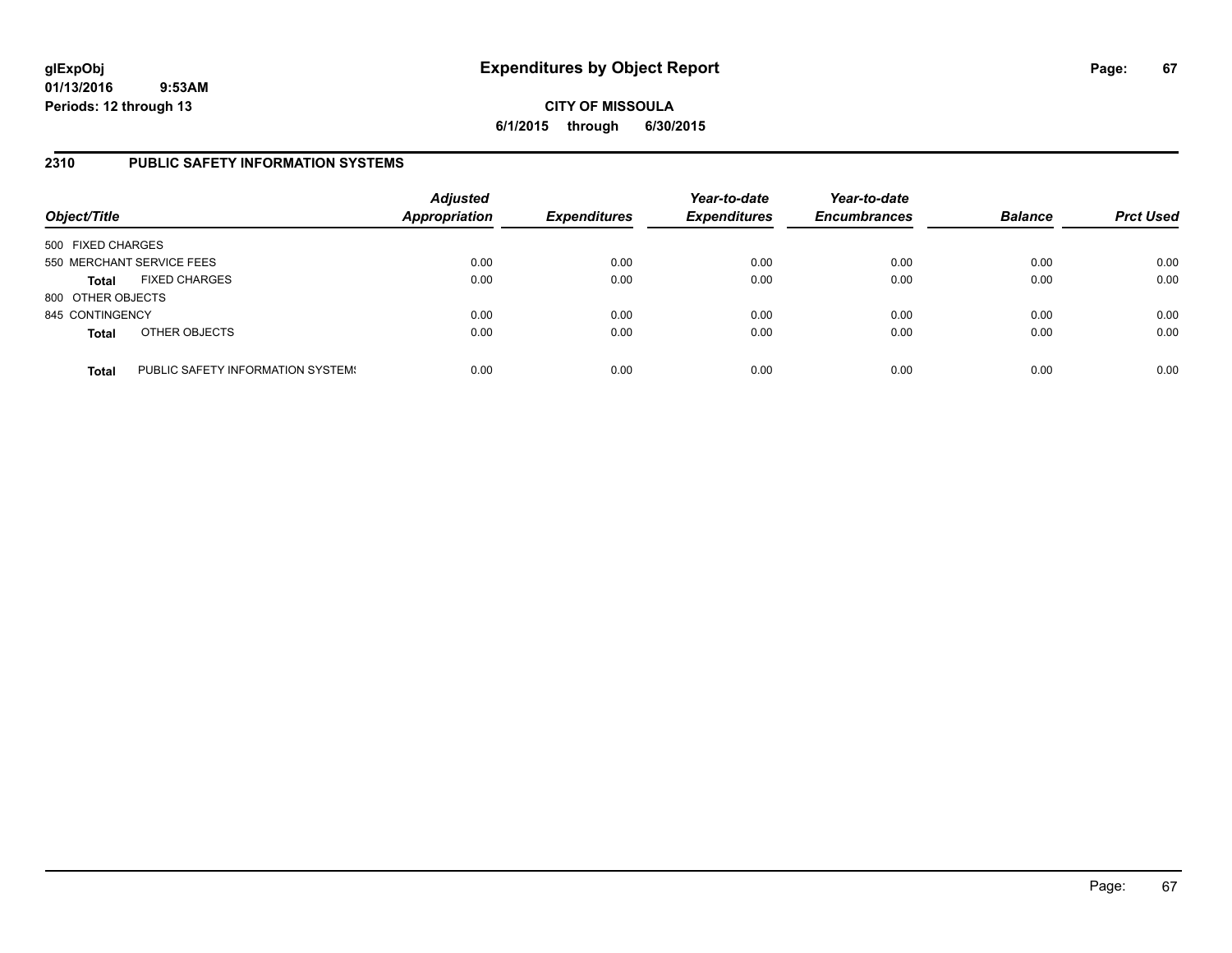#### **2321 IMPACT FEE FUND**

**390 NON-DEPARTMENTAL**

|                        |                              | <b>Adjusted</b>      |                     | Year-to-date        | Year-to-date        |                |                  |
|------------------------|------------------------------|----------------------|---------------------|---------------------|---------------------|----------------|------------------|
| Object/Title           |                              | <b>Appropriation</b> | <b>Expenditures</b> | <b>Expenditures</b> | <b>Encumbrances</b> | <b>Balance</b> | <b>Prct Used</b> |
| 100 PERSONAL SERVICES  |                              |                      |                     |                     |                     |                |                  |
| 110 SALARIES AND WAGES |                              | 0.00                 | 0.00                | 0.00                | 0.00                | 0.00           | 0.00             |
|                        | 140 EMPLOYER CONTRIBUTIONS   | 0.00                 | 0.00                | 0.00                | 0.00                | 0.00           | 0.00             |
| Total                  | PERSONAL SERVICES            | 0.00                 | 0.00                | 0.00                | 0.00                | 0.00           | 0.00             |
| 300 PURCHASED SERVICES |                              |                      |                     |                     |                     |                |                  |
|                        | 350 PROFESSIONAL SERVICES    | 0.00                 | 0.00                | 8,383.00            | 0.00                | $-8,383.00$    | 0.00             |
|                        | 390 OTHER PURCHASED SERVICES | 0.00                 | 1,000.00            | 1,000.00            | 0.00                | $-1,000.00$    | 0.00             |
| Total                  | <b>PURCHASED SERVICES</b>    | 0.00                 | 1,000.00            | 9,383.00            | 0.00                | $-9,383.00$    | 0.00             |
| 500 FIXED CHARGES      |                              |                      |                     |                     |                     |                |                  |
|                        | 550 MERCHANT SERVICE FEES    | 0.00                 | 0.00                | 0.00                | 0.00                | 0.00           | 0.00             |
| <b>Total</b>           | <b>FIXED CHARGES</b>         | 0.00                 | 0.00                | 0.00                | 0.00                | 0.00           | 0.00             |
| 800 OTHER OBJECTS      |                              |                      |                     |                     |                     |                |                  |
|                        | 820 TRANSFERS TO OTHER FUNDS | 0.00                 | 50,179.20           | 50,179.20           | 0.00                | $-50,179.20$   | 0.00             |
| Total                  | OTHER OBJECTS                | 0.00                 | 50,179.20           | 50,179.20           | 0.00                | $-50,179.20$   | 0.00             |
| 900 CAPITAL OUTLAY     |                              |                      |                     |                     |                     |                |                  |
| 930 IMPROVEMENTS       |                              | 2,416,567.00         | 190,069.45          | 826,232.83          | 0.00                | 1,590,334.17   | 34.19            |
| Total                  | CAPITAL OUTLAY               | 2,416,567.00         | 190,069.45          | 826,232.83          | 0.00                | 1,590,334.17   | 34.19            |
| <b>Total</b>           | NON-DEPARTMENTAL             | 2,416,567.00         | 241,248.65          | 885,795.03          | 0.00                | 1,530,771.97   | 36.66            |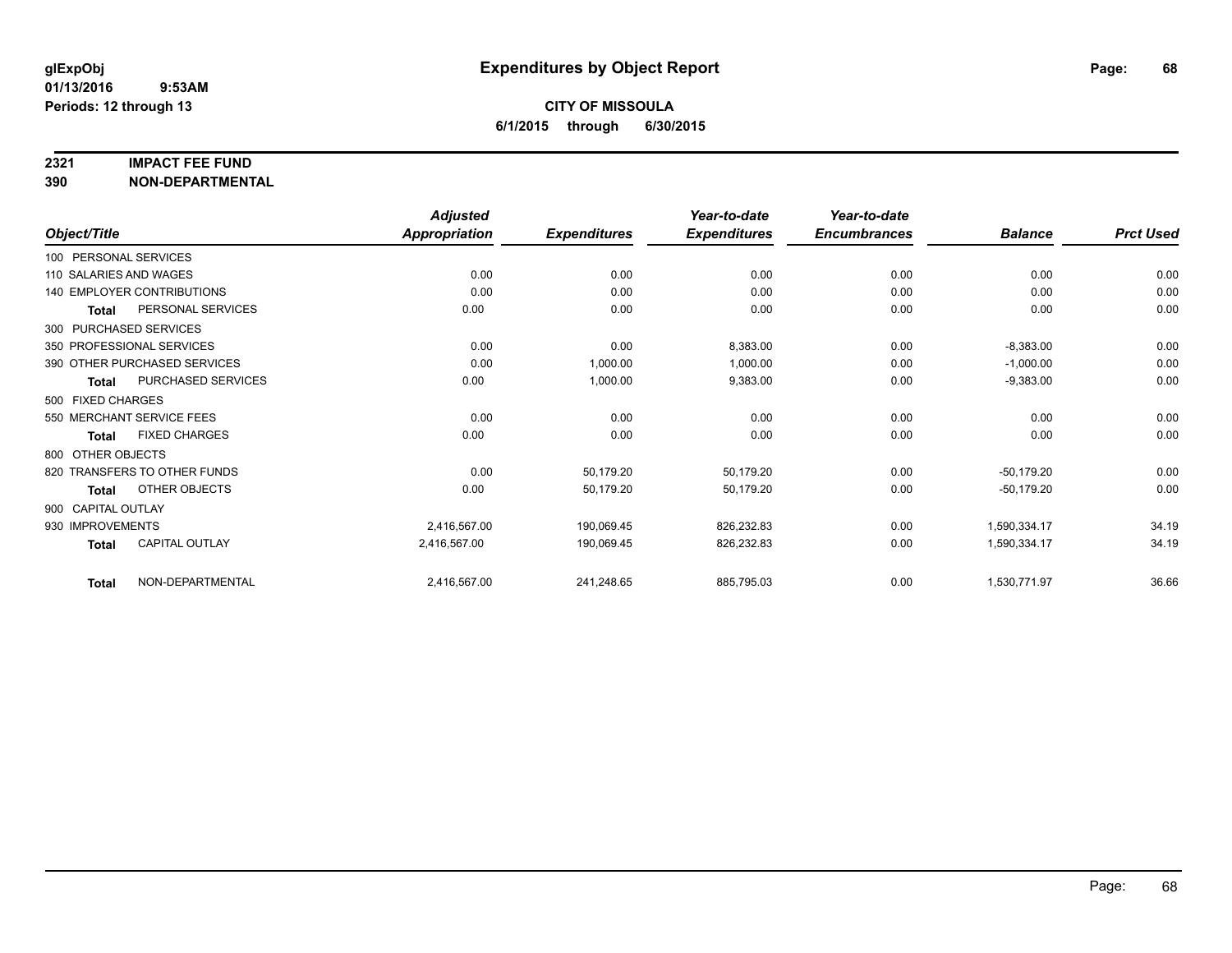#### **2321 IMPACT FEE FUND**

|                                        | <b>Adjusted</b>      |                     | Year-to-date        | Year-to-date        |                |                  |
|----------------------------------------|----------------------|---------------------|---------------------|---------------------|----------------|------------------|
| Object/Title                           | <b>Appropriation</b> | <b>Expenditures</b> | <b>Expenditures</b> | <b>Encumbrances</b> | <b>Balance</b> | <b>Prct Used</b> |
| 100 PERSONAL SERVICES                  |                      |                     |                     |                     |                |                  |
| 110 SALARIES AND WAGES                 | 0.00                 | 0.00                | 0.00                | 0.00                | 0.00           | 0.00             |
| <b>140 EMPLOYER CONTRIBUTIONS</b>      | 0.00                 | 0.00                | 0.00                | 0.00                | 0.00           | 0.00             |
| PERSONAL SERVICES<br><b>Total</b>      | 0.00                 | 0.00                | 0.00                | 0.00                | 0.00           | 0.00             |
| 300 PURCHASED SERVICES                 |                      |                     |                     |                     |                |                  |
| 350 PROFESSIONAL SERVICES              | 0.00                 | 0.00                | 8,383.00            | 0.00                | $-8,383.00$    | 0.00             |
| 390 OTHER PURCHASED SERVICES           | 0.00                 | 1,000.00            | 1,000.00            | 0.00                | $-1,000.00$    | 0.00             |
| PURCHASED SERVICES<br><b>Total</b>     | 0.00                 | 1,000.00            | 9,383.00            | 0.00                | $-9,383.00$    | 0.00             |
| 500 FIXED CHARGES                      |                      |                     |                     |                     |                |                  |
| 550 MERCHANT SERVICE FEES              | 0.00                 | 0.00                | 0.00                | 0.00                | 0.00           | 0.00             |
| <b>FIXED CHARGES</b><br><b>Total</b>   | 0.00                 | 0.00                | 0.00                | 0.00                | 0.00           | 0.00             |
| 800 OTHER OBJECTS                      |                      |                     |                     |                     |                |                  |
| 820 TRANSFERS TO OTHER FUNDS           | 0.00                 | 50,179.20           | 50,179.20           | 0.00                | $-50,179.20$   | 0.00             |
| <b>OTHER OBJECTS</b><br><b>Total</b>   | 0.00                 | 50,179.20           | 50,179.20           | 0.00                | $-50,179.20$   | 0.00             |
| 900 CAPITAL OUTLAY                     |                      |                     |                     |                     |                |                  |
| 930 IMPROVEMENTS                       | 2,416,567.00         | 190,069.45          | 826,232.83          | 0.00                | 1,590,334.17   | 34.19            |
| <b>CAPITAL OUTLAY</b><br><b>Total</b>  | 2,416,567.00         | 190,069.45          | 826,232.83          | 0.00                | 1,590,334.17   | 34.19            |
| <b>IMPACT FEE FUND</b><br><b>Total</b> | 2,416,567.00         | 241,248.65          | 885,795.03          | 0.00                | 1,530,771.97   | 36.66            |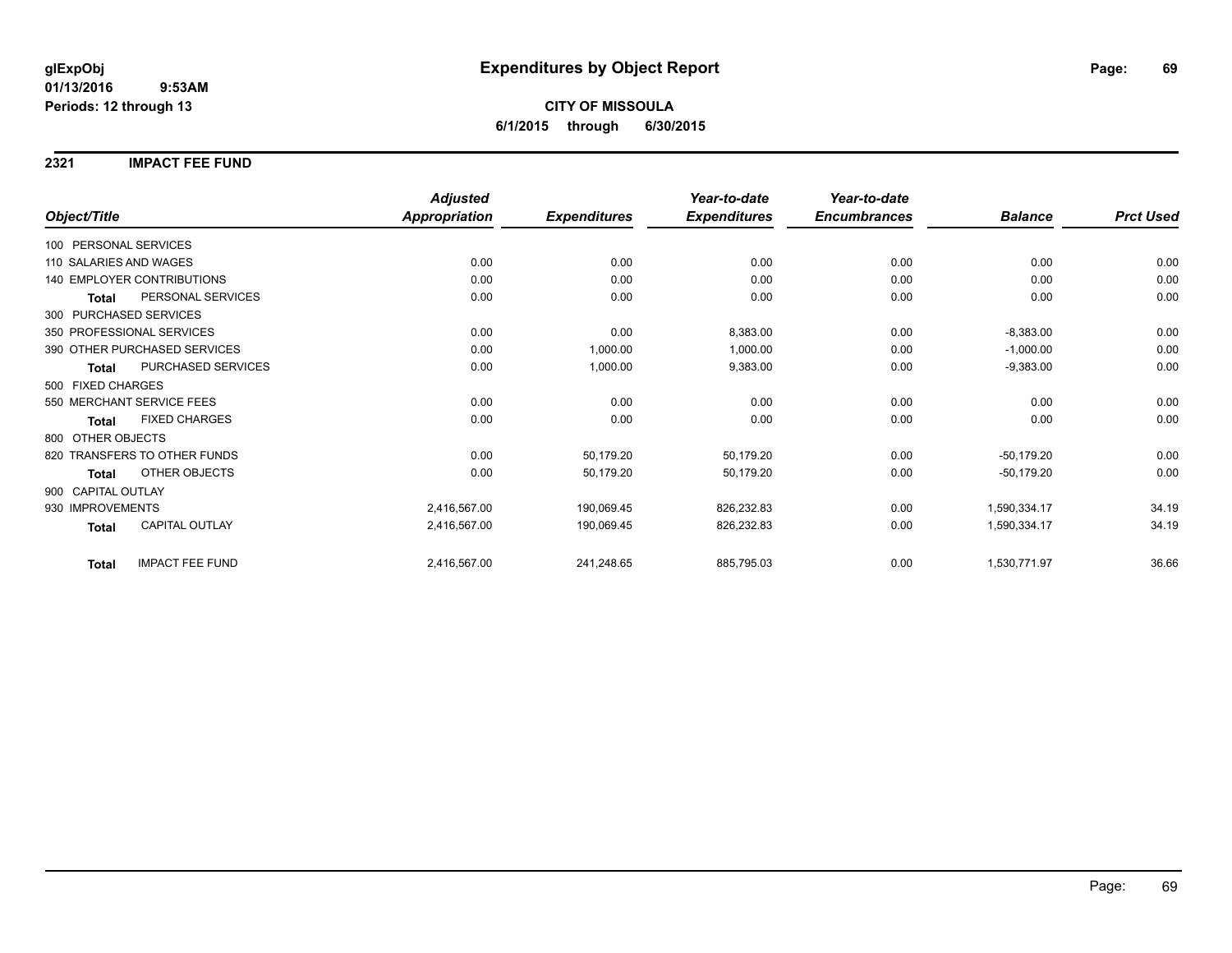### **CITY OF MISSOULA 6/1/2015 through 6/30/2015**

#### **2322 GEORGE ELMER/CATTLE DR INTERSECTION**

**390 NON-DEPARTMENTAL**

| Object/Title       |                              | <b>Adjusted</b><br><b>Appropriation</b> | <b>Expenditures</b> | Year-to-date<br><b>Expenditures</b> | Year-to-date<br><b>Encumbrances</b> | <b>Balance</b> | <b>Prct Used</b> |
|--------------------|------------------------------|-----------------------------------------|---------------------|-------------------------------------|-------------------------------------|----------------|------------------|
|                    | 300 PURCHASED SERVICES       |                                         |                     |                                     |                                     |                |                  |
|                    | 350 PROFESSIONAL SERVICES    | 15,000.00                               | 0.00                | 0.00                                | 0.00                                | 15,000.00      | 0.00             |
| <b>Total</b>       | PURCHASED SERVICES           | 15,000.00                               | 0.00                | 0.00                                | 0.00                                | 15,000.00      | 0.00             |
| 500 FIXED CHARGES  |                              |                                         |                     |                                     |                                     |                |                  |
|                    | 550 MERCHANT SERVICE FEES    | 0.00                                    | 0.00                | 0.00                                | 0.00                                | 0.00           | 0.00             |
| <b>Total</b>       | <b>FIXED CHARGES</b>         | 0.00                                    | 0.00                | 0.00                                | 0.00                                | 0.00           | 0.00             |
| 800 OTHER OBJECTS  |                              |                                         |                     |                                     |                                     |                |                  |
|                    | 820 TRANSFERS TO OTHER FUNDS | 0.00                                    | 0.00                | 0.00                                | 0.00                                | 0.00           | 0.00             |
| <b>Total</b>       | OTHER OBJECTS                | 0.00                                    | 0.00                | 0.00                                | 0.00                                | 0.00           | 0.00             |
| 900 CAPITAL OUTLAY |                              |                                         |                     |                                     |                                     |                |                  |
| 930 IMPROVEMENTS   |                              | 0.00                                    | 0.00                | 0.00                                | 0.00                                | 0.00           | 0.00             |
| <b>Total</b>       | <b>CAPITAL OUTLAY</b>        | 0.00                                    | 0.00                | 0.00                                | 0.00                                | 0.00           | 0.00             |
| <b>Total</b>       | NON-DEPARTMENTAL             | 15,000.00                               | 0.00                | 0.00                                | 0.00                                | 15,000.00      | 0.00             |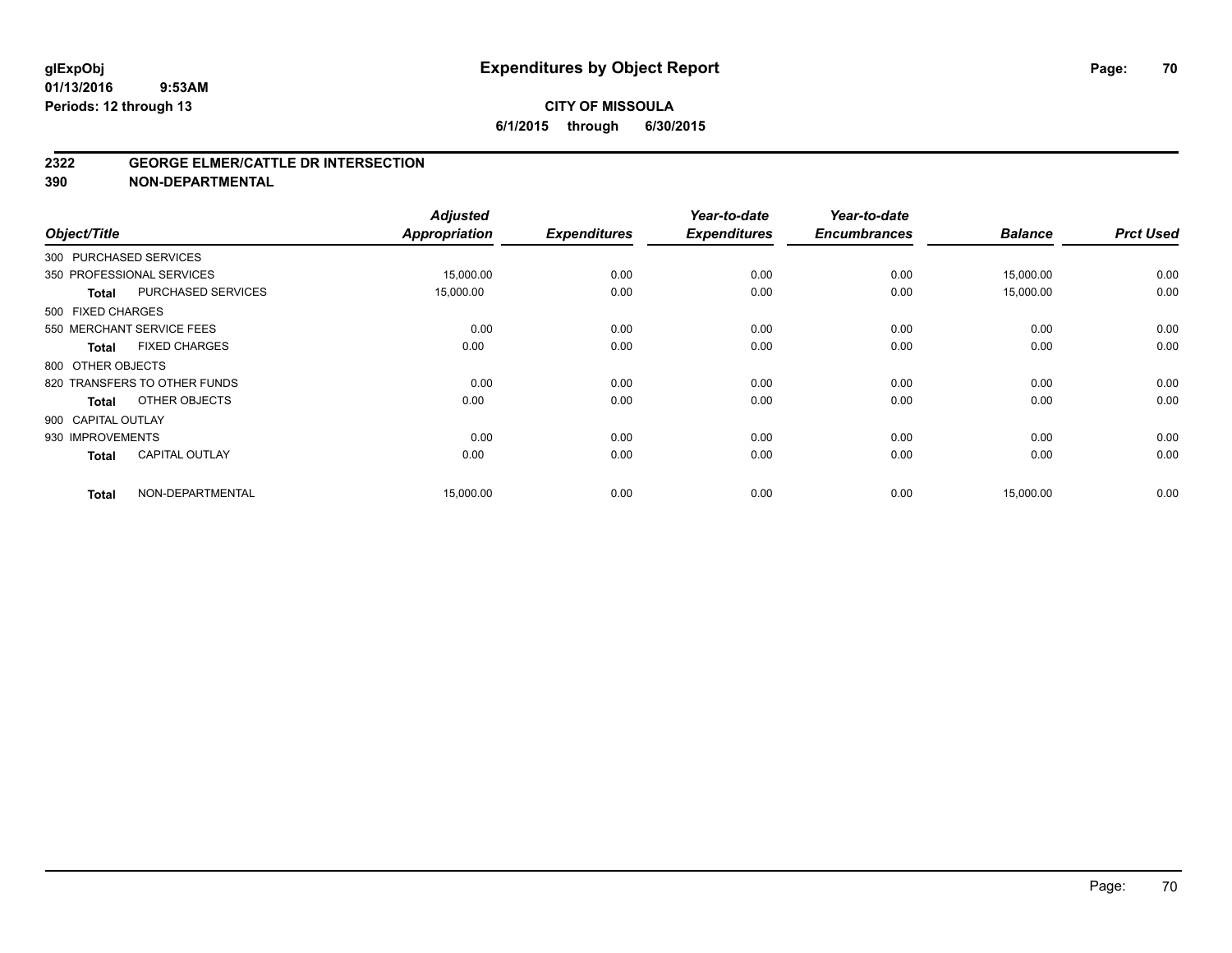## **CITY OF MISSOULA 6/1/2015 through 6/30/2015**

## **2322 GEORGE ELMER/CATTLE DR INTERSECTION**

| Object/Title           |                                         | <b>Adjusted</b><br>Appropriation | <b>Expenditures</b> | Year-to-date<br><b>Expenditures</b> | Year-to-date<br><b>Encumbrances</b> | <b>Balance</b> | <b>Prct Used</b> |
|------------------------|-----------------------------------------|----------------------------------|---------------------|-------------------------------------|-------------------------------------|----------------|------------------|
| 300 PURCHASED SERVICES |                                         |                                  |                     |                                     |                                     |                |                  |
|                        | 350 PROFESSIONAL SERVICES               | 15,000.00                        | 0.00                | 0.00                                | 0.00                                | 15,000.00      | 0.00             |
| <b>Total</b>           | PURCHASED SERVICES                      | 15,000.00                        | 0.00                | 0.00                                | 0.00                                | 15,000.00      | 0.00             |
| 500 FIXED CHARGES      |                                         |                                  |                     |                                     |                                     |                |                  |
|                        | 550 MERCHANT SERVICE FEES               | 0.00                             | 0.00                | 0.00                                | 0.00                                | 0.00           | 0.00             |
| <b>Total</b>           | <b>FIXED CHARGES</b>                    | 0.00                             | 0.00                | 0.00                                | 0.00                                | 0.00           | 0.00             |
| 800 OTHER OBJECTS      |                                         |                                  |                     |                                     |                                     |                |                  |
|                        | 820 TRANSFERS TO OTHER FUNDS            | 0.00                             | 0.00                | 0.00                                | 0.00                                | 0.00           | 0.00             |
| Total                  | OTHER OBJECTS                           | 0.00                             | 0.00                | 0.00                                | 0.00                                | 0.00           | 0.00             |
| 900 CAPITAL OUTLAY     |                                         |                                  |                     |                                     |                                     |                |                  |
| 930 IMPROVEMENTS       |                                         | 0.00                             | 0.00                | 0.00                                | 0.00                                | 0.00           | 0.00             |
| <b>Total</b>           | <b>CAPITAL OUTLAY</b>                   | 0.00                             | 0.00                | 0.00                                | 0.00                                | 0.00           | 0.00             |
| <b>Total</b>           | <b>GEORGE ELMER/CATTLE DR INTERSECT</b> | 15.000.00                        | 0.00                | 0.00                                | 0.00                                | 15,000.00      | 0.00             |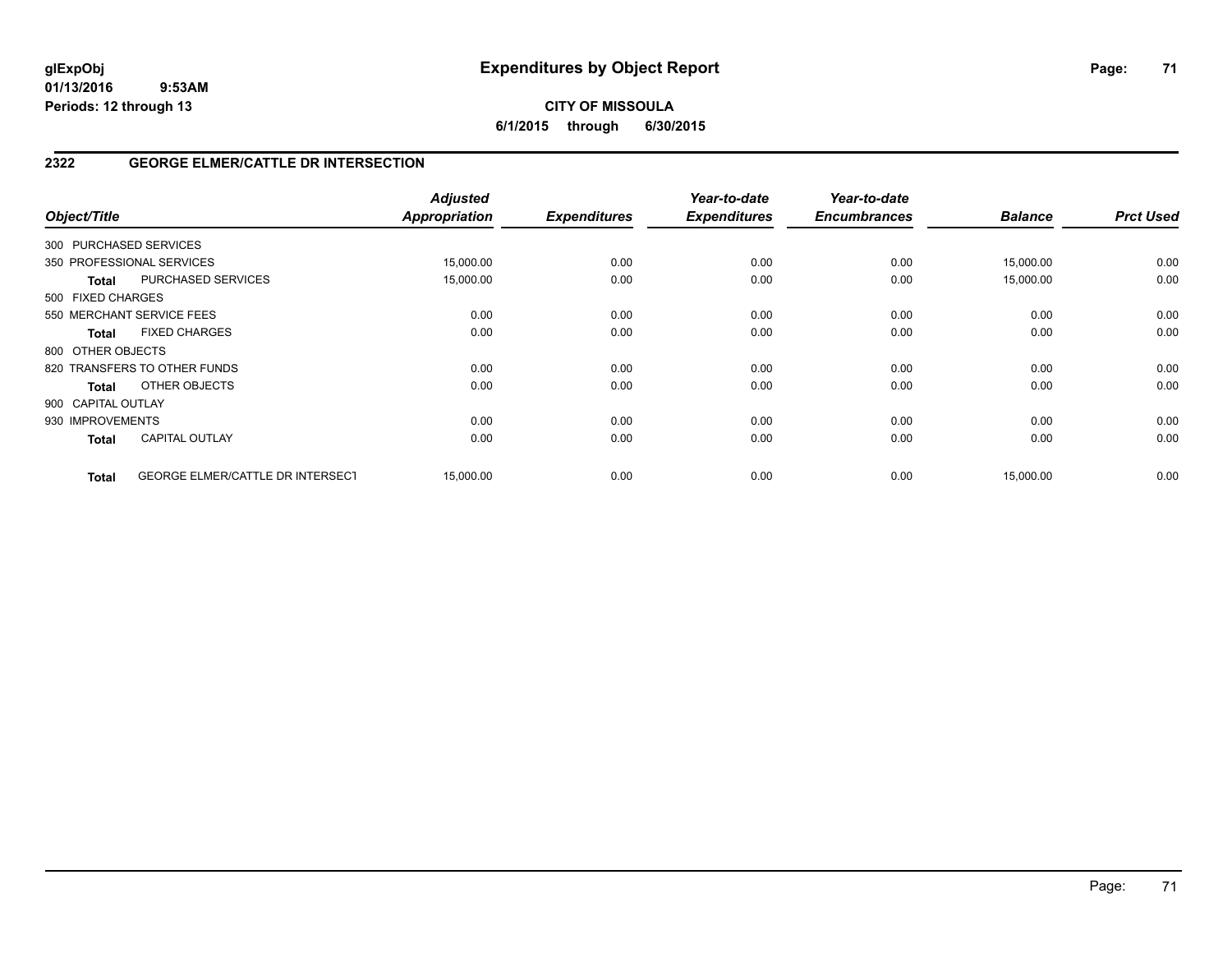**2365 PUBLIC ART FUND**

**220 MAYOR**

| Object/Title           |                           | <b>Adjusted</b><br><b>Appropriation</b> | <b>Expenditures</b> | Year-to-date<br><b>Expenditures</b> | Year-to-date<br><b>Encumbrances</b> | <b>Balance</b> | <b>Prct Used</b> |
|------------------------|---------------------------|-----------------------------------------|---------------------|-------------------------------------|-------------------------------------|----------------|------------------|
| 300 PURCHASED SERVICES |                           |                                         |                     |                                     |                                     |                |                  |
|                        | 350 PROFESSIONAL SERVICES | 3,000.00                                | 250.00              | 2,342.00                            | 0.00                                | 658.00         | 78.07            |
| <b>Total</b>           | <b>PURCHASED SERVICES</b> | 3,000.00                                | 250.00              | 2,342.00                            | 0.00                                | 658.00         | 78.07            |
| 500 FIXED CHARGES      |                           |                                         |                     |                                     |                                     |                |                  |
|                        | 550 MERCHANT SERVICE FEES | 0.00                                    | 0.00                | 0.00                                | 0.00                                | 0.00           | 0.00             |
| Total                  | <b>FIXED CHARGES</b>      | 0.00                                    | 0.00                | 0.00                                | 0.00                                | 0.00           | 0.00             |
| 800 OTHER OBJECTS      |                           |                                         |                     |                                     |                                     |                |                  |
| 845 CONTINGENCY        |                           | 24,256.00                               | 0.00                | 0.00                                | 0.00                                | 24,256.00      | 0.00             |
| <b>Total</b>           | OTHER OBJECTS             | 24,256.00                               | 0.00                | 0.00                                | 0.00                                | 24,256.00      | 0.00             |
| 900 CAPITAL OUTLAY     |                           |                                         |                     |                                     |                                     |                |                  |
| 930 IMPROVEMENTS       |                           | 50.515.00                               | 5,703.00            | 40,703.00                           | 0.00                                | 9,812.00       | 80.58            |
| <b>Total</b>           | <b>CAPITAL OUTLAY</b>     | 50,515.00                               | 5,703.00            | 40,703.00                           | 0.00                                | 9,812.00       | 80.58            |
| <b>Total</b>           | <b>MAYOR</b>              | 77,771.00                               | 5,953.00            | 43,045.00                           | 0.00                                | 34,726.00      | 55.35            |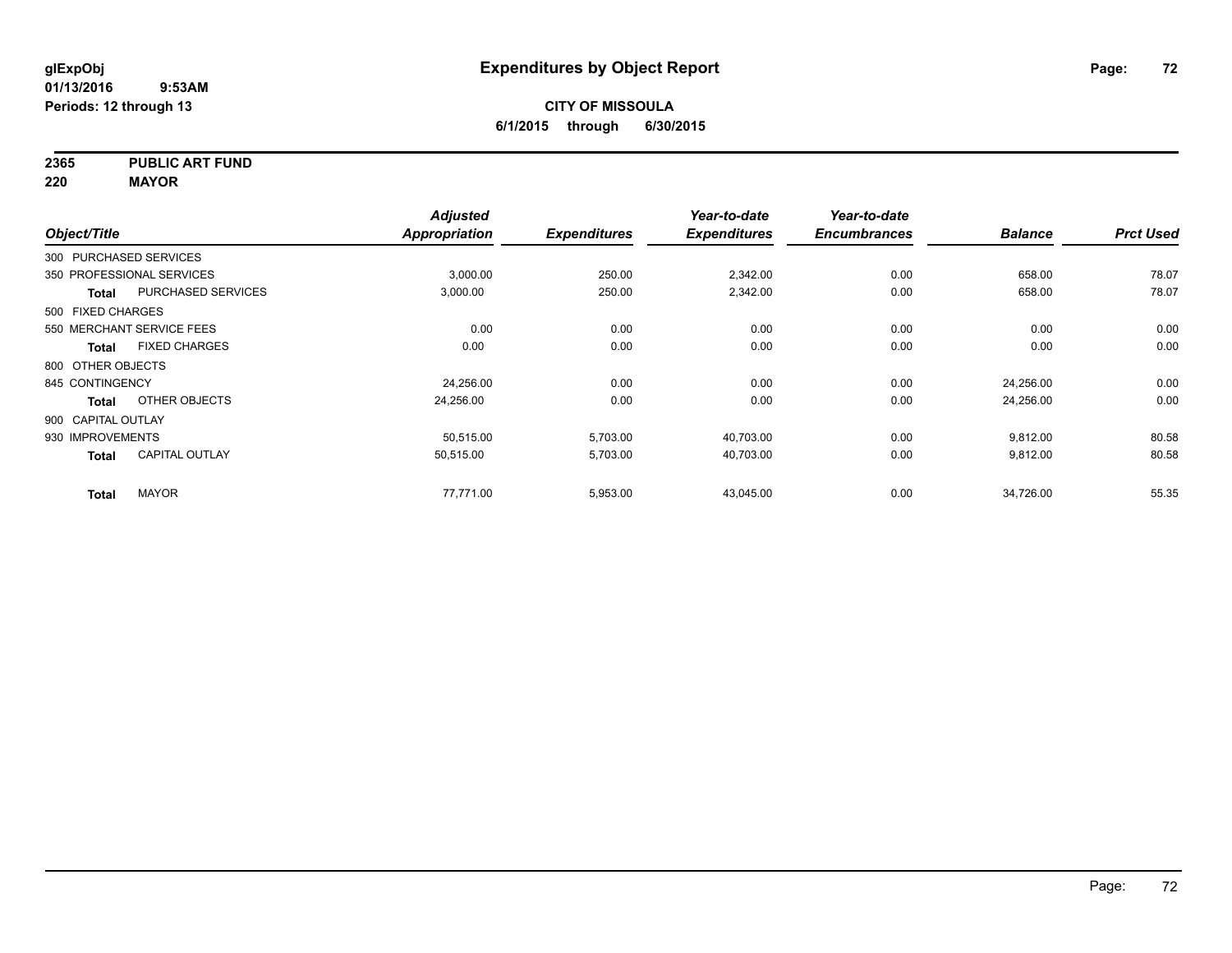## **2365 PUBLIC ART FUND**

|                        |                           | <b>Adjusted</b>      |                     | Year-to-date        | Year-to-date        |                |                  |
|------------------------|---------------------------|----------------------|---------------------|---------------------|---------------------|----------------|------------------|
| Object/Title           |                           | <b>Appropriation</b> | <b>Expenditures</b> | <b>Expenditures</b> | <b>Encumbrances</b> | <b>Balance</b> | <b>Prct Used</b> |
| 300 PURCHASED SERVICES |                           |                      |                     |                     |                     |                |                  |
|                        | 350 PROFESSIONAL SERVICES | 3,000.00             | 250.00              | 2,342.00            | 0.00                | 658.00         | 78.07            |
| <b>Total</b>           | PURCHASED SERVICES        | 3,000.00             | 250.00              | 2,342.00            | 0.00                | 658.00         | 78.07            |
| 500 FIXED CHARGES      |                           |                      |                     |                     |                     |                |                  |
|                        | 550 MERCHANT SERVICE FEES | 0.00                 | 0.00                | 0.00                | 0.00                | 0.00           | 0.00             |
| <b>Total</b>           | <b>FIXED CHARGES</b>      | 0.00                 | 0.00                | 0.00                | 0.00                | 0.00           | 0.00             |
| 800 OTHER OBJECTS      |                           |                      |                     |                     |                     |                |                  |
| 845 CONTINGENCY        |                           | 24,256.00            | 0.00                | 0.00                | 0.00                | 24,256.00      | 0.00             |
| Total                  | OTHER OBJECTS             | 24,256.00            | 0.00                | 0.00                | 0.00                | 24,256.00      | 0.00             |
| 900 CAPITAL OUTLAY     |                           |                      |                     |                     |                     |                |                  |
| 930 IMPROVEMENTS       |                           | 50,515.00            | 5,703.00            | 40,703.00           | 0.00                | 9,812.00       | 80.58            |
| <b>Total</b>           | <b>CAPITAL OUTLAY</b>     | 50,515.00            | 5,703.00            | 40,703.00           | 0.00                | 9,812.00       | 80.58            |
| <b>Total</b>           | PUBLIC ART FUND           | 77,771.00            | 5,953.00            | 43,045.00           | 0.00                | 34,726.00      | 55.35            |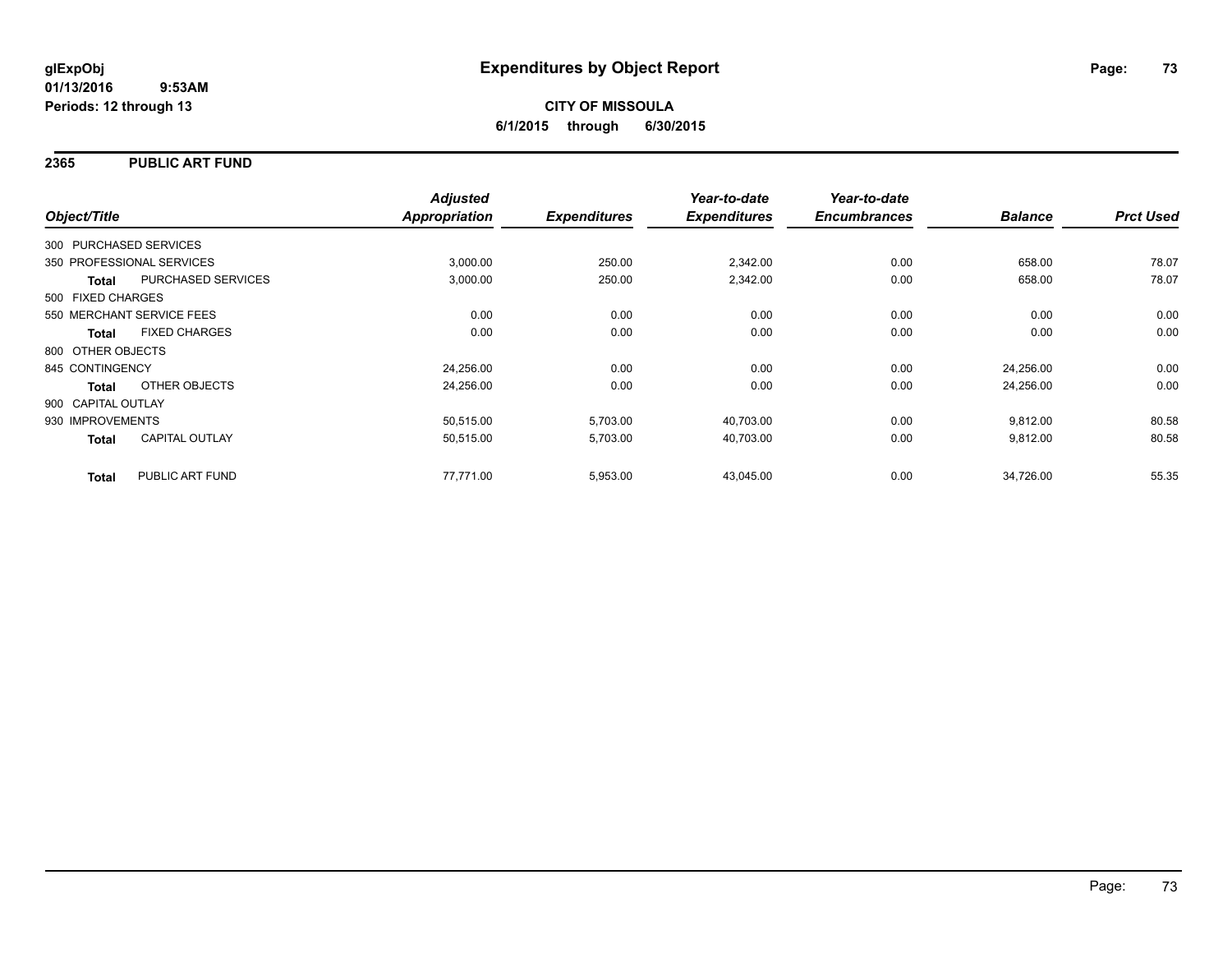#### **2371 EMPLOYEE HEALTH INSURANCE LEVY FUND**

**390 NON-DEPARTMENTAL**

| Object/Title                         | <b>Adjusted</b><br><b>Appropriation</b> | <b>Expenditures</b> | Year-to-date<br><b>Expenditures</b> | Year-to-date<br><b>Encumbrances</b> | <b>Balance</b> | <b>Prct Used</b> |
|--------------------------------------|-----------------------------------------|---------------------|-------------------------------------|-------------------------------------|----------------|------------------|
| 500 FIXED CHARGES                    |                                         |                     |                                     |                                     |                |                  |
| 550 MERCHANT SERVICE FEES            | 0.00                                    | 202.74              | 202.74                              | 0.00                                | $-202.74$      | 0.00             |
| <b>FIXED CHARGES</b><br><b>Total</b> | 0.00                                    | 202.74              | 202.74                              | 0.00                                | $-202.74$      | 0.00             |
| 800 OTHER OBJECTS                    |                                         |                     |                                     |                                     |                |                  |
| 820 TRANSFERS TO OTHER FUNDS         | 1,324,945.00                            | 662.472.50          | 1,324,945.00                        | 0.00                                | 0.00           | 100.00           |
| OTHER OBJECTS<br><b>Total</b>        | 1.324.945.00                            | 662.472.50          | 1,324,945.00                        | 0.00                                | 0.00           | 100.00           |
| NON-DEPARTMENTAL<br><b>Total</b>     | 1.324.945.00                            | 662.675.24          | 1.325.147.74                        | 0.00                                | $-202.74$      | 100.02           |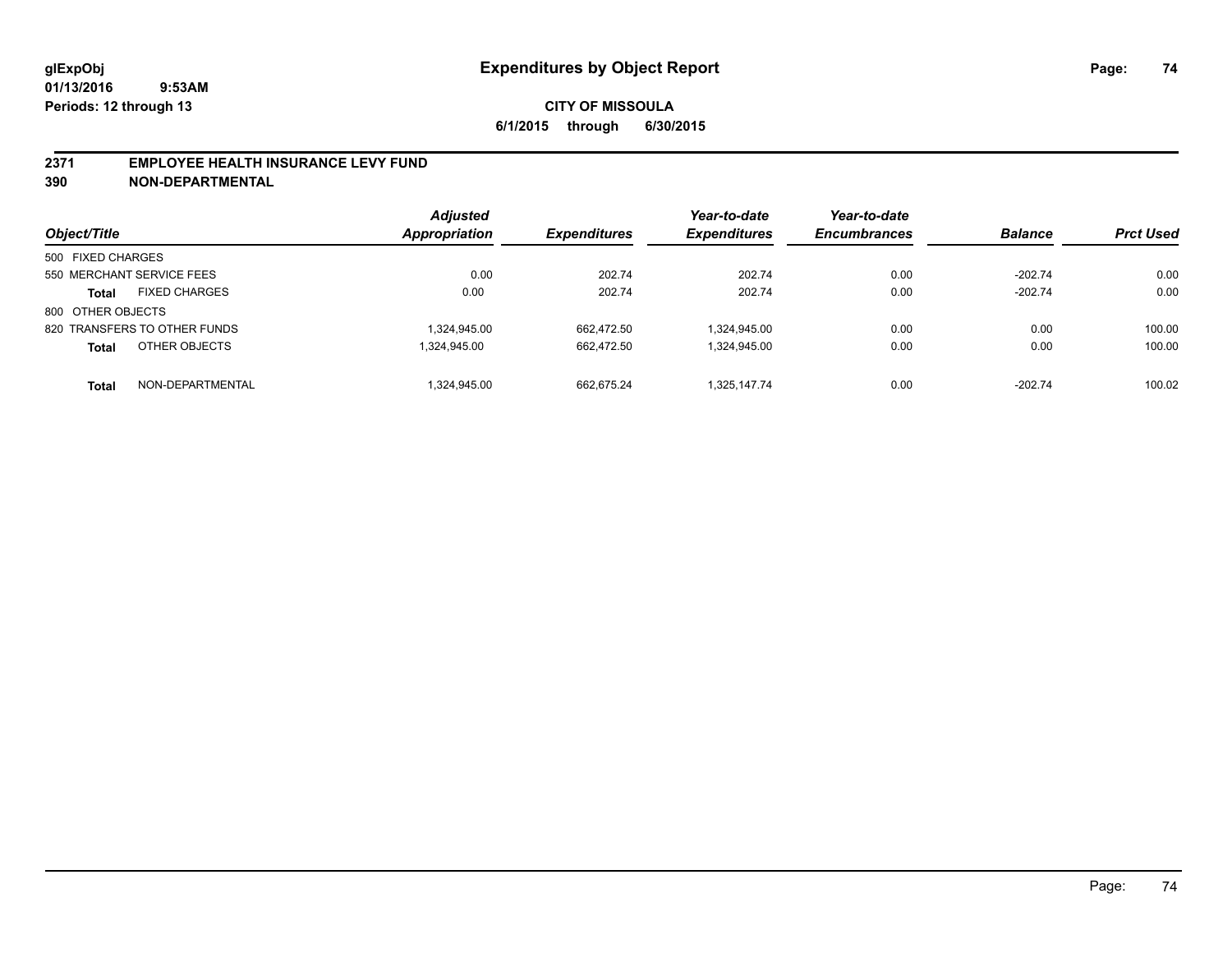**CITY OF MISSOULA 6/1/2015 through 6/30/2015**

## **2371 EMPLOYEE HEALTH INSURANCE LEVY FUND**

| Object/Title      |                                  | <b>Adjusted</b><br>Appropriation | <b>Expenditures</b> | Year-to-date<br><b>Expenditures</b> | Year-to-date<br><b>Encumbrances</b> | <b>Balance</b> | <b>Prct Used</b> |
|-------------------|----------------------------------|----------------------------------|---------------------|-------------------------------------|-------------------------------------|----------------|------------------|
| 500 FIXED CHARGES |                                  |                                  |                     |                                     |                                     |                |                  |
|                   | 550 MERCHANT SERVICE FEES        | 0.00                             | 202.74              | 202.74                              | 0.00                                | $-202.74$      | 0.00             |
| Total             | <b>FIXED CHARGES</b>             | 0.00                             | 202.74              | 202.74                              | 0.00                                | $-202.74$      | 0.00             |
| 800 OTHER OBJECTS |                                  |                                  |                     |                                     |                                     |                |                  |
|                   | 820 TRANSFERS TO OTHER FUNDS     | 1,324,945.00                     | 662.472.50          | 1,324,945.00                        | 0.00                                | 0.00           | 100.00           |
| <b>Total</b>      | OTHER OBJECTS                    | 1.324.945.00                     | 662.472.50          | 1,324,945.00                        | 0.00                                | 0.00           | 100.00           |
| <b>Total</b>      | EMPLOYEE HEALTH INSURANCE LEVY F | 1.324.945.00                     | 662.675.24          | 1.325.147.74                        | 0.00                                | $-202.74$      | 100.02           |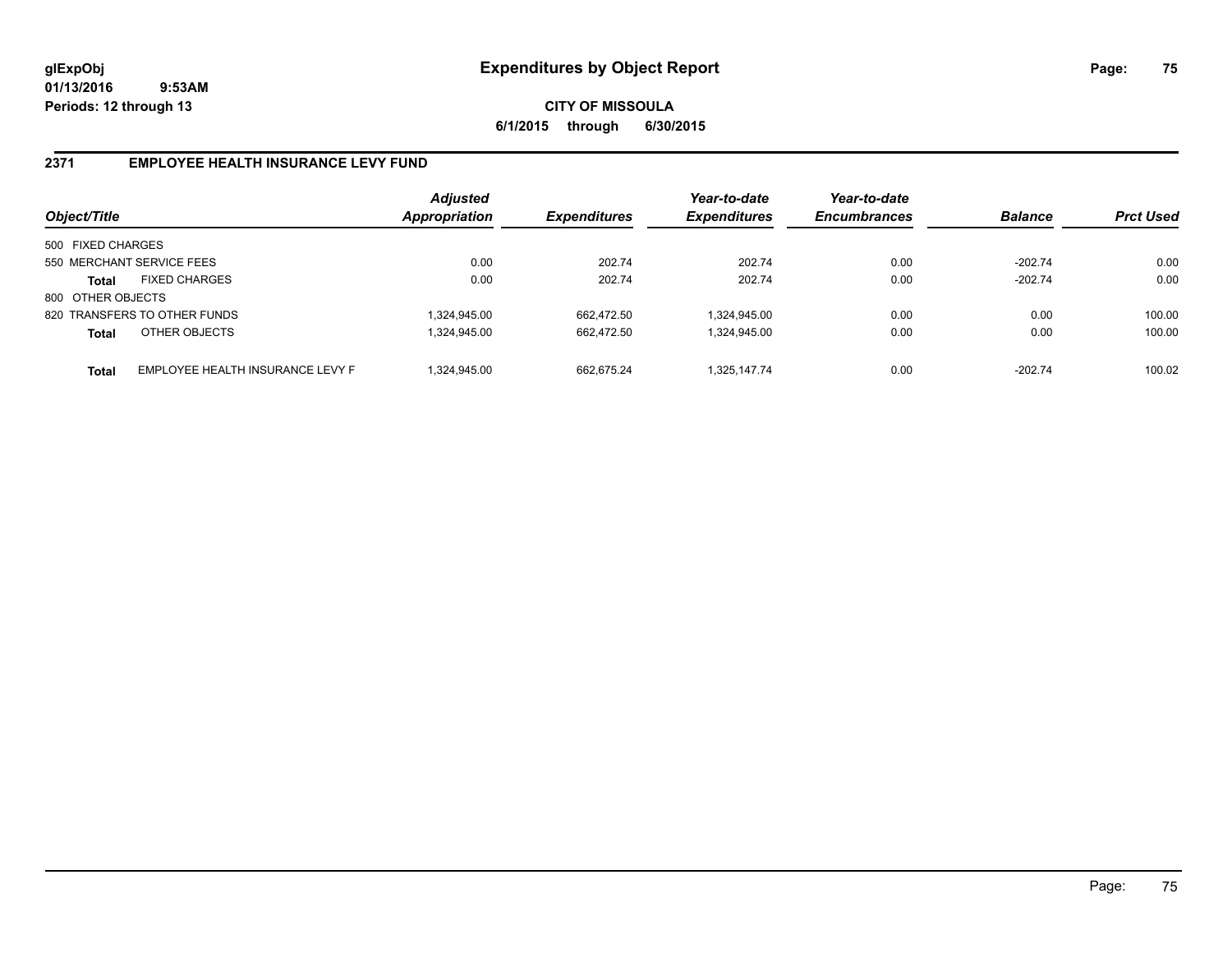**2372 PERMISSIVE MEDICAL LEVY**

**390 NON-DEPARTMENTAL**

| Object/Title                         | <b>Adjusted</b><br><b>Appropriation</b> | <b>Expenditures</b> | Year-to-date<br><b>Expenditures</b> | Year-to-date<br><b>Encumbrances</b> | <b>Balance</b> | <b>Prct Used</b> |
|--------------------------------------|-----------------------------------------|---------------------|-------------------------------------|-------------------------------------|----------------|------------------|
| 500 FIXED CHARGES                    |                                         |                     |                                     |                                     |                |                  |
| 550 MERCHANT SERVICE FEES            | 0.00                                    | 5.97                | 5.97                                | 0.00                                | $-5.97$        | 0.00             |
| <b>FIXED CHARGES</b><br><b>Total</b> | 0.00                                    | 5.97                | 5.97                                | 0.00                                | $-5.97$        | 0.00             |
| 800 OTHER OBJECTS                    |                                         |                     |                                     |                                     |                |                  |
| 820 TRANSFERS TO OTHER FUNDS         | 2,971,522.00                            | 1.485.761.00        | 2.971.522.00                        | 0.00                                | 0.00           | 100.00           |
| OTHER OBJECTS<br><b>Total</b>        | 2,971,522.00                            | 1.485.761.00        | 2.971.522.00                        | 0.00                                | 0.00           | 100.00           |
| NON-DEPARTMENTAL<br><b>Total</b>     | 2,971,522.00                            | 1.485.766.97        | 2.971.527.97                        | 0.00                                | $-5.97$        | 100.00           |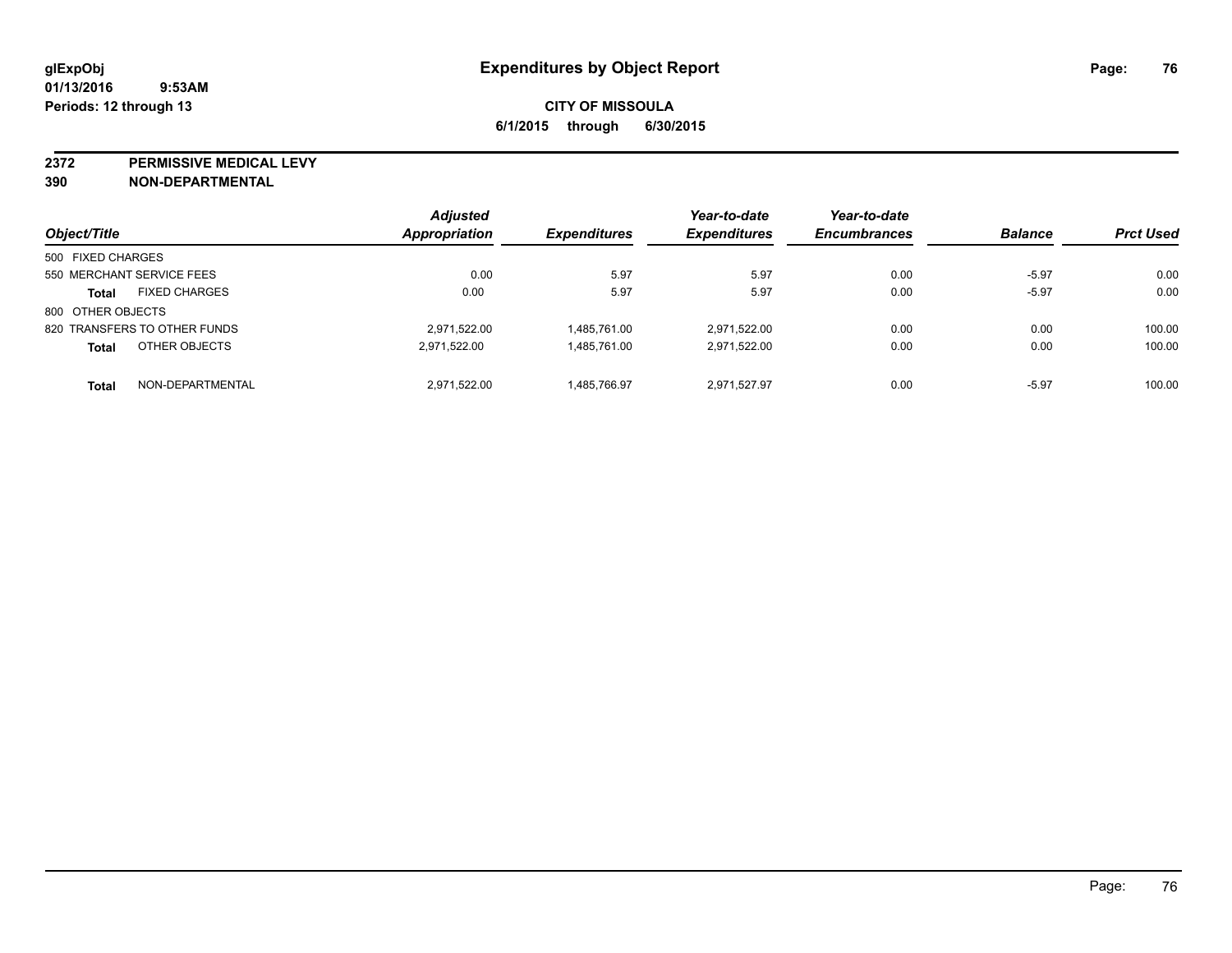**CITY OF MISSOULA 6/1/2015 through 6/30/2015**

#### **2372 PERMISSIVE MEDICAL LEVY**

| Object/Title      |                              | <b>Adjusted</b><br>Appropriation | <b>Expenditures</b> | Year-to-date<br><b>Expenditures</b> | Year-to-date<br><b>Encumbrances</b> | <b>Balance</b> | <b>Prct Used</b> |
|-------------------|------------------------------|----------------------------------|---------------------|-------------------------------------|-------------------------------------|----------------|------------------|
| 500 FIXED CHARGES |                              |                                  |                     |                                     |                                     |                |                  |
|                   | 550 MERCHANT SERVICE FEES    | 0.00                             | 5.97                | 5.97                                | 0.00                                | $-5.97$        | 0.00             |
| <b>Total</b>      | <b>FIXED CHARGES</b>         | 0.00                             | 5.97                | 5.97                                | 0.00                                | $-5.97$        | 0.00             |
| 800 OTHER OBJECTS |                              |                                  |                     |                                     |                                     |                |                  |
|                   | 820 TRANSFERS TO OTHER FUNDS | 2,971,522.00                     | 1.485.761.00        | 2,971,522.00                        | 0.00                                | 0.00           | 100.00           |
| <b>Total</b>      | OTHER OBJECTS                | 2.971.522.00                     | 1.485.761.00        | 2.971.522.00                        | 0.00                                | 0.00           | 100.00           |
| <b>Total</b>      | PERMISSIVE MEDICAL LEVY      | 2.971.522.00                     | 1.485.766.97        | 2.971.527.97                        | 0.00                                | $-5.97$        | 100.00           |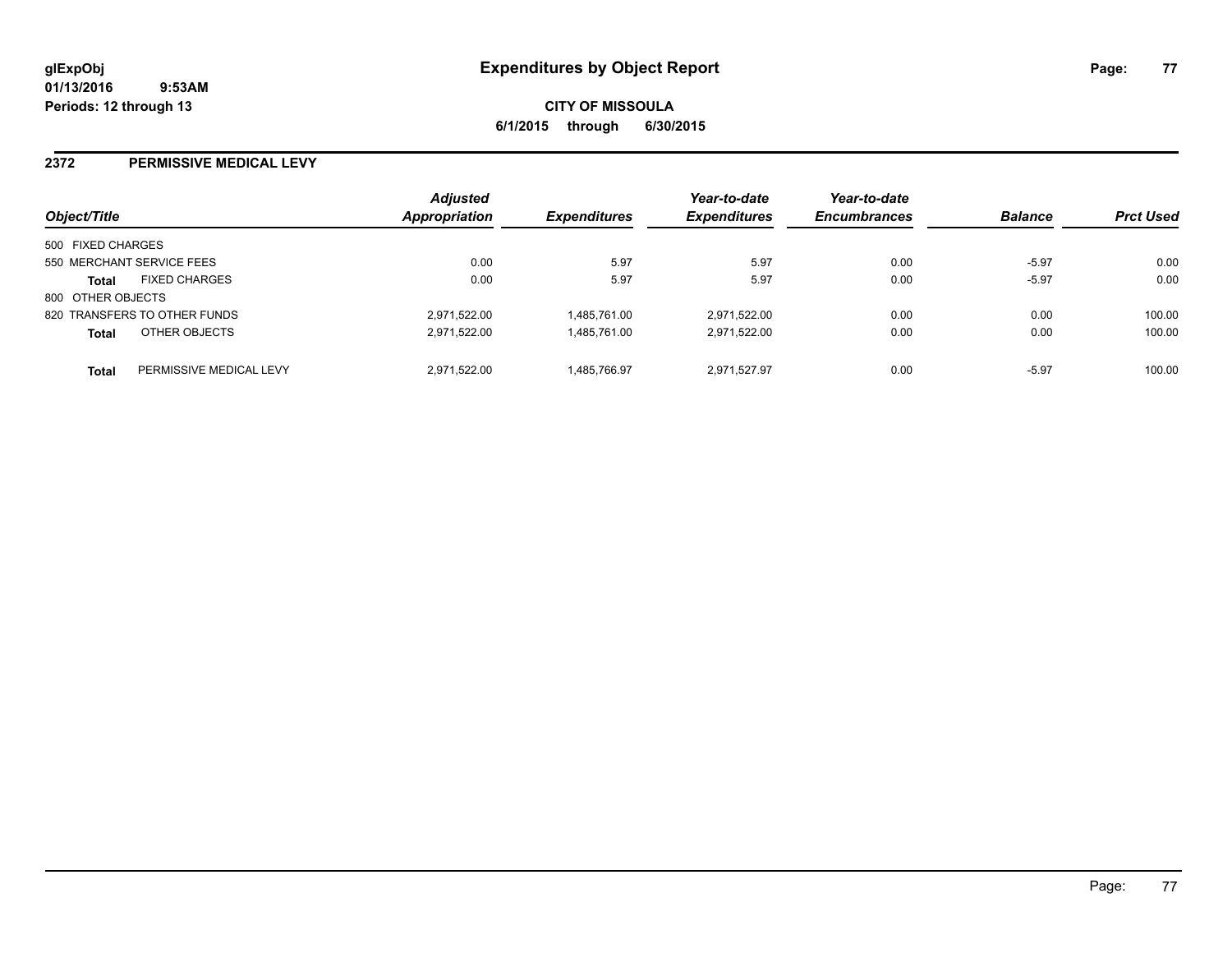#### **2389 CABLE TELEVISION FRANCHISE FUND**

**390 NON-DEPARTMENTAL**

|                    |                                     | <b>Adjusted</b> |                     | Year-to-date        | Year-to-date        |                |                  |
|--------------------|-------------------------------------|-----------------|---------------------|---------------------|---------------------|----------------|------------------|
| Object/Title       |                                     | Appropriation   | <b>Expenditures</b> | <b>Expenditures</b> | <b>Encumbrances</b> | <b>Balance</b> | <b>Prct Used</b> |
|                    | 300 PURCHASED SERVICES              |                 |                     |                     |                     |                |                  |
|                    | 330 PUBLICITY, SUBSCRIPTIONS & DUES | 0.00            | 0.00                | 0.00                | 0.00                | 0.00           | 0.00             |
|                    | 350 PROFESSIONAL SERVICES           | 5.000.00        | 0.00                | 2,472.00            | 0.00                | 2,528.00       | 49.44            |
|                    | 360 REPAIR & MAINTENANCE            | 0.00            | 0.00                | 0.00                | 0.00                | 0.00           | 0.00             |
| 370 TRAVEL         |                                     | 1,000.00        | 0.00                | 0.00                | 0.00                | 1,000.00       | 0.00             |
| 380 TRAINING       |                                     | 1.000.00        | 0.00                | 0.00                | 0.00                | 1,000.00       | 0.00             |
| <b>Total</b>       | PURCHASED SERVICES                  | 7,000.00        | 0.00                | 2,472.00            | 0.00                | 4,528.00       | 35.31            |
| 500 FIXED CHARGES  |                                     |                 |                     |                     |                     |                |                  |
|                    | 550 MERCHANT SERVICE FEES           | 0.00            | 0.00                | 0.00                | 0.00                | 0.00           | 0.00             |
| <b>Total</b>       | <b>FIXED CHARGES</b>                | 0.00            | 0.00                | 0.00                | 0.00                | 0.00           | 0.00             |
|                    | 700 GRANTS & CONTRIBUTIONS          |                 |                     |                     |                     |                |                  |
|                    | 700 GRANTS & CONTRIBUTIONS          | 440,000.00      | 138.250.06          | 468,344.26          | 0.00                | $-28.344.26$   | 106.44           |
| <b>Total</b>       | <b>GRANTS &amp; CONTRIBUTIONS</b>   | 440,000.00      | 138,250.06          | 468,344.26          | 0.00                | $-28,344.26$   | 106.44           |
| 800 OTHER OBJECTS  |                                     |                 |                     |                     |                     |                |                  |
|                    | 820 TRANSFERS TO OTHER FUNDS        | 244,110.00      | 122,055.00          | 244,110.00          | 0.00                | 0.00           | 100.00           |
| 845 CONTINGENCY    |                                     | 0.00            | 0.00                | 0.00                | 0.00                | 0.00           | 0.00             |
| <b>Total</b>       | OTHER OBJECTS                       | 244,110.00      | 122,055.00          | 244,110.00          | 0.00                | 0.00           | 100.00           |
| 900 CAPITAL OUTLAY |                                     |                 |                     |                     |                     |                |                  |
|                    | 940 MACHINERY & EQUIPMENT           | 44,890.00       | 44,561.84           | 45,161.80           | 0.00                | $-271.80$      | 100.61           |
| <b>Total</b>       | <b>CAPITAL OUTLAY</b>               | 44,890.00       | 44,561.84           | 45,161.80           | 0.00                | $-271.80$      | 100.61           |
| <b>Total</b>       | NON-DEPARTMENTAL                    | 736,000.00      | 304,866.90          | 760,088.06          | 0.00                | $-24,088.06$   | 103.27           |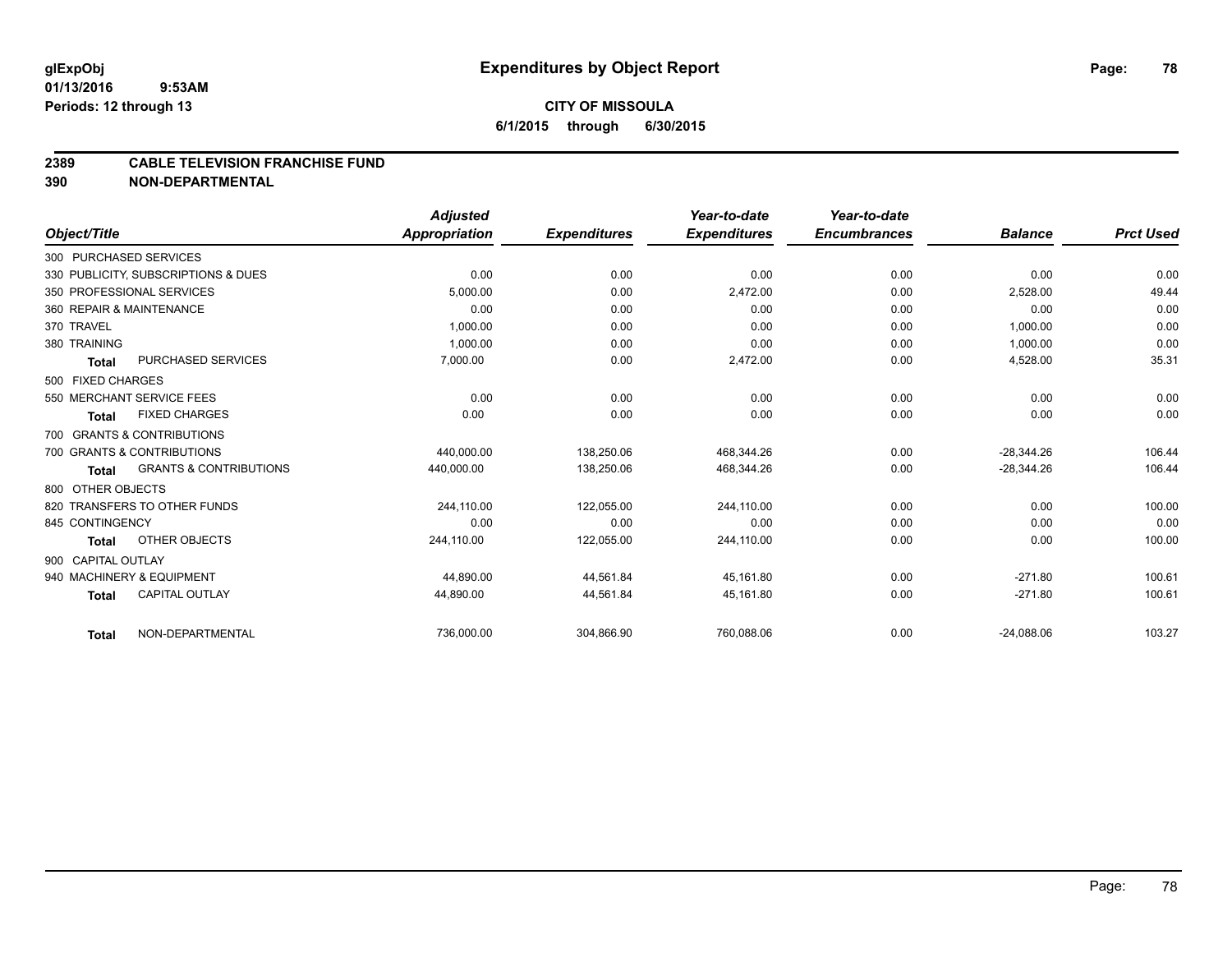|                    |                                     | <b>Adjusted</b> |                     | Year-to-date        | Year-to-date        |                |                  |
|--------------------|-------------------------------------|-----------------|---------------------|---------------------|---------------------|----------------|------------------|
| Object/Title       |                                     | Appropriation   | <b>Expenditures</b> | <b>Expenditures</b> | <b>Encumbrances</b> | <b>Balance</b> | <b>Prct Used</b> |
|                    | 300 PURCHASED SERVICES              |                 |                     |                     |                     |                |                  |
|                    | 330 PUBLICITY, SUBSCRIPTIONS & DUES | 0.00            | 0.00                | 0.00                | 0.00                | 0.00           | 0.00             |
|                    | 350 PROFESSIONAL SERVICES           | 5,000.00        | 0.00                | 2,472.00            | 0.00                | 2,528.00       | 49.44            |
|                    | 360 REPAIR & MAINTENANCE            | 0.00            | 0.00                | 0.00                | 0.00                | 0.00           | 0.00             |
| 370 TRAVEL         |                                     | 1.000.00        | 0.00                | 0.00                | 0.00                | 1,000.00       | 0.00             |
| 380 TRAINING       |                                     | 1,000.00        | 0.00                | 0.00                | 0.00                | 1,000.00       | 0.00             |
| <b>Total</b>       | <b>PURCHASED SERVICES</b>           | 7,000.00        | 0.00                | 2,472.00            | 0.00                | 4,528.00       | 35.31            |
| 500 FIXED CHARGES  |                                     |                 |                     |                     |                     |                |                  |
|                    | 550 MERCHANT SERVICE FEES           | 0.00            | 0.00                | 0.00                | 0.00                | 0.00           | 0.00             |
| <b>Total</b>       | <b>FIXED CHARGES</b>                | 0.00            | 0.00                | 0.00                | 0.00                | 0.00           | 0.00             |
|                    | 700 GRANTS & CONTRIBUTIONS          |                 |                     |                     |                     |                |                  |
|                    | 700 GRANTS & CONTRIBUTIONS          | 440,000.00      | 138.250.06          | 468.344.26          | 0.00                | $-28.344.26$   | 106.44           |
| <b>Total</b>       | <b>GRANTS &amp; CONTRIBUTIONS</b>   | 440,000.00      | 138,250.06          | 468,344.26          | 0.00                | $-28,344.26$   | 106.44           |
| 800 OTHER OBJECTS  |                                     |                 |                     |                     |                     |                |                  |
|                    | 820 TRANSFERS TO OTHER FUNDS        | 244,110.00      | 122,055.00          | 244,110.00          | 0.00                | 0.00           | 100.00           |
| 845 CONTINGENCY    |                                     | 0.00            | 0.00                | 0.00                | 0.00                | 0.00           | 0.00             |
| <b>Total</b>       | <b>OTHER OBJECTS</b>                | 244,110.00      | 122,055.00          | 244,110.00          | 0.00                | 0.00           | 100.00           |
| 900 CAPITAL OUTLAY |                                     |                 |                     |                     |                     |                |                  |
|                    | 940 MACHINERY & EQUIPMENT           | 44,890.00       | 44.561.84           | 45.161.80           | 0.00                | $-271.80$      | 100.61           |
| <b>Total</b>       | CAPITAL OUTLAY                      | 44,890.00       | 44,561.84           | 45,161.80           | 0.00                | $-271.80$      | 100.61           |
| <b>Total</b>       | CABLE TELEVISION FRANCHISE FUND     | 736,000.00      | 304,866.90          | 760,088.06          | 0.00                | $-24,088.06$   | 103.27           |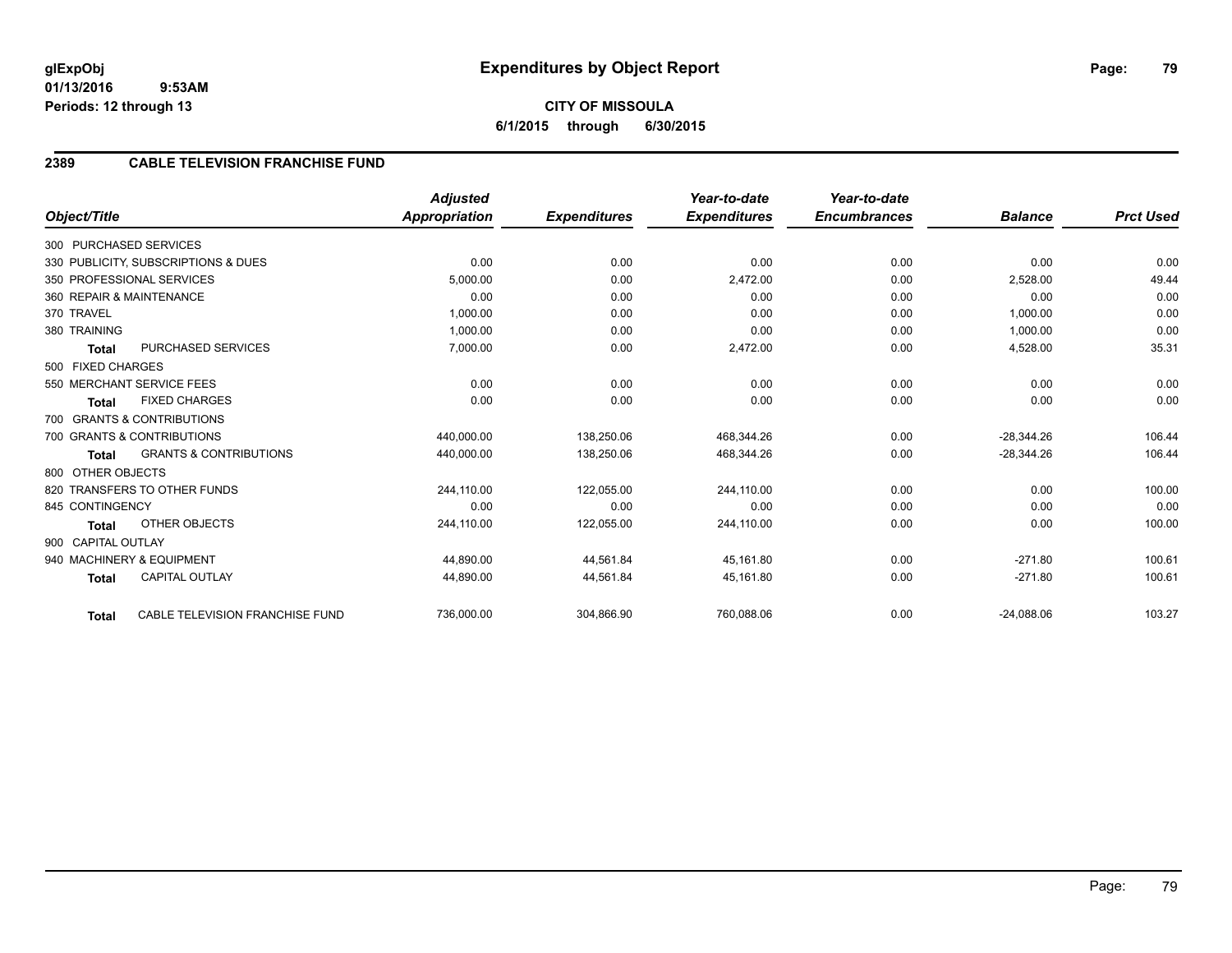# **CITY OF MISSOULA 6/1/2015 through 6/30/2015**

# **2390 DRUG FORFEITURE FUND**

**290 POLICE**

|                                            | <b>Adjusted</b>      |                     | Year-to-date        | Year-to-date        |                |                  |
|--------------------------------------------|----------------------|---------------------|---------------------|---------------------|----------------|------------------|
| Object/Title                               | <b>Appropriation</b> | <b>Expenditures</b> | <b>Expenditures</b> | <b>Encumbrances</b> | <b>Balance</b> | <b>Prct Used</b> |
| 100 PERSONAL SERVICES                      |                      |                     |                     |                     |                |                  |
| 110 SALARIES AND WAGES                     | 0.00                 | 0.00                | 0.00                | 0.00                | 0.00           | 0.00             |
| 120 OVERTIME/TERMINATION                   | 0.00                 | 0.00                | 0.00                | 0.00                | 0.00           | 0.00             |
| 140 EMPLOYER CONTRIBUTIONS                 | 0.00                 | 0.00                | 0.00                | 0.00                | 0.00           | 0.00             |
| PERSONAL SERVICES<br><b>Total</b>          | 0.00                 | 0.00                | 0.00                | 0.00                | 0.00           | 0.00             |
| 200 SUPPLIES                               |                      |                     |                     |                     |                |                  |
| 210 OFFICE SUPPLIES                        | 0.00                 | 0.00                | 0.00                | 0.00                | 0.00           | 0.00             |
| 220 OPERATING SUPPLIES                     | 3,000.00             | 2,051.54            | 19,107.80           | 0.00                | $-16, 107.80$  | 636.93           |
| 230 REPAIR/MAINTENANCE                     | 3,000.00             | 51.29               | 51.29               | 0.00                | 2,948.71       | 1.71             |
| 231 GASOLINE                               | 500.00               | 0.00                | 0.00                | 0.00                | 500.00         | 0.00             |
| 240 OTHER SUPPLIES                         | 0.00                 | 0.00                | 0.00                | 0.00                | 0.00           | 0.00             |
| <b>SUPPLIES</b><br>Total                   | 6,500.00             | 2,102.83            | 19,159.09           | 0.00                | $-12,659.09$   | 294.76           |
| 300 PURCHASED SERVICES                     |                      |                     |                     |                     |                |                  |
| 310 COMMUNICATIONS                         | 500.00               | 0.00                | 0.00                | 0.00                | 500.00         | 0.00             |
| 320 PRINTING & DUPLICATING                 | 300.00               | 0.00                | 0.00                | 0.00                | 300.00         | 0.00             |
| 330 PUBLICITY, SUBSCRIPTIONS & DUES        | 0.00                 | 0.00                | 0.00                | 0.00                | 0.00           | 0.00             |
| 344 TELEPHONE SERVICE                      | 0.00                 | 0.00                | 0.00                | 0.00                | 0.00           | 0.00             |
| 350 PROFESSIONAL SERVICES                  | 0.00                 | 0.00                | 0.00                | 0.00                | 0.00           | 0.00             |
| 360 REPAIR & MAINTENANCE                   | 1,000.00             | 0.00                | 0.00                | 0.00                | 1,000.00       | 0.00             |
| 370 TRAVEL                                 | 4,000.00             | 0.00                | $-278.01$           | 0.00                | 4,278.01       | $-6.95$          |
| 380 TRAINING                               | 2,000.00             | 0.00                | 0.00                | 0.00                | 2,000.00       | 0.00             |
| 390 OTHER PURCHASED SERVICES               | 500.00               | 0.00                | 0.00                | 0.00                | 500.00         | 0.00             |
| PURCHASED SERVICES<br><b>Total</b>         | 8,300.00             | 0.00                | $-278.01$           | 0.00                | 8,578.01       | $-3.35$          |
| 500 FIXED CHARGES                          |                      |                     |                     |                     |                |                  |
| 500 FIXED CHARGES                          | 1,000.00             | 0.00                | 0.00                | 0.00                | 1,000.00       | 0.00             |
| 550 MERCHANT SERVICE FEES                  | 0.00                 | 0.00                | 0.00                | 0.00                | 0.00           | 0.00             |
| <b>FIXED CHARGES</b><br><b>Total</b>       | 1,000.00             | 0.00                | 0.00                | 0.00                | 1,000.00       | 0.00             |
| 700 GRANTS & CONTRIBUTIONS                 |                      |                     |                     |                     |                |                  |
| 700 GRANTS & CONTRIBUTIONS                 | 0.00                 | 0.00                | 0.00                | 0.00                | 0.00           | 0.00             |
| <b>GRANTS &amp; CONTRIBUTIONS</b><br>Total | 0.00                 | 0.00                | 0.00                | 0.00                | 0.00           | 0.00             |
| 800 OTHER OBJECTS                          |                      |                     |                     |                     |                |                  |
| 820 TRANSFERS TO OTHER FUNDS               | 0.00                 | 0.00                | 0.00                | 0.00                | 0.00           | 0.00             |
| 845 CONTINGENCY                            | 0.00                 | 0.00                | 0.00                | 0.00                | 0.00           | 0.00             |
|                                            |                      |                     |                     |                     |                |                  |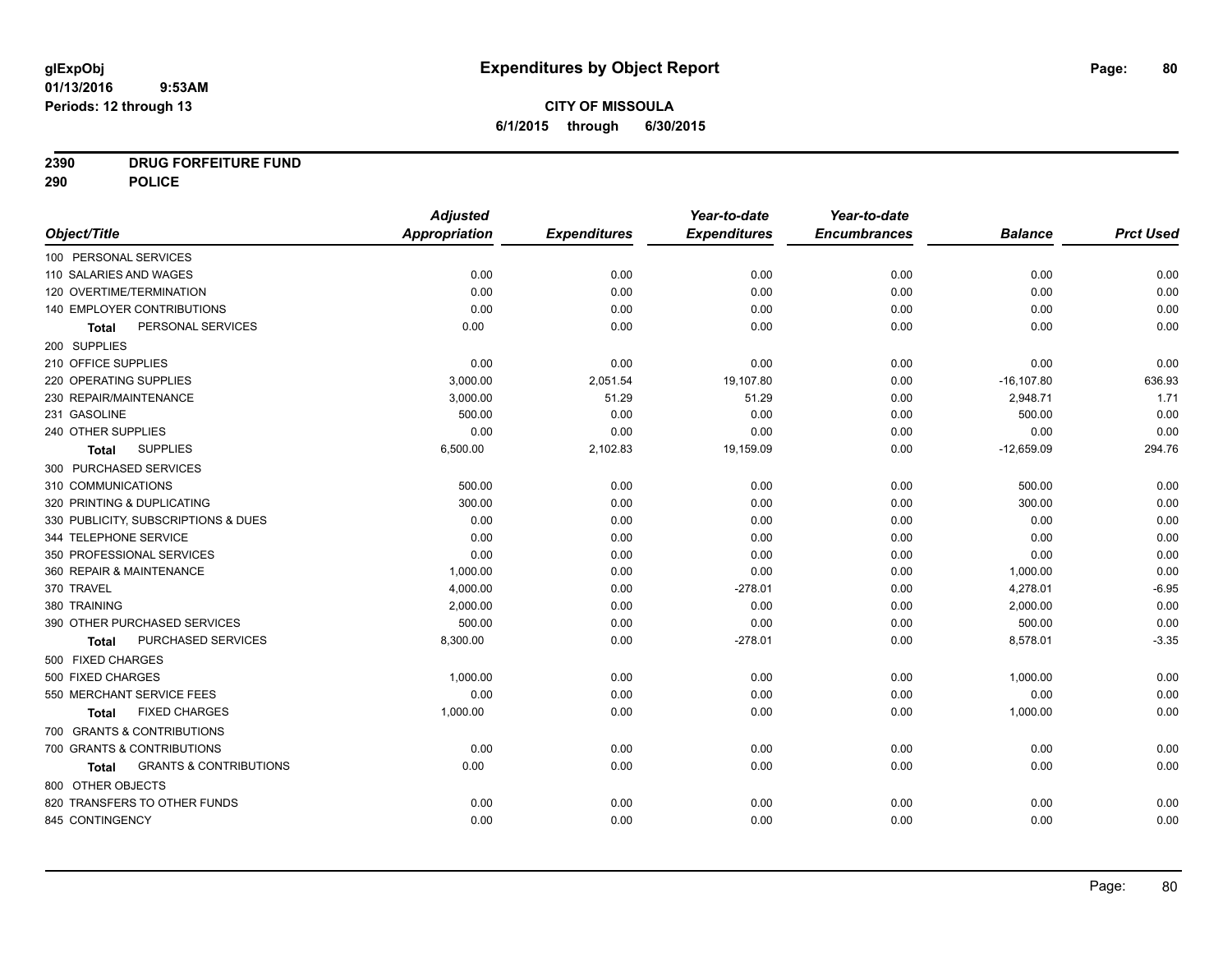# **CITY OF MISSOULA 6/1/2015 through 6/30/2015**

# **2390 DRUG FORFEITURE FUND**

**290 POLICE**

| Object/Title       |                           | <b>Adjusted</b><br>Appropriation | <b>Expenditures</b> | Year-to-date<br><b>Expenditures</b> | Year-to-date<br><b>Encumbrances</b> | <b>Balance</b> | <b>Prct Used</b> |
|--------------------|---------------------------|----------------------------------|---------------------|-------------------------------------|-------------------------------------|----------------|------------------|
|                    |                           |                                  |                     |                                     |                                     |                |                  |
| <b>Total</b>       | OTHER OBJECTS             | 0.00                             | 0.00                | 0.00                                | 0.00                                | 0.00           | 0.00             |
| 900 CAPITAL OUTLAY |                           |                                  |                     |                                     |                                     |                |                  |
| 930 IMPROVEMENTS   |                           | 0.00                             | 0.00                | 0.00                                | 0.00                                | 0.00           | 0.00             |
|                    | 940 MACHINERY & EQUIPMENT | 12,000.00                        | 0.00                | 0.00                                | 0.00                                | 12,000.00      | 0.00             |
| <b>Total</b>       | <b>CAPITAL OUTLAY</b>     | 12,000.00                        | 0.00                | 0.00                                | 0.00                                | 12,000.00      | 0.00             |
| <b>Total</b>       | <b>POLICE</b>             | 27,800.00                        | 2,102.83            | 18,881.08                           | 0.00                                | 8,918.92       | 67.92            |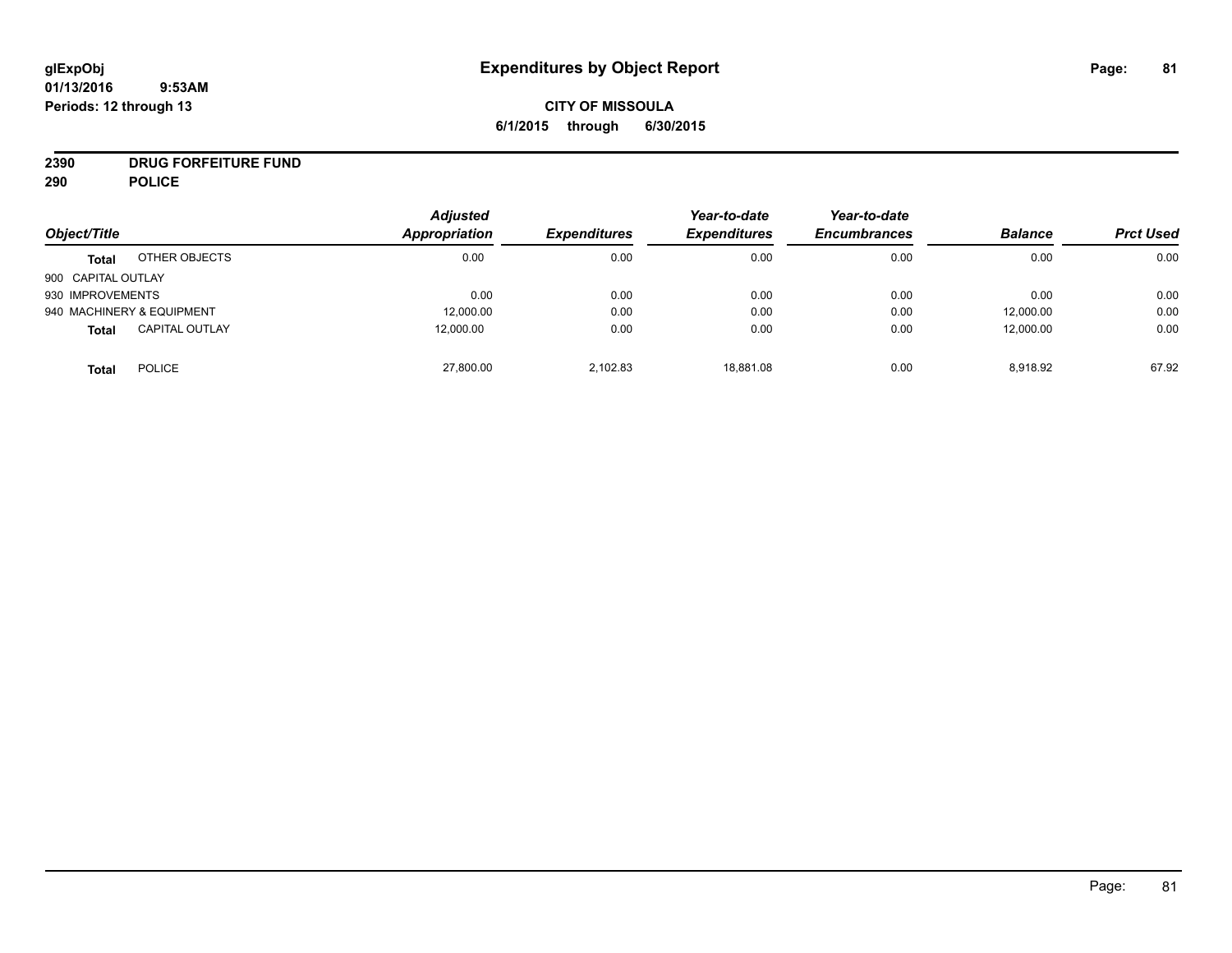**CITY OF MISSOULA 6/1/2015 through 6/30/2015**

#### **2390 DRUG FORFEITURE FUND**

|                                            | <b>Adjusted</b>      |                     | Year-to-date        | Year-to-date        |                |                  |
|--------------------------------------------|----------------------|---------------------|---------------------|---------------------|----------------|------------------|
| Object/Title                               | <b>Appropriation</b> | <b>Expenditures</b> | <b>Expenditures</b> | <b>Encumbrances</b> | <b>Balance</b> | <b>Prct Used</b> |
| 100 PERSONAL SERVICES                      |                      |                     |                     |                     |                |                  |
| 110 SALARIES AND WAGES                     | 0.00                 | 0.00                | 0.00                | 0.00                | 0.00           | 0.00             |
| 120 OVERTIME/TERMINATION                   | 0.00                 | 0.00                | 0.00                | 0.00                | 0.00           | 0.00             |
| 140 EMPLOYER CONTRIBUTIONS                 | 0.00                 | 0.00                | 0.00                | 0.00                | 0.00           | 0.00             |
| PERSONAL SERVICES<br><b>Total</b>          | 0.00                 | 0.00                | 0.00                | 0.00                | 0.00           | 0.00             |
| 200 SUPPLIES                               |                      |                     |                     |                     |                |                  |
| 210 OFFICE SUPPLIES                        | 0.00                 | 0.00                | 0.00                | 0.00                | 0.00           | 0.00             |
| 220 OPERATING SUPPLIES                     | 3,000.00             | 2,051.54            | 19,107.80           | 0.00                | $-16, 107.80$  | 636.93           |
| 230 REPAIR/MAINTENANCE                     | 3,000.00             | 51.29               | 51.29               | 0.00                | 2,948.71       | 1.71             |
| 231 GASOLINE                               | 500.00               | 0.00                | 0.00                | 0.00                | 500.00         | 0.00             |
| 240 OTHER SUPPLIES                         | 0.00                 | 0.00                | 0.00                | 0.00                | 0.00           | 0.00             |
| <b>SUPPLIES</b><br>Total                   | 6,500.00             | 2,102.83            | 19,159.09           | 0.00                | $-12,659.09$   | 294.76           |
| 300 PURCHASED SERVICES                     |                      |                     |                     |                     |                |                  |
| 310 COMMUNICATIONS                         | 500.00               | 0.00                | 0.00                | 0.00                | 500.00         | 0.00             |
| 320 PRINTING & DUPLICATING                 | 300.00               | 0.00                | 0.00                | 0.00                | 300.00         | 0.00             |
| 330 PUBLICITY, SUBSCRIPTIONS & DUES        | 0.00                 | 0.00                | 0.00                | 0.00                | 0.00           | 0.00             |
| 344 TELEPHONE SERVICE                      | 0.00                 | 0.00                | 0.00                | 0.00                | 0.00           | 0.00             |
| 350 PROFESSIONAL SERVICES                  | 0.00                 | 0.00                | 0.00                | 0.00                | 0.00           | 0.00             |
| 360 REPAIR & MAINTENANCE                   | 1,000.00             | 0.00                | 0.00                | 0.00                | 1,000.00       | 0.00             |
| 370 TRAVEL                                 | 4,000.00             | 0.00                | $-278.01$           | 0.00                | 4,278.01       | $-6.95$          |
| 380 TRAINING                               | 2,000.00             | 0.00                | 0.00                | 0.00                | 2,000.00       | 0.00             |
| 390 OTHER PURCHASED SERVICES               | 500.00               | 0.00                | 0.00                | 0.00                | 500.00         | 0.00             |
| PURCHASED SERVICES<br><b>Total</b>         | 8,300.00             | 0.00                | $-278.01$           | 0.00                | 8,578.01       | $-3.35$          |
| 500 FIXED CHARGES                          |                      |                     |                     |                     |                |                  |
| 500 FIXED CHARGES                          | 1,000.00             | 0.00                | 0.00                | 0.00                | 1,000.00       | 0.00             |
| 550 MERCHANT SERVICE FEES                  | 0.00                 | 0.00                | 0.00                | 0.00                | 0.00           | 0.00             |
| <b>FIXED CHARGES</b><br>Total              | 1,000.00             | 0.00                | 0.00                | 0.00                | 1,000.00       | 0.00             |
| 700 GRANTS & CONTRIBUTIONS                 |                      |                     |                     |                     |                |                  |
| 700 GRANTS & CONTRIBUTIONS                 | 0.00                 | 0.00                | 0.00                | 0.00                | 0.00           | 0.00             |
| <b>GRANTS &amp; CONTRIBUTIONS</b><br>Total | 0.00                 | 0.00                | 0.00                | 0.00                | 0.00           | 0.00             |
| 800 OTHER OBJECTS                          |                      |                     |                     |                     |                |                  |
| 820 TRANSFERS TO OTHER FUNDS               | 0.00                 | 0.00                | 0.00                | 0.00                | 0.00           | 0.00             |
| 845 CONTINGENCY                            | 0.00                 | 0.00                | 0.00                | 0.00                | 0.00           | 0.00             |
| OTHER OBJECTS<br>Total                     | 0.00                 | 0.00                | 0.00                | 0.00                | 0.00           | 0.00             |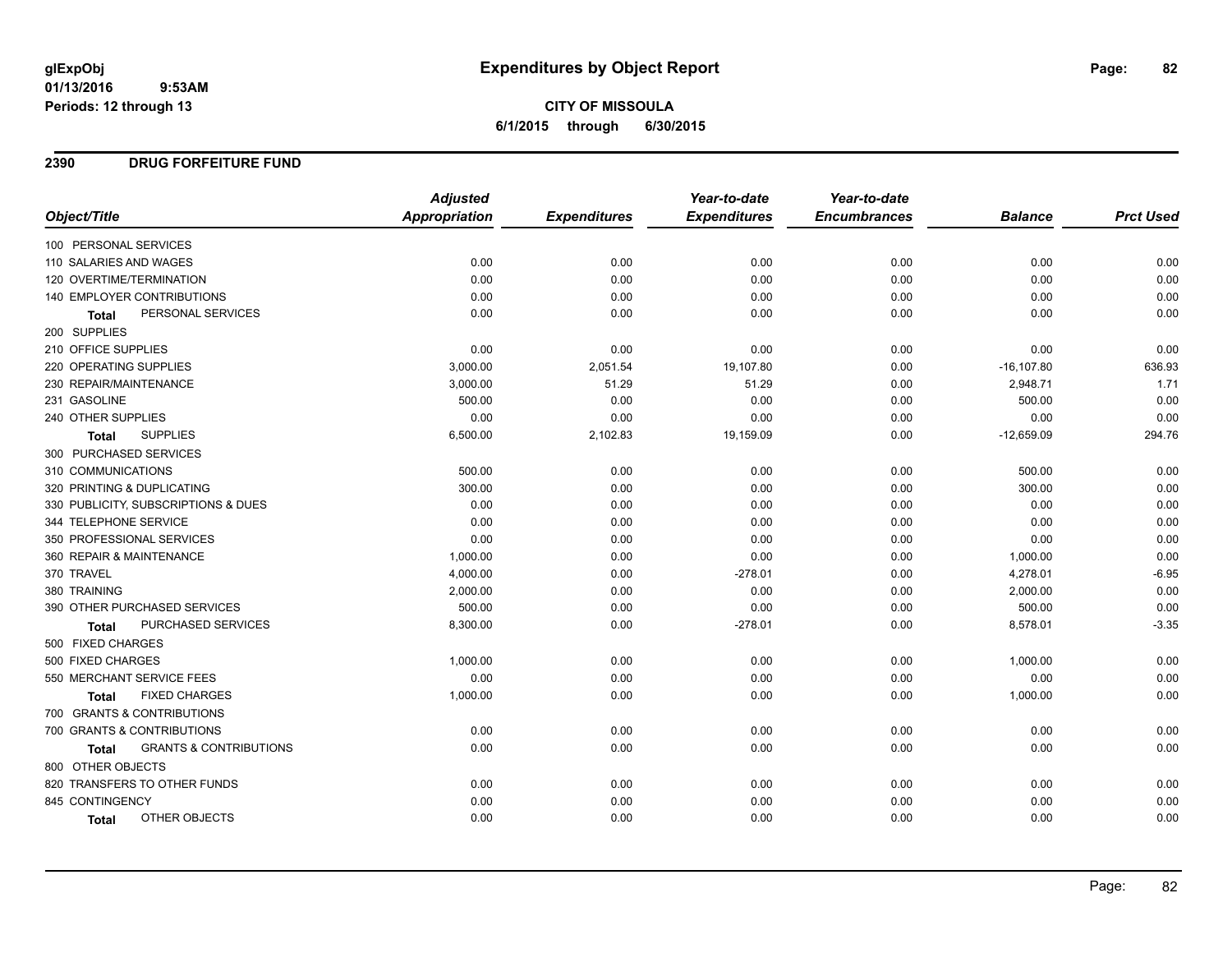**CITY OF MISSOULA 6/1/2015 through 6/30/2015**

#### **2390 DRUG FORFEITURE FUND**

| Object/Title              |                       | <b>Adjusted</b><br>Appropriation | <b>Expenditures</b> | Year-to-date<br><b>Expenditures</b> | Year-to-date<br><b>Encumbrances</b> | <b>Balance</b> | <b>Prct Used</b> |
|---------------------------|-----------------------|----------------------------------|---------------------|-------------------------------------|-------------------------------------|----------------|------------------|
| 900 CAPITAL OUTLAY        |                       |                                  |                     |                                     |                                     |                |                  |
| 930 IMPROVEMENTS          |                       | 0.00                             | 0.00                | 0.00                                | 0.00                                | 0.00           | 0.00             |
| 940 MACHINERY & EQUIPMENT |                       | 12,000.00                        | 0.00                | 0.00                                | 0.00                                | 12,000.00      | 0.00             |
| <b>Total</b>              | <b>CAPITAL OUTLAY</b> | 12.000.00                        | 0.00                | 0.00                                | 0.00                                | 12,000.00      | 0.00             |
| Total                     | DRUG FORFEITURE FUND  | 27,800.00                        | 2.102.83            | 18.881.08                           | 0.00                                | 8.918.92       | 67.92            |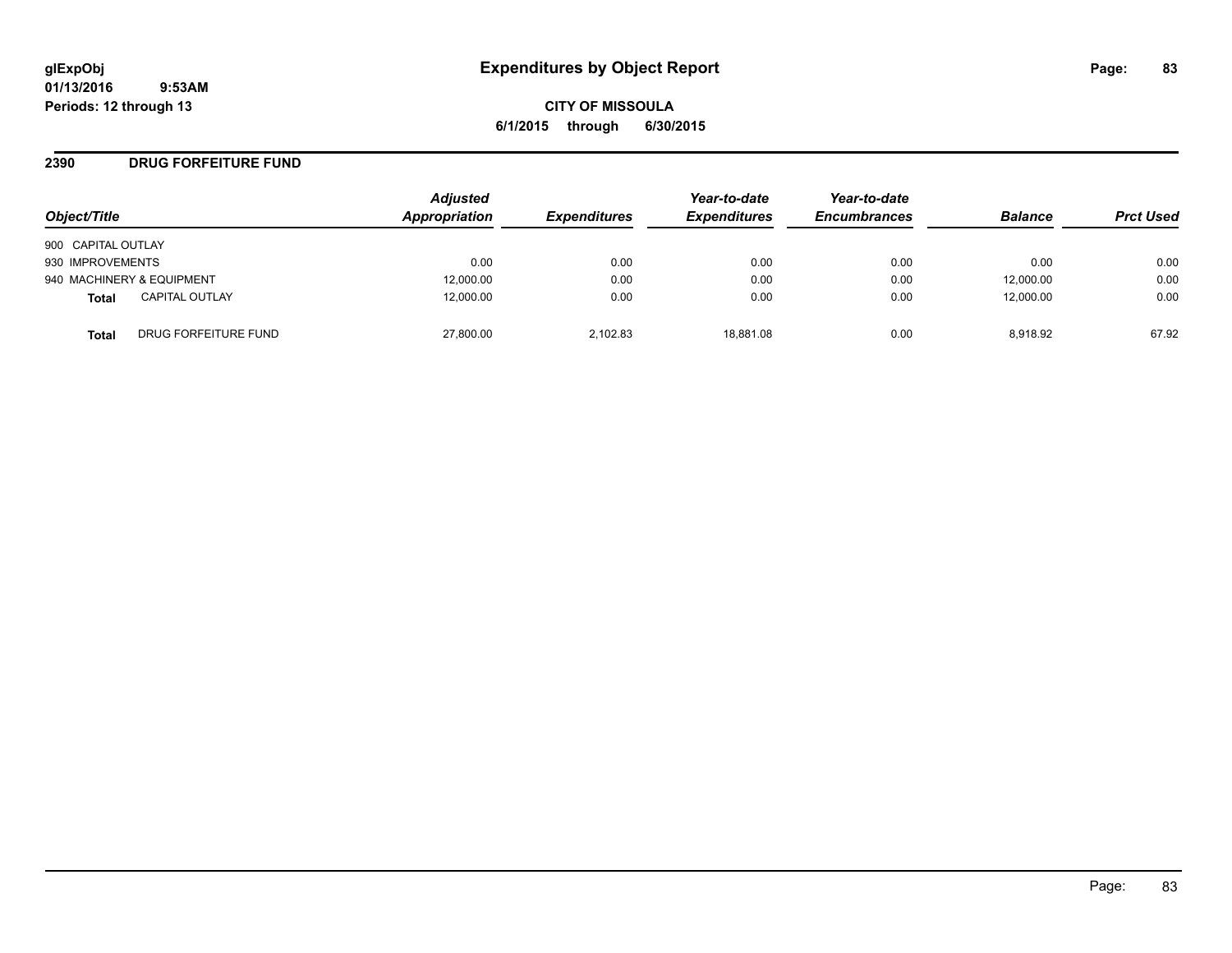**2394 BUILDING INSPECTION FUND**

**310 BUILDING INSPECTION**

|                                           | <b>Adjusted</b> |                     | Year-to-date        | Year-to-date        |                |                  |
|-------------------------------------------|-----------------|---------------------|---------------------|---------------------|----------------|------------------|
| Object/Title                              | Appropriation   | <b>Expenditures</b> | <b>Expenditures</b> | <b>Encumbrances</b> | <b>Balance</b> | <b>Prct Used</b> |
| 100 PERSONAL SERVICES                     |                 |                     |                     |                     |                |                  |
| 110 SALARIES AND WAGES                    | 635,518.00      | 94,021.91           | 556,750.70          | 0.00                | 78,767.30      | 87.61            |
| 115 SALARIES/HEALTH INSURANCE BENEFIT     | 0.00            | 47,665.00           | 47,665.00           | 0.00                | $-47,665.00$   | 0.00             |
| 120 OVERTIME/TERMINATION                  | 500.00          | $-1,260.88$         | $-1,260.88$         | 0.00                | 1,760.88       | $-252.18$        |
| 130 OTHER                                 | 19,836.00       | 0.00                | 0.00                | 0.00                | 19,836.00      | 0.00             |
| <b>140 EMPLOYER CONTRIBUTIONS</b>         | 212,966.00      | 26,335.00           | 207,375.03          | 0.00                | 5,590.97       | 97.37            |
| <b>141 STATE RETIREMENT CONTRIBUTIONS</b> | 0.00            | 94.02               | 515.22              | 0.00                | $-515.22$      | 0.00             |
| PERSONAL SERVICES<br><b>Total</b>         | 868,820.00      | 166,855.05          | 811,045.07          | 0.00                | 57,774.93      | 93.35            |
| 200 SUPPLIES                              |                 |                     |                     |                     |                |                  |
| 210 OFFICE SUPPLIES                       | 2,200.00        | 844.35              | 5,426.31            | 0.00                | $-3,226.31$    | 246.65           |
| 220 OPERATING SUPPLIES                    | 10,500.00       | 1,847.53            | 20,247.01           | 0.00                | $-9,747.01$    | 192.83           |
| 230 REPAIR/MAINTENANCE                    | 3,000.00        | 27.50               | 467.29              | 0.00                | 2,532.71       | 15.58            |
| 231 GASOLINE                              | 11,475.00       | 1,753.95            | 6,565.92            | 0.00                | 4,909.08       | 57.22            |
| 250 SUPPLIES FOR RESALE                   | 500.00          | 0.00                | 0.00                | 0.00                | 500.00         | 0.00             |
| <b>SUPPLIES</b><br>Total                  | 27,675.00       | 4,473.33            | 32,706.53           | 0.00                | $-5,031.53$    | 118.18           |
| 300 PURCHASED SERVICES                    |                 |                     |                     |                     |                |                  |
| 310 COMMUNICATIONS                        | 1,000.00        | 9.91                | 105.85              | 0.00                | 894.15         | 10.59            |
| 320 PRINTING & DUPLICATING                | 7,600.00        | 720.30              | 3,029.96            | 0.00                | 4,570.04       | 39.87            |
| 330 PUBLICITY, SUBSCRIPTIONS & DUES       | 2,100.00        | 280.65              | 2,388.19            | 0.00                | $-288.19$      | 113.72           |
| 344 TELEPHONE SERVICE                     | 16,198.00       | 3,117.17            | 16,485.61           | 0.00                | $-287.61$      | 101.78           |
| 350 PROFESSIONAL SERVICES                 | 5,300.00        | 10,504.61           | 33,058.31           | 0.00                | $-27,758.31$   | 623.74           |
| 360 REPAIR & MAINTENANCE                  | 33,378.00       | 577.75              | 9,440.72            | 0.00                | 23,937.28      | 28.28            |
| 370 TRAVEL                                | 10,025.00       | 181.59              | 5,190.44            | 0.00                | 4,834.56       | 51.77            |
| 380 TRAINING                              | 6,500.00        | 1,087.65            | 5,324.05            | 0.00                | 1,175.95       | 81.91            |
| PURCHASED SERVICES<br><b>Total</b>        | 82,101.00       | 16,479.63           | 75,023.13           | 0.00                | 7,077.87       | 91.38            |
| 500 FIXED CHARGES                         |                 |                     |                     |                     |                |                  |
| 500 FIXED CHARGES                         | 259,008.00      | 122,504.00          | 249,356.42          | 0.00                | 9,651.58       | 96.27            |
| 550 MERCHANT SERVICE FEES                 | 0.00            | 4,566.68            | 21,086.38           | 0.00                | $-21,086.38$   | 0.00             |
| <b>FIXED CHARGES</b><br>Total             | 259,008.00      | 127,070.68          | 270,442.80          | 0.00                | $-11,434.80$   | 104.41           |
| 600 DEBT SERVICE                          |                 |                     |                     |                     |                |                  |
| 620 INTEREST / SERVICE FEES               | 0.00            | 0.00                | 0.00                | 0.00                | 0.00           | 0.00             |
| <b>DEBT SERVICE</b><br>Total              | 0.00            | 0.00                | 0.00                | 0.00                | 0.00           | 0.00             |
| 900 CAPITAL OUTLAY                        |                 |                     |                     |                     |                |                  |

Page: 84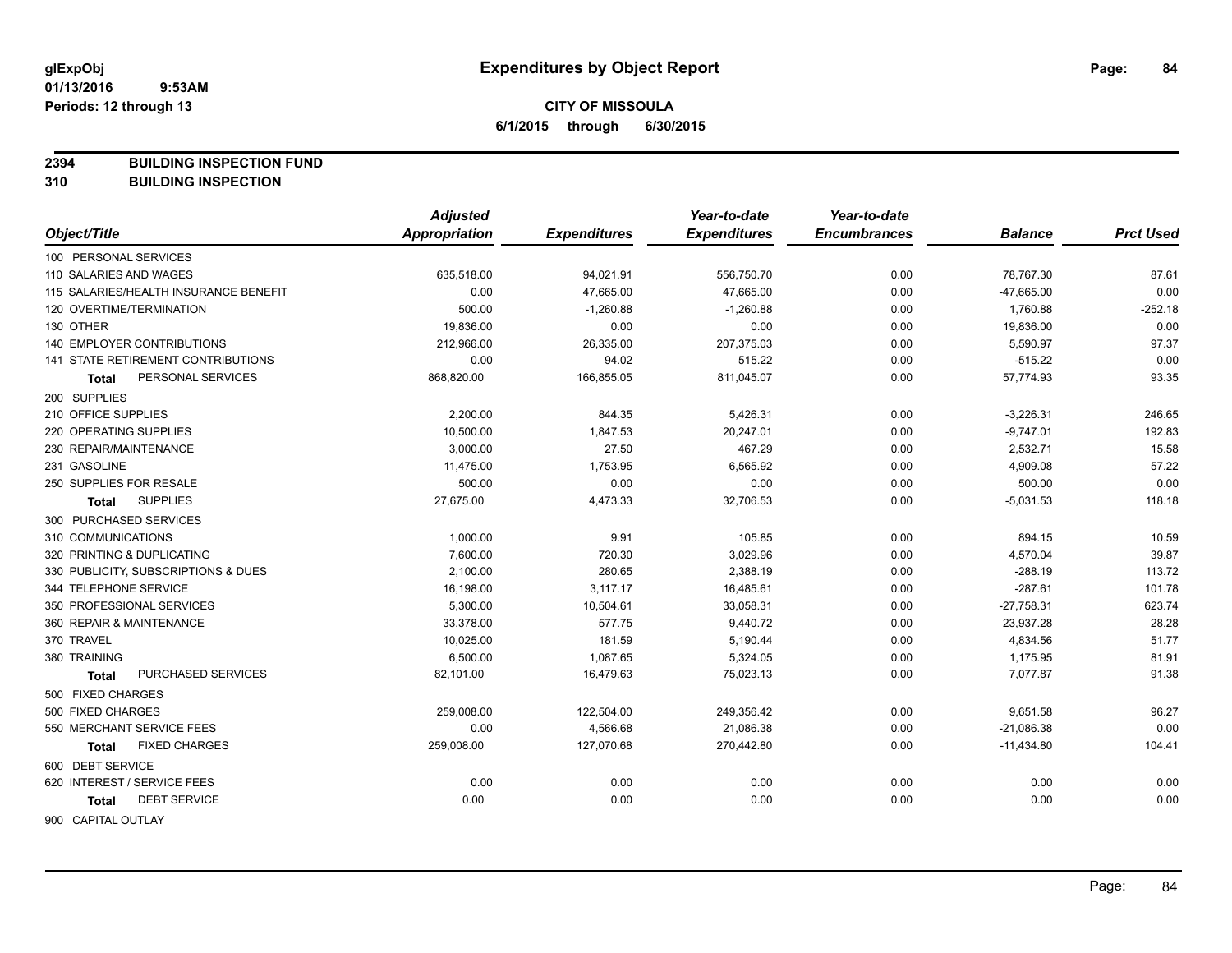**2394 BUILDING INSPECTION FUND**

**310 BUILDING INSPECTION**

| Object/Title |                            | <b>Adjusted</b><br><b>Appropriation</b><br><b>Expenditures</b> | Year-to-date<br><b>Expenditures</b> | Year-to-date<br><b>Encumbrances</b> | <b>Balance</b> | <b>Prct Used</b> |       |
|--------------|----------------------------|----------------------------------------------------------------|-------------------------------------|-------------------------------------|----------------|------------------|-------|
|              | 940 MACHINERY & EQUIPMENT  | 0.00                                                           | 0.00                                | 20.219.00                           | 0.00           | $-20.219.00$     | 0.00  |
| <b>Total</b> | <b>CAPITAL OUTLAY</b>      | 0.00                                                           | 0.00                                | 20.219.00                           | 0.00           | $-20.219.00$     | 0.00  |
| <b>Total</b> | <b>BUILDING INSPECTION</b> | .237,604.00                                                    | 314,878.69                          | 1,209,436.53                        | 0.00           | 28,167.47        | 97.72 |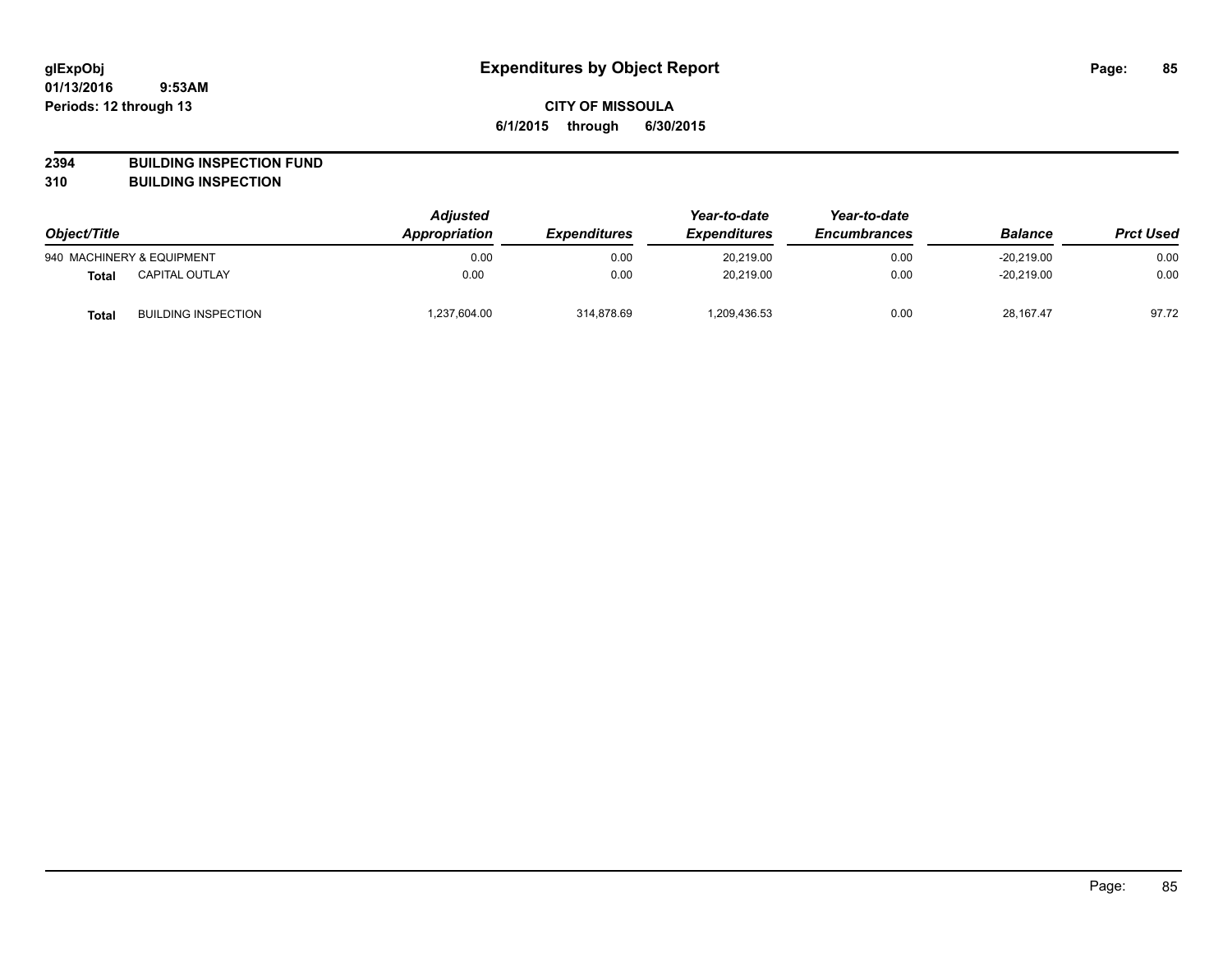# **CITY OF MISSOULA 6/1/2015 through 6/30/2015**

#### **2394 BUILDING INSPECTION FUND**

|                                       | <b>Adjusted</b>      |                     | Year-to-date        | Year-to-date        |                |                  |
|---------------------------------------|----------------------|---------------------|---------------------|---------------------|----------------|------------------|
| Object/Title                          | <b>Appropriation</b> | <b>Expenditures</b> | <b>Expenditures</b> | <b>Encumbrances</b> | <b>Balance</b> | <b>Prct Used</b> |
| 100 PERSONAL SERVICES                 |                      |                     |                     |                     |                |                  |
| 110 SALARIES AND WAGES                | 635,518.00           | 94,021.91           | 556,750.70          | 0.00                | 78,767.30      | 87.61            |
| 115 SALARIES/HEALTH INSURANCE BENEFIT | 0.00                 | 47,665.00           | 47,665.00           | 0.00                | $-47,665.00$   | 0.00             |
| 120 OVERTIME/TERMINATION              | 500.00               | $-1,260.88$         | $-1,260.88$         | 0.00                | 1,760.88       | $-252.18$        |
| 130 OTHER                             | 19,836.00            | 0.00                | 0.00                | 0.00                | 19,836.00      | 0.00             |
| 140 EMPLOYER CONTRIBUTIONS            | 212.966.00           | 26,335.00           | 207,375.03          | 0.00                | 5,590.97       | 97.37            |
| 141 STATE RETIREMENT CONTRIBUTIONS    | 0.00                 | 94.02               | 515.22              | 0.00                | $-515.22$      | 0.00             |
| PERSONAL SERVICES<br><b>Total</b>     | 868,820.00           | 166,855.05          | 811,045.07          | 0.00                | 57,774.93      | 93.35            |
| 200 SUPPLIES                          |                      |                     |                     |                     |                |                  |
| 210 OFFICE SUPPLIES                   | 2,200.00             | 844.35              | 5,426.31            | 0.00                | $-3,226.31$    | 246.65           |
| 220 OPERATING SUPPLIES                | 10,500.00            | 1,847.53            | 20,247.01           | 0.00                | $-9,747.01$    | 192.83           |
| 230 REPAIR/MAINTENANCE                | 3,000.00             | 27.50               | 467.29              | 0.00                | 2,532.71       | 15.58            |
| 231 GASOLINE                          | 11,475.00            | 1,753.95            | 6,565.92            | 0.00                | 4,909.08       | 57.22            |
| 250 SUPPLIES FOR RESALE               | 500.00               | 0.00                | 0.00                | 0.00                | 500.00         | 0.00             |
| <b>SUPPLIES</b><br><b>Total</b>       | 27,675.00            | 4,473.33            | 32,706.53           | 0.00                | $-5,031.53$    | 118.18           |
| 300 PURCHASED SERVICES                |                      |                     |                     |                     |                |                  |
| 310 COMMUNICATIONS                    | 1,000.00             | 9.91                | 105.85              | 0.00                | 894.15         | 10.59            |
| 320 PRINTING & DUPLICATING            | 7,600.00             | 720.30              | 3,029.96            | 0.00                | 4,570.04       | 39.87            |
| 330 PUBLICITY, SUBSCRIPTIONS & DUES   | 2,100.00             | 280.65              | 2,388.19            | 0.00                | $-288.19$      | 113.72           |
| 344 TELEPHONE SERVICE                 | 16,198.00            | 3,117.17            | 16,485.61           | 0.00                | $-287.61$      | 101.78           |
| 350 PROFESSIONAL SERVICES             | 5,300.00             | 10,504.61           | 33,058.31           | 0.00                | $-27,758.31$   | 623.74           |
| 360 REPAIR & MAINTENANCE              | 33,378.00            | 577.75              | 9,440.72            | 0.00                | 23,937.28      | 28.28            |
| 370 TRAVEL                            | 10,025.00            | 181.59              | 5,190.44            | 0.00                | 4,834.56       | 51.77            |
| 380 TRAINING                          | 6,500.00             | 1,087.65            | 5,324.05            | 0.00                | 1,175.95       | 81.91            |
| PURCHASED SERVICES<br><b>Total</b>    | 82,101.00            | 16,479.63           | 75,023.13           | 0.00                | 7,077.87       | 91.38            |
| 500 FIXED CHARGES                     |                      |                     |                     |                     |                |                  |
| 500 FIXED CHARGES                     | 259,008.00           | 122,504.00          | 249,356.42          | 0.00                | 9,651.58       | 96.27            |
| 550 MERCHANT SERVICE FEES             | 0.00                 | 4,566.68            | 21,086.38           | 0.00                | $-21,086.38$   | 0.00             |
| <b>FIXED CHARGES</b><br><b>Total</b>  | 259,008.00           | 127,070.68          | 270,442.80          | 0.00                | $-11,434.80$   | 104.41           |
| 600 DEBT SERVICE                      |                      |                     |                     |                     |                |                  |
| 620 INTEREST / SERVICE FEES           | 0.00                 | 0.00                | 0.00                | 0.00                | 0.00           | 0.00             |
| <b>DEBT SERVICE</b><br><b>Total</b>   | 0.00                 | 0.00                | 0.00                | 0.00                | 0.00           | 0.00             |
| 900 CAPITAL OUTLAY                    |                      |                     |                     |                     |                |                  |
| 940 MACHINERY & EQUIPMENT             | 0.00                 | 0.00                | 20,219.00           | 0.00                | $-20,219.00$   | 0.00             |
|                                       |                      |                     |                     |                     |                |                  |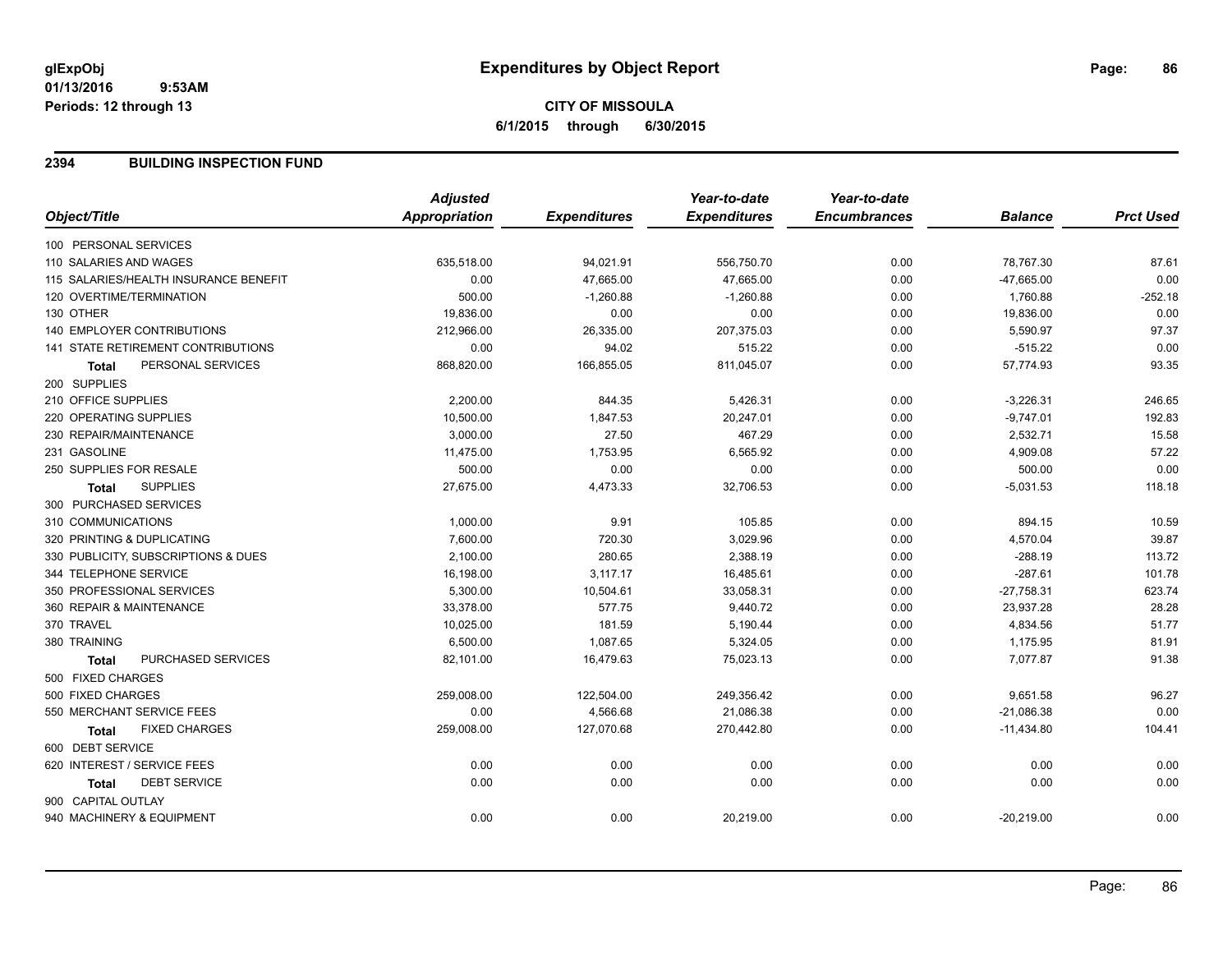#### **2394 BUILDING INSPECTION FUND**

| Object/Title |                          | Adjusted<br><b>Appropriation</b> | <b>Expenditures</b> | Year-to-date<br><b>Expenditures</b> | Year-to-date<br><b>Encumbrances</b> | <b>Balance</b> | <b>Prct Used</b> |
|--------------|--------------------------|----------------------------------|---------------------|-------------------------------------|-------------------------------------|----------------|------------------|
| <b>Total</b> | <b>CAPITAL OUTLAY</b>    | 0.00                             | 0.00                | 20.219.00                           | 0.00                                | $-20.219.00$   | 0.00             |
| <b>Total</b> | BUILDING INSPECTION FUND | .237,604.00                      | 314,878.69          | 209,436.53                          | 0.00                                | 28,167.47      | 97.72            |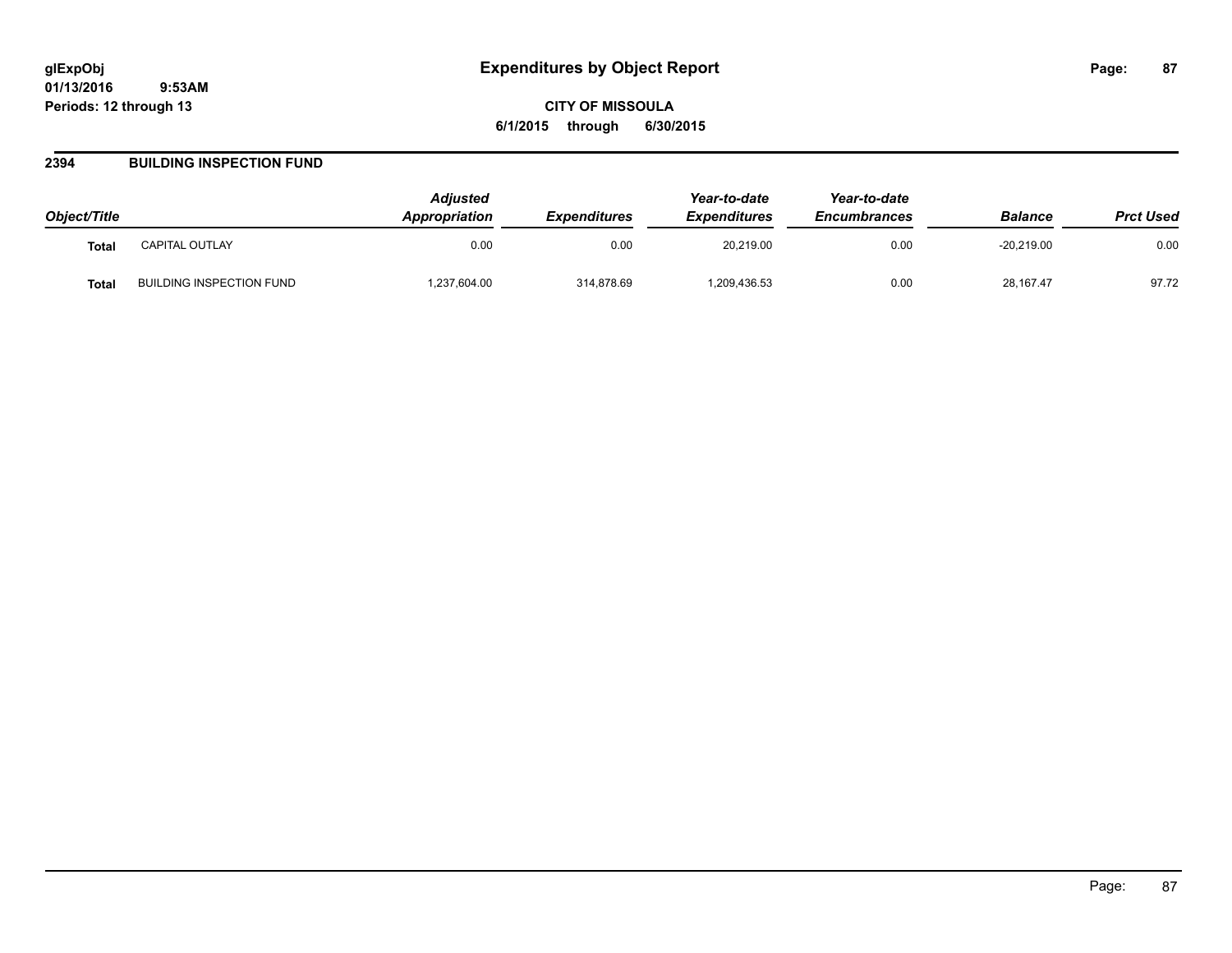#### **2395 CITY GRANTS & PROGRAM INCOME FUND**

**390 NON-DEPARTMENTAL**

| Object/Title      |                                   | <b>Adjusted</b><br><b>Appropriation</b> | <b>Expenditures</b> | Year-to-date<br><b>Expenditures</b> | Year-to-date<br><b>Encumbrances</b> | <b>Balance</b> | <b>Prct Used</b> |
|-------------------|-----------------------------------|-----------------------------------------|---------------------|-------------------------------------|-------------------------------------|----------------|------------------|
|                   | 300 PURCHASED SERVICES            |                                         |                     |                                     |                                     |                |                  |
|                   | 350 PROFESSIONAL SERVICES         | 2,103.00                                | 0.00                | 0.00                                | 0.00                                | 2,103.00       | 0.00             |
| <b>Total</b>      | PURCHASED SERVICES                | 2,103.00                                | 0.00                | 0.00                                | 0.00                                | 2,103.00       | 0.00             |
| 500 FIXED CHARGES |                                   |                                         |                     |                                     |                                     |                |                  |
|                   | 550 MERCHANT SERVICE FEES         | 0.00                                    | 0.00                | 0.00                                | 0.00                                | 0.00           | 0.00             |
| Total             | <b>FIXED CHARGES</b>              | 0.00                                    | 0.00                | 0.00                                | 0.00                                | 0.00           | 0.00             |
|                   | 700 GRANTS & CONTRIBUTIONS        |                                         |                     |                                     |                                     |                |                  |
|                   | 700 GRANTS & CONTRIBUTIONS        | 0.00                                    | 0.00                | 0.00                                | 0.00                                | 0.00           | 0.00             |
| Total             | <b>GRANTS &amp; CONTRIBUTIONS</b> | 0.00                                    | 0.00                | 0.00                                | 0.00                                | 0.00           | 0.00             |
| 800 OTHER OBJECTS |                                   |                                         |                     |                                     |                                     |                |                  |
|                   | 820 TRANSFERS TO OTHER FUNDS      | 0.00                                    | 0.00                | 0.00                                | 0.00                                | 0.00           | 0.00             |
| 845 CONTINGENCY   |                                   | 0.00                                    | 0.00                | 0.00                                | 0.00                                | 0.00           | 0.00             |
| Total             | OTHER OBJECTS                     | 0.00                                    | 0.00                | 0.00                                | 0.00                                | 0.00           | 0.00             |
| Total             | NON-DEPARTMENTAL                  | 2,103.00                                | 0.00                | 0.00                                | 0.00                                | 2,103.00       | 0.00             |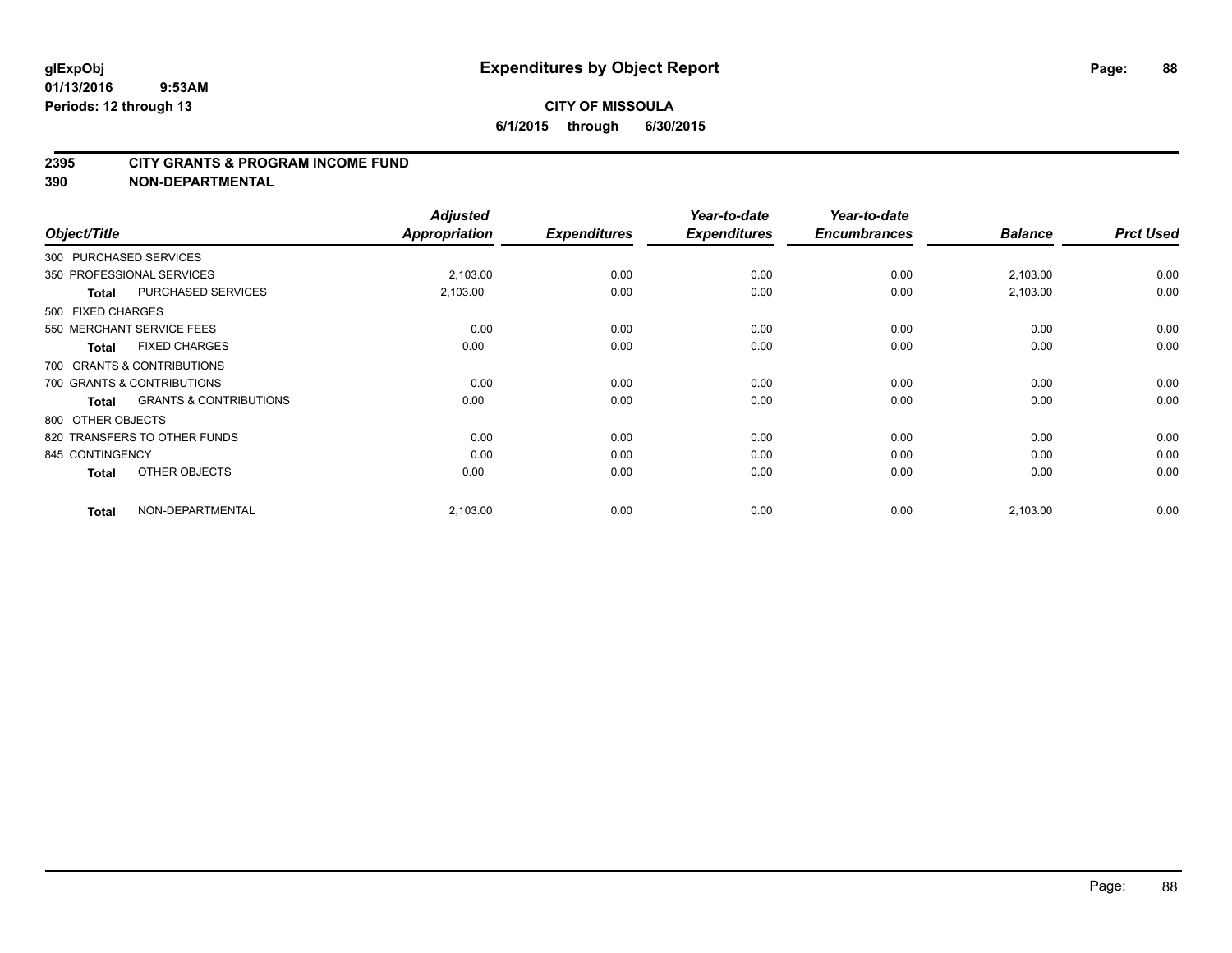# **CITY OF MISSOULA 6/1/2015 through 6/30/2015**

# **2395 CITY GRANTS & PROGRAM INCOME FUND**

| Object/Title           |                                   | <b>Adjusted</b><br><b>Appropriation</b> | <b>Expenditures</b> | Year-to-date<br><b>Expenditures</b> | Year-to-date<br><b>Encumbrances</b> | <b>Balance</b> | <b>Prct Used</b> |
|------------------------|-----------------------------------|-----------------------------------------|---------------------|-------------------------------------|-------------------------------------|----------------|------------------|
| 300 PURCHASED SERVICES |                                   |                                         |                     |                                     |                                     |                |                  |
|                        | 350 PROFESSIONAL SERVICES         | 2,103.00                                | 0.00                | 0.00                                | 0.00                                | 2,103.00       | 0.00             |
| <b>Total</b>           | PURCHASED SERVICES                | 2,103.00                                | 0.00                | 0.00                                | 0.00                                | 2,103.00       | 0.00             |
| 500 FIXED CHARGES      |                                   |                                         |                     |                                     |                                     |                |                  |
|                        | 550 MERCHANT SERVICE FEES         | 0.00                                    | 0.00                | 0.00                                | 0.00                                | 0.00           | 0.00             |
| <b>Total</b>           | <b>FIXED CHARGES</b>              | 0.00                                    | 0.00                | 0.00                                | 0.00                                | 0.00           | 0.00             |
|                        | 700 GRANTS & CONTRIBUTIONS        |                                         |                     |                                     |                                     |                |                  |
|                        | 700 GRANTS & CONTRIBUTIONS        | 0.00                                    | 0.00                | 0.00                                | 0.00                                | 0.00           | 0.00             |
| <b>Total</b>           | <b>GRANTS &amp; CONTRIBUTIONS</b> | 0.00                                    | 0.00                | 0.00                                | 0.00                                | 0.00           | 0.00             |
| 800 OTHER OBJECTS      |                                   |                                         |                     |                                     |                                     |                |                  |
|                        | 820 TRANSFERS TO OTHER FUNDS      | 0.00                                    | 0.00                | 0.00                                | 0.00                                | 0.00           | 0.00             |
| 845 CONTINGENCY        |                                   | 0.00                                    | 0.00                | 0.00                                | 0.00                                | 0.00           | 0.00             |
| <b>Total</b>           | OTHER OBJECTS                     | 0.00                                    | 0.00                | 0.00                                | 0.00                                | 0.00           | 0.00             |
| <b>Total</b>           | CITY GRANTS & PROGRAM INCOME FUN  | 2,103.00                                | 0.00                | 0.00                                | 0.00                                | 2,103.00       | 0.00             |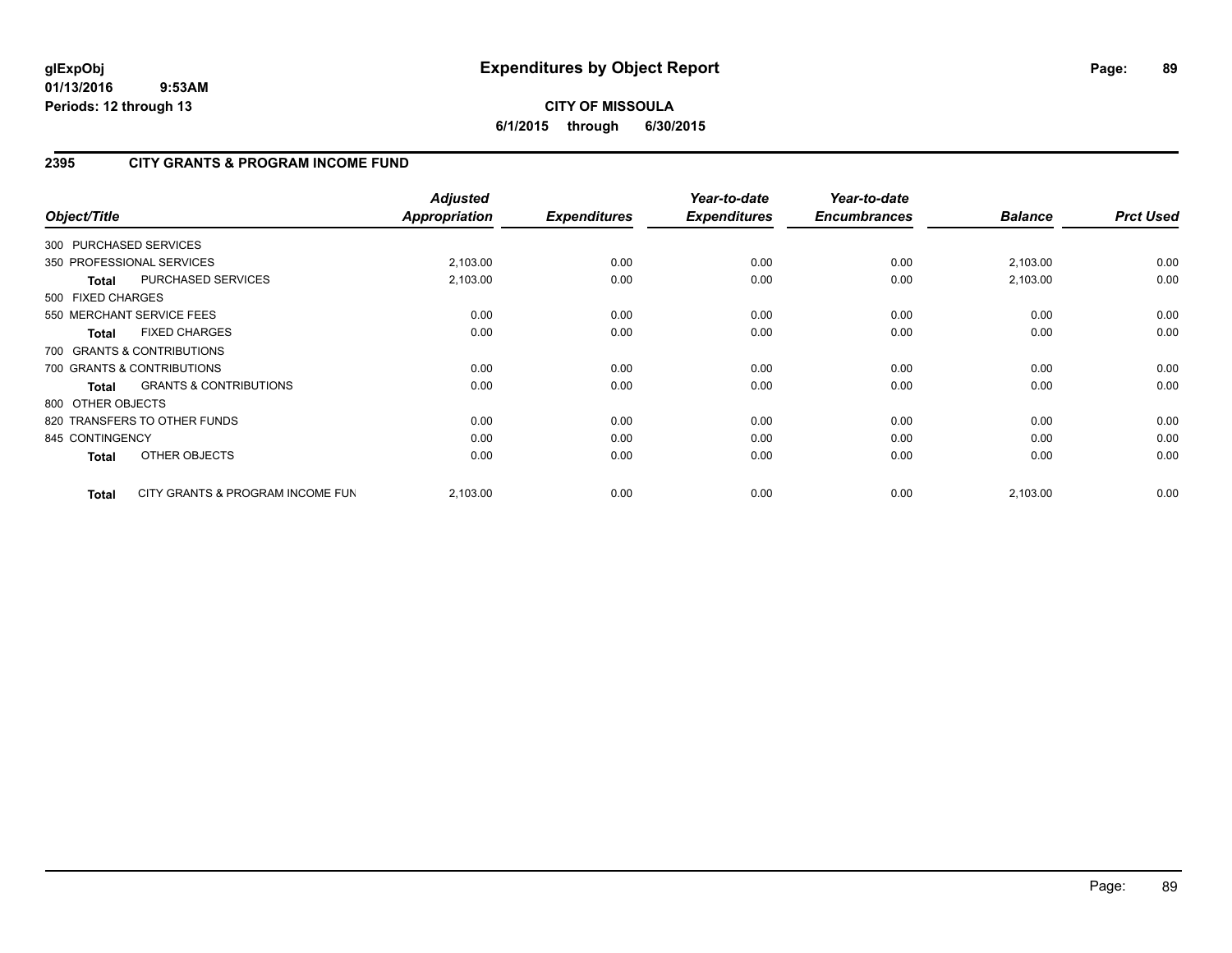#### **2396 ENERGY EFFICIENCY REVOLVING LOAN FUND**

**390 NON-DEPARTMENTAL**

| Object/Title |                                   | <b>Adjusted</b><br>Appropriation | <b>Expenditures</b> | Year-to-date<br><b>Expenditures</b> | Year-to-date<br><b>Encumbrances</b> | <b>Balance</b> | <b>Prct Used</b> |
|--------------|-----------------------------------|----------------------------------|---------------------|-------------------------------------|-------------------------------------|----------------|------------------|
|              | 700 GRANTS & CONTRIBUTIONS        |                                  |                     |                                     |                                     |                |                  |
|              | 700 GRANTS & CONTRIBUTIONS        | 0.00                             | 0.00                | 0.00                                | 0.00                                | 0.00           | 0.00             |
| <b>Total</b> | <b>GRANTS &amp; CONTRIBUTIONS</b> | 0.00                             | 0.00                | 0.00                                | 0.00                                | 0.00           | 0.00             |
| <b>Total</b> | NON-DEPARTMENTAL                  | 0.00                             | 0.00                | 0.00                                | 0.00                                | 0.00           | 0.00             |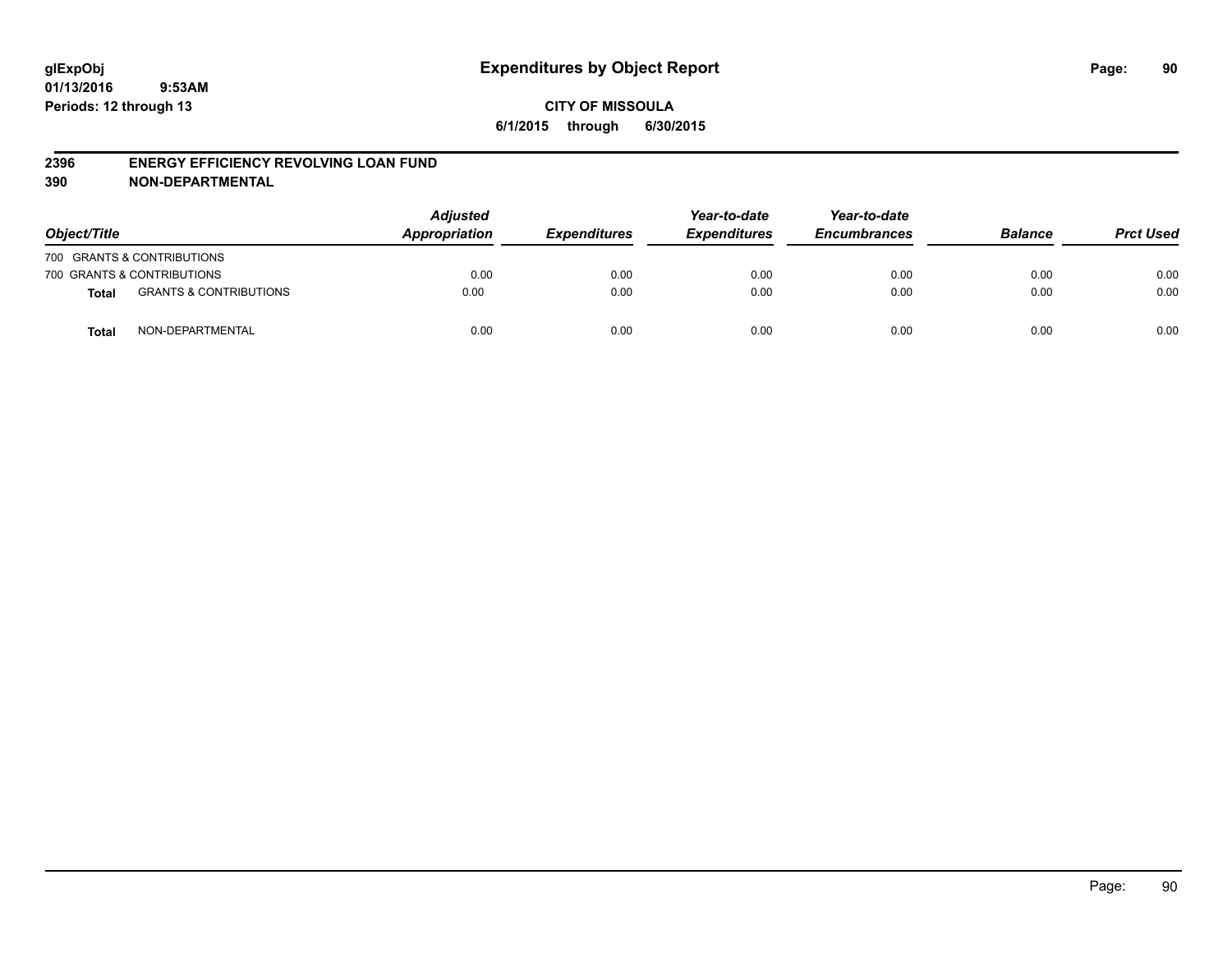# **glExpObj Expenditures by Object Report Page: 91**

**01/13/2016 9:53AM Periods: 12 through 13**

**CITY OF MISSOULA 6/1/2015 through 6/30/2015**

## **2396 ENERGY EFFICIENCY REVOLVING LOAN FUND**

| Object/Title |                                   | <b>Adjusted</b><br>Appropriation | <b>Expenditures</b> | Year-to-date<br><b>Expenditures</b> | Year-to-date<br><b>Encumbrances</b> | <b>Balance</b> | <b>Prct Used</b> |
|--------------|-----------------------------------|----------------------------------|---------------------|-------------------------------------|-------------------------------------|----------------|------------------|
|              | 700 GRANTS & CONTRIBUTIONS        |                                  |                     |                                     |                                     |                |                  |
|              | 700 GRANTS & CONTRIBUTIONS        | 0.00                             | 0.00                | 0.00                                | 0.00                                | 0.00           | 0.00             |
| <b>Total</b> | <b>GRANTS &amp; CONTRIBUTIONS</b> | 0.00                             | 0.00                | 0.00                                | 0.00                                | 0.00           | 0.00             |
| Total        | ENERGY EFFICIENCY REVOLVING LOAN  | 0.00                             | 0.00                | 0.00                                | 0.00                                | 0.00           | 0.00             |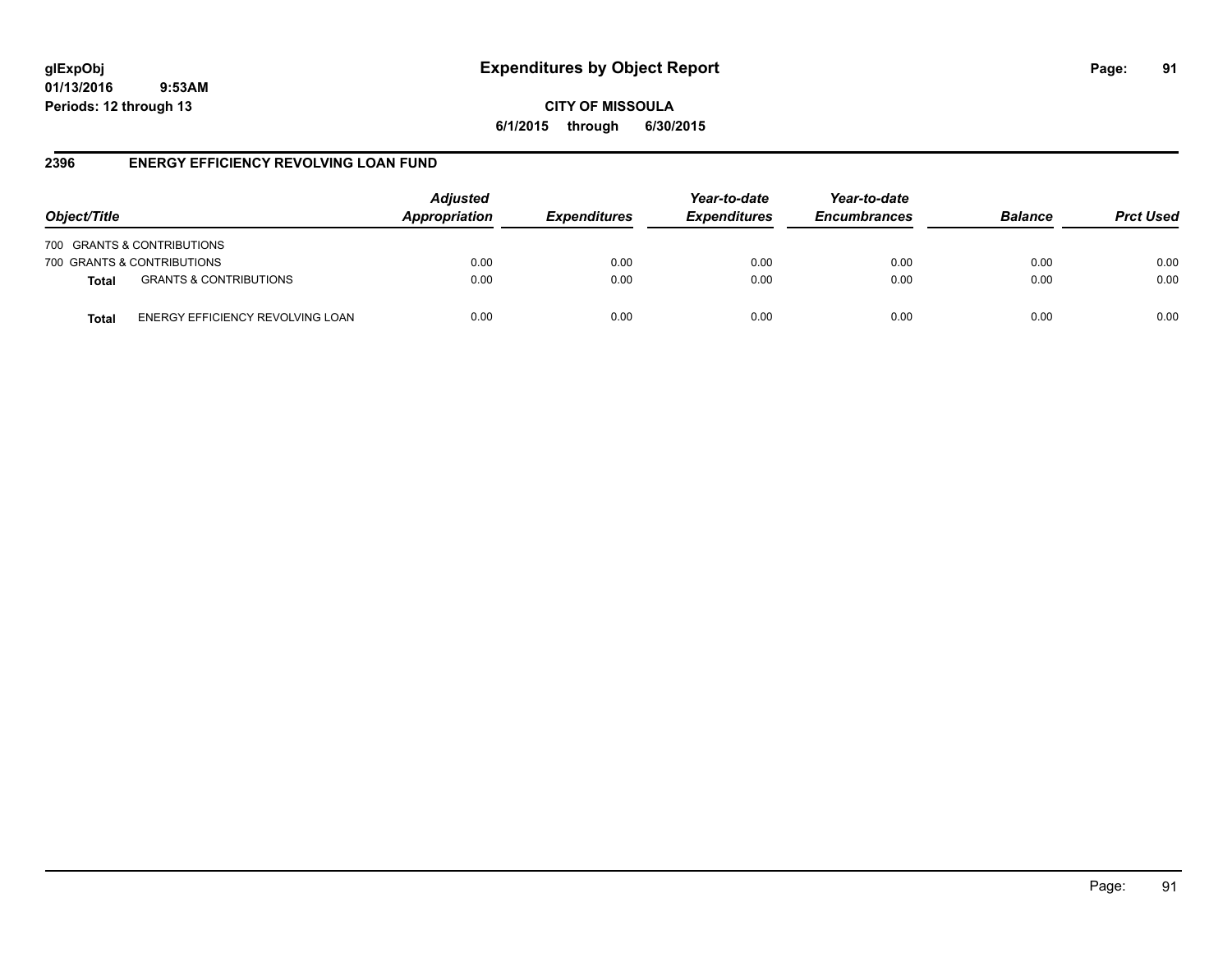#### **2399 DANGEROUS BUILDING DEMOLITION & REPAIR F**

**310 BUILDING INSPECTION**

| Object/Title      |                            | <b>Adjusted</b><br><b>Appropriation</b> | <b>Expenditures</b> | Year-to-date<br><b>Expenditures</b> | Year-to-date<br><b>Encumbrances</b> | <b>Balance</b> | <b>Prct Used</b> |
|-------------------|----------------------------|-----------------------------------------|---------------------|-------------------------------------|-------------------------------------|----------------|------------------|
| 500 FIXED CHARGES |                            |                                         |                     |                                     |                                     |                |                  |
|                   | 550 MERCHANT SERVICE FEES  | 0.00                                    | 0.00                | 0.00                                | 0.00                                | 0.00           | 0.00             |
| <b>Total</b>      | <b>FIXED CHARGES</b>       | 0.00                                    | 0.00                | 0.00                                | 0.00                                | 0.00           | 0.00             |
| 800 OTHER OBJECTS |                            |                                         |                     |                                     |                                     |                |                  |
| 845 CONTINGENCY   |                            | 15,000.00                               | 0.00                | 0.00                                | 0.00                                | 15.000.00      | 0.00             |
| <b>Total</b>      | OTHER OBJECTS              | 15,000.00                               | 0.00                | 0.00                                | 0.00                                | 15.000.00      | 0.00             |
| <b>Total</b>      | <b>BUILDING INSPECTION</b> | 15,000.00                               | 0.00                | 0.00                                | 0.00                                | 15.000.00      | 0.00             |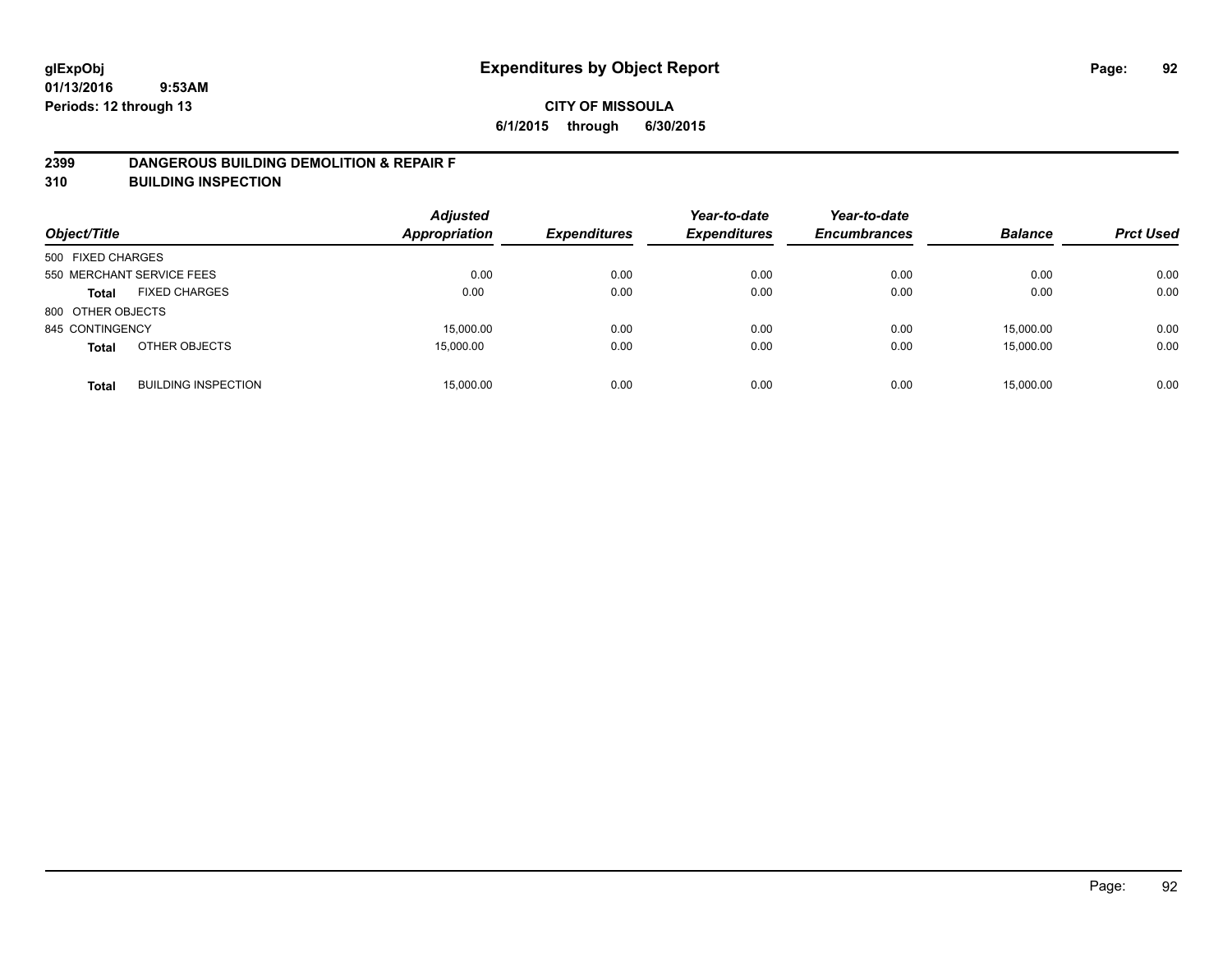# **CITY OF MISSOULA 6/1/2015 through 6/30/2015**

# **2399 DANGEROUS BUILDING DEMOLITION & REPAIR F**

| Object/Title      |                                   | <b>Adjusted</b><br><b>Appropriation</b> | <b>Expenditures</b> | Year-to-date<br><b>Expenditures</b> | Year-to-date<br><b>Encumbrances</b> | <b>Balance</b> | <b>Prct Used</b> |
|-------------------|-----------------------------------|-----------------------------------------|---------------------|-------------------------------------|-------------------------------------|----------------|------------------|
| 500 FIXED CHARGES |                                   |                                         |                     |                                     |                                     |                |                  |
|                   | 550 MERCHANT SERVICE FEES         | 0.00                                    | 0.00                | 0.00                                | 0.00                                | 0.00           | 0.00             |
| <b>Total</b>      | <b>FIXED CHARGES</b>              | 0.00                                    | 0.00                | 0.00                                | 0.00                                | 0.00           | 0.00             |
| 800 OTHER OBJECTS |                                   |                                         |                     |                                     |                                     |                |                  |
| 845 CONTINGENCY   |                                   | 15,000.00                               | 0.00                | 0.00                                | 0.00                                | 15,000.00      | 0.00             |
| <b>Total</b>      | OTHER OBJECTS                     | 15,000.00                               | 0.00                | 0.00                                | 0.00                                | 15,000.00      | 0.00             |
| <b>Total</b>      | DANGEROUS BUILDING DEMOLITION & F | 15.000.00                               | 0.00                | 0.00                                | 0.00                                | 15,000.00      | 0.00             |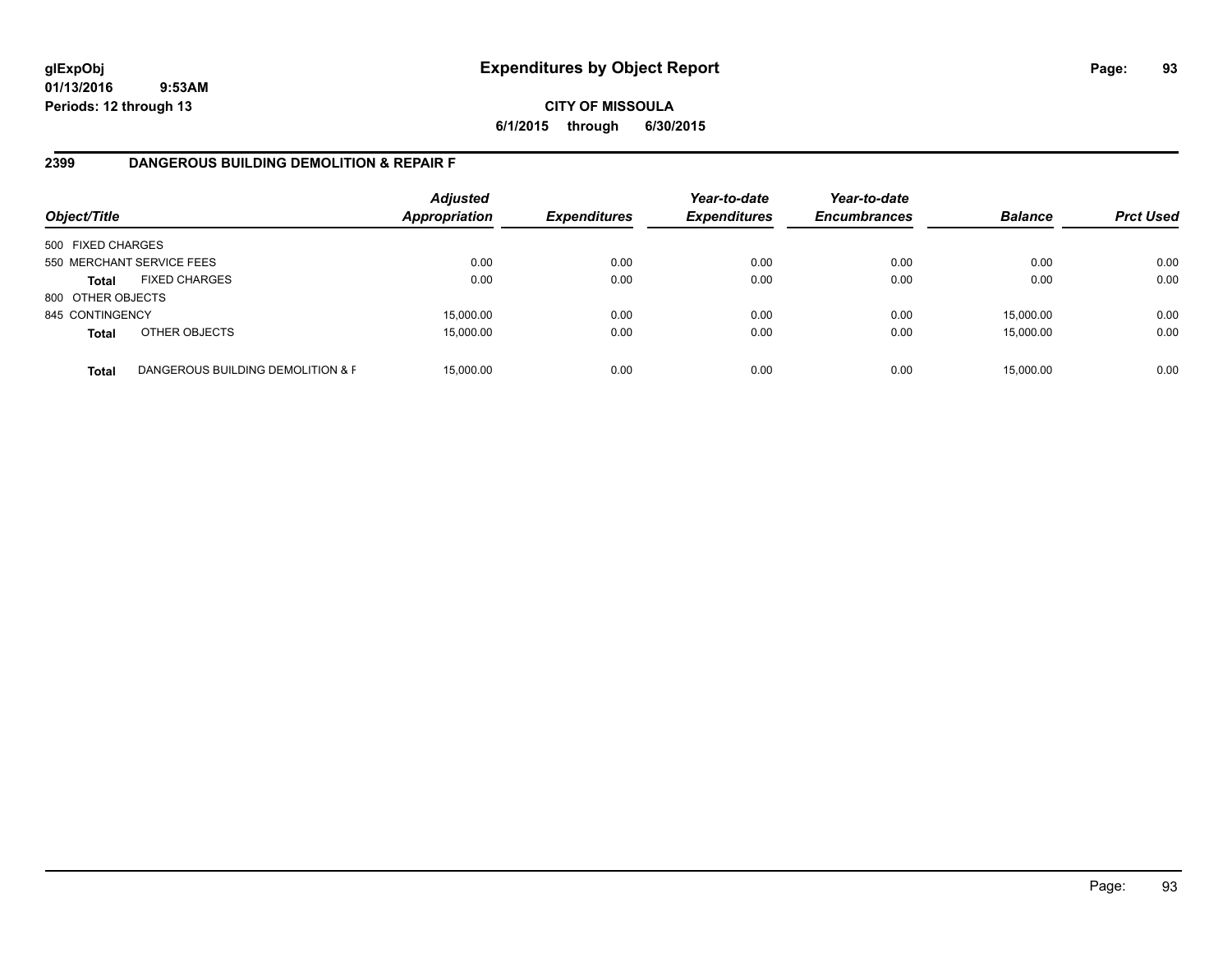# **2400 STREET LIGHTING ASSESSMENTS FUND**

## **280 PUBLIC WORKS ADMIN/ENGINEERING**

| Object/Title             |                                | <b>Adjusted</b><br><b>Appropriation</b> | <b>Expenditures</b> | Year-to-date<br><b>Expenditures</b> | Year-to-date<br><b>Encumbrances</b> | <b>Balance</b> | <b>Prct Used</b> |
|--------------------------|--------------------------------|-----------------------------------------|---------------------|-------------------------------------|-------------------------------------|----------------|------------------|
| 300 PURCHASED SERVICES   |                                |                                         |                     |                                     |                                     |                |                  |
|                          | 341 ELECTRICITY & NATURAL GAS  | 323.551.00                              | 54.872.38           | 324.672.36                          | 0.00                                | $-1.121.36$    | 100.35           |
|                          | 350 PROFESSIONAL SERVICES      | 21.806.00                               | 7,501.00            | 15.002.00                           | 0.00                                | 6,804.00       | 68.80            |
| 360 REPAIR & MAINTENANCE |                                | 0.00                                    | 0.00                | 0.00                                | 0.00                                | 0.00           | 0.00             |
| <b>Total</b>             | <b>PURCHASED SERVICES</b>      | 345.357.00                              | 62.373.38           | 339.674.36                          | 0.00                                | 5.682.64       | 98.35            |
| 500 FIXED CHARGES        |                                |                                         |                     |                                     |                                     |                |                  |
|                          | 550 MERCHANT SERVICE FEES      | 0.00                                    | 0.00                | 0.00                                | 0.00                                | 0.00           | 0.00             |
| <b>Total</b>             | <b>FIXED CHARGES</b>           | 0.00                                    | 0.00                | 0.00                                | 0.00                                | 0.00           | 0.00             |
| <b>Total</b>             | PUBLIC WORKS ADMIN/ENGINEERING | 345.357.00                              | 62.373.38           | 339.674.36                          | 0.00                                | 5.682.64       | 98.35            |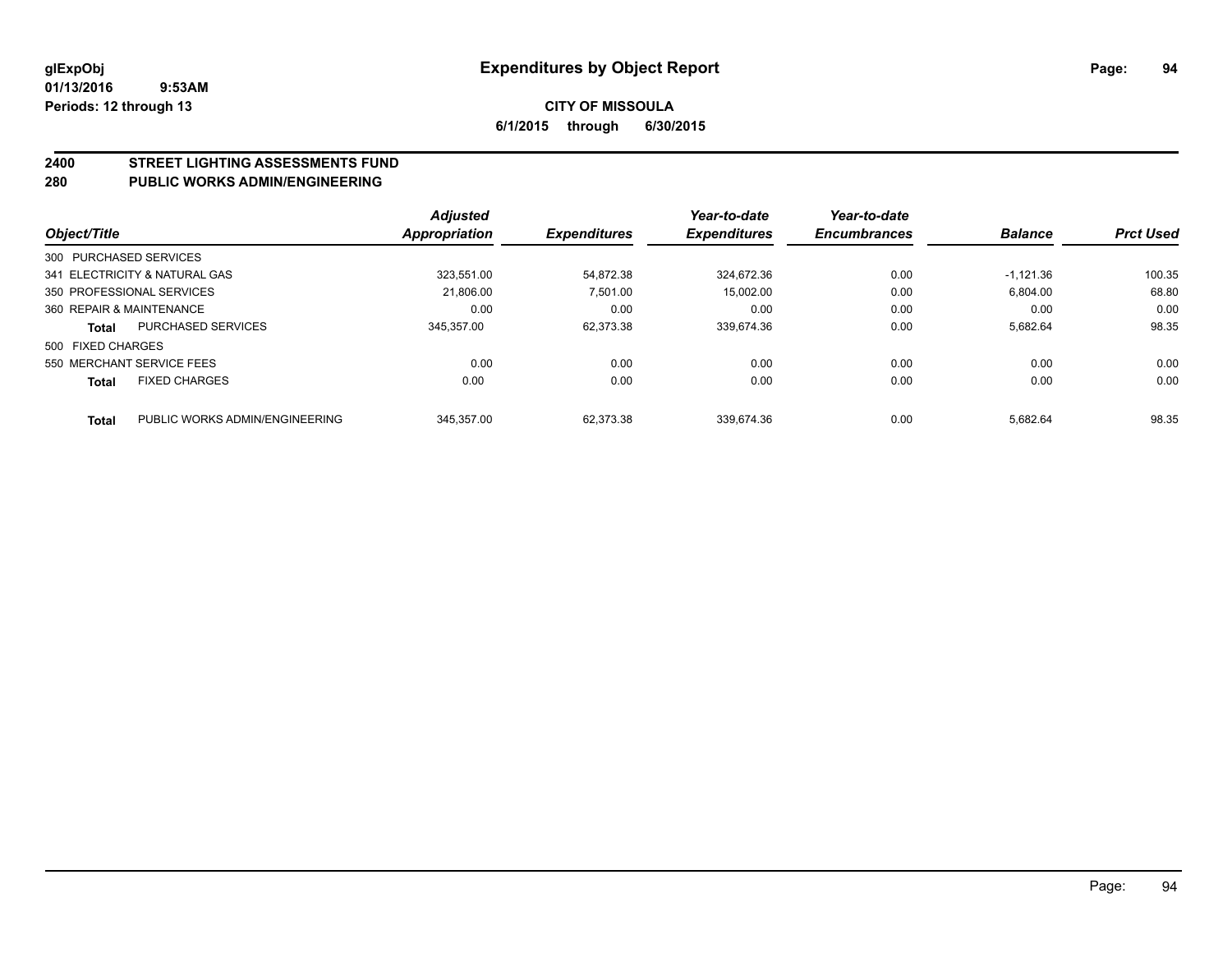# **CITY OF MISSOULA 6/1/2015 through 6/30/2015**

## **2400 STREET LIGHTING ASSESSMENTS FUND**

| Object/Title              |                                  | Adjusted<br><b>Appropriation</b> | <b>Expenditures</b> | Year-to-date<br><b>Expenditures</b> | Year-to-date<br><b>Encumbrances</b> | <b>Balance</b> | <b>Prct Used</b> |
|---------------------------|----------------------------------|----------------------------------|---------------------|-------------------------------------|-------------------------------------|----------------|------------------|
| 300 PURCHASED SERVICES    |                                  |                                  |                     |                                     |                                     |                |                  |
|                           | 341 ELECTRICITY & NATURAL GAS    | 323.551.00                       | 54.872.38           | 324.672.36                          | 0.00                                | $-1.121.36$    | 100.35           |
| 350 PROFESSIONAL SERVICES |                                  | 21.806.00                        | 7.501.00            | 15.002.00                           | 0.00                                | 6.804.00       | 68.80            |
| 360 REPAIR & MAINTENANCE  |                                  | 0.00                             | 0.00                | 0.00                                | 0.00                                | 0.00           | 0.00             |
| Total                     | PURCHASED SERVICES               | 345,357.00                       | 62,373.38           | 339,674.36                          | 0.00                                | 5,682.64       | 98.35            |
| 500 FIXED CHARGES         |                                  |                                  |                     |                                     |                                     |                |                  |
|                           | 550 MERCHANT SERVICE FEES        | 0.00                             | 0.00                | 0.00                                | 0.00                                | 0.00           | 0.00             |
| <b>Total</b>              | <b>FIXED CHARGES</b>             | 0.00                             | 0.00                | 0.00                                | 0.00                                | 0.00           | 0.00             |
| <b>Total</b>              | STREET LIGHTING ASSESSMENTS FUND | 345.357.00                       | 62.373.38           | 339.674.36                          | 0.00                                | 5.682.64       | 98.35            |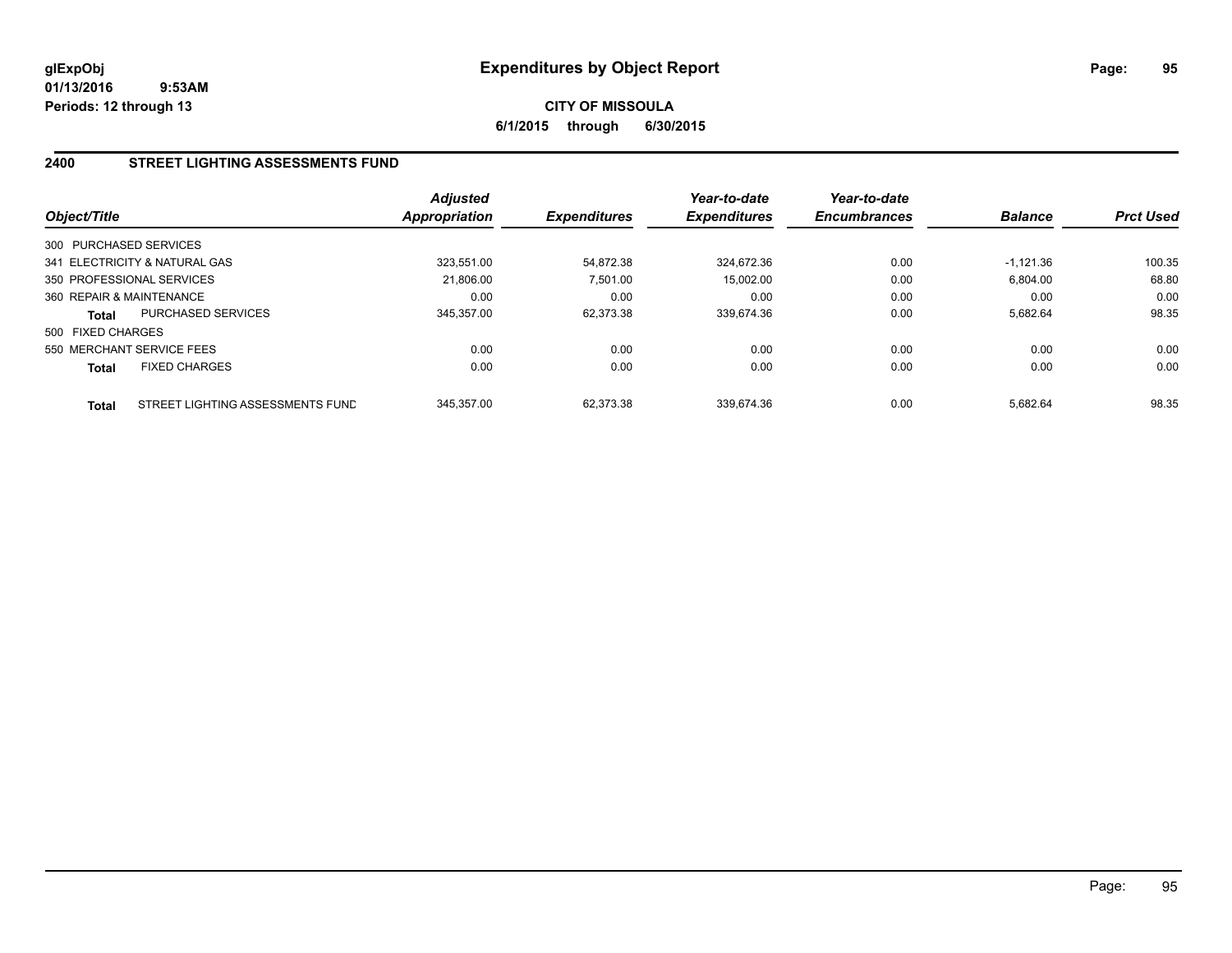#### **2500 STREET MAINTENANCE ASSESSMENT FUND**

**390 NON-DEPARTMENTAL**

| Object/Title      |                              | <b>Adjusted</b><br><b>Appropriation</b> | <b>Expenditures</b> | Year-to-date<br><b>Expenditures</b> | Year-to-date<br><b>Encumbrances</b> | <b>Balance</b> | <b>Prct Used</b> |
|-------------------|------------------------------|-----------------------------------------|---------------------|-------------------------------------|-------------------------------------|----------------|------------------|
|                   | 300 PURCHASED SERVICES       |                                         |                     |                                     |                                     |                |                  |
| 345 GARBAGE       |                              | 32.014.00                               | 1,953.17            | 20.141.04                           | 0.00                                | 11,872.96      | 62.91            |
| <b>Total</b>      | <b>PURCHASED SERVICES</b>    | 32,014.00                               | 1,953.17            | 20,141.04                           | 0.00                                | 11,872.96      | 62.91            |
| 500 FIXED CHARGES |                              |                                         |                     |                                     |                                     |                |                  |
|                   | 550 MERCHANT SERVICE FEES    | 0.00                                    | 0.00                | 0.00                                | 0.00                                | 0.00           | 0.00             |
| <b>Total</b>      | <b>FIXED CHARGES</b>         | 0.00                                    | 0.00                | 0.00                                | 0.00                                | 0.00           | 0.00             |
| 800 OTHER OBJECTS |                              |                                         |                     |                                     |                                     |                |                  |
|                   | 820 TRANSFERS TO OTHER FUNDS | 27.281.00                               | 13.640.50           | 27.281.00                           | 0.00                                | 0.00           | 100.00           |
| <b>Total</b>      | OTHER OBJECTS                | 27.281.00                               | 13,640.50           | 27,281.00                           | 0.00                                | 0.00           | 100.00           |
| <b>Total</b>      | NON-DEPARTMENTAL             | 59,295.00                               | 15,593.67           | 47.422.04                           | 0.00                                | 11,872.96      | 79.98            |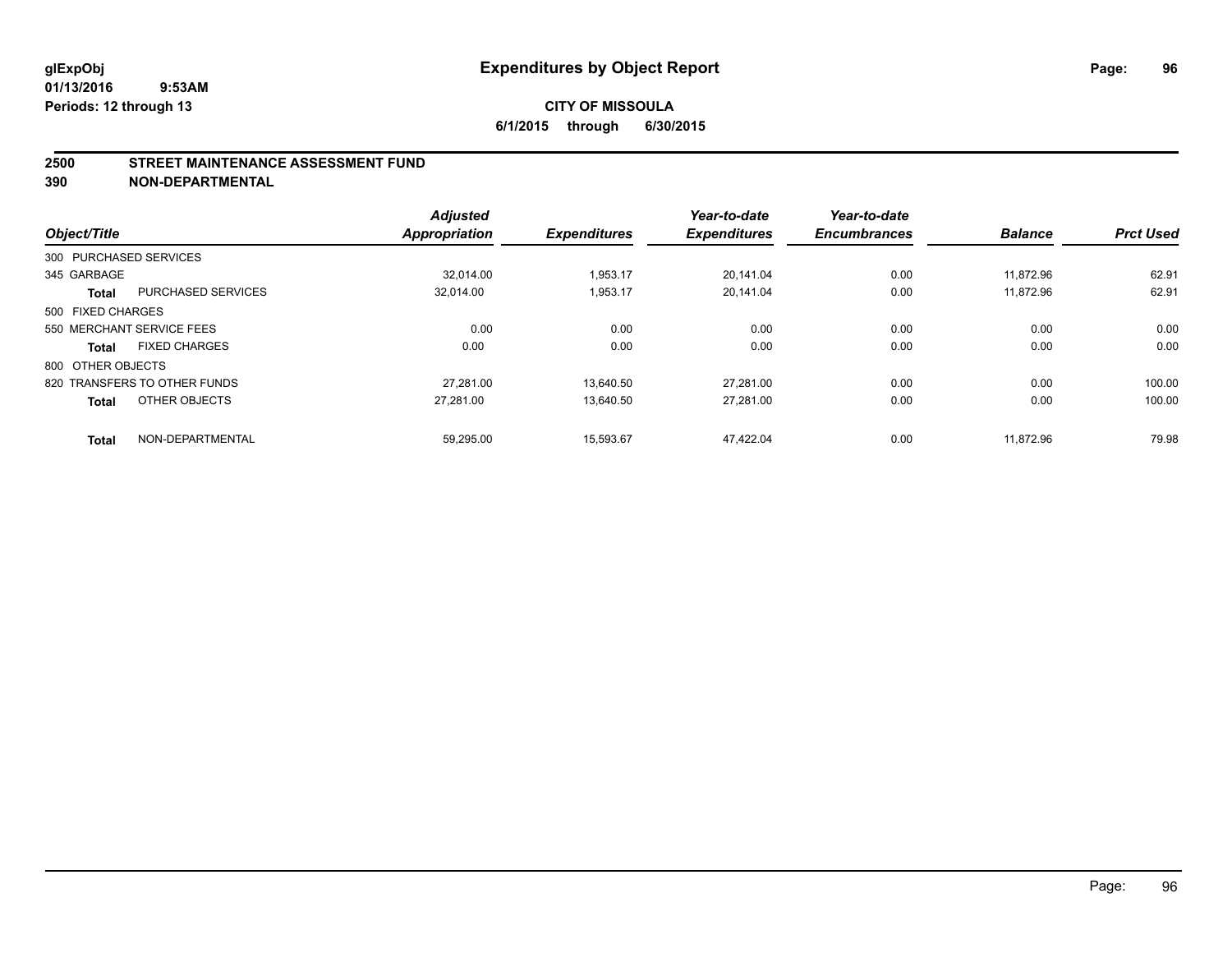**CITY OF MISSOULA 6/1/2015 through 6/30/2015**

## **2500 STREET MAINTENANCE ASSESSMENT FUND**

| Object/Title           |                                  | <b>Adjusted</b><br>Appropriation | <b>Expenditures</b> | Year-to-date<br><b>Expenditures</b> | Year-to-date<br><b>Encumbrances</b> | <b>Balance</b> | <b>Prct Used</b> |
|------------------------|----------------------------------|----------------------------------|---------------------|-------------------------------------|-------------------------------------|----------------|------------------|
| 300 PURCHASED SERVICES |                                  |                                  |                     |                                     |                                     |                |                  |
| 345 GARBAGE            |                                  | 32.014.00                        | 1,953.17            | 20.141.04                           | 0.00                                | 11.872.96      | 62.91            |
| Total                  | <b>PURCHASED SERVICES</b>        | 32.014.00                        | 1,953.17            | 20.141.04                           | 0.00                                | 11.872.96      | 62.91            |
| 500 FIXED CHARGES      |                                  |                                  |                     |                                     |                                     |                |                  |
|                        | 550 MERCHANT SERVICE FEES        | 0.00                             | 0.00                | 0.00                                | 0.00                                | 0.00           | 0.00             |
| <b>Total</b>           | <b>FIXED CHARGES</b>             | 0.00                             | 0.00                | 0.00                                | 0.00                                | 0.00           | 0.00             |
| 800 OTHER OBJECTS      |                                  |                                  |                     |                                     |                                     |                |                  |
|                        | 820 TRANSFERS TO OTHER FUNDS     | 27.281.00                        | 13.640.50           | 27.281.00                           | 0.00                                | 0.00           | 100.00           |
| <b>Total</b>           | OTHER OBJECTS                    | 27.281.00                        | 13.640.50           | 27.281.00                           | 0.00                                | 0.00           | 100.00           |
| <b>Total</b>           | STREET MAINTENANCE ASSESSMENT FI | 59.295.00                        | 15.593.67           | 47.422.04                           | 0.00                                | 11.872.96      | 79.98            |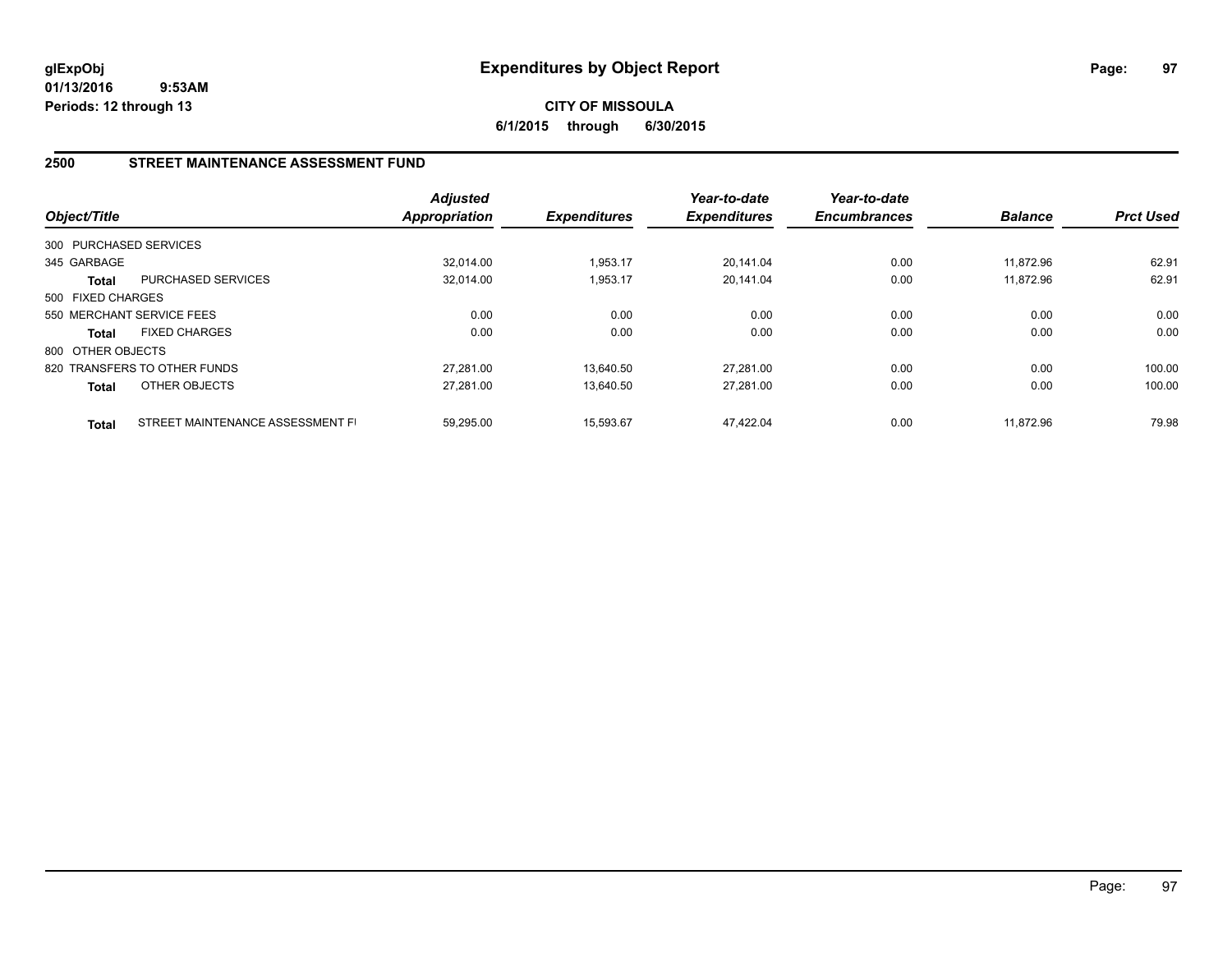## **2510 RUSSELL PARK MAINTENANCE ASSESSMENT FUND**

**370 PARKS & RECREATION**

| Object/Title                         | <b>Adjusted</b><br><b>Appropriation</b> | <b>Expenditures</b> | Year-to-date<br><b>Expenditures</b> | Year-to-date<br><b>Encumbrances</b> | <b>Balance</b> | <b>Prct Used</b> |
|--------------------------------------|-----------------------------------------|---------------------|-------------------------------------|-------------------------------------|----------------|------------------|
| 500 FIXED CHARGES                    |                                         |                     |                                     |                                     |                |                  |
| 550 MERCHANT SERVICE FEES            | 0.00                                    | 0.00                | 0.00                                | 0.00                                | 0.00           | 0.00             |
| <b>FIXED CHARGES</b><br><b>Total</b> | 0.00                                    | 0.00                | 0.00                                | 0.00                                | 0.00           | 0.00             |
| 800 OTHER OBJECTS                    |                                         |                     |                                     |                                     |                |                  |
| 820 TRANSFERS TO OTHER FUNDS         | 0.00                                    | 0.00                | 0.00                                | 0.00                                | 0.00           | 0.00             |
| OTHER OBJECTS<br><b>Total</b>        | 0.00                                    | 0.00                | 0.00                                | 0.00                                | 0.00           | 0.00             |
| PARKS & RECREATION<br><b>Total</b>   | 0.00                                    | 0.00                | 0.00                                | 0.00                                | 0.00           | 0.00             |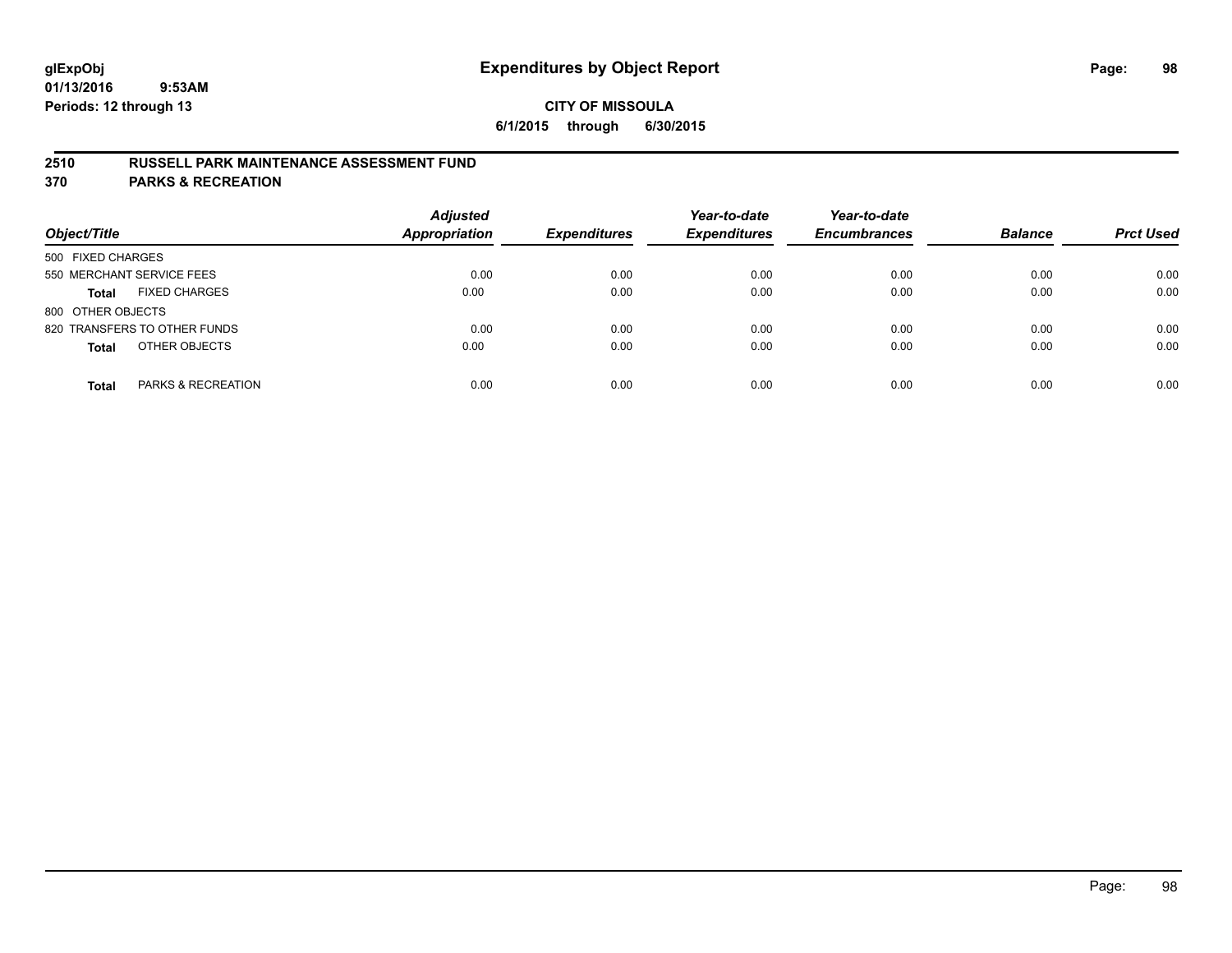**CITY OF MISSOULA 6/1/2015 through 6/30/2015**

#### **2510 RUSSELL PARK MAINTENANCE ASSESSMENT FUND**

| Object/Title              |                                  | <b>Adjusted</b><br><b>Appropriation</b> | <b>Expenditures</b> | Year-to-date<br><b>Expenditures</b> | Year-to-date<br><b>Encumbrances</b> | <b>Balance</b> | <b>Prct Used</b> |
|---------------------------|----------------------------------|-----------------------------------------|---------------------|-------------------------------------|-------------------------------------|----------------|------------------|
| 500 FIXED CHARGES         |                                  |                                         |                     |                                     |                                     |                |                  |
| 550 MERCHANT SERVICE FEES |                                  | 0.00                                    | 0.00                | 0.00                                | 0.00                                | 0.00           | 0.00             |
| <b>Total</b>              | <b>FIXED CHARGES</b>             | 0.00                                    | 0.00                | 0.00                                | 0.00                                | 0.00           | 0.00             |
| 800 OTHER OBJECTS         |                                  |                                         |                     |                                     |                                     |                |                  |
|                           | 820 TRANSFERS TO OTHER FUNDS     | 0.00                                    | 0.00                | 0.00                                | 0.00                                | 0.00           | 0.00             |
| <b>Total</b>              | OTHER OBJECTS                    | 0.00                                    | 0.00                | 0.00                                | 0.00                                | 0.00           | 0.00             |
| <b>Total</b>              | RUSSELL PARK MAINTENANCE ASSESSN | 0.00                                    | 0.00                | 0.00                                | 0.00                                | 0.00           | 0.00             |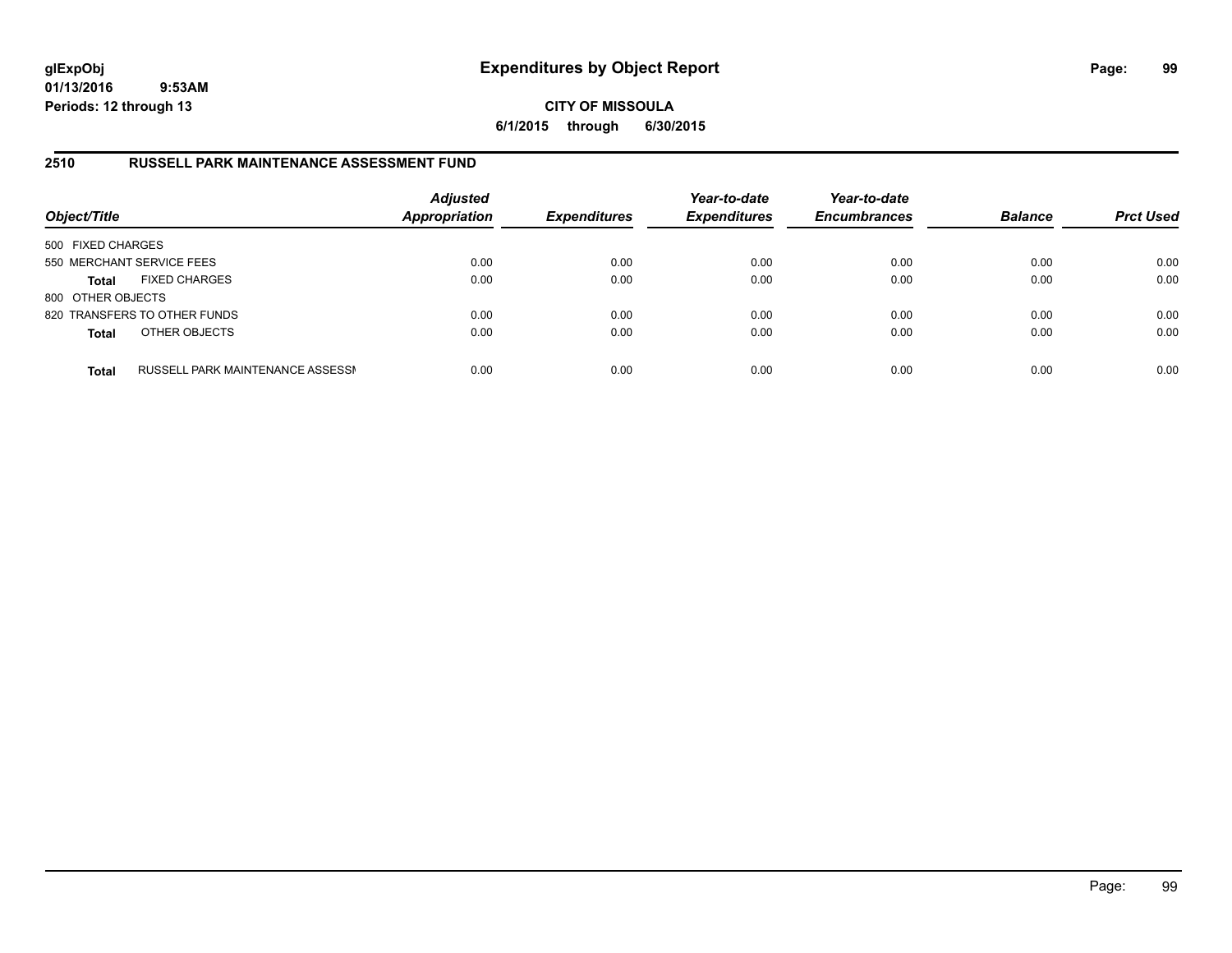# **2511 WILLOWWOOD PARK MAINTENANCE ASSESSMENT F**

**370 PARKS & RECREATION**

| Object/Title                |                               | <b>Adjusted</b><br><b>Appropriation</b> | <b>Expenditures</b> | Year-to-date<br><b>Expenditures</b> | Year-to-date<br><b>Encumbrances</b> | <b>Balance</b> | <b>Prct Used</b> |
|-----------------------------|-------------------------------|-----------------------------------------|---------------------|-------------------------------------|-------------------------------------|----------------|------------------|
| 500 FIXED CHARGES           |                               |                                         |                     |                                     |                                     |                |                  |
|                             | 550 MERCHANT SERVICE FEES     | 0.00                                    | 0.00                | 0.00                                | 0.00                                | 0.00           | 0.00             |
| <b>Total</b>                | <b>FIXED CHARGES</b>          | 0.00                                    | 0.00                | 0.00                                | 0.00                                | 0.00           | 0.00             |
| 600 DEBT SERVICE            |                               |                                         |                     |                                     |                                     |                |                  |
| 620 INTEREST / SERVICE FEES |                               | 0.00                                    | 0.00                | 0.00                                | 0.00                                | 0.00           | 0.00             |
| Total                       | <b>DEBT SERVICE</b>           | 0.00                                    | 0.00                | 0.00                                | 0.00                                | 0.00           | 0.00             |
| 800 OTHER OBJECTS           |                               |                                         |                     |                                     |                                     |                |                  |
|                             | 820 TRANSFERS TO OTHER FUNDS  | 0.00                                    | 0.00                | 0.00                                | 0.00                                | 0.00           | 0.00             |
| Total                       | OTHER OBJECTS                 | 0.00                                    | 0.00                | 0.00                                | 0.00                                | 0.00           | 0.00             |
|                             |                               |                                         |                     |                                     |                                     |                |                  |
| <b>Total</b>                | <b>PARKS &amp; RECREATION</b> | 0.00                                    | 0.00                | 0.00                                | 0.00                                | 0.00           | 0.00             |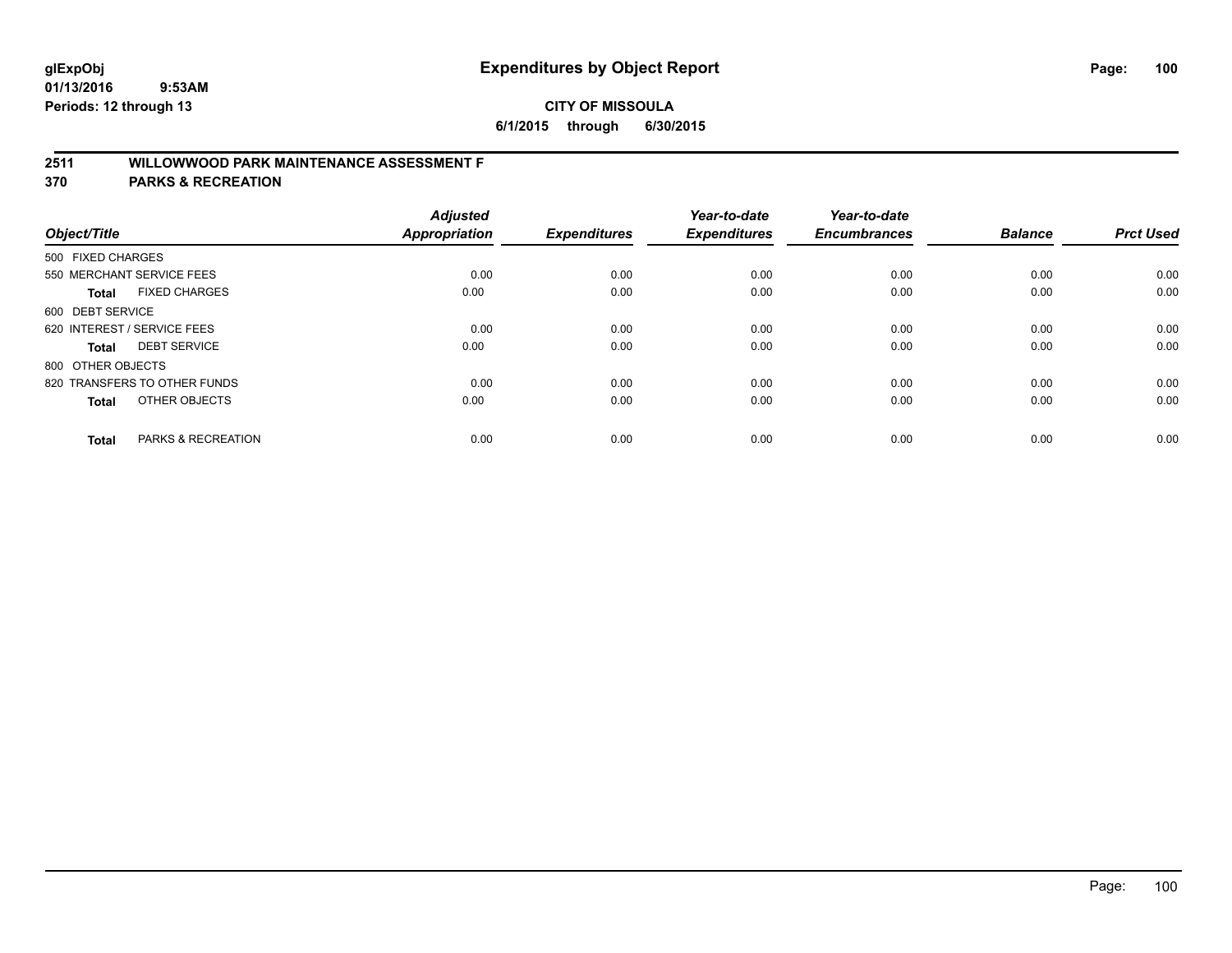**CITY OF MISSOULA 6/1/2015 through 6/30/2015**

# **2511 WILLOWWOOD PARK MAINTENANCE ASSESSMENT F**

| Object/Title                |                                 | <b>Adjusted</b><br><b>Appropriation</b> | <b>Expenditures</b> | Year-to-date<br><b>Expenditures</b> | Year-to-date<br><b>Encumbrances</b> | <b>Balance</b> | <b>Prct Used</b> |
|-----------------------------|---------------------------------|-----------------------------------------|---------------------|-------------------------------------|-------------------------------------|----------------|------------------|
| 500 FIXED CHARGES           |                                 |                                         |                     |                                     |                                     |                |                  |
|                             | 550 MERCHANT SERVICE FEES       | 0.00                                    | 0.00                | 0.00                                | 0.00                                | 0.00           | 0.00             |
| Total                       | <b>FIXED CHARGES</b>            | 0.00                                    | 0.00                | 0.00                                | 0.00                                | 0.00           | 0.00             |
| 600 DEBT SERVICE            |                                 |                                         |                     |                                     |                                     |                |                  |
| 620 INTEREST / SERVICE FEES |                                 | 0.00                                    | 0.00                | 0.00                                | 0.00                                | 0.00           | 0.00             |
| <b>Total</b>                | <b>DEBT SERVICE</b>             | 0.00                                    | 0.00                | 0.00                                | 0.00                                | 0.00           | 0.00             |
| 800 OTHER OBJECTS           |                                 |                                         |                     |                                     |                                     |                |                  |
|                             | 820 TRANSFERS TO OTHER FUNDS    | 0.00                                    | 0.00                | 0.00                                | 0.00                                | 0.00           | 0.00             |
| <b>Total</b>                | OTHER OBJECTS                   | 0.00                                    | 0.00                | 0.00                                | 0.00                                | 0.00           | 0.00             |
| <b>Total</b>                | WILLOWWOOD PARK MAINTENANCE ASS | 0.00                                    | 0.00                | 0.00                                | 0.00                                | 0.00           | 0.00             |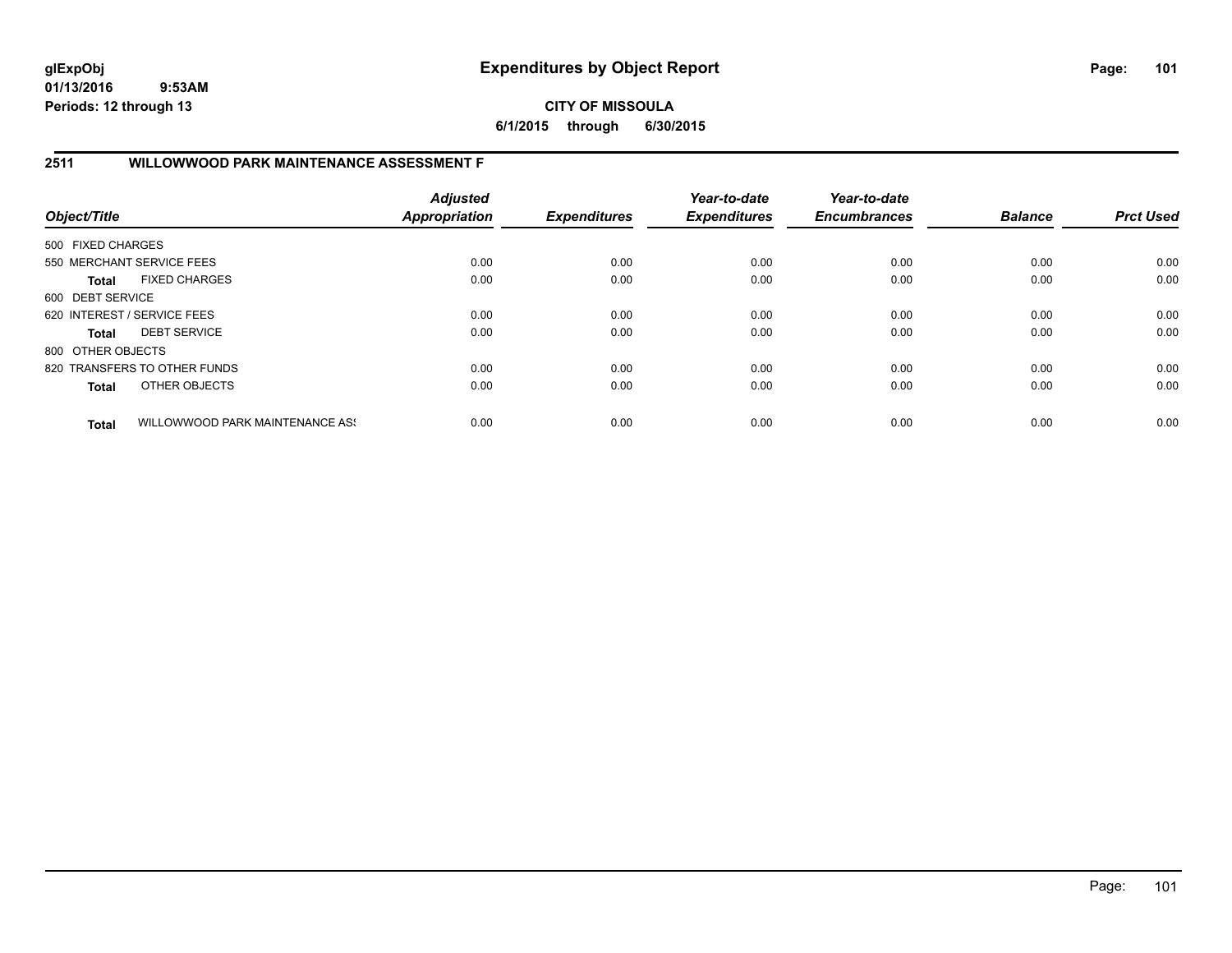#### **2512 ROAD DISTRICT #1**

**320 STREET MAINTENANCE**

|                                           | <b>Adjusted</b> |                     | Year-to-date        | Year-to-date        |                |                  |
|-------------------------------------------|-----------------|---------------------|---------------------|---------------------|----------------|------------------|
| Object/Title                              | Appropriation   | <b>Expenditures</b> | <b>Expenditures</b> | <b>Encumbrances</b> | <b>Balance</b> | <b>Prct Used</b> |
| 100 PERSONAL SERVICES                     |                 |                     |                     |                     |                |                  |
| 110 SALARIES AND WAGES                    | 25,620.00       | 0.00                | 0.00                | 0.00                | 25,620.00      | 0.00             |
| 140 EMPLOYER CONTRIBUTIONS                | 6,255.00        | $-767.00$           | $-767.00$           | 0.00                | 7,022.00       | $-12.26$         |
| PERSONAL SERVICES<br><b>Total</b>         | 31,875.00       | $-767.00$           | $-767.00$           | 0.00                | 32,642.00      | $-2.41$          |
| 200 SUPPLIES                              |                 |                     |                     |                     |                |                  |
| 220 OPERATING SUPPLIES                    | 91,014.00       | 21.88               | 90,600.69           | 0.00                | 413.31         | 99.55            |
| 230 REPAIR/MAINTENANCE                    | 95,188.00       | 9,408.54            | 77,227.02           | 0.00                | 17,960.98      | 81.13            |
| 231 GASOLINE                              | 1,135.00        | 0.00                | 0.00                | 0.00                | 1,135.00       | 0.00             |
| <b>SUPPLIES</b><br>Total                  | 187,337.00      | 9,430.42            | 167,827.71          | 0.00                | 19,509.29      | 89.59            |
| 300 PURCHASED SERVICES                    |                 |                     |                     |                     |                |                  |
| 343 WATER CHARGES                         | 0.00            | 0.00                | 824.54              | 0.00                | $-824.54$      | 0.00             |
| 350 PROFESSIONAL SERVICES                 | 20,000.00       | 0.00                | 435.00              | 0.00                | 19,565.00      | 2.18             |
| PURCHASED SERVICES<br><b>Total</b>        | 20,000.00       | 0.00                | 1,259.54            | 0.00                | 18,740.46      | 6.30             |
| 400 BUILDING MATERIALS                    |                 |                     |                     |                     |                |                  |
| <b>400 BUILDING MATERIALS</b>             | 175,201.00      | 24,202.65           | 172,924.81          | 0.00                | 2,276.19       | 98.70            |
| <b>BUILDING MATERIALS</b><br><b>Total</b> | 175,201.00      | 24,202.65           | 172,924.81          | 0.00                | 2,276.19       | 98.70            |
| 500 FIXED CHARGES                         |                 |                     |                     |                     |                |                  |
| 500 FIXED CHARGES                         | 10,000.00       | 0.00                | 10,000.00           | 0.00                | 0.00           | 100.00           |
| 550 MERCHANT SERVICE FEES                 | 0.00            | 0.00                | 0.00                | 0.00                | 0.00           | 0.00             |
| <b>FIXED CHARGES</b><br><b>Total</b>      | 10,000.00       | 0.00                | 10,000.00           | 0.00                | 0.00           | 100.00           |
| 600 DEBT SERVICE                          |                 |                     |                     |                     |                |                  |
| 610 PRINCIPAL                             | 475,359.00      | 79,509.28           | 475,358.90          | 0.00                | 0.10           | 100.00           |
| 620 INTEREST / SERVICE FEES               | 42,102.00       | 3,919.71            | 42,101.60           | 0.00                | 0.40           | 100.00           |
| <b>DEBT SERVICE</b><br>Total              | 517,461.00      | 83,428.99           | 517,460.50          | 0.00                | 0.50           | 100.00           |
| 800 OTHER OBJECTS                         |                 |                     |                     |                     |                |                  |
| 820 TRANSFERS TO OTHER FUNDS              | 0.00            | 376,702.85          | 376,702.85          | 0.00                | $-376,702.85$  | 0.00             |
| 845 CONTINGENCY                           | 0.00            | 11,634.55           | 36,999.41           | 0.00                | $-36,999.41$   | 0.00             |
| OTHER OBJECTS<br>Total                    | 0.00            | 388,337.40          | 413,702.26          | 0.00                | -413,702.26    | 0.00             |
| 900 CAPITAL OUTLAY                        |                 |                     |                     |                     |                |                  |
| 930 IMPROVEMENTS                          | 677,467.00      | 629,863.45          | 675,988.28          | 0.00                | 1,478.72       | 99.78            |
| CAPITAL OUTLAY<br><b>Total</b>            | 677,467.00      | 629,863.45          | 675,988.28          | 0.00                | 1,478.72       | 99.78            |
| STREET MAINTENANCE<br><b>Total</b>        | 1,619,341.00    | 1,134,495.91        | 1,958,396.10        | 0.00                | $-339,055.10$  | 120.94           |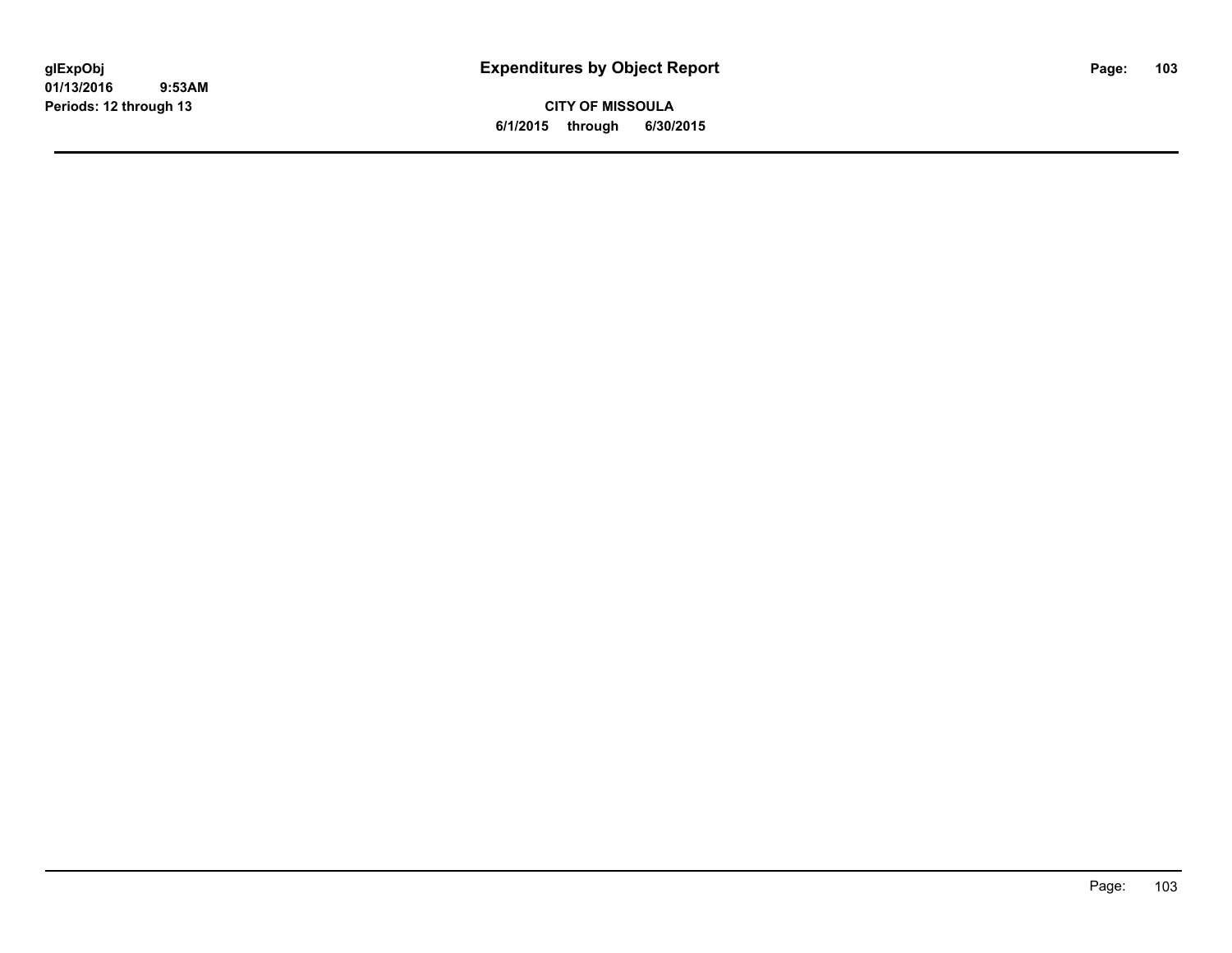#### **2512 ROAD DISTRICT #1**

|                                           | <b>Adjusted</b>      |                     | Year-to-date        | Year-to-date        |                |                  |
|-------------------------------------------|----------------------|---------------------|---------------------|---------------------|----------------|------------------|
| Object/Title                              | <b>Appropriation</b> | <b>Expenditures</b> | <b>Expenditures</b> | <b>Encumbrances</b> | <b>Balance</b> | <b>Prct Used</b> |
| 100 PERSONAL SERVICES                     |                      |                     |                     |                     |                |                  |
| 110 SALARIES AND WAGES                    | 25,620.00            | 0.00                | 0.00                | 0.00                | 25,620.00      | 0.00             |
| <b>140 EMPLOYER CONTRIBUTIONS</b>         | 6,255.00             | $-767.00$           | $-767.00$           | 0.00                | 7,022.00       | $-12.26$         |
| PERSONAL SERVICES<br><b>Total</b>         | 31,875.00            | $-767.00$           | $-767.00$           | 0.00                | 32,642.00      | $-2.41$          |
| 200 SUPPLIES                              |                      |                     |                     |                     |                |                  |
| 220 OPERATING SUPPLIES                    | 91,014.00            | 21.88               | 90,600.69           | 0.00                | 413.31         | 99.55            |
| 230 REPAIR/MAINTENANCE                    | 95,188.00            | 9,408.54            | 77,227.02           | 0.00                | 17,960.98      | 81.13            |
| 231 GASOLINE                              | 1,135.00             | 0.00                | 0.00                | 0.00                | 1,135.00       | 0.00             |
| <b>SUPPLIES</b><br><b>Total</b>           | 187,337.00           | 9,430.42            | 167,827.71          | 0.00                | 19,509.29      | 89.59            |
| 300 PURCHASED SERVICES                    |                      |                     |                     |                     |                |                  |
| 343 WATER CHARGES                         | 0.00                 | 0.00                | 824.54              | 0.00                | $-824.54$      | 0.00             |
| 350 PROFESSIONAL SERVICES                 | 20,000.00            | 0.00                | 435.00              | 0.00                | 19,565.00      | 2.18             |
| PURCHASED SERVICES<br><b>Total</b>        | 20,000.00            | 0.00                | 1,259.54            | 0.00                | 18,740.46      | 6.30             |
| 400 BUILDING MATERIALS                    |                      |                     |                     |                     |                |                  |
| <b>400 BUILDING MATERIALS</b>             | 175,201.00           | 24,202.65           | 172,924.81          | 0.00                | 2,276.19       | 98.70            |
| <b>BUILDING MATERIALS</b><br><b>Total</b> | 175,201.00           | 24,202.65           | 172,924.81          | 0.00                | 2,276.19       | 98.70            |
| 500 FIXED CHARGES                         |                      |                     |                     |                     |                |                  |
| 500 FIXED CHARGES                         | 10,000.00            | 0.00                | 10,000.00           | 0.00                | 0.00           | 100.00           |
| 550 MERCHANT SERVICE FEES                 | 0.00                 | 0.00                | 0.00                | 0.00                | 0.00           | 0.00             |
| <b>FIXED CHARGES</b><br><b>Total</b>      | 10,000.00            | 0.00                | 10,000.00           | 0.00                | 0.00           | 100.00           |
| 600 DEBT SERVICE                          |                      |                     |                     |                     |                |                  |
| 610 PRINCIPAL                             | 475,359.00           | 79,509.28           | 475,358.90          | 0.00                | 0.10           | 100.00           |
| 620 INTEREST / SERVICE FEES               | 42,102.00            | 3,919.71            | 42,101.60           | 0.00                | 0.40           | 100.00           |
| <b>DEBT SERVICE</b><br><b>Total</b>       | 517,461.00           | 83,428.99           | 517,460.50          | 0.00                | 0.50           | 100.00           |
| 800 OTHER OBJECTS                         |                      |                     |                     |                     |                |                  |
| 820 TRANSFERS TO OTHER FUNDS              | 0.00                 | 376,702.85          | 376,702.85          | 0.00                | $-376,702.85$  | 0.00             |
| 845 CONTINGENCY                           | 0.00                 | 11,634.55           | 36,999.41           | 0.00                | $-36,999.41$   | 0.00             |
| OTHER OBJECTS<br><b>Total</b>             | 0.00                 | 388,337.40          | 413,702.26          | 0.00                | -413,702.26    | 0.00             |
| 900 CAPITAL OUTLAY                        |                      |                     |                     |                     |                |                  |
| 930 IMPROVEMENTS                          | 677,467.00           | 629,863.45          | 675,988.28          | 0.00                | 1,478.72       | 99.78            |
| <b>CAPITAL OUTLAY</b><br><b>Total</b>     | 677,467.00           | 629,863.45          | 675,988.28          | 0.00                | 1,478.72       | 99.78            |
| <b>ROAD DISTRICT #1</b><br><b>Total</b>   | 1,619,341.00         | 1,134,495.91        | 1,958,396.10        | 0.00                | $-339,055.10$  | 120.94           |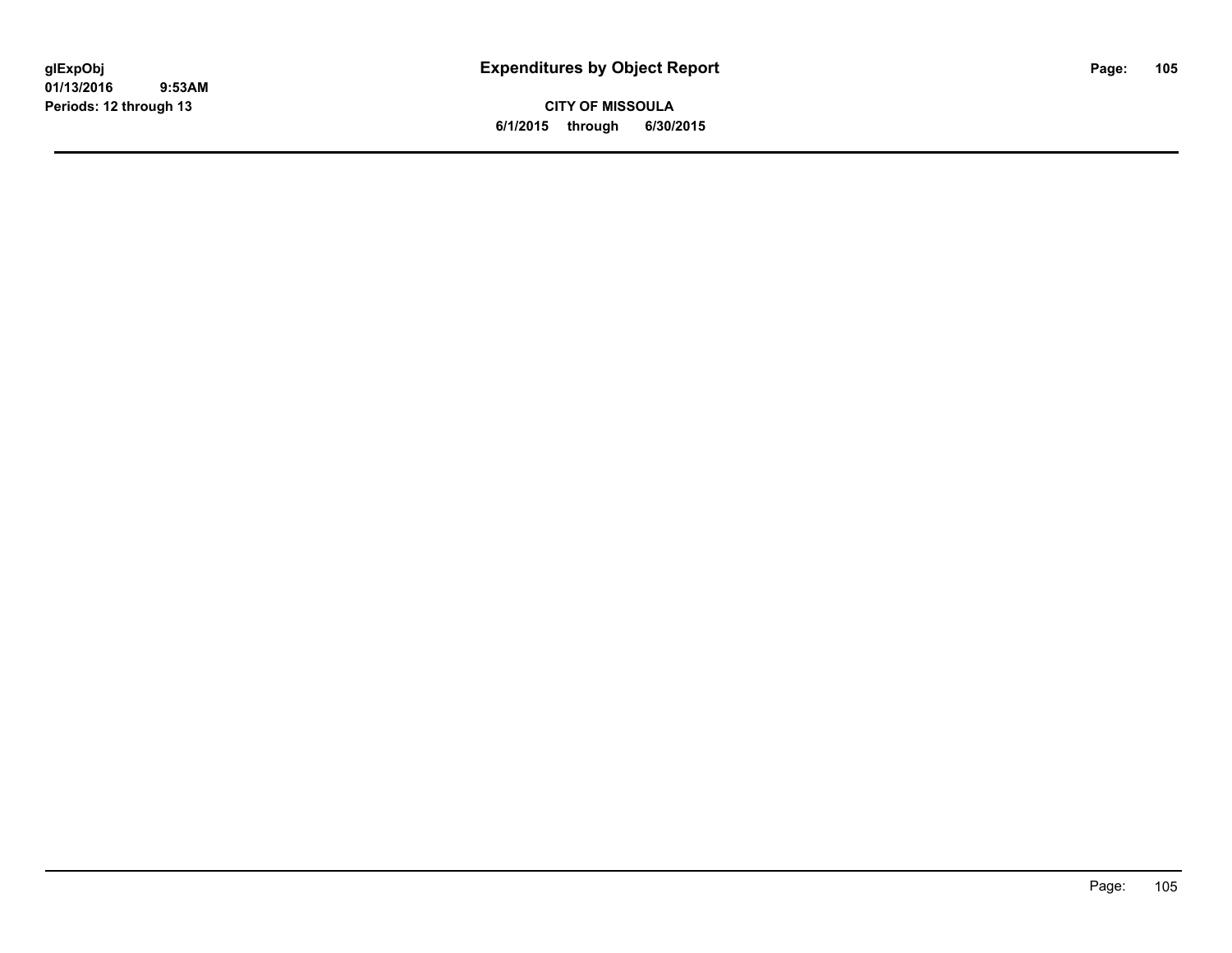#### **2513 PARK DISTRICT #1**

**370 PARKS & RECREATION**

|                                       | <b>Adjusted</b> |                     | Year-to-date        | Year-to-date        |                |                  |
|---------------------------------------|-----------------|---------------------|---------------------|---------------------|----------------|------------------|
| Object/Title                          | Appropriation   | <b>Expenditures</b> | <b>Expenditures</b> | <b>Encumbrances</b> | <b>Balance</b> | <b>Prct Used</b> |
| 100 PERSONAL SERVICES                 |                 |                     |                     |                     |                |                  |
| 110 SALARIES AND WAGES                | 78,037.00       | 20,169.63           | 59,797.57           | 0.00                | 18,239.43      | 76.63            |
| 120 OVERTIME/TERMINATION              | 0.00            | 7.44                | 147.52              | 0.00                | $-147.52$      | 0.00             |
| 140 EMPLOYER CONTRIBUTIONS            | 34,914.00       | 4,593.29            | 17,067.06           | 0.00                | 17,846.94      | 48.88            |
| 141 STATE RETIREMENT CONTRIBUTIONS    | 0.00            | 20.17               | 64.44               | 0.00                | $-64.44$       | 0.00             |
| PERSONAL SERVICES<br><b>Total</b>     | 112,951.00      | 24,790.53           | 77,076.59           | 0.00                | 35,874.41      | 68.24            |
| 200 SUPPLIES                          |                 |                     |                     |                     |                |                  |
| 220 OPERATING SUPPLIES                | 69,216.00       | 23,306.03           | 108,264.92          | 0.00                | $-39,048.92$   | 156.42           |
| 230 REPAIR/MAINTENANCE                | 90,266.00       | 12,886.47           | 49,553.98           | 0.00                | 40,712.02      | 54.90            |
| 231 GASOLINE                          | 10,144.00       | 0.00                | 10,144.00           | 0.00                | 0.00           | 100.00           |
| <b>SUPPLIES</b><br><b>Total</b>       | 169,626.00      | 36,192.50           | 167,962.90          | 0.00                | 1,663.10       | 99.02            |
| 300 PURCHASED SERVICES                |                 |                     |                     |                     |                |                  |
| 320 PRINTING & DUPLICATING            | 0.00            | 0.00                | 0.00                | 0.00                | 0.00           | 0.00             |
| 341 ELECTRICITY & NATURAL GAS         | 28,622.00       | 5,129.61            | 31,616.17           | 0.00                | $-2,994.17$    | 110.46           |
| 343 WATER CHARGES                     | 7,685.00        | 0.00                | 7,685.00            | 0.00                | 0.00           | 100.00           |
| 345 GARBAGE                           | 3.090.00        | 1,091.99            | 3.615.00            | 0.00                | $-525.00$      | 116.99           |
| 350 PROFESSIONAL SERVICES             | 136,845.00      | 59,174.78           | 90,418.11           | 0.00                | 46,426.89      | 66.07            |
| 360 REPAIR & MAINTENANCE              | 152,402.00      | 65,804.52           | 131,672.50          | 0.00                | 20,729.50      | 86.40            |
| PURCHASED SERVICES<br>Total           | 328,644.00      | 131,200.90          | 265,006.78          | 0.00                | 63,637.22      | 80.64            |
| 500 FIXED CHARGES                     |                 |                     |                     |                     |                |                  |
| 550 MERCHANT SERVICE FEES             | 0.00            | 0.00                | 0.00                | 0.00                | 0.00           | 0.00             |
| <b>FIXED CHARGES</b><br>Total         | 0.00            | 0.00                | 0.00                | 0.00                | 0.00           | 0.00             |
| 600 DEBT SERVICE                      |                 |                     |                     |                     |                |                  |
| 610 PRINCIPAL                         | 187,788.00      | 13,223.49           | 192,128.29          | 0.00                | $-4,340.29$    | 102.31           |
| 620 INTEREST / SERVICE FEES           | 487.00          | 253.53              | 4,029.88            | 0.00                | $-3,542.88$    | 827.49           |
| <b>DEBT SERVICE</b><br><b>Total</b>   | 188,275.00      | 13,477.02           | 196,158.17          | 0.00                | $-7,883.17$    | 104.19           |
| 900 CAPITAL OUTLAY                    |                 |                     |                     |                     |                |                  |
| 930 IMPROVEMENTS                      | 60,553.90       | 12,452.50           | 57,834.25           | 0.00                | 2,719.65       | 95.51            |
| <b>CAPITAL OUTLAY</b><br><b>Total</b> | 60,553.90       | 12,452.50           | 57,834.25           | 0.00                | 2,719.65       | 95.51            |
| PARKS & RECREATION<br><b>Total</b>    | 860,049.90      | 218,113.45          | 764,038.69          | 0.00                | 96,011.21      | 88.84            |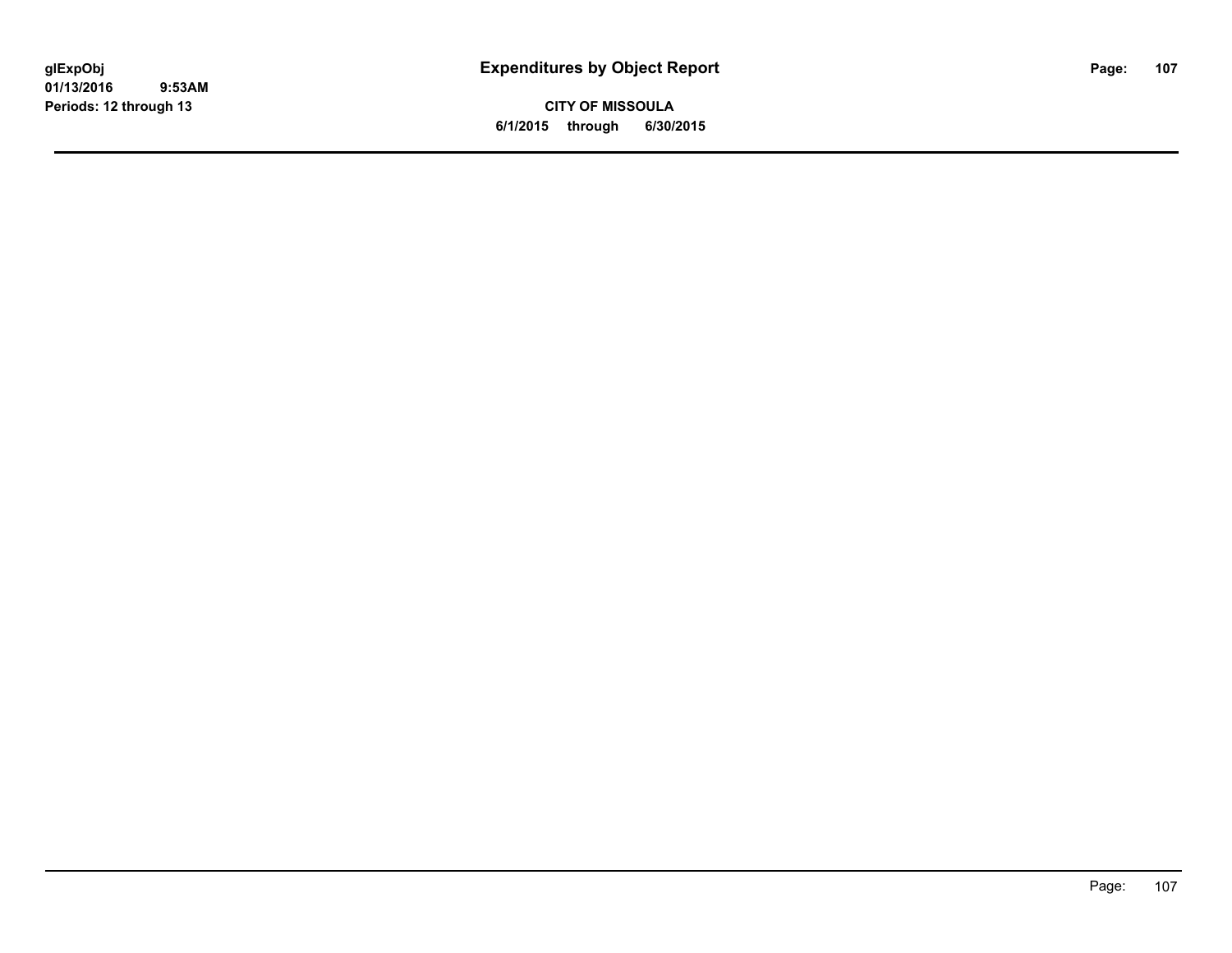#### **2513 PARK DISTRICT #1**

|                                      | <b>Adjusted</b>      |                     | Year-to-date<br><b>Expenditures</b> | Year-to-date<br><b>Encumbrances</b> | <b>Balance</b> | <b>Prct Used</b> |
|--------------------------------------|----------------------|---------------------|-------------------------------------|-------------------------------------|----------------|------------------|
| Object/Title                         | <b>Appropriation</b> | <b>Expenditures</b> |                                     |                                     |                |                  |
| 100 PERSONAL SERVICES                |                      |                     |                                     |                                     |                |                  |
| 110 SALARIES AND WAGES               | 78,037.00            | 20,169.63           | 59,797.57                           | 0.00                                | 18,239.43      | 76.63            |
| 120 OVERTIME/TERMINATION             | 0.00                 | 7.44                | 147.52                              | 0.00                                | $-147.52$      | 0.00             |
| <b>140 EMPLOYER CONTRIBUTIONS</b>    | 34,914.00            | 4,593.29            | 17,067.06                           | 0.00                                | 17,846.94      | 48.88            |
| 141 STATE RETIREMENT CONTRIBUTIONS   | 0.00                 | 20.17               | 64.44                               | 0.00                                | $-64.44$       | 0.00             |
| PERSONAL SERVICES<br><b>Total</b>    | 112,951.00           | 24,790.53           | 77,076.59                           | 0.00                                | 35,874.41      | 68.24            |
| 200 SUPPLIES                         |                      |                     |                                     |                                     |                |                  |
| 220 OPERATING SUPPLIES               | 69,216.00            | 23,306.03           | 108,264.92                          | 0.00                                | $-39,048.92$   | 156.42           |
| 230 REPAIR/MAINTENANCE               | 90,266.00            | 12,886.47           | 49,553.98                           | 0.00                                | 40,712.02      | 54.90            |
| 231 GASOLINE                         | 10,144.00            | 0.00                | 10,144.00                           | 0.00                                | 0.00           | 100.00           |
| <b>SUPPLIES</b><br><b>Total</b>      | 169,626.00           | 36,192.50           | 167,962.90                          | 0.00                                | 1,663.10       | 99.02            |
| 300 PURCHASED SERVICES               |                      |                     |                                     |                                     |                |                  |
| 320 PRINTING & DUPLICATING           | 0.00                 | 0.00                | 0.00                                | 0.00                                | 0.00           | 0.00             |
| 341 ELECTRICITY & NATURAL GAS        | 28,622.00            | 5,129.61            | 31,616.17                           | 0.00                                | $-2,994.17$    | 110.46           |
| 343 WATER CHARGES                    | 7,685.00             | 0.00                | 7,685.00                            | 0.00                                | 0.00           | 100.00           |
| 345 GARBAGE                          | 3,090.00             | 1,091.99            | 3,615.00                            | 0.00                                | $-525.00$      | 116.99           |
| 350 PROFESSIONAL SERVICES            | 136,845.00           | 59,174.78           | 90,418.11                           | 0.00                                | 46,426.89      | 66.07            |
| 360 REPAIR & MAINTENANCE             | 152,402.00           | 65,804.52           | 131,672.50                          | 0.00                                | 20,729.50      | 86.40            |
| PURCHASED SERVICES<br><b>Total</b>   | 328,644.00           | 131,200.90          | 265,006.78                          | 0.00                                | 63,637.22      | 80.64            |
| 500 FIXED CHARGES                    |                      |                     |                                     |                                     |                |                  |
| 550 MERCHANT SERVICE FEES            | 0.00                 | 0.00                | 0.00                                | 0.00                                | 0.00           | 0.00             |
| <b>FIXED CHARGES</b><br><b>Total</b> | 0.00                 | 0.00                | 0.00                                | 0.00                                | 0.00           | 0.00             |
| 600 DEBT SERVICE                     |                      |                     |                                     |                                     |                |                  |
| 610 PRINCIPAL                        | 187,788.00           | 13,223.49           | 192,128.29                          | 0.00                                | $-4,340.29$    | 102.31           |
| 620 INTEREST / SERVICE FEES          | 487.00               | 253.53              | 4,029.88                            | 0.00                                | $-3,542.88$    | 827.49           |
| <b>DEBT SERVICE</b><br><b>Total</b>  | 188,275.00           | 13,477.02           | 196,158.17                          | 0.00                                | $-7,883.17$    | 104.19           |
| 900 CAPITAL OUTLAY                   |                      |                     |                                     |                                     |                |                  |
| 930 IMPROVEMENTS                     | 60,553.90            | 12,452.50           | 57,834.25                           | 0.00                                | 2,719.65       | 95.51            |
| CAPITAL OUTLAY<br>Total              | 60,553.90            | 12,452.50           | 57,834.25                           | 0.00                                | 2,719.65       | 95.51            |
| PARK DISTRICT #1<br><b>Total</b>     | 860,049.90           | 218,113.45          | 764,038.69                          | 0.00                                | 96,011.21      | 88.84            |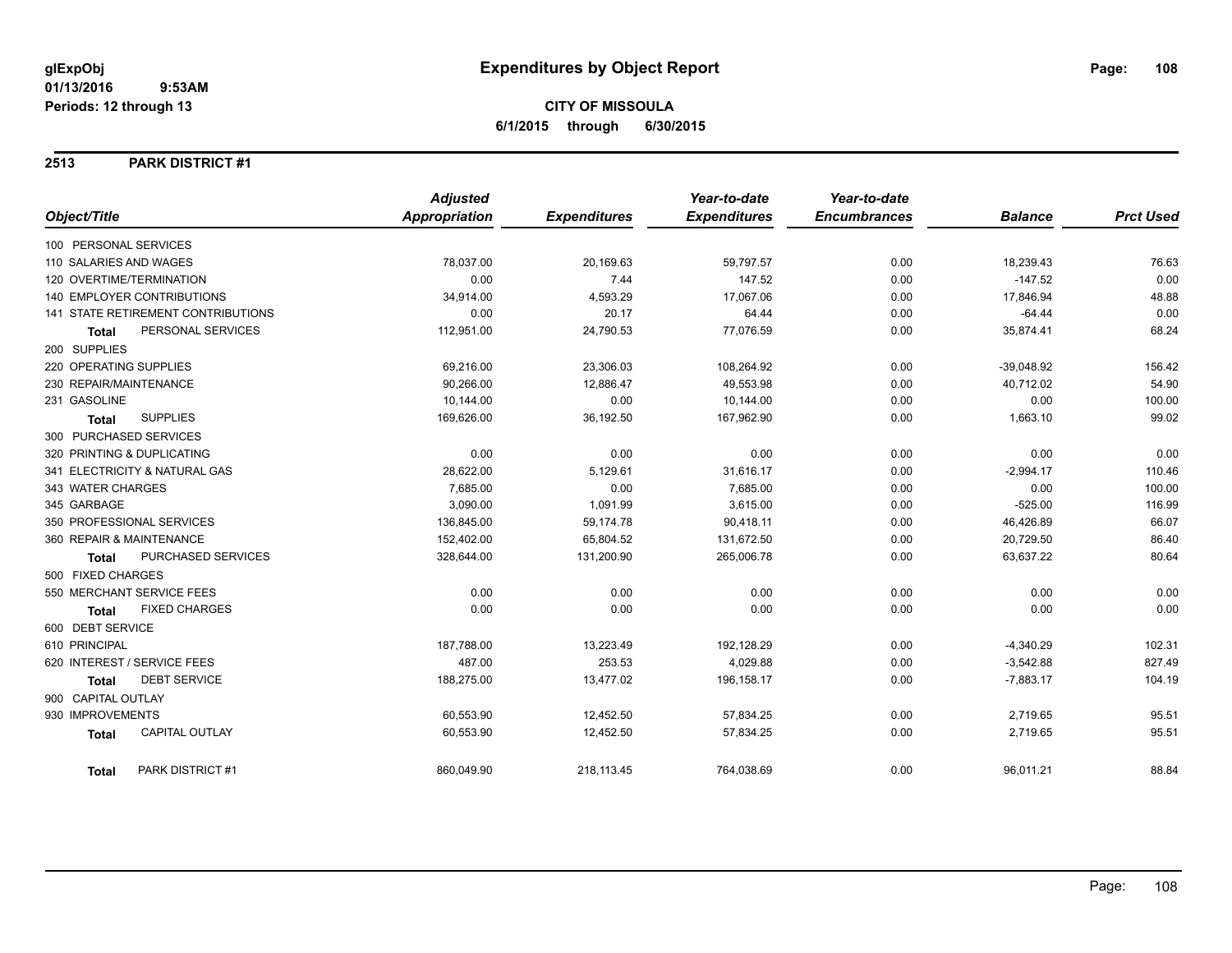### **2514 PUBLIC SAFETY & JUSTICE DISTRICT**

**297 PUBLIC SAFETY/JUSTICE**

| Object/Title                          | <b>Adjusted</b><br><b>Appropriation</b> | <b>Expenditures</b> | Year-to-date<br><b>Expenditures</b> | Year-to-date<br><b>Encumbrances</b> | <b>Balance</b> | <b>Prct Used</b> |
|---------------------------------------|-----------------------------------------|---------------------|-------------------------------------|-------------------------------------|----------------|------------------|
| 300 PURCHASED SERVICES                |                                         |                     |                                     |                                     |                |                  |
| 310 COMMUNICATIONS                    | 0.00                                    | 0.00                | 0.00                                | 0.00                                | 0.00           | 0.00             |
| PURCHASED SERVICES<br><b>Total</b>    | 0.00                                    | 0.00                | 0.00                                | 0.00                                | 0.00           | 0.00             |
| 500 FIXED CHARGES                     |                                         |                     |                                     |                                     |                |                  |
| 550 MERCHANT SERVICE FEES             | 0.00                                    | 0.00                | 0.00                                | 0.00                                | 0.00           | 0.00             |
| <b>FIXED CHARGES</b><br><b>Total</b>  | 0.00                                    | 0.00                | 0.00                                | 0.00                                | 0.00           | 0.00             |
| PUBLIC SAFETY/JUSTICE<br><b>Total</b> | 0.00                                    | 0.00                | 0.00                                | 0.00                                | 0.00           | 0.00             |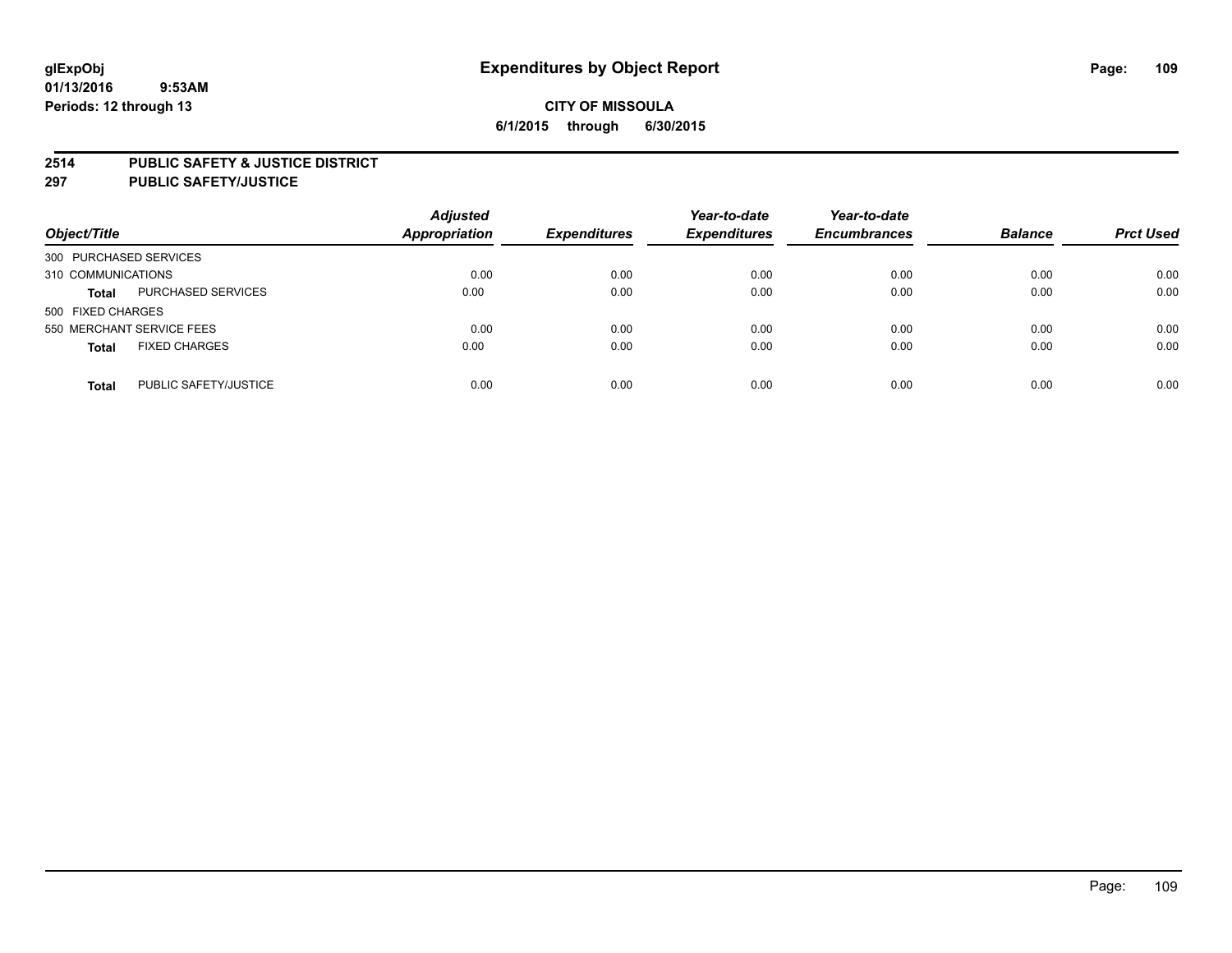# **2514 PUBLIC SAFETY & JUSTICE DISTRICT**

| Object/Title              |                                  | <b>Adjusted</b><br>Appropriation | <b>Expenditures</b> | Year-to-date<br><b>Expenditures</b> | Year-to-date<br><b>Encumbrances</b> | <b>Balance</b> | <b>Prct Used</b> |
|---------------------------|----------------------------------|----------------------------------|---------------------|-------------------------------------|-------------------------------------|----------------|------------------|
| 300 PURCHASED SERVICES    |                                  |                                  |                     |                                     |                                     |                |                  |
| 310 COMMUNICATIONS        |                                  | 0.00                             | 0.00                | 0.00                                | 0.00                                | 0.00           | 0.00             |
| <b>Total</b>              | PURCHASED SERVICES               | 0.00                             | 0.00                | 0.00                                | 0.00                                | 0.00           | 0.00             |
| 500 FIXED CHARGES         |                                  |                                  |                     |                                     |                                     |                |                  |
| 550 MERCHANT SERVICE FEES |                                  | 0.00                             | 0.00                | 0.00                                | 0.00                                | 0.00           | 0.00             |
| <b>Total</b>              | <b>FIXED CHARGES</b>             | 0.00                             | 0.00                | 0.00                                | 0.00                                | 0.00           | 0.00             |
| <b>Total</b>              | PUBLIC SAFETY & JUSTICE DISTRICT | 0.00                             | 0.00                | 0.00                                | 0.00                                | 0.00           | 0.00             |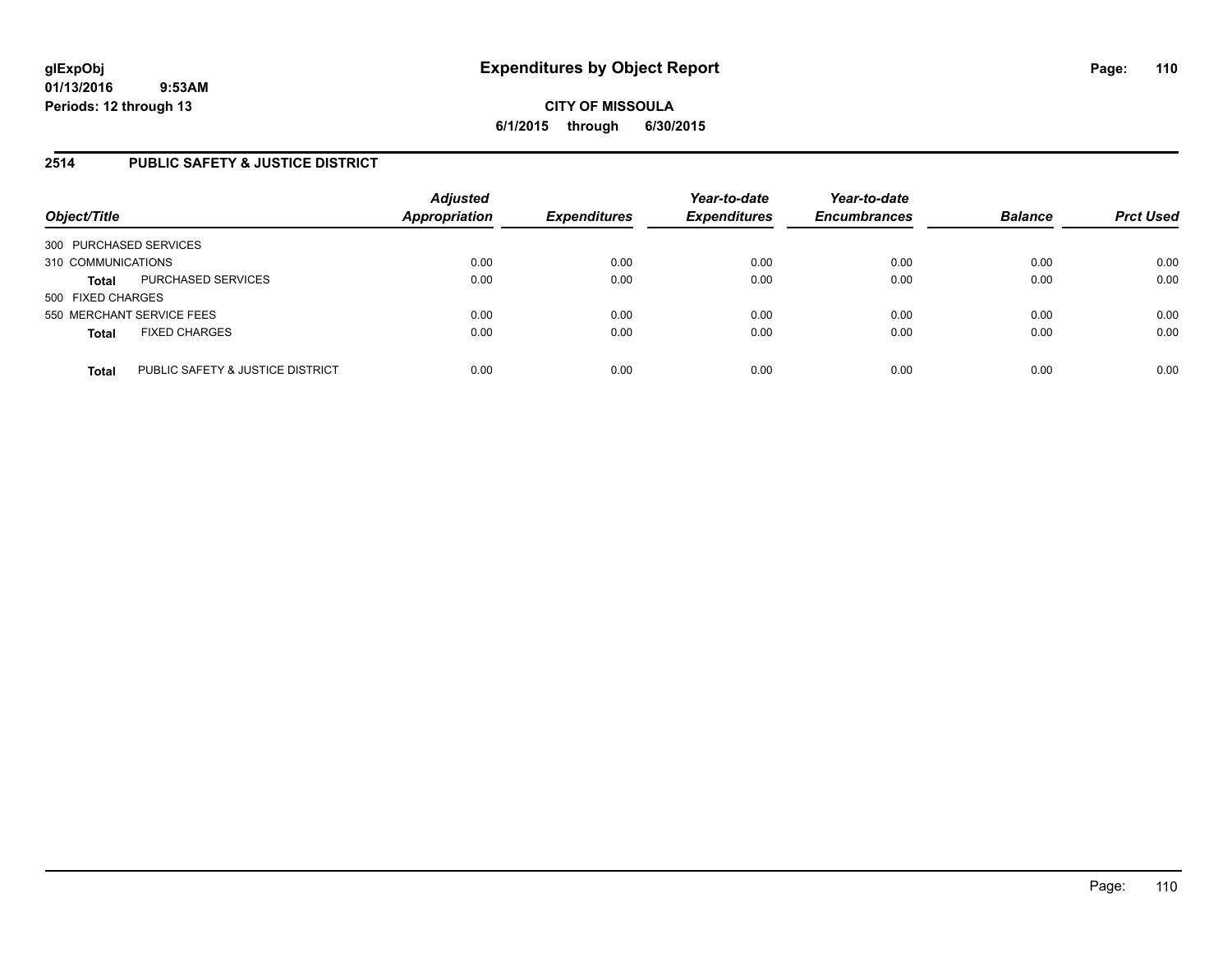**01/13/2016 9:53AM Periods: 12 through 13**

# **CITY OF MISSOULA 6/1/2015 through 6/30/2015**

### **2820 STATE GAS TAX FUND**

**280 PUBLIC WORKS ADMIN/ENGINEERING**

|                    |                                | <b>Adjusted</b> |                     | Year-to-date        | Year-to-date        |                |                  |
|--------------------|--------------------------------|-----------------|---------------------|---------------------|---------------------|----------------|------------------|
| Object/Title       |                                | Appropriation   | <b>Expenditures</b> | <b>Expenditures</b> | <b>Encumbrances</b> | <b>Balance</b> | <b>Prct Used</b> |
|                    | 300 PURCHASED SERVICES         |                 |                     |                     |                     |                |                  |
|                    | 350 PROFESSIONAL SERVICES      | 0.00            | 0.00                | 0.00                | 0.00                | 0.00           | 0.00             |
| <b>Total</b>       | PURCHASED SERVICES             | 0.00            | 0.00                | 0.00                | 0.00                | 0.00           | 0.00             |
| 500 FIXED CHARGES  |                                |                 |                     |                     |                     |                |                  |
| 500 FIXED CHARGES  |                                | 0.00            | 0.00                | 0.00                | 0.00                | 0.00           | 0.00             |
|                    | 550 MERCHANT SERVICE FEES      | 0.00            | 19.61               | 19.61               | 0.00                | $-19.61$       | 0.00             |
| Total              | <b>FIXED CHARGES</b>           | 0.00            | 19.61               | 19.61               | 0.00                | $-19.61$       | 0.00             |
| 800 OTHER OBJECTS  |                                |                 |                     |                     |                     |                |                  |
|                    | 820 TRANSFERS TO OTHER FUNDS   | 564,000.00      | 282,000.00          | 564,000.00          | 0.00                | 0.00           | 100.00           |
| <b>Total</b>       | OTHER OBJECTS                  | 564,000.00      | 282,000.00          | 564,000.00          | 0.00                | 0.00           | 100.00           |
| 900 CAPITAL OUTLAY |                                |                 |                     |                     |                     |                |                  |
| 930 IMPROVEMENTS   |                                | 373,100.00      | 107,755.55          | 348,116.67          | 0.00                | 24,983.33      | 93.30            |
| <b>Total</b>       | <b>CAPITAL OUTLAY</b>          | 373,100.00      | 107,755.55          | 348,116.67          | 0.00                | 24,983.33      | 93.30            |
| <b>Total</b>       | PUBLIC WORKS ADMIN/ENGINEERING | 937,100.00      | 389,775.16          | 912,136.28          | 0.00                | 24,963.72      | 97.34            |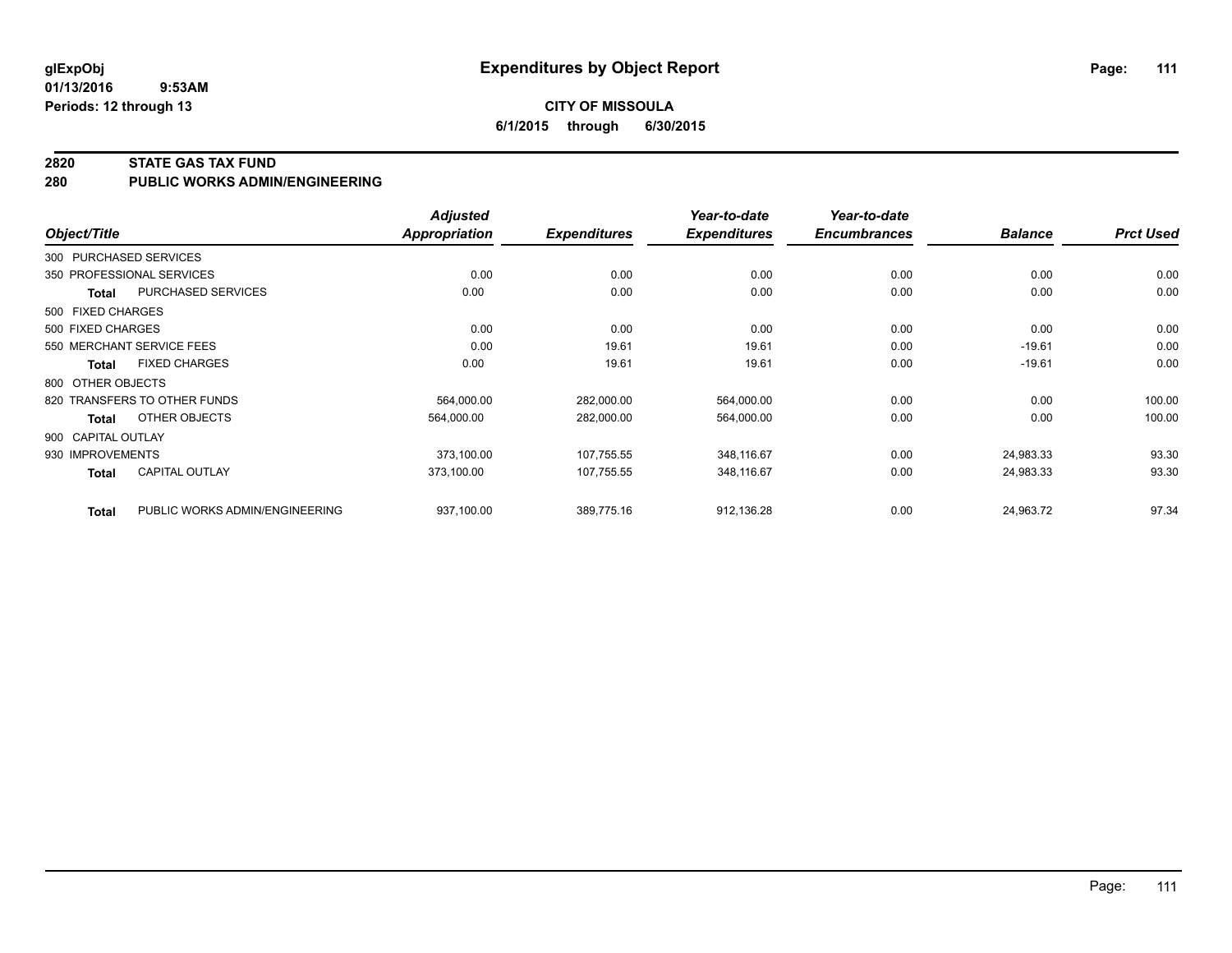# **2820 STATE GAS TAX FUND**

|                        |                              | <b>Adjusted</b>      |                     | Year-to-date        | Year-to-date        |                |                  |
|------------------------|------------------------------|----------------------|---------------------|---------------------|---------------------|----------------|------------------|
| Object/Title           |                              | <b>Appropriation</b> | <b>Expenditures</b> | <b>Expenditures</b> | <b>Encumbrances</b> | <b>Balance</b> | <b>Prct Used</b> |
| 300 PURCHASED SERVICES |                              |                      |                     |                     |                     |                |                  |
|                        | 350 PROFESSIONAL SERVICES    | 0.00                 | 0.00                | 0.00                | 0.00                | 0.00           | 0.00             |
| Total                  | PURCHASED SERVICES           | 0.00                 | 0.00                | 0.00                | 0.00                | 0.00           | 0.00             |
| 500 FIXED CHARGES      |                              |                      |                     |                     |                     |                |                  |
| 500 FIXED CHARGES      |                              | 0.00                 | 0.00                | 0.00                | 0.00                | 0.00           | 0.00             |
|                        | 550 MERCHANT SERVICE FEES    | 0.00                 | 19.61               | 19.61               | 0.00                | $-19.61$       | 0.00             |
| <b>Total</b>           | <b>FIXED CHARGES</b>         | 0.00                 | 19.61               | 19.61               | 0.00                | $-19.61$       | 0.00             |
| 800 OTHER OBJECTS      |                              |                      |                     |                     |                     |                |                  |
|                        | 820 TRANSFERS TO OTHER FUNDS | 564,000.00           | 282,000.00          | 564,000.00          | 0.00                | 0.00           | 100.00           |
| <b>Total</b>           | OTHER OBJECTS                | 564,000.00           | 282,000.00          | 564,000.00          | 0.00                | 0.00           | 100.00           |
| 900 CAPITAL OUTLAY     |                              |                      |                     |                     |                     |                |                  |
| 930 IMPROVEMENTS       |                              | 373,100.00           | 107,755.55          | 348,116.67          | 0.00                | 24,983.33      | 93.30            |
| Total                  | <b>CAPITAL OUTLAY</b>        | 373,100.00           | 107,755.55          | 348,116.67          | 0.00                | 24,983.33      | 93.30            |
| <b>Total</b>           | <b>STATE GAS TAX FUND</b>    | 937,100.00           | 389,775.16          | 912,136.28          | 0.00                | 24,963.72      | 97.34            |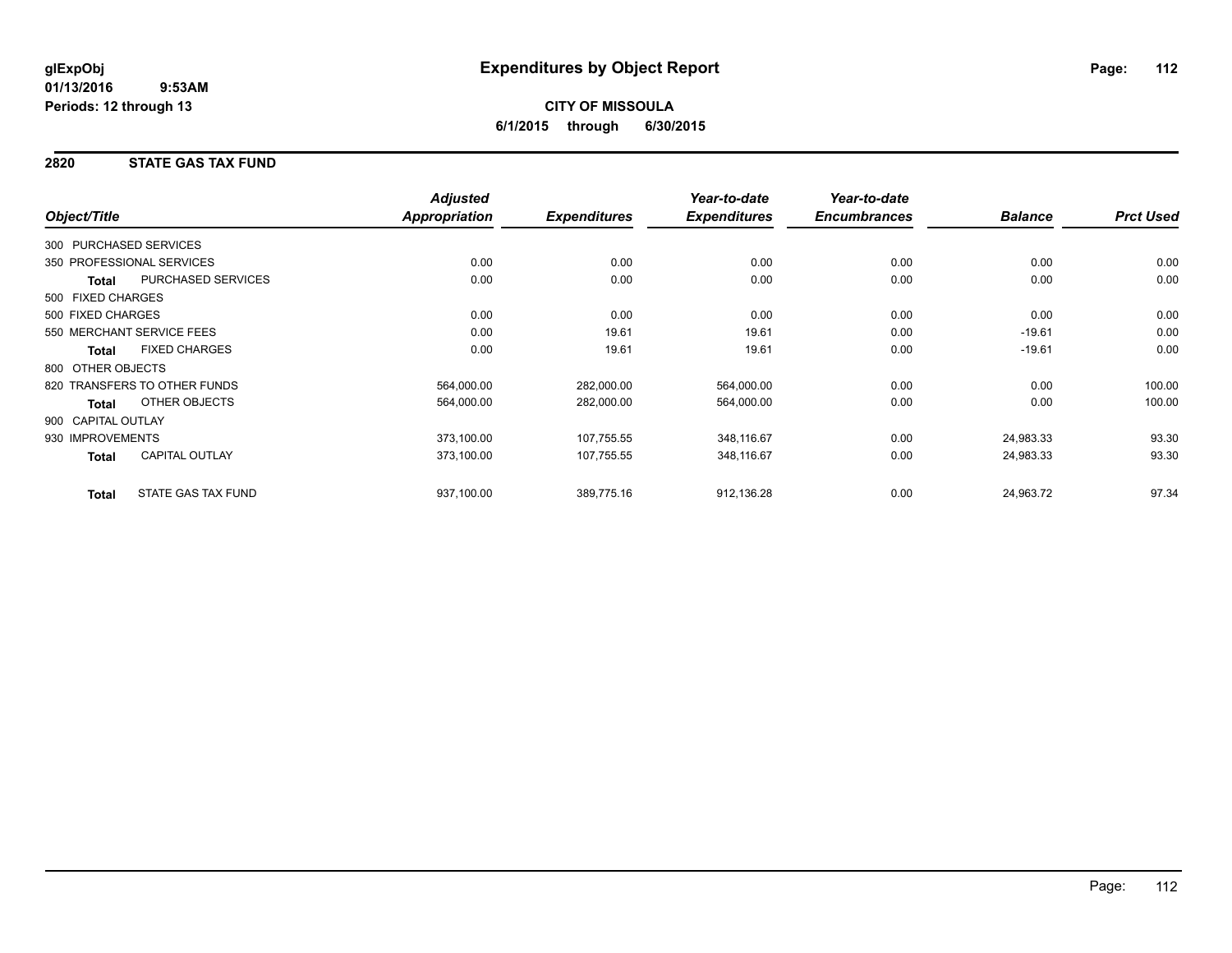**2917 CRIME VICTIM SURCHARGE**

**390 NON-DEPARTMENTAL**

| Object/Title                         | <b>Adjusted</b><br>Appropriation | Year-to-date<br><b>Expenditures</b><br><b>Expenditures</b> | Year-to-date<br><b>Encumbrances</b> | <b>Balance</b> | <b>Prct Used</b> |      |
|--------------------------------------|----------------------------------|------------------------------------------------------------|-------------------------------------|----------------|------------------|------|
| 500 FIXED CHARGES                    |                                  |                                                            |                                     |                |                  |      |
| 550 MERCHANT SERVICE FEES            | 0.00                             | 0.00                                                       | 0.00                                | 0.00           | 0.00             | 0.00 |
| <b>FIXED CHARGES</b><br><b>Total</b> | 0.00                             | 0.00                                                       | 0.00                                | 0.00           | 0.00             | 0.00 |
| NON-DEPARTMENTAL<br><b>Total</b>     | 0.00                             | 0.00                                                       | 0.00                                | 0.00           | 0.00             | 0.00 |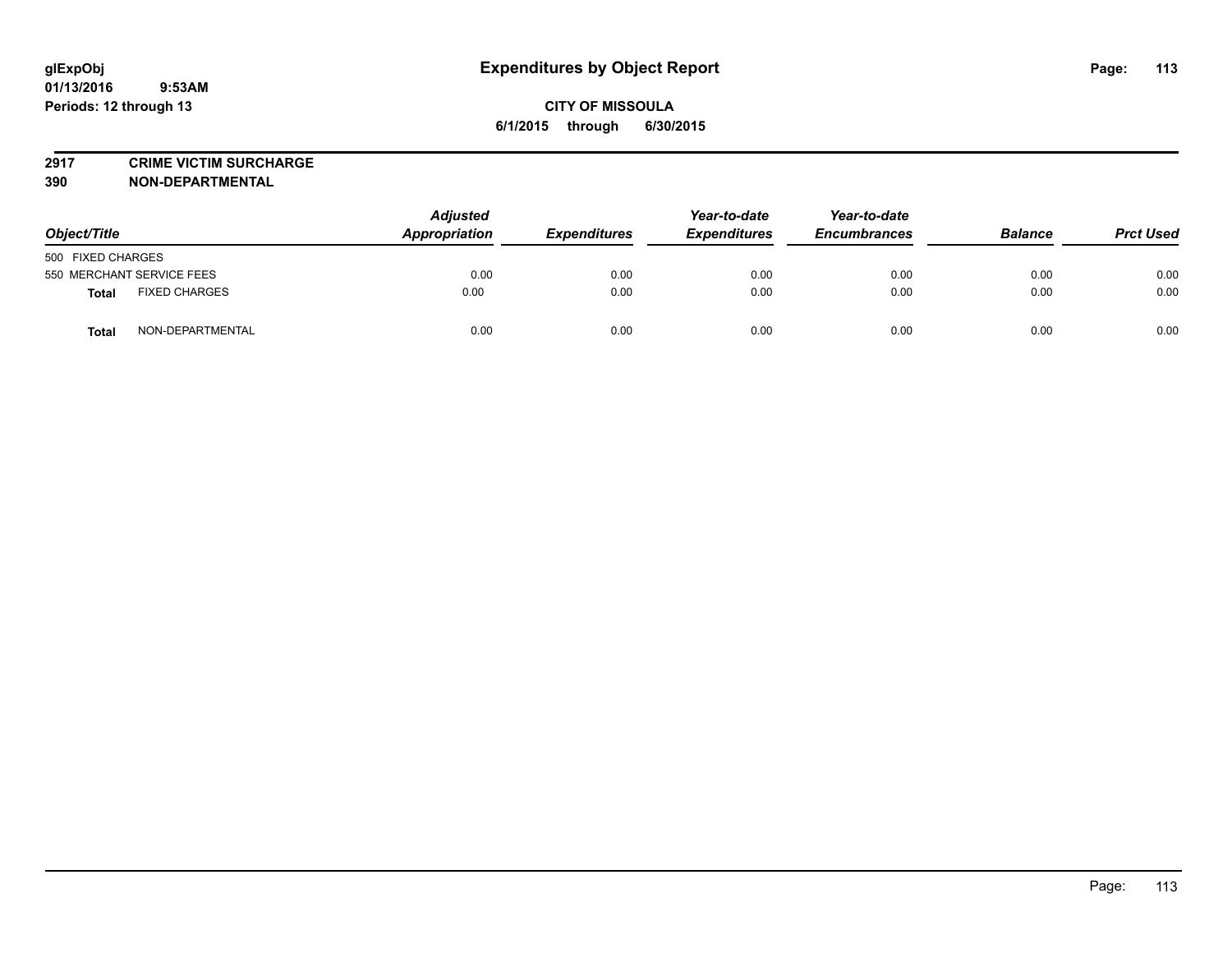### **2917 CRIME VICTIM SURCHARGE**

| Object/Title                                  | <b>Adjusted</b><br>Appropriation | <i><b>Expenditures</b></i> | Year-to-date<br><b>Expenditures</b> | Year-to-date<br><b>Encumbrances</b> | <b>Balance</b> | <b>Prct Used</b> |
|-----------------------------------------------|----------------------------------|----------------------------|-------------------------------------|-------------------------------------|----------------|------------------|
| 500 FIXED CHARGES                             |                                  |                            |                                     |                                     |                |                  |
| 550 MERCHANT SERVICE FEES                     | 0.00                             | 0.00                       | 0.00                                | 0.00                                | 0.00           | 0.00             |
| <b>FIXED CHARGES</b><br>Total                 | 0.00                             | 0.00                       | 0.00                                | 0.00                                | 0.00           | 0.00             |
| <b>CRIME VICTIM SURCHARGE</b><br><b>Total</b> | 0.00                             | 0.00                       | 0.00                                | 0.00                                | 0.00           | 0.00             |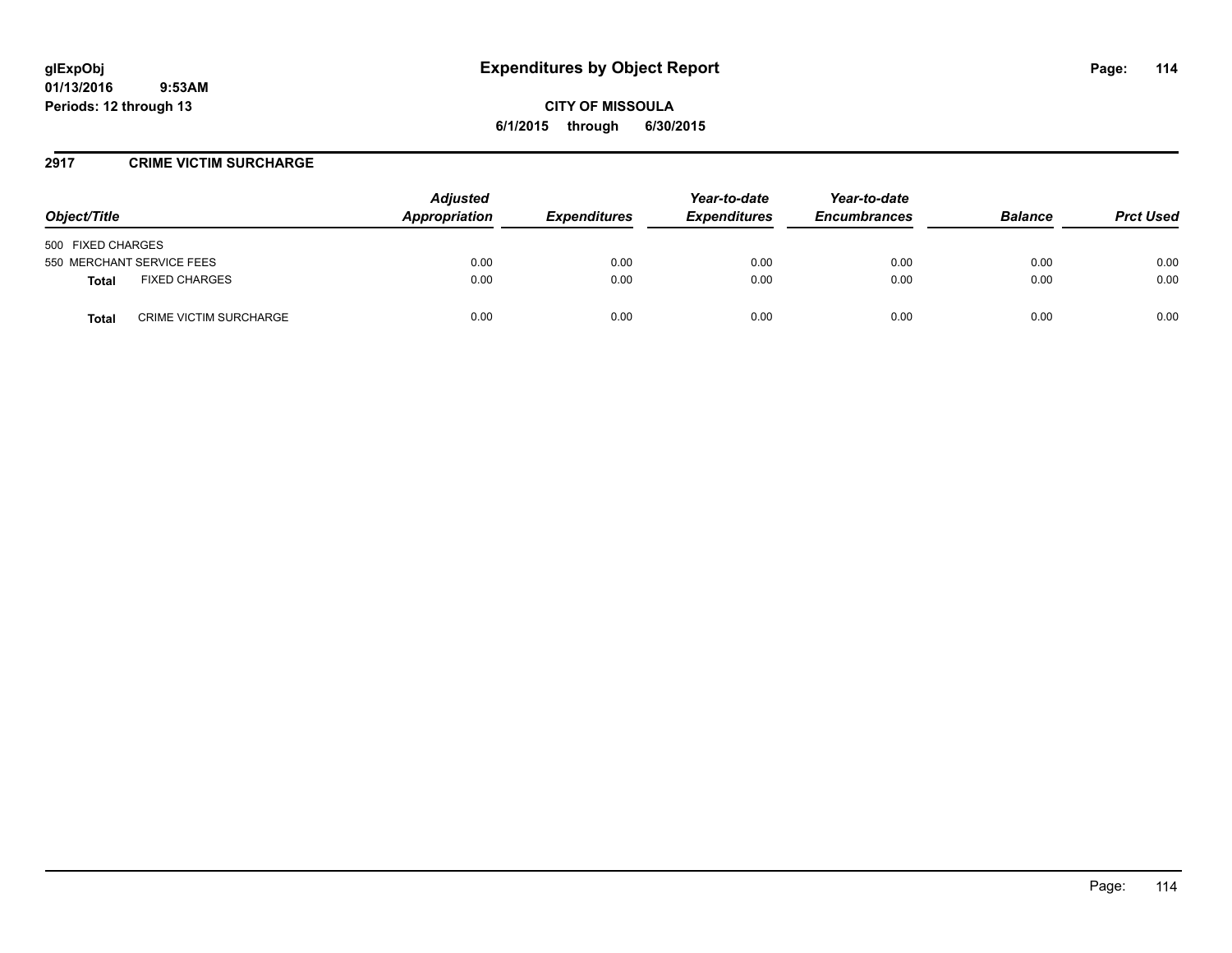## **2918 LAW ENFORCEMENT BLOCK GRANT FUND**

**290 POLICE**

| Object/Title               |                                       | <b>Adjusted</b><br>Appropriation | <b>Expenditures</b> | Year-to-date<br><b>Expenditures</b> | Year-to-date<br><b>Encumbrances</b> | <b>Balance</b> | <b>Prct Used</b> |
|----------------------------|---------------------------------------|----------------------------------|---------------------|-------------------------------------|-------------------------------------|----------------|------------------|
| 100 PERSONAL SERVICES      |                                       |                                  |                     |                                     |                                     |                |                  |
| 110 SALARIES AND WAGES     |                                       | 71,540.00                        | 0.00                | 39,670.41                           | 0.00                                | 31,869.59      | 55.45            |
|                            | 115 SALARIES/HEALTH INSURANCE BENEFIT | 0.00                             | 0.00                | 4.816.50                            | 0.00                                | $-4,816.50$    | 0.00             |
| 120 OVERTIME/TERMINATION   |                                       | 14,850.00                        | 0.00                | 0.00                                | 0.00                                | 14,850.00      | 0.00             |
|                            | 140 EMPLOYER CONTRIBUTIONS            | 11,610.00                        | 0.00                | 11,580.47                           | 0.00                                | 29.53          | 99.75            |
|                            | 141 STATE RETIREMENT CONTRIBUTIONS    | 0.00                             | 0.00                | 13.065.80                           | 0.00                                | $-13,065.80$   | 0.00             |
| <b>Total</b>               | PERSONAL SERVICES                     | 98,000.00                        | 0.00                | 69,133.18                           | 0.00                                | 28,866.82      | 70.54            |
| 200 SUPPLIES               |                                       |                                  |                     |                                     |                                     |                |                  |
| 210 OFFICE SUPPLIES        |                                       | 0.00                             | 0.00                | 0.00                                | 0.00                                | 0.00           | 0.00             |
| 220 OPERATING SUPPLIES     |                                       | 16.920.00                        | 0.00                | 19,669.76                           | 0.00                                | $-2,749.76$    | 116.25           |
| <b>Total</b>               | <b>SUPPLIES</b>                       | 16,920.00                        | 0.00                | 19,669.76                           | 0.00                                | $-2,749.76$    | 116.25           |
| 300 PURCHASED SERVICES     |                                       |                                  |                     |                                     |                                     |                |                  |
| 320 PRINTING & DUPLICATING |                                       | 0.00                             | 0.00                | 0.00                                | 0.00                                | 0.00           | 0.00             |
| 344 TELEPHONE SERVICE      |                                       | 0.00                             | 0.00                | 0.00                                | 0.00                                | 0.00           | 0.00             |
|                            | 350 PROFESSIONAL SERVICES             | 43,053.00                        | 0.00                | 24,144.01                           | 0.00                                | 18,908.99      | 56.08            |
| 370 TRAVEL                 |                                       | 0.00                             | 0.00                | 1,911.28                            | 0.00                                | $-1,911.28$    | 0.00             |
| 380 TRAINING               |                                       | 0.00                             | 0.00                | 0.00                                | 0.00                                | 0.00           | 0.00             |
| <b>Total</b>               | PURCHASED SERVICES                    | 43,053.00                        | 0.00                | 26,055.29                           | 0.00                                | 16,997.71      | 60.52            |
| 500 FIXED CHARGES          |                                       |                                  |                     |                                     |                                     |                |                  |
|                            | 550 MERCHANT SERVICE FEES             | 0.00                             | 8.46                | 8.46                                | 0.00                                | $-8.46$        | 0.00             |
| <b>Total</b>               | <b>FIXED CHARGES</b>                  | 0.00                             | 8.46                | 8.46                                | 0.00                                | $-8.46$        | 0.00             |
|                            | 700 GRANTS & CONTRIBUTIONS            |                                  |                     |                                     |                                     |                |                  |
|                            | 700 GRANTS & CONTRIBUTIONS            | 0.00                             | 0.00                | 0.00                                | 0.00                                | 0.00           | 0.00             |
| <b>Total</b>               | <b>GRANTS &amp; CONTRIBUTIONS</b>     | 0.00                             | 0.00                | 0.00                                | 0.00                                | 0.00           | 0.00             |
| 900 CAPITAL OUTLAY         |                                       |                                  |                     |                                     |                                     |                |                  |
|                            | 940 MACHINERY & EQUIPMENT             | 27,899.00                        | 0.00                | 13,795.01                           | 0.00                                | 14,103.99      | 49.45            |
| <b>Total</b>               | <b>CAPITAL OUTLAY</b>                 | 27,899.00                        | 0.00                | 13,795.01                           | 0.00                                | 14,103.99      | 49.45            |
| <b>Total</b>               | <b>POLICE</b>                         | 185,872.00                       | 8.46                | 128,661.70                          | 0.00                                | 57,210.30      | 69.22            |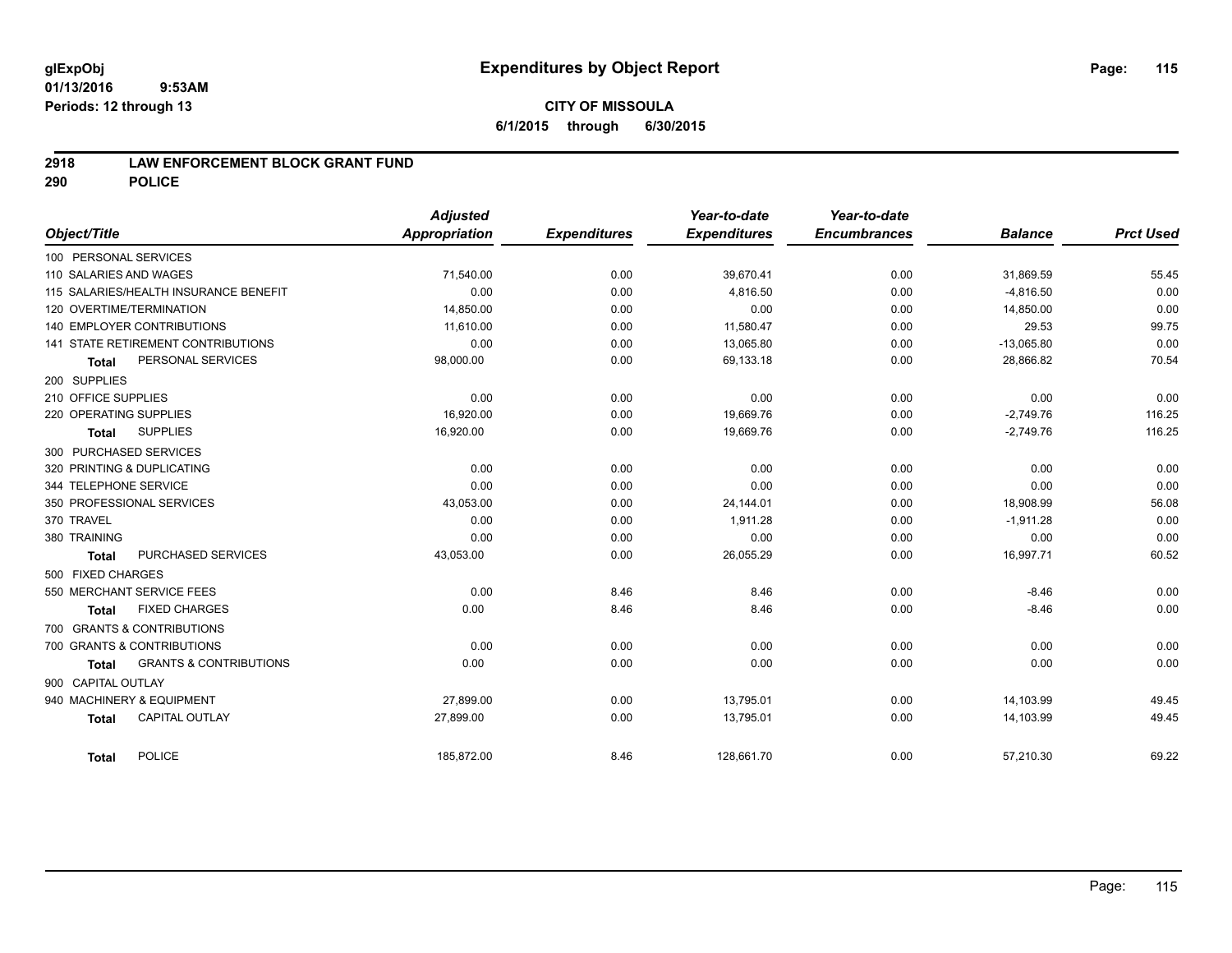### **2918 LAW ENFORCEMENT BLOCK GRANT FUND**

**390 NON-DEPARTMENTAL**

|                           |                      | <b>Adjusted</b> |                     | Year-to-date        | Year-to-date<br><b>Encumbrances</b> | <b>Balance</b> | <b>Prct Used</b> |
|---------------------------|----------------------|-----------------|---------------------|---------------------|-------------------------------------|----------------|------------------|
| Object/Title              |                      | Appropriation   | <b>Expenditures</b> | <b>Expenditures</b> |                                     |                |                  |
| 300 PURCHASED SERVICES    |                      |                 |                     |                     |                                     |                |                  |
| 350 PROFESSIONAL SERVICES |                      | 0.00            | 0.00                | 0.00                | 0.00                                | 0.00           | 0.00             |
| Total                     | PURCHASED SERVICES   | 0.00            | 0.00                | 0.00                | 0.00                                | 0.00           | 0.00             |
| 500 FIXED CHARGES         |                      |                 |                     |                     |                                     |                |                  |
| 500 FIXED CHARGES         |                      | 0.00            | 0.00                | 0.00                | 0.00                                | 0.00           | 0.00             |
| 550 MERCHANT SERVICE FEES |                      | 0.00            | 0.00                | 0.00                | 0.00                                | 0.00           | 0.00             |
| <b>Total</b>              | <b>FIXED CHARGES</b> | 0.00            | 0.00                | 0.00                | 0.00                                | 0.00           | 0.00             |
| Total                     | NON-DEPARTMENTAL     | 0.00            | 0.00                | 0.00                | 0.00                                | 0.00           | 0.00             |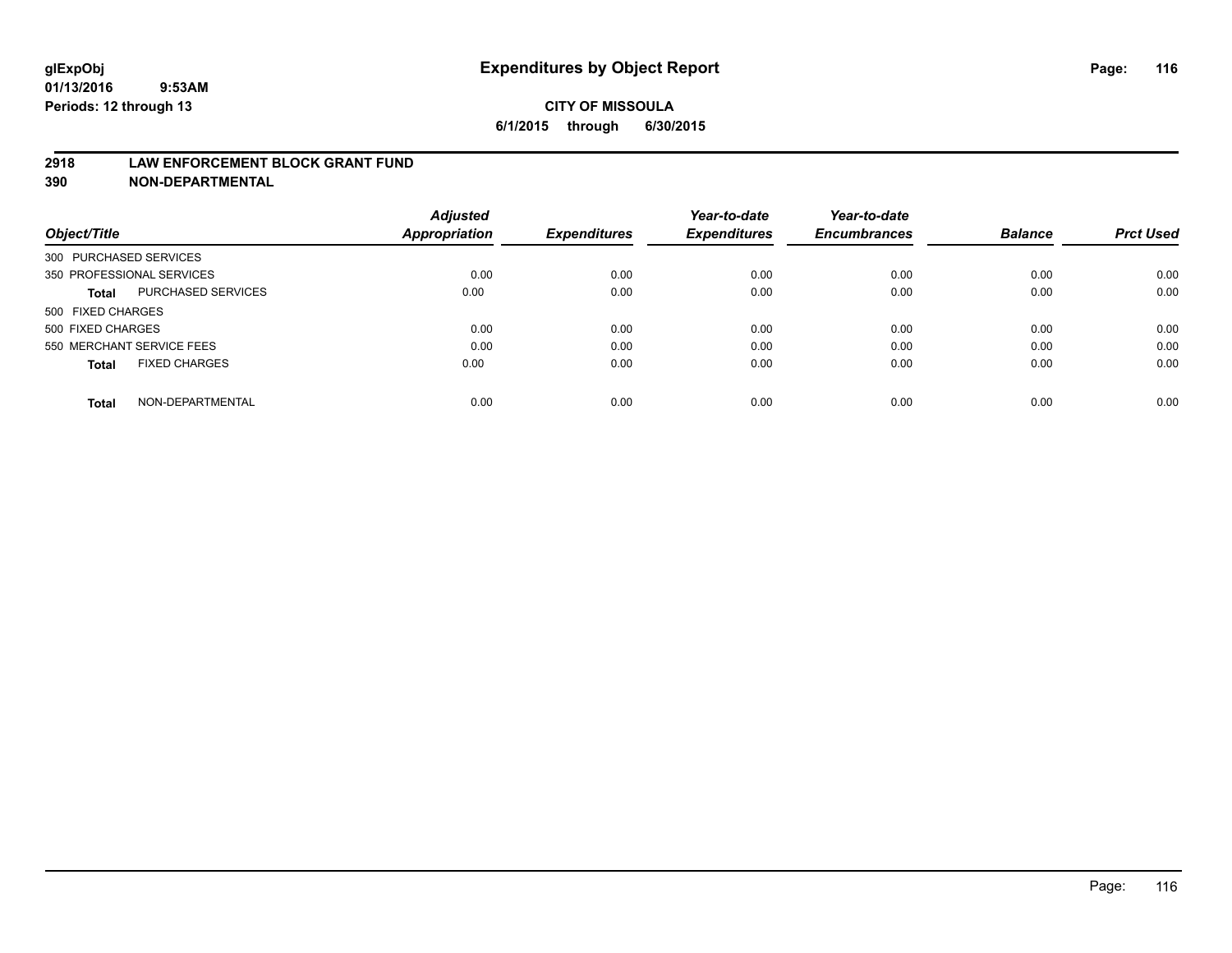**01/13/2016 9:53AM Periods: 12 through 13**

**6/1/2015 through 6/30/2015**

# **2918 LAW ENFORCEMENT BLOCK GRANT FUND**

| Object/Title           |                                       | <b>Adjusted</b><br>Appropriation | <b>Expenditures</b> | Year-to-date<br><b>Expenditures</b> | Year-to-date<br><b>Encumbrances</b> | <b>Balance</b> | <b>Prct Used</b> |
|------------------------|---------------------------------------|----------------------------------|---------------------|-------------------------------------|-------------------------------------|----------------|------------------|
| 100 PERSONAL SERVICES  |                                       |                                  |                     |                                     |                                     |                |                  |
| 110 SALARIES AND WAGES |                                       | 71,540.00                        | 0.00                | 39,670.41                           | 0.00                                | 31,869.59      | 55.45            |
|                        | 115 SALARIES/HEALTH INSURANCE BENEFIT | 0.00                             | 0.00                | 4,816.50                            | 0.00                                | $-4,816.50$    | 0.00             |
|                        | 120 OVERTIME/TERMINATION              | 14,850.00                        | 0.00                | 0.00                                | 0.00                                | 14,850.00      | 0.00             |
|                        | <b>140 EMPLOYER CONTRIBUTIONS</b>     | 11,610.00                        | 0.00                | 11,580.47                           | 0.00                                | 29.53          | 99.75            |
|                        | 141 STATE RETIREMENT CONTRIBUTIONS    | 0.00                             | 0.00                | 13,065.80                           | 0.00                                | $-13,065.80$   | 0.00             |
| <b>Total</b>           | PERSONAL SERVICES                     | 98,000.00                        | 0.00                | 69,133.18                           | 0.00                                | 28,866.82      | 70.54            |
| 200 SUPPLIES           |                                       |                                  |                     |                                     |                                     |                |                  |
| 210 OFFICE SUPPLIES    |                                       | 0.00                             | 0.00                | 0.00                                | 0.00                                | 0.00           | 0.00             |
| 220 OPERATING SUPPLIES |                                       | 16,920.00                        | 0.00                | 19,669.76                           | 0.00                                | $-2,749.76$    | 116.25           |
| <b>Total</b>           | <b>SUPPLIES</b>                       | 16,920.00                        | 0.00                | 19,669.76                           | 0.00                                | $-2,749.76$    | 116.25           |
| 300 PURCHASED SERVICES |                                       |                                  |                     |                                     |                                     |                |                  |
|                        | 320 PRINTING & DUPLICATING            | 0.00                             | 0.00                | 0.00                                | 0.00                                | 0.00           | 0.00             |
| 344 TELEPHONE SERVICE  |                                       | 0.00                             | 0.00                | 0.00                                | 0.00                                | 0.00           | 0.00             |
|                        | 350 PROFESSIONAL SERVICES             | 43,053.00                        | 0.00                | 24,144.01                           | 0.00                                | 18,908.99      | 56.08            |
| 370 TRAVEL             |                                       | 0.00                             | 0.00                | 1,911.28                            | 0.00                                | $-1,911.28$    | 0.00             |
| 380 TRAINING           |                                       | 0.00                             | 0.00                | 0.00                                | 0.00                                | 0.00           | 0.00             |
| <b>Total</b>           | <b>PURCHASED SERVICES</b>             | 43,053.00                        | 0.00                | 26,055.29                           | 0.00                                | 16,997.71      | 60.52            |
| 500 FIXED CHARGES      |                                       |                                  |                     |                                     |                                     |                |                  |
| 500 FIXED CHARGES      |                                       | 0.00                             | 0.00                | 0.00                                | 0.00                                | 0.00           | 0.00             |
|                        | 550 MERCHANT SERVICE FEES             | 0.00                             | 8.46                | 8.46                                | 0.00                                | $-8.46$        | 0.00             |
| <b>Total</b>           | <b>FIXED CHARGES</b>                  | 0.00                             | 8.46                | 8.46                                | 0.00                                | $-8.46$        | 0.00             |
|                        | 700 GRANTS & CONTRIBUTIONS            |                                  |                     |                                     |                                     |                |                  |
|                        | 700 GRANTS & CONTRIBUTIONS            | 0.00                             | 0.00                | 0.00                                | 0.00                                | 0.00           | 0.00             |
| <b>Total</b>           | <b>GRANTS &amp; CONTRIBUTIONS</b>     | 0.00                             | 0.00                | 0.00                                | 0.00                                | 0.00           | 0.00             |
| 900 CAPITAL OUTLAY     |                                       |                                  |                     |                                     |                                     |                |                  |
|                        | 940 MACHINERY & EQUIPMENT             | 27,899.00                        | 0.00                | 13,795.01                           | 0.00                                | 14,103.99      | 49.45            |
| <b>Total</b>           | <b>CAPITAL OUTLAY</b>                 | 27,899.00                        | 0.00                | 13,795.01                           | 0.00                                | 14,103.99      | 49.45            |
| <b>Total</b>           | LAW ENFORCEMENT BLOCK GRANT FUN       | 185.872.00                       | 8.46                | 128,661.70                          | 0.00                                | 57,210.30      | 69.22            |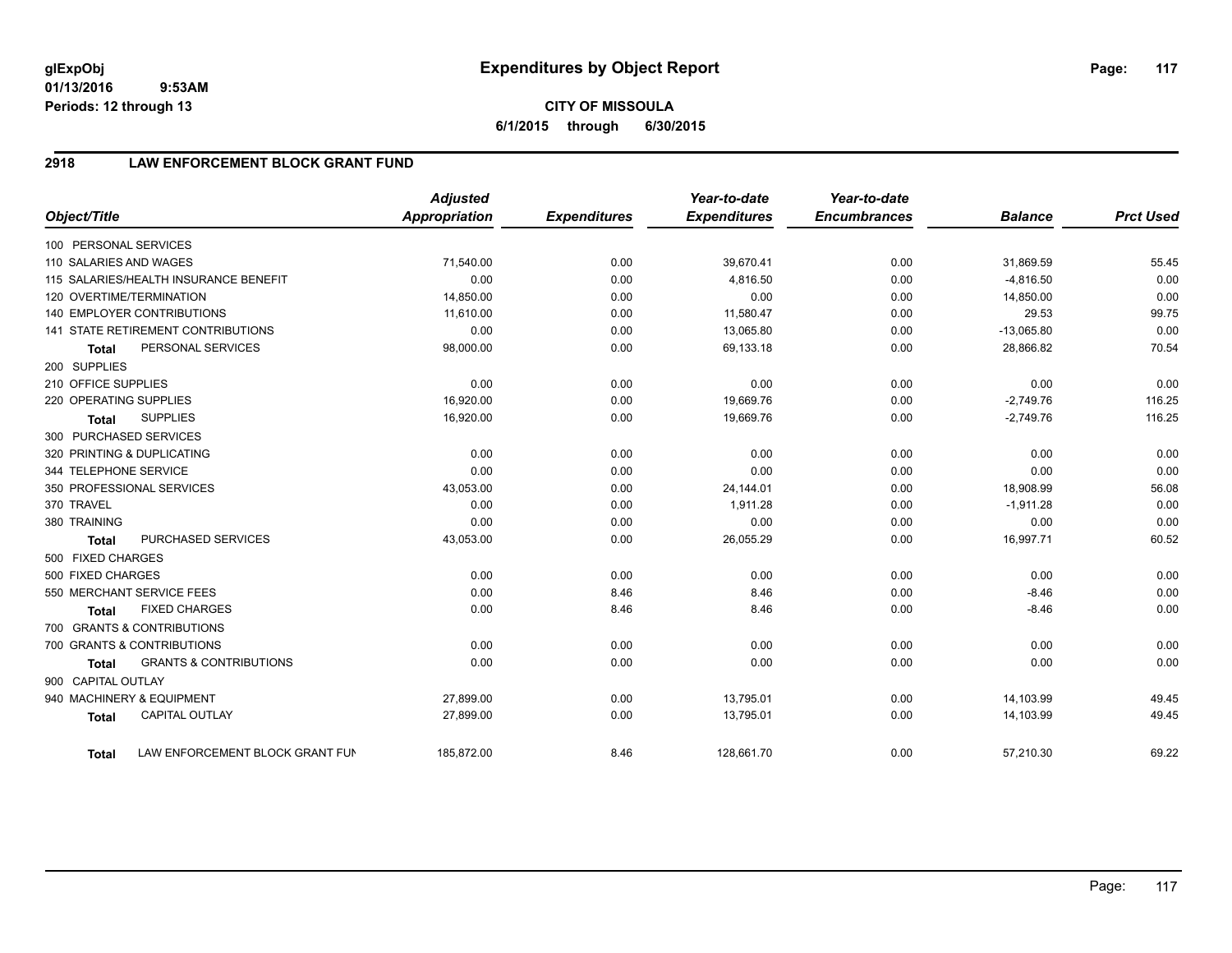## **2919 HIDTA FUND**

**290 POLICE**

| Object/Title                                      | <b>Adjusted</b><br><b>Appropriation</b> | <b>Expenditures</b> | Year-to-date<br><b>Expenditures</b> | Year-to-date<br><b>Encumbrances</b> | <b>Balance</b> | <b>Prct Used</b> |
|---------------------------------------------------|-----------------------------------------|---------------------|-------------------------------------|-------------------------------------|----------------|------------------|
| 100 PERSONAL SERVICES                             |                                         |                     |                                     |                                     |                |                  |
| 120 OVERTIME/TERMINATION                          | 15,000.00                               | 0.00                | 0.00                                | 0.00                                | 15,000.00      | 0.00             |
| 140 EMPLOYER CONTRIBUTIONS                        | 1,350.00                                | 0.00                | 0.00                                | 0.00                                | 1,350.00       | 0.00             |
| 141 STATE RETIREMENT CONTRIBUTIONS                | 0.00                                    | 0.00                | 0.00                                | 0.00                                | 0.00           | 0.00             |
| PERSONAL SERVICES<br><b>Total</b>                 | 16,350.00                               | 0.00                | 0.00                                | 0.00                                | 16,350.00      | 0.00             |
| 200 SUPPLIES                                      |                                         |                     |                                     |                                     |                |                  |
| 210 OFFICE SUPPLIES                               | 500.00                                  | 0.00                | 0.00                                | 0.00                                | 500.00         | 0.00             |
| 220 OPERATING SUPPLIES                            | 500.00                                  | 848.98              | 14,361.15                           | 0.00                                | $-13.861.15$   | 2,872.23         |
| <b>SUPPLIES</b><br><b>Total</b>                   | 1,000.00                                | 848.98              | 14,361.15                           | 0.00                                | $-13,361.15$   | 1,436.12         |
| 300 PURCHASED SERVICES                            |                                         |                     |                                     |                                     |                |                  |
| 341 ELECTRICITY & NATURAL GAS                     | 4,600.00                                | 0.00                | 0.00                                | 0.00                                | 4,600.00       | 0.00             |
| 344 TELEPHONE SERVICE                             | 250.00                                  | 0.00                | 0.00                                | 0.00                                | 250.00         | 0.00             |
| 350 PROFESSIONAL SERVICES                         | 4,000.00                                | 706.00              | 3,562.57                            | 0.00                                | 437.43         | 89.06            |
| 360 REPAIR & MAINTENANCE                          | 1,200.00                                | 0.00                | 0.00                                | 0.00                                | 1,200.00       | 0.00             |
| 370 TRAVEL                                        | 1,500.00                                | 0.00                | 0.00                                | 0.00                                | 1,500.00       | 0.00             |
| 380 TRAINING                                      | 1,500.00                                | 0.00                | 0.00                                | 0.00                                | 1,500.00       | 0.00             |
| 390 OTHER PURCHASED SERVICES                      | 200.00                                  | 0.00                | 0.00                                | 0.00                                | 200.00         | 0.00             |
| <b>PURCHASED SERVICES</b><br><b>Total</b>         | 13,250.00                               | 706.00              | 3,562.57                            | 0.00                                | 9,687.43       | 26.89            |
| 500 FIXED CHARGES                                 |                                         |                     |                                     |                                     |                |                  |
| 500 FIXED CHARGES                                 | 11,700.00                               | 1,719.87            | 20,638.44                           | 0.00                                | $-8,938.44$    | 176.40           |
| 550 MERCHANT SERVICE FEES                         | 0.00                                    | 0.00                | 0.00                                | 0.00                                | 0.00           | 0.00             |
| <b>FIXED CHARGES</b><br><b>Total</b>              | 11,700.00                               | 1,719.87            | 20,638.44                           | 0.00                                | $-8,938.44$    | 176.40           |
| 700 GRANTS & CONTRIBUTIONS                        |                                         |                     |                                     |                                     |                |                  |
| 700 GRANTS & CONTRIBUTIONS                        | 100,000.00                              | 8,530.33            | 60,186.43                           | 0.00                                | 39,813.57      | 60.19            |
| <b>GRANTS &amp; CONTRIBUTIONS</b><br><b>Total</b> | 100,000.00                              | 8,530.33            | 60,186.43                           | 0.00                                | 39,813.57      | 60.19            |
| 900 CAPITAL OUTLAY                                |                                         |                     |                                     |                                     |                |                  |
| 920 BUILDINGS                                     | 50,000.00                               | 0.00                | 0.00                                | 0.00                                | 50,000.00      | 0.00             |
| <b>CAPITAL OUTLAY</b><br><b>Total</b>             | 50.000.00                               | 0.00                | 0.00                                | 0.00                                | 50,000.00      | 0.00             |
| <b>POLICE</b><br><b>Total</b>                     | 192,300.00                              | 11,805.18           | 98,748.59                           | 0.00                                | 93,551.41      | 51.35            |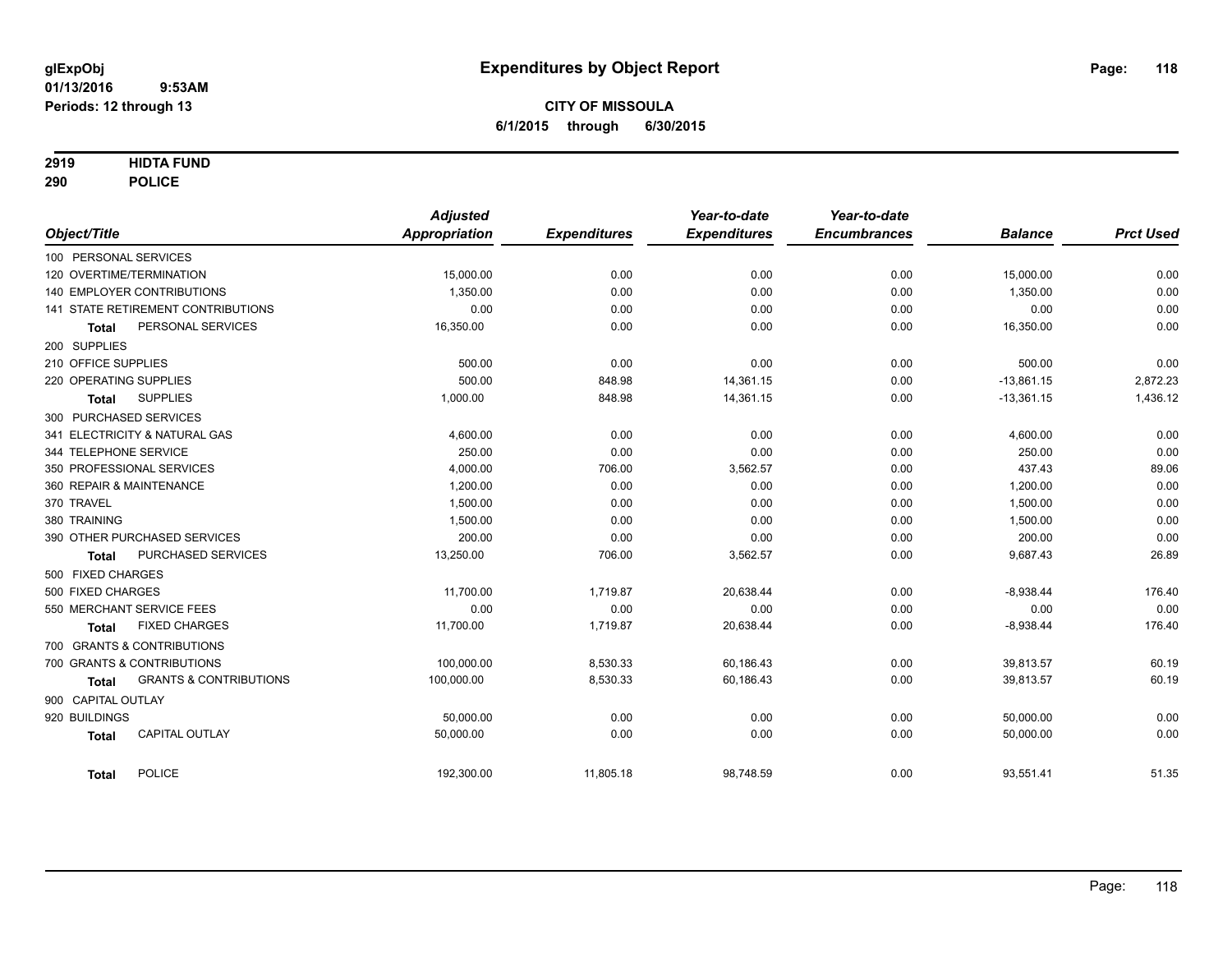**2919 HIDTA FUND**

|                                                   | <b>Adjusted</b>      |                     | Year-to-date        | Year-to-date        |                |                  |
|---------------------------------------------------|----------------------|---------------------|---------------------|---------------------|----------------|------------------|
| Object/Title                                      | <b>Appropriation</b> | <b>Expenditures</b> | <b>Expenditures</b> | <b>Encumbrances</b> | <b>Balance</b> | <b>Prct Used</b> |
| 100 PERSONAL SERVICES                             |                      |                     |                     |                     |                |                  |
| 120 OVERTIME/TERMINATION                          | 15,000.00            | 0.00                | 0.00                | 0.00                | 15,000.00      | 0.00             |
| 140 EMPLOYER CONTRIBUTIONS                        | 1,350.00             | 0.00                | 0.00                | 0.00                | 1,350.00       | 0.00             |
| 141 STATE RETIREMENT CONTRIBUTIONS                | 0.00                 | 0.00                | 0.00                | 0.00                | 0.00           | 0.00             |
| PERSONAL SERVICES<br><b>Total</b>                 | 16,350.00            | 0.00                | 0.00                | 0.00                | 16,350.00      | 0.00             |
| 200 SUPPLIES                                      |                      |                     |                     |                     |                |                  |
| 210 OFFICE SUPPLIES                               | 500.00               | 0.00                | 0.00                | 0.00                | 500.00         | 0.00             |
| 220 OPERATING SUPPLIES                            | 500.00               | 848.98              | 14,361.15           | 0.00                | $-13,861.15$   | 2,872.23         |
| <b>SUPPLIES</b><br><b>Total</b>                   | 1,000.00             | 848.98              | 14,361.15           | 0.00                | $-13,361.15$   | 1,436.12         |
| 300 PURCHASED SERVICES                            |                      |                     |                     |                     |                |                  |
| 341 ELECTRICITY & NATURAL GAS                     | 4,600.00             | 0.00                | 0.00                | 0.00                | 4,600.00       | 0.00             |
| 344 TELEPHONE SERVICE                             | 250.00               | 0.00                | 0.00                | 0.00                | 250.00         | 0.00             |
| 350 PROFESSIONAL SERVICES                         | 4,000.00             | 706.00              | 3,562.57            | 0.00                | 437.43         | 89.06            |
| 360 REPAIR & MAINTENANCE                          | 1,200.00             | 0.00                | 0.00                | 0.00                | 1,200.00       | 0.00             |
| 370 TRAVEL                                        | 1,500.00             | 0.00                | 0.00                | 0.00                | 1,500.00       | 0.00             |
| 380 TRAINING                                      | 1,500.00             | 0.00                | 0.00                | 0.00                | 1,500.00       | 0.00             |
| 390 OTHER PURCHASED SERVICES                      | 200.00               | 0.00                | 0.00                | 0.00                | 200.00         | 0.00             |
| PURCHASED SERVICES<br><b>Total</b>                | 13,250.00            | 706.00              | 3,562.57            | 0.00                | 9,687.43       | 26.89            |
| 500 FIXED CHARGES                                 |                      |                     |                     |                     |                |                  |
| 500 FIXED CHARGES                                 | 11,700.00            | 1,719.87            | 20,638.44           | 0.00                | $-8,938.44$    | 176.40           |
| 550 MERCHANT SERVICE FEES                         | 0.00                 | 0.00                | 0.00                | 0.00                | 0.00           | 0.00             |
| <b>FIXED CHARGES</b><br><b>Total</b>              | 11,700.00            | 1,719.87            | 20,638.44           | 0.00                | $-8,938.44$    | 176.40           |
| 700 GRANTS & CONTRIBUTIONS                        |                      |                     |                     |                     |                |                  |
| 700 GRANTS & CONTRIBUTIONS                        | 100,000.00           | 8,530.33            | 60,186.43           | 0.00                | 39,813.57      | 60.19            |
| <b>GRANTS &amp; CONTRIBUTIONS</b><br><b>Total</b> | 100,000.00           | 8,530.33            | 60,186.43           | 0.00                | 39,813.57      | 60.19            |
| 900 CAPITAL OUTLAY                                |                      |                     |                     |                     |                |                  |
| 920 BUILDINGS                                     | 50,000.00            | 0.00                | 0.00                | 0.00                | 50,000.00      | 0.00             |
| <b>CAPITAL OUTLAY</b><br><b>Total</b>             | 50,000.00            | 0.00                | 0.00                | 0.00                | 50,000.00      | 0.00             |
| <b>HIDTA FUND</b><br><b>Total</b>                 | 192,300.00           | 11,805.18           | 98,748.59           | 0.00                | 93,551.41      | 51.35            |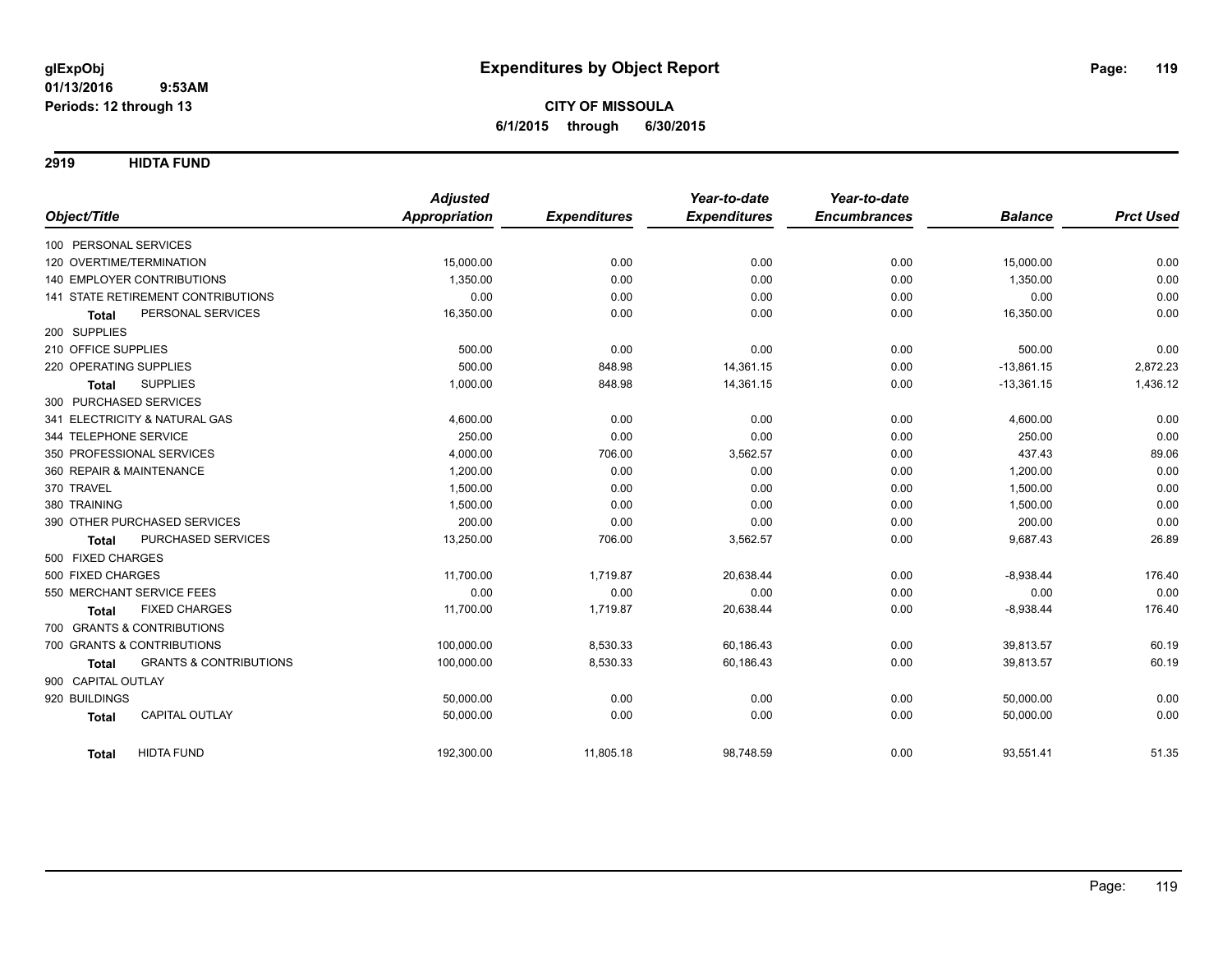### **2939 CDBG PROGRAM INCOME ACCOUNT**

**400 ENTITLEMENT GRANTS**

| Object/Title      |                              | <b>Adjusted</b><br><b>Appropriation</b> | <b>Expenditures</b> | Year-to-date<br><b>Expenditures</b> | Year-to-date<br><b>Encumbrances</b> | <b>Balance</b> | <b>Prct Used</b> |
|-------------------|------------------------------|-----------------------------------------|---------------------|-------------------------------------|-------------------------------------|----------------|------------------|
|                   | 300 PURCHASED SERVICES       |                                         |                     |                                     |                                     |                |                  |
|                   | 350 PROFESSIONAL SERVICES    | 14,383.00                               | 0.00                | 0.00                                | 0.00                                | 14.383.00      | 0.00             |
| Total             | <b>PURCHASED SERVICES</b>    | 14,383.00                               | 0.00                | 0.00                                | 0.00                                | 14,383.00      | 0.00             |
| 500 FIXED CHARGES |                              |                                         |                     |                                     |                                     |                |                  |
|                   | 550 MERCHANT SERVICE FEES    | 0.00                                    | 0.00                | 0.00                                | 0.00                                | 0.00           | 0.00             |
| <b>Total</b>      | <b>FIXED CHARGES</b>         | 0.00                                    | 0.00                | 0.00                                | 0.00                                | 0.00           | 0.00             |
| 800 OTHER OBJECTS |                              |                                         |                     |                                     |                                     |                |                  |
|                   | 820 TRANSFERS TO OTHER FUNDS | 0.00                                    | 0.00                | 14.383.00                           | 0.00                                | $-14.383.00$   | 0.00             |
| <b>Total</b>      | OTHER OBJECTS                | 0.00                                    | 0.00                | 14,383.00                           | 0.00                                | $-14,383.00$   | 0.00             |
| <b>Total</b>      | <b>ENTITLEMENT GRANTS</b>    | 14,383.00                               | 0.00                | 14,383.00                           | 0.00                                | 0.00           | 100.00           |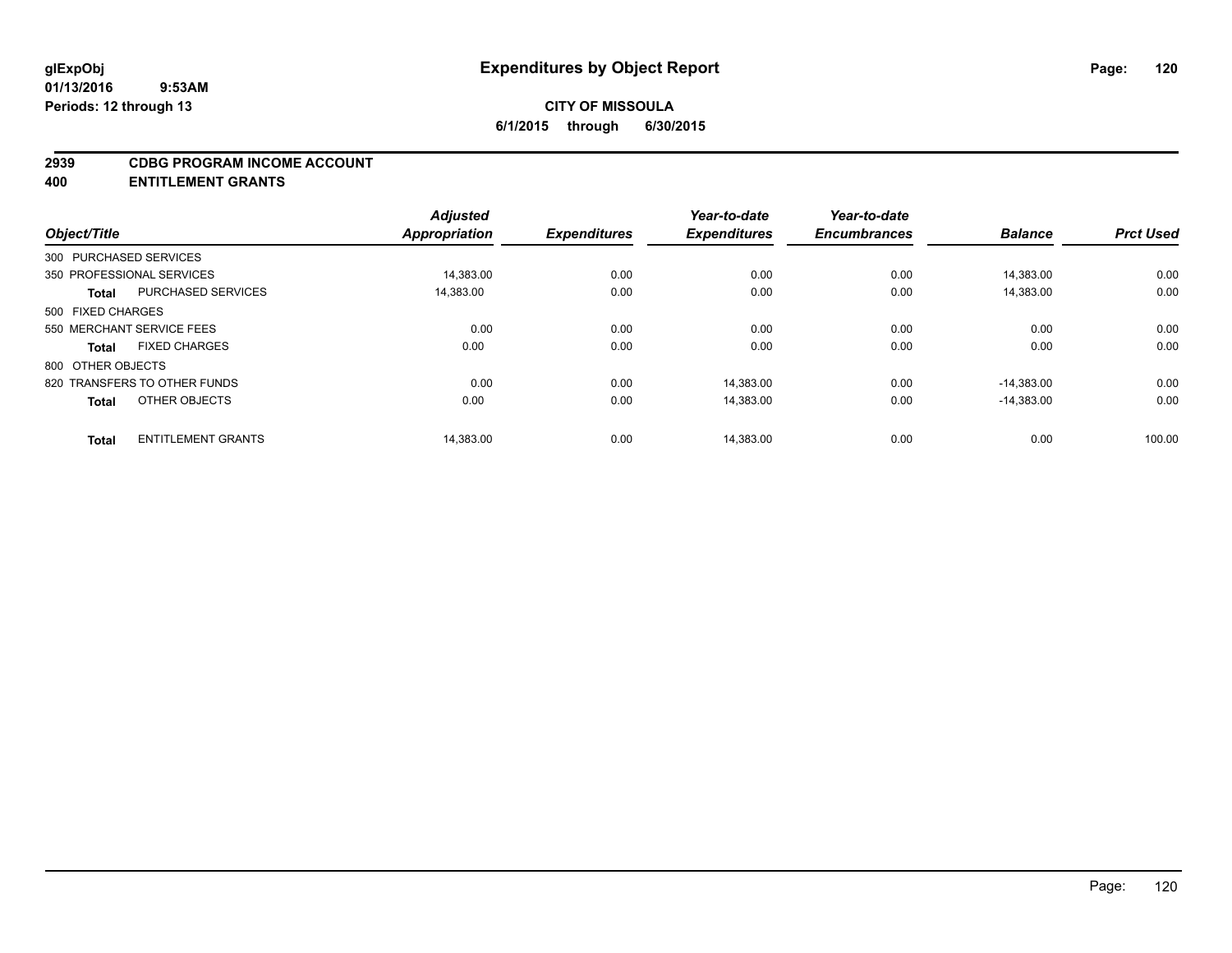**01/13/2016 9:53AM Periods: 12 through 13**

# **CITY OF MISSOULA 6/1/2015 through 6/30/2015**

# **2939 CDBG PROGRAM INCOME ACCOUNT**

| Object/Title      |                              | <b>Adjusted</b><br><b>Appropriation</b> | <b>Expenditures</b> | Year-to-date<br><b>Expenditures</b> | Year-to-date<br><b>Encumbrances</b> | <b>Balance</b> | <b>Prct Used</b> |
|-------------------|------------------------------|-----------------------------------------|---------------------|-------------------------------------|-------------------------------------|----------------|------------------|
|                   | 300 PURCHASED SERVICES       |                                         |                     |                                     |                                     |                |                  |
|                   | 350 PROFESSIONAL SERVICES    | 14.383.00                               | 0.00                | 0.00                                | 0.00                                | 14.383.00      | 0.00             |
| <b>Total</b>      | <b>PURCHASED SERVICES</b>    | 14.383.00                               | 0.00                | 0.00                                | 0.00                                | 14.383.00      | 0.00             |
| 500 FIXED CHARGES |                              |                                         |                     |                                     |                                     |                |                  |
|                   | 550 MERCHANT SERVICE FEES    | 0.00                                    | 0.00                | 0.00                                | 0.00                                | 0.00           | 0.00             |
| <b>Total</b>      | <b>FIXED CHARGES</b>         | 0.00                                    | 0.00                | 0.00                                | 0.00                                | 0.00           | 0.00             |
| 800 OTHER OBJECTS |                              |                                         |                     |                                     |                                     |                |                  |
|                   | 820 TRANSFERS TO OTHER FUNDS | 0.00                                    | 0.00                | 14,383.00                           | 0.00                                | $-14.383.00$   | 0.00             |
| <b>Total</b>      | OTHER OBJECTS                | 0.00                                    | 0.00                | 14,383.00                           | 0.00                                | $-14,383.00$   | 0.00             |
| <b>Total</b>      | CDBG PROGRAM INCOME ACCOUNT  | 14.383.00                               | 0.00                | 14.383.00                           | 0.00                                | 0.00           | 100.00           |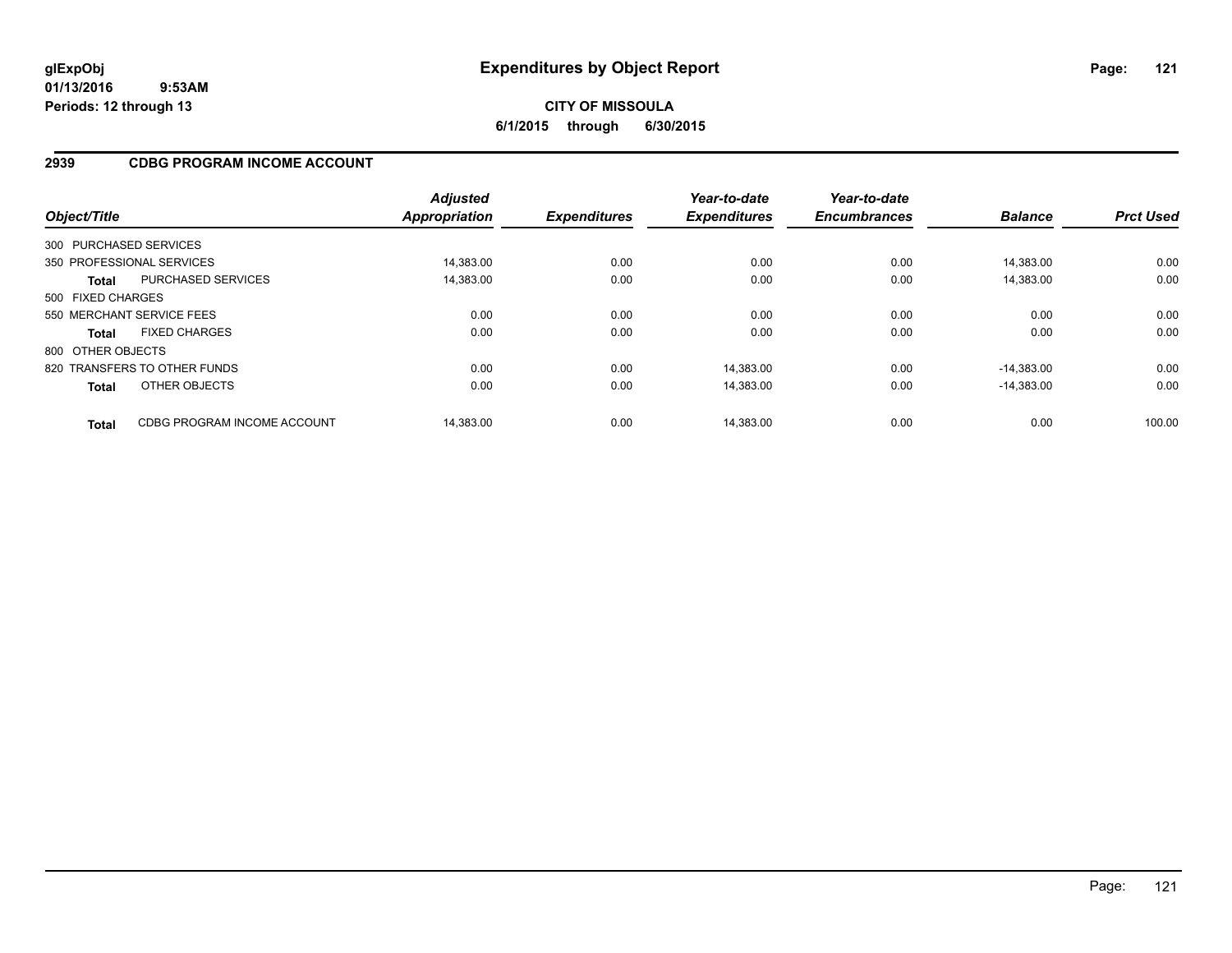### **2940 CDBG FUND**

**400 ENTITLEMENT GRANTS**

|                   |                                   | <b>Adjusted</b>      |                     | Year-to-date        | Year-to-date        |                |                  |
|-------------------|-----------------------------------|----------------------|---------------------|---------------------|---------------------|----------------|------------------|
| Object/Title      |                                   | <b>Appropriation</b> | <b>Expenditures</b> | <b>Expenditures</b> | <b>Encumbrances</b> | <b>Balance</b> | <b>Prct Used</b> |
|                   | 300 PURCHASED SERVICES            |                      |                     |                     |                     |                |                  |
|                   | 350 PROFESSIONAL SERVICES         | 130,366.00           | 31,146.68           | 122,490.47          | 0.00                | 7,875.53       | 93.96            |
| <b>Total</b>      | <b>PURCHASED SERVICES</b>         | 130,366.00           | 31,146.68           | 122,490.47          | 0.00                | 7,875.53       | 93.96            |
| 500 FIXED CHARGES |                                   |                      |                     |                     |                     |                |                  |
|                   | 550 MERCHANT SERVICE FEES         | 0.00                 | 40.58               | 40.58               | 0.00                | $-40.58$       | 0.00             |
| Total             | <b>FIXED CHARGES</b>              | 0.00                 | 40.58               | 40.58               | 0.00                | $-40.58$       | 0.00             |
|                   | 700 GRANTS & CONTRIBUTIONS        |                      |                     |                     |                     |                |                  |
|                   | 700 GRANTS & CONTRIBUTIONS        | 489,707.00           | $-34,341.97$        | 322,234.28          | 0.00                | 167.472.72     | 65.80            |
| <b>Total</b>      | <b>GRANTS &amp; CONTRIBUTIONS</b> | 489,707.00           | $-34,341.97$        | 322,234.28          | 0.00                | 167,472.72     | 65.80            |
| 800 OTHER OBJECTS |                                   |                      |                     |                     |                     |                |                  |
|                   | 820 TRANSFERS TO OTHER FUNDS      | 0.00                 | 75,000.00           | 75,000.00           | 0.00                | $-75,000.00$   | 0.00             |
| <b>Total</b>      | OTHER OBJECTS                     | 0.00                 | 75,000.00           | 75,000.00           | 0.00                | $-75,000.00$   | 0.00             |
| <b>Total</b>      | <b>ENTITLEMENT GRANTS</b>         | 620,073.00           | 71,845.29           | 519,765.33          | 0.00                | 100,307.67     | 83.82            |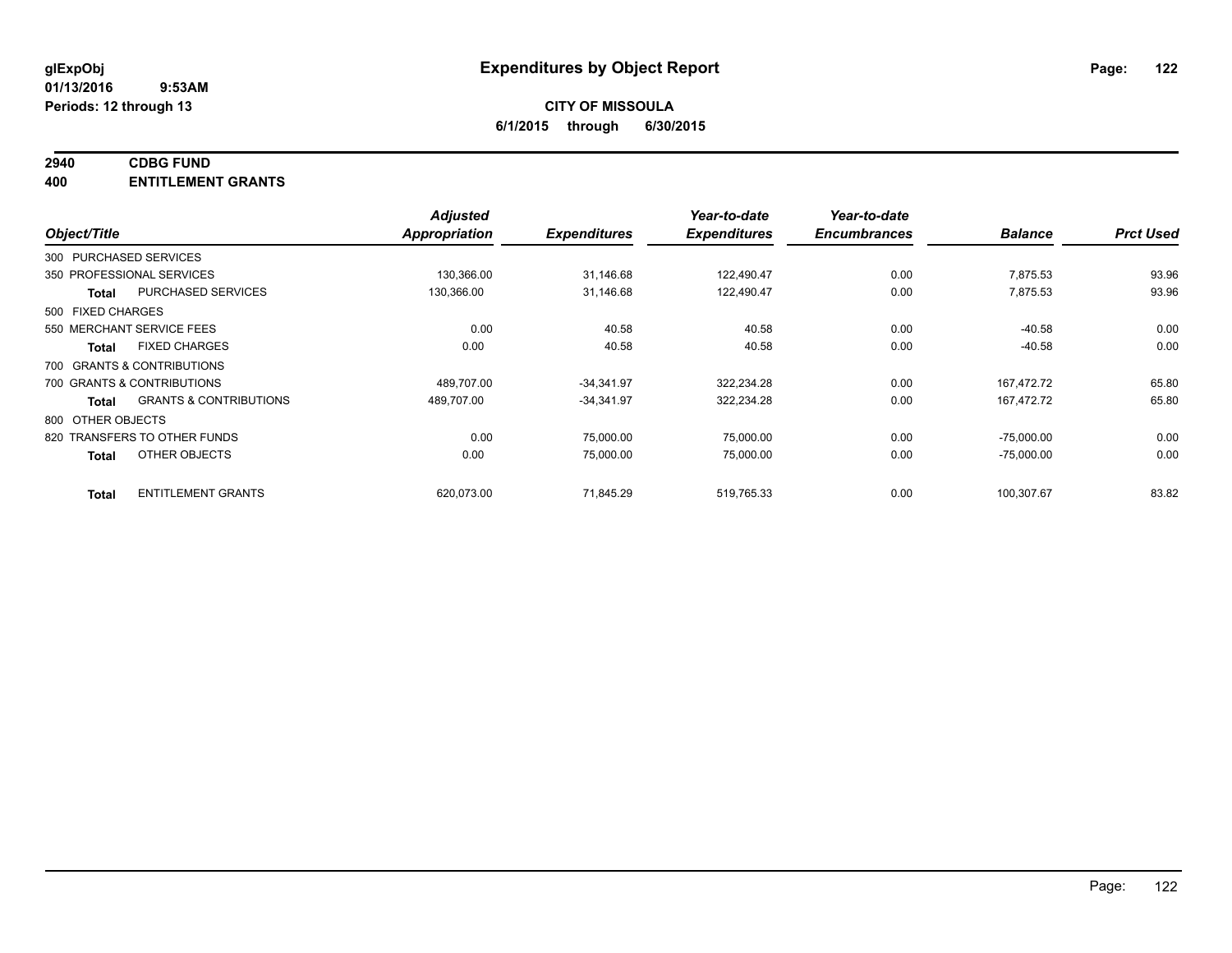**2940 CDBG FUND**

|                   |                                   | <b>Adjusted</b> |                     | Year-to-date        | Year-to-date        |                |                  |
|-------------------|-----------------------------------|-----------------|---------------------|---------------------|---------------------|----------------|------------------|
| Object/Title      |                                   | Appropriation   | <b>Expenditures</b> | <b>Expenditures</b> | <b>Encumbrances</b> | <b>Balance</b> | <b>Prct Used</b> |
|                   | 300 PURCHASED SERVICES            |                 |                     |                     |                     |                |                  |
|                   | 350 PROFESSIONAL SERVICES         | 130,366.00      | 31,146.68           | 122,490.47          | 0.00                | 7,875.53       | 93.96            |
| <b>Total</b>      | <b>PURCHASED SERVICES</b>         | 130,366.00      | 31,146.68           | 122,490.47          | 0.00                | 7,875.53       | 93.96            |
| 500 FIXED CHARGES |                                   |                 |                     |                     |                     |                |                  |
|                   | 550 MERCHANT SERVICE FEES         | 0.00            | 40.58               | 40.58               | 0.00                | $-40.58$       | 0.00             |
| <b>Total</b>      | <b>FIXED CHARGES</b>              | 0.00            | 40.58               | 40.58               | 0.00                | $-40.58$       | 0.00             |
|                   | 700 GRANTS & CONTRIBUTIONS        |                 |                     |                     |                     |                |                  |
|                   | 700 GRANTS & CONTRIBUTIONS        | 489,707.00      | $-34,341.97$        | 322,234.28          | 0.00                | 167,472.72     | 65.80            |
| <b>Total</b>      | <b>GRANTS &amp; CONTRIBUTIONS</b> | 489,707.00      | $-34,341.97$        | 322,234.28          | 0.00                | 167,472.72     | 65.80            |
| 800 OTHER OBJECTS |                                   |                 |                     |                     |                     |                |                  |
|                   | 820 TRANSFERS TO OTHER FUNDS      | 0.00            | 75,000.00           | 75,000.00           | 0.00                | $-75,000.00$   | 0.00             |
| <b>Total</b>      | OTHER OBJECTS                     | 0.00            | 75,000.00           | 75,000.00           | 0.00                | $-75,000.00$   | 0.00             |
| <b>Total</b>      | <b>CDBG FUND</b>                  | 620,073.00      | 71,845.29           | 519.765.33          | 0.00                | 100,307.67     | 83.82            |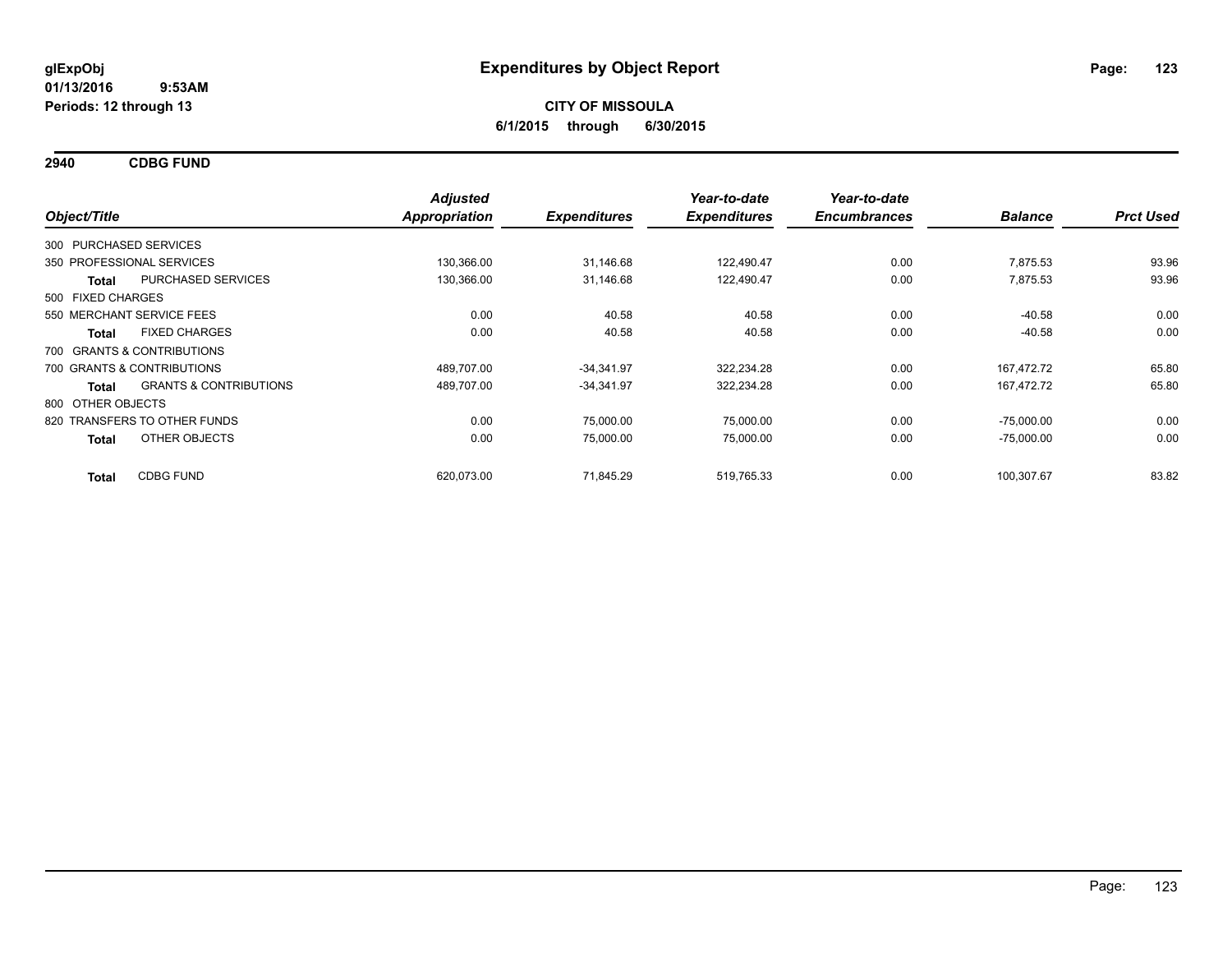### **2941 HOME FUND**

**400 ENTITLEMENT GRANTS**

|                   |                                   | <b>Adjusted</b> |                     | Year-to-date        | Year-to-date        |                |                  |
|-------------------|-----------------------------------|-----------------|---------------------|---------------------|---------------------|----------------|------------------|
| Object/Title      |                                   | Appropriation   | <b>Expenditures</b> | <b>Expenditures</b> | <b>Encumbrances</b> | <b>Balance</b> | <b>Prct Used</b> |
|                   | 300 PURCHASED SERVICES            |                 |                     |                     |                     |                |                  |
|                   | 350 PROFESSIONAL SERVICES         | 252,009.00      | 21,760.99           | 59,304.81           | 0.00                | 192.704.19     | 23.53            |
| <b>Total</b>      | <b>PURCHASED SERVICES</b>         | 252,009.00      | 21,760.99           | 59,304.81           | 0.00                | 192,704.19     | 23.53            |
| 500 FIXED CHARGES |                                   |                 |                     |                     |                     |                |                  |
|                   | 550 MERCHANT SERVICE FEES         | 0.00            | 85.29               | 85.29               | 0.00                | $-85.29$       | 0.00             |
| Total             | <b>FIXED CHARGES</b>              | 0.00            | 85.29               | 85.29               | 0.00                | $-85.29$       | 0.00             |
|                   | 700 GRANTS & CONTRIBUTIONS        |                 |                     |                     |                     |                |                  |
|                   | 700 GRANTS & CONTRIBUTIONS        | 743,715.00      | 70,331.11           | 734,364.21          | 0.00                | 9,350.79       | 98.74            |
| Total             | <b>GRANTS &amp; CONTRIBUTIONS</b> | 743,715.00      | 70,331.11           | 734,364.21          | 0.00                | 9,350.79       | 98.74            |
| 800 OTHER OBJECTS |                                   |                 |                     |                     |                     |                |                  |
|                   | 820 TRANSFERS TO OTHER FUNDS      | 0.00            | 0.00                | 0.00                | 0.00                | 0.00           | 0.00             |
| 845 CONTINGENCY   |                                   | 0.00            | 0.00                | 0.00                | 0.00                | 0.00           | 0.00             |
| <b>Total</b>      | OTHER OBJECTS                     | 0.00            | 0.00                | 0.00                | 0.00                | 0.00           | 0.00             |
| <b>Total</b>      | <b>ENTITLEMENT GRANTS</b>         | 995,724.00      | 92,177.39           | 793,754.31          | 0.00                | 201,969.69     | 79.72            |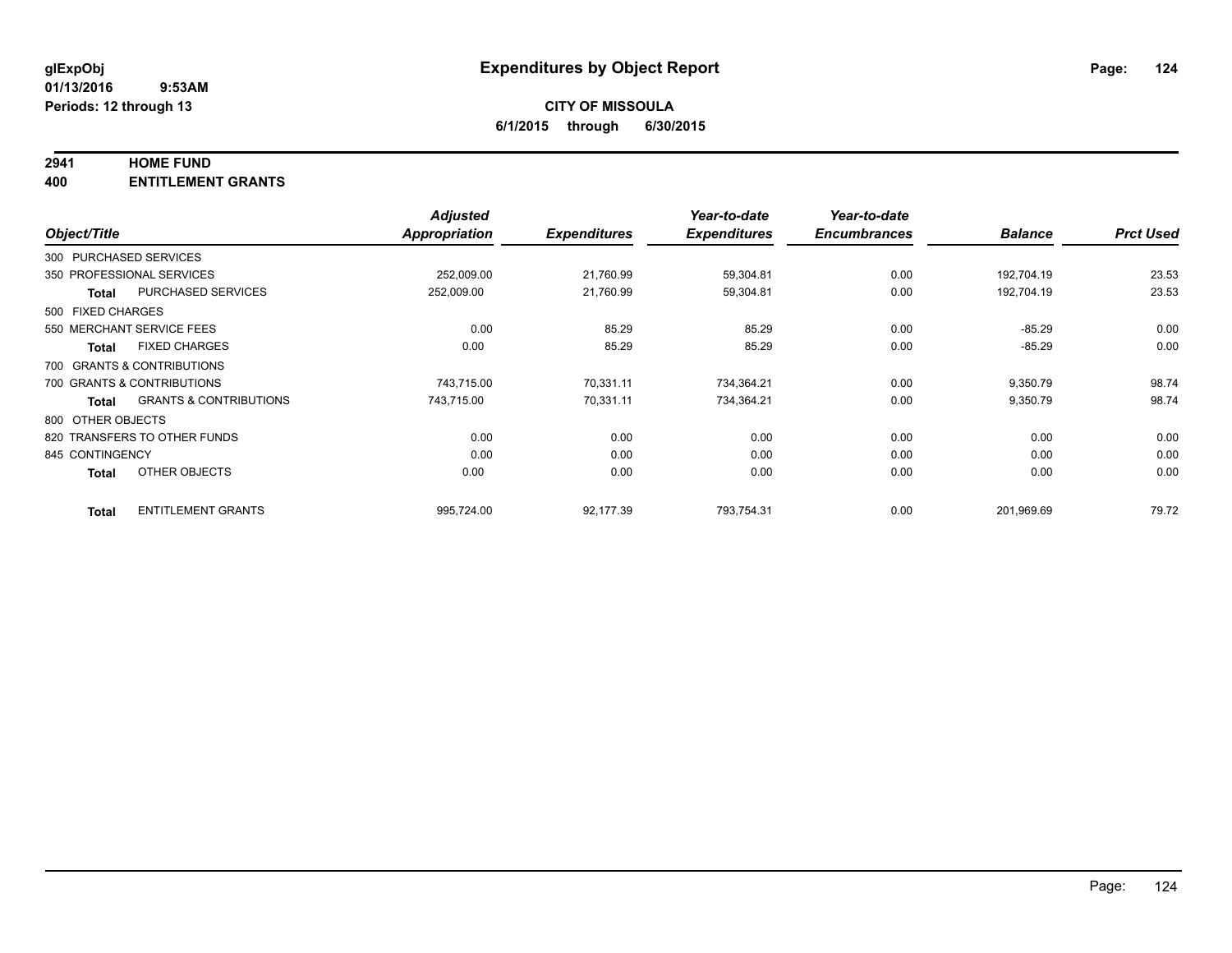**2941 HOME FUND**

|                                      |                                   | <b>Adjusted</b>      |                     | Year-to-date        | Year-to-date        |                |                  |
|--------------------------------------|-----------------------------------|----------------------|---------------------|---------------------|---------------------|----------------|------------------|
| Object/Title                         |                                   | <b>Appropriation</b> | <b>Expenditures</b> | <b>Expenditures</b> | <b>Encumbrances</b> | <b>Balance</b> | <b>Prct Used</b> |
| 300 PURCHASED SERVICES               |                                   |                      |                     |                     |                     |                |                  |
| 350 PROFESSIONAL SERVICES            |                                   | 252,009.00           | 21,760.99           | 59,304.81           | 0.00                | 192,704.19     | 23.53            |
| PURCHASED SERVICES<br>Total          |                                   | 252,009.00           | 21,760.99           | 59,304.81           | 0.00                | 192,704.19     | 23.53            |
| 500 FIXED CHARGES                    |                                   |                      |                     |                     |                     |                |                  |
| 550 MERCHANT SERVICE FEES            |                                   | 0.00                 | 85.29               | 85.29               | 0.00                | $-85.29$       | 0.00             |
| <b>FIXED CHARGES</b><br><b>Total</b> |                                   | 0.00                 | 85.29               | 85.29               | 0.00                | $-85.29$       | 0.00             |
| 700 GRANTS & CONTRIBUTIONS           |                                   |                      |                     |                     |                     |                |                  |
| 700 GRANTS & CONTRIBUTIONS           |                                   | 743,715.00           | 70,331.11           | 734,364.21          | 0.00                | 9,350.79       | 98.74            |
| <b>Total</b>                         | <b>GRANTS &amp; CONTRIBUTIONS</b> | 743,715.00           | 70,331.11           | 734,364.21          | 0.00                | 9,350.79       | 98.74            |
| 800 OTHER OBJECTS                    |                                   |                      |                     |                     |                     |                |                  |
| 820 TRANSFERS TO OTHER FUNDS         |                                   | 0.00                 | 0.00                | 0.00                | 0.00                | 0.00           | 0.00             |
| 845 CONTINGENCY                      |                                   | 0.00                 | 0.00                | 0.00                | 0.00                | 0.00           | 0.00             |
| OTHER OBJECTS<br><b>Total</b>        |                                   | 0.00                 | 0.00                | 0.00                | 0.00                | 0.00           | 0.00             |
| <b>HOME FUND</b><br><b>Total</b>     |                                   | 995,724.00           | 92,177.39           | 793,754.31          | 0.00                | 201,969.69     | 79.72            |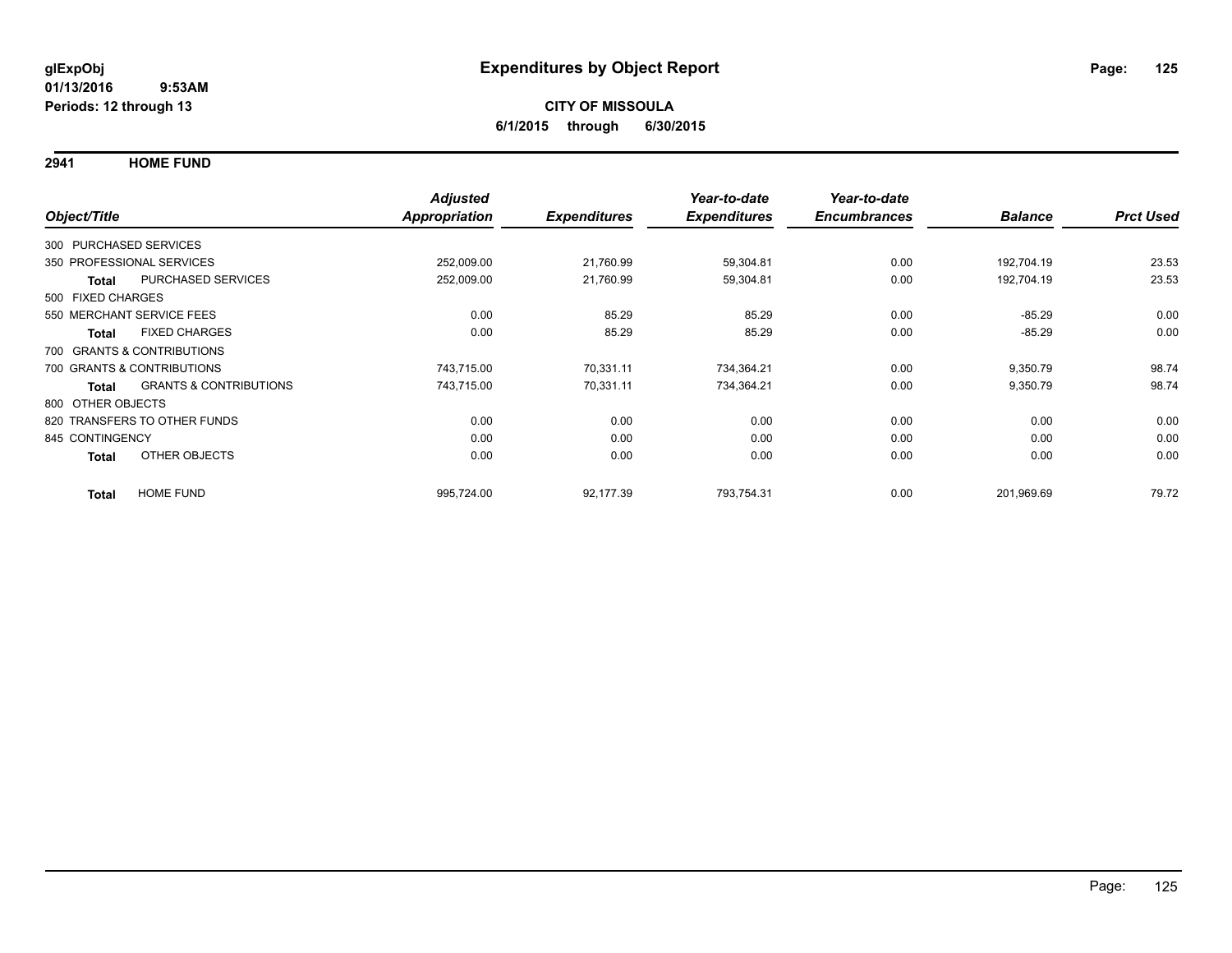### **2942 ADDI PROGRAM**

**400 ENTITLEMENT GRANTS**

| Object/Title           |                                   | <b>Adjusted</b><br><b>Appropriation</b> | <b>Expenditures</b> | Year-to-date<br><b>Expenditures</b> | Year-to-date<br><b>Encumbrances</b> | <b>Balance</b> | <b>Prct Used</b> |
|------------------------|-----------------------------------|-----------------------------------------|---------------------|-------------------------------------|-------------------------------------|----------------|------------------|
| 300 PURCHASED SERVICES |                                   |                                         |                     |                                     |                                     |                |                  |
|                        | 350 PROFESSIONAL SERVICES         | 0.00                                    | 0.00                | 0.00                                | 0.00                                | 0.00           | 0.00             |
| <b>Total</b>           | <b>PURCHASED SERVICES</b>         | 0.00                                    | 0.00                | 0.00                                | 0.00                                | 0.00           | 0.00             |
| 500 FIXED CHARGES      |                                   |                                         |                     |                                     |                                     |                |                  |
|                        | 550 MERCHANT SERVICE FEES         | 0.00                                    | 0.00                | 0.00                                | 0.00                                | 0.00           | 0.00             |
| <b>Total</b>           | <b>FIXED CHARGES</b>              | 0.00                                    | 0.00                | 0.00                                | 0.00                                | 0.00           | 0.00             |
|                        | 700 GRANTS & CONTRIBUTIONS        |                                         |                     |                                     |                                     |                |                  |
|                        | 700 GRANTS & CONTRIBUTIONS        | 12.243.00                               | 0.00                | 0.00                                | 0.00                                | 12.243.00      | 0.00             |
| <b>Total</b>           | <b>GRANTS &amp; CONTRIBUTIONS</b> | 12.243.00                               | 0.00                | 0.00                                | 0.00                                | 12,243.00      | 0.00             |
|                        |                                   |                                         |                     |                                     |                                     |                |                  |
| <b>Total</b>           | <b>ENTITLEMENT GRANTS</b>         | 12.243.00                               | 0.00                | 0.00                                | 0.00                                | 12.243.00      | 0.00             |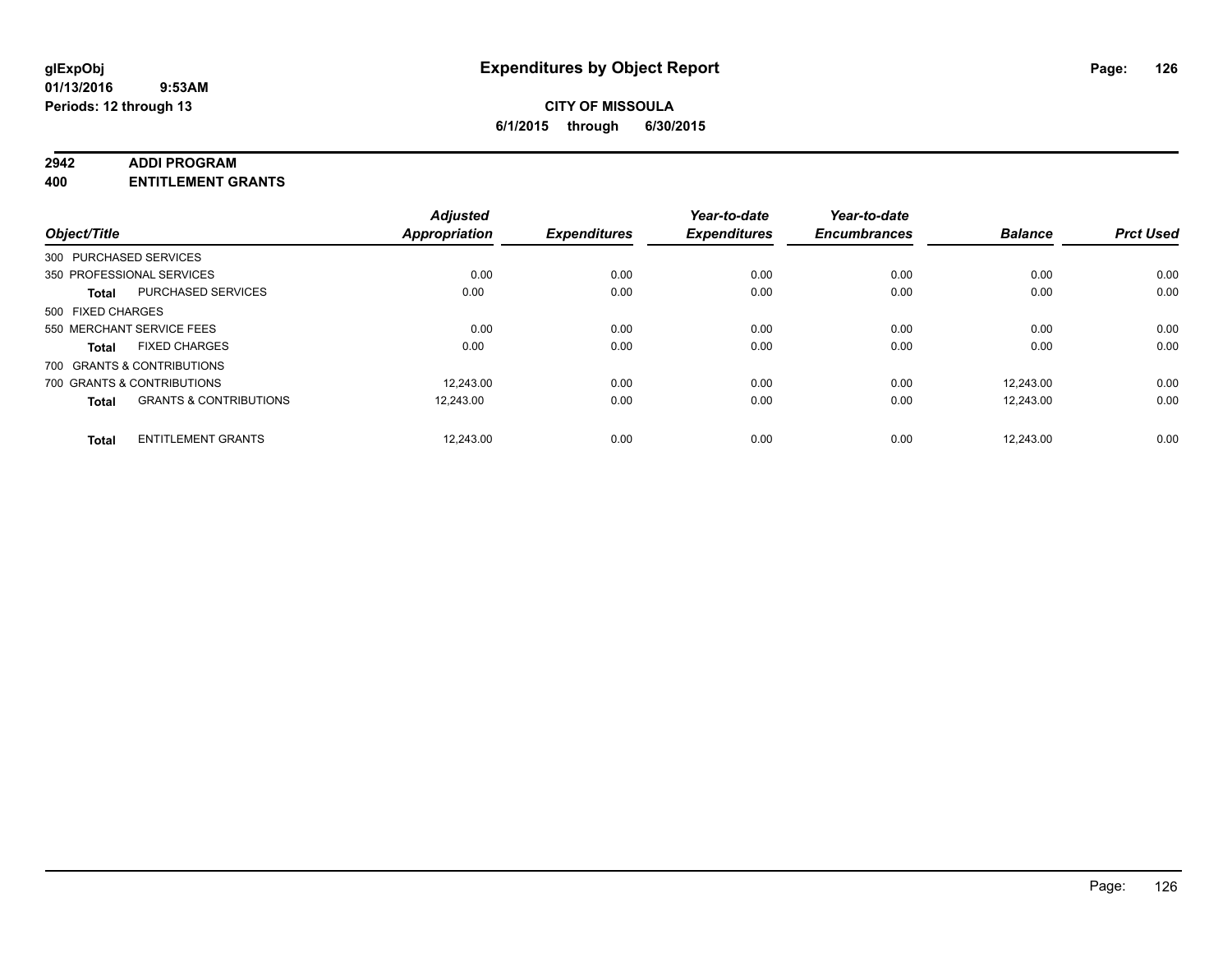## **2942 ADDI PROGRAM**

| Object/Title           |                                   | <b>Adjusted</b><br><b>Appropriation</b> | <b>Expenditures</b> | Year-to-date<br><b>Expenditures</b> | Year-to-date<br><b>Encumbrances</b> | <b>Balance</b> | <b>Prct Used</b> |
|------------------------|-----------------------------------|-----------------------------------------|---------------------|-------------------------------------|-------------------------------------|----------------|------------------|
| 300 PURCHASED SERVICES |                                   |                                         |                     |                                     |                                     |                |                  |
|                        | 350 PROFESSIONAL SERVICES         | 0.00                                    | 0.00                | 0.00                                | 0.00                                | 0.00           | 0.00             |
| <b>Total</b>           | PURCHASED SERVICES                | 0.00                                    | 0.00                | 0.00                                | 0.00                                | 0.00           | 0.00             |
| 500 FIXED CHARGES      |                                   |                                         |                     |                                     |                                     |                |                  |
|                        | 550 MERCHANT SERVICE FEES         | 0.00                                    | 0.00                | 0.00                                | 0.00                                | 0.00           | 0.00             |
| <b>Total</b>           | <b>FIXED CHARGES</b>              | 0.00                                    | 0.00                | 0.00                                | 0.00                                | 0.00           | 0.00             |
|                        | 700 GRANTS & CONTRIBUTIONS        |                                         |                     |                                     |                                     |                |                  |
|                        | 700 GRANTS & CONTRIBUTIONS        | 12.243.00                               | 0.00                | 0.00                                | 0.00                                | 12.243.00      | 0.00             |
| <b>Total</b>           | <b>GRANTS &amp; CONTRIBUTIONS</b> | 12,243.00                               | 0.00                | 0.00                                | 0.00                                | 12.243.00      | 0.00             |
| <b>Total</b>           | <b>ADDI PROGRAM</b>               | 12.243.00                               | 0.00                | 0.00                                | 0.00                                | 12.243.00      | 0.00             |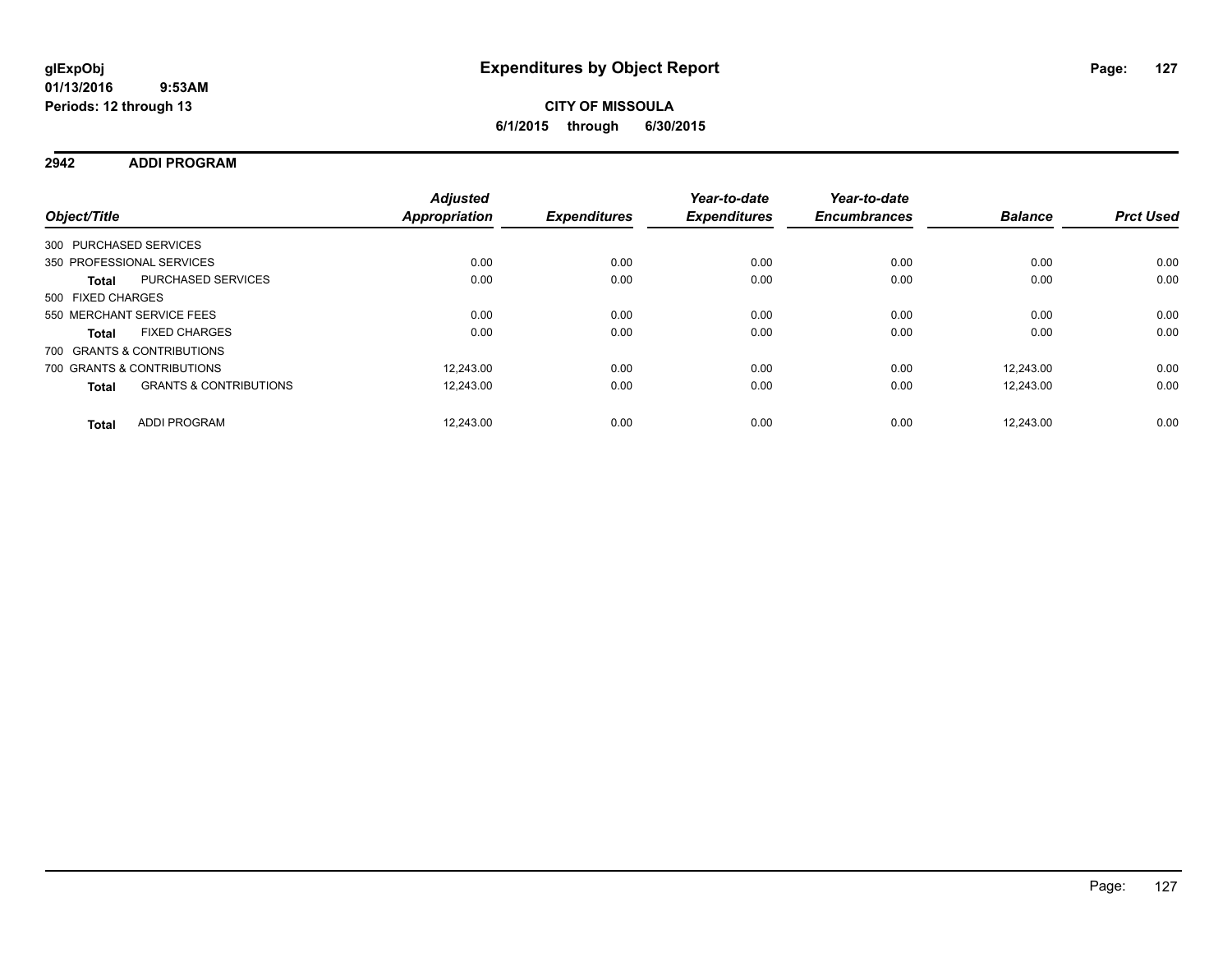### **2943 CITY HOME PROGRAM INCOME**

### **400 ENTITLEMENT GRANTS**

| Object/Title                         |                                   | <b>Adjusted</b><br><b>Appropriation</b> | <b>Expenditures</b> | Year-to-date<br><b>Expenditures</b> | Year-to-date<br><b>Encumbrances</b> | <b>Balance</b> | <b>Prct Used</b> |
|--------------------------------------|-----------------------------------|-----------------------------------------|---------------------|-------------------------------------|-------------------------------------|----------------|------------------|
| 300 PURCHASED SERVICES               |                                   |                                         |                     |                                     |                                     |                |                  |
|                                      |                                   |                                         |                     |                                     |                                     |                |                  |
| 350 PROFESSIONAL SERVICES            |                                   | 35.000.00                               | 31,548.54           | 31.548.54                           | 0.00                                | 3.451.46       | 90.14            |
| 390 OTHER PURCHASED SERVICES         |                                   | 500.00                                  | 0.00                | 0.00                                | 0.00                                | 500.00         | 0.00             |
| <b>Total</b>                         | <b>PURCHASED SERVICES</b>         | 35,500.00                               | 31,548.54           | 31,548.54                           | 0.00                                | 3,951.46       | 88.87            |
| 500 FIXED CHARGES                    |                                   |                                         |                     |                                     |                                     |                |                  |
| 550 MERCHANT SERVICE FEES            |                                   | 0.00                                    | 0.00                | 0.00                                | 0.00                                | 0.00           | 0.00             |
| <b>FIXED CHARGES</b><br><b>Total</b> |                                   | 0.00                                    | 0.00                | 0.00                                | 0.00                                | 0.00           | 0.00             |
| 700 GRANTS & CONTRIBUTIONS           |                                   |                                         |                     |                                     |                                     |                |                  |
| 700 GRANTS & CONTRIBUTIONS           |                                   | 0.00                                    | 0.00                | 0.00                                | 0.00                                | 0.00           | 0.00             |
| <b>Total</b>                         | <b>GRANTS &amp; CONTRIBUTIONS</b> | 0.00                                    | 0.00                | 0.00                                | 0.00                                | 0.00           | 0.00             |
| <b>Total</b>                         | <b>ENTITLEMENT GRANTS</b>         | 35,500.00                               | 31,548.54           | 31.548.54                           | 0.00                                | 3,951.46       | 88.87            |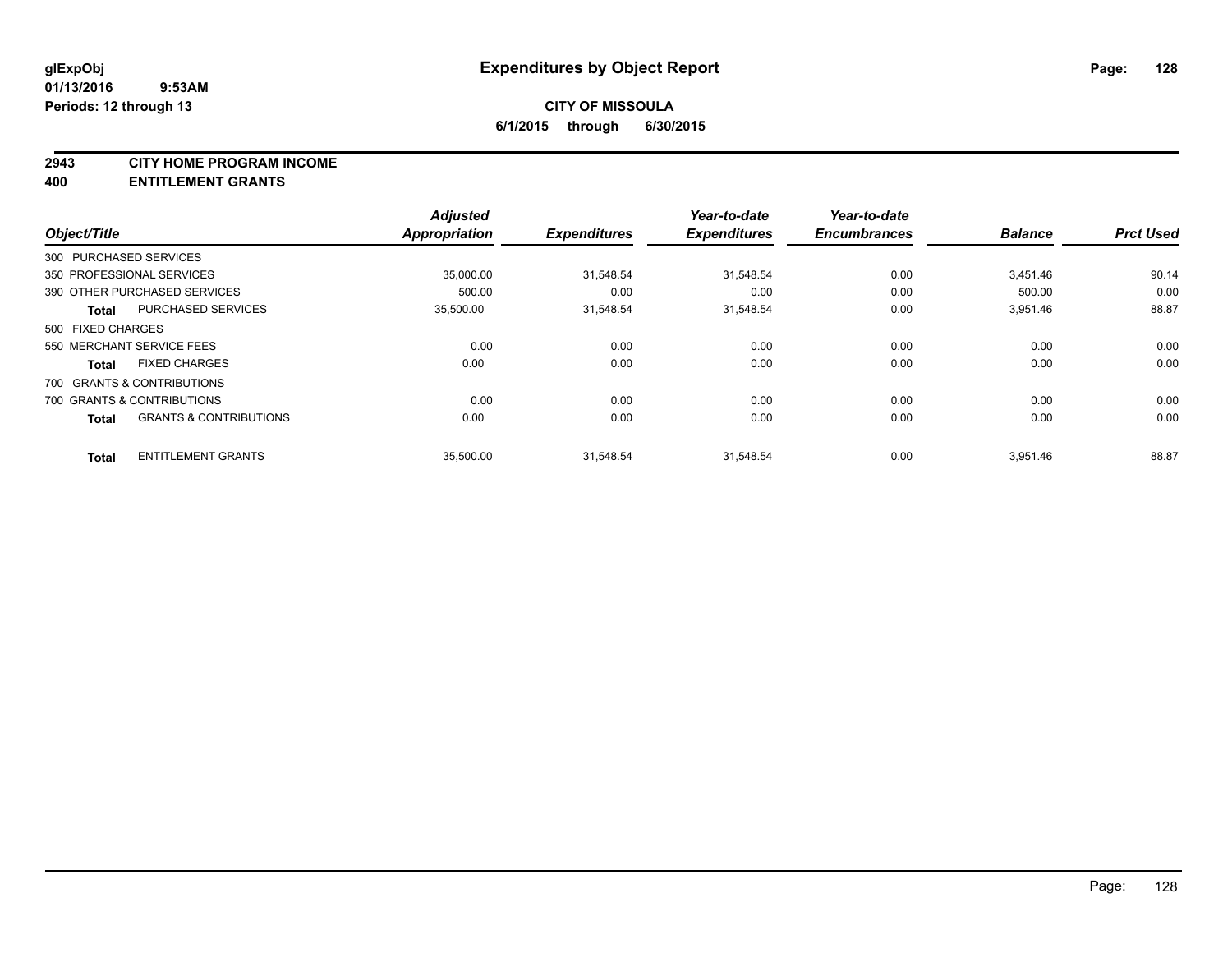### **2943 CITY HOME PROGRAM INCOME**

|                                            | <b>Adjusted</b> | <b>Expenditures</b> | Year-to-date        | Year-to-date<br><b>Encumbrances</b> | <b>Balance</b> | <b>Prct Used</b> |
|--------------------------------------------|-----------------|---------------------|---------------------|-------------------------------------|----------------|------------------|
| Object/Title                               | Appropriation   |                     | <b>Expenditures</b> |                                     |                |                  |
| 300 PURCHASED SERVICES                     |                 |                     |                     |                                     |                |                  |
| 350 PROFESSIONAL SERVICES                  | 35,000.00       | 31,548.54           | 31,548.54           | 0.00                                | 3,451.46       | 90.14            |
| 390 OTHER PURCHASED SERVICES               | 500.00          | 0.00                | 0.00                | 0.00                                | 500.00         | 0.00             |
| <b>PURCHASED SERVICES</b><br><b>Total</b>  | 35,500.00       | 31,548.54           | 31,548.54           | 0.00                                | 3,951.46       | 88.87            |
| 500 FIXED CHARGES                          |                 |                     |                     |                                     |                |                  |
| 550 MERCHANT SERVICE FEES                  | 0.00            | 0.00                | 0.00                | 0.00                                | 0.00           | 0.00             |
| <b>FIXED CHARGES</b><br><b>Total</b>       | 0.00            | 0.00                | 0.00                | 0.00                                | 0.00           | 0.00             |
| 700 GRANTS & CONTRIBUTIONS                 |                 |                     |                     |                                     |                |                  |
| 700 GRANTS & CONTRIBUTIONS                 | 0.00            | 0.00                | 0.00                | 0.00                                | 0.00           | 0.00             |
| <b>GRANTS &amp; CONTRIBUTIONS</b><br>Total | 0.00            | 0.00                | 0.00                | 0.00                                | 0.00           | 0.00             |
| CITY HOME PROGRAM INCOME<br><b>Total</b>   | 35,500.00       | 31.548.54           | 31.548.54           | 0.00                                | 3.951.46       | 88.87            |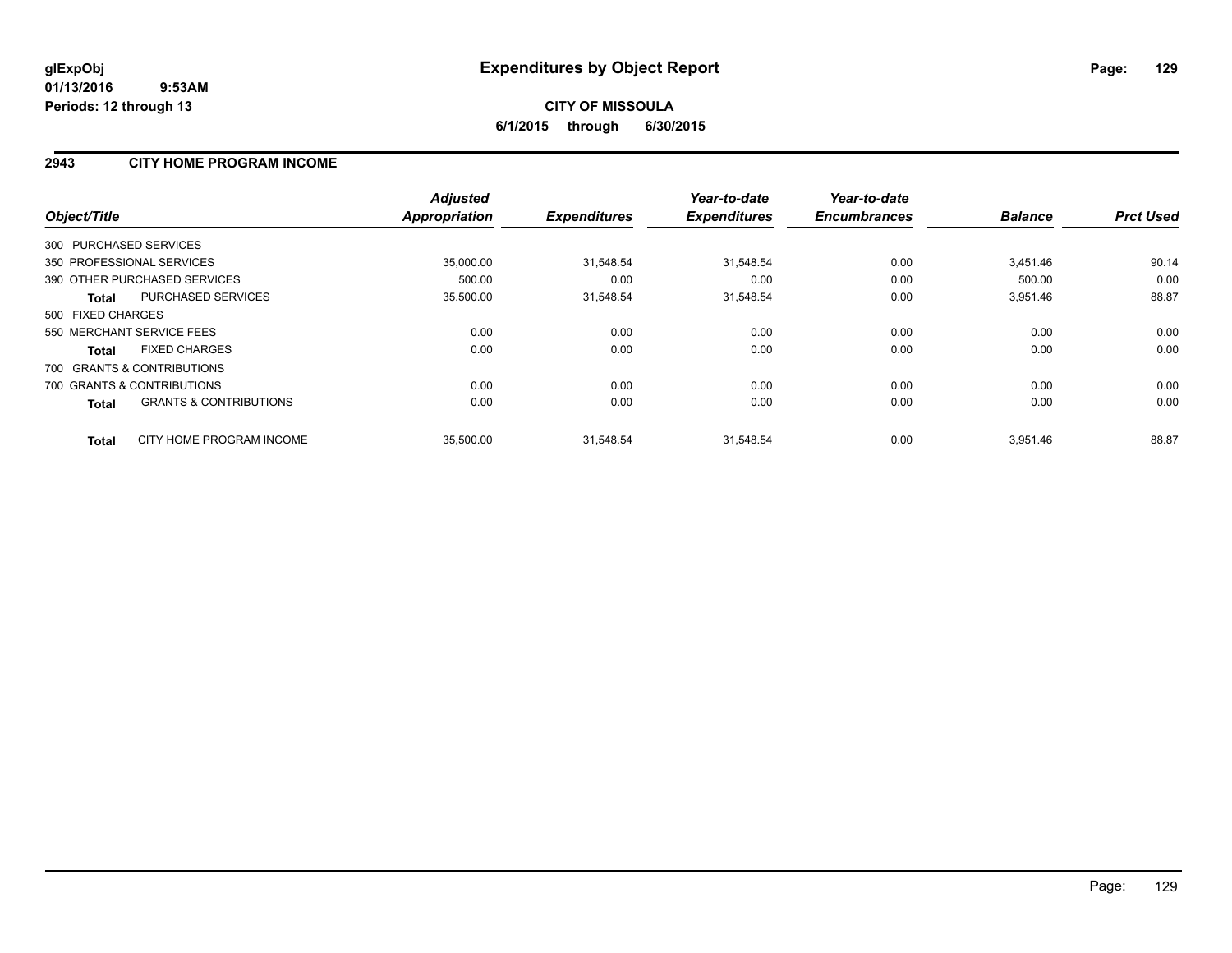### **2944 NEIGHBORHOOD STABILIZATION PROGRAM**

**400 ENTITLEMENT GRANTS**

|                              |                           | <b>Adjusted</b> |                     | Year-to-date        | Year-to-date        |                |                  |
|------------------------------|---------------------------|-----------------|---------------------|---------------------|---------------------|----------------|------------------|
| Object/Title                 |                           | Appropriation   | <b>Expenditures</b> | <b>Expenditures</b> | <b>Encumbrances</b> | <b>Balance</b> | <b>Prct Used</b> |
| 300 PURCHASED SERVICES       |                           |                 |                     |                     |                     |                |                  |
| 350 PROFESSIONAL SERVICES    |                           | 0.00            | 0.00                | 0.00                | 0.00                | 0.00           | 0.00             |
| 390 OTHER PURCHASED SERVICES |                           | 0.00            | 0.00                | 0.00                | 0.00                | 0.00           | 0.00             |
| <b>Total</b>                 | <b>PURCHASED SERVICES</b> | 0.00            | 0.00                | 0.00                | 0.00                | 0.00           | 0.00             |
| 500 FIXED CHARGES            |                           |                 |                     |                     |                     |                |                  |
| 550 MERCHANT SERVICE FEES    |                           | 0.00            | 0.79                | 0.79                | 0.00                | $-0.79$        | 0.00             |
| <b>Total</b>                 | <b>FIXED CHARGES</b>      | 0.00            | 0.79                | 0.79                | 0.00                | $-0.79$        | 0.00             |
| <b>Total</b>                 | <b>ENTITLEMENT GRANTS</b> | 0.00            | 0.79                | 0.79                | 0.00                | $-0.79$        | 0.00             |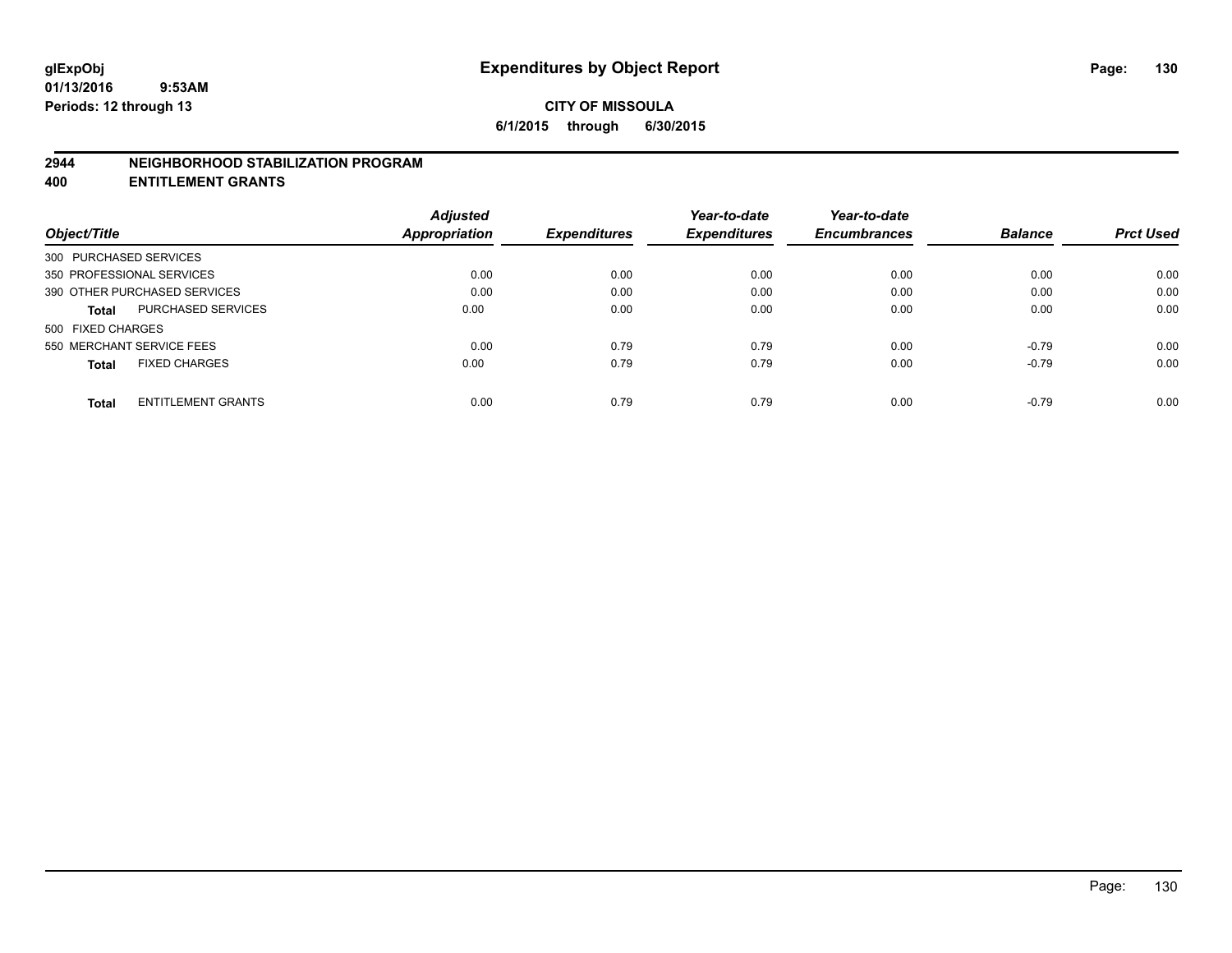### **2944 NEIGHBORHOOD STABILIZATION PROGRAM**

**401 MHA/SILVERTIP**

| Object/Title                              | <b>Adjusted</b><br><b>Appropriation</b> | <b>Expenditures</b> | Year-to-date<br><b>Expenditures</b> | Year-to-date<br><b>Encumbrances</b> | <b>Balance</b> | <b>Prct Used</b> |
|-------------------------------------------|-----------------------------------------|---------------------|-------------------------------------|-------------------------------------|----------------|------------------|
| 300 PURCHASED SERVICES                    |                                         |                     |                                     |                                     |                |                  |
| 350 PROFESSIONAL SERVICES                 | 0.00                                    | 0.00                | 0.00                                | 0.00                                | 0.00           | 0.00             |
| <b>PURCHASED SERVICES</b><br><b>Total</b> | 0.00                                    | 0.00                | 0.00                                | 0.00                                | 0.00           | 0.00             |
| 500 FIXED CHARGES                         |                                         |                     |                                     |                                     |                |                  |
| 550 MERCHANT SERVICE FEES                 | 0.00                                    | 0.00                | 0.00                                | 0.00                                | 0.00           | 0.00             |
| <b>FIXED CHARGES</b><br><b>Total</b>      | 0.00                                    | 0.00                | 0.00                                | 0.00                                | 0.00           | 0.00             |
| <b>MHA/SILVERTIP</b><br>Total             | 0.00                                    | 0.00                | 0.00                                | 0.00                                | 0.00           | 0.00             |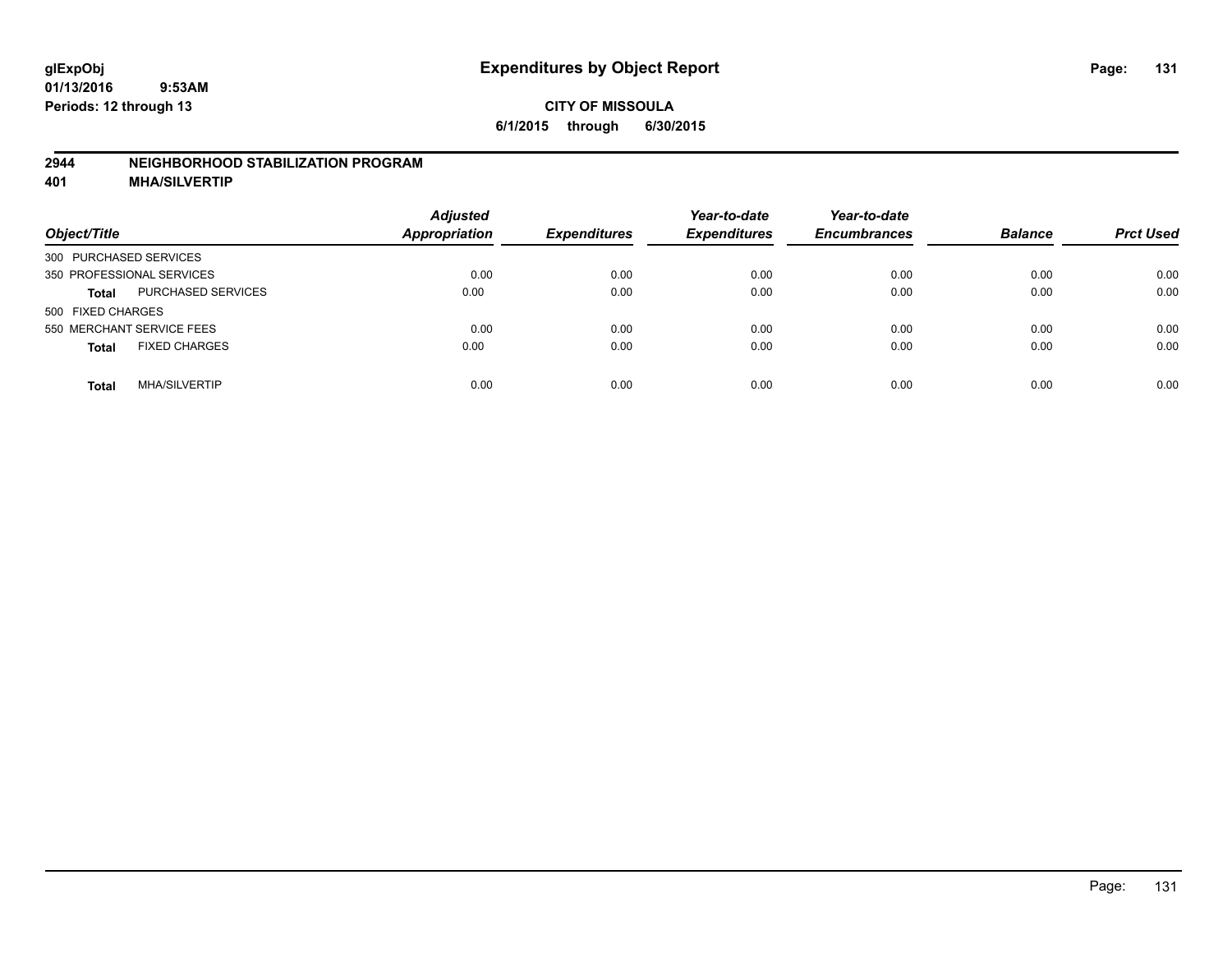### **2944 NEIGHBORHOOD STABILIZATION PROGRAM**

**402 HUD/SILVERTIP**

|                                           | <b>Adjusted</b> |                     | Year-to-date        | Year-to-date        |                |                  |
|-------------------------------------------|-----------------|---------------------|---------------------|---------------------|----------------|------------------|
| Object/Title                              | Appropriation   | <b>Expenditures</b> | <b>Expenditures</b> | <b>Encumbrances</b> | <b>Balance</b> | <b>Prct Used</b> |
| 300 PURCHASED SERVICES                    |                 |                     |                     |                     |                |                  |
| 350 PROFESSIONAL SERVICES                 | 0.00            | 0.00                | 0.00                | 0.00                | 0.00           | 0.00             |
| 390 OTHER PURCHASED SERVICES              | 0.00            | 0.00                | 0.00                | 0.00                | 0.00           | 0.00             |
| <b>PURCHASED SERVICES</b><br><b>Total</b> | 0.00            | 0.00                | 0.00                | 0.00                | 0.00           | 0.00             |
| 500 FIXED CHARGES                         |                 |                     |                     |                     |                |                  |
| 550 MERCHANT SERVICE FEES                 | 0.00            | 0.00                | 0.00                | 0.00                | 0.00           | 0.00             |
| <b>FIXED CHARGES</b><br><b>Total</b>      | 0.00            | 0.00                | 0.00                | 0.00                | 0.00           | 0.00             |
| <b>HUD/SILVERTIP</b><br>Total             | 0.00            | 0.00                | 0.00                | 0.00                | 0.00           | 0.00             |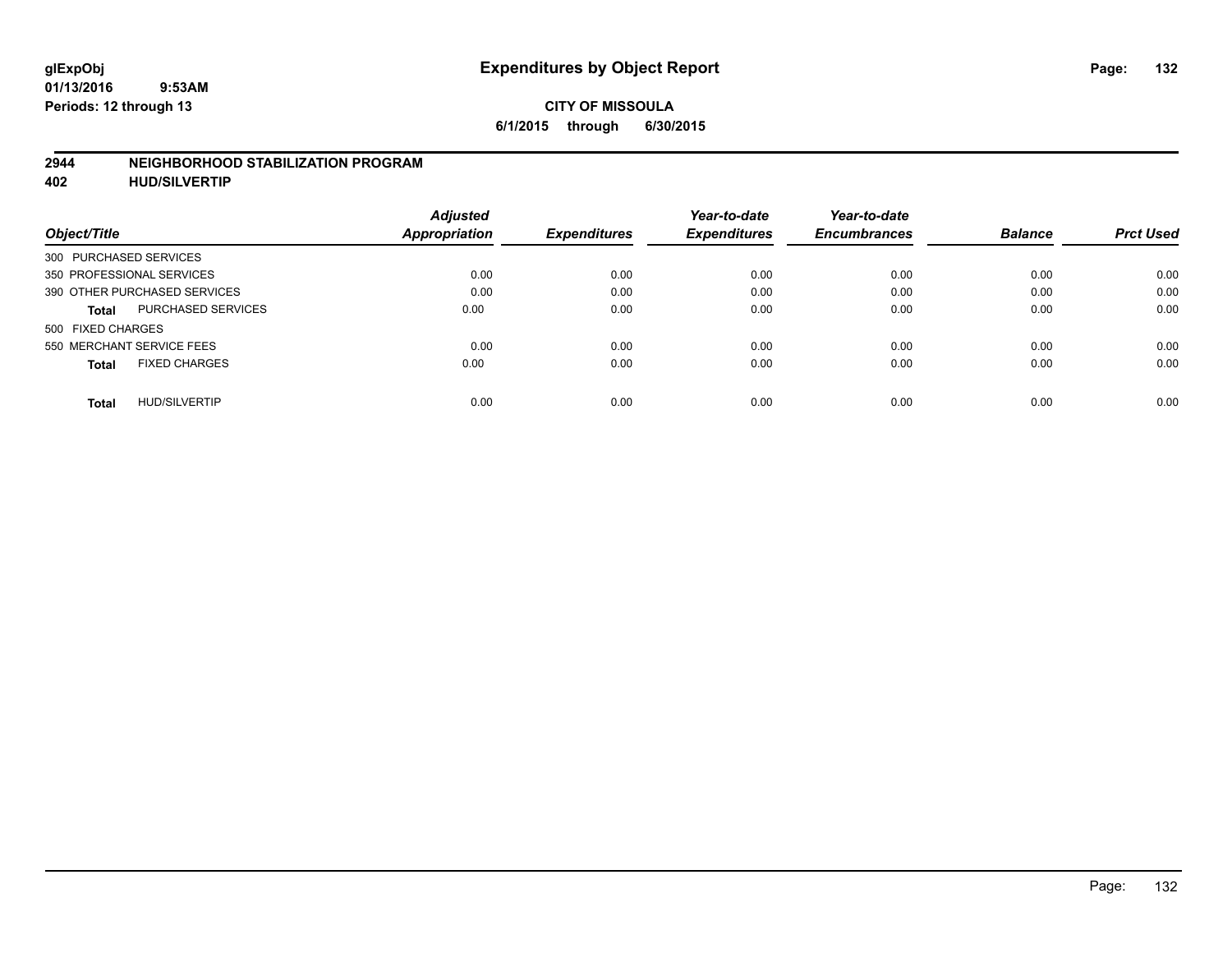**01/13/2016 9:53AM Periods: 12 through 13**

**CITY OF MISSOULA 6/1/2015 through 6/30/2015**

## **2944 NEIGHBORHOOD STABILIZATION PROGRAM**

| Object/Title           |                                  | <b>Adjusted</b><br><b>Appropriation</b> | <b>Expenditures</b> | Year-to-date<br><b>Expenditures</b> | Year-to-date<br><b>Encumbrances</b> | <b>Balance</b> | <b>Prct Used</b> |
|------------------------|----------------------------------|-----------------------------------------|---------------------|-------------------------------------|-------------------------------------|----------------|------------------|
| 300 PURCHASED SERVICES |                                  |                                         |                     |                                     |                                     |                |                  |
|                        | 350 PROFESSIONAL SERVICES        | 0.00                                    | 0.00                | 0.00                                | 0.00                                | 0.00           | 0.00             |
|                        | 390 OTHER PURCHASED SERVICES     | 0.00                                    | 0.00                | 0.00                                | 0.00                                | 0.00           | 0.00             |
| <b>Total</b>           | <b>PURCHASED SERVICES</b>        | 0.00                                    | 0.00                | 0.00                                | 0.00                                | 0.00           | 0.00             |
| 500 FIXED CHARGES      |                                  |                                         |                     |                                     |                                     |                |                  |
|                        | 550 MERCHANT SERVICE FEES        | 0.00                                    | 0.79                | 0.79                                | 0.00                                | $-0.79$        | 0.00             |
| <b>Total</b>           | <b>FIXED CHARGES</b>             | 0.00                                    | 0.79                | 0.79                                | 0.00                                | $-0.79$        | 0.00             |
| <b>Total</b>           | NEIGHBORHOOD STABILIZATION PROGF | 0.00                                    | 0.79                | 0.79                                | 0.00                                | $-0.79$        | 0.00             |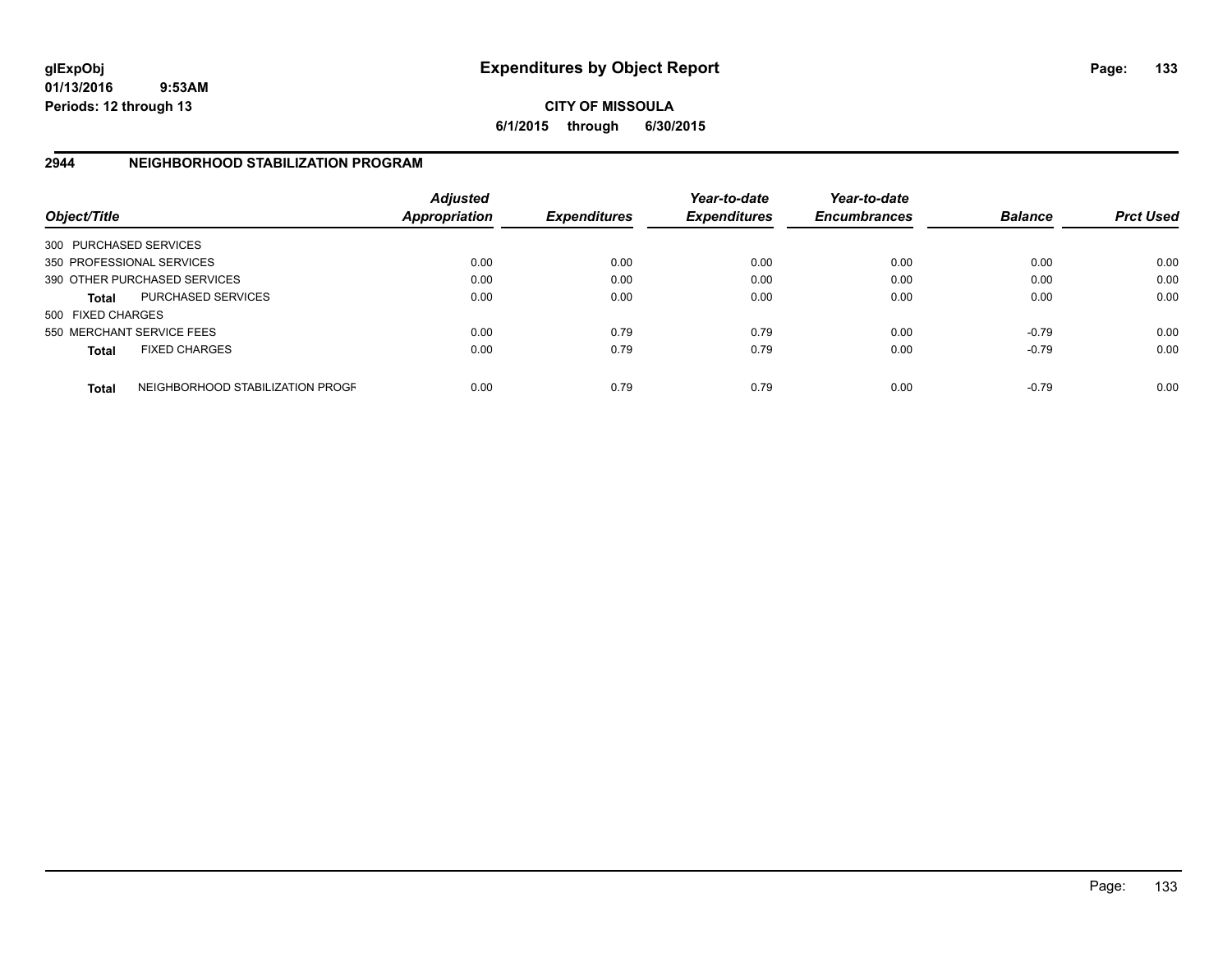### **2955 TRANSPORTATION**

**250 DEVELOPMENT SERVICES**

|                                            | <b>Adjusted</b>      |                     | Year-to-date        | Year-to-date        |                |                  |
|--------------------------------------------|----------------------|---------------------|---------------------|---------------------|----------------|------------------|
| Object/Title                               | <b>Appropriation</b> | <b>Expenditures</b> | <b>Expenditures</b> | <b>Encumbrances</b> | <b>Balance</b> | <b>Prct Used</b> |
| 100 PERSONAL SERVICES                      |                      |                     |                     |                     |                |                  |
| 110 SALARIES AND WAGES                     | 431,575.00           | 50,001.03           | 379,626.97          | 0.00                | 51,948.03      | 87.96            |
| 120 OVERTIME/TERMINATION                   | 0.00                 | 0.00                | 1,886.89            | 0.00                | $-1,886.89$    | 0.00             |
| <b>140 EMPLOYER CONTRIBUTIONS</b>          | 154,330.00           | 8,191.72            | 129,957.18          | 0.00                | 24,372.82      | 84.21            |
| 141 STATE RETIREMENT CONTRIBUTIONS         | 0.00                 | 50.00               | 419.11              | 0.00                | $-419.11$      | 0.00             |
| PERSONAL SERVICES<br><b>Total</b>          | 585,905.00           | 58,242.75           | 511,890.15          | 0.00                | 74,014.85      | 87.37            |
| 200 SUPPLIES                               |                      |                     |                     |                     |                |                  |
| 210 OFFICE SUPPLIES                        | 5,800.00             | 702.43              | 7,956.85            | 0.00                | $-2,156.85$    | 137.19           |
| 220 OPERATING SUPPLIES                     | 19,175.00            | 9,440.66            | 28,149.41           | 0.00                | $-8,974.41$    | 146.80           |
| 230 REPAIR/MAINTENANCE                     | 0.00                 | 0.00                | 28.96               | 0.00                | $-28.96$       | 0.00             |
| 231 GASOLINE                               | 0.00                 | 0.00                | 163.24              | 0.00                | $-163.24$      | 0.00             |
| 240 OTHER SUPPLIES                         | 560.00               | 0.00                | 28.02               | 0.00                | 531.98         | 5.00             |
| <b>SUPPLIES</b><br>Total                   | 25,535.00            | 10,143.09           | 36,326.48           | 0.00                | $-10,791.48$   | 142.26           |
| 300 PURCHASED SERVICES                     |                      |                     |                     |                     |                |                  |
| 310 COMMUNICATIONS                         | 1,800.00             | 994.34              | 2,437.06            | 0.00                | $-637.06$      | 135.39           |
| 320 PRINTING & DUPLICATING                 | 12,675.00            | 2,565.56            | 6,073.67            | 0.00                | 6,601.33       | 47.92            |
| 330 PUBLICITY, SUBSCRIPTIONS & DUES        | 32,271.00            | 8,072.81            | 30,914.75           | 0.00                | 1,356.25       | 95.80            |
| 341 ELECTRICITY & NATURAL GAS              | 0.00                 | 0.00                | 50.01               | 0.00                | $-50.01$       | 0.00             |
| 344 TELEPHONE SERVICE                      | 1,059.00             | 219.63              | 1,280.87            | 0.00                | $-221.87$      | 120.95           |
| 350 PROFESSIONAL SERVICES                  | 86,154.00            | 3,039.97            | 8,536.67            | 0.00                | 77,617.33      | 9.91             |
| 360 REPAIR & MAINTENANCE                   | 13,100.00            | 61.00               | 207.50              | 0.00                | 12,892.50      | 1.58             |
| 370 TRAVEL                                 | 11,025.00            | 381.75              | 8,814.96            | 0.00                | 2,210.04       | 79.95            |
| 380 TRAINING                               | 14,700.00            | 915.12              | 4,975.12            | 0.00                | 9,724.88       | 33.84            |
| 390 OTHER PURCHASED SERVICES               | 64,849.00            | 6,467.00            | 14,567.08           | 0.00                | 50,281.92      | 22.46            |
| PURCHASED SERVICES<br>Total                | 237,633.00           | 22,717.18           | 77,857.69           | 0.00                | 159,775.31     | 32.76            |
| 500 FIXED CHARGES                          |                      |                     |                     |                     |                |                  |
| 500 FIXED CHARGES                          | 41,207.00            | 12,514.08           | 26,656.08           | 0.00                | 14,550.92      | 64.69            |
| 550 MERCHANT SERVICE FEES                  | 0.00                 | 146.61              | 146.61              | 0.00                | $-146.61$      | 0.00             |
| <b>FIXED CHARGES</b><br>Total              | 41,207.00            | 12,660.69           | 26,802.69           | 0.00                | 14,404.31      | 65.04            |
| 700 GRANTS & CONTRIBUTIONS                 |                      |                     |                     |                     |                |                  |
| 700 GRANTS & CONTRIBUTIONS                 | 148,096.00           | 196,845.00          | 218,682.00          | 0.00                | $-70,586.00$   | 147.66           |
| <b>GRANTS &amp; CONTRIBUTIONS</b><br>Total | 148,096.00           | 196,845.00          | 218,682.00          | 0.00                | $-70,586.00$   | 147.66           |
|                                            |                      |                     |                     |                     |                |                  |

800 OTHER OBJECTS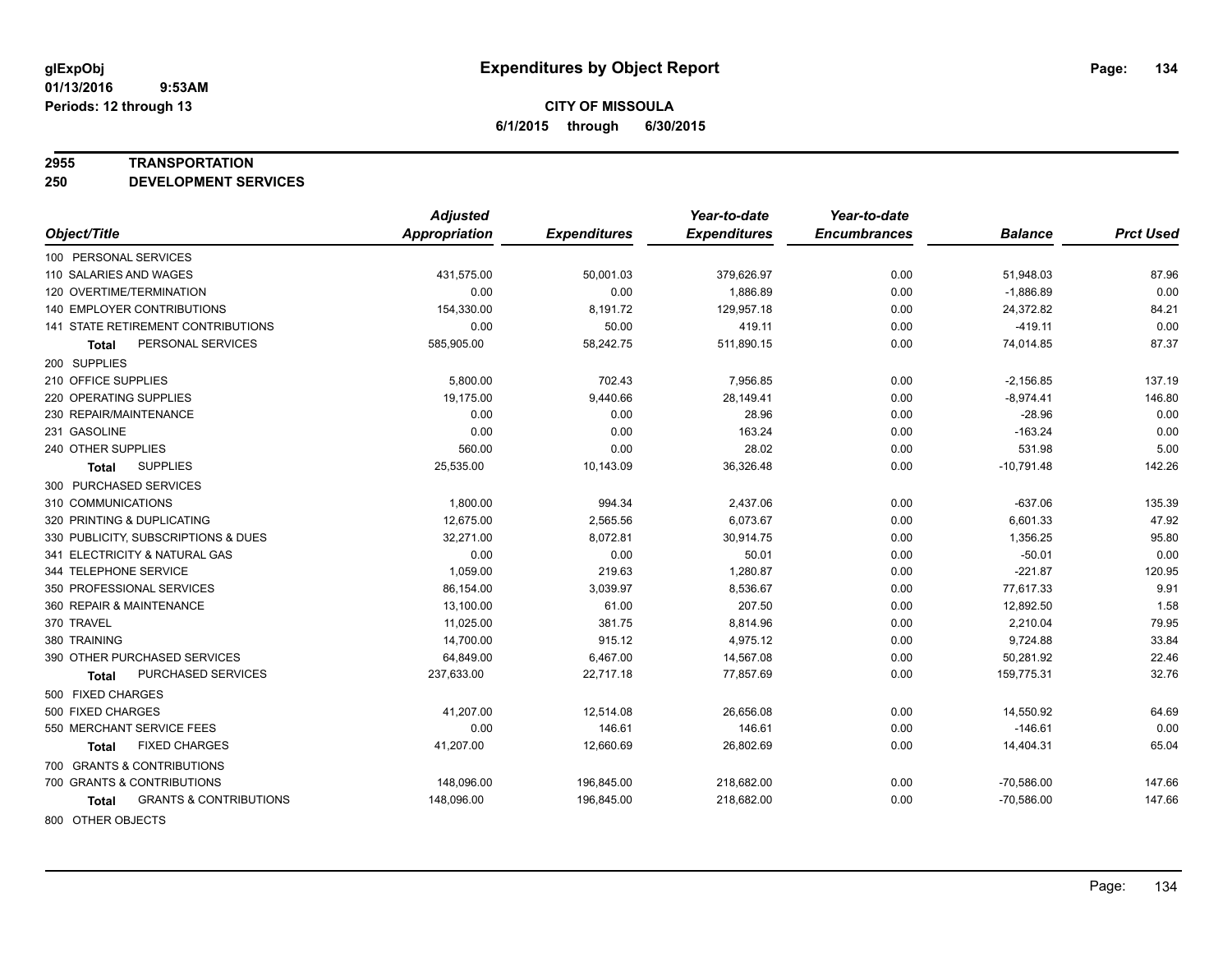### **2955 TRANSPORTATION**

**250 DEVELOPMENT SERVICES**

| Object/Title                          | <b>Adjusted</b><br>Appropriation | <b>Expenditures</b> | Year-to-date<br><b>Expenditures</b> | Year-to-date<br><b>Encumbrances</b> | <b>Balance</b> | <b>Prct Used</b> |
|---------------------------------------|----------------------------------|---------------------|-------------------------------------|-------------------------------------|----------------|------------------|
| 820 TRANSFERS TO OTHER FUNDS          | 3.593.00                         | 0.00                | 0.00                                | 0.00                                | 3,593.00       | 0.00             |
| 845 CONTINGENCY                       | 32,825.00                        | 0.00                | 0.00                                | 0.00                                | 32,825.00      | 0.00             |
| OTHER OBJECTS<br><b>Total</b>         | 36,418.00                        | 0.00                | 0.00                                | 0.00                                | 36,418.00      | 0.00             |
| 900 CAPITAL OUTLAY                    |                                  |                     |                                     |                                     |                |                  |
| 940 MACHINERY & EQUIPMENT             | 0.00                             | 4.900.00            | 4.900.00                            | 0.00                                | $-4,900.00$    | 0.00             |
| <b>CAPITAL OUTLAY</b><br><b>Total</b> | 0.00                             | 4.900.00            | 4.900.00                            | 0.00                                | $-4,900.00$    | 0.00             |
| DEVELOPMENT SERVICES<br><b>Total</b>  | 1.074.794.00                     | 305.508.71          | 876.459.01                          | 0.00                                | 198.334.99     | 81.55            |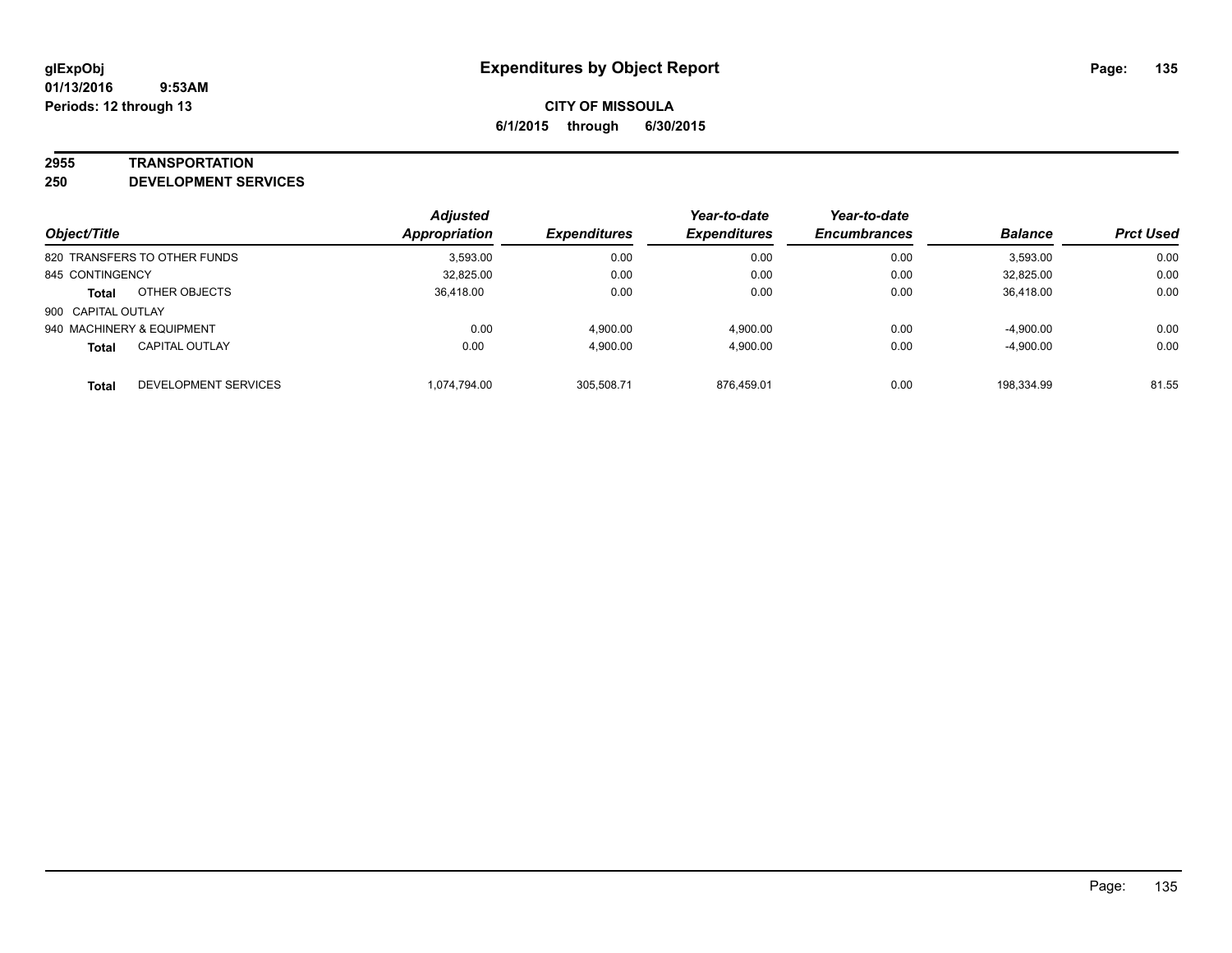## **2955 TRANSPORTATION**

|                                            | <b>Adjusted</b> |                     | Year-to-date        | Year-to-date        |                |                  |
|--------------------------------------------|-----------------|---------------------|---------------------|---------------------|----------------|------------------|
| Object/Title                               | Appropriation   | <b>Expenditures</b> | <b>Expenditures</b> | <b>Encumbrances</b> | <b>Balance</b> | <b>Prct Used</b> |
| 100 PERSONAL SERVICES                      |                 |                     |                     |                     |                |                  |
| 110 SALARIES AND WAGES                     | 431,575.00      | 50,001.03           | 379,626.97          | 0.00                | 51,948.03      | 87.96            |
| 120 OVERTIME/TERMINATION                   | 0.00            | 0.00                | 1,886.89            | 0.00                | $-1,886.89$    | 0.00             |
| 140 EMPLOYER CONTRIBUTIONS                 | 154,330.00      | 8,191.72            | 129,957.18          | 0.00                | 24,372.82      | 84.21            |
| 141 STATE RETIREMENT CONTRIBUTIONS         | 0.00            | 50.00               | 419.11              | 0.00                | $-419.11$      | 0.00             |
| PERSONAL SERVICES<br><b>Total</b>          | 585,905.00      | 58,242.75           | 511,890.15          | 0.00                | 74,014.85      | 87.37            |
| 200 SUPPLIES                               |                 |                     |                     |                     |                |                  |
| 210 OFFICE SUPPLIES                        | 5,800.00        | 702.43              | 7,956.85            | 0.00                | $-2,156.85$    | 137.19           |
| 220 OPERATING SUPPLIES                     | 19,175.00       | 9,440.66            | 28,149.41           | 0.00                | $-8,974.41$    | 146.80           |
| 230 REPAIR/MAINTENANCE                     | 0.00            | 0.00                | 28.96               | 0.00                | $-28.96$       | 0.00             |
| 231 GASOLINE                               | 0.00            | 0.00                | 163.24              | 0.00                | $-163.24$      | 0.00             |
| 240 OTHER SUPPLIES                         | 560.00          | 0.00                | 28.02               | 0.00                | 531.98         | 5.00             |
| <b>SUPPLIES</b><br>Total                   | 25,535.00       | 10,143.09           | 36,326.48           | 0.00                | $-10,791.48$   | 142.26           |
| 300 PURCHASED SERVICES                     |                 |                     |                     |                     |                |                  |
| 310 COMMUNICATIONS                         | 1,800.00        | 994.34              | 2,437.06            | 0.00                | $-637.06$      | 135.39           |
| 320 PRINTING & DUPLICATING                 | 12,675.00       | 2,565.56            | 6,073.67            | 0.00                | 6,601.33       | 47.92            |
| 330 PUBLICITY, SUBSCRIPTIONS & DUES        | 32,271.00       | 8,072.81            | 30,914.75           | 0.00                | 1,356.25       | 95.80            |
| 341 ELECTRICITY & NATURAL GAS              | 0.00            | 0.00                | 50.01               | 0.00                | $-50.01$       | 0.00             |
| 344 TELEPHONE SERVICE                      | 1,059.00        | 219.63              | 1,280.87            | 0.00                | $-221.87$      | 120.95           |
| 350 PROFESSIONAL SERVICES                  | 86,154.00       | 3,039.97            | 8,536.67            | 0.00                | 77,617.33      | 9.91             |
| 360 REPAIR & MAINTENANCE                   | 13,100.00       | 61.00               | 207.50              | 0.00                | 12,892.50      | 1.58             |
| 370 TRAVEL                                 | 11,025.00       | 381.75              | 8,814.96            | 0.00                | 2,210.04       | 79.95            |
| 380 TRAINING                               | 14,700.00       | 915.12              | 4,975.12            | 0.00                | 9,724.88       | 33.84            |
| 390 OTHER PURCHASED SERVICES               | 64,849.00       | 6,467.00            | 14,567.08           | 0.00                | 50,281.92      | 22.46            |
| PURCHASED SERVICES<br><b>Total</b>         | 237,633.00      | 22,717.18           | 77,857.69           | 0.00                | 159,775.31     | 32.76            |
| 500 FIXED CHARGES                          |                 |                     |                     |                     |                |                  |
| 500 FIXED CHARGES                          | 41,207.00       | 12,514.08           | 26,656.08           | 0.00                | 14,550.92      | 64.69            |
| 550 MERCHANT SERVICE FEES                  | 0.00            | 146.61              | 146.61              | 0.00                | $-146.61$      | 0.00             |
| <b>FIXED CHARGES</b><br>Total              | 41,207.00       | 12,660.69           | 26,802.69           | 0.00                | 14,404.31      | 65.04            |
| 700 GRANTS & CONTRIBUTIONS                 |                 |                     |                     |                     |                |                  |
| 700 GRANTS & CONTRIBUTIONS                 | 148,096.00      | 196,845.00          | 218,682.00          | 0.00                | $-70,586.00$   | 147.66           |
| <b>GRANTS &amp; CONTRIBUTIONS</b><br>Total | 148,096.00      | 196,845.00          | 218,682.00          | 0.00                | $-70,586.00$   | 147.66           |
| 800 OTHER OBJECTS                          |                 |                     |                     |                     |                |                  |
| 820 TRANSFERS TO OTHER FUNDS               | 3,593.00        | 0.00                | 0.00                | 0.00                | 3,593.00       | 0.00             |
| 845 CONTINGENCY                            | 32,825.00       | 0.00                | 0.00                | 0.00                | 32,825.00      | 0.00             |
|                                            |                 |                     |                     |                     |                |                  |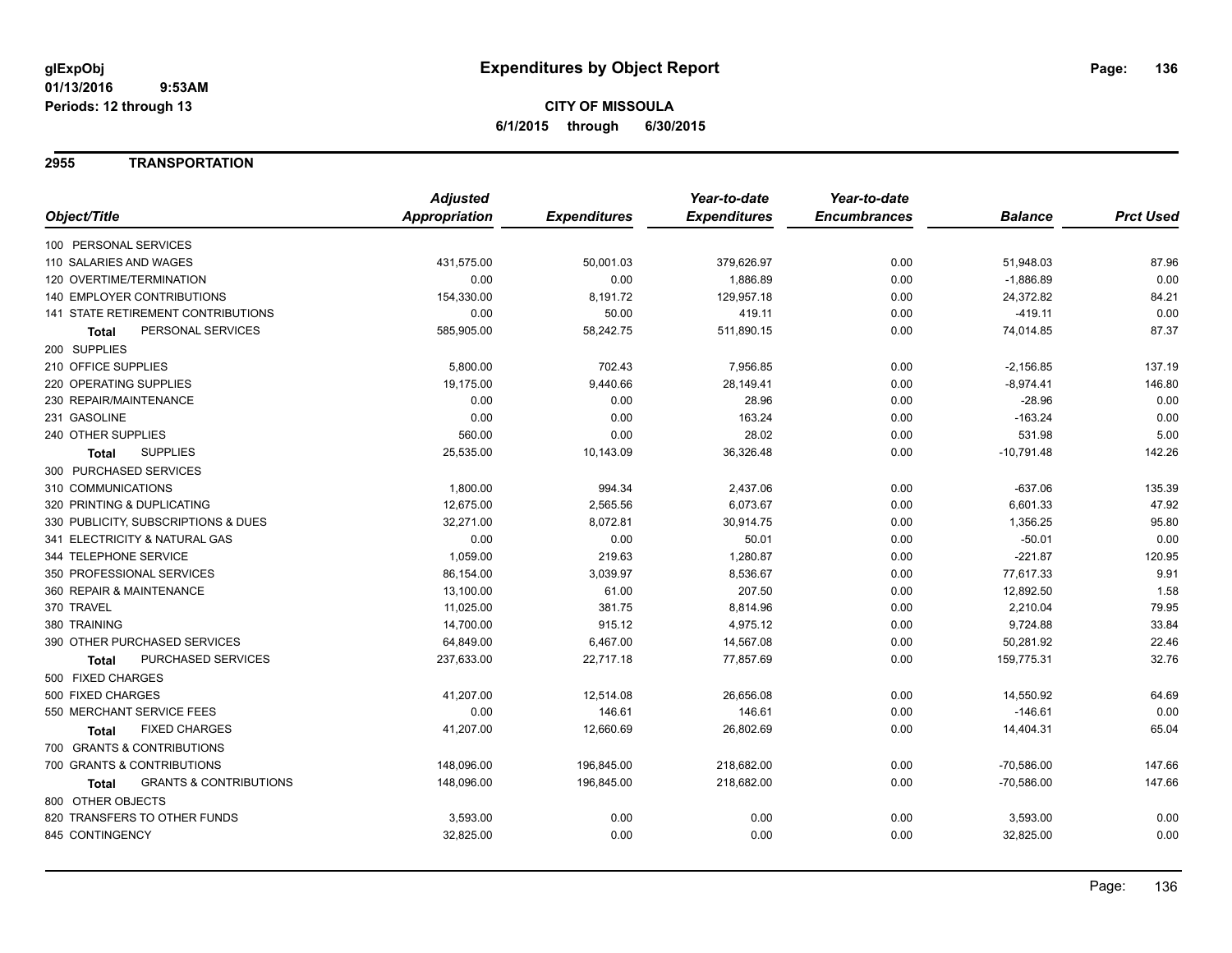## **2955 TRANSPORTATION**

| Obiect/Title                          | <b>Adjusted</b><br><b>Appropriation</b> | <i><b>Expenditures</b></i> | Year-to-date<br><b>Expenditures</b> | Year-to-date<br><b>Encumbrances</b> | <b>Balance</b> | <b>Prct Used</b> |
|---------------------------------------|-----------------------------------------|----------------------------|-------------------------------------|-------------------------------------|----------------|------------------|
| OTHER OBJECTS<br><b>Total</b>         | 36.418.00                               | 0.00                       | 0.00                                | 0.00                                | 36,418.00      | 0.00             |
| 900 CAPITAL OUTLAY                    |                                         |                            |                                     |                                     |                |                  |
| 940 MACHINERY & EQUIPMENT             | 0.00                                    | 4.900.00                   | 4.900.00                            | 0.00                                | $-4.900.00$    | 0.00             |
| <b>CAPITAL OUTLAY</b><br><b>Total</b> | 0.00                                    | 4,900.00                   | 4.900.00                            | 0.00                                | $-4,900.00$    | 0.00             |
| TRANSPORTATION<br>Total               | 1.074.794.00                            | 305.508.71                 | 876.459.01                          | 0.00                                | 198.334.99     | 81.55            |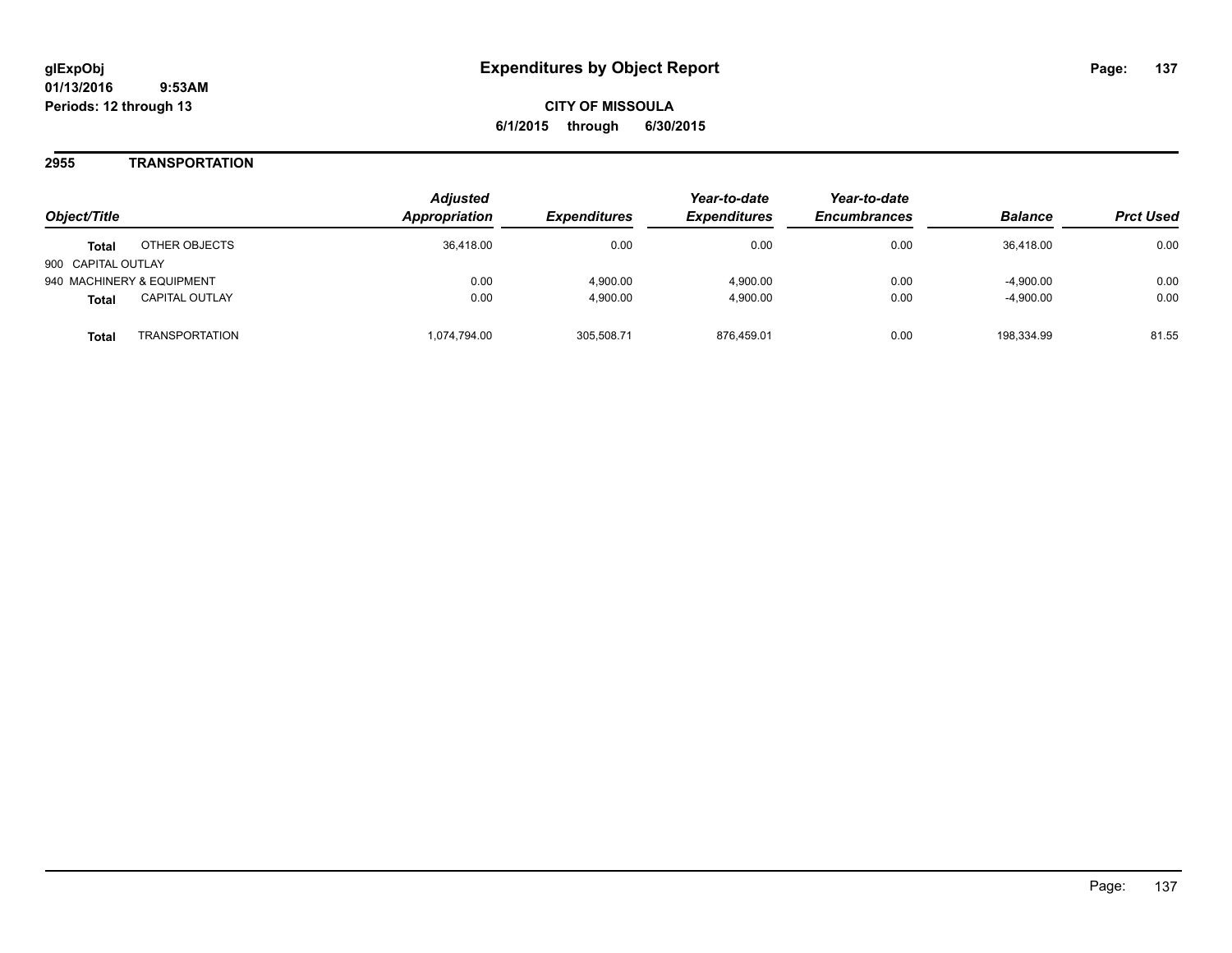### **2987 FEDERAL TRANSPORTATION FUND**

**370 PARKS & RECREATION**

| Object/Title           |                                    | <b>Adjusted</b><br><b>Appropriation</b> | <b>Expenditures</b> | Year-to-date<br><b>Expenditures</b> | Year-to-date<br><b>Encumbrances</b> | <b>Balance</b> | <b>Prct Used</b> |
|------------------------|------------------------------------|-----------------------------------------|---------------------|-------------------------------------|-------------------------------------|----------------|------------------|
| 100 PERSONAL SERVICES  |                                    |                                         |                     |                                     |                                     |                |                  |
| 110 SALARIES AND WAGES |                                    | 0.00                                    | 792.55              | 2.448.03                            | 0.00                                | $-2.448.03$    | 0.00             |
|                        | 140 EMPLOYER CONTRIBUTIONS         | 0.00                                    | 178.00              | 553.41                              | 0.00                                | $-553.41$      | 0.00             |
|                        | 141 STATE RETIREMENT CONTRIBUTIONS | 0.00                                    | 0.79                | 3.42                                | 0.00                                | $-3.42$        | 0.00             |
| <b>Total</b>           | PERSONAL SERVICES                  | 0.00                                    | 971.34              | 3.004.86                            | 0.00                                | $-3.004.86$    | 0.00             |
| 500 FIXED CHARGES      |                                    |                                         |                     |                                     |                                     |                |                  |
|                        | 550 MERCHANT SERVICE FEES          | 0.00                                    | 226.92              | 226.92                              | 0.00                                | $-226.92$      | 0.00             |
| <b>Total</b>           | <b>FIXED CHARGES</b>               | 0.00                                    | 226.92              | 226.92                              | 0.00                                | $-226.92$      | 0.00             |
| <b>Total</b>           | PARKS & RECREATION                 | 0.00                                    | 1.198.26            | 3.231.78                            | 0.00                                | $-3.231.78$    | 0.00             |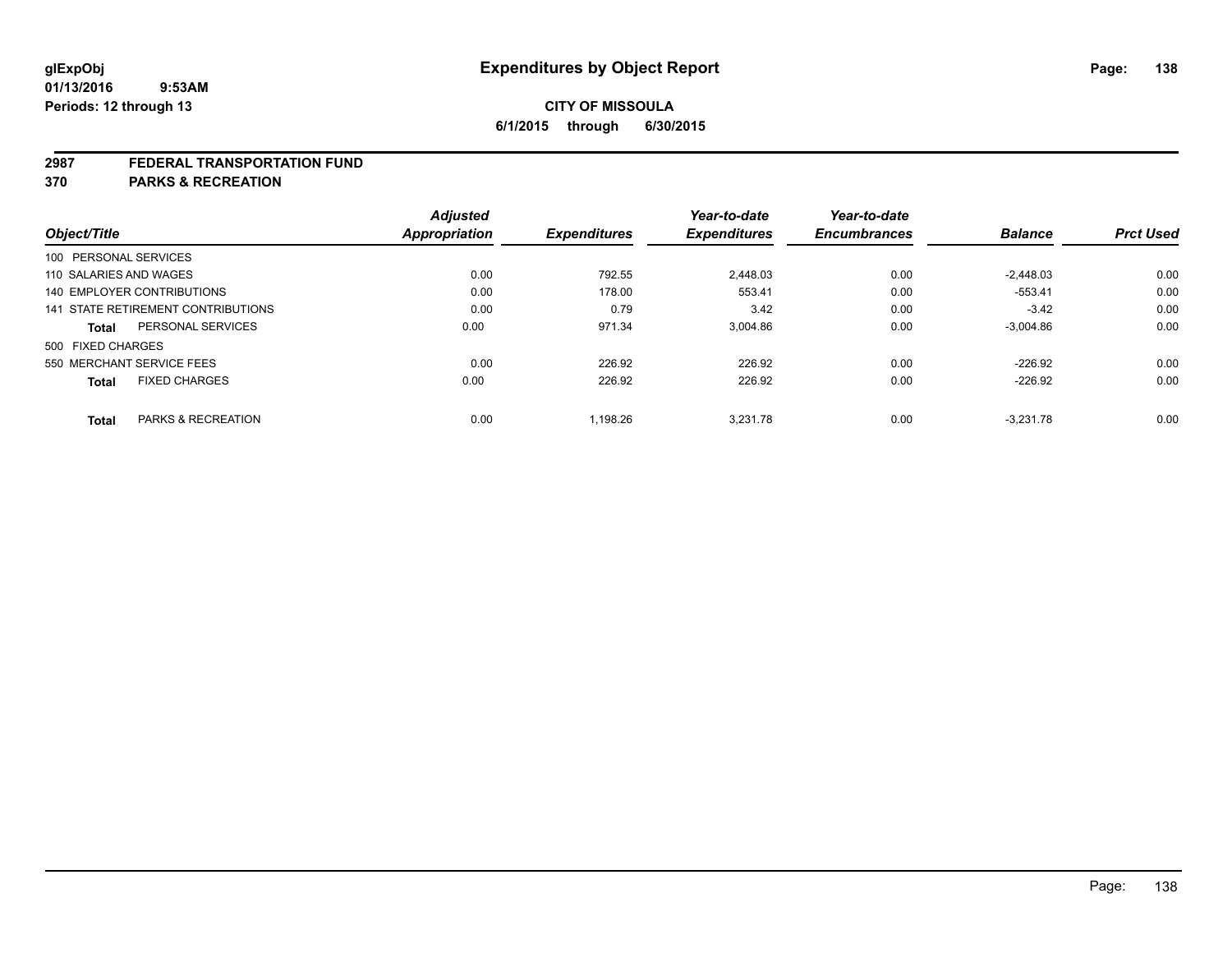### **2987 FEDERAL TRANSPORTATION FUND**

**390 NON-DEPARTMENTAL**

| Object/Title           |                                   | <b>Adjusted</b><br>Appropriation | <b>Expenditures</b> | Year-to-date<br><b>Expenditures</b> | Year-to-date<br><b>Encumbrances</b> | <b>Balance</b> | <b>Prct Used</b> |
|------------------------|-----------------------------------|----------------------------------|---------------------|-------------------------------------|-------------------------------------|----------------|------------------|
| 100 PERSONAL SERVICES  |                                   |                                  |                     |                                     |                                     |                |                  |
| 110 SALARIES AND WAGES |                                   | 0.00                             | 0.00                | 1,492.43                            | 0.00                                | $-1,492.43$    | 0.00             |
|                        | 120 OVERTIME/TERMINATION          | 0.00                             | 0.00                | 0.00                                | 0.00                                | 0.00           | 0.00             |
|                        | <b>140 EMPLOYER CONTRIBUTIONS</b> | 0.00                             | 0.00                | 110.74                              | 0.00                                | $-110.74$      | 0.00             |
| <b>Total</b>           | PERSONAL SERVICES                 | 0.00                             | 0.00                | 1,603.17                            | 0.00                                | $-1,603.17$    | 0.00             |
| 500 FIXED CHARGES      |                                   |                                  |                     |                                     |                                     |                |                  |
|                        | 550 MERCHANT SERVICE FEES         | 0.00                             | 0.00                | 0.00                                | 0.00                                | 0.00           | 0.00             |
| Total                  | <b>FIXED CHARGES</b>              | 0.00                             | 0.00                | 0.00                                | 0.00                                | 0.00           | 0.00             |
| 800 OTHER OBJECTS      |                                   |                                  |                     |                                     |                                     |                |                  |
|                        | 820 TRANSFERS TO OTHER FUNDS      | 0.00                             | 0.00                | 0.00                                | 0.00                                | 0.00           | 0.00             |
| <b>Total</b>           | OTHER OBJECTS                     | 0.00                             | 0.00                | 0.00                                | 0.00                                | 0.00           | 0.00             |
| 900 CAPITAL OUTLAY     |                                   |                                  |                     |                                     |                                     |                |                  |
| 930 IMPROVEMENTS       |                                   | 2,007,818.00                     | 131,664.96          | 1,117,315.11                        | 0.00                                | 890.502.89     | 55.65            |
| <b>Total</b>           | <b>CAPITAL OUTLAY</b>             | 2,007,818.00                     | 131,664.96          | 1,117,315.11                        | 0.00                                | 890,502.89     | 55.65            |
| <b>Total</b>           | NON-DEPARTMENTAL                  | 2,007,818.00                     | 131,664.96          | 1,118,918.28                        | 0.00                                | 888,899.72     | 55.73            |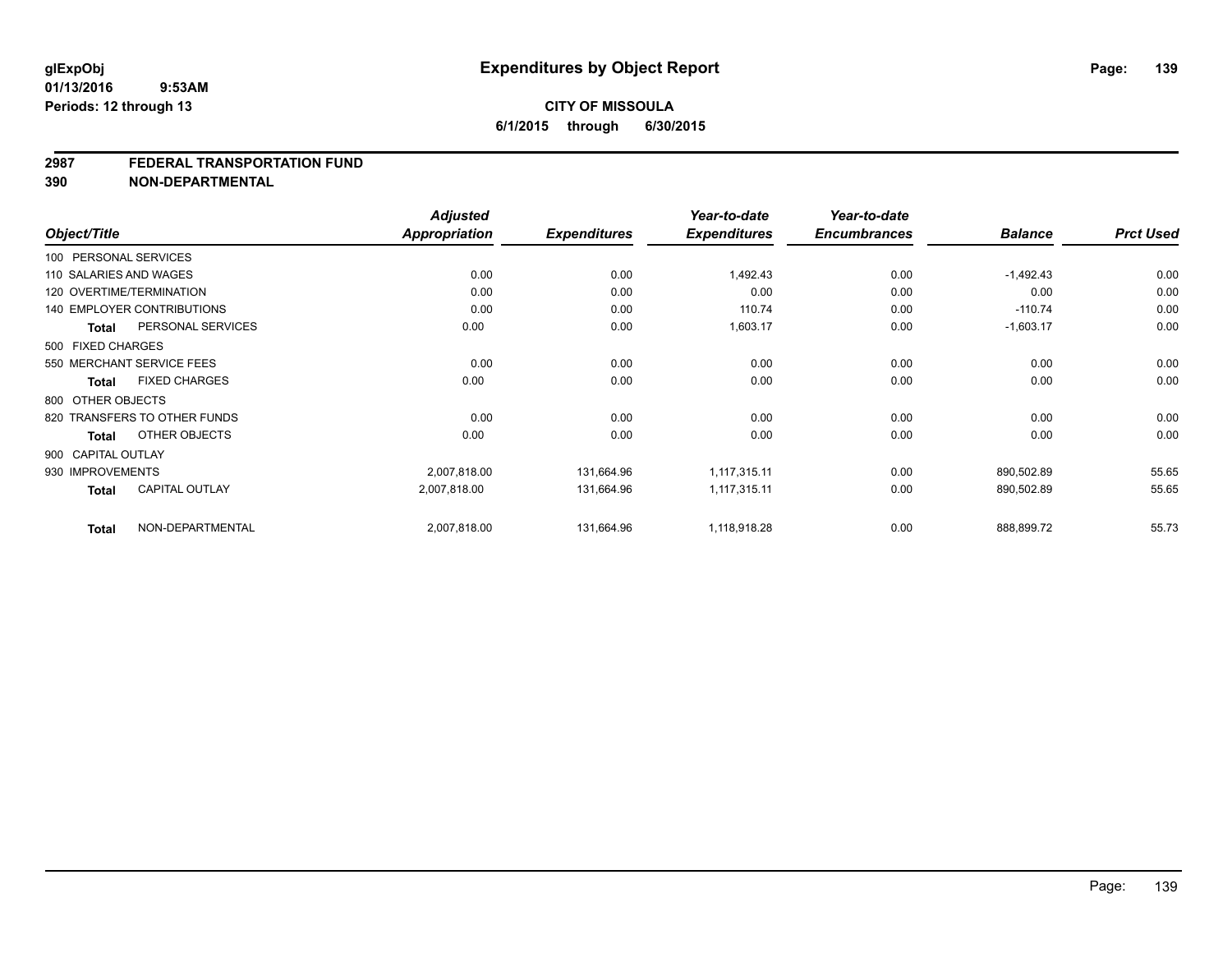**01/13/2016 9:53AM Periods: 12 through 13**

**CITY OF MISSOULA 6/1/2015 through 6/30/2015**

## **2987 FEDERAL TRANSPORTATION FUND**

|                        |                                    | <b>Adjusted</b> |                     | Year-to-date        | Year-to-date        |                |                  |
|------------------------|------------------------------------|-----------------|---------------------|---------------------|---------------------|----------------|------------------|
| Object/Title           |                                    | Appropriation   | <b>Expenditures</b> | <b>Expenditures</b> | <b>Encumbrances</b> | <b>Balance</b> | <b>Prct Used</b> |
| 100 PERSONAL SERVICES  |                                    |                 |                     |                     |                     |                |                  |
| 110 SALARIES AND WAGES |                                    | 0.00            | 792.55              | 3,940.46            | 0.00                | $-3,940.46$    | 0.00             |
|                        | 120 OVERTIME/TERMINATION           | 0.00            | 0.00                | 0.00                | 0.00                | 0.00           | 0.00             |
|                        | <b>140 EMPLOYER CONTRIBUTIONS</b>  | 0.00            | 178.00              | 664.15              | 0.00                | $-664.15$      | 0.00             |
|                        | 141 STATE RETIREMENT CONTRIBUTIONS | 0.00            | 0.79                | 3.42                | 0.00                | $-3.42$        | 0.00             |
| <b>Total</b>           | PERSONAL SERVICES                  | 0.00            | 971.34              | 4,608.03            | 0.00                | $-4,608.03$    | 0.00             |
| 500 FIXED CHARGES      |                                    |                 |                     |                     |                     |                |                  |
|                        | 550 MERCHANT SERVICE FEES          | 0.00            | 226.92              | 226.92              | 0.00                | $-226.92$      | 0.00             |
| <b>Total</b>           | <b>FIXED CHARGES</b>               | 0.00            | 226.92              | 226.92              | 0.00                | $-226.92$      | 0.00             |
| 800 OTHER OBJECTS      |                                    |                 |                     |                     |                     |                |                  |
|                        | 820 TRANSFERS TO OTHER FUNDS       | 0.00            | 0.00                | 0.00                | 0.00                | 0.00           | 0.00             |
| <b>Total</b>           | OTHER OBJECTS                      | 0.00            | 0.00                | 0.00                | 0.00                | 0.00           | 0.00             |
| 900 CAPITAL OUTLAY     |                                    |                 |                     |                     |                     |                |                  |
| 930 IMPROVEMENTS       |                                    | 2,007,818.00    | 131,664.96          | 1,117,315.11        | 0.00                | 890,502.89     | 55.65            |
| <b>Total</b>           | <b>CAPITAL OUTLAY</b>              | 2,007,818.00    | 131,664.96          | 1,117,315.11        | 0.00                | 890,502.89     | 55.65            |
| <b>Total</b>           | FEDERAL TRANSPORTATION FUND        | 2,007,818.00    | 132,863.22          | 1,122,150.06        | 0.00                | 885,667.94     | 55.89            |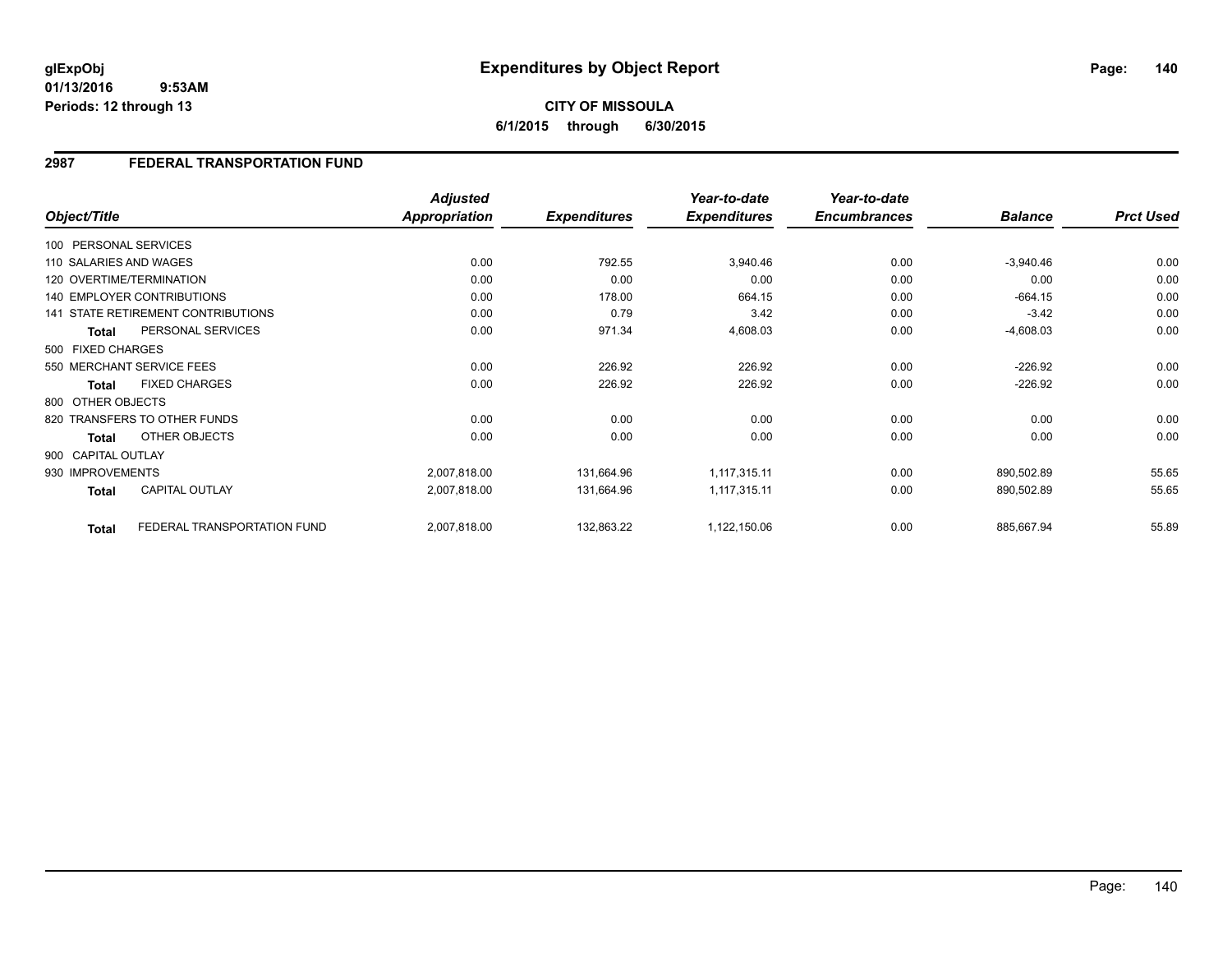### **01/13/2016 9:53AM Periods: 12 through 13**

# **CITY OF MISSOULA 6/1/2015 through 6/30/2015**

## **2988 GRANTS & DONATIONS FUND**

**223 CITY CLERK**

| Object/Title                         | <b>Adjusted</b><br><b>Appropriation</b> | <b>Expenditures</b> | Year-to-date<br><b>Expenditures</b> | Year-to-date<br><b>Encumbrances</b> | <b>Balance</b> | <b>Prct Used</b> |
|--------------------------------------|-----------------------------------------|---------------------|-------------------------------------|-------------------------------------|----------------|------------------|
| 200 SUPPLIES                         |                                         |                     |                                     |                                     |                |                  |
| 210 OFFICE SUPPLIES                  | 0.00                                    | 0.00                | 0.00                                | 0.00                                | 0.00           | 0.00             |
| <b>SUPPLIES</b><br><b>Total</b>      | 0.00                                    | 0.00                | 0.00                                | 0.00                                | 0.00           | 0.00             |
| 500 FIXED CHARGES                    |                                         |                     |                                     |                                     |                |                  |
| 550 MERCHANT SERVICE FEES            | 0.00                                    | 0.00                | 0.00                                | 0.00                                | 0.00           | 0.00             |
| <b>FIXED CHARGES</b><br><b>Total</b> | 0.00                                    | 0.00                | 0.00                                | 0.00                                | 0.00           | 0.00             |
| <b>CITY CLERK</b><br><b>Total</b>    | 0.00                                    | 0.00                | 0.00                                | 0.00                                | 0.00           | 0.00             |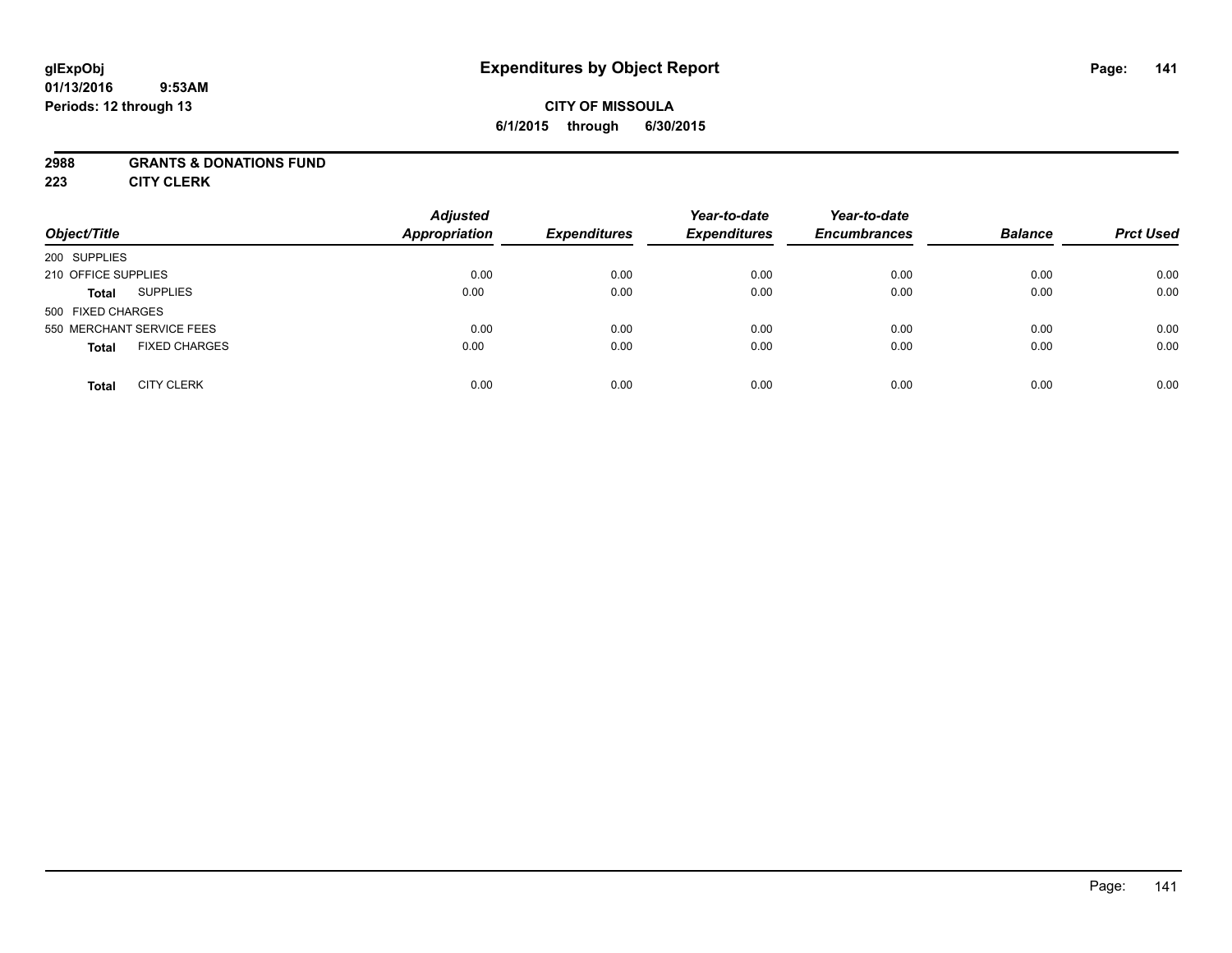### **2988 GRANTS & DONATIONS FUND**

**270 CITY ATTORNEY**

| Object/Title                              | <b>Adjusted</b><br><b>Appropriation</b> | <b>Expenditures</b> | Year-to-date<br><b>Expenditures</b> | Year-to-date<br><b>Encumbrances</b> | <b>Balance</b> | <b>Prct Used</b> |
|-------------------------------------------|-----------------------------------------|---------------------|-------------------------------------|-------------------------------------|----------------|------------------|
|                                           |                                         |                     |                                     |                                     |                |                  |
| 100 PERSONAL SERVICES                     |                                         |                     |                                     |                                     |                |                  |
| 110 SALARIES AND WAGES                    | 29,831.00                               | 3,606.94            | 29,409.21                           | 0.00                                | 421.79         | 98.59            |
| 140 EMPLOYER CONTRIBUTIONS                | 0.00                                    | 468.26              | 9,253.28                            | 0.00                                | $-9,253.28$    | 0.00             |
| 141 STATE RETIREMENT CONTRIBUTIONS        | 0.00                                    | 3.61                | 30.54                               | 0.00                                | $-30.54$       | 0.00             |
| PERSONAL SERVICES<br><b>Total</b>         | 29,831.00                               | 4,078.81            | 38,693.03                           | 0.00                                | $-8,862.03$    | 129.71           |
| 300 PURCHASED SERVICES                    |                                         |                     |                                     |                                     |                |                  |
| 390 OTHER PURCHASED SERVICES              | 0.00                                    | 0.00                | 0.00                                | 0.00                                | 0.00           | 0.00             |
| <b>PURCHASED SERVICES</b><br><b>Total</b> | 0.00                                    | 0.00                | 0.00                                | 0.00                                | 0.00           | 0.00             |
| 500 FIXED CHARGES                         |                                         |                     |                                     |                                     |                |                  |
| 550 MERCHANT SERVICE FEES                 | 0.00                                    | 0.00                | 0.00                                | 0.00                                | 0.00           | 0.00             |
| <b>FIXED CHARGES</b><br><b>Total</b>      | 0.00                                    | 0.00                | 0.00                                | 0.00                                | 0.00           | 0.00             |
| <b>CITY ATTORNEY</b><br><b>Total</b>      | 29,831.00                               | 4,078.81            | 38,693.03                           | 0.00                                | $-8,862.03$    | 129.71           |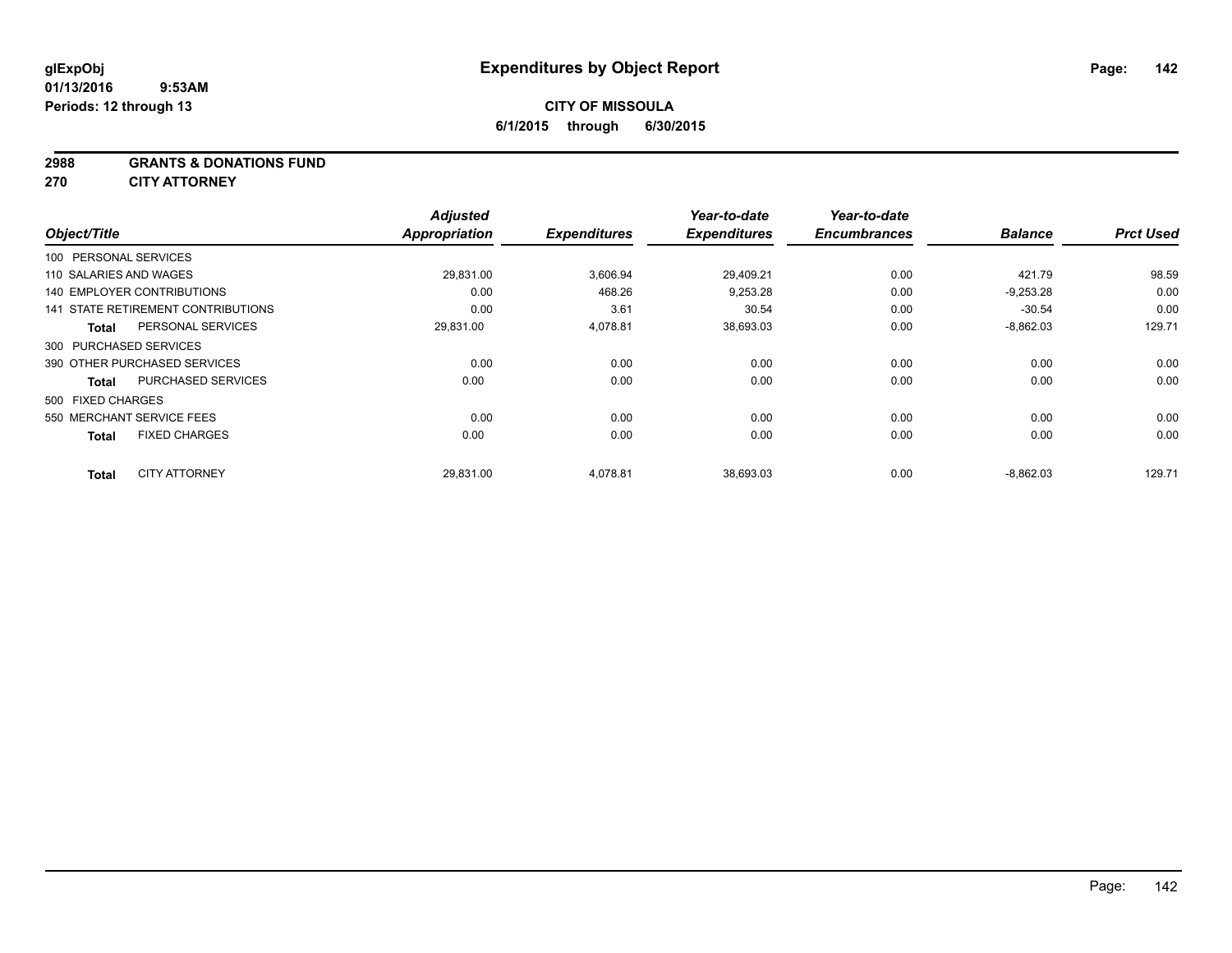### **01/13/2016 9:53AM Periods: 12 through 13**

# **CITY OF MISSOULA 6/1/2015 through 6/30/2015**

## **2988 GRANTS & DONATIONS FUND**

**290 POLICE**

| Object/Title                       | <b>Adjusted</b><br><b>Appropriation</b> | <b>Expenditures</b> | Year-to-date<br><b>Expenditures</b> | Year-to-date<br><b>Encumbrances</b> | <b>Balance</b> | <b>Prct Used</b> |
|------------------------------------|-----------------------------------------|---------------------|-------------------------------------|-------------------------------------|----------------|------------------|
| 200 SUPPLIES                       |                                         |                     |                                     |                                     |                |                  |
| 210 OFFICE SUPPLIES                | 0.00                                    | 0.00                | 0.00                                | 0.00                                | 0.00           | 0.00             |
| <b>SUPPLIES</b><br><b>Total</b>    | 0.00                                    | 0.00                | 0.00                                | 0.00                                | 0.00           | 0.00             |
| 300 PURCHASED SERVICES             |                                         |                     |                                     |                                     |                |                  |
| 350 PROFESSIONAL SERVICES          | 0.00                                    | 0.00                | 0.00                                | 0.00                                | 0.00           | 0.00             |
| PURCHASED SERVICES<br><b>Total</b> | 0.00                                    | 0.00                | 0.00                                | 0.00                                | 0.00           | 0.00             |
| <b>POLICE</b><br><b>Total</b>      | 0.00                                    | 0.00                | 0.00                                | 0.00                                | 0.00           | 0.00             |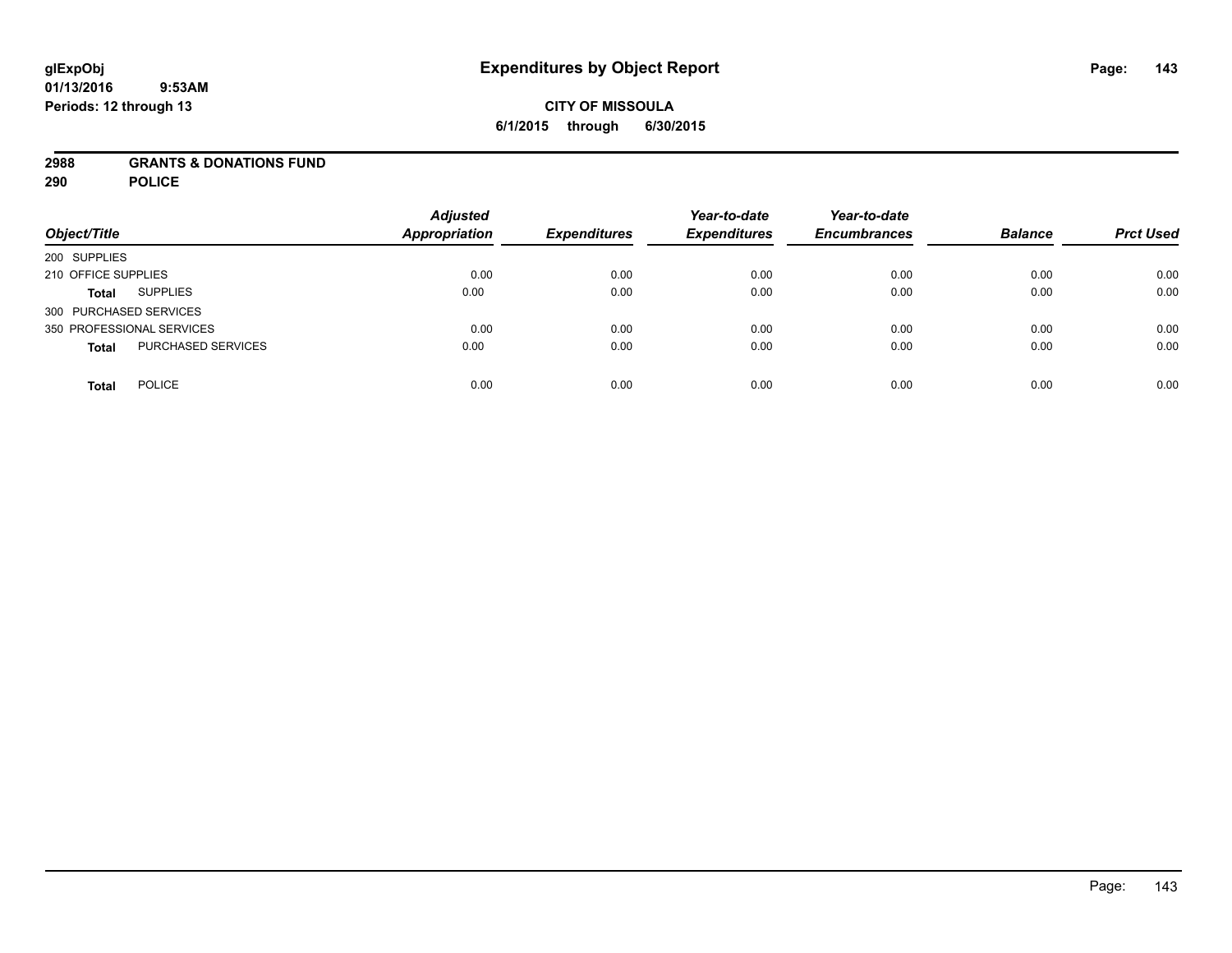**2988 GRANTS & DONATIONS FUND**

**390 NON-DEPARTMENTAL**

|                                           | <b>Adjusted</b> |                     | Year-to-date        | Year-to-date        |                |                  |
|-------------------------------------------|-----------------|---------------------|---------------------|---------------------|----------------|------------------|
| Object/Title                              | Appropriation   | <b>Expenditures</b> | <b>Expenditures</b> | <b>Encumbrances</b> | <b>Balance</b> | <b>Prct Used</b> |
| 100 PERSONAL SERVICES                     |                 |                     |                     |                     |                |                  |
| 110 SALARIES AND WAGES                    | 89,584.00       | 8,986.39            | 69,552.72           | 0.00                | 20,031.28      | 77.64            |
| 115 SALARIES/HEALTH INSURANCE BENEFIT     | 0.00            | 912.00              | 6.868.50            | 0.00                | $-6,868.50$    | 0.00             |
| 120 OVERTIME/TERMINATION                  | 54,300.00       | 9,903.29            | 72,172.08           | 0.00                | $-17,872.08$   | 132.91           |
| 130 OTHER                                 | 675.00          | 0.00                | 0.00                | 0.00                | 675.00         | 0.00             |
| <b>140 EMPLOYER CONTRIBUTIONS</b>         | 29,270.00       | 2,922.16            | 23,360.53           | 0.00                | 5,909.47       | 79.81            |
| 141 STATE RETIREMENT CONTRIBUTIONS        | 0.00            | 1,687.83            | 20,485.35           | 0.00                | $-20,485.35$   | 0.00             |
| PERSONAL SERVICES<br>Total                | 173,829.00      | 24,411.67           | 192,439.18          | 0.00                | $-18,610.18$   | 110.71           |
| 200 SUPPLIES                              |                 |                     |                     |                     |                |                  |
| 210 OFFICE SUPPLIES                       | 7,620.00        | 178.72              | 1,480.28            | 0.00                | 6,139.72       | 19.43            |
| 220 OPERATING SUPPLIES                    | 82,813.00       | 15,417.49           | 28,953.77           | 0.00                | 53,859.23      | 34.96            |
| 230 REPAIR/MAINTENANCE                    | 3,000.00        | 0.00                | 0.00                | 0.00                | 3,000.00       | 0.00             |
| 231 GASOLINE                              | 8,500.00        | 0.00                | 0.00                | 0.00                | 8,500.00       | 0.00             |
| <b>SUPPLIES</b><br>Total                  | 101,933.00      | 15,596.21           | 30,434.05           | 0.00                | 71,498.95      | 29.86            |
| 300 PURCHASED SERVICES                    |                 |                     |                     |                     |                |                  |
| 310 COMMUNICATIONS                        | 0.00            | 0.00                | 0.00                | 0.00                | 0.00           | 0.00             |
| 341 ELECTRICITY & NATURAL GAS             | 0.00            | 0.00                | 0.00                | 0.00                | 0.00           | 0.00             |
| 344 TELEPHONE SERVICE                     | 3,979.00        | 300.62              | 3,224.95            | 0.00                | 754.05         | 81.05            |
| 350 PROFESSIONAL SERVICES                 | 105,156.00      | 1,619.00            | 51,766.66           | 0.00                | 53,389.34      | 49.23            |
| 353 ADMINISTRATION EXPENDITURES           | 0.00            | 0.00                | 0.00                | 0.00                | 0.00           | 0.00             |
| 360 REPAIR & MAINTENANCE                  | 2,500.00        | 0.00                | 0.00                | 0.00                | 2,500.00       | 0.00             |
| 370 TRAVEL                                | 6,750.00        | 0.00                | 1,812.73            | 0.00                | 4,937.27       | 26.86            |
| 380 TRAINING                              | 1,500.00        | 0.00                | 0.00                | 0.00                | 1,500.00       | 0.00             |
| 390 OTHER PURCHASED SERVICES              | 0.00            | 0.00                | 324.84              | 0.00                | $-324.84$      | 0.00             |
| PURCHASED SERVICES<br><b>Total</b>        | 119,885.00      | 1,919.62            | 57,129.18           | 0.00                | 62,755.82      | 47.65            |
| 400 BUILDING MATERIALS                    |                 |                     |                     |                     |                |                  |
| <b>400 BUILDING MATERIALS</b>             | 700.00          | 0.00                | 0.00                | 0.00                | 700.00         | 0.00             |
| <b>BUILDING MATERIALS</b><br><b>Total</b> | 700.00          | 0.00                | 0.00                | 0.00                | 700.00         | 0.00             |
| 500 FIXED CHARGES                         |                 |                     |                     |                     |                |                  |
| 500 FIXED CHARGES                         | 94,150.00       | 5,607.06            | 66,464.16           | 0.00                | 27,685.84      | 70.59            |
| 550 MERCHANT SERVICE FEES                 | 0.00            | 0.00                | 0.00                | 0.00                | 0.00           | 0.00             |
| <b>FIXED CHARGES</b><br><b>Total</b>      | 94,150.00       | 5,607.06            | 66,464.16           | 0.00                | 27,685.84      | 70.59            |
| 700 GRANTS & CONTRIBUTIONS                |                 |                     |                     |                     |                |                  |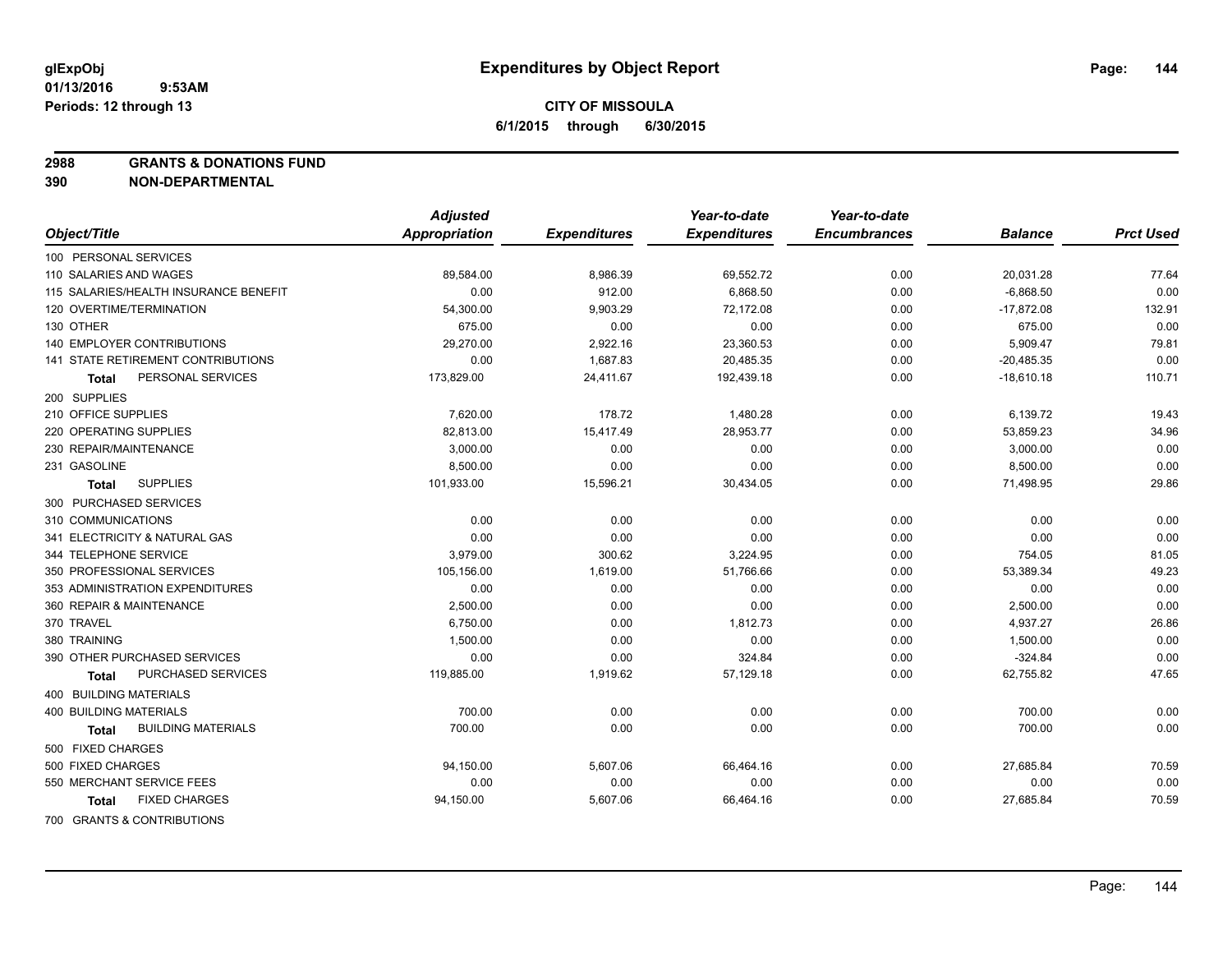**2988 GRANTS & DONATIONS FUND**

| Object/Title       |                                   | <b>Adjusted</b><br><b>Appropriation</b> | <b>Expenditures</b> | Year-to-date<br><b>Expenditures</b> | Year-to-date<br><b>Encumbrances</b> | <b>Balance</b> | <b>Prct Used</b> |
|--------------------|-----------------------------------|-----------------------------------------|---------------------|-------------------------------------|-------------------------------------|----------------|------------------|
|                    | 700 GRANTS & CONTRIBUTIONS        | 485.065.00                              | 2,500.00            | 18.075.25                           | 0.00                                | 466.989.75     | 3.73             |
| Total              | <b>GRANTS &amp; CONTRIBUTIONS</b> | 485,065.00                              | 2,500.00            | 18,075.25                           | 0.00                                | 466,989.75     | 3.73             |
| 800 OTHER OBJECTS  |                                   |                                         |                     |                                     |                                     |                |                  |
|                    | 820 TRANSFERS TO OTHER FUNDS      | 0.00                                    | 0.00                | 0.00                                | 0.00                                | 0.00           | 0.00             |
| 845 CONTINGENCY    |                                   | 0.00                                    | 0.00                | 0.00                                | 0.00                                | 0.00           | 0.00             |
| Total              | OTHER OBJECTS                     | 0.00                                    | 0.00                | 0.00                                | 0.00                                | 0.00           | 0.00             |
| 900 CAPITAL OUTLAY |                                   |                                         |                     |                                     |                                     |                |                  |
| 930 IMPROVEMENTS   |                                   | 24.822.00                               | 0.00                | 0.00                                | 0.00                                | 24,822.00      | 0.00             |
|                    | 940 MACHINERY & EQUIPMENT         | 34,000.00                               | 0.00                | 0.00                                | 0.00                                | 34,000.00      | 0.00             |
| <b>Total</b>       | <b>CAPITAL OUTLAY</b>             | 58.822.00                               | 0.00                | 0.00                                | 0.00                                | 58,822.00      | 0.00             |
| Total              | NON-DEPARTMENTAL                  | 1.034.384.00                            | 50.034.56           | 364.541.82                          | 0.00                                | 669.842.18     | 35.24            |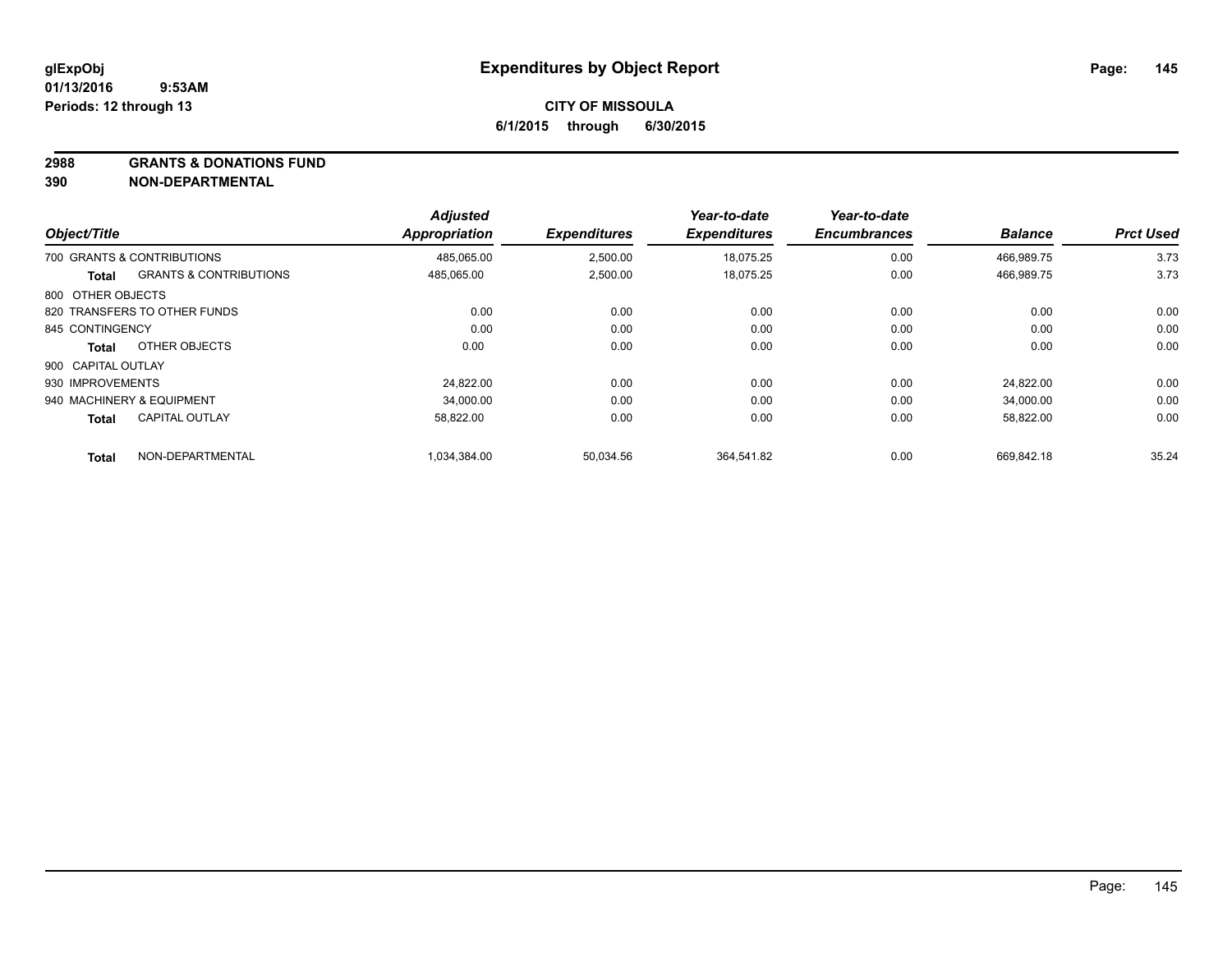**2988 GRANTS & DONATIONS FUND**

**400 ENTITLEMENT GRANTS**

| Object/Title                                      | <b>Adjusted</b><br>Appropriation | <b>Expenditures</b> | Year-to-date<br><b>Expenditures</b> | Year-to-date<br><b>Encumbrances</b> | <b>Balance</b> | <b>Prct Used</b> |
|---------------------------------------------------|----------------------------------|---------------------|-------------------------------------|-------------------------------------|----------------|------------------|
| 500 FIXED CHARGES                                 |                                  |                     |                                     |                                     |                |                  |
| 550 MERCHANT SERVICE FEES                         | 0.00                             | 0.00                | 0.00                                | 0.00                                | 0.00           | 0.00             |
| <b>FIXED CHARGES</b><br><b>Total</b>              | 0.00                             | 0.00                | 0.00                                | 0.00                                | 0.00           | 0.00             |
| 700 GRANTS & CONTRIBUTIONS                        |                                  |                     |                                     |                                     |                |                  |
| 700 GRANTS & CONTRIBUTIONS                        | 30,000.00                        | 0.00                | 90,000.00                           | 0.00                                | $-60.000.00$   | 300.00           |
| <b>GRANTS &amp; CONTRIBUTIONS</b><br><b>Total</b> | 30.000.00                        | 0.00                | 90.000.00                           | 0.00                                | $-60.000.00$   | 300.00           |
| <b>ENTITLEMENT GRANTS</b><br><b>Total</b>         | 30.000.00                        | 0.00                | 90.000.00                           | 0.00                                | $-60.000.00$   | 300.00           |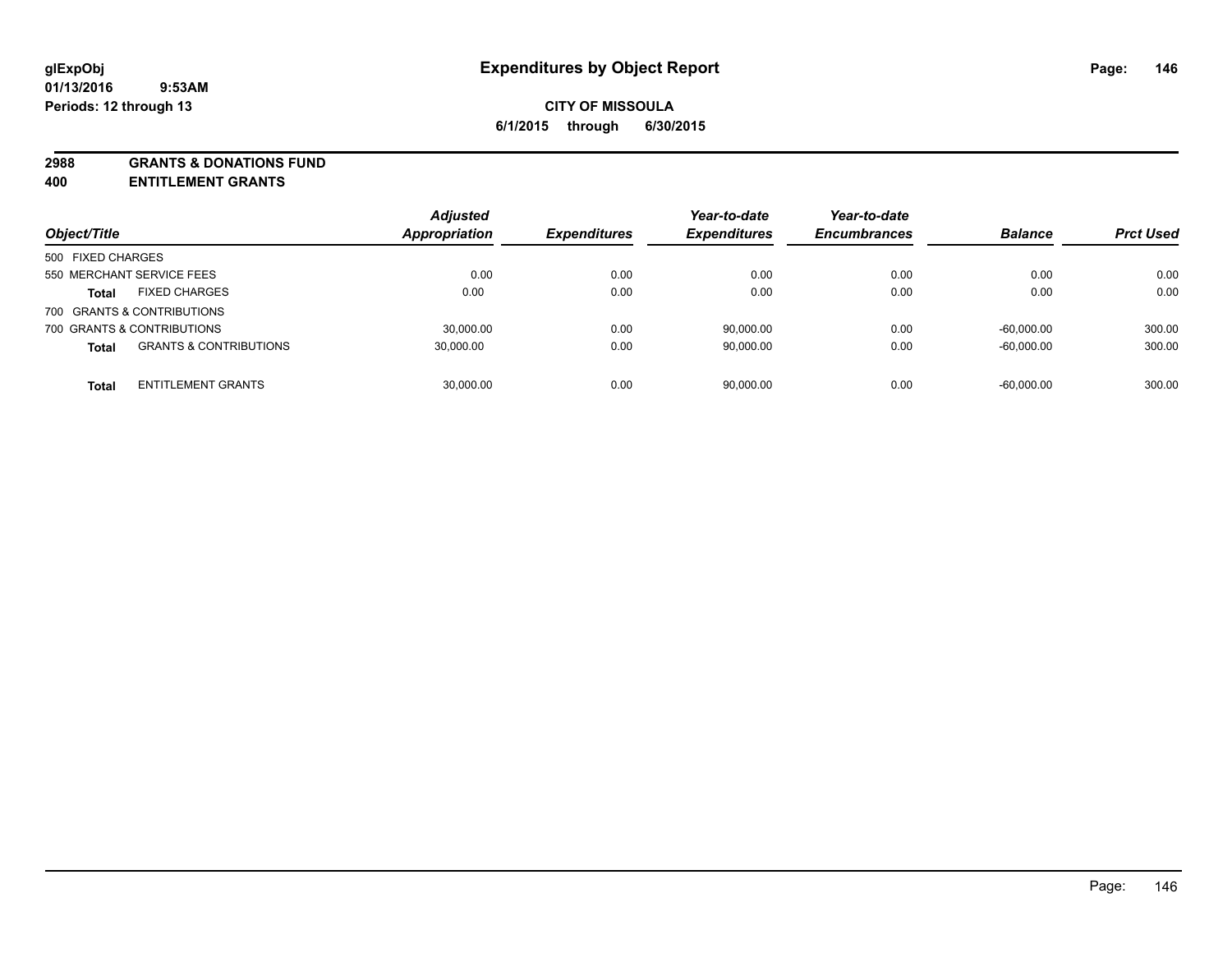## **CITY OF MISSOULA 6/1/2015 through 6/30/2015**

### **2988 GRANTS & DONATIONS FUND**

|                                           | <b>Adjusted</b>      |                     | Year-to-date        | Year-to-date        |                |                  |
|-------------------------------------------|----------------------|---------------------|---------------------|---------------------|----------------|------------------|
| Object/Title                              | <b>Appropriation</b> | <b>Expenditures</b> | <b>Expenditures</b> | <b>Encumbrances</b> | <b>Balance</b> | <b>Prct Used</b> |
| 100 PERSONAL SERVICES                     |                      |                     |                     |                     |                |                  |
| 110 SALARIES AND WAGES                    | 119,415.00           | 12,593.33           | 98,961.93           | 0.00                | 20,453.07      | 82.87            |
| 115 SALARIES/HEALTH INSURANCE BENEFIT     | 0.00                 | 912.00              | 6,868.50            | 0.00                | $-6,868.50$    | 0.00             |
| 120 OVERTIME/TERMINATION                  | 54,300.00            | 9,903.29            | 72,172.08           | 0.00                | $-17,872.08$   | 132.91           |
| 130 OTHER                                 | 675.00               | 0.00                | 0.00                | 0.00                | 675.00         | 0.00             |
| 140 EMPLOYER CONTRIBUTIONS                | 29,270.00            | 3,390.42            | 32,613.81           | 0.00                | $-3,343.81$    | 111.42           |
| 141 STATE RETIREMENT CONTRIBUTIONS        | 0.00                 | 1,691.44            | 20,515.89           | 0.00                | $-20,515.89$   | 0.00             |
| PERSONAL SERVICES<br><b>Total</b>         | 203,660.00           | 28,490.48           | 231,132.21          | 0.00                | $-27,472.21$   | 113.49           |
| 200 SUPPLIES                              |                      |                     |                     |                     |                |                  |
| 210 OFFICE SUPPLIES                       | 7,620.00             | 178.72              | 1,480.28            | 0.00                | 6,139.72       | 19.43            |
| 220 OPERATING SUPPLIES                    | 82,813.00            | 15,417.49           | 28,953.77           | 0.00                | 53,859.23      | 34.96            |
| 230 REPAIR/MAINTENANCE                    | 3,000.00             | 0.00                | 0.00                | 0.00                | 3,000.00       | 0.00             |
| 231 GASOLINE                              | 8,500.00             | 0.00                | 0.00                | 0.00                | 8,500.00       | 0.00             |
| <b>SUPPLIES</b><br><b>Total</b>           | 101,933.00           | 15,596.21           | 30,434.05           | 0.00                | 71,498.95      | 29.86            |
| 300 PURCHASED SERVICES                    |                      |                     |                     |                     |                |                  |
| 310 COMMUNICATIONS                        | 0.00                 | 0.00                | 0.00                | 0.00                | 0.00           | 0.00             |
| 341 ELECTRICITY & NATURAL GAS             | 0.00                 | 0.00                | 0.00                | 0.00                | 0.00           | 0.00             |
| 344 TELEPHONE SERVICE                     | 3,979.00             | 300.62              | 3,224.95            | 0.00                | 754.05         | 81.05            |
| 350 PROFESSIONAL SERVICES                 | 105,156.00           | 1,619.00            | 51,766.66           | 0.00                | 53,389.34      | 49.23            |
| 353 ADMINISTRATION EXPENDITURES           | 0.00                 | 0.00                | 0.00                | 0.00                | 0.00           | 0.00             |
| 360 REPAIR & MAINTENANCE                  | 2,500.00             | 0.00                | 0.00                | 0.00                | 2,500.00       | 0.00             |
| 370 TRAVEL                                | 6,750.00             | 0.00                | 1,812.73            | 0.00                | 4,937.27       | 26.86            |
| 380 TRAINING                              | 1,500.00             | 0.00                | 0.00                | 0.00                | 1,500.00       | 0.00             |
| 390 OTHER PURCHASED SERVICES              | 0.00                 | 0.00                | 324.84              | 0.00                | $-324.84$      | 0.00             |
| PURCHASED SERVICES<br><b>Total</b>        | 119,885.00           | 1,919.62            | 57,129.18           | 0.00                | 62,755.82      | 47.65            |
| 400 BUILDING MATERIALS                    |                      |                     |                     |                     |                |                  |
| <b>400 BUILDING MATERIALS</b>             | 700.00               | 0.00                | 0.00                | 0.00                | 700.00         | 0.00             |
| <b>BUILDING MATERIALS</b><br><b>Total</b> | 700.00               | 0.00                | 0.00                | 0.00                | 700.00         | 0.00             |
| 500 FIXED CHARGES                         |                      |                     |                     |                     |                |                  |
| 500 FIXED CHARGES                         | 94,150.00            | 5,607.06            | 66,464.16           | 0.00                | 27,685.84      | 70.59            |
| 550 MERCHANT SERVICE FEES                 | 0.00                 | 0.00                | 0.00                | 0.00                | 0.00           | 0.00             |
| <b>FIXED CHARGES</b><br>Total             | 94,150.00            | 5,607.06            | 66,464.16           | 0.00                | 27,685.84      | 70.59            |
| 700 GRANTS & CONTRIBUTIONS                |                      |                     |                     |                     |                |                  |
| 700 GRANTS & CONTRIBUTIONS                | 515,065.00           | 2,500.00            | 108,075.25          | 0.00                | 406,989.75     | 20.98            |
|                                           |                      |                     |                     |                     |                |                  |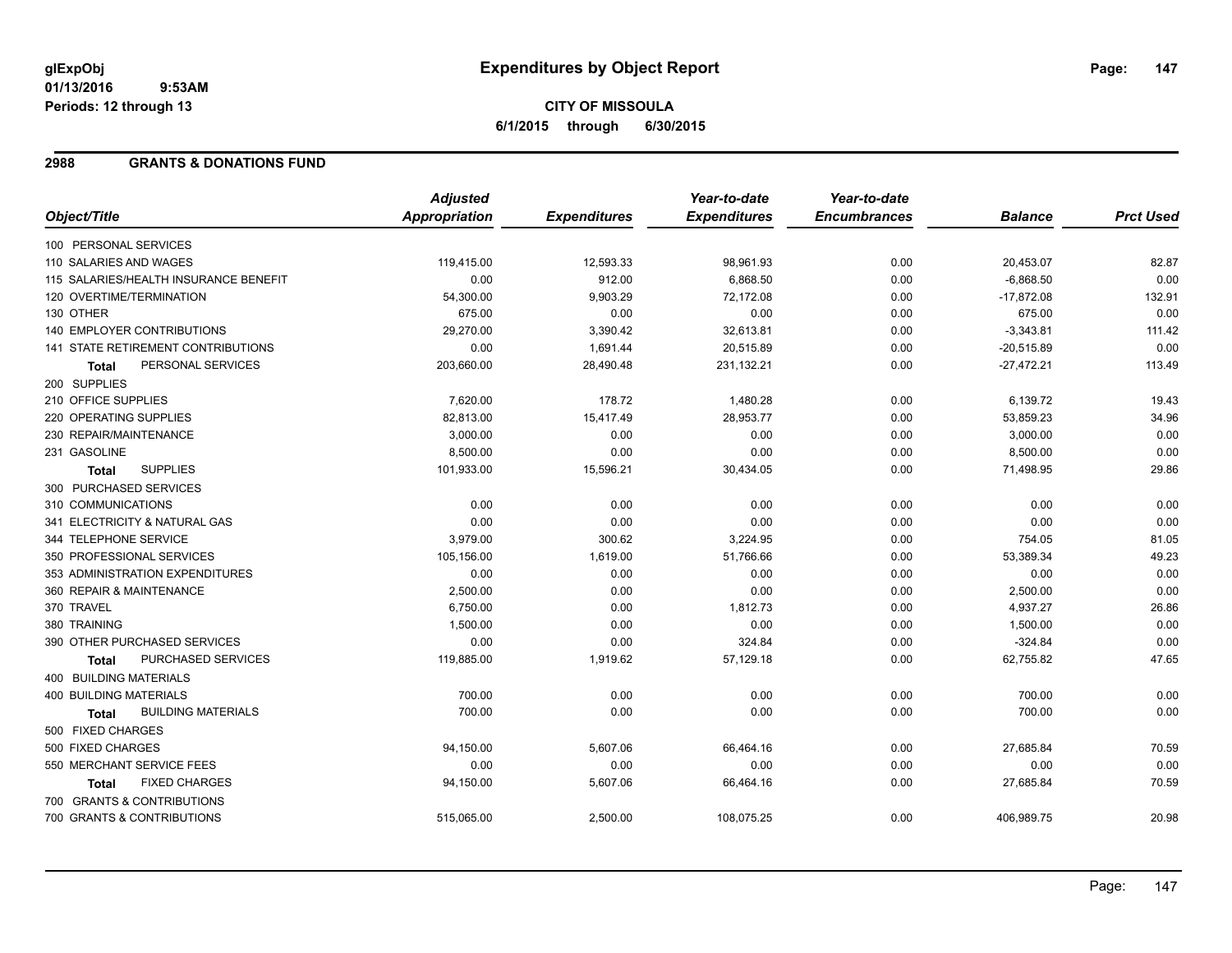### **2988 GRANTS & DONATIONS FUND**

| Object/Title       |                                    | <b>Adjusted</b><br>Appropriation | <b>Expenditures</b> | Year-to-date<br><b>Expenditures</b> | Year-to-date<br><b>Encumbrances</b> | <b>Balance</b> | <b>Prct Used</b> |
|--------------------|------------------------------------|----------------------------------|---------------------|-------------------------------------|-------------------------------------|----------------|------------------|
| <b>Total</b>       | <b>GRANTS &amp; CONTRIBUTIONS</b>  | 515,065.00                       | 2,500.00            | 108.075.25                          | 0.00                                | 406,989.75     | 20.98            |
| 800 OTHER OBJECTS  |                                    |                                  |                     |                                     |                                     |                |                  |
|                    | 820 TRANSFERS TO OTHER FUNDS       | 0.00                             | 0.00                | 0.00                                | 0.00                                | 0.00           | 0.00             |
| 845 CONTINGENCY    |                                    | 0.00                             | 0.00                | 0.00                                | 0.00                                | 0.00           | 0.00             |
| <b>Total</b>       | OTHER OBJECTS                      | 0.00                             | 0.00                | 0.00                                | 0.00                                | 0.00           | 0.00             |
| 900 CAPITAL OUTLAY |                                    |                                  |                     |                                     |                                     |                |                  |
| 930 IMPROVEMENTS   |                                    | 24,822.00                        | 0.00                | 0.00                                | 0.00                                | 24.822.00      | 0.00             |
|                    | 940 MACHINERY & EQUIPMENT          | 34,000.00                        | 0.00                | 0.00                                | 0.00                                | 34,000.00      | 0.00             |
| <b>Total</b>       | <b>CAPITAL OUTLAY</b>              | 58,822.00                        | 0.00                | 0.00                                | 0.00                                | 58,822.00      | 0.00             |
| <b>Total</b>       | <b>GRANTS &amp; DONATIONS FUND</b> | 1.094.215.00                     | 54,113.37           | 493,234.85                          | 0.00                                | 600.980.15     | 45.08            |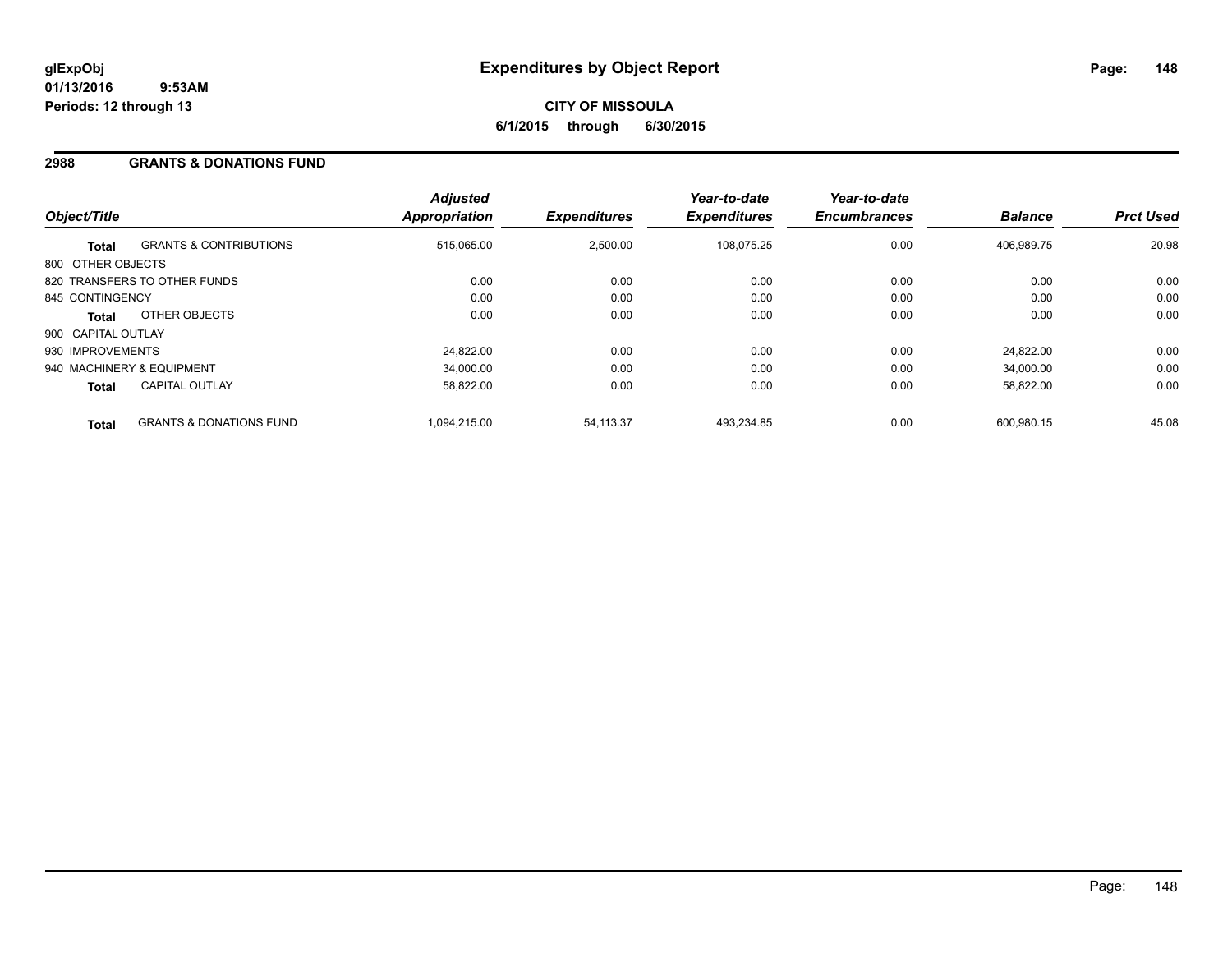# **3000 SID REVOLVING FUND**

| Object/Title                         | <b>Adjusted</b><br><b>Appropriation</b> | <b>Expenditures</b> | Year-to-date<br><b>Expenditures</b> | Year-to-date<br><b>Encumbrances</b> | <b>Balance</b> | <b>Prct Used</b> |
|--------------------------------------|-----------------------------------------|---------------------|-------------------------------------|-------------------------------------|----------------|------------------|
| 500 FIXED CHARGES                    |                                         |                     |                                     |                                     |                |                  |
| 550 MERCHANT SERVICE FEES            | 0.00                                    | 0.00                | 0.00                                | 0.00                                | 0.00           | 0.00             |
| <b>FIXED CHARGES</b><br><b>Total</b> | 0.00                                    | 0.00                | 0.00                                | 0.00                                | 0.00           | 0.00             |
| 800 OTHER OBJECTS                    |                                         |                     |                                     |                                     |                |                  |
| 820 TRANSFERS TO OTHER FUNDS         | 299.240.00                              | 199.239.64          | 199,239.64                          | 0.00                                | 100.000.36     | 66.58            |
| OTHER OBJECTS<br><b>Total</b>        | 299.240.00                              | 199,239.64          | 199,239.64                          | 0.00                                | 100.000.36     | 66.58            |
| NON-DEPARTMENTAL<br><b>Total</b>     | 299.240.00                              | 199.239.64          | 199.239.64                          | 0.00                                | 100.000.36     | 66.58            |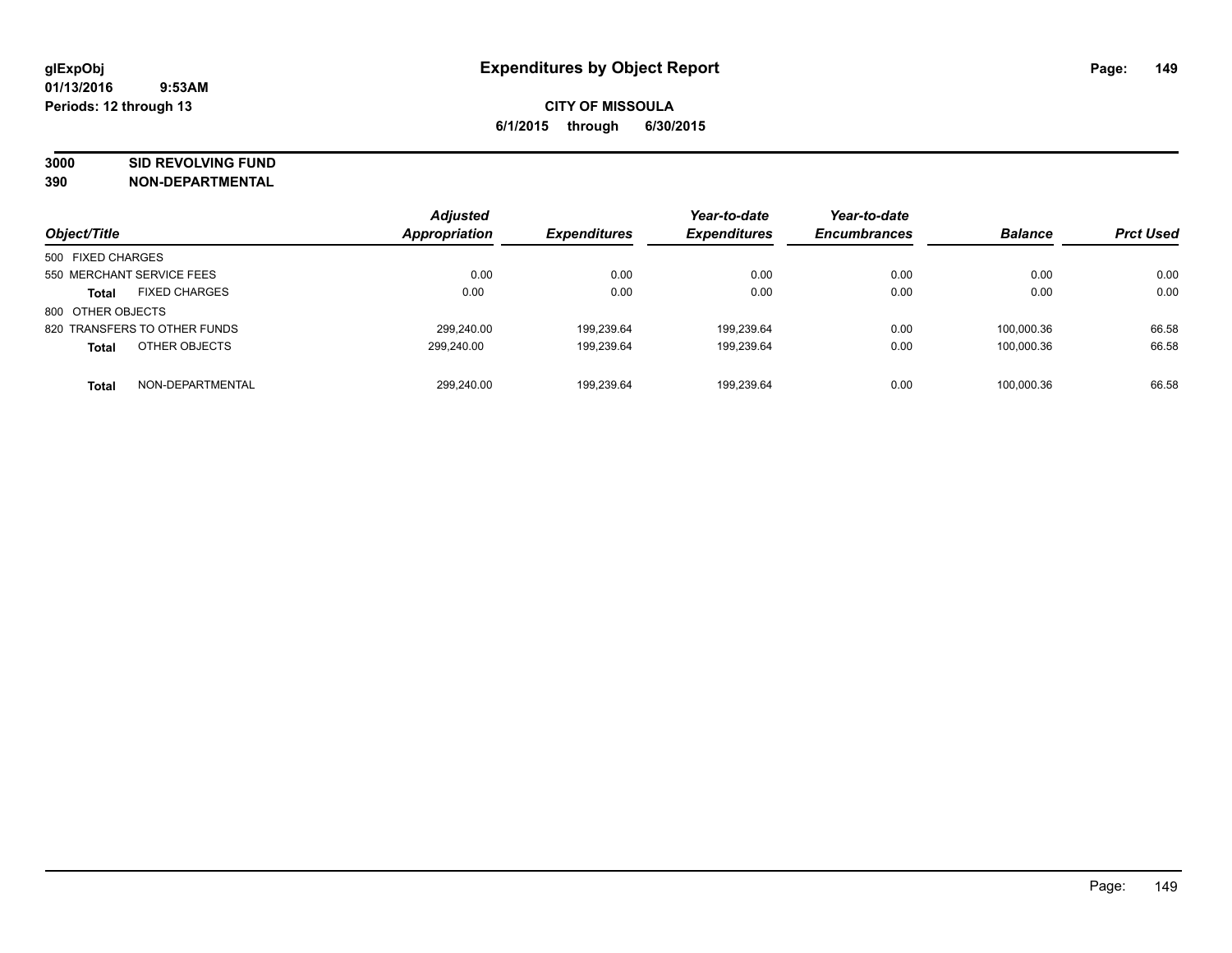#### **3000 SID REVOLVING FUND**

| Object/Title                         | <b>Adjusted</b><br>Appropriation | <b>Expenditures</b> | Year-to-date<br><b>Expenditures</b> | Year-to-date<br><b>Encumbrances</b> | <b>Balance</b> | <b>Prct Used</b> |
|--------------------------------------|----------------------------------|---------------------|-------------------------------------|-------------------------------------|----------------|------------------|
| 500 FIXED CHARGES                    |                                  |                     |                                     |                                     |                |                  |
| 550 MERCHANT SERVICE FEES            | 0.00                             | 0.00                | 0.00                                | 0.00                                | 0.00           | 0.00             |
| <b>FIXED CHARGES</b><br><b>Total</b> | 0.00                             | 0.00                | 0.00                                | 0.00                                | 0.00           | 0.00             |
| 800 OTHER OBJECTS                    |                                  |                     |                                     |                                     |                |                  |
| 820 TRANSFERS TO OTHER FUNDS         | 299.240.00                       | 199.239.64          | 199.239.64                          | 0.00                                | 100.000.36     | 66.58            |
| OTHER OBJECTS<br><b>Total</b>        | 299.240.00                       | 199.239.64          | 199,239.64                          | 0.00                                | 100.000.36     | 66.58            |
| SID REVOLVING FUND<br><b>Total</b>   | 299.240.00                       | 199.239.64          | 199,239.64                          | 0.00                                | 100.000.36     | 66.58            |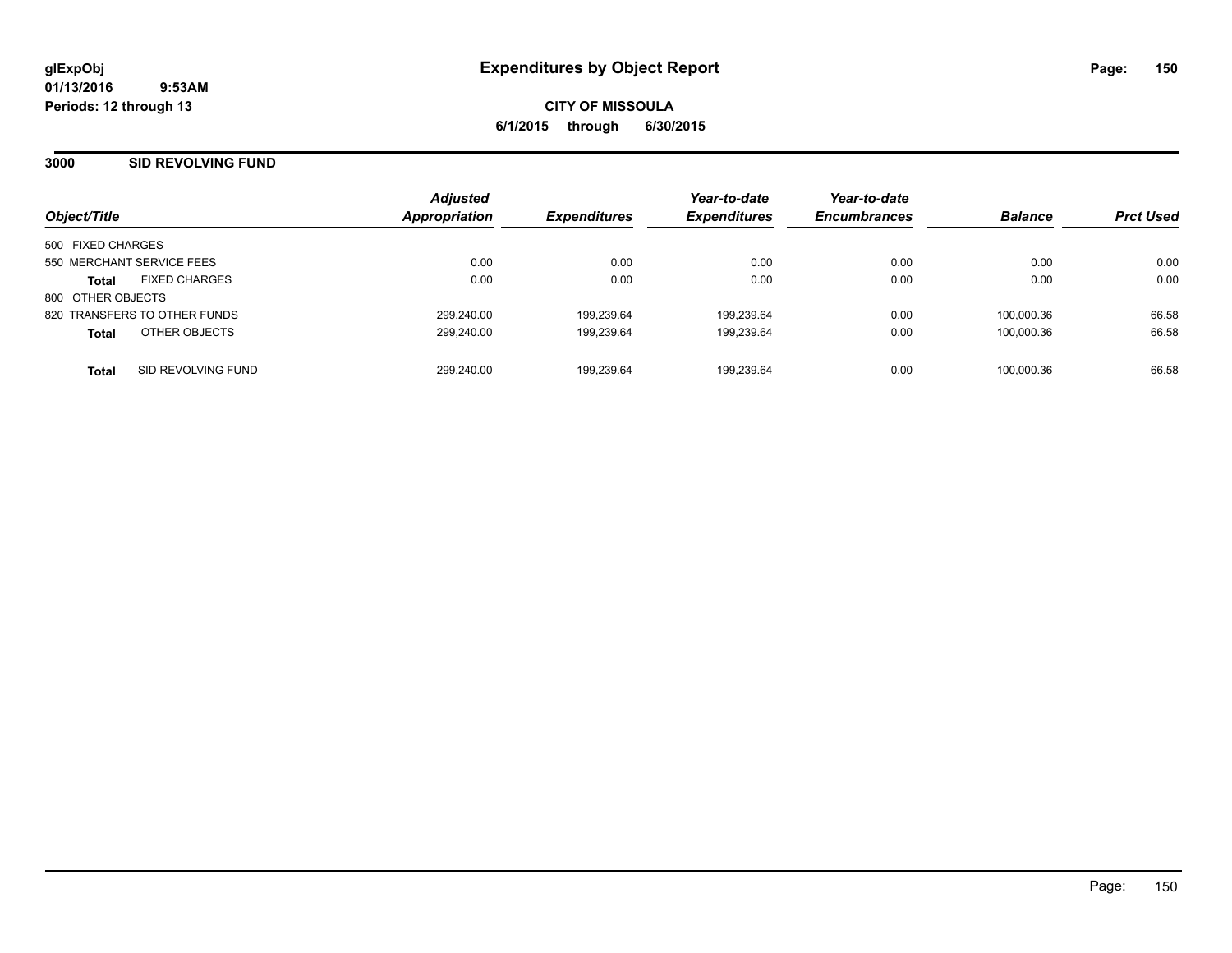# **3005 SID REBATES**

| Object/Title                     | <b>Adjusted</b><br>Appropriation<br><b>Expenditures</b> | Year-to-date<br><b>Expenditures</b> | Year-to-date<br><b>Encumbrances</b> | <b>Balance</b> | <b>Prct Used</b> |      |
|----------------------------------|---------------------------------------------------------|-------------------------------------|-------------------------------------|----------------|------------------|------|
| 500 FIXED CHARGES                |                                                         |                                     |                                     |                |                  |      |
| 550 MERCHANT SERVICE FEES        | 0.00                                                    | 0.00                                | 0.00                                | 0.00           | 0.00             | 0.00 |
| <b>FIXED CHARGES</b><br>Total    | 0.00                                                    | 0.00                                | 0.00                                | 0.00           | 0.00             | 0.00 |
| NON-DEPARTMENTAL<br><b>Total</b> | 0.00                                                    | 0.00                                | 0.00                                | 0.00           | 0.00             | 0.00 |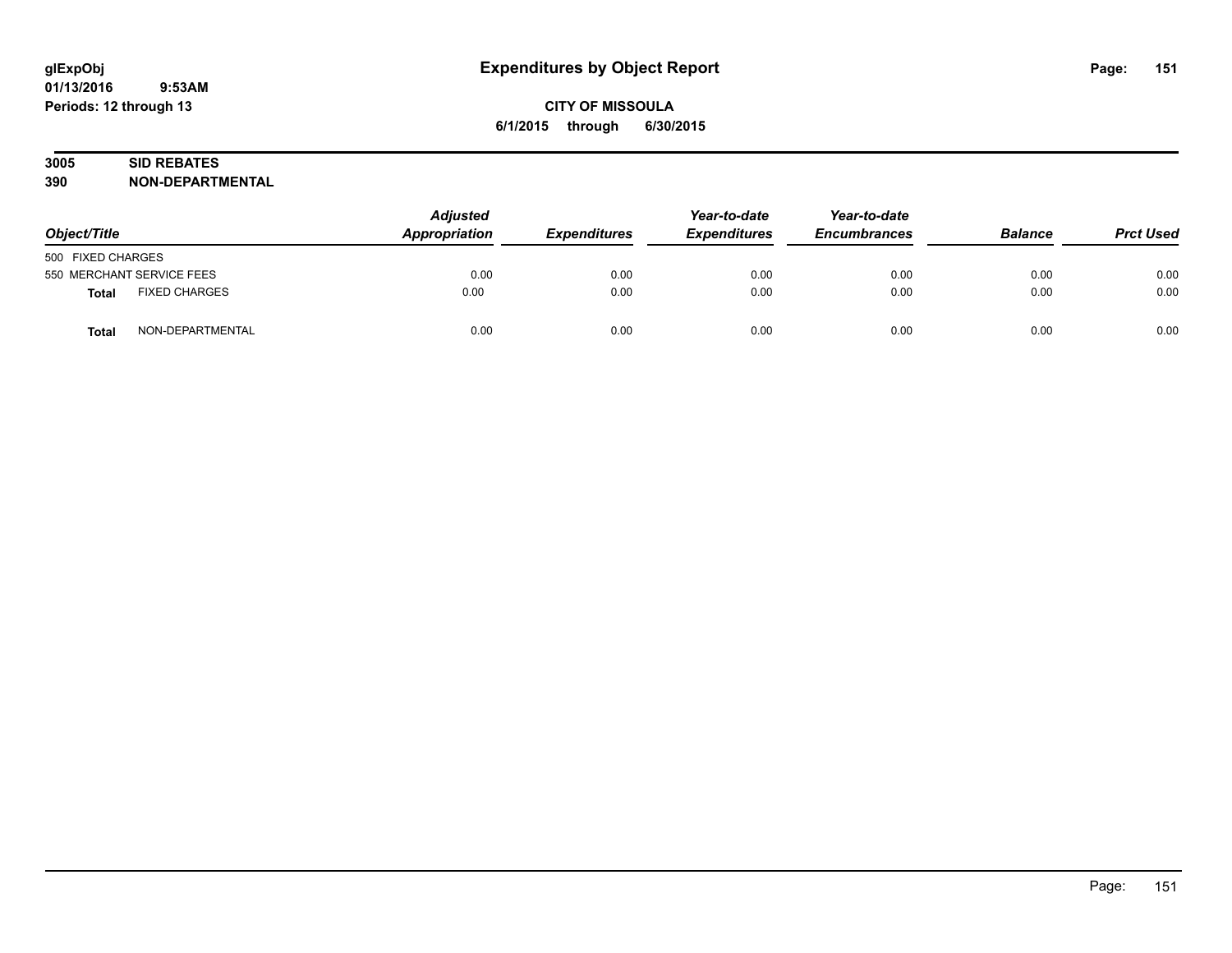## **CITY OF MISSOULA 6/1/2015 through 6/30/2015**

**3005 SID REBATES**

| Object/Title                  | <b>Adjusted</b><br>Appropriation | <b>Expenditures</b> | Year-to-date<br><b>Expenditures</b> | Year-to-date<br><b>Encumbrances</b> | <b>Balance</b> | <b>Prct Used</b> |
|-------------------------------|----------------------------------|---------------------|-------------------------------------|-------------------------------------|----------------|------------------|
| 500 FIXED CHARGES             |                                  |                     |                                     |                                     |                |                  |
| 550 MERCHANT SERVICE FEES     | 0.00                             | 0.00                | 0.00                                | 0.00                                | 0.00           | 0.00             |
| <b>FIXED CHARGES</b><br>Total | 0.00                             | 0.00                | 0.00                                | 0.00                                | 0.00           | 0.00             |
| SID REBATES<br><b>Total</b>   | 0.00                             | 0.00                | 0.00                                | 0.00                                | 0.00           | 0.00             |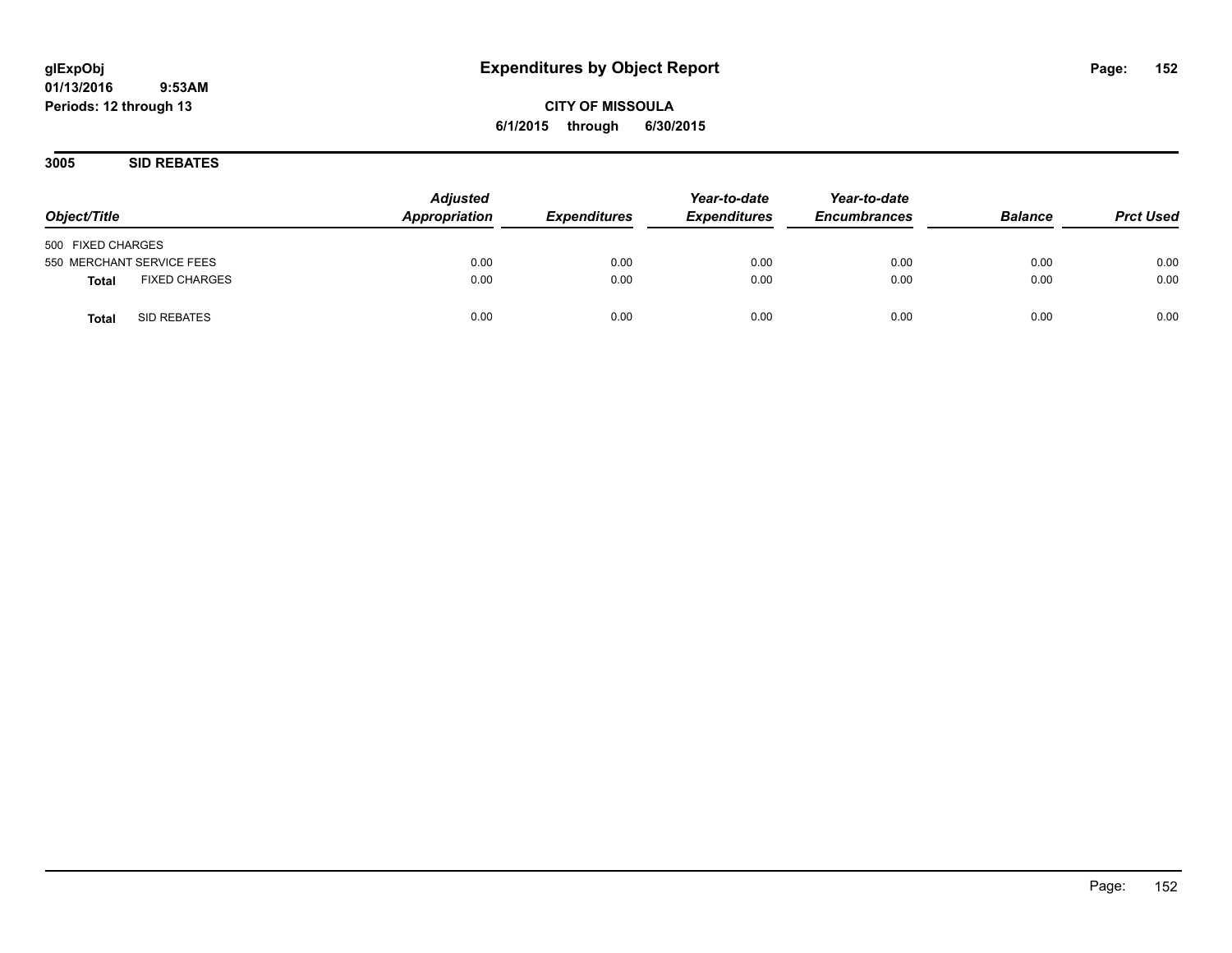## **glExpObj Expenditures by Object Report Page: 153**

### **CITY OF MISSOULA 6/1/2015 through 6/30/2015**

#### **3065 1998 PUBLIC SAFETY G O BONDS FUND**

**000 \*\*\* Title Not Found \*\*\***

| Object/Title                     | <b>Adjusted</b><br>Appropriation | <b>Expenditures</b> | Year-to-date<br><b>Expenditures</b> | Year-to-date<br><b>Encumbrances</b> | <b>Balance</b> | <b>Prct Used</b> |
|----------------------------------|----------------------------------|---------------------|-------------------------------------|-------------------------------------|----------------|------------------|
| 800 OTHER OBJECTS                |                                  |                     |                                     |                                     |                |                  |
| 820 TRANSFERS TO OTHER FUNDS     | 122.00                           | 121.82              | 121.82                              | 0.00                                | 0.18           | 99.85            |
| OTHER OBJECTS<br>Total           | 122.00                           | 121.82              | 121.82                              | 0.00                                | 0.18           | 99.85            |
| *** Title Not Found ***<br>Total | 122.00                           | 121.82              | 121.82                              | 0.00                                | 0.18           | 99.85            |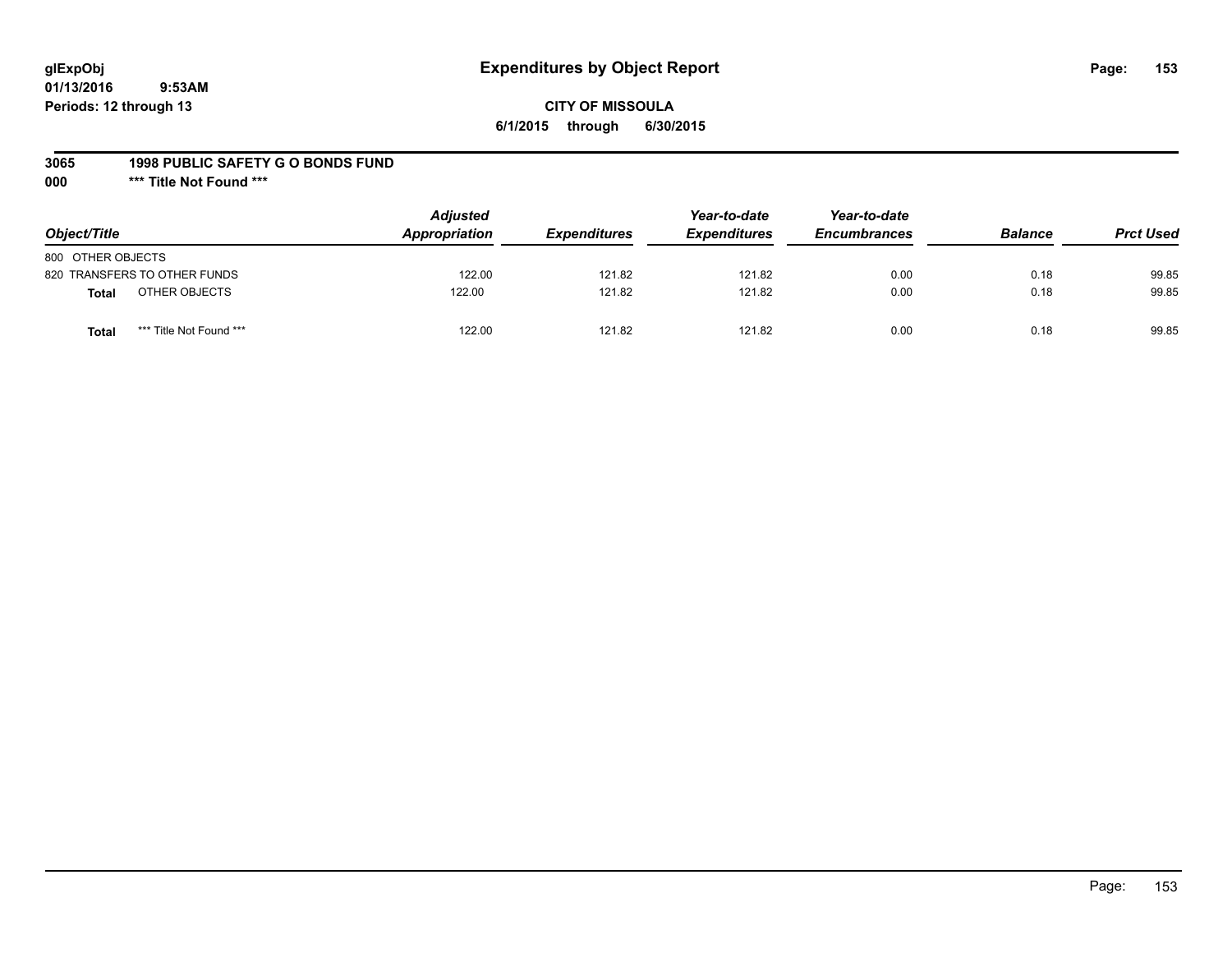#### **3065 1998 PUBLIC SAFETY G O BONDS FUND**

| Object/Title              |                      | <b>Adjusted</b><br>Appropriation | <b>Expenditures</b> | Year-to-date<br><b>Expenditures</b> | Year-to-date<br><b>Encumbrances</b> | <b>Balance</b> | <b>Prct Used</b> |
|---------------------------|----------------------|----------------------------------|---------------------|-------------------------------------|-------------------------------------|----------------|------------------|
| 500 FIXED CHARGES         |                      |                                  |                     |                                     |                                     |                |                  |
| 550 MERCHANT SERVICE FEES |                      | 0.00                             | 0.00                | 0.00                                | 0.00                                | 0.00           | 0.00             |
| <b>Total</b>              | <b>FIXED CHARGES</b> | 0.00                             | 0.00                | 0.00                                | 0.00                                | 0.00           | 0.00             |
| Total                     | NON-DEPARTMENTAL     | 0.00                             | 0.00                | 0.00                                | 0.00                                | 0.00           | 0.00             |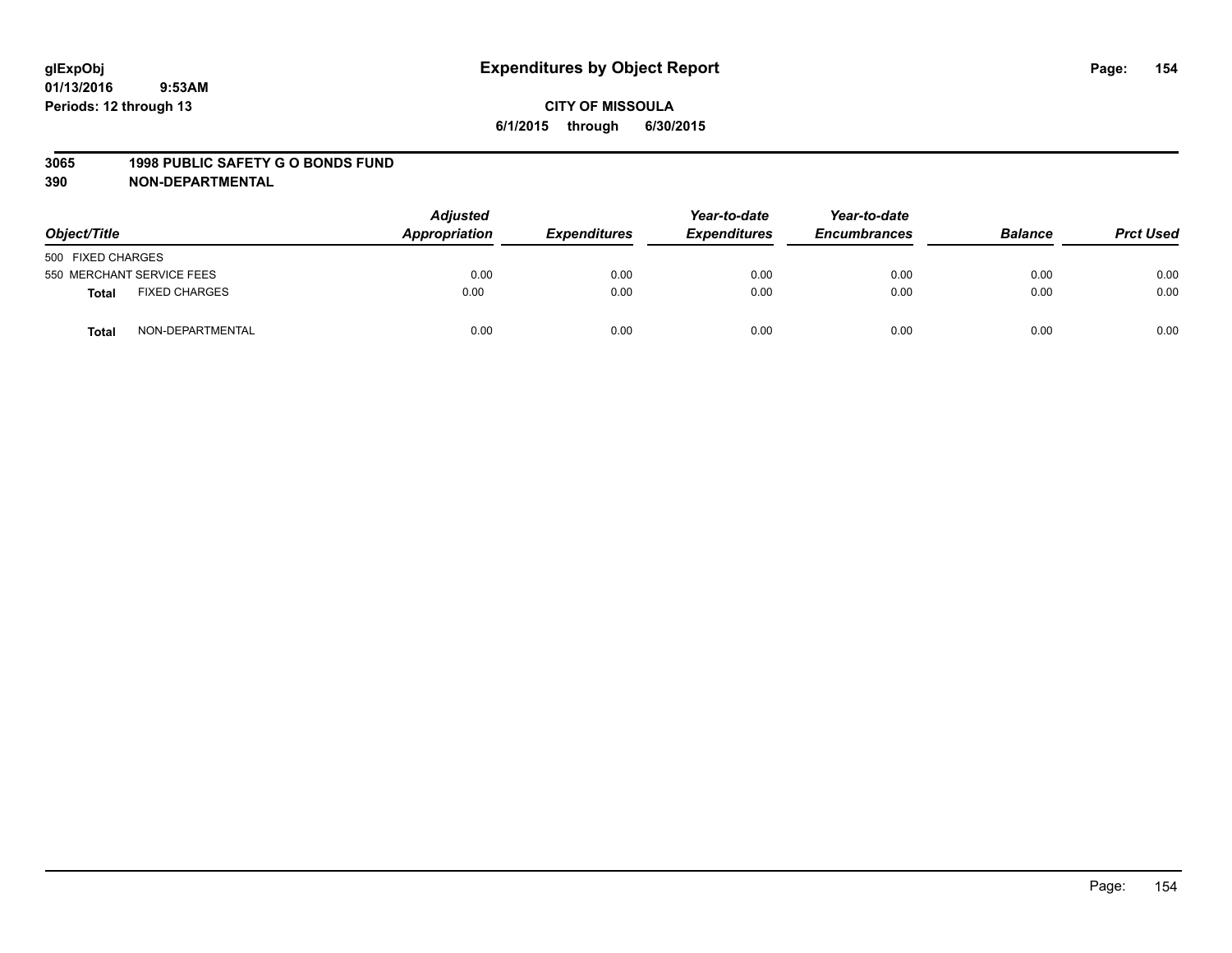## **CITY OF MISSOULA 6/1/2015 through 6/30/2015**

## **3065 1998 PUBLIC SAFETY G O BONDS FUND**

| Object/Title              |                                   | <b>Adjusted</b><br>Appropriation | <b>Expenditures</b> | Year-to-date<br><b>Expenditures</b> | Year-to-date<br><b>Encumbrances</b> | <b>Balance</b> | <b>Prct Used</b> |
|---------------------------|-----------------------------------|----------------------------------|---------------------|-------------------------------------|-------------------------------------|----------------|------------------|
| 500 FIXED CHARGES         |                                   |                                  |                     |                                     |                                     |                |                  |
| 550 MERCHANT SERVICE FEES |                                   | 0.00                             | 0.00                | 0.00                                | 0.00                                | 0.00           | 0.00             |
| <b>Total</b>              | <b>FIXED CHARGES</b>              | 0.00                             | 0.00                | 0.00                                | 0.00                                | 0.00           | 0.00             |
| 800 OTHER OBJECTS         |                                   |                                  |                     |                                     |                                     |                |                  |
|                           | 820 TRANSFERS TO OTHER FUNDS      | 122.00                           | 121.82              | 121.82                              | 0.00                                | 0.18           | 99.85            |
| <b>Total</b>              | OTHER OBJECTS                     | 122.00                           | 121.82              | 121.82                              | 0.00                                | 0.18           | 99.85            |
| <b>Total</b>              | 1998 PUBLIC SAFETY G O BONDS FUND | 122.00                           | 121.82              | 121.82                              | 0.00                                | 0.18           | 99.85            |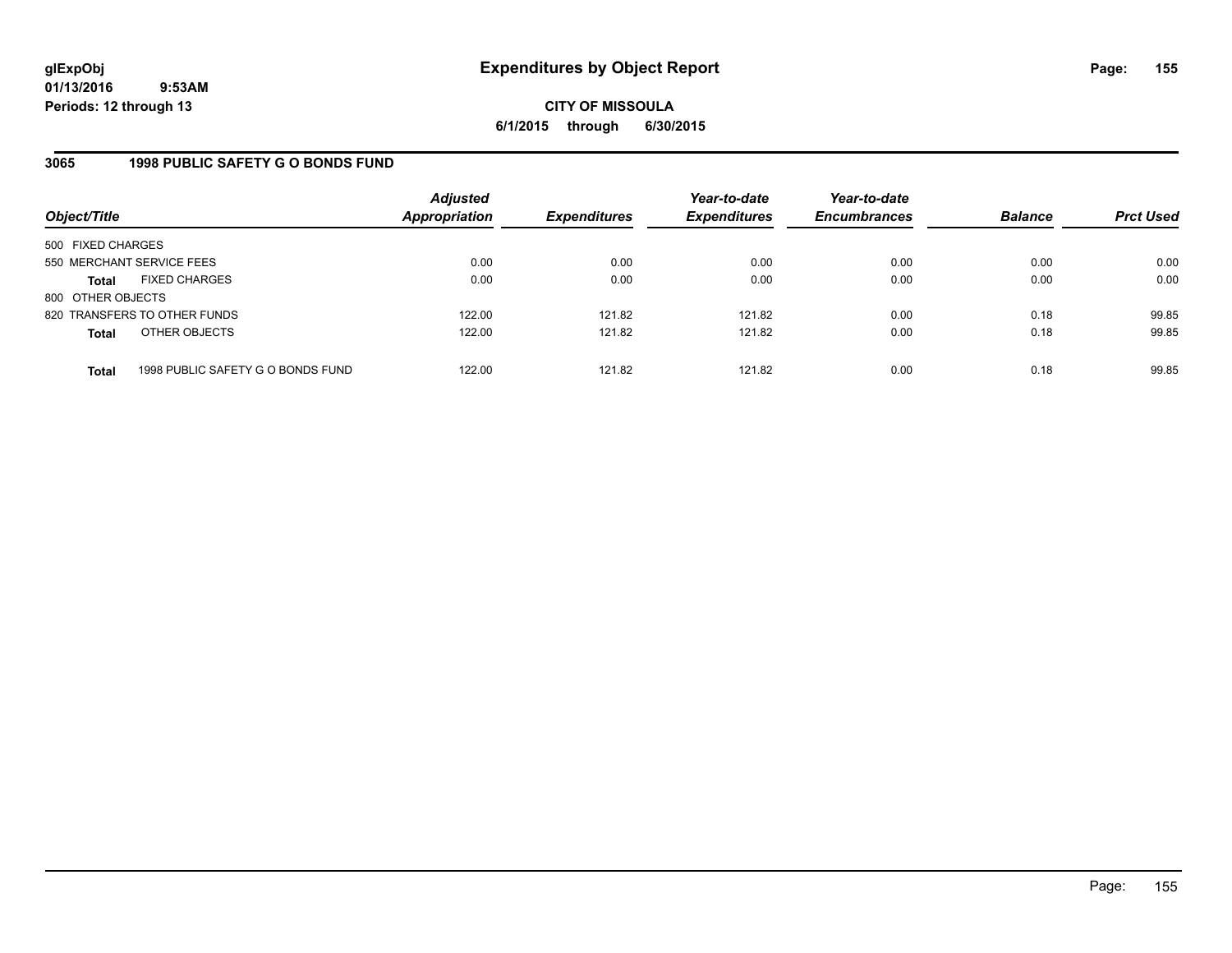#### **3070 1996 OPEN SPACE GO BONDS**

| Object/Title                         | <b>Adjusted</b><br><b>Appropriation</b> | <b>Expenditures</b> | Year-to-date<br><b>Expenditures</b> | Year-to-date<br><b>Encumbrances</b> | <b>Balance</b> | <b>Prct Used</b> |
|--------------------------------------|-----------------------------------------|---------------------|-------------------------------------|-------------------------------------|----------------|------------------|
| 500 FIXED CHARGES                    |                                         |                     |                                     |                                     |                |                  |
| 550 MERCHANT SERVICE FEES            | 0.00                                    | 0.00                | 0.00                                | 0.00                                | 0.00           | 0.00             |
| <b>FIXED CHARGES</b><br><b>Total</b> | 0.00                                    | 0.00                | 0.00                                | 0.00                                | 0.00           | 0.00             |
| 800 OTHER OBJECTS                    |                                         |                     |                                     |                                     |                |                  |
| 820 TRANSFERS TO OTHER FUNDS         | 0.00                                    | 0.00                | 0.00                                | 0.00                                | 0.00           | 0.00             |
| OTHER OBJECTS<br><b>Total</b>        | 0.00                                    | 0.00                | 0.00                                | 0.00                                | 0.00           | 0.00             |
| NON-DEPARTMENTAL<br><b>Total</b>     | 0.00                                    | 0.00                | 0.00                                | 0.00                                | 0.00           | 0.00             |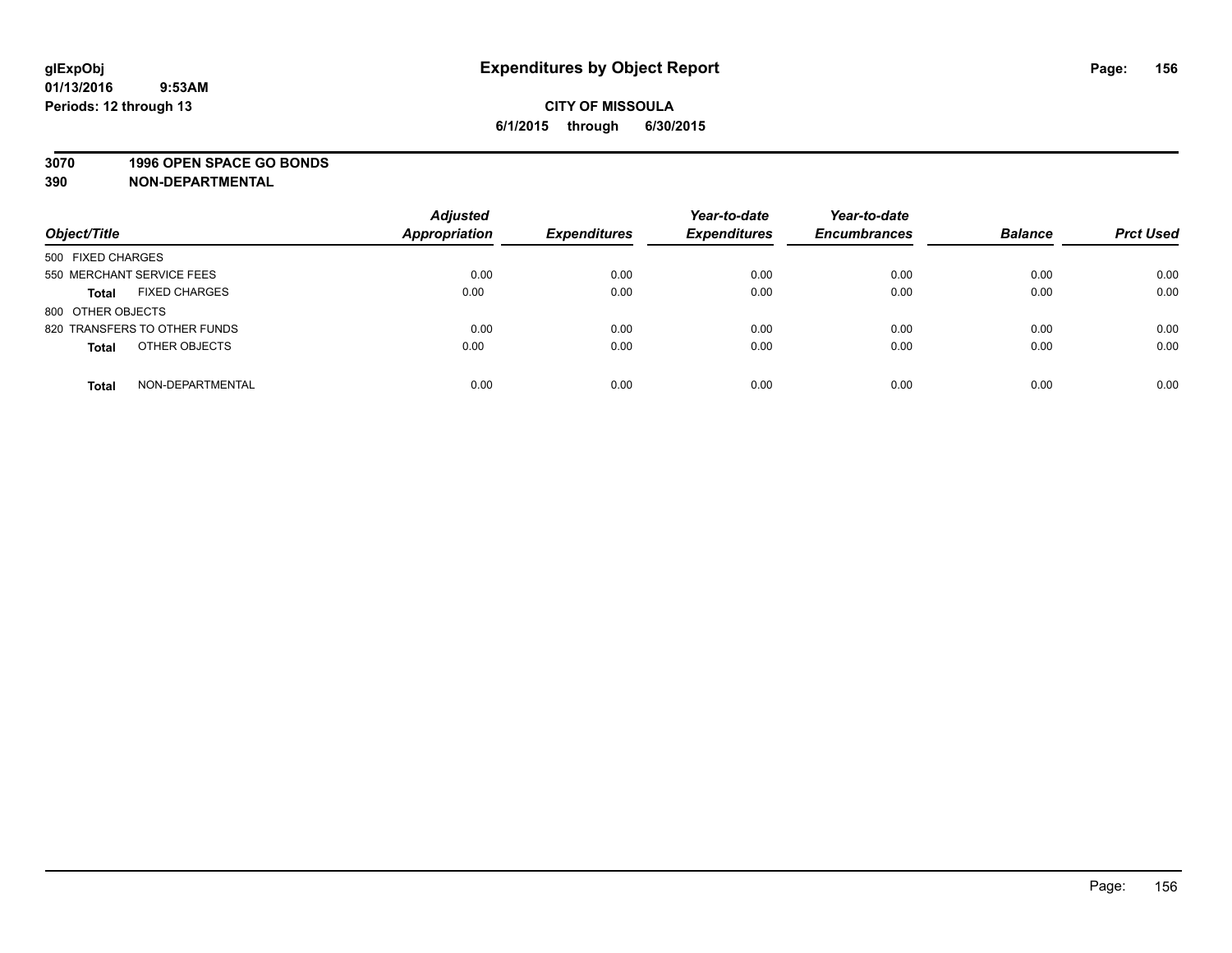### **3070 1996 OPEN SPACE GO BONDS**

| Object/Title                             | <b>Adjusted</b><br><b>Appropriation</b> | <b>Expenditures</b> | Year-to-date<br><b>Expenditures</b> | Year-to-date<br><b>Encumbrances</b> | <b>Balance</b> | <b>Prct Used</b> |
|------------------------------------------|-----------------------------------------|---------------------|-------------------------------------|-------------------------------------|----------------|------------------|
| 500 FIXED CHARGES                        |                                         |                     |                                     |                                     |                |                  |
| 550 MERCHANT SERVICE FEES                | 0.00                                    | 0.00                | 0.00                                | 0.00                                | 0.00           | 0.00             |
| <b>FIXED CHARGES</b><br><b>Total</b>     | 0.00                                    | 0.00                | 0.00                                | 0.00                                | 0.00           | 0.00             |
| 800 OTHER OBJECTS                        |                                         |                     |                                     |                                     |                |                  |
| 820 TRANSFERS TO OTHER FUNDS             | 0.00                                    | 0.00                | 0.00                                | 0.00                                | 0.00           | 0.00             |
| OTHER OBJECTS<br><b>Total</b>            | 0.00                                    | 0.00                | 0.00                                | 0.00                                | 0.00           | 0.00             |
| 1996 OPEN SPACE GO BONDS<br><b>Total</b> | 0.00                                    | 0.00                | 0.00                                | 0.00                                | 0.00           | 0.00             |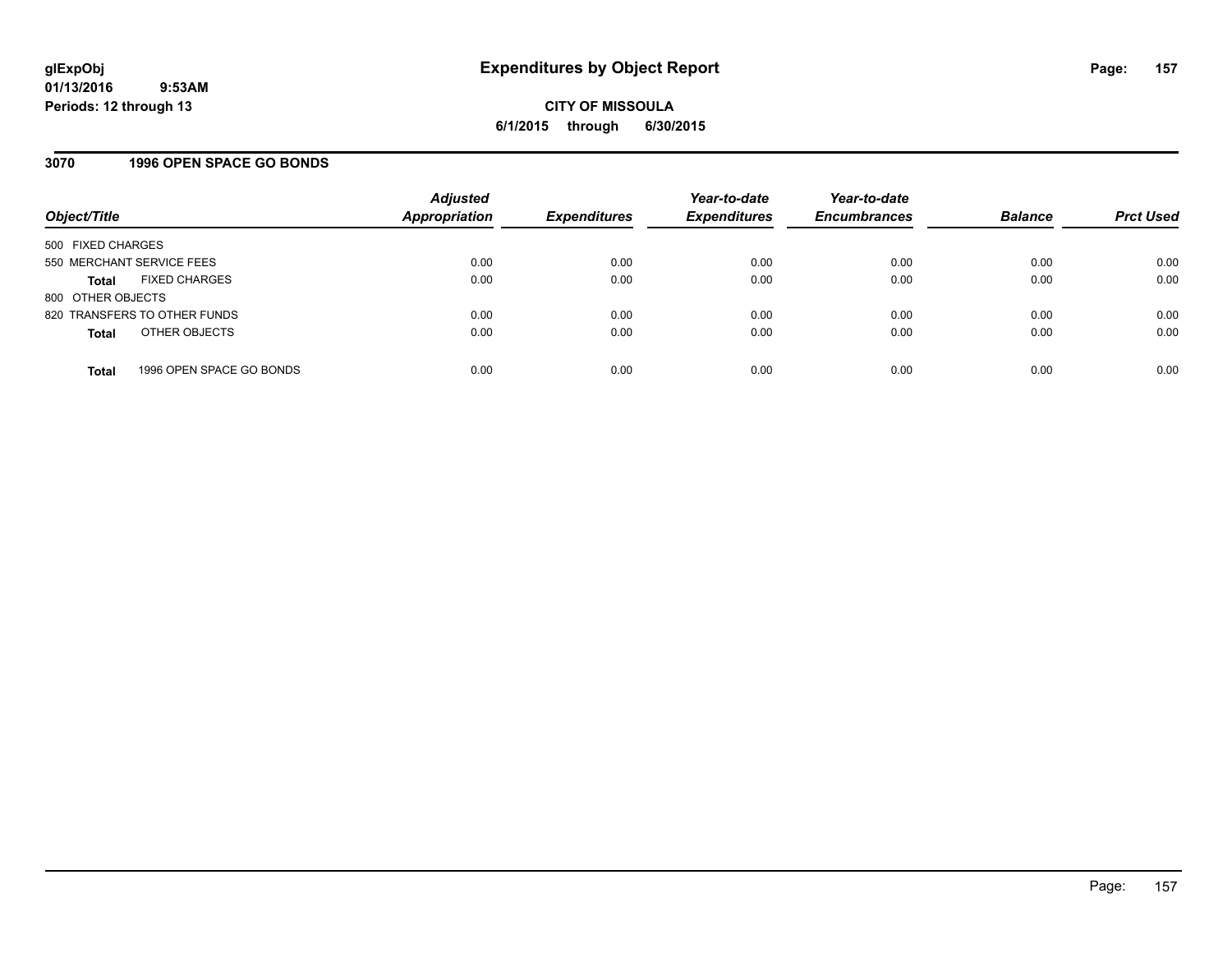#### **3075 1997 OPEN SPACE G O BOND FUND**

| Object/Title                         | <b>Adjusted</b><br>Appropriation | <b>Expenditures</b> | Year-to-date<br><b>Expenditures</b> | Year-to-date<br><b>Encumbrances</b> | <b>Balance</b> | <b>Prct Used</b> |
|--------------------------------------|----------------------------------|---------------------|-------------------------------------|-------------------------------------|----------------|------------------|
| 500 FIXED CHARGES                    |                                  |                     |                                     |                                     |                |                  |
| 550 MERCHANT SERVICE FEES            | 794.00                           | 0.00                | 0.00                                | 0.00                                | 794.00         | 0.00             |
| <b>FIXED CHARGES</b><br><b>Total</b> | 794.00                           | 0.00                | 0.00                                | 0.00                                | 794.00         | 0.00             |
| 800 OTHER OBJECTS                    |                                  |                     |                                     |                                     |                |                  |
| 820 TRANSFERS TO OTHER FUNDS         | 0.00                             | 0.00                | 0.00                                | 0.00                                | 0.00           | 0.00             |
| OTHER OBJECTS<br><b>Total</b>        | 0.00                             | 0.00                | 0.00                                | 0.00                                | 0.00           | 0.00             |
| NON-DEPARTMENTAL<br><b>Total</b>     | 794.00                           | 0.00                | 0.00                                | 0.00                                | 794.00         | 0.00             |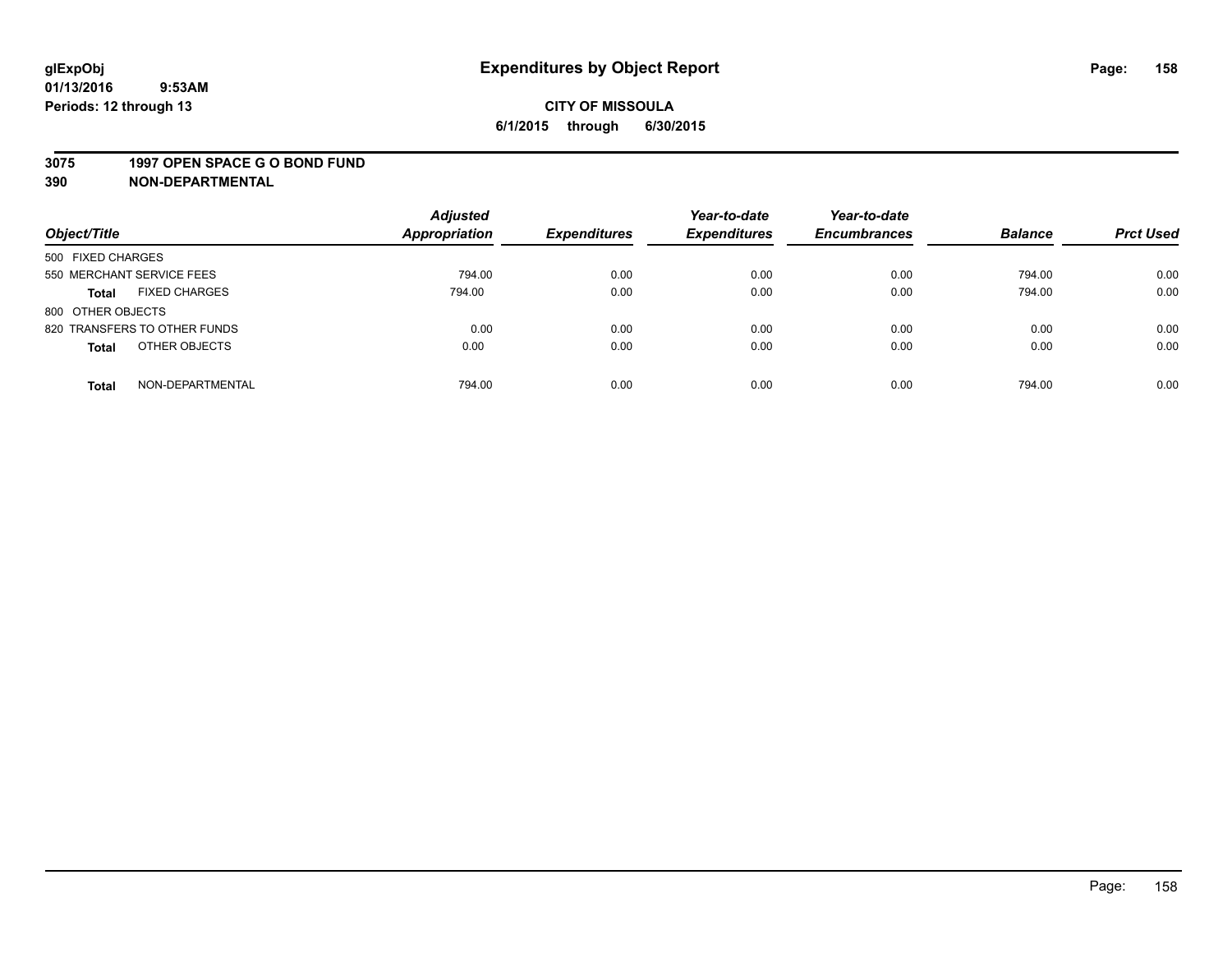## **3075 1997 OPEN SPACE G O BOND FUND**

| Object/Title              |                               | <b>Adjusted</b><br><b>Appropriation</b> | <b>Expenditures</b> | Year-to-date<br><b>Expenditures</b> | Year-to-date<br><b>Encumbrances</b> | <b>Balance</b> | <b>Prct Used</b> |
|---------------------------|-------------------------------|-----------------------------------------|---------------------|-------------------------------------|-------------------------------------|----------------|------------------|
| 500 FIXED CHARGES         |                               |                                         |                     |                                     |                                     |                |                  |
| 550 MERCHANT SERVICE FEES |                               | 794.00                                  | 0.00                | 0.00                                | 0.00                                | 794.00         | 0.00             |
| <b>Total</b>              | <b>FIXED CHARGES</b>          | 794.00                                  | 0.00                | 0.00                                | 0.00                                | 794.00         | 0.00             |
| 800 OTHER OBJECTS         |                               |                                         |                     |                                     |                                     |                |                  |
|                           | 820 TRANSFERS TO OTHER FUNDS  | 0.00                                    | 0.00                | 0.00                                | 0.00                                | 0.00           | 0.00             |
| <b>Total</b>              | OTHER OBJECTS                 | 0.00                                    | 0.00                | 0.00                                | 0.00                                | 0.00           | 0.00             |
| <b>Total</b>              | 1997 OPEN SPACE G O BOND FUND | 794.00                                  | 0.00                | 0.00                                | 0.00                                | 794.00         | 0.00             |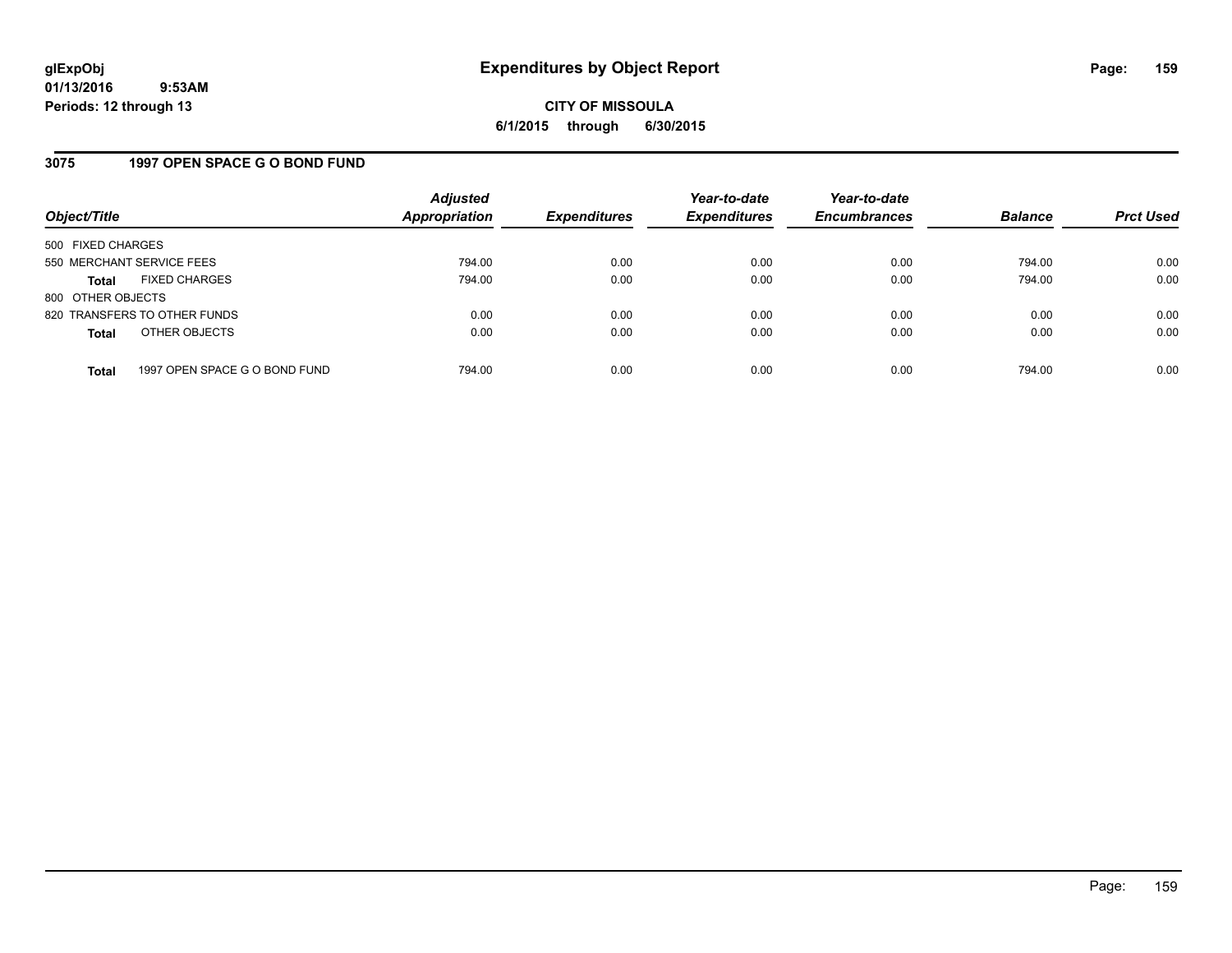### **3080 1994 FIRE EQUIP/CITY HALLS REFUND BOND F**

| Object/Title                 |                      | <b>Adjusted</b><br>Appropriation | <b>Expenditures</b> | Year-to-date<br><b>Expenditures</b> | Year-to-date<br><b>Encumbrances</b> | <b>Balance</b> | <b>Prct Used</b> |
|------------------------------|----------------------|----------------------------------|---------------------|-------------------------------------|-------------------------------------|----------------|------------------|
| 500 FIXED CHARGES            |                      |                                  |                     |                                     |                                     |                |                  |
| 550 MERCHANT SERVICE FEES    |                      | 0.00                             | 0.00                | 0.00                                | 0.00                                | 0.00           | 0.00             |
| <b>Total</b>                 | <b>FIXED CHARGES</b> | 0.00                             | 0.00                | 0.00                                | 0.00                                | 0.00           | 0.00             |
| 600 DEBT SERVICE             |                      |                                  |                     |                                     |                                     |                |                  |
| 620 INTEREST / SERVICE FEES  |                      | 0.00                             | 0.00                | 0.00                                | 0.00                                | 0.00           | 0.00             |
| <b>DEBT SERVICE</b><br>Total |                      | 0.00                             | 0.00                | 0.00                                | 0.00                                | 0.00           | 0.00             |
| 800 OTHER OBJECTS            |                      |                                  |                     |                                     |                                     |                |                  |
| 820 TRANSFERS TO OTHER FUNDS |                      | 0.00                             | 0.00                | 0.00                                | 0.00                                | 0.00           | 0.00             |
| <b>Total</b>                 | OTHER OBJECTS        | 0.00                             | 0.00                | 0.00                                | 0.00                                | 0.00           | 0.00             |
|                              |                      |                                  |                     |                                     |                                     |                |                  |
| <b>Total</b>                 | NON-DEPARTMENTAL     | 0.00                             | 0.00                | 0.00                                | 0.00                                | 0.00           | 0.00             |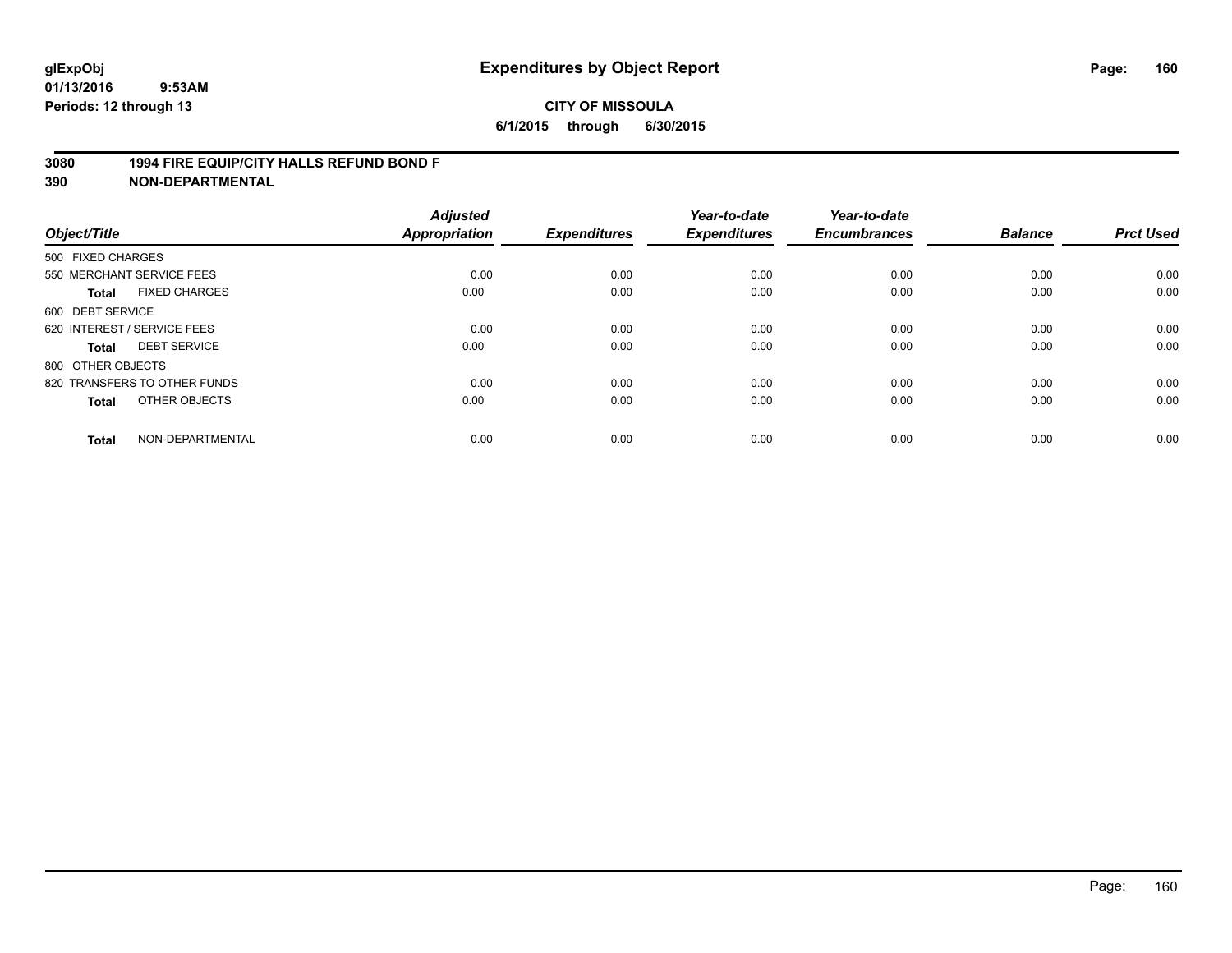## **CITY OF MISSOULA 6/1/2015 through 6/30/2015**

## **3080 1994 FIRE EQUIP/CITY HALLS REFUND BOND F**

| Object/Title                |                                     | <b>Adjusted</b><br>Appropriation | <b>Expenditures</b> | Year-to-date<br><b>Expenditures</b> | Year-to-date<br><b>Encumbrances</b> | <b>Balance</b> | <b>Prct Used</b> |
|-----------------------------|-------------------------------------|----------------------------------|---------------------|-------------------------------------|-------------------------------------|----------------|------------------|
| 500 FIXED CHARGES           |                                     |                                  |                     |                                     |                                     |                |                  |
| 550 MERCHANT SERVICE FEES   |                                     | 0.00                             | 0.00                | 0.00                                | 0.00                                | 0.00           | 0.00             |
| <b>Total</b>                | <b>FIXED CHARGES</b>                | 0.00                             | 0.00                | 0.00                                | 0.00                                | 0.00           | 0.00             |
| 600 DEBT SERVICE            |                                     |                                  |                     |                                     |                                     |                |                  |
| 620 INTEREST / SERVICE FEES |                                     | 0.00                             | 0.00                | 0.00                                | 0.00                                | 0.00           | 0.00             |
| <b>Total</b>                | <b>DEBT SERVICE</b>                 | 0.00                             | 0.00                | 0.00                                | 0.00                                | 0.00           | 0.00             |
| 800 OTHER OBJECTS           |                                     |                                  |                     |                                     |                                     |                |                  |
|                             | 820 TRANSFERS TO OTHER FUNDS        | 0.00                             | 0.00                | 0.00                                | 0.00                                | 0.00           | 0.00             |
| <b>Total</b>                | OTHER OBJECTS                       | 0.00                             | 0.00                | 0.00                                | 0.00                                | 0.00           | 0.00             |
| <b>Total</b>                | 1994 FIRE EQUIP/CITY HALLS REFUND B | 0.00                             | 0.00                | 0.00                                | 0.00                                | 0.00           | 0.00             |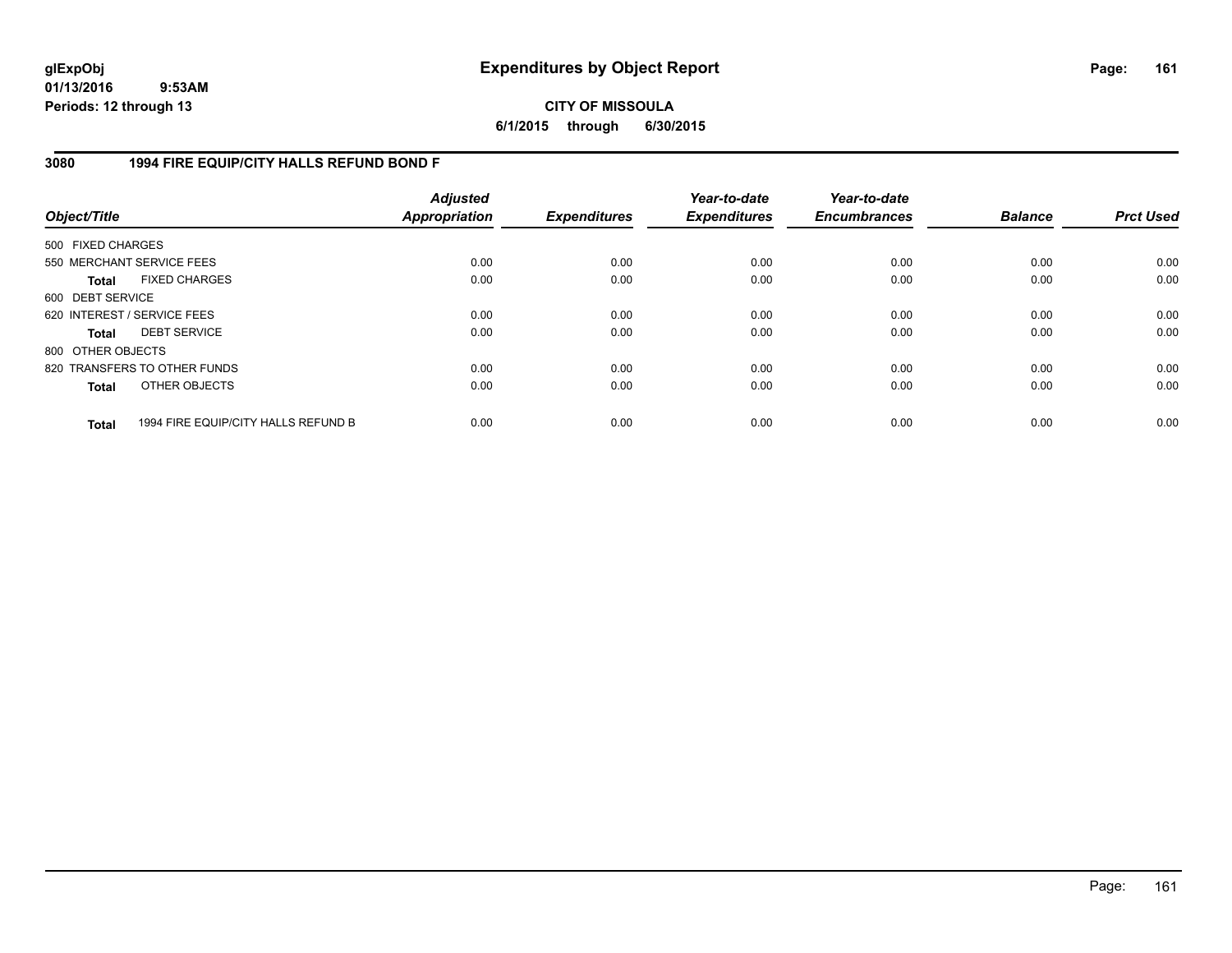#### **3085 1993 FIRE STATION G O BOND FUND**

| Object/Title                         | <b>Adjusted</b><br><b>Appropriation</b> | <b>Expenditures</b> | Year-to-date<br><b>Expenditures</b> | Year-to-date<br><b>Encumbrances</b> | <b>Balance</b> | <b>Prct Used</b> |
|--------------------------------------|-----------------------------------------|---------------------|-------------------------------------|-------------------------------------|----------------|------------------|
| 500 FIXED CHARGES                    |                                         |                     |                                     |                                     |                |                  |
| 550 MERCHANT SERVICE FEES            | 0.00                                    | 0.00                | 0.00                                | 0.00                                | 0.00           | 0.00             |
| <b>FIXED CHARGES</b><br><b>Total</b> | 0.00                                    | 0.00                | 0.00                                | 0.00                                | 0.00           | 0.00             |
| 800 OTHER OBJECTS                    |                                         |                     |                                     |                                     |                |                  |
| 820 TRANSFERS TO OTHER FUNDS         | 0.00                                    | 0.00                | 0.00                                | 0.00                                | 0.00           | 0.00             |
| OTHER OBJECTS<br><b>Total</b>        | 0.00                                    | 0.00                | 0.00                                | 0.00                                | 0.00           | 0.00             |
| NON-DEPARTMENTAL<br><b>Total</b>     | 0.00                                    | 0.00                | 0.00                                | 0.00                                | 0.00           | 0.00             |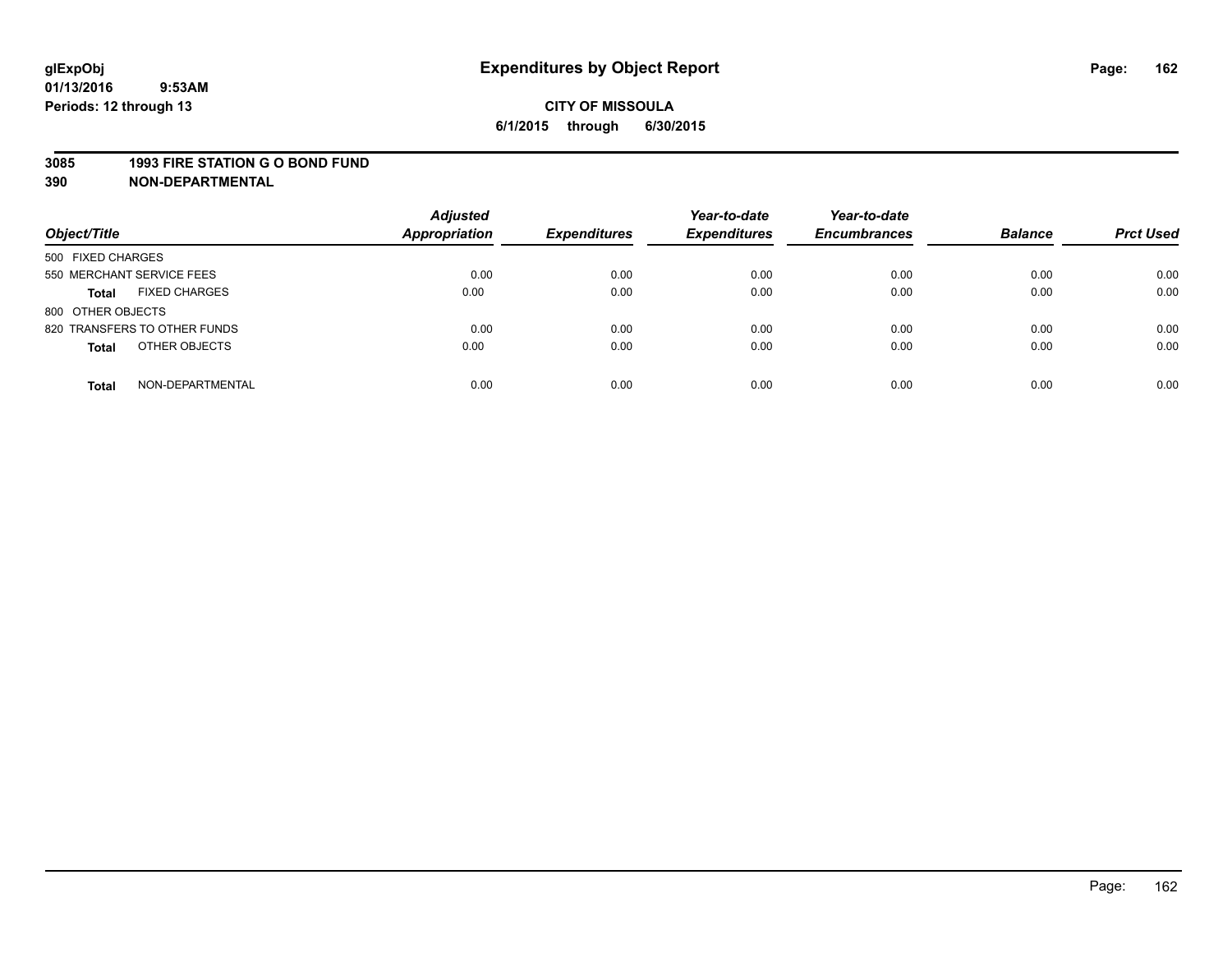## **3085 1993 FIRE STATION G O BOND FUND**

| Object/Title              |                                 | <b>Adjusted</b><br><b>Appropriation</b> | <b>Expenditures</b> | Year-to-date<br><b>Expenditures</b> | Year-to-date<br><b>Encumbrances</b> | <b>Balance</b> | <b>Prct Used</b> |
|---------------------------|---------------------------------|-----------------------------------------|---------------------|-------------------------------------|-------------------------------------|----------------|------------------|
| 500 FIXED CHARGES         |                                 |                                         |                     |                                     |                                     |                |                  |
| 550 MERCHANT SERVICE FEES |                                 | 0.00                                    | 0.00                | 0.00                                | 0.00                                | 0.00           | 0.00             |
| Total                     | <b>FIXED CHARGES</b>            | 0.00                                    | 0.00                | 0.00                                | 0.00                                | 0.00           | 0.00             |
| 800 OTHER OBJECTS         |                                 |                                         |                     |                                     |                                     |                |                  |
|                           | 820 TRANSFERS TO OTHER FUNDS    | 0.00                                    | 0.00                | 0.00                                | 0.00                                | 0.00           | 0.00             |
| <b>Total</b>              | OTHER OBJECTS                   | 0.00                                    | 0.00                | 0.00                                | 0.00                                | 0.00           | 0.00             |
|                           |                                 |                                         |                     |                                     |                                     |                |                  |
| <b>Total</b>              | 1993 FIRE STATION G O BOND FUND | 0.00                                    | 0.00                | 0.00                                | 0.00                                | 0.00           | 0.00             |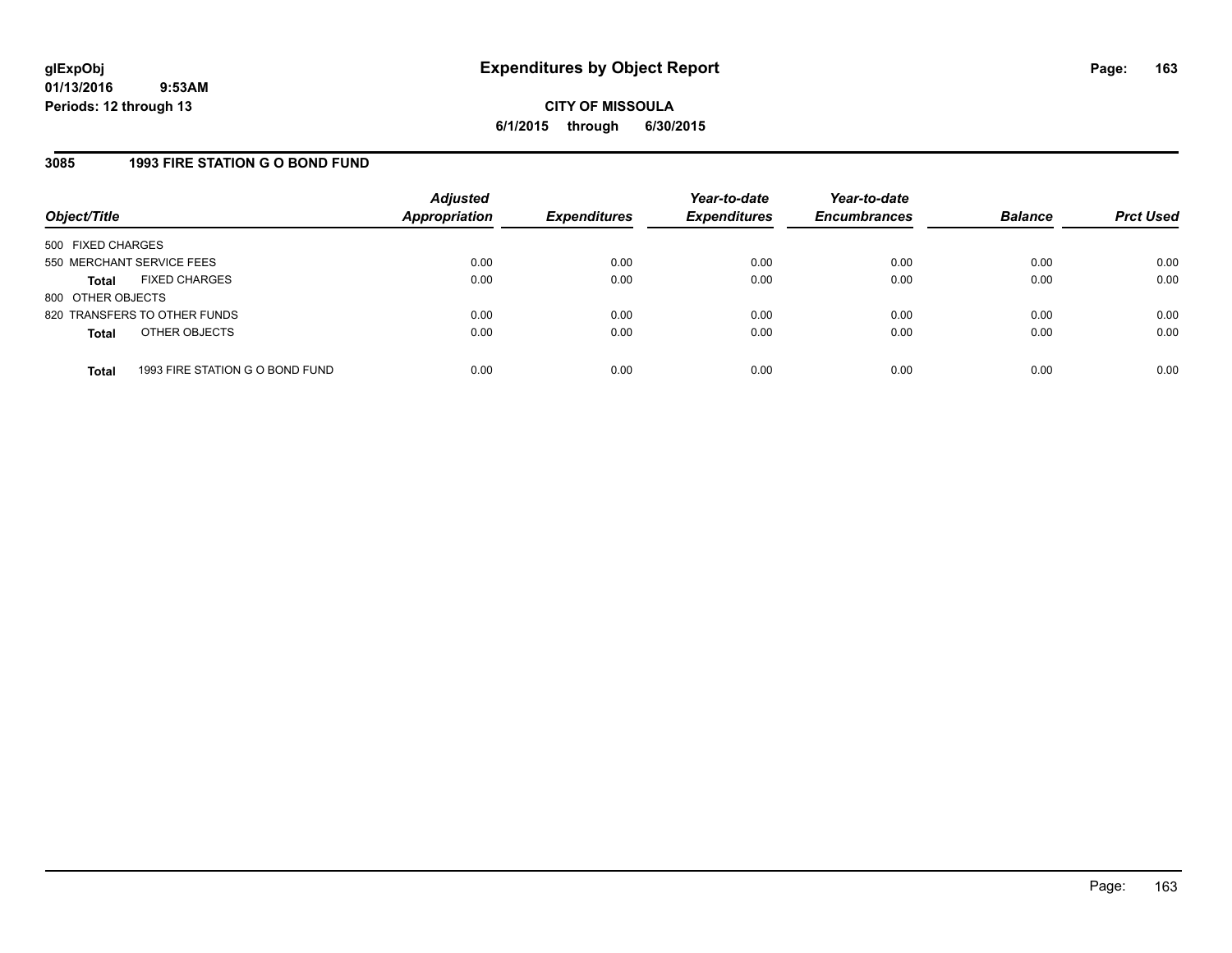### **3090 2004 AQUATICS BOND**

| Object/Title                         | <b>Adjusted</b><br><b>Appropriation</b> | <b>Expenditures</b> | Year-to-date<br><b>Expenditures</b> | Year-to-date<br><b>Encumbrances</b> | <b>Balance</b> | <b>Prct Used</b> |
|--------------------------------------|-----------------------------------------|---------------------|-------------------------------------|-------------------------------------|----------------|------------------|
| 500 FIXED CHARGES                    |                                         |                     |                                     |                                     |                |                  |
| 550 MERCHANT SERVICE FEES            | 0.00                                    | 0.30                | 0.30                                | 0.00                                | $-0.30$        | 0.00             |
| <b>FIXED CHARGES</b><br><b>Total</b> | 0.00                                    | 0.30                | 0.30                                | 0.00                                | $-0.30$        | 0.00             |
| 600 DEBT SERVICE                     |                                         |                     |                                     |                                     |                |                  |
| 610 PRINCIPAL                        | 0.00                                    | 0.00                | 0.00                                | 0.00                                | 0.00           | 0.00             |
| 620 INTEREST / SERVICE FEES          | 0.00                                    | 0.00                | 0.00                                | 0.00                                | 0.00           | 0.00             |
| <b>DEBT SERVICE</b><br><b>Total</b>  | 0.00                                    | 0.00                | 0.00                                | 0.00                                | 0.00           | 0.00             |
| 800 OTHER OBJECTS                    |                                         |                     |                                     |                                     |                |                  |
| 820 TRANSFERS TO OTHER FUNDS         | 0.00                                    | 0.00                | 0.00                                | 0.00                                | 0.00           | 0.00             |
| OTHER OBJECTS<br><b>Total</b>        | 0.00                                    | 0.00                | 0.00                                | 0.00                                | 0.00           | 0.00             |
|                                      |                                         |                     |                                     |                                     |                |                  |
| NON-DEPARTMENTAL<br><b>Total</b>     | 0.00                                    | 0.30                | 0.30                                | 0.00                                | $-0.30$        | 0.00             |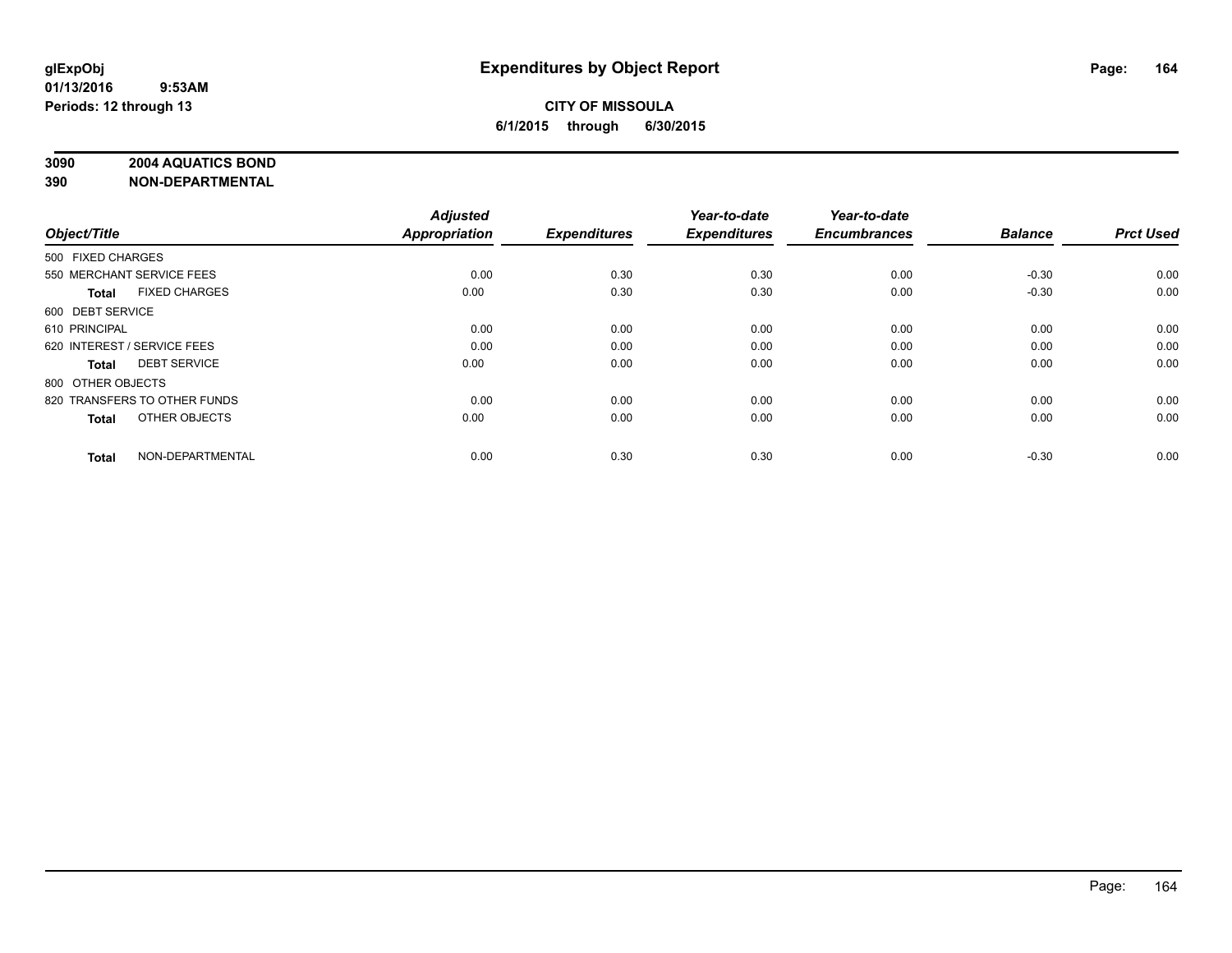## **CITY OF MISSOULA 6/1/2015 through 6/30/2015**

## **3090 2004 AQUATICS BOND**

|                   |                              | <b>Adjusted</b>      |                     | Year-to-date        | Year-to-date        |                |                  |
|-------------------|------------------------------|----------------------|---------------------|---------------------|---------------------|----------------|------------------|
| Object/Title      |                              | <b>Appropriation</b> | <b>Expenditures</b> | <b>Expenditures</b> | <b>Encumbrances</b> | <b>Balance</b> | <b>Prct Used</b> |
| 500 FIXED CHARGES |                              |                      |                     |                     |                     |                |                  |
|                   | 550 MERCHANT SERVICE FEES    | 0.00                 | 0.30                | 0.30                | 0.00                | $-0.30$        | 0.00             |
| Total             | <b>FIXED CHARGES</b>         | 0.00                 | 0.30                | 0.30                | 0.00                | $-0.30$        | 0.00             |
| 600 DEBT SERVICE  |                              |                      |                     |                     |                     |                |                  |
| 610 PRINCIPAL     |                              | 0.00                 | 0.00                | 0.00                | 0.00                | 0.00           | 0.00             |
|                   | 620 INTEREST / SERVICE FEES  | 0.00                 | 0.00                | 0.00                | 0.00                | 0.00           | 0.00             |
| Total             | <b>DEBT SERVICE</b>          | 0.00                 | 0.00                | 0.00                | 0.00                | 0.00           | 0.00             |
| 800 OTHER OBJECTS |                              |                      |                     |                     |                     |                |                  |
|                   | 820 TRANSFERS TO OTHER FUNDS | 0.00                 | 0.00                | 0.00                | 0.00                | 0.00           | 0.00             |
| <b>Total</b>      | OTHER OBJECTS                | 0.00                 | 0.00                | 0.00                | 0.00                | 0.00           | 0.00             |
| <b>Total</b>      | 2004 AQUATICS BOND           | 0.00                 | 0.30                | 0.30                | 0.00                | $-0.30$        | 0.00             |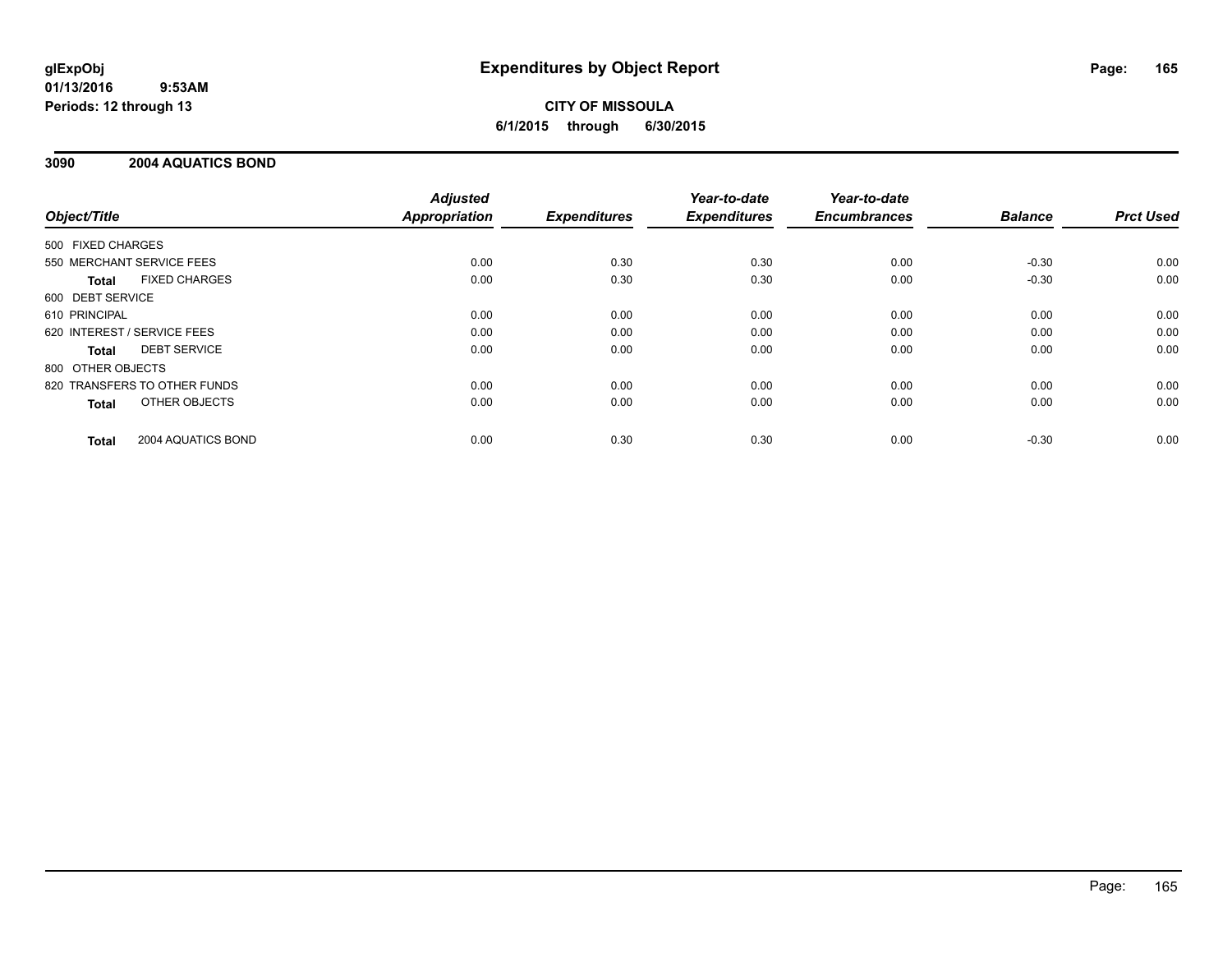### **3091 SERIES 2012A AQUATICS REFUNDING BOND**

| Object/Title      |                              | <b>Adjusted</b><br><b>Appropriation</b> | <b>Expenditures</b> | Year-to-date<br><b>Expenditures</b> | Year-to-date<br><b>Encumbrances</b> | <b>Balance</b> | <b>Prct Used</b> |
|-------------------|------------------------------|-----------------------------------------|---------------------|-------------------------------------|-------------------------------------|----------------|------------------|
|                   |                              |                                         |                     |                                     |                                     |                |                  |
| 500 FIXED CHARGES |                              |                                         |                     |                                     |                                     |                |                  |
|                   | 550 MERCHANT SERVICE FEES    | 355.00                                  | 0.00                | 0.00                                | 0.00                                | 355.00         | 0.00             |
| <b>Total</b>      | <b>FIXED CHARGES</b>         | 355.00                                  | 0.00                | 0.00                                | 0.00                                | 355.00         | 0.00             |
| 600 DEBT SERVICE  |                              |                                         |                     |                                     |                                     |                |                  |
| 610 PRINCIPAL     |                              | 440.000.00                              | 440,000.00          | 440,000.00                          | 0.00                                | 0.00           | 100.00           |
|                   | 620 INTEREST / SERVICE FEES  | 100.048.00                              | 49.848.75           | 100.047.50                          | 0.00                                | 0.50           | 100.00           |
| Total             | <b>DEBT SERVICE</b>          | 540.048.00                              | 489,848.75          | 540,047.50                          | 0.00                                | 0.50           | 100.00           |
| 800 OTHER OBJECTS |                              |                                         |                     |                                     |                                     |                |                  |
|                   | 820 TRANSFERS TO OTHER FUNDS | 0.00                                    | 0.00                | 0.00                                | 0.00                                | 0.00           | 0.00             |
| <b>Total</b>      | OTHER OBJECTS                | 0.00                                    | 0.00                | 0.00                                | 0.00                                | 0.00           | 0.00             |
| <b>Total</b>      | NON-DEPARTMENTAL             | 540,403.00                              | 489,848.75          | 540,047.50                          | 0.00                                | 355.50         | 99.93            |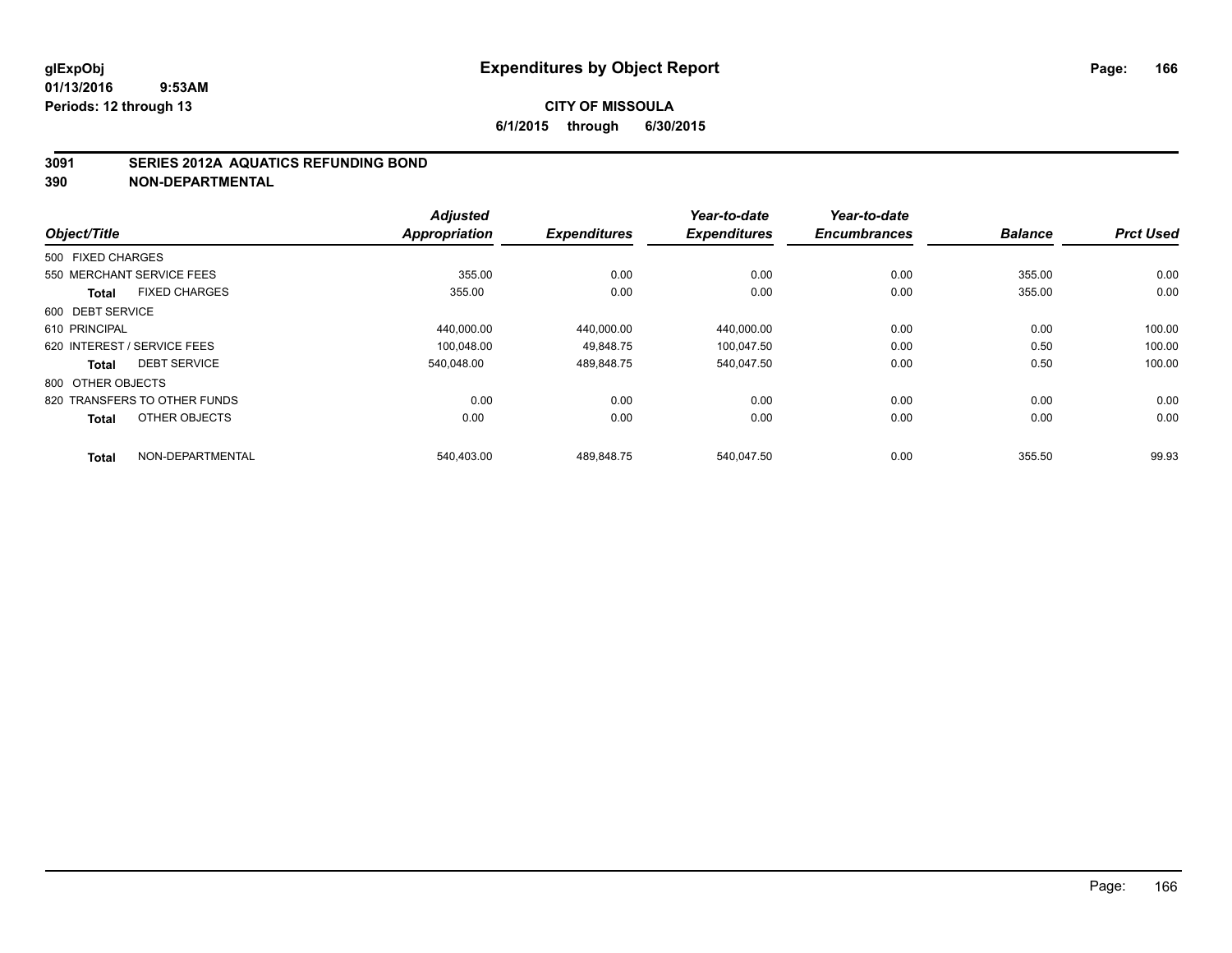## **CITY OF MISSOULA 6/1/2015 through 6/30/2015**

## **3091 SERIES 2012A AQUATICS REFUNDING BOND**

|                   |                                   | <b>Adjusted</b> |                     | Year-to-date        | Year-to-date        |                |                  |
|-------------------|-----------------------------------|-----------------|---------------------|---------------------|---------------------|----------------|------------------|
| Object/Title      |                                   | Appropriation   | <b>Expenditures</b> | <b>Expenditures</b> | <b>Encumbrances</b> | <b>Balance</b> | <b>Prct Used</b> |
| 500 FIXED CHARGES |                                   |                 |                     |                     |                     |                |                  |
|                   | 550 MERCHANT SERVICE FEES         | 355.00          | 0.00                | 0.00                | 0.00                | 355.00         | 0.00             |
| <b>Total</b>      | <b>FIXED CHARGES</b>              | 355.00          | 0.00                | 0.00                | 0.00                | 355.00         | 0.00             |
| 600 DEBT SERVICE  |                                   |                 |                     |                     |                     |                |                  |
| 610 PRINCIPAL     |                                   | 440,000.00      | 440.000.00          | 440,000.00          | 0.00                | 0.00           | 100.00           |
|                   | 620 INTEREST / SERVICE FEES       | 100,048.00      | 49.848.75           | 100.047.50          | 0.00                | 0.50           | 100.00           |
| <b>Total</b>      | <b>DEBT SERVICE</b>               | 540.048.00      | 489,848.75          | 540.047.50          | 0.00                | 0.50           | 100.00           |
| 800 OTHER OBJECTS |                                   |                 |                     |                     |                     |                |                  |
|                   | 820 TRANSFERS TO OTHER FUNDS      | 0.00            | 0.00                | 0.00                | 0.00                | 0.00           | 0.00             |
| <b>Total</b>      | OTHER OBJECTS                     | 0.00            | 0.00                | 0.00                | 0.00                | 0.00           | 0.00             |
| <b>Total</b>      | SERIES 2012A AQUATICS REFUNDING B | 540.403.00      | 489.848.75          | 540.047.50          | 0.00                | 355.50         | 99.93            |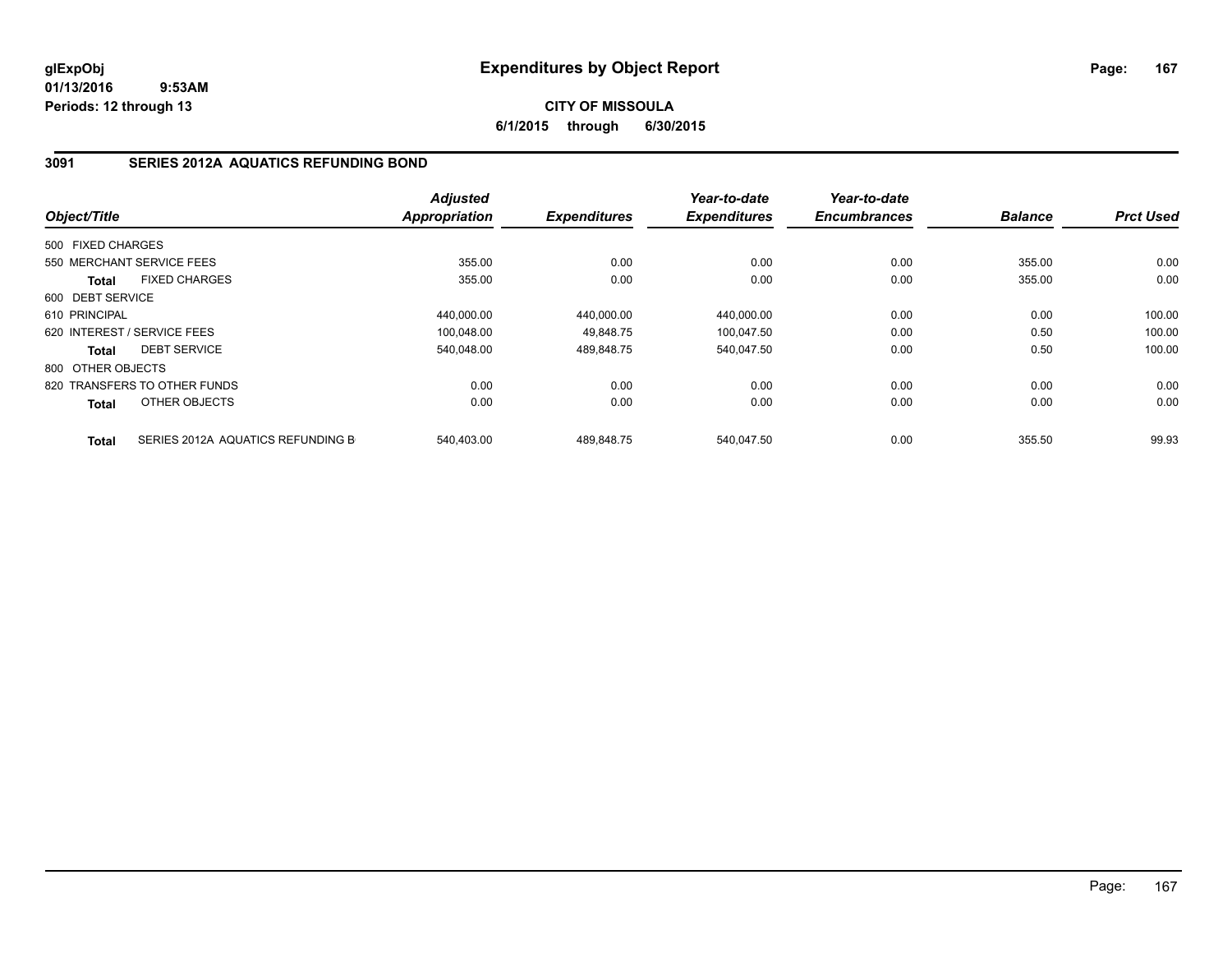#### **3092 Series 2013A GO REFUNDING BONDS**

|                             |                              | <b>Adjusted</b>      |                     | Year-to-date        | Year-to-date        |                |                  |
|-----------------------------|------------------------------|----------------------|---------------------|---------------------|---------------------|----------------|------------------|
| Object/Title                |                              | <b>Appropriation</b> | <b>Expenditures</b> | <b>Expenditures</b> | <b>Encumbrances</b> | <b>Balance</b> | <b>Prct Used</b> |
| 500 FIXED CHARGES           |                              |                      |                     |                     |                     |                |                  |
| 550 MERCHANT SERVICE FEES   |                              | 37.00                | 76.82               | 76.82               | 0.00                | $-39.82$       | 207.62           |
| <b>Total</b>                | <b>FIXED CHARGES</b>         | 37.00                | 76.82               | 76.82               | 0.00                | $-39.82$       | 207.62           |
| 600 DEBT SERVICE            |                              |                      |                     |                     |                     |                |                  |
| 610 PRINCIPAL               |                              | 570,000.00           | 570,000.00          | 570,000.00          | 0.00                | 0.00           | 100.00           |
| 620 INTEREST / SERVICE FEES |                              | 122.150.00           | 60.900.00           | 122.150.00          | 0.00                | 0.00           | 100.00           |
| <b>Total</b>                | <b>DEBT SERVICE</b>          | 692.150.00           | 630,900.00          | 692,150.00          | 0.00                | 0.00           | 100.00           |
| 800 OTHER OBJECTS           |                              |                      |                     |                     |                     |                |                  |
|                             | 820 TRANSFERS TO OTHER FUNDS | 0.00                 | 0.00                | 0.00                | 0.00                | 0.00           | 0.00             |
| <b>Total</b>                | OTHER OBJECTS                | 0.00                 | 0.00                | 0.00                | 0.00                | 0.00           | 0.00             |
| <b>Total</b>                | NON-DEPARTMENTAL             | 692.187.00           | 630.976.82          | 692.226.82          | 0.00                | $-39.82$       | 100.01           |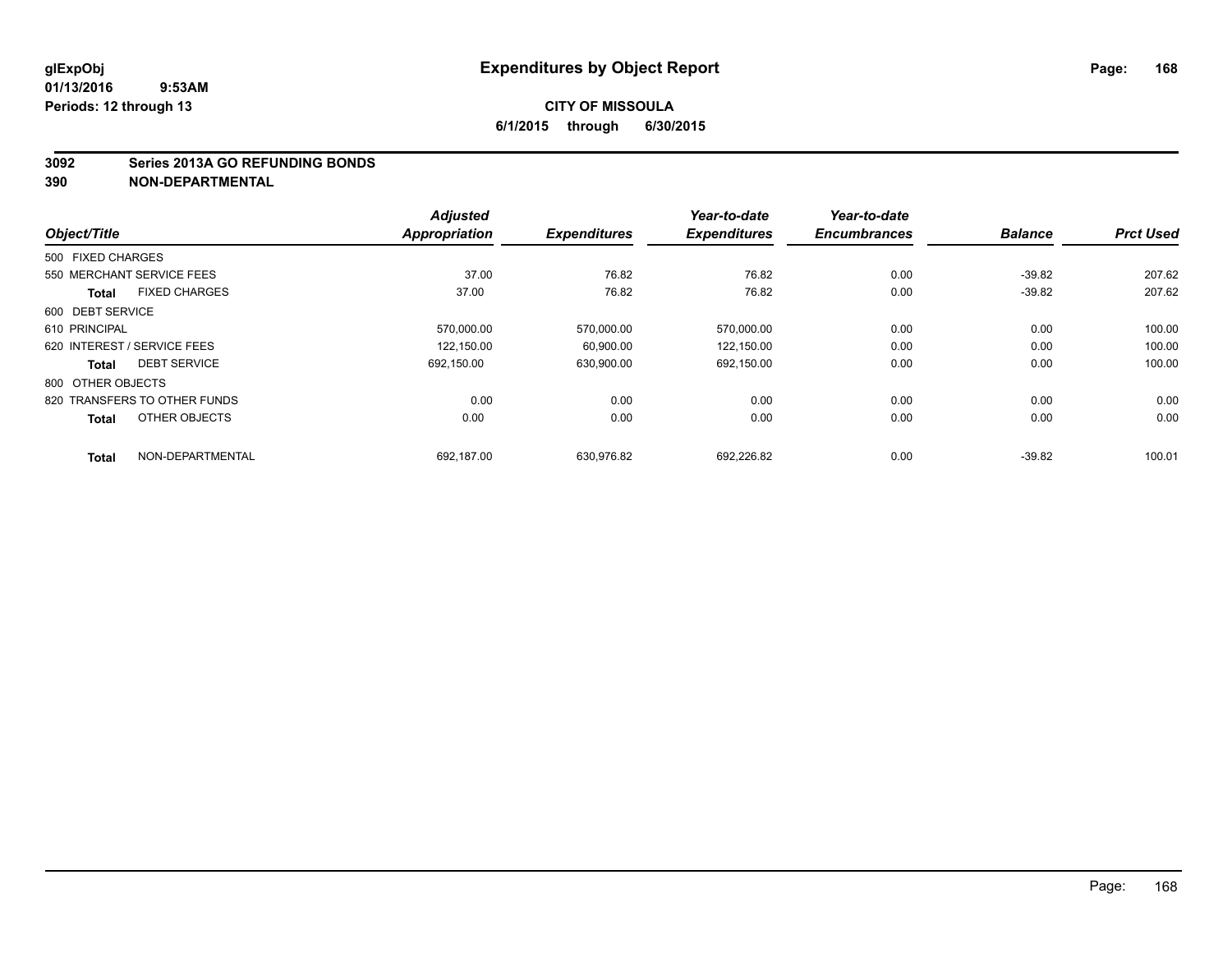## **CITY OF MISSOULA 6/1/2015 through 6/30/2015**

## **3092 Series 2013A GO REFUNDING BONDS**

|                   |                                 | <b>Adjusted</b><br><b>Appropriation</b> |                     | Year-to-date<br><b>Expenditures</b> | Year-to-date<br><b>Encumbrances</b> | <b>Balance</b> | <b>Prct Used</b> |
|-------------------|---------------------------------|-----------------------------------------|---------------------|-------------------------------------|-------------------------------------|----------------|------------------|
| Object/Title      |                                 |                                         | <b>Expenditures</b> |                                     |                                     |                |                  |
| 500 FIXED CHARGES |                                 |                                         |                     |                                     |                                     |                |                  |
|                   | 550 MERCHANT SERVICE FEES       | 37.00                                   | 76.82               | 76.82                               | 0.00                                | $-39.82$       | 207.62           |
| <b>Total</b>      | <b>FIXED CHARGES</b>            | 37.00                                   | 76.82               | 76.82                               | 0.00                                | $-39.82$       | 207.62           |
| 600 DEBT SERVICE  |                                 |                                         |                     |                                     |                                     |                |                  |
| 610 PRINCIPAL     |                                 | 570.000.00                              | 570.000.00          | 570,000.00                          | 0.00                                | 0.00           | 100.00           |
|                   | 620 INTEREST / SERVICE FEES     | 122.150.00                              | 60,900.00           | 122,150.00                          | 0.00                                | 0.00           | 100.00           |
| <b>Total</b>      | <b>DEBT SERVICE</b>             | 692,150.00                              | 630,900.00          | 692,150.00                          | 0.00                                | 0.00           | 100.00           |
| 800 OTHER OBJECTS |                                 |                                         |                     |                                     |                                     |                |                  |
|                   | 820 TRANSFERS TO OTHER FUNDS    | 0.00                                    | 0.00                | 0.00                                | 0.00                                | 0.00           | 0.00             |
| <b>Total</b>      | OTHER OBJECTS                   | 0.00                                    | 0.00                | 0.00                                | 0.00                                | 0.00           | 0.00             |
| <b>Total</b>      | Series 2013A GO REFUNDING BONDS | 692.187.00                              | 630.976.82          | 692.226.82                          | 0.00                                | $-39.82$       | 100.01           |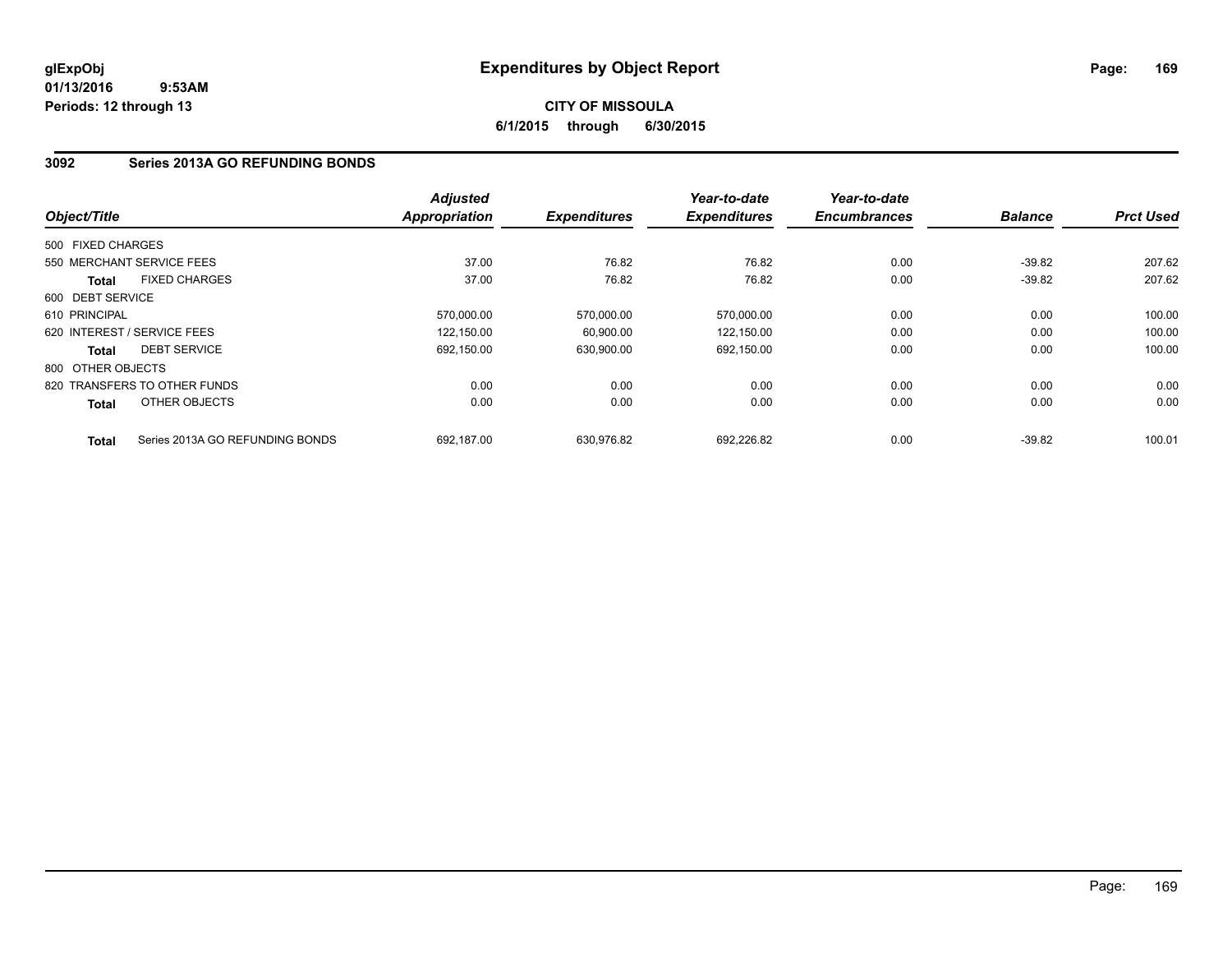#### **3095 2004 REFUNDING BONDS DEBT SERVICE**

|                                      | <b>Adjusted</b>      |                     | Year-to-date        | Year-to-date        |                |                  |
|--------------------------------------|----------------------|---------------------|---------------------|---------------------|----------------|------------------|
| Object/Title                         | <b>Appropriation</b> | <b>Expenditures</b> | <b>Expenditures</b> | <b>Encumbrances</b> | <b>Balance</b> | <b>Prct Used</b> |
| 500 FIXED CHARGES                    |                      |                     |                     |                     |                |                  |
| 550 MERCHANT SERVICE FEES            | 0.00                 | 0.00                | 0.00                | 0.00                | 0.00           | 0.00             |
| <b>FIXED CHARGES</b><br><b>Total</b> | 0.00                 | 0.00                | 0.00                | 0.00                | 0.00           | 0.00             |
| 600 DEBT SERVICE                     |                      |                     |                     |                     |                |                  |
| 610 PRINCIPAL                        | 0.00                 | 0.00                | 0.00                | 0.00                | 0.00           | 0.00             |
| 620 INTEREST / SERVICE FEES          | 0.00                 | 0.00                | 0.00                | 0.00                | 0.00           | 0.00             |
| <b>DEBT SERVICE</b><br><b>Total</b>  | 0.00                 | 0.00                | 0.00                | 0.00                | 0.00           | 0.00             |
| NON-DEPARTMENTAL<br><b>Total</b>     | 0.00                 | 0.00                | 0.00                | 0.00                | 0.00           | 0.00             |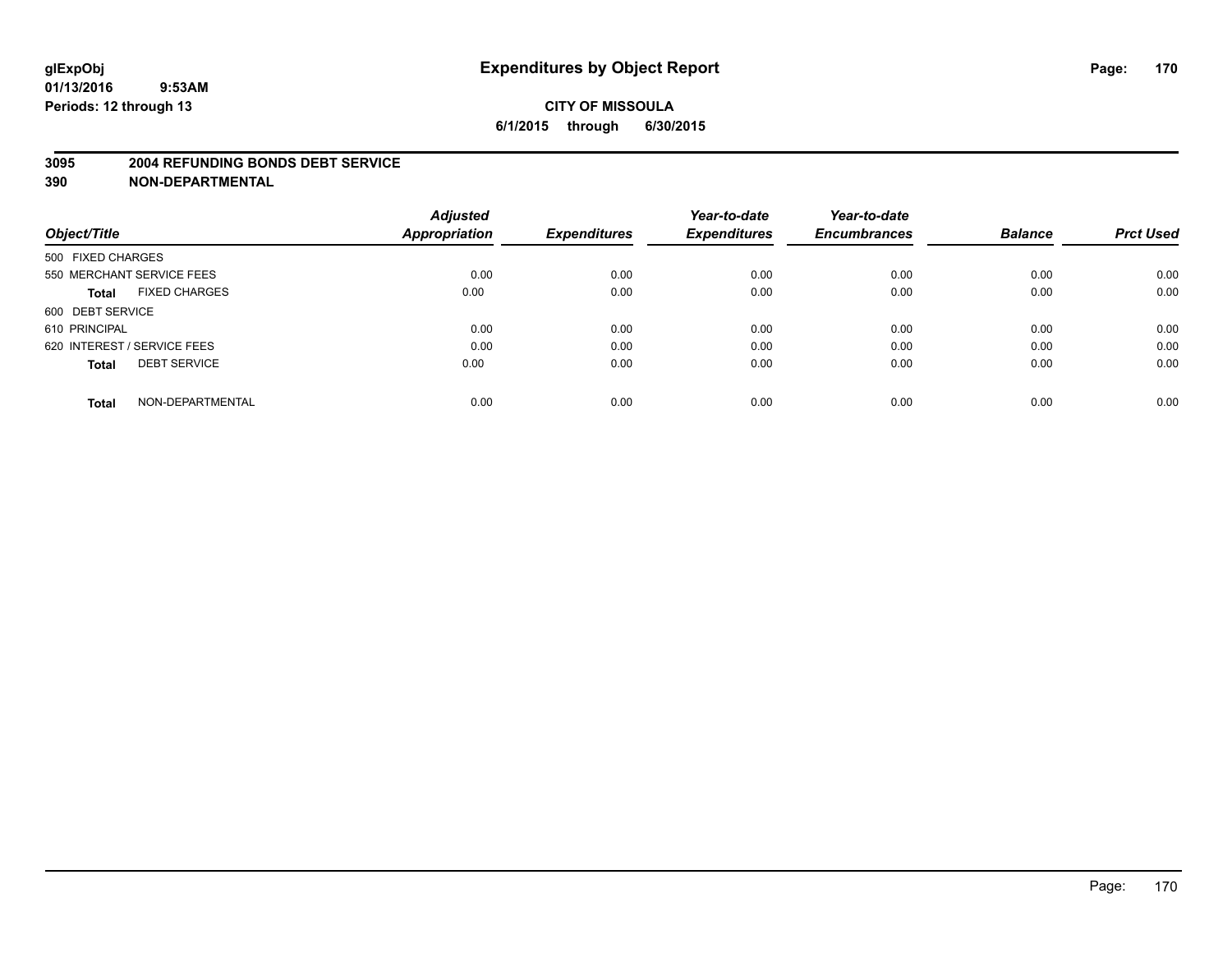## **CITY OF MISSOULA 6/1/2015 through 6/30/2015**

## **3095 2004 REFUNDING BONDS DEBT SERVICE**

| Object/Title                |                                   | <b>Adjusted</b><br><b>Appropriation</b> | <b>Expenditures</b> | Year-to-date<br><b>Expenditures</b> | Year-to-date<br><b>Encumbrances</b> | <b>Balance</b> | <b>Prct Used</b> |
|-----------------------------|-----------------------------------|-----------------------------------------|---------------------|-------------------------------------|-------------------------------------|----------------|------------------|
| 500 FIXED CHARGES           |                                   |                                         |                     |                                     |                                     |                |                  |
| 550 MERCHANT SERVICE FEES   |                                   | 0.00                                    | 0.00                | 0.00                                | 0.00                                | 0.00           | 0.00             |
| <b>Total</b>                | <b>FIXED CHARGES</b>              | 0.00                                    | 0.00                | 0.00                                | 0.00                                | 0.00           | 0.00             |
| 600 DEBT SERVICE            |                                   |                                         |                     |                                     |                                     |                |                  |
| 610 PRINCIPAL               |                                   | 0.00                                    | 0.00                | 0.00                                | 0.00                                | 0.00           | 0.00             |
| 620 INTEREST / SERVICE FEES |                                   | 0.00                                    | 0.00                | 0.00                                | 0.00                                | 0.00           | 0.00             |
| <b>Total</b>                | <b>DEBT SERVICE</b>               | 0.00                                    | 0.00                | 0.00                                | 0.00                                | 0.00           | 0.00             |
| <b>Total</b>                | 2004 REFUNDING BONDS DEBT SERVICE | 0.00                                    | 0.00                | 0.00                                | 0.00                                | 0.00           | 0.00             |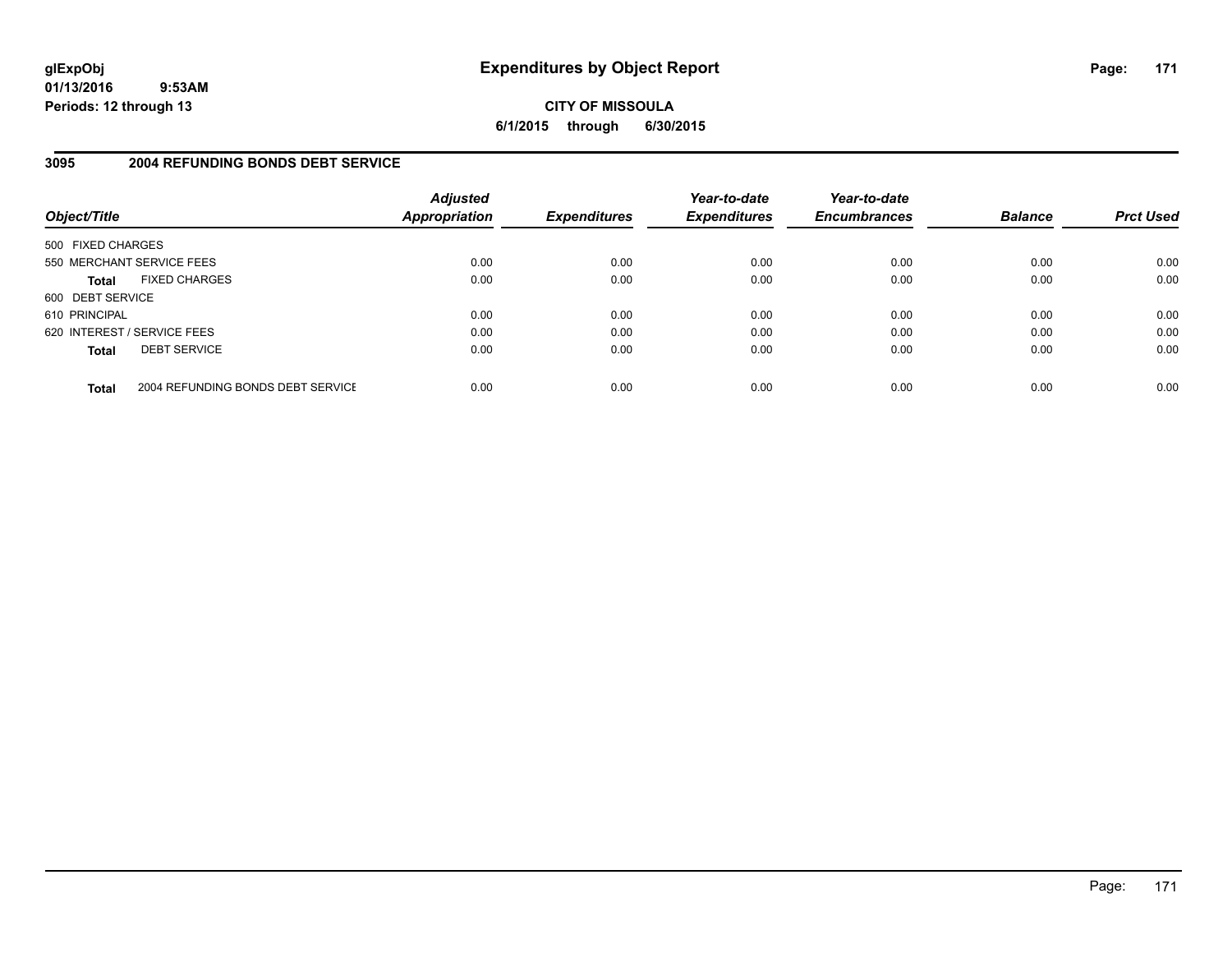**3096 NEW FIRE STATION GO BOND**

|                                      | <b>Adjusted</b>      |                     | Year-to-date        | Year-to-date        |                |                  |
|--------------------------------------|----------------------|---------------------|---------------------|---------------------|----------------|------------------|
| Object/Title                         | <b>Appropriation</b> | <b>Expenditures</b> | <b>Expenditures</b> | <b>Encumbrances</b> | <b>Balance</b> | <b>Prct Used</b> |
| 500 FIXED CHARGES                    |                      |                     |                     |                     |                |                  |
| 550 MERCHANT SERVICE FEES            | 123.00               | 0.00                | 0.00                | 0.00                | 123.00         | 0.00             |
| <b>FIXED CHARGES</b><br><b>Total</b> | 123.00               | 0.00                | 0.00                | 0.00                | 123.00         | 0.00             |
| 600 DEBT SERVICE                     |                      |                     |                     |                     |                |                  |
| 610 PRINCIPAL                        | 260,000.00           | 260,000.00          | 260,000.00          | 0.00                | 0.00           | 100.00           |
| 620 INTEREST / SERVICE FEES          | 23.550.00            | 11.600.02           | 23,550.04           | 0.00                | $-0.04$        | 100.00           |
| <b>DEBT SERVICE</b><br><b>Total</b>  | 283.550.00           | 271,600.02          | 283,550.04          | 0.00                | $-0.04$        | 100.00           |
| 800 OTHER OBJECTS                    |                      |                     |                     |                     |                |                  |
| 820 TRANSFERS TO OTHER FUNDS         | 0.00                 | 0.00                | 0.00                | 0.00                | 0.00           | 0.00             |
| OTHER OBJECTS<br><b>Total</b>        | 0.00                 | 0.00                | 0.00                | 0.00                | 0.00           | 0.00             |
| NON-DEPARTMENTAL<br><b>Total</b>     | 283,673.00           | 271,600.02          | 283,550.04          | 0.00                | 122.96         | 99.96            |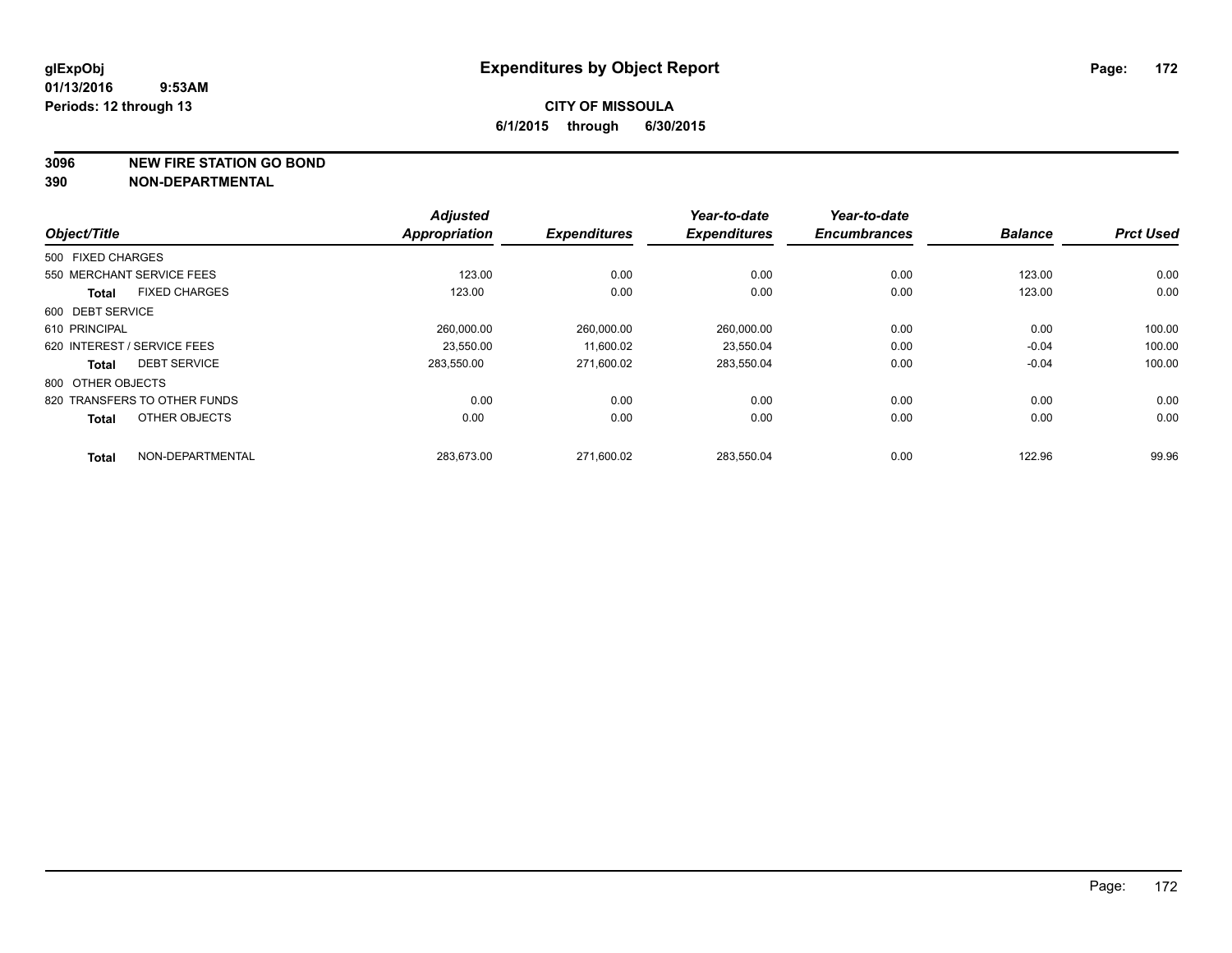## **CITY OF MISSOULA 6/1/2015 through 6/30/2015**

### **3096 NEW FIRE STATION GO BOND**

|                   |                              | <b>Adjusted</b>      |                     | Year-to-date        | Year-to-date        |                |                  |
|-------------------|------------------------------|----------------------|---------------------|---------------------|---------------------|----------------|------------------|
| Object/Title      |                              | <b>Appropriation</b> | <b>Expenditures</b> | <b>Expenditures</b> | <b>Encumbrances</b> | <b>Balance</b> | <b>Prct Used</b> |
| 500 FIXED CHARGES |                              |                      |                     |                     |                     |                |                  |
|                   | 550 MERCHANT SERVICE FEES    | 123.00               | 0.00                | 0.00                | 0.00                | 123.00         | 0.00             |
| <b>Total</b>      | <b>FIXED CHARGES</b>         | 123.00               | 0.00                | 0.00                | 0.00                | 123.00         | 0.00             |
| 600 DEBT SERVICE  |                              |                      |                     |                     |                     |                |                  |
| 610 PRINCIPAL     |                              | 260,000.00           | 260.000.00          | 260,000.00          | 0.00                | 0.00           | 100.00           |
|                   | 620 INTEREST / SERVICE FEES  | 23.550.00            | 11,600.02           | 23,550.04           | 0.00                | $-0.04$        | 100.00           |
| <b>Total</b>      | <b>DEBT SERVICE</b>          | 283,550.00           | 271,600.02          | 283,550.04          | 0.00                | $-0.04$        | 100.00           |
| 800 OTHER OBJECTS |                              |                      |                     |                     |                     |                |                  |
|                   | 820 TRANSFERS TO OTHER FUNDS | 0.00                 | 0.00                | 0.00                | 0.00                | 0.00           | 0.00             |
| <b>Total</b>      | OTHER OBJECTS                | 0.00                 | 0.00                | 0.00                | 0.00                | 0.00           | 0.00             |
| <b>Total</b>      | NEW FIRE STATION GO BOND     | 283,673.00           | 271.600.02          | 283.550.04          | 0.00                | 122.96         | 99.96            |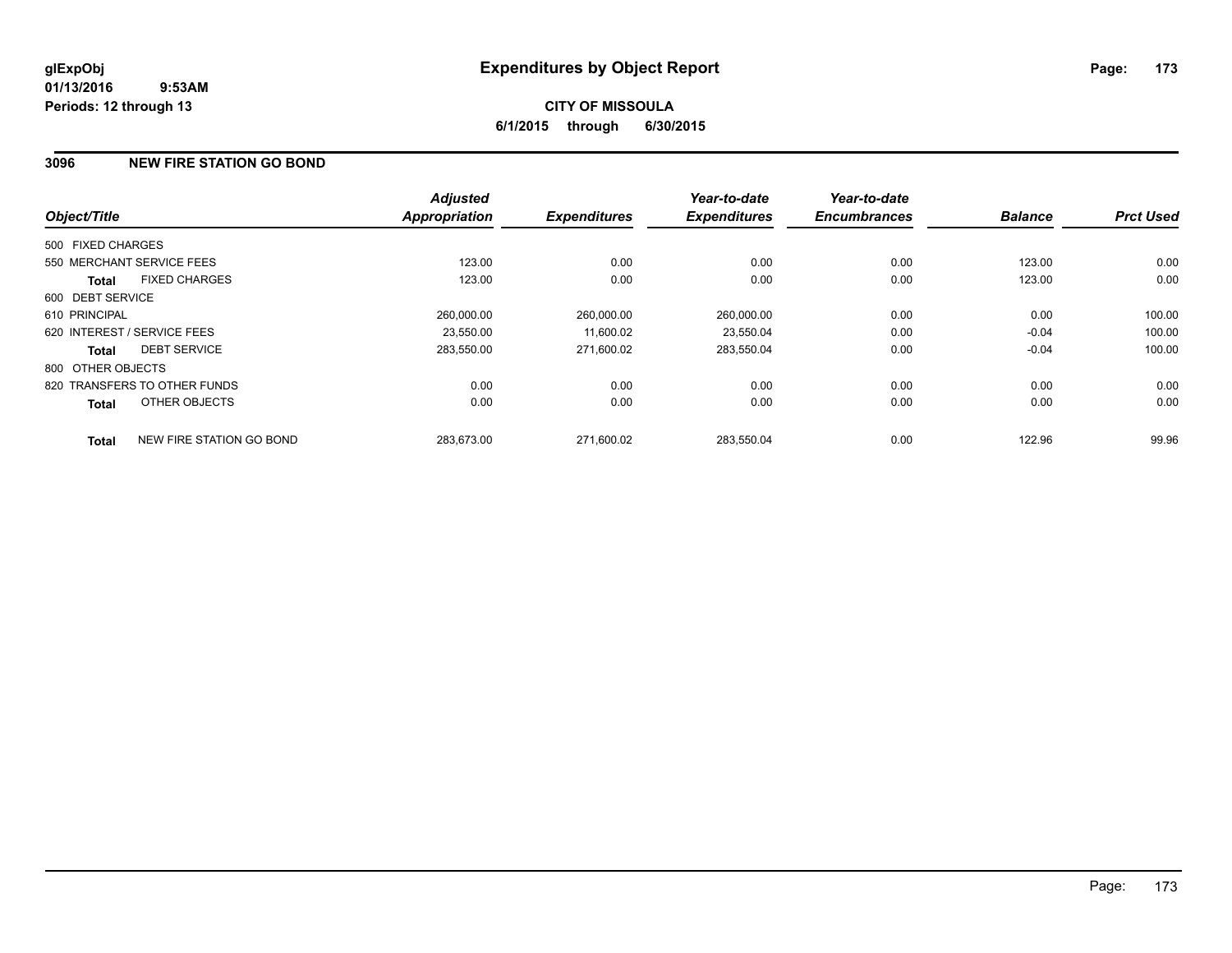**3097 2007 REFUNDING BONDS**

| Object/Title                         | <b>Adjusted</b><br><b>Appropriation</b> | <b>Expenditures</b> | Year-to-date<br><b>Expenditures</b> | Year-to-date<br><b>Encumbrances</b> | <b>Balance</b> | <b>Prct Used</b> |
|--------------------------------------|-----------------------------------------|---------------------|-------------------------------------|-------------------------------------|----------------|------------------|
| 500 FIXED CHARGES                    |                                         |                     |                                     |                                     |                |                  |
| 500 FIXED CHARGES                    | 0.00                                    | 0.00                | 0.00                                | 0.00                                | 0.00           | 0.00             |
| 550 MERCHANT SERVICE FEES            | 54.00                                   | 0.00                | 0.00                                | 0.00                                | 54.00          | 0.00             |
| <b>FIXED CHARGES</b><br><b>Total</b> | 54.00                                   | 0.00                | 0.00                                | 0.00                                | 54.00          | 0.00             |
| 600 DEBT SERVICE                     |                                         |                     |                                     |                                     |                |                  |
| 610 PRINCIPAL                        | 0.00                                    | 0.00                | 0.00                                | 0.00                                | 0.00           | 0.00             |
| 620 INTEREST / SERVICE FEES          | 0.00                                    | 0.00                | 0.00                                | 0.00                                | 0.00           | 0.00             |
| <b>DEBT SERVICE</b><br><b>Total</b>  | 0.00                                    | 0.00                | 0.00                                | 0.00                                | 0.00           | 0.00             |
| NON-DEPARTMENTAL<br><b>Total</b>     | 54.00                                   | 0.00                | 0.00                                | 0.00                                | 54.00          | 0.00             |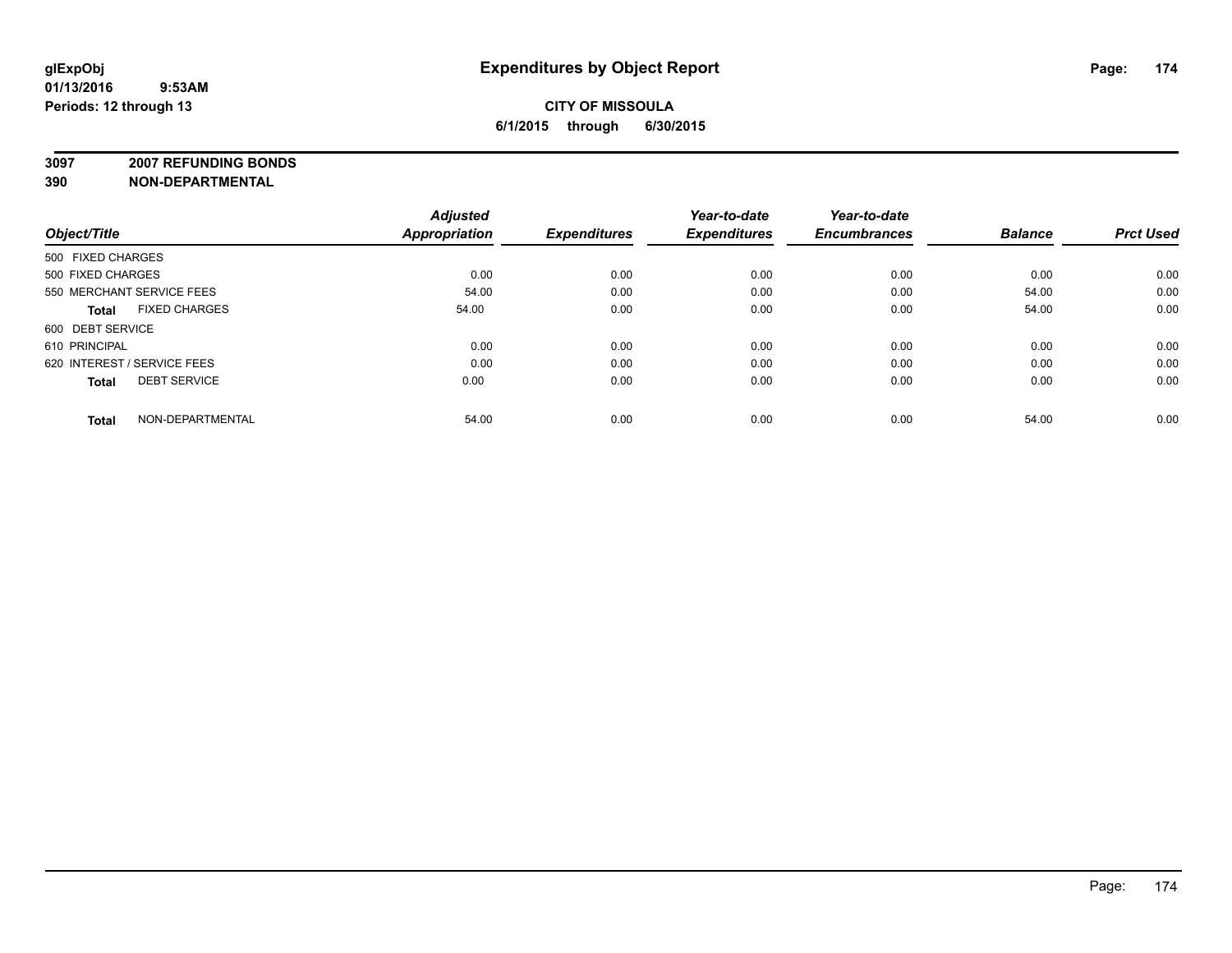**CITY OF MISSOULA 6/1/2015 through 6/30/2015**

### **3097 2007 REFUNDING BONDS**

| Object/Title                         | <b>Adjusted</b><br>Appropriation | <b>Expenditures</b> | Year-to-date<br><b>Expenditures</b> | Year-to-date<br><b>Encumbrances</b> | <b>Balance</b> | <b>Prct Used</b> |
|--------------------------------------|----------------------------------|---------------------|-------------------------------------|-------------------------------------|----------------|------------------|
| 500 FIXED CHARGES                    |                                  |                     |                                     |                                     |                |                  |
| 500 FIXED CHARGES                    | 0.00                             | 0.00                | 0.00                                | 0.00                                | 0.00           | 0.00             |
| 550 MERCHANT SERVICE FEES            | 54.00                            | 0.00                | 0.00                                | 0.00                                | 54.00          | 0.00             |
| <b>FIXED CHARGES</b><br><b>Total</b> | 54.00                            | 0.00                | 0.00                                | 0.00                                | 54.00          | 0.00             |
| 600 DEBT SERVICE                     |                                  |                     |                                     |                                     |                |                  |
| 610 PRINCIPAL                        | 0.00                             | 0.00                | 0.00                                | 0.00                                | 0.00           | 0.00             |
| 620 INTEREST / SERVICE FEES          | 0.00                             | 0.00                | 0.00                                | 0.00                                | 0.00           | 0.00             |
| <b>DEBT SERVICE</b><br><b>Total</b>  | 0.00                             | 0.00                | 0.00                                | 0.00                                | 0.00           | 0.00             |
| 2007 REFUNDING BONDS<br><b>Total</b> | 54.00                            | 0.00                | 0.00                                | 0.00                                | 54.00          | 0.00             |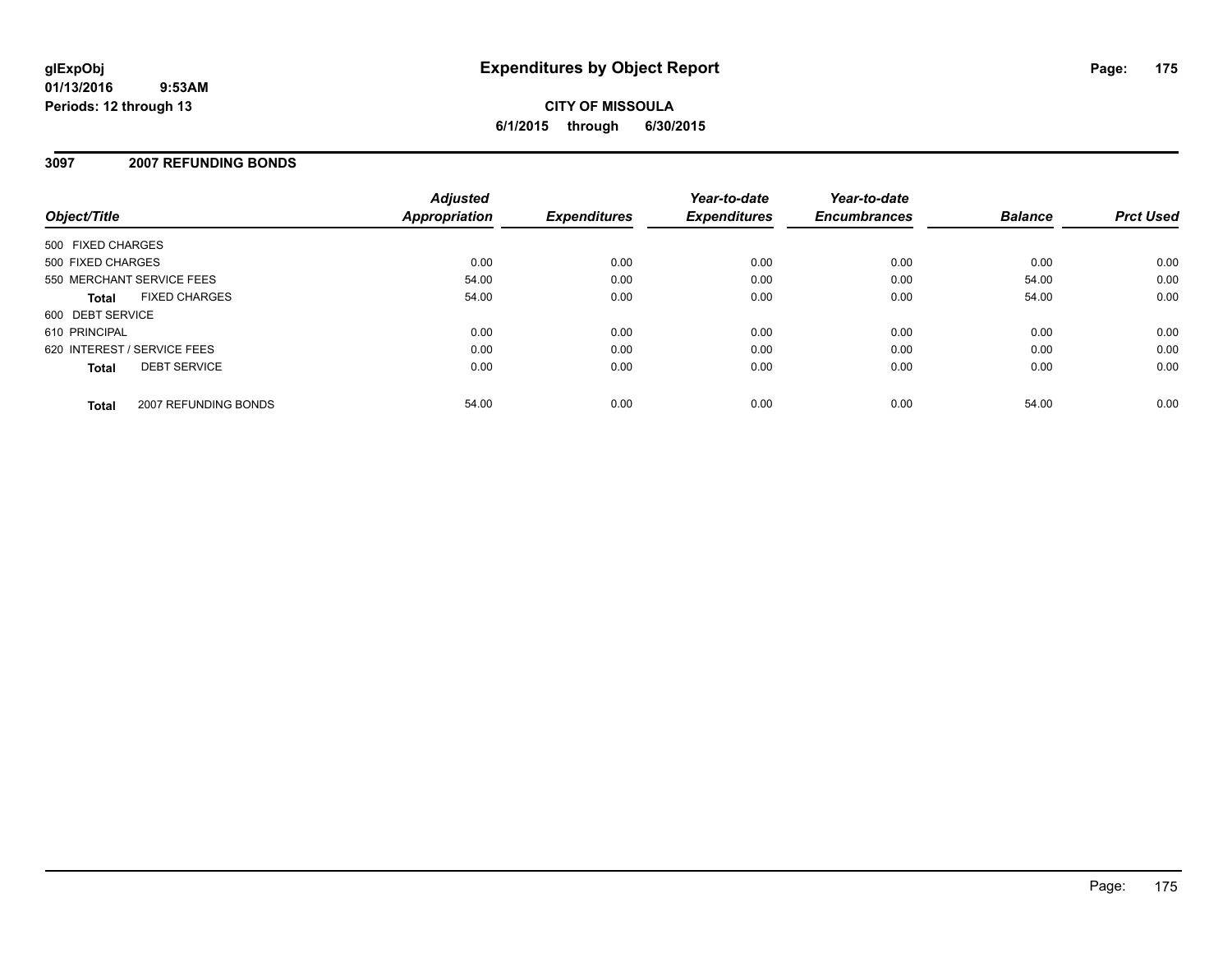### **CITY OF MISSOULA 6/1/2015 through 6/30/2015**

#### **3100 SIDEWALK & CURB WARRANTS FUND**

| Object/Title                         | <b>Adjusted</b><br><b>Appropriation</b> | <b>Expenditures</b> | Year-to-date<br><b>Expenditures</b> | Year-to-date<br><b>Encumbrances</b> | <b>Balance</b> | <b>Prct Used</b> |
|--------------------------------------|-----------------------------------------|---------------------|-------------------------------------|-------------------------------------|----------------|------------------|
| 500 FIXED CHARGES                    |                                         |                     |                                     |                                     |                |                  |
| 550 MERCHANT SERVICE FEES            | 0.00                                    | 0.00                | 0.00                                | 0.00                                | 0.00           | 0.00             |
| <b>FIXED CHARGES</b><br><b>Total</b> | 0.00                                    | 0.00                | 0.00                                | 0.00                                | 0.00           | 0.00             |
| 600 DEBT SERVICE                     |                                         |                     |                                     |                                     |                |                  |
| 610 PRINCIPAL                        | 0.00                                    | 0.00                | 0.00                                | 0.00                                | 0.00           | 0.00             |
| 620 INTEREST / SERVICE FEES          | 0.00                                    | 0.00                | 0.00                                | 0.00                                | 0.00           | 0.00             |
| <b>DEBT SERVICE</b><br><b>Total</b>  | 0.00                                    | 0.00                | 0.00                                | 0.00                                | 0.00           | 0.00             |
| 800 OTHER OBJECTS                    |                                         |                     |                                     |                                     |                |                  |
| 820 TRANSFERS TO OTHER FUNDS         | 0.00                                    | 0.00                | 0.00                                | 0.00                                | 0.00           | 0.00             |
| OTHER OBJECTS<br><b>Total</b>        | 0.00                                    | 0.00                | 0.00                                | 0.00                                | 0.00           | 0.00             |
|                                      |                                         |                     |                                     |                                     |                |                  |
| NON-DEPARTMENTAL<br><b>Total</b>     | 0.00                                    | 0.00                | 0.00                                | 0.00                                | 0.00           | 0.00             |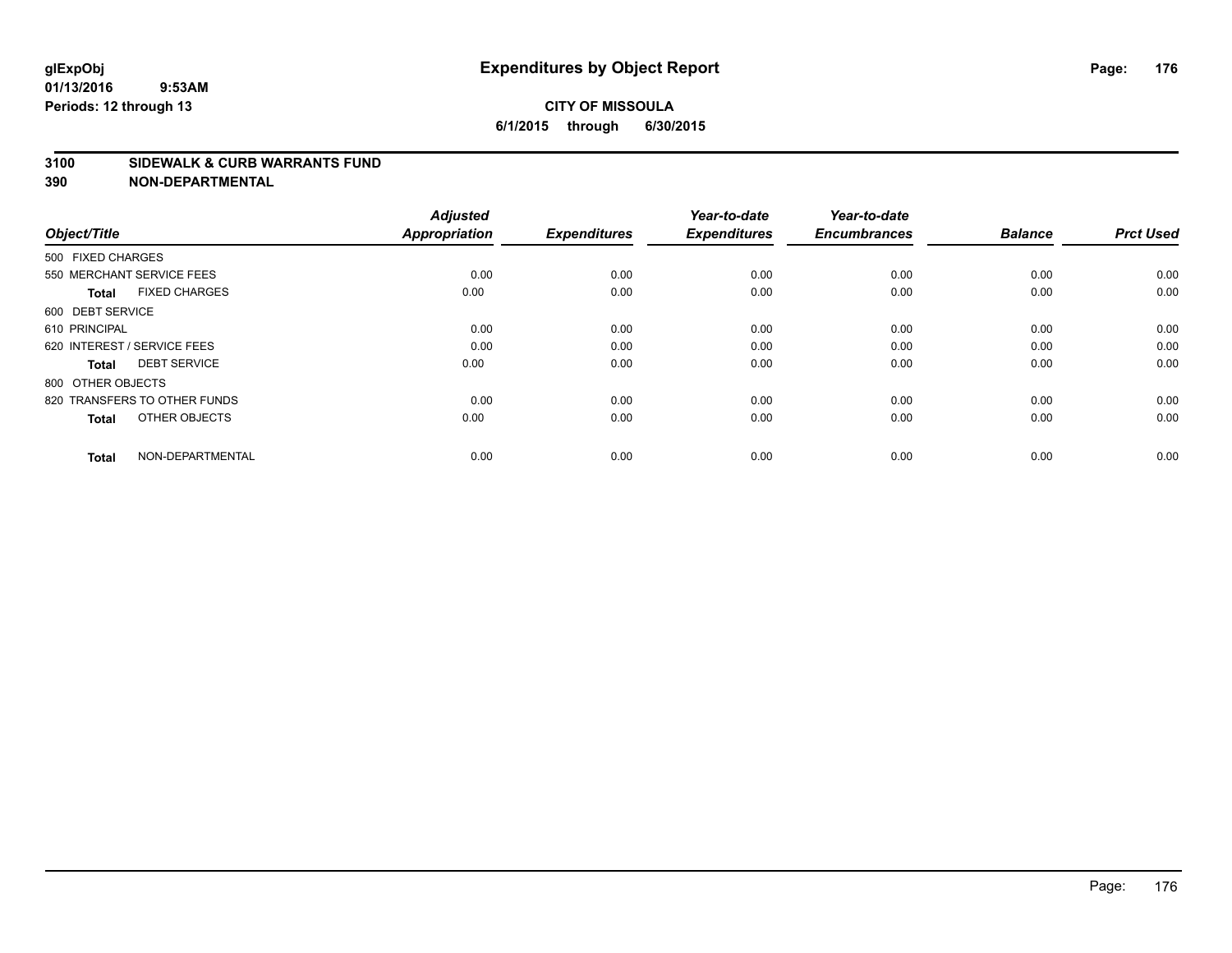## **CITY OF MISSOULA 6/1/2015 through 6/30/2015**

## **3100 SIDEWALK & CURB WARRANTS FUND**

| Object/Title                 |                               | <b>Adjusted</b><br>Appropriation | <b>Expenditures</b> | Year-to-date<br><b>Expenditures</b> | Year-to-date<br><b>Encumbrances</b> | <b>Balance</b> | <b>Prct Used</b> |
|------------------------------|-------------------------------|----------------------------------|---------------------|-------------------------------------|-------------------------------------|----------------|------------------|
| 500 FIXED CHARGES            |                               |                                  |                     |                                     |                                     |                |                  |
| 550 MERCHANT SERVICE FEES    |                               | 0.00                             | 0.00                | 0.00                                | 0.00                                | 0.00           | 0.00             |
| <b>Total</b>                 | <b>FIXED CHARGES</b>          | 0.00                             | 0.00                | 0.00                                | 0.00                                | 0.00           | 0.00             |
| 600 DEBT SERVICE             |                               |                                  |                     |                                     |                                     |                |                  |
| 610 PRINCIPAL                |                               | 0.00                             | 0.00                | 0.00                                | 0.00                                | 0.00           | 0.00             |
| 620 INTEREST / SERVICE FEES  |                               | 0.00                             | 0.00                | 0.00                                | 0.00                                | 0.00           | 0.00             |
| <b>Total</b>                 | <b>DEBT SERVICE</b>           | 0.00                             | 0.00                | 0.00                                | 0.00                                | 0.00           | 0.00             |
| 800 OTHER OBJECTS            |                               |                                  |                     |                                     |                                     |                |                  |
| 820 TRANSFERS TO OTHER FUNDS |                               | 0.00                             | 0.00                | 0.00                                | 0.00                                | 0.00           | 0.00             |
| <b>Total</b>                 | OTHER OBJECTS                 | 0.00                             | 0.00                | 0.00                                | 0.00                                | 0.00           | 0.00             |
| <b>Total</b>                 | SIDEWALK & CURB WARRANTS FUND | 0.00                             | 0.00                | 0.00                                | 0.00                                | 0.00           | 0.00             |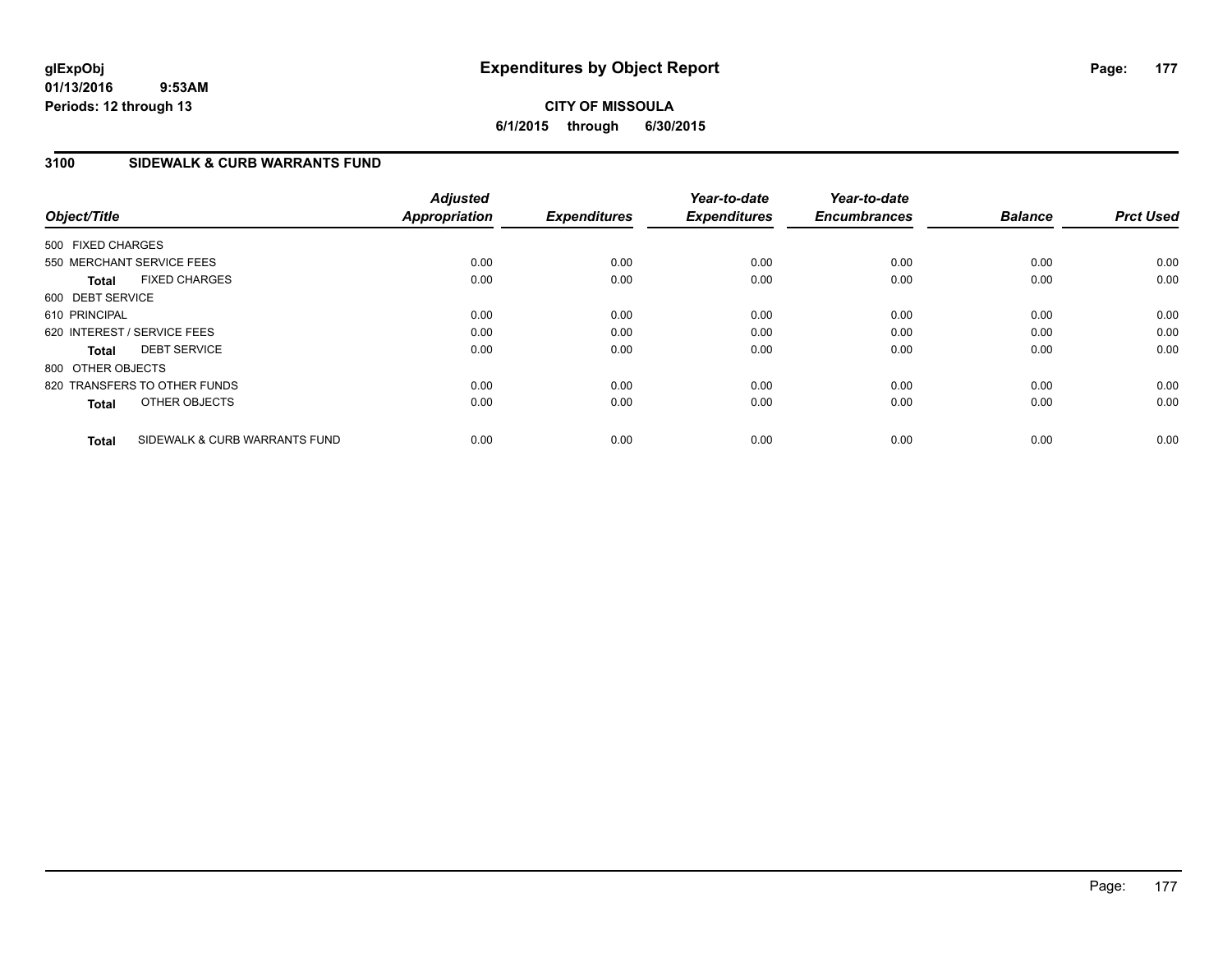#### **3200 FY99 SIDEWALK & CURB DEBT SERVICE FUND**

| Object/Title                         | <b>Adjusted</b><br>Appropriation | <b>Expenditures</b> | Year-to-date<br><b>Expenditures</b> | Year-to-date<br><b>Encumbrances</b> | <b>Balance</b> | <b>Prct Used</b> |
|--------------------------------------|----------------------------------|---------------------|-------------------------------------|-------------------------------------|----------------|------------------|
| 500 FIXED CHARGES                    |                                  |                     |                                     |                                     |                |                  |
|                                      |                                  |                     |                                     |                                     |                |                  |
| 550 MERCHANT SERVICE FEES            | 0.00                             | 0.00                | 0.00                                | 0.00                                | 0.00           | 0.00             |
| <b>FIXED CHARGES</b><br><b>Total</b> | 0.00                             | 0.00                | 0.00                                | 0.00                                | 0.00           | 0.00             |
| 600 DEBT SERVICE                     |                                  |                     |                                     |                                     |                |                  |
| 610 PRINCIPAL                        | 0.00                             | 0.00                | 0.00                                | 0.00                                | 0.00           | 0.00             |
| 620 INTEREST / SERVICE FEES          | 0.00                             | 0.00                | 0.00                                | 0.00                                | 0.00           | 0.00             |
| <b>DEBT SERVICE</b><br><b>Total</b>  | 0.00                             | 0.00                | 0.00                                | 0.00                                | 0.00           | 0.00             |
| 800 OTHER OBJECTS                    |                                  |                     |                                     |                                     |                |                  |
| 820 TRANSFERS TO OTHER FUNDS         | 0.00                             | 0.00                | 0.00                                | 0.00                                | 0.00           | 0.00             |
| OTHER OBJECTS<br><b>Total</b>        | 0.00                             | 0.00                | 0.00                                | 0.00                                | 0.00           | 0.00             |
|                                      |                                  |                     |                                     |                                     |                |                  |
| NON-DEPARTMENTAL<br><b>Total</b>     | 0.00                             | 0.00                | 0.00                                | 0.00                                | 0.00           | 0.00             |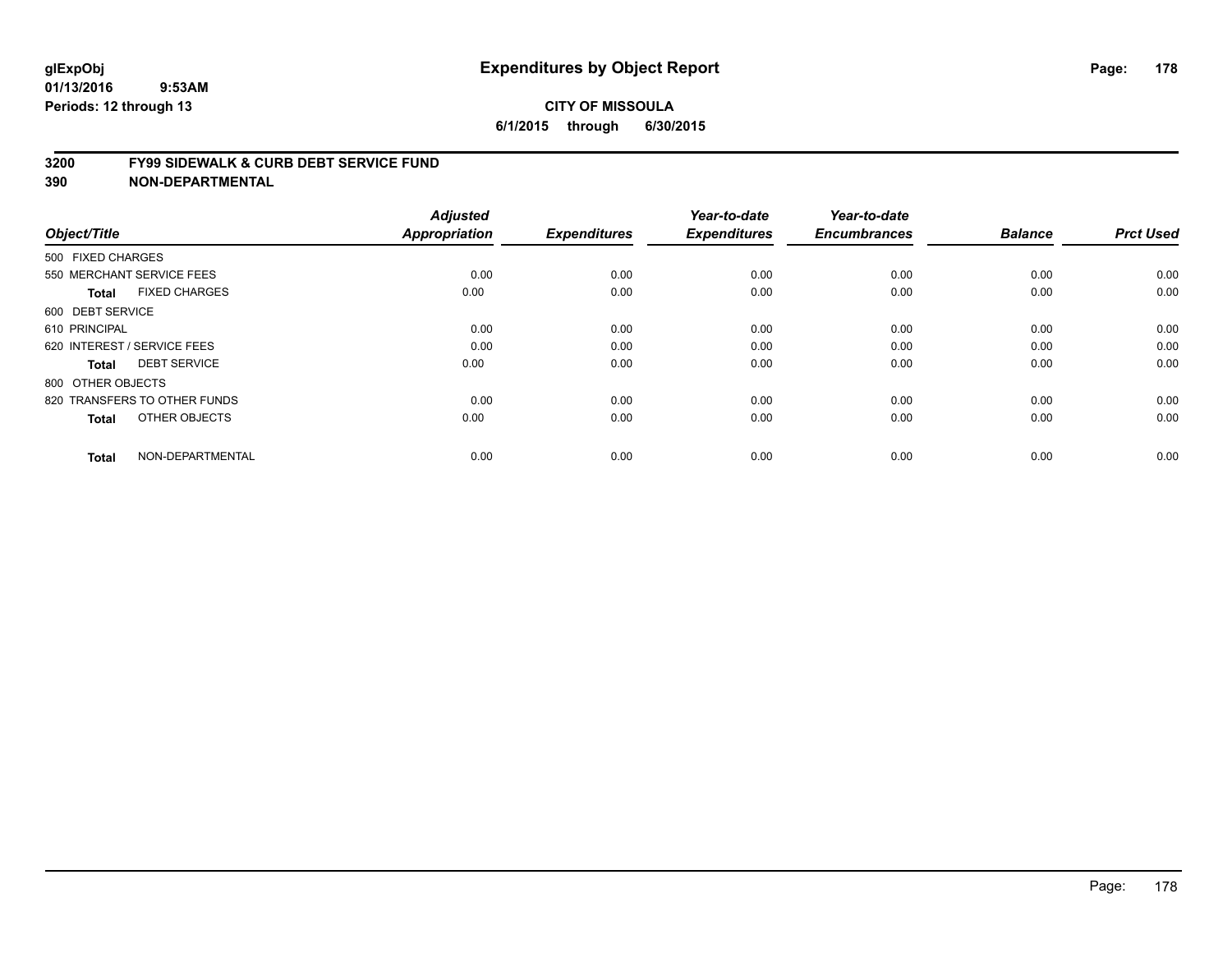**CITY OF MISSOULA 6/1/2015 through 6/30/2015**

## **3200 FY99 SIDEWALK & CURB DEBT SERVICE FUND**

| Object/Title      |                                              | <b>Adjusted</b><br><b>Appropriation</b> | <b>Expenditures</b> | Year-to-date<br><b>Expenditures</b> | Year-to-date<br><b>Encumbrances</b> | <b>Balance</b> | <b>Prct Used</b> |
|-------------------|----------------------------------------------|-----------------------------------------|---------------------|-------------------------------------|-------------------------------------|----------------|------------------|
| 500 FIXED CHARGES |                                              |                                         |                     |                                     |                                     |                |                  |
|                   | 550 MERCHANT SERVICE FEES                    | 0.00                                    | 0.00                | 0.00                                | 0.00                                | 0.00           | 0.00             |
| <b>Total</b>      | <b>FIXED CHARGES</b>                         | 0.00                                    | 0.00                | 0.00                                | 0.00                                | 0.00           | 0.00             |
| 600 DEBT SERVICE  |                                              |                                         |                     |                                     |                                     |                |                  |
| 610 PRINCIPAL     |                                              | 0.00                                    | 0.00                | 0.00                                | 0.00                                | 0.00           | 0.00             |
|                   | 620 INTEREST / SERVICE FEES                  | 0.00                                    | 0.00                | 0.00                                | 0.00                                | 0.00           | 0.00             |
| <b>Total</b>      | <b>DEBT SERVICE</b>                          | 0.00                                    | 0.00                | 0.00                                | 0.00                                | 0.00           | 0.00             |
| 800 OTHER OBJECTS |                                              |                                         |                     |                                     |                                     |                |                  |
|                   | 820 TRANSFERS TO OTHER FUNDS                 | 0.00                                    | 0.00                | 0.00                                | 0.00                                | 0.00           | 0.00             |
| <b>Total</b>      | OTHER OBJECTS                                | 0.00                                    | 0.00                | 0.00                                | 0.00                                | 0.00           | 0.00             |
| <b>Total</b>      | <b>FY99 SIDEWALK &amp; CURB DEBT SERVICE</b> | 0.00                                    | 0.00                | 0.00                                | 0.00                                | 0.00           | 0.00             |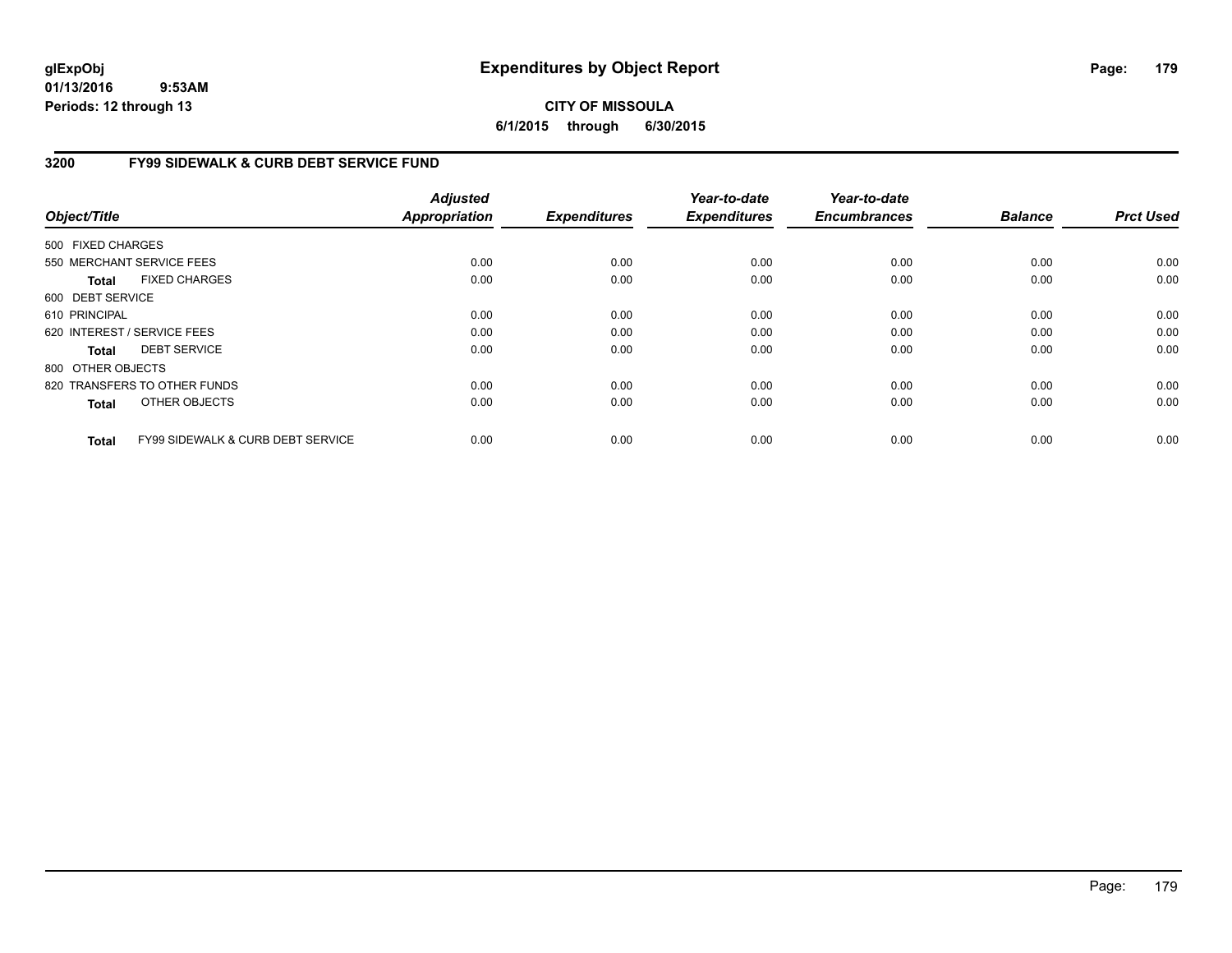#### **3300 FY00 SIDEWALK & CURB DEBT SERVICE FUND**

| Object/Title                        | <b>Adjusted</b><br><b>Appropriation</b> | <b>Expenditures</b> | Year-to-date<br><b>Expenditures</b> | Year-to-date<br><b>Encumbrances</b> | <b>Balance</b> | <b>Prct Used</b> |
|-------------------------------------|-----------------------------------------|---------------------|-------------------------------------|-------------------------------------|----------------|------------------|
| 500 FIXED CHARGES                   |                                         |                     |                                     |                                     |                |                  |
| 550 MERCHANT SERVICE FEES           | 0.00                                    | 0.00                | 0.00                                | 0.00                                | 0.00           | 0.00             |
| <b>FIXED CHARGES</b><br>Total       | 0.00                                    | 0.00                | 0.00                                | 0.00                                | 0.00           | 0.00             |
| 600 DEBT SERVICE                    |                                         |                     |                                     |                                     |                |                  |
| 610 PRINCIPAL                       | 0.00                                    | 0.00                | 0.00                                | 0.00                                | 0.00           | 0.00             |
| 620 INTEREST / SERVICE FEES         | 0.00                                    | 0.00                | 0.00                                | 0.00                                | 0.00           | 0.00             |
| <b>DEBT SERVICE</b><br><b>Total</b> | 0.00                                    | 0.00                | 0.00                                | 0.00                                | 0.00           | 0.00             |
| NON-DEPARTMENTAL<br><b>Total</b>    | 0.00                                    | 0.00                | 0.00                                | 0.00                                | 0.00           | 0.00             |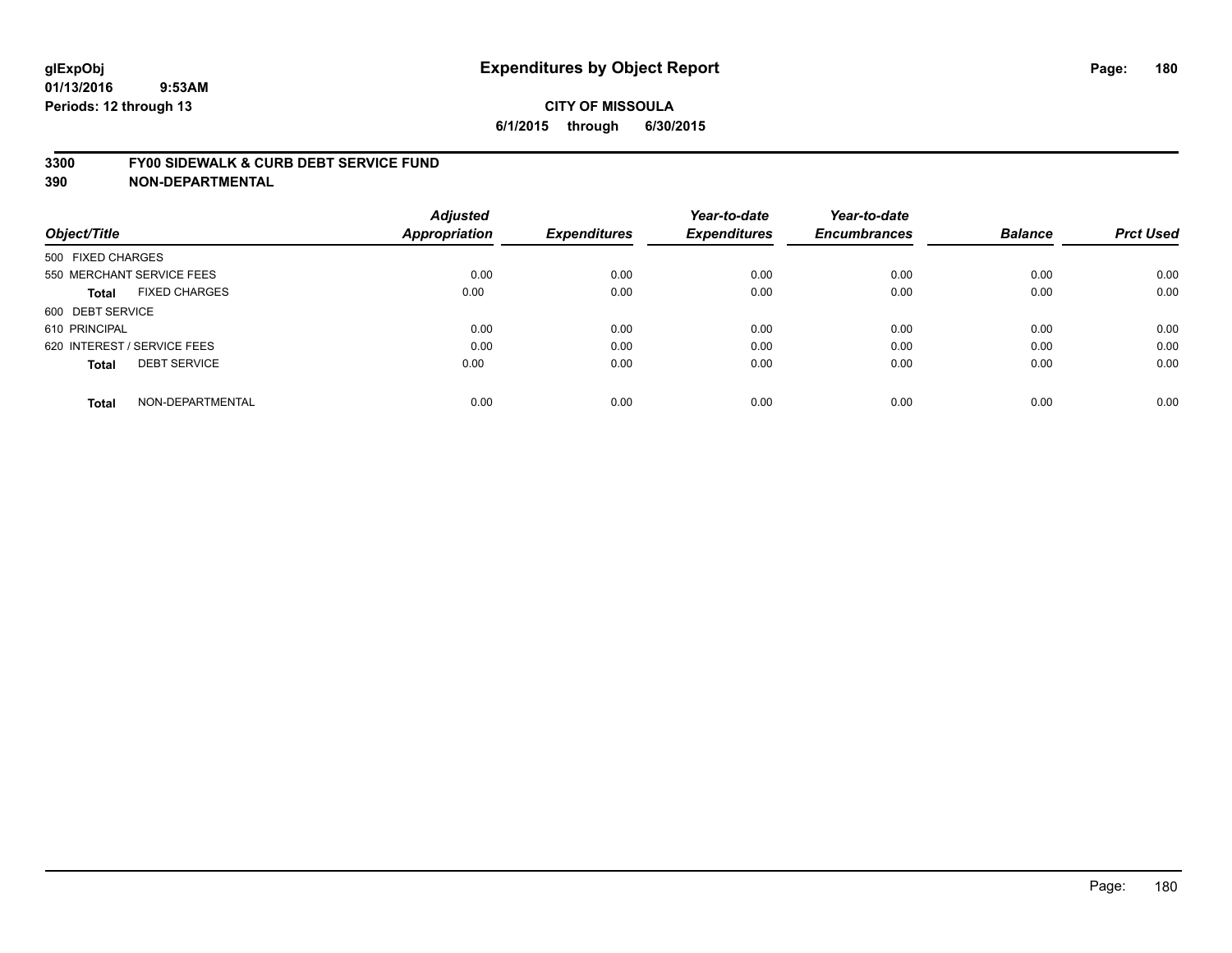### **CITY OF MISSOULA 6/1/2015 through 6/30/2015**

### **3300 FY00 SIDEWALK & CURB DEBT SERVICE FUND**

| Object/Title                |                                   | <b>Adjusted</b><br><b>Appropriation</b> | <b>Expenditures</b> | Year-to-date<br><b>Expenditures</b> | Year-to-date<br><b>Encumbrances</b> | <b>Balance</b> | <b>Prct Used</b> |
|-----------------------------|-----------------------------------|-----------------------------------------|---------------------|-------------------------------------|-------------------------------------|----------------|------------------|
| 500 FIXED CHARGES           |                                   |                                         |                     |                                     |                                     |                |                  |
|                             | 550 MERCHANT SERVICE FEES         | 0.00                                    | 0.00                | 0.00                                | 0.00                                | 0.00           | 0.00             |
| <b>Total</b>                | <b>FIXED CHARGES</b>              | 0.00                                    | 0.00                | 0.00                                | 0.00                                | 0.00           | 0.00             |
| 600 DEBT SERVICE            |                                   |                                         |                     |                                     |                                     |                |                  |
| 610 PRINCIPAL               |                                   | 0.00                                    | 0.00                | 0.00                                | 0.00                                | 0.00           | 0.00             |
| 620 INTEREST / SERVICE FEES |                                   | 0.00                                    | 0.00                | 0.00                                | 0.00                                | 0.00           | 0.00             |
| <b>Total</b>                | <b>DEBT SERVICE</b>               | 0.00                                    | 0.00                | 0.00                                | 0.00                                | 0.00           | 0.00             |
| <b>Total</b>                | FY00 SIDEWALK & CURB DEBT SERVICE | 0.00                                    | 0.00                | 0.00                                | 0.00                                | 0.00           | 0.00             |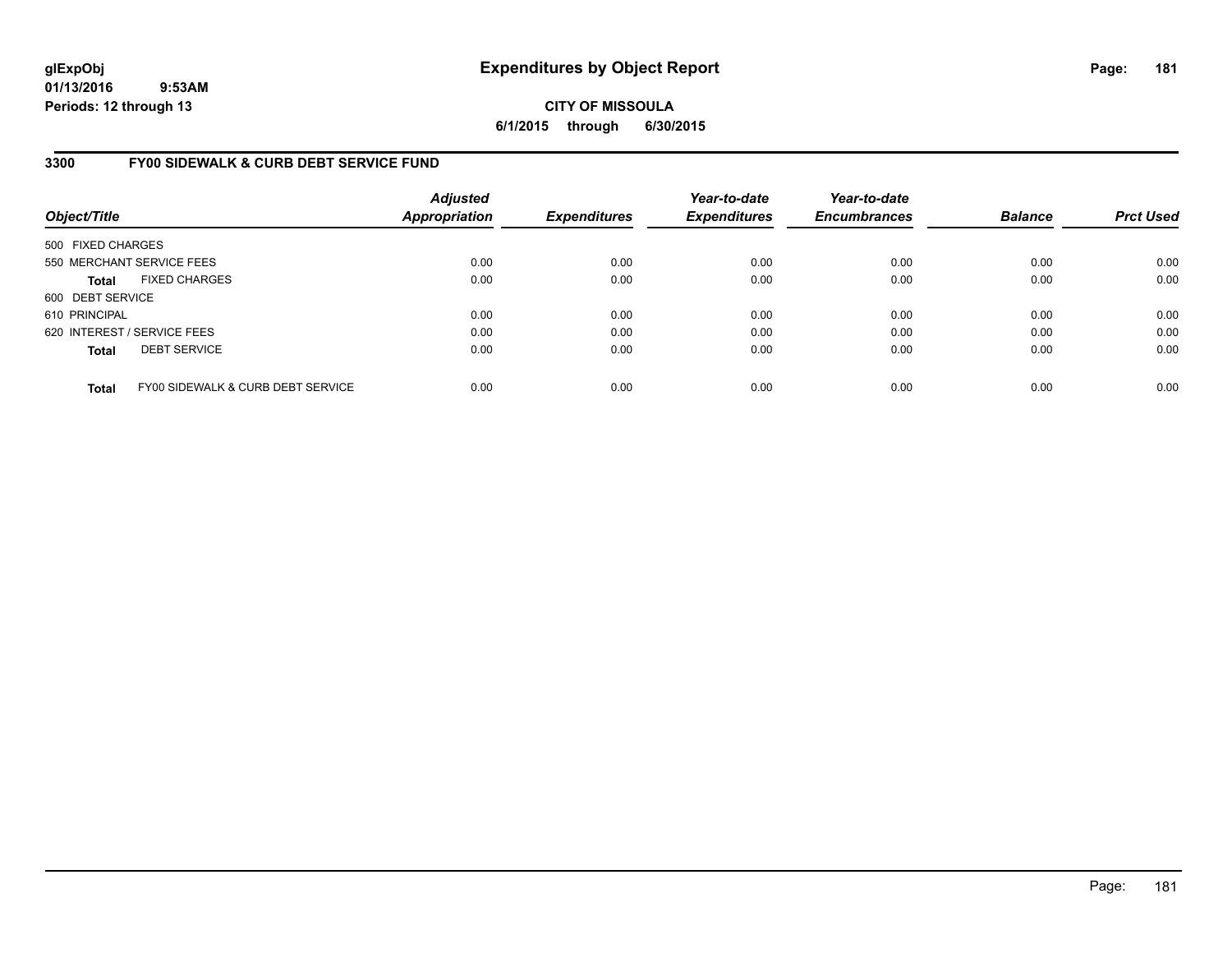# **3305 JUDGMENT LEVIES**

|                                     | <b>Adjusted</b>      |                     | Year-to-date        | Year-to-date        |                |                  |
|-------------------------------------|----------------------|---------------------|---------------------|---------------------|----------------|------------------|
| Object/Title                        | <b>Appropriation</b> | <b>Expenditures</b> | <b>Expenditures</b> | <b>Encumbrances</b> | <b>Balance</b> | <b>Prct Used</b> |
| 600 DEBT SERVICE                    |                      |                     |                     |                     |                |                  |
| 615 JUDGMENT LEVY DEBT PAYMENT      | 80.421.00            | 0.00                | 0.00                | 0.00                | 80.421.00      | 0.00             |
| <b>DEBT SERVICE</b><br><b>Total</b> | 80.421.00            | 0.00                | 0.00                | 0.00                | 80.421.00      | 0.00             |
| 800 OTHER OBJECTS                   |                      |                     |                     |                     |                |                  |
| 820 TRANSFERS TO OTHER FUNDS        | 75,563.00            | 75,563.30           | 75,563.30           | 0.00                | $-0.30$        | 100.00           |
| OTHER OBJECTS<br><b>Total</b>       | 75.563.00            | 75,563.30           | 75,563.30           | 0.00                | $-0.30$        | 100.00           |
| NON-DEPARTMENTAL<br><b>Total</b>    | 155.984.00           | 75.563.30           | 75.563.30           | 0.00                | 80.420.70      | 48.44            |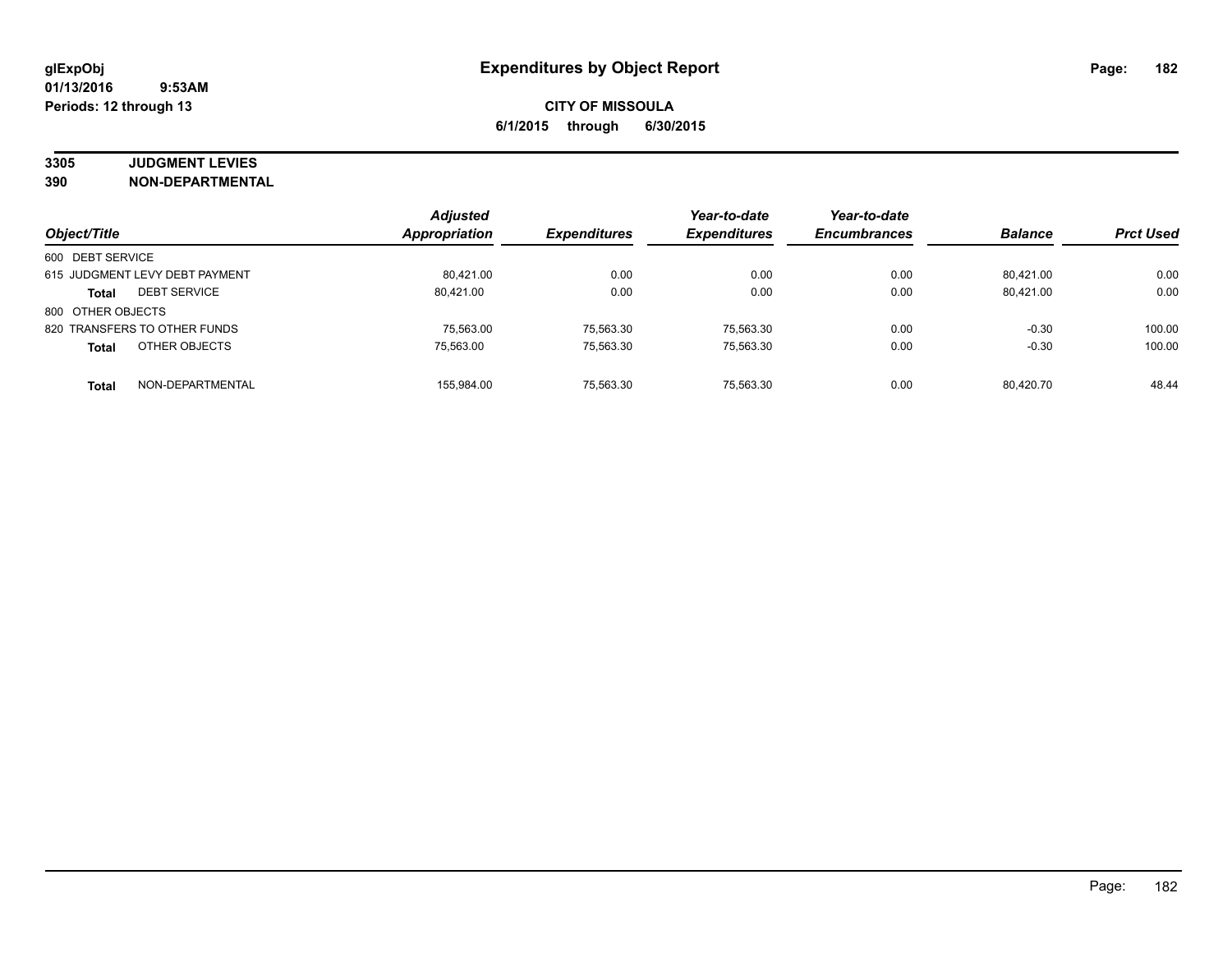**3305 JUDGMENT LEVIES**

| Object/Title                           | <b>Adjusted</b><br><b>Appropriation</b> | <b>Expenditures</b> | Year-to-date<br><b>Expenditures</b> | Year-to-date<br><b>Encumbrances</b> | <b>Balance</b> | <b>Prct Used</b> |
|----------------------------------------|-----------------------------------------|---------------------|-------------------------------------|-------------------------------------|----------------|------------------|
| 600 DEBT SERVICE                       |                                         |                     |                                     |                                     |                |                  |
| 615 JUDGMENT LEVY DEBT PAYMENT         | 80.421.00                               | 0.00                | 0.00                                | 0.00                                | 80.421.00      | 0.00             |
| <b>DEBT SERVICE</b><br><b>Total</b>    | 80.421.00                               | 0.00                | 0.00                                | 0.00                                | 80.421.00      | 0.00             |
| 800 OTHER OBJECTS                      |                                         |                     |                                     |                                     |                |                  |
| 820 TRANSFERS TO OTHER FUNDS           | 75.563.00                               | 75.563.30           | 75.563.30                           | 0.00                                | $-0.30$        | 100.00           |
| OTHER OBJECTS<br><b>Total</b>          | 75.563.00                               | 75,563.30           | 75.563.30                           | 0.00                                | $-0.30$        | 100.00           |
| <b>JUDGMENT LEVIES</b><br><b>Total</b> | 155,984.00                              | 75,563.30           | 75.563.30                           | 0.00                                | 80.420.70      | 48.44            |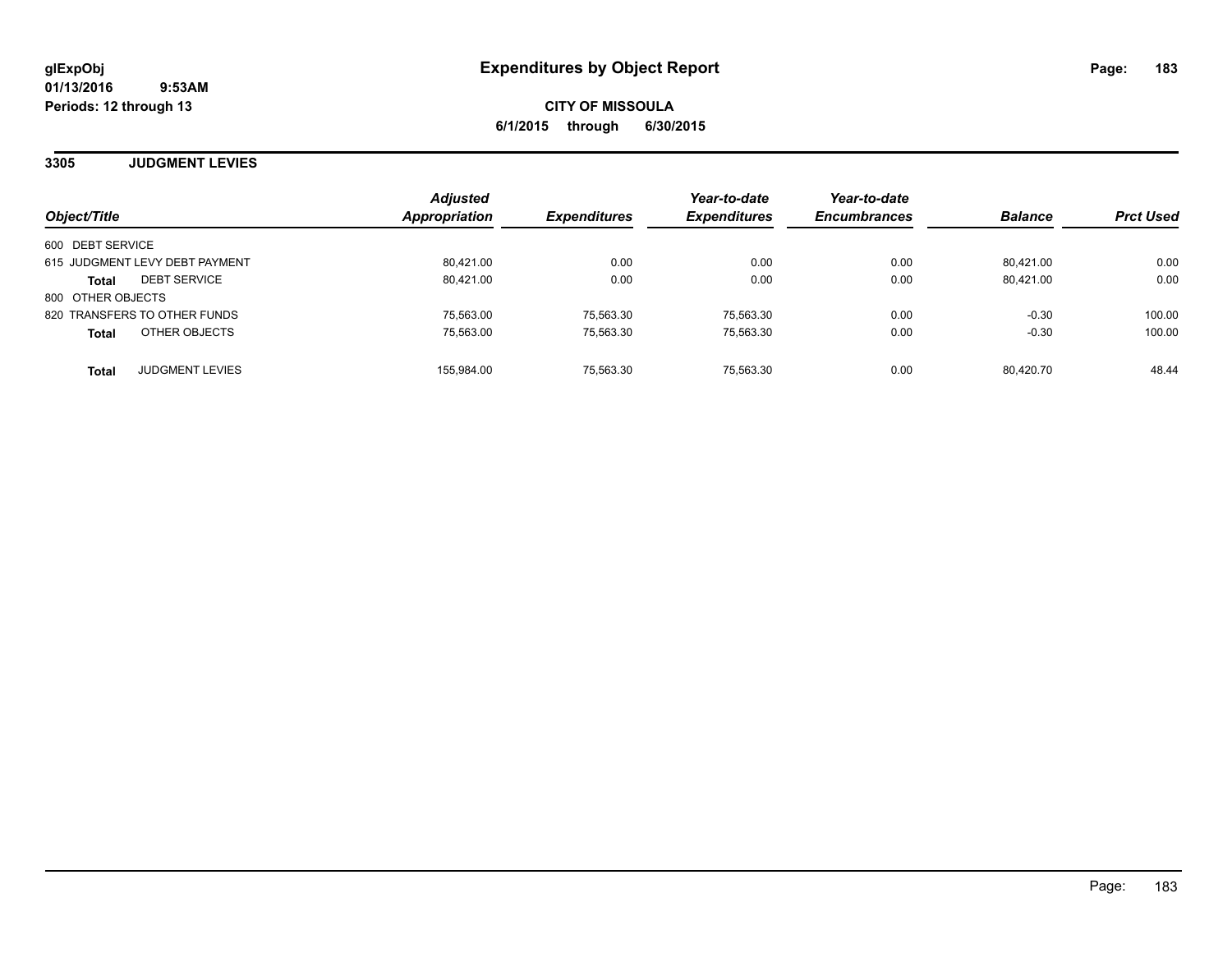### **3400 FY01 SIDEWALK & CURB DEBT SERVICE FUND**

**000 \*\*\* Title Not Found \*\*\***

| Object/Title                     | <b>Adjusted</b><br>Appropriation | <b>Expenditures</b> | Year-to-date<br><i><b>Expenditures</b></i> | Year-to-date<br><b>Encumbrances</b> | <b>Balance</b> | <b>Prct Used</b> |
|----------------------------------|----------------------------------|---------------------|--------------------------------------------|-------------------------------------|----------------|------------------|
| 800 OTHER OBJECTS                |                                  |                     |                                            |                                     |                |                  |
| 820 TRANSFERS TO OTHER FUNDS     | 32,582.00                        | 32,581.18           | 32.581.18                                  | 0.00                                | 0.82           | 100.00           |
| OTHER OBJECTS<br><b>Total</b>    | 32,582.00                        | 32,581.18           | 32.581.18                                  | 0.00                                | 0.82           | 100.00           |
| *** Title Not Found ***<br>Total | 32,582.00                        | 32.581.18           | 32.581.18                                  | 0.00                                | 0.82           | 100.00           |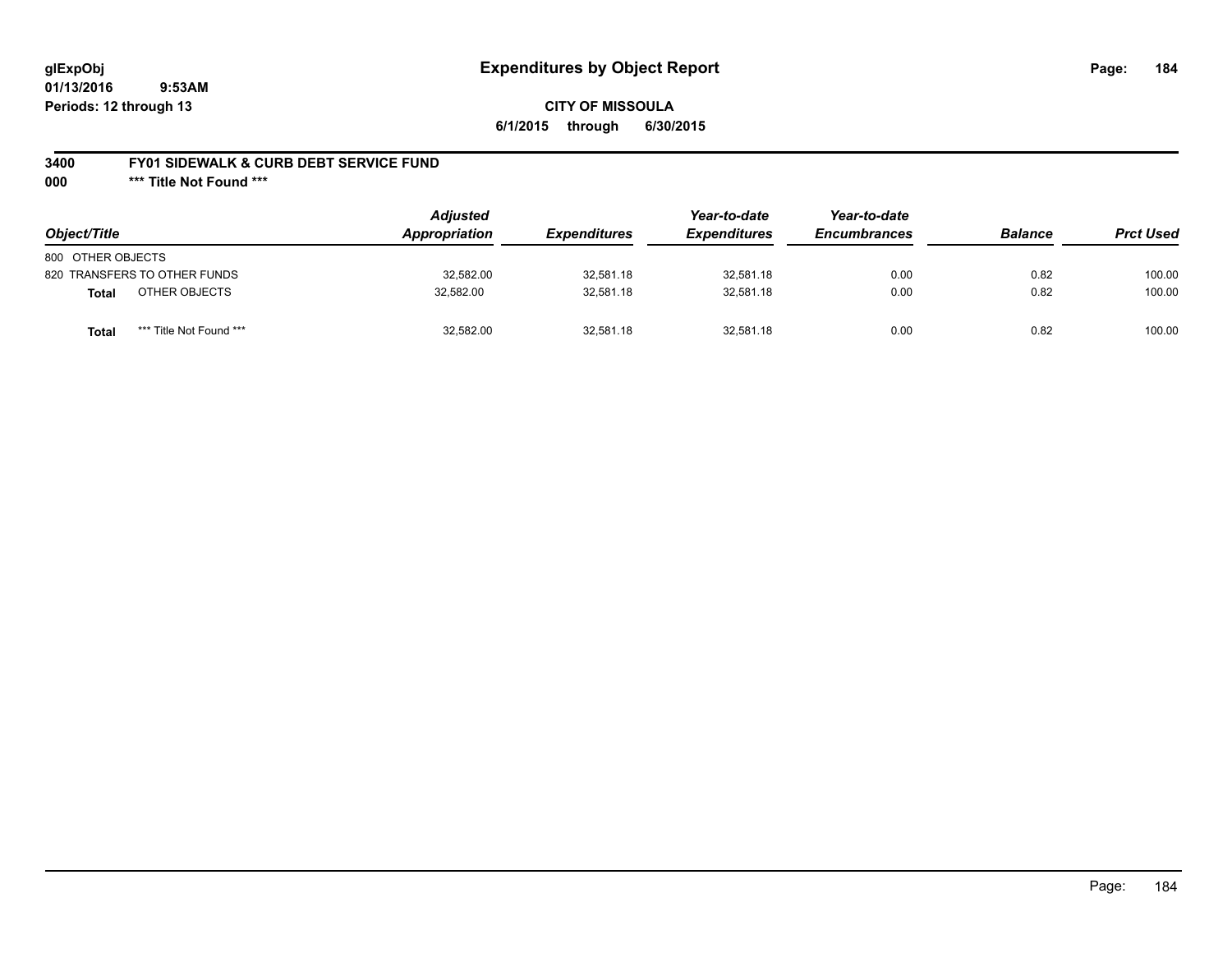#### **3400 FY01 SIDEWALK & CURB DEBT SERVICE FUND**

| Object/Title                         | <b>Adjusted</b><br><b>Appropriation</b> | <b>Expenditures</b> | Year-to-date<br><b>Expenditures</b> | Year-to-date<br><b>Encumbrances</b> | <b>Balance</b> | <b>Prct Used</b> |
|--------------------------------------|-----------------------------------------|---------------------|-------------------------------------|-------------------------------------|----------------|------------------|
|                                      |                                         |                     |                                     |                                     |                |                  |
| 500 FIXED CHARGES                    |                                         |                     |                                     |                                     |                |                  |
| 550 MERCHANT SERVICE FEES            | 71.00                                   | 0.00                | 0.00                                | 0.00                                | 71.00          | 0.00             |
| <b>FIXED CHARGES</b><br><b>Total</b> | 71.00                                   | 0.00                | 0.00                                | 0.00                                | 71.00          | 0.00             |
| 600 DEBT SERVICE                     |                                         |                     |                                     |                                     |                |                  |
| 610 PRINCIPAL                        | 0.00                                    | 0.00                | 0.00                                | 0.00                                | 0.00           | 0.00             |
| 620 INTEREST / SERVICE FEES          | 0.00                                    | 0.00                | 0.00                                | 0.00                                | 0.00           | 0.00             |
| <b>DEBT SERVICE</b><br>Total         | 0.00                                    | 0.00                | 0.00                                | 0.00                                | 0.00           | 0.00             |
| 800 OTHER OBJECTS                    |                                         |                     |                                     |                                     |                |                  |
| 820 TRANSFERS TO OTHER FUNDS         | 0.00                                    | 1,335.03            | 1,335.03                            | 0.00                                | $-1,335.03$    | 0.00             |
| OTHER OBJECTS<br><b>Total</b>        | 0.00                                    | 1,335.03            | 1,335.03                            | 0.00                                | $-1,335.03$    | 0.00             |
|                                      |                                         |                     |                                     |                                     |                |                  |
| NON-DEPARTMENTAL<br><b>Total</b>     | 71.00                                   | 1,335.03            | 1,335.03                            | 0.00                                | $-1.264.03$    | 1,880.32         |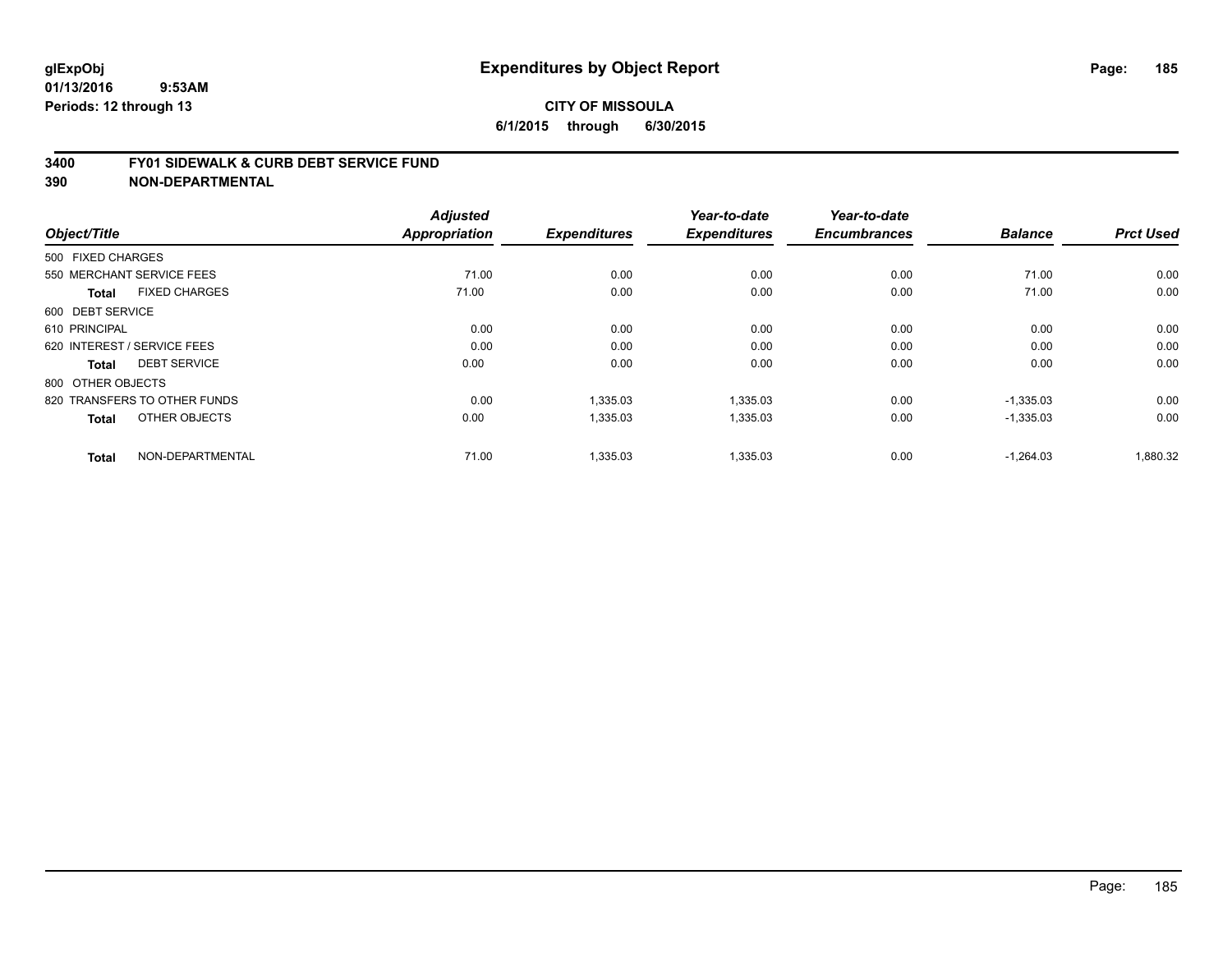### **CITY OF MISSOULA 6/1/2015 through 6/30/2015**

# **3400 FY01 SIDEWALK & CURB DEBT SERVICE FUND**

|                   |                                              | <b>Adjusted</b><br><b>Appropriation</b> | <b>Expenditures</b> | Year-to-date<br><b>Expenditures</b> | Year-to-date<br><b>Encumbrances</b> | <b>Balance</b> | <b>Prct Used</b> |
|-------------------|----------------------------------------------|-----------------------------------------|---------------------|-------------------------------------|-------------------------------------|----------------|------------------|
| Object/Title      |                                              |                                         |                     |                                     |                                     |                |                  |
| 500 FIXED CHARGES |                                              |                                         |                     |                                     |                                     |                |                  |
|                   | 550 MERCHANT SERVICE FEES                    | 71.00                                   | 0.00                | 0.00                                | 0.00                                | 71.00          | 0.00             |
| <b>Total</b>      | <b>FIXED CHARGES</b>                         | 71.00                                   | 0.00                | 0.00                                | 0.00                                | 71.00          | 0.00             |
| 600 DEBT SERVICE  |                                              |                                         |                     |                                     |                                     |                |                  |
| 610 PRINCIPAL     |                                              | 0.00                                    | 0.00                | 0.00                                | 0.00                                | 0.00           | 0.00             |
|                   | 620 INTEREST / SERVICE FEES                  | 0.00                                    | 0.00                | 0.00                                | 0.00                                | 0.00           | 0.00             |
| Total             | <b>DEBT SERVICE</b>                          | 0.00                                    | 0.00                | 0.00                                | 0.00                                | 0.00           | 0.00             |
| 800 OTHER OBJECTS |                                              |                                         |                     |                                     |                                     |                |                  |
|                   | 820 TRANSFERS TO OTHER FUNDS                 | 32,582.00                               | 33.916.21           | 33.916.21                           | 0.00                                | $-1.334.21$    | 104.09           |
| Total             | OTHER OBJECTS                                | 32,582.00                               | 33,916.21           | 33,916.21                           | 0.00                                | $-1,334.21$    | 104.09           |
| <b>Total</b>      | <b>FY01 SIDEWALK &amp; CURB DEBT SERVICE</b> | 32,653.00                               | 33.916.21           | 33.916.21                           | 0.00                                | $-1.263.21$    | 103.87           |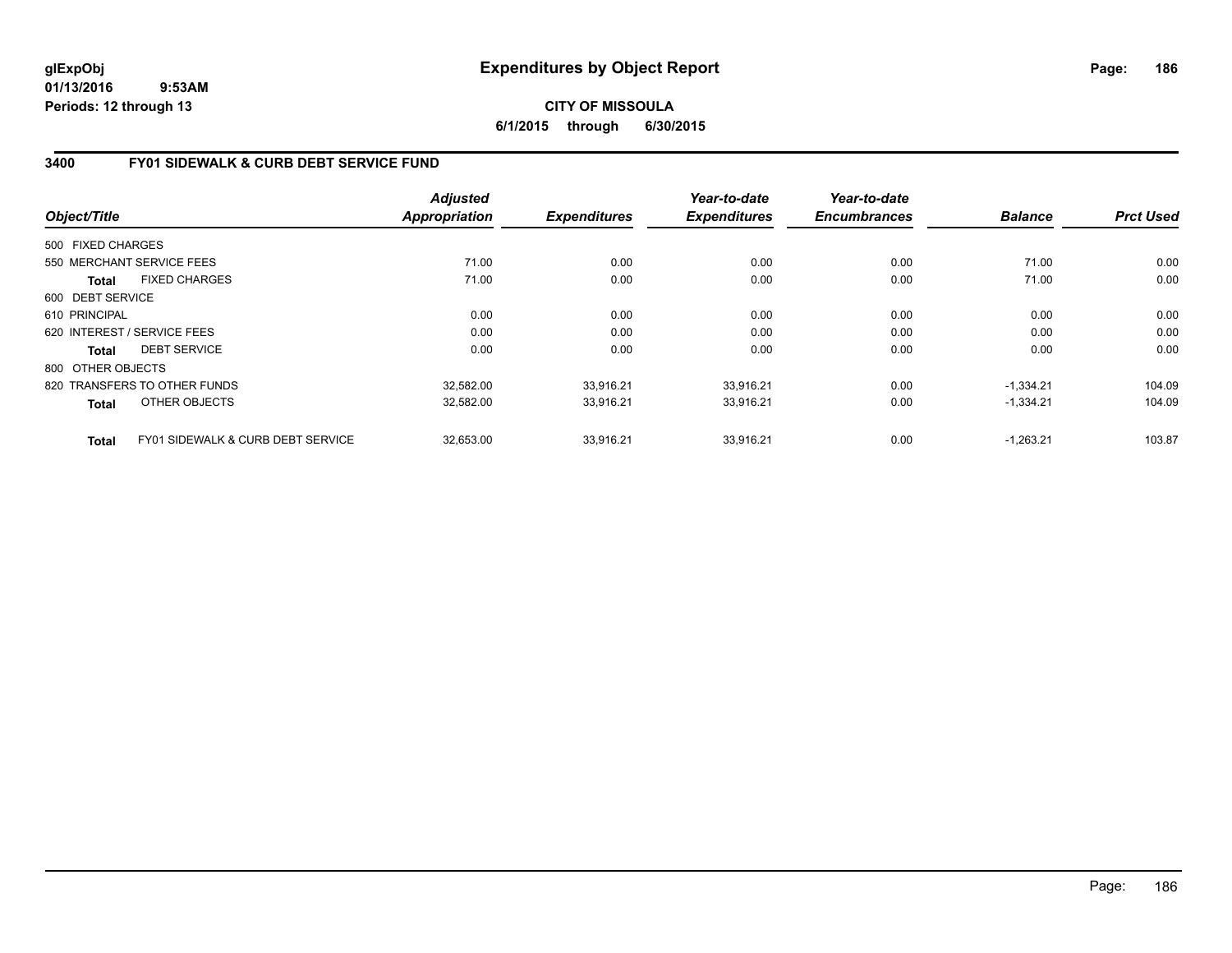# **glExpObj Expenditures by Object Report Page: 187**

**01/13/2016 9:53AM Periods: 12 through 13**

### **CITY OF MISSOULA 6/1/2015 through 6/30/2015**

### **3410 FY02 SIDEWALK & CURB DEBT SERVICE FUND**

**000 \*\*\* Title Not Found \*\*\***

| Object/Title                            | <b>Adjusted</b><br>Appropriation | <b>Expenditures</b> | Year-to-date<br><b>Expenditures</b> | Year-to-date<br><b>Encumbrances</b> | <b>Balance</b> | <b>Prct Used</b> |
|-----------------------------------------|----------------------------------|---------------------|-------------------------------------|-------------------------------------|----------------|------------------|
| 800 OTHER OBJECTS                       |                                  |                     |                                     |                                     |                |                  |
| 820 TRANSFERS TO OTHER FUNDS            | 791.00                           | 790.24              | 790.24                              | 0.00                                | 0.76           | 99.90            |
| OTHER OBJECTS<br><b>Total</b>           | 791.00                           | 790.24              | 790.24                              | 0.00                                | 0.76           | 99.90            |
| *** Title Not Found ***<br><b>Total</b> | 791.00                           | 790.24              | 790.24                              | 0.00                                | 0.76           | 99.90            |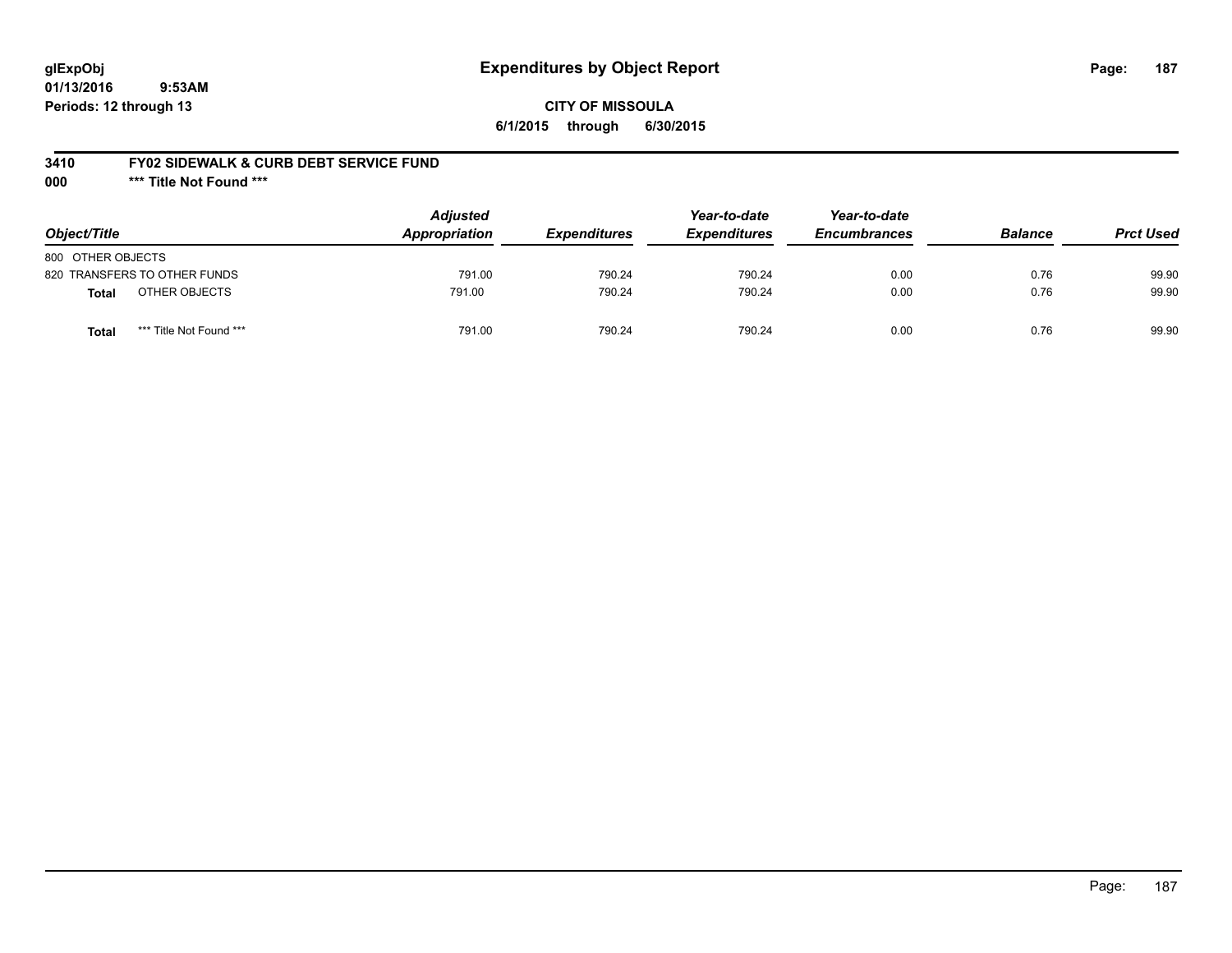#### **3410 FY02 SIDEWALK & CURB DEBT SERVICE FUND**

| Object/Title                         | <b>Adjusted</b><br>Appropriation | <b>Expenditures</b> | Year-to-date<br><b>Expenditures</b> | Year-to-date<br><b>Encumbrances</b> | <b>Balance</b> | <b>Prct Used</b> |
|--------------------------------------|----------------------------------|---------------------|-------------------------------------|-------------------------------------|----------------|------------------|
| 500 FIXED CHARGES                    |                                  |                     |                                     |                                     |                |                  |
| 550 MERCHANT SERVICE FEES            | 0.00                             | 0.00                | 0.00                                | 0.00                                | 0.00           | 0.00             |
| <b>FIXED CHARGES</b><br><b>Total</b> | 0.00                             | 0.00                | 0.00                                | 0.00                                | 0.00           | 0.00             |
| 600 DEBT SERVICE                     |                                  |                     |                                     |                                     |                |                  |
| 610 PRINCIPAL                        | 0.00                             | 0.00                | 0.00                                | 0.00                                | 0.00           | 0.00             |
| 620 INTEREST / SERVICE FEES          | 0.00                             | $-350.00$           | 0.00                                | 0.00                                | 0.00           | 0.00             |
| <b>DEBT SERVICE</b><br><b>Total</b>  | 0.00                             | $-350.00$           | 0.00                                | 0.00                                | 0.00           | 0.00             |
| NON-DEPARTMENTAL<br><b>Total</b>     | 0.00                             | $-350.00$           | 0.00                                | 0.00                                | 0.00           | 0.00             |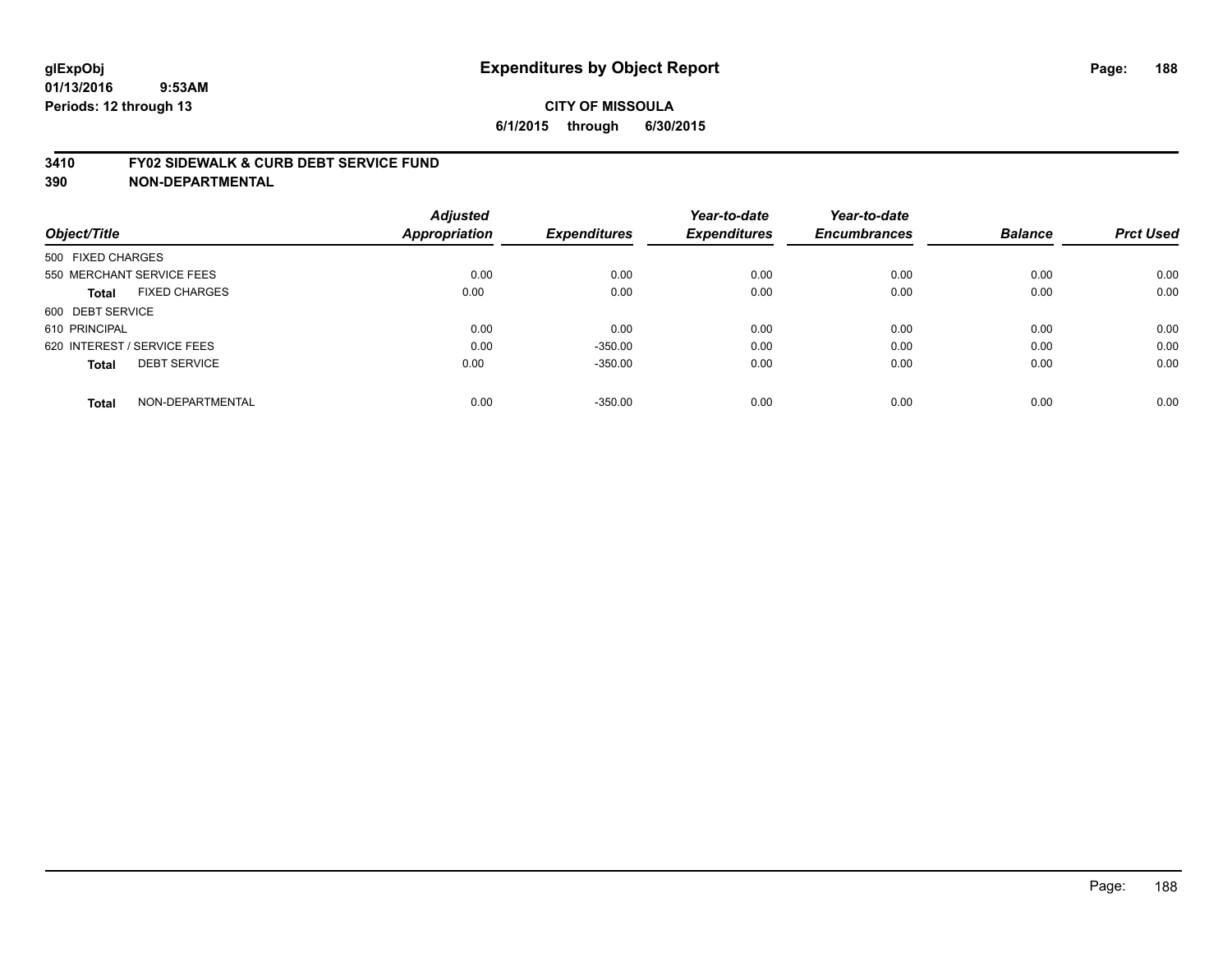### **CITY OF MISSOULA 6/1/2015 through 6/30/2015**

# **3410 FY02 SIDEWALK & CURB DEBT SERVICE FUND**

| Object/Title      |                                              | <b>Adjusted</b><br><b>Appropriation</b> | <b>Expenditures</b> | Year-to-date<br><b>Expenditures</b> | Year-to-date<br><b>Encumbrances</b> | <b>Balance</b> | <b>Prct Used</b> |
|-------------------|----------------------------------------------|-----------------------------------------|---------------------|-------------------------------------|-------------------------------------|----------------|------------------|
| 500 FIXED CHARGES |                                              |                                         |                     |                                     |                                     |                |                  |
|                   | 550 MERCHANT SERVICE FEES                    | 0.00                                    | 0.00                | 0.00                                | 0.00                                | 0.00           | 0.00             |
| <b>Total</b>      | <b>FIXED CHARGES</b>                         | 0.00                                    | 0.00                | 0.00                                | 0.00                                | 0.00           | 0.00             |
| 600 DEBT SERVICE  |                                              |                                         |                     |                                     |                                     |                |                  |
| 610 PRINCIPAL     |                                              | 0.00                                    | 0.00                | 0.00                                | 0.00                                | 0.00           | 0.00             |
|                   | 620 INTEREST / SERVICE FEES                  | 0.00                                    | $-350.00$           | 0.00                                | 0.00                                | 0.00           | 0.00             |
| Total             | <b>DEBT SERVICE</b>                          | 0.00                                    | $-350.00$           | 0.00                                | 0.00                                | 0.00           | 0.00             |
| 800 OTHER OBJECTS |                                              |                                         |                     |                                     |                                     |                |                  |
|                   | 820 TRANSFERS TO OTHER FUNDS                 | 791.00                                  | 790.24              | 790.24                              | 0.00                                | 0.76           | 99.90            |
| <b>Total</b>      | OTHER OBJECTS                                | 791.00                                  | 790.24              | 790.24                              | 0.00                                | 0.76           | 99.90            |
| <b>Total</b>      | <b>FY02 SIDEWALK &amp; CURB DEBT SERVICE</b> | 791.00                                  | 440.24              | 790.24                              | 0.00                                | 0.76           | 99.90            |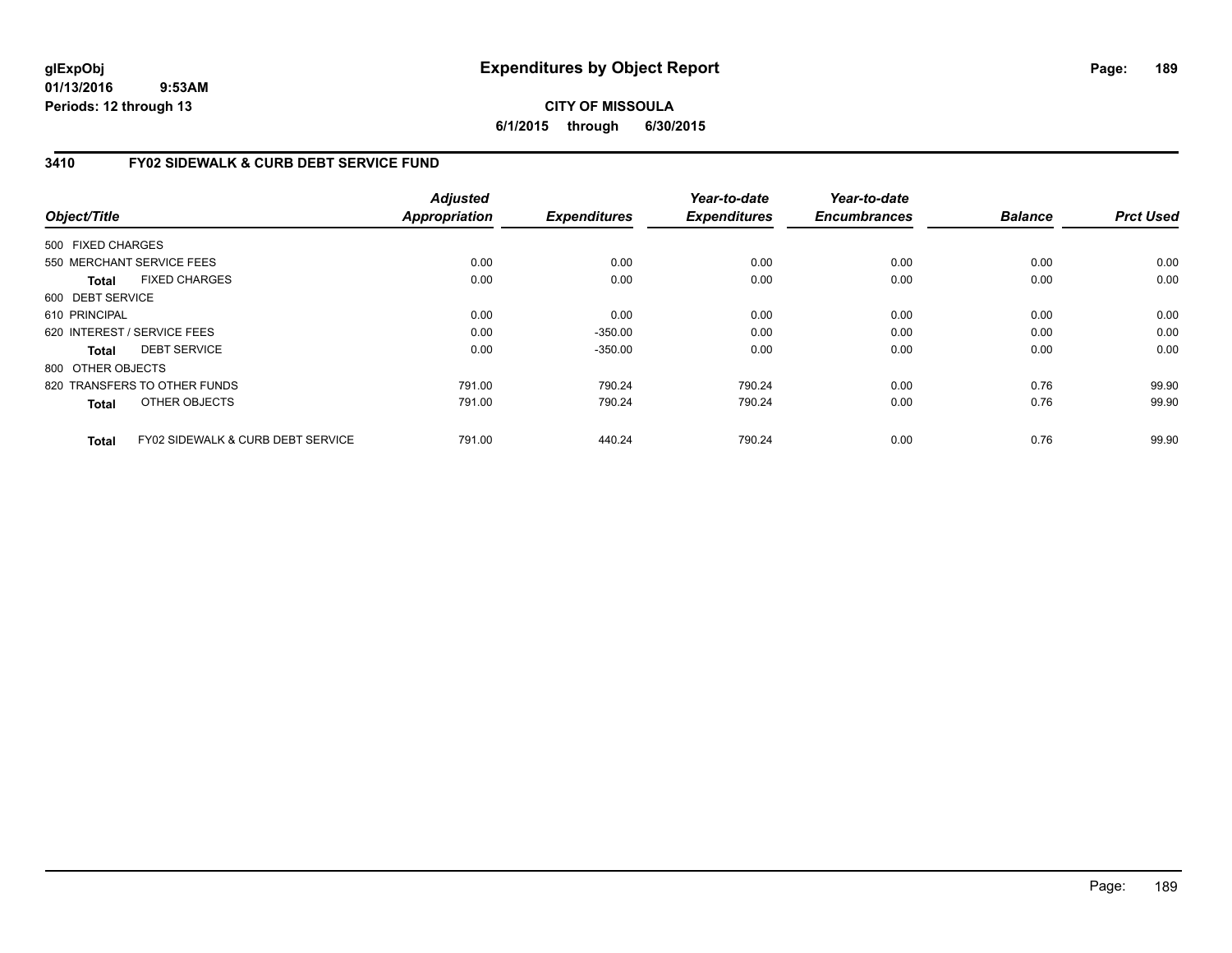#### **3420 FY03 SIDEWALK & CURB DEBT SERVICE**

|                   |                             | <b>Adjusted</b> |                     | Year-to-date        | Year-to-date        |                |                  |
|-------------------|-----------------------------|-----------------|---------------------|---------------------|---------------------|----------------|------------------|
| Object/Title      |                             | Appropriation   | <b>Expenditures</b> | <b>Expenditures</b> | <b>Encumbrances</b> | <b>Balance</b> | <b>Prct Used</b> |
| 500 FIXED CHARGES |                             |                 |                     |                     |                     |                |                  |
|                   | 550 MERCHANT SERVICE FEES   | 22.00           | 0.00                | 0.00                | 0.00                | 22.00          | 0.00             |
| <b>Total</b>      | <b>FIXED CHARGES</b>        | 22.00           | 0.00                | 0.00                | 0.00                | 22.00          | 0.00             |
| 600 DEBT SERVICE  |                             |                 |                     |                     |                     |                |                  |
| 610 PRINCIPAL     |                             | 25,000.00       | 25,000.00           | 25,000.00           | 0.00                | 0.00           | 100.00           |
|                   | 620 INTEREST / SERVICE FEES | 1.300.00        | 475.00              | 1,300.00            | 0.00                | 0.00           | 100.00           |
| <b>Total</b>      | <b>DEBT SERVICE</b>         | 26.300.00       | 25.475.00           | 26,300.00           | 0.00                | 0.00           | 100.00           |
| <b>Total</b>      | NON-DEPARTMENTAL            | 26.322.00       | 25.475.00           | 26.300.00           | 0.00                | 22.00          | 99.92            |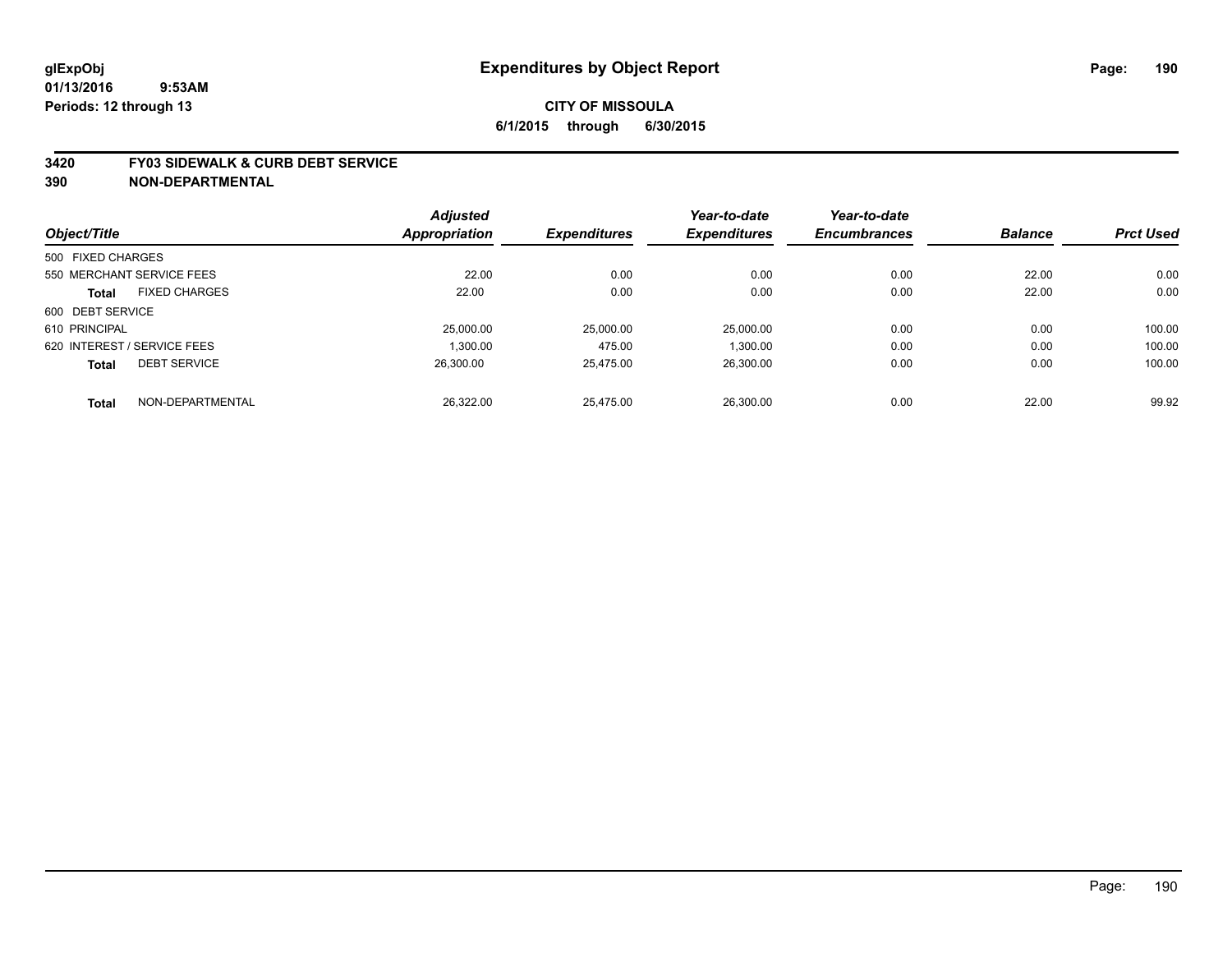# **CITY OF MISSOULA 6/1/2015 through 6/30/2015**

# **3420 FY03 SIDEWALK & CURB DEBT SERVICE**

| Object/Title      |                                   | <b>Adjusted</b><br><b>Appropriation</b> | <b>Expenditures</b> | Year-to-date<br><b>Expenditures</b> | Year-to-date<br><b>Encumbrances</b> | <b>Balance</b> | <b>Prct Used</b> |
|-------------------|-----------------------------------|-----------------------------------------|---------------------|-------------------------------------|-------------------------------------|----------------|------------------|
| 500 FIXED CHARGES |                                   |                                         |                     |                                     |                                     |                |                  |
|                   | 550 MERCHANT SERVICE FEES         | 22.00                                   | 0.00                | 0.00                                | 0.00                                | 22.00          | 0.00             |
| <b>Total</b>      | <b>FIXED CHARGES</b>              | 22.00                                   | 0.00                | 0.00                                | 0.00                                | 22.00          | 0.00             |
| 600 DEBT SERVICE  |                                   |                                         |                     |                                     |                                     |                |                  |
| 610 PRINCIPAL     |                                   | 25,000.00                               | 25.000.00           | 25.000.00                           | 0.00                                | 0.00           | 100.00           |
|                   | 620 INTEREST / SERVICE FEES       | 1.300.00                                | 475.00              | 1.300.00                            | 0.00                                | 0.00           | 100.00           |
| <b>Total</b>      | <b>DEBT SERVICE</b>               | 26,300.00                               | 25.475.00           | 26,300.00                           | 0.00                                | 0.00           | 100.00           |
| <b>Total</b>      | FY03 SIDEWALK & CURB DEBT SERVICE | 26.322.00                               | 25.475.00           | 26.300.00                           | 0.00                                | 22.00          | 99.92            |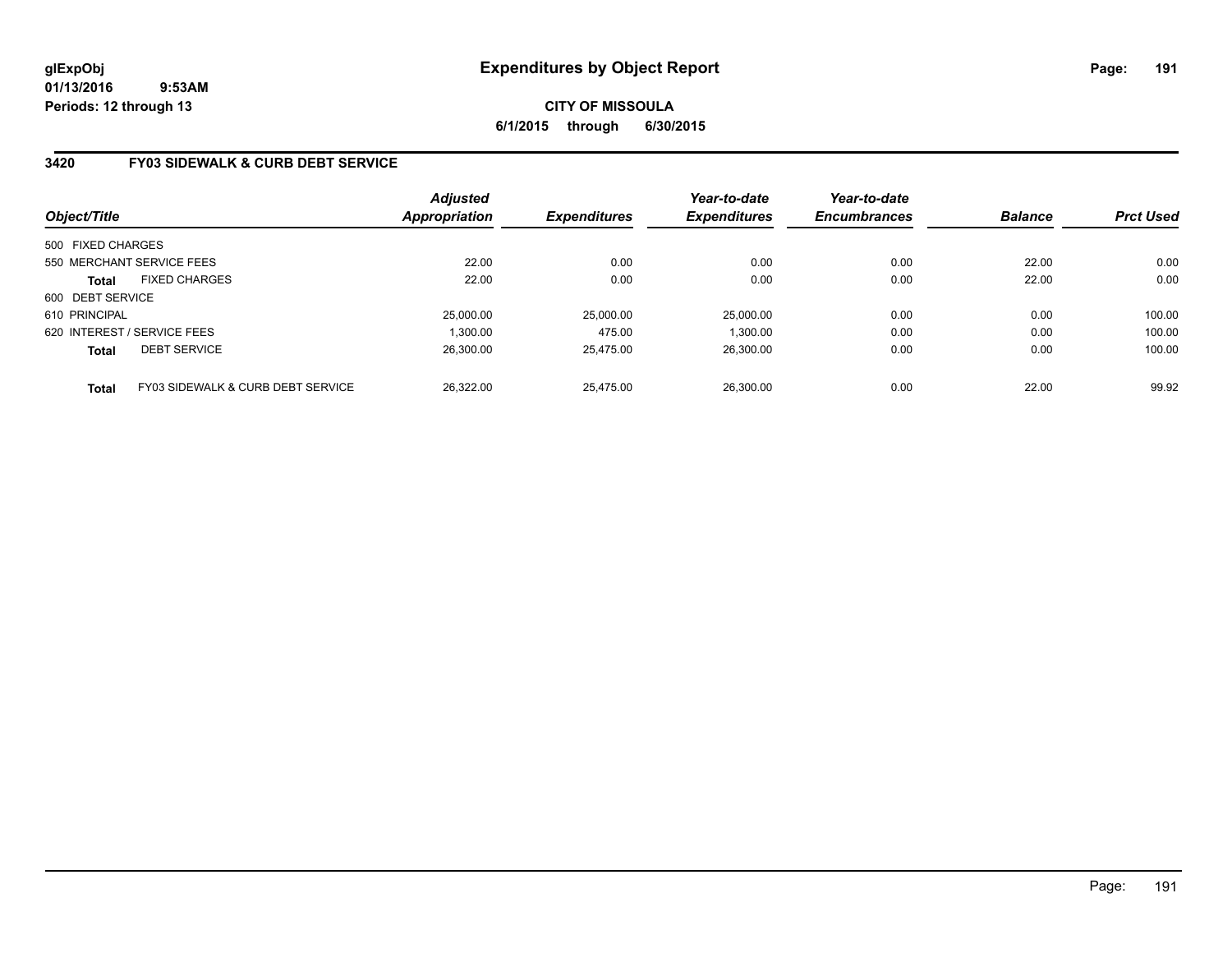#### **3430 FY04 SIDEWALK CURB DEBT SERVICE**

|                                      | <b>Adjusted</b>      |                     | Year-to-date        | Year-to-date        | <b>Balance</b> | <b>Prct Used</b> |
|--------------------------------------|----------------------|---------------------|---------------------|---------------------|----------------|------------------|
| Object/Title                         | <b>Appropriation</b> | <b>Expenditures</b> | <b>Expenditures</b> | <b>Encumbrances</b> |                |                  |
| 500 FIXED CHARGES                    |                      |                     |                     |                     |                |                  |
| 550 MERCHANT SERVICE FEES            | 94.00                | 0.00                | 0.00                | 0.00                | 94.00          | 0.00             |
| <b>FIXED CHARGES</b><br><b>Total</b> | 94.00                | 0.00                | 0.00                | 0.00                | 94.00          | 0.00             |
| 600 DEBT SERVICE                     |                      |                     |                     |                     |                |                  |
| 610 PRINCIPAL                        | 10.000.00            | 10,000.00           | 10.000.00           | 0.00                | 0.00           | 100.00           |
| 620 INTEREST / SERVICE FEES          | 1,295.00             | 472.50              | 1,295.00            | 0.00                | 0.00           | 100.00           |
| <b>DEBT SERVICE</b><br><b>Total</b>  | 11.295.00            | 10.472.50           | 11.295.00           | 0.00                | 0.00           | 100.00           |
| NON-DEPARTMENTAL<br><b>Total</b>     | 11,389.00            | 10.472.50           | 11.295.00           | 0.00                | 94.00          | 99.17            |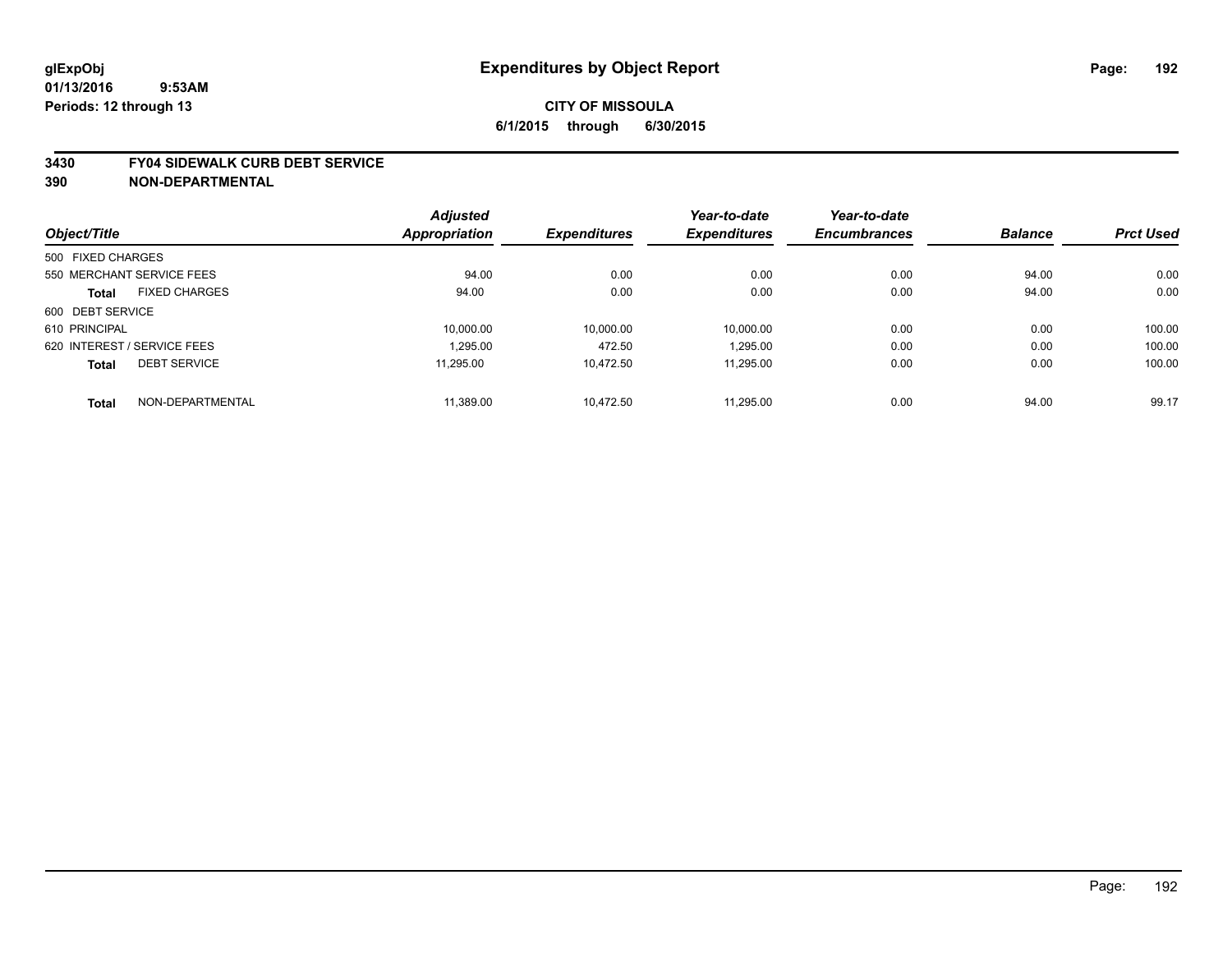**CITY OF MISSOULA 6/1/2015 through 6/30/2015**

### **3430 FY04 SIDEWALK CURB DEBT SERVICE**

| Object/Title                |                                        | Adjusted<br><b>Appropriation</b> | <b>Expenditures</b> | Year-to-date<br><b>Expenditures</b> | Year-to-date<br><b>Encumbrances</b> | <b>Balance</b> | <b>Prct Used</b> |
|-----------------------------|----------------------------------------|----------------------------------|---------------------|-------------------------------------|-------------------------------------|----------------|------------------|
| 500 FIXED CHARGES           |                                        |                                  |                     |                                     |                                     |                |                  |
|                             | 550 MERCHANT SERVICE FEES              | 94.00                            | 0.00                | 0.00                                | 0.00                                | 94.00          | 0.00             |
| <b>Total</b>                | <b>FIXED CHARGES</b>                   | 94.00                            | 0.00                | 0.00                                | 0.00                                | 94.00          | 0.00             |
| 600 DEBT SERVICE            |                                        |                                  |                     |                                     |                                     |                |                  |
| 610 PRINCIPAL               |                                        | 10.000.00                        | 10,000.00           | 10.000.00                           | 0.00                                | 0.00           | 100.00           |
| 620 INTEREST / SERVICE FEES |                                        | 1,295.00                         | 472.50              | 1,295.00                            | 0.00                                | 0.00           | 100.00           |
| Total                       | <b>DEBT SERVICE</b>                    | 11.295.00                        | 10.472.50           | 11.295.00                           | 0.00                                | 0.00           | 100.00           |
| <b>Total</b>                | <b>FY04 SIDEWALK CURB DEBT SERVICE</b> | 11.389.00                        | 10.472.50           | 11.295.00                           | 0.00                                | 94.00          | 99.17            |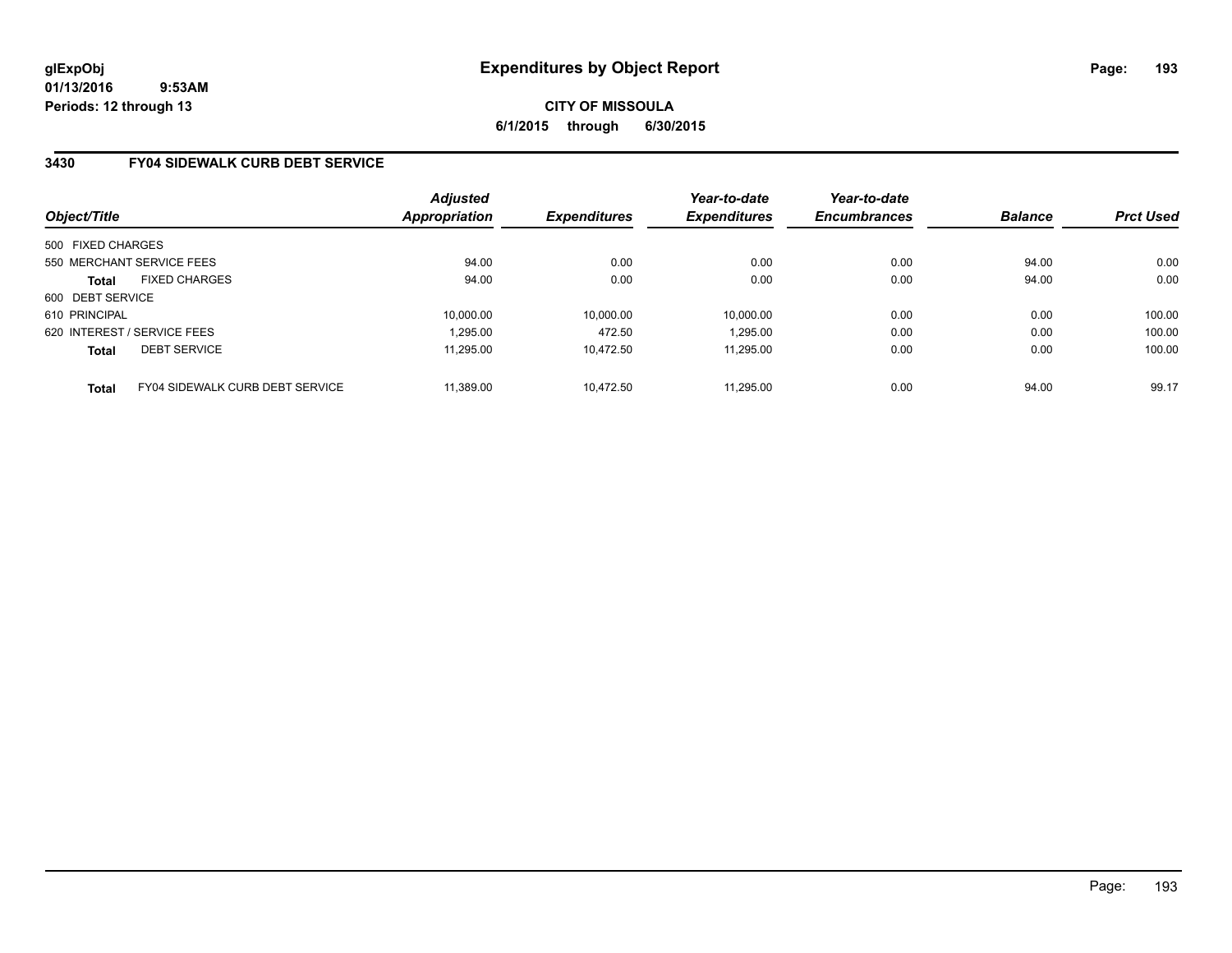**3440 FY 05 SIDEWALK AND CURB**

|                   |                             | <b>Adjusted</b>      |                     | Year-to-date        | Year-to-date        |                |                  |
|-------------------|-----------------------------|----------------------|---------------------|---------------------|---------------------|----------------|------------------|
| Object/Title      |                             | <b>Appropriation</b> | <b>Expenditures</b> | <b>Expenditures</b> | <b>Encumbrances</b> | <b>Balance</b> | <b>Prct Used</b> |
| 500 FIXED CHARGES |                             |                      |                     |                     |                     |                |                  |
|                   | 550 MERCHANT SERVICE FEES   | 55.00                | 0.00                | 0.00                | 0.00                | 55.00          | 0.00             |
| <b>Total</b>      | <b>FIXED CHARGES</b>        | 55.00                | 0.00                | 0.00                | 0.00                | 55.00          | 0.00             |
| 600 DEBT SERVICE  |                             |                      |                     |                     |                     |                |                  |
| 610 PRINCIPAL     |                             | 35.000.00            | 35,000.00           | 35,000.00           | 0.00                | 0.00           | 100.00           |
|                   | 620 INTEREST / SERVICE FEES | 5.163.00             | 2,406.25            | 5,162.50            | 0.00                | 0.50           | 99.99            |
| <b>Total</b>      | <b>DEBT SERVICE</b>         | 40.163.00            | 37,406.25           | 40.162.50           | 0.00                | 0.50           | 100.00           |
| <b>Total</b>      | NON-DEPARTMENTAL            | 40,218.00            | 37,406.25           | 40.162.50           | 0.00                | 55.50          | 99.86            |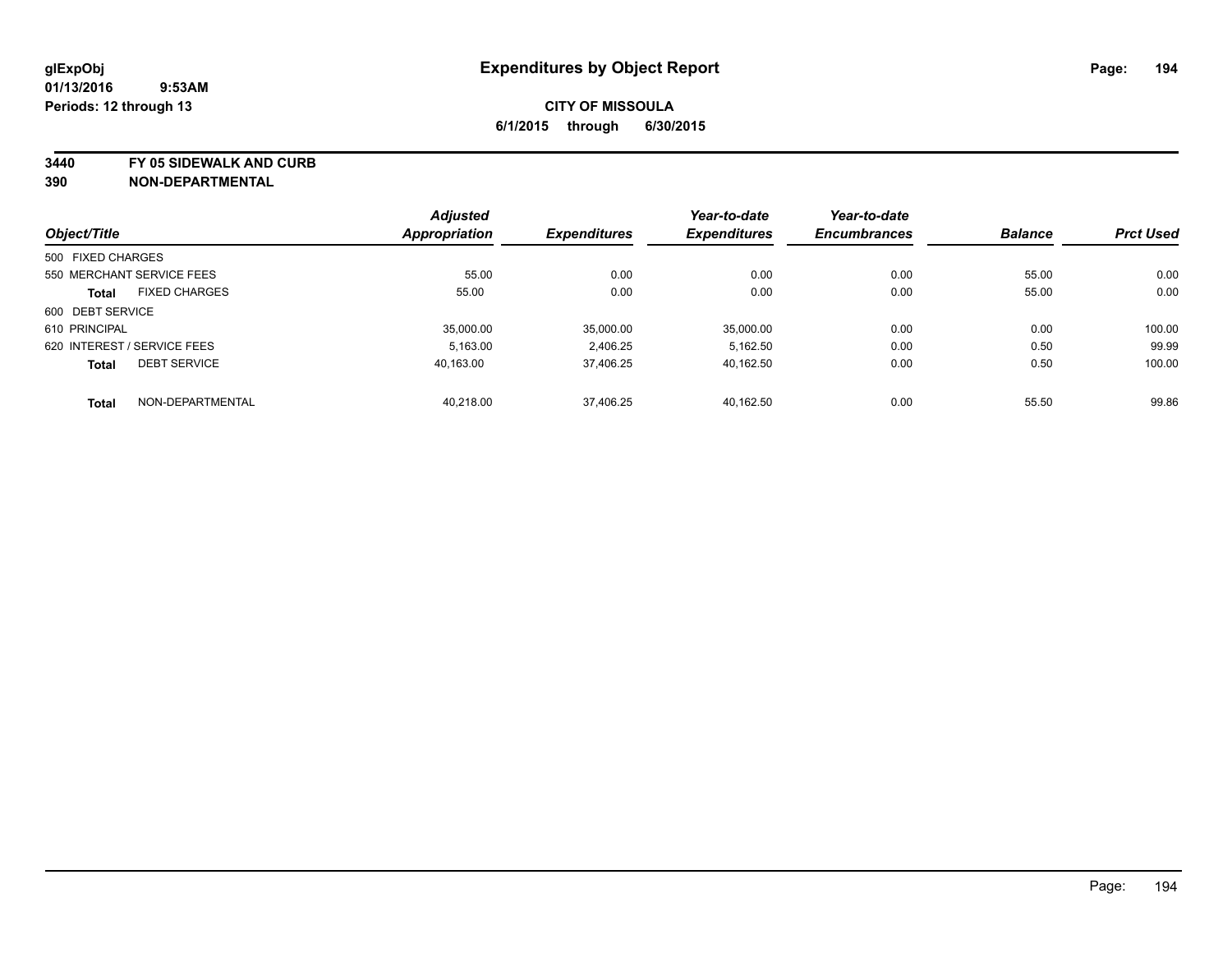### **3440 FY 05 SIDEWALK AND CURB**

| Object/Title                         |                         | <b>Adjusted</b><br>Appropriation | <b>Expenditures</b> | Year-to-date<br><b>Expenditures</b> | Year-to-date<br><b>Encumbrances</b> | <b>Balance</b> | <b>Prct Used</b> |
|--------------------------------------|-------------------------|----------------------------------|---------------------|-------------------------------------|-------------------------------------|----------------|------------------|
| 500 FIXED CHARGES                    |                         |                                  |                     |                                     |                                     |                |                  |
| 550 MERCHANT SERVICE FEES            |                         | 55.00                            | 0.00                | 0.00                                | 0.00                                | 55.00          | 0.00             |
| <b>FIXED CHARGES</b><br><b>Total</b> |                         | 55.00                            | 0.00                | 0.00                                | 0.00                                | 55.00          | 0.00             |
| 600 DEBT SERVICE                     |                         |                                  |                     |                                     |                                     |                |                  |
| 610 PRINCIPAL                        |                         | 35,000.00                        | 35.000.00           | 35.000.00                           | 0.00                                | 0.00           | 100.00           |
| 620 INTEREST / SERVICE FEES          |                         | 5.163.00                         | 2.406.25            | 5.162.50                            | 0.00                                | 0.50           | 99.99            |
| <b>DEBT SERVICE</b><br><b>Total</b>  |                         | 40.163.00                        | 37.406.25           | 40.162.50                           | 0.00                                | 0.50           | 100.00           |
| <b>Total</b>                         | FY 05 SIDEWALK AND CURB | 40.218.00                        | 37.406.25           | 40.162.50                           | 0.00                                | 55.50          | 99.86            |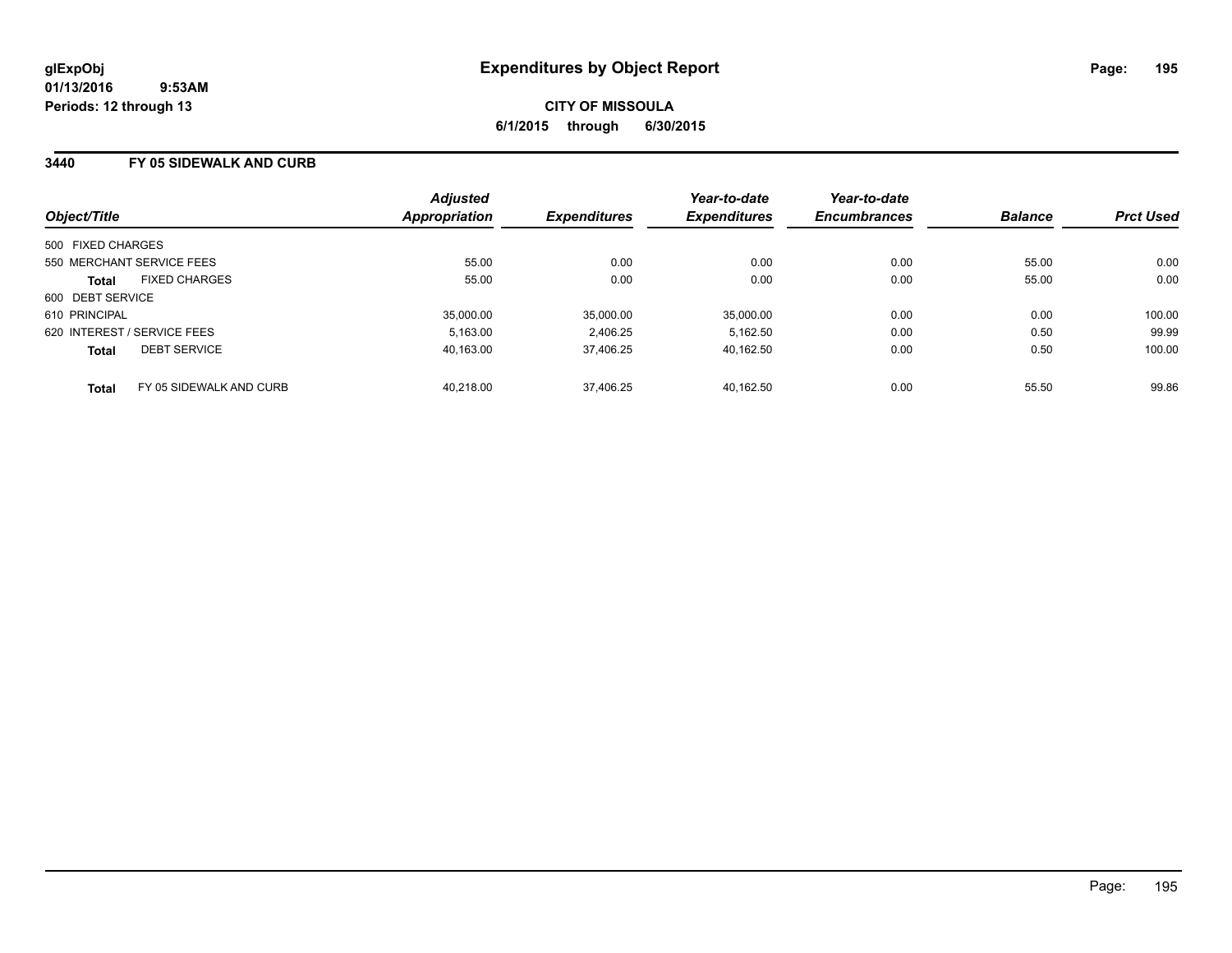**3450 FY 06 SIDEWALK AND CURB**

|                             |                           | <b>Adjusted</b>      |                     | Year-to-date        | Year-to-date        |                |                  |
|-----------------------------|---------------------------|----------------------|---------------------|---------------------|---------------------|----------------|------------------|
| Object/Title                |                           | <b>Appropriation</b> | <b>Expenditures</b> | <b>Expenditures</b> | <b>Encumbrances</b> | <b>Balance</b> | <b>Prct Used</b> |
| 500 FIXED CHARGES           |                           |                      |                     |                     |                     |                |                  |
|                             | 550 MERCHANT SERVICE FEES | 50.00                | 0.00                | 0.00                | 0.00                | 50.00          | 0.00             |
| <b>Total</b>                | <b>FIXED CHARGES</b>      | 50.00                | 0.00                | 0.00                | 0.00                | 50.00          | 0.00             |
| 600 DEBT SERVICE            |                           |                      |                     |                     |                     |                |                  |
| 610 PRINCIPAL               |                           | 25,000.00            | 25,000.00           | 25,000.00           | 0.00                | 0.00           | 100.00           |
| 620 INTEREST / SERVICE FEES |                           | 4.569.00             | 2,459.38            | 4,568.76            | 0.00                | 0.24           | 99.99            |
| <b>Total</b>                | <b>DEBT SERVICE</b>       | 29.569.00            | 27.459.38           | 29.568.76           | 0.00                | 0.24           | 100.00           |
| <b>Total</b>                | NON-DEPARTMENTAL          | 29.619.00            | 27.459.38           | 29.568.76           | 0.00                | 50.24          | 99.83            |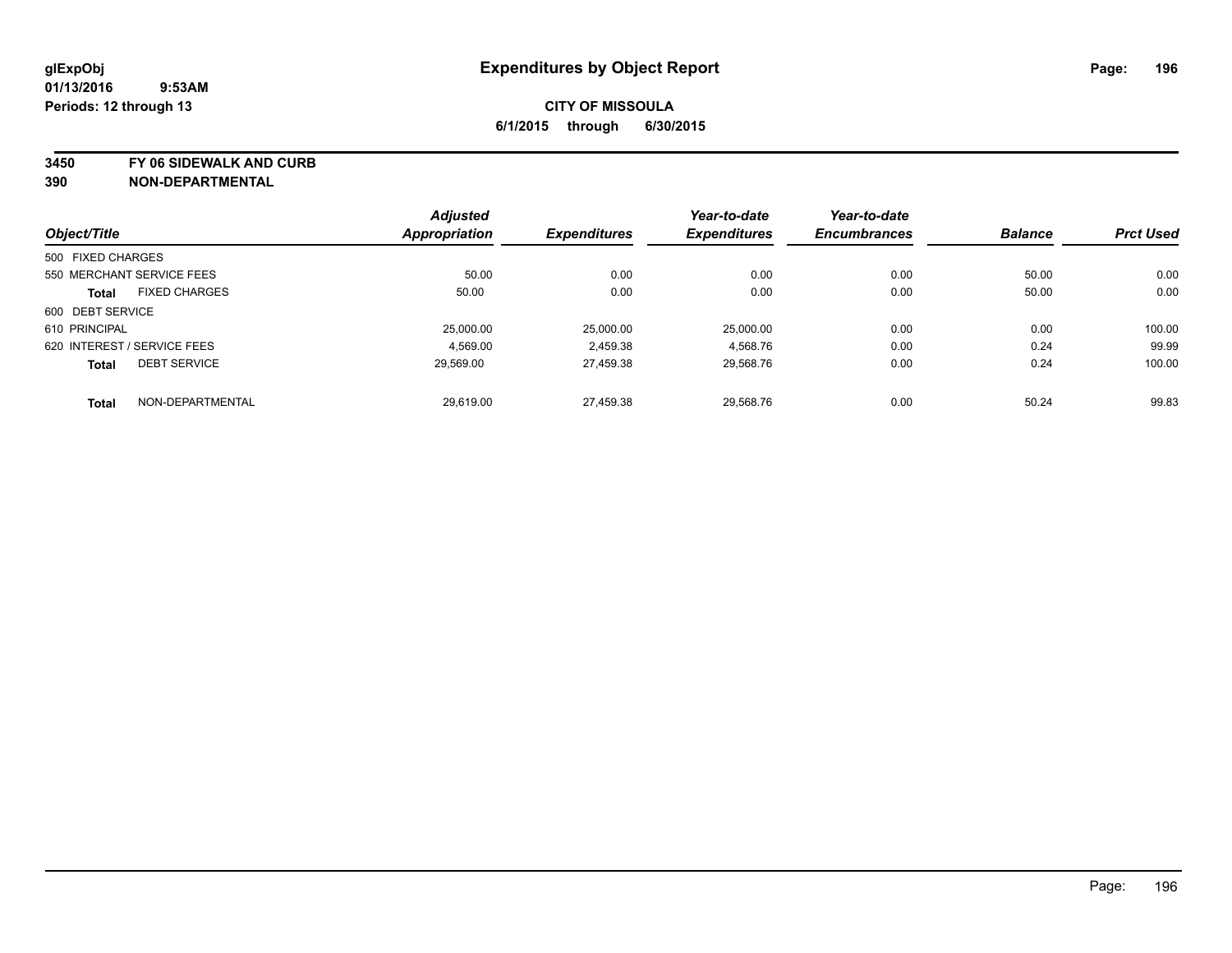### **3450 FY 06 SIDEWALK AND CURB**

| Object/Title                            | <b>Adjusted</b><br>Appropriation | <b>Expenditures</b> | Year-to-date<br><b>Expenditures</b> | Year-to-date<br><b>Encumbrances</b> | <b>Balance</b> | <b>Prct Used</b> |
|-----------------------------------------|----------------------------------|---------------------|-------------------------------------|-------------------------------------|----------------|------------------|
| 500 FIXED CHARGES                       |                                  |                     |                                     |                                     |                |                  |
| 550 MERCHANT SERVICE FEES               | 50.00                            | 0.00                | 0.00                                | 0.00                                | 50.00          | 0.00             |
| <b>FIXED CHARGES</b><br><b>Total</b>    | 50.00                            | 0.00                | 0.00                                | 0.00                                | 50.00          | 0.00             |
| 600 DEBT SERVICE                        |                                  |                     |                                     |                                     |                |                  |
| 610 PRINCIPAL                           | 25,000.00                        | 25.000.00           | 25.000.00                           | 0.00                                | 0.00           | 100.00           |
| 620 INTEREST / SERVICE FEES             | 4.569.00                         | 2,459.38            | 4,568.76                            | 0.00                                | 0.24           | 99.99            |
| <b>DEBT SERVICE</b><br><b>Total</b>     | 29.569.00                        | 27.459.38           | 29.568.76                           | 0.00                                | 0.24           | 100.00           |
| FY 06 SIDEWALK AND CURB<br><b>Total</b> | 29.619.00                        | 27.459.38           | 29.568.76                           | 0.00                                | 50.24          | 99.83            |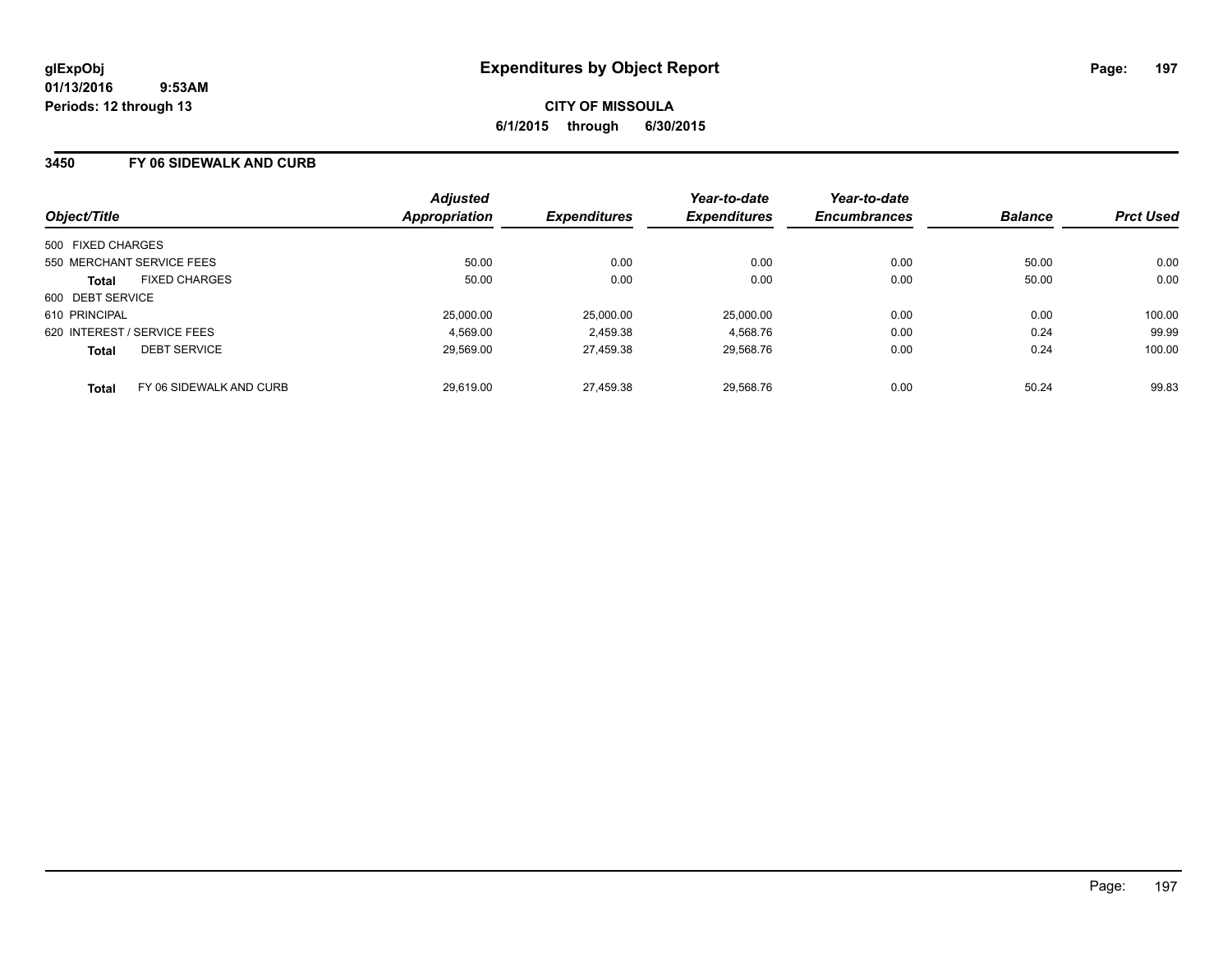#### **3460 FY07 SIDEWALK AND CURB DEBT**

|                             |                      | <b>Adjusted</b> |                     | Year-to-date        | Year-to-date        |                |                  |
|-----------------------------|----------------------|-----------------|---------------------|---------------------|---------------------|----------------|------------------|
| Object/Title                |                      | Appropriation   | <b>Expenditures</b> | <b>Expenditures</b> | <b>Encumbrances</b> | <b>Balance</b> | <b>Prct Used</b> |
| 500 FIXED CHARGES           |                      |                 |                     |                     |                     |                |                  |
| 550 MERCHANT SERVICE FEES   |                      | 119.00          | 0.00                | 0.00                | 0.00                | 119.00         | 0.00             |
| <b>Total</b>                | <b>FIXED CHARGES</b> | 119.00          | 0.00                | 0.00                | 0.00                | 119.00         | 0.00             |
| 600 DEBT SERVICE            |                      |                 |                     |                     |                     |                |                  |
| 610 PRINCIPAL               |                      | 75,000.00       | 75.000.00           | 75.000.00           | 0.00                | 0.00           | 100.00           |
| 620 INTEREST / SERVICE FEES |                      | 17.110.00       | 8.380.00            | 17.110.00           | 0.00                | 0.00           | 100.00           |
| <b>Total</b>                | <b>DEBT SERVICE</b>  | 92.110.00       | 83,380.00           | 92.110.00           | 0.00                | 0.00           | 100.00           |
| <b>Total</b>                | NON-DEPARTMENTAL     | 92,229.00       | 83.380.00           | 92.110.00           | 0.00                | 119.00         | 99.87            |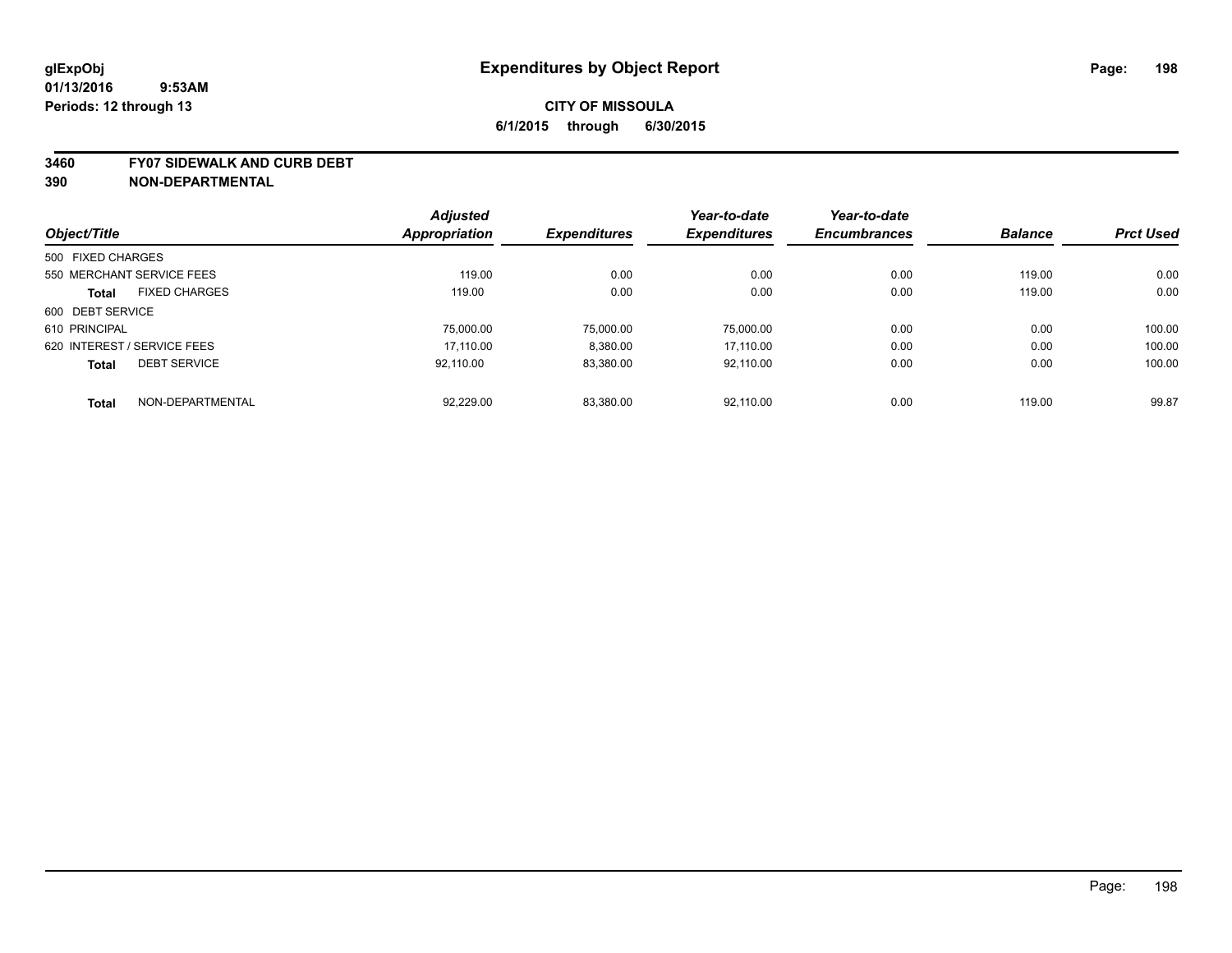**CITY OF MISSOULA 6/1/2015 through 6/30/2015**

### **3460 FY07 SIDEWALK AND CURB DEBT**

| Object/Title                                       | <b>Adjusted</b><br>Appropriation | <b>Expenditures</b> | Year-to-date<br><b>Expenditures</b> | Year-to-date<br><b>Encumbrances</b> | <b>Balance</b> | <b>Prct Used</b> |
|----------------------------------------------------|----------------------------------|---------------------|-------------------------------------|-------------------------------------|----------------|------------------|
| 500 FIXED CHARGES                                  |                                  |                     |                                     |                                     |                |                  |
| 550 MERCHANT SERVICE FEES                          | 119.00                           | 0.00                | 0.00                                | 0.00                                | 119.00         | 0.00             |
| <b>FIXED CHARGES</b><br><b>Total</b>               | 119.00                           | 0.00                | 0.00                                | 0.00                                | 119.00         | 0.00             |
| 600 DEBT SERVICE                                   |                                  |                     |                                     |                                     |                |                  |
| 610 PRINCIPAL                                      | 75,000.00                        | 75.000.00           | 75.000.00                           | 0.00                                | 0.00           | 100.00           |
| 620 INTEREST / SERVICE FEES                        | 17.110.00                        | 8,380.00            | 17.110.00                           | 0.00                                | 0.00           | 100.00           |
| <b>DEBT SERVICE</b><br><b>Total</b>                | 92.110.00                        | 83.380.00           | 92.110.00                           | 0.00                                | 0.00           | 100.00           |
| <b>FY07 SIDEWALK AND CURB DEBT</b><br><b>Total</b> | 92.229.00                        | 83.380.00           | 92.110.00                           | 0.00                                | 119.00         | 99.87            |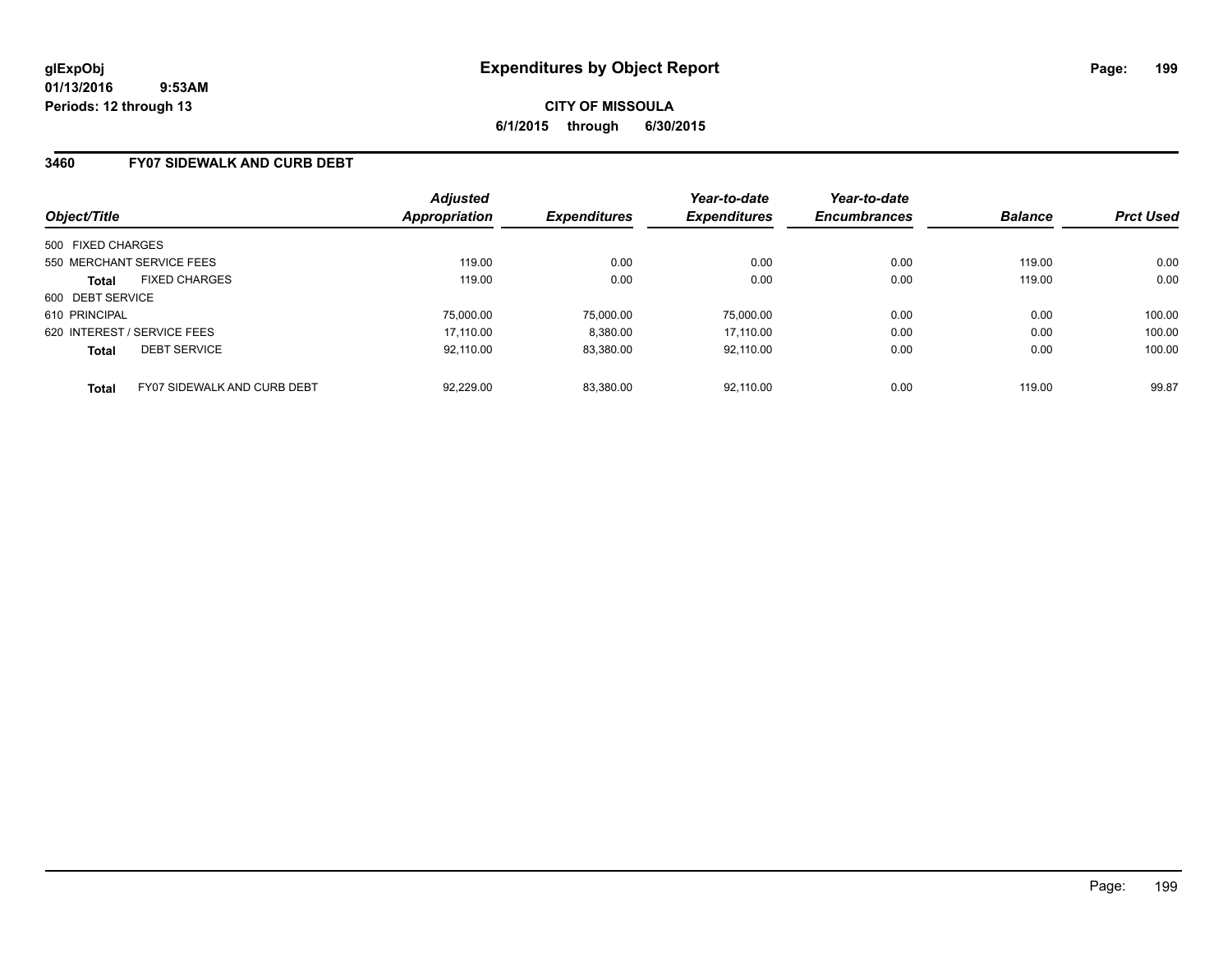#### **3461 SERIES 2008A SIDEWALK AND CURB**

**280 PUBLIC WORKS ADMIN/ENGINEERING**

| Object/Title                                   | <b>Adjusted</b><br>Appropriation | <b>Expenditures</b> | Year-to-date<br><b>Expenditures</b> | Year-to-date<br><b>Encumbrances</b> | <b>Balance</b> | <b>Prct Used</b> |
|------------------------------------------------|----------------------------------|---------------------|-------------------------------------|-------------------------------------|----------------|------------------|
| 500 FIXED CHARGES                              |                                  |                     |                                     |                                     |                |                  |
| 550 MERCHANT SERVICE FEES                      | 0.00                             | 0.00                | 0.00                                | 0.00                                | 0.00           | 0.00             |
| <b>FIXED CHARGES</b><br><b>Total</b>           | 0.00                             | 0.00                | 0.00                                | 0.00                                | 0.00           | 0.00             |
| 800 OTHER OBJECTS                              |                                  |                     |                                     |                                     |                |                  |
| 820 TRANSFERS TO OTHER FUNDS                   | 0.00                             | 0.00                | 0.00                                | 0.00                                | 0.00           | 0.00             |
| OTHER OBJECTS<br><b>Total</b>                  | 0.00                             | 0.00                | 0.00                                | 0.00                                | 0.00           | 0.00             |
| PUBLIC WORKS ADMIN/ENGINEERING<br><b>Total</b> | 0.00                             | 0.00                | 0.00                                | 0.00                                | 0.00           | 0.00             |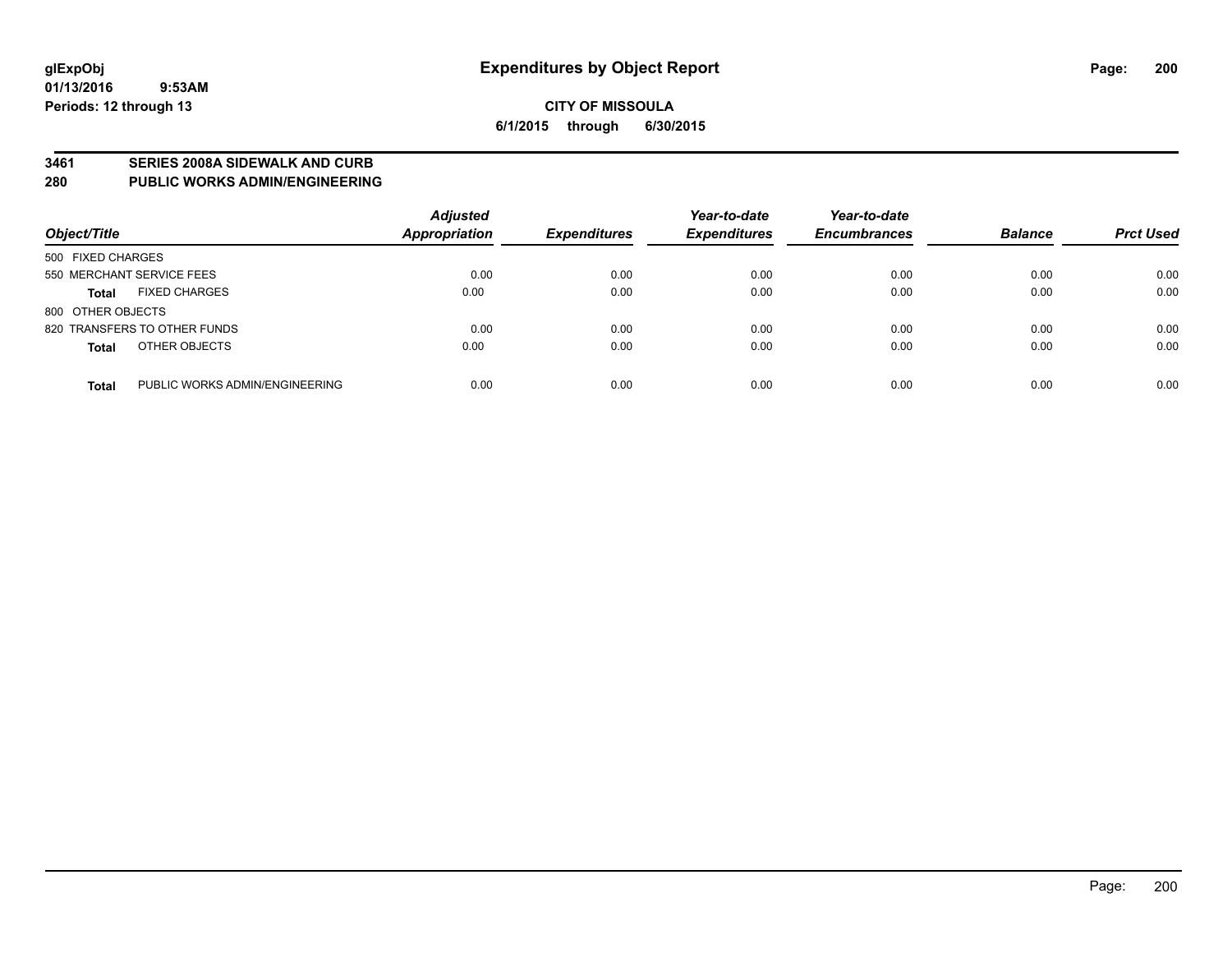#### **3461 SERIES 2008A SIDEWALK AND CURB**

| Object/Title                         | <b>Adjusted</b><br><b>Appropriation</b> | <b>Expenditures</b> | Year-to-date<br><b>Expenditures</b> | Year-to-date<br><b>Encumbrances</b> | <b>Balance</b> | <b>Prct Used</b> |
|--------------------------------------|-----------------------------------------|---------------------|-------------------------------------|-------------------------------------|----------------|------------------|
|                                      |                                         |                     |                                     |                                     |                |                  |
| 500 FIXED CHARGES                    |                                         |                     |                                     |                                     |                |                  |
| 550 MERCHANT SERVICE FEES            | 124.00                                  | 0.00                | 0.00                                | 0.00                                | 124.00         | 0.00             |
| <b>FIXED CHARGES</b><br><b>Total</b> | 124.00                                  | 0.00                | 0.00                                | 0.00                                | 124.00         | 0.00             |
| 600 DEBT SERVICE                     |                                         |                     |                                     |                                     |                |                  |
| 610 PRINCIPAL                        | 50,000.00                               | 50,000.00           | 50,000.00                           | 0.00                                | 0.00           | 100.00           |
| 620 INTEREST / SERVICE FEES          | 12.213.00                               | 6.281.25            | 12.212.50                           | 0.00                                | 0.50           | 100.00           |
| <b>DEBT SERVICE</b><br><b>Total</b>  | 62,213.00                               | 56,281.25           | 62,212.50                           | 0.00                                | 0.50           | 100.00           |
| 800 OTHER OBJECTS                    |                                         |                     |                                     |                                     |                |                  |
| 820 TRANSFERS TO OTHER FUNDS         | 0.00                                    | 0.00                | 0.00                                | 0.00                                | 0.00           | 0.00             |
| OTHER OBJECTS<br><b>Total</b>        | 0.00                                    | 0.00                | 0.00                                | 0.00                                | 0.00           | 0.00             |
| NON-DEPARTMENTAL<br><b>Total</b>     | 62.337.00                               | 56.281.25           | 62.212.50                           | 0.00                                | 124.50         | 99.80            |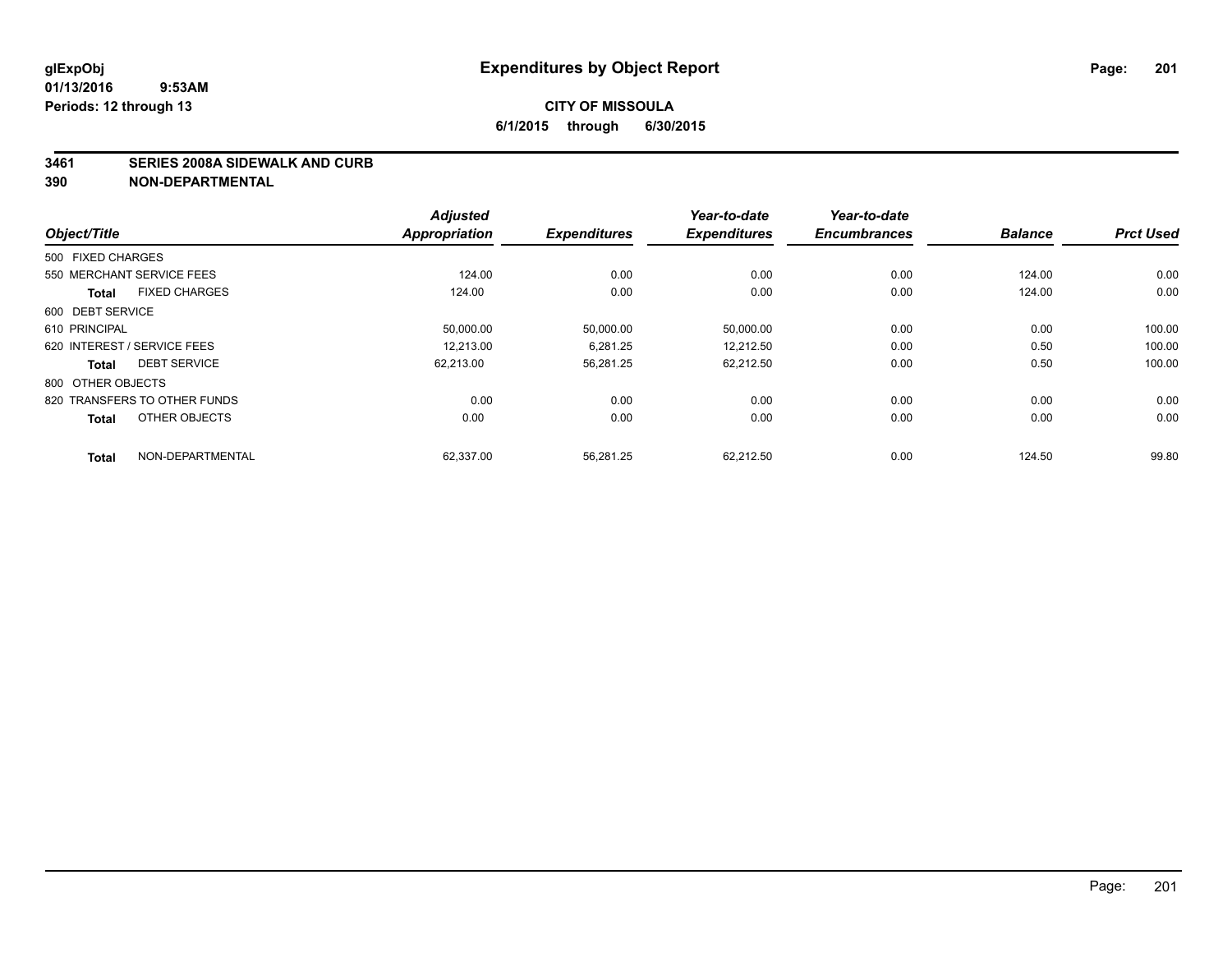# **CITY OF MISSOULA 6/1/2015 through 6/30/2015**

### **3461 SERIES 2008A SIDEWALK AND CURB**

| Object/Title      |                                | <b>Adjusted</b><br><b>Appropriation</b> | <b>Expenditures</b> | Year-to-date<br><b>Expenditures</b> | Year-to-date<br><b>Encumbrances</b> | <b>Balance</b> | <b>Prct Used</b> |
|-------------------|--------------------------------|-----------------------------------------|---------------------|-------------------------------------|-------------------------------------|----------------|------------------|
|                   |                                |                                         |                     |                                     |                                     |                |                  |
| 500 FIXED CHARGES |                                |                                         |                     |                                     |                                     |                |                  |
|                   | 550 MERCHANT SERVICE FEES      | 124.00                                  | 0.00                | 0.00                                | 0.00                                | 124.00         | 0.00             |
| Total             | <b>FIXED CHARGES</b>           | 124.00                                  | 0.00                | 0.00                                | 0.00                                | 124.00         | 0.00             |
| 600 DEBT SERVICE  |                                |                                         |                     |                                     |                                     |                |                  |
| 610 PRINCIPAL     |                                | 50.000.00                               | 50,000.00           | 50,000.00                           | 0.00                                | 0.00           | 100.00           |
|                   | 620 INTEREST / SERVICE FEES    | 12,213.00                               | 6,281.25            | 12,212.50                           | 0.00                                | 0.50           | 100.00           |
| Total             | <b>DEBT SERVICE</b>            | 62,213.00                               | 56,281.25           | 62,212.50                           | 0.00                                | 0.50           | 100.00           |
| 800 OTHER OBJECTS |                                |                                         |                     |                                     |                                     |                |                  |
|                   | 820 TRANSFERS TO OTHER FUNDS   | 0.00                                    | 0.00                | 0.00                                | 0.00                                | 0.00           | 0.00             |
| <b>Total</b>      | OTHER OBJECTS                  | 0.00                                    | 0.00                | 0.00                                | 0.00                                | 0.00           | 0.00             |
| <b>Total</b>      | SERIES 2008A SIDEWALK AND CURB | 62,337.00                               | 56,281.25           | 62.212.50                           | 0.00                                | 124.50         | 99.80            |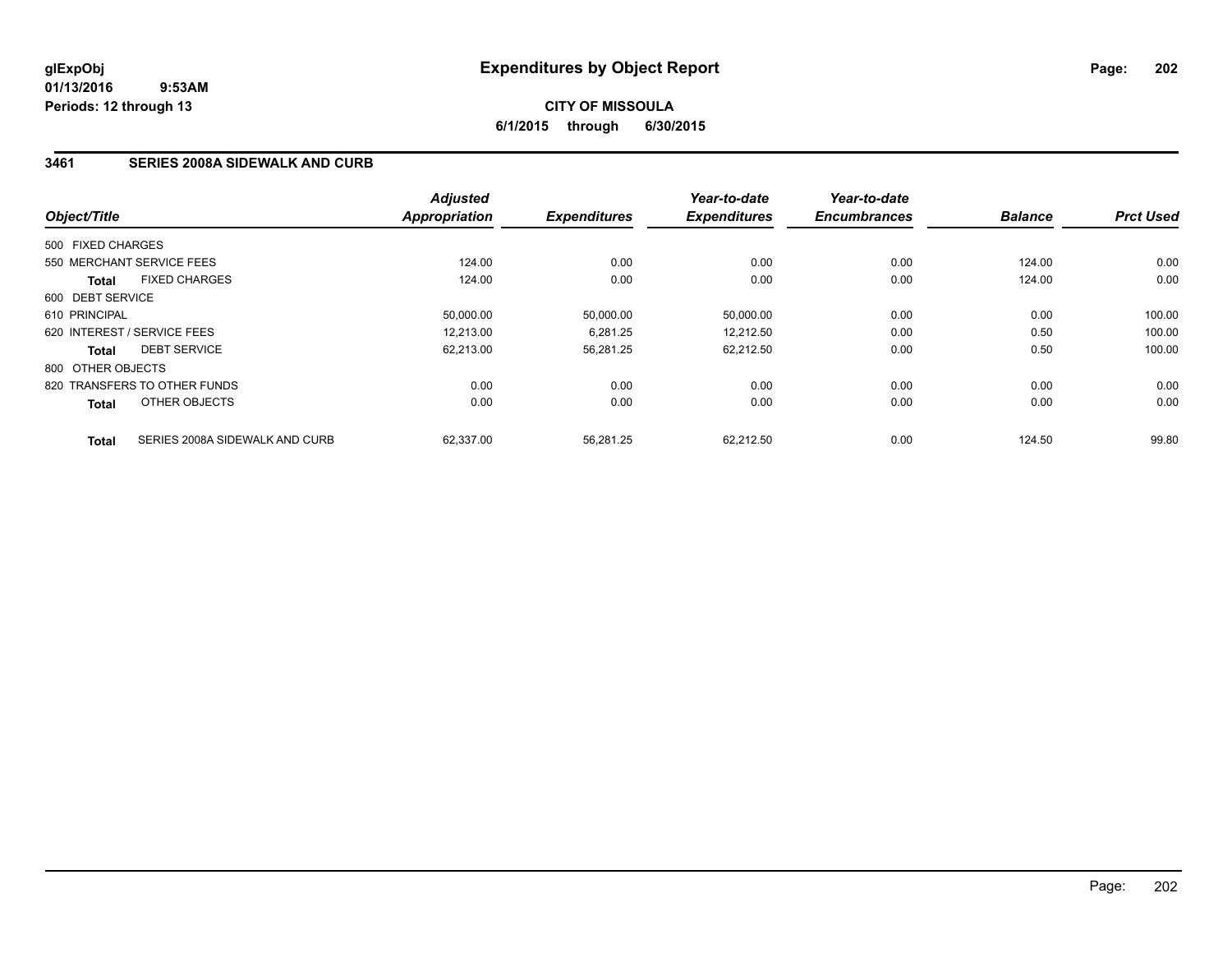#### **3462 SERIES 2009 SIDEWALK AND CURB**

|                                      | <b>Adjusted</b>      |                     | Year-to-date        | Year-to-date<br><b>Encumbrances</b> | <b>Balance</b> | <b>Prct Used</b> |
|--------------------------------------|----------------------|---------------------|---------------------|-------------------------------------|----------------|------------------|
| Object/Title                         | <b>Appropriation</b> | <b>Expenditures</b> | <b>Expenditures</b> |                                     |                |                  |
| 500 FIXED CHARGES                    |                      |                     |                     |                                     |                |                  |
| 550 MERCHANT SERVICE FEES            | 163.00               | 0.00                | 0.00                | 0.00                                | 163.00         | 0.00             |
| <b>FIXED CHARGES</b><br><b>Total</b> | 163.00               | 0.00                | 0.00                | 0.00                                | 163.00         | 0.00             |
| 600 DEBT SERVICE                     |                      |                     |                     |                                     |                |                  |
| 610 PRINCIPAL                        | 50,000.00            | 50,000.00           | 50,000.00           | 0.00                                | 0.00           | 100.00           |
| 620 INTEREST / SERVICE FEES          | 17.143.00            | 8,046.25            | 17.092.50           | 0.00                                | 50.50          | 99.71            |
| <b>DEBT SERVICE</b><br><b>Total</b>  | 67.143.00            | 58,046.25           | 67,092.50           | 0.00                                | 50.50          | 99.92            |
| 800 OTHER OBJECTS                    |                      |                     |                     |                                     |                |                  |
| 820 TRANSFERS TO OTHER FUNDS         | 0.00                 | 0.00                | 0.00                | 0.00                                | 0.00           | 0.00             |
| OTHER OBJECTS<br><b>Total</b>        | 0.00                 | 0.00                | 0.00                | 0.00                                | 0.00           | 0.00             |
| NON-DEPARTMENTAL<br><b>Total</b>     | 67,306.00            | 58,046.25           | 67,092.50           | 0.00                                | 213.50         | 99.68            |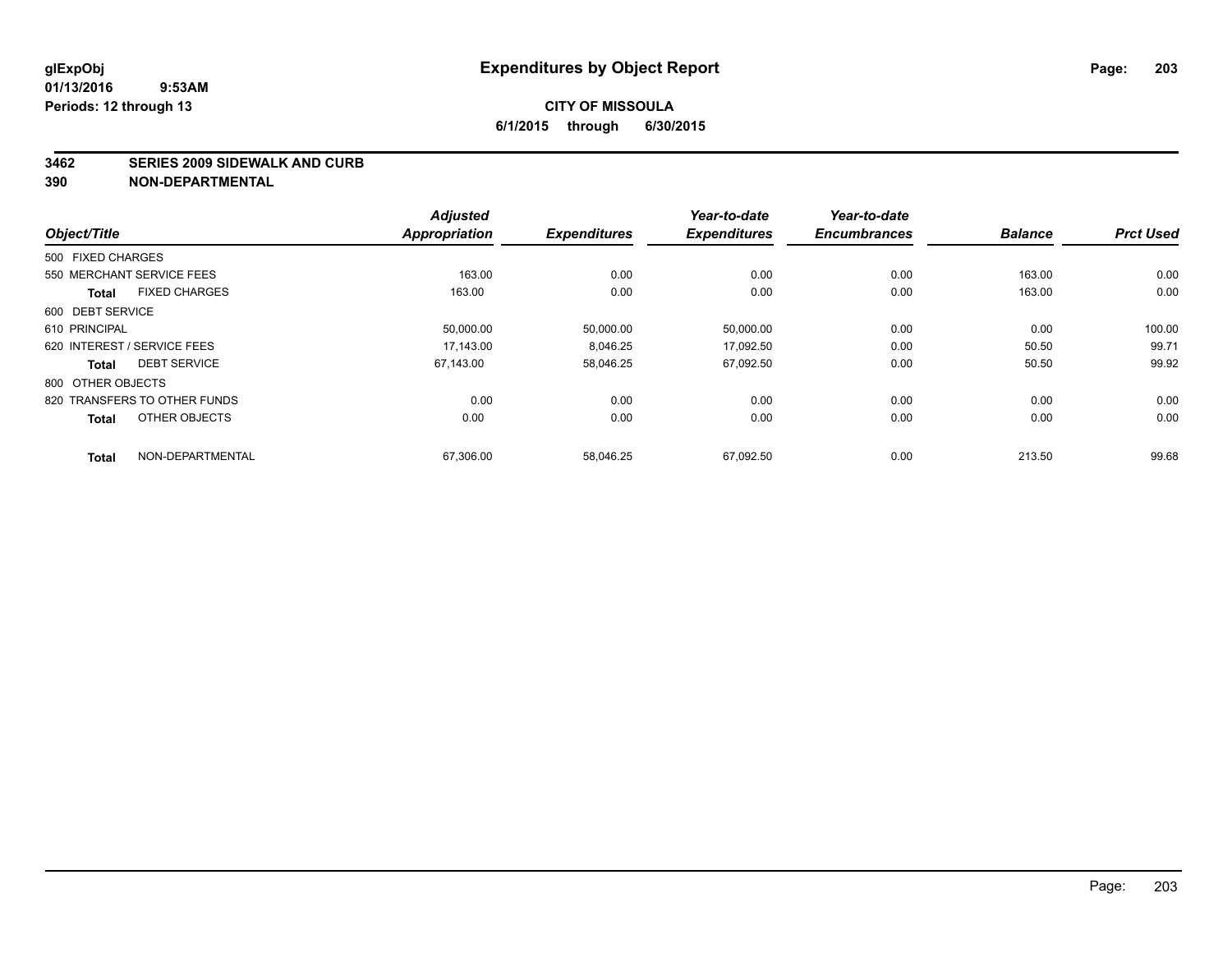# **CITY OF MISSOULA 6/1/2015 through 6/30/2015**

### **3462 SERIES 2009 SIDEWALK AND CURB**

| Object/Title      |                               | <b>Adjusted</b><br><b>Appropriation</b> | <b>Expenditures</b> | Year-to-date<br><b>Expenditures</b> | Year-to-date<br><b>Encumbrances</b> | <b>Balance</b> | <b>Prct Used</b> |
|-------------------|-------------------------------|-----------------------------------------|---------------------|-------------------------------------|-------------------------------------|----------------|------------------|
|                   |                               |                                         |                     |                                     |                                     |                |                  |
| 500 FIXED CHARGES |                               |                                         |                     |                                     |                                     |                |                  |
|                   | 550 MERCHANT SERVICE FEES     | 163.00                                  | 0.00                | 0.00                                | 0.00                                | 163.00         | 0.00             |
| Total             | <b>FIXED CHARGES</b>          | 163.00                                  | 0.00                | 0.00                                | 0.00                                | 163.00         | 0.00             |
| 600 DEBT SERVICE  |                               |                                         |                     |                                     |                                     |                |                  |
| 610 PRINCIPAL     |                               | 50.000.00                               | 50,000.00           | 50,000.00                           | 0.00                                | 0.00           | 100.00           |
|                   | 620 INTEREST / SERVICE FEES   | 17,143.00                               | 8,046.25            | 17,092.50                           | 0.00                                | 50.50          | 99.71            |
| Total             | <b>DEBT SERVICE</b>           | 67,143.00                               | 58,046.25           | 67,092.50                           | 0.00                                | 50.50          | 99.92            |
| 800 OTHER OBJECTS |                               |                                         |                     |                                     |                                     |                |                  |
|                   | 820 TRANSFERS TO OTHER FUNDS  | 0.00                                    | 0.00                | 0.00                                | 0.00                                | 0.00           | 0.00             |
| <b>Total</b>      | OTHER OBJECTS                 | 0.00                                    | 0.00                | 0.00                                | 0.00                                | 0.00           | 0.00             |
| <b>Total</b>      | SERIES 2009 SIDEWALK AND CURB | 67,306.00                               | 58.046.25           | 67.092.50                           | 0.00                                | 213.50         | 99.68            |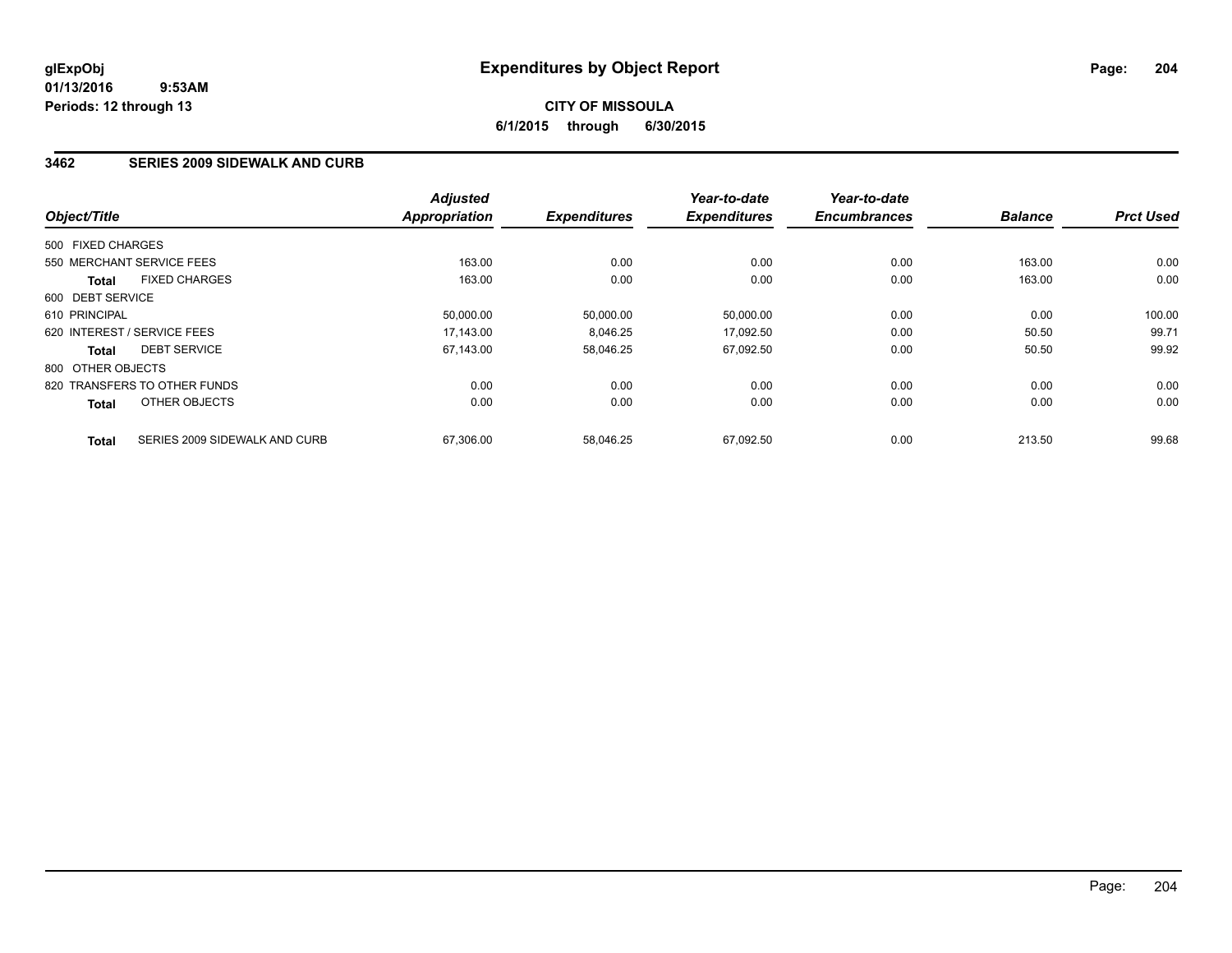#### **3463 SERIES 2010 SIDEWALK AND CURB**

| Object/Title      |                             | <b>Adjusted</b> |                     | Year-to-date        | Year-to-date        |                |                  |
|-------------------|-----------------------------|-----------------|---------------------|---------------------|---------------------|----------------|------------------|
|                   |                             | Appropriation   | <b>Expenditures</b> | <b>Expenditures</b> | <b>Encumbrances</b> | <b>Balance</b> | <b>Prct Used</b> |
| 500 FIXED CHARGES |                             |                 |                     |                     |                     |                |                  |
|                   | 550 MERCHANT SERVICE FEES   | 280.00          | 0.00                | 0.00                | 0.00                | 280.00         | 0.00             |
| <b>Total</b>      | <b>FIXED CHARGES</b>        | 280.00          | 0.00                | 0.00                | 0.00                | 280.00         | 0.00             |
| 600 DEBT SERVICE  |                             |                 |                     |                     |                     |                |                  |
| 610 PRINCIPAL     |                             | 75,000.00       | 75,000.00           | 75,000.00           | 0.00                | 0.00           | 100.00           |
|                   | 620 INTEREST / SERVICE FEES | 28.038.00       | 13.843.75           | 28.037.50           | 0.00                | 0.50           | 100.00           |
| <b>Total</b>      | <b>DEBT SERVICE</b>         | 103.038.00      | 88,843.75           | 103.037.50          | 0.00                | 0.50           | 100.00           |
| <b>Total</b>      | NON-DEPARTMENTAL            | 103.318.00      | 88.843.75           | 103.037.50          | 0.00                | 280.50         | 99.73            |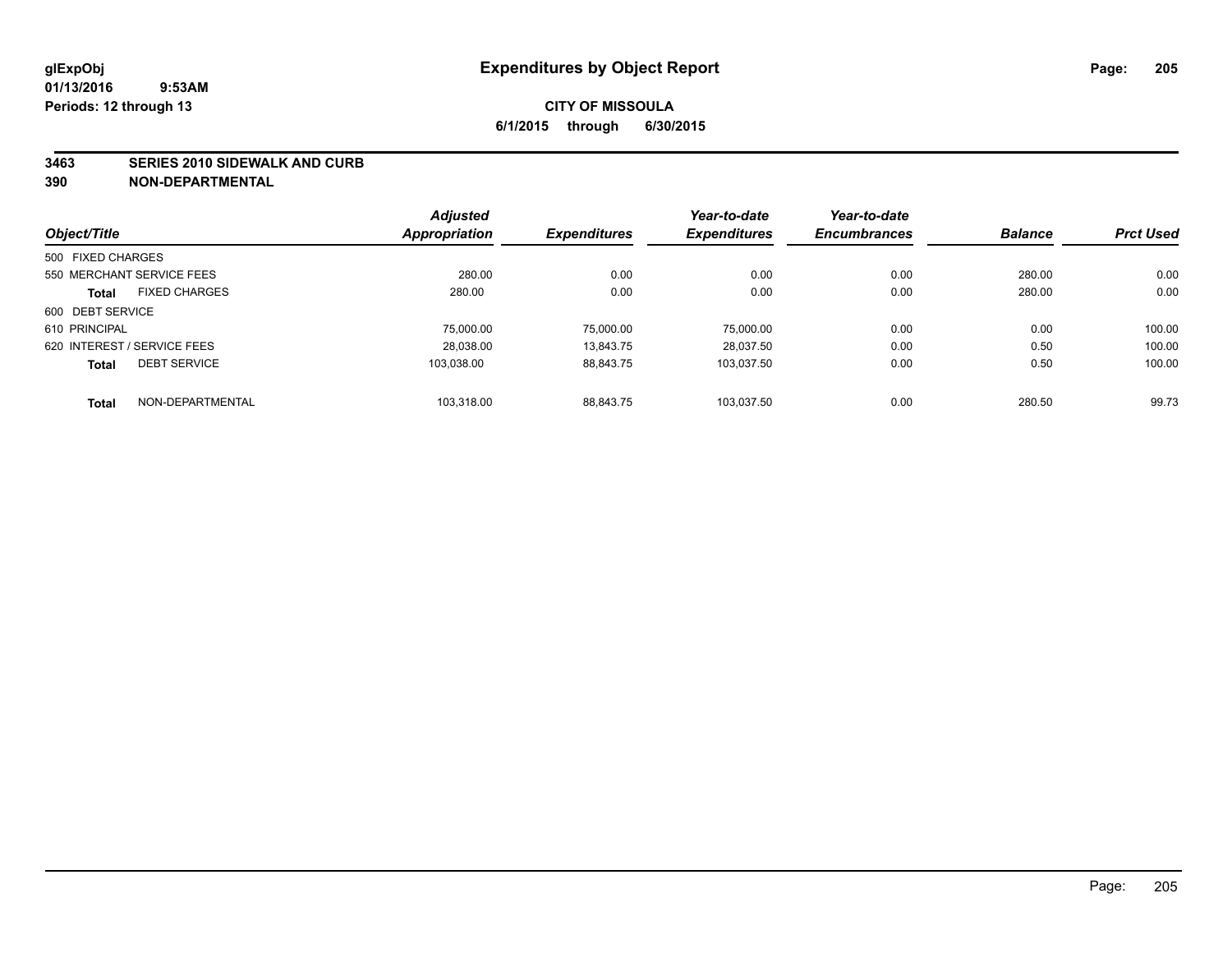**CITY OF MISSOULA 6/1/2015 through 6/30/2015**

### **3463 SERIES 2010 SIDEWALK AND CURB**

|                             |                               | <b>Adjusted</b> |                     | Year-to-date        | Year-to-date<br><b>Encumbrances</b> | <b>Balance</b> | <b>Prct Used</b> |
|-----------------------------|-------------------------------|-----------------|---------------------|---------------------|-------------------------------------|----------------|------------------|
| Object/Title                |                               | Appropriation   | <b>Expenditures</b> | <b>Expenditures</b> |                                     |                |                  |
| 500 FIXED CHARGES           |                               |                 |                     |                     |                                     |                |                  |
| 550 MERCHANT SERVICE FEES   |                               | 280.00          | 0.00                | 0.00                | 0.00                                | 280.00         | 0.00             |
| <b>Total</b>                | <b>FIXED CHARGES</b>          | 280.00          | 0.00                | 0.00                | 0.00                                | 280.00         | 0.00             |
| 600 DEBT SERVICE            |                               |                 |                     |                     |                                     |                |                  |
| 610 PRINCIPAL               |                               | 75,000.00       | 75.000.00           | 75.000.00           | 0.00                                | 0.00           | 100.00           |
| 620 INTEREST / SERVICE FEES |                               | 28,038.00       | 13.843.75           | 28.037.50           | 0.00                                | 0.50           | 100.00           |
| <b>Total</b>                | <b>DEBT SERVICE</b>           | 103.038.00      | 88.843.75           | 103.037.50          | 0.00                                | 0.50           | 100.00           |
| <b>Total</b>                | SERIES 2010 SIDEWALK AND CURB | 103.318.00      | 88.843.75           | 103.037.50          | 0.00                                | 280.50         | 99.73            |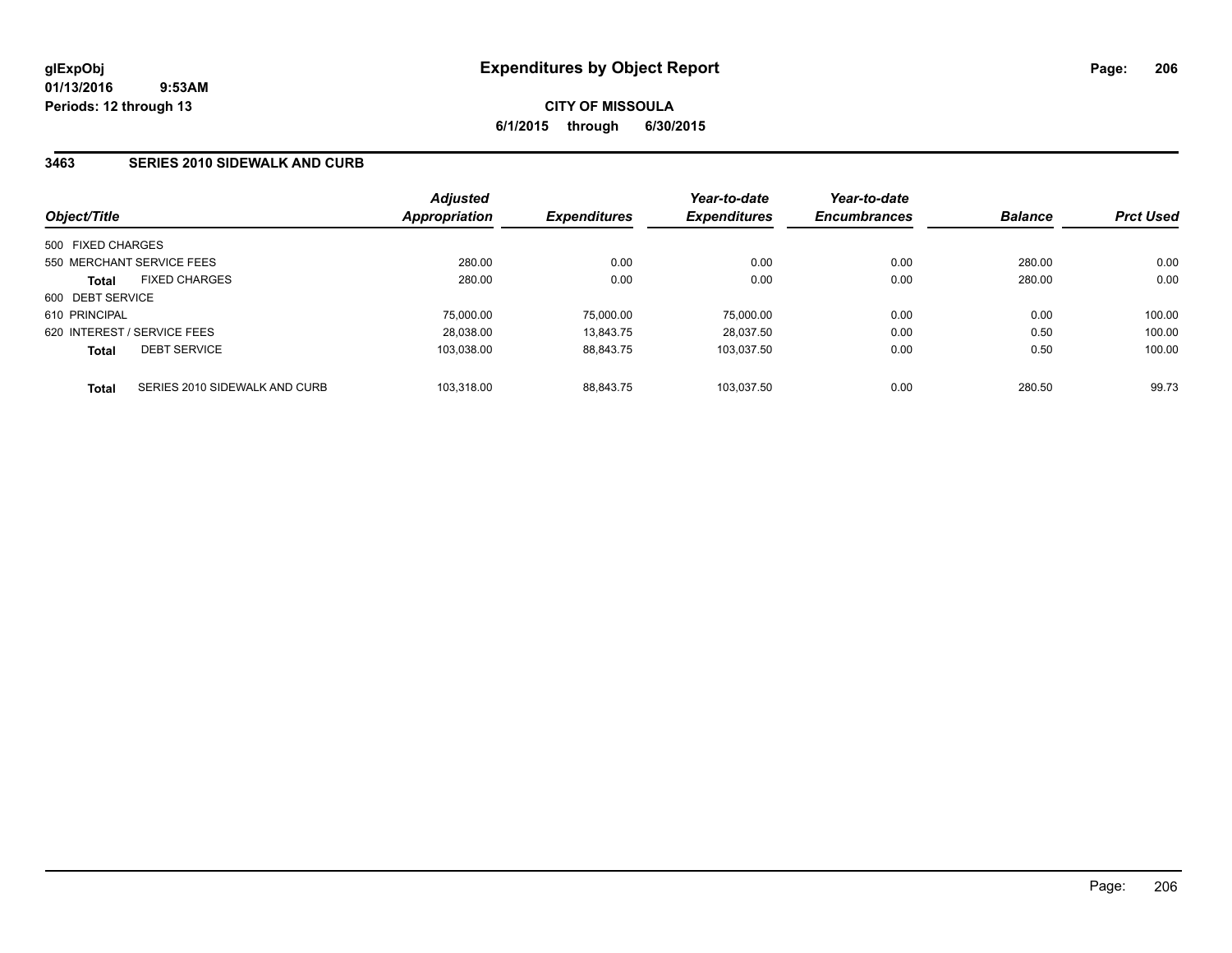#### **3464 FY12 S/C DEBT SERVICE**

|                             |                      | <b>Adjusted</b> |                     | Year-to-date        | Year-to-date        | <b>Balance</b> | <b>Prct Used</b> |
|-----------------------------|----------------------|-----------------|---------------------|---------------------|---------------------|----------------|------------------|
| Object/Title                |                      | Appropriation   | <b>Expenditures</b> | <b>Expenditures</b> | <b>Encumbrances</b> |                |                  |
| 500 FIXED CHARGES           |                      |                 |                     |                     |                     |                |                  |
| 550 MERCHANT SERVICE FEES   |                      | 620.00          | 0.00                | 0.00                | 0.00                | 620.00         | 0.00             |
| <b>Total</b>                | <b>FIXED CHARGES</b> | 620.00          | 0.00                | 0.00                | 0.00                | 620.00         | 0.00             |
| 600 DEBT SERVICE            |                      |                 |                     |                     |                     |                |                  |
| 610 PRINCIPAL               |                      | 50.000.00       | 50,000.00           | 50.000.00           | 0.00                | 0.00           | 100.00           |
| 620 INTEREST / SERVICE FEES |                      | 22,560.00       | 11,105.01           | 22,560.01           | 0.00                | $-0.01$        | 100.00           |
| <b>Total</b>                | <b>DEBT SERVICE</b>  | 72.560.00       | 61,105.01           | 72.560.01           | 0.00                | $-0.01$        | 100.00           |
| <b>Total</b>                | NON-DEPARTMENTAL     | 73,180.00       | 61,105.01           | 72.560.01           | 0.00                | 619.99         | 99.15            |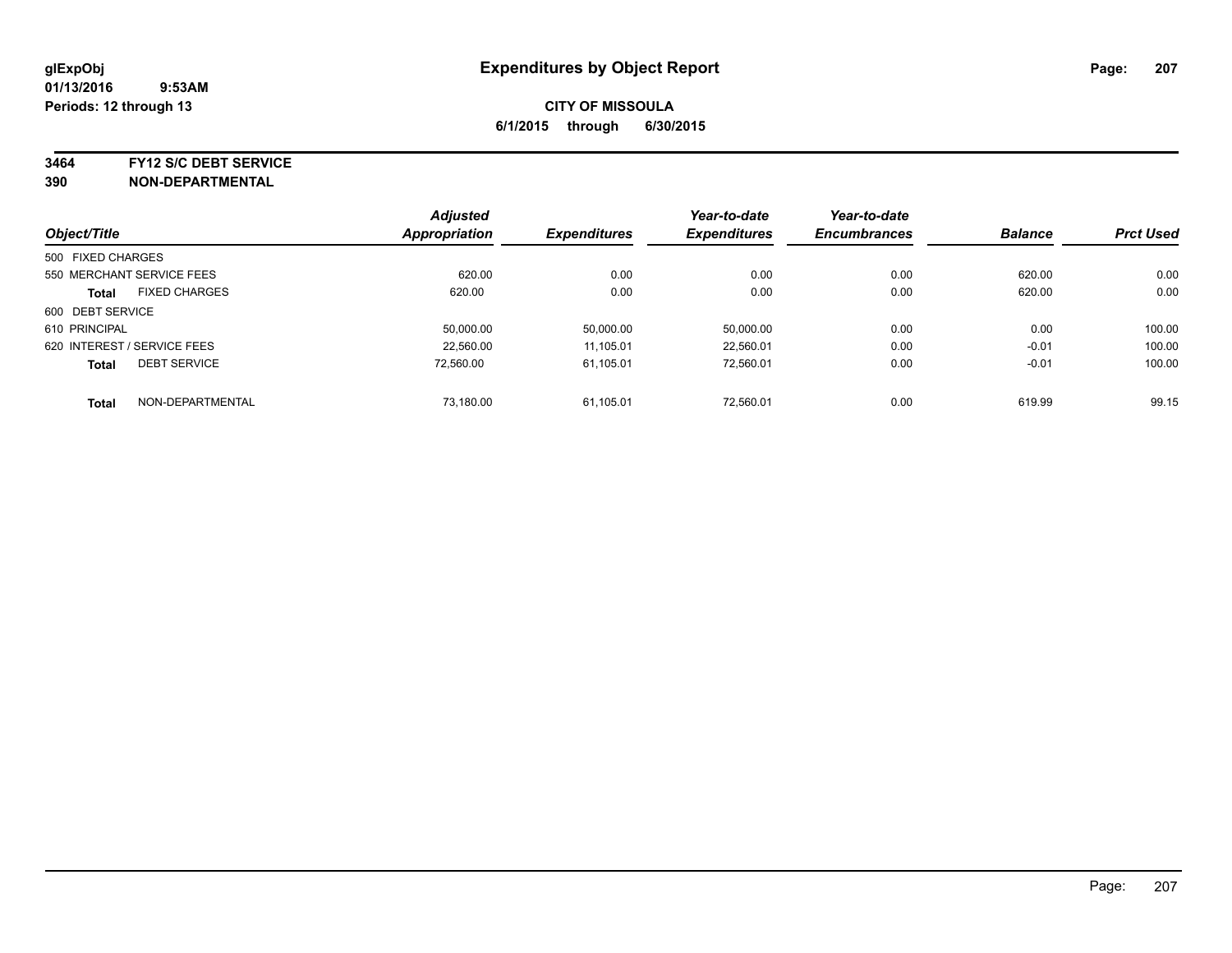### **3464 FY12 S/C DEBT SERVICE**

| Object/Title                                 | <b>Adjusted</b><br>Appropriation | <b>Expenditures</b> | Year-to-date<br><b>Expenditures</b> | Year-to-date<br><b>Encumbrances</b> | <b>Balance</b> | <b>Prct Used</b> |
|----------------------------------------------|----------------------------------|---------------------|-------------------------------------|-------------------------------------|----------------|------------------|
| 500 FIXED CHARGES                            |                                  |                     |                                     |                                     |                |                  |
| 550 MERCHANT SERVICE FEES                    | 620.00                           | 0.00                | 0.00                                | 0.00                                | 620.00         | 0.00             |
| <b>FIXED CHARGES</b><br><b>Total</b>         | 620.00                           | 0.00                | 0.00                                | 0.00                                | 620.00         | 0.00             |
| 600 DEBT SERVICE                             |                                  |                     |                                     |                                     |                |                  |
| 610 PRINCIPAL                                | 50,000.00                        | 50,000.00           | 50,000.00                           | 0.00                                | 0.00           | 100.00           |
| 620 INTEREST / SERVICE FEES                  | 22,560.00                        | 11.105.01           | 22.560.01                           | 0.00                                | $-0.01$        | 100.00           |
| <b>DEBT SERVICE</b><br><b>Total</b>          | 72.560.00                        | 61.105.01           | 72.560.01                           | 0.00                                | $-0.01$        | 100.00           |
| <b>FY12 S/C DEBT SERVICE</b><br><b>Total</b> | 73.180.00                        | 61.105.01           | 72.560.01                           | 0.00                                | 619.99         | 99.15            |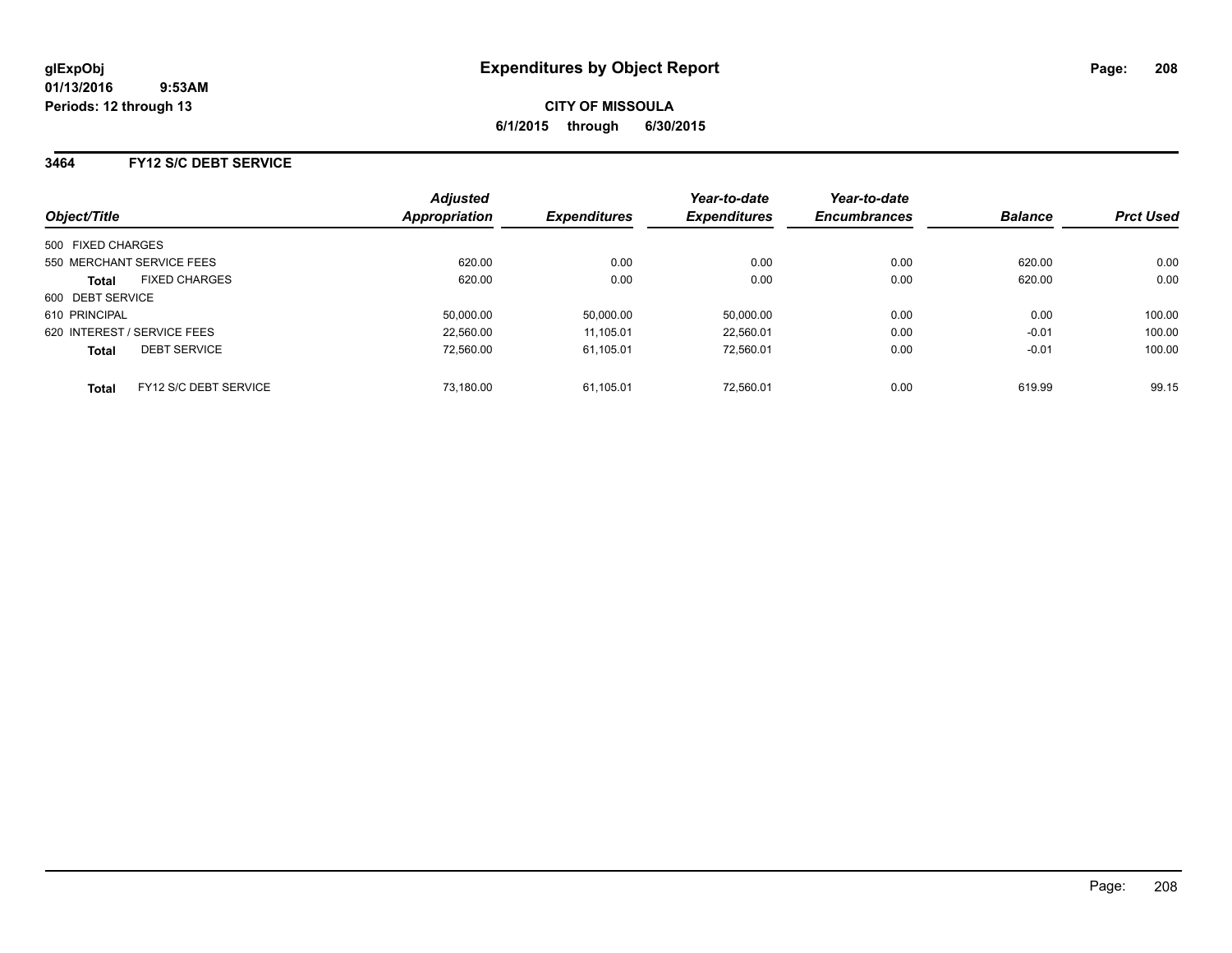#### **3465 FY13 SIDEWALK/CURB DEBT SERVICE**

|                   |                             | <b>Adjusted</b>      |                     | Year-to-date        | Year-to-date        |                |                  |
|-------------------|-----------------------------|----------------------|---------------------|---------------------|---------------------|----------------|------------------|
| Object/Title      |                             | <b>Appropriation</b> | <b>Expenditures</b> | <b>Expenditures</b> | <b>Encumbrances</b> | <b>Balance</b> | <b>Prct Used</b> |
| 500 FIXED CHARGES |                             |                      |                     |                     |                     |                |                  |
|                   | 550 MERCHANT SERVICE FEES   | 0.00                 | 0.00                | 0.00                | 0.00                | 0.00           | 0.00             |
| <b>Total</b>      | <b>FIXED CHARGES</b>        | 0.00                 | 0.00                | 0.00                | 0.00                | 0.00           | 0.00             |
| 600 DEBT SERVICE  |                             |                      |                     |                     |                     |                |                  |
| 610 PRINCIPAL     |                             | 29.000.00            | 29,000.00           | 29.000.00           | 0.00                | 0.00           | 100.00           |
|                   | 620 INTEREST / SERVICE FEES | 11.976.00            | 5,936.23            | 11.972.01           | 0.00                | 3.99           | 99.97            |
| <b>Total</b>      | <b>DEBT SERVICE</b>         | 40.976.00            | 34,936.23           | 40.972.01           | 0.00                | 3.99           | 99.99            |
| <b>Total</b>      | NON-DEPARTMENTAL            | 40.976.00            | 34.936.23           | 40.972.01           | 0.00                | 3.99           | 99.99            |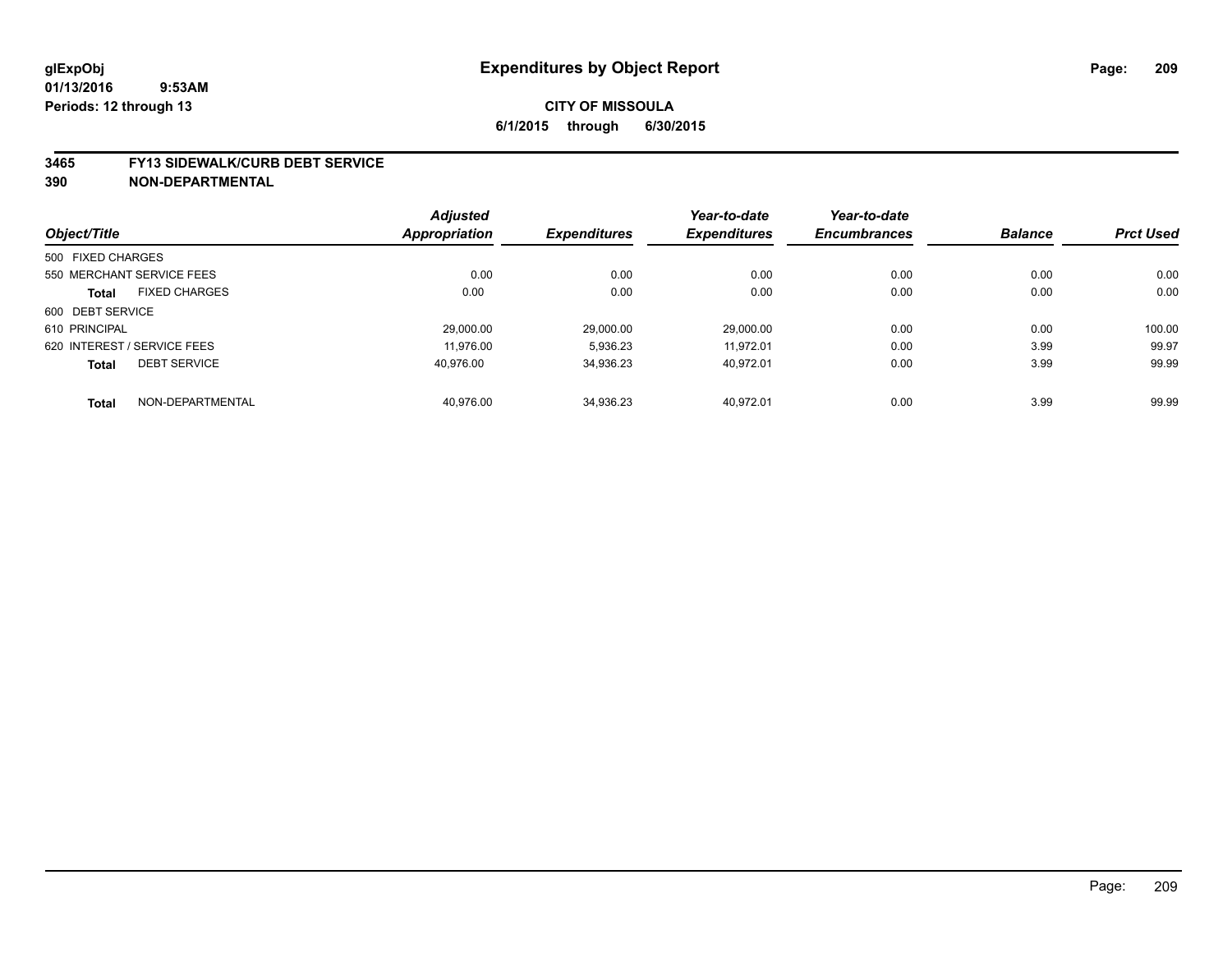**CITY OF MISSOULA 6/1/2015 through 6/30/2015**

### **3465 FY13 SIDEWALK/CURB DEBT SERVICE**

| Object/Title      |                                 | <b>Adjusted</b><br>Appropriation | <b>Expenditures</b> | Year-to-date<br><b>Expenditures</b> | Year-to-date<br><b>Encumbrances</b> | <b>Balance</b> | <b>Prct Used</b> |
|-------------------|---------------------------------|----------------------------------|---------------------|-------------------------------------|-------------------------------------|----------------|------------------|
| 500 FIXED CHARGES |                                 |                                  |                     |                                     |                                     |                |                  |
|                   | 550 MERCHANT SERVICE FEES       | 0.00                             | 0.00                | 0.00                                | 0.00                                | 0.00           | 0.00             |
| <b>Total</b>      | <b>FIXED CHARGES</b>            | 0.00                             | 0.00                | 0.00                                | 0.00                                | 0.00           | 0.00             |
| 600 DEBT SERVICE  |                                 |                                  |                     |                                     |                                     |                |                  |
| 610 PRINCIPAL     |                                 | 29,000.00                        | 29.000.00           | 29.000.00                           | 0.00                                | 0.00           | 100.00           |
|                   | 620 INTEREST / SERVICE FEES     | 11.976.00                        | 5,936.23            | 11.972.01                           | 0.00                                | 3.99           | 99.97            |
| <b>Total</b>      | <b>DEBT SERVICE</b>             | 40.976.00                        | 34,936.23           | 40.972.01                           | 0.00                                | 3.99           | 99.99            |
| <b>Total</b>      | FY13 SIDEWALK/CURB DEBT SERVICE | 40.976.00                        | 34.936.23           | 40.972.01                           | 0.00                                | 3.99           | 99.99            |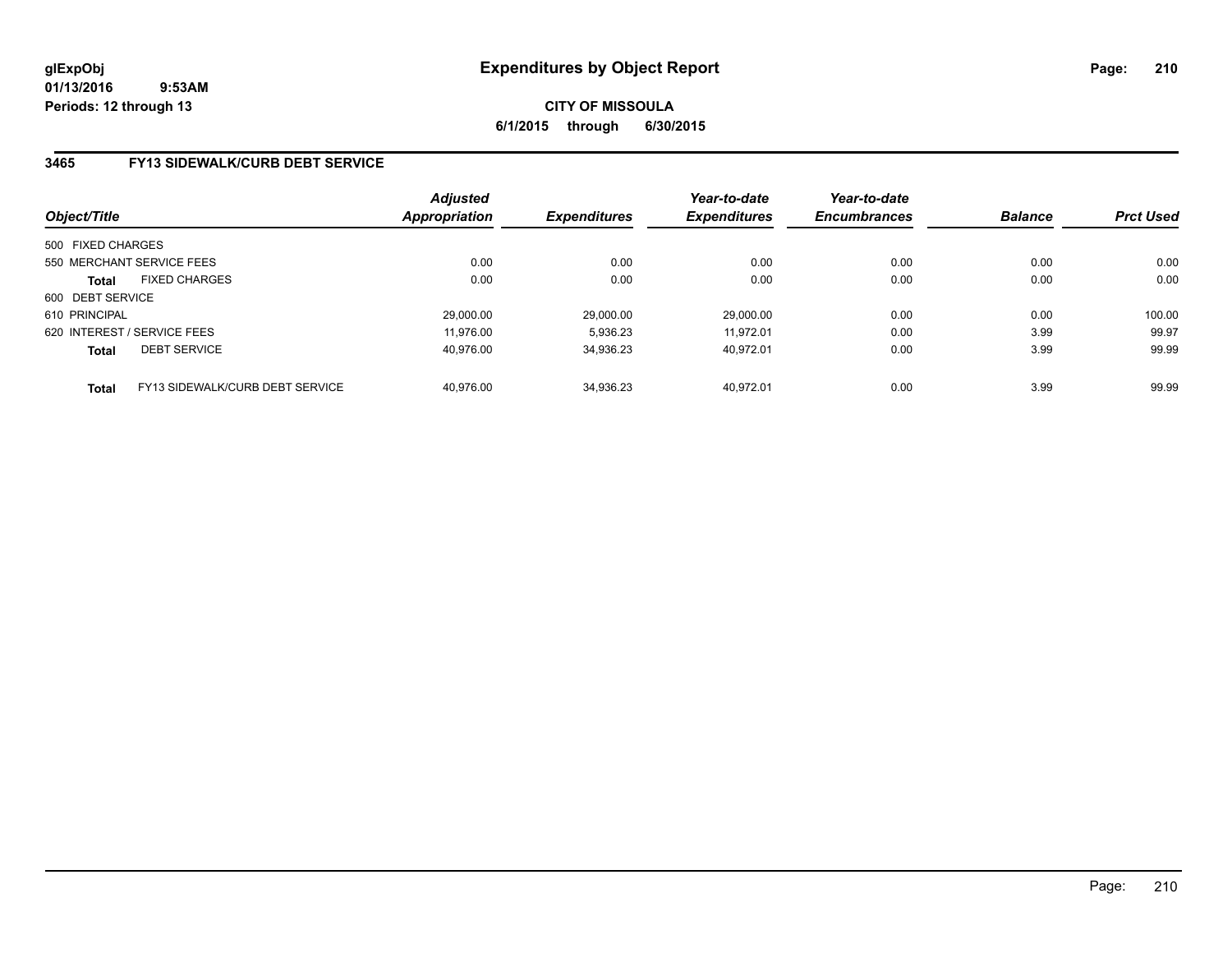# **CITY OF MISSOULA 6/1/2015 through 6/30/2015**

#### **3466 FY15 SIDEWALK/CURB DEBT SERVICE**

| Object/Title                         | <b>Adjusted</b><br><b>Appropriation</b> | <b>Expenditures</b> | Year-to-date<br><b>Expenditures</b> | Year-to-date<br><b>Encumbrances</b> | <b>Balance</b> | <b>Prct Used</b> |
|--------------------------------------|-----------------------------------------|---------------------|-------------------------------------|-------------------------------------|----------------|------------------|
|                                      |                                         |                     |                                     |                                     |                |                  |
| 500 FIXED CHARGES                    |                                         |                     |                                     |                                     |                |                  |
| 550 MERCHANT SERVICE FEES            | 0.00                                    | 0.00                | 0.00                                | 0.00                                | 0.00           | 0.00             |
| <b>FIXED CHARGES</b><br><b>Total</b> | 0.00                                    | 0.00                | 0.00                                | 0.00                                | 0.00           | 0.00             |
| 600 DEBT SERVICE                     |                                         |                     |                                     |                                     |                |                  |
| 610 PRINCIPAL                        | 0.00                                    | 0.00                | 0.00                                | 0.00                                | 0.00           | 0.00             |
| 620 INTEREST / SERVICE FEES          | 0.00                                    | 0.00                | 0.00                                | 0.00                                | 0.00           | 0.00             |
| <b>DEBT SERVICE</b><br><b>Total</b>  | 0.00                                    | 0.00                | 0.00                                | 0.00                                | 0.00           | 0.00             |
| NON-DEPARTMENTAL<br><b>Total</b>     | 0.00                                    | 0.00                | 0.00                                | 0.00                                | 0.00           | 0.00             |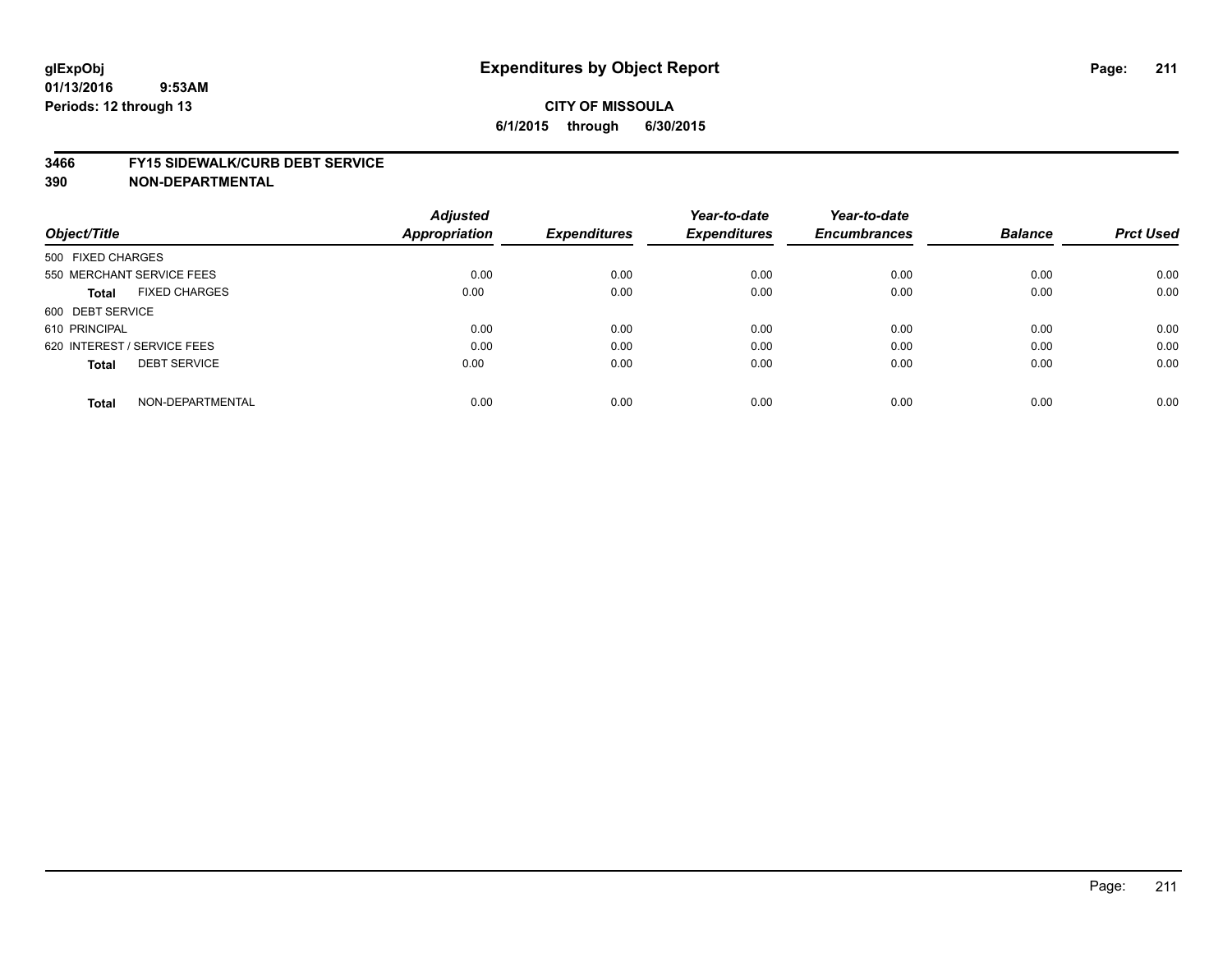**CITY OF MISSOULA 6/1/2015 through 6/30/2015**

### **3466 FY15 SIDEWALK/CURB DEBT SERVICE**

| Object/Title                                    | <b>Adjusted</b><br><b>Appropriation</b> | <b>Expenditures</b> | Year-to-date<br><b>Expenditures</b> | Year-to-date<br><b>Encumbrances</b> | <b>Balance</b> | <b>Prct Used</b> |
|-------------------------------------------------|-----------------------------------------|---------------------|-------------------------------------|-------------------------------------|----------------|------------------|
| 500 FIXED CHARGES                               |                                         |                     |                                     |                                     |                |                  |
| 550 MERCHANT SERVICE FEES                       | 0.00                                    | 0.00                | 0.00                                | 0.00                                | 0.00           | 0.00             |
| <b>FIXED CHARGES</b><br><b>Total</b>            | 0.00                                    | 0.00                | 0.00                                | 0.00                                | 0.00           | 0.00             |
| 600 DEBT SERVICE                                |                                         |                     |                                     |                                     |                |                  |
| 610 PRINCIPAL                                   | 0.00                                    | 0.00                | 0.00                                | 0.00                                | 0.00           | 0.00             |
| 620 INTEREST / SERVICE FEES                     | 0.00                                    | 0.00                | 0.00                                | 0.00                                | 0.00           | 0.00             |
| <b>DEBT SERVICE</b><br><b>Total</b>             | 0.00                                    | 0.00                | 0.00                                | 0.00                                | 0.00           | 0.00             |
|                                                 |                                         |                     |                                     |                                     |                |                  |
| FY15 SIDEWALK/CURB DEBT SERVICE<br><b>Total</b> | 0.00                                    | 0.00                | 0.00                                | 0.00                                | 0.00           | 0.00             |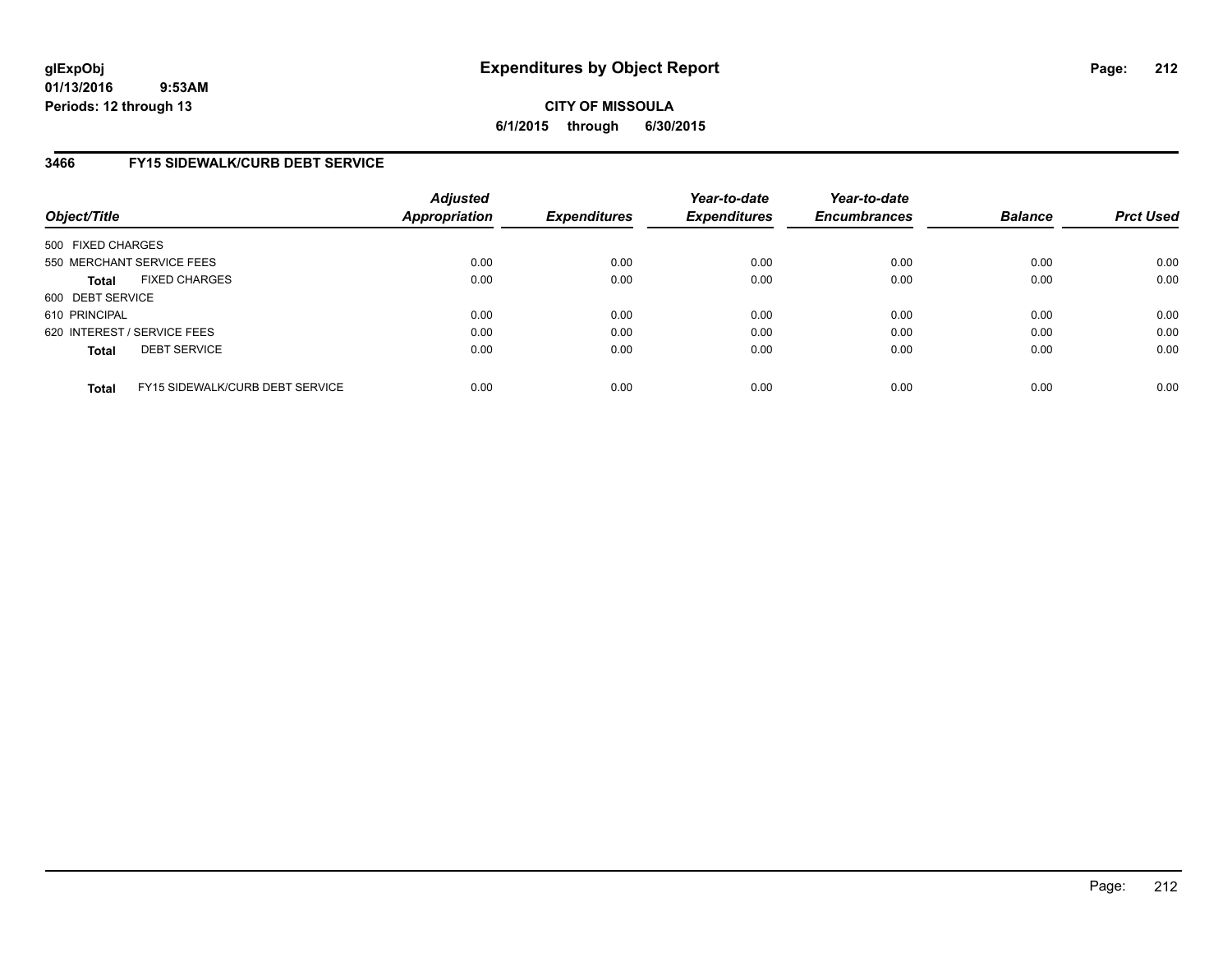### **3491 SID 491 DEBT SERVICE FUND**

| Object/Title                 | <b>Adjusted</b><br>Appropriation | <b>Expenditures</b> | Year-to-date<br><b>Expenditures</b> | Year-to-date<br><b>Encumbrances</b> | <b>Balance</b> | <b>Prct Used</b> |
|------------------------------|----------------------------------|---------------------|-------------------------------------|-------------------------------------|----------------|------------------|
| 600 DEBT SERVICE             |                                  |                     |                                     |                                     |                |                  |
| 620 INTEREST / SERVICE FEES  | 0.00                             | 0.00                | 0.00                                | 0.00                                | 0.00           | 0.00             |
| <b>DEBT SERVICE</b><br>Total | 0.00                             | 0.00                | 0.00                                | 0.00                                | 0.00           | 0.00             |
| NON-DEPARTMENTAL<br>Total    | 0.00                             | 0.00                | 0.00                                | 0.00                                | 0.00           | 0.00             |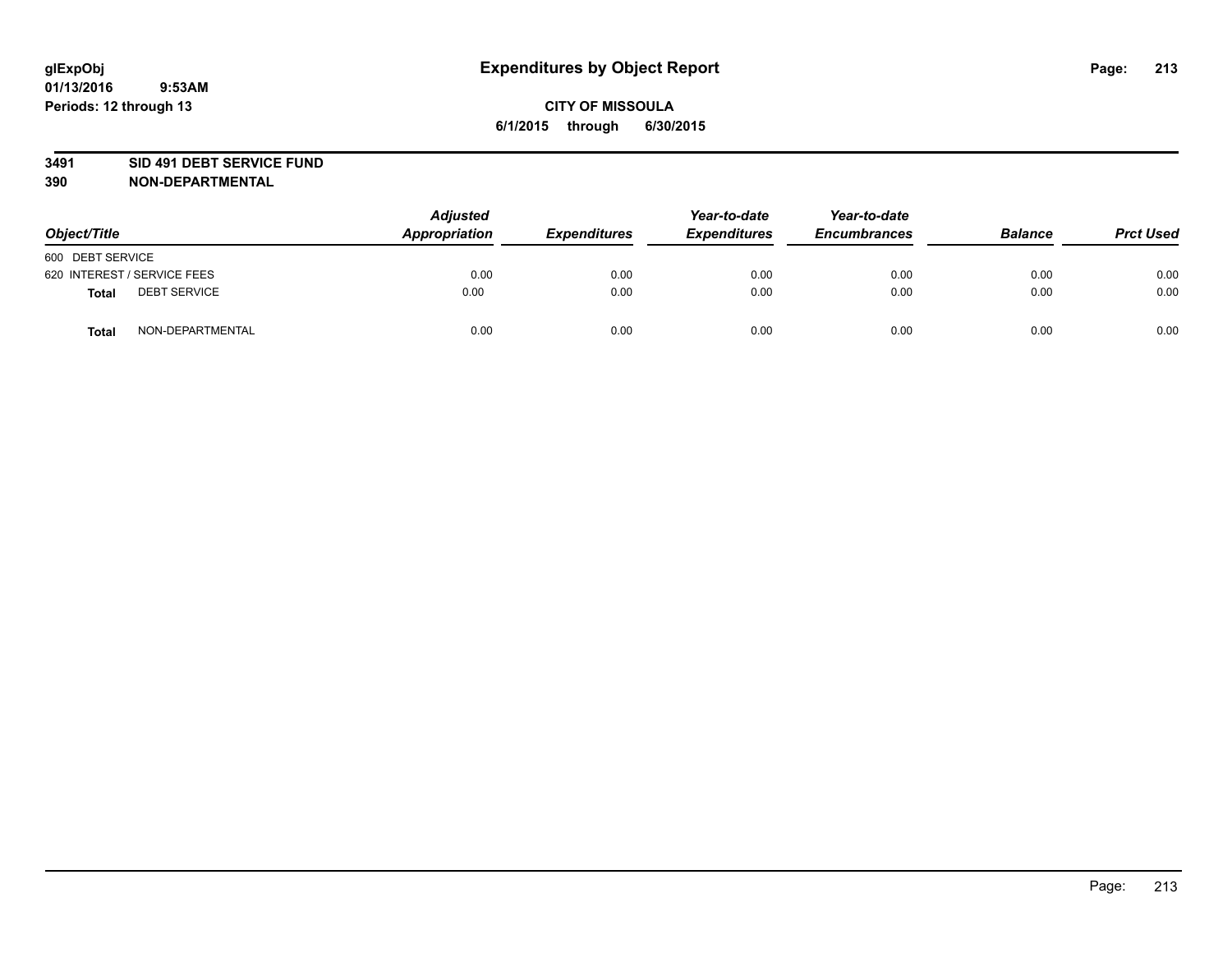### **3491 SID 491 DEBT SERVICE FUND**

| Object/Title                              | <b>Adjusted</b><br>Appropriation | <b>Expenditures</b> | Year-to-date<br><b>Expenditures</b> | Year-to-date<br><b>Encumbrances</b> | <b>Balance</b> | <b>Prct Used</b> |
|-------------------------------------------|----------------------------------|---------------------|-------------------------------------|-------------------------------------|----------------|------------------|
| 600 DEBT SERVICE                          |                                  |                     |                                     |                                     |                |                  |
| 620 INTEREST / SERVICE FEES               | 0.00                             | 0.00                | 0.00                                | 0.00                                | 0.00           | 0.00             |
| <b>DEBT SERVICE</b><br><b>Total</b>       | 0.00                             | 0.00                | 0.00                                | 0.00                                | 0.00           | 0.00             |
| SID 491 DEBT SERVICE FUND<br><b>Total</b> | 0.00                             | 0.00                | 0.00                                | 0.00                                | 0.00           | 0.00             |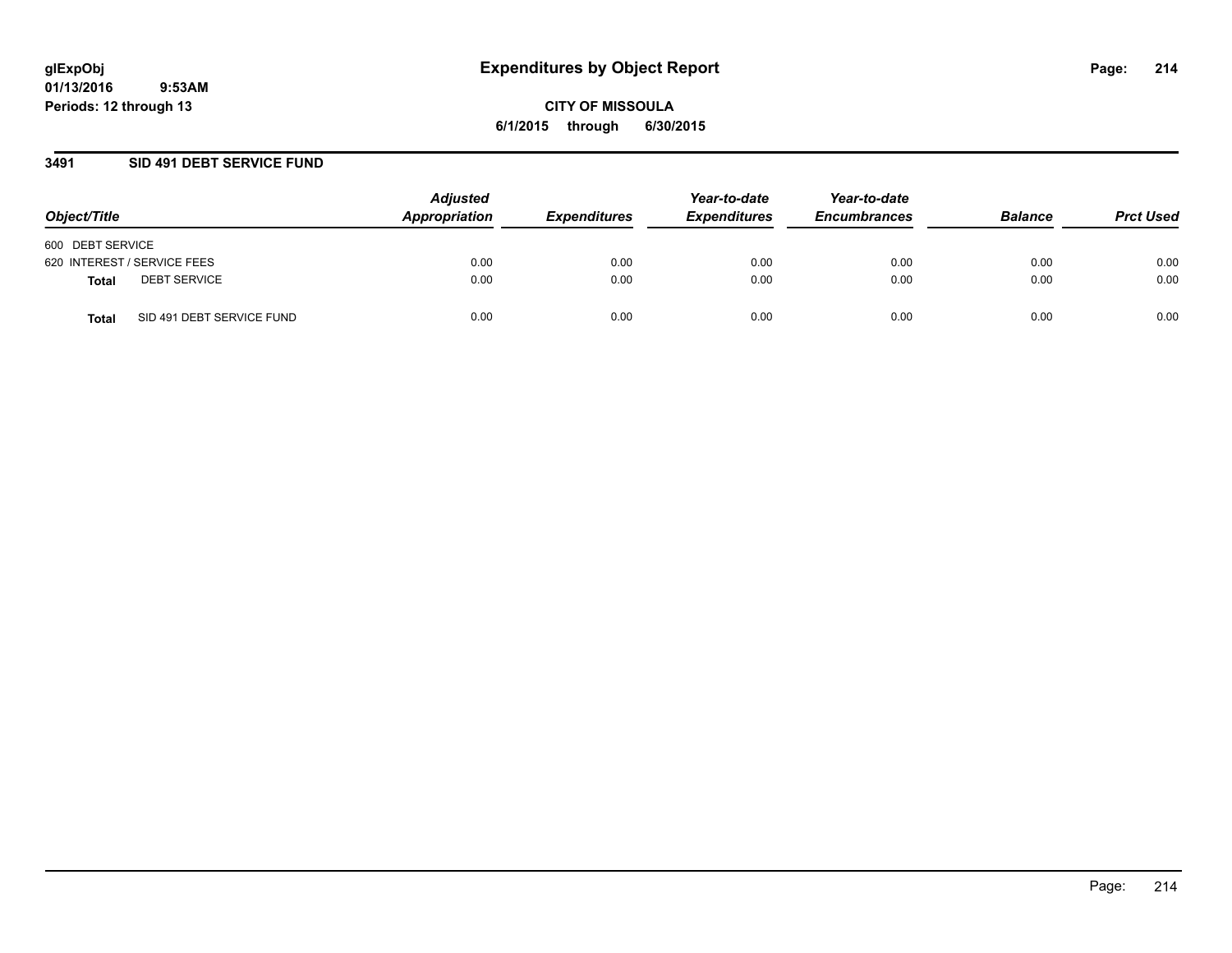# **glExpObj Expenditures by Object Report Page: 215**

# **CITY OF MISSOULA 6/1/2015 through 6/30/2015**

**3495 SID 495 DEBT SERVICE FUND**

**000 \*\*\* Title Not Found \*\*\***

| Object/Title                            | <b>Adjusted</b><br>Appropriation | <b>Expenditures</b> | Year-to-date<br><b>Expenditures</b> | Year-to-date<br><b>Encumbrances</b> | <b>Balance</b> | <b>Prct Used</b> |
|-----------------------------------------|----------------------------------|---------------------|-------------------------------------|-------------------------------------|----------------|------------------|
| 800 OTHER OBJECTS                       |                                  |                     |                                     |                                     |                |                  |
| 820 TRANSFERS TO OTHER FUNDS            | 0.00                             | 0.05                | 0.05                                | 0.00                                | $-0.05$        | 0.00             |
| OTHER OBJECTS<br><b>Total</b>           | 0.00                             | 0.05                | 0.05                                | 0.00                                | $-0.05$        | 0.00             |
| *** Title Not Found ***<br><b>Total</b> | 0.00                             | 0.05                | 0.05                                | 0.00                                | $-0.05$        | 0.00             |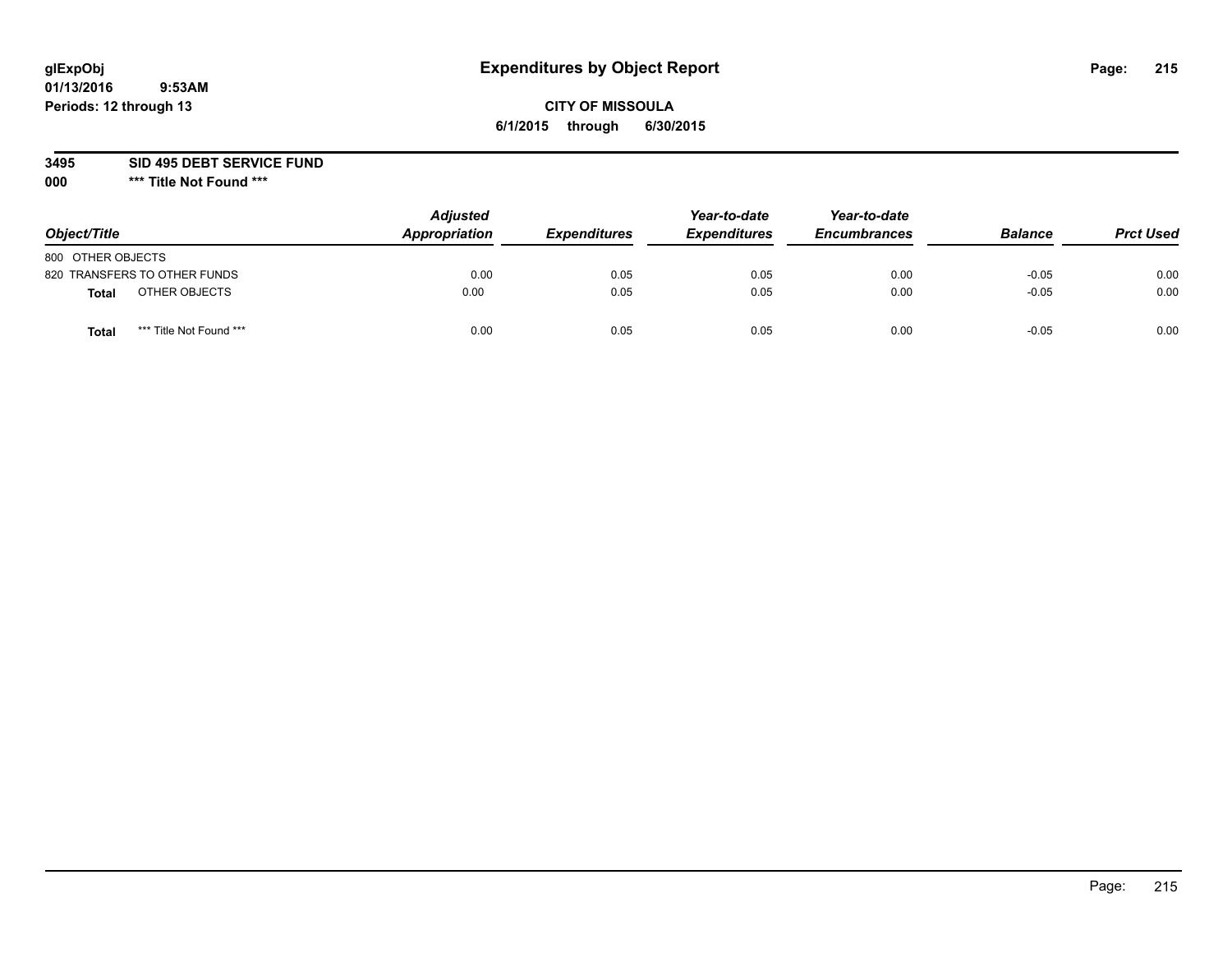#### **3495 SID 495 DEBT SERVICE FUND**

| Object/Title                         | <b>Adjusted</b><br><b>Appropriation</b> | <b>Expenditures</b> | Year-to-date<br><b>Expenditures</b> | Year-to-date<br><b>Encumbrances</b> | <b>Balance</b> | <b>Prct Used</b> |
|--------------------------------------|-----------------------------------------|---------------------|-------------------------------------|-------------------------------------|----------------|------------------|
| 500 FIXED CHARGES                    |                                         |                     |                                     |                                     |                |                  |
| 550 MERCHANT SERVICE FEES            | 0.00                                    | 0.00                | 0.00                                | 0.00                                | 0.00           | 0.00             |
| <b>FIXED CHARGES</b><br><b>Total</b> | 0.00                                    | 0.00                | 0.00                                | 0.00                                | 0.00           | 0.00             |
| 800 OTHER OBJECTS                    |                                         |                     |                                     |                                     |                |                  |
| 820 TRANSFERS TO OTHER FUNDS         | 0.00                                    | 0.00                | 0.00                                | 0.00                                | 0.00           | 0.00             |
| OTHER OBJECTS<br><b>Total</b>        | 0.00                                    | 0.00                | 0.00                                | 0.00                                | 0.00           | 0.00             |
| NON-DEPARTMENTAL<br><b>Total</b>     | 0.00                                    | 0.00                | 0.00                                | 0.00                                | 0.00           | 0.00             |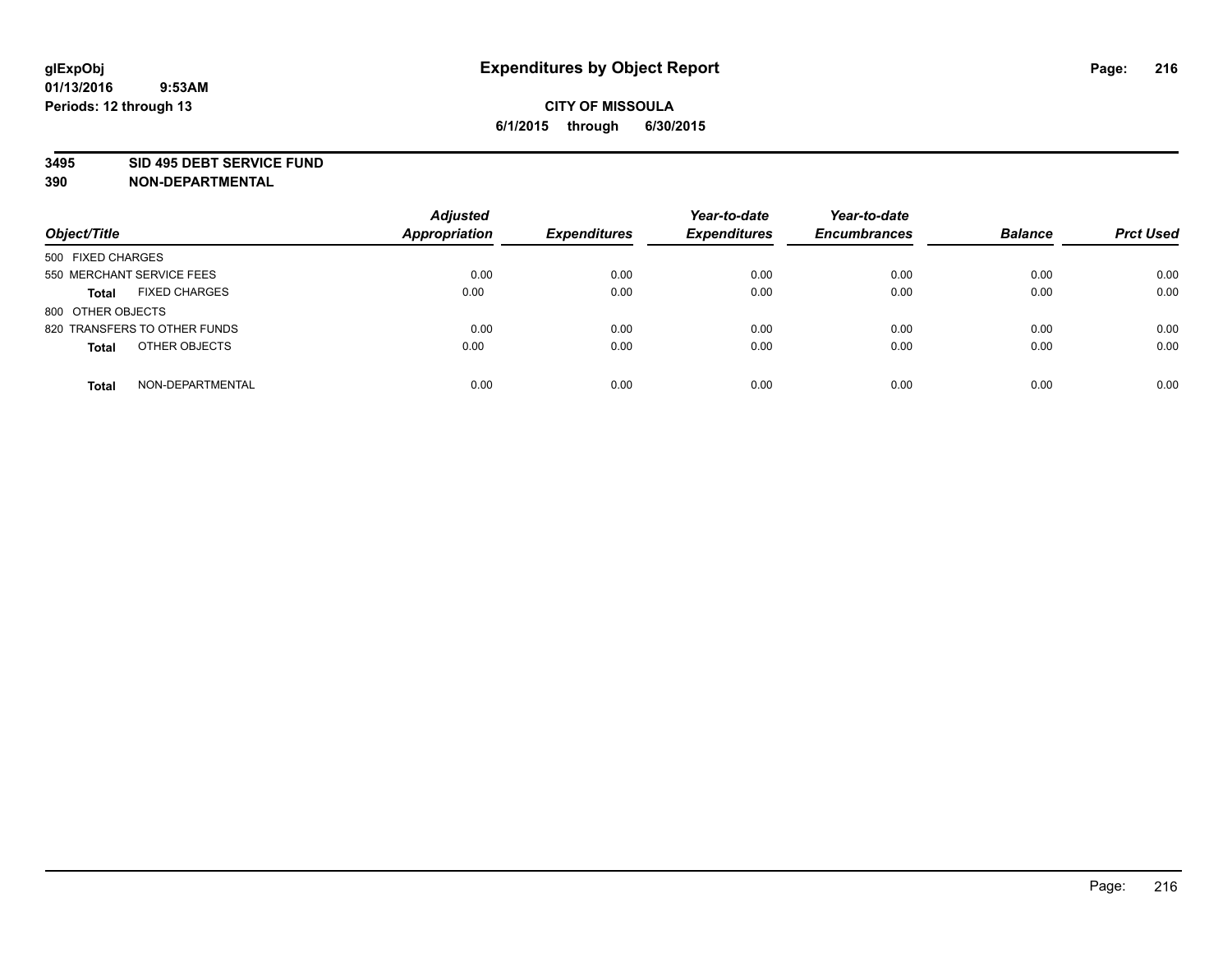## **3495 SID 495 DEBT SERVICE FUND**

| Object/Title              |                              | <b>Adjusted</b><br><b>Appropriation</b> | <b>Expenditures</b> | Year-to-date<br><b>Expenditures</b> | Year-to-date<br><b>Encumbrances</b> | <b>Balance</b> | <b>Prct Used</b> |
|---------------------------|------------------------------|-----------------------------------------|---------------------|-------------------------------------|-------------------------------------|----------------|------------------|
| 500 FIXED CHARGES         |                              |                                         |                     |                                     |                                     |                |                  |
| 550 MERCHANT SERVICE FEES |                              | 0.00                                    | 0.00                | 0.00                                | 0.00                                | 0.00           | 0.00             |
| <b>Total</b>              | <b>FIXED CHARGES</b>         | 0.00                                    | 0.00                | 0.00                                | 0.00                                | 0.00           | 0.00             |
| 800 OTHER OBJECTS         |                              |                                         |                     |                                     |                                     |                |                  |
|                           | 820 TRANSFERS TO OTHER FUNDS | 0.00                                    | 0.05                | 0.05                                | 0.00                                | $-0.05$        | 0.00             |
| <b>Total</b>              | OTHER OBJECTS                | 0.00                                    | 0.05                | 0.05                                | 0.00                                | $-0.05$        | 0.00             |
| <b>Total</b>              | SID 495 DEBT SERVICE FUND    | 0.00                                    | 0.05                | 0.05                                | 0.00                                | $-0.05$        | 0.00             |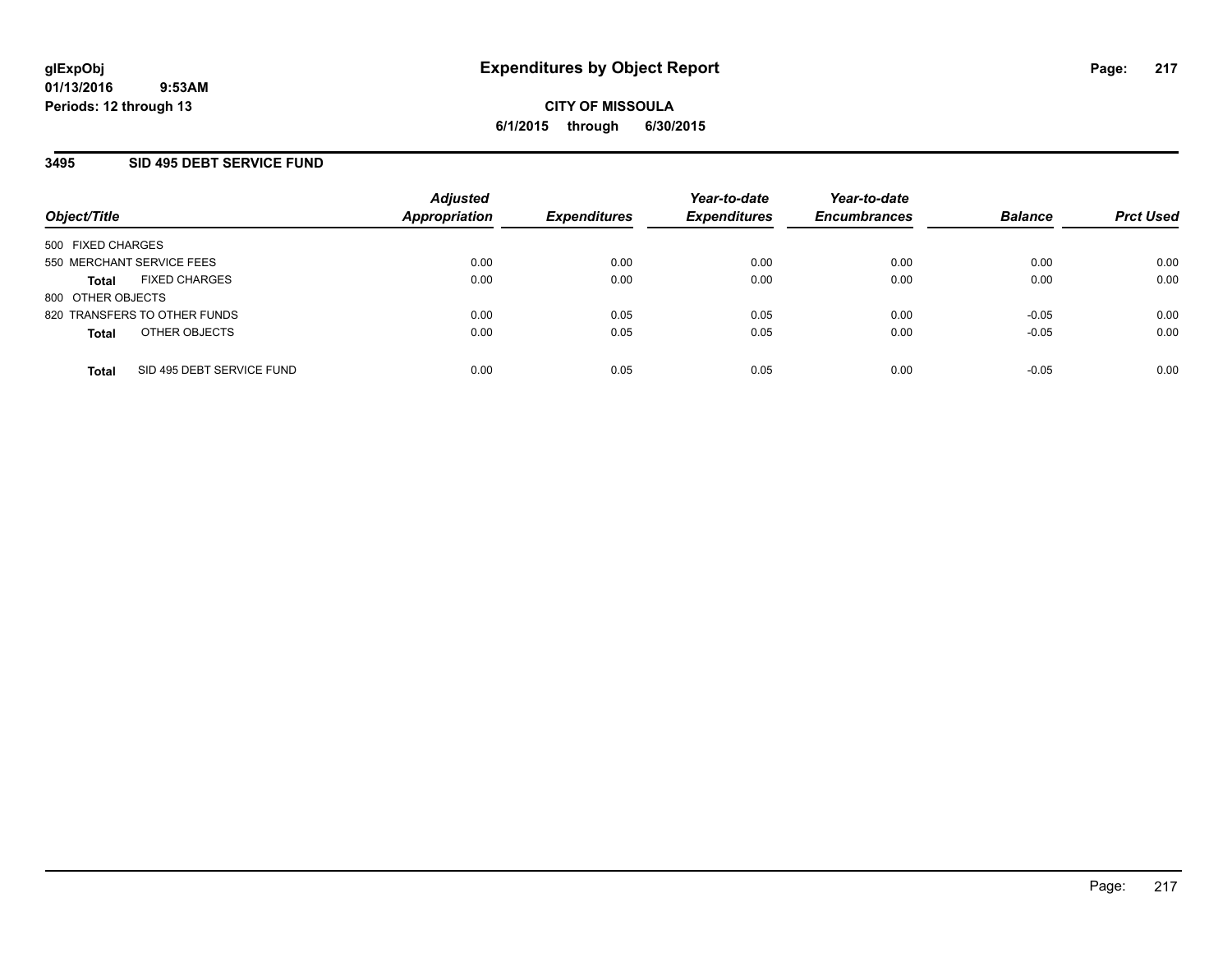# **glExpObj Expenditures by Object Report Page: 218**

## **CITY OF MISSOULA 6/1/2015 through 6/30/2015**

**3497 SID 497 DEBT SERVICE FUND**

| Object/Title                            | <b>Adjusted</b><br>Appropriation | <b>Expenditures</b> | Year-to-date<br><b>Expenditures</b> | Year-to-date<br><b>Encumbrances</b> | <b>Balance</b> | <b>Prct Used</b> |
|-----------------------------------------|----------------------------------|---------------------|-------------------------------------|-------------------------------------|----------------|------------------|
| 800 OTHER OBJECTS                       |                                  |                     |                                     |                                     |                |                  |
| 820 TRANSFERS TO OTHER FUNDS            | 0.00                             | 0.80                | 0.80                                | 0.00                                | $-0.80$        | 0.00             |
| OTHER OBJECTS<br><b>Total</b>           | 0.00                             | 0.80                | 0.80                                | 0.00                                | $-0.80$        | 0.00             |
| *** Title Not Found ***<br><b>Total</b> | 0.00                             | 0.80                | 0.80                                | 0.00                                | $-0.80$        | 0.00             |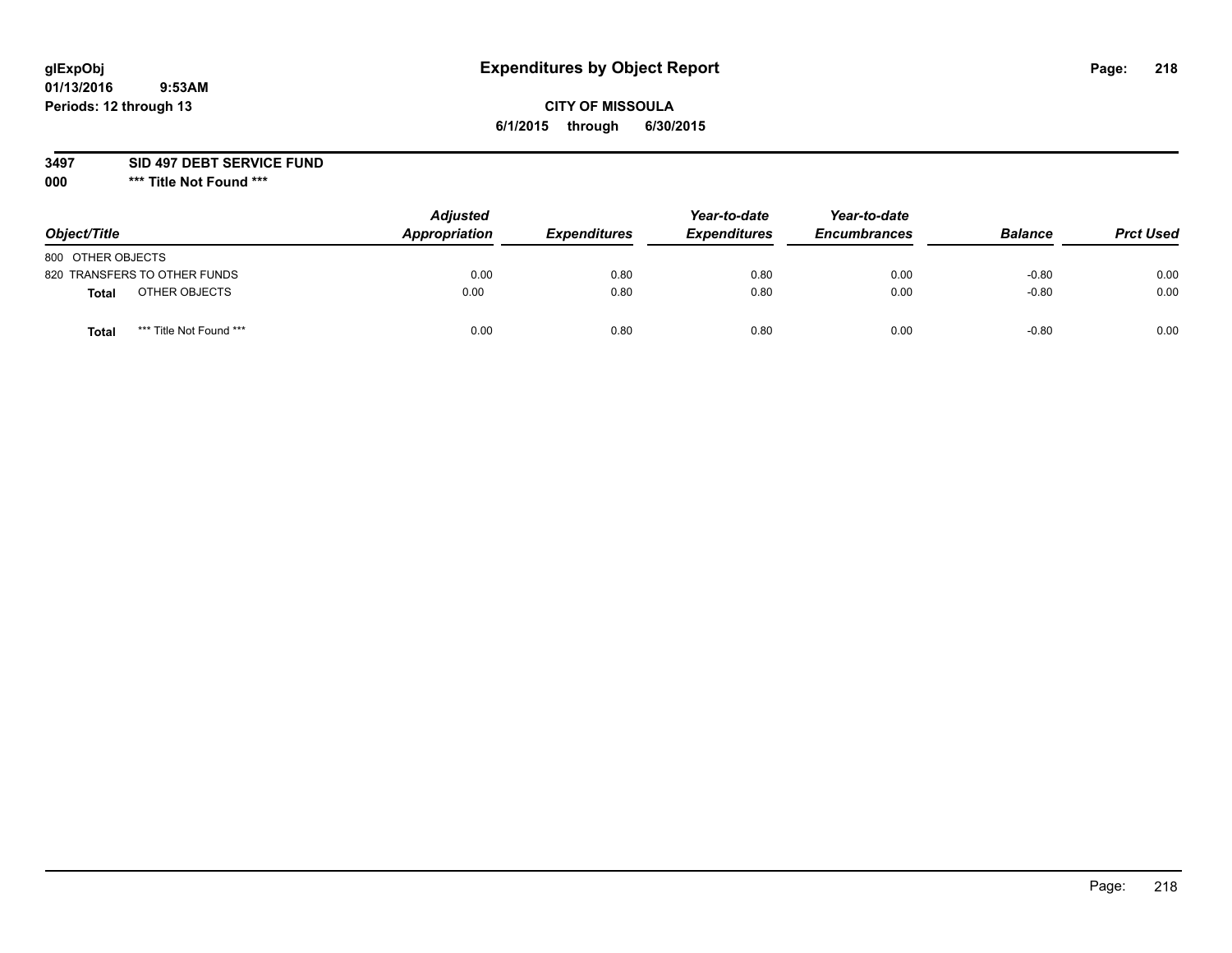#### **3497 SID 497 DEBT SERVICE FUND**

| Object/Title                         | <b>Adjusted</b><br><b>Appropriation</b> | <b>Expenditures</b> | Year-to-date<br><b>Expenditures</b> | Year-to-date<br><b>Encumbrances</b> | <b>Balance</b> | <b>Prct Used</b> |
|--------------------------------------|-----------------------------------------|---------------------|-------------------------------------|-------------------------------------|----------------|------------------|
| 500 FIXED CHARGES                    |                                         |                     |                                     |                                     |                |                  |
| 550 MERCHANT SERVICE FEES            | 0.00                                    | 0.00                | 0.00                                | 0.00                                | 0.00           | 0.00             |
| <b>FIXED CHARGES</b><br><b>Total</b> | 0.00                                    | 0.00                | 0.00                                | 0.00                                | 0.00           | 0.00             |
| 600 DEBT SERVICE                     |                                         |                     |                                     |                                     |                |                  |
| 620 INTEREST / SERVICE FEES          | 0.00                                    | 0.00                | 0.00                                | 0.00                                | 0.00           | 0.00             |
| <b>DEBT SERVICE</b><br><b>Total</b>  | 0.00                                    | 0.00                | 0.00                                | 0.00                                | 0.00           | 0.00             |
| 800 OTHER OBJECTS                    |                                         |                     |                                     |                                     |                |                  |
| 800 OTHER OBJECTS                    | 0.00                                    | 0.00                | 0.00                                | 0.00                                | 0.00           | 0.00             |
| 820 TRANSFERS TO OTHER FUNDS         | 0.00                                    | 0.00                | 0.00                                | 0.00                                | 0.00           | 0.00             |
| OTHER OBJECTS<br><b>Total</b>        | 0.00                                    | 0.00                | 0.00                                | 0.00                                | 0.00           | 0.00             |
|                                      |                                         |                     |                                     |                                     |                |                  |
| NON-DEPARTMENTAL<br><b>Total</b>     | 0.00                                    | 0.00                | 0.00                                | 0.00                                | 0.00           | 0.00             |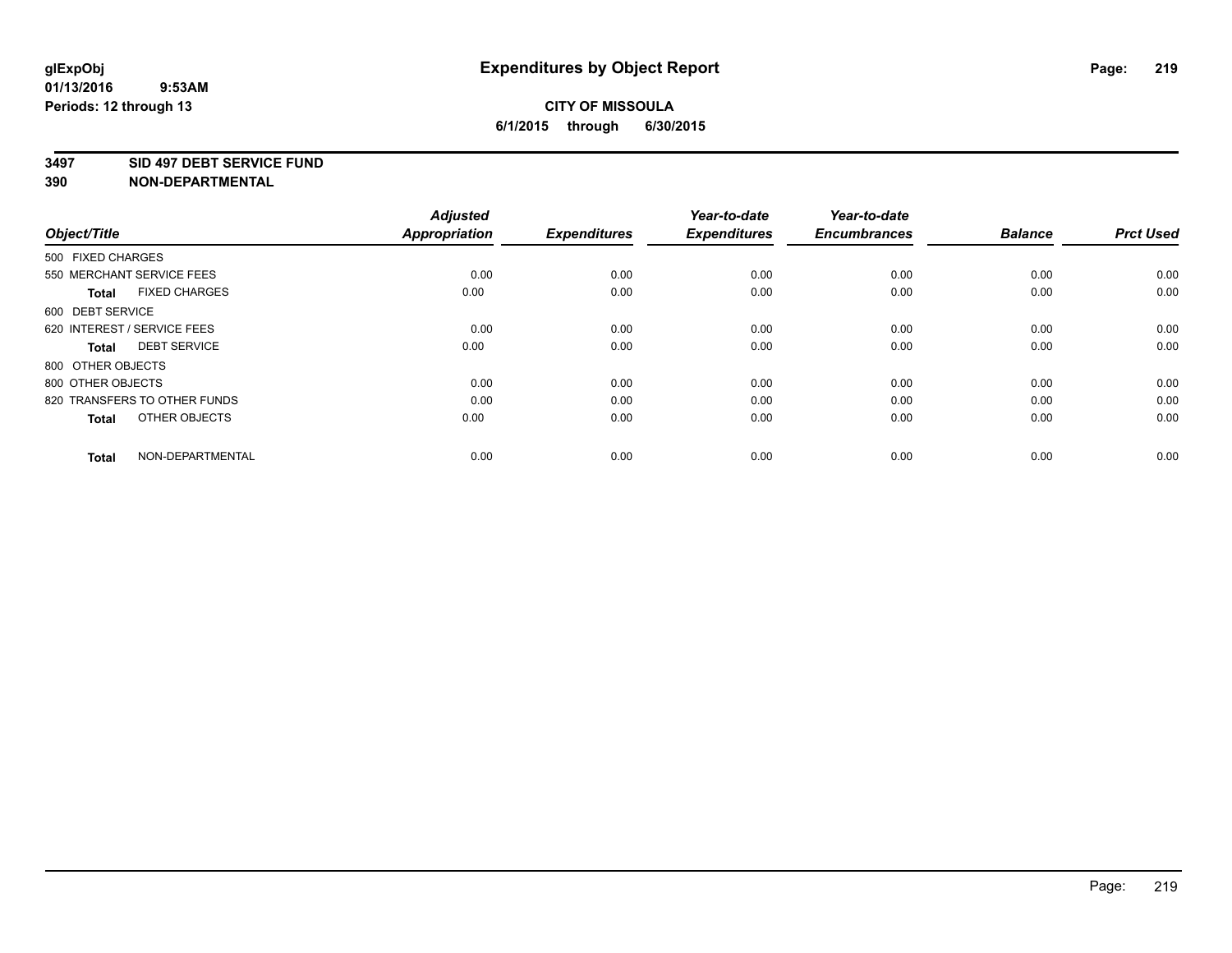## **CITY OF MISSOULA 6/1/2015 through 6/30/2015**

## **3497 SID 497 DEBT SERVICE FUND**

| Object/Title      |                              | <b>Adjusted</b><br>Appropriation | <b>Expenditures</b> | Year-to-date<br><b>Expenditures</b> | Year-to-date<br><b>Encumbrances</b> | <b>Balance</b> | <b>Prct Used</b> |
|-------------------|------------------------------|----------------------------------|---------------------|-------------------------------------|-------------------------------------|----------------|------------------|
| 500 FIXED CHARGES |                              |                                  |                     |                                     |                                     |                |                  |
|                   | 550 MERCHANT SERVICE FEES    | 0.00                             | 0.00                | 0.00                                | 0.00                                | 0.00           | 0.00             |
| <b>Total</b>      | <b>FIXED CHARGES</b>         | 0.00                             | 0.00                | 0.00                                | 0.00                                | 0.00           | 0.00             |
| 600 DEBT SERVICE  |                              |                                  |                     |                                     |                                     |                |                  |
|                   | 620 INTEREST / SERVICE FEES  | 0.00                             | 0.00                | 0.00                                | 0.00                                | 0.00           | 0.00             |
| <b>Total</b>      | <b>DEBT SERVICE</b>          | 0.00                             | 0.00                | 0.00                                | 0.00                                | 0.00           | 0.00             |
| 800 OTHER OBJECTS |                              |                                  |                     |                                     |                                     |                |                  |
| 800 OTHER OBJECTS |                              | 0.00                             | 0.00                | 0.00                                | 0.00                                | 0.00           | 0.00             |
|                   | 820 TRANSFERS TO OTHER FUNDS | 0.00                             | 0.80                | 0.80                                | 0.00                                | $-0.80$        | 0.00             |
| <b>Total</b>      | OTHER OBJECTS                | 0.00                             | 0.80                | 0.80                                | 0.00                                | $-0.80$        | 0.00             |
| <b>Total</b>      | SID 497 DEBT SERVICE FUND    | 0.00                             | 0.80                | 0.80                                | 0.00                                | $-0.80$        | 0.00             |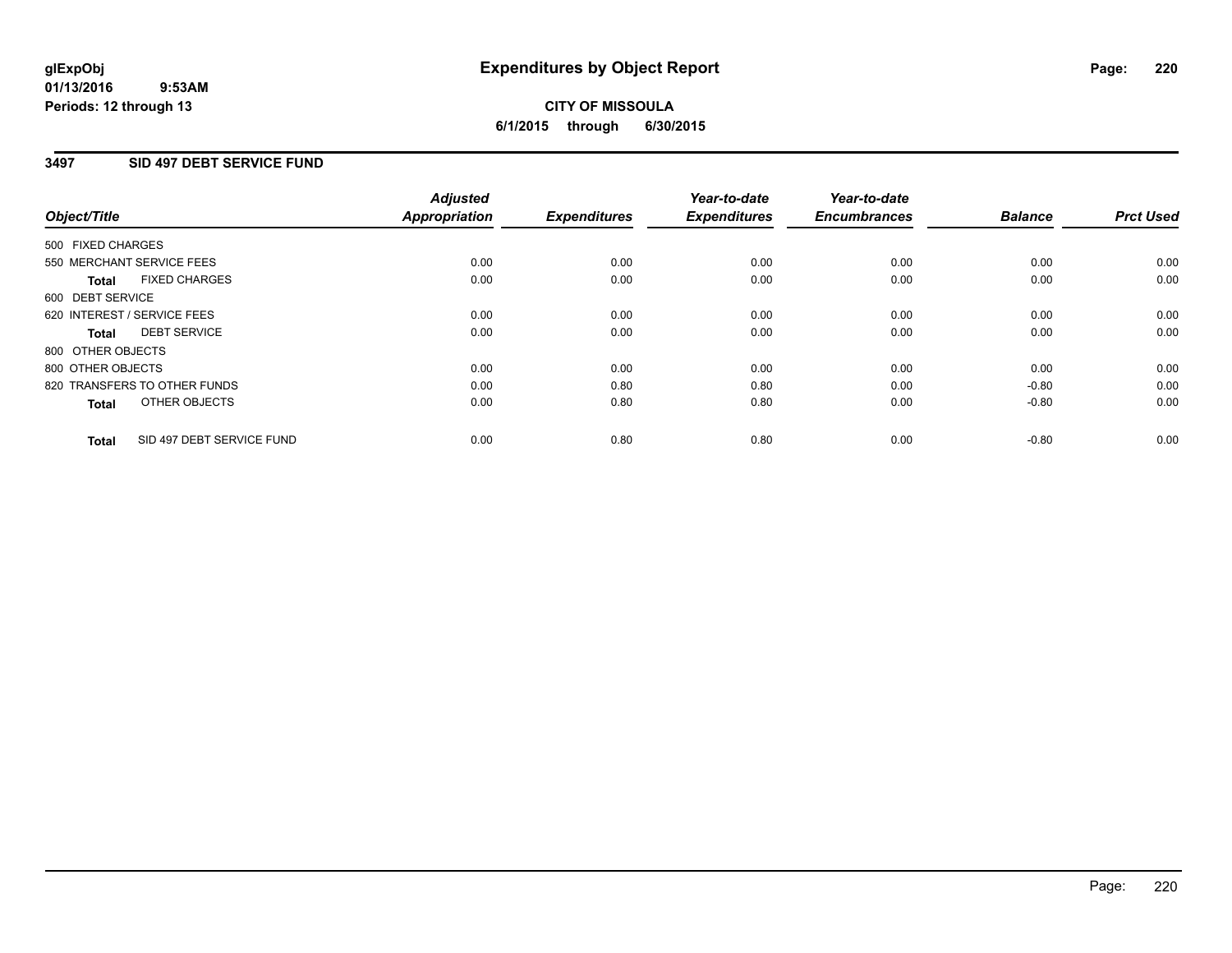# **glExpObj Expenditures by Object Report Page: 221**

## **CITY OF MISSOULA 6/1/2015 through 6/30/2015**

**3498 SID 498 DEBT SERVICE FUND**

| Object/Title                    | <b>Adjusted</b><br>Appropriation | <b>Expenditures</b> | Year-to-date<br><b>Expenditures</b> | Year-to-date<br><b>Encumbrances</b> | <b>Balance</b> | <b>Prct Used</b> |
|---------------------------------|----------------------------------|---------------------|-------------------------------------|-------------------------------------|----------------|------------------|
| 800 OTHER OBJECTS               |                                  |                     |                                     |                                     |                |                  |
| 820 TRANSFERS TO OTHER FUNDS    | 0.00                             | 0.83                | 0.83                                | 0.00                                | $-0.83$        | 0.00             |
| OTHER OBJECTS<br>Total          | 0.00                             | 0.83                | 0.83                                | 0.00                                | $-0.83$        | 0.00             |
| *** Title Not Found ***<br>Tota | 0.00                             | 0.83                | 0.83                                | 0.00                                | $-0.83$        | 0.00             |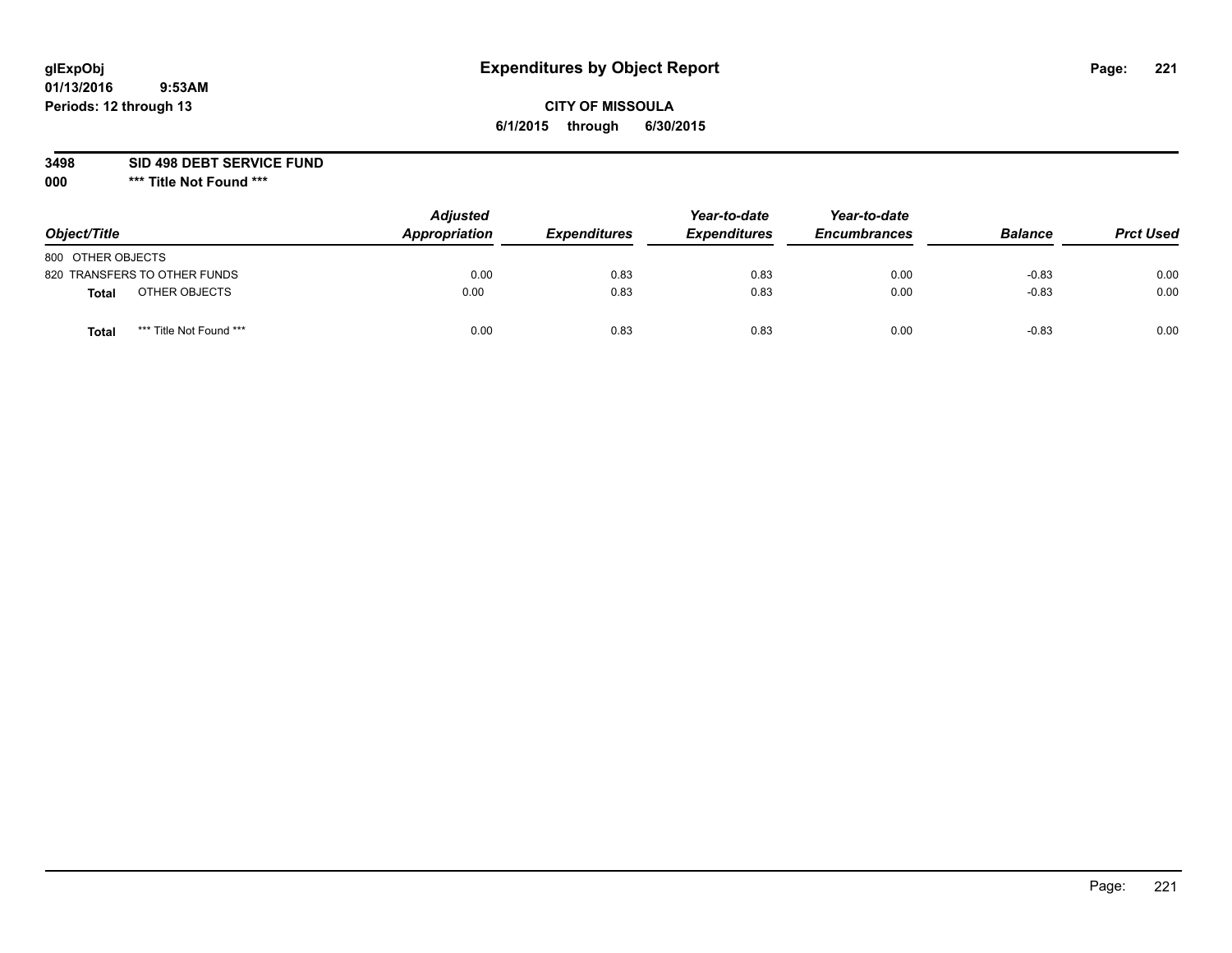#### **3498 SID 498 DEBT SERVICE FUND**

| Object/Title                         | <b>Adjusted</b><br><b>Appropriation</b> | <b>Expenditures</b> | Year-to-date<br><b>Expenditures</b> | Year-to-date<br><b>Encumbrances</b> | <b>Balance</b> | <b>Prct Used</b> |
|--------------------------------------|-----------------------------------------|---------------------|-------------------------------------|-------------------------------------|----------------|------------------|
|                                      |                                         |                     |                                     |                                     |                |                  |
| 500 FIXED CHARGES                    |                                         |                     |                                     |                                     |                |                  |
| 550 MERCHANT SERVICE FEES            | 0.00                                    | 0.00                | 0.00                                | 0.00                                | 0.00           | 0.00             |
| <b>FIXED CHARGES</b><br><b>Total</b> | 0.00                                    | 0.00                | 0.00                                | 0.00                                | 0.00           | 0.00             |
| 600 DEBT SERVICE                     |                                         |                     |                                     |                                     |                |                  |
| 610 PRINCIPAL                        | 0.00                                    | 0.00                | 0.00                                | 0.00                                | 0.00           | 0.00             |
| 620 INTEREST / SERVICE FEES          | 0.00                                    | 0.00                | 0.00                                | 0.00                                | 0.00           | 0.00             |
| <b>DEBT SERVICE</b><br><b>Total</b>  | 0.00                                    | 0.00                | 0.00                                | 0.00                                | 0.00           | 0.00             |
|                                      |                                         |                     |                                     |                                     |                |                  |
| NON-DEPARTMENTAL<br><b>Total</b>     | 0.00                                    | 0.00                | 0.00                                | 0.00                                | 0.00           | 0.00             |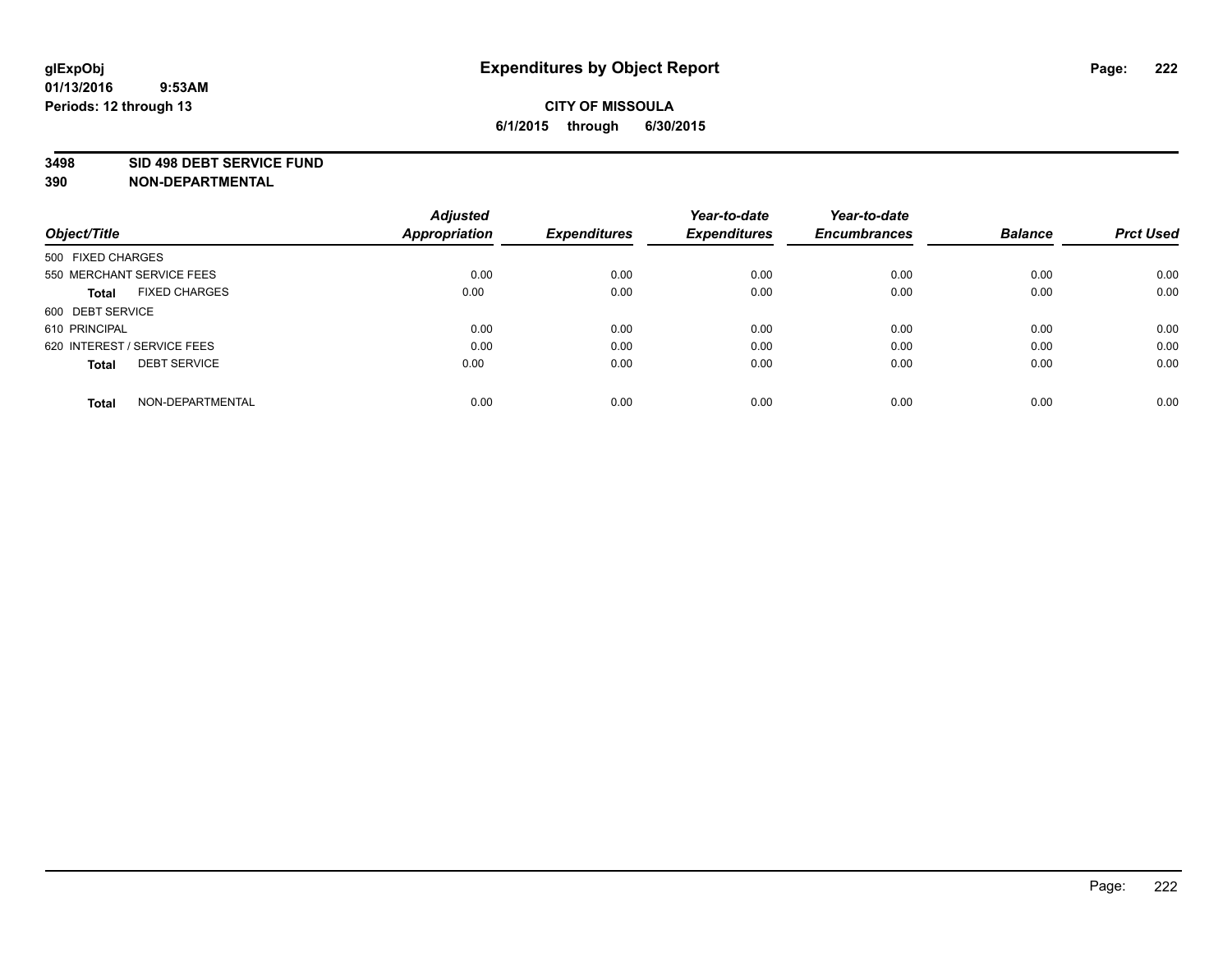## **3498 SID 498 DEBT SERVICE FUND**

| Object/Title      |                              | <b>Adjusted</b><br>Appropriation | <b>Expenditures</b> | Year-to-date<br><b>Expenditures</b> | Year-to-date<br><b>Encumbrances</b> | <b>Balance</b> | <b>Prct Used</b> |
|-------------------|------------------------------|----------------------------------|---------------------|-------------------------------------|-------------------------------------|----------------|------------------|
| 500 FIXED CHARGES |                              |                                  |                     |                                     |                                     |                |                  |
|                   | 550 MERCHANT SERVICE FEES    | 0.00                             | 0.00                | 0.00                                | 0.00                                | 0.00           | 0.00             |
| <b>Total</b>      | <b>FIXED CHARGES</b>         | 0.00                             | 0.00                | 0.00                                | 0.00                                | 0.00           | 0.00             |
| 600 DEBT SERVICE  |                              |                                  |                     |                                     |                                     |                |                  |
| 610 PRINCIPAL     |                              | 0.00                             | 0.00                | 0.00                                | 0.00                                | 0.00           | 0.00             |
|                   | 620 INTEREST / SERVICE FEES  | 0.00                             | 0.00                | 0.00                                | 0.00                                | 0.00           | 0.00             |
| Total             | <b>DEBT SERVICE</b>          | 0.00                             | 0.00                | 0.00                                | 0.00                                | 0.00           | 0.00             |
| 800 OTHER OBJECTS |                              |                                  |                     |                                     |                                     |                |                  |
|                   | 820 TRANSFERS TO OTHER FUNDS | 0.00                             | 0.83                | 0.83                                | 0.00                                | $-0.83$        | 0.00             |
| <b>Total</b>      | OTHER OBJECTS                | 0.00                             | 0.83                | 0.83                                | 0.00                                | $-0.83$        | 0.00             |
| <b>Total</b>      | SID 498 DEBT SERVICE FUND    | 0.00                             | 0.83                | 0.83                                | 0.00                                | $-0.83$        | 0.00             |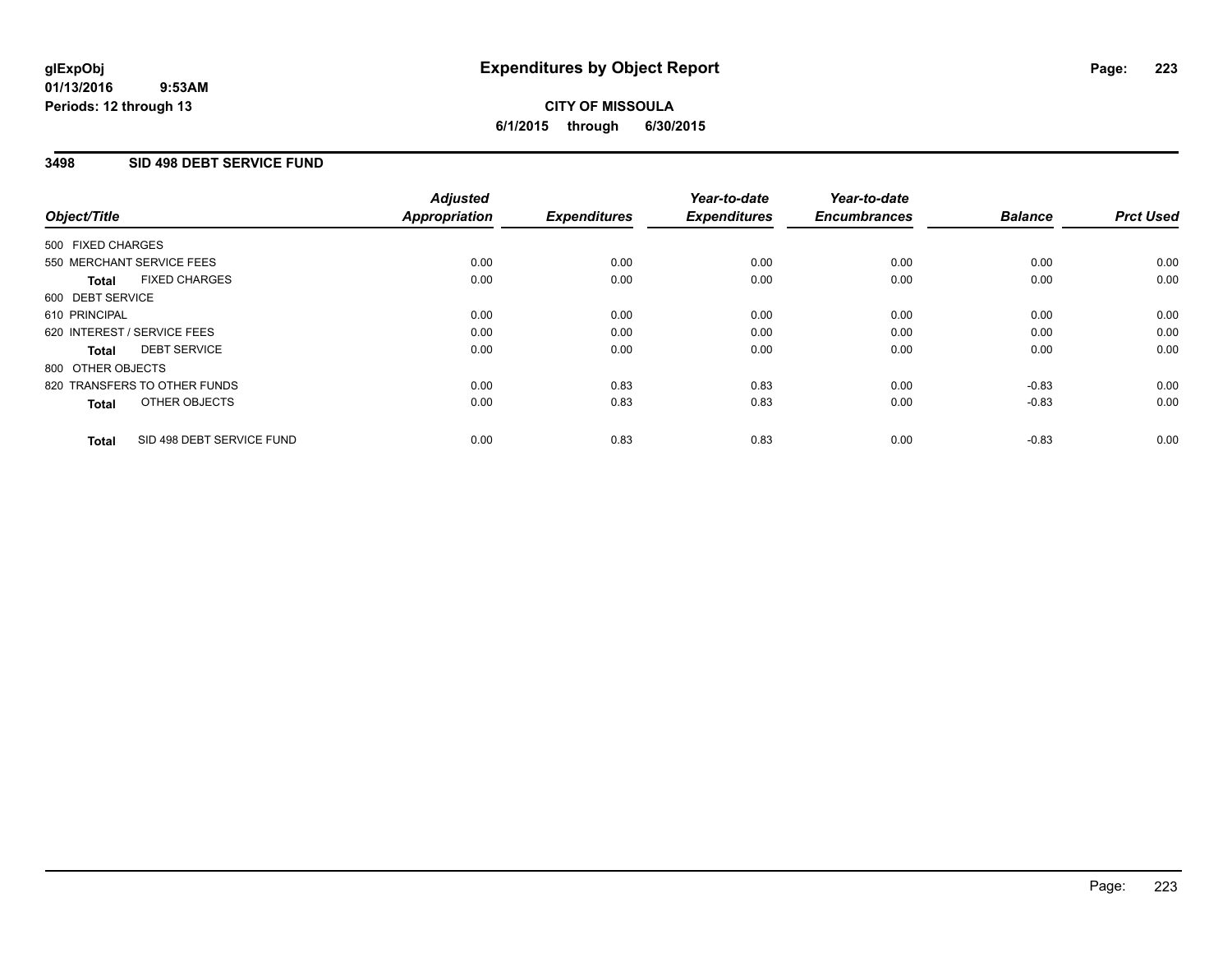#### **3500 SID 500 DEBT SERVICE FUND**

| Object/Title                        | <b>Adjusted</b><br><b>Appropriation</b> | <b>Expenditures</b> | Year-to-date<br><b>Expenditures</b> | Year-to-date<br><b>Encumbrances</b> | <b>Balance</b> | <b>Prct Used</b> |
|-------------------------------------|-----------------------------------------|---------------------|-------------------------------------|-------------------------------------|----------------|------------------|
| 600 DEBT SERVICE                    |                                         |                     |                                     |                                     |                |                  |
| 620 INTEREST / SERVICE FEES         | 0.00                                    | 0.00                | 0.00                                | 0.00                                | 0.00           | 0.00             |
| <b>DEBT SERVICE</b><br><b>Total</b> | 0.00                                    | 0.00                | 0.00                                | 0.00                                | 0.00           | 0.00             |
| 800 OTHER OBJECTS                   |                                         |                     |                                     |                                     |                |                  |
| 820 TRANSFERS TO OTHER FUNDS        | 0.00                                    | 0.00                | 0.00                                | 0.00                                | 0.00           | 0.00             |
| OTHER OBJECTS<br><b>Total</b>       | 0.00                                    | 0.00                | 0.00                                | 0.00                                | 0.00           | 0.00             |
| NON-DEPARTMENTAL<br><b>Total</b>    | 0.00                                    | 0.00                | 0.00                                | 0.00                                | 0.00           | 0.00             |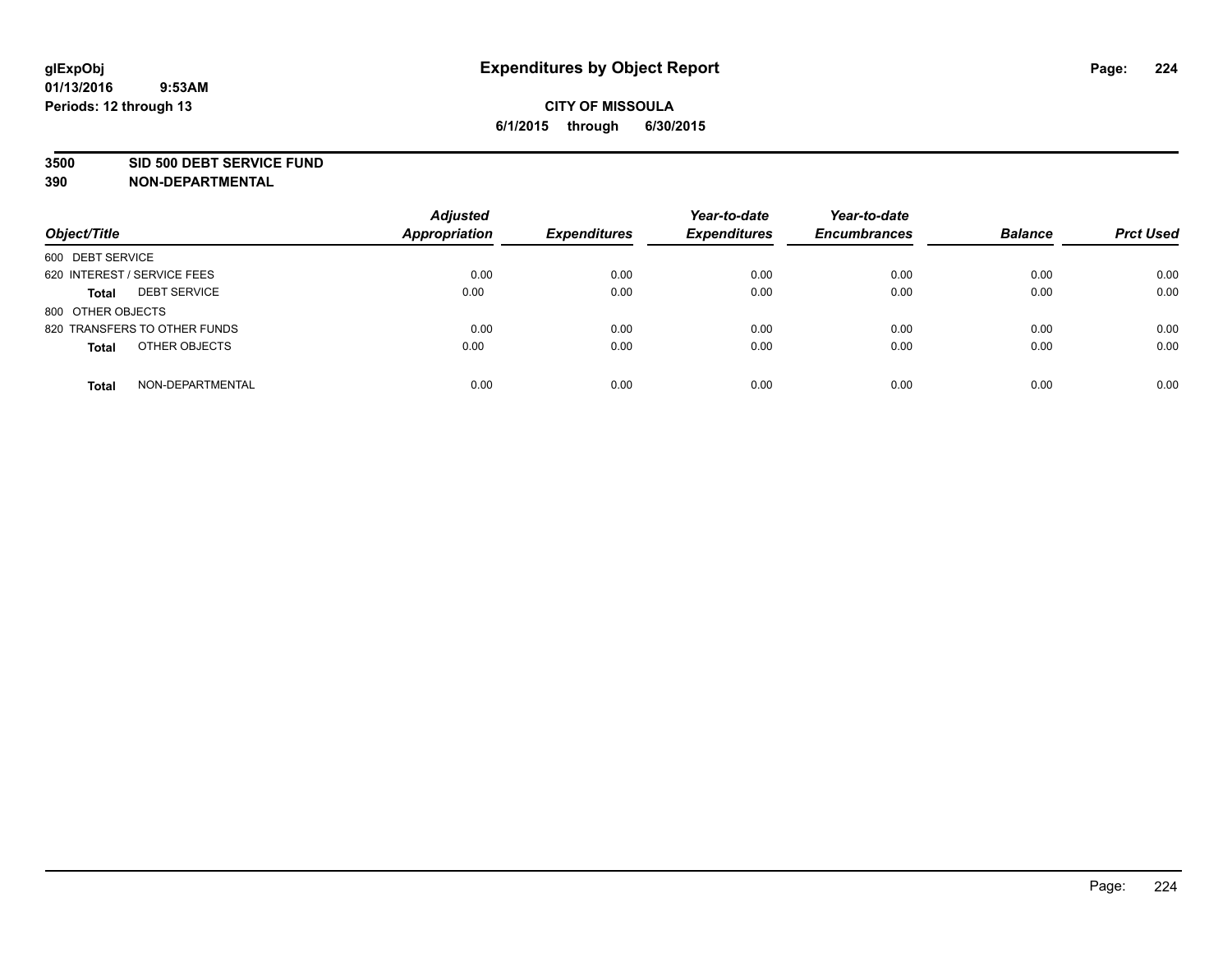## **3500 SID 500 DEBT SERVICE FUND**

| Object/Title                |                              | <b>Adjusted</b><br><b>Appropriation</b> | <b>Expenditures</b> | Year-to-date<br><b>Expenditures</b> | Year-to-date<br><b>Encumbrances</b> | <b>Balance</b> | <b>Prct Used</b> |
|-----------------------------|------------------------------|-----------------------------------------|---------------------|-------------------------------------|-------------------------------------|----------------|------------------|
| 600 DEBT SERVICE            |                              |                                         |                     |                                     |                                     |                |                  |
| 620 INTEREST / SERVICE FEES |                              | 0.00                                    | 0.00                | 0.00                                | 0.00                                | 0.00           | 0.00             |
| <b>Total</b>                | <b>DEBT SERVICE</b>          | 0.00                                    | 0.00                | 0.00                                | 0.00                                | 0.00           | 0.00             |
| 800 OTHER OBJECTS           |                              |                                         |                     |                                     |                                     |                |                  |
|                             | 820 TRANSFERS TO OTHER FUNDS | 0.00                                    | 0.00                | 0.00                                | 0.00                                | 0.00           | 0.00             |
| <b>Total</b>                | OTHER OBJECTS                | 0.00                                    | 0.00                | 0.00                                | 0.00                                | 0.00           | 0.00             |
| <b>Total</b>                | SID 500 DEBT SERVICE FUND    | 0.00                                    | 0.00                | 0.00                                | 0.00                                | 0.00           | 0.00             |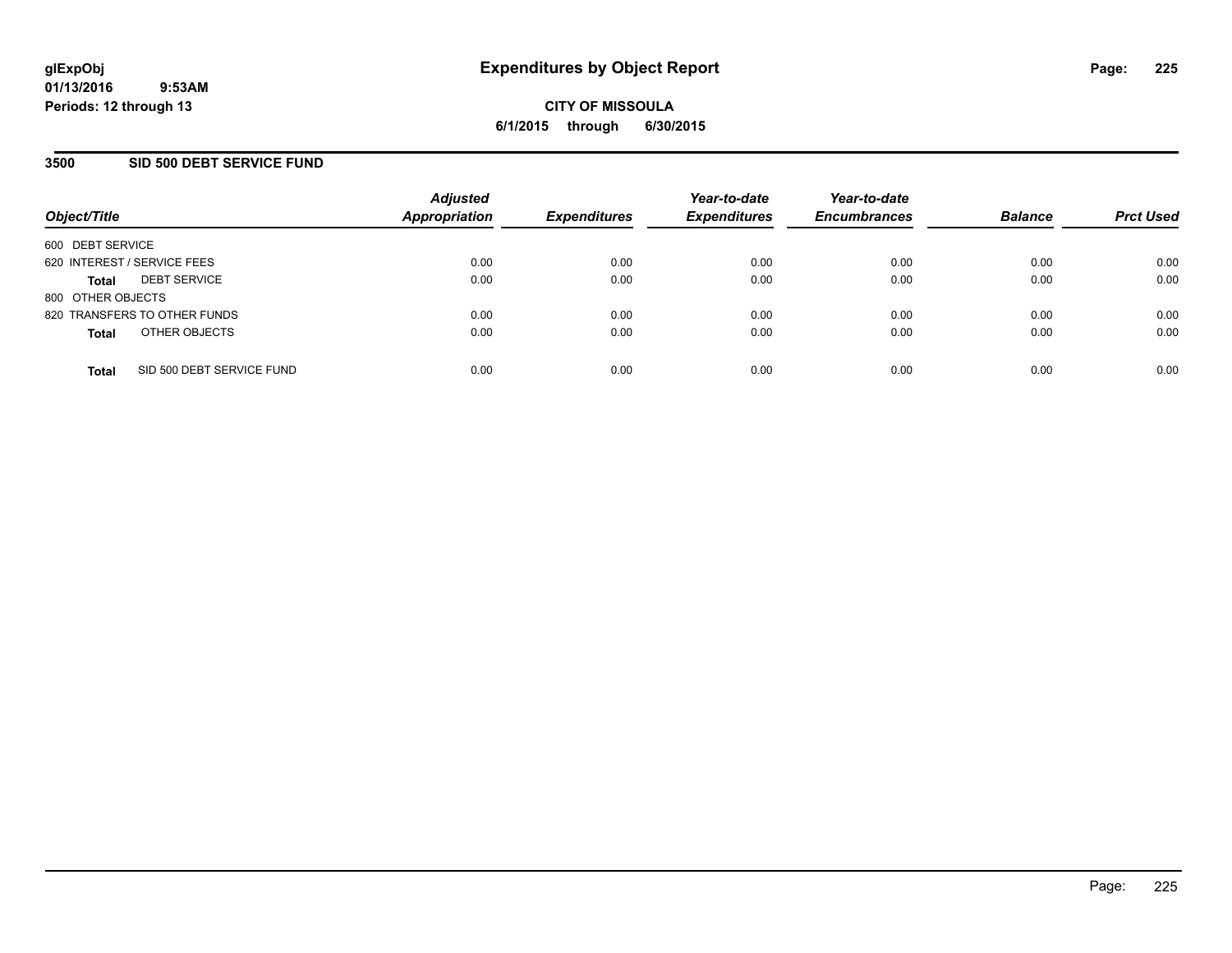### **3501 SID 501 DEBT SERVICE FUND**

| Object/Title                            | <b>Adjusted</b><br>Appropriation | <b>Expenditures</b> | Year-to-date<br><b>Expenditures</b> | Year-to-date<br><b>Encumbrances</b> | <b>Balance</b> | <b>Prct Used</b> |
|-----------------------------------------|----------------------------------|---------------------|-------------------------------------|-------------------------------------|----------------|------------------|
| 800 OTHER OBJECTS                       |                                  |                     |                                     |                                     |                |                  |
| 820 TRANSFERS TO OTHER FUNDS            | 23.00                            | 22.41               | 22.41                               | 0.00                                | 0.59           | 97.43            |
| OTHER OBJECTS<br><b>Total</b>           | 23.00                            | 22.41               | 22.41                               | 0.00                                | 0.59           | 97.43            |
| *** Title Not Found ***<br><b>Total</b> | 23.00                            | 22.41               | 22.41                               | 0.00                                | 0.59           | 97.43            |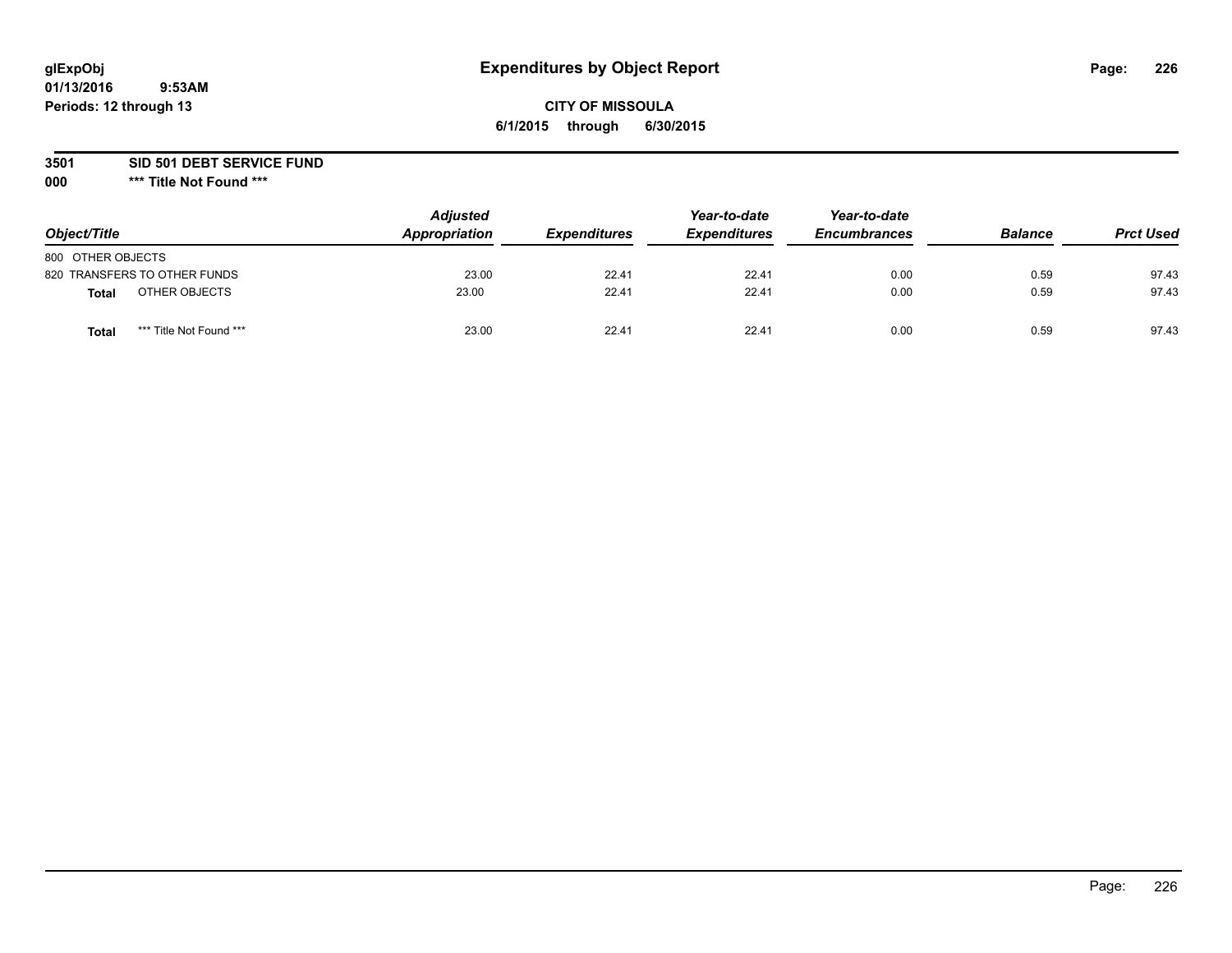#### **3501 SID 501 DEBT SERVICE FUND**

| Object/Title                         | <b>Adjusted</b><br><b>Appropriation</b> | <b>Expenditures</b> | Year-to-date<br><b>Expenditures</b> | Year-to-date<br><b>Encumbrances</b> | <b>Balance</b> | <b>Prct Used</b> |
|--------------------------------------|-----------------------------------------|---------------------|-------------------------------------|-------------------------------------|----------------|------------------|
|                                      |                                         |                     |                                     |                                     |                |                  |
| 500 FIXED CHARGES                    |                                         |                     |                                     |                                     |                |                  |
| 550 MERCHANT SERVICE FEES            | 0.00                                    | 0.00                | 0.00                                | 0.00                                | 0.00           | 0.00             |
| <b>FIXED CHARGES</b><br><b>Total</b> | 0.00                                    | 0.00                | 0.00                                | 0.00                                | 0.00           | 0.00             |
| 600 DEBT SERVICE                     |                                         |                     |                                     |                                     |                |                  |
| 610 PRINCIPAL                        | 0.00                                    | 0.00                | 0.00                                | 0.00                                | 0.00           | 0.00             |
| 620 INTEREST / SERVICE FEES          | 0.00                                    | 0.00                | 0.00                                | 0.00                                | 0.00           | 0.00             |
| <b>DEBT SERVICE</b><br><b>Total</b>  | 0.00                                    | 0.00                | 0.00                                | 0.00                                | 0.00           | 0.00             |
|                                      |                                         |                     |                                     |                                     |                |                  |
| NON-DEPARTMENTAL<br><b>Total</b>     | 0.00                                    | 0.00                | 0.00                                | 0.00                                | 0.00           | 0.00             |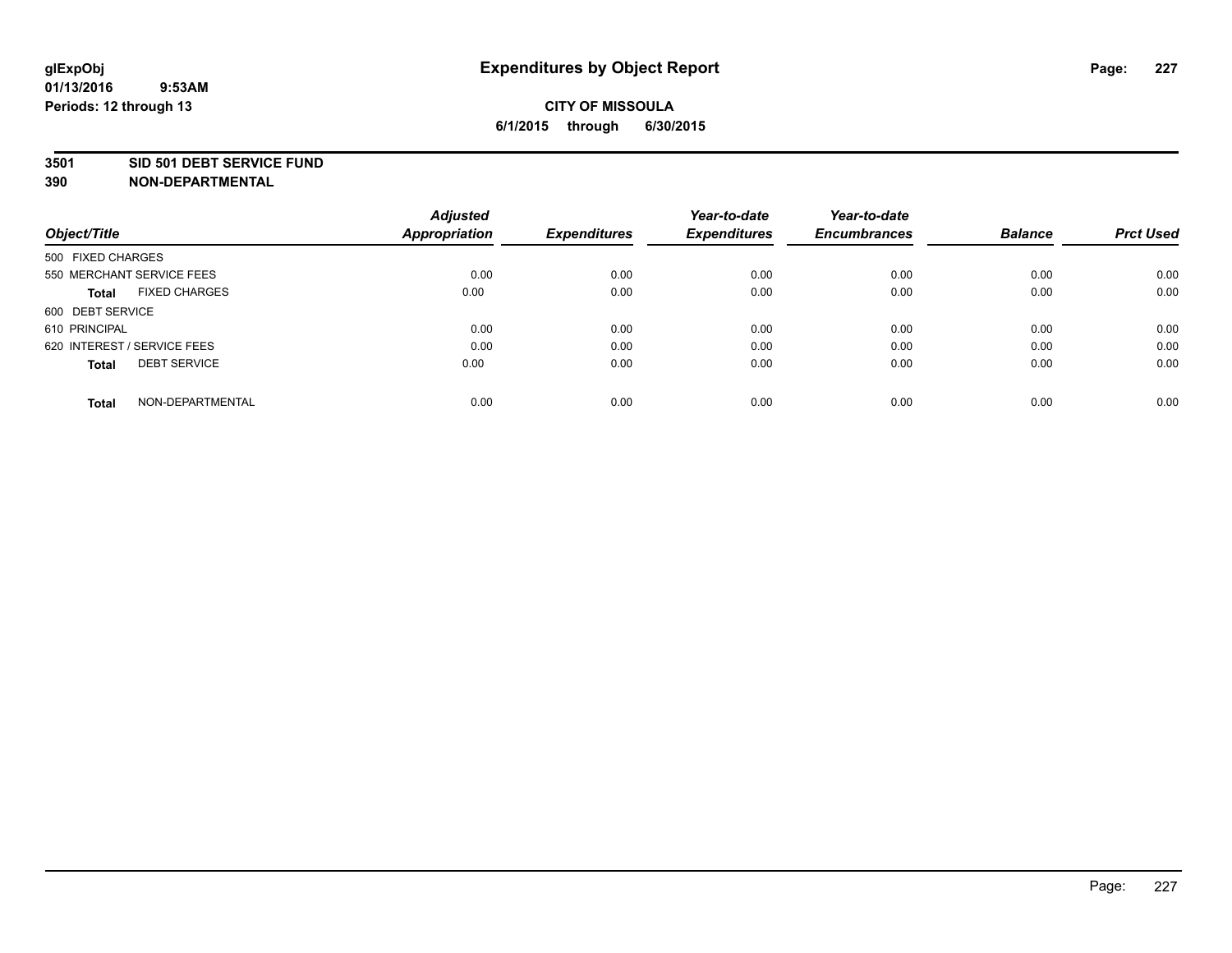## **3501 SID 501 DEBT SERVICE FUND**

| Object/Title      |                              | <b>Adjusted</b><br><b>Appropriation</b> | <b>Expenditures</b> | Year-to-date<br><b>Expenditures</b> | Year-to-date<br><b>Encumbrances</b> | <b>Balance</b> | <b>Prct Used</b> |
|-------------------|------------------------------|-----------------------------------------|---------------------|-------------------------------------|-------------------------------------|----------------|------------------|
| 500 FIXED CHARGES |                              |                                         |                     |                                     |                                     |                |                  |
|                   | 550 MERCHANT SERVICE FEES    | 0.00                                    | 0.00                | 0.00                                | 0.00                                | 0.00           | 0.00             |
| <b>Total</b>      | <b>FIXED CHARGES</b>         | 0.00                                    | 0.00                | 0.00                                | 0.00                                | 0.00           | 0.00             |
| 600 DEBT SERVICE  |                              |                                         |                     |                                     |                                     |                |                  |
| 610 PRINCIPAL     |                              | 0.00                                    | 0.00                | 0.00                                | 0.00                                | 0.00           | 0.00             |
|                   | 620 INTEREST / SERVICE FEES  | 0.00                                    | 0.00                | 0.00                                | 0.00                                | 0.00           | 0.00             |
| <b>Total</b>      | <b>DEBT SERVICE</b>          | 0.00                                    | 0.00                | 0.00                                | 0.00                                | 0.00           | 0.00             |
| 800 OTHER OBJECTS |                              |                                         |                     |                                     |                                     |                |                  |
|                   | 820 TRANSFERS TO OTHER FUNDS | 23.00                                   | 22.41               | 22.41                               | 0.00                                | 0.59           | 97.43            |
| <b>Total</b>      | OTHER OBJECTS                | 23.00                                   | 22.41               | 22.41                               | 0.00                                | 0.59           | 97.43            |
| <b>Total</b>      | SID 501 DEBT SERVICE FUND    | 23.00                                   | 22.41               | 22.41                               | 0.00                                | 0.59           | 97.43            |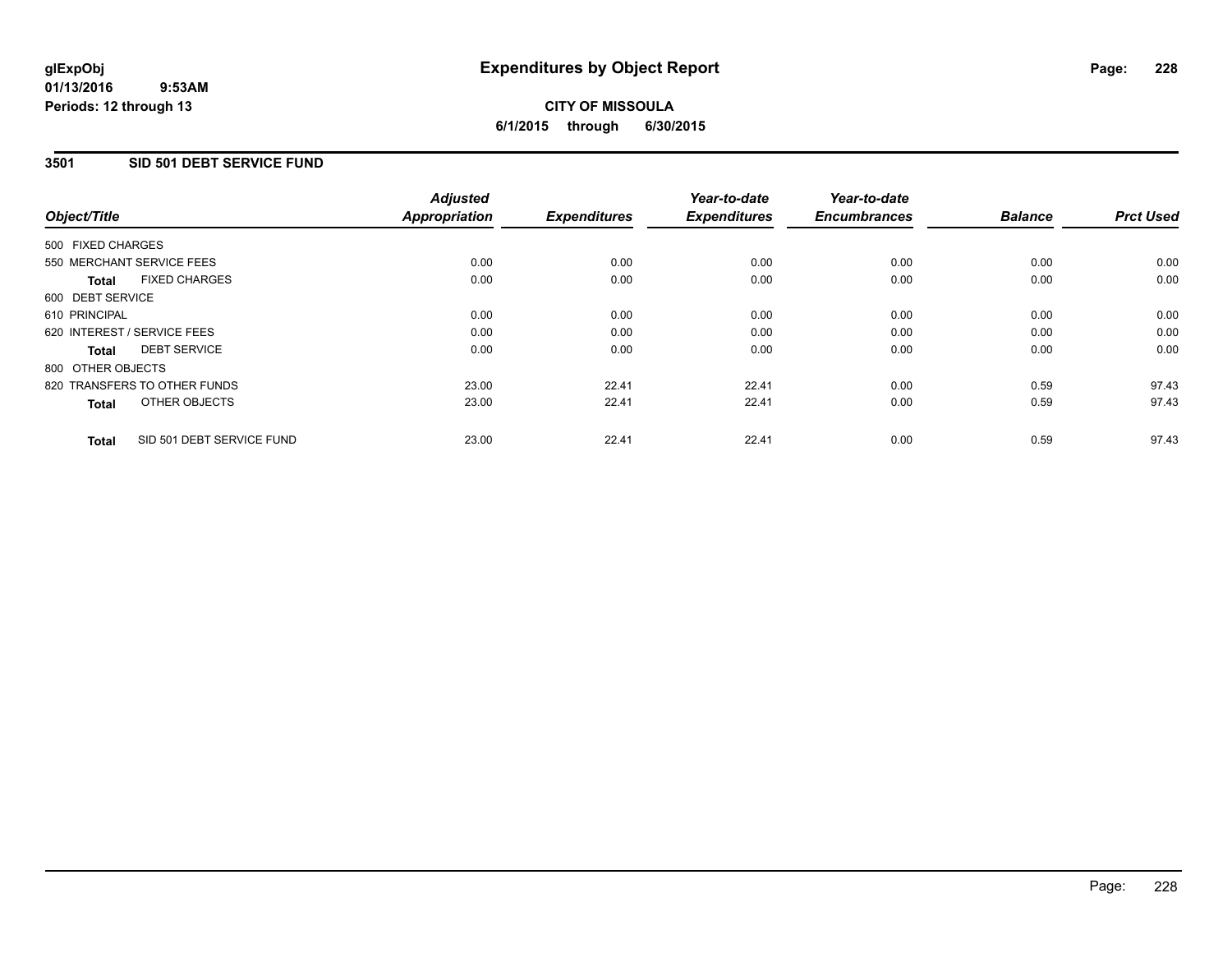## **CITY OF MISSOULA 6/1/2015 through 6/30/2015**

**3503 SID 503 DEBT SERVICE FUND**

| Object/Title                            | <b>Adjusted</b><br>Appropriation | <b>Expenditures</b> | Year-to-date<br><b>Expenditures</b> | Year-to-date<br><b>Encumbrances</b> | <b>Balance</b> | <b>Prct Used</b> |
|-----------------------------------------|----------------------------------|---------------------|-------------------------------------|-------------------------------------|----------------|------------------|
| 800 OTHER OBJECTS                       |                                  |                     |                                     |                                     |                |                  |
| 820 TRANSFERS TO OTHER FUNDS            | 241.00                           | 241.12              | 241.12                              | 0.00                                | $-0.12$        | 100.05           |
| OTHER OBJECTS<br>Total                  | 241.00                           | 241.12              | 241.12                              | 0.00                                | $-0.12$        | 100.05           |
| *** Title Not Found ***<br><b>Total</b> | 241.00                           | 241.12              | 241.12                              | 0.00                                | $-0.12$        | 100.05           |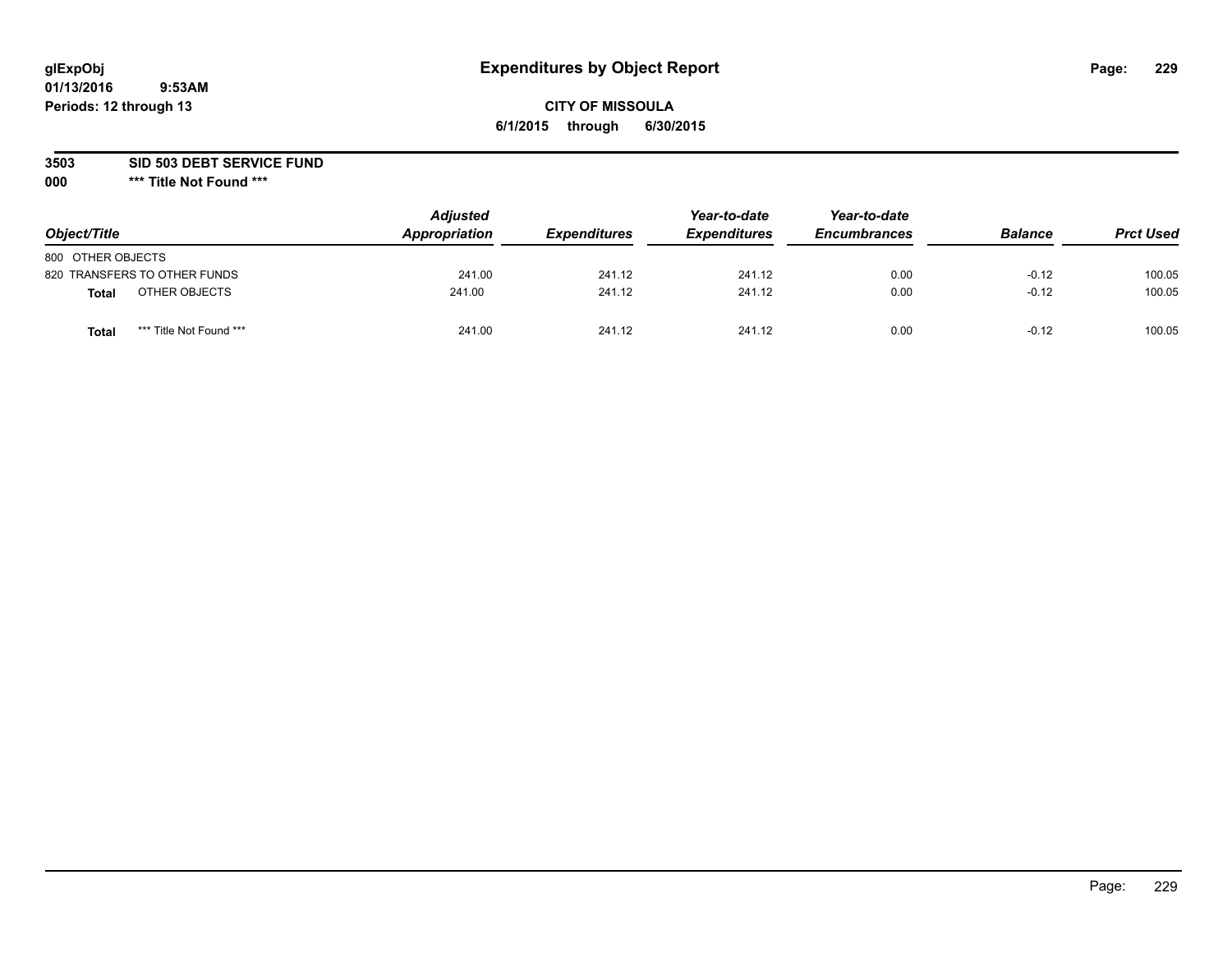#### **3503 SID 503 DEBT SERVICE FUND**

| Object/Title                         | <b>Adjusted</b><br><b>Appropriation</b> | <b>Expenditures</b> | Year-to-date<br><b>Expenditures</b> | Year-to-date<br><b>Encumbrances</b> | <b>Balance</b> | <b>Prct Used</b> |
|--------------------------------------|-----------------------------------------|---------------------|-------------------------------------|-------------------------------------|----------------|------------------|
|                                      |                                         |                     |                                     |                                     |                |                  |
| 500 FIXED CHARGES                    |                                         |                     |                                     |                                     |                |                  |
| 550 MERCHANT SERVICE FEES            | 0.00                                    | 0.00                | 0.00                                | 0.00                                | 0.00           | 0.00             |
| <b>FIXED CHARGES</b><br><b>Total</b> | 0.00                                    | 0.00                | 0.00                                | 0.00                                | 0.00           | 0.00             |
| 600 DEBT SERVICE                     |                                         |                     |                                     |                                     |                |                  |
| 610 PRINCIPAL                        | 0.00                                    | 0.00                | 0.00                                | 0.00                                | 0.00           | 0.00             |
| 620 INTEREST / SERVICE FEES          | 0.00                                    | 0.00                | 0.00                                | 0.00                                | 0.00           | 0.00             |
| <b>DEBT SERVICE</b><br><b>Total</b>  | 0.00                                    | 0.00                | 0.00                                | 0.00                                | 0.00           | 0.00             |
|                                      |                                         |                     |                                     |                                     |                |                  |
| NON-DEPARTMENTAL<br><b>Total</b>     | 0.00                                    | 0.00                | 0.00                                | 0.00                                | 0.00           | 0.00             |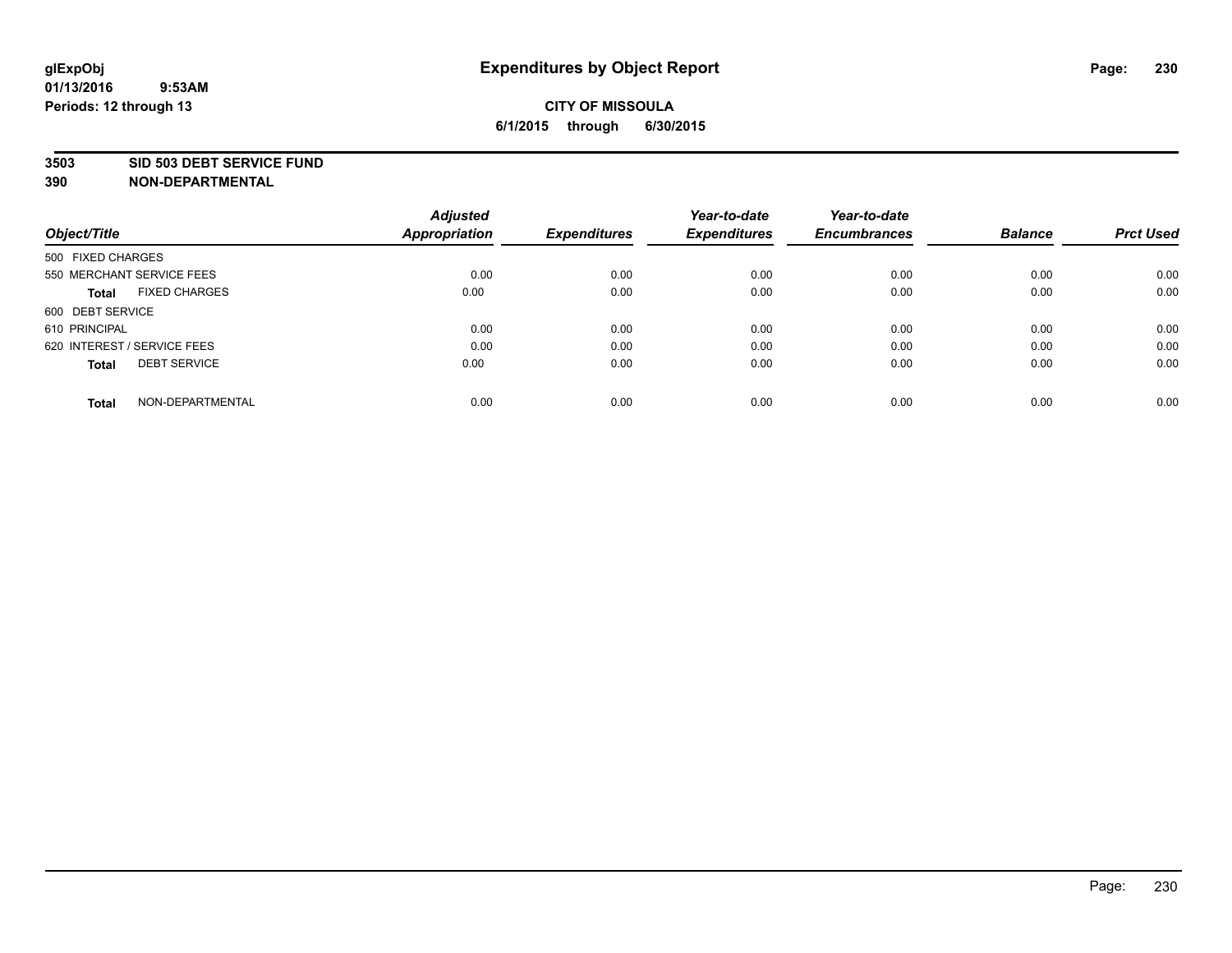## **CITY OF MISSOULA 6/1/2015 through 6/30/2015**

## **3503 SID 503 DEBT SERVICE FUND**

| Object/Title                |                              | <b>Adjusted</b><br><b>Appropriation</b> | <b>Expenditures</b> | Year-to-date<br><b>Expenditures</b> | Year-to-date<br><b>Encumbrances</b> | <b>Balance</b> | <b>Prct Used</b> |
|-----------------------------|------------------------------|-----------------------------------------|---------------------|-------------------------------------|-------------------------------------|----------------|------------------|
|                             |                              |                                         |                     |                                     |                                     |                |                  |
| 500 FIXED CHARGES           |                              |                                         |                     |                                     |                                     |                |                  |
| 550 MERCHANT SERVICE FEES   |                              | 0.00                                    | 0.00                | 0.00                                | 0.00                                | 0.00           | 0.00             |
| <b>Total</b>                | <b>FIXED CHARGES</b>         | 0.00                                    | 0.00                | 0.00                                | 0.00                                | 0.00           | 0.00             |
| 600 DEBT SERVICE            |                              |                                         |                     |                                     |                                     |                |                  |
| 610 PRINCIPAL               |                              | 0.00                                    | 0.00                | 0.00                                | 0.00                                | 0.00           | 0.00             |
| 620 INTEREST / SERVICE FEES |                              | 0.00                                    | 0.00                | 0.00                                | 0.00                                | 0.00           | 0.00             |
| Total                       | <b>DEBT SERVICE</b>          | 0.00                                    | 0.00                | 0.00                                | 0.00                                | 0.00           | 0.00             |
| 800 OTHER OBJECTS           |                              |                                         |                     |                                     |                                     |                |                  |
|                             | 820 TRANSFERS TO OTHER FUNDS | 241.00                                  | 241.12              | 241.12                              | 0.00                                | $-0.12$        | 100.05           |
| <b>Total</b>                | OTHER OBJECTS                | 241.00                                  | 241.12              | 241.12                              | 0.00                                | $-0.12$        | 100.05           |
| <b>Total</b>                | SID 503 DEBT SERVICE FUND    | 241.00                                  | 241.12              | 241.12                              | 0.00                                | $-0.12$        | 100.05           |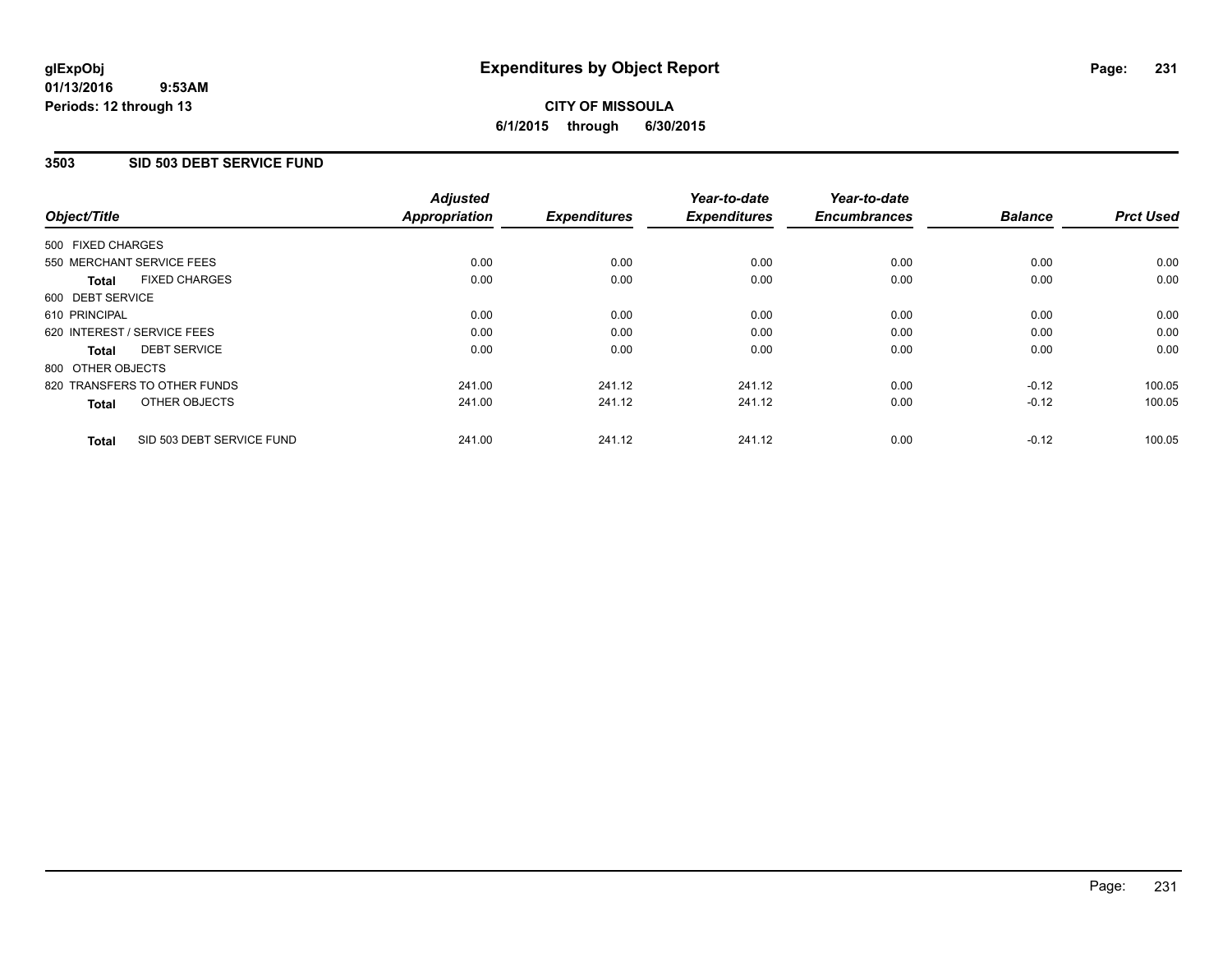# **glExpObj Expenditures by Object Report Page: 232**

## **CITY OF MISSOULA 6/1/2015 through 6/30/2015**

**3505 SID 505 DEBT SERVICE FUND**

| Object/Title                            | <b>Adjusted</b><br>Appropriation | <b>Expenditures</b> | Year-to-date<br><b>Expenditures</b> | Year-to-date<br><b>Encumbrances</b> | <b>Balance</b> | <b>Prct Used</b> |
|-----------------------------------------|----------------------------------|---------------------|-------------------------------------|-------------------------------------|----------------|------------------|
| 800 OTHER OBJECTS                       |                                  |                     |                                     |                                     |                |                  |
| 820 TRANSFERS TO OTHER FUNDS            | 0.00                             | 2.87                | 2.87                                | 0.00                                | $-2.87$        | 0.00             |
| OTHER OBJECTS<br><b>Total</b>           | 0.00                             | 2.87                | 2.87                                | 0.00                                | $-2.87$        | 0.00             |
| *** Title Not Found ***<br><b>Total</b> | 0.00                             | 2.87                | 2.87                                | 0.00                                | $-2.87$        | 0.00             |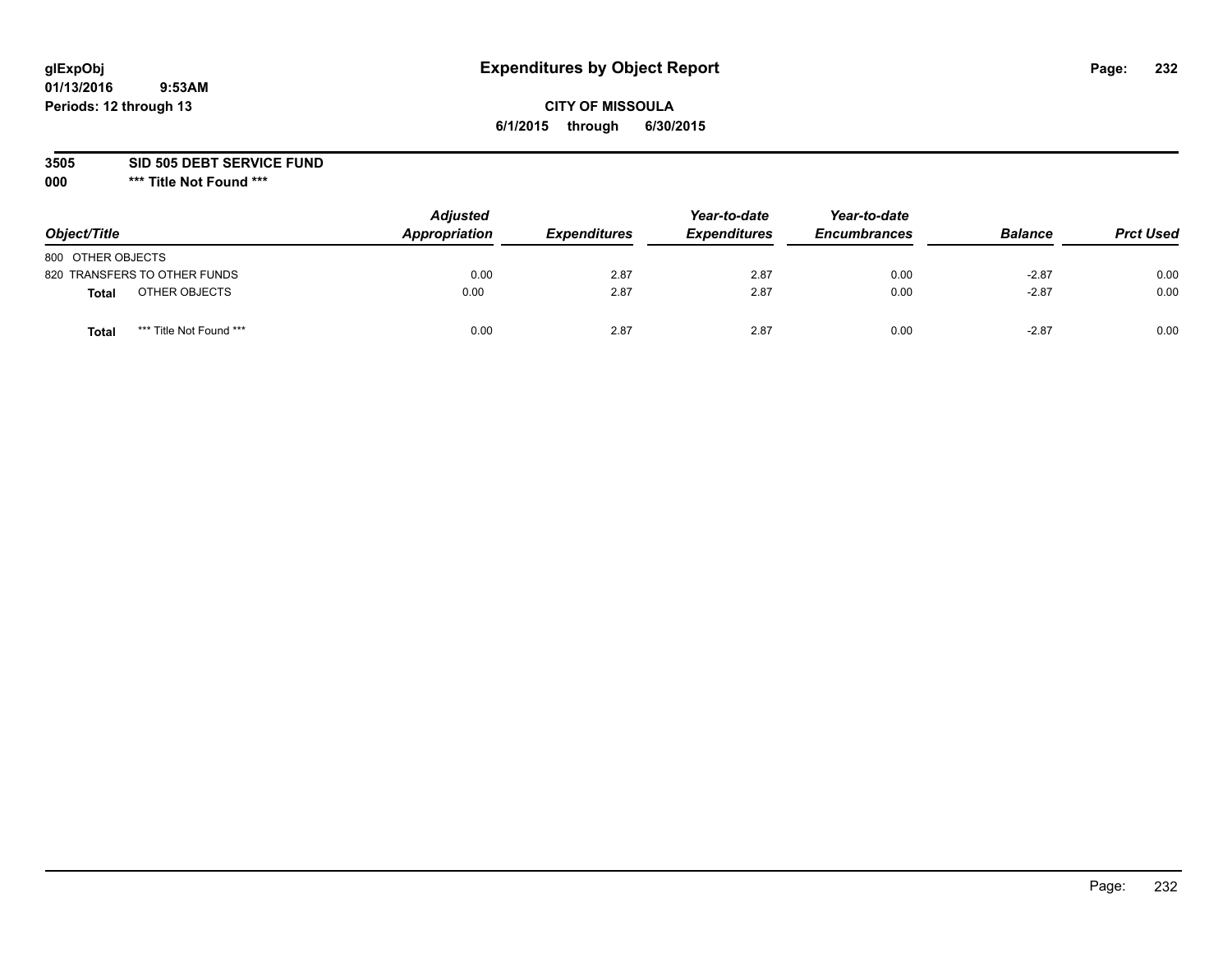#### **3505 SID 505 DEBT SERVICE FUND**

| Object/Title                         | <b>Adjusted</b><br><b>Appropriation</b> | <b>Expenditures</b> | Year-to-date<br><b>Expenditures</b> | Year-to-date<br><b>Encumbrances</b> | <b>Balance</b> | <b>Prct Used</b> |
|--------------------------------------|-----------------------------------------|---------------------|-------------------------------------|-------------------------------------|----------------|------------------|
|                                      |                                         |                     |                                     |                                     |                |                  |
| 500 FIXED CHARGES                    |                                         |                     |                                     |                                     |                |                  |
| 550 MERCHANT SERVICE FEES            | 0.00                                    | 0.00                | 0.00                                | 0.00                                | 0.00           | 0.00             |
| <b>FIXED CHARGES</b><br><b>Total</b> | 0.00                                    | 0.00                | 0.00                                | 0.00                                | 0.00           | 0.00             |
| 600 DEBT SERVICE                     |                                         |                     |                                     |                                     |                |                  |
| 610 PRINCIPAL                        | 0.00                                    | 0.00                | 0.00                                | 0.00                                | 0.00           | 0.00             |
| 620 INTEREST / SERVICE FEES          | 0.00                                    | 0.00                | 0.00                                | 0.00                                | 0.00           | 0.00             |
| <b>DEBT SERVICE</b><br><b>Total</b>  | 0.00                                    | 0.00                | 0.00                                | 0.00                                | 0.00           | 0.00             |
|                                      |                                         |                     |                                     |                                     |                |                  |
| NON-DEPARTMENTAL<br><b>Total</b>     | 0.00                                    | 0.00                | 0.00                                | 0.00                                | 0.00           | 0.00             |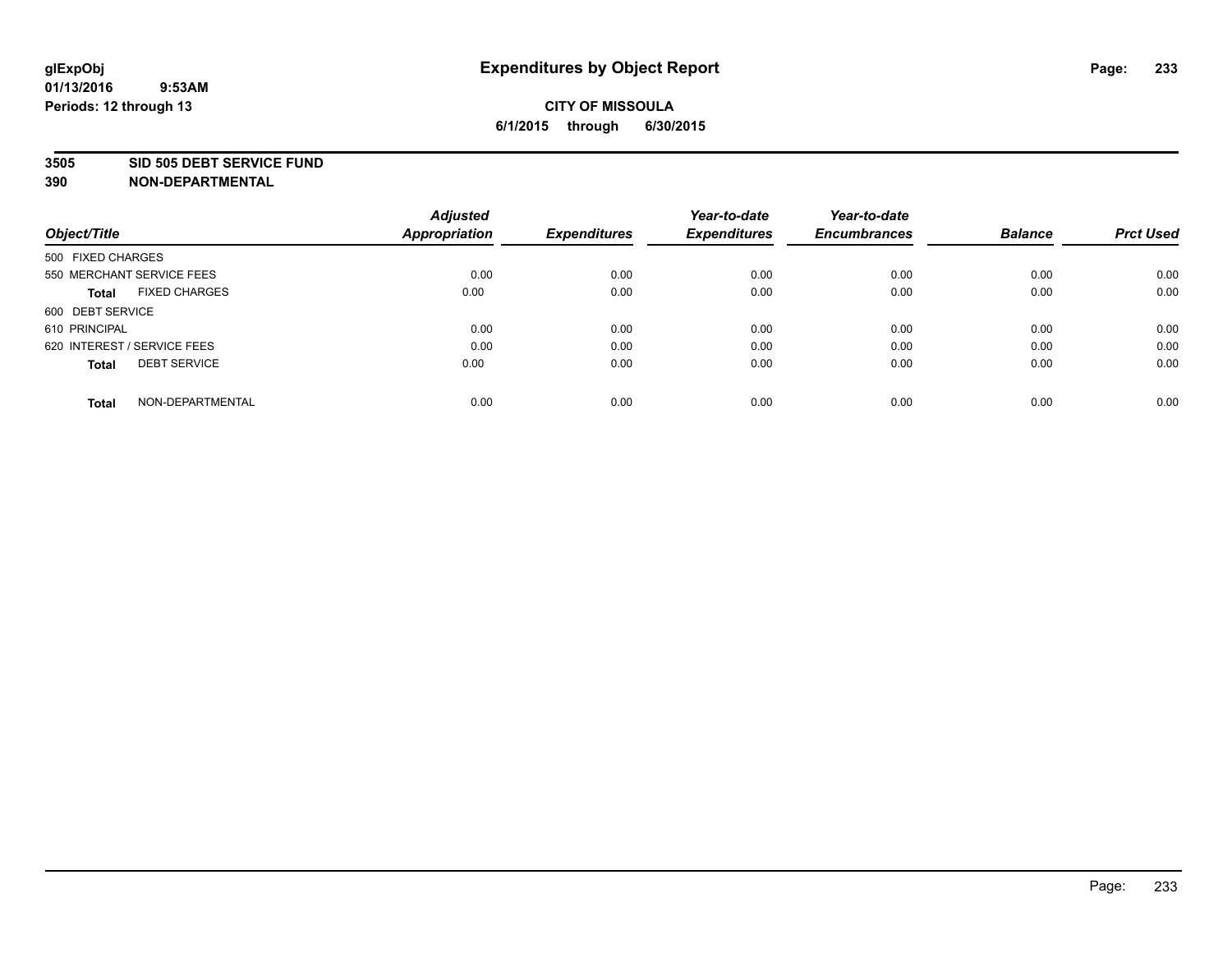## **CITY OF MISSOULA 6/1/2015 through 6/30/2015**

## **3505 SID 505 DEBT SERVICE FUND**

| Object/Title                |                              | <b>Adjusted</b><br><b>Appropriation</b> | <b>Expenditures</b> | Year-to-date<br><b>Expenditures</b> | Year-to-date<br><b>Encumbrances</b> | <b>Balance</b> | <b>Prct Used</b> |
|-----------------------------|------------------------------|-----------------------------------------|---------------------|-------------------------------------|-------------------------------------|----------------|------------------|
| 500 FIXED CHARGES           |                              |                                         |                     |                                     |                                     |                |                  |
|                             | 550 MERCHANT SERVICE FEES    | 0.00                                    | 0.00                | 0.00                                | 0.00                                | 0.00           | 0.00             |
| <b>Total</b>                | <b>FIXED CHARGES</b>         | 0.00                                    | 0.00                | 0.00                                | 0.00                                | 0.00           | 0.00             |
| 600 DEBT SERVICE            |                              |                                         |                     |                                     |                                     |                |                  |
| 610 PRINCIPAL               |                              | 0.00                                    | 0.00                | 0.00                                | 0.00                                | 0.00           | 0.00             |
| 620 INTEREST / SERVICE FEES |                              | 0.00                                    | 0.00                | 0.00                                | 0.00                                | 0.00           | 0.00             |
| Total                       | <b>DEBT SERVICE</b>          | 0.00                                    | 0.00                | 0.00                                | 0.00                                | 0.00           | 0.00             |
| 800 OTHER OBJECTS           |                              |                                         |                     |                                     |                                     |                |                  |
|                             | 820 TRANSFERS TO OTHER FUNDS | 0.00                                    | 2.87                | 2.87                                | 0.00                                | $-2.87$        | 0.00             |
| <b>Total</b>                | OTHER OBJECTS                | 0.00                                    | 2.87                | 2.87                                | 0.00                                | $-2.87$        | 0.00             |
| <b>Total</b>                | SID 505 DEBT SERVICE FUND    | 0.00                                    | 2.87                | 2.87                                | 0.00                                | $-2.87$        | 0.00             |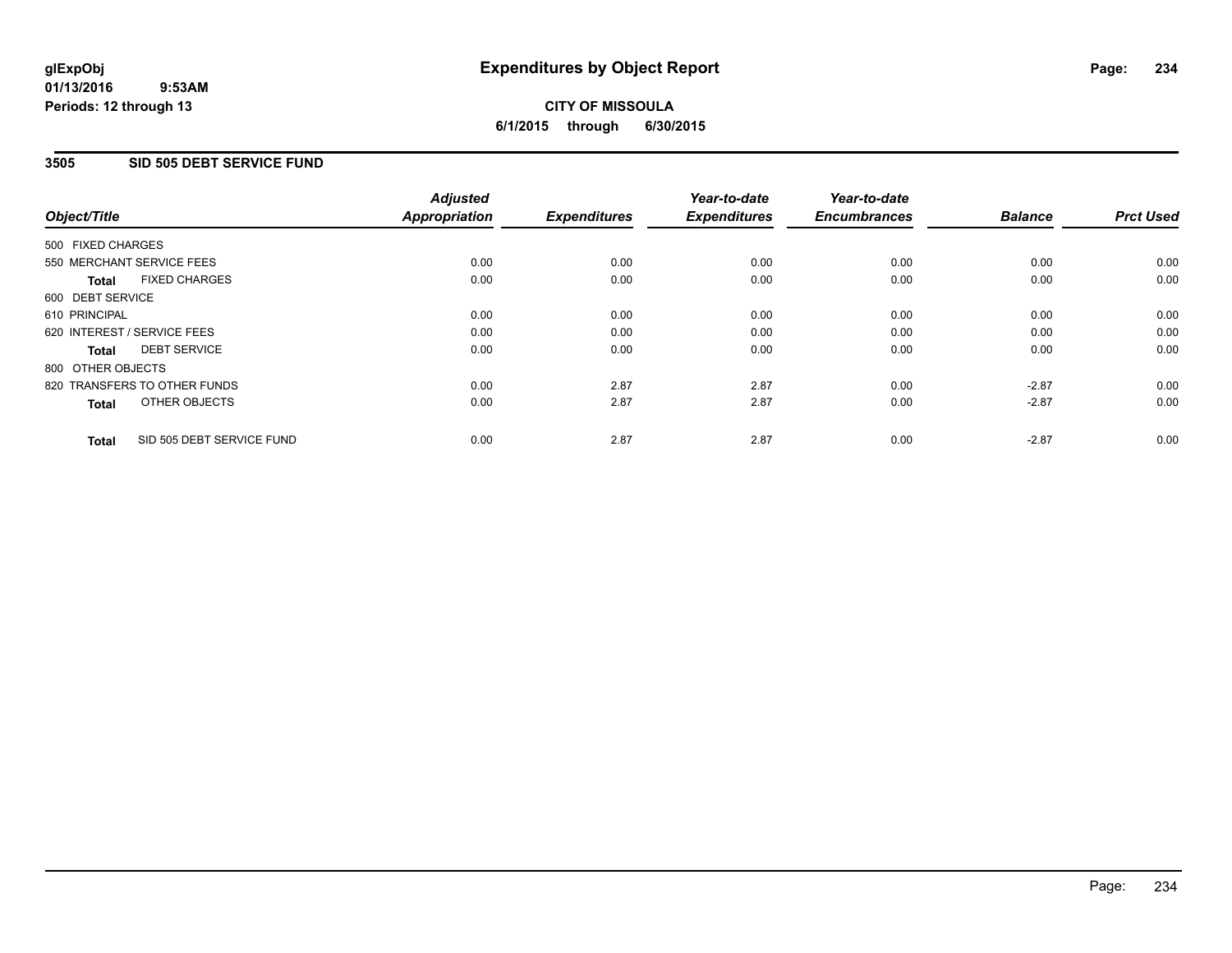# **glExpObj Expenditures by Object Report Page: 235**

## **CITY OF MISSOULA 6/1/2015 through 6/30/2015**

**3506 SID 506 DEBT SERVICE FUND**

| Object/Title                            | <b>Adjusted</b><br>Appropriation | <b>Expenditures</b> | Year-to-date<br><b>Expenditures</b> | Year-to-date<br><b>Encumbrances</b> | <b>Balance</b> | <b>Prct Used</b> |
|-----------------------------------------|----------------------------------|---------------------|-------------------------------------|-------------------------------------|----------------|------------------|
| 800 OTHER OBJECTS                       |                                  |                     |                                     |                                     |                |                  |
| 820 TRANSFERS TO OTHER FUNDS            | 0.00                             | 0.30                | 0.30                                | 0.00                                | $-0.30$        | 0.00             |
| OTHER OBJECTS<br><b>Total</b>           | 0.00                             | 0.30                | 0.30                                | 0.00                                | $-0.30$        | 0.00             |
| *** Title Not Found ***<br><b>Total</b> | 0.00                             | 0.30                | 0.30                                | 0.00                                | $-0.30$        | 0.00             |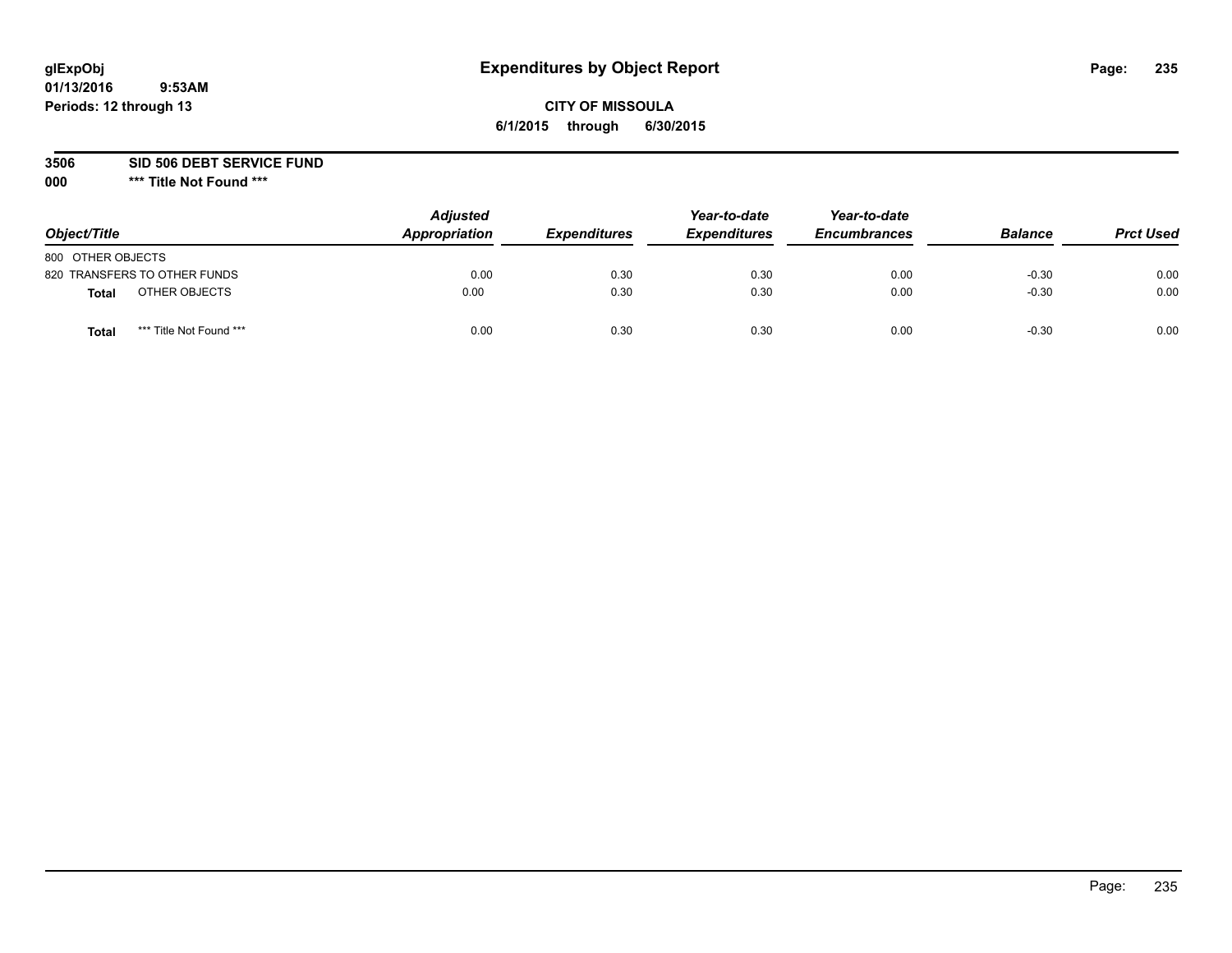#### **3506 SID 506 DEBT SERVICE FUND**

| Object/Title                         | <b>Adjusted</b><br><b>Appropriation</b> | <b>Expenditures</b> | Year-to-date<br><b>Expenditures</b> | Year-to-date<br><b>Encumbrances</b> | <b>Balance</b> | <b>Prct Used</b> |
|--------------------------------------|-----------------------------------------|---------------------|-------------------------------------|-------------------------------------|----------------|------------------|
|                                      |                                         |                     |                                     |                                     |                |                  |
| 500 FIXED CHARGES                    |                                         |                     |                                     |                                     |                |                  |
| 550 MERCHANT SERVICE FEES            | 0.00                                    | 0.00                | 0.00                                | 0.00                                | 0.00           | 0.00             |
| <b>FIXED CHARGES</b><br><b>Total</b> | 0.00                                    | 0.00                | 0.00                                | 0.00                                | 0.00           | 0.00             |
| 600 DEBT SERVICE                     |                                         |                     |                                     |                                     |                |                  |
| 610 PRINCIPAL                        | 0.00                                    | 0.00                | 0.00                                | 0.00                                | 0.00           | 0.00             |
| 620 INTEREST / SERVICE FEES          | 0.00                                    | 0.00                | 0.00                                | 0.00                                | 0.00           | 0.00             |
| <b>DEBT SERVICE</b><br><b>Total</b>  | 0.00                                    | 0.00                | 0.00                                | 0.00                                | 0.00           | 0.00             |
| NON-DEPARTMENTAL<br><b>Total</b>     | 0.00                                    | 0.00                | 0.00                                | 0.00                                | 0.00           | 0.00             |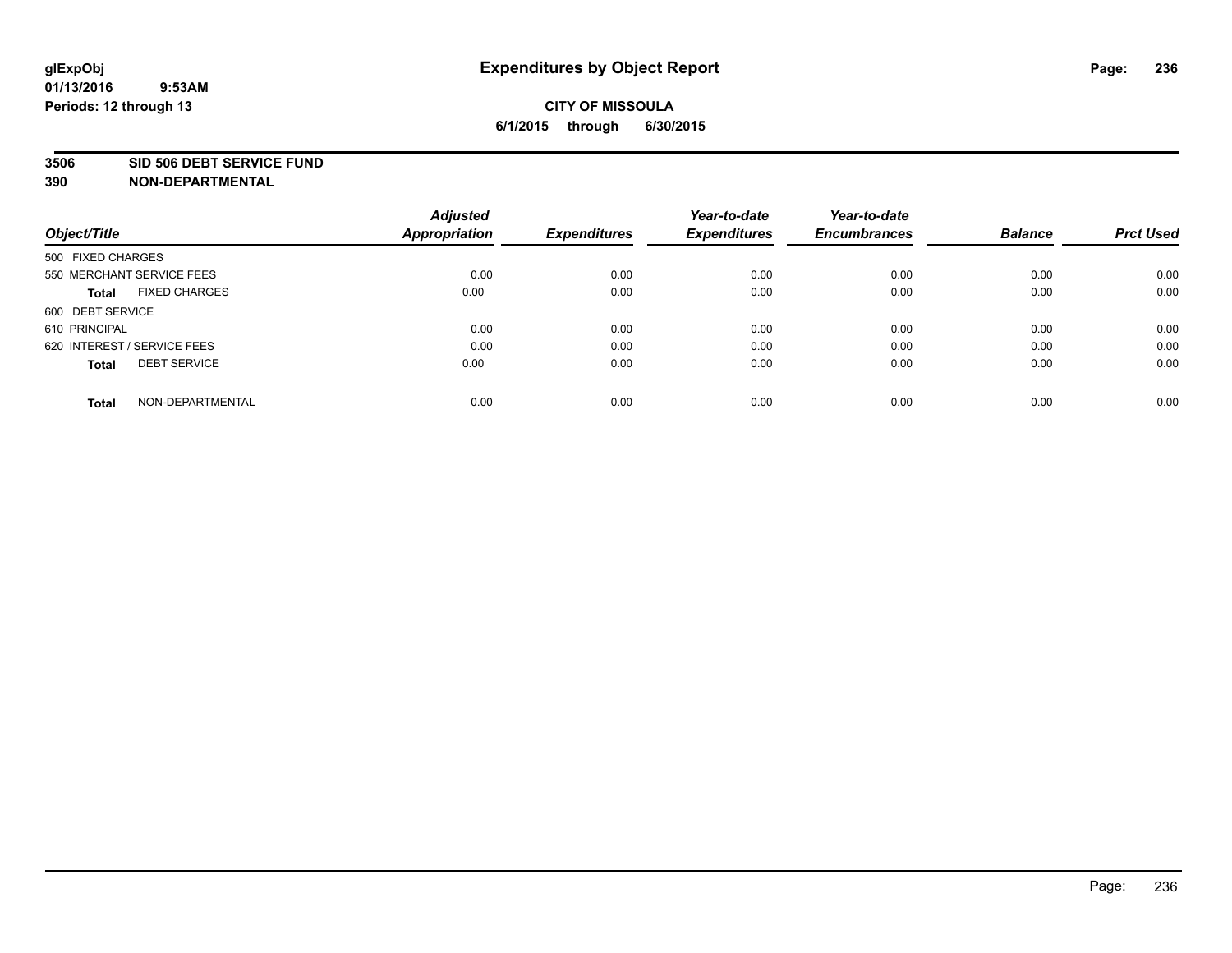## **CITY OF MISSOULA 6/1/2015 through 6/30/2015**

## **3506 SID 506 DEBT SERVICE FUND**

| Object/Title      |                              | <b>Adjusted</b><br>Appropriation | <b>Expenditures</b> | Year-to-date<br><b>Expenditures</b> | Year-to-date<br><b>Encumbrances</b> | <b>Balance</b> | <b>Prct Used</b> |
|-------------------|------------------------------|----------------------------------|---------------------|-------------------------------------|-------------------------------------|----------------|------------------|
| 500 FIXED CHARGES |                              |                                  |                     |                                     |                                     |                |                  |
|                   | 550 MERCHANT SERVICE FEES    | 0.00                             | 0.00                | 0.00                                | 0.00                                | 0.00           | 0.00             |
| <b>Total</b>      | <b>FIXED CHARGES</b>         | 0.00                             | 0.00                | 0.00                                | 0.00                                | 0.00           | 0.00             |
| 600 DEBT SERVICE  |                              |                                  |                     |                                     |                                     |                |                  |
| 610 PRINCIPAL     |                              | 0.00                             | 0.00                | 0.00                                | 0.00                                | 0.00           | 0.00             |
|                   | 620 INTEREST / SERVICE FEES  | 0.00                             | 0.00                | 0.00                                | 0.00                                | 0.00           | 0.00             |
| Total             | <b>DEBT SERVICE</b>          | 0.00                             | 0.00                | 0.00                                | 0.00                                | 0.00           | 0.00             |
| 800 OTHER OBJECTS |                              |                                  |                     |                                     |                                     |                |                  |
|                   | 820 TRANSFERS TO OTHER FUNDS | 0.00                             | 0.30                | 0.30                                | 0.00                                | $-0.30$        | 0.00             |
| <b>Total</b>      | OTHER OBJECTS                | 0.00                             | 0.30                | 0.30                                | 0.00                                | $-0.30$        | 0.00             |
| <b>Total</b>      | SID 506 DEBT SERVICE FUND    | 0.00                             | 0.30                | 0.30                                | 0.00                                | $-0.30$        | 0.00             |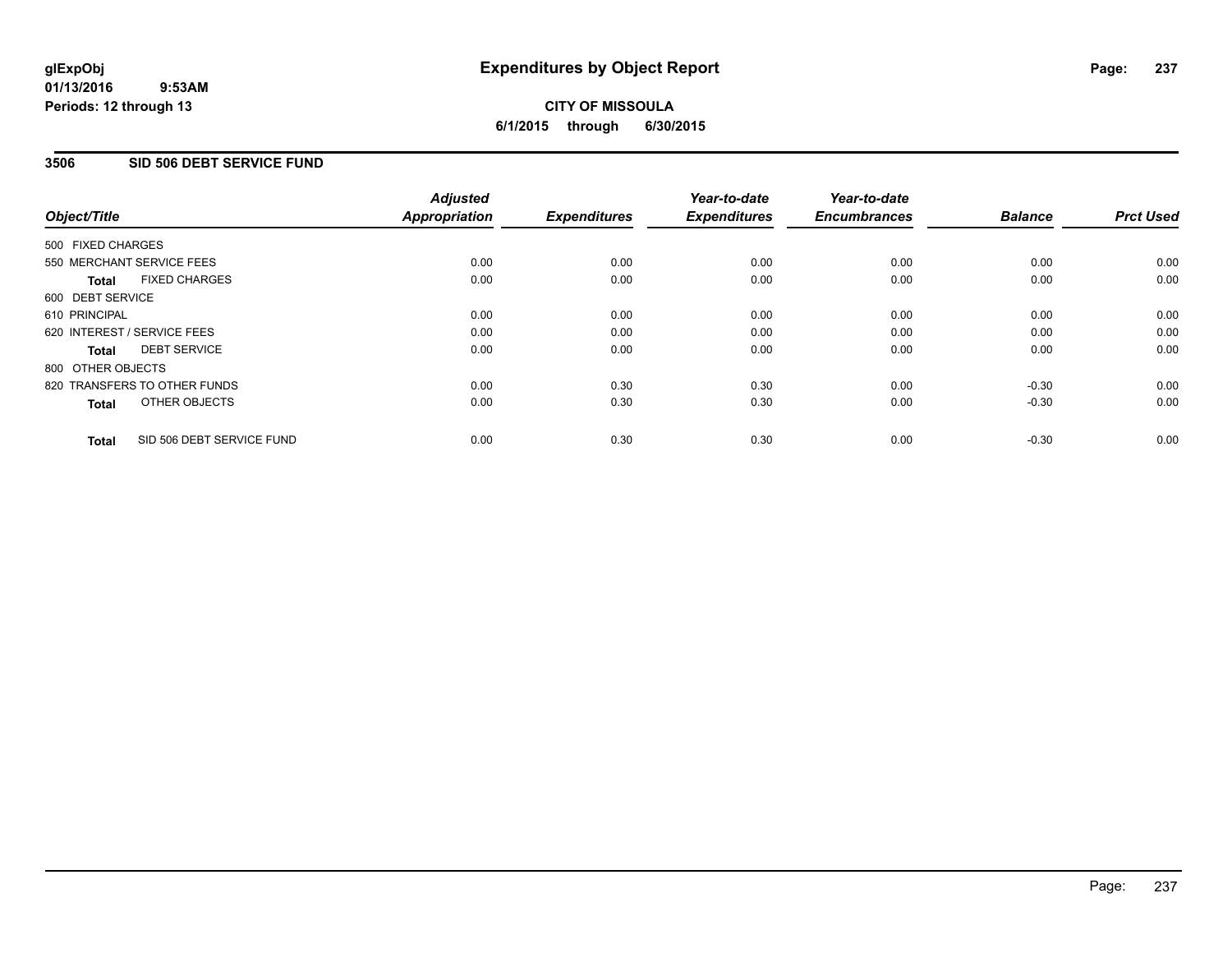# **glExpObj Expenditures by Object Report Page: 238**

## **CITY OF MISSOULA 6/1/2015 through 6/30/2015**

**3507 SID 507 DEBT SERVICE FUND**

| Object/Title      |                              | <b>Adjusted</b><br>Appropriation | <b>Expenditures</b> | Year-to-date<br><b>Expenditures</b> | Year-to-date<br><b>Encumbrances</b> | <b>Balance</b> | <b>Prct Used</b> |
|-------------------|------------------------------|----------------------------------|---------------------|-------------------------------------|-------------------------------------|----------------|------------------|
| 800 OTHER OBJECTS |                              |                                  |                     |                                     |                                     |                |                  |
|                   | 820 TRANSFERS TO OTHER FUNDS | 0.00                             | 1.64                | 1.64                                | 0.00                                | $-1.64$        | 0.00             |
| Total             | OTHER OBJECTS                | 0.00                             | 1.64                | 1.64                                | 0.00                                | $-1.64$        | 0.00             |
| Tota              | *** Title Not Found ***      | 0.00                             | 1.64                | 1.64                                | 0.00                                | $-1.64$        | 0.00             |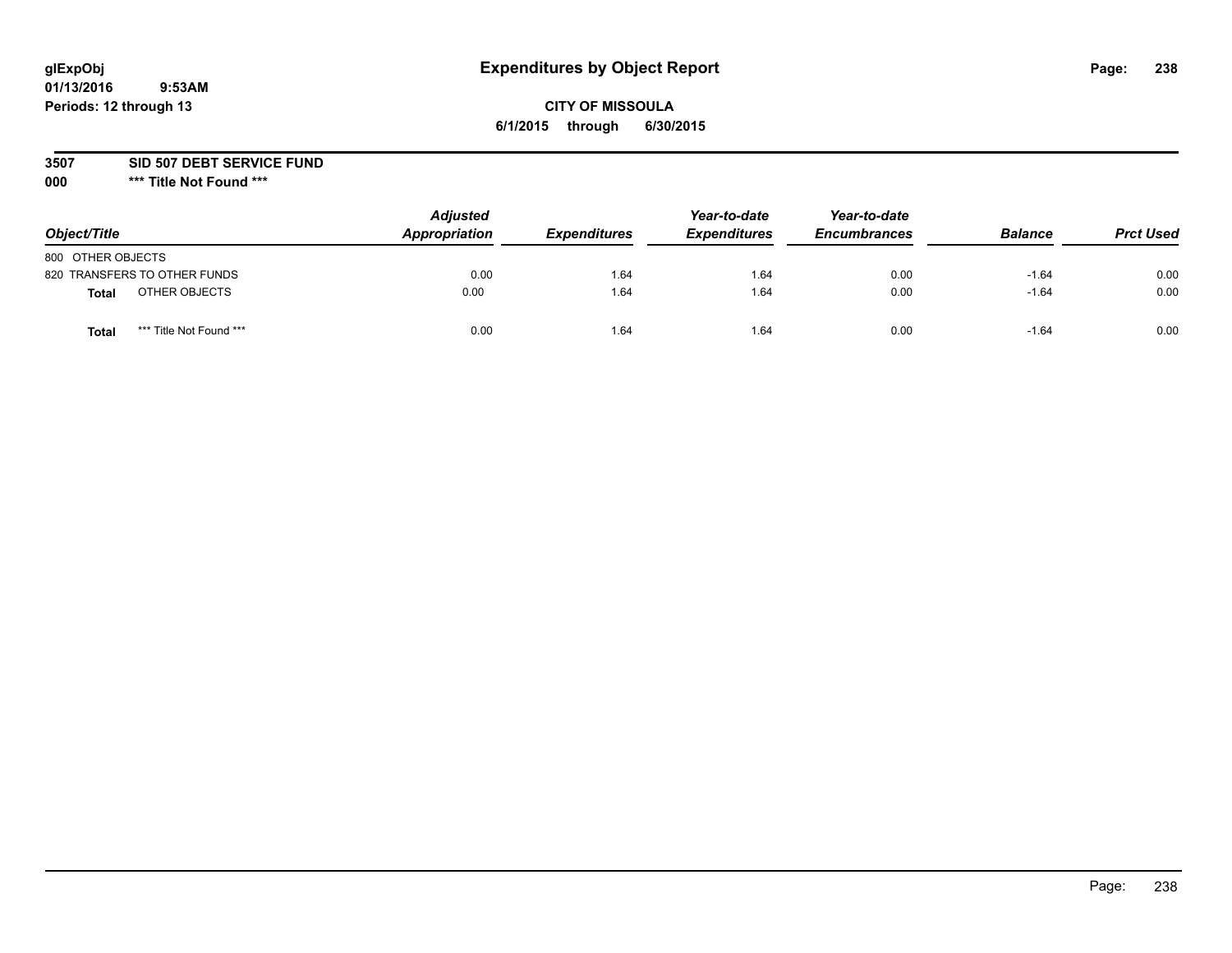#### **3507 SID 507 DEBT SERVICE FUND**

| Object/Title      |                           | <b>Adjusted</b><br>Appropriation | <b>Expenditures</b> | Year-to-date<br><b>Expenditures</b> | Year-to-date<br><b>Encumbrances</b> | <b>Balance</b> | <b>Prct Used</b> |
|-------------------|---------------------------|----------------------------------|---------------------|-------------------------------------|-------------------------------------|----------------|------------------|
| 500 FIXED CHARGES |                           |                                  |                     |                                     |                                     |                |                  |
|                   | 550 MERCHANT SERVICE FEES | 0.00                             | 0.00                | 0.00                                | 0.00                                | 0.00           | 0.00             |
| <b>Total</b>      | <b>FIXED CHARGES</b>      | 0.00                             | 0.00                | 0.00                                | 0.00                                | 0.00           | 0.00             |
| <b>Total</b>      | NON-DEPARTMENTAL          | 0.00                             | 0.00                | 0.00                                | 0.00                                | 0.00           | 0.00             |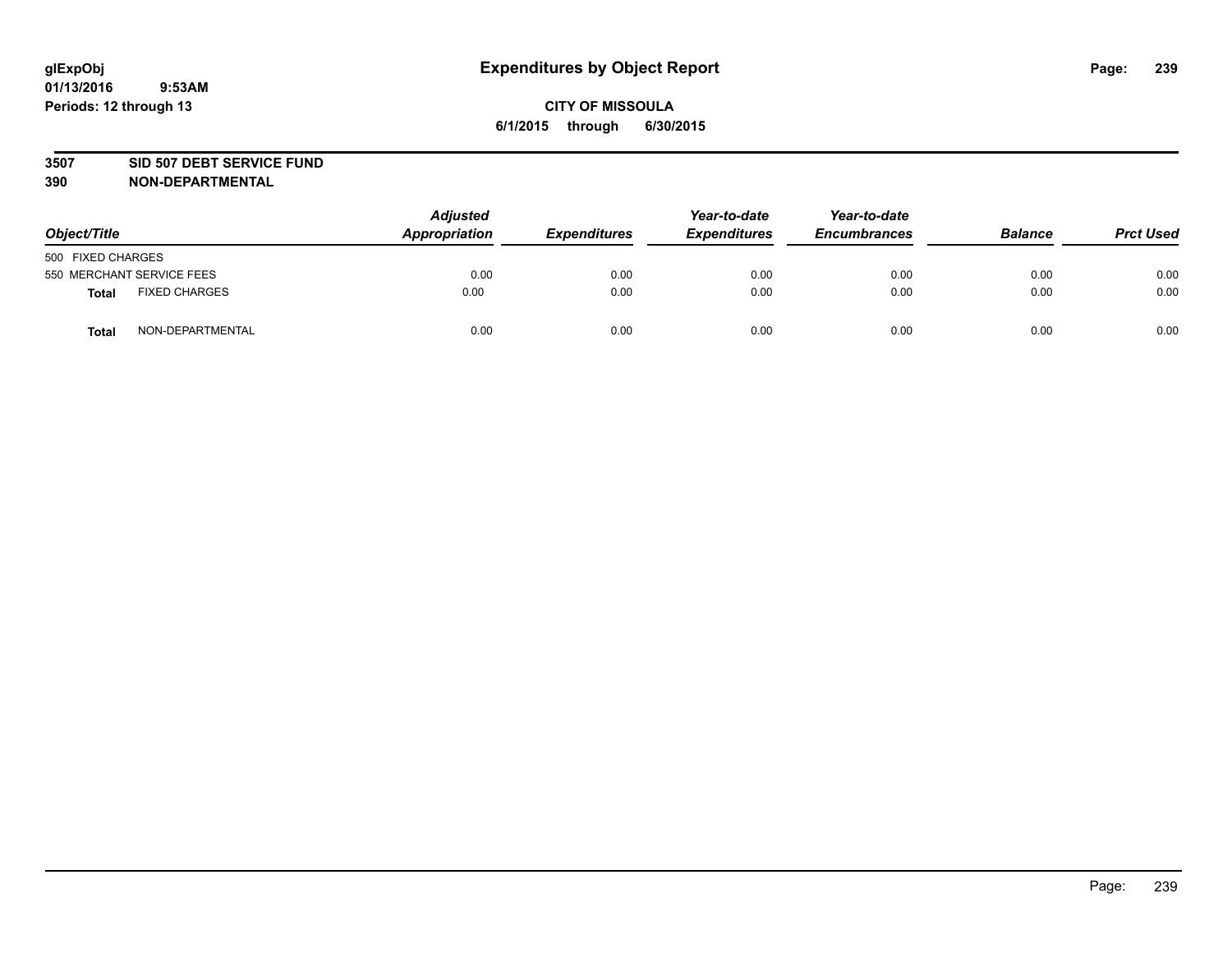## **3507 SID 507 DEBT SERVICE FUND**

| Object/Title                 |                           | <b>Adjusted</b><br><b>Appropriation</b> | <b>Expenditures</b> | Year-to-date<br><b>Expenditures</b> | Year-to-date<br><b>Encumbrances</b> | <b>Balance</b> | <b>Prct Used</b> |
|------------------------------|---------------------------|-----------------------------------------|---------------------|-------------------------------------|-------------------------------------|----------------|------------------|
| 500 FIXED CHARGES            |                           |                                         |                     |                                     |                                     |                |                  |
| 550 MERCHANT SERVICE FEES    |                           | 0.00                                    | 0.00                | 0.00                                | 0.00                                | 0.00           | 0.00             |
| <b>Total</b>                 | <b>FIXED CHARGES</b>      | 0.00                                    | 0.00                | 0.00                                | 0.00                                | 0.00           | 0.00             |
| 800 OTHER OBJECTS            |                           |                                         |                     |                                     |                                     |                |                  |
| 820 TRANSFERS TO OTHER FUNDS |                           | 0.00                                    | 1.64                | 1.64                                | 0.00                                | $-1.64$        | 0.00             |
| <b>Total</b>                 | OTHER OBJECTS             | 0.00                                    | 1.64                | 1.64                                | 0.00                                | $-1.64$        | 0.00             |
| <b>Total</b>                 | SID 507 DEBT SERVICE FUND | 0.00                                    | 1.64                | 1.64                                | 0.00                                | $-1.64$        | 0.00             |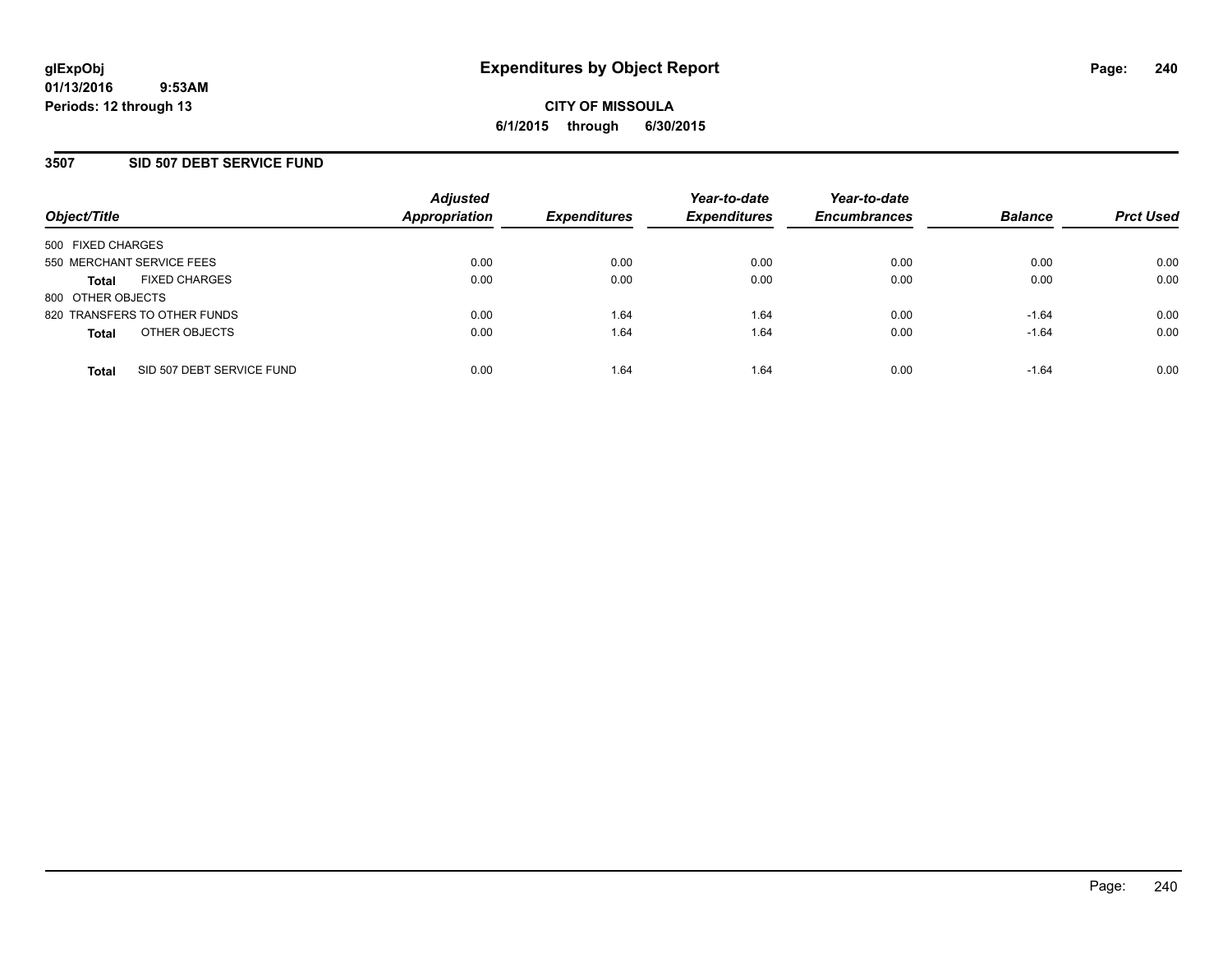## **CITY OF MISSOULA 6/1/2015 through 6/30/2015**

**3508 SID 508 DEBT SERVICE FUND**

| Object/Title                     | <b>Adjusted</b><br>Appropriation | <b>Expenditures</b> | Year-to-date<br><b>Expenditures</b> | Year-to-date<br><b>Encumbrances</b> | <b>Balance</b> | <b>Prct Used</b> |
|----------------------------------|----------------------------------|---------------------|-------------------------------------|-------------------------------------|----------------|------------------|
| 800 OTHER OBJECTS                |                                  |                     |                                     |                                     |                |                  |
| 820 TRANSFERS TO OTHER FUNDS     | 300.00                           | 300.22              | 300.22                              | 0.00                                | $-0.22$        | 100.07           |
| OTHER OBJECTS<br>Total           | 300.00                           | 300.22              | 300.22                              | 0.00                                | $-0.22$        | 100.07           |
| *** Title Not Found ***<br>Total | 300.00                           | 300.22              | 300.22                              | 0.00                                | $-0.22$        | 100.07           |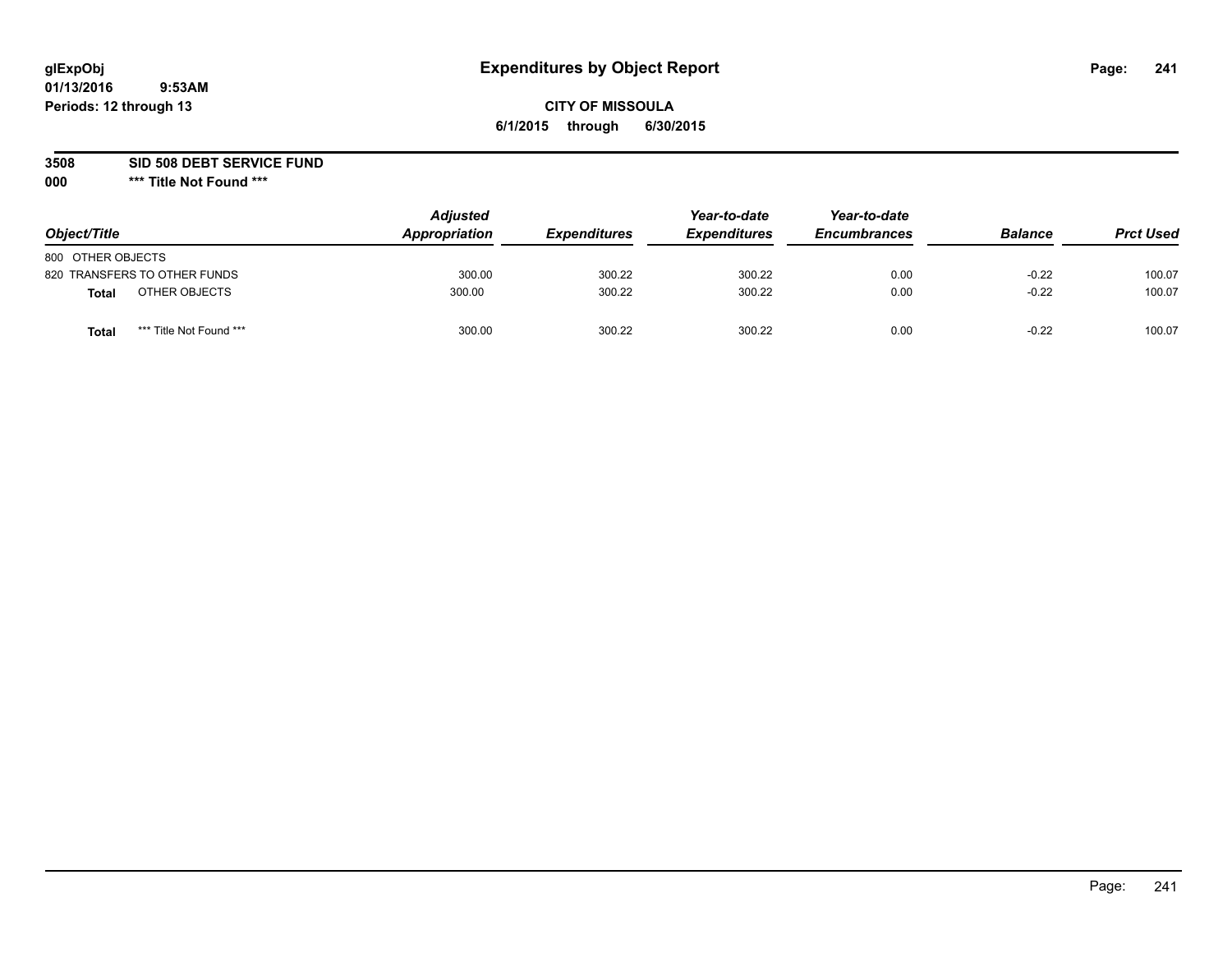#### **3508 SID 508 DEBT SERVICE FUND**

| Object/Title      |                           | <b>Adjusted</b><br>Appropriation | <b>Expenditures</b> | Year-to-date<br><b>Expenditures</b> | Year-to-date<br><b>Encumbrances</b> | <b>Balance</b> | <b>Prct Used</b> |
|-------------------|---------------------------|----------------------------------|---------------------|-------------------------------------|-------------------------------------|----------------|------------------|
| 500 FIXED CHARGES |                           |                                  |                     |                                     |                                     |                |                  |
|                   | 550 MERCHANT SERVICE FEES | 0.00                             | 0.00                | 0.00                                | 0.00                                | 0.00           | 0.00             |
| <b>Total</b>      | <b>FIXED CHARGES</b>      | 0.00                             | 0.00                | 0.00                                | 0.00                                | 0.00           | 0.00             |
| <b>Total</b>      | NON-DEPARTMENTAL          | 0.00                             | 0.00                | 0.00                                | 0.00                                | 0.00           | 0.00             |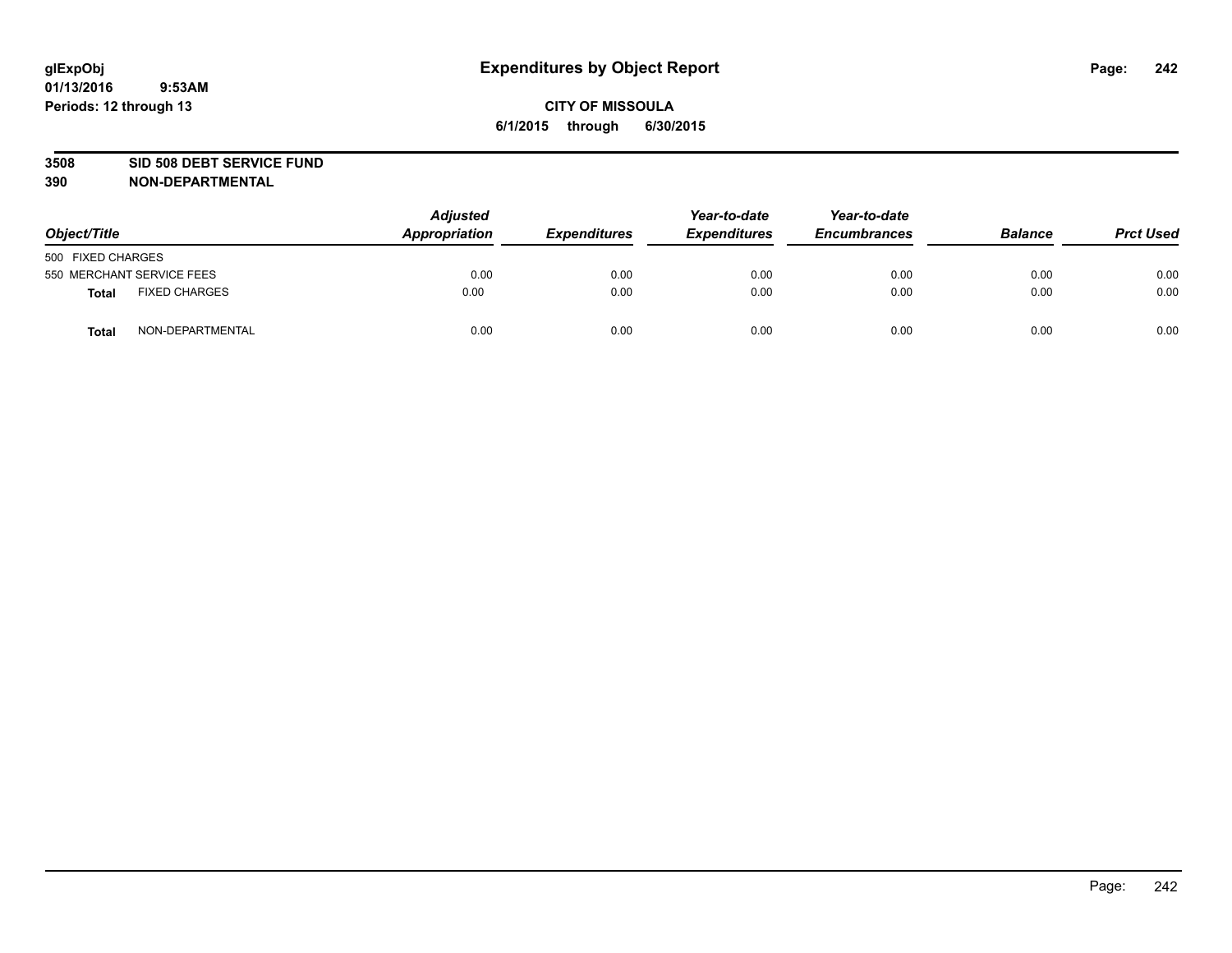## **3508 SID 508 DEBT SERVICE FUND**

| Object/Title              |                              | <b>Adjusted</b><br><b>Appropriation</b> | <b>Expenditures</b> | Year-to-date<br><b>Expenditures</b> | Year-to-date<br><b>Encumbrances</b> | <b>Balance</b> | <b>Prct Used</b> |
|---------------------------|------------------------------|-----------------------------------------|---------------------|-------------------------------------|-------------------------------------|----------------|------------------|
| 500 FIXED CHARGES         |                              |                                         |                     |                                     |                                     |                |                  |
| 550 MERCHANT SERVICE FEES |                              | 0.00                                    | 0.00                | 0.00                                | 0.00                                | 0.00           | 0.00             |
| <b>Total</b>              | <b>FIXED CHARGES</b>         | 0.00                                    | 0.00                | 0.00                                | 0.00                                | 0.00           | 0.00             |
| 800 OTHER OBJECTS         |                              |                                         |                     |                                     |                                     |                |                  |
|                           | 820 TRANSFERS TO OTHER FUNDS | 300.00                                  | 300.22              | 300.22                              | 0.00                                | $-0.22$        | 100.07           |
| <b>Total</b>              | OTHER OBJECTS                | 300.00                                  | 300.22              | 300.22                              | 0.00                                | $-0.22$        | 100.07           |
| <b>Total</b>              | SID 508 DEBT SERVICE FUND    | 300.00                                  | 300.22              | 300.22                              | 0.00                                | $-0.22$        | 100.07           |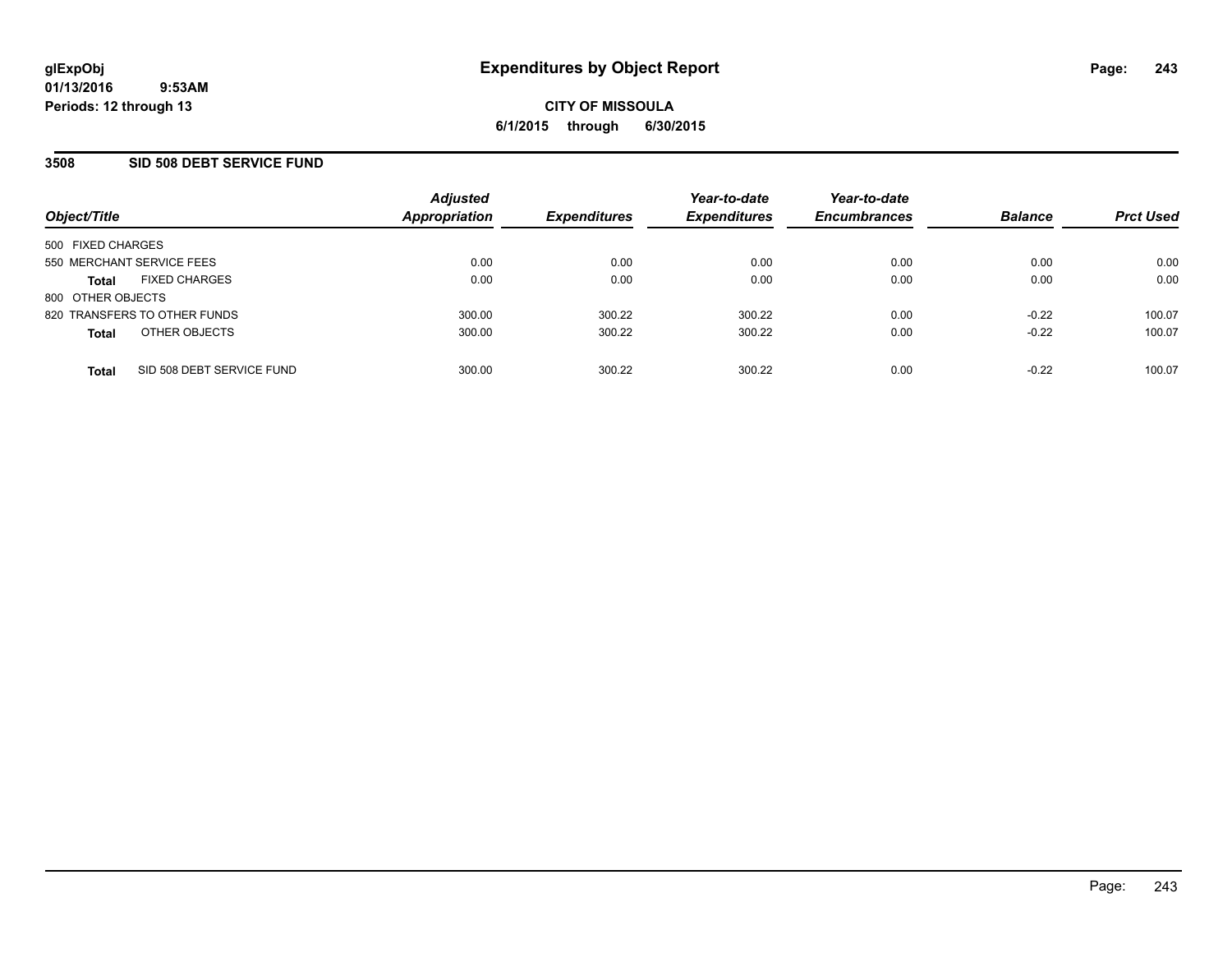## **CITY OF MISSOULA 6/1/2015 through 6/30/2015**

**3510 SID 510 DEBT SERVICE FUND**

| Object/Title                     | <b>Adjusted</b><br>Appropriation | <b>Expenditures</b> | Year-to-date<br><b>Expenditures</b> | Year-to-date<br><b>Encumbrances</b> | <b>Balance</b> | <b>Prct Used</b> |
|----------------------------------|----------------------------------|---------------------|-------------------------------------|-------------------------------------|----------------|------------------|
| 800 OTHER OBJECTS                |                                  |                     |                                     |                                     |                |                  |
| 820 TRANSFERS TO OTHER FUNDS     | 58.797.00                        | 58,796.99           | 58.796.99                           | 0.00                                | 0.01           | 100.00           |
| OTHER OBJECTS<br>Total           | 58,797.00                        | 58,796.99           | 58.796.99                           | 0.00                                | 0.01           | 100.00           |
| *** Title Not Found ***<br>Total | 58.797.00                        | 58,796.99           | 58.796.99                           | 0.00                                | 0.01           | 100.00           |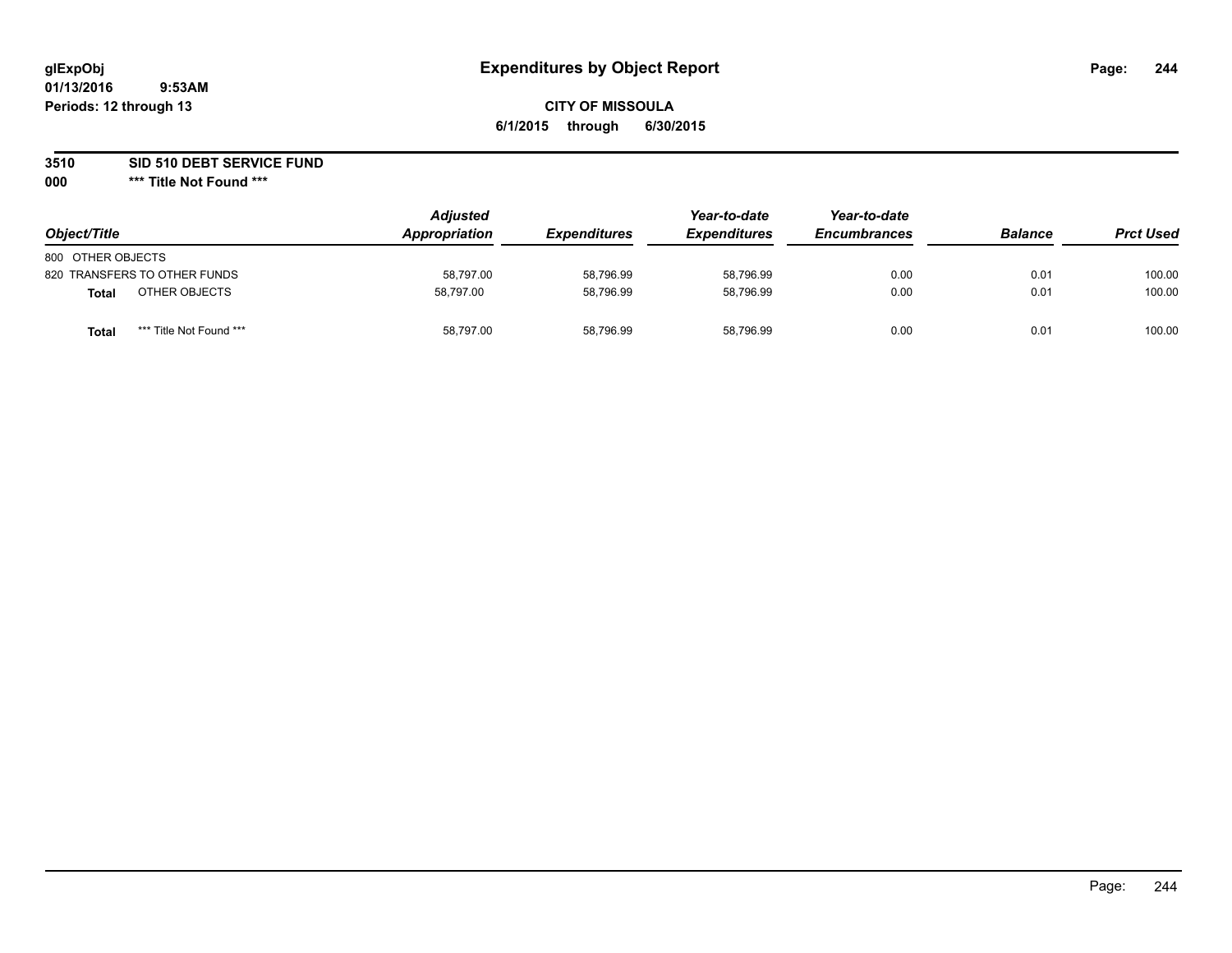#### **3510 SID 510 DEBT SERVICE FUND**

| Object/Title                         | <b>Adjusted</b><br><b>Appropriation</b> | <b>Expenditures</b> | Year-to-date<br><b>Expenditures</b> | Year-to-date<br><b>Encumbrances</b> | <b>Balance</b> | <b>Prct Used</b> |
|--------------------------------------|-----------------------------------------|---------------------|-------------------------------------|-------------------------------------|----------------|------------------|
|                                      |                                         |                     |                                     |                                     |                |                  |
| 500 FIXED CHARGES                    |                                         |                     |                                     |                                     |                |                  |
| 550 MERCHANT SERVICE FEES            | 93.00                                   | 0.00                | 0.00                                | 0.00                                | 93.00          | 0.00             |
| <b>FIXED CHARGES</b><br><b>Total</b> | 93.00                                   | 0.00                | 0.00                                | 0.00                                | 93.00          | 0.00             |
| 600 DEBT SERVICE                     |                                         |                     |                                     |                                     |                |                  |
| 610 PRINCIPAL                        | 0.00                                    | 0.00                | 0.00                                | 0.00                                | 0.00           | 0.00             |
| 620 INTEREST / SERVICE FEES          | 0.00                                    | 0.00                | 0.00                                | 0.00                                | 0.00           | 0.00             |
| <b>DEBT SERVICE</b><br>Total         | 0.00                                    | 0.00                | 0.00                                | 0.00                                | 0.00           | 0.00             |
|                                      |                                         |                     |                                     |                                     |                |                  |
| NON-DEPARTMENTAL<br><b>Total</b>     | 93.00                                   | 0.00                | 0.00                                | 0.00                                | 93.00          | 0.00             |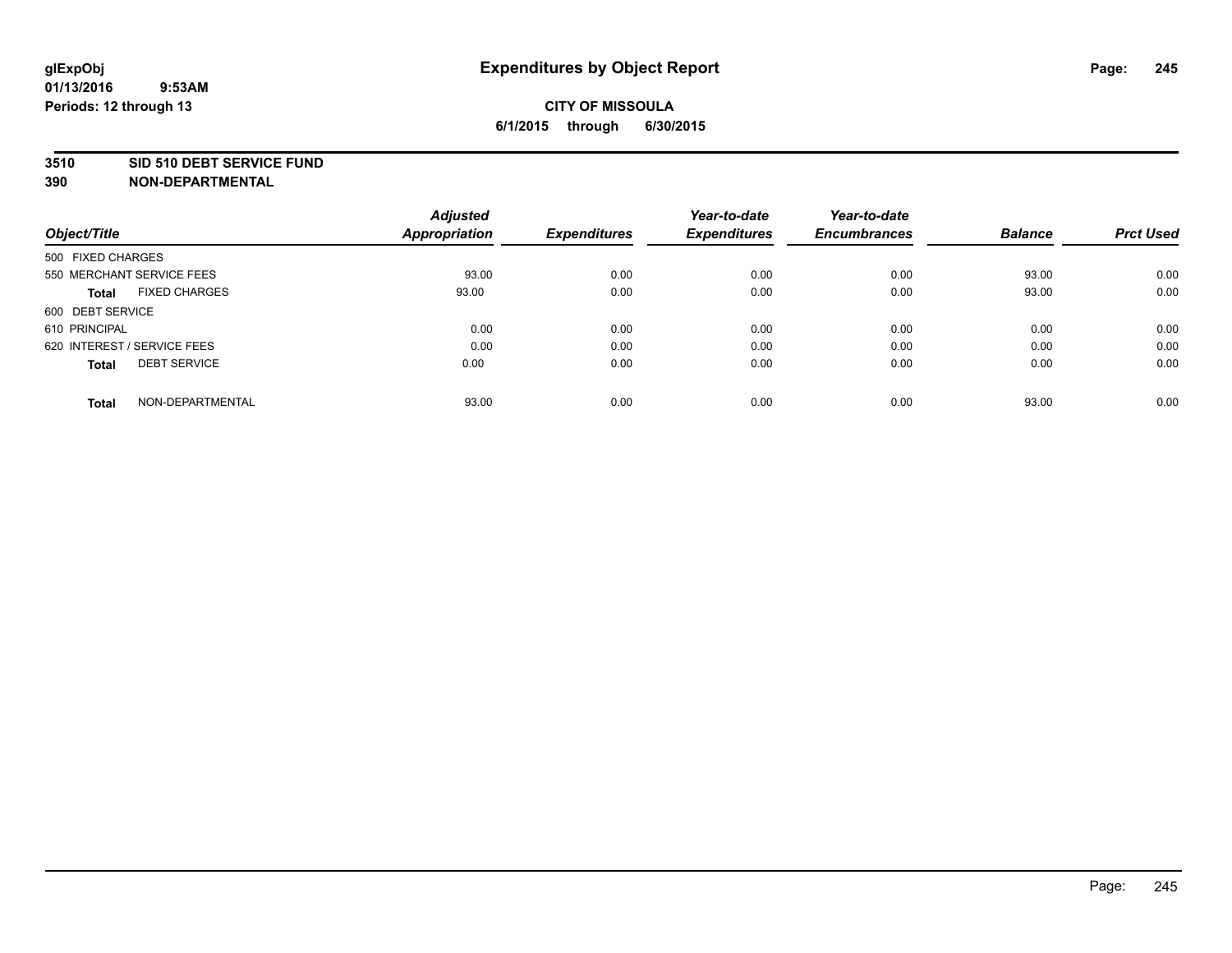## **3510 SID 510 DEBT SERVICE FUND**

| Object/Title      |                              | <b>Adjusted</b><br><b>Appropriation</b> | <b>Expenditures</b> | Year-to-date<br><b>Expenditures</b> | Year-to-date<br><b>Encumbrances</b> | <b>Balance</b> | <b>Prct Used</b> |
|-------------------|------------------------------|-----------------------------------------|---------------------|-------------------------------------|-------------------------------------|----------------|------------------|
|                   |                              |                                         |                     |                                     |                                     |                |                  |
| 500 FIXED CHARGES |                              |                                         |                     |                                     |                                     |                |                  |
|                   | 550 MERCHANT SERVICE FEES    | 93.00                                   | 0.00                | 0.00                                | 0.00                                | 93.00          | 0.00             |
| <b>Total</b>      | <b>FIXED CHARGES</b>         | 93.00                                   | 0.00                | 0.00                                | 0.00                                | 93.00          | 0.00             |
| 600 DEBT SERVICE  |                              |                                         |                     |                                     |                                     |                |                  |
| 610 PRINCIPAL     |                              | 0.00                                    | 0.00                | 0.00                                | 0.00                                | 0.00           | 0.00             |
|                   | 620 INTEREST / SERVICE FEES  | 0.00                                    | 0.00                | 0.00                                | 0.00                                | 0.00           | 0.00             |
| <b>Total</b>      | <b>DEBT SERVICE</b>          | 0.00                                    | 0.00                | 0.00                                | 0.00                                | 0.00           | 0.00             |
| 800 OTHER OBJECTS |                              |                                         |                     |                                     |                                     |                |                  |
|                   | 820 TRANSFERS TO OTHER FUNDS | 58,797.00                               | 58,796.99           | 58,796.99                           | 0.00                                | 0.01           | 100.00           |
| <b>Total</b>      | OTHER OBJECTS                | 58,797.00                               | 58,796.99           | 58,796.99                           | 0.00                                | 0.01           | 100.00           |
| <b>Total</b>      | SID 510 DEBT SERVICE FUND    | 58,890.00                               | 58,796.99           | 58,796.99                           | 0.00                                | 93.01          | 99.84            |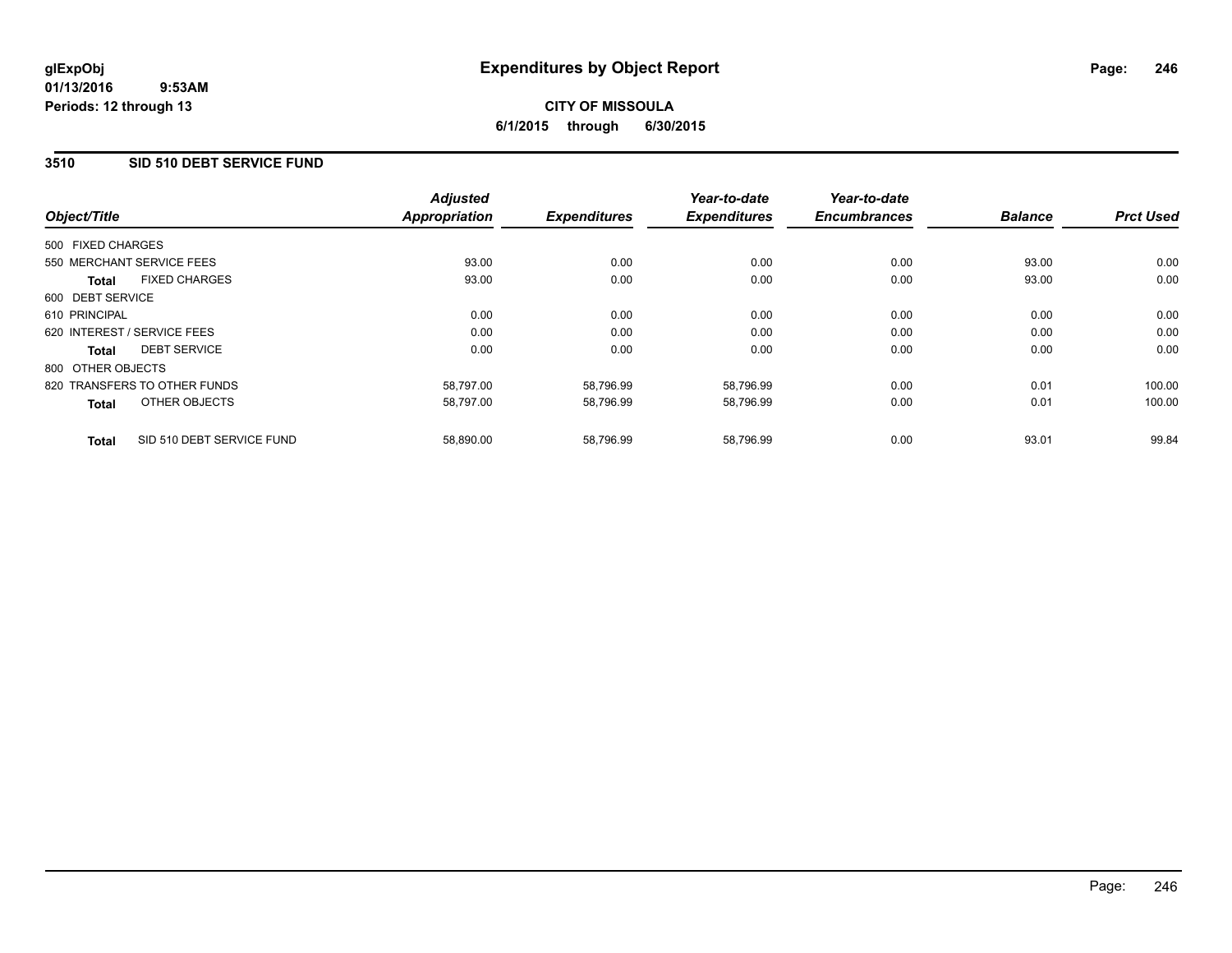## **CITY OF MISSOULA 6/1/2015 through 6/30/2015**

**3511 SID 511 DEBT SERVICE FUND**

| Object/Title                     | <b>Adjusted</b><br>Appropriation | <i><b>Expenditures</b></i> | Year-to-date<br><b>Expenditures</b> | Year-to-date<br><b>Encumbrances</b> | <b>Balance</b> | <b>Prct Used</b> |
|----------------------------------|----------------------------------|----------------------------|-------------------------------------|-------------------------------------|----------------|------------------|
| 800 OTHER OBJECTS                |                                  |                            |                                     |                                     |                |                  |
| 820 TRANSFERS TO OTHER FUNDS     | 24,389.00                        | 24,389.10                  | 24,389.10                           | 0.00                                | $-0.10$        | 100.00           |
| OTHER OBJECTS<br><b>Total</b>    | 24,389.00                        | 24,389.10                  | 24,389.10                           | 0.00                                | $-0.10$        | 100.00           |
| *** Title Not Found ***<br>Total | 24,389.00                        | 24,389.10                  | 24,389.10                           | 0.00                                | $-0.10$        | 100.00           |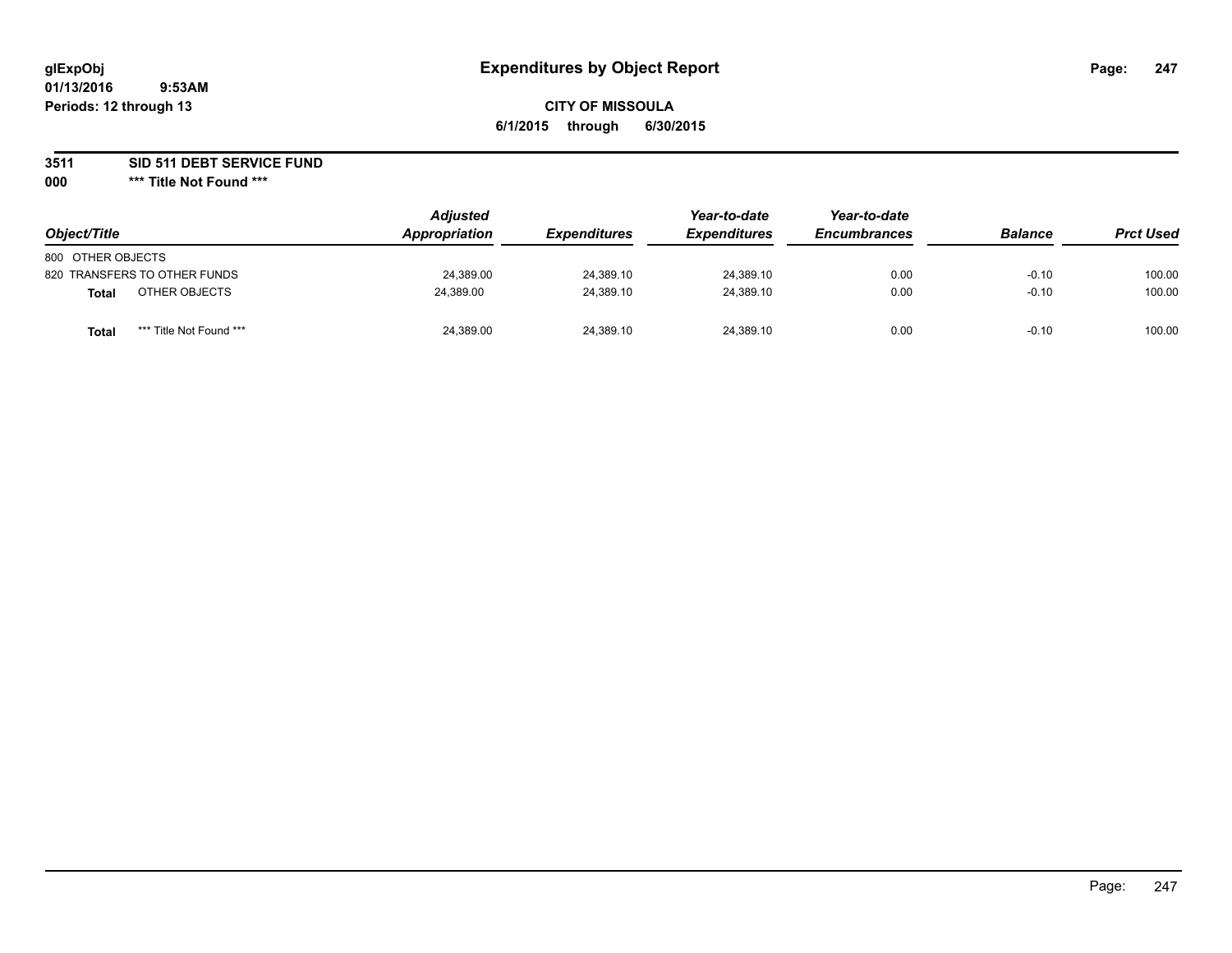#### **3511 SID 511 DEBT SERVICE FUND**

| Object/Title                         | <b>Adjusted</b><br><b>Appropriation</b> | <b>Expenditures</b> | Year-to-date<br><b>Expenditures</b> | Year-to-date<br><b>Encumbrances</b> | <b>Balance</b> | <b>Prct Used</b> |
|--------------------------------------|-----------------------------------------|---------------------|-------------------------------------|-------------------------------------|----------------|------------------|
|                                      |                                         |                     |                                     |                                     |                |                  |
| 500 FIXED CHARGES                    |                                         |                     |                                     |                                     |                |                  |
| 550 MERCHANT SERVICE FEES            | 51.00                                   | 0.00                | 0.00                                | 0.00                                | 51.00          | 0.00             |
| <b>FIXED CHARGES</b><br><b>Total</b> | 51.00                                   | 0.00                | 0.00                                | 0.00                                | 51.00          | 0.00             |
| 600 DEBT SERVICE                     |                                         |                     |                                     |                                     |                |                  |
| 610 PRINCIPAL                        | 0.00                                    | 0.00                | 0.00                                | 0.00                                | 0.00           | 0.00             |
| 620 INTEREST / SERVICE FEES          | 0.00                                    | 0.00                | 0.00                                | 0.00                                | 0.00           | 0.00             |
| <b>DEBT SERVICE</b><br>Total         | 0.00                                    | 0.00                | 0.00                                | 0.00                                | 0.00           | 0.00             |
| NON-DEPARTMENTAL<br><b>Total</b>     | 51.00                                   | 0.00                | 0.00                                | 0.00                                | 51.00          | 0.00             |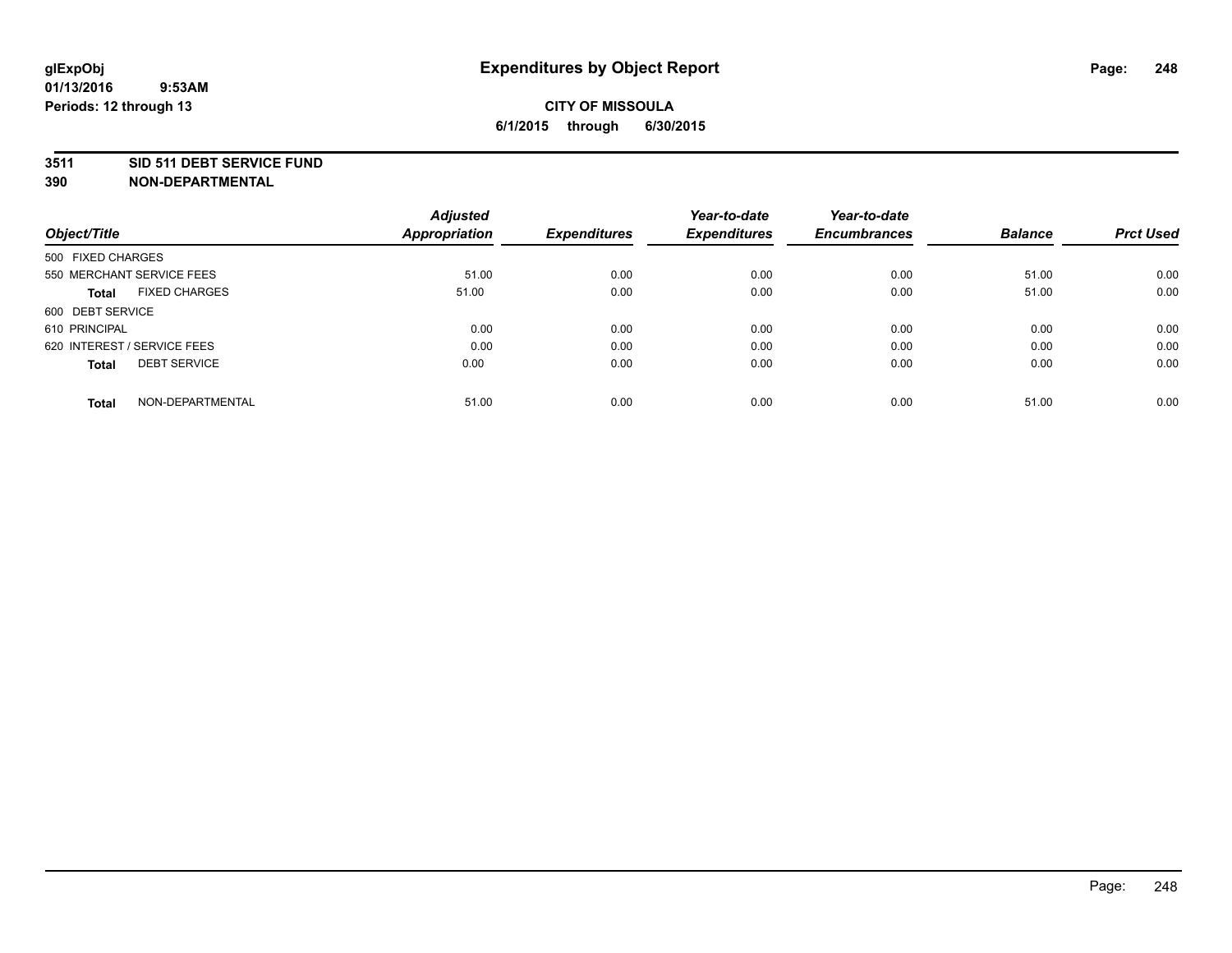## **CITY OF MISSOULA 6/1/2015 through 6/30/2015**

## **3511 SID 511 DEBT SERVICE FUND**

|                   |                              | <b>Adjusted</b>      |                     | Year-to-date        | Year-to-date        |                |                  |
|-------------------|------------------------------|----------------------|---------------------|---------------------|---------------------|----------------|------------------|
| Object/Title      |                              | <b>Appropriation</b> | <b>Expenditures</b> | <b>Expenditures</b> | <b>Encumbrances</b> | <b>Balance</b> | <b>Prct Used</b> |
| 500 FIXED CHARGES |                              |                      |                     |                     |                     |                |                  |
|                   | 550 MERCHANT SERVICE FEES    | 51.00                | 0.00                | 0.00                | 0.00                | 51.00          | 0.00             |
| Total             | <b>FIXED CHARGES</b>         | 51.00                | 0.00                | 0.00                | 0.00                | 51.00          | 0.00             |
| 600 DEBT SERVICE  |                              |                      |                     |                     |                     |                |                  |
| 610 PRINCIPAL     |                              | 0.00                 | 0.00                | 0.00                | 0.00                | 0.00           | 0.00             |
|                   | 620 INTEREST / SERVICE FEES  | 0.00                 | 0.00                | 0.00                | 0.00                | 0.00           | 0.00             |
| Total             | <b>DEBT SERVICE</b>          | 0.00                 | 0.00                | 0.00                | 0.00                | 0.00           | 0.00             |
| 800 OTHER OBJECTS |                              |                      |                     |                     |                     |                |                  |
|                   | 820 TRANSFERS TO OTHER FUNDS | 24,389.00            | 24,389.10           | 24,389.10           | 0.00                | $-0.10$        | 100.00           |
| <b>Total</b>      | OTHER OBJECTS                | 24.389.00            | 24,389.10           | 24,389.10           | 0.00                | $-0.10$        | 100.00           |
| <b>Total</b>      | SID 511 DEBT SERVICE FUND    | 24.440.00            | 24,389.10           | 24.389.10           | 0.00                | 50.90          | 99.79            |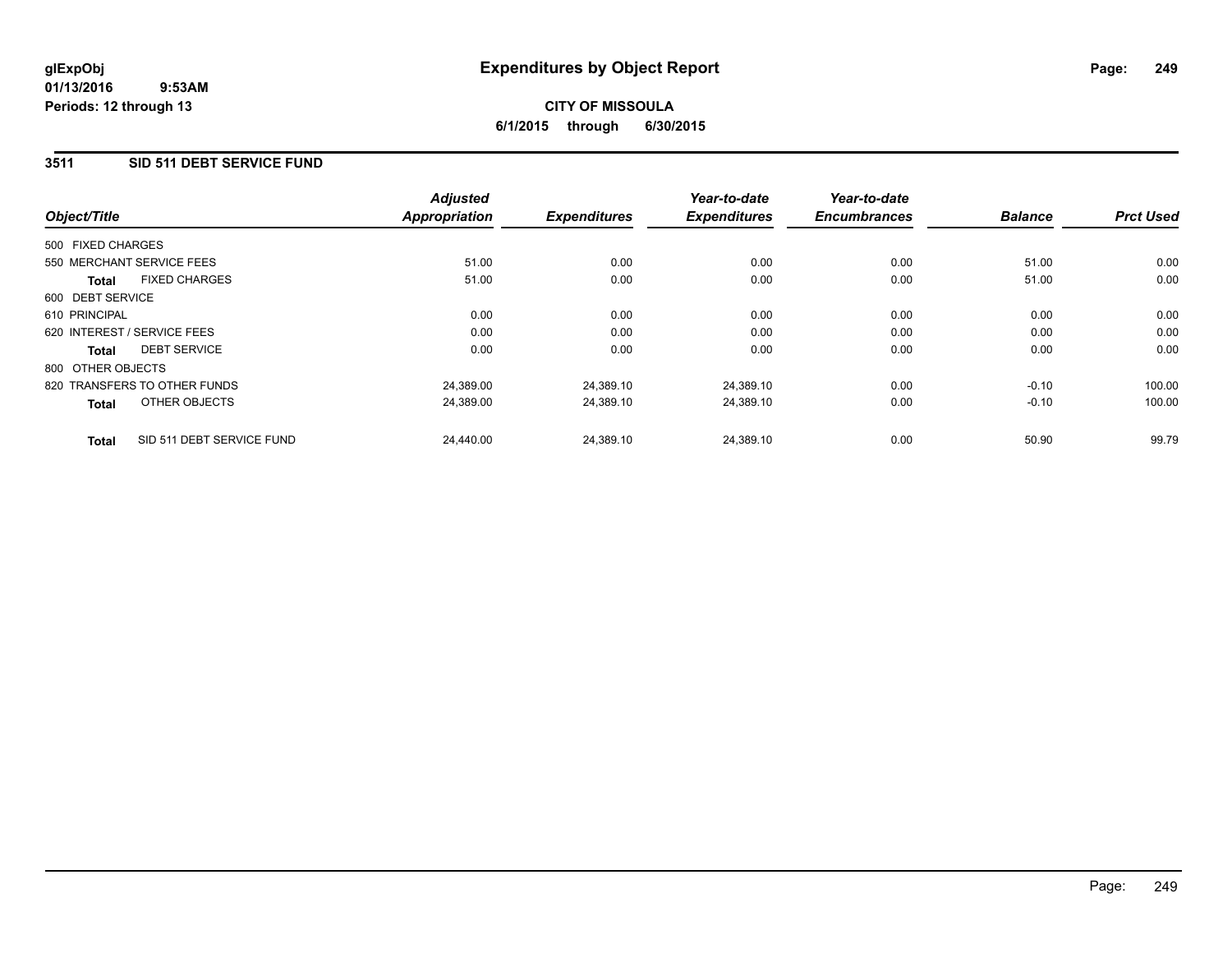#### **3512 SID 512 DEBT SERVICE FUND**

|                   |                             | <b>Adjusted</b> |                     | Year-to-date        | Year-to-date        |                |                  |
|-------------------|-----------------------------|-----------------|---------------------|---------------------|---------------------|----------------|------------------|
| Object/Title      |                             | Appropriation   | <b>Expenditures</b> | <b>Expenditures</b> | <b>Encumbrances</b> | <b>Balance</b> | <b>Prct Used</b> |
| 500 FIXED CHARGES |                             |                 |                     |                     |                     |                |                  |
|                   | 550 MERCHANT SERVICE FEES   | 116.00          | 0.00                | 0.00                | 0.00                | 116.00         | 0.00             |
| <b>Total</b>      | <b>FIXED CHARGES</b>        | 116.00          | 0.00                | 0.00                | 0.00                | 116.00         | 0.00             |
| 600 DEBT SERVICE  |                             |                 |                     |                     |                     |                |                  |
| 610 PRINCIPAL     |                             | 74.175.00       | 74.175.00           | 74.175.00           | 0.00                | 0.00           | 100.00           |
|                   | 620 INTEREST / SERVICE FEES | 7.468.00        | 3,559.16            | 7,468.32            | 0.00                | $-0.32$        | 100.00           |
| <b>Total</b>      | <b>DEBT SERVICE</b>         | 81.643.00       | 77.734.16           | 81,643.32           | 0.00                | $-0.32$        | 100.00           |
| <b>Total</b>      | NON-DEPARTMENTAL            | 81,759.00       | 77.734.16           | 81.643.32           | 0.00                | 115.68         | 99.86            |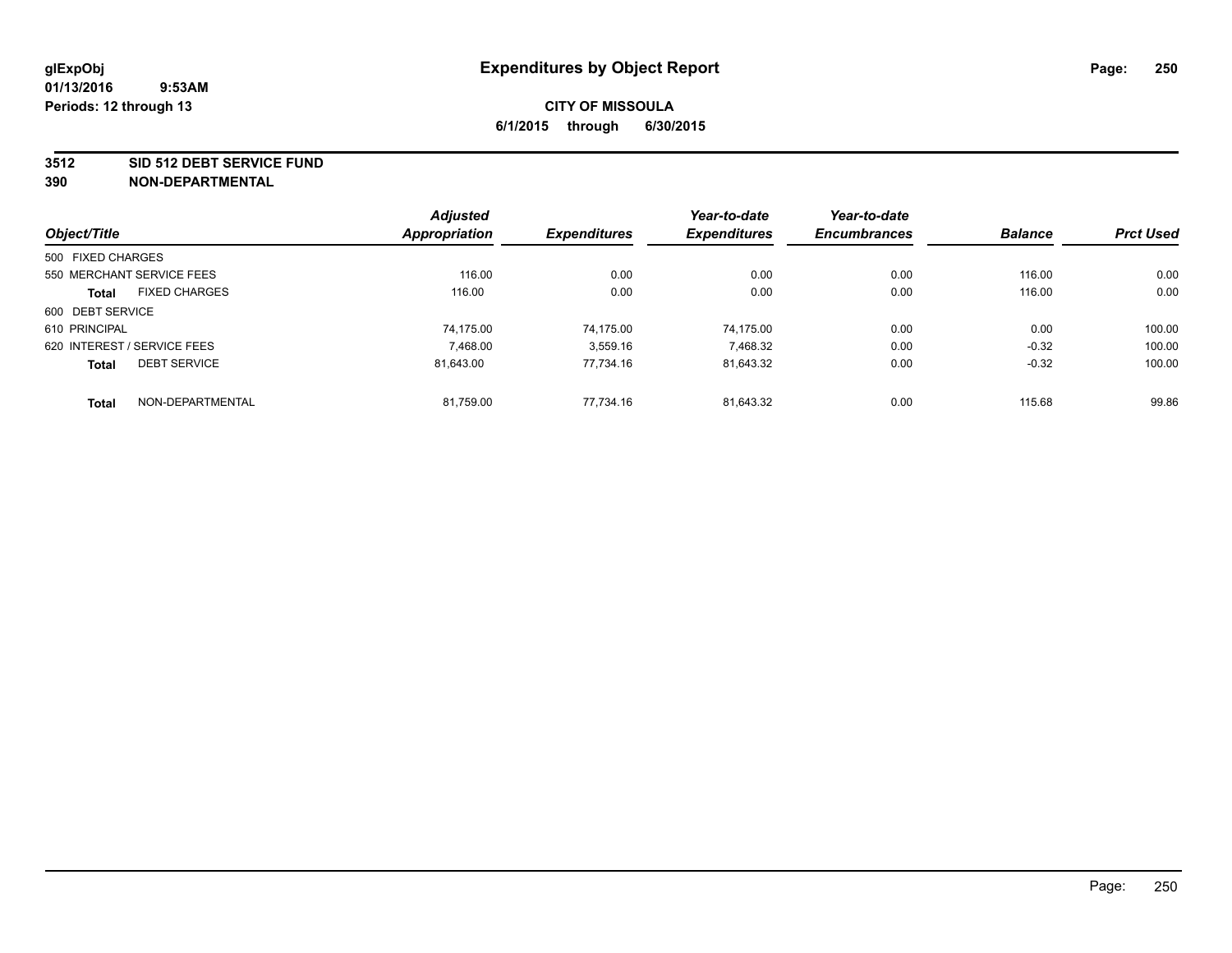## **3512 SID 512 DEBT SERVICE FUND**

|                             |                           | <b>Adjusted</b> |                     | Year-to-date        | Year-to-date        |                |                  |
|-----------------------------|---------------------------|-----------------|---------------------|---------------------|---------------------|----------------|------------------|
| Object/Title                |                           | Appropriation   | <b>Expenditures</b> | <b>Expenditures</b> | <b>Encumbrances</b> | <b>Balance</b> | <b>Prct Used</b> |
| 500 FIXED CHARGES           |                           |                 |                     |                     |                     |                |                  |
| 550 MERCHANT SERVICE FEES   |                           | 116.00          | 0.00                | 0.00                | 0.00                | 116.00         | 0.00             |
| <b>Total</b>                | <b>FIXED CHARGES</b>      | 116.00          | 0.00                | 0.00                | 0.00                | 116.00         | 0.00             |
| 600 DEBT SERVICE            |                           |                 |                     |                     |                     |                |                  |
| 610 PRINCIPAL               |                           | 74.175.00       | 74.175.00           | 74.175.00           | 0.00                | 0.00           | 100.00           |
| 620 INTEREST / SERVICE FEES |                           | 7.468.00        | 3,559.16            | 7.468.32            | 0.00                | $-0.32$        | 100.00           |
| <b>Total</b>                | <b>DEBT SERVICE</b>       | 81.643.00       | 77.734.16           | 81.643.32           | 0.00                | $-0.32$        | 100.00           |
| <b>Total</b>                | SID 512 DEBT SERVICE FUND | 81.759.00       | 77.734.16           | 81.643.32           | 0.00                | 115.68         | 99.86            |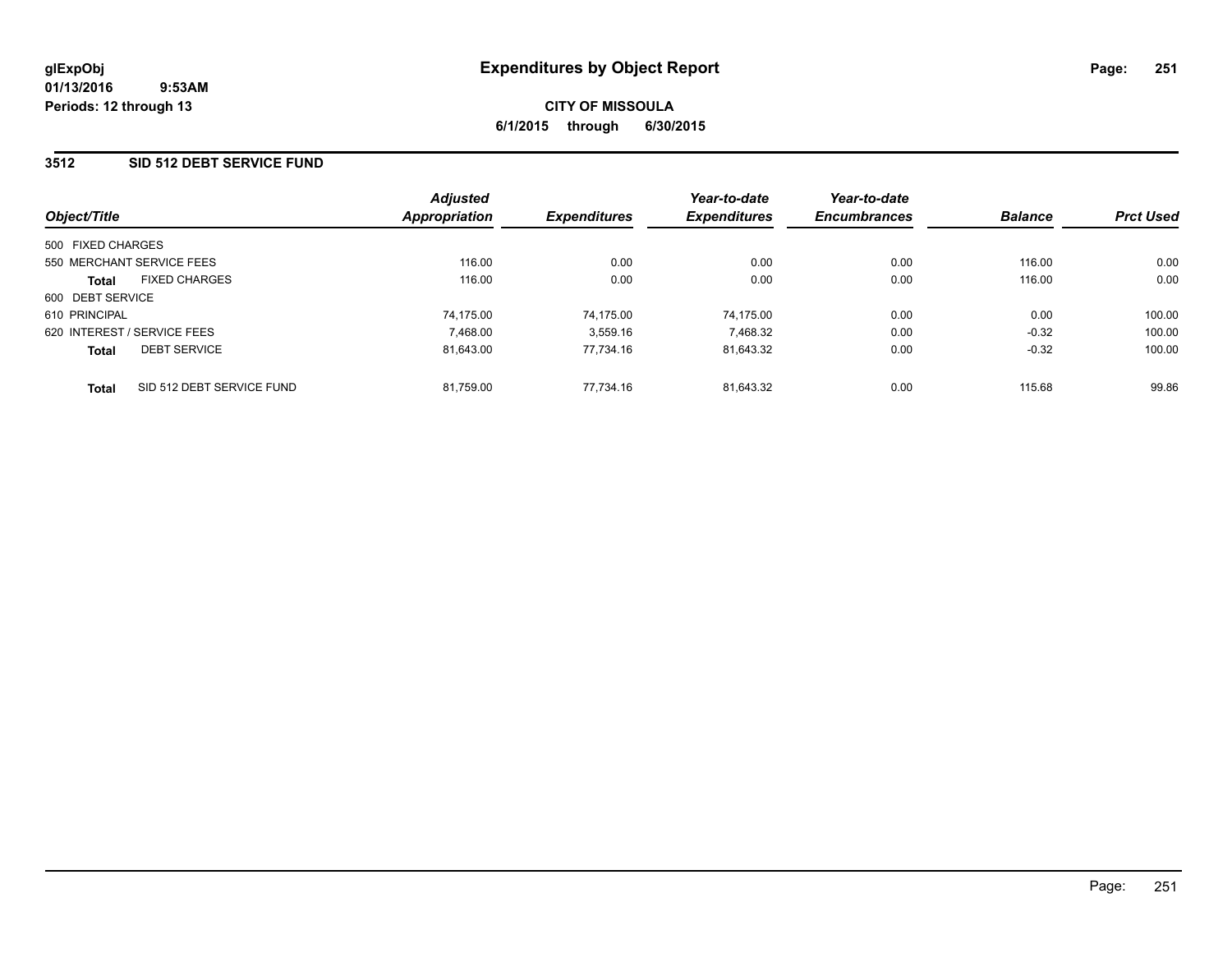#### **3513 SID 513 DEBT SERVICE FUND**

#### **280 PUBLIC WORKS ADMIN/ENGINEERING**

| Object/Title                 |                                | <b>Adjusted</b><br><b>Appropriation</b> | <b>Expenditures</b> | Year-to-date<br><b>Expenditures</b> | Year-to-date<br><b>Encumbrances</b> | <b>Balance</b> | <b>Prct Used</b> |
|------------------------------|--------------------------------|-----------------------------------------|---------------------|-------------------------------------|-------------------------------------|----------------|------------------|
| 500 FIXED CHARGES            |                                |                                         |                     |                                     |                                     |                |                  |
| 550 MERCHANT SERVICE FEES    |                                | 0.00                                    | 0.00                | 0.00                                | 0.00                                | 0.00           | 0.00             |
| <b>Total</b>                 | <b>FIXED CHARGES</b>           | 0.00                                    | 0.00                | 0.00                                | 0.00                                | 0.00           | 0.00             |
| 800 OTHER OBJECTS            |                                |                                         |                     |                                     |                                     |                |                  |
| 820 TRANSFERS TO OTHER FUNDS |                                | 0.00                                    | 0.00                | 0.00                                | 0.00                                | 0.00           | 0.00             |
| <b>Total</b>                 | OTHER OBJECTS                  | 0.00                                    | 0.00                | 0.00                                | 0.00                                | 0.00           | 0.00             |
| <b>Total</b>                 | PUBLIC WORKS ADMIN/ENGINEERING | 0.00                                    | 0.00                | 0.00                                | 0.00                                | 0.00           | 0.00             |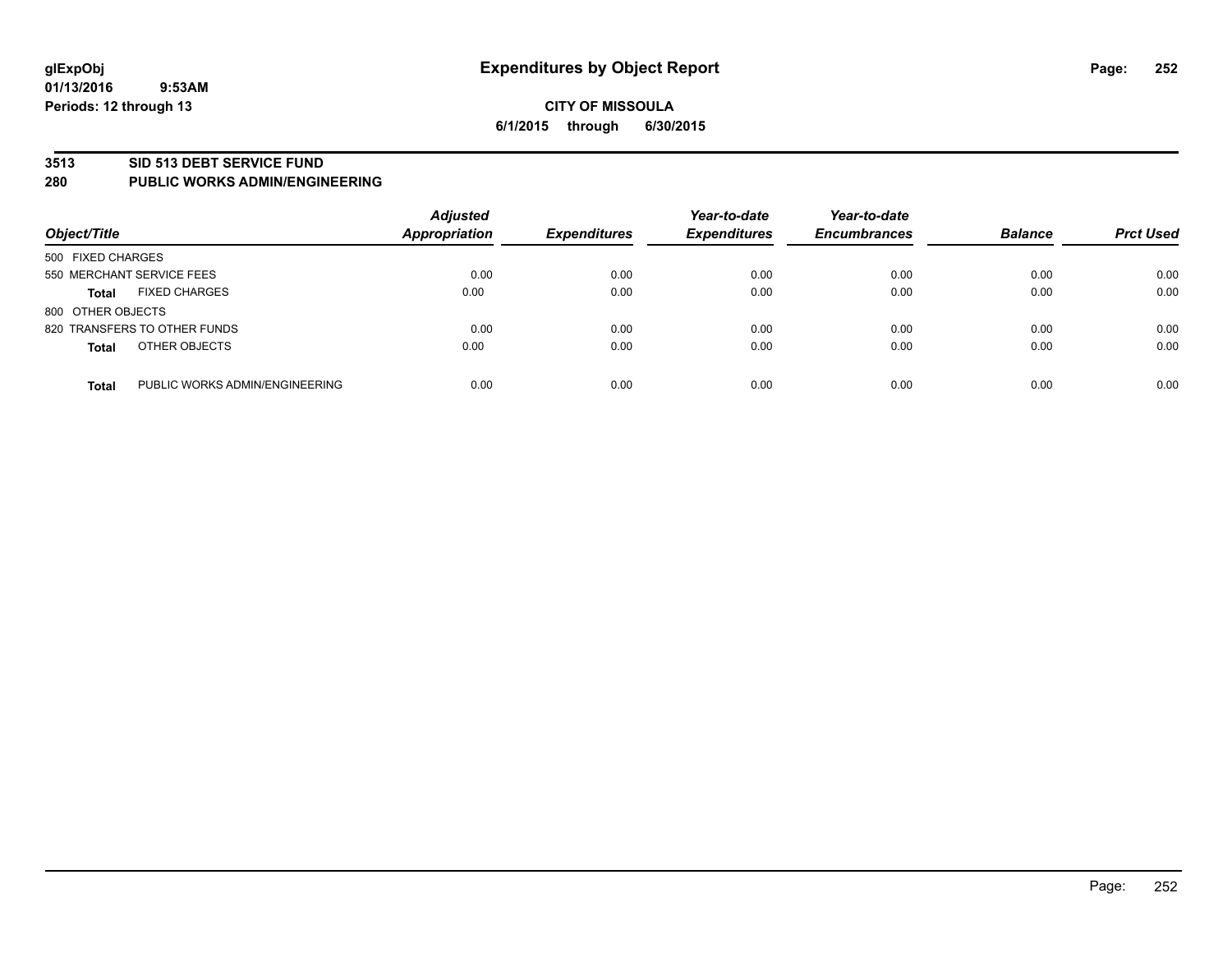#### **3513 SID 513 DEBT SERVICE FUND**

| Object/Title                         | <b>Adjusted</b><br><b>Appropriation</b> | <b>Expenditures</b> | Year-to-date<br><b>Expenditures</b> | Year-to-date<br><b>Encumbrances</b> | <b>Balance</b> | <b>Prct Used</b> |
|--------------------------------------|-----------------------------------------|---------------------|-------------------------------------|-------------------------------------|----------------|------------------|
| 500 FIXED CHARGES                    |                                         |                     |                                     |                                     |                |                  |
| 550 MERCHANT SERVICE FEES            | 0.00                                    | 0.00                | 0.00                                | 0.00                                | 0.00           | 0.00             |
| <b>FIXED CHARGES</b><br><b>Total</b> | 0.00                                    | 0.00                | 0.00                                | 0.00                                | 0.00           | 0.00             |
| 600 DEBT SERVICE                     |                                         |                     |                                     |                                     |                |                  |
| 610 PRINCIPAL                        | 0.00                                    | 0.00                | 0.00                                | 0.00                                | 0.00           | 0.00             |
| 620 INTEREST / SERVICE FEES          | 0.00                                    | 0.00                | 0.00                                | 0.00                                | 0.00           | 0.00             |
| <b>DEBT SERVICE</b><br><b>Total</b>  | 0.00                                    | 0.00                | 0.00                                | 0.00                                | 0.00           | 0.00             |
| 800 OTHER OBJECTS                    |                                         |                     |                                     |                                     |                |                  |
| 820 TRANSFERS TO OTHER FUNDS         | 0.00                                    | 0.00                | 0.00                                | 0.00                                | 0.00           | 0.00             |
| OTHER OBJECTS<br><b>Total</b>        | 0.00                                    | 0.00                | 0.00                                | 0.00                                | 0.00           | 0.00             |
|                                      |                                         |                     |                                     |                                     |                |                  |
| NON-DEPARTMENTAL<br><b>Total</b>     | 0.00                                    | 0.00                | 0.00                                | 0.00                                | 0.00           | 0.00             |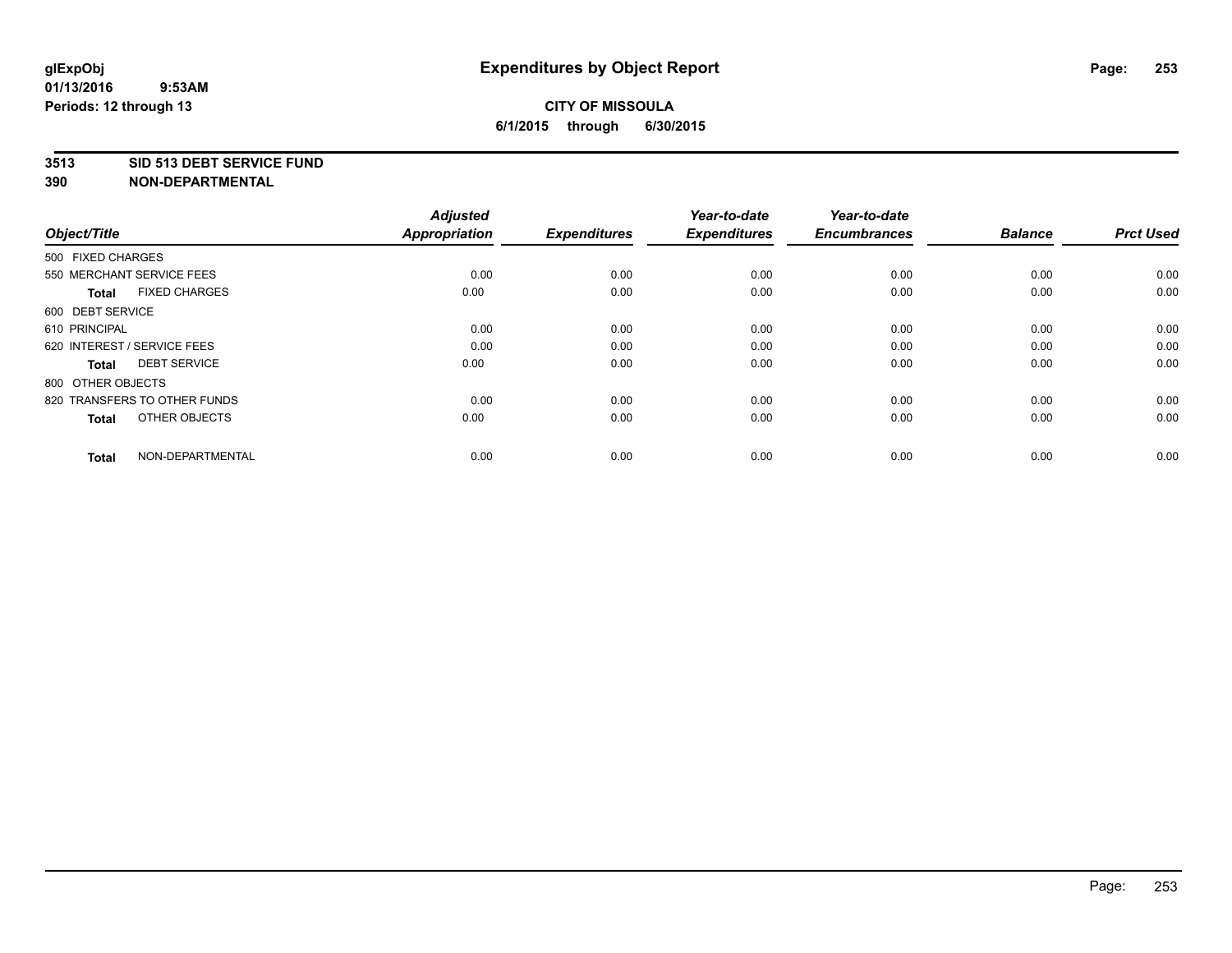### **3513 SID 513 DEBT SERVICE FUND**

| Object/Title      |                              | <b>Adjusted</b><br>Appropriation | <b>Expenditures</b> | Year-to-date<br><b>Expenditures</b> | Year-to-date<br><b>Encumbrances</b> | <b>Balance</b> | <b>Prct Used</b> |
|-------------------|------------------------------|----------------------------------|---------------------|-------------------------------------|-------------------------------------|----------------|------------------|
| 500 FIXED CHARGES |                              |                                  |                     |                                     |                                     |                |                  |
|                   | 550 MERCHANT SERVICE FEES    | 0.00                             | 0.00                | 0.00                                | 0.00                                | 0.00           | 0.00             |
| <b>Total</b>      | <b>FIXED CHARGES</b>         | 0.00                             | 0.00                | 0.00                                | 0.00                                | 0.00           | 0.00             |
| 600 DEBT SERVICE  |                              |                                  |                     |                                     |                                     |                |                  |
| 610 PRINCIPAL     |                              | 0.00                             | 0.00                | 0.00                                | 0.00                                | 0.00           | 0.00             |
|                   | 620 INTEREST / SERVICE FEES  | 0.00                             | 0.00                | 0.00                                | 0.00                                | 0.00           | 0.00             |
| Total             | <b>DEBT SERVICE</b>          | 0.00                             | 0.00                | 0.00                                | 0.00                                | 0.00           | 0.00             |
| 800 OTHER OBJECTS |                              |                                  |                     |                                     |                                     |                |                  |
|                   | 820 TRANSFERS TO OTHER FUNDS | 0.00                             | 0.00                | 0.00                                | 0.00                                | 0.00           | 0.00             |
| <b>Total</b>      | OTHER OBJECTS                | 0.00                             | 0.00                | 0.00                                | 0.00                                | 0.00           | 0.00             |
| <b>Total</b>      | SID 513 DEBT SERVICE FUND    | 0.00                             | 0.00                | 0.00                                | 0.00                                | 0.00           | 0.00             |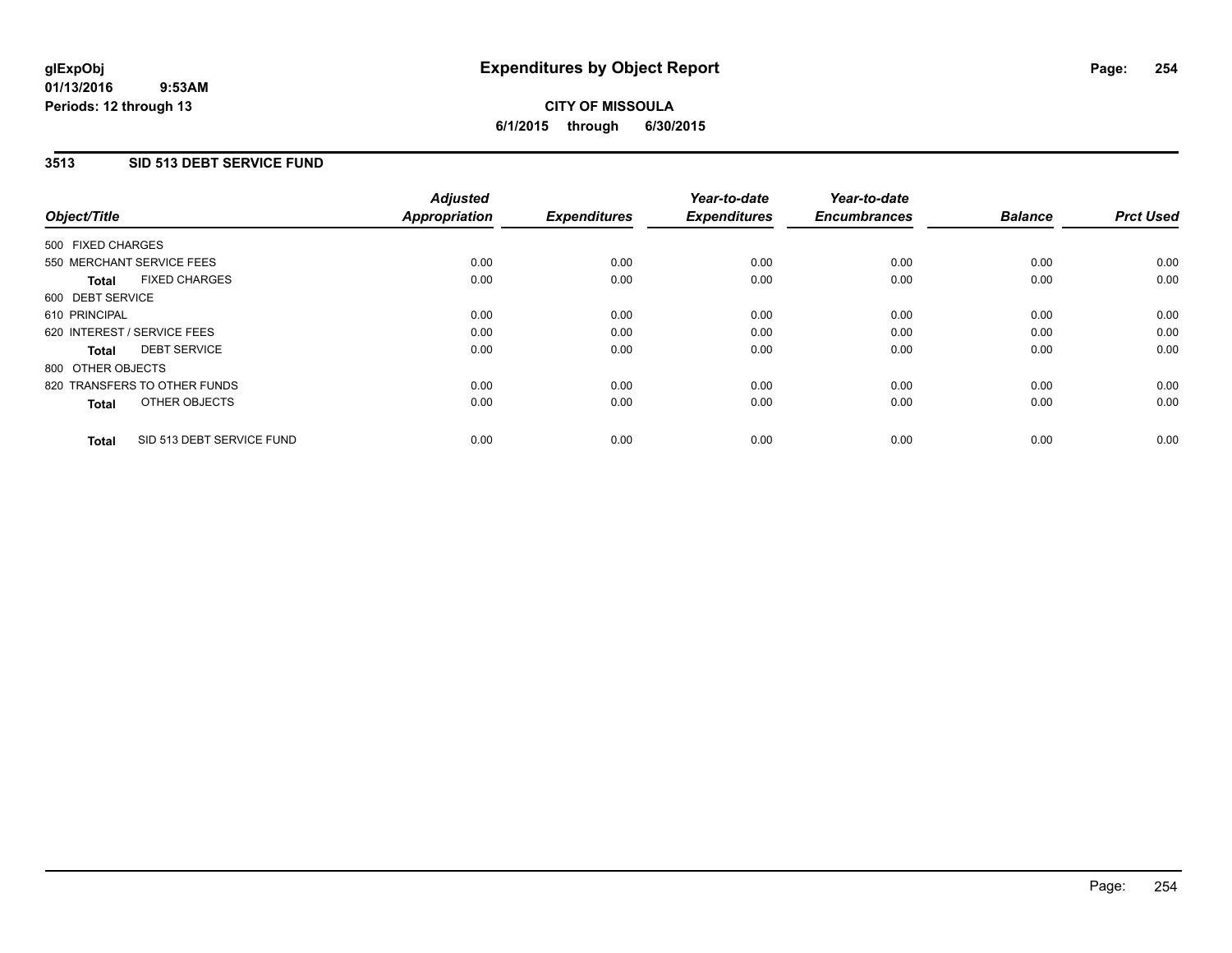#### **01/13/2016 9:53AM Periods: 12 through 13**

### **CITY OF MISSOULA 6/1/2015 through 6/30/2015**

### **3514 SID 514 DEBT SERVICE FUND**

**000 \*\*\* Title Not Found \*\*\***

| Object/Title                     | <b>Adjusted</b><br>Appropriation | <b>Expenditures</b> | Year-to-date<br><b>Expenditures</b> | Year-to-date<br><b>Encumbrances</b> | <b>Balance</b> | <b>Prct Used</b> |
|----------------------------------|----------------------------------|---------------------|-------------------------------------|-------------------------------------|----------------|------------------|
| 800 OTHER OBJECTS                |                                  |                     |                                     |                                     |                |                  |
| 820 TRANSFERS TO OTHER FUNDS     | 426.00                           | 426.28              | 426.28                              | 0.00                                | $-0.28$        | 100.07           |
| OTHER OBJECTS<br>Total           | 426.00                           | 426.28              | 426.28                              | 0.00                                | $-0.28$        | 100.07           |
| *** Title Not Found ***<br>Total | 426.00                           | 426.28              | 426.28                              | 0.00                                | $-0.28$        | 100.07           |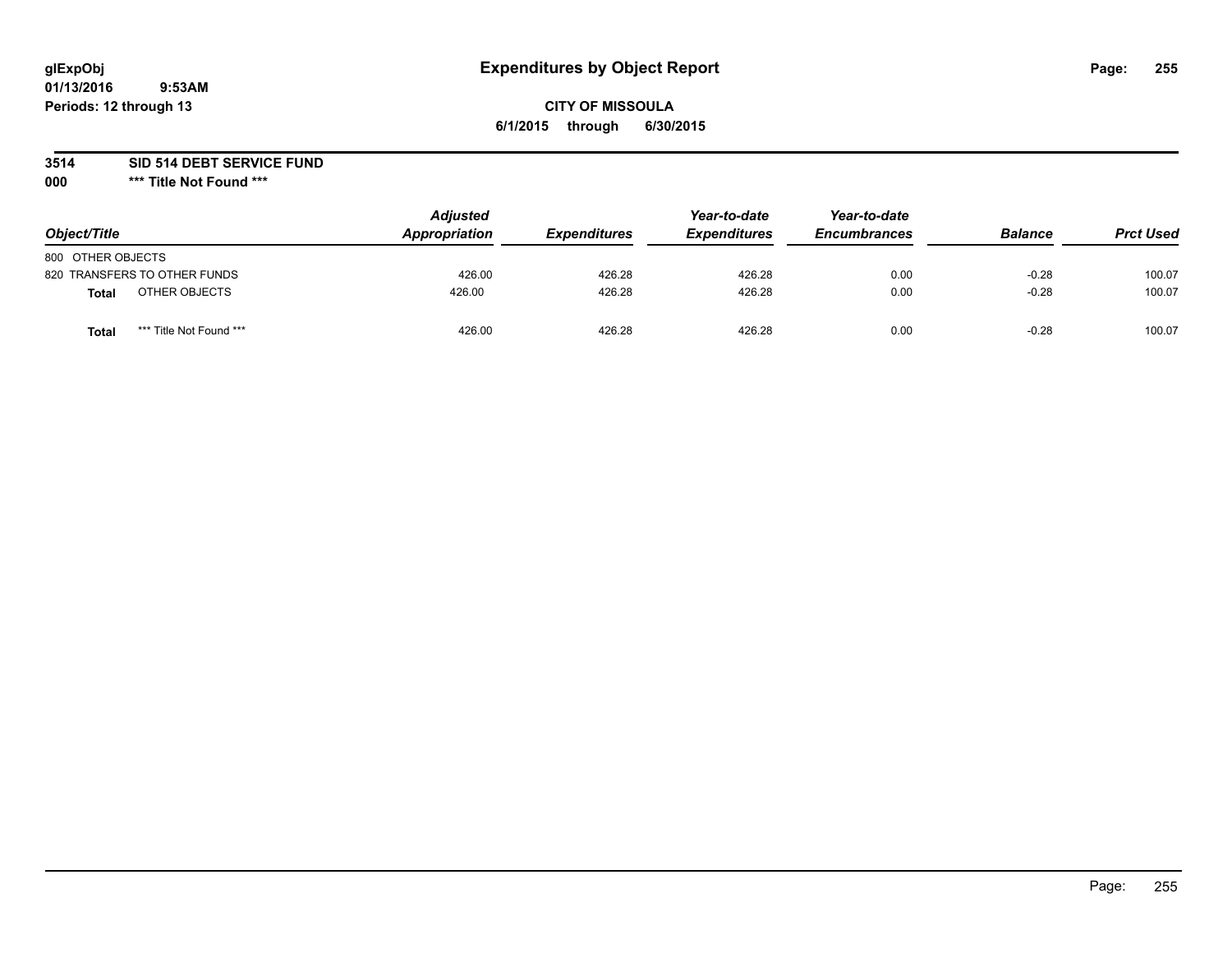#### **3514 SID 514 DEBT SERVICE FUND**

| Object/Title                        | <b>Adjusted</b><br><b>Appropriation</b> | <b>Expenditures</b> | Year-to-date<br><b>Expenditures</b> | Year-to-date<br><b>Encumbrances</b> | <b>Balance</b> | <b>Prct Used</b> |
|-------------------------------------|-----------------------------------------|---------------------|-------------------------------------|-------------------------------------|----------------|------------------|
|                                     |                                         |                     |                                     |                                     |                |                  |
| 500 FIXED CHARGES                   |                                         |                     |                                     |                                     |                |                  |
| 550 MERCHANT SERVICE FEES           | 0.00                                    | 0.00                | 0.00                                | 0.00                                | 0.00           | 0.00             |
| <b>FIXED CHARGES</b><br>Total       | 0.00                                    | 0.00                | 0.00                                | 0.00                                | 0.00           | 0.00             |
| 600 DEBT SERVICE                    |                                         |                     |                                     |                                     |                |                  |
| 610 PRINCIPAL                       | 0.00                                    | 0.00                | 0.00                                | 0.00                                | 0.00           | 0.00             |
| 620 INTEREST / SERVICE FEES         | 0.00                                    | 0.00                | 0.00                                | 0.00                                | 0.00           | 0.00             |
| <b>DEBT SERVICE</b><br><b>Total</b> | 0.00                                    | 0.00                | 0.00                                | 0.00                                | 0.00           | 0.00             |
| NON-DEPARTMENTAL<br><b>Total</b>    | 0.00                                    | 0.00                | 0.00                                | 0.00                                | 0.00           | 0.00             |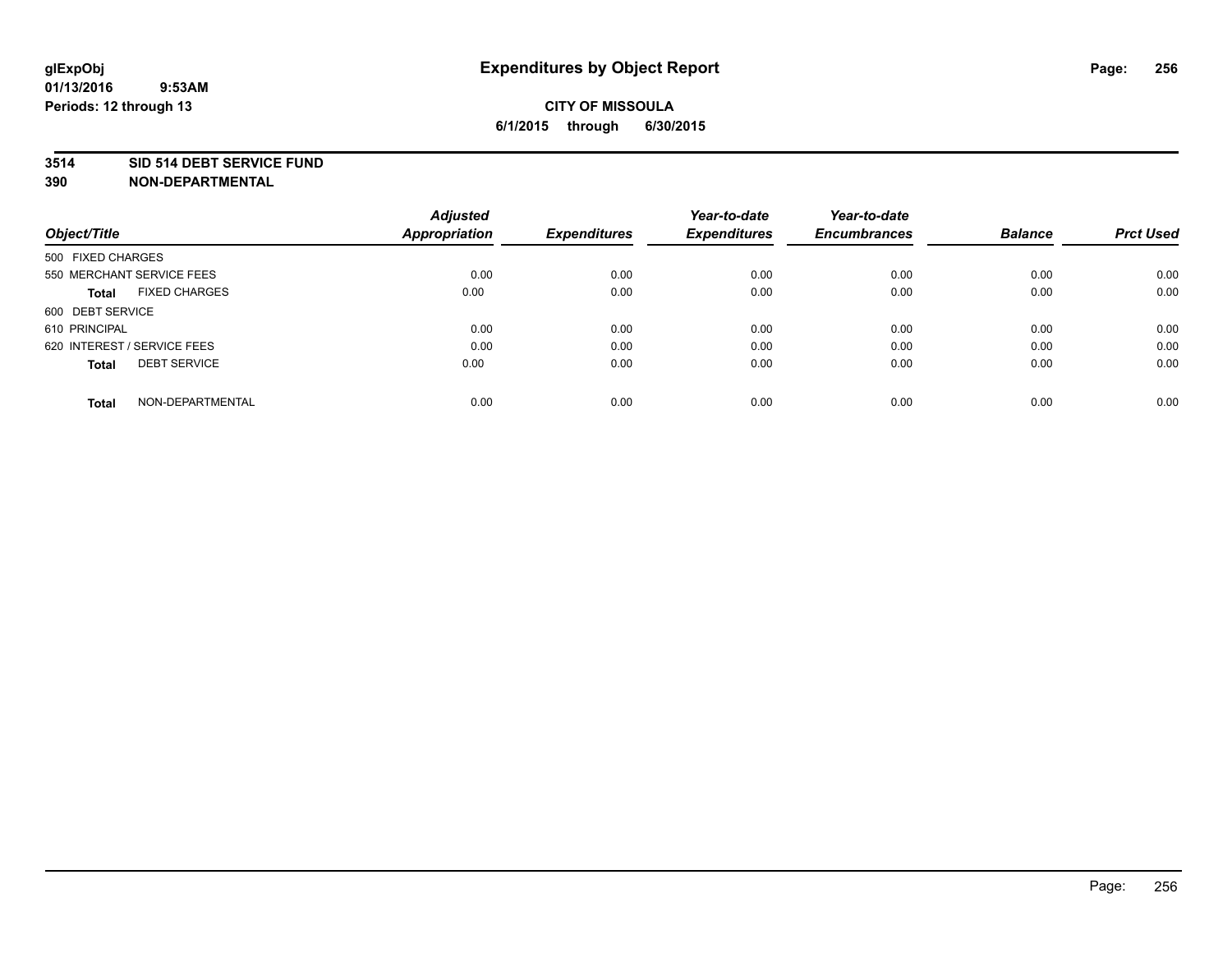#### **01/13/2016 9:53AM Periods: 12 through 13**

# **CITY OF MISSOULA 6/1/2015 through 6/30/2015**

### **3514 SID 514 DEBT SERVICE FUND**

| Object/Title                              | <b>Adjusted</b><br><b>Appropriation</b> | <b>Expenditures</b> | Year-to-date<br><b>Expenditures</b> | Year-to-date<br><b>Encumbrances</b> | <b>Balance</b> | <b>Prct Used</b> |
|-------------------------------------------|-----------------------------------------|---------------------|-------------------------------------|-------------------------------------|----------------|------------------|
|                                           |                                         |                     |                                     |                                     |                |                  |
| 500 FIXED CHARGES                         |                                         |                     |                                     |                                     |                |                  |
| 550 MERCHANT SERVICE FEES                 | 0.00                                    | 0.00                | 0.00                                | 0.00                                | 0.00           | 0.00             |
| <b>FIXED CHARGES</b><br><b>Total</b>      | 0.00                                    | 0.00                | 0.00                                | 0.00                                | 0.00           | 0.00             |
| 600 DEBT SERVICE                          |                                         |                     |                                     |                                     |                |                  |
| 610 PRINCIPAL                             | 0.00                                    | 0.00                | 0.00                                | 0.00                                | 0.00           | 0.00             |
| 620 INTEREST / SERVICE FEES               | 0.00                                    | 0.00                | 0.00                                | 0.00                                | 0.00           | 0.00             |
| <b>DEBT SERVICE</b><br>Total              | 0.00                                    | 0.00                | 0.00                                | 0.00                                | 0.00           | 0.00             |
| 800 OTHER OBJECTS                         |                                         |                     |                                     |                                     |                |                  |
| 820 TRANSFERS TO OTHER FUNDS              | 426.00                                  | 426.28              | 426.28                              | 0.00                                | $-0.28$        | 100.07           |
| OTHER OBJECTS<br><b>Total</b>             | 426.00                                  | 426.28              | 426.28                              | 0.00                                | $-0.28$        | 100.07           |
| SID 514 DEBT SERVICE FUND<br><b>Total</b> | 426.00                                  | 426.28              | 426.28                              | 0.00                                | $-0.28$        | 100.07           |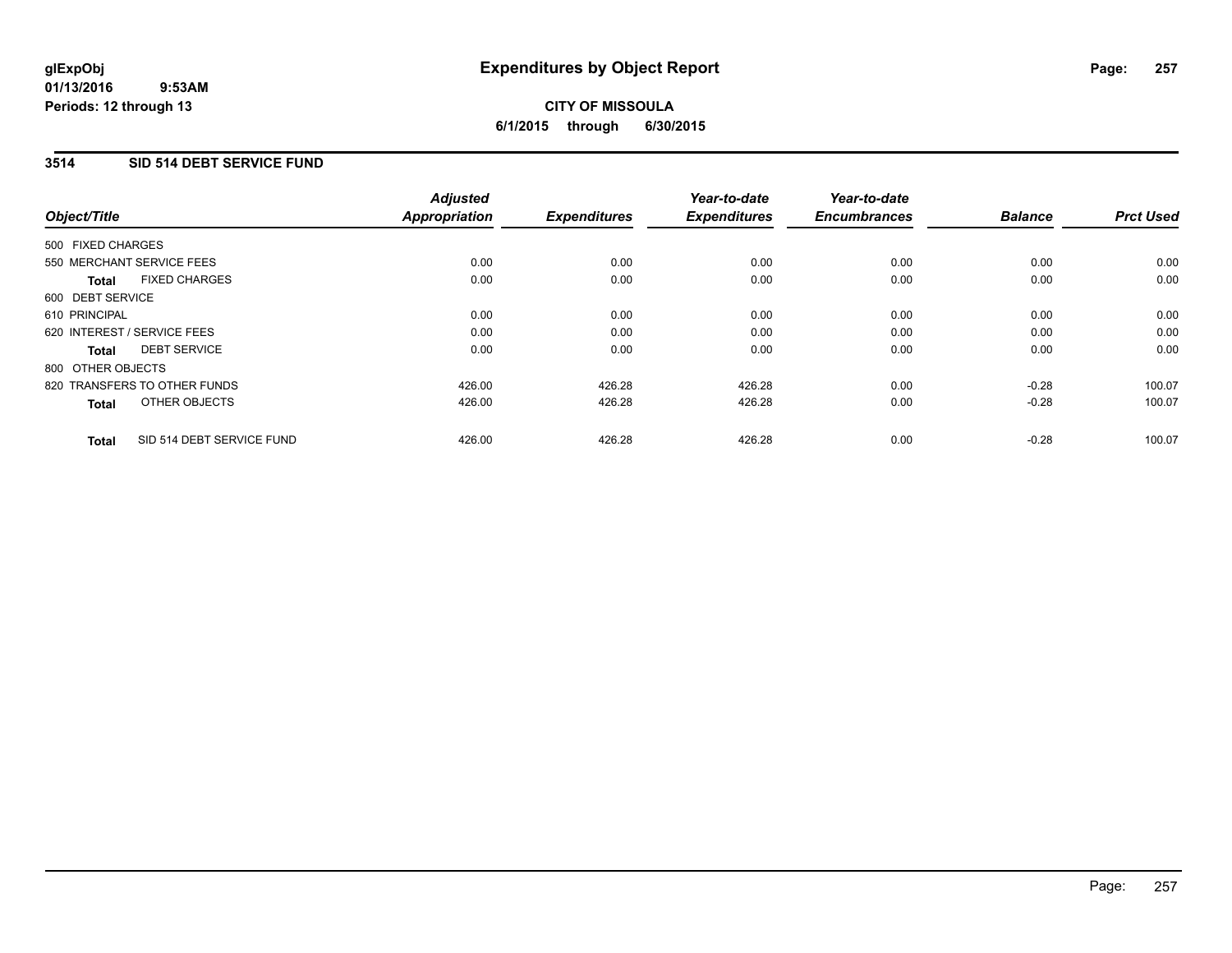#### **3515 SID 515 DEBT SERVICE FUND**

| Object/Title                         | <b>Adjusted</b><br><b>Appropriation</b> | <b>Expenditures</b> | Year-to-date<br><b>Expenditures</b> | Year-to-date<br><b>Encumbrances</b> | <b>Balance</b> | <b>Prct Used</b> |
|--------------------------------------|-----------------------------------------|---------------------|-------------------------------------|-------------------------------------|----------------|------------------|
| 500 FIXED CHARGES                    |                                         |                     |                                     |                                     |                |                  |
| 550 MERCHANT SERVICE FEES            | 0.00                                    | 0.00                | 0.00                                | 0.00                                | 0.00           | 0.00             |
| <b>FIXED CHARGES</b><br><b>Total</b> | 0.00                                    | 0.00                | 0.00                                | 0.00                                | 0.00           | 0.00             |
| 600 DEBT SERVICE                     |                                         |                     |                                     |                                     |                |                  |
| 610 PRINCIPAL                        | 0.00                                    | 0.00                | 0.00                                | 0.00                                | 0.00           | 0.00             |
| 620 INTEREST / SERVICE FEES          | 0.00                                    | 0.00                | 0.00                                | 0.00                                | 0.00           | 0.00             |
| <b>DEBT SERVICE</b><br><b>Total</b>  | 0.00                                    | 0.00                | 0.00                                | 0.00                                | 0.00           | 0.00             |
| 800 OTHER OBJECTS                    |                                         |                     |                                     |                                     |                |                  |
| 820 TRANSFERS TO OTHER FUNDS         | 0.00                                    | 0.00                | 0.00                                | 0.00                                | 0.00           | 0.00             |
| OTHER OBJECTS<br><b>Total</b>        | 0.00                                    | 0.00                | 0.00                                | 0.00                                | 0.00           | 0.00             |
|                                      |                                         |                     |                                     |                                     |                |                  |
| NON-DEPARTMENTAL<br><b>Total</b>     | 0.00                                    | 0.00                | 0.00                                | 0.00                                | 0.00           | 0.00             |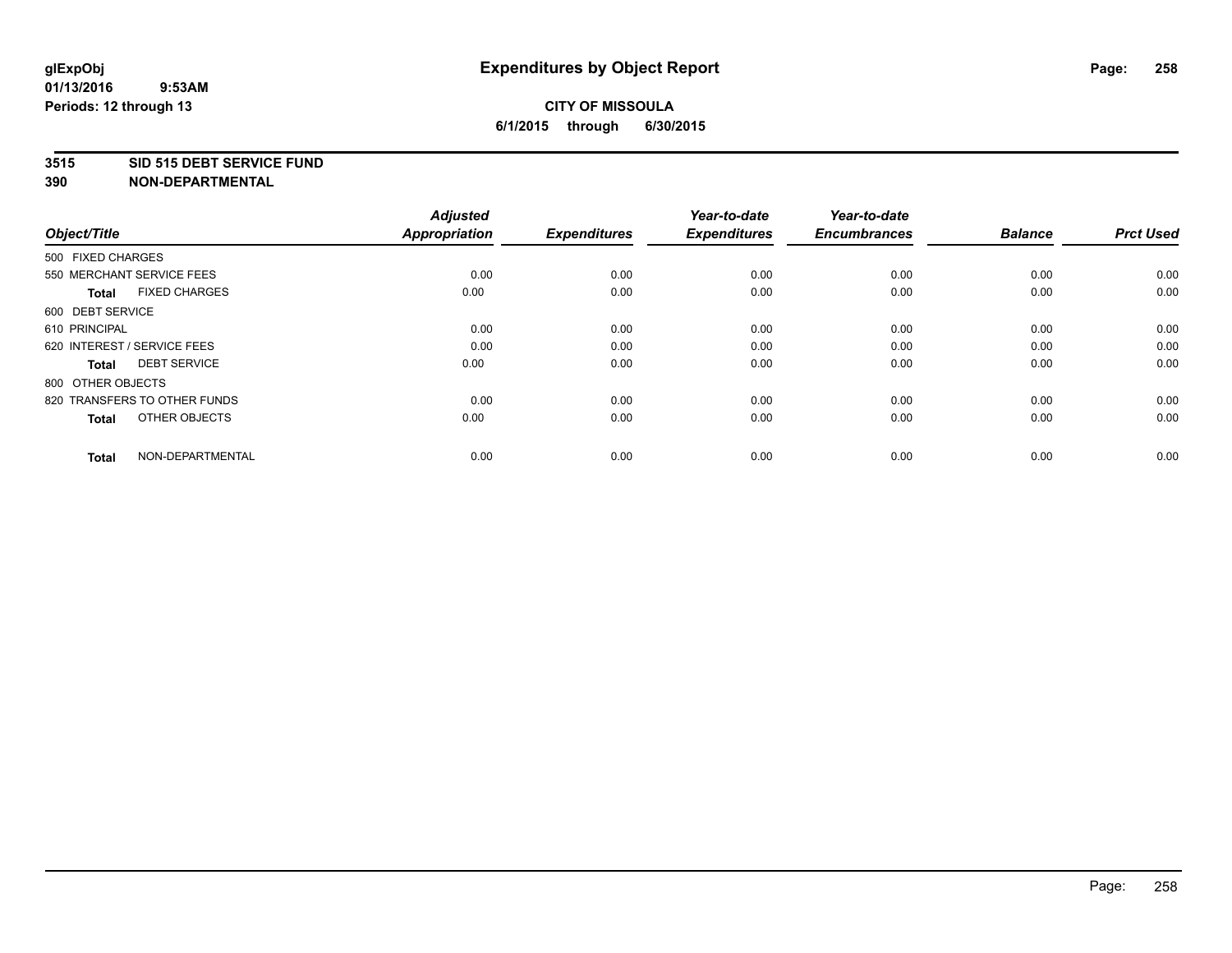### **3515 SID 515 DEBT SERVICE FUND**

|                                           | <b>Adjusted</b>      |                     | Year-to-date        | Year-to-date        |                |                  |
|-------------------------------------------|----------------------|---------------------|---------------------|---------------------|----------------|------------------|
| Object/Title                              | <b>Appropriation</b> | <b>Expenditures</b> | <b>Expenditures</b> | <b>Encumbrances</b> | <b>Balance</b> | <b>Prct Used</b> |
| 500 FIXED CHARGES                         |                      |                     |                     |                     |                |                  |
| 550 MERCHANT SERVICE FEES                 | 0.00                 | 0.00                | 0.00                | 0.00                | 0.00           | 0.00             |
| <b>FIXED CHARGES</b><br>Total             | 0.00                 | 0.00                | 0.00                | 0.00                | 0.00           | 0.00             |
| 600 DEBT SERVICE                          |                      |                     |                     |                     |                |                  |
| 610 PRINCIPAL                             | 0.00                 | 0.00                | 0.00                | 0.00                | 0.00           | 0.00             |
| 620 INTEREST / SERVICE FEES               | 0.00                 | 0.00                | 0.00                | 0.00                | 0.00           | 0.00             |
| <b>DEBT SERVICE</b><br>Total              | 0.00                 | 0.00                | 0.00                | 0.00                | 0.00           | 0.00             |
| 800 OTHER OBJECTS                         |                      |                     |                     |                     |                |                  |
| 820 TRANSFERS TO OTHER FUNDS              | 0.00                 | 0.00                | 0.00                | 0.00                | 0.00           | 0.00             |
| OTHER OBJECTS<br><b>Total</b>             | 0.00                 | 0.00                | 0.00                | 0.00                | 0.00           | 0.00             |
| SID 515 DEBT SERVICE FUND<br><b>Total</b> | 0.00                 | 0.00                | 0.00                | 0.00                | 0.00           | 0.00             |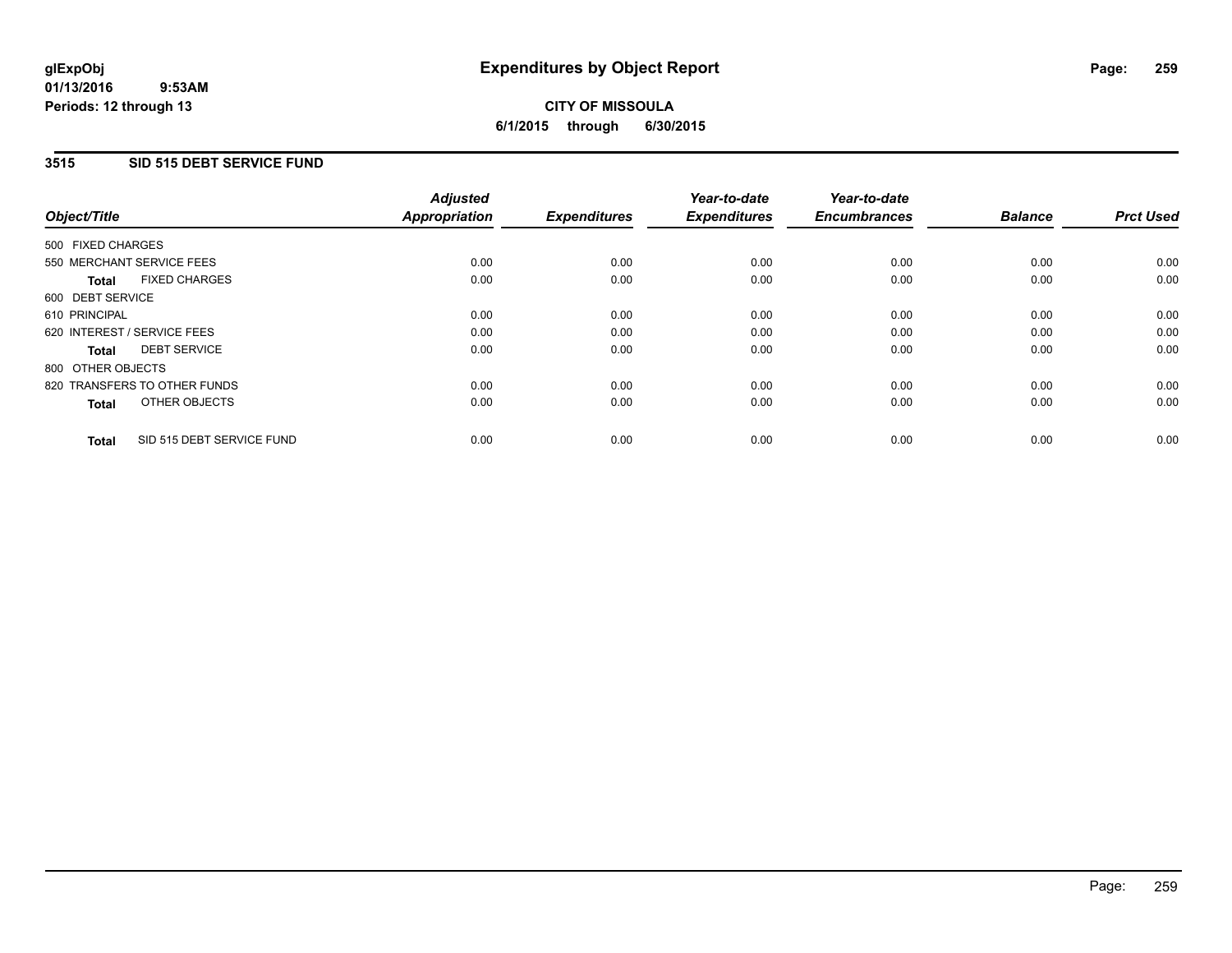# **glExpObj Expenditures by Object Report Page: 260**

## **CITY OF MISSOULA 6/1/2015 through 6/30/2015**

### **3517 SID 517 DEBT SERVICE FUND**

**000 \*\*\* Title Not Found \*\*\***

| Object/Title                     | <b>Adjusted</b><br>Appropriation | <b>Expenditures</b> | Year-to-date<br><b>Expenditures</b> | Year-to-date<br><b>Encumbrances</b> | <b>Balance</b> | <b>Prct Used</b> |
|----------------------------------|----------------------------------|---------------------|-------------------------------------|-------------------------------------|----------------|------------------|
| 800 OTHER OBJECTS                |                                  |                     |                                     |                                     |                |                  |
| 820 TRANSFERS TO OTHER FUNDS     | 0.00                             | 2.38                | 2.38                                | 0.00                                | $-2.38$        | 0.00             |
| OTHER OBJECTS<br><b>Total</b>    | 0.00                             | 2.38                | 2.38                                | 0.00                                | $-2.38$        | 0.00             |
| *** Title Not Found ***<br>Total | 0.00                             | 2.38                | 2.38                                | 0.00                                | $-2.38$        | 0.00             |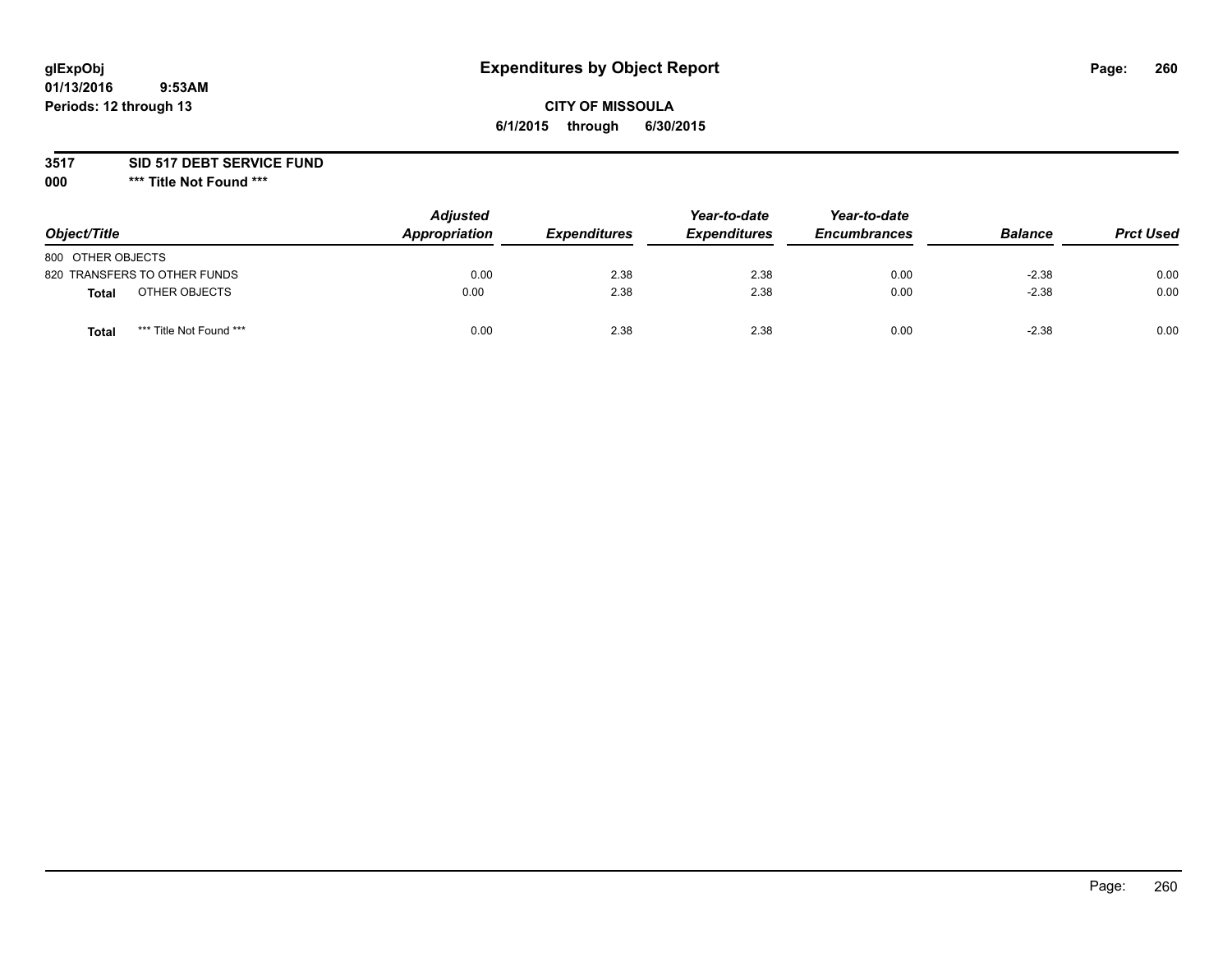#### **3517 SID 517 DEBT SERVICE FUND**

| Object/Title                        | <b>Adjusted</b><br><b>Appropriation</b> | <b>Expenditures</b> | Year-to-date<br><b>Expenditures</b> | Year-to-date<br><b>Encumbrances</b> | <b>Balance</b> | <b>Prct Used</b> |
|-------------------------------------|-----------------------------------------|---------------------|-------------------------------------|-------------------------------------|----------------|------------------|
|                                     |                                         |                     |                                     |                                     |                |                  |
| 500 FIXED CHARGES                   |                                         |                     |                                     |                                     |                |                  |
| 550 MERCHANT SERVICE FEES           | 0.00                                    | 0.00                | 0.00                                | 0.00                                | 0.00           | 0.00             |
| <b>FIXED CHARGES</b><br>Total       | 0.00                                    | 0.00                | 0.00                                | 0.00                                | 0.00           | 0.00             |
| 600 DEBT SERVICE                    |                                         |                     |                                     |                                     |                |                  |
| 610 PRINCIPAL                       | 0.00                                    | 0.00                | 0.00                                | 0.00                                | 0.00           | 0.00             |
| 620 INTEREST / SERVICE FEES         | 0.00                                    | 0.00                | 0.00                                | 0.00                                | 0.00           | 0.00             |
| <b>DEBT SERVICE</b><br><b>Total</b> | 0.00                                    | 0.00                | 0.00                                | 0.00                                | 0.00           | 0.00             |
| NON-DEPARTMENTAL<br><b>Total</b>    | 0.00                                    | 0.00                | 0.00                                | 0.00                                | 0.00           | 0.00             |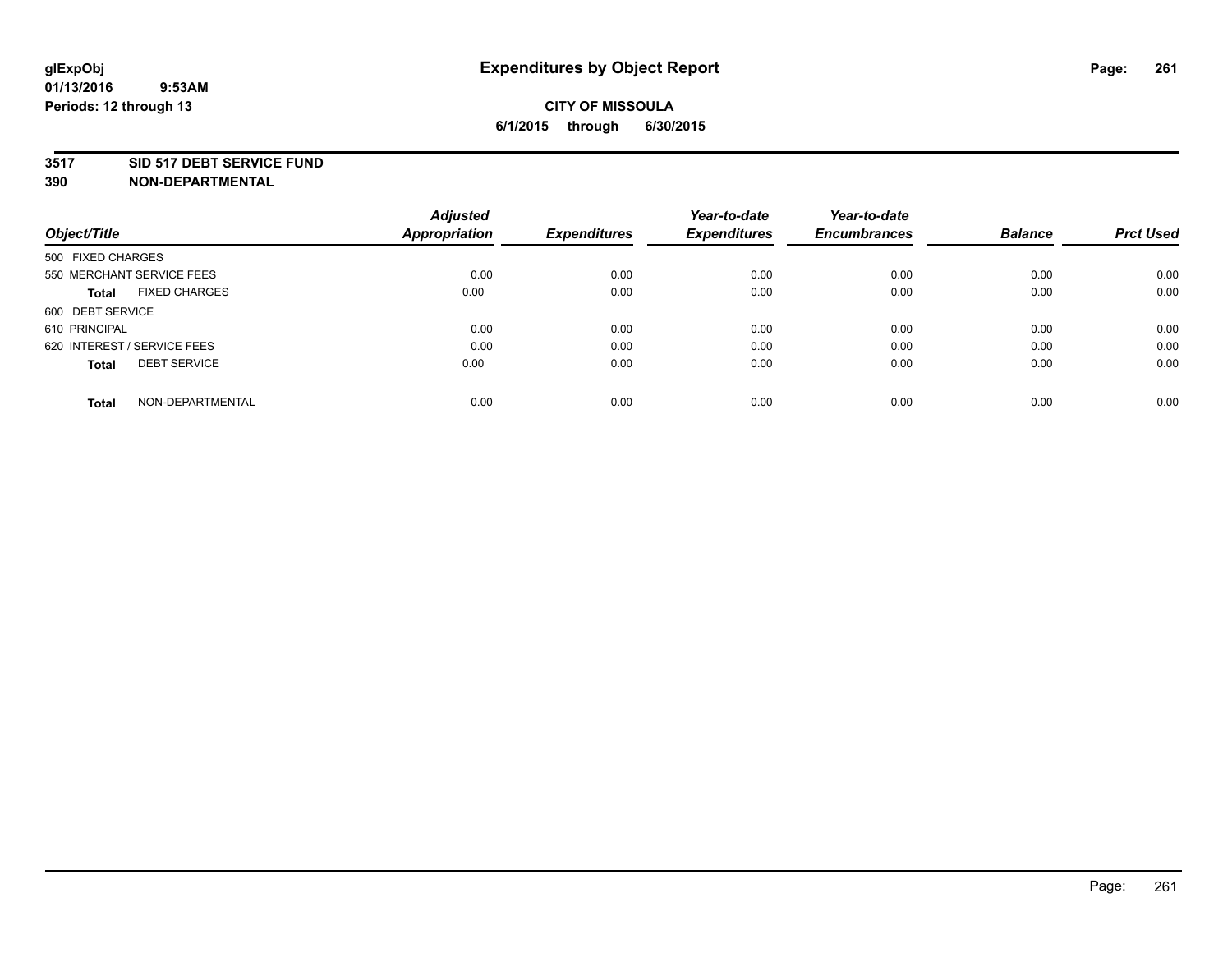### **3517 SID 517 DEBT SERVICE FUND**

| Object/Title      |                              | <b>Adjusted</b><br>Appropriation | <b>Expenditures</b> | Year-to-date<br><b>Expenditures</b> | Year-to-date<br><b>Encumbrances</b> | <b>Balance</b> | <b>Prct Used</b> |
|-------------------|------------------------------|----------------------------------|---------------------|-------------------------------------|-------------------------------------|----------------|------------------|
| 500 FIXED CHARGES |                              |                                  |                     |                                     |                                     |                |                  |
|                   | 550 MERCHANT SERVICE FEES    | 0.00                             | 0.00                | 0.00                                | 0.00                                | 0.00           | 0.00             |
| <b>Total</b>      | <b>FIXED CHARGES</b>         | 0.00                             | 0.00                | 0.00                                | 0.00                                | 0.00           | 0.00             |
| 600 DEBT SERVICE  |                              |                                  |                     |                                     |                                     |                |                  |
| 610 PRINCIPAL     |                              | 0.00                             | 0.00                | 0.00                                | 0.00                                | 0.00           | 0.00             |
|                   | 620 INTEREST / SERVICE FEES  | 0.00                             | 0.00                | 0.00                                | 0.00                                | 0.00           | 0.00             |
| Total             | <b>DEBT SERVICE</b>          | 0.00                             | 0.00                | 0.00                                | 0.00                                | 0.00           | 0.00             |
| 800 OTHER OBJECTS |                              |                                  |                     |                                     |                                     |                |                  |
|                   | 820 TRANSFERS TO OTHER FUNDS | 0.00                             | 2.38                | 2.38                                | 0.00                                | $-2.38$        | 0.00             |
| <b>Total</b>      | OTHER OBJECTS                | 0.00                             | 2.38                | 2.38                                | 0.00                                | $-2.38$        | 0.00             |
| <b>Total</b>      | SID 517 DEBT SERVICE FUND    | 0.00                             | 2.38                | 2.38                                | 0.00                                | $-2.38$        | 0.00             |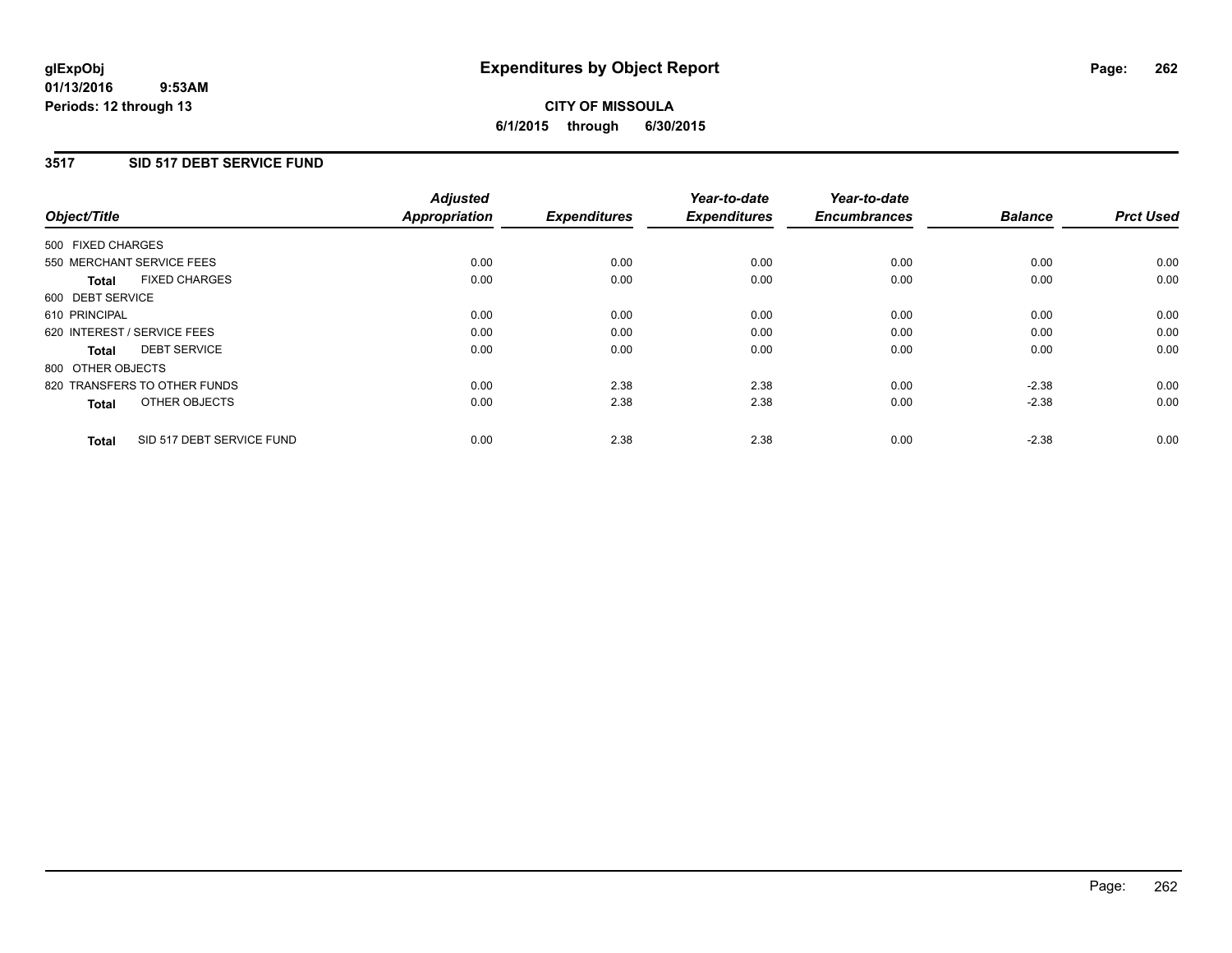# **glExpObj Expenditures by Object Report Page: 263**

### **CITY OF MISSOULA 6/1/2015 through 6/30/2015**

**3518 SID 518 DEBT SERVICE FUND**

**000 \*\*\* Title Not Found \*\*\***

| Object/Title                     | <b>Adjusted</b><br>Appropriation | <b>Expenditures</b> | Year-to-date<br><b>Expenditures</b> | Year-to-date<br><b>Encumbrances</b> | <b>Balance</b> | <b>Prct Used</b> |
|----------------------------------|----------------------------------|---------------------|-------------------------------------|-------------------------------------|----------------|------------------|
| 800 OTHER OBJECTS                |                                  |                     |                                     |                                     |                |                  |
| 820 TRANSFERS TO OTHER FUNDS     | 0.00                             | 0.12                | 0.12                                | 0.00                                | $-0.12$        | 0.00             |
| OTHER OBJECTS<br><b>Total</b>    | 0.00                             | 0.12                | 0.12                                | 0.00                                | $-0.12$        | 0.00             |
| *** Title Not Found ***<br>Total | 0.00                             | 0.12                | 0.12                                | 0.00                                | $-0.12$        | 0.00             |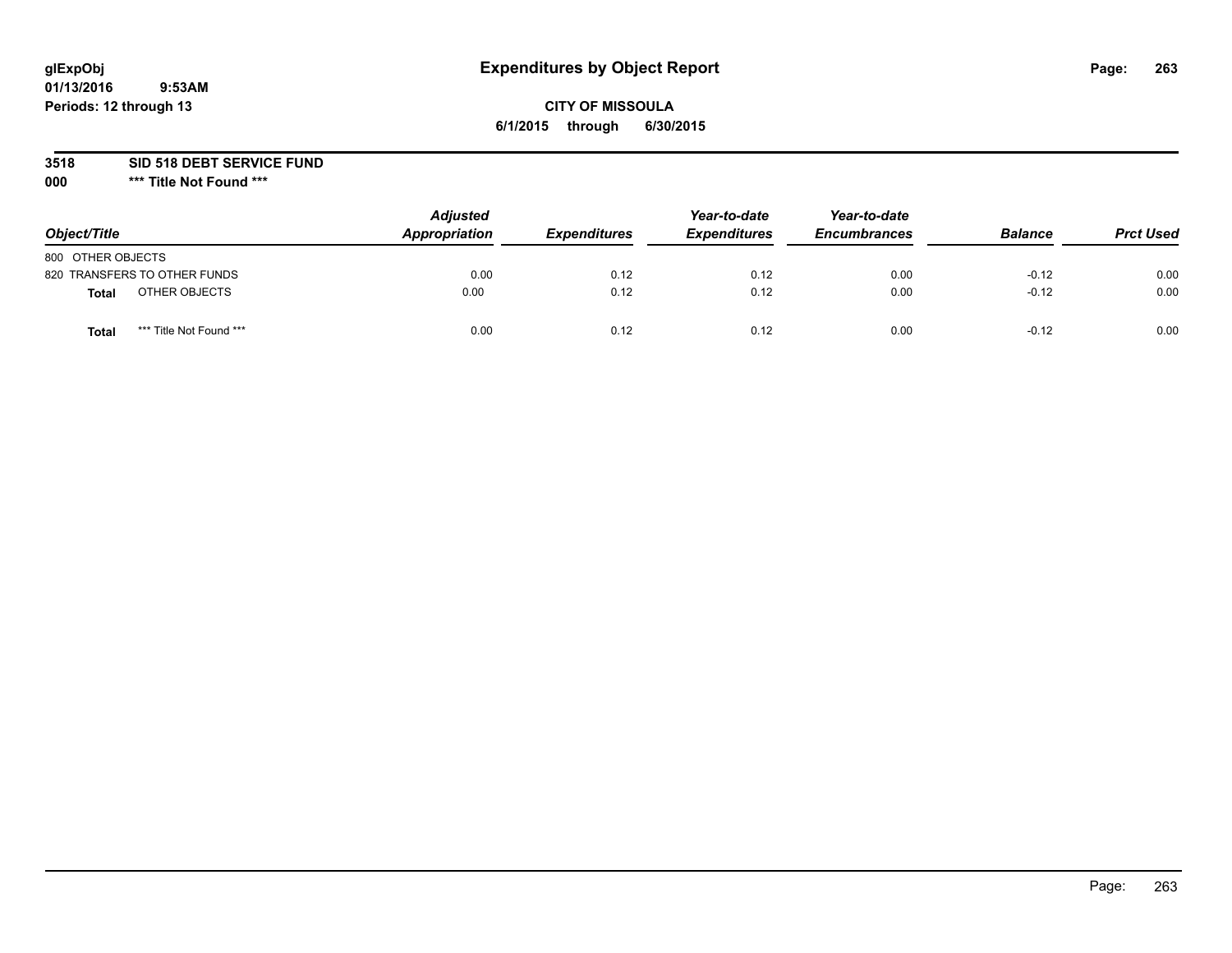#### **3518 SID 518 DEBT SERVICE FUND**

| Object/Title                         | <b>Adjusted</b><br><b>Appropriation</b> | <b>Expenditures</b> | Year-to-date<br><b>Expenditures</b> | Year-to-date<br><b>Encumbrances</b> | <b>Balance</b> | <b>Prct Used</b> |
|--------------------------------------|-----------------------------------------|---------------------|-------------------------------------|-------------------------------------|----------------|------------------|
| 500 FIXED CHARGES                    |                                         |                     |                                     |                                     |                |                  |
| 550 MERCHANT SERVICE FEES            | 0.00                                    | 0.00                | 0.00                                | 0.00                                | 0.00           | 0.00             |
| <b>FIXED CHARGES</b><br><b>Total</b> | 0.00                                    | 0.00                | 0.00                                | 0.00                                | 0.00           | 0.00             |
| 600 DEBT SERVICE                     |                                         |                     |                                     |                                     |                |                  |
| 610 PRINCIPAL                        | 0.00                                    | 0.00                | 0.00                                | 0.00                                | 0.00           | 0.00             |
| 620 INTEREST / SERVICE FEES          | 0.00                                    | 0.00                | 0.00                                | 0.00                                | 0.00           | 0.00             |
| <b>DEBT SERVICE</b><br><b>Total</b>  | 0.00                                    | 0.00                | 0.00                                | 0.00                                | 0.00           | 0.00             |
| 800 OTHER OBJECTS                    |                                         |                     |                                     |                                     |                |                  |
| 820 TRANSFERS TO OTHER FUNDS         | 0.00                                    | 0.00                | 0.00                                | 0.00                                | 0.00           | 0.00             |
| OTHER OBJECTS<br><b>Total</b>        | 0.00                                    | 0.00                | 0.00                                | 0.00                                | 0.00           | 0.00             |
|                                      |                                         |                     |                                     |                                     |                |                  |
| NON-DEPARTMENTAL<br><b>Total</b>     | 0.00                                    | 0.00                | 0.00                                | 0.00                                | 0.00           | 0.00             |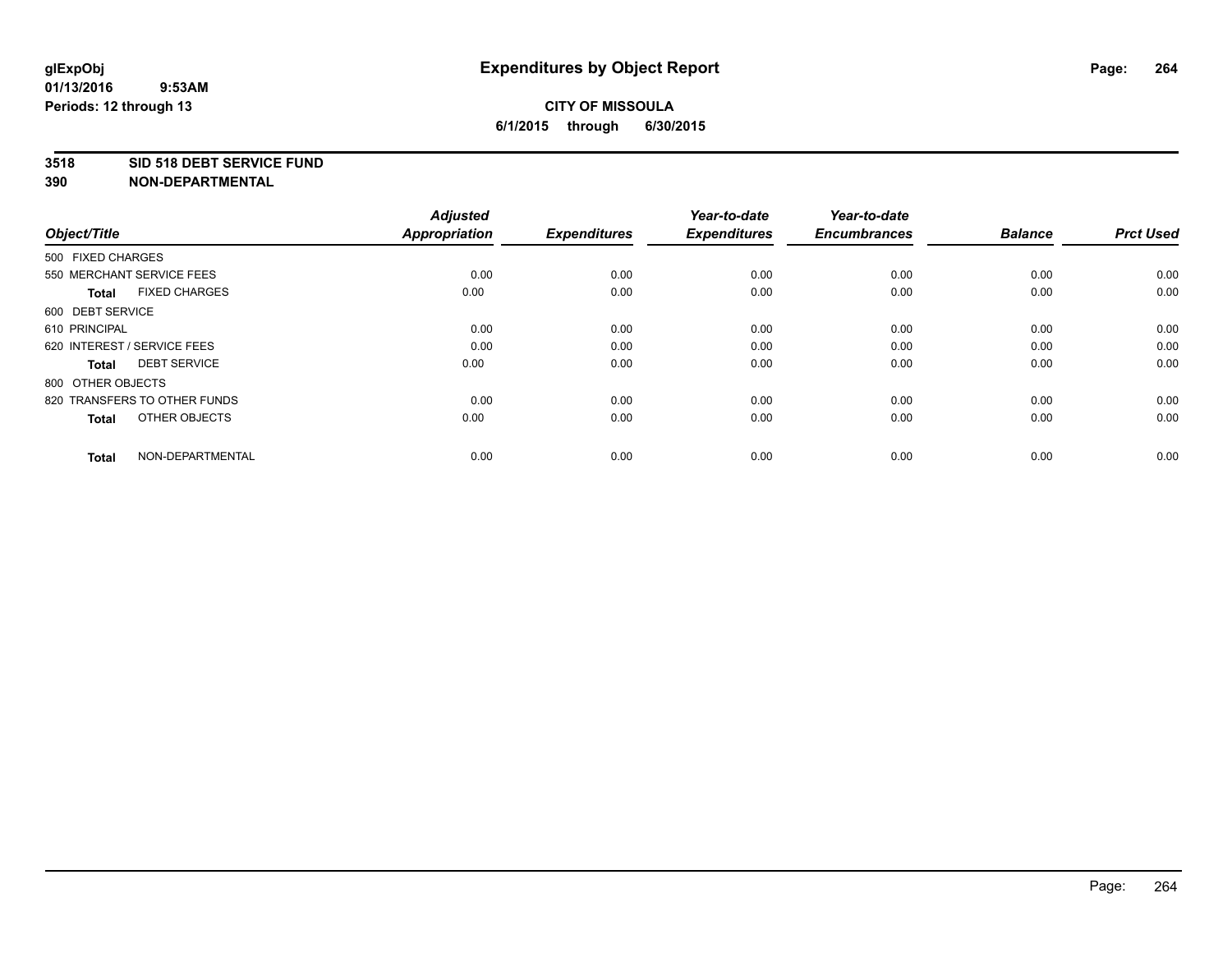### **3518 SID 518 DEBT SERVICE FUND**

| Object/Title                              | <b>Adjusted</b><br><b>Appropriation</b> | <b>Expenditures</b> | Year-to-date<br><b>Expenditures</b> | Year-to-date<br><b>Encumbrances</b> | <b>Balance</b> | <b>Prct Used</b> |
|-------------------------------------------|-----------------------------------------|---------------------|-------------------------------------|-------------------------------------|----------------|------------------|
|                                           |                                         |                     |                                     |                                     |                |                  |
| 500 FIXED CHARGES                         |                                         |                     |                                     |                                     |                |                  |
| 550 MERCHANT SERVICE FEES                 | 0.00                                    | 0.00                | 0.00                                | 0.00                                | 0.00           | 0.00             |
| <b>FIXED CHARGES</b><br>Total             | 0.00                                    | 0.00                | 0.00                                | 0.00                                | 0.00           | 0.00             |
| 600 DEBT SERVICE                          |                                         |                     |                                     |                                     |                |                  |
| 610 PRINCIPAL                             | 0.00                                    | 0.00                | 0.00                                | 0.00                                | 0.00           | 0.00             |
| 620 INTEREST / SERVICE FEES               | 0.00                                    | 0.00                | 0.00                                | 0.00                                | 0.00           | 0.00             |
| <b>DEBT SERVICE</b><br>Total              | 0.00                                    | 0.00                | 0.00                                | 0.00                                | 0.00           | 0.00             |
| 800 OTHER OBJECTS                         |                                         |                     |                                     |                                     |                |                  |
| 820 TRANSFERS TO OTHER FUNDS              | 0.00                                    | 0.12                | 0.12                                | 0.00                                | $-0.12$        | 0.00             |
| OTHER OBJECTS<br><b>Total</b>             | 0.00                                    | 0.12                | 0.12                                | 0.00                                | $-0.12$        | 0.00             |
| SID 518 DEBT SERVICE FUND<br><b>Total</b> | 0.00                                    | 0.12                | 0.12                                | 0.00                                | $-0.12$        | 0.00             |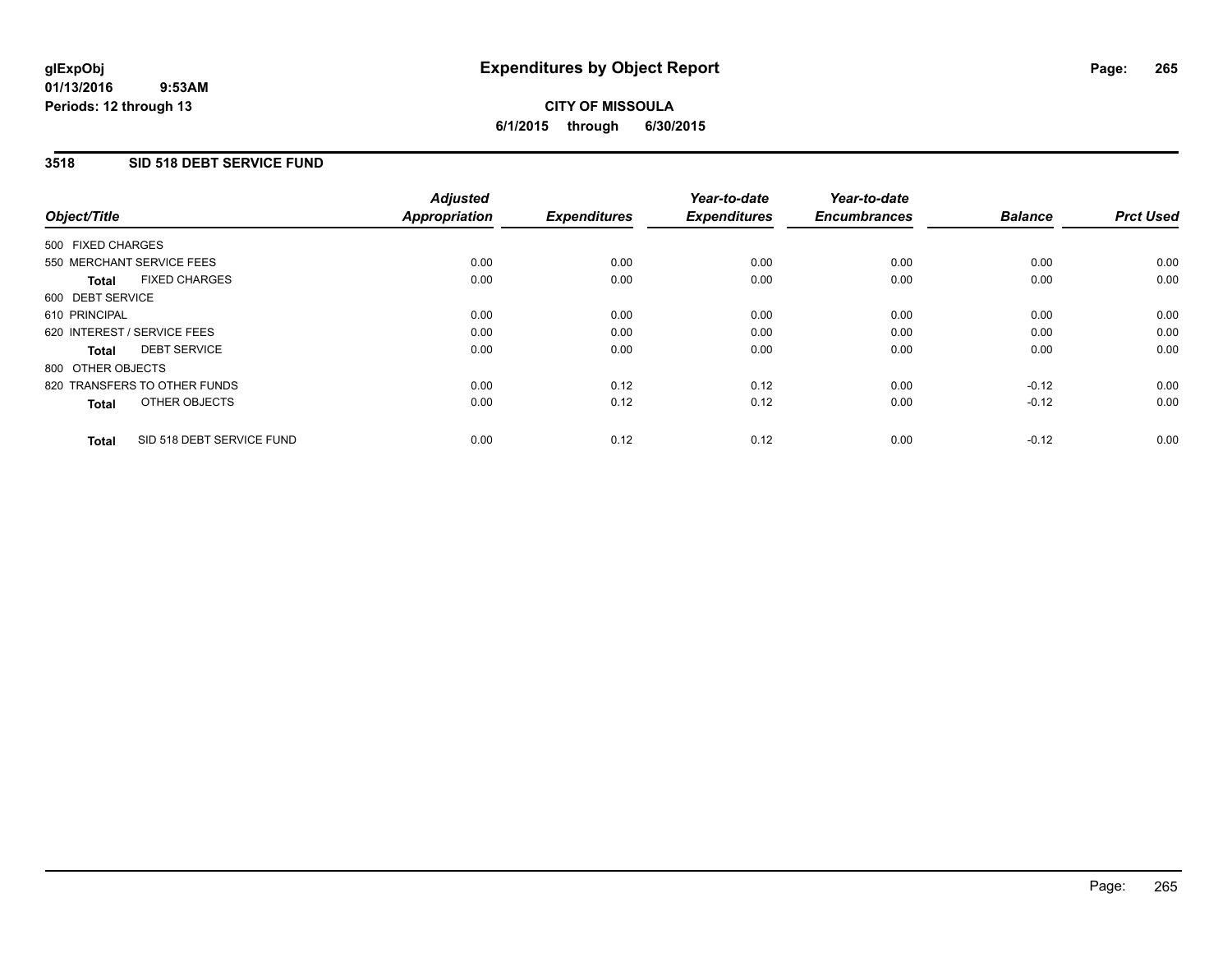#### **3519 SID 519 DEBT SERVICE FUND**

| Object/Title                         | <b>Adjusted</b><br><b>Appropriation</b> | <b>Expenditures</b> | Year-to-date<br><b>Expenditures</b> | Year-to-date<br><b>Encumbrances</b> | <b>Balance</b> | <b>Prct Used</b> |
|--------------------------------------|-----------------------------------------|---------------------|-------------------------------------|-------------------------------------|----------------|------------------|
| 500 FIXED CHARGES                    |                                         |                     |                                     |                                     |                |                  |
| 550 MERCHANT SERVICE FEES            | 0.00                                    | 0.00                | 0.00                                | 0.00                                | 0.00           | 0.00             |
| <b>FIXED CHARGES</b><br><b>Total</b> | 0.00                                    | 0.00                | 0.00                                | 0.00                                | 0.00           | 0.00             |
| 600 DEBT SERVICE                     |                                         |                     |                                     |                                     |                |                  |
| 610 PRINCIPAL                        | 0.00                                    | 0.00                | 0.00                                | 0.00                                | 0.00           | 0.00             |
| 620 INTEREST / SERVICE FEES          | 0.00                                    | 0.00                | 0.00                                | 0.00                                | 0.00           | 0.00             |
| <b>DEBT SERVICE</b><br><b>Total</b>  | 0.00                                    | 0.00                | 0.00                                | 0.00                                | 0.00           | 0.00             |
| 800 OTHER OBJECTS                    |                                         |                     |                                     |                                     |                |                  |
| 820 TRANSFERS TO OTHER FUNDS         | 0.00                                    | 0.00                | 0.00                                | 0.00                                | 0.00           | 0.00             |
| OTHER OBJECTS<br><b>Total</b>        | 0.00                                    | 0.00                | 0.00                                | 0.00                                | 0.00           | 0.00             |
|                                      |                                         |                     |                                     |                                     |                |                  |
| NON-DEPARTMENTAL<br><b>Total</b>     | 0.00                                    | 0.00                | 0.00                                | 0.00                                | 0.00           | 0.00             |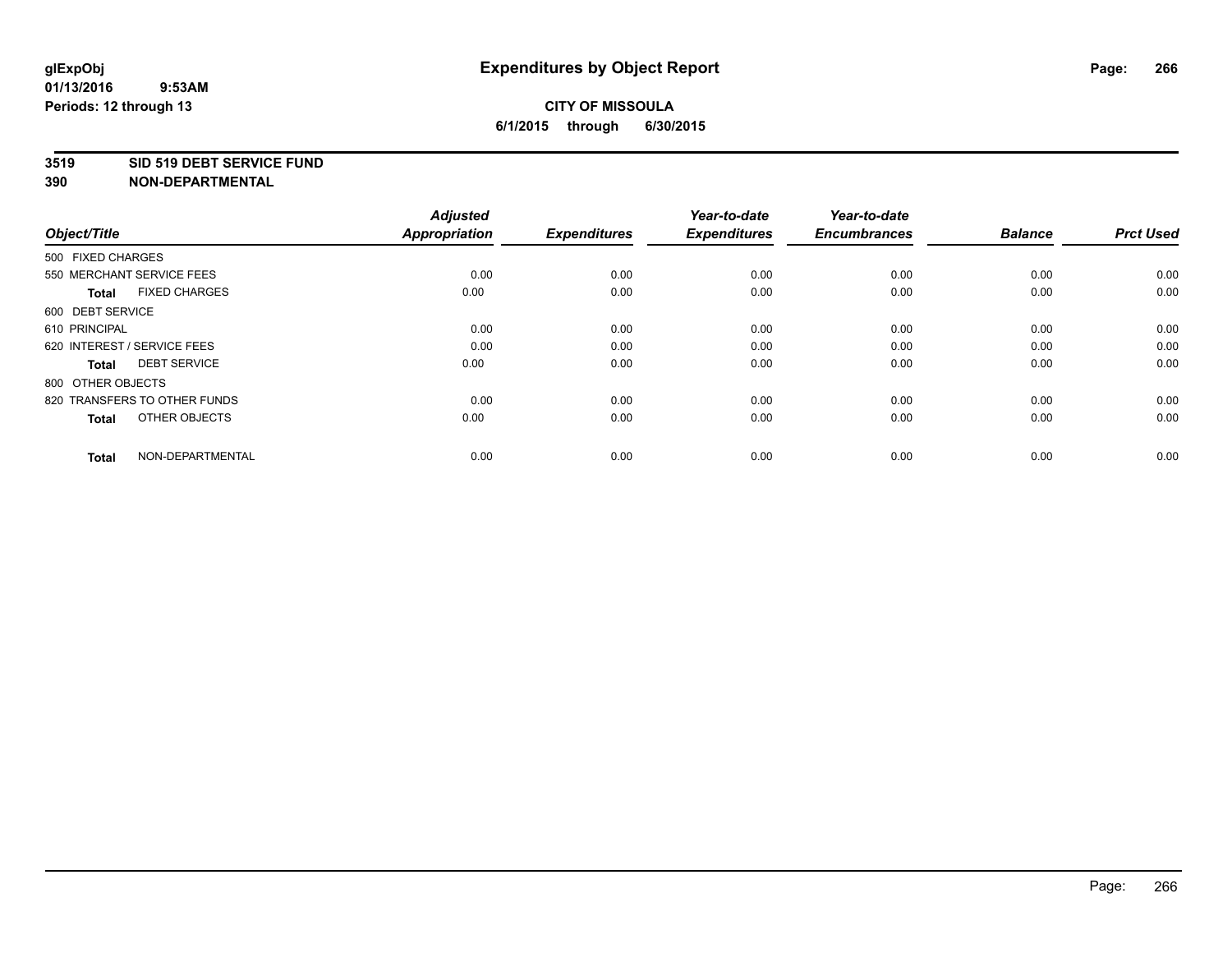### **3519 SID 519 DEBT SERVICE FUND**

| Object/Title                              | <b>Adjusted</b><br><b>Appropriation</b> | <b>Expenditures</b> | Year-to-date<br><b>Expenditures</b> | Year-to-date<br><b>Encumbrances</b> | <b>Balance</b> | <b>Prct Used</b> |
|-------------------------------------------|-----------------------------------------|---------------------|-------------------------------------|-------------------------------------|----------------|------------------|
|                                           |                                         |                     |                                     |                                     |                |                  |
| 500 FIXED CHARGES                         |                                         |                     |                                     |                                     |                |                  |
| 550 MERCHANT SERVICE FEES                 | 0.00                                    | 0.00                | 0.00                                | 0.00                                | 0.00           | 0.00             |
| <b>FIXED CHARGES</b><br>Total             | 0.00                                    | 0.00                | 0.00                                | 0.00                                | 0.00           | 0.00             |
| 600 DEBT SERVICE                          |                                         |                     |                                     |                                     |                |                  |
| 610 PRINCIPAL                             | 0.00                                    | 0.00                | 0.00                                | 0.00                                | 0.00           | 0.00             |
| 620 INTEREST / SERVICE FEES               | 0.00                                    | 0.00                | 0.00                                | 0.00                                | 0.00           | 0.00             |
| <b>DEBT SERVICE</b><br><b>Total</b>       | 0.00                                    | 0.00                | 0.00                                | 0.00                                | 0.00           | 0.00             |
| 800 OTHER OBJECTS                         |                                         |                     |                                     |                                     |                |                  |
| 820 TRANSFERS TO OTHER FUNDS              | 0.00                                    | 0.00                | 0.00                                | 0.00                                | 0.00           | 0.00             |
| OTHER OBJECTS<br><b>Total</b>             | 0.00                                    | 0.00                | 0.00                                | 0.00                                | 0.00           | 0.00             |
|                                           |                                         |                     |                                     |                                     |                |                  |
| SID 519 DEBT SERVICE FUND<br><b>Total</b> | 0.00                                    | 0.00                | 0.00                                | 0.00                                | 0.00           | 0.00             |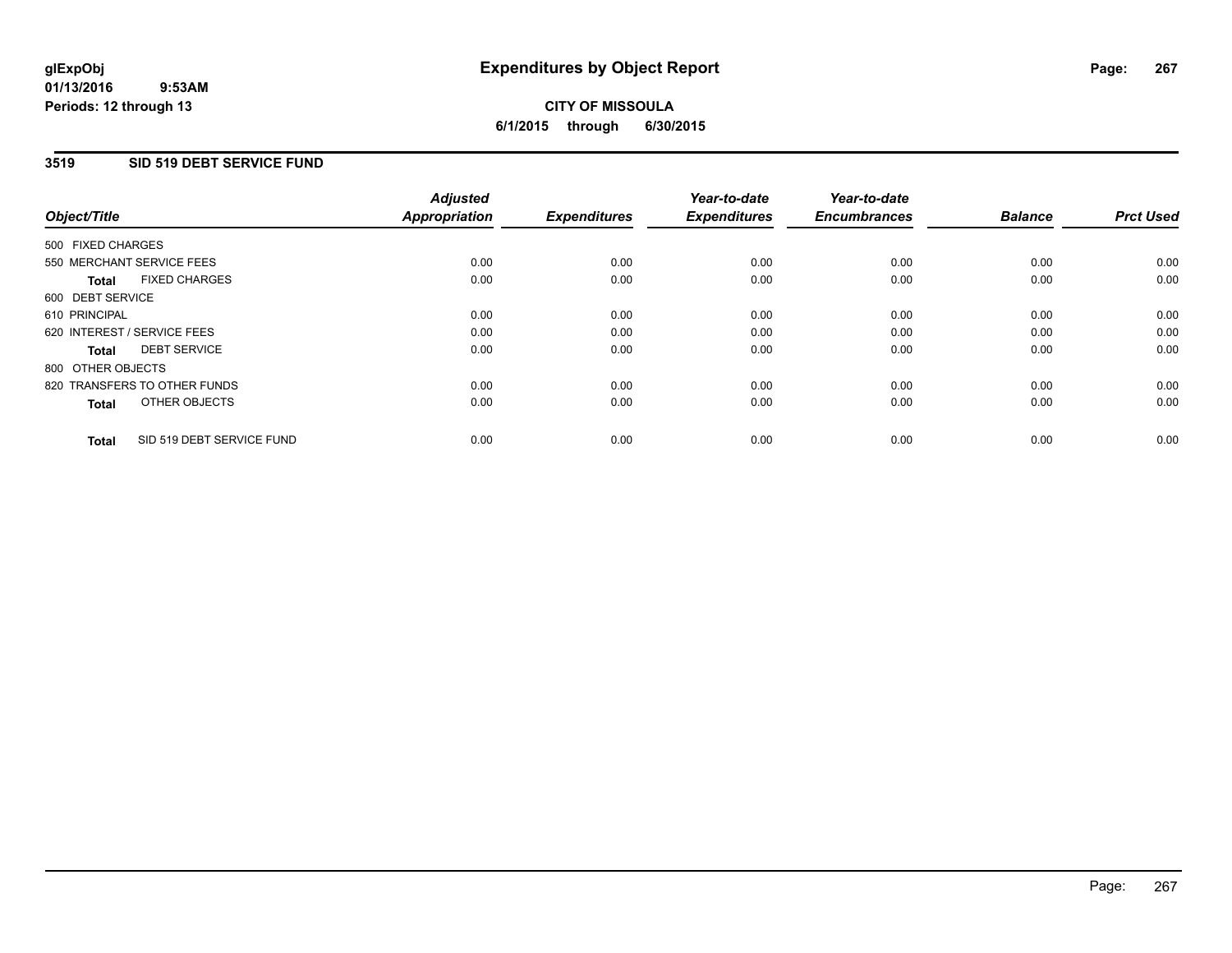**3520 SID 520 DEBT SERVICE FUND**

|                   |                             | <b>Adjusted</b> |                     | Year-to-date        | Year-to-date        |                |                  |
|-------------------|-----------------------------|-----------------|---------------------|---------------------|---------------------|----------------|------------------|
| Object/Title      |                             | Appropriation   | <b>Expenditures</b> | <b>Expenditures</b> | <b>Encumbrances</b> | <b>Balance</b> | <b>Prct Used</b> |
| 500 FIXED CHARGES |                             |                 |                     |                     |                     |                |                  |
|                   | 550 MERCHANT SERVICE FEES   | 263.00          | 0.00                | 0.00                | 0.00                | 263.00         | 0.00             |
| <b>Total</b>      | <b>FIXED CHARGES</b>        | 263.00          | 0.00                | 0.00                | 0.00                | 263.00         | 0.00             |
| 600 DEBT SERVICE  |                             |                 |                     |                     |                     |                |                  |
| 610 PRINCIPAL     |                             | 133.000.00      | 67.000.00           | 133,000.00          | 0.00                | 0.00           | 100.00           |
|                   | 620 INTEREST / SERVICE FEES | 27.280.00       | 12.980.00           | 27.280.00           | 0.00                | 0.00           | 100.00           |
| <b>Total</b>      | <b>DEBT SERVICE</b>         | 160.280.00      | 79.980.00           | 160,280.00          | 0.00                | 0.00           | 100.00           |
| <b>Total</b>      | NON-DEPARTMENTAL            | 160.543.00      | 79.980.00           | 160.280.00          | 0.00                | 263.00         | 99.84            |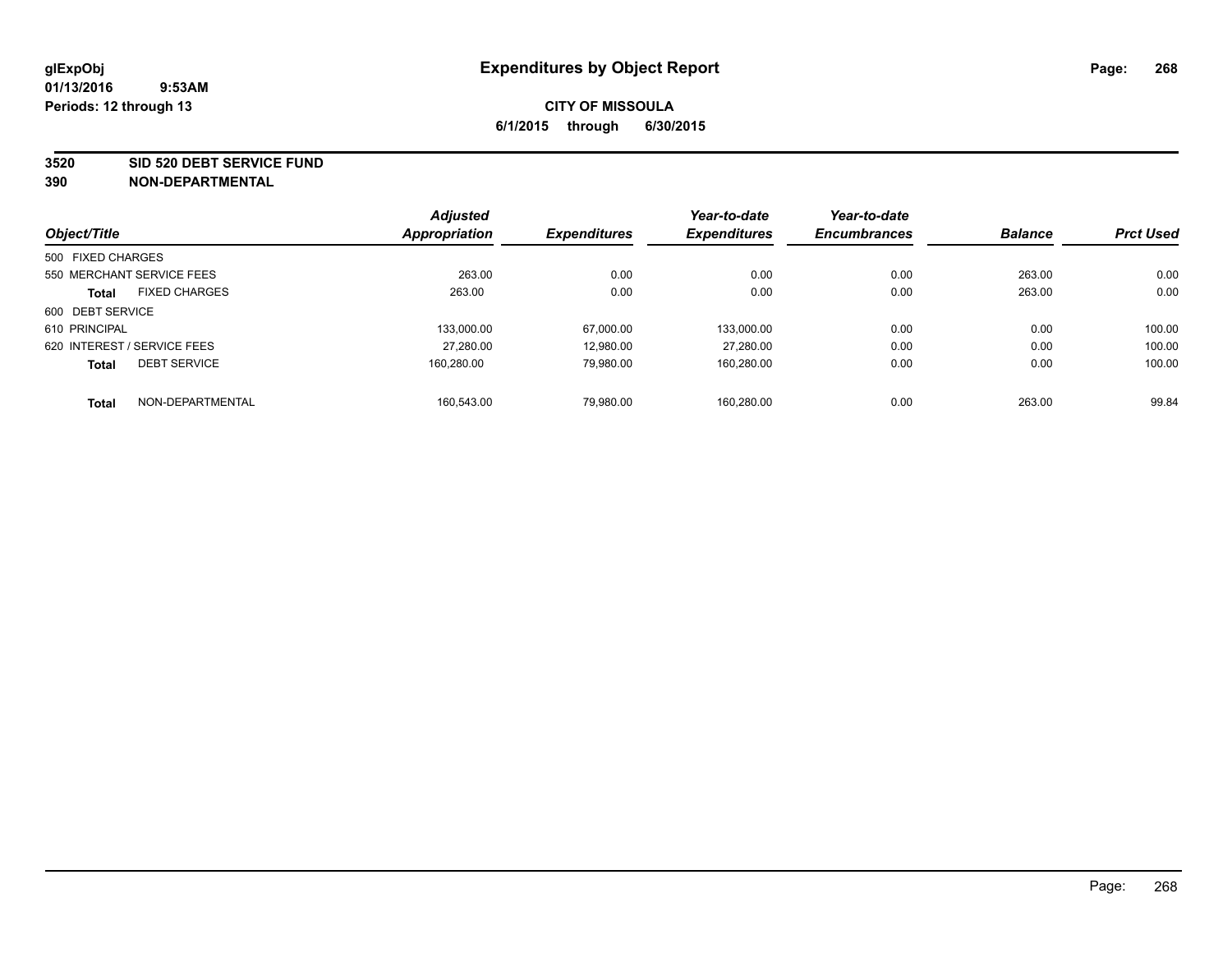### **3520 SID 520 DEBT SERVICE FUND**

| Object/Title                         |                           | <b>Adjusted</b><br>Appropriation | <b>Expenditures</b> | Year-to-date<br><b>Expenditures</b> | Year-to-date<br><b>Encumbrances</b> | <b>Balance</b> | <b>Prct Used</b> |
|--------------------------------------|---------------------------|----------------------------------|---------------------|-------------------------------------|-------------------------------------|----------------|------------------|
| 500 FIXED CHARGES                    |                           |                                  |                     |                                     |                                     |                |                  |
| 550 MERCHANT SERVICE FEES            |                           | 263.00                           | 0.00                | 0.00                                | 0.00                                | 263.00         | 0.00             |
| <b>FIXED CHARGES</b><br><b>Total</b> |                           | 263.00                           | 0.00                | 0.00                                | 0.00                                | 263.00         | 0.00             |
| 600 DEBT SERVICE                     |                           |                                  |                     |                                     |                                     |                |                  |
| 610 PRINCIPAL                        |                           | 133.000.00                       | 67.000.00           | 133.000.00                          | 0.00                                | 0.00           | 100.00           |
| 620 INTEREST / SERVICE FEES          |                           | 27.280.00                        | 12.980.00           | 27.280.00                           | 0.00                                | 0.00           | 100.00           |
| <b>DEBT SERVICE</b><br><b>Total</b>  |                           | 160.280.00                       | 79.980.00           | 160.280.00                          | 0.00                                | 0.00           | 100.00           |
| <b>Total</b>                         | SID 520 DEBT SERVICE FUND | 160.543.00                       | 79.980.00           | 160.280.00                          | 0.00                                | 263.00         | 99.84            |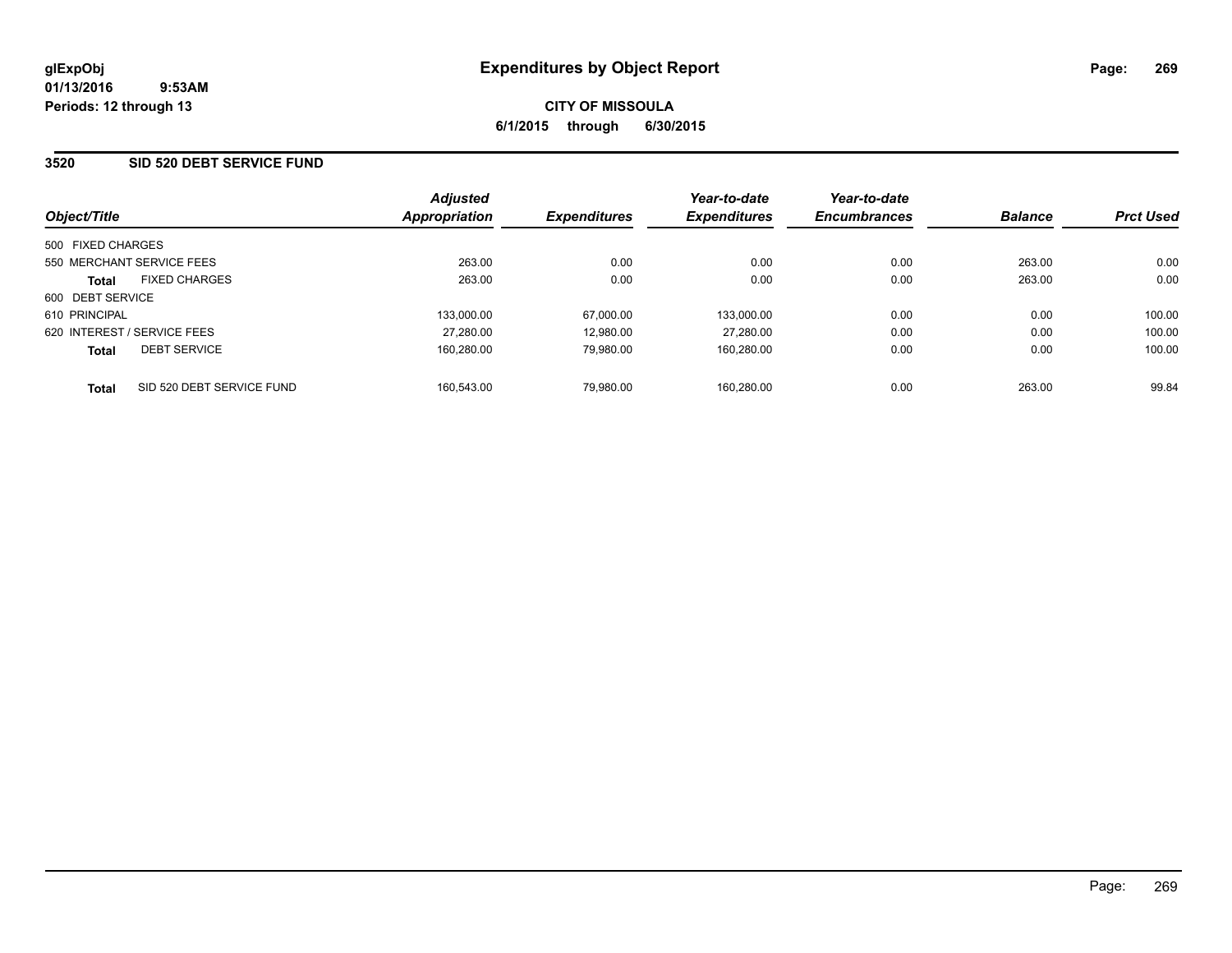#### **3521 SID 521 DEBT SERVICE FUND**

|                                      | <b>Adjusted</b>      |                     | Year-to-date        | Year-to-date        |                |                  |
|--------------------------------------|----------------------|---------------------|---------------------|---------------------|----------------|------------------|
| Object/Title                         | <b>Appropriation</b> | <b>Expenditures</b> | <b>Expenditures</b> | <b>Encumbrances</b> | <b>Balance</b> | <b>Prct Used</b> |
| 500 FIXED CHARGES                    |                      |                     |                     |                     |                |                  |
| 550 MERCHANT SERVICE FEES            | 0.00                 | 0.00                | 0.00                | 0.00                | 0.00           | 0.00             |
| <b>FIXED CHARGES</b><br><b>Total</b> | 0.00                 | 0.00                | 0.00                | 0.00                | 0.00           | 0.00             |
| 600 DEBT SERVICE                     |                      |                     |                     |                     |                |                  |
| 610 PRINCIPAL                        | 338.00               | 337.50              | 337.50              | 0.00                | 0.50           | 99.85            |
| 620 INTEREST / SERVICE FEES          | 382.00               | 16.19               | 32.39               | 0.00                | 349.61         | 8.48             |
| <b>DEBT SERVICE</b><br><b>Total</b>  | 720.00               | 353.69              | 369.89              | 0.00                | 350.11         | 51.37            |
| NON-DEPARTMENTAL<br><b>Total</b>     | 720.00               | 353.69              | 369.89              | 0.00                | 350.11         | 51.37            |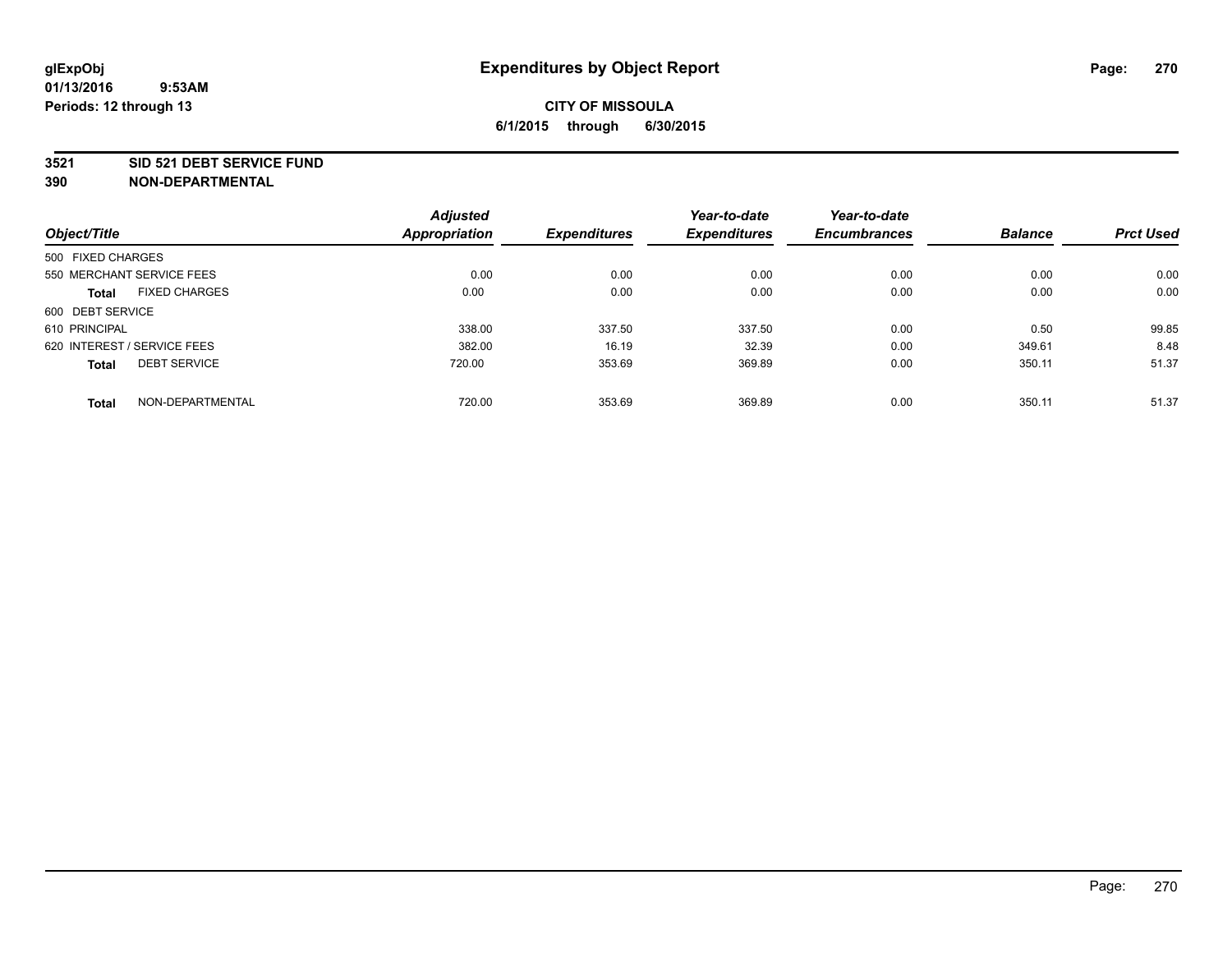### **3521 SID 521 DEBT SERVICE FUND**

| Object/Title                              | <b>Adjusted</b><br>Appropriation | <b>Expenditures</b> | Year-to-date<br><b>Expenditures</b> | Year-to-date<br><b>Encumbrances</b> | <b>Balance</b> | <b>Prct Used</b> |
|-------------------------------------------|----------------------------------|---------------------|-------------------------------------|-------------------------------------|----------------|------------------|
| 500 FIXED CHARGES                         |                                  |                     |                                     |                                     |                |                  |
| 550 MERCHANT SERVICE FEES                 | 0.00                             | 0.00                | 0.00                                | 0.00                                | 0.00           | 0.00             |
| <b>FIXED CHARGES</b><br><b>Total</b>      | 0.00                             | 0.00                | 0.00                                | 0.00                                | 0.00           | 0.00             |
| 600 DEBT SERVICE                          |                                  |                     |                                     |                                     |                |                  |
| 610 PRINCIPAL                             | 338.00                           | 337.50              | 337.50                              | 0.00                                | 0.50           | 99.85            |
| 620 INTEREST / SERVICE FEES               | 382.00                           | 16.19               | 32.39                               | 0.00                                | 349.61         | 8.48             |
| <b>DEBT SERVICE</b><br><b>Total</b>       | 720.00                           | 353.69              | 369.89                              | 0.00                                | 350.11         | 51.37            |
| SID 521 DEBT SERVICE FUND<br><b>Total</b> | 720.00                           | 353.69              | 369.89                              | 0.00                                | 350.11         | 51.37            |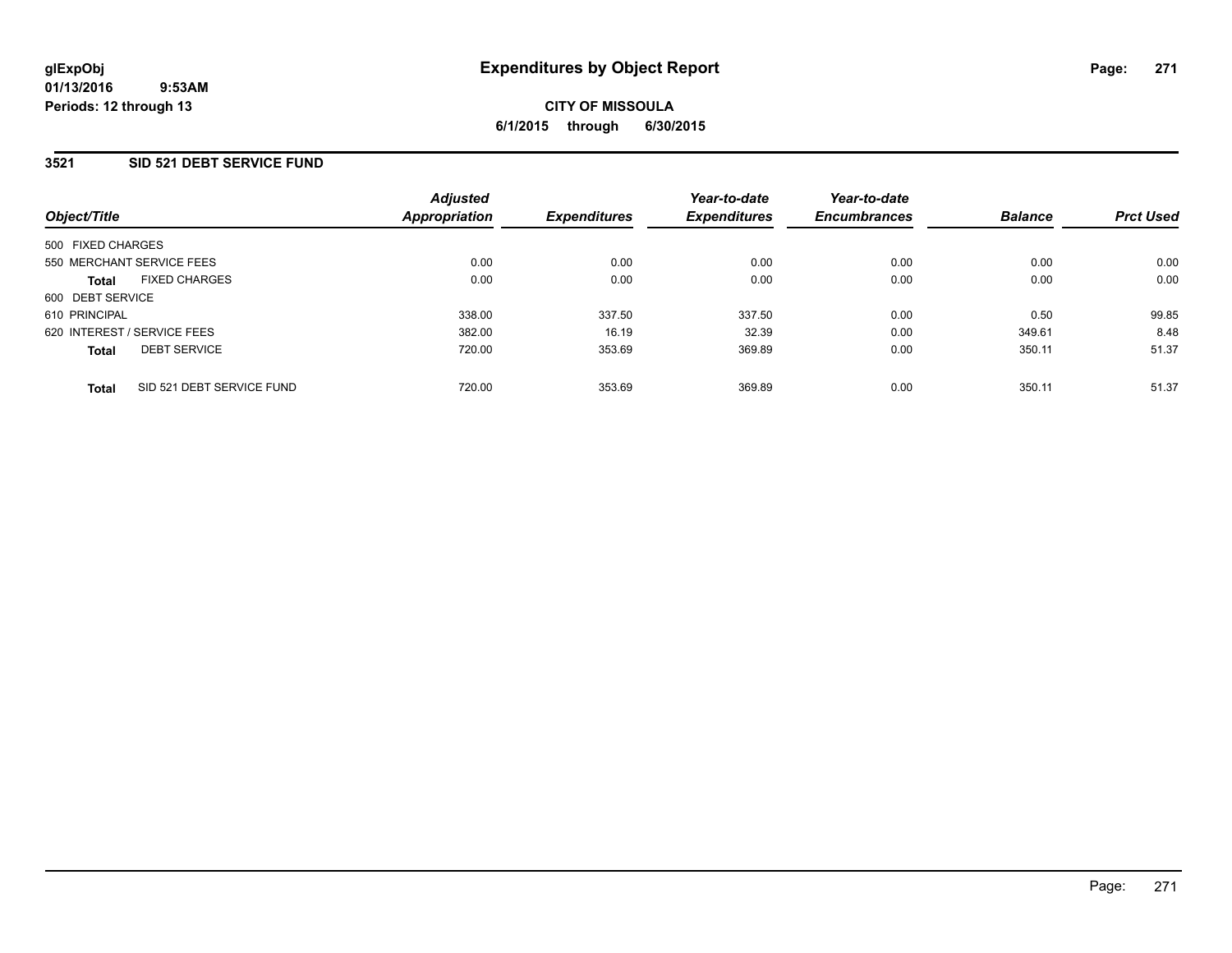#### **3522 SID 522 DEBT SERVICE FUND**

|                                      | <b>Adjusted</b>      |                     | Year-to-date        | Year-to-date        |                |                  |
|--------------------------------------|----------------------|---------------------|---------------------|---------------------|----------------|------------------|
| Object/Title                         | <b>Appropriation</b> | <b>Expenditures</b> | <b>Expenditures</b> | <b>Encumbrances</b> | <b>Balance</b> | <b>Prct Used</b> |
| 500 FIXED CHARGES                    |                      |                     |                     |                     |                |                  |
| 550 MERCHANT SERVICE FEES            | 0.00                 | 0.00                | 0.00                | 0.00                | 0.00           | 0.00             |
| <b>FIXED CHARGES</b><br><b>Total</b> | 0.00                 | 0.00                | 0.00                | 0.00                | 0.00           | 0.00             |
| 600 DEBT SERVICE                     |                      |                     |                     |                     |                |                  |
| 610 PRINCIPAL                        | 488.00               | 487.50              | 487.50              | 0.00                | 0.50           | 99.90            |
| 620 INTEREST / SERVICE FEES          | 47.00                | 23.40               | 46.79               | 0.00                | 0.21           | 99.55            |
| <b>DEBT SERVICE</b><br><b>Total</b>  | 535.00               | 510.90              | 534.29              | 0.00                | 0.71           | 99.87            |
| NON-DEPARTMENTAL<br><b>Total</b>     | 535.00               | 510.90              | 534.29              | 0.00                | 0.71           | 99.87            |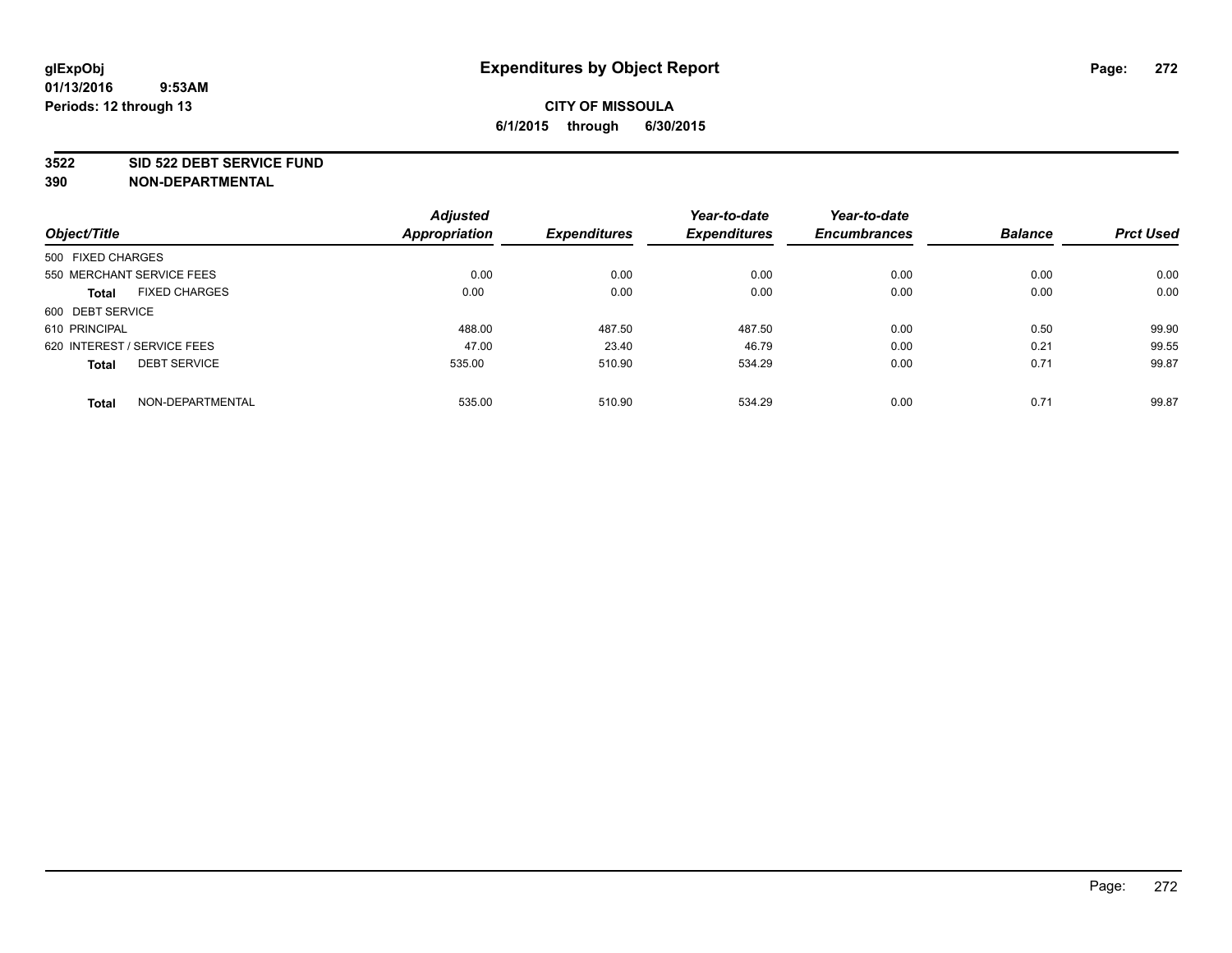#### **01/13/2016 9:53AM Periods: 12 through 13**

# **CITY OF MISSOULA 6/1/2015 through 6/30/2015**

### **3522 SID 522 DEBT SERVICE FUND**

| Object/Title                              | <b>Adjusted</b><br>Appropriation | <b>Expenditures</b> | Year-to-date<br><b>Expenditures</b> | Year-to-date<br><b>Encumbrances</b> | <b>Balance</b> | <b>Prct Used</b> |
|-------------------------------------------|----------------------------------|---------------------|-------------------------------------|-------------------------------------|----------------|------------------|
| 500 FIXED CHARGES                         |                                  |                     |                                     |                                     |                |                  |
| 550 MERCHANT SERVICE FEES                 | 0.00                             | 0.00                | 0.00                                | 0.00                                | 0.00           | 0.00             |
| <b>FIXED CHARGES</b><br><b>Total</b>      | 0.00                             | 0.00                | 0.00                                | 0.00                                | 0.00           | 0.00             |
| 600 DEBT SERVICE                          |                                  |                     |                                     |                                     |                |                  |
| 610 PRINCIPAL                             | 488.00                           | 487.50              | 487.50                              | 0.00                                | 0.50           | 99.90            |
| 620 INTEREST / SERVICE FEES               | 47.00                            | 23.40               | 46.79                               | 0.00                                | 0.21           | 99.55            |
| <b>DEBT SERVICE</b><br><b>Total</b>       | 535.00                           | 510.90              | 534.29                              | 0.00                                | 0.71           | 99.87            |
| SID 522 DEBT SERVICE FUND<br><b>Total</b> | 535.00                           | 510.90              | 534.29                              | 0.00                                | 0.71           | 99.87            |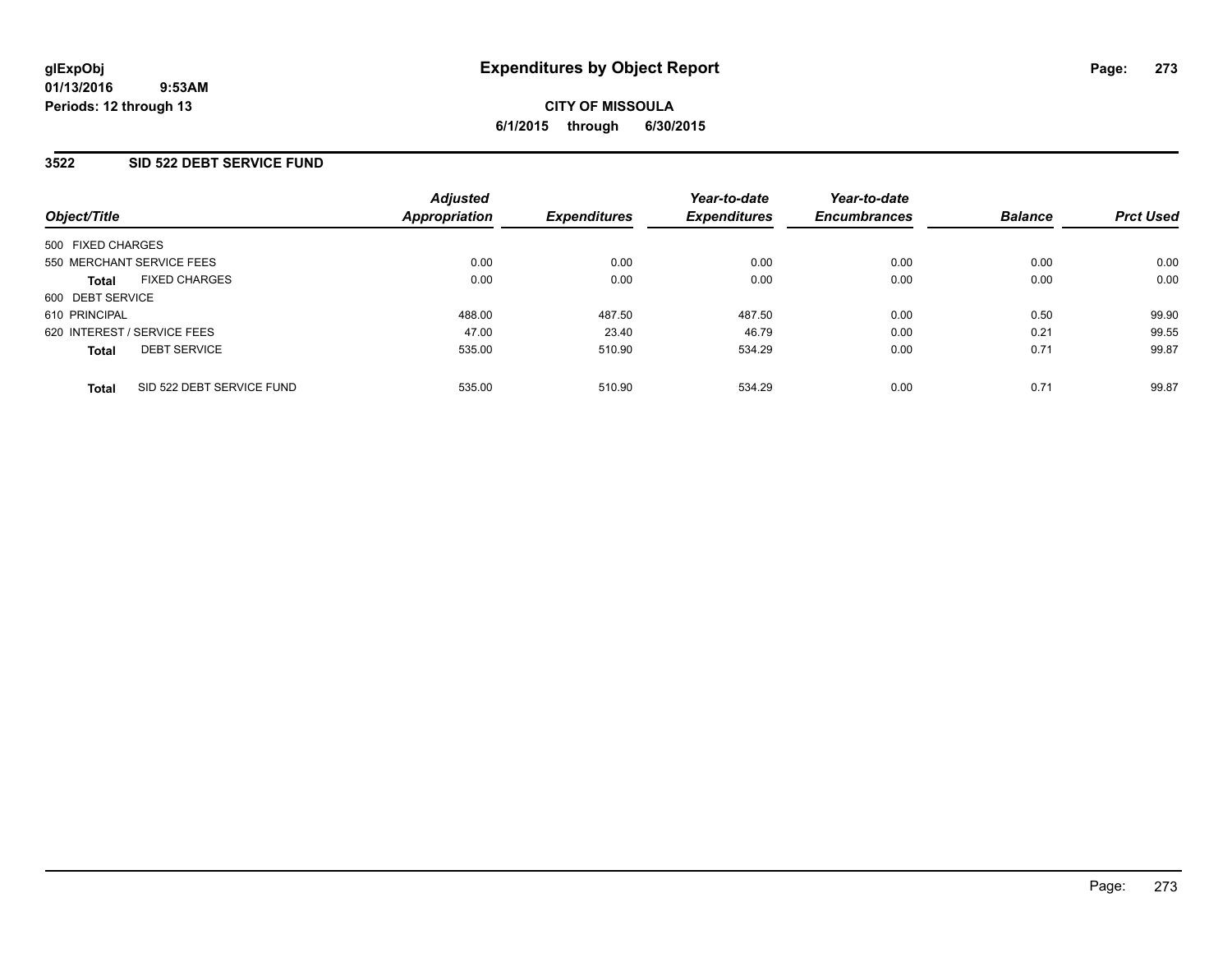#### **3524 SID 524 DEBT SERVICE FUND**

|                             |                      | <b>Adjusted</b> |                     | Year-to-date        | Year-to-date        |                |                  |
|-----------------------------|----------------------|-----------------|---------------------|---------------------|---------------------|----------------|------------------|
| Object/Title                |                      | Appropriation   | <b>Expenditures</b> | <b>Expenditures</b> | <b>Encumbrances</b> | <b>Balance</b> | <b>Prct Used</b> |
| 500 FIXED CHARGES           |                      |                 |                     |                     |                     |                |                  |
| 550 MERCHANT SERVICE FEES   |                      | 0.00            | 0.00                | 0.00                | 0.00                | 0.00           | 0.00             |
| <b>Total</b>                | <b>FIXED CHARGES</b> | 0.00            | 0.00                | 0.00                | 0.00                | 0.00           | 0.00             |
| 600 DEBT SERVICE            |                      |                 |                     |                     |                     |                |                  |
| 610 PRINCIPAL               |                      | 217,000.00      | 109.000.00          | 217,000.00          | 0.00                | 0.00           | 100.00           |
| 620 INTEREST / SERVICE FEES |                      | 89.400.00       | 43.620.00           | 89.400.00           | 0.00                | 0.00           | 100.00           |
| <b>Total</b>                | <b>DEBT SERVICE</b>  | 306.400.00      | 152.620.00          | 306.400.00          | 0.00                | 0.00           | 100.00           |
| <b>Total</b>                | NON-DEPARTMENTAL     | 306.400.00      | 152.620.00          | 306.400.00          | 0.00                | 0.00           | 100.00           |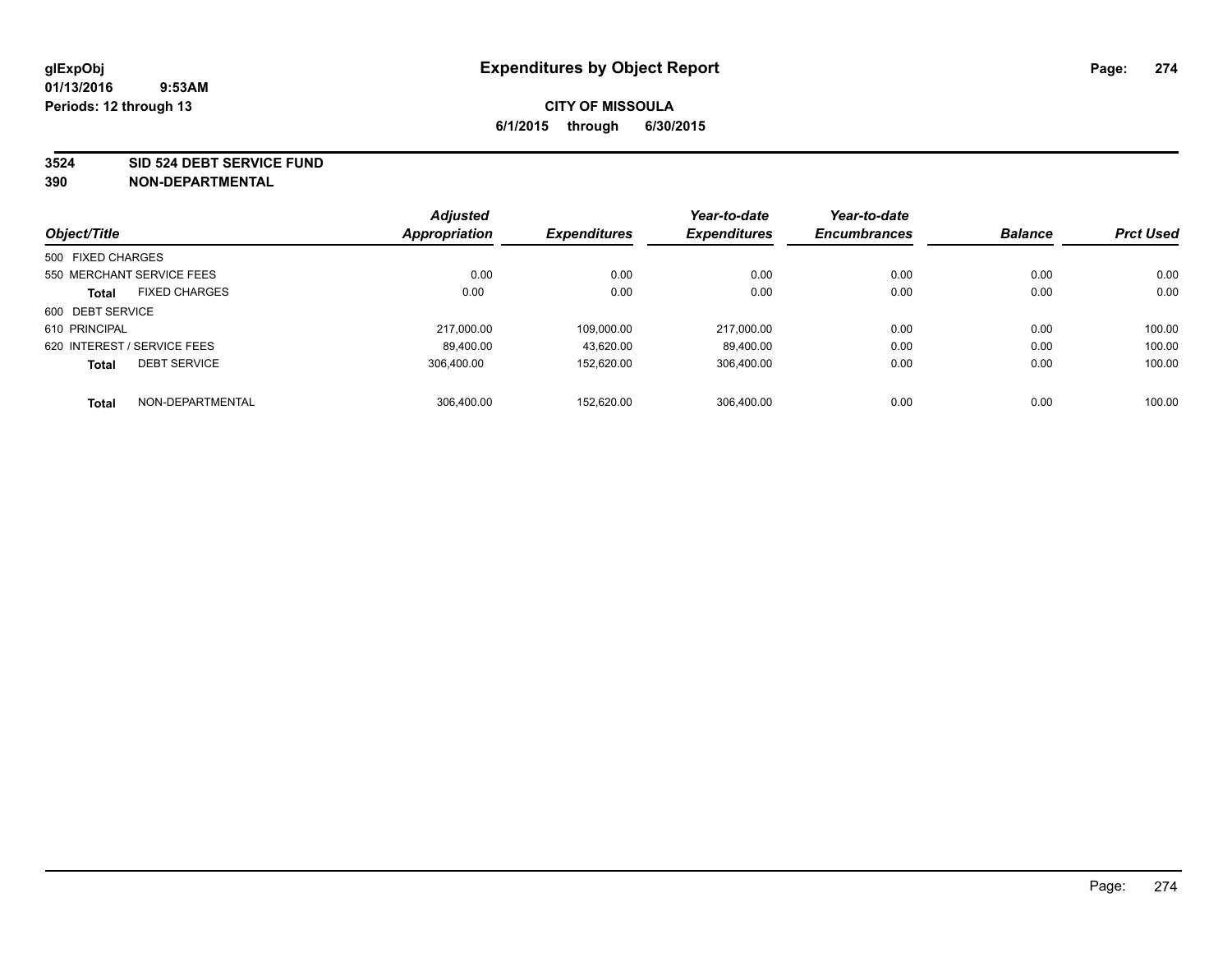### **3524 SID 524 DEBT SERVICE FUND**

| Object/Title                |                           | <b>Adjusted</b><br>Appropriation | <b>Expenditures</b> | Year-to-date<br><b>Expenditures</b> | Year-to-date<br><b>Encumbrances</b> | <b>Balance</b> | <b>Prct Used</b> |
|-----------------------------|---------------------------|----------------------------------|---------------------|-------------------------------------|-------------------------------------|----------------|------------------|
|                             |                           |                                  |                     |                                     |                                     |                |                  |
| 500 FIXED CHARGES           |                           |                                  |                     |                                     |                                     |                |                  |
|                             | 550 MERCHANT SERVICE FEES | 0.00                             | 0.00                | 0.00                                | 0.00                                | 0.00           | 0.00             |
| <b>Total</b>                | <b>FIXED CHARGES</b>      | 0.00                             | 0.00                | 0.00                                | 0.00                                | 0.00           | 0.00             |
| 600 DEBT SERVICE            |                           |                                  |                     |                                     |                                     |                |                  |
| 610 PRINCIPAL               |                           | 217.000.00                       | 109.000.00          | 217.000.00                          | 0.00                                | 0.00           | 100.00           |
| 620 INTEREST / SERVICE FEES |                           | 89.400.00                        | 43.620.00           | 89.400.00                           | 0.00                                | 0.00           | 100.00           |
| <b>Total</b>                | <b>DEBT SERVICE</b>       | 306.400.00                       | 152.620.00          | 306.400.00                          | 0.00                                | 0.00           | 100.00           |
| <b>Total</b>                | SID 524 DEBT SERVICE FUND | 306.400.00                       | 152.620.00          | 306.400.00                          | 0.00                                | 0.00           | 100.00           |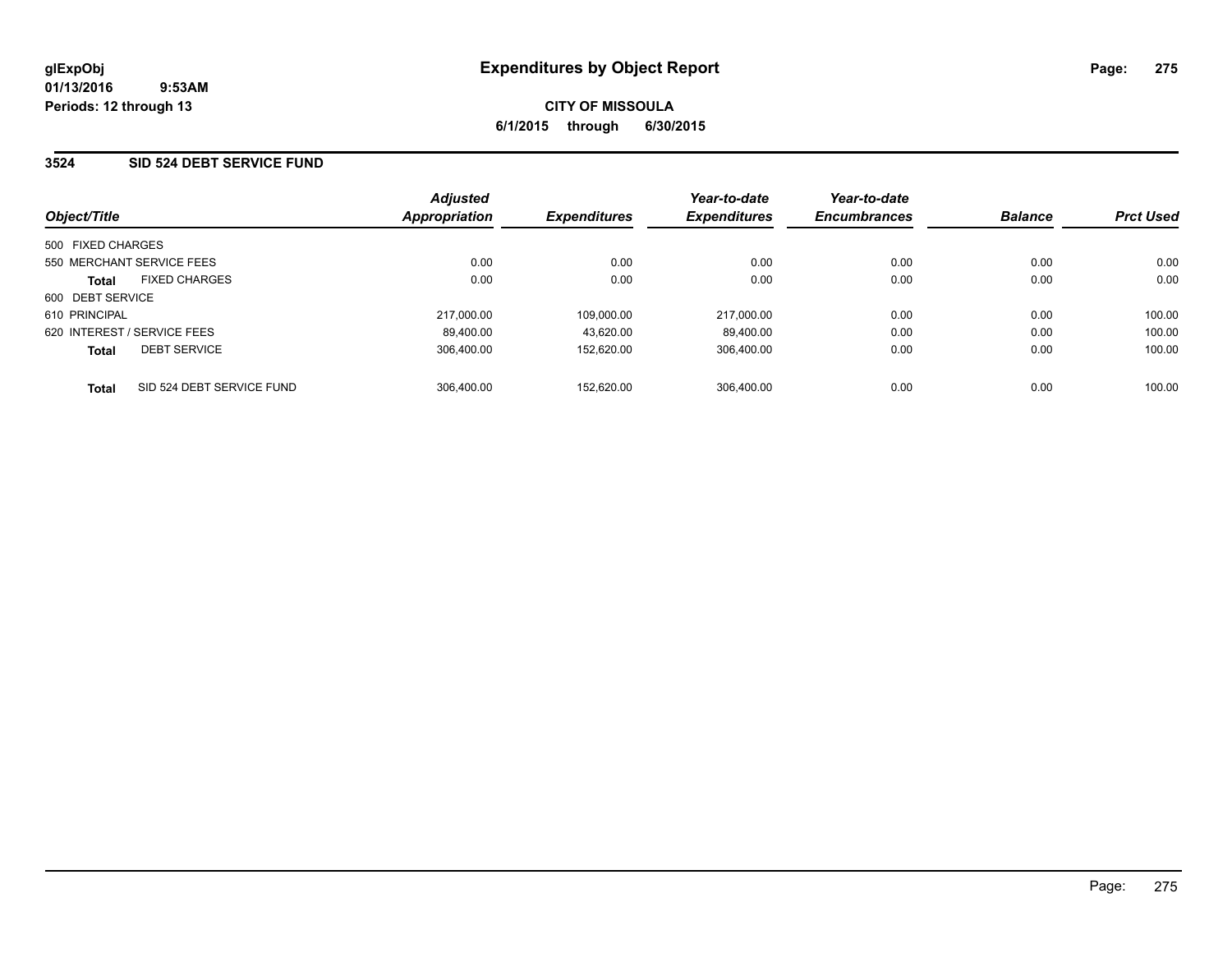#### **3525 SID 525 DEBT SERVICE FUND**

|                   |                             | <b>Adjusted</b> |                     | Year-to-date        | Year-to-date        | <b>Balance</b> | <b>Prct Used</b> |
|-------------------|-----------------------------|-----------------|---------------------|---------------------|---------------------|----------------|------------------|
| Object/Title      |                             | Appropriation   | <b>Expenditures</b> | <b>Expenditures</b> | <b>Encumbrances</b> |                |                  |
| 500 FIXED CHARGES |                             |                 |                     |                     |                     |                |                  |
|                   | 550 MERCHANT SERVICE FEES   | 0.00            | 0.00                | 0.00                | 0.00                | 0.00           | 0.00             |
| <b>Total</b>      | <b>FIXED CHARGES</b>        | 0.00            | 0.00                | 0.00                | 0.00                | 0.00           | 0.00             |
| 600 DEBT SERVICE  |                             |                 |                     |                     |                     |                |                  |
| 610 PRINCIPAL     |                             | 25,000.00       | 12.000.00           | 25.000.00           | 0.00                | 0.00           | 100.00           |
|                   | 620 INTEREST / SERVICE FEES | 6.500.00        | 3,120.00            | 6,500.00            | 0.00                | 0.00           | 100.00           |
| <b>Total</b>      | <b>DEBT SERVICE</b>         | 31.500.00       | 15.120.00           | 31.500.00           | 0.00                | 0.00           | 100.00           |
| <b>Total</b>      | NON-DEPARTMENTAL            | 31,500.00       | 15.120.00           | 31.500.00           | 0.00                | 0.00           | 100.00           |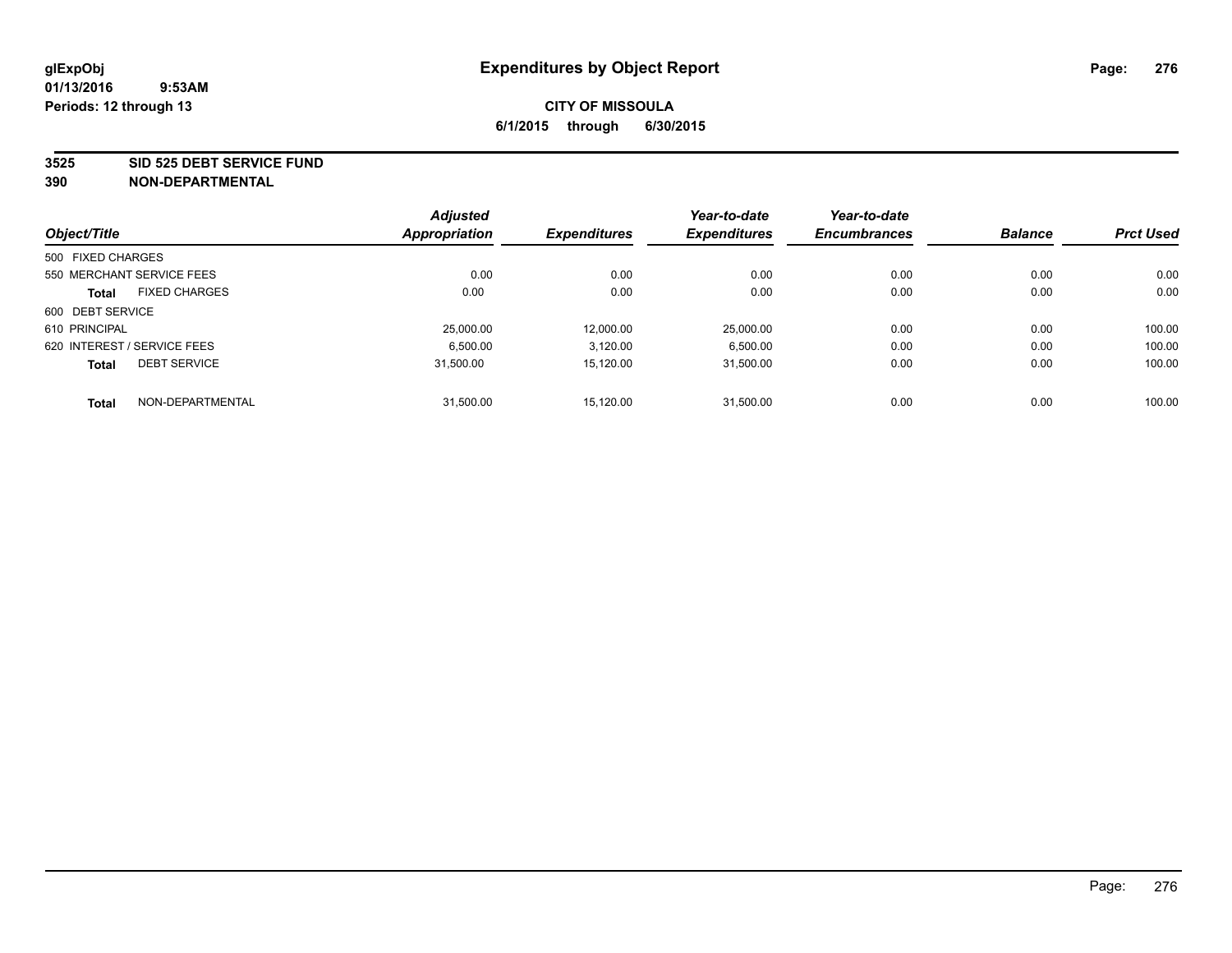### **3525 SID 525 DEBT SERVICE FUND**

| Object/Title                              | <b>Adjusted</b><br>Appropriation | <b>Expenditures</b> | Year-to-date<br><b>Expenditures</b> | Year-to-date<br><b>Encumbrances</b> | <b>Balance</b> | <b>Prct Used</b> |
|-------------------------------------------|----------------------------------|---------------------|-------------------------------------|-------------------------------------|----------------|------------------|
| 500 FIXED CHARGES                         |                                  |                     |                                     |                                     |                |                  |
| 550 MERCHANT SERVICE FEES                 | 0.00                             | 0.00                | 0.00                                | 0.00                                | 0.00           | 0.00             |
| <b>FIXED CHARGES</b><br><b>Total</b>      | 0.00                             | 0.00                | 0.00                                | 0.00                                | 0.00           | 0.00             |
| 600 DEBT SERVICE                          |                                  |                     |                                     |                                     |                |                  |
| 610 PRINCIPAL                             | 25,000.00                        | 12.000.00           | 25.000.00                           | 0.00                                | 0.00           | 100.00           |
| 620 INTEREST / SERVICE FEES               | 6,500.00                         | 3,120.00            | 6,500.00                            | 0.00                                | 0.00           | 100.00           |
| <b>DEBT SERVICE</b><br><b>Total</b>       | 31.500.00                        | 15.120.00           | 31.500.00                           | 0.00                                | 0.00           | 100.00           |
| SID 525 DEBT SERVICE FUND<br><b>Total</b> | 31.500.00                        | 15.120.00           | 31.500.00                           | 0.00                                | 0.00           | 100.00           |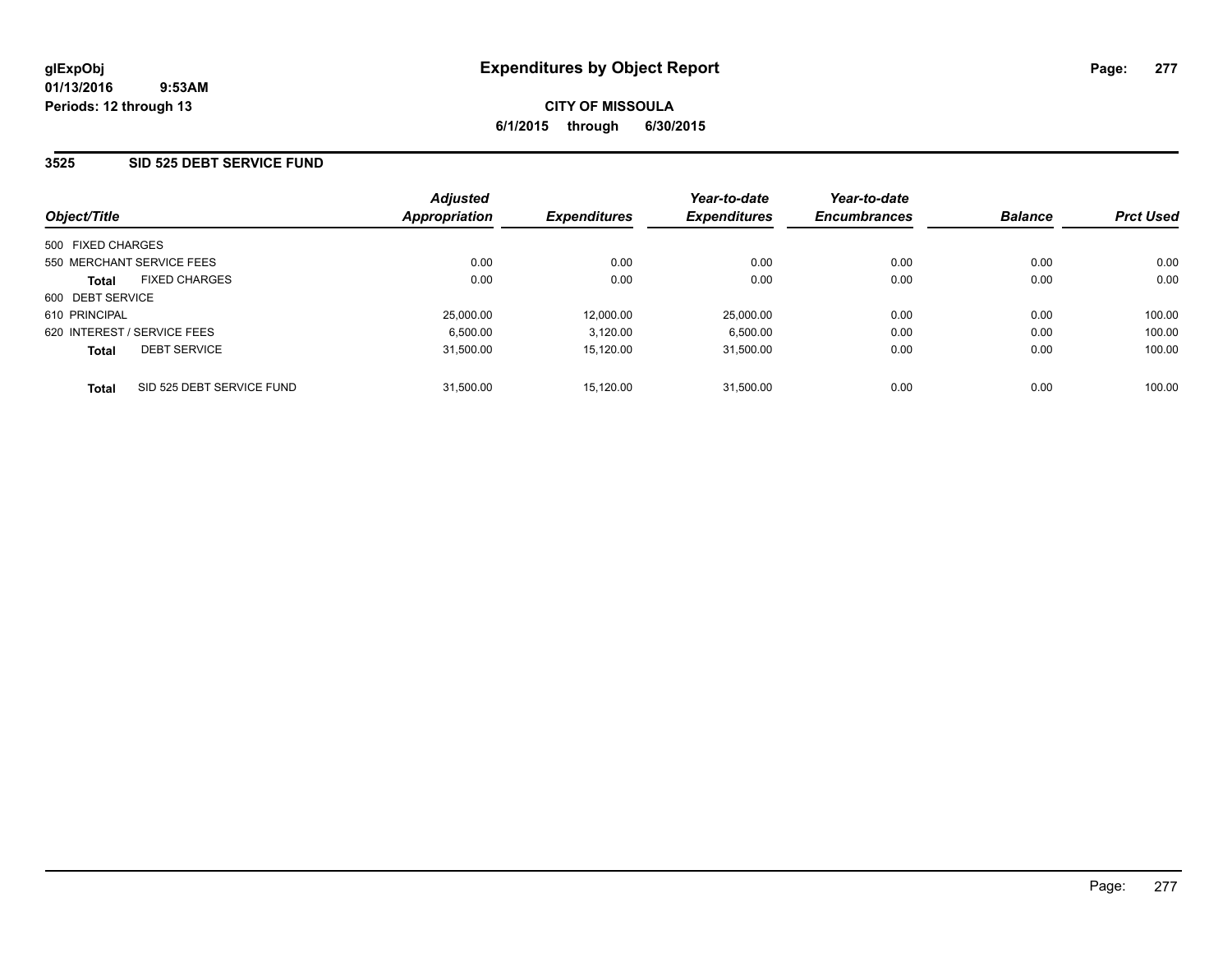#### **3526 SID 526 DEBT SERVICE FUND**

|                   |                             | <b>Adjusted</b> |                     | Year-to-date        | Year-to-date        |                |                  |
|-------------------|-----------------------------|-----------------|---------------------|---------------------|---------------------|----------------|------------------|
| Object/Title      |                             | Appropriation   | <b>Expenditures</b> | <b>Expenditures</b> | <b>Encumbrances</b> | <b>Balance</b> | <b>Prct Used</b> |
| 500 FIXED CHARGES |                             |                 |                     |                     |                     |                |                  |
|                   | 550 MERCHANT SERVICE FEES   | 0.00            | 77.19               | 77.19               | 0.00                | $-77.19$       | 0.00             |
| <b>Total</b>      | <b>FIXED CHARGES</b>        | 0.00            | 77.19               | 77.19               | 0.00                | $-77.19$       | 0.00             |
| 600 DEBT SERVICE  |                             |                 |                     |                     |                     |                |                  |
| 610 PRINCIPAL     |                             | 148.000.00      | 75,000.00           | 148.000.00          | 0.00                | 0.00           | 100.00           |
|                   | 620 INTEREST / SERVICE FEES | 45.300.00       | 21.920.00           | 45,300.00           | 0.00                | 0.00           | 100.00           |
| <b>Total</b>      | <b>DEBT SERVICE</b>         | 193.300.00      | 96,920.00           | 193.300.00          | 0.00                | 0.00           | 100.00           |
| <b>Total</b>      | NON-DEPARTMENTAL            | 193,300.00      | 96,997.19           | 193.377.19          | 0.00                | $-77.19$       | 100.04           |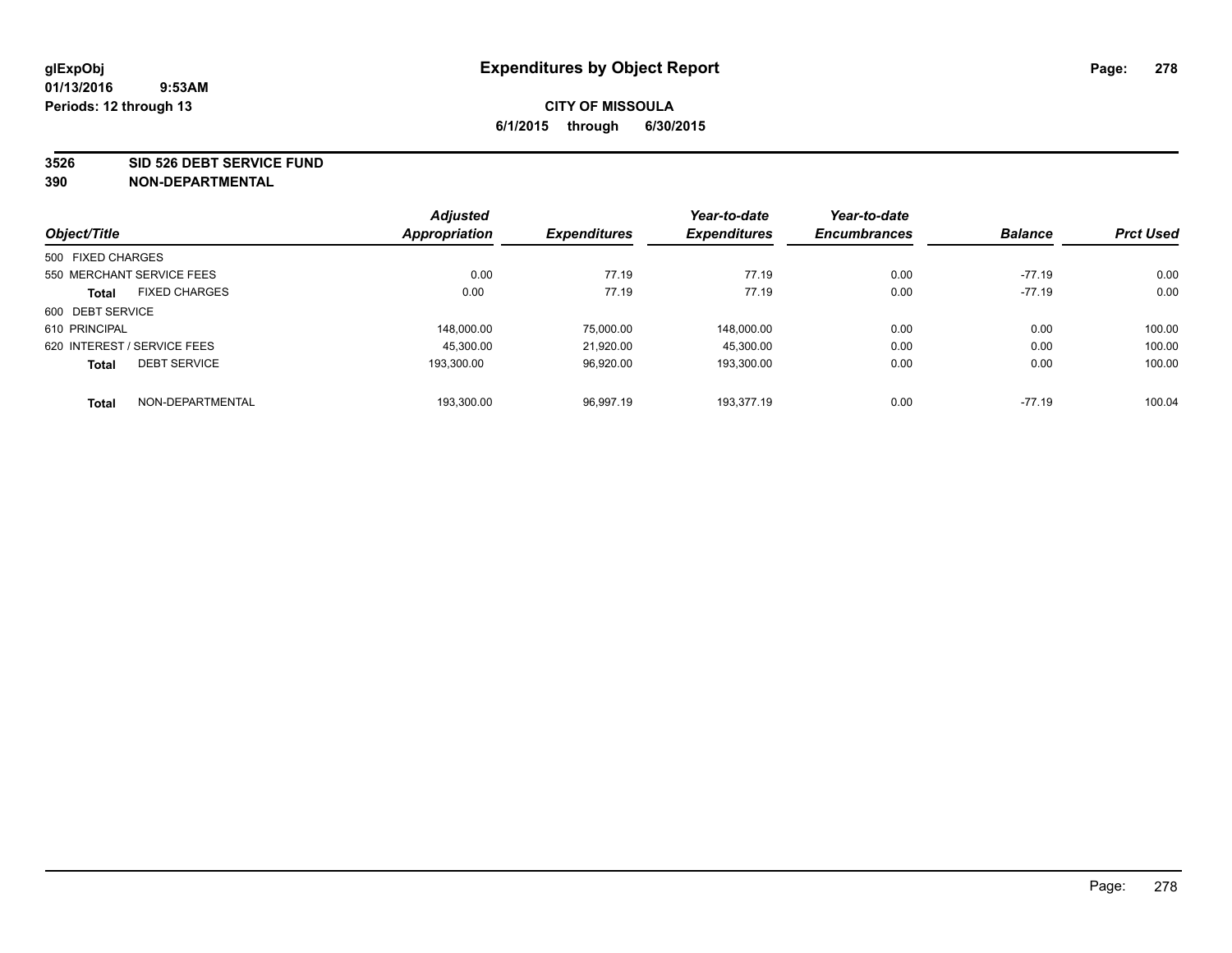### **3526 SID 526 DEBT SERVICE FUND**

| Object/Title                |                           | <b>Adjusted</b><br>Appropriation | <b>Expenditures</b> | Year-to-date<br><b>Expenditures</b> | Year-to-date<br><b>Encumbrances</b> | <b>Balance</b> | <b>Prct Used</b> |
|-----------------------------|---------------------------|----------------------------------|---------------------|-------------------------------------|-------------------------------------|----------------|------------------|
|                             |                           |                                  |                     |                                     |                                     |                |                  |
| 500 FIXED CHARGES           |                           |                                  |                     |                                     |                                     |                |                  |
| 550 MERCHANT SERVICE FEES   |                           | 0.00                             | 77.19               | 77.19                               | 0.00                                | $-77.19$       | 0.00             |
| <b>Total</b>                | <b>FIXED CHARGES</b>      | 0.00                             | 77.19               | 77.19                               | 0.00                                | $-77.19$       | 0.00             |
| 600 DEBT SERVICE            |                           |                                  |                     |                                     |                                     |                |                  |
| 610 PRINCIPAL               |                           | 148,000.00                       | 75.000.00           | 148,000.00                          | 0.00                                | 0.00           | 100.00           |
| 620 INTEREST / SERVICE FEES |                           | 45.300.00                        | 21.920.00           | 45.300.00                           | 0.00                                | 0.00           | 100.00           |
| <b>Total</b>                | <b>DEBT SERVICE</b>       | 193.300.00                       | 96,920.00           | 193,300.00                          | 0.00                                | 0.00           | 100.00           |
| <b>Total</b>                | SID 526 DEBT SERVICE FUND | 193,300.00                       | 96.997.19           | 193.377.19                          | 0.00                                | $-77.19$       | 100.04           |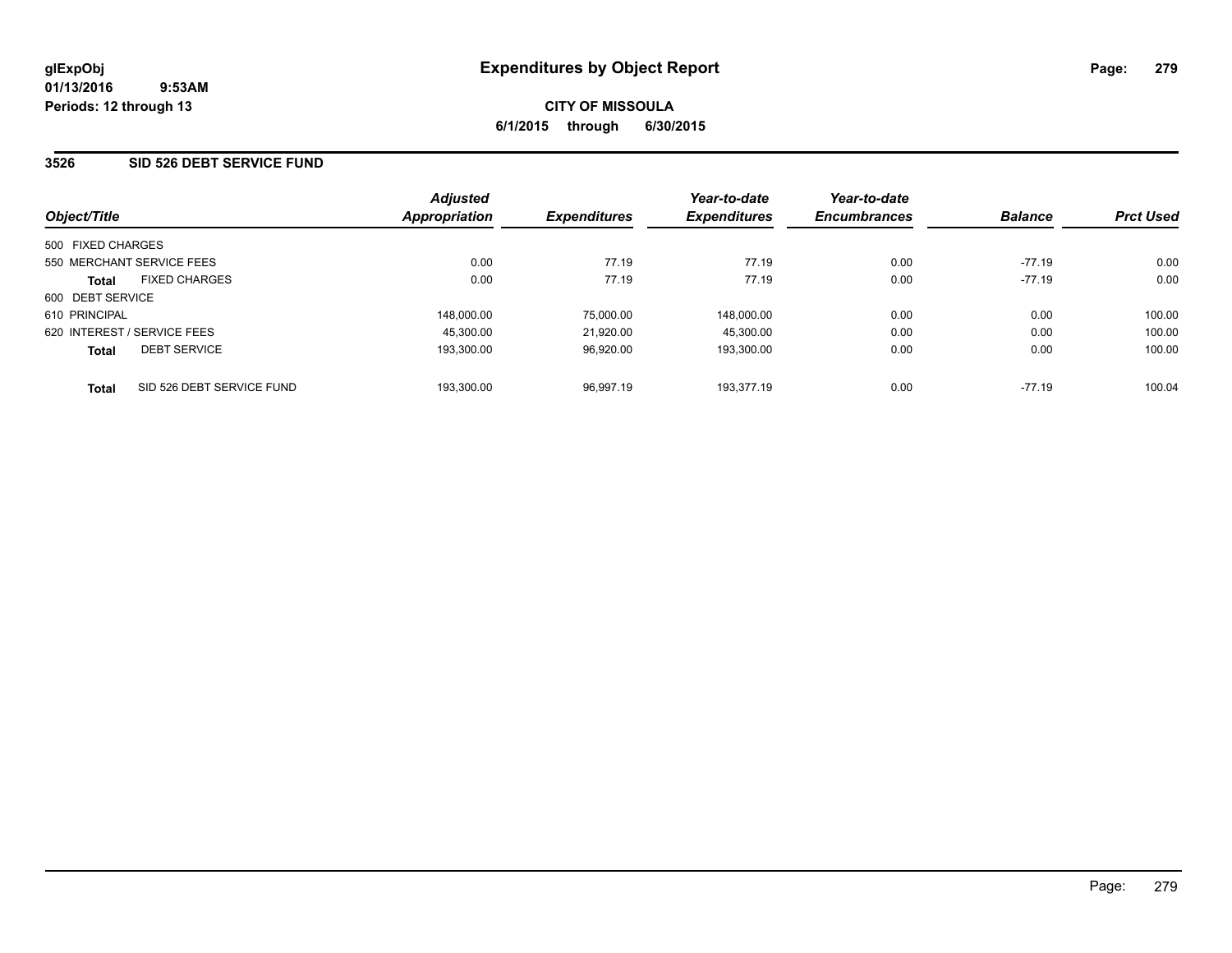# **glExpObj Expenditures by Object Report Page: 280**

## **CITY OF MISSOULA 6/1/2015 through 6/30/2015**

**3527 SID 527 DEBT SERVICE FUND**

**000 \*\*\* Title Not Found \*\*\***

| Object/Title                            | <b>Adjusted</b><br>Appropriation | <b>Expenditures</b> | Year-to-date<br><b>Expenditures</b> | Year-to-date<br><b>Encumbrances</b> | <b>Balance</b> | <b>Prct Used</b> |
|-----------------------------------------|----------------------------------|---------------------|-------------------------------------|-------------------------------------|----------------|------------------|
| 800 OTHER OBJECTS                       |                                  |                     |                                     |                                     |                |                  |
| 820 TRANSFERS TO OTHER FUNDS            | 0.00                             | 1.60                | 1.60                                | 0.00                                | $-1.60$        | 0.00             |
| OTHER OBJECTS<br><b>Total</b>           | 0.00                             | 1.60                | 1.60                                | 0.00                                | $-1.60$        | 0.00             |
| *** Title Not Found ***<br><b>Total</b> | 0.00                             | 1.60                | 1.60                                | 0.00                                | $-1.60$        | 0.00             |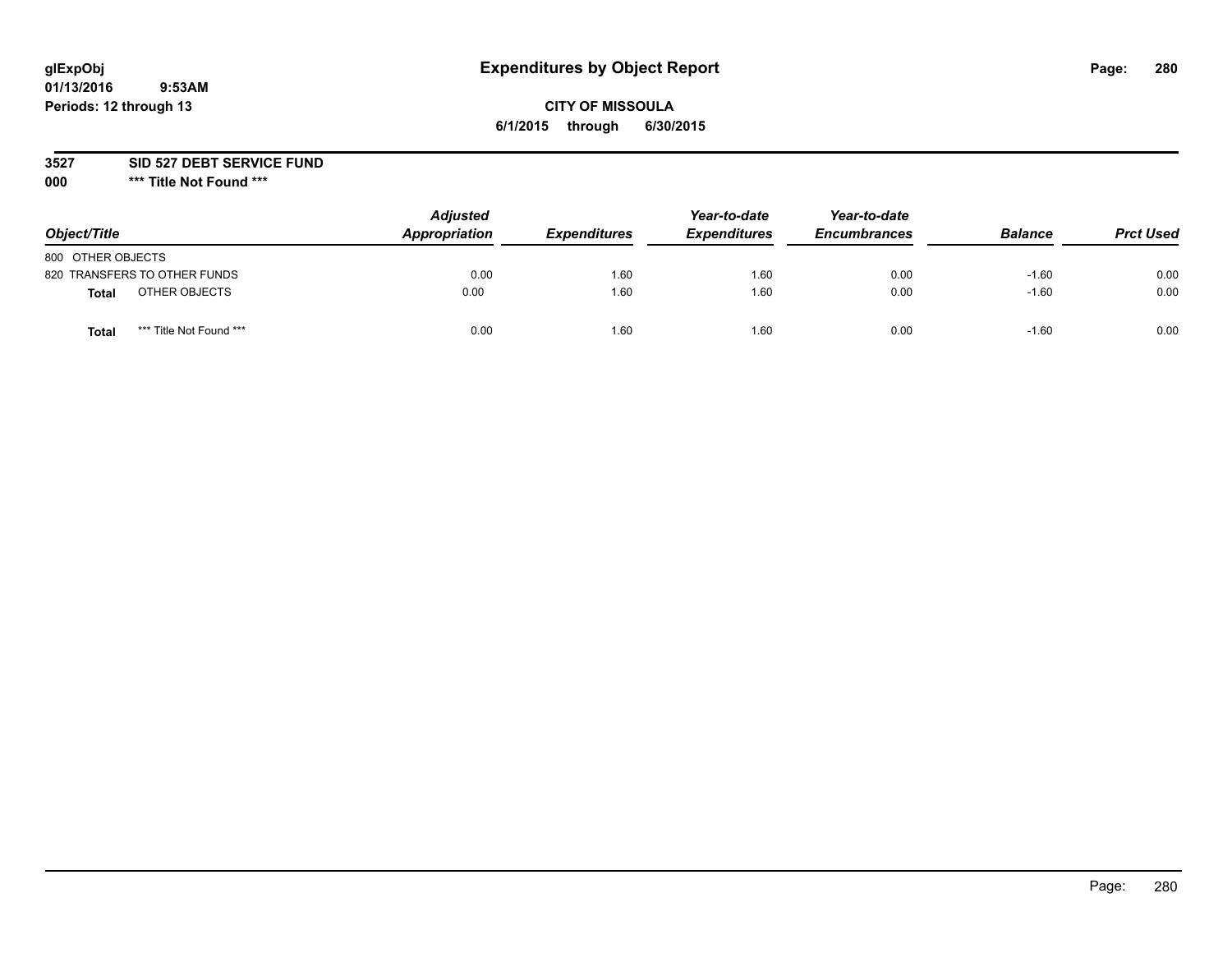#### **3527 SID 527 DEBT SERVICE FUND**

| Object/Title                         | <b>Adjusted</b><br><b>Appropriation</b> | <b>Expenditures</b> | Year-to-date<br><b>Expenditures</b> | Year-to-date<br><b>Encumbrances</b> | <b>Balance</b> | <b>Prct Used</b> |
|--------------------------------------|-----------------------------------------|---------------------|-------------------------------------|-------------------------------------|----------------|------------------|
|                                      |                                         |                     |                                     |                                     |                |                  |
| 500 FIXED CHARGES                    |                                         |                     |                                     |                                     |                |                  |
| 550 MERCHANT SERVICE FEES            | 0.00                                    | 0.00                | 0.00                                | 0.00                                | 0.00           | 0.00             |
| <b>FIXED CHARGES</b><br><b>Total</b> | 0.00                                    | 0.00                | 0.00                                | 0.00                                | 0.00           | 0.00             |
| 600 DEBT SERVICE                     |                                         |                     |                                     |                                     |                |                  |
| 610 PRINCIPAL                        | 0.00                                    | 0.00                | 0.00                                | 0.00                                | 0.00           | 0.00             |
| 620 INTEREST / SERVICE FEES          | 0.00                                    | 0.00                | 0.00                                | 0.00                                | 0.00           | 0.00             |
| <b>DEBT SERVICE</b><br><b>Total</b>  | 0.00                                    | 0.00                | 0.00                                | 0.00                                | 0.00           | 0.00             |
|                                      |                                         |                     |                                     |                                     |                |                  |
| NON-DEPARTMENTAL<br><b>Total</b>     | 0.00                                    | 0.00                | 0.00                                | 0.00                                | 0.00           | 0.00             |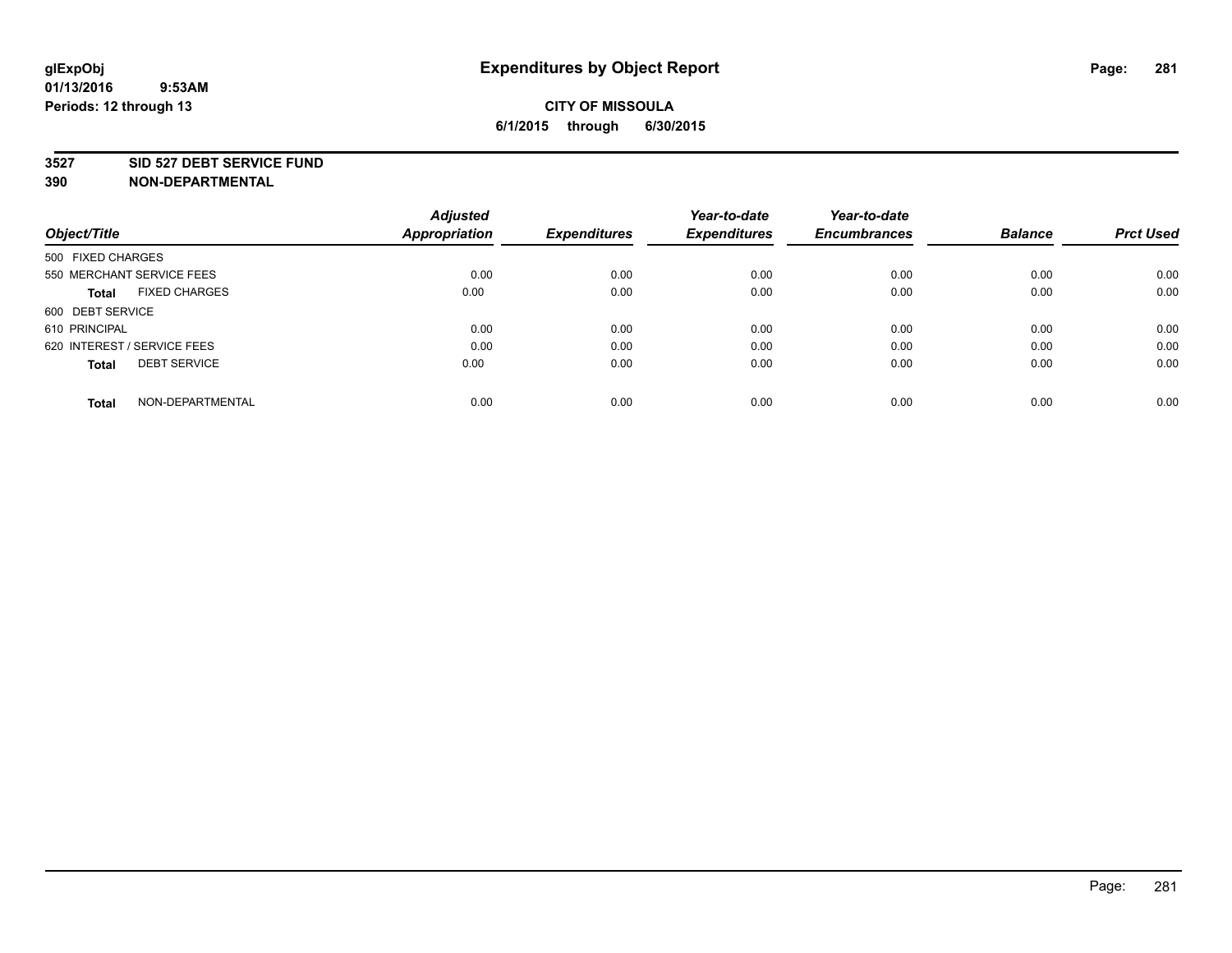#### **01/13/2016 9:53AM Periods: 12 through 13**

# **CITY OF MISSOULA 6/1/2015 through 6/30/2015**

### **3527 SID 527 DEBT SERVICE FUND**

| Object/Title                              | <b>Adjusted</b><br><b>Appropriation</b> | <b>Expenditures</b> | Year-to-date<br><b>Expenditures</b> | Year-to-date<br><b>Encumbrances</b> | <b>Balance</b> | <b>Prct Used</b> |
|-------------------------------------------|-----------------------------------------|---------------------|-------------------------------------|-------------------------------------|----------------|------------------|
|                                           |                                         |                     |                                     |                                     |                |                  |
| 500 FIXED CHARGES                         |                                         |                     |                                     |                                     |                |                  |
| 550 MERCHANT SERVICE FEES                 | 0.00                                    | 0.00                | 0.00                                | 0.00                                | 0.00           | 0.00             |
| <b>FIXED CHARGES</b><br>Total             | 0.00                                    | 0.00                | 0.00                                | 0.00                                | 0.00           | 0.00             |
| 600 DEBT SERVICE                          |                                         |                     |                                     |                                     |                |                  |
| 610 PRINCIPAL                             | 0.00                                    | 0.00                | 0.00                                | 0.00                                | 0.00           | 0.00             |
| 620 INTEREST / SERVICE FEES               | 0.00                                    | 0.00                | 0.00                                | 0.00                                | 0.00           | 0.00             |
| <b>DEBT SERVICE</b><br><b>Total</b>       | 0.00                                    | 0.00                | 0.00                                | 0.00                                | 0.00           | 0.00             |
| 800 OTHER OBJECTS                         |                                         |                     |                                     |                                     |                |                  |
| 820 TRANSFERS TO OTHER FUNDS              | 0.00                                    | 1.60                | 1.60                                | 0.00                                | $-1.60$        | 0.00             |
| OTHER OBJECTS<br><b>Total</b>             | 0.00                                    | 1.60                | 1.60                                | 0.00                                | $-1.60$        | 0.00             |
|                                           |                                         |                     |                                     |                                     |                |                  |
| SID 527 DEBT SERVICE FUND<br><b>Total</b> | 0.00                                    | 1.60                | 1.60                                | 0.00                                | $-1.60$        | 0.00             |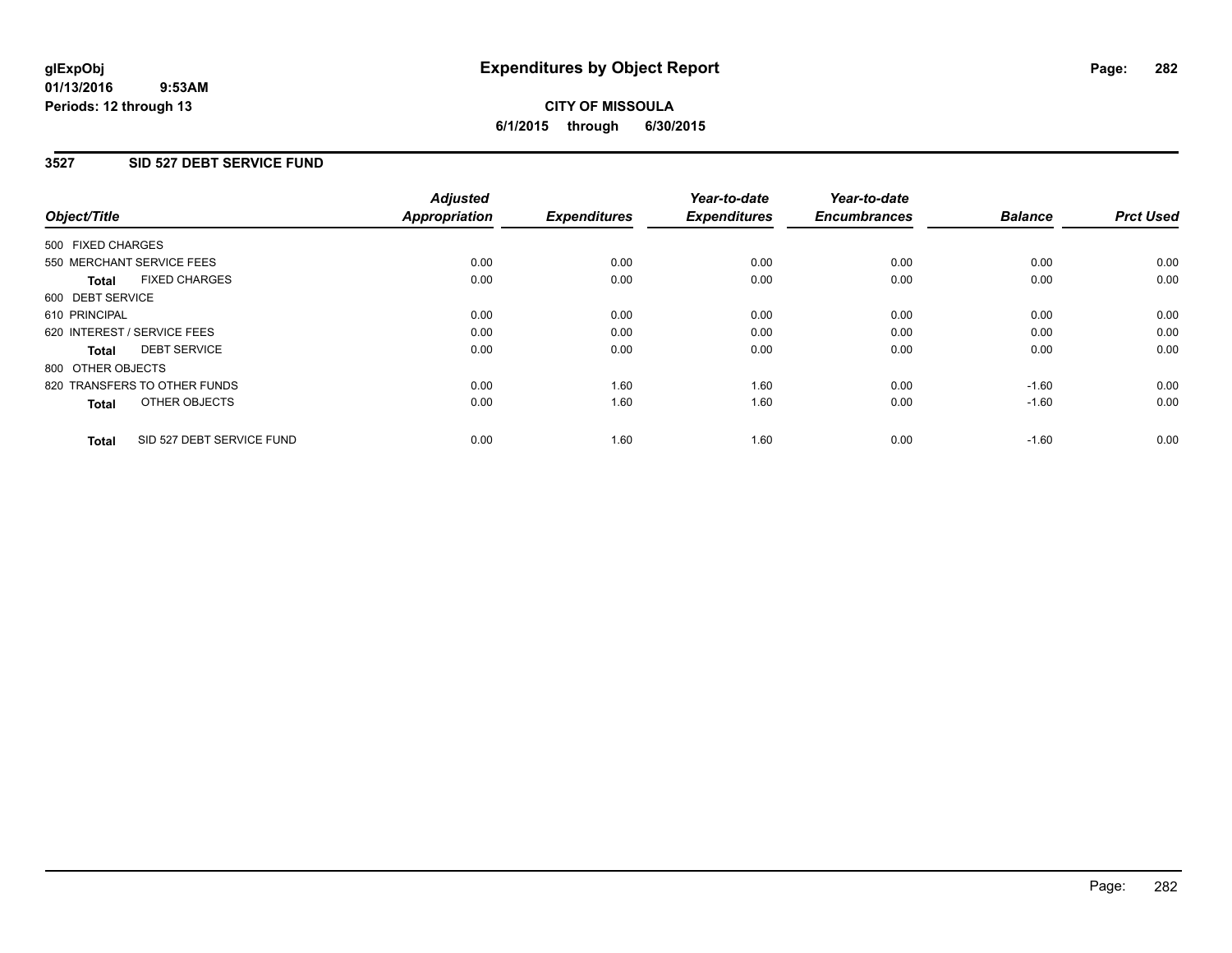#### **3530 SID 530 DEBT SERVICE FUND**

|                                      | <b>Adjusted</b> |                     | Year-to-date        | Year-to-date        |                |                  |
|--------------------------------------|-----------------|---------------------|---------------------|---------------------|----------------|------------------|
| Object/Title                         | Appropriation   | <b>Expenditures</b> | <b>Expenditures</b> | <b>Encumbrances</b> | <b>Balance</b> | <b>Prct Used</b> |
| 500 FIXED CHARGES                    |                 |                     |                     |                     |                |                  |
| 550 MERCHANT SERVICE FEES            | 0.00            | 0.88                | 0.88                | 0.00                | $-0.88$        | 0.00             |
| <b>FIXED CHARGES</b><br><b>Total</b> | 0.00            | 0.88                | 0.88                | 0.00                | $-0.88$        | 0.00             |
| 600 DEBT SERVICE                     |                 |                     |                     |                     |                |                  |
| 610 PRINCIPAL                        | 670.00          | 0.00                | 670.00              | 0.00                | 0.00           | 100.00           |
| 620 INTEREST / SERVICE FEES          | 10.00           | 0.00                | 10.09               | 0.00                | $-0.09$        | 100.90           |
| <b>DEBT SERVICE</b><br><b>Total</b>  | 680.00          | 0.00                | 680.09              | 0.00                | $-0.09$        | 100.01           |
| 800 OTHER OBJECTS                    |                 |                     |                     |                     |                |                  |
| 820 TRANSFERS TO OTHER FUNDS         | 0.00            | 0.00                | 0.00                | 0.00                | 0.00           | 0.00             |
| OTHER OBJECTS<br><b>Total</b>        | 0.00            | 0.00                | 0.00                | 0.00                | 0.00           | 0.00             |
|                                      |                 |                     |                     |                     |                |                  |
| NON-DEPARTMENTAL<br><b>Total</b>     | 680.00          | 0.88                | 680.97              | 0.00                | $-0.97$        | 100.14           |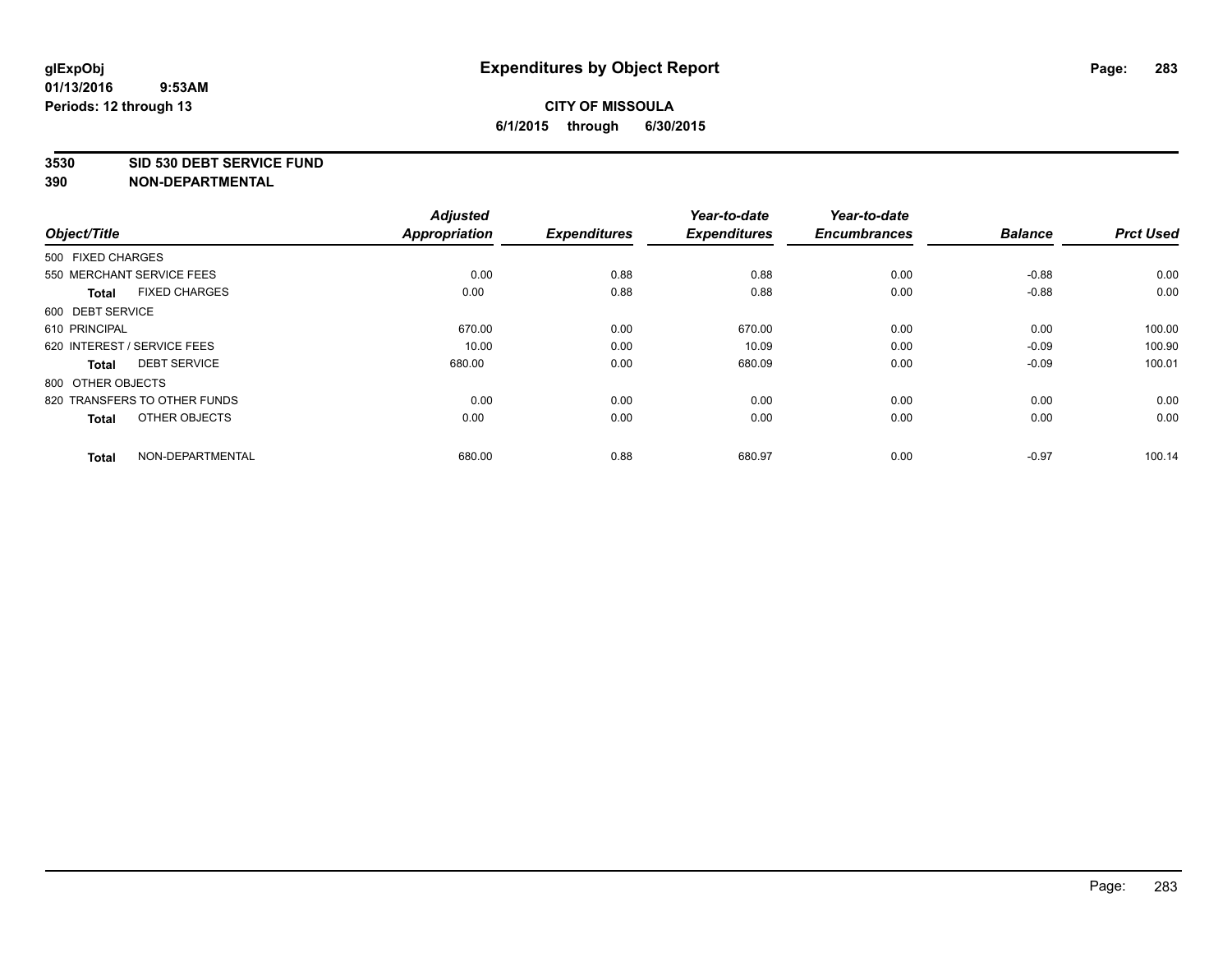#### **01/13/2016 9:53AM Periods: 12 through 13**

# **CITY OF MISSOULA 6/1/2015 through 6/30/2015**

### **3530 SID 530 DEBT SERVICE FUND**

|                   |                              | <b>Adjusted</b>      |                     | Year-to-date        | Year-to-date        |                |                  |
|-------------------|------------------------------|----------------------|---------------------|---------------------|---------------------|----------------|------------------|
| Object/Title      |                              | <b>Appropriation</b> | <b>Expenditures</b> | <b>Expenditures</b> | <b>Encumbrances</b> | <b>Balance</b> | <b>Prct Used</b> |
| 500 FIXED CHARGES |                              |                      |                     |                     |                     |                |                  |
|                   | 550 MERCHANT SERVICE FEES    | 0.00                 | 0.88                | 0.88                | 0.00                | $-0.88$        | 0.00             |
| <b>Total</b>      | <b>FIXED CHARGES</b>         | 0.00                 | 0.88                | 0.88                | 0.00                | $-0.88$        | 0.00             |
| 600 DEBT SERVICE  |                              |                      |                     |                     |                     |                |                  |
| 610 PRINCIPAL     |                              | 670.00               | 0.00                | 670.00              | 0.00                | 0.00           | 100.00           |
|                   | 620 INTEREST / SERVICE FEES  | 10.00                | 0.00                | 10.09               | 0.00                | $-0.09$        | 100.90           |
| <b>Total</b>      | <b>DEBT SERVICE</b>          | 680.00               | 0.00                | 680.09              | 0.00                | $-0.09$        | 100.01           |
| 800 OTHER OBJECTS |                              |                      |                     |                     |                     |                |                  |
|                   | 820 TRANSFERS TO OTHER FUNDS | 0.00                 | 0.00                | 0.00                | 0.00                | 0.00           | 0.00             |
| <b>Total</b>      | OTHER OBJECTS                | 0.00                 | 0.00                | 0.00                | 0.00                | 0.00           | 0.00             |
| <b>Total</b>      | SID 530 DEBT SERVICE FUND    | 680.00               | 0.88                | 680.97              | 0.00                | $-0.97$        | 100.14           |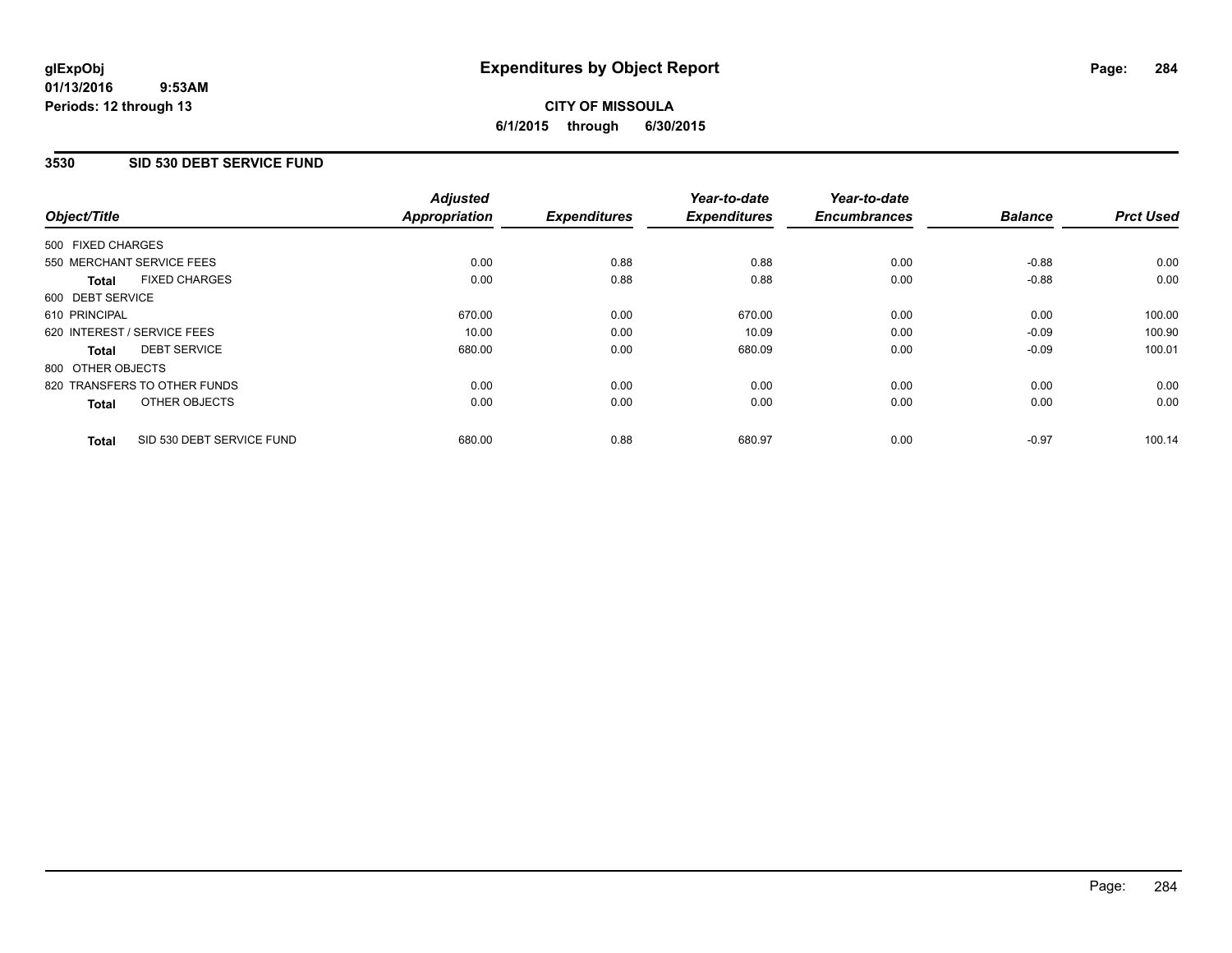#### **3531 SID 531 HICKORY ST CALMING**

| Object/Title                         | <b>Adjusted</b><br>Appropriation | <b>Expenditures</b> | Year-to-date<br><b>Expenditures</b> | Year-to-date<br><b>Encumbrances</b> | <b>Balance</b> | <b>Prct Used</b> |
|--------------------------------------|----------------------------------|---------------------|-------------------------------------|-------------------------------------|----------------|------------------|
| 500 FIXED CHARGES                    |                                  |                     |                                     |                                     |                |                  |
| 550 MERCHANT SERVICE FEES            | 0.00                             | 0.00                | 0.00                                | 0.00                                | 0.00           | 0.00             |
| <b>FIXED CHARGES</b><br><b>Total</b> | 0.00                             | 0.00                | 0.00                                | 0.00                                | 0.00           | 0.00             |
| 800 OTHER OBJECTS                    |                                  |                     |                                     |                                     |                |                  |
| 820 TRANSFERS TO OTHER FUNDS         | 2.984.00                         | 2.984.41            | 2.984.41                            | 0.00                                | $-0.41$        | 100.01           |
| OTHER OBJECTS<br><b>Total</b>        | 2.984.00                         | 2.984.41            | 2.984.41                            | 0.00                                | $-0.41$        | 100.01           |
| NON-DEPARTMENTAL<br><b>Total</b>     | 2.984.00                         | 2.984.41            | 2.984.41                            | 0.00                                | $-0.41$        | 100.01           |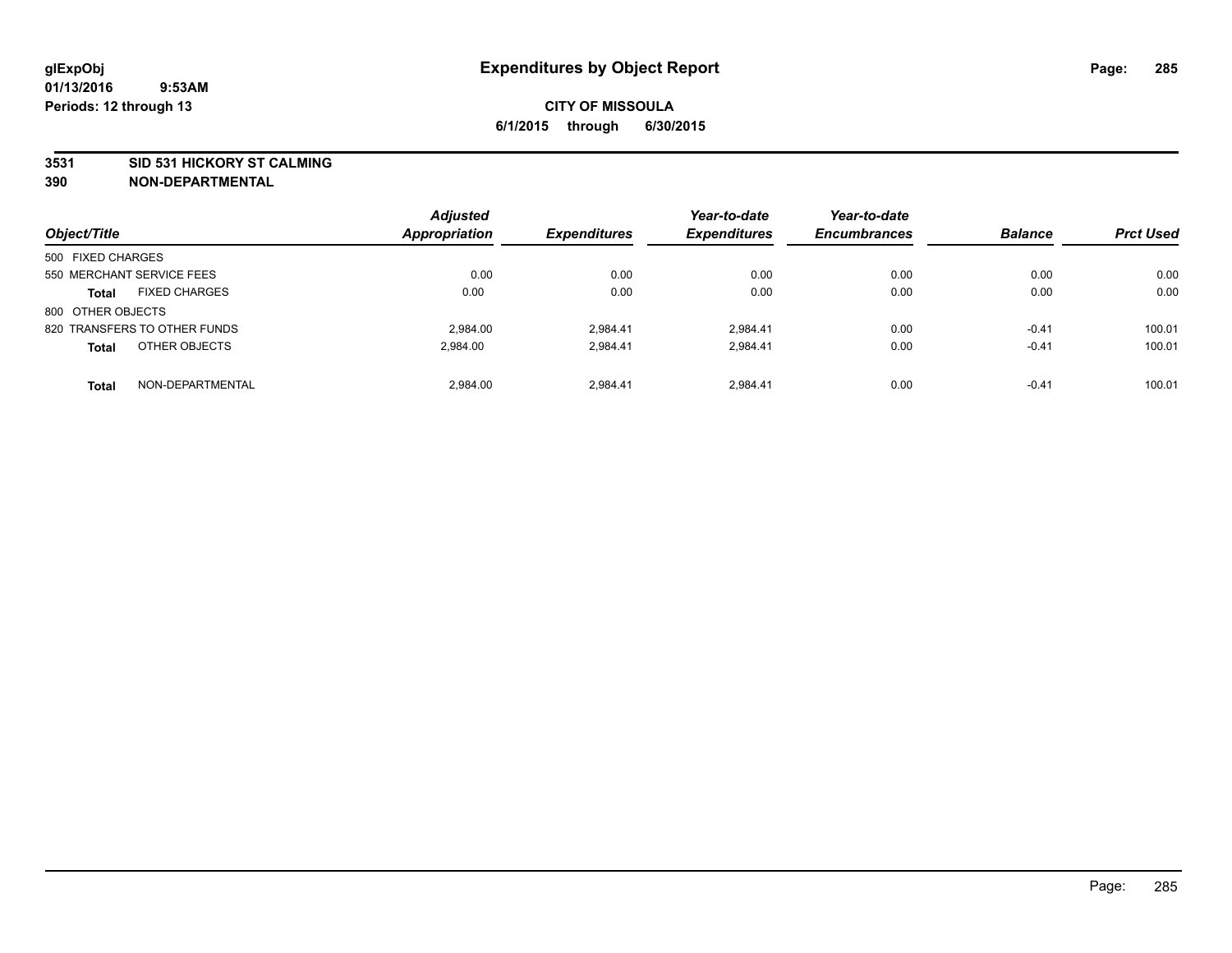### **3531 SID 531 HICKORY ST CALMING**

| Object/Title      |                              | <b>Adjusted</b><br><b>Appropriation</b> | <b>Expenditures</b> | Year-to-date<br><b>Expenditures</b> | Year-to-date<br><b>Encumbrances</b> | <b>Balance</b> | <b>Prct Used</b> |
|-------------------|------------------------------|-----------------------------------------|---------------------|-------------------------------------|-------------------------------------|----------------|------------------|
| 500 FIXED CHARGES |                              |                                         |                     |                                     |                                     |                |                  |
|                   | 550 MERCHANT SERVICE FEES    | 0.00                                    | 0.00                | 0.00                                | 0.00                                | 0.00           | 0.00             |
| <b>Total</b>      | <b>FIXED CHARGES</b>         | 0.00                                    | 0.00                | 0.00                                | 0.00                                | 0.00           | 0.00             |
| 800 OTHER OBJECTS |                              |                                         |                     |                                     |                                     |                |                  |
|                   | 820 TRANSFERS TO OTHER FUNDS | 2.984.00                                | 2.984.41            | 2.984.41                            | 0.00                                | $-0.41$        | 100.01           |
| <b>Total</b>      | OTHER OBJECTS                | 2.984.00                                | 2.984.41            | 2.984.41                            | 0.00                                | $-0.41$        | 100.01           |
| <b>Total</b>      | SID 531 HICKORY ST CALMING   | 2.984.00                                | 2.984.41            | 2.984.41                            | 0.00                                | $-0.41$        | 100.01           |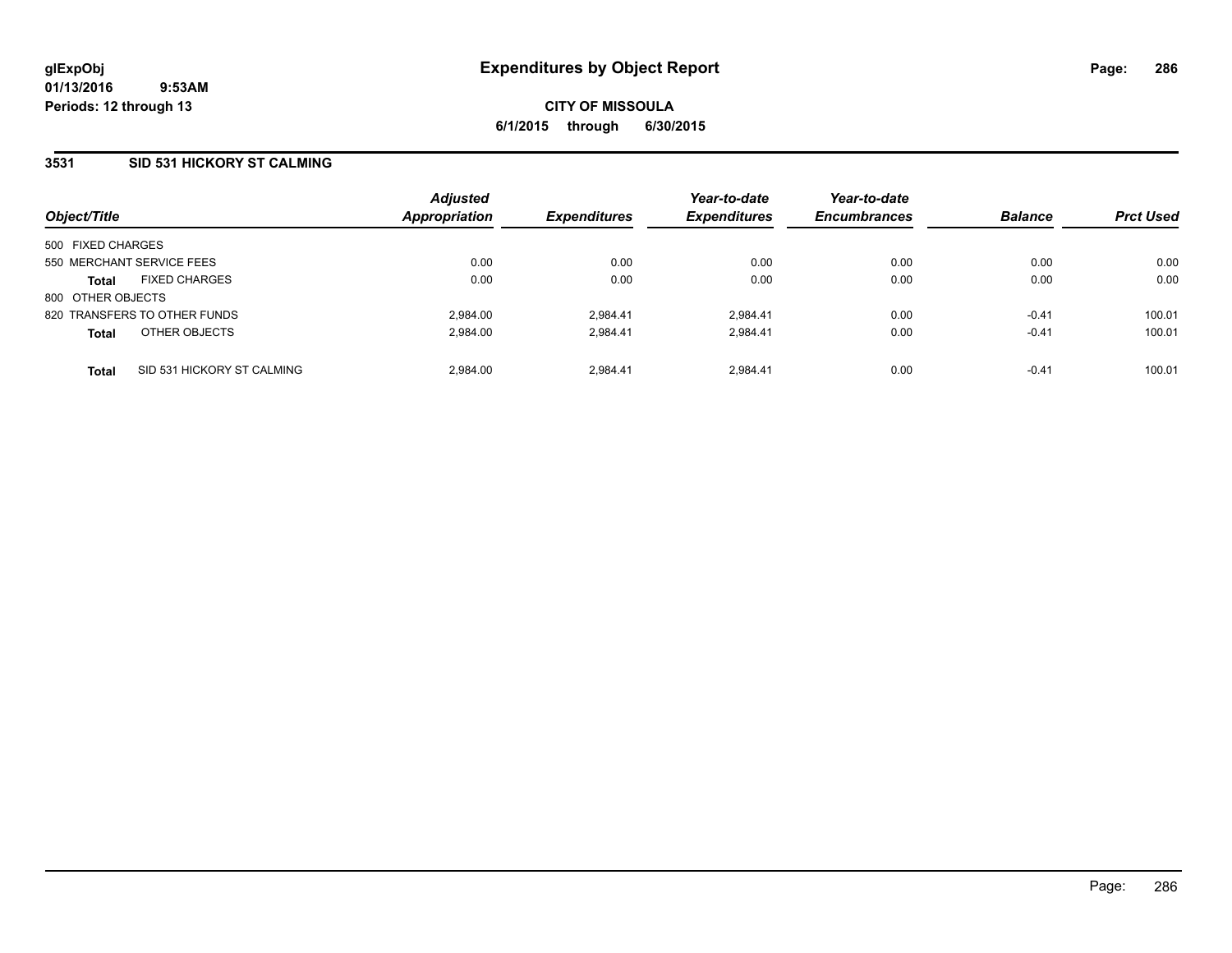#### **3532 SID 532 DEBT SERVICE FUND**

|                                      | <b>Adjusted</b> |                     | Year-to-date        | Year-to-date        |                |                  |
|--------------------------------------|-----------------|---------------------|---------------------|---------------------|----------------|------------------|
| Object/Title                         | Appropriation   | <b>Expenditures</b> | <b>Expenditures</b> | <b>Encumbrances</b> | <b>Balance</b> | <b>Prct Used</b> |
| 500 FIXED CHARGES                    |                 |                     |                     |                     |                |                  |
| 550 MERCHANT SERVICE FEES            | 98.00           | 0.00                | 0.00                | 0.00                | 98.00          | 0.00             |
| <b>FIXED CHARGES</b><br><b>Total</b> | 98.00           | 0.00                | 0.00                | 0.00                | 98.00          | 0.00             |
| 600 DEBT SERVICE                     |                 |                     |                     |                     |                |                  |
| 610 PRINCIPAL                        | 30.350.00       | 30.000.00           | 30,000.00           | 0.00                | 350.00         | 98.85            |
| 620 INTEREST / SERVICE FEES          | 13.363.00       | 6,681.25            | 13.712.50           | 0.00                | $-349.50$      | 102.62           |
| <b>DEBT SERVICE</b><br><b>Total</b>  | 43.713.00       | 36,681.25           | 43.712.50           | 0.00                | 0.50           | 100.00           |
| NON-DEPARTMENTAL<br><b>Total</b>     | 43.811.00       | 36.681.25           | 43.712.50           | 0.00                | 98.50          | 99.78            |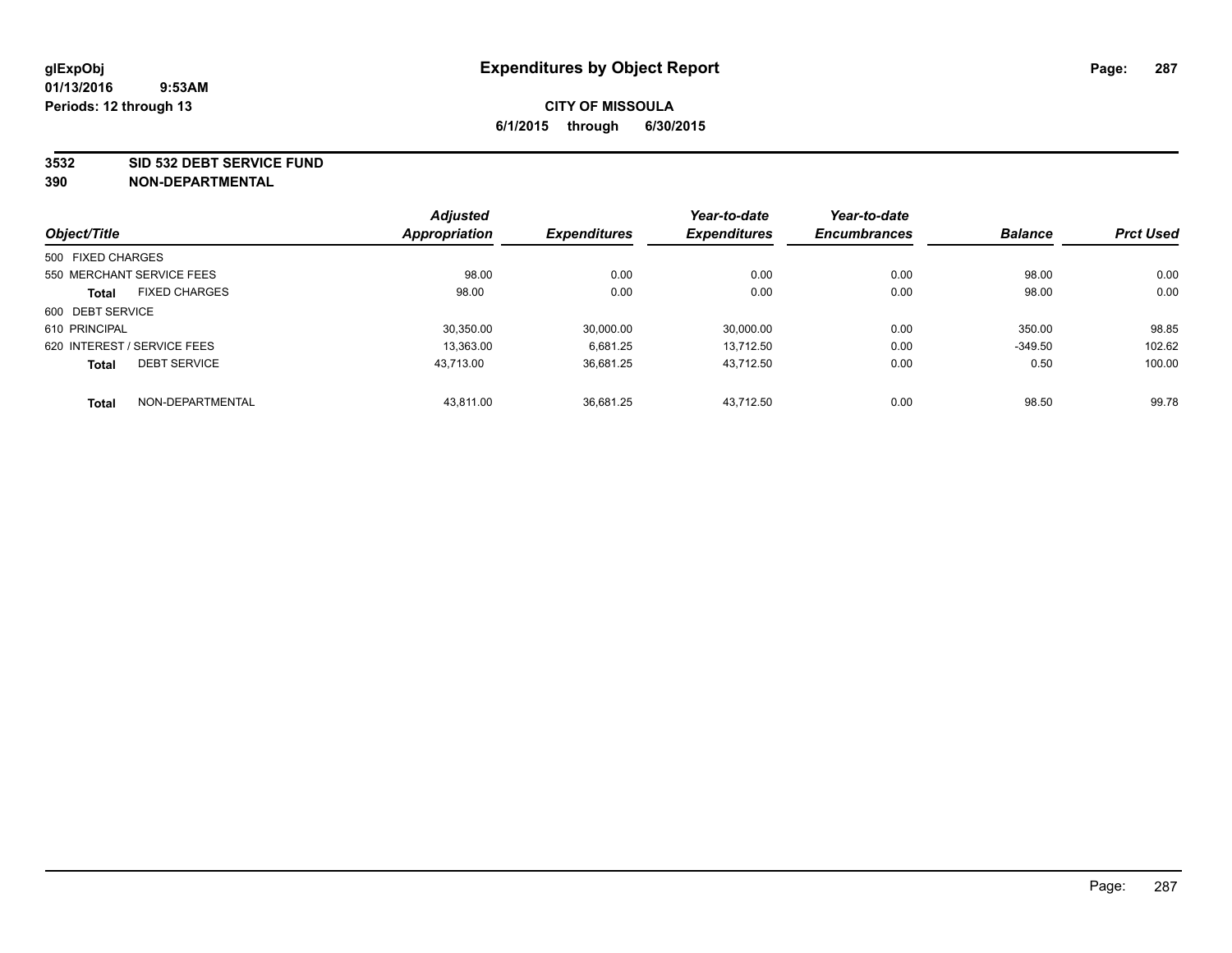### **3532 SID 532 DEBT SERVICE FUND**

| Object/Title                |                           | <b>Adjusted</b><br><b>Appropriation</b> | <b>Expenditures</b> | Year-to-date<br><b>Expenditures</b> | Year-to-date<br><b>Encumbrances</b> | <b>Balance</b> | <b>Prct Used</b> |
|-----------------------------|---------------------------|-----------------------------------------|---------------------|-------------------------------------|-------------------------------------|----------------|------------------|
| 500 FIXED CHARGES           |                           |                                         |                     |                                     |                                     |                |                  |
| 550 MERCHANT SERVICE FEES   |                           | 98.00                                   | 0.00                | 0.00                                | 0.00                                | 98.00          | 0.00             |
| <b>Total</b>                | <b>FIXED CHARGES</b>      | 98.00                                   | 0.00                | 0.00                                | 0.00                                | 98.00          | 0.00             |
| 600 DEBT SERVICE            |                           |                                         |                     |                                     |                                     |                |                  |
| 610 PRINCIPAL               |                           | 30,350.00                               | 30,000.00           | 30,000.00                           | 0.00                                | 350.00         | 98.85            |
| 620 INTEREST / SERVICE FEES |                           | 13.363.00                               | 6.681.25            | 13.712.50                           | 0.00                                | $-349.50$      | 102.62           |
| <b>Total</b>                | <b>DEBT SERVICE</b>       | 43.713.00                               | 36.681.25           | 43.712.50                           | 0.00                                | 0.50           | 100.00           |
| <b>Total</b>                | SID 532 DEBT SERVICE FUND | 43.811.00                               | 36.681.25           | 43.712.50                           | 0.00                                | 98.50          | 99.78            |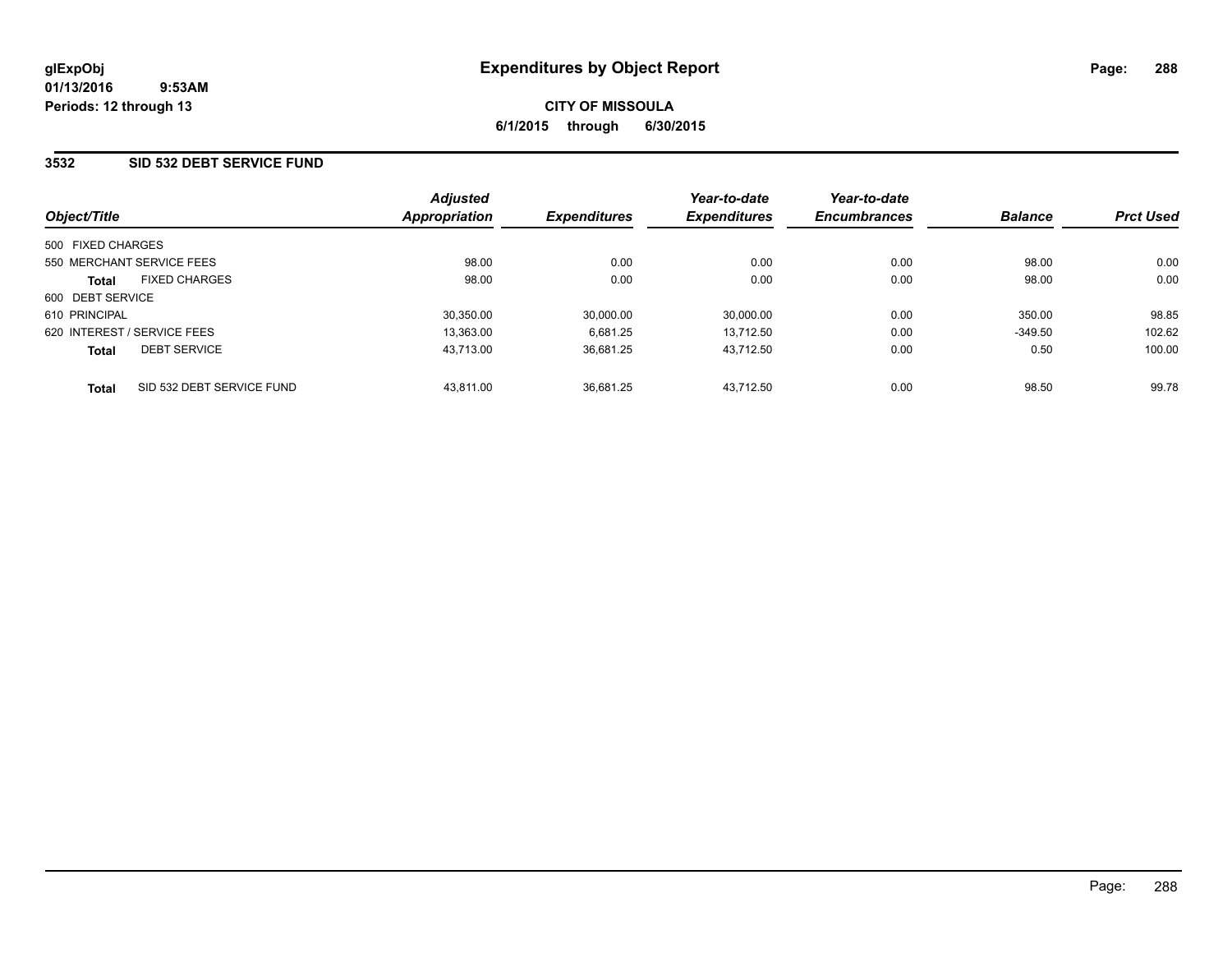# **CITY OF MISSOULA 6/1/2015 through 6/30/2015**

### **3533 GILBERT ST SEWER SID DEBT FUND**

**330 WASTEWATER**

| Object/Title                         | <b>Adjusted</b><br>Appropriation | <b>Expenditures</b> | Year-to-date<br><b>Expenditures</b> | Year-to-date<br><b>Encumbrances</b> | <b>Balance</b> | <b>Prct Used</b> |
|--------------------------------------|----------------------------------|---------------------|-------------------------------------|-------------------------------------|----------------|------------------|
| 500 FIXED CHARGES                    |                                  |                     |                                     |                                     |                |                  |
| 550 MERCHANT SERVICE FEES            | 0.00                             | 0.00                | 0.00                                | 0.00                                | 0.00           | 0.00             |
| <b>FIXED CHARGES</b><br><b>Total</b> | 0.00                             | 0.00                | 0.00                                | 0.00                                | 0.00           | 0.00             |
| <b>WASTEWATER</b><br>Total           | 0.00                             | 0.00                | 0.00                                | 0.00                                | 0.00           | 0.00             |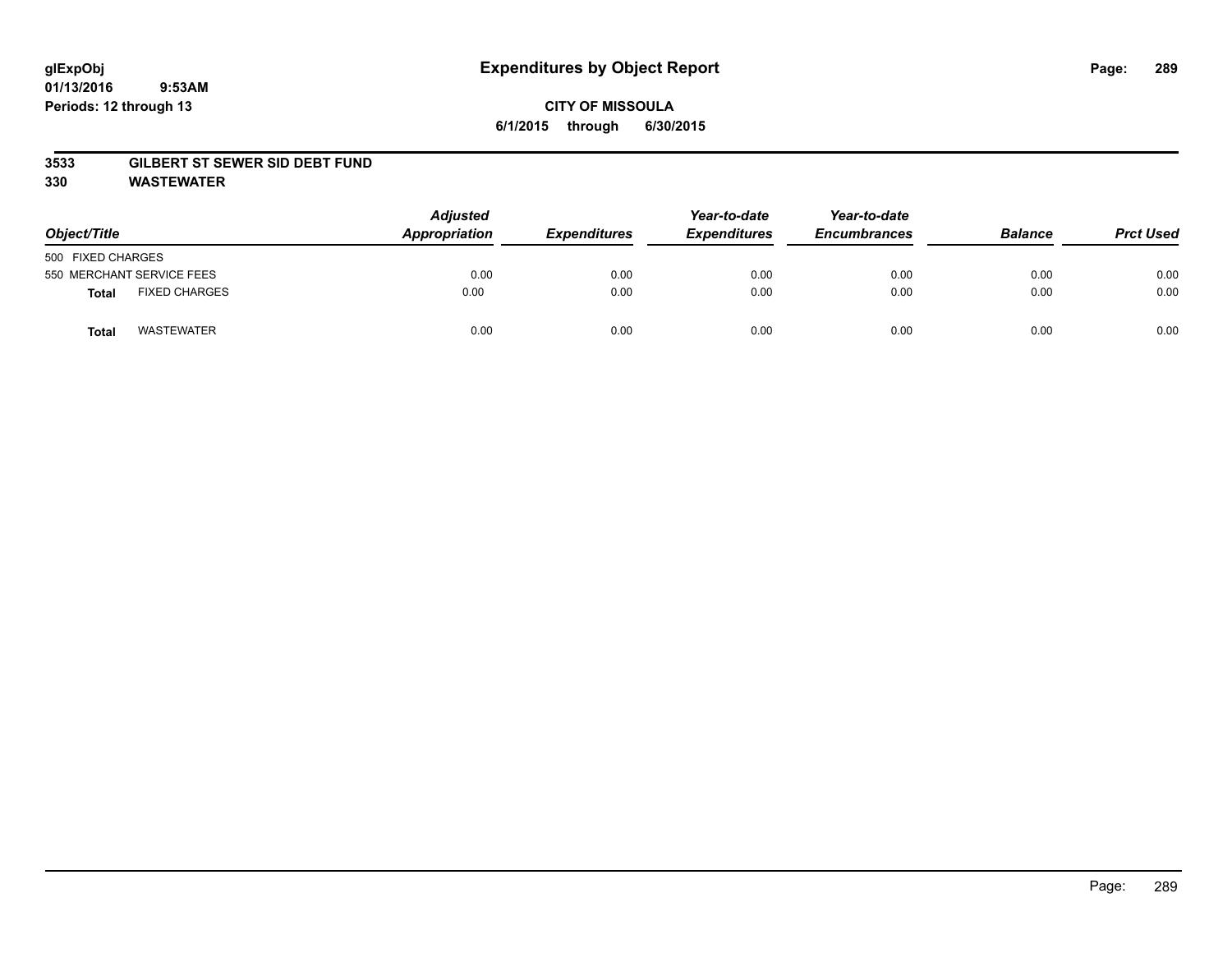### **3533 GILBERT ST SEWER SID DEBT FUND**

|                                      | <b>Adjusted</b>      |                     | Year-to-date        | Year-to-date        |                |                  |
|--------------------------------------|----------------------|---------------------|---------------------|---------------------|----------------|------------------|
| Object/Title                         | <b>Appropriation</b> | <b>Expenditures</b> | <b>Expenditures</b> | <b>Encumbrances</b> | <b>Balance</b> | <b>Prct Used</b> |
| 500 FIXED CHARGES                    |                      |                     |                     |                     |                |                  |
| 500 FIXED CHARGES                    | 0.00                 | 0.00                | 0.00                | 0.00                | 0.00           | 0.00             |
| 550 MERCHANT SERVICE FEES            | 0.00                 | 0.00                | 0.00                | 0.00                | 0.00           | 0.00             |
| <b>FIXED CHARGES</b><br><b>Total</b> | 0.00                 | 0.00                | 0.00                | 0.00                | 0.00           | 0.00             |
| 600 DEBT SERVICE                     |                      |                     |                     |                     |                |                  |
| 610 PRINCIPAL                        | 12,000.00            | 6,000.00            | 12,000.00           | 0.00                | 0.00           | 100.00           |
| 620 INTEREST / SERVICE FEES          | 5,775.00             | 2,831.25            | 5,775.00            | 0.00                | 0.00           | 100.00           |
| <b>DEBT SERVICE</b><br>Total         | 17,775.00            | 8,831.25            | 17,775.00           | 0.00                | 0.00           | 100.00           |
| 800 OTHER OBJECTS                    |                      |                     |                     |                     |                |                  |
| 820 TRANSFERS TO OTHER FUNDS         | 0.00                 | 0.00                | 0.00                | 0.00                | 0.00           | 0.00             |
| OTHER OBJECTS<br><b>Total</b>        | 0.00                 | 0.00                | 0.00                | 0.00                | 0.00           | 0.00             |
| NON-DEPARTMENTAL<br><b>Total</b>     | 17,775.00            | 8,831.25            | 17.775.00           | 0.00                | 0.00           | 100.00           |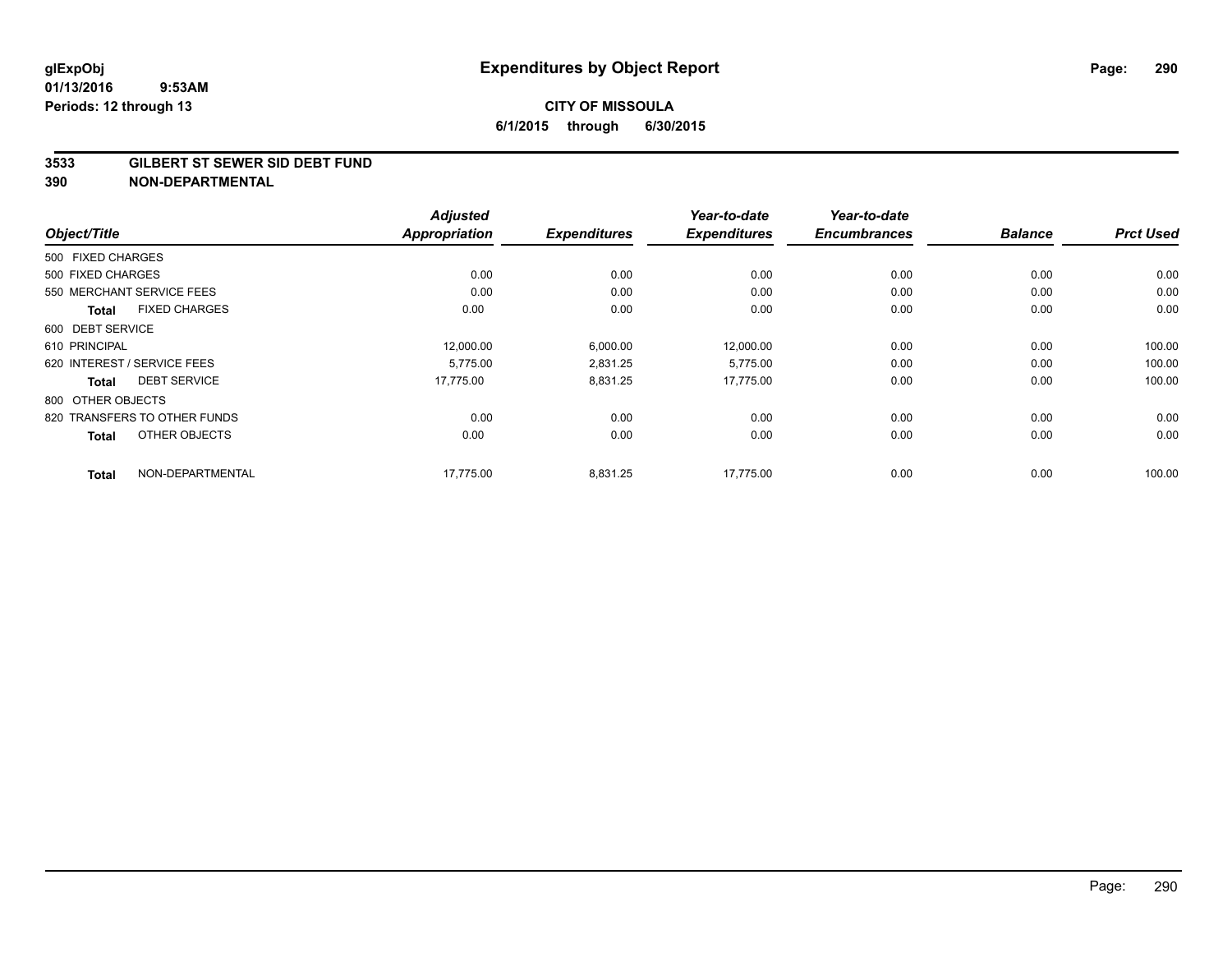# **CITY OF MISSOULA 6/1/2015 through 6/30/2015**

## **3533 GILBERT ST SEWER SID DEBT FUND**

| Object/Title      |                                | <b>Adjusted</b><br><b>Appropriation</b> | <b>Expenditures</b> | Year-to-date<br><b>Expenditures</b> | Year-to-date<br><b>Encumbrances</b> | <b>Balance</b> | <b>Prct Used</b> |
|-------------------|--------------------------------|-----------------------------------------|---------------------|-------------------------------------|-------------------------------------|----------------|------------------|
|                   |                                |                                         |                     |                                     |                                     |                |                  |
| 500 FIXED CHARGES |                                |                                         |                     |                                     |                                     |                |                  |
| 500 FIXED CHARGES |                                | 0.00                                    | 0.00                | 0.00                                | 0.00                                | 0.00           | 0.00             |
|                   | 550 MERCHANT SERVICE FEES      | 0.00                                    | 0.00                | 0.00                                | 0.00                                | 0.00           | 0.00             |
| <b>Total</b>      | <b>FIXED CHARGES</b>           | 0.00                                    | 0.00                | 0.00                                | 0.00                                | 0.00           | 0.00             |
| 600 DEBT SERVICE  |                                |                                         |                     |                                     |                                     |                |                  |
| 610 PRINCIPAL     |                                | 12,000.00                               | 6,000.00            | 12,000.00                           | 0.00                                | 0.00           | 100.00           |
|                   | 620 INTEREST / SERVICE FEES    | 5.775.00                                | 2,831.25            | 5,775.00                            | 0.00                                | 0.00           | 100.00           |
| <b>Total</b>      | <b>DEBT SERVICE</b>            | 17,775.00                               | 8,831.25            | 17.775.00                           | 0.00                                | 0.00           | 100.00           |
| 800 OTHER OBJECTS |                                |                                         |                     |                                     |                                     |                |                  |
|                   | 820 TRANSFERS TO OTHER FUNDS   | 0.00                                    | 0.00                | 0.00                                | 0.00                                | 0.00           | 0.00             |
| <b>Total</b>      | OTHER OBJECTS                  | 0.00                                    | 0.00                | 0.00                                | 0.00                                | 0.00           | 0.00             |
| <b>Total</b>      | GILBERT ST SEWER SID DEBT FUND | 17.775.00                               | 8,831.25            | 17.775.00                           | 0.00                                | 0.00           | 100.00           |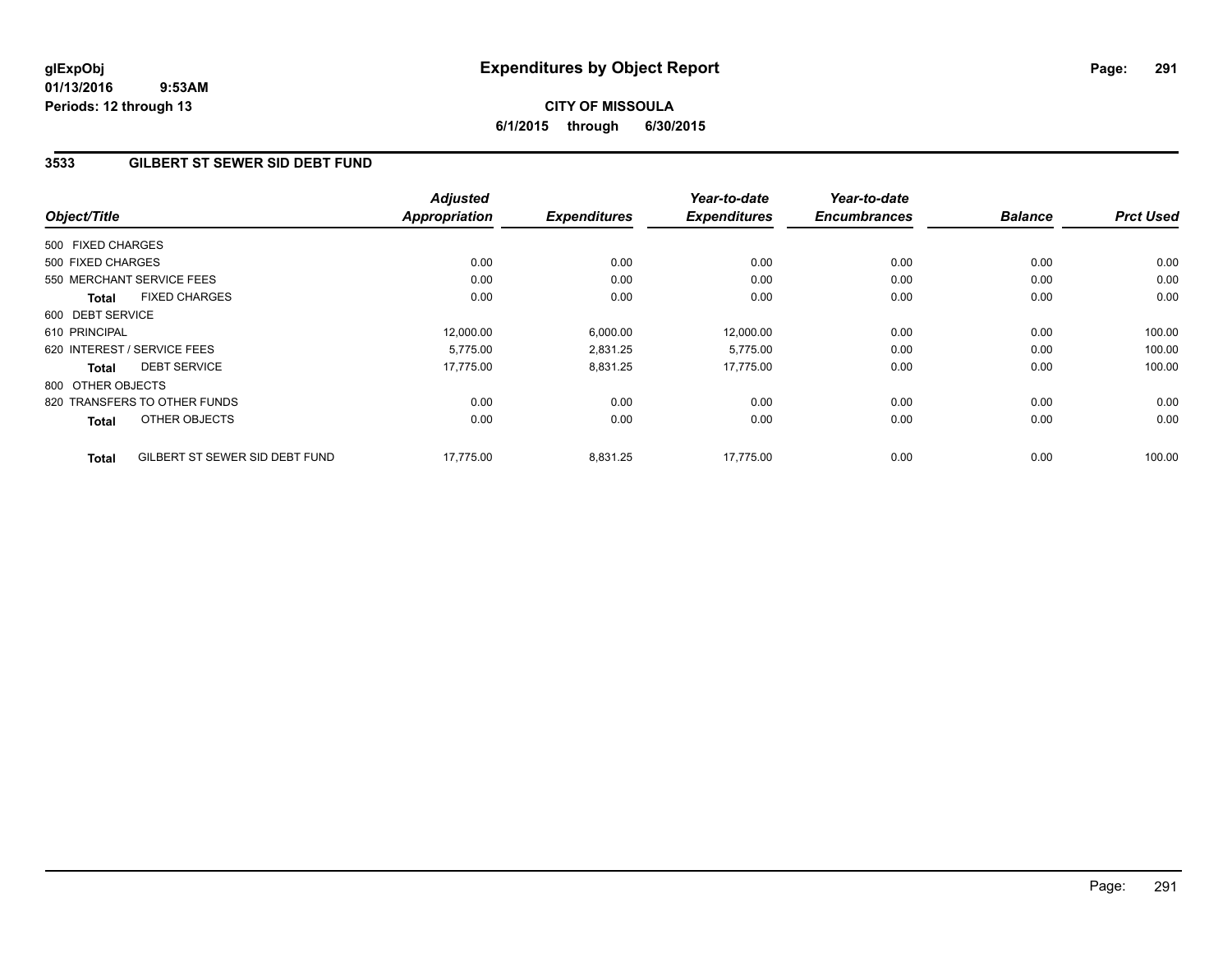### **3534 LINCOLNWOOD SEWER PHASE I**

|                             |                      | <b>Adjusted</b>      |                     | Year-to-date        | Year-to-date        | <b>Balance</b> | <b>Prct Used</b> |
|-----------------------------|----------------------|----------------------|---------------------|---------------------|---------------------|----------------|------------------|
| Object/Title                |                      | <b>Appropriation</b> | <b>Expenditures</b> | <b>Expenditures</b> | <b>Encumbrances</b> |                |                  |
| 500 FIXED CHARGES           |                      |                      |                     |                     |                     |                |                  |
| 550 MERCHANT SERVICE FEES   |                      | 112.00               | 0.00                | 0.00                | 0.00                | 112.00         | 0.00             |
| <b>Total</b>                | <b>FIXED CHARGES</b> | 112.00               | 0.00                | 0.00                | 0.00                | 112.00         | 0.00             |
| 600 DEBT SERVICE            |                      |                      |                     |                     |                     |                |                  |
| 610 PRINCIPAL               |                      | 12.000.00            | 6,000.00            | 12.000.00           | 0.00                | 0.00           | 100.00           |
| 620 INTEREST / SERVICE FEES |                      | 6,413.00             | 3,150.00            | 6.412.50            | 0.00                | 0.50           | 99.99            |
| <b>Total</b>                | <b>DEBT SERVICE</b>  | 18.413.00            | 9,150.00            | 18.412.50           | 0.00                | 0.50           | 100.00           |
| <b>Total</b>                | NON-DEPARTMENTAL     | 18,525.00            | 9.150.00            | 18.412.50           | 0.00                | 112.50         | 99.39            |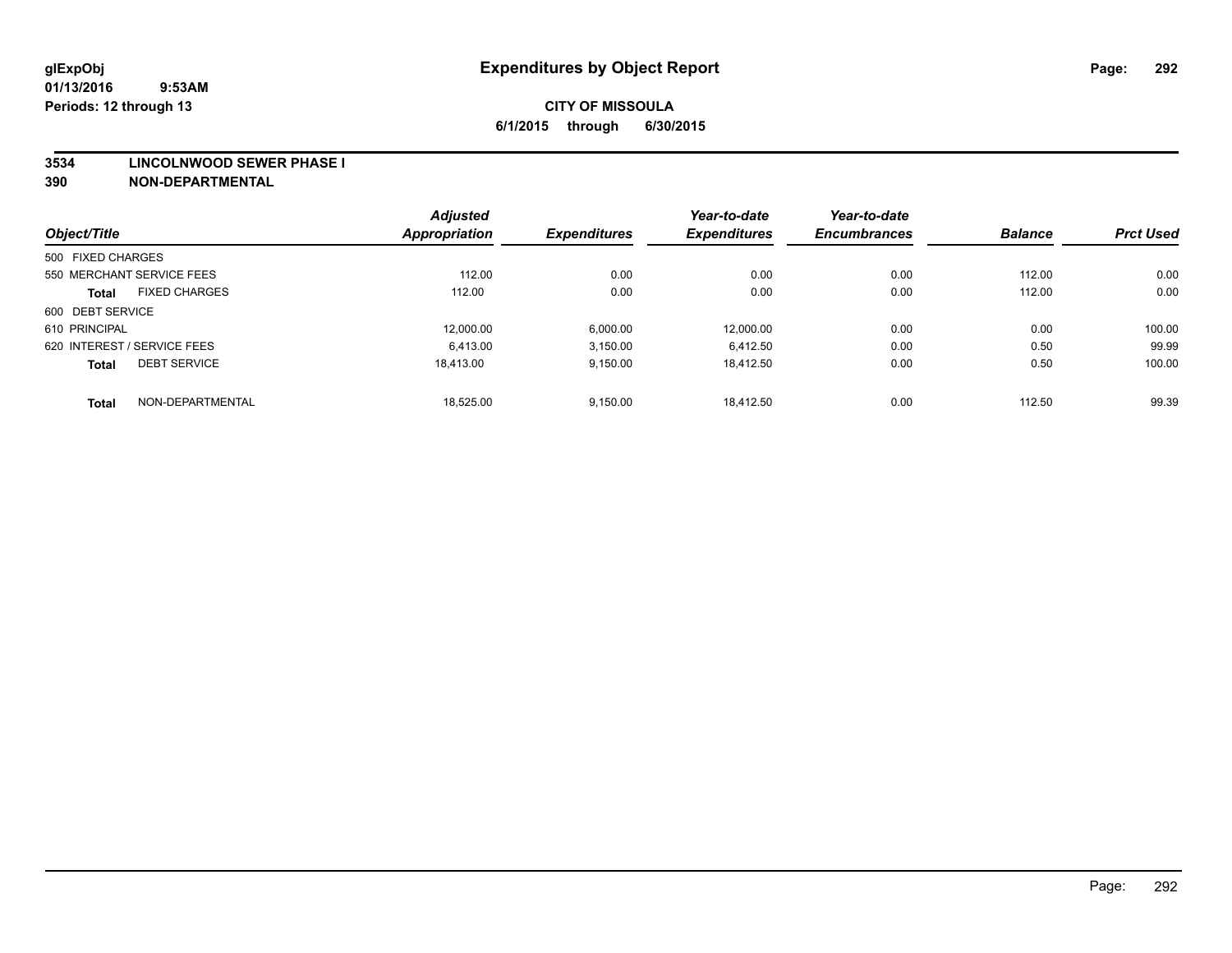**CITY OF MISSOULA 6/1/2015 through 6/30/2015**

### **3534 LINCOLNWOOD SEWER PHASE I**

| Object/Title      |                             | <b>Adjusted</b><br><b>Appropriation</b> | <b>Expenditures</b> | Year-to-date<br><b>Expenditures</b> | Year-to-date<br><b>Encumbrances</b> | <b>Balance</b> | <b>Prct Used</b> |
|-------------------|-----------------------------|-----------------------------------------|---------------------|-------------------------------------|-------------------------------------|----------------|------------------|
| 500 FIXED CHARGES |                             |                                         |                     |                                     |                                     |                |                  |
|                   | 550 MERCHANT SERVICE FEES   | 112.00                                  | 0.00                | 0.00                                | 0.00                                | 112.00         | 0.00             |
| <b>Total</b>      | <b>FIXED CHARGES</b>        | 112.00                                  | 0.00                | 0.00                                | 0.00                                | 112.00         | 0.00             |
| 600 DEBT SERVICE  |                             |                                         |                     |                                     |                                     |                |                  |
| 610 PRINCIPAL     |                             | 12,000.00                               | 6,000.00            | 12.000.00                           | 0.00                                | 0.00           | 100.00           |
|                   | 620 INTEREST / SERVICE FEES | 6,413.00                                | 3.150.00            | 6.412.50                            | 0.00                                | 0.50           | 99.99            |
| <b>Total</b>      | <b>DEBT SERVICE</b>         | 18.413.00                               | 9.150.00            | 18.412.50                           | 0.00                                | 0.50           | 100.00           |
| <b>Total</b>      | LINCOLNWOOD SEWER PHASE I   | 18,525.00                               | 9.150.00            | 18.412.50                           | 0.00                                | 112.50         | 99.39            |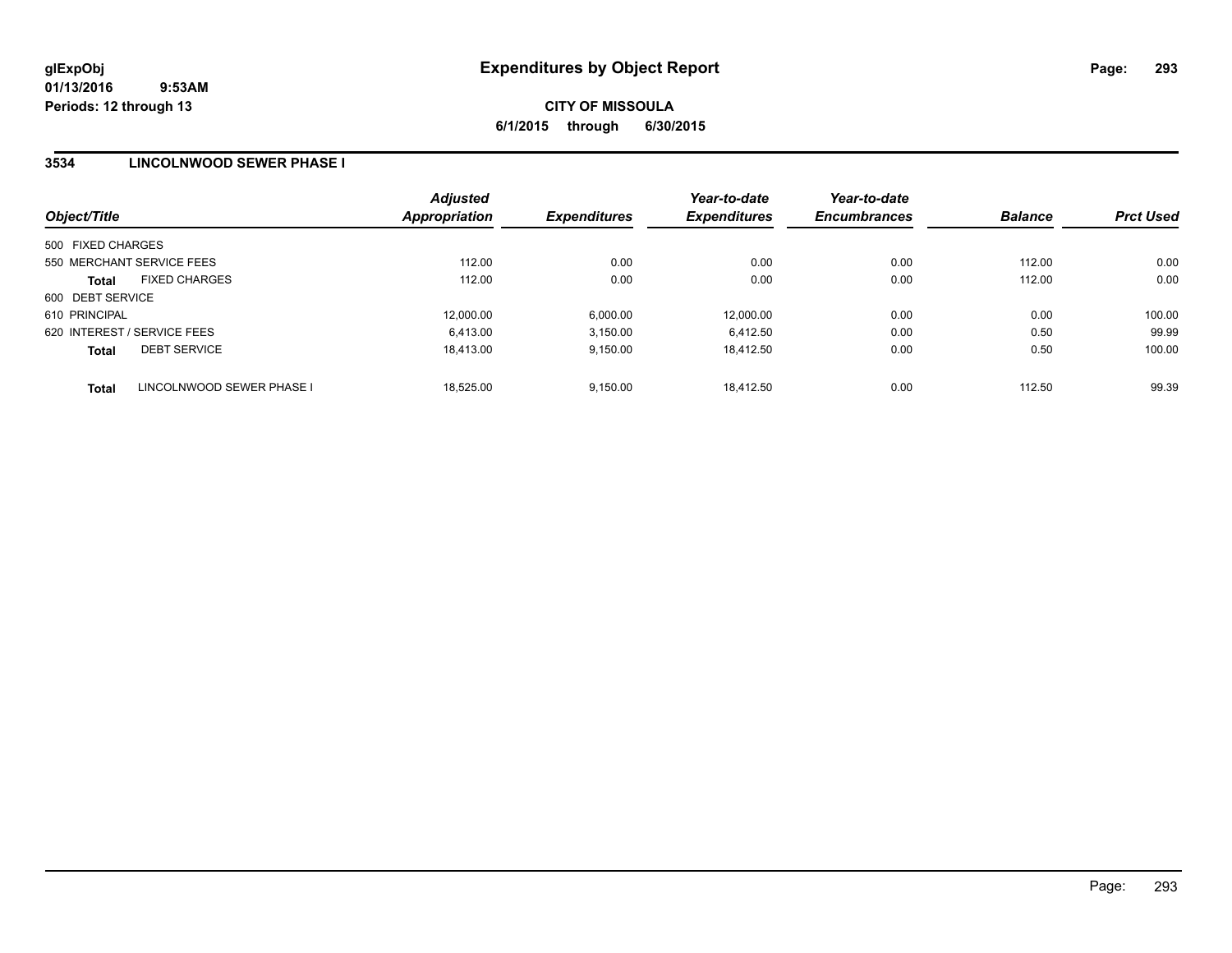### **3535 SLANT STREET TRAFFIC CALMING**

| Object/Title                         |                  | <b>Adjusted</b><br><b>Appropriation</b> | <b>Expenditures</b> | Year-to-date<br><b>Expenditures</b> | Year-to-date<br><b>Encumbrances</b> | <b>Balance</b> | <b>Prct Used</b> |
|--------------------------------------|------------------|-----------------------------------------|---------------------|-------------------------------------|-------------------------------------|----------------|------------------|
| 500 FIXED CHARGES                    |                  |                                         |                     |                                     |                                     |                |                  |
| 550 MERCHANT SERVICE FEES            |                  | 0.00                                    | 0.00                | 0.00                                | 0.00                                | 0.00           | 0.00             |
| <b>FIXED CHARGES</b><br><b>Total</b> |                  | 0.00                                    | 0.00                | 0.00                                | 0.00                                | 0.00           | 0.00             |
| 800 OTHER OBJECTS                    |                  |                                         |                     |                                     |                                     |                |                  |
| 820 TRANSFERS TO OTHER FUNDS         |                  | 4.408.00                                | 4,408.08            | 4.408.08                            | 0.00                                | $-0.08$        | 100.00           |
| OTHER OBJECTS<br><b>Total</b>        |                  | 4,408.00                                | 4,408.08            | 4,408.08                            | 0.00                                | $-0.08$        | 100.00           |
| <b>Total</b>                         | NON-DEPARTMENTAL | 4.408.00                                | 4.408.08            | 4.408.08                            | 0.00                                | $-0.08$        | 100.00           |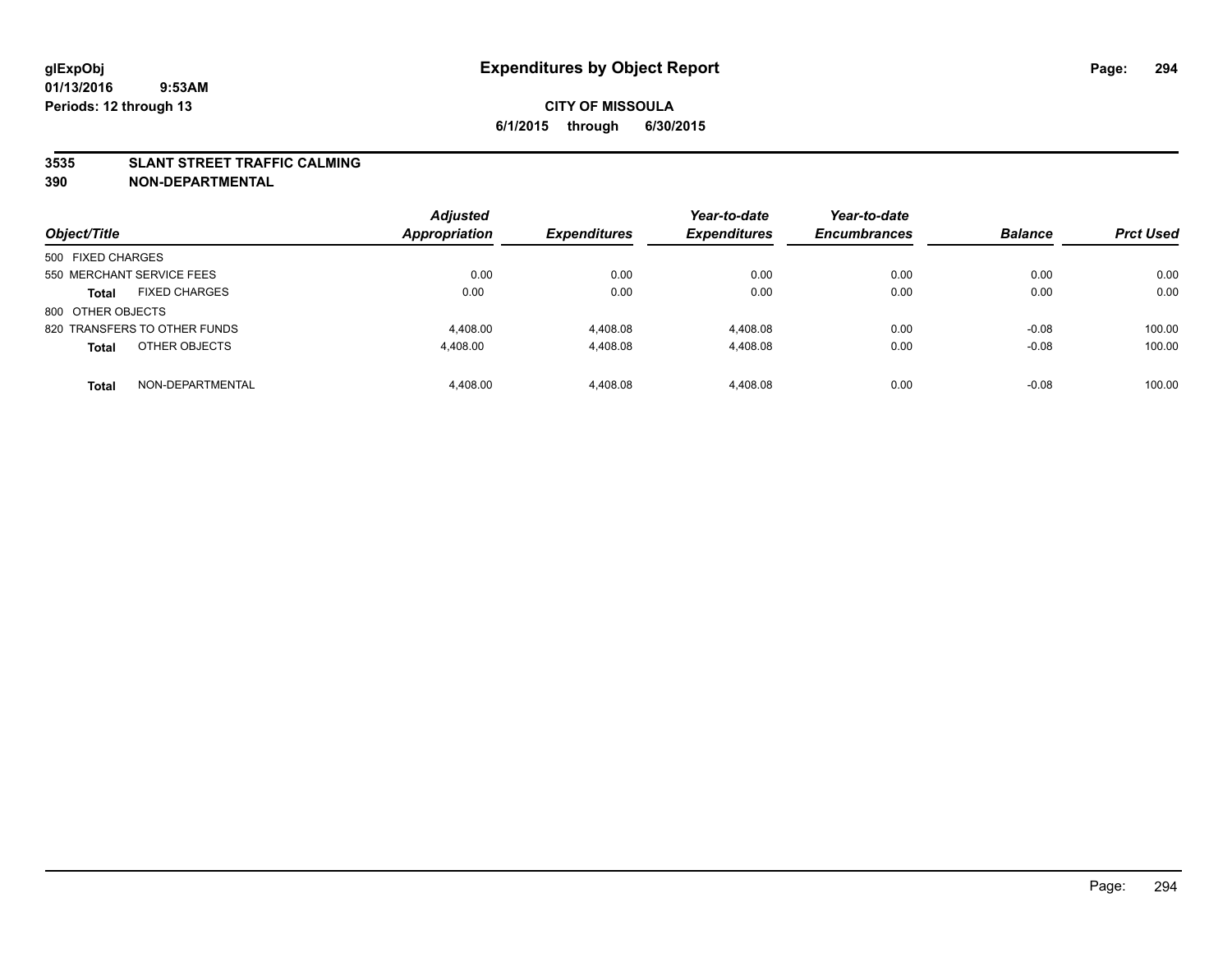## **3535 SLANT STREET TRAFFIC CALMING**

| Object/Title              |                              | <b>Adjusted</b><br><b>Appropriation</b> | <b>Expenditures</b> | Year-to-date<br><b>Expenditures</b> | Year-to-date<br><b>Encumbrances</b> | <b>Balance</b> | <b>Prct Used</b> |
|---------------------------|------------------------------|-----------------------------------------|---------------------|-------------------------------------|-------------------------------------|----------------|------------------|
| 500 FIXED CHARGES         |                              |                                         |                     |                                     |                                     |                |                  |
| 550 MERCHANT SERVICE FEES |                              | 0.00                                    | 0.00                | 0.00                                | 0.00                                | 0.00           | 0.00             |
| <b>Total</b>              | <b>FIXED CHARGES</b>         | 0.00                                    | 0.00                | 0.00                                | 0.00                                | 0.00           | 0.00             |
| 800 OTHER OBJECTS         |                              |                                         |                     |                                     |                                     |                |                  |
|                           | 820 TRANSFERS TO OTHER FUNDS | 4.408.00                                | 4,408.08            | 4.408.08                            | 0.00                                | $-0.08$        | 100.00           |
| <b>Total</b>              | OTHER OBJECTS                | 4.408.00                                | 4,408.08            | 4.408.08                            | 0.00                                | $-0.08$        | 100.00           |
| <b>Total</b>              | SLANT STREET TRAFFIC CALMING | 4,408.00                                | 4,408.08            | 4.408.08                            | 0.00                                | $-0.08$        | 100.00           |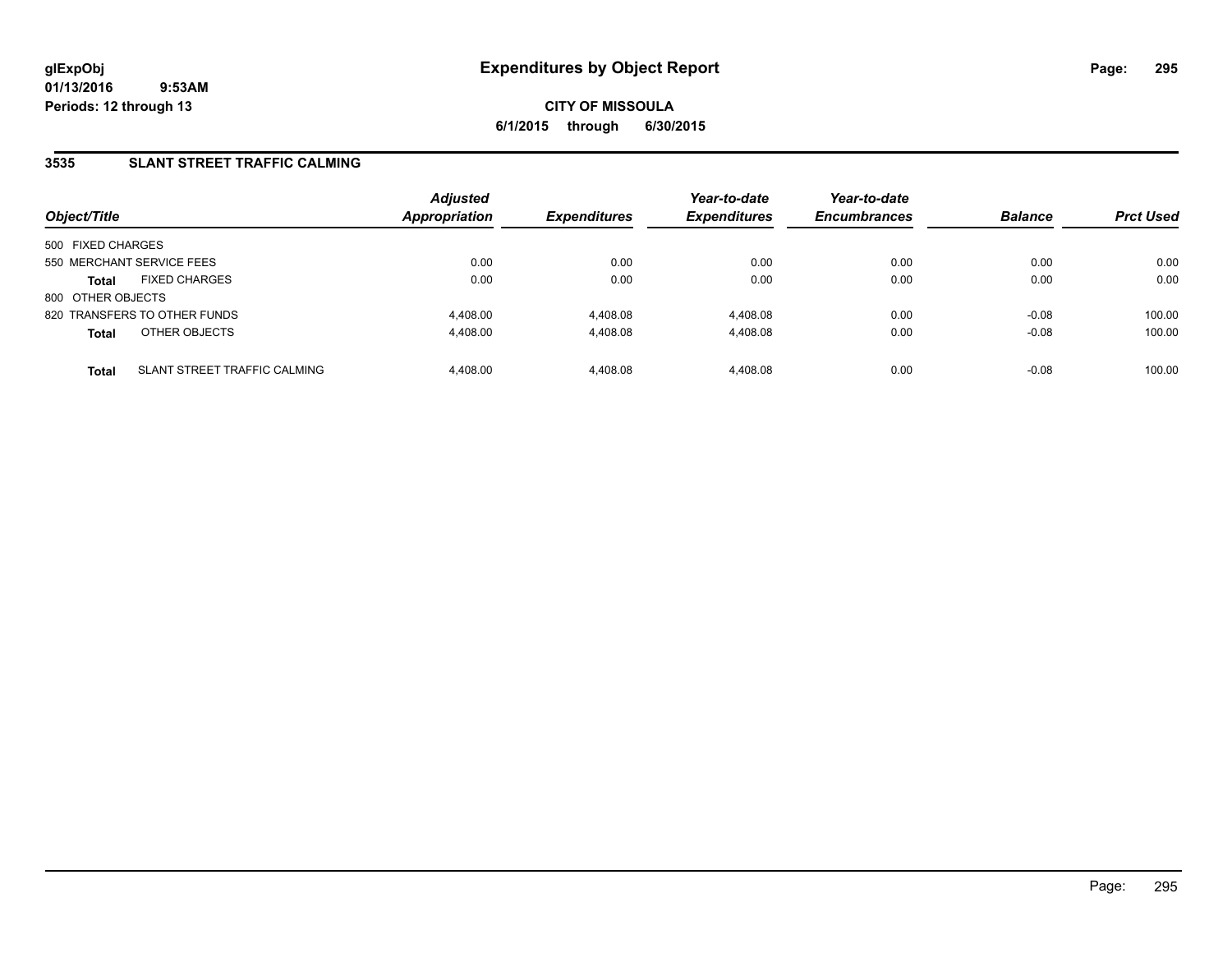### **3536 LINCOLNWOOD SEWER PHASE II**

|                                      | <b>Adjusted</b> |                     | Year-to-date        | Year-to-date        |                |                  |
|--------------------------------------|-----------------|---------------------|---------------------|---------------------|----------------|------------------|
| Object/Title                         | Appropriation   | <b>Expenditures</b> | <b>Expenditures</b> | <b>Encumbrances</b> | <b>Balance</b> | <b>Prct Used</b> |
| 500 FIXED CHARGES                    |                 |                     |                     |                     |                |                  |
| 550 MERCHANT SERVICE FEES            | 161.00          | 0.00                | 0.00                | 0.00                | 161.00         | 0.00             |
| <b>FIXED CHARGES</b><br><b>Total</b> | 161.00          | 0.00                | 0.00                | 0.00                | 161.00         | 0.00             |
| 600 DEBT SERVICE                     |                 |                     |                     |                     |                |                  |
| 610 PRINCIPAL                        | 20,000.00       | 10,000.00           | 20,000.00           | 0.00                | 0.00           | 100.00           |
| 620 INTEREST / SERVICE FEES          | 11.100.00       | 5,456.25            | 11.100.00           | 0.00                | 0.00           | 100.00           |
| <b>DEBT SERVICE</b><br><b>Total</b>  | 31.100.00       | 15.456.25           | 31.100.00           | 0.00                | 0.00           | 100.00           |
| NON-DEPARTMENTAL<br><b>Total</b>     | 31.261.00       | 15.456.25           | 31.100.00           | 0.00                | 161.00         | 99.48            |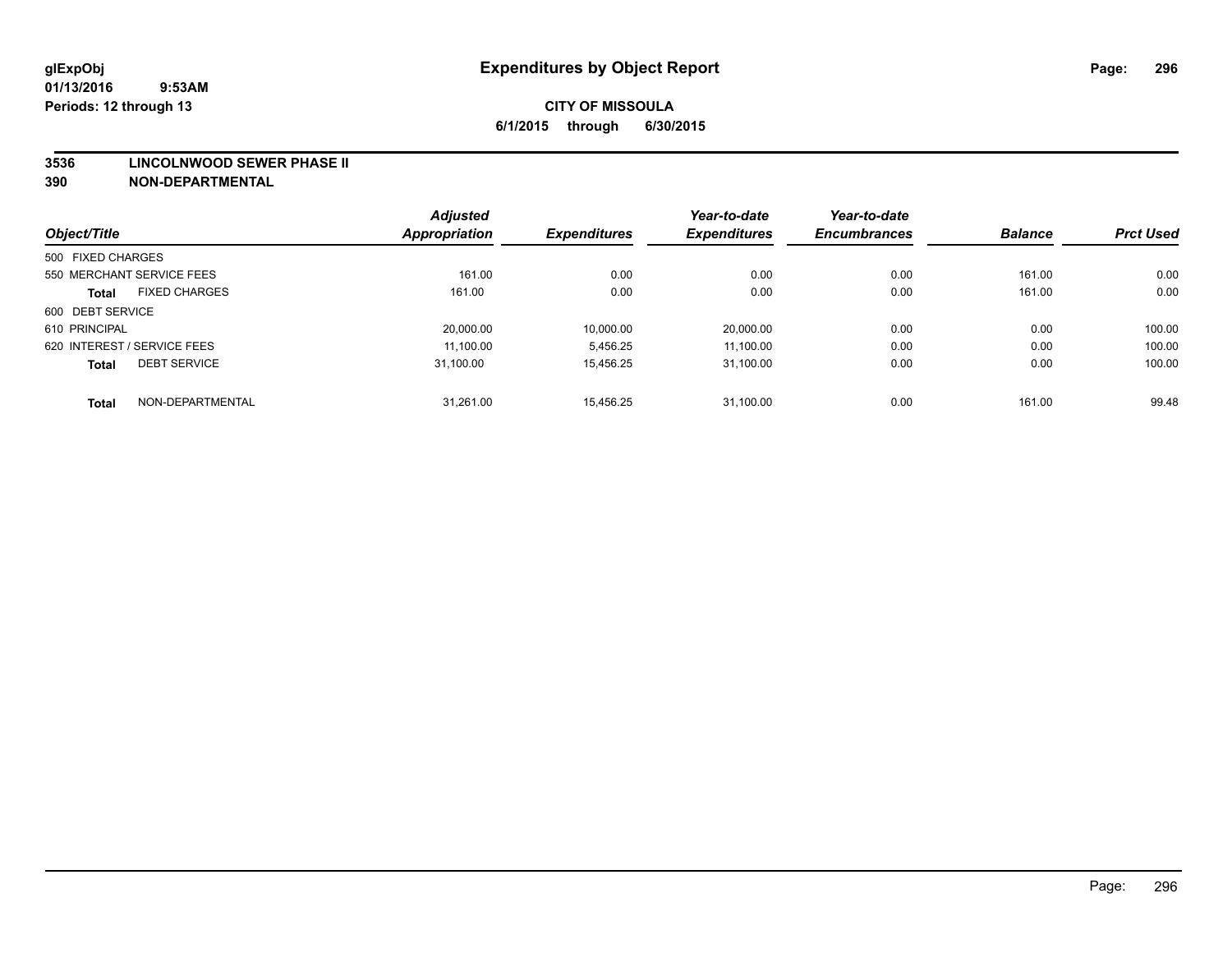**CITY OF MISSOULA 6/1/2015 through 6/30/2015**

### **3536 LINCOLNWOOD SEWER PHASE II**

| Object/Title                |                            | <b>Adjusted</b><br>Appropriation | <b>Expenditures</b> | Year-to-date<br><b>Expenditures</b> | Year-to-date<br><b>Encumbrances</b> | <b>Balance</b> | <b>Prct Used</b> |
|-----------------------------|----------------------------|----------------------------------|---------------------|-------------------------------------|-------------------------------------|----------------|------------------|
| 500 FIXED CHARGES           |                            |                                  |                     |                                     |                                     |                |                  |
| 550 MERCHANT SERVICE FEES   |                            | 161.00                           | 0.00                | 0.00                                | 0.00                                | 161.00         | 0.00             |
| <b>Total</b>                | <b>FIXED CHARGES</b>       | 161.00                           | 0.00                | 0.00                                | 0.00                                | 161.00         | 0.00             |
| 600 DEBT SERVICE            |                            |                                  |                     |                                     |                                     |                |                  |
| 610 PRINCIPAL               |                            | 20,000.00                        | 10,000.00           | 20,000.00                           | 0.00                                | 0.00           | 100.00           |
| 620 INTEREST / SERVICE FEES |                            | 11.100.00                        | 5.456.25            | 11.100.00                           | 0.00                                | 0.00           | 100.00           |
| <b>Total</b>                | <b>DEBT SERVICE</b>        | 31.100.00                        | 15.456.25           | 31.100.00                           | 0.00                                | 0.00           | 100.00           |
| <b>Total</b>                | LINCOLNWOOD SEWER PHASE II | 31.261.00                        | 15.456.25           | 31.100.00                           | 0.00                                | 161.00         | 99.48            |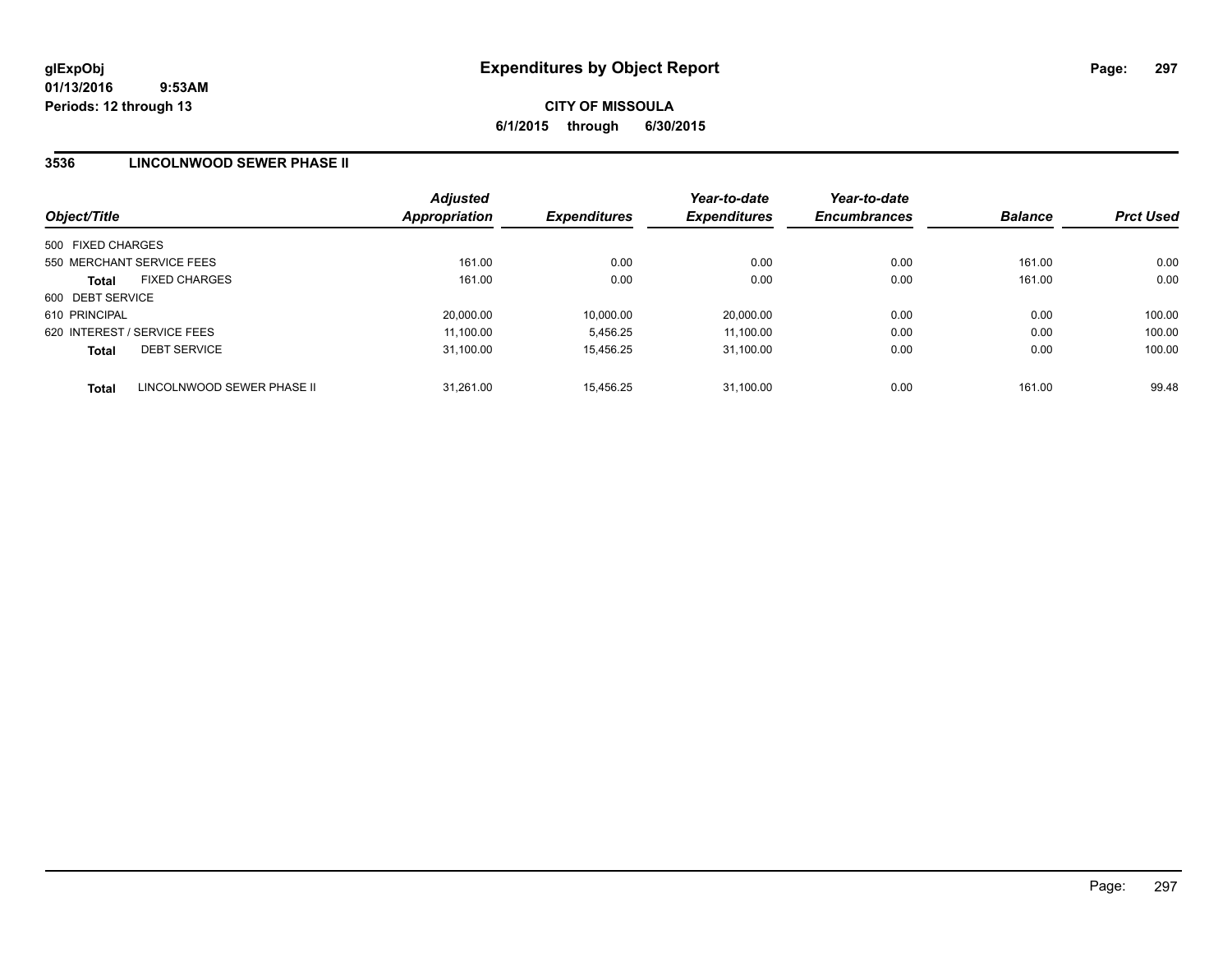### **3539 SOUTH 4TH STREET W TRAFFIC**

| Object/Title                         | <b>Adjusted</b><br><b>Appropriation</b> | <b>Expenditures</b> | Year-to-date<br><b>Expenditures</b> | Year-to-date<br><b>Encumbrances</b> | <b>Balance</b> | <b>Prct Used</b> |
|--------------------------------------|-----------------------------------------|---------------------|-------------------------------------|-------------------------------------|----------------|------------------|
| 500 FIXED CHARGES                    |                                         |                     |                                     |                                     |                |                  |
| 550 MERCHANT SERVICE FEES            | 0.00                                    | 0.00                | 0.00                                | 0.00                                | 0.00           | 0.00             |
| <b>FIXED CHARGES</b><br><b>Total</b> | 0.00                                    | 0.00                | 0.00                                | 0.00                                | 0.00           | 0.00             |
| 800 OTHER OBJECTS                    |                                         |                     |                                     |                                     |                |                  |
| 820 TRANSFERS TO OTHER FUNDS         | 1.602.00                                | 1.601.60            | 1.601.60                            | 0.00                                | 0.40           | 99.98            |
| OTHER OBJECTS<br><b>Total</b>        | 1,602.00                                | 1,601.60            | 1.601.60                            | 0.00                                | 0.40           | 99.98            |
| NON-DEPARTMENTAL<br><b>Total</b>     | 1.602.00                                | 1.601.60            | 1.601.60                            | 0.00                                | 0.40           | 99.98            |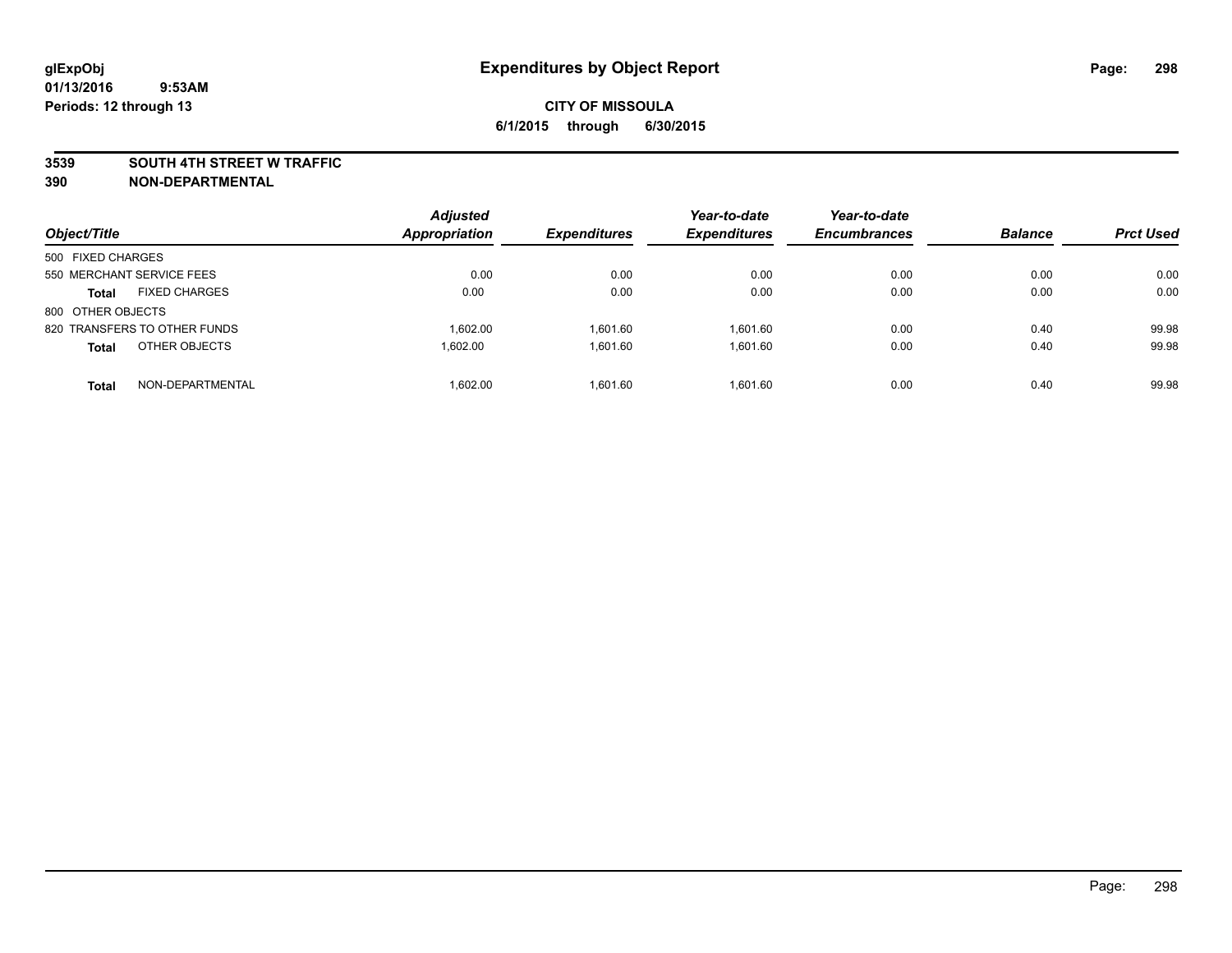## **3539 SOUTH 4TH STREET W TRAFFIC**

| Object/Title              |                              | <b>Adjusted</b><br><b>Appropriation</b> | <b>Expenditures</b> | Year-to-date<br><b>Expenditures</b> | Year-to-date<br><b>Encumbrances</b> | <b>Balance</b> | <b>Prct Used</b> |
|---------------------------|------------------------------|-----------------------------------------|---------------------|-------------------------------------|-------------------------------------|----------------|------------------|
| 500 FIXED CHARGES         |                              |                                         |                     |                                     |                                     |                |                  |
| 550 MERCHANT SERVICE FEES |                              | 0.00                                    | 0.00                | 0.00                                | 0.00                                | 0.00           | 0.00             |
| <b>Total</b>              | <b>FIXED CHARGES</b>         | 0.00                                    | 0.00                | 0.00                                | 0.00                                | 0.00           | 0.00             |
| 800 OTHER OBJECTS         |                              |                                         |                     |                                     |                                     |                |                  |
|                           | 820 TRANSFERS TO OTHER FUNDS | 1.602.00                                | 1.601.60            | 1.601.60                            | 0.00                                | 0.40           | 99.98            |
| <b>Total</b>              | OTHER OBJECTS                | 1.602.00                                | 1,601.60            | 1,601.60                            | 0.00                                | 0.40           | 99.98            |
| <b>Total</b>              | SOUTH 4TH STREET W TRAFFIC   | 1.602.00                                | 1.601.60            | 1.601.60                            | 0.00                                | 0.40           | 99.98            |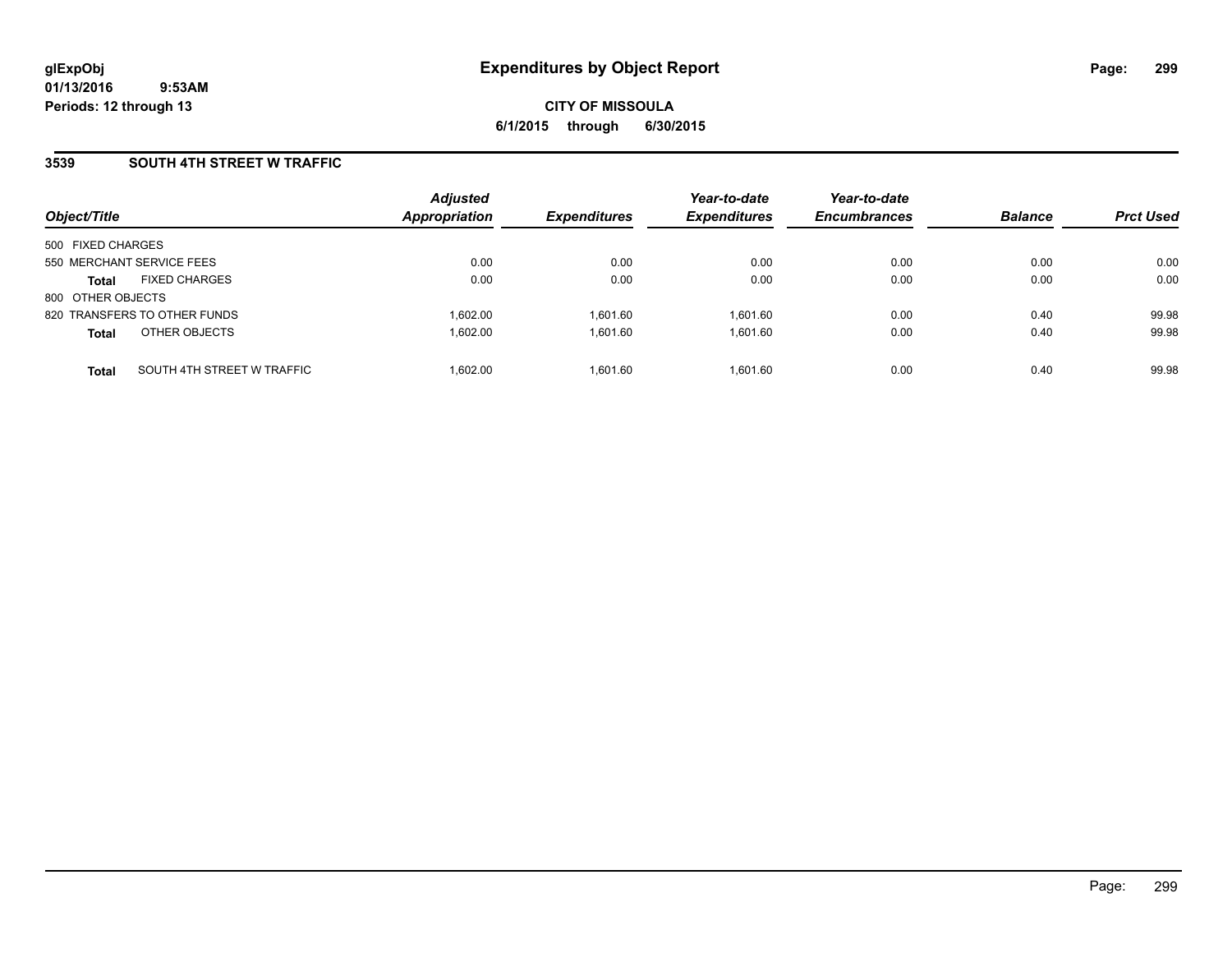### **3540 SID 540 DEBT SERVICE FUND**

|                   |                             | <b>Adjusted</b> |                     | Year-to-date        | Year-to-date        |                |                  |
|-------------------|-----------------------------|-----------------|---------------------|---------------------|---------------------|----------------|------------------|
| Object/Title      |                             | Appropriation   | <b>Expenditures</b> | <b>Expenditures</b> | <b>Encumbrances</b> | <b>Balance</b> | <b>Prct Used</b> |
| 500 FIXED CHARGES |                             |                 |                     |                     |                     |                |                  |
|                   | 550 MERCHANT SERVICE FEES   | 411.00          | 0.00                | 0.00                | 0.00                | 411.00         | 0.00             |
| <b>Total</b>      | <b>FIXED CHARGES</b>        | 411.00          | 0.00                | 0.00                | 0.00                | 411.00         | 0.00             |
| 600 DEBT SERVICE  |                             |                 |                     |                     |                     |                |                  |
| 610 PRINCIPAL     |                             | 70.000.00       | 70.000.00           | 70.000.00           | 0.00                | 0.00           | 100.00           |
|                   | 620 INTEREST / SERVICE FEES | 52,098.00       | 25.873.75           | 52.097.50           | 0.00                | 0.50           | 100.00           |
| <b>Total</b>      | <b>DEBT SERVICE</b>         | 122.098.00      | 95.873.75           | 122.097.50          | 0.00                | 0.50           | 100.00           |
| <b>Total</b>      | NON-DEPARTMENTAL            | 122,509.00      | 95.873.75           | 122.097.50          | 0.00                | 411.50         | 99.66            |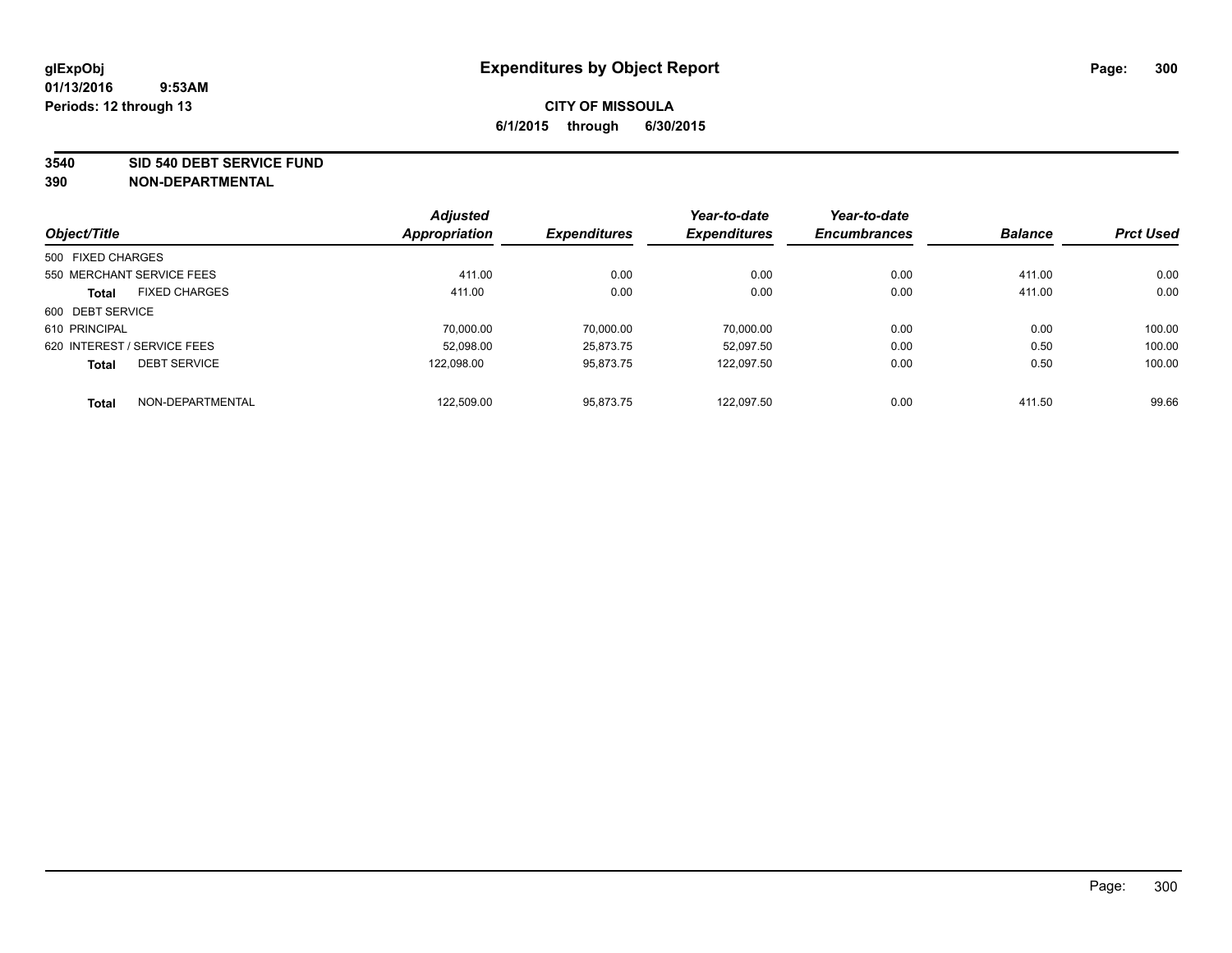## **3540 SID 540 DEBT SERVICE FUND**

| Object/Title                |                           | <b>Adjusted</b><br>Appropriation | <b>Expenditures</b> | Year-to-date<br><b>Expenditures</b> | Year-to-date<br><b>Encumbrances</b> | <b>Balance</b> | <b>Prct Used</b> |
|-----------------------------|---------------------------|----------------------------------|---------------------|-------------------------------------|-------------------------------------|----------------|------------------|
|                             |                           |                                  |                     |                                     |                                     |                |                  |
| 500 FIXED CHARGES           |                           |                                  |                     |                                     |                                     |                |                  |
| 550 MERCHANT SERVICE FEES   |                           | 411.00                           | 0.00                | 0.00                                | 0.00                                | 411.00         | 0.00             |
| <b>Total</b>                | <b>FIXED CHARGES</b>      | 411.00                           | 0.00                | 0.00                                | 0.00                                | 411.00         | 0.00             |
| 600 DEBT SERVICE            |                           |                                  |                     |                                     |                                     |                |                  |
| 610 PRINCIPAL               |                           | 70,000.00                        | 70.000.00           | 70.000.00                           | 0.00                                | 0.00           | 100.00           |
| 620 INTEREST / SERVICE FEES |                           | 52.098.00                        | 25.873.75           | 52.097.50                           | 0.00                                | 0.50           | 100.00           |
| <b>Total</b>                | <b>DEBT SERVICE</b>       | 122.098.00                       | 95.873.75           | 122.097.50                          | 0.00                                | 0.50           | 100.00           |
| <b>Total</b>                | SID 540 DEBT SERVICE FUND | 122,509.00                       | 95.873.75           | 122.097.50                          | 0.00                                | 411.50         | 99.66            |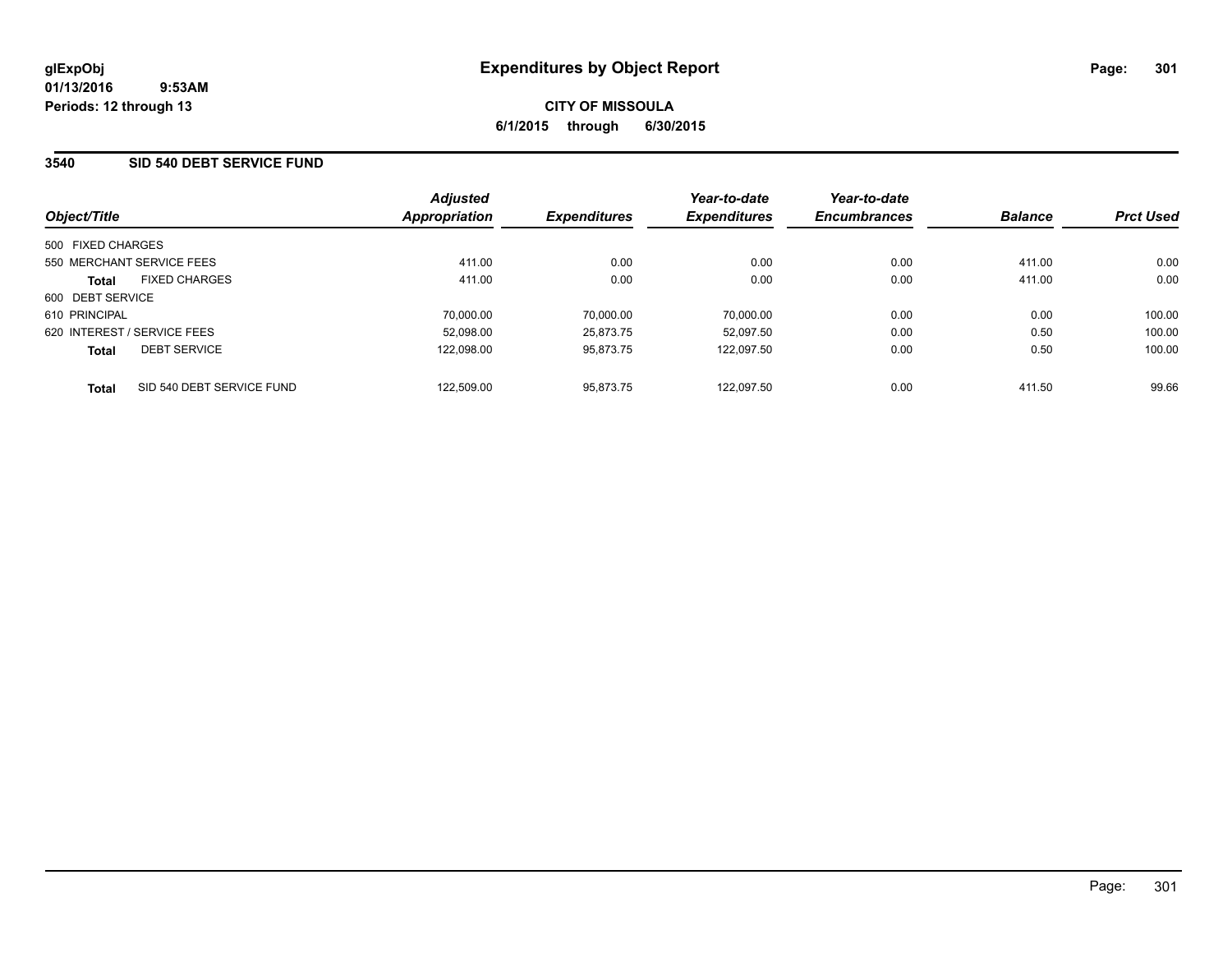### **3541 SID 541 DEBT SERVICE**

|                                      | <b>Adjusted</b>      |                     | Year-to-date        | Year-to-date        |                |                  |
|--------------------------------------|----------------------|---------------------|---------------------|---------------------|----------------|------------------|
| Object/Title                         | <b>Appropriation</b> | <b>Expenditures</b> | <b>Expenditures</b> | <b>Encumbrances</b> | <b>Balance</b> | <b>Prct Used</b> |
| 500 FIXED CHARGES                    |                      |                     |                     |                     |                |                  |
| 550 MERCHANT SERVICE FEES            |                      | 0.00<br>0.00        | 0.00                | 0.00                | 0.00           | 0.00             |
| <b>FIXED CHARGES</b><br><b>Total</b> |                      | 0.00<br>0.00        | 0.00                | 0.00                | 0.00           | 0.00             |
| 600 DEBT SERVICE                     |                      |                     |                     |                     |                |                  |
| 610 PRINCIPAL                        | 30.000.00            | 30,000.00           | 30.000.00           | 0.00                | 0.00           | 100.00           |
| 620 INTEREST / SERVICE FEES          | 30,434.00            | 15.016.25           | 30.332.50           | 0.00                | 101.50         | 99.67            |
| <b>DEBT SERVICE</b><br><b>Total</b>  | 60.434.00            | 45,016.25           | 60.332.50           | 0.00                | 101.50         | 99.83            |
| NON-DEPARTMENTAL<br><b>Total</b>     | 60,434.00            | 45.016.25           | 60.332.50           | 0.00                | 101.50         | 99.83            |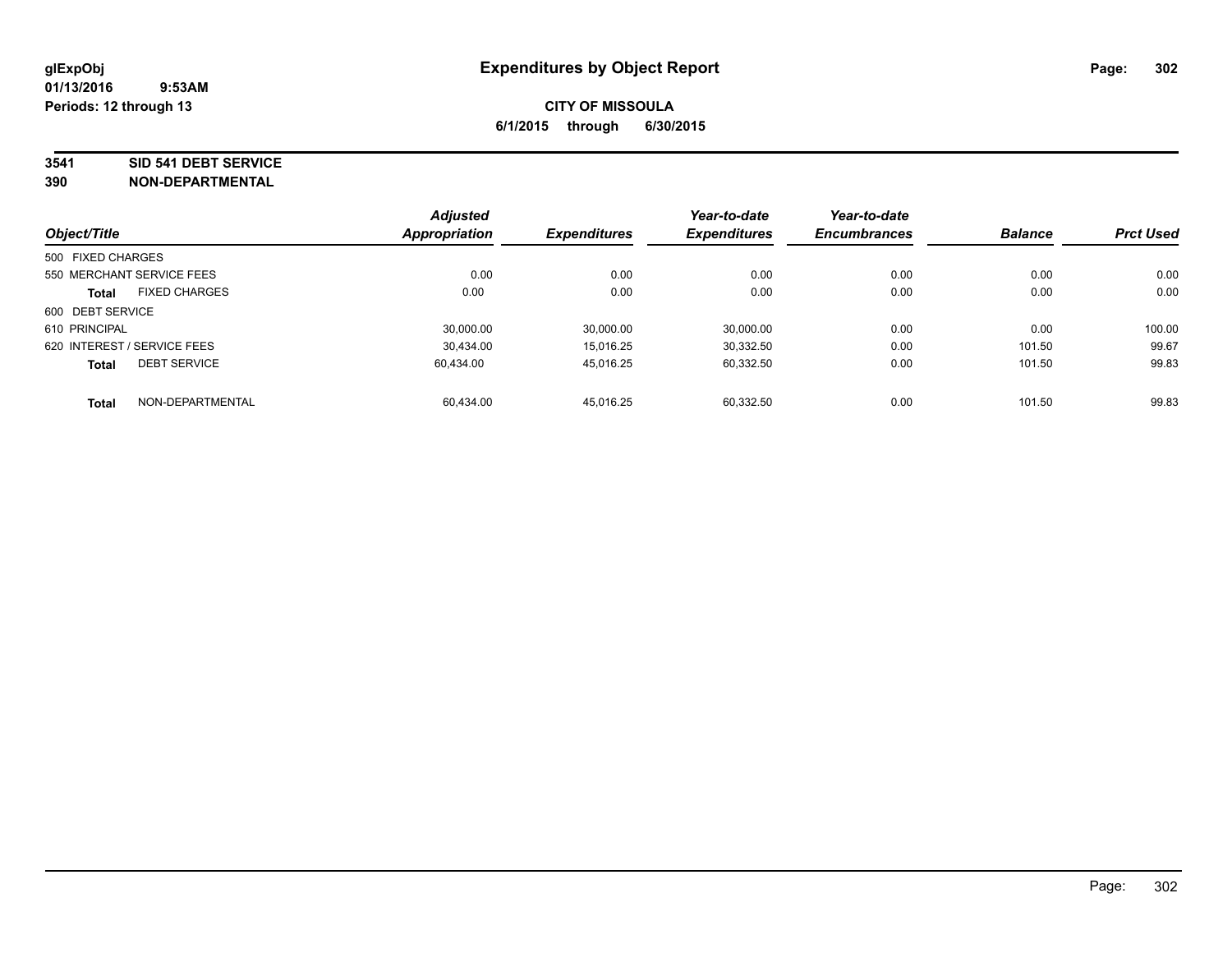### **3541 SID 541 DEBT SERVICE**

| Object/Title                         | <b>Adjusted</b><br><b>Appropriation</b> | <b>Expenditures</b> | Year-to-date<br><b>Expenditures</b> | Year-to-date<br><b>Encumbrances</b> | <b>Balance</b> | <b>Prct Used</b> |
|--------------------------------------|-----------------------------------------|---------------------|-------------------------------------|-------------------------------------|----------------|------------------|
| 500 FIXED CHARGES                    |                                         |                     |                                     |                                     |                |                  |
| 550 MERCHANT SERVICE FEES            | 0.00                                    | 0.00                | 0.00                                | 0.00                                | 0.00           | 0.00             |
| <b>FIXED CHARGES</b><br><b>Total</b> | 0.00                                    | 0.00                | 0.00                                | 0.00                                | 0.00           | 0.00             |
| 600 DEBT SERVICE                     |                                         |                     |                                     |                                     |                |                  |
| 610 PRINCIPAL                        | 30.000.00                               | 30.000.00           | 30.000.00                           | 0.00                                | 0.00           | 100.00           |
| 620 INTEREST / SERVICE FEES          | 30.434.00                               | 15.016.25           | 30.332.50                           | 0.00                                | 101.50         | 99.67            |
| <b>DEBT SERVICE</b><br><b>Total</b>  | 60.434.00                               | 45.016.25           | 60,332.50                           | 0.00                                | 101.50         | 99.83            |
| SID 541 DEBT SERVICE<br>Total        | 60.434.00                               | 45.016.25           | 60.332.50                           | 0.00                                | 101.50         | 99.83            |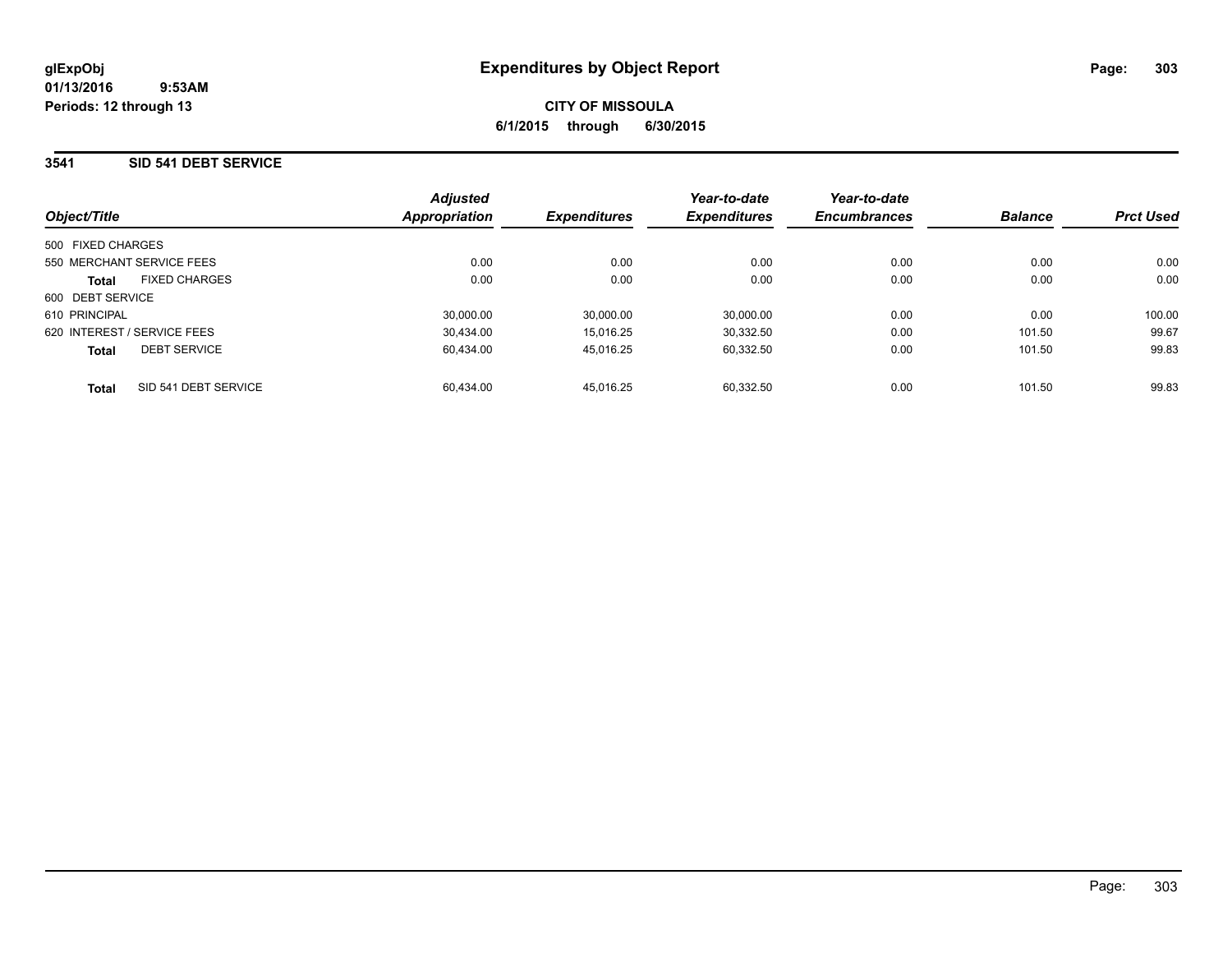### **3543 SID 543 DEBT SERVICE**

| Object/Title                 |                      | <b>Adjusted</b><br>Appropriation | <b>Expenditures</b> | Year-to-date<br><b>Expenditures</b> | Year-to-date<br><b>Encumbrances</b> | <b>Balance</b> | <b>Prct Used</b> |
|------------------------------|----------------------|----------------------------------|---------------------|-------------------------------------|-------------------------------------|----------------|------------------|
|                              |                      |                                  |                     |                                     |                                     |                |                  |
| 500 FIXED CHARGES            |                      |                                  |                     |                                     |                                     |                |                  |
| 550 MERCHANT SERVICE FEES    |                      | 0.00                             | 1.74                | 1.74                                | 0.00                                | $-1.74$        | 0.00             |
| <b>Total</b>                 | <b>FIXED CHARGES</b> | 0.00                             | 1.74                | 1.74                                | 0.00                                | $-1.74$        | 0.00             |
| 600 DEBT SERVICE             |                      |                                  |                     |                                     |                                     |                |                  |
| 610 PRINCIPAL                |                      | 0.00                             | 0.00                | 0.00                                | 0.00                                | 0.00           | 0.00             |
| 620 INTEREST / SERVICE FEES  |                      | 0.00                             | 0.00                | 0.00                                | 0.00                                | 0.00           | 0.00             |
| Total                        | <b>DEBT SERVICE</b>  | 0.00                             | 0.00                | 0.00                                | 0.00                                | 0.00           | 0.00             |
| 800 OTHER OBJECTS            |                      |                                  |                     |                                     |                                     |                |                  |
| 820 TRANSFERS TO OTHER FUNDS |                      | 9.674.00                         | 9,673.96            | 9,673.96                            | 0.00                                | 0.04           | 100.00           |
| <b>Total</b>                 | OTHER OBJECTS        | 9,674.00                         | 9,673.96            | 9,673.96                            | 0.00                                | 0.04           | 100.00           |
| <b>Total</b>                 | NON-DEPARTMENTAL     | 9,674.00                         | 9,675.70            | 9,675.70                            | 0.00                                | $-1.70$        | 100.02           |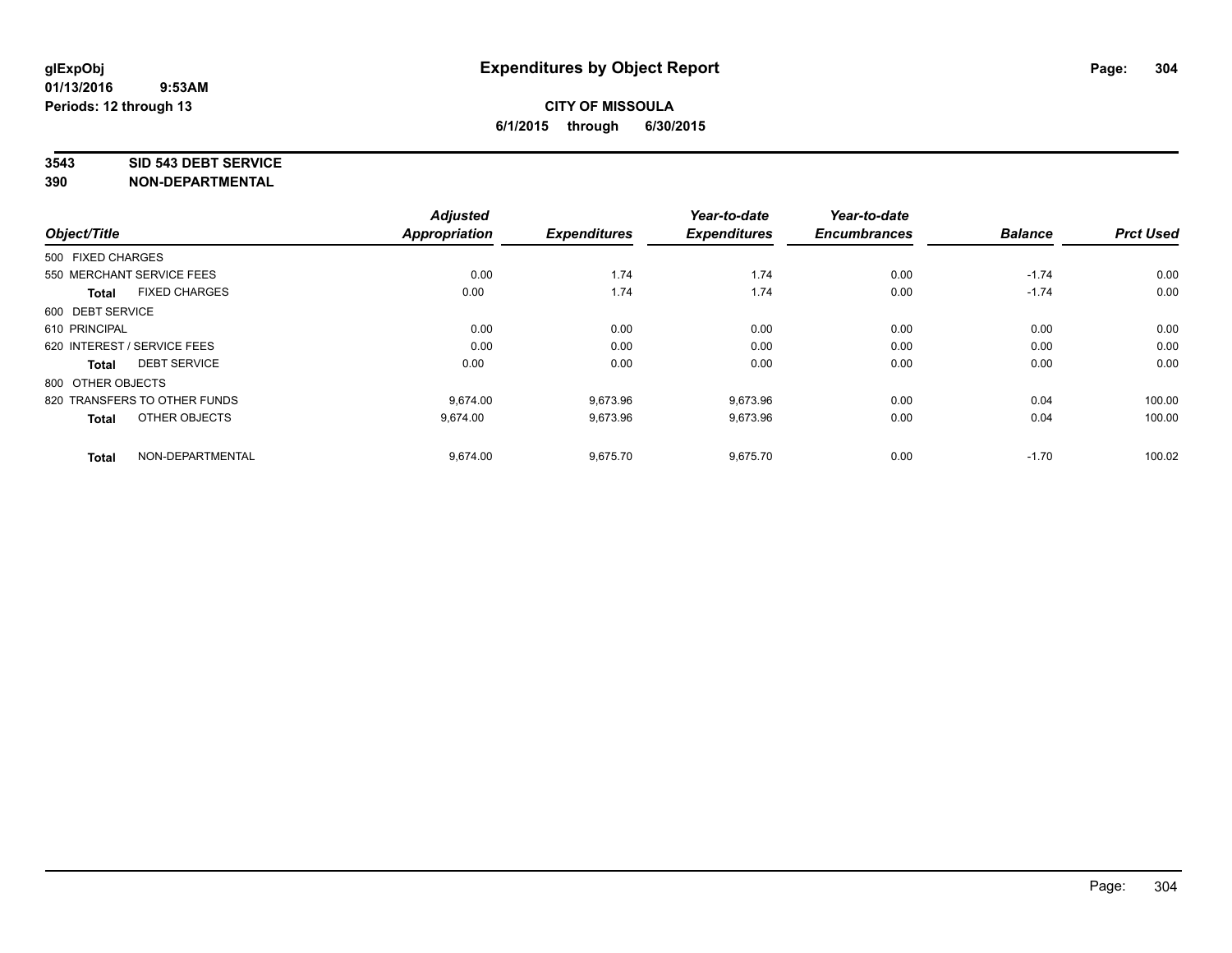# **CITY OF MISSOULA 6/1/2015 through 6/30/2015**

## **3543 SID 543 DEBT SERVICE**

|                                      | <b>Adjusted</b>      |                     | Year-to-date        | Year-to-date        |                |                  |
|--------------------------------------|----------------------|---------------------|---------------------|---------------------|----------------|------------------|
| Object/Title                         | <b>Appropriation</b> | <b>Expenditures</b> | <b>Expenditures</b> | <b>Encumbrances</b> | <b>Balance</b> | <b>Prct Used</b> |
| 500 FIXED CHARGES                    |                      |                     |                     |                     |                |                  |
| 550 MERCHANT SERVICE FEES            | 0.00                 | 1.74                | 1.74                | 0.00                | $-1.74$        | 0.00             |
| <b>FIXED CHARGES</b><br>Total        | 0.00                 | 1.74                | 1.74                | 0.00                | $-1.74$        | 0.00             |
| 600 DEBT SERVICE                     |                      |                     |                     |                     |                |                  |
| 610 PRINCIPAL                        | 0.00                 | 0.00                | 0.00                | 0.00                | 0.00           | 0.00             |
| 620 INTEREST / SERVICE FEES          | 0.00                 | 0.00                | 0.00                | 0.00                | 0.00           | 0.00             |
| <b>DEBT SERVICE</b><br>Total         | 0.00                 | 0.00                | 0.00                | 0.00                | 0.00           | 0.00             |
| 800 OTHER OBJECTS                    |                      |                     |                     |                     |                |                  |
| 820 TRANSFERS TO OTHER FUNDS         | 9.674.00             | 9,673.96            | 9.673.96            | 0.00                | 0.04           | 100.00           |
| OTHER OBJECTS<br><b>Total</b>        | 9,674.00             | 9,673.96            | 9,673.96            | 0.00                | 0.04           | 100.00           |
| SID 543 DEBT SERVICE<br><b>Total</b> | 9,674.00             | 9,675.70            | 9,675.70            | 0.00                | $-1.70$        | 100.02           |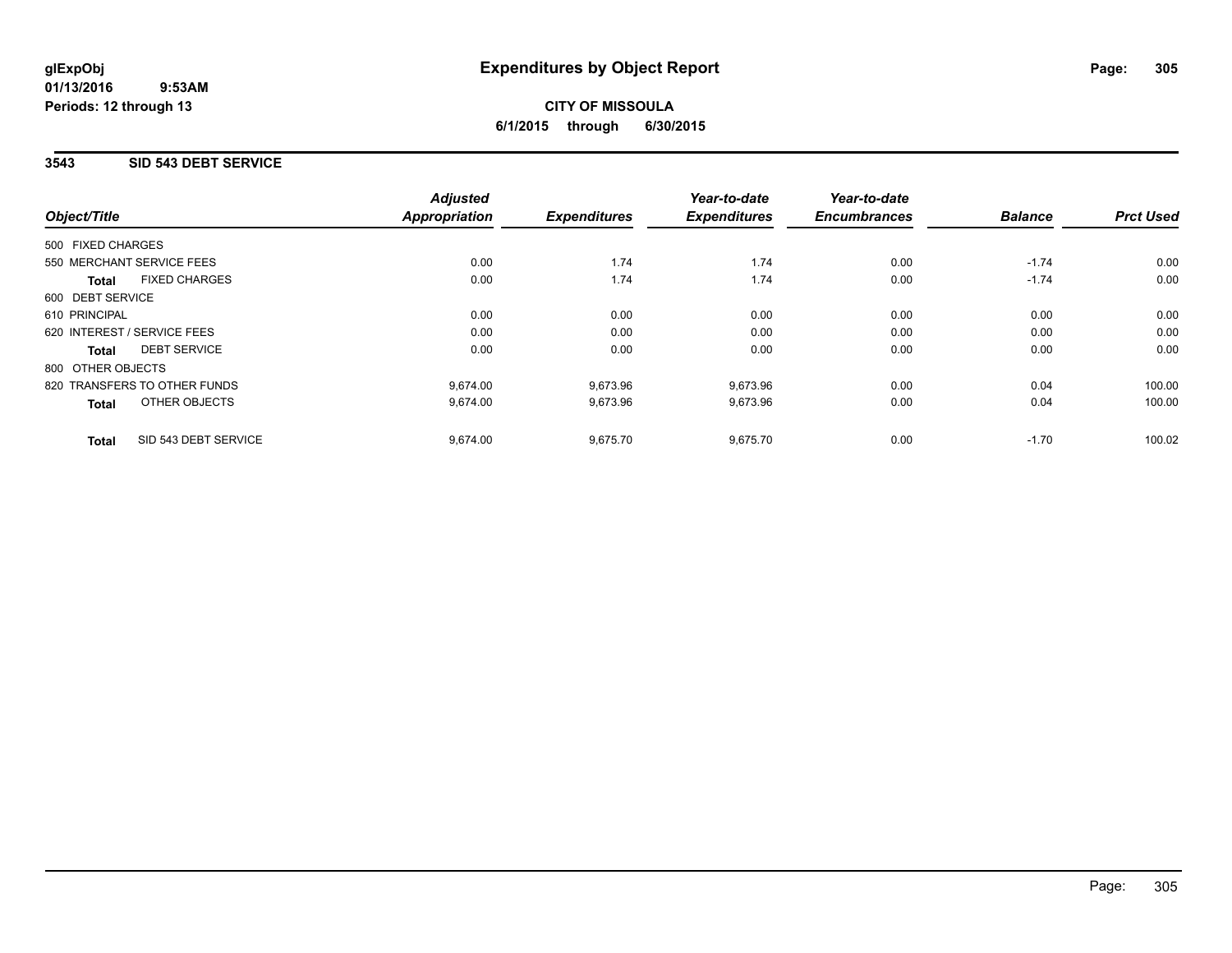### **3544 SID 544 RATTLESNAKE DEBT SERVICE**

| Object/Title                        | <b>Adjusted</b><br>Appropriation | <b>Expenditures</b> | Year-to-date<br><b>Expenditures</b> | Year-to-date<br><b>Encumbrances</b> | <b>Balance</b> | <b>Prct Used</b> |
|-------------------------------------|----------------------------------|---------------------|-------------------------------------|-------------------------------------|----------------|------------------|
| 600 DEBT SERVICE                    |                                  |                     |                                     |                                     |                |                  |
| 610 PRINCIPAL                       | 65,000.00                        | 33,000.00           | 65,000.00                           | 0.00                                | 0.00           | 100.00           |
| 620 INTEREST / SERVICE FEES         | 51,638.00                        | 25,518.75           | 51.637.50                           | 0.00                                | 0.50           | 100.00           |
| <b>DEBT SERVICE</b><br><b>Total</b> | 116.638.00                       | 58,518.75           | 116,637.50                          | 0.00                                | 0.50           | 100.00           |
| NON-DEPARTMENTAL<br><b>Total</b>    | 116,638.00                       | 58,518.75           | 116.637.50                          | 0.00                                | 0.50           | 100.00           |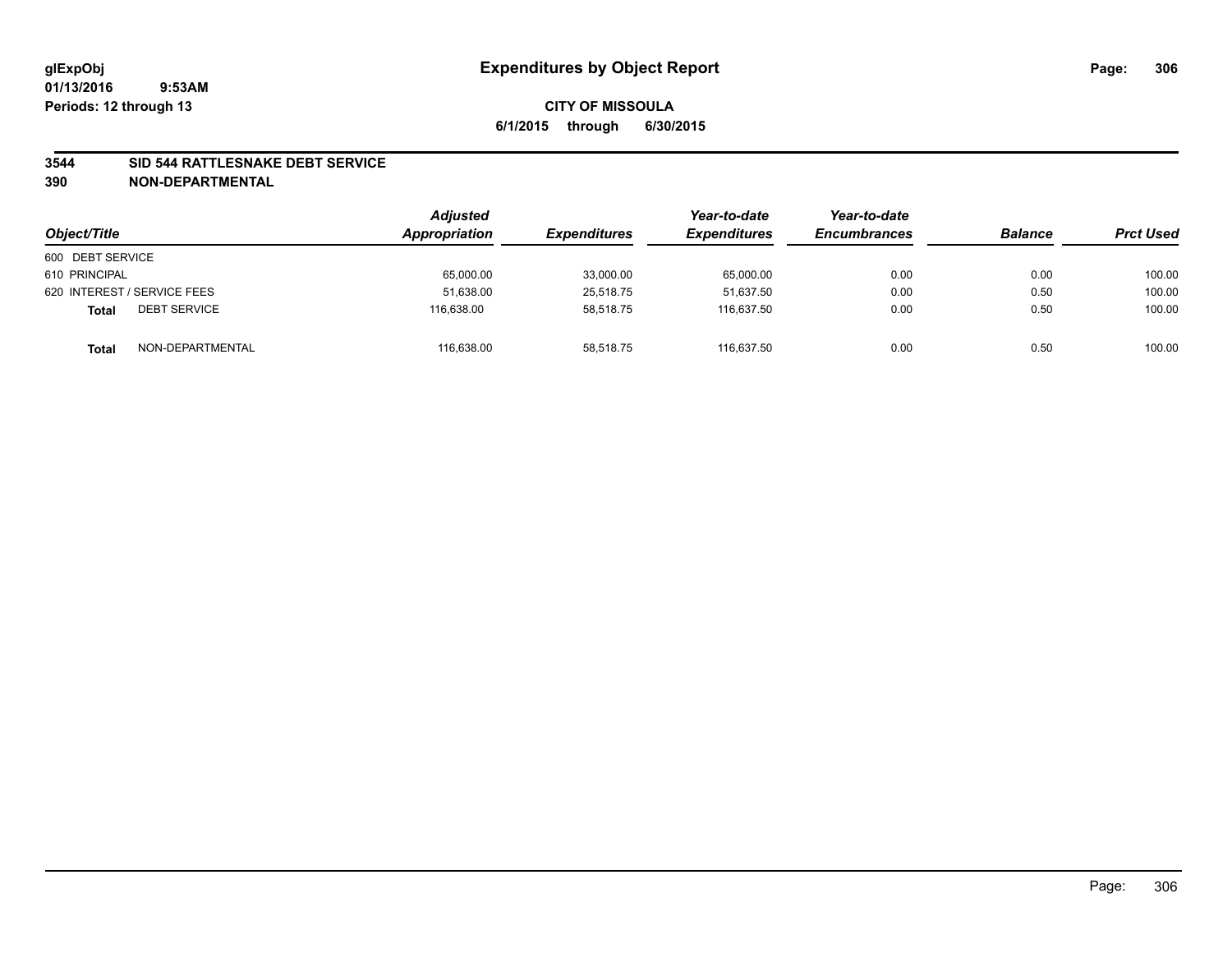### **3544 SID 544 RATTLESNAKE DEBT SERVICE**

**550 SID 544 PROJECT**

| Object/Title                        | <b>Adjusted</b><br>Appropriation | <b>Expenditures</b> | Year-to-date<br><b>Expenditures</b> | Year-to-date<br><b>Encumbrances</b> | <b>Balance</b> | <b>Prct Used</b> |
|-------------------------------------|----------------------------------|---------------------|-------------------------------------|-------------------------------------|----------------|------------------|
| 600 DEBT SERVICE                    |                                  |                     |                                     |                                     |                |                  |
| 610 PRINCIPAL                       | 16,000.00                        | 8,000.00            | 16,000.00                           | 0.00                                | 0.00           | 100.00           |
| 620 INTEREST / SERVICE FEES         | 5.110.00                         | 2,520.00            | 5,110.00                            | 0.00                                | 0.00           | 100.00           |
| <b>DEBT SERVICE</b><br><b>Total</b> | 21.110.00                        | 10,520.00           | 21.110.00                           | 0.00                                | 0.00           | 100.00           |
| SID 544 PROJECT<br><b>Total</b>     | 21,110.00                        | 10,520.00           | 21,110.00                           | 0.00                                | 0.00           | 100.00           |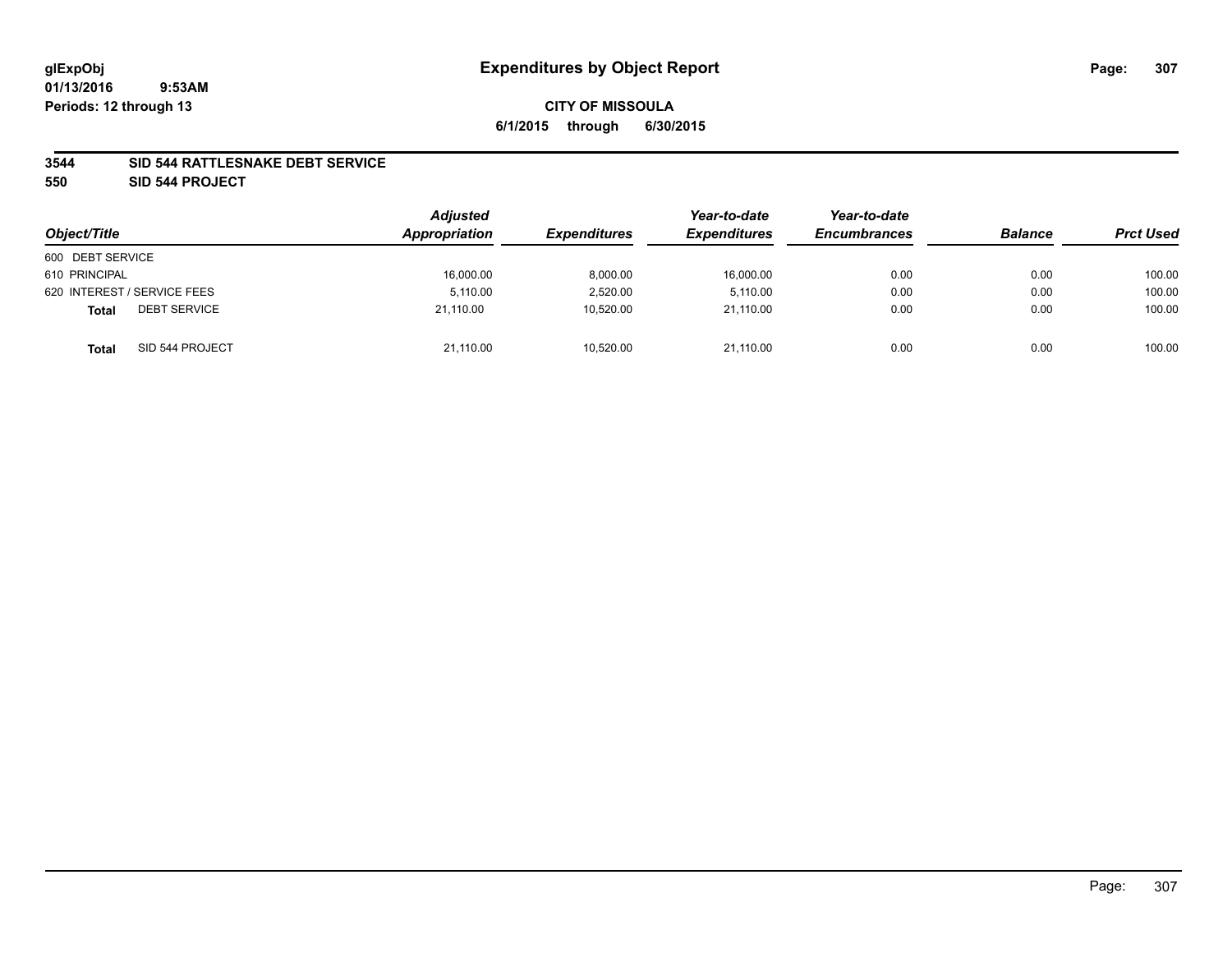### **3544 SID 544 RATTLESNAKE DEBT SERVICE**

**555 LOLO STREET PROJECT**

| Object/Title                |                            | <b>Adjusted</b> |                     | Year-to-date        | Year-to-date        |                |                  |
|-----------------------------|----------------------------|-----------------|---------------------|---------------------|---------------------|----------------|------------------|
|                             |                            | Appropriation   | <b>Expenditures</b> | <b>Expenditures</b> | <b>Encumbrances</b> | <b>Balance</b> | <b>Prct Used</b> |
| 500 FIXED CHARGES           |                            |                 |                     |                     |                     |                |                  |
| 550 MERCHANT SERVICE FEES   |                            | 254.00          | 0.00                | 0.00                | 0.00                | 254.00         | 0.00             |
| Total                       | <b>FIXED CHARGES</b>       | 254.00          | 0.00                | 0.00                | 0.00                | 254.00         | 0.00             |
| 600 DEBT SERVICE            |                            |                 |                     |                     |                     |                |                  |
| 610 PRINCIPAL               |                            | 1,500.00        | 1,000.00            | 1,500.00            | 0.00                | 0.00           | 100.00           |
| 620 INTEREST / SERVICE FEES |                            | 928.00          | 459.38              | 928.13              | 0.00                | $-0.13$        | 100.01           |
| <b>Total</b>                | <b>DEBT SERVICE</b>        | 2.428.00        | 1,459.38            | 2.428.13            | 0.00                | $-0.13$        | 100.01           |
| <b>Total</b>                | <b>LOLO STREET PROJECT</b> | 2,682.00        | 1.459.38            | 2.428.13            | 0.00                | 253.87         | 90.53            |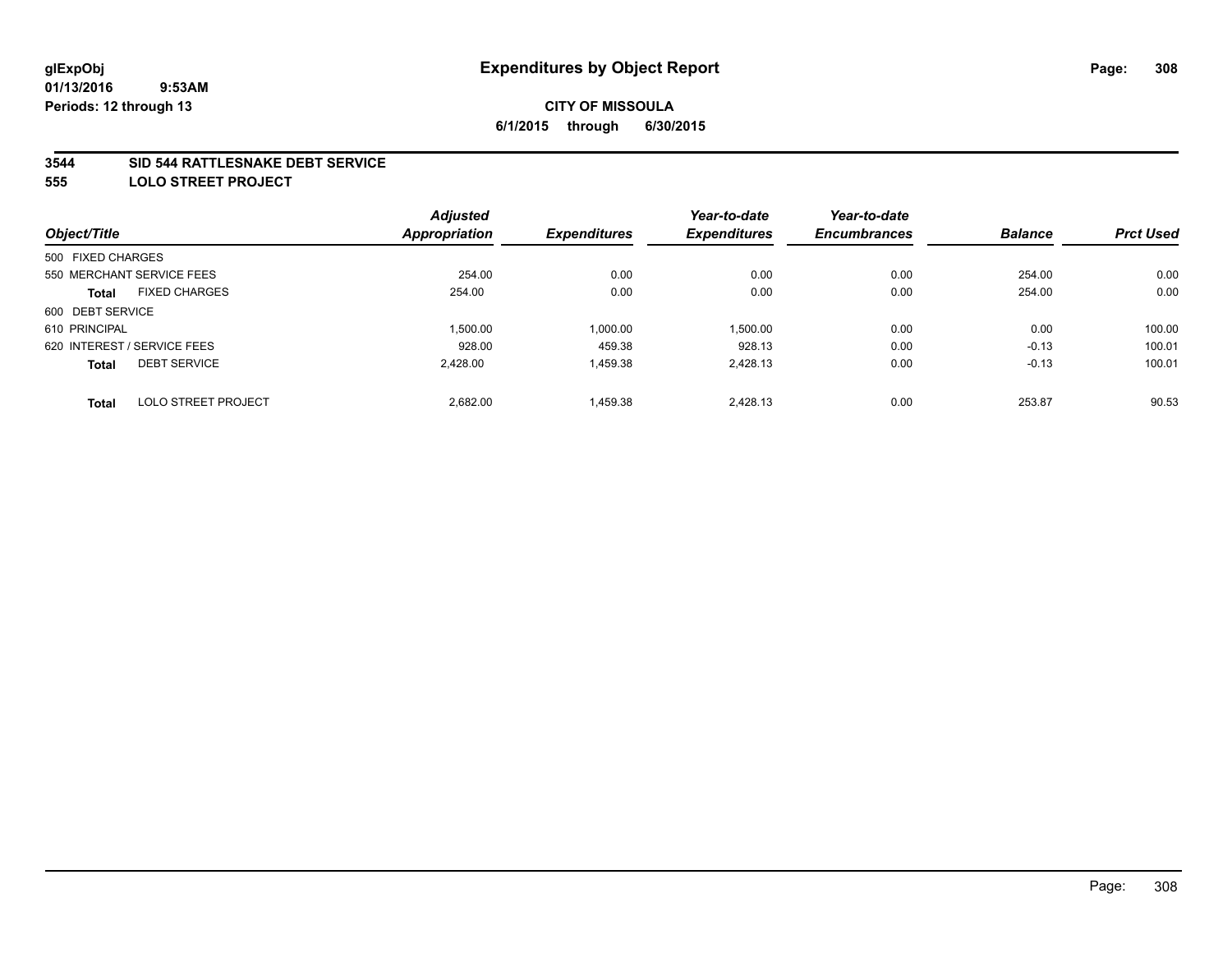**CITY OF MISSOULA 6/1/2015 through 6/30/2015**

## **3544 SID 544 RATTLESNAKE DEBT SERVICE**

| Object/Title      |                                  | <b>Adjusted</b><br>Appropriation | <b>Expenditures</b> | Year-to-date<br><b>Expenditures</b> | Year-to-date<br><b>Encumbrances</b> | <b>Balance</b> | <b>Prct Used</b> |
|-------------------|----------------------------------|----------------------------------|---------------------|-------------------------------------|-------------------------------------|----------------|------------------|
| 500 FIXED CHARGES |                                  |                                  |                     |                                     |                                     |                |                  |
|                   | 550 MERCHANT SERVICE FEES        | 254.00                           | 0.00                | 0.00                                | 0.00                                | 254.00         | 0.00             |
| <b>Total</b>      | <b>FIXED CHARGES</b>             | 254.00                           | 0.00                | 0.00                                | 0.00                                | 254.00         | 0.00             |
| 600 DEBT SERVICE  |                                  |                                  |                     |                                     |                                     |                |                  |
| 610 PRINCIPAL     |                                  | 82.500.00                        | 42,000.00           | 82.500.00                           | 0.00                                | 0.00           | 100.00           |
|                   | 620 INTEREST / SERVICE FEES      | 57.676.00                        | 28.498.13           | 57.675.63                           | 0.00                                | 0.37           | 100.00           |
| Total             | <b>DEBT SERVICE</b>              | 140.176.00                       | 70.498.13           | 140.175.63                          | 0.00                                | 0.37           | 100.00           |
| <b>Total</b>      | SID 544 RATTLESNAKE DEBT SERVICE | 140.430.00                       | 70.498.13           | 140.175.63                          | 0.00                                | 254.37         | 99.82            |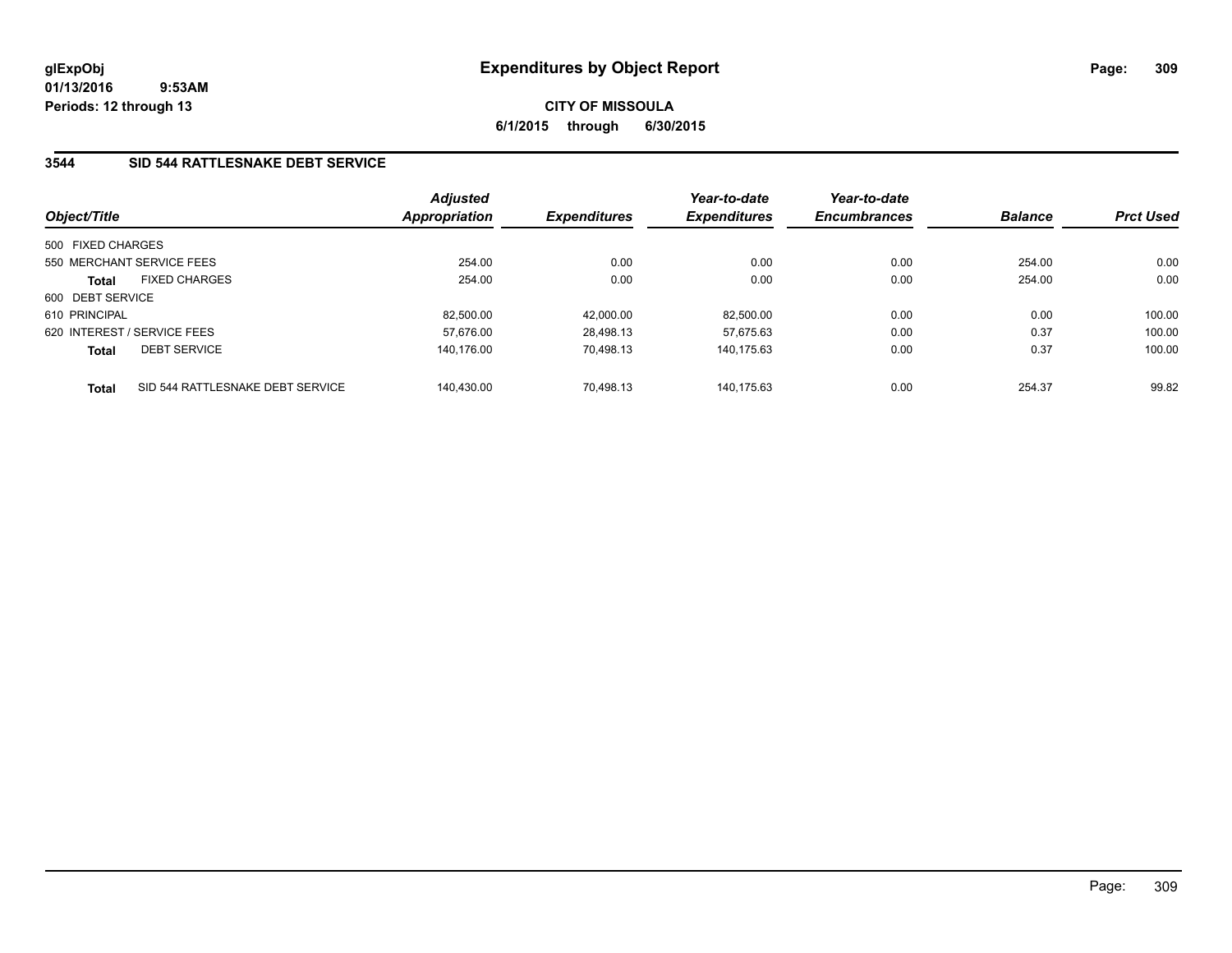### **3545 SID 545 DEBT SERVICE**

|                                      | <b>Adjusted</b>      |                     | Year-to-date        | Year-to-date<br><b>Encumbrances</b> | <b>Balance</b> | <b>Prct Used</b> |
|--------------------------------------|----------------------|---------------------|---------------------|-------------------------------------|----------------|------------------|
| Object/Title                         | <b>Appropriation</b> | <b>Expenditures</b> | <b>Expenditures</b> |                                     |                |                  |
| 500 FIXED CHARGES                    |                      |                     |                     |                                     |                |                  |
| 550 MERCHANT SERVICE FEES            | 0.00                 | 0.00                | 0.00                | 0.00                                | 0.00           | 0.00             |
| <b>FIXED CHARGES</b><br><b>Total</b> | 0.00                 | 0.00                | 0.00                | 0.00                                | 0.00           | 0.00             |
| 600 DEBT SERVICE                     |                      |                     |                     |                                     |                |                  |
| 610 PRINCIPAL                        | 0.00                 | 0.00                | 0.00                | 0.00                                | 0.00           | 0.00             |
| 620 INTEREST / SERVICE FEES          | 0.00                 | 0.00                | 0.00                | 0.00                                | 0.00           | 0.00             |
| <b>DEBT SERVICE</b><br><b>Total</b>  | 0.00                 | 0.00                | 0.00                | 0.00                                | 0.00           | 0.00             |
| 800 OTHER OBJECTS                    |                      |                     |                     |                                     |                |                  |
| 820 TRANSFERS TO OTHER FUNDS         | 2,124.00             | 2,123.84            | 2,123.84            | 0.00                                | 0.16           | 99.99            |
| OTHER OBJECTS<br><b>Total</b>        | 2,124.00             | 2,123.84            | 2,123.84            | 0.00                                | 0.16           | 99.99            |
|                                      |                      |                     |                     |                                     |                |                  |
| NON-DEPARTMENTAL<br><b>Total</b>     | 2,124.00             | 2,123.84            | 2,123.84            | 0.00                                | 0.16           | 99.99            |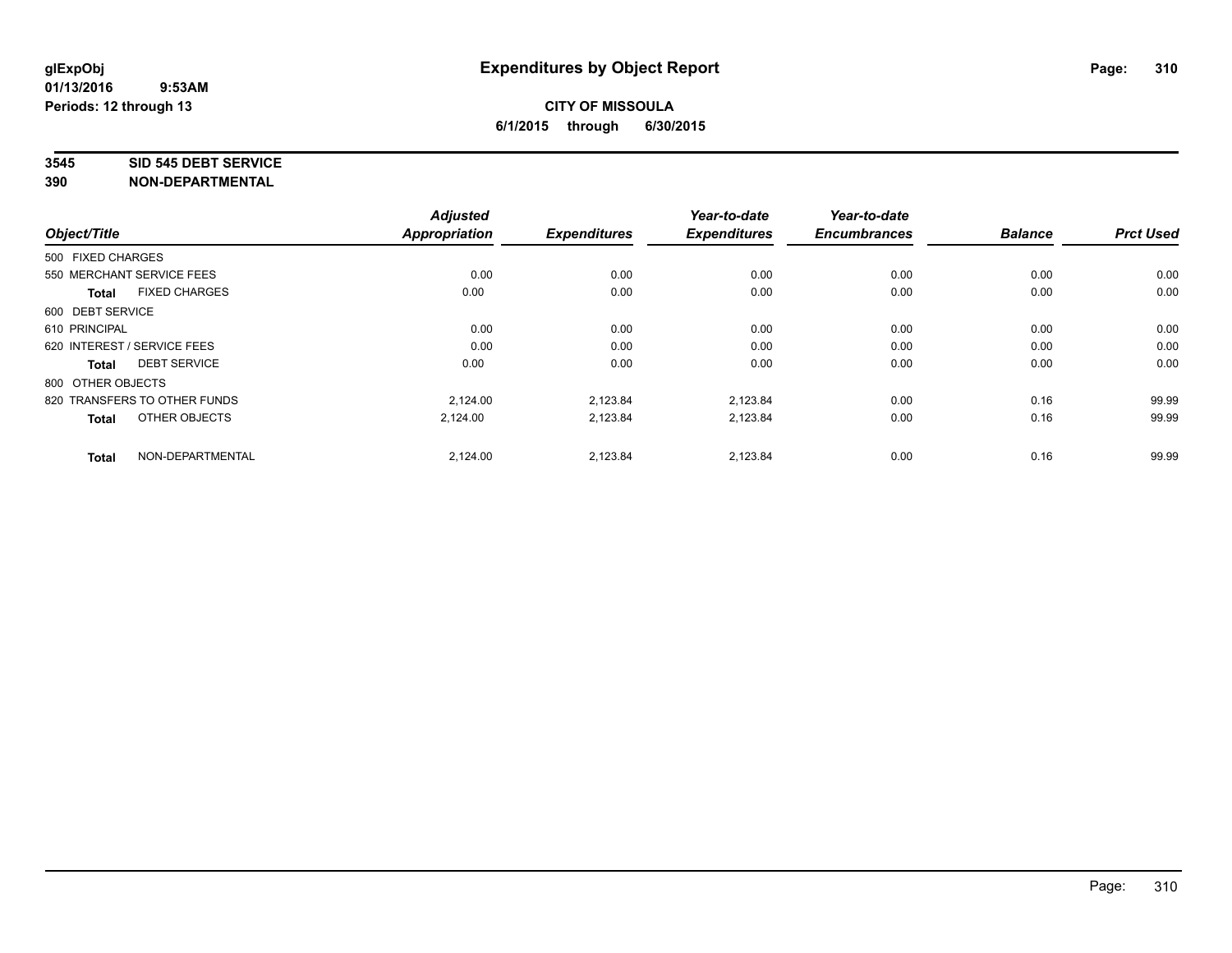**CITY OF MISSOULA 6/1/2015 through 6/30/2015**

## **3545 SID 545 DEBT SERVICE**

|                                      | <b>Adjusted</b><br><b>Appropriation</b> |                     | Year-to-date<br><b>Expenditures</b> | Year-to-date<br><b>Encumbrances</b> | <b>Balance</b> | <b>Prct Used</b> |
|--------------------------------------|-----------------------------------------|---------------------|-------------------------------------|-------------------------------------|----------------|------------------|
| Object/Title                         |                                         | <b>Expenditures</b> |                                     |                                     |                |                  |
| 500 FIXED CHARGES                    |                                         |                     |                                     |                                     |                |                  |
| 550 MERCHANT SERVICE FEES            | 0.00                                    | 0.00                | 0.00                                | 0.00                                | 0.00           | 0.00             |
| <b>FIXED CHARGES</b><br>Total        | 0.00                                    | 0.00                | 0.00                                | 0.00                                | 0.00           | 0.00             |
| 600 DEBT SERVICE                     |                                         |                     |                                     |                                     |                |                  |
| 610 PRINCIPAL                        | 0.00                                    | 0.00                | 0.00                                | 0.00                                | 0.00           | 0.00             |
| 620 INTEREST / SERVICE FEES          | 0.00                                    | 0.00                | 0.00                                | 0.00                                | 0.00           | 0.00             |
| <b>DEBT SERVICE</b><br><b>Total</b>  | 0.00                                    | 0.00                | 0.00                                | 0.00                                | 0.00           | 0.00             |
| 800 OTHER OBJECTS                    |                                         |                     |                                     |                                     |                |                  |
| 820 TRANSFERS TO OTHER FUNDS         | 2,124.00                                | 2,123.84            | 2,123.84                            | 0.00                                | 0.16           | 99.99            |
| OTHER OBJECTS<br><b>Total</b>        | 2,124.00                                | 2,123.84            | 2,123.84                            | 0.00                                | 0.16           | 99.99            |
| SID 545 DEBT SERVICE<br><b>Total</b> | 2,124.00                                | 2,123.84            | 2,123.84                            | 0.00                                | 0.16           | 99.99            |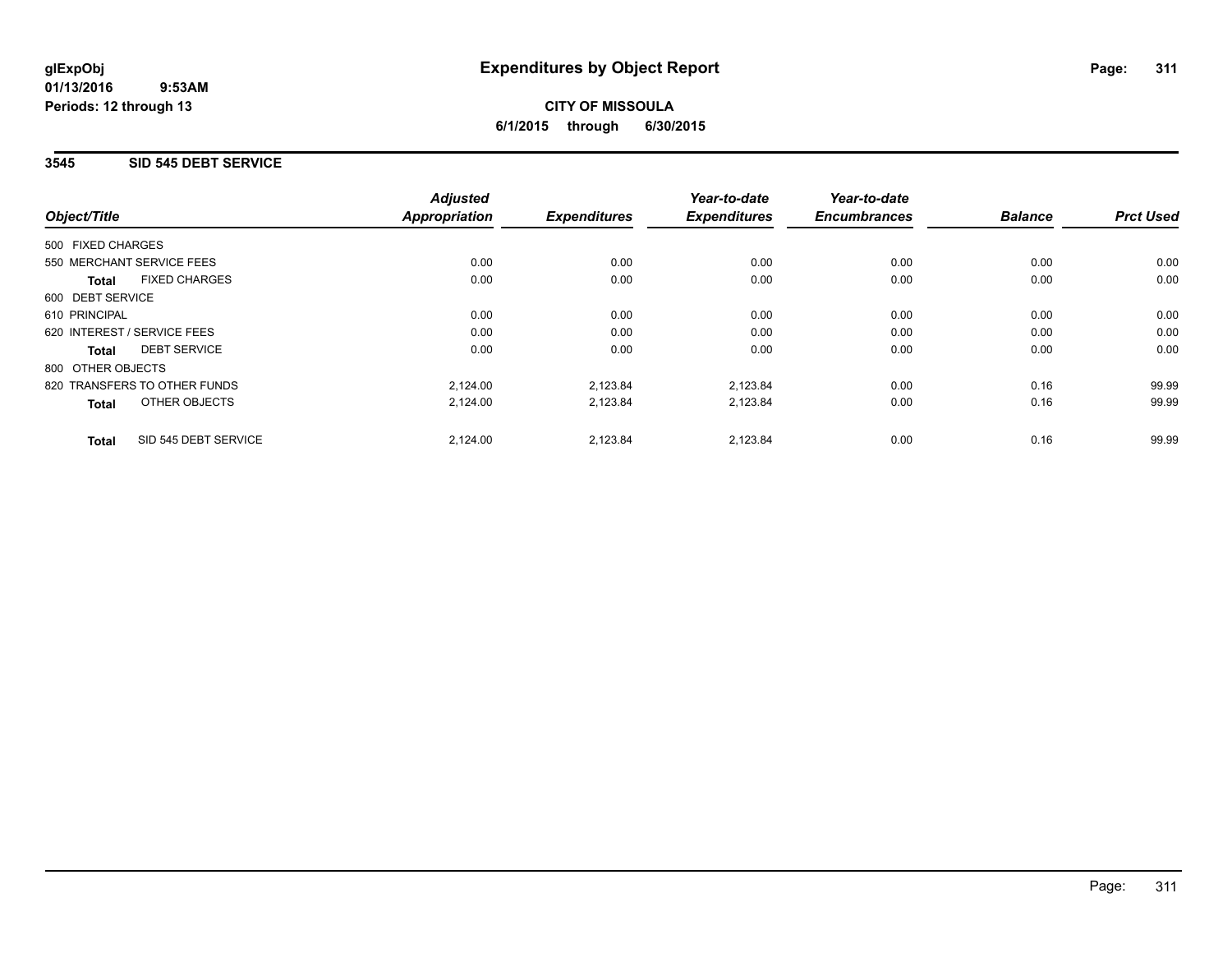### **3546 SID 546 DEBT SERVICE**

| Object/Title                         | <b>Adjusted</b><br>Appropriation | <b>Expenditures</b> | Year-to-date<br><b>Expenditures</b> | Year-to-date<br><b>Encumbrances</b> | <b>Balance</b> | <b>Prct Used</b> |
|--------------------------------------|----------------------------------|---------------------|-------------------------------------|-------------------------------------|----------------|------------------|
| 500 FIXED CHARGES                    |                                  |                     |                                     |                                     |                |                  |
| 550 MERCHANT SERVICE FEES            | 0.00                             | 0.00                | 0.00                                | 0.00                                | 0.00           | 0.00             |
| <b>FIXED CHARGES</b><br><b>Total</b> | 0.00                             | 0.00                | 0.00                                | 0.00                                | 0.00           | 0.00             |
| 600 DEBT SERVICE                     |                                  |                     |                                     |                                     |                |                  |
| 610 PRINCIPAL                        | 0.00                             | 0.00                | 0.00                                | 0.00                                | 0.00           | 0.00             |
| 620 INTEREST / SERVICE FEES          | 0.00                             | 0.00                | 0.00                                | 0.00                                | 0.00           | 0.00             |
| <b>DEBT SERVICE</b><br>Total         | 0.00                             | 0.00                | 0.00                                | 0.00                                | 0.00           | 0.00             |
| 800 OTHER OBJECTS                    |                                  |                     |                                     |                                     |                |                  |
| 820 TRANSFERS TO OTHER FUNDS         | 1.657.00                         | 1,656.90            | 1,656.90                            | 0.00                                | 0.10           | 99.99            |
| OTHER OBJECTS<br><b>Total</b>        | 1,657.00                         | 1,656.90            | 1,656.90                            | 0.00                                | 0.10           | 99.99            |
| NON-DEPARTMENTAL<br><b>Total</b>     | 1,657.00                         | 1,656.90            | 1,656.90                            | 0.00                                | 0.10           | 99.99            |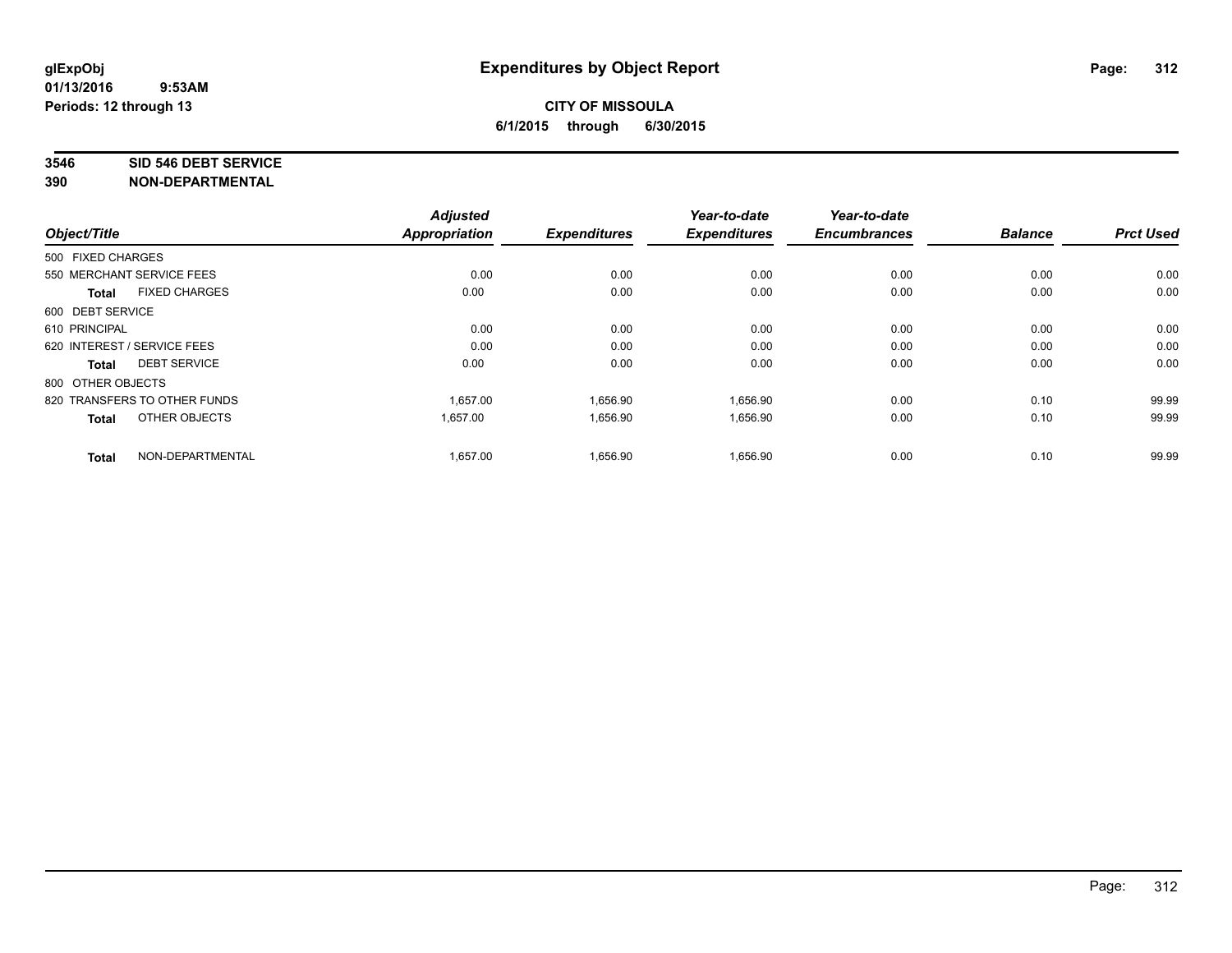**CITY OF MISSOULA 6/1/2015 through 6/30/2015**

## **3546 SID 546 DEBT SERVICE**

|                                      | <b>Adjusted</b> |                     | Year-to-date        | Year-to-date        |                |                  |
|--------------------------------------|-----------------|---------------------|---------------------|---------------------|----------------|------------------|
| Object/Title                         | Appropriation   | <b>Expenditures</b> | <b>Expenditures</b> | <b>Encumbrances</b> | <b>Balance</b> | <b>Prct Used</b> |
| 500 FIXED CHARGES                    |                 |                     |                     |                     |                |                  |
| 550 MERCHANT SERVICE FEES            | 0.00            | 0.00                | 0.00                | 0.00                | 0.00           | 0.00             |
| <b>FIXED CHARGES</b><br><b>Total</b> | 0.00            | 0.00                | 0.00                | 0.00                | 0.00           | 0.00             |
| 600 DEBT SERVICE                     |                 |                     |                     |                     |                |                  |
| 610 PRINCIPAL                        | 0.00            | 0.00                | 0.00                | 0.00                | 0.00           | 0.00             |
| 620 INTEREST / SERVICE FEES          | 0.00            | 0.00                | 0.00                | 0.00                | 0.00           | 0.00             |
| <b>DEBT SERVICE</b><br><b>Total</b>  | 0.00            | 0.00                | 0.00                | 0.00                | 0.00           | 0.00             |
| 800 OTHER OBJECTS                    |                 |                     |                     |                     |                |                  |
| 820 TRANSFERS TO OTHER FUNDS         | 1.657.00        | 1,656.90            | 1,656.90            | 0.00                | 0.10           | 99.99            |
| OTHER OBJECTS<br><b>Total</b>        | 1,657.00        | 1,656.90            | 1,656.90            | 0.00                | 0.10           | 99.99            |
| SID 546 DEBT SERVICE<br><b>Total</b> | 1,657.00        | 1,656.90            | 1,656.90            | 0.00                | 0.10           | 99.99            |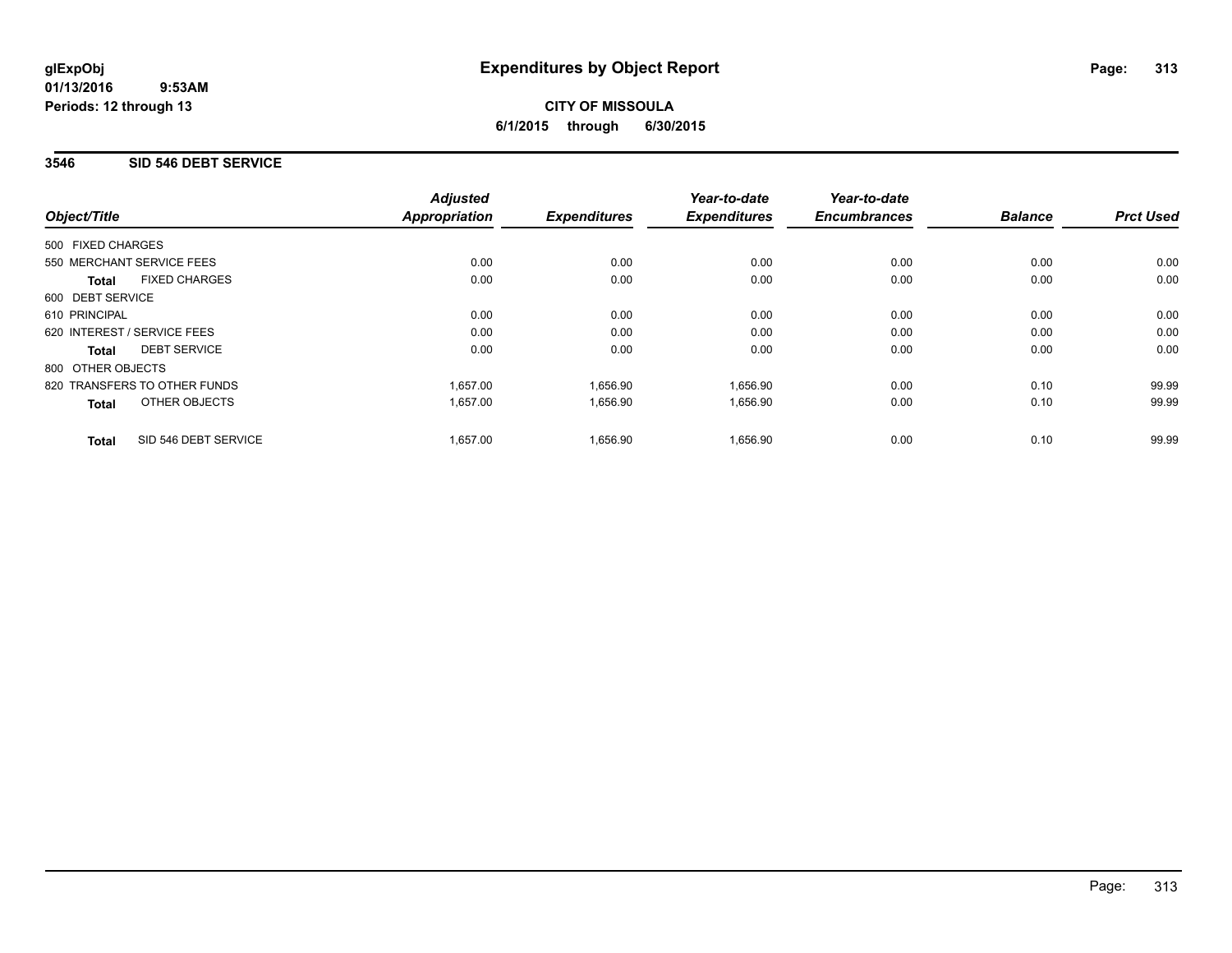**3548 SID 548-5TH, 6TH & ARTHUR**

|                   |                             | <b>Adjusted</b>      |                     | Year-to-date        | Year-to-date        |                |                  |
|-------------------|-----------------------------|----------------------|---------------------|---------------------|---------------------|----------------|------------------|
| Object/Title      |                             | <b>Appropriation</b> | <b>Expenditures</b> | <b>Expenditures</b> | <b>Encumbrances</b> | <b>Balance</b> | <b>Prct Used</b> |
| 500 FIXED CHARGES |                             |                      |                     |                     |                     |                |                  |
|                   | 550 MERCHANT SERVICE FEES   | 0.00                 | 0.00                | 0.00                | 0.00                | 0.00           | 0.00             |
| <b>Total</b>      | <b>FIXED CHARGES</b>        | 0.00                 | 0.00                | 0.00                | 0.00                | 0.00           | 0.00             |
| 600 DEBT SERVICE  |                             |                      |                     |                     |                     |                |                  |
| 610 PRINCIPAL     |                             | 65.000.00            | 65.000.00           | 65.000.00           | 0.00                | 0.00           | 100.00           |
|                   | 620 INTEREST / SERVICE FEES | 48.475.00            | 24,062.50           | 48.475.00           | 0.00                | 0.00           | 100.00           |
| <b>Total</b>      | <b>DEBT SERVICE</b>         | 113.475.00           | 89,062.50           | 113.475.00          | 0.00                | 0.00           | 100.00           |
| <b>Total</b>      | NON-DEPARTMENTAL            | 113.475.00           | 89,062.50           | 113.475.00          | 0.00                | 0.00           | 100.00           |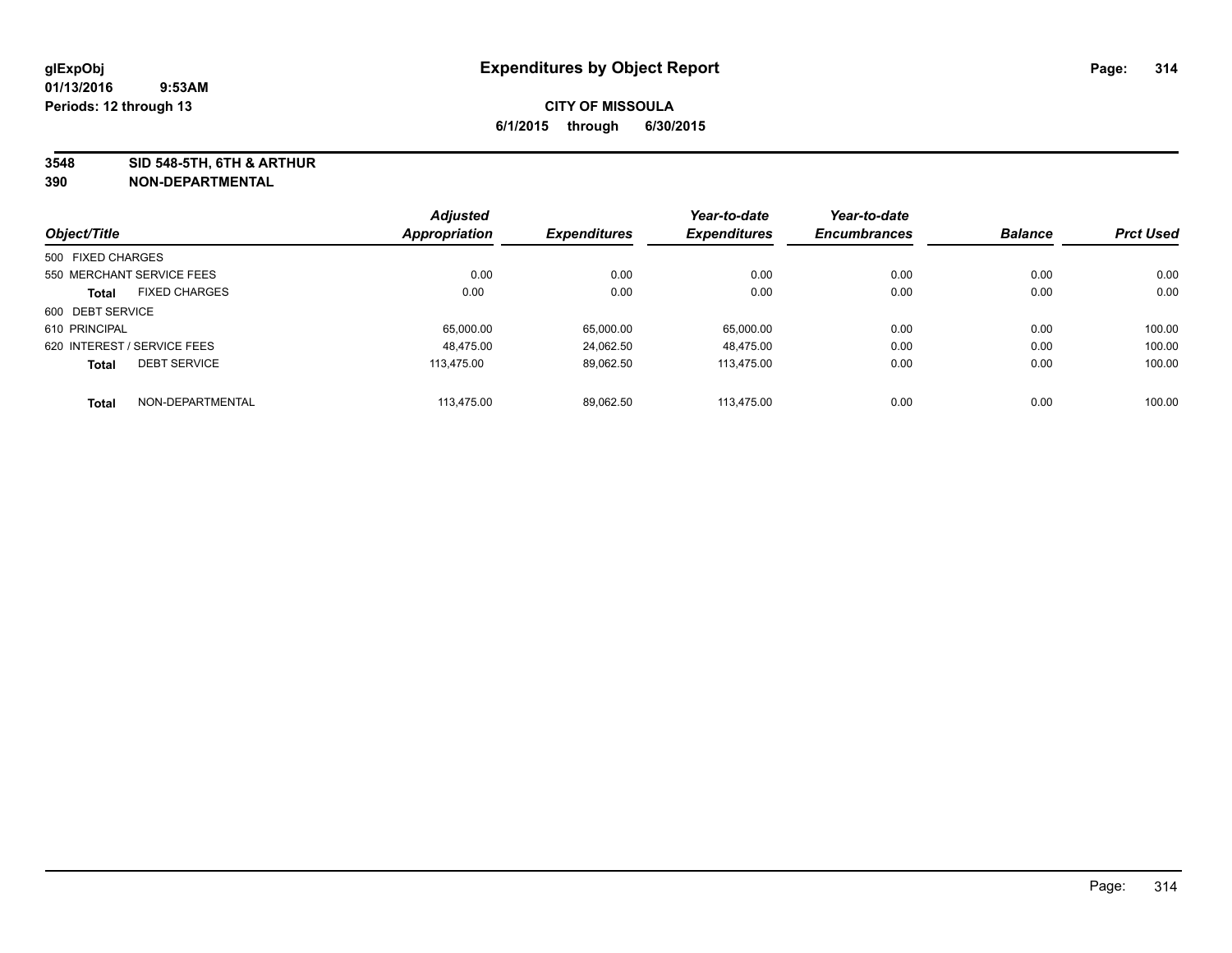## **3548 SID 548-5TH, 6TH & ARTHUR**

| Object/Title                              | <b>Adjusted</b><br><b>Appropriation</b> | <b>Expenditures</b> | Year-to-date<br><b>Expenditures</b> | Year-to-date<br><b>Encumbrances</b> | <b>Balance</b> | <b>Prct Used</b> |
|-------------------------------------------|-----------------------------------------|---------------------|-------------------------------------|-------------------------------------|----------------|------------------|
| 500 FIXED CHARGES                         |                                         |                     |                                     |                                     |                |                  |
| 550 MERCHANT SERVICE FEES                 | 0.00                                    | 0.00                | 0.00                                | 0.00                                | 0.00           | 0.00             |
| <b>FIXED CHARGES</b><br><b>Total</b>      | 0.00                                    | 0.00                | 0.00                                | 0.00                                | 0.00           | 0.00             |
| 600 DEBT SERVICE                          |                                         |                     |                                     |                                     |                |                  |
| 610 PRINCIPAL                             | 65,000.00                               | 65,000.00           | 65,000.00                           | 0.00                                | 0.00           | 100.00           |
| 620 INTEREST / SERVICE FEES               | 48.475.00                               | 24.062.50           | 48.475.00                           | 0.00                                | 0.00           | 100.00           |
| <b>DEBT SERVICE</b><br><b>Total</b>       | 113.475.00                              | 89.062.50           | 113.475.00                          | 0.00                                | 0.00           | 100.00           |
| SID 548-5TH, 6TH & ARTHUR<br><b>Total</b> | 113.475.00                              | 89.062.50           | 113.475.00                          | 0.00                                | 0.00           | 100.00           |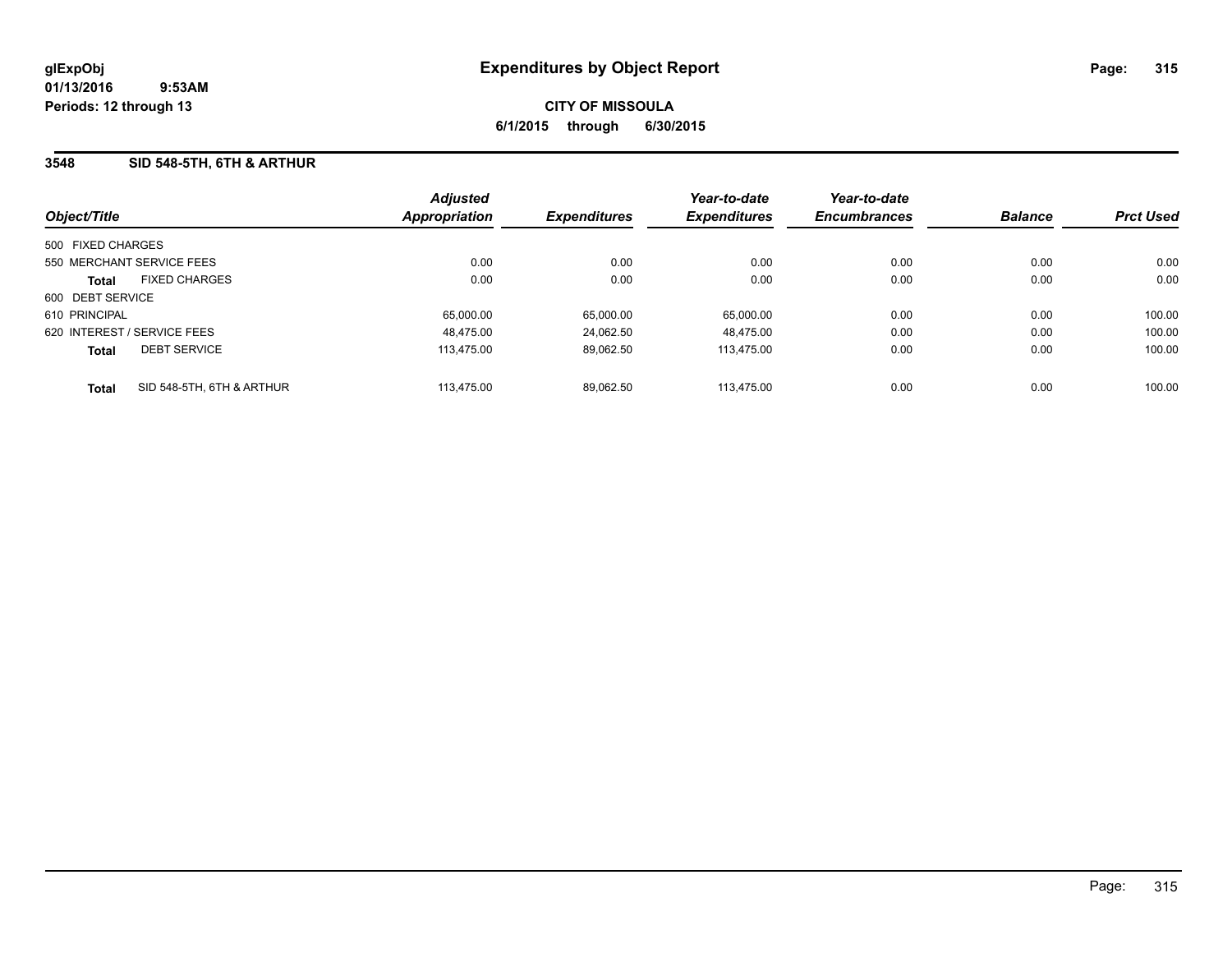## **3549 SID 549 HILLVIEW WAY**

| Object/Title                        | <b>Adjusted</b><br><b>Appropriation</b> | <b>Expenditures</b> | Year-to-date<br><b>Expenditures</b> | Year-to-date<br><b>Encumbrances</b> | <b>Balance</b> | <b>Prct Used</b> |
|-------------------------------------|-----------------------------------------|---------------------|-------------------------------------|-------------------------------------|----------------|------------------|
| 600 DEBT SERVICE                    |                                         |                     |                                     |                                     |                |                  |
| 610 PRINCIPAL                       | 0.00                                    | 0.00                | 0.00                                | 0.00                                | 0.00           | 0.00             |
| 620 INTEREST / SERVICE FEES         | 0.00                                    | 0.00                | 0.00                                | 0.00                                | 0.00           | 0.00             |
| <b>DEBT SERVICE</b><br><b>Total</b> | 0.00                                    | 0.00                | 0.00                                | 0.00                                | 0.00           | 0.00             |
| NON-DEPARTMENTAL<br><b>Total</b>    | 0.00                                    | 0.00                | 0.00                                | 0.00                                | 0.00           | 0.00             |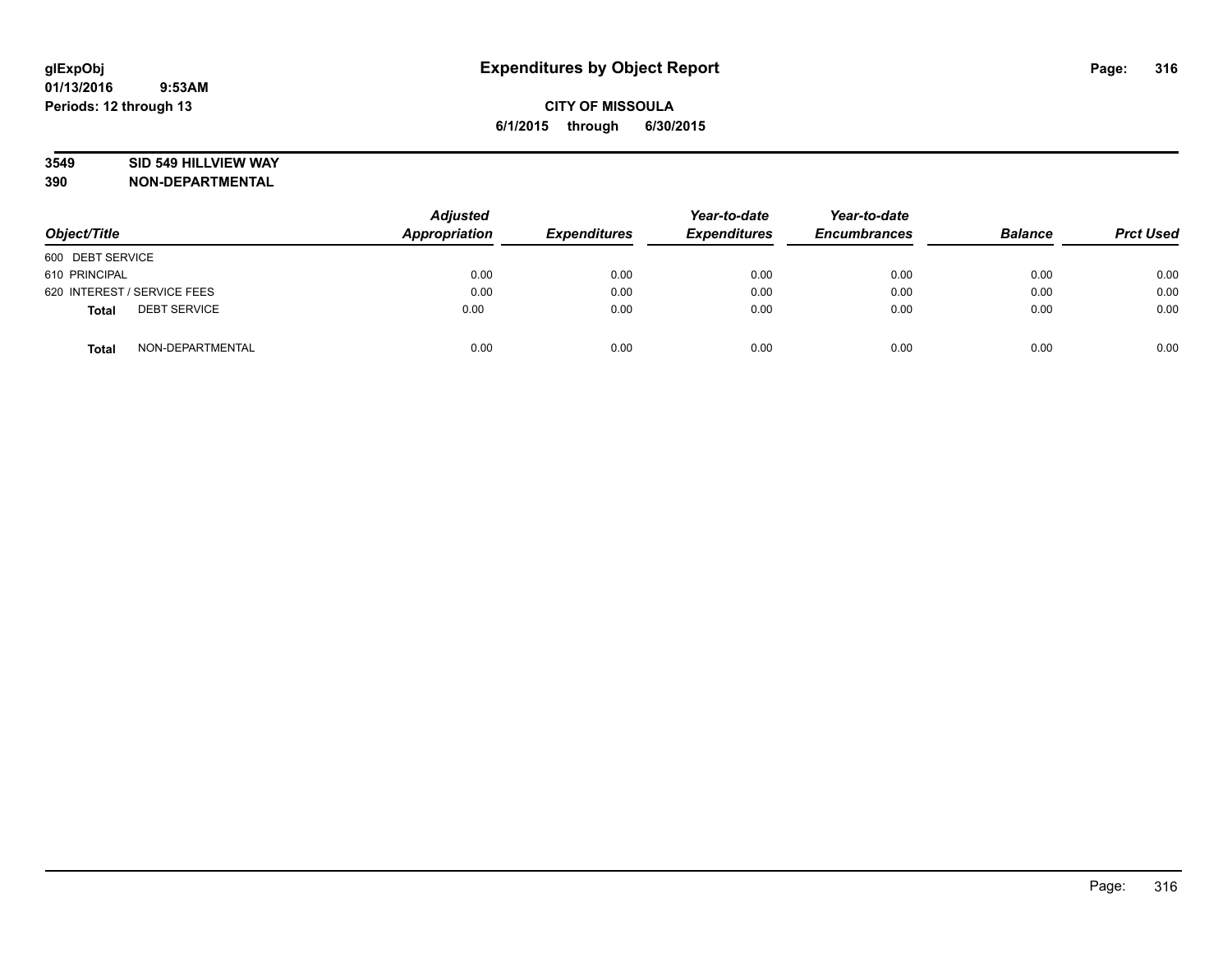**CITY OF MISSOULA 6/1/2015 through 6/30/2015**

## **3549 SID 549 HILLVIEW WAY**

| Object/Title                |                      | <b>Adjusted</b><br>Appropriation | <b>Expenditures</b> | Year-to-date<br><b>Expenditures</b> | Year-to-date<br><b>Encumbrances</b> | <b>Balance</b> | <b>Prct Used</b> |
|-----------------------------|----------------------|----------------------------------|---------------------|-------------------------------------|-------------------------------------|----------------|------------------|
| 600 DEBT SERVICE            |                      |                                  |                     |                                     |                                     |                |                  |
| 610 PRINCIPAL               |                      | 0.00                             | 0.00                | 0.00                                | 0.00                                | 0.00           | 0.00             |
| 620 INTEREST / SERVICE FEES |                      | 0.00                             | 0.00                | 0.00                                | 0.00                                | 0.00           | 0.00             |
| <b>Total</b>                | <b>DEBT SERVICE</b>  | 0.00                             | 0.00                | 0.00                                | 0.00                                | 0.00           | 0.00             |
| <b>Total</b>                | SID 549 HILLVIEW WAY | 0.00                             | 0.00                | 0.00                                | 0.00                                | 0.00           | 0.00             |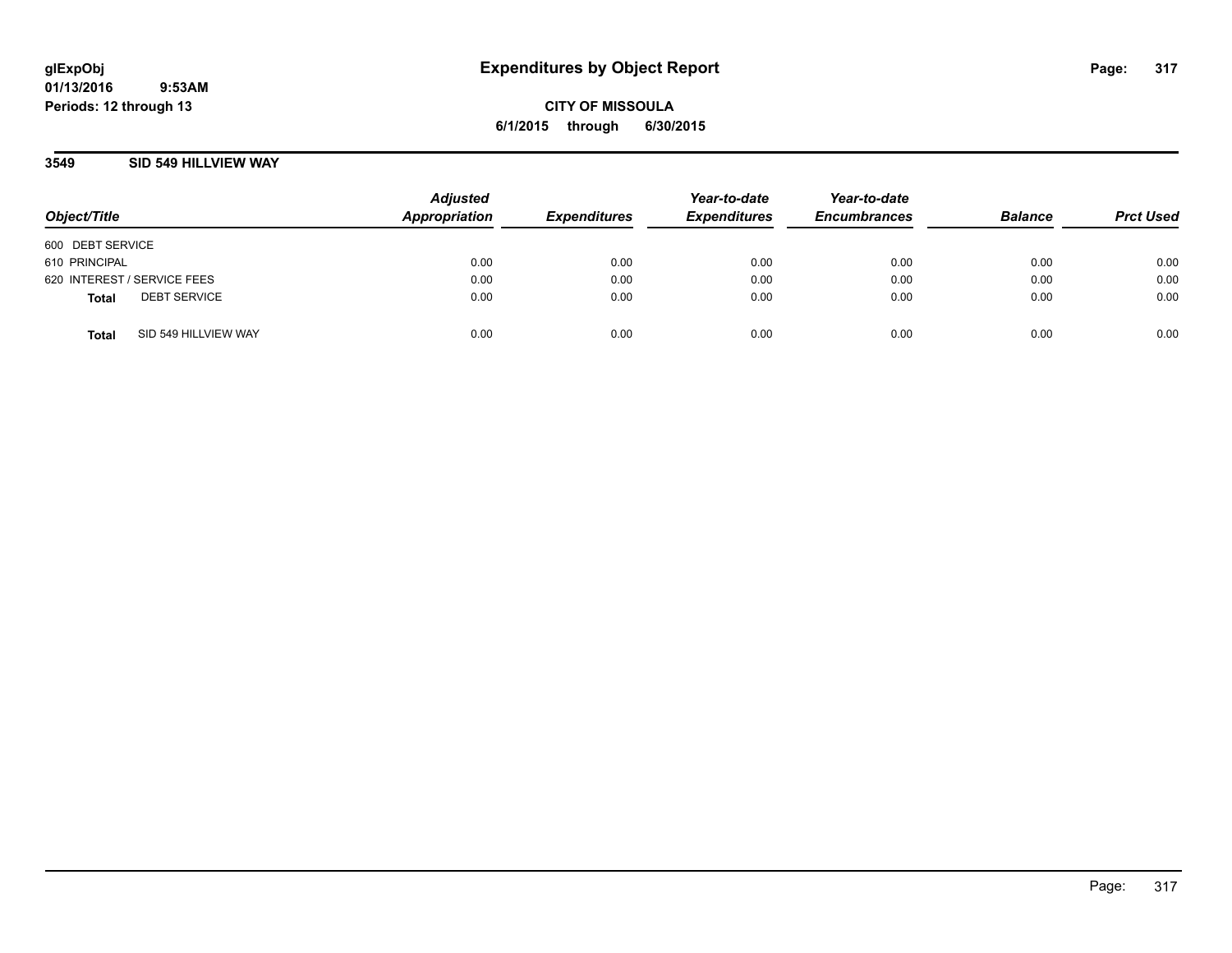## **CITY OF MISSOULA 6/1/2015 through 6/30/2015**

## **4060 CAPITAL IMPROVEMENT PROGRAM FUND**

|                        |                                   | <b>Adjusted</b> |                     | Year-to-date        | Year-to-date        |                |                  |
|------------------------|-----------------------------------|-----------------|---------------------|---------------------|---------------------|----------------|------------------|
| Object/Title           |                                   | Appropriation   | <b>Expenditures</b> | <b>Expenditures</b> | <b>Encumbrances</b> | <b>Balance</b> | <b>Prct Used</b> |
| 100 PERSONAL SERVICES  |                                   |                 |                     |                     |                     |                |                  |
| 110 SALARIES AND WAGES |                                   | 1.289.00        | 0.00                | 1,288.58            | 0.00                | 0.42           | 99.97            |
|                        | <b>140 EMPLOYER CONTRIBUTIONS</b> | 96.00           | 0.00                | 95.61               | 0.00                | 0.39           | 99.59            |
| Total                  | PERSONAL SERVICES                 | 1,385.00        | 0.00                | 1,384.19            | 0.00                | 0.81           | 99.94            |
| 300 PURCHASED SERVICES |                                   |                 |                     |                     |                     |                |                  |
|                        | 350 PROFESSIONAL SERVICES         | 0.00            | 0.00                | 0.00                | 0.00                | 0.00           | 0.00             |
| <b>Total</b>           | PURCHASED SERVICES                | 0.00            | 0.00                | 0.00                | 0.00                | 0.00           | 0.00             |
| 500 FIXED CHARGES      |                                   |                 |                     |                     |                     |                |                  |
|                        | 550 MERCHANT SERVICE FEES         | 0.00            | 9,183.34            | 9,183.34            | 0.00                | $-9,183.34$    | 0.00             |
| <b>Total</b>           | <b>FIXED CHARGES</b>              | 0.00            | 9,183.34            | 9,183.34            | 0.00                | $-9,183.34$    | 0.00             |
| 600 DEBT SERVICE       |                                   |                 |                     |                     |                     |                |                  |
| 610 PRINCIPAL          |                                   | 818,756.00      | 377.541.34          | 651,456.46          | 0.00                | 167.299.54     | 79.57            |
|                        | 620 INTEREST / SERVICE FEES       | 218,142.00      | 97,639.68           | 216,456.34          | 0.00                | 1,685.66       | 99.23            |
| <b>Total</b>           | <b>DEBT SERVICE</b>               | 1,036,898.00    | 475,181.02          | 867,912.80          | 0.00                | 168,985.20     | 83.70            |
| 800 OTHER OBJECTS      |                                   |                 |                     |                     |                     |                |                  |
|                        | 820 TRANSFERS TO OTHER FUNDS      | 0.00            | 0.00                | 0.00                | 0.00                | 0.00           | 0.00             |
| Total                  | OTHER OBJECTS                     | 0.00            | 0.00                | 0.00                | 0.00                | 0.00           | 0.00             |
| 900 CAPITAL OUTLAY     |                                   |                 |                     |                     |                     |                |                  |
| 930 IMPROVEMENTS       |                                   | 781,636.00      | 53,840.50           | 725,094.77          | 0.00                | 56,541.23      | 92.77            |
|                        | 940 MACHINERY & EQUIPMENT         | 3.273.537.00    | 896,739.76          | 3,273,535.54        | 0.00                | 1.46           | 100.00           |
| <b>Total</b>           | <b>CAPITAL OUTLAY</b>             | 4,055,173.00    | 950,580.26          | 3,998,630.31        | 0.00                | 56,542.69      | 98.61            |
| <b>Total</b>           | NON-DEPARTMENTAL                  | 5,093,456.00    | 1,434,944.62        | 4,877,110.64        | 0.00                | 216,345.36     | 95.75            |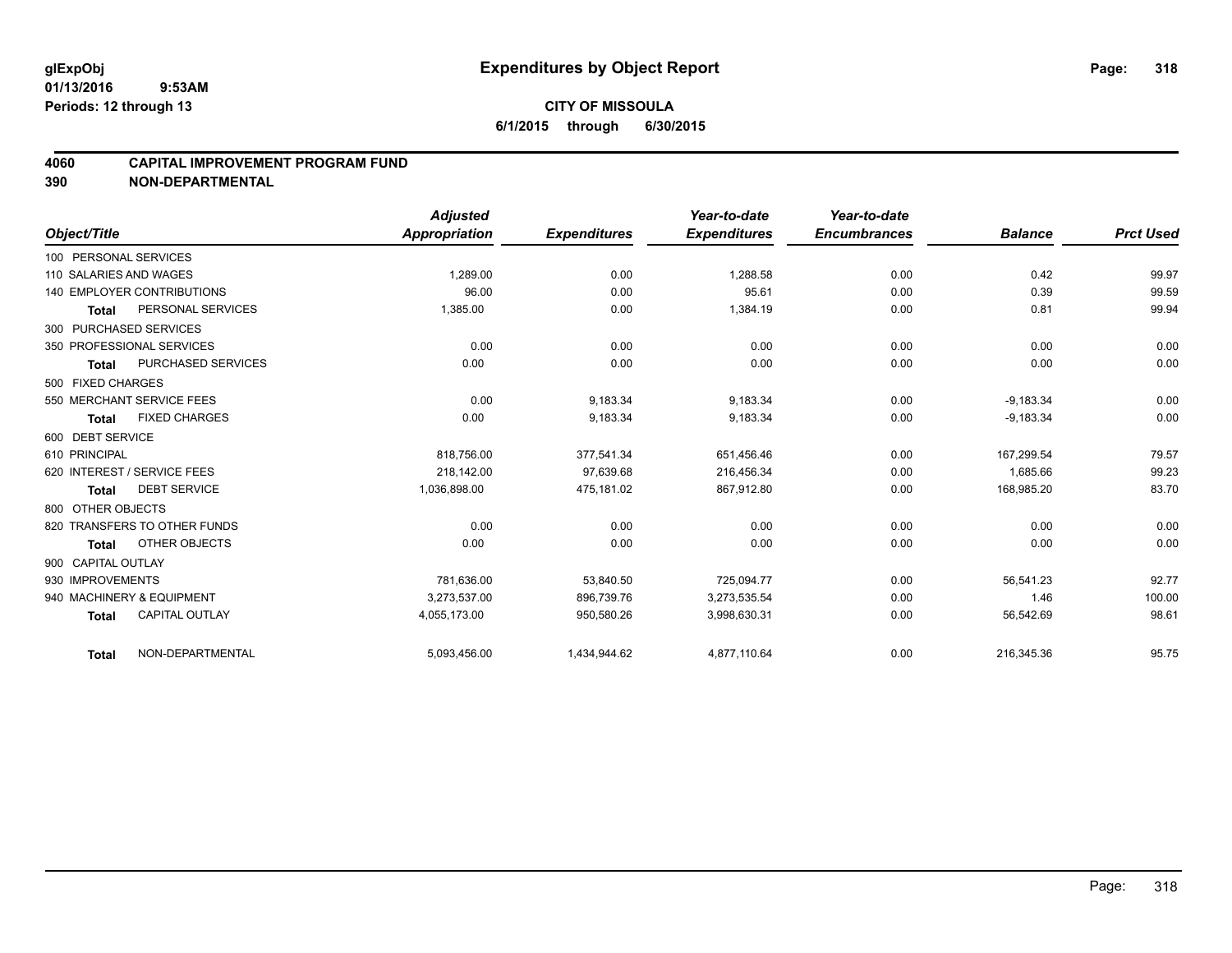### **4060 CAPITAL IMPROVEMENT PROGRAM FUND**

**391 ENERGY PERFORMANCE PROJ.**

| Object/Title       |                                 | <b>Adjusted</b><br>Appropriation | <b>Expenditures</b> | Year-to-date<br><b>Expenditures</b> | Year-to-date<br><b>Encumbrances</b> | <b>Balance</b> | <b>Prct Used</b> |
|--------------------|---------------------------------|----------------------------------|---------------------|-------------------------------------|-------------------------------------|----------------|------------------|
|                    | 300 PURCHASED SERVICES          |                                  |                     |                                     |                                     |                |                  |
|                    | 350 PROFESSIONAL SERVICES       | 0.00                             | 0.00                | 835.00                              | 0.00                                | $-835.00$      | 0.00             |
| <b>Total</b>       | <b>PURCHASED SERVICES</b>       | 0.00                             | 0.00                | 835.00                              | 0.00                                | $-835.00$      | 0.00             |
| 500 FIXED CHARGES  |                                 |                                  |                     |                                     |                                     |                |                  |
|                    | 550 MERCHANT SERVICE FEES       | 0.00                             | 0.00                | 0.00                                | 0.00                                | 0.00           | 0.00             |
| <b>Total</b>       | <b>FIXED CHARGES</b>            | 0.00                             | 0.00                | 0.00                                | 0.00                                | 0.00           | 0.00             |
| 900 CAPITAL OUTLAY |                                 |                                  |                     |                                     |                                     |                |                  |
| 930 IMPROVEMENTS   |                                 | 0.00                             | 0.00                | 0.00                                | 0.00                                | 0.00           | 0.00             |
| <b>Total</b>       | <b>CAPITAL OUTLAY</b>           | 0.00                             | 0.00                | 0.00                                | 0.00                                | 0.00           | 0.00             |
| <b>Total</b>       | <b>ENERGY PERFORMANCE PROJ.</b> | 0.00                             | 0.00                | 835.00                              | 0.00                                | $-835.00$      | 0.00             |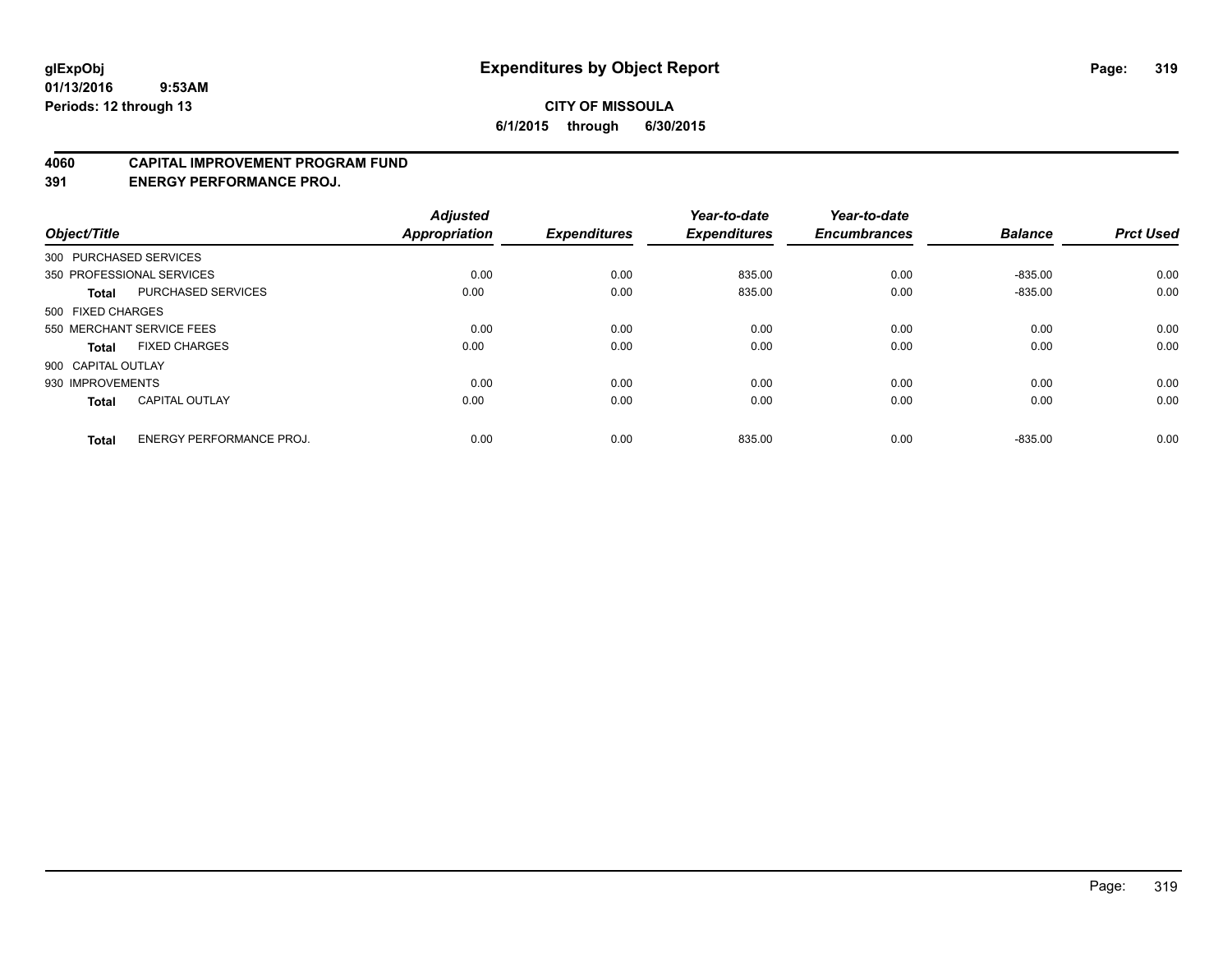# **4060 CAPITAL IMPROVEMENT PROGRAM FUND**

|                        |                                   | <b>Adjusted</b>      |                     | Year-to-date        | Year-to-date        |                |                  |
|------------------------|-----------------------------------|----------------------|---------------------|---------------------|---------------------|----------------|------------------|
| Object/Title           |                                   | <b>Appropriation</b> | <b>Expenditures</b> | <b>Expenditures</b> | <b>Encumbrances</b> | <b>Balance</b> | <b>Prct Used</b> |
| 100 PERSONAL SERVICES  |                                   |                      |                     |                     |                     |                |                  |
| 110 SALARIES AND WAGES |                                   | 1,289.00             | 0.00                | 1,288.58            | 0.00                | 0.42           | 99.97            |
|                        | <b>140 EMPLOYER CONTRIBUTIONS</b> | 96.00                | 0.00                | 95.61               | 0.00                | 0.39           | 99.59            |
| <b>Total</b>           | PERSONAL SERVICES                 | 1,385.00             | 0.00                | 1,384.19            | 0.00                | 0.81           | 99.94            |
| 300 PURCHASED SERVICES |                                   |                      |                     |                     |                     |                |                  |
|                        | 350 PROFESSIONAL SERVICES         | 0.00                 | 0.00                | 835.00              | 0.00                | $-835.00$      | 0.00             |
| <b>Total</b>           | <b>PURCHASED SERVICES</b>         | 0.00                 | 0.00                | 835.00              | 0.00                | $-835.00$      | 0.00             |
| 500 FIXED CHARGES      |                                   |                      |                     |                     |                     |                |                  |
|                        | 550 MERCHANT SERVICE FEES         | 0.00                 | 9,183.34            | 9,183.34            | 0.00                | $-9,183.34$    | 0.00             |
| <b>Total</b>           | <b>FIXED CHARGES</b>              | 0.00                 | 9,183.34            | 9,183.34            | 0.00                | $-9,183.34$    | 0.00             |
| 600 DEBT SERVICE       |                                   |                      |                     |                     |                     |                |                  |
| 610 PRINCIPAL          |                                   | 818,756.00           | 377,541.34          | 651,456.46          | 0.00                | 167.299.54     | 79.57            |
|                        | 620 INTEREST / SERVICE FEES       | 218.142.00           | 97,639.68           | 216.456.34          | 0.00                | 1,685.66       | 99.23            |
| <b>Total</b>           | <b>DEBT SERVICE</b>               | 1,036,898.00         | 475,181.02          | 867,912.80          | 0.00                | 168,985.20     | 83.70            |
| 800 OTHER OBJECTS      |                                   |                      |                     |                     |                     |                |                  |
|                        | 820 TRANSFERS TO OTHER FUNDS      | 0.00                 | 0.00                | 0.00                | 0.00                | 0.00           | 0.00             |
| <b>Total</b>           | <b>OTHER OBJECTS</b>              | 0.00                 | 0.00                | 0.00                | 0.00                | 0.00           | 0.00             |
| 900 CAPITAL OUTLAY     |                                   |                      |                     |                     |                     |                |                  |
| 930 IMPROVEMENTS       |                                   | 781,636.00           | 53,840.50           | 725,094.77          | 0.00                | 56,541.23      | 92.77            |
|                        | 940 MACHINERY & EQUIPMENT         | 3.273.537.00         | 896,739.76          | 3,273,535.54        | 0.00                | 1.46           | 100.00           |
| <b>Total</b>           | <b>CAPITAL OUTLAY</b>             | 4,055,173.00         | 950,580.26          | 3,998,630.31        | 0.00                | 56,542.69      | 98.61            |
| <b>Total</b>           | CAPITAL IMPROVEMENT PROGRAM FUN   | 5,093,456.00         | 1,434,944.62        | 4,877,945.64        | 0.00                | 215,510.36     | 95.77            |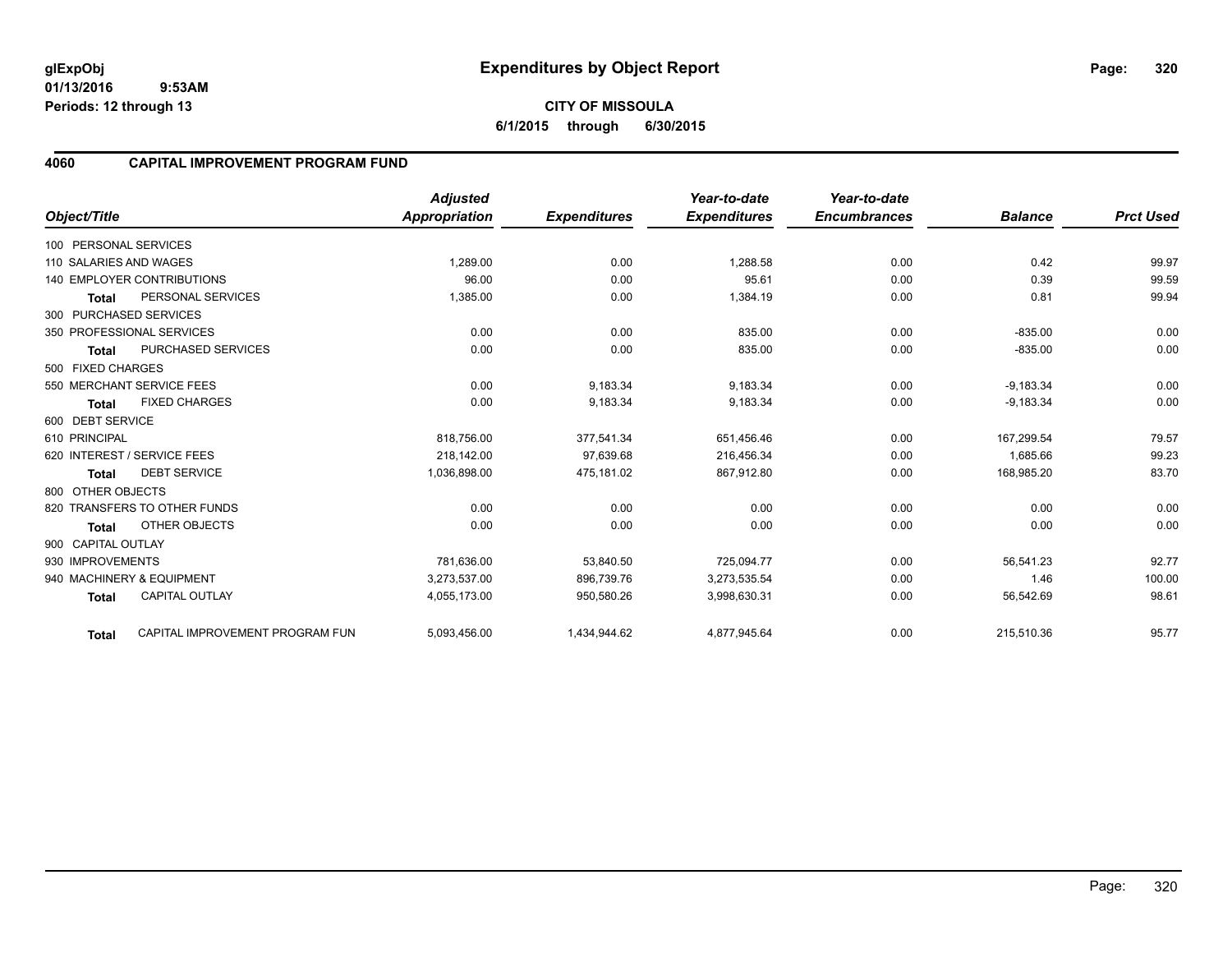### **4130 1997 G O BOND OPEN SPACE PURCHASE FUND**

| Object/Title                          | <b>Adjusted</b><br><b>Appropriation</b> | <b>Expenditures</b> | Year-to-date<br><b>Expenditures</b> | Year-to-date<br><b>Encumbrances</b> | <b>Balance</b> | <b>Prct Used</b> |
|---------------------------------------|-----------------------------------------|---------------------|-------------------------------------|-------------------------------------|----------------|------------------|
| 500 FIXED CHARGES                     |                                         |                     |                                     |                                     |                |                  |
| 550 MERCHANT SERVICE FEES             |                                         | 0.00<br>0.00        | 0.00                                | 0.00                                | 0.00           | 0.00             |
| <b>FIXED CHARGES</b><br><b>Total</b>  | 0.00                                    | 0.00                | 0.00                                | 0.00                                | 0.00           | 0.00             |
| 800 OTHER OBJECTS                     |                                         |                     |                                     |                                     |                |                  |
| 820 TRANSFERS TO OTHER FUNDS          |                                         | 0.00<br>0.00        | 0.00                                | 0.00                                | 0.00           | 0.00             |
| OTHER OBJECTS<br>Total                | 0.00                                    | 0.00                | 0.00                                | 0.00                                | 0.00           | 0.00             |
| 900 CAPITAL OUTLAY                    |                                         |                     |                                     |                                     |                |                  |
| 930 IMPROVEMENTS                      | 375.602.00                              | 0.00                | 0.00                                | 0.00                                | 375.602.00     | 0.00             |
| <b>CAPITAL OUTLAY</b><br><b>Total</b> | 375.602.00                              | 0.00                | 0.00                                | 0.00                                | 375,602.00     | 0.00             |
| NON-DEPARTMENTAL<br><b>Total</b>      | 375,602.00                              | 0.00                | 0.00                                | 0.00                                | 375.602.00     | 0.00             |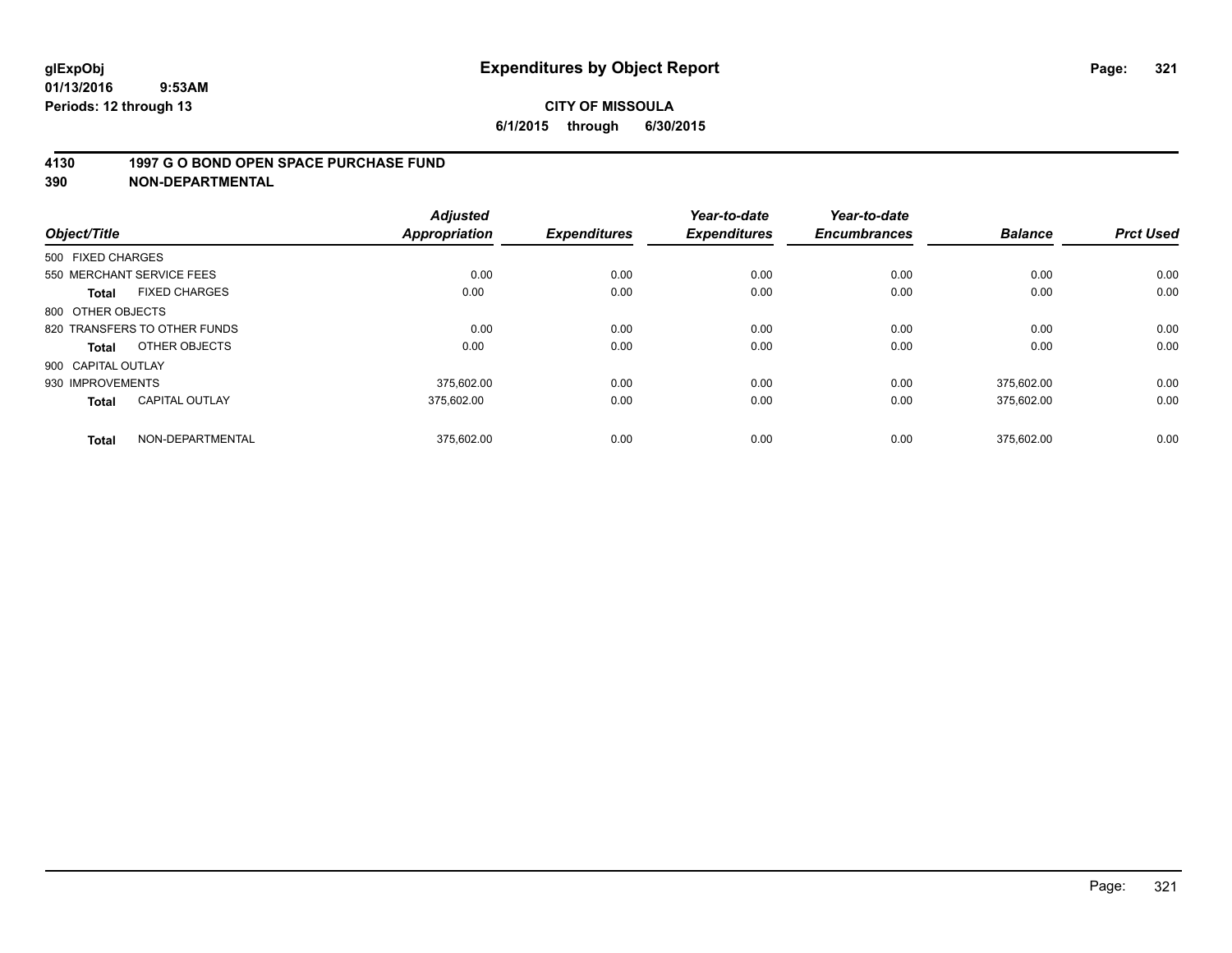**CITY OF MISSOULA 6/1/2015 through 6/30/2015**

## **4130 1997 G O BOND OPEN SPACE PURCHASE FUND**

| Object/Title       |                                   | <b>Adjusted</b><br>Appropriation | <b>Expenditures</b> | Year-to-date<br><b>Expenditures</b> | Year-to-date<br><b>Encumbrances</b> | <b>Balance</b> | <b>Prct Used</b> |
|--------------------|-----------------------------------|----------------------------------|---------------------|-------------------------------------|-------------------------------------|----------------|------------------|
| 500 FIXED CHARGES  |                                   |                                  |                     |                                     |                                     |                |                  |
|                    | 550 MERCHANT SERVICE FEES         | 0.00                             | 0.00                | 0.00                                | 0.00                                | 0.00           | 0.00             |
| <b>Total</b>       | <b>FIXED CHARGES</b>              | 0.00                             | 0.00                | 0.00                                | 0.00                                | 0.00           | 0.00             |
| 800 OTHER OBJECTS  |                                   |                                  |                     |                                     |                                     |                |                  |
|                    | 820 TRANSFERS TO OTHER FUNDS      | 0.00                             | 0.00                | 0.00                                | 0.00                                | 0.00           | 0.00             |
| <b>Total</b>       | OTHER OBJECTS                     | 0.00                             | 0.00                | 0.00                                | 0.00                                | 0.00           | 0.00             |
| 900 CAPITAL OUTLAY |                                   |                                  |                     |                                     |                                     |                |                  |
| 930 IMPROVEMENTS   |                                   | 375.602.00                       | 0.00                | 0.00                                | 0.00                                | 375.602.00     | 0.00             |
| <b>Total</b>       | <b>CAPITAL OUTLAY</b>             | 375.602.00                       | 0.00                | 0.00                                | 0.00                                | 375.602.00     | 0.00             |
| <b>Total</b>       | 1997 G O BOND OPEN SPACE PURCHASI | 375.602.00                       | 0.00                | 0.00                                | 0.00                                | 375.602.00     | 0.00             |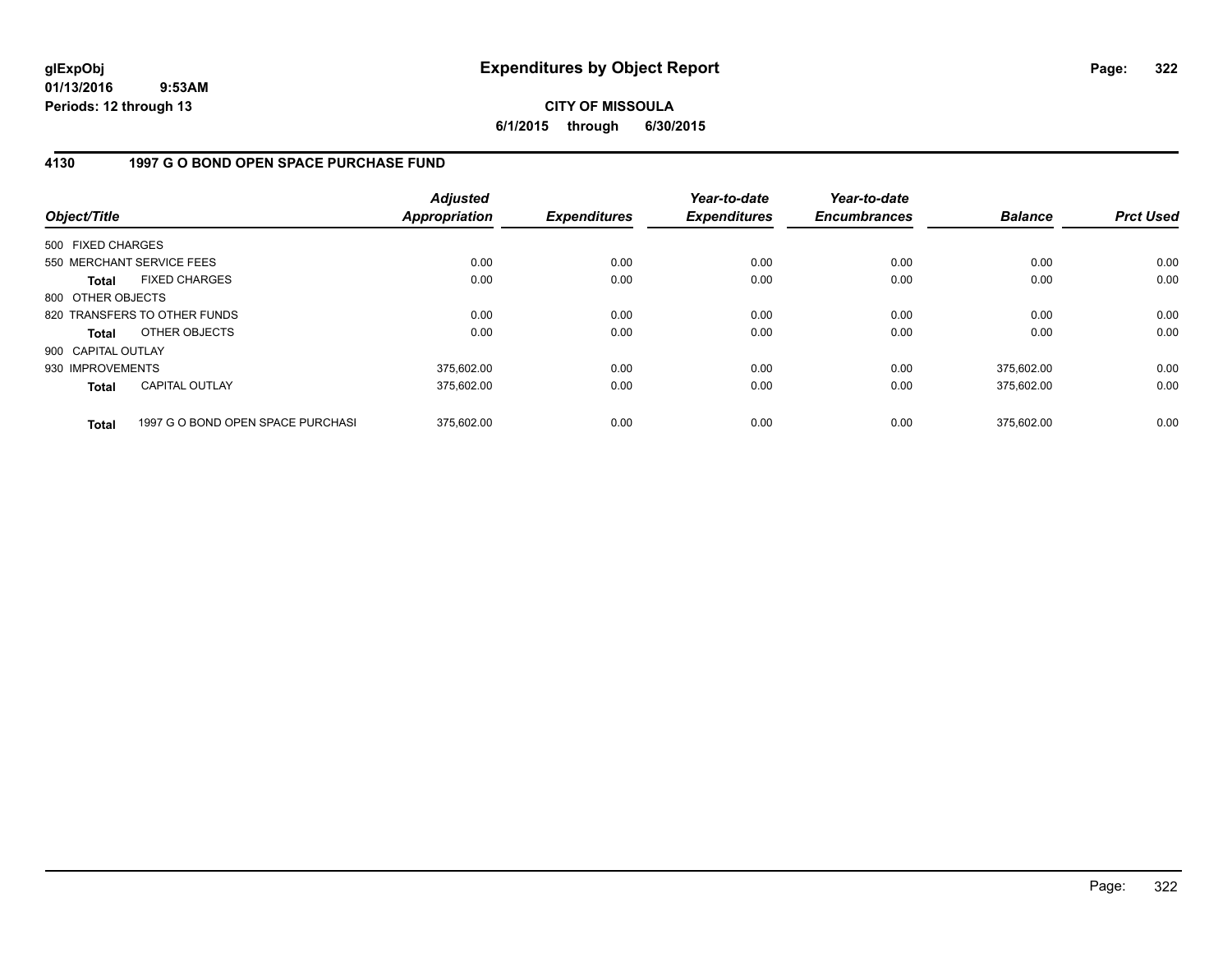### **4196 NEW FIRE STATION GO BOND**

**300 FIRE**

|                    |                              | <b>Adjusted</b> |                     | Year-to-date        | Year-to-date        |                |                  |
|--------------------|------------------------------|-----------------|---------------------|---------------------|---------------------|----------------|------------------|
| Object/Title       |                              | Appropriation   | <b>Expenditures</b> | <b>Expenditures</b> | <b>Encumbrances</b> | <b>Balance</b> | <b>Prct Used</b> |
| 500 FIXED CHARGES  |                              |                 |                     |                     |                     |                |                  |
|                    | 550 MERCHANT SERVICE FEES    | 0.00            | 0.00                | 0.00                | 0.00                | 0.00           | 0.00             |
| <b>Total</b>       | <b>FIXED CHARGES</b>         | 0.00            | 0.00                | 0.00                | 0.00                | 0.00           | 0.00             |
| 800 OTHER OBJECTS  |                              |                 |                     |                     |                     |                |                  |
|                    | 820 TRANSFERS TO OTHER FUNDS | 0.00            | 0.00                | 0.00                | 0.00                | 0.00           | 0.00             |
| <b>Total</b>       | OTHER OBJECTS                | 0.00            | 0.00                | 0.00                | 0.00                | 0.00           | 0.00             |
| 900 CAPITAL OUTLAY |                              |                 |                     |                     |                     |                |                  |
| 920 BUILDINGS      |                              | 0.00            | 0.00                | 0.00                | 0.00                | 0.00           | 0.00             |
| 930 IMPROVEMENTS   |                              | 3,020.00        | 0.00                | 0.00                | 0.00                | 3,020.00       | 0.00             |
|                    | 940 MACHINERY & EQUIPMENT    | 0.00            | 8,419.28            | 19,108.47           | 0.00                | $-19,108.47$   | 0.00             |
| <b>Total</b>       | <b>CAPITAL OUTLAY</b>        | 3,020.00        | 8,419.28            | 19,108.47           | 0.00                | $-16,088.47$   | 632.73           |
| <b>Total</b>       | <b>FIRE</b>                  | 3,020.00        | 8,419.28            | 19,108.47           | 0.00                | $-16,088.47$   | 632.73           |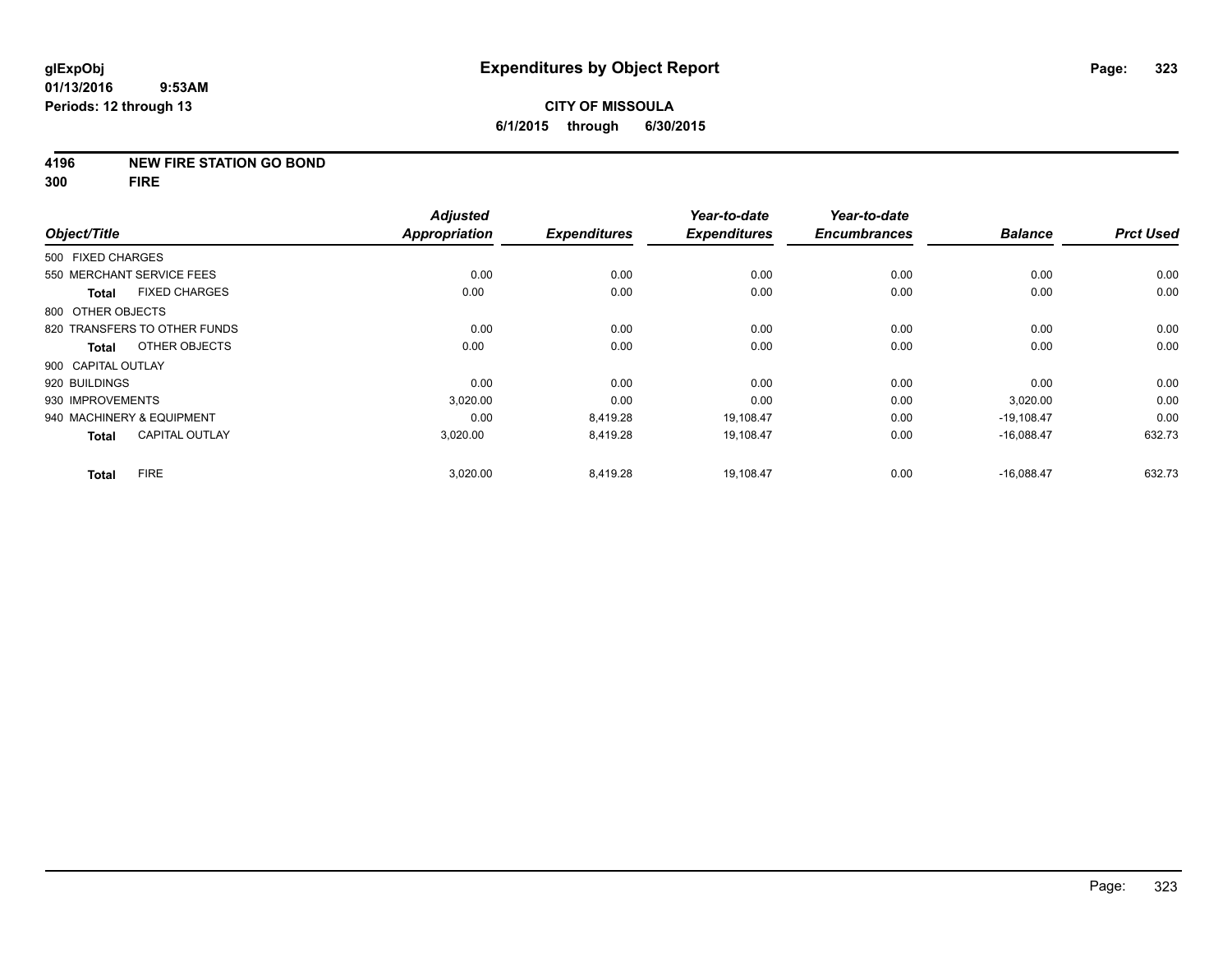# **4196 NEW FIRE STATION GO BOND**

|                    |                              | <b>Adjusted</b>      |                     | Year-to-date        | Year-to-date        | <b>Balance</b> | <b>Prct Used</b> |
|--------------------|------------------------------|----------------------|---------------------|---------------------|---------------------|----------------|------------------|
| Object/Title       |                              | <b>Appropriation</b> | <b>Expenditures</b> | <b>Expenditures</b> | <b>Encumbrances</b> |                |                  |
| 500 FIXED CHARGES  |                              |                      |                     |                     |                     |                |                  |
|                    | 550 MERCHANT SERVICE FEES    | 0.00                 | 0.00                | 0.00                | 0.00                | 0.00           | 0.00             |
| <b>Total</b>       | <b>FIXED CHARGES</b>         | 0.00                 | 0.00                | 0.00                | 0.00                | 0.00           | 0.00             |
| 800 OTHER OBJECTS  |                              |                      |                     |                     |                     |                |                  |
|                    | 820 TRANSFERS TO OTHER FUNDS | 0.00                 | 0.00                | 0.00                | 0.00                | 0.00           | 0.00             |
| <b>Total</b>       | OTHER OBJECTS                | 0.00                 | 0.00                | 0.00                | 0.00                | 0.00           | 0.00             |
| 900 CAPITAL OUTLAY |                              |                      |                     |                     |                     |                |                  |
| 920 BUILDINGS      |                              | 0.00                 | 0.00                | 0.00                | 0.00                | 0.00           | 0.00             |
| 930 IMPROVEMENTS   |                              | 3,020.00             | 0.00                | 0.00                | 0.00                | 3,020.00       | 0.00             |
|                    | 940 MACHINERY & EQUIPMENT    | 0.00                 | 8,419.28            | 19,108.47           | 0.00                | $-19,108.47$   | 0.00             |
| <b>Total</b>       | <b>CAPITAL OUTLAY</b>        | 3,020.00             | 8,419.28            | 19,108.47           | 0.00                | $-16,088.47$   | 632.73           |
| <b>Total</b>       | NEW FIRE STATION GO BOND     | 3,020.00             | 8.419.28            | 19.108.47           | 0.00                | $-16.088.47$   | 632.73           |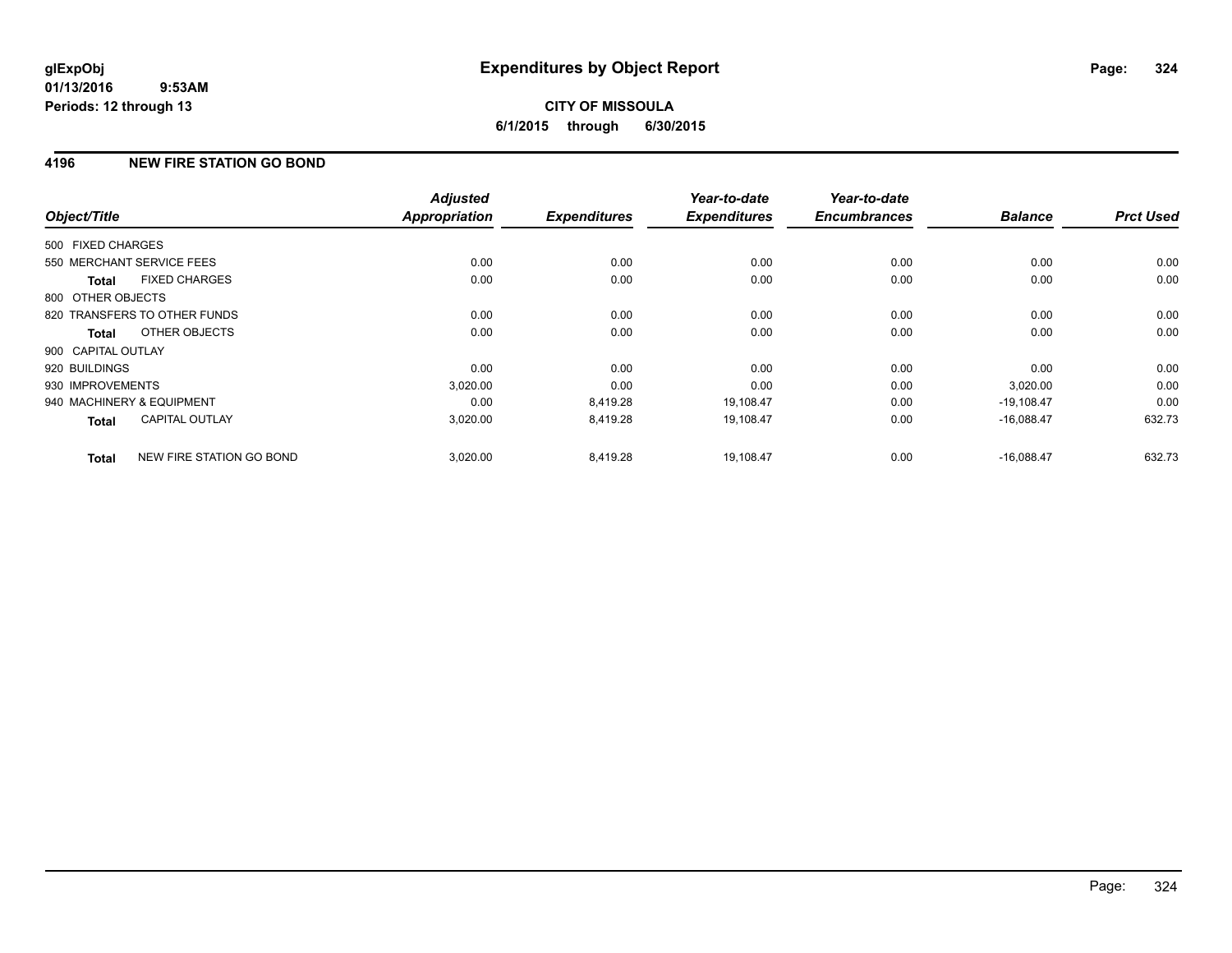#### **4450 S/C CONSTRUCTION FUND FOR FY06**

| Object/Title                                   | <b>Adjusted</b><br><b>Appropriation</b> | <b>Expenditures</b> | Year-to-date<br><b>Expenditures</b> | Year-to-date<br><b>Encumbrances</b> | <b>Balance</b> | <b>Prct Used</b> |
|------------------------------------------------|-----------------------------------------|---------------------|-------------------------------------|-------------------------------------|----------------|------------------|
| 500 FIXED CHARGES                              |                                         |                     |                                     |                                     |                |                  |
| 550 MERCHANT SERVICE FEES                      | 0.00                                    | 0.00                | 0.00                                | 0.00                                | 0.00           | 0.00             |
| <b>FIXED CHARGES</b><br><b>Total</b>           | 0.00                                    | 0.00                | 0.00                                | 0.00                                | 0.00           | 0.00             |
| 800 OTHER OBJECTS                              |                                         |                     |                                     |                                     |                |                  |
| 820 TRANSFERS TO OTHER FUNDS                   | 0.00                                    | 0.00                | 0.00                                | 0.00                                | 0.00           | 0.00             |
| OTHER OBJECTS<br><b>Total</b>                  | 0.00                                    | 0.00                | 0.00                                | 0.00                                | 0.00           | 0.00             |
| PUBLIC WORKS ADMIN/ENGINEERING<br><b>Total</b> | 0.00                                    | 0.00                | 0.00                                | 0.00                                | 0.00           | 0.00             |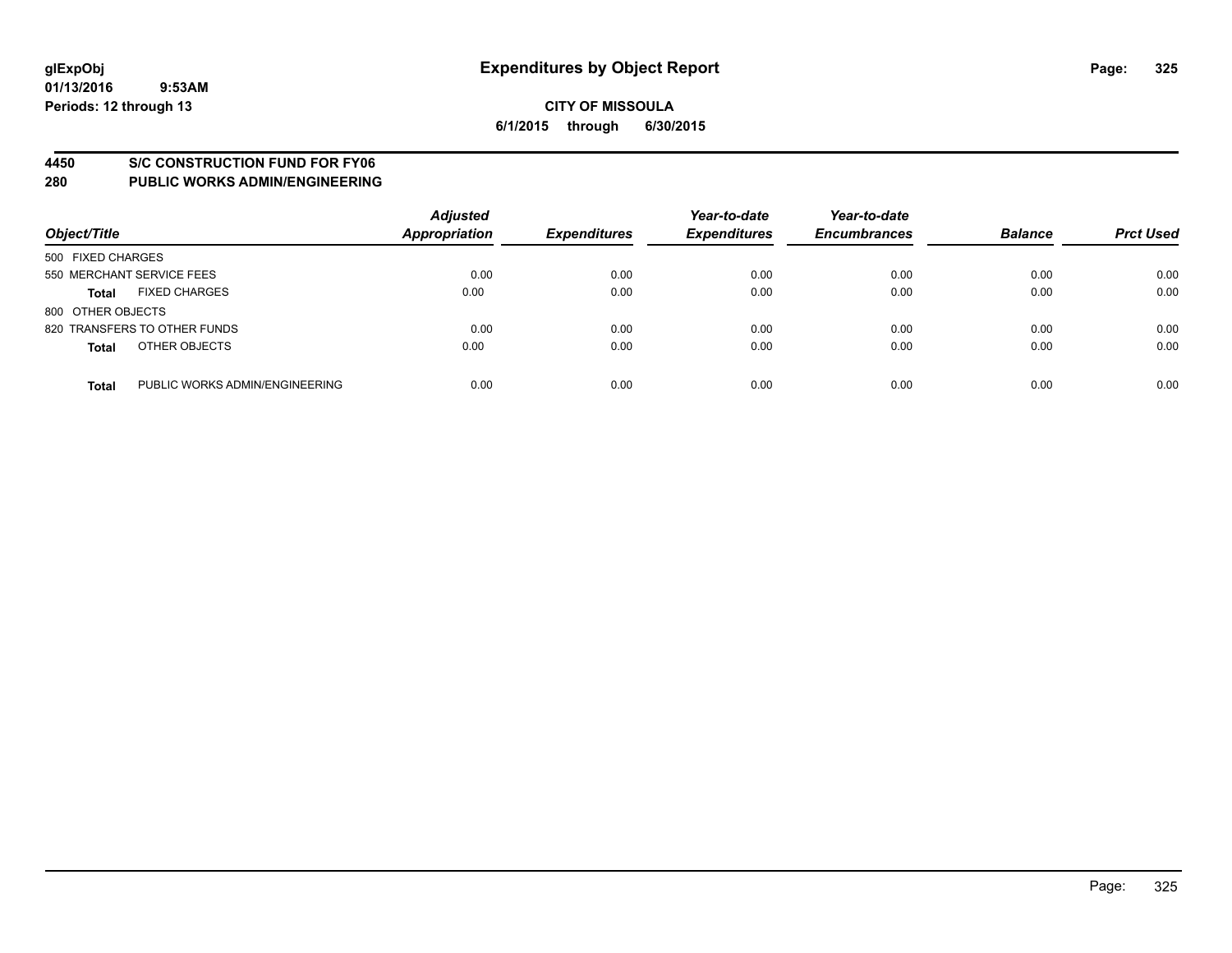**CITY OF MISSOULA 6/1/2015 through 6/30/2015**

### **4450 S/C CONSTRUCTION FUND FOR FY06**

| Object/Title                         |                                | <b>Adjusted</b><br><b>Appropriation</b> | <b>Expenditures</b> | Year-to-date<br><b>Expenditures</b> | Year-to-date<br><b>Encumbrances</b> | <b>Balance</b> | <b>Prct Used</b> |
|--------------------------------------|--------------------------------|-----------------------------------------|---------------------|-------------------------------------|-------------------------------------|----------------|------------------|
| 500 FIXED CHARGES                    |                                |                                         |                     |                                     |                                     |                |                  |
| 550 MERCHANT SERVICE FEES            |                                | 0.00                                    | 0.00                | 0.00                                | 0.00                                | 0.00           | 0.00             |
| <b>FIXED CHARGES</b><br><b>Total</b> |                                | 0.00                                    | 0.00                | 0.00                                | 0.00                                | 0.00           | 0.00             |
| 800 OTHER OBJECTS                    |                                |                                         |                     |                                     |                                     |                |                  |
| 820 TRANSFERS TO OTHER FUNDS         |                                | 0.00                                    | 0.00                | 0.00                                | 0.00                                | 0.00           | 0.00             |
| OTHER OBJECTS<br><b>Total</b>        |                                | 0.00                                    | 0.00                | 0.00                                | 0.00                                | 0.00           | 0.00             |
| <b>Total</b>                         | S/C CONSTRUCTION FUND FOR FY06 | 0.00                                    | 0.00                | 0.00                                | 0.00                                | 0.00           | 0.00             |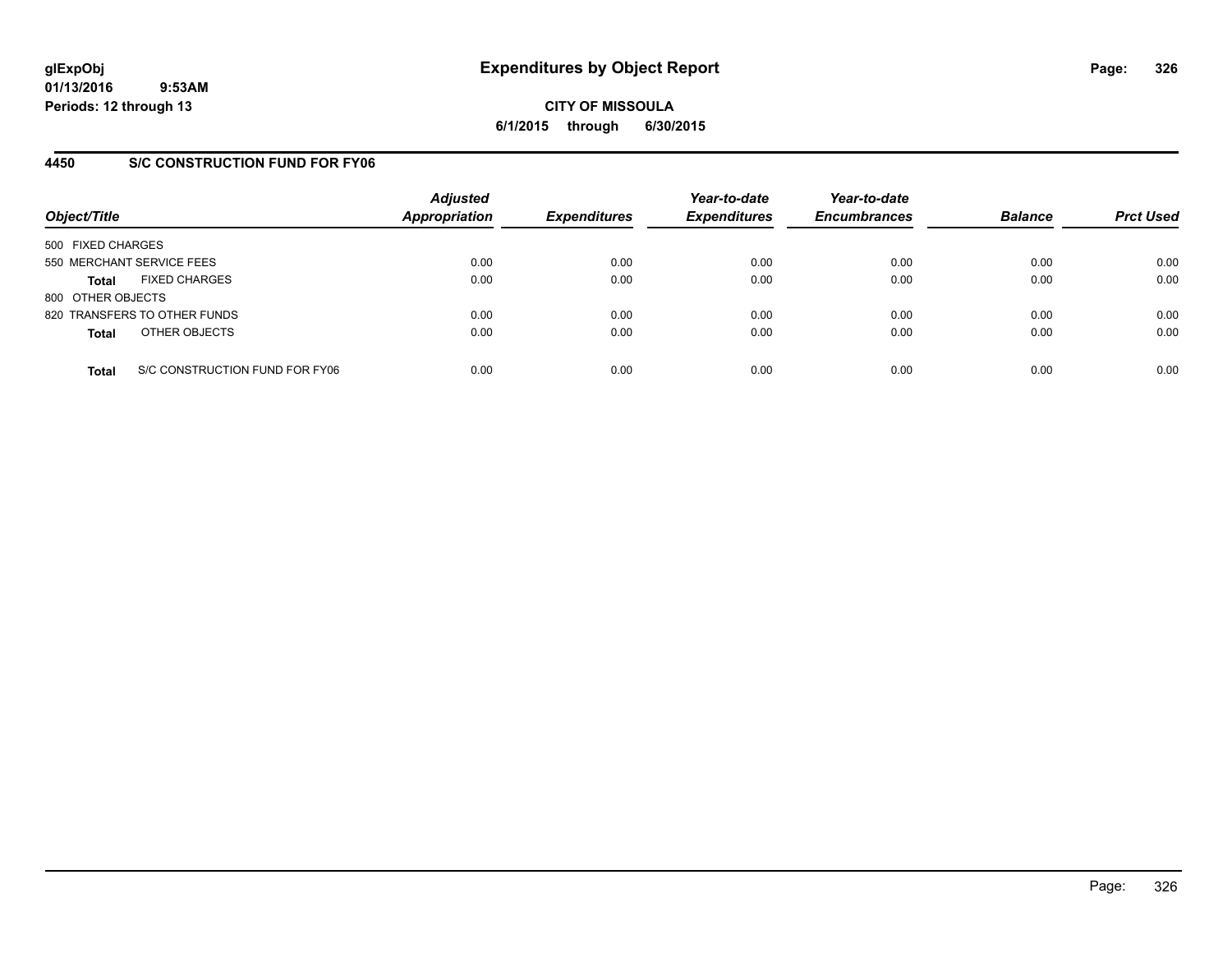#### **4451 FY07 S/C BOND FUND**

| Object/Title                         |                                | <b>Adjusted</b><br><b>Appropriation</b> | <b>Expenditures</b> | Year-to-date<br><b>Expenditures</b> | Year-to-date<br><b>Encumbrances</b> | <b>Balance</b> | <b>Prct Used</b> |
|--------------------------------------|--------------------------------|-----------------------------------------|---------------------|-------------------------------------|-------------------------------------|----------------|------------------|
| 500 FIXED CHARGES                    |                                |                                         |                     |                                     |                                     |                |                  |
| 550 MERCHANT SERVICE FEES            |                                | 0.00                                    | 0.00                | 0.00                                | 0.00                                | 0.00           | 0.00             |
| <b>FIXED CHARGES</b><br><b>Total</b> |                                | 0.00                                    | 0.00                | 0.00                                | 0.00                                | 0.00           | 0.00             |
| 800 OTHER OBJECTS                    |                                |                                         |                     |                                     |                                     |                |                  |
| 820 TRANSFERS TO OTHER FUNDS         |                                | 0.00                                    | 0.00                | 0.00                                | 0.00                                | 0.00           | 0.00             |
| OTHER OBJECTS<br><b>Total</b>        |                                | 0.00                                    | 0.00                | 0.00                                | 0.00                                | 0.00           | 0.00             |
| <b>Total</b>                         | PUBLIC WORKS ADMIN/ENGINEERING | 0.00                                    | 0.00                | 0.00                                | 0.00                                | 0.00           | 0.00             |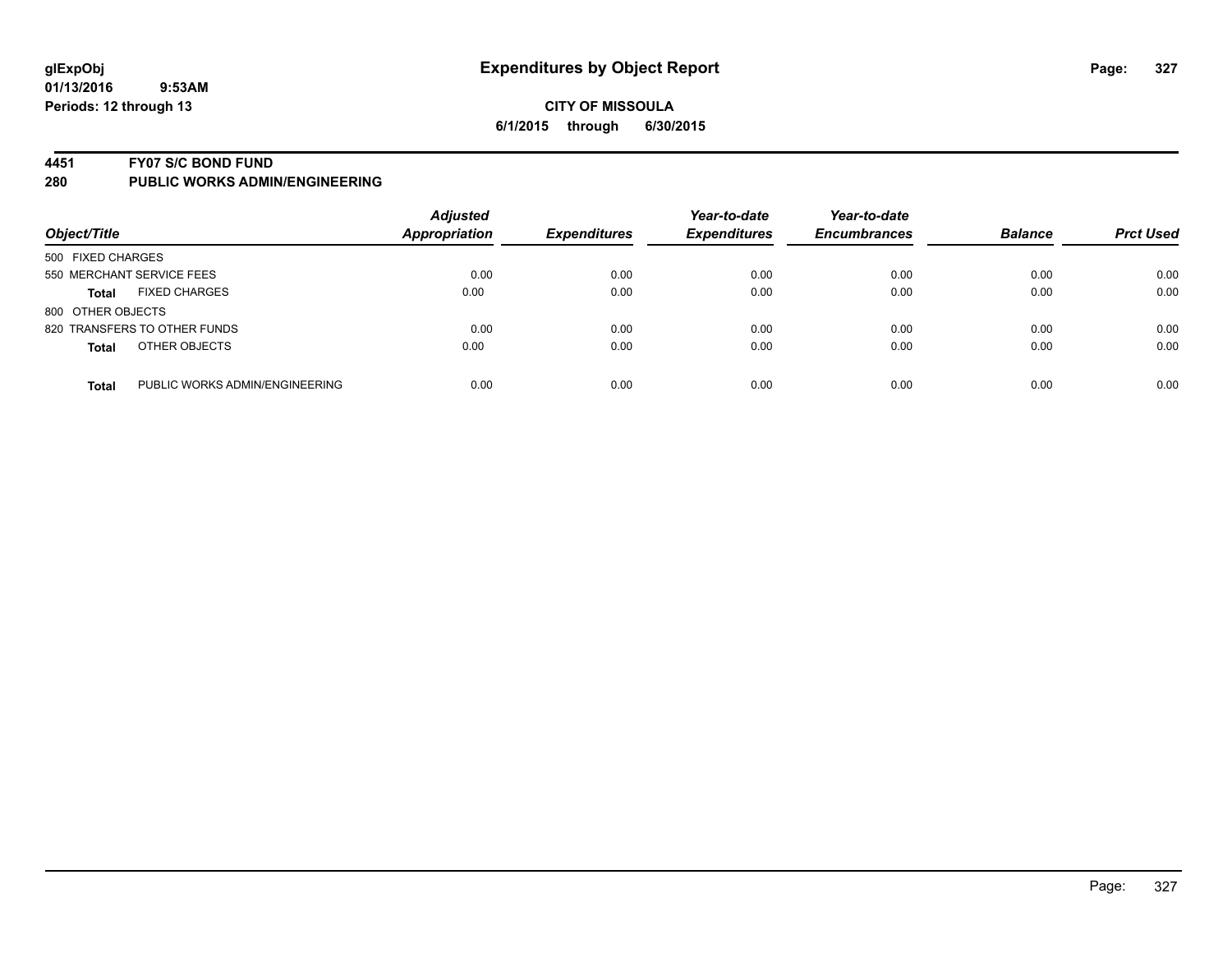**CITY OF MISSOULA 6/1/2015 through 6/30/2015**

### **4451 FY07 S/C BOND FUND**

| Object/Title                         | <b>Adjusted</b><br><b>Appropriation</b> | <b>Expenditures</b> | Year-to-date<br><b>Expenditures</b> | Year-to-date<br><b>Encumbrances</b> | <b>Balance</b> | <b>Prct Used</b> |
|--------------------------------------|-----------------------------------------|---------------------|-------------------------------------|-------------------------------------|----------------|------------------|
| 500 FIXED CHARGES                    |                                         |                     |                                     |                                     |                |                  |
| 550 MERCHANT SERVICE FEES            | 0.00                                    | 0.00                | 0.00                                | 0.00                                | 0.00           | 0.00             |
| <b>FIXED CHARGES</b><br><b>Total</b> | 0.00                                    | 0.00                | 0.00                                | 0.00                                | 0.00           | 0.00             |
| 800 OTHER OBJECTS                    |                                         |                     |                                     |                                     |                |                  |
| 820 TRANSFERS TO OTHER FUNDS         | 0.00                                    | 0.00                | 0.00                                | 0.00                                | 0.00           | 0.00             |
| OTHER OBJECTS<br><b>Total</b>        | 0.00                                    | 0.00                | 0.00                                | 0.00                                | 0.00           | 0.00             |
| FY07 S/C BOND FUND<br>Total          | 0.00                                    | 0.00                | 0.00                                | 0.00                                | 0.00           | 0.00             |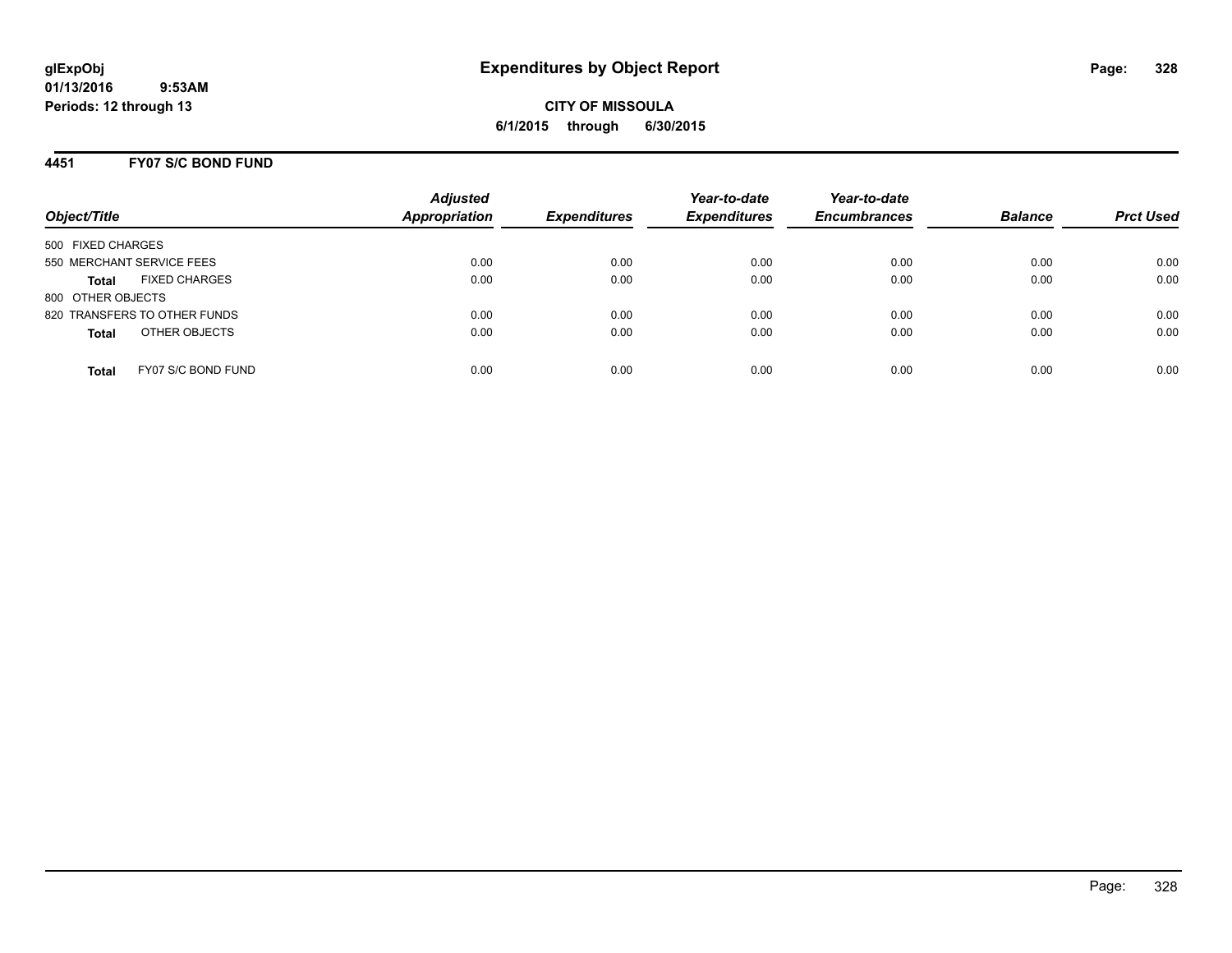#### **4452 S/C CONSTRUCTION FUND FOR FY 08 BOND SAL**

| Object/Title       |                                | <b>Adjusted</b><br><b>Appropriation</b> | <b>Expenditures</b> | Year-to-date<br><b>Expenditures</b> | Year-to-date<br><b>Encumbrances</b> | <b>Balance</b> | <b>Prct Used</b> |
|--------------------|--------------------------------|-----------------------------------------|---------------------|-------------------------------------|-------------------------------------|----------------|------------------|
| 500 FIXED CHARGES  |                                |                                         |                     |                                     |                                     |                |                  |
|                    | 550 MERCHANT SERVICE FEES      | 0.00                                    | 0.00                | 0.00                                | 0.00                                | 0.00           | 0.00             |
| <b>Total</b>       | <b>FIXED CHARGES</b>           | 0.00                                    | 0.00                | 0.00                                | 0.00                                | 0.00           | 0.00             |
| 900 CAPITAL OUTLAY |                                |                                         |                     |                                     |                                     |                |                  |
| 930 IMPROVEMENTS   |                                | 0.00                                    | 0.00                | 0.00                                | 0.00                                | 0.00           | 0.00             |
| <b>Total</b>       | <b>CAPITAL OUTLAY</b>          | 0.00                                    | 0.00                | 0.00                                | 0.00                                | 0.00           | 0.00             |
| <b>Total</b>       | PUBLIC WORKS ADMIN/ENGINEERING | 0.00                                    | 0.00                | 0.00                                | 0.00                                | 0.00           | 0.00             |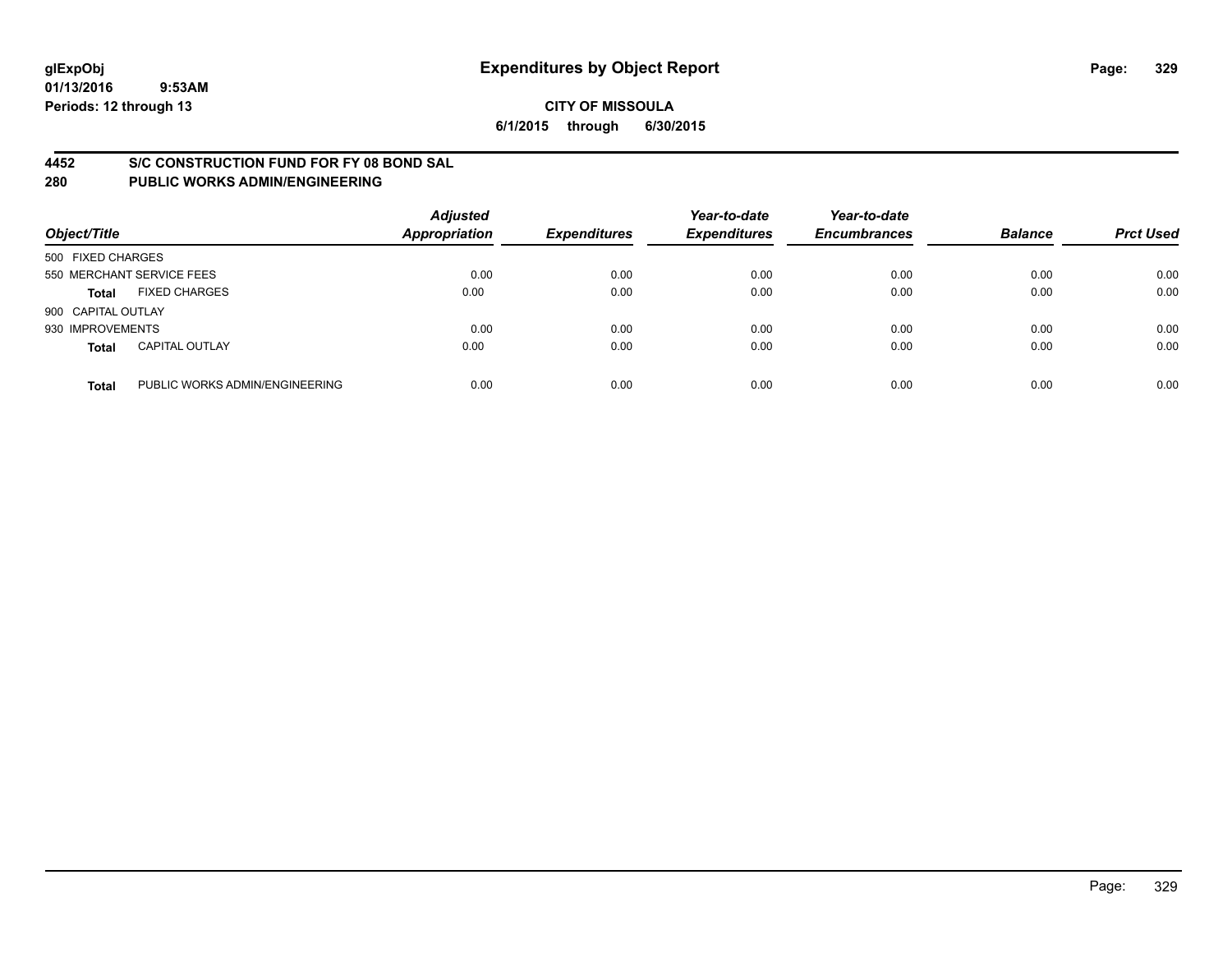**CITY OF MISSOULA 6/1/2015 through 6/30/2015**

### **4452 S/C CONSTRUCTION FUND FOR FY 08 BOND SAL**

| Object/Title       |                                    | <b>Adjusted</b><br>Appropriation | <b>Expenditures</b> | Year-to-date<br><b>Expenditures</b> | Year-to-date<br><b>Encumbrances</b> | <b>Balance</b> | <b>Prct Used</b> |
|--------------------|------------------------------------|----------------------------------|---------------------|-------------------------------------|-------------------------------------|----------------|------------------|
| 500 FIXED CHARGES  |                                    |                                  |                     |                                     |                                     |                |                  |
|                    | 550 MERCHANT SERVICE FEES          | 0.00                             | 0.00                | 0.00                                | 0.00                                | 0.00           | 0.00             |
| <b>Total</b>       | <b>FIXED CHARGES</b>               | 0.00                             | 0.00                | 0.00                                | 0.00                                | 0.00           | 0.00             |
| 900 CAPITAL OUTLAY |                                    |                                  |                     |                                     |                                     |                |                  |
| 930 IMPROVEMENTS   |                                    | 0.00                             | 0.00                | 0.00                                | 0.00                                | 0.00           | 0.00             |
| <b>Total</b>       | <b>CAPITAL OUTLAY</b>              | 0.00                             | 0.00                | 0.00                                | 0.00                                | 0.00           | 0.00             |
| <b>Total</b>       | S/C CONSTRUCTION FUND FOR FY 08 BO | 0.00                             | 0.00                | 0.00                                | 0.00                                | 0.00           | 0.00             |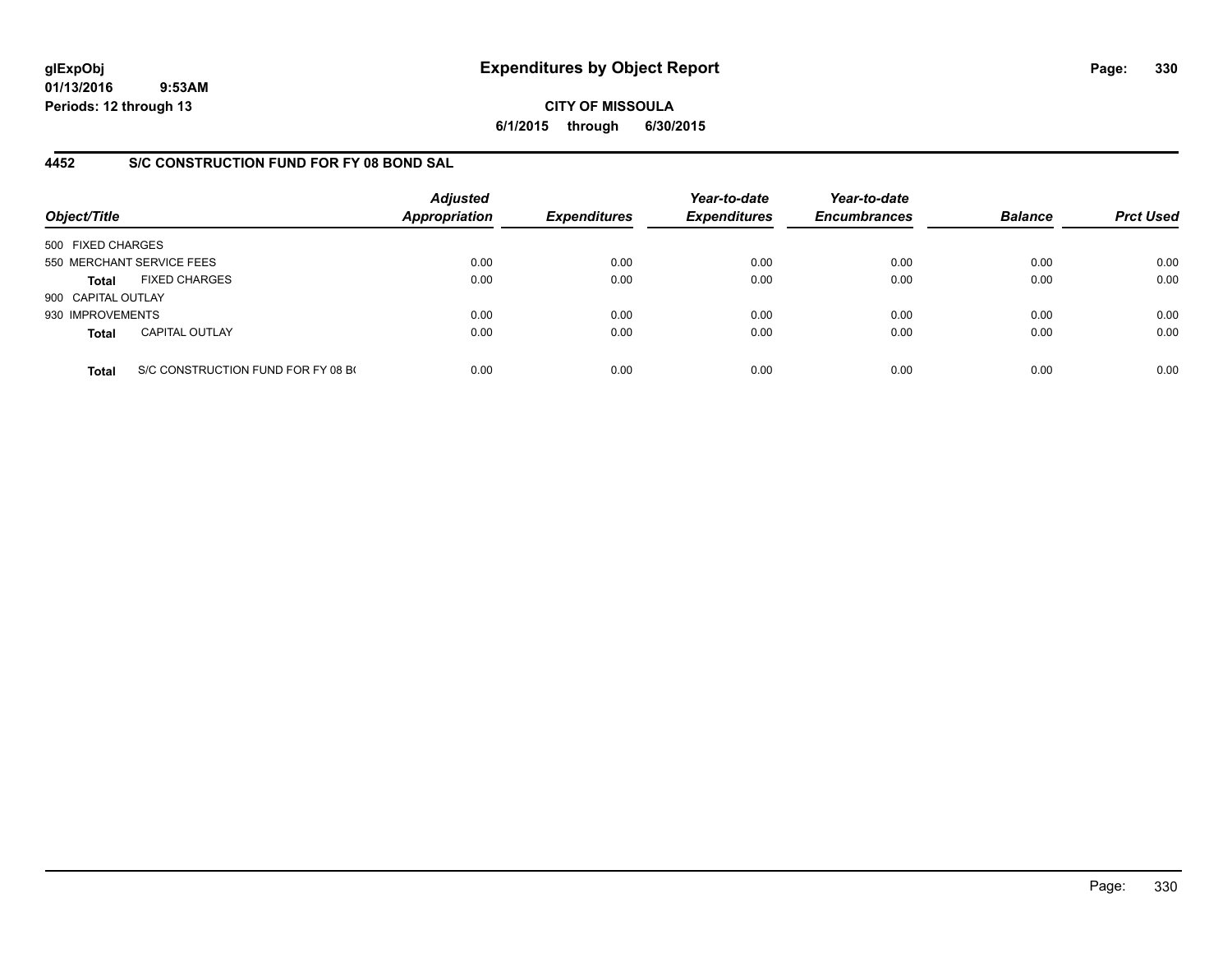#### **4453 S/C CONSTRUCTION FUND FY09 BOND**

| Object/Title       |                                | <b>Adjusted</b><br><b>Appropriation</b> | <b>Expenditures</b> | Year-to-date<br><b>Expenditures</b> | Year-to-date<br><b>Encumbrances</b> | <b>Balance</b> | <b>Prct Used</b> |
|--------------------|--------------------------------|-----------------------------------------|---------------------|-------------------------------------|-------------------------------------|----------------|------------------|
| 500 FIXED CHARGES  |                                |                                         |                     |                                     |                                     |                |                  |
|                    | 550 MERCHANT SERVICE FEES      | 0.00                                    | 0.00                | 0.00                                | 0.00                                | 0.00           | 0.00             |
| <b>Total</b>       | <b>FIXED CHARGES</b>           | 0.00                                    | 0.00                | 0.00                                | 0.00                                | 0.00           | 0.00             |
| 800 OTHER OBJECTS  |                                |                                         |                     |                                     |                                     |                |                  |
|                    | 820 TRANSFERS TO OTHER FUNDS   | 0.00                                    | 0.00                | 0.00                                | 0.00                                | 0.00           | 0.00             |
| Total              | OTHER OBJECTS                  | 0.00                                    | 0.00                | 0.00                                | 0.00                                | 0.00           | 0.00             |
| 900 CAPITAL OUTLAY |                                |                                         |                     |                                     |                                     |                |                  |
| 930 IMPROVEMENTS   |                                | 0.00                                    | 0.00                | 0.00                                | 0.00                                | 0.00           | 0.00             |
| <b>Total</b>       | <b>CAPITAL OUTLAY</b>          | 0.00                                    | 0.00                | 0.00                                | 0.00                                | 0.00           | 0.00             |
| <b>Total</b>       | PUBLIC WORKS ADMIN/ENGINEERING | 0.00                                    | 0.00                | 0.00                                | 0.00                                | 0.00           | 0.00             |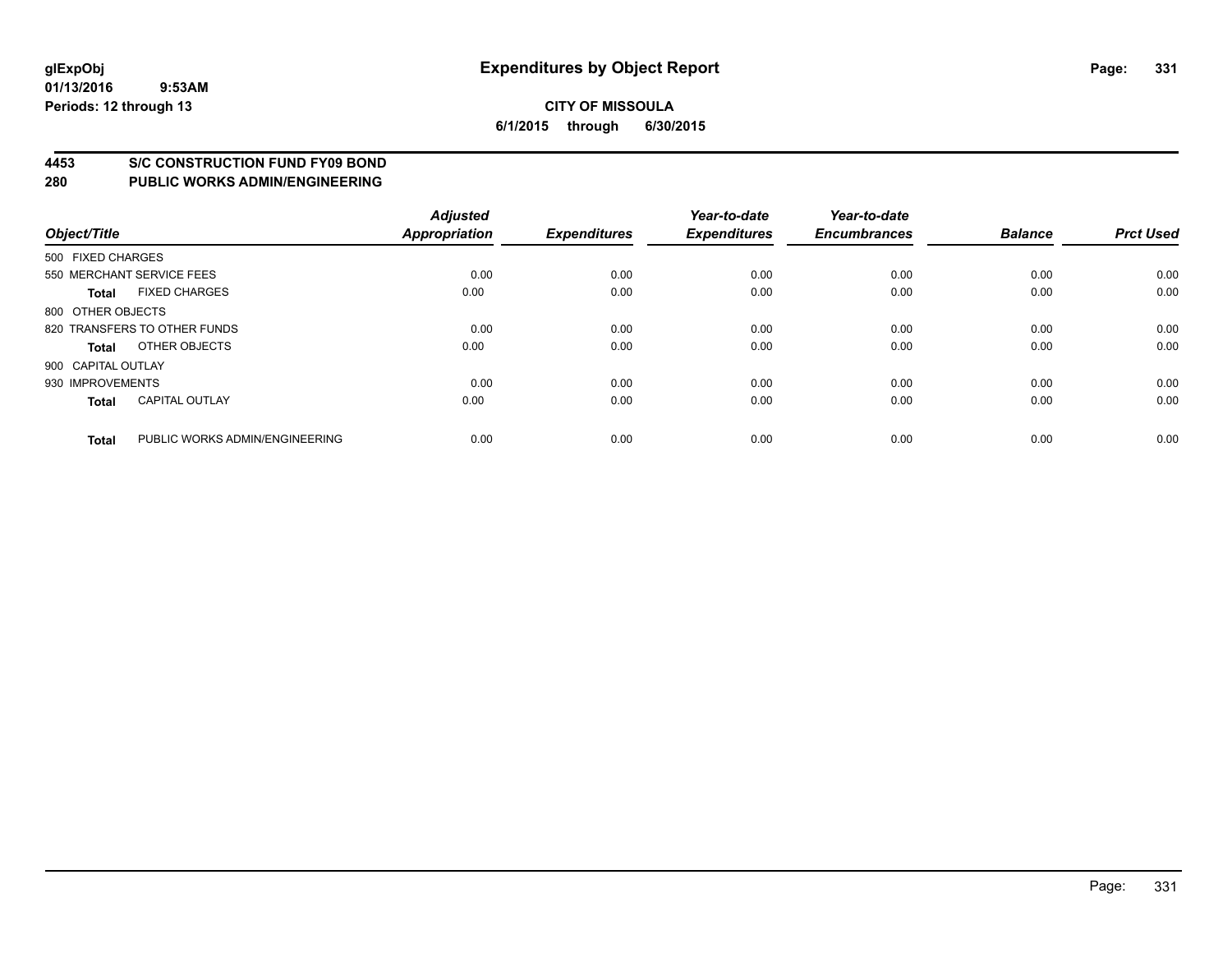#### **4453 S/C CONSTRUCTION FUND FY09 BOND**

**390 NON-DEPARTMENTAL**

| Object/Title                  | <b>Adjusted</b><br>Appropriation | <b>Expenditures</b> | Year-to-date<br><b>Expenditures</b> | Year-to-date<br><b>Encumbrances</b> | <b>Balance</b> | <b>Prct Used</b> |
|-------------------------------|----------------------------------|---------------------|-------------------------------------|-------------------------------------|----------------|------------------|
| 500 FIXED CHARGES             |                                  |                     |                                     |                                     |                |                  |
| 500 FIXED CHARGES             | 0.00                             | 0.00                | 0.00                                | 0.00                                | 0.00           | 0.00             |
| 550 MERCHANT SERVICE FEES     | 0.00                             | 0.00                | 0.00                                | 0.00                                | 0.00           | 0.00             |
| <b>FIXED CHARGES</b><br>Total | 0.00                             | 0.00                | 0.00                                | 0.00                                | 0.00           | 0.00             |
| NON-DEPARTMENTAL<br>Total     | 0.00                             | 0.00                | 0.00                                | 0.00                                | 0.00           | 0.00             |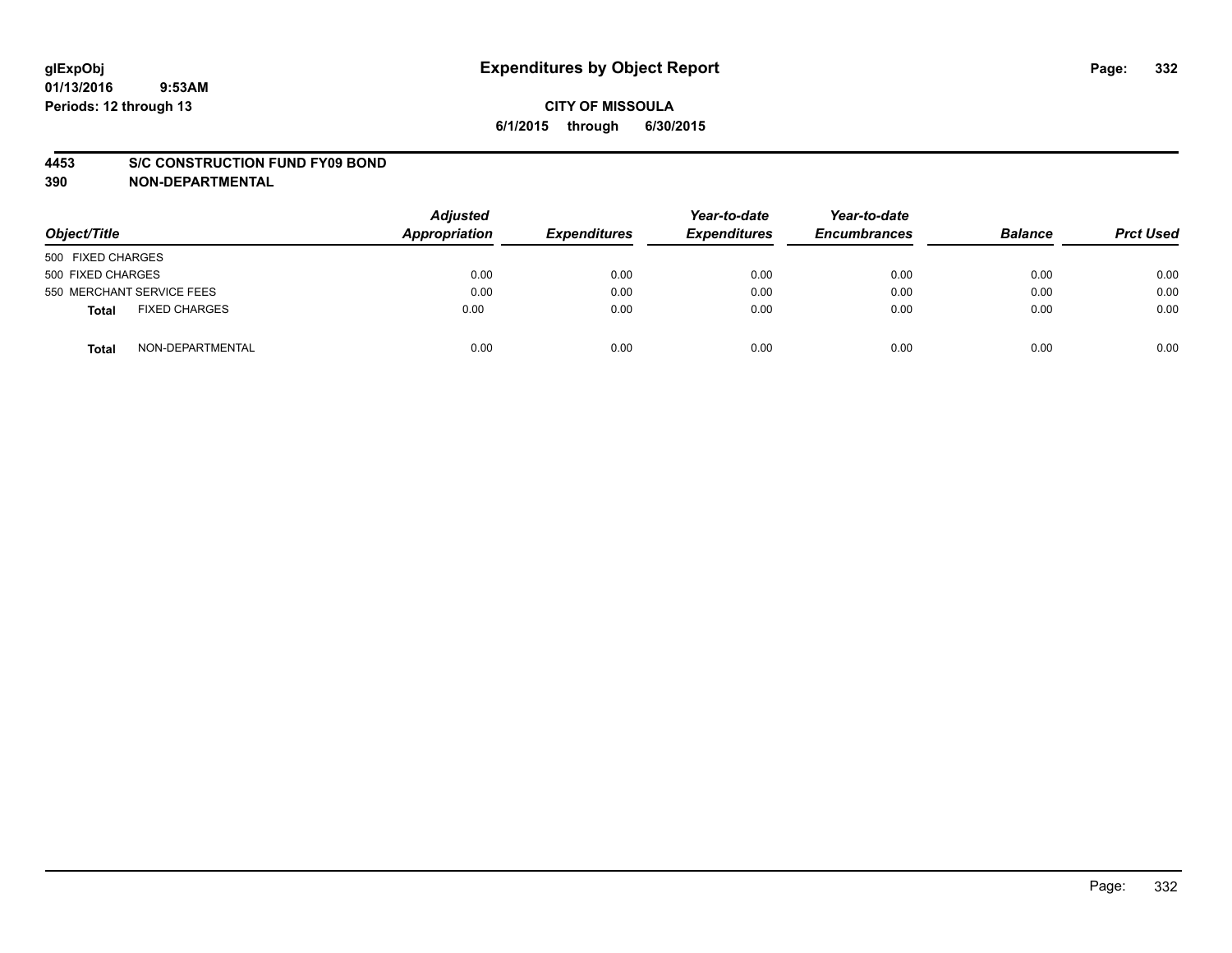## **CITY OF MISSOULA 6/1/2015 through 6/30/2015**

### **4453 S/C CONSTRUCTION FUND FY09 BOND**

| Object/Title                 |                                 | <b>Adjusted</b><br><b>Appropriation</b> | <b>Expenditures</b> | Year-to-date<br><b>Expenditures</b> | Year-to-date<br><b>Encumbrances</b> | <b>Balance</b> | <b>Prct Used</b> |
|------------------------------|---------------------------------|-----------------------------------------|---------------------|-------------------------------------|-------------------------------------|----------------|------------------|
| 500 FIXED CHARGES            |                                 |                                         |                     |                                     |                                     |                |                  |
| 500 FIXED CHARGES            |                                 | 0.00                                    | 0.00                | 0.00                                | 0.00                                | 0.00           | 0.00             |
| 550 MERCHANT SERVICE FEES    |                                 | 0.00                                    | 0.00                | 0.00                                | 0.00                                | 0.00           | 0.00             |
| <b>Total</b>                 | <b>FIXED CHARGES</b>            | 0.00                                    | 0.00                | 0.00                                | 0.00                                | 0.00           | 0.00             |
| 800 OTHER OBJECTS            |                                 |                                         |                     |                                     |                                     |                |                  |
| 820 TRANSFERS TO OTHER FUNDS |                                 | 0.00                                    | 0.00                | 0.00                                | 0.00                                | 0.00           | 0.00             |
| <b>Total</b>                 | OTHER OBJECTS                   | 0.00                                    | 0.00                | 0.00                                | 0.00                                | 0.00           | 0.00             |
| 900 CAPITAL OUTLAY           |                                 |                                         |                     |                                     |                                     |                |                  |
| 930 IMPROVEMENTS             |                                 | 0.00                                    | 0.00                | 0.00                                | 0.00                                | 0.00           | 0.00             |
| <b>Total</b>                 | <b>CAPITAL OUTLAY</b>           | 0.00                                    | 0.00                | 0.00                                | 0.00                                | 0.00           | 0.00             |
| <b>Total</b>                 | S/C CONSTRUCTION FUND FY09 BOND | 0.00                                    | 0.00                | 0.00                                | 0.00                                | 0.00           | 0.00             |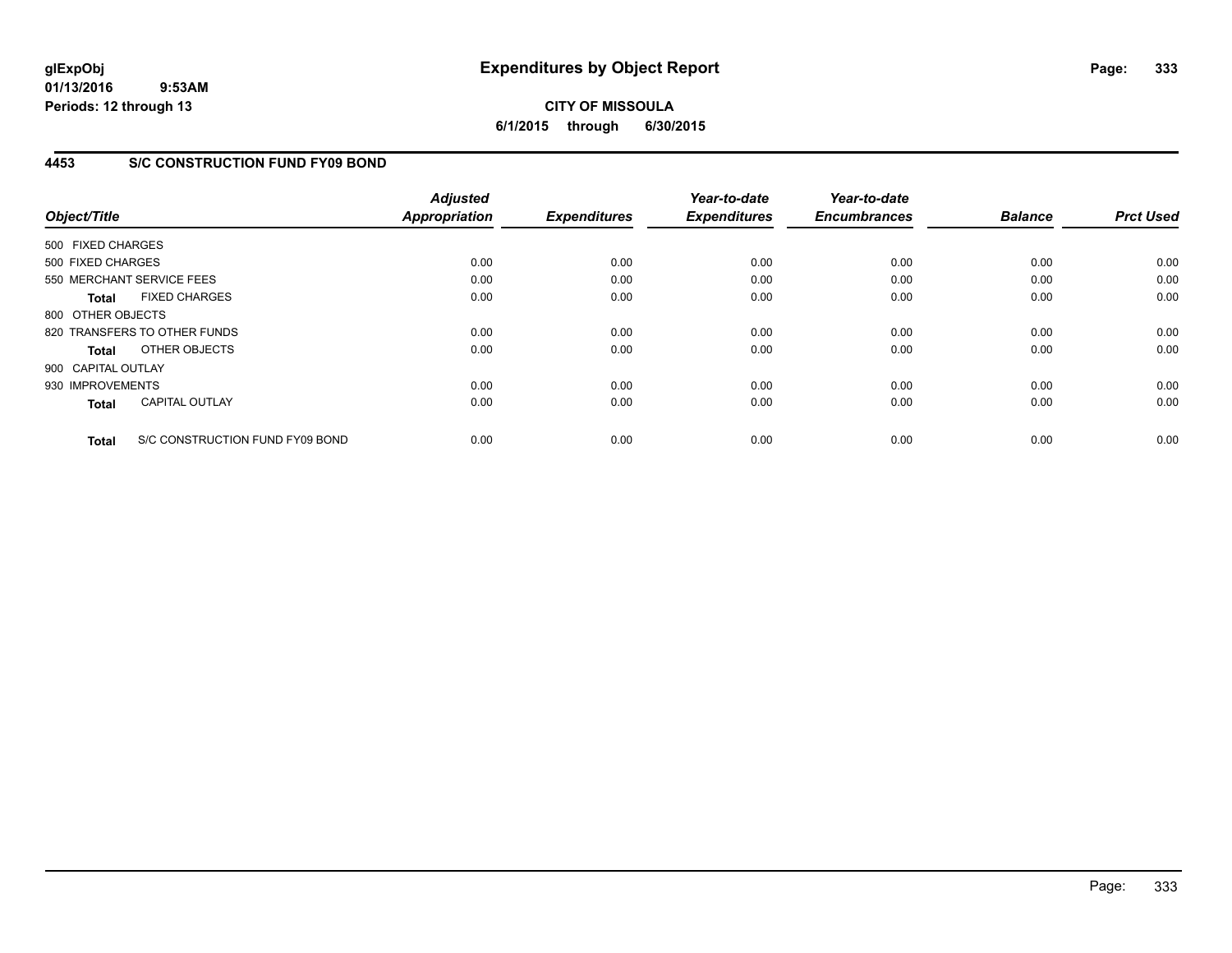#### **4454 S/C CONSTRUCTION FUND FOR FY10**

| Object/Title       |                                | <b>Adjusted</b><br>Appropriation | <b>Expenditures</b> | Year-to-date<br><b>Expenditures</b> | Year-to-date<br><b>Encumbrances</b> | <b>Balance</b> | <b>Prct Used</b> |
|--------------------|--------------------------------|----------------------------------|---------------------|-------------------------------------|-------------------------------------|----------------|------------------|
| 500 FIXED CHARGES  |                                |                                  |                     |                                     |                                     |                |                  |
|                    | 550 MERCHANT SERVICE FEES      | 0.00                             | 0.00                | 0.00                                | 0.00                                | 0.00           | 0.00             |
| <b>Total</b>       | <b>FIXED CHARGES</b>           | 0.00                             | 0.00                | 0.00                                | 0.00                                | 0.00           | 0.00             |
| 900 CAPITAL OUTLAY |                                |                                  |                     |                                     |                                     |                |                  |
| 930 IMPROVEMENTS   |                                | 0.00                             | 0.00                | 0.00                                | 0.00                                | 0.00           | 0.00             |
| <b>Total</b>       | <b>CAPITAL OUTLAY</b>          | 0.00                             | 0.00                | 0.00                                | 0.00                                | 0.00           | 0.00             |
| <b>Total</b>       | PUBLIC WORKS ADMIN/ENGINEERING | 0.00                             | 0.00                | 0.00                                | 0.00                                | 0.00           | 0.00             |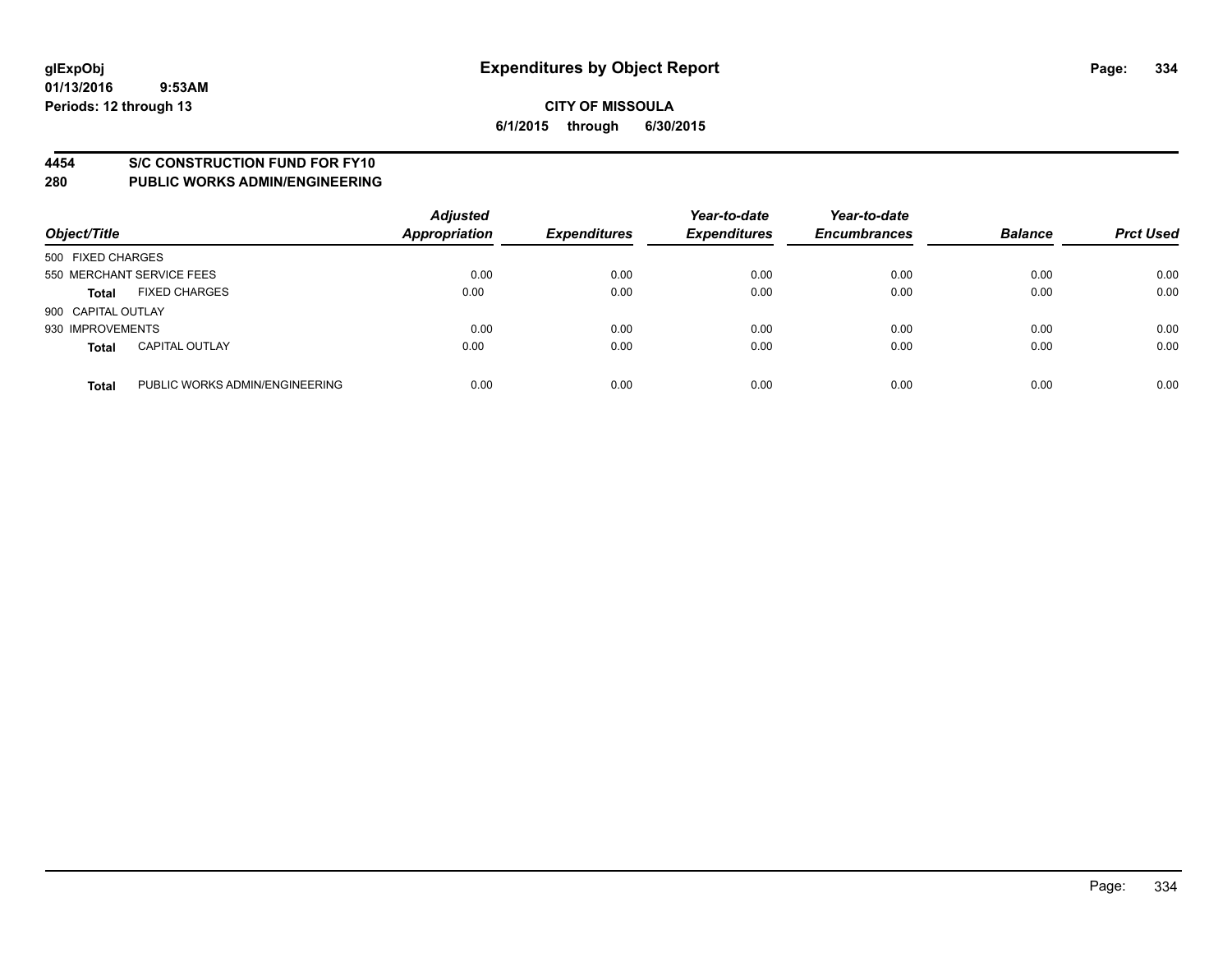**CITY OF MISSOULA 6/1/2015 through 6/30/2015**

### **4454 S/C CONSTRUCTION FUND FOR FY10**

| Object/Title       |                                | <b>Adjusted</b><br><b>Appropriation</b> | <b>Expenditures</b> | Year-to-date<br><b>Expenditures</b> | Year-to-date<br><b>Encumbrances</b> | <b>Balance</b> | <b>Prct Used</b> |
|--------------------|--------------------------------|-----------------------------------------|---------------------|-------------------------------------|-------------------------------------|----------------|------------------|
| 500 FIXED CHARGES  |                                |                                         |                     |                                     |                                     |                |                  |
|                    | 550 MERCHANT SERVICE FEES      | 0.00                                    | 0.00                | 0.00                                | 0.00                                | 0.00           | 0.00             |
| <b>Total</b>       | <b>FIXED CHARGES</b>           | 0.00                                    | 0.00                | 0.00                                | 0.00                                | 0.00           | 0.00             |
| 900 CAPITAL OUTLAY |                                |                                         |                     |                                     |                                     |                |                  |
| 930 IMPROVEMENTS   |                                | 0.00                                    | 0.00                | 0.00                                | 0.00                                | 0.00           | 0.00             |
| <b>Total</b>       | <b>CAPITAL OUTLAY</b>          | 0.00                                    | 0.00                | 0.00                                | 0.00                                | 0.00           | 0.00             |
| <b>Total</b>       | S/C CONSTRUCTION FUND FOR FY10 | 0.00                                    | 0.00                | 0.00                                | 0.00                                | 0.00           | 0.00             |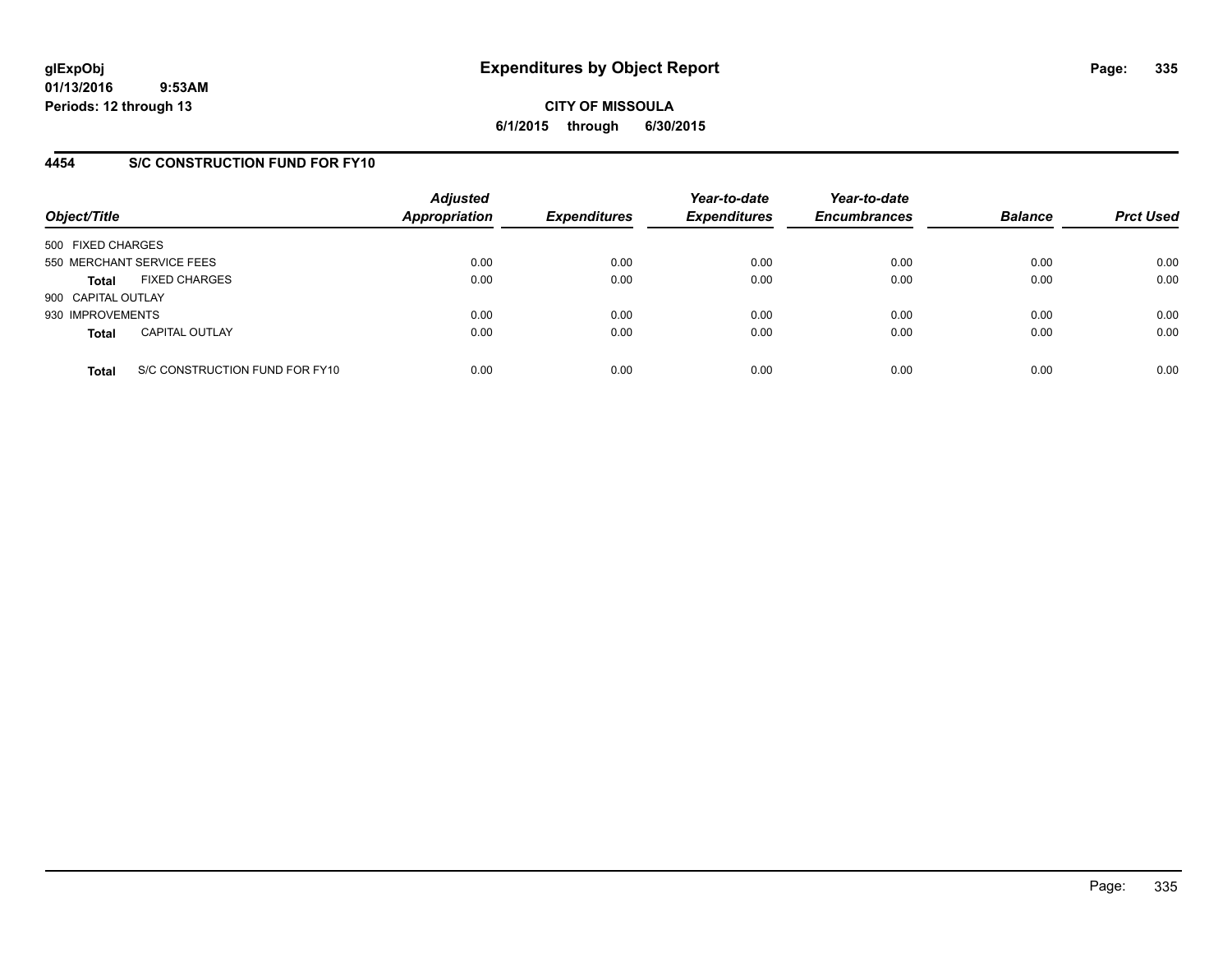#### **4455 FY11 S/C CONSTRUCTION FUND**

| Object/Title       |                                | <b>Adjusted</b><br><b>Appropriation</b> | <b>Expenditures</b> | Year-to-date<br><b>Expenditures</b> | Year-to-date<br><b>Encumbrances</b> | <b>Balance</b> | <b>Prct Used</b> |
|--------------------|--------------------------------|-----------------------------------------|---------------------|-------------------------------------|-------------------------------------|----------------|------------------|
| 500 FIXED CHARGES  |                                |                                         |                     |                                     |                                     |                |                  |
|                    | 550 MERCHANT SERVICE FEES      | 0.00                                    | 0.00                | 0.00                                | 0.00                                | 0.00           | 0.00             |
| <b>Total</b>       | <b>FIXED CHARGES</b>           | 0.00                                    | 0.00                | 0.00                                | 0.00                                | 0.00           | 0.00             |
| 900 CAPITAL OUTLAY |                                |                                         |                     |                                     |                                     |                |                  |
| 930 IMPROVEMENTS   |                                | 0.00                                    | 0.00                | 0.00                                | 0.00                                | 0.00           | 0.00             |
| <b>Total</b>       | <b>CAPITAL OUTLAY</b>          | 0.00                                    | 0.00                | 0.00                                | 0.00                                | 0.00           | 0.00             |
| <b>Total</b>       | PUBLIC WORKS ADMIN/ENGINEERING | 0.00                                    | 0.00                | 0.00                                | 0.00                                | 0.00           | 0.00             |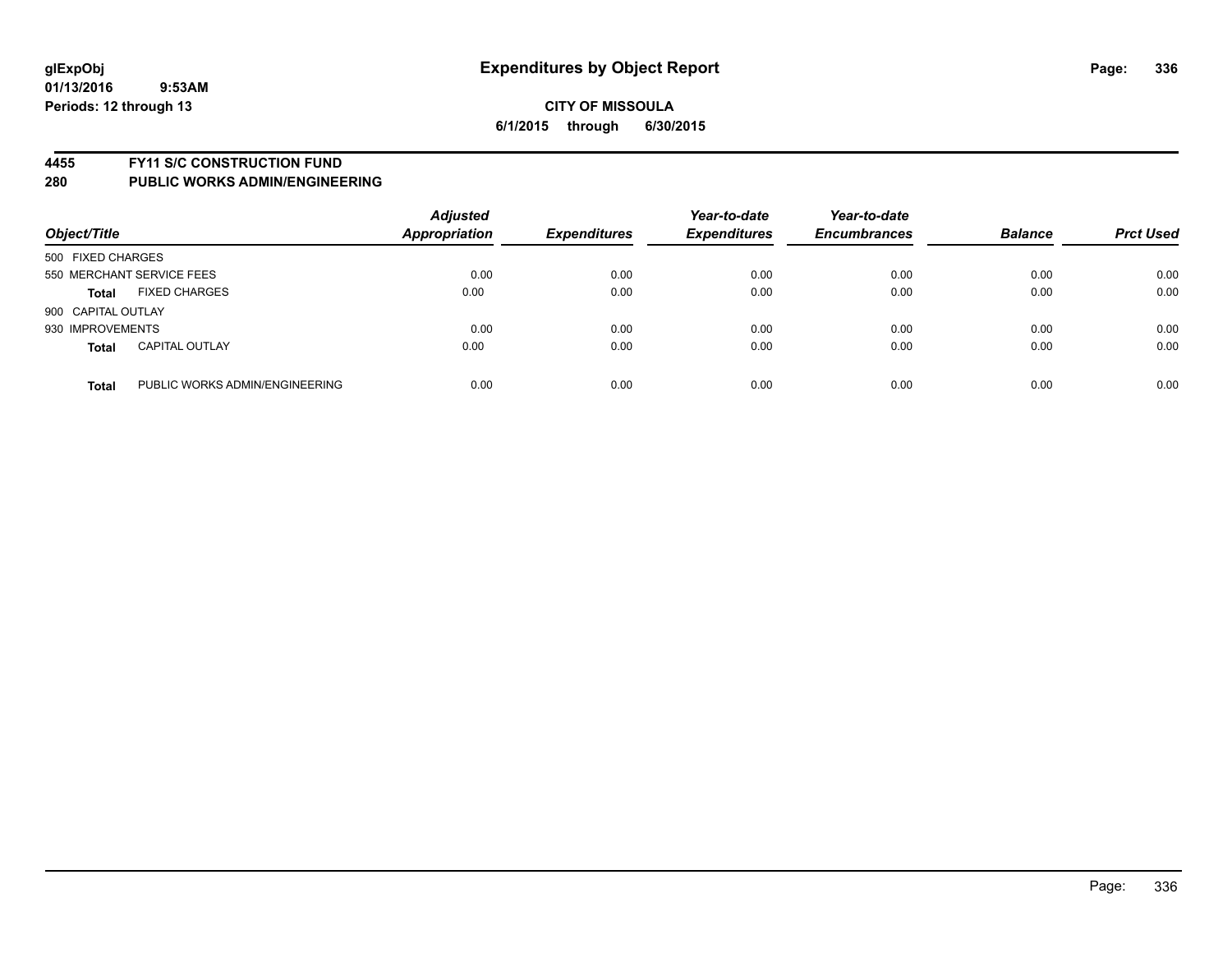### **4455 FY11 S/C CONSTRUCTION FUND**

| Object/Title       |                                   | <b>Adjusted</b><br><b>Appropriation</b> | <b>Expenditures</b> | Year-to-date<br><b>Expenditures</b> | Year-to-date<br><b>Encumbrances</b> | <b>Balance</b> | <b>Prct Used</b> |
|--------------------|-----------------------------------|-----------------------------------------|---------------------|-------------------------------------|-------------------------------------|----------------|------------------|
| 500 FIXED CHARGES  |                                   |                                         |                     |                                     |                                     |                |                  |
|                    | 550 MERCHANT SERVICE FEES         | 0.00                                    | 0.00                | 0.00                                | 0.00                                | 0.00           | 0.00             |
| <b>Total</b>       | <b>FIXED CHARGES</b>              | 0.00                                    | 0.00                | 0.00                                | 0.00                                | 0.00           | 0.00             |
| 900 CAPITAL OUTLAY |                                   |                                         |                     |                                     |                                     |                |                  |
| 930 IMPROVEMENTS   |                                   | 0.00                                    | 0.00                | 0.00                                | 0.00                                | 0.00           | 0.00             |
| <b>Total</b>       | <b>CAPITAL OUTLAY</b>             | 0.00                                    | 0.00                | 0.00                                | 0.00                                | 0.00           | 0.00             |
| <b>Total</b>       | <b>FY11 S/C CONSTRUCTION FUND</b> | 0.00                                    | 0.00                | 0.00                                | 0.00                                | 0.00           | 0.00             |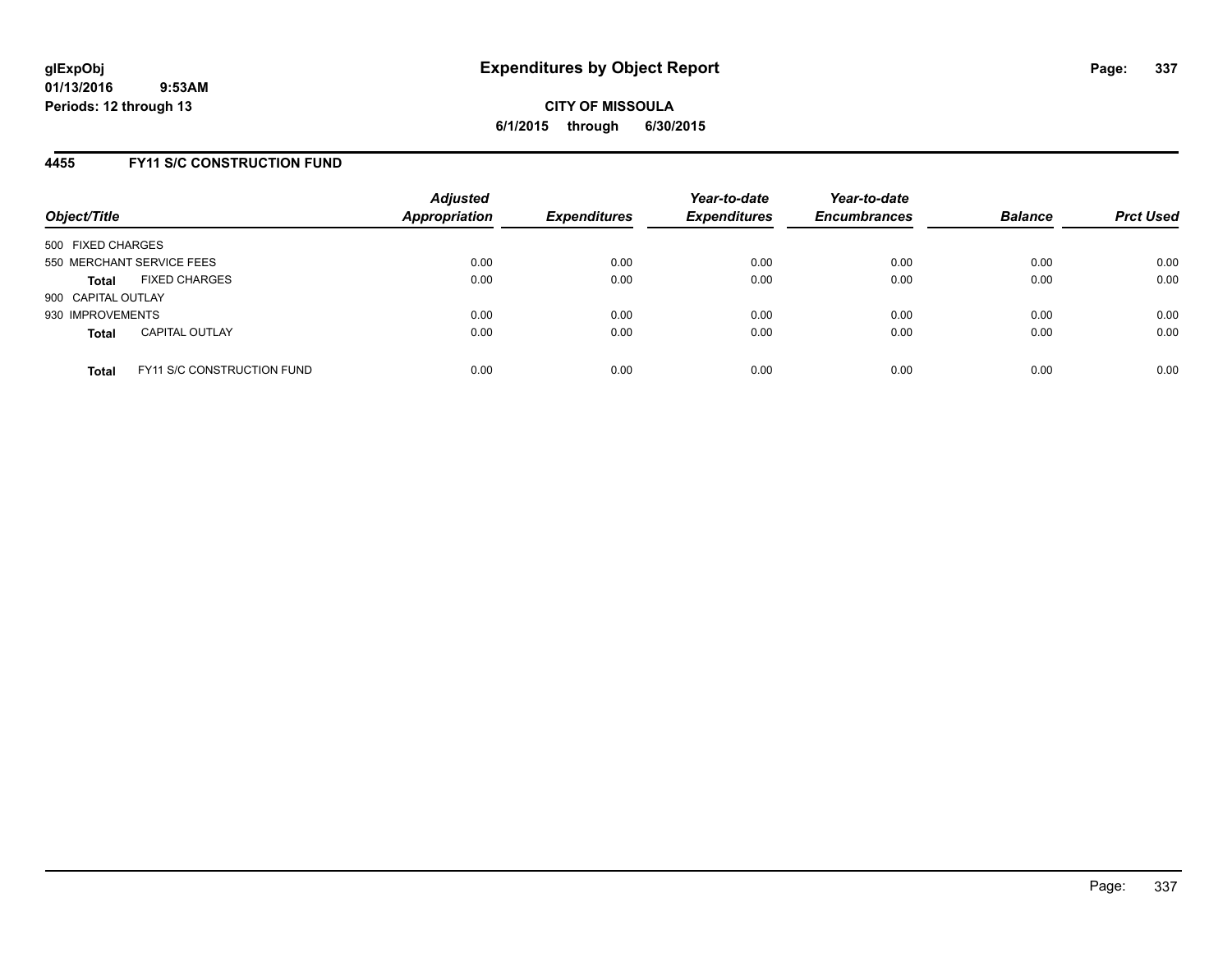### **CITY OF MISSOULA 6/1/2015 through 6/30/2015**

#### **4456 FY12 S/C CONSTRUCTION FUND**

| Object/Title       |                                | <b>Adjusted</b><br><b>Appropriation</b> | <b>Expenditures</b> | Year-to-date<br><b>Expenditures</b> | Year-to-date<br><b>Encumbrances</b> | <b>Balance</b> | <b>Prct Used</b> |
|--------------------|--------------------------------|-----------------------------------------|---------------------|-------------------------------------|-------------------------------------|----------------|------------------|
| 500 FIXED CHARGES  |                                |                                         |                     |                                     |                                     |                |                  |
|                    | 550 MERCHANT SERVICE FEES      | 0.00                                    | 0.00                | 0.00                                | 0.00                                | 0.00           | 0.00             |
| <b>Total</b>       | <b>FIXED CHARGES</b>           | 0.00                                    | 0.00                | 0.00                                | 0.00                                | 0.00           | 0.00             |
| 800 OTHER OBJECTS  |                                |                                         |                     |                                     |                                     |                |                  |
|                    | 820 TRANSFERS TO OTHER FUNDS   | 0.00                                    | 0.00                | 0.00                                | 0.00                                | 0.00           | 0.00             |
| Total              | OTHER OBJECTS                  | 0.00                                    | 0.00                | 0.00                                | 0.00                                | 0.00           | 0.00             |
| 900 CAPITAL OUTLAY |                                |                                         |                     |                                     |                                     |                |                  |
| 930 IMPROVEMENTS   |                                | 0.00                                    | 0.00                | 0.00                                | 0.00                                | 0.00           | 0.00             |
| Total              | <b>CAPITAL OUTLAY</b>          | 0.00                                    | 0.00                | 0.00                                | 0.00                                | 0.00           | 0.00             |
| <b>Total</b>       | PUBLIC WORKS ADMIN/ENGINEERING | 0.00                                    | 0.00                | 0.00                                | 0.00                                | 0.00           | 0.00             |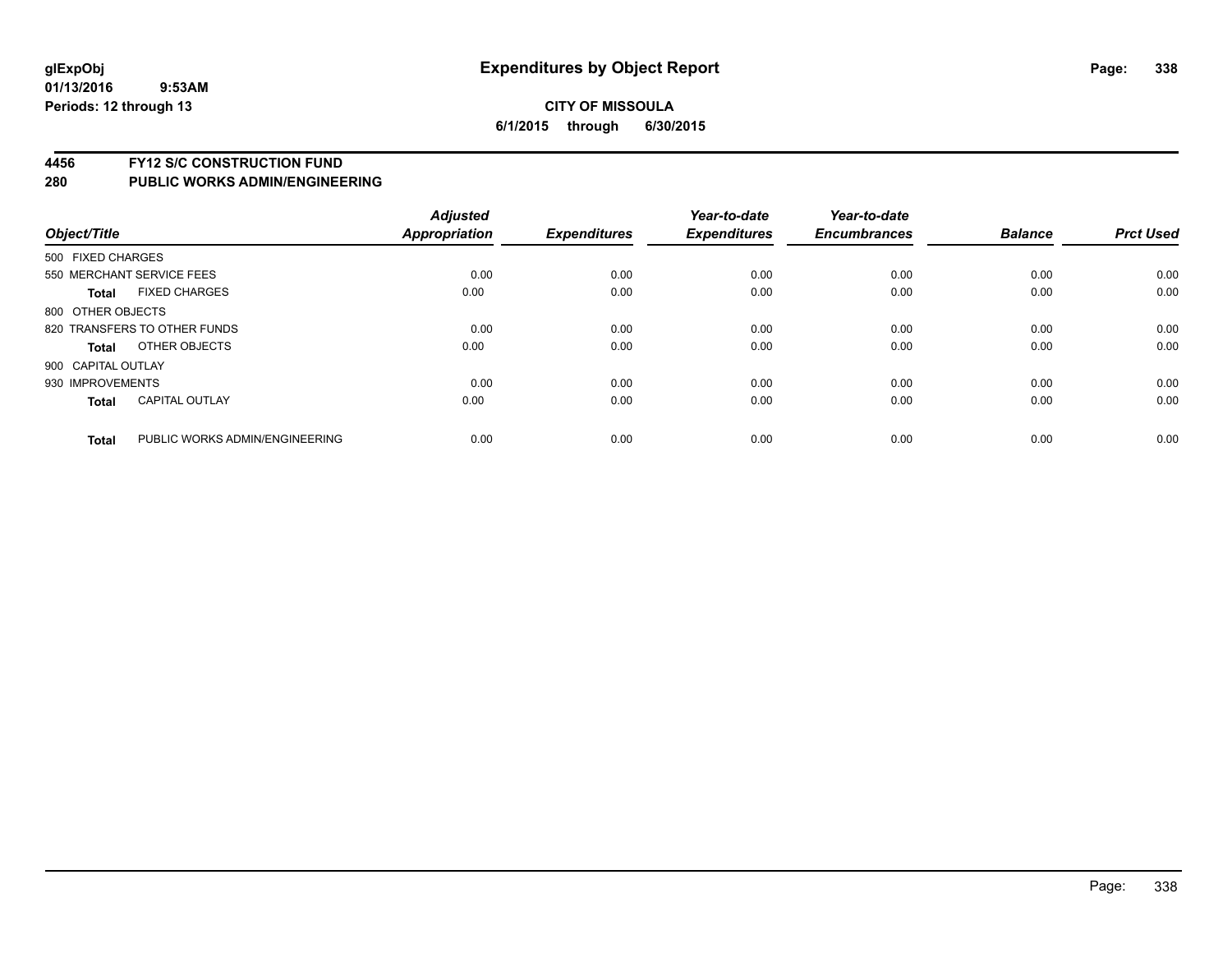# **4456 FY12 S/C CONSTRUCTION FUND**

| Object/Title                 |                                   | <b>Adjusted</b><br>Appropriation | <b>Expenditures</b> | Year-to-date<br><b>Expenditures</b> | Year-to-date<br><b>Encumbrances</b> | <b>Balance</b> | <b>Prct Used</b> |
|------------------------------|-----------------------------------|----------------------------------|---------------------|-------------------------------------|-------------------------------------|----------------|------------------|
| 500 FIXED CHARGES            |                                   |                                  |                     |                                     |                                     |                |                  |
| 550 MERCHANT SERVICE FEES    |                                   | 0.00                             | 0.00                | 0.00                                | 0.00                                | 0.00           | 0.00             |
| <b>Total</b>                 | <b>FIXED CHARGES</b>              | 0.00                             | 0.00                | 0.00                                | 0.00                                | 0.00           | 0.00             |
| 800 OTHER OBJECTS            |                                   |                                  |                     |                                     |                                     |                |                  |
| 820 TRANSFERS TO OTHER FUNDS |                                   | 0.00                             | 0.00                | 0.00                                | 0.00                                | 0.00           | 0.00             |
| <b>Total</b>                 | OTHER OBJECTS                     | 0.00                             | 0.00                | 0.00                                | 0.00                                | 0.00           | 0.00             |
| 900 CAPITAL OUTLAY           |                                   |                                  |                     |                                     |                                     |                |                  |
| 930 IMPROVEMENTS             |                                   | 0.00                             | 0.00                | 0.00                                | 0.00                                | 0.00           | 0.00             |
| <b>Total</b>                 | <b>CAPITAL OUTLAY</b>             | 0.00                             | 0.00                | 0.00                                | 0.00                                | 0.00           | 0.00             |
| <b>Total</b>                 | <b>FY12 S/C CONSTRUCTION FUND</b> | 0.00                             | 0.00                | 0.00                                | 0.00                                | 0.00           | 0.00             |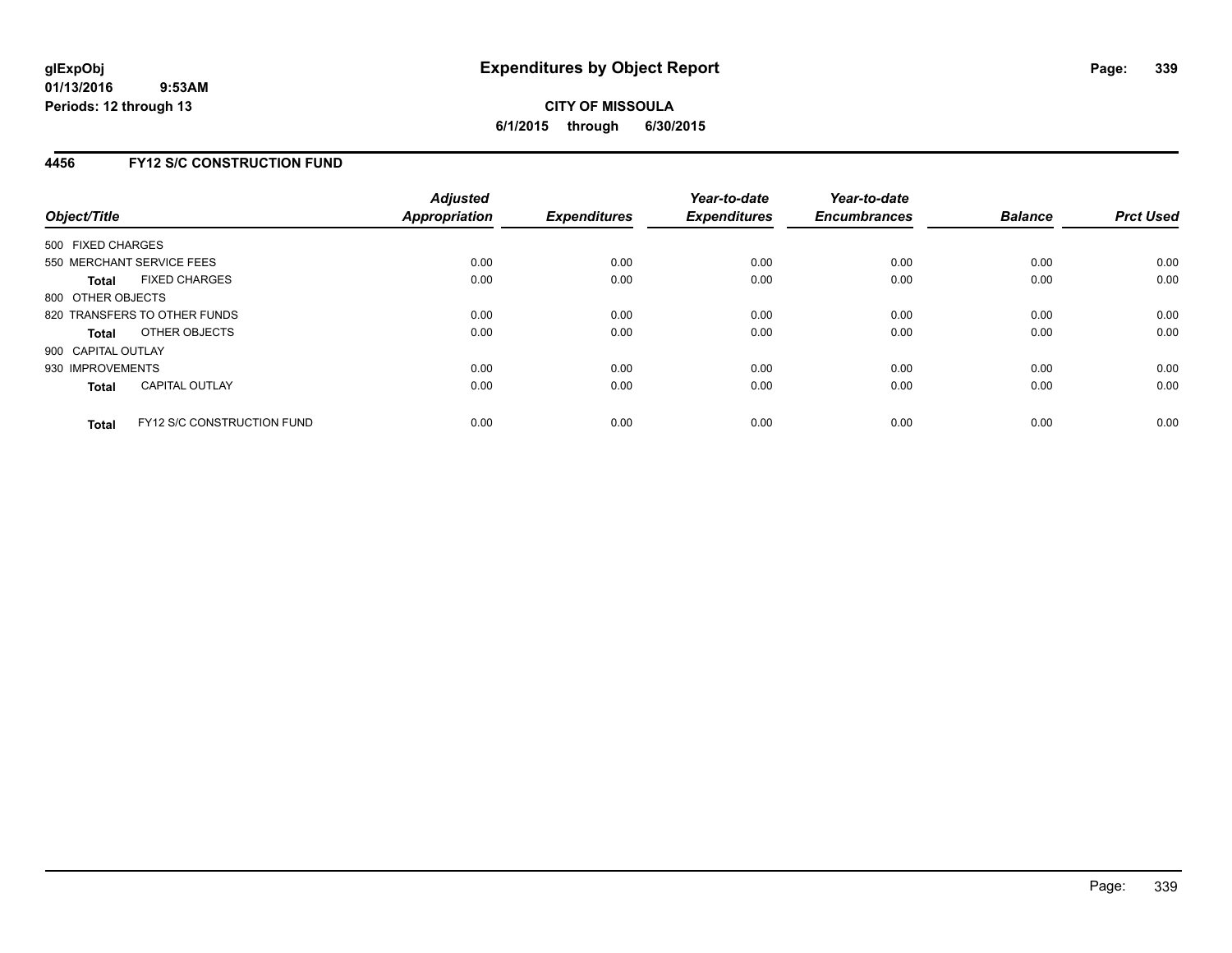# **4457 FY13 SIDEWALK/CURB CONSTRUCTION**

| Object/Title       |                                | <b>Adjusted</b><br>Appropriation | <b>Expenditures</b> | Year-to-date<br><b>Expenditures</b> | Year-to-date<br><b>Encumbrances</b> | <b>Balance</b> | <b>Prct Used</b> |
|--------------------|--------------------------------|----------------------------------|---------------------|-------------------------------------|-------------------------------------|----------------|------------------|
|                    | 300 PURCHASED SERVICES         |                                  |                     |                                     |                                     |                |                  |
|                    | 350 PROFESSIONAL SERVICES      | 0.00                             | 0.00                | 0.00                                | 0.00                                | 0.00           | 0.00             |
| Total              | PURCHASED SERVICES             | 0.00                             | 0.00                | 0.00                                | 0.00                                | 0.00           | 0.00             |
| 500 FIXED CHARGES  |                                |                                  |                     |                                     |                                     |                |                  |
|                    | 550 MERCHANT SERVICE FEES      | 0.00                             | 433.43              | 433.43                              | 0.00                                | $-433.43$      | 0.00             |
| Total              | <b>FIXED CHARGES</b>           | 0.00                             | 433.43              | 433.43                              | 0.00                                | $-433.43$      | 0.00             |
| 800 OTHER OBJECTS  |                                |                                  |                     |                                     |                                     |                |                  |
|                    | 820 TRANSFERS TO OTHER FUNDS   | 0.00                             | 12,900.27           | 12,900.27                           | 0.00                                | $-12,900.27$   | 0.00             |
| Total              | OTHER OBJECTS                  | 0.00                             | 12,900.27           | 12,900.27                           | 0.00                                | $-12,900.27$   | 0.00             |
| 900 CAPITAL OUTLAY |                                |                                  |                     |                                     |                                     |                |                  |
| 930 IMPROVEMENTS   |                                | 0.00                             | 0.00                | 0.00                                | 0.00                                | 0.00           | 0.00             |
| <b>Total</b>       | <b>CAPITAL OUTLAY</b>          | 0.00                             | 0.00                | 0.00                                | 0.00                                | 0.00           | 0.00             |
| <b>Total</b>       | PUBLIC WORKS ADMIN/ENGINEERING | 0.00                             | 13,333.70           | 13,333.70                           | 0.00                                | $-13,333.70$   | 0.00             |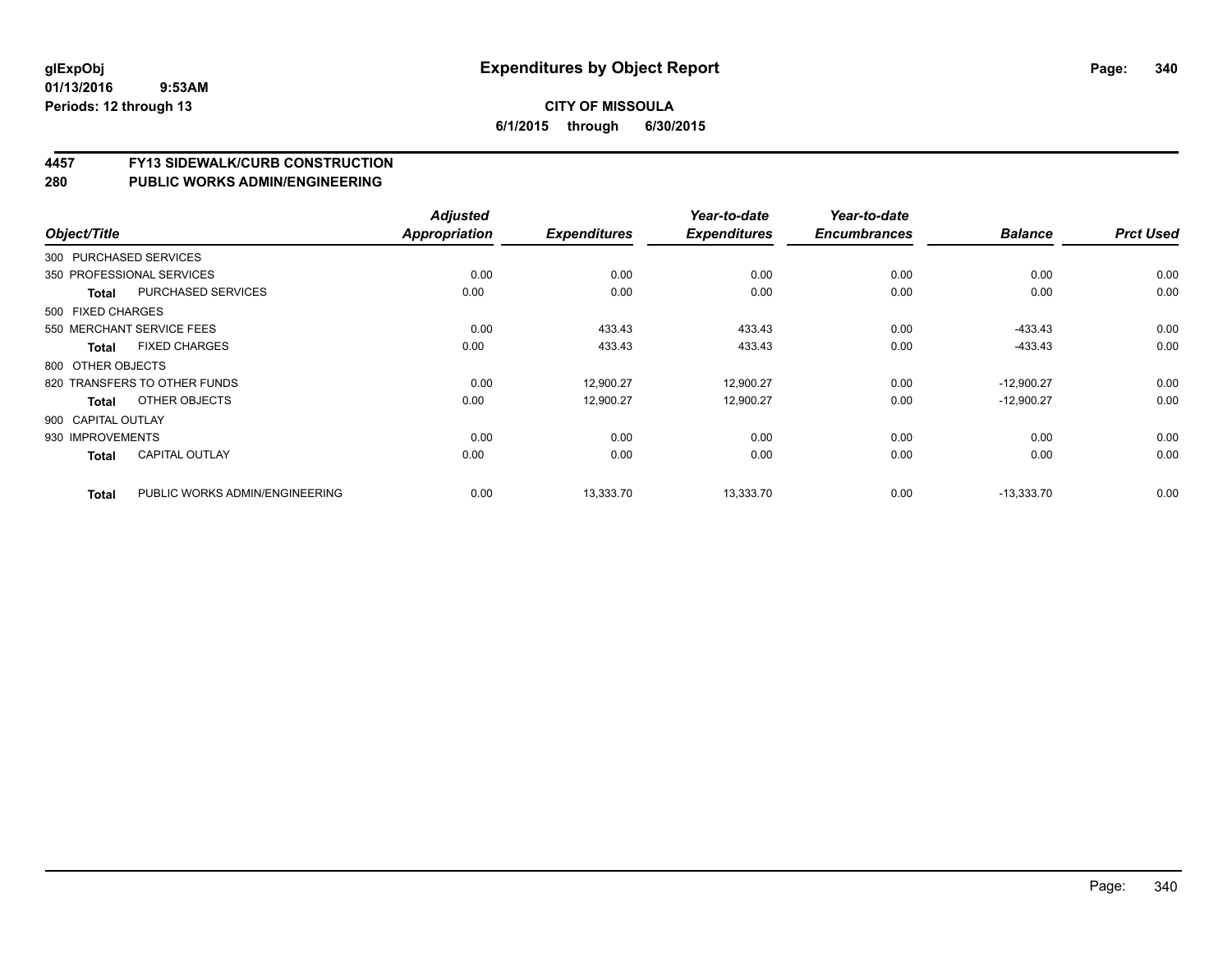# **CITY OF MISSOULA 6/1/2015 through 6/30/2015**

# **4457 FY13 SIDEWALK/CURB CONSTRUCTION**

| Object/Title       |                                 | <b>Adjusted</b><br>Appropriation | <b>Expenditures</b> | Year-to-date<br><b>Expenditures</b> | Year-to-date<br><b>Encumbrances</b> | <b>Balance</b> | <b>Prct Used</b> |
|--------------------|---------------------------------|----------------------------------|---------------------|-------------------------------------|-------------------------------------|----------------|------------------|
|                    | 300 PURCHASED SERVICES          |                                  |                     |                                     |                                     |                |                  |
|                    | 350 PROFESSIONAL SERVICES       | 0.00                             | 0.00                | 0.00                                | 0.00                                | 0.00           | 0.00             |
| <b>Total</b>       | <b>PURCHASED SERVICES</b>       | 0.00                             | 0.00                | 0.00                                | 0.00                                | 0.00           | 0.00             |
| 500 FIXED CHARGES  |                                 |                                  |                     |                                     |                                     |                |                  |
|                    | 550 MERCHANT SERVICE FEES       | 0.00                             | 433.43              | 433.43                              | 0.00                                | $-433.43$      | 0.00             |
| Total              | <b>FIXED CHARGES</b>            | 0.00                             | 433.43              | 433.43                              | 0.00                                | $-433.43$      | 0.00             |
| 800 OTHER OBJECTS  |                                 |                                  |                     |                                     |                                     |                |                  |
|                    | 820 TRANSFERS TO OTHER FUNDS    | 0.00                             | 12,900.27           | 12,900.27                           | 0.00                                | $-12,900.27$   | 0.00             |
| <b>Total</b>       | OTHER OBJECTS                   | 0.00                             | 12,900.27           | 12,900.27                           | 0.00                                | $-12,900.27$   | 0.00             |
| 900 CAPITAL OUTLAY |                                 |                                  |                     |                                     |                                     |                |                  |
| 930 IMPROVEMENTS   |                                 | 0.00                             | 0.00                | 0.00                                | 0.00                                | 0.00           | 0.00             |
| Total              | <b>CAPITAL OUTLAY</b>           | 0.00                             | 0.00                | 0.00                                | 0.00                                | 0.00           | 0.00             |
| <b>Total</b>       | FY13 SIDEWALK/CURB CONSTRUCTION | 0.00                             | 13,333.70           | 13,333.70                           | 0.00                                | $-13,333.70$   | 0.00             |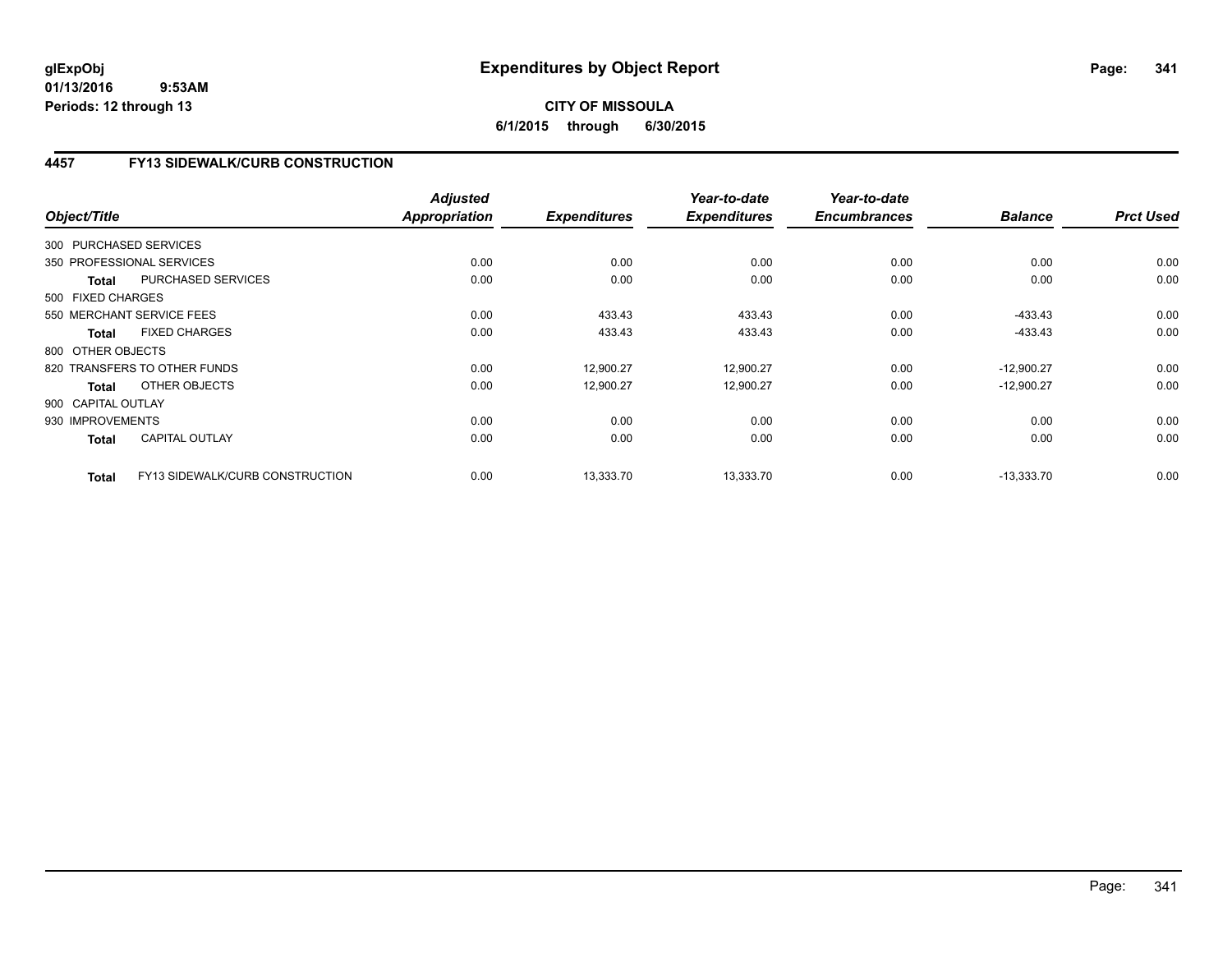#### **4458 FY14 SIDEWALK & CURB CONSTRUCTION**

| Object/Title       |                                | <b>Adjusted</b><br><b>Appropriation</b> | <b>Expenditures</b> | Year-to-date<br><b>Expenditures</b> | Year-to-date<br><b>Encumbrances</b> | <b>Balance</b> | <b>Prct Used</b> |
|--------------------|--------------------------------|-----------------------------------------|---------------------|-------------------------------------|-------------------------------------|----------------|------------------|
| 500 FIXED CHARGES  |                                |                                         |                     |                                     |                                     |                |                  |
|                    | 550 MERCHANT SERVICE FEES      | 0.00                                    | 734.82              | 734.82                              | 0.00                                | $-734.82$      | 0.00             |
| Total              | <b>FIXED CHARGES</b>           | 0.00                                    | 734.82              | 734.82                              | 0.00                                | $-734.82$      | 0.00             |
| 800 OTHER OBJECTS  |                                |                                         |                     |                                     |                                     |                |                  |
|                    | 820 TRANSFERS TO OTHER FUNDS   | 0.00                                    | 0.00                | 0.00                                | 0.00                                | 0.00           | 0.00             |
| <b>Total</b>       | OTHER OBJECTS                  | 0.00                                    | 0.00                | 0.00                                | 0.00                                | 0.00           | 0.00             |
| 900 CAPITAL OUTLAY |                                |                                         |                     |                                     |                                     |                |                  |
| 930 IMPROVEMENTS   |                                | 0.00                                    | 0.00                | 0.00                                | 0.00                                | 0.00           | 0.00             |
| <b>Total</b>       | <b>CAPITAL OUTLAY</b>          | 0.00                                    | 0.00                | 0.00                                | 0.00                                | 0.00           | 0.00             |
| <b>Total</b>       | PUBLIC WORKS ADMIN/ENGINEERING | 0.00                                    | 734.82              | 734.82                              | 0.00                                | $-734.82$      | 0.00             |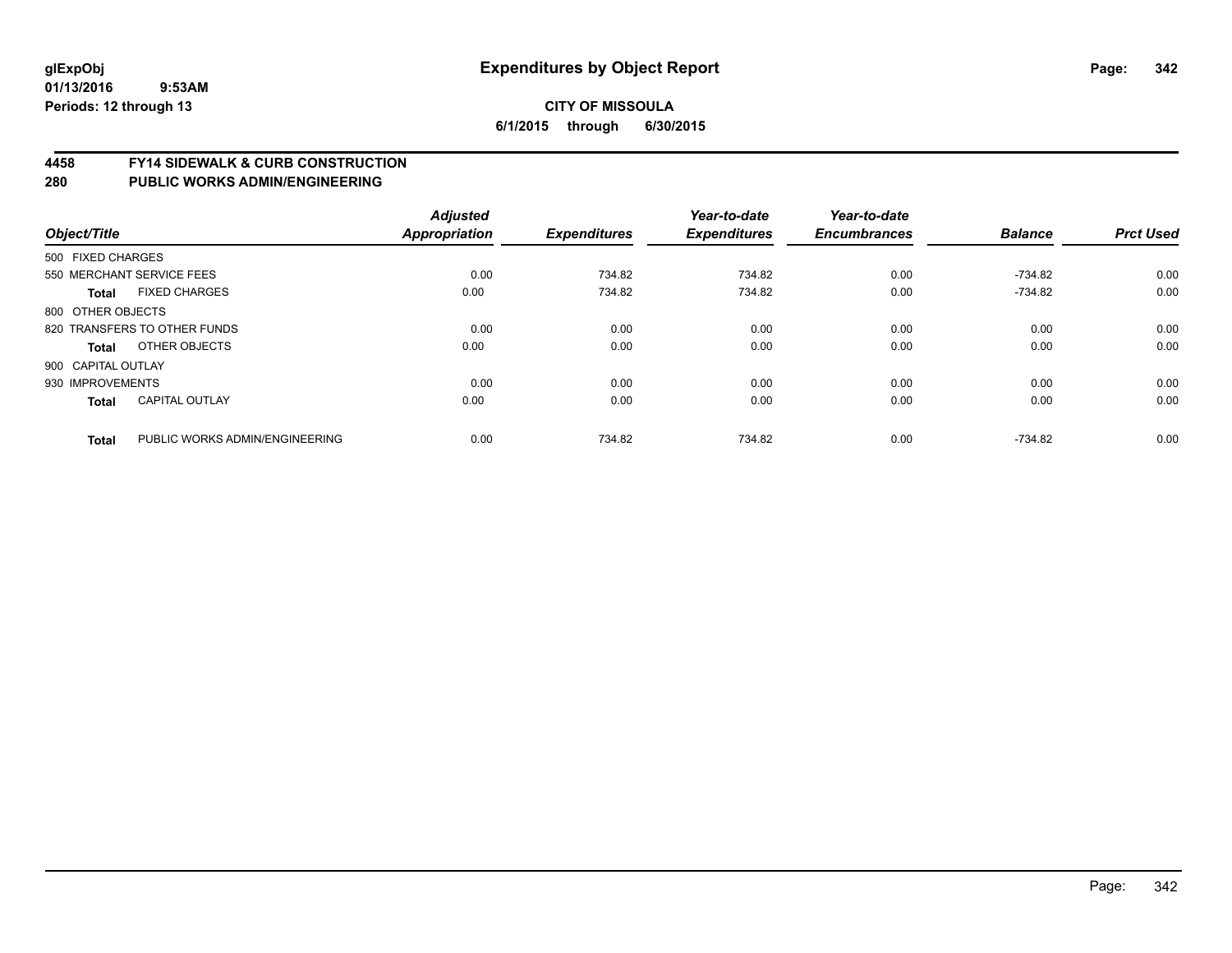**CITY OF MISSOULA 6/1/2015 through 6/30/2015**

# **4458 FY14 SIDEWALK & CURB CONSTRUCTION**

| Object/Title       |                                              | <b>Adjusted</b><br><b>Appropriation</b> | <b>Expenditures</b> | Year-to-date<br><b>Expenditures</b> | Year-to-date<br><b>Encumbrances</b> | <b>Balance</b> | <b>Prct Used</b> |
|--------------------|----------------------------------------------|-----------------------------------------|---------------------|-------------------------------------|-------------------------------------|----------------|------------------|
| 500 FIXED CHARGES  |                                              |                                         |                     |                                     |                                     |                |                  |
|                    | 550 MERCHANT SERVICE FEES                    | 0.00                                    | 734.82              | 734.82                              | 0.00                                | $-734.82$      | 0.00             |
| <b>Total</b>       | <b>FIXED CHARGES</b>                         | 0.00                                    | 734.82              | 734.82                              | 0.00                                | -734.82        | 0.00             |
| 800 OTHER OBJECTS  |                                              |                                         |                     |                                     |                                     |                |                  |
|                    | 820 TRANSFERS TO OTHER FUNDS                 | 0.00                                    | 0.00                | 0.00                                | 0.00                                | 0.00           | 0.00             |
| <b>Total</b>       | OTHER OBJECTS                                | 0.00                                    | 0.00                | 0.00                                | 0.00                                | 0.00           | 0.00             |
| 900 CAPITAL OUTLAY |                                              |                                         |                     |                                     |                                     |                |                  |
| 930 IMPROVEMENTS   |                                              | 0.00                                    | 0.00                | 0.00                                | 0.00                                | 0.00           | 0.00             |
| <b>Total</b>       | <b>CAPITAL OUTLAY</b>                        | 0.00                                    | 0.00                | 0.00                                | 0.00                                | 0.00           | 0.00             |
| <b>Total</b>       | <b>FY14 SIDEWALK &amp; CURB CONSTRUCTIOL</b> | 0.00                                    | 734.82              | 734.82                              | 0.00                                | -734.82        | 0.00             |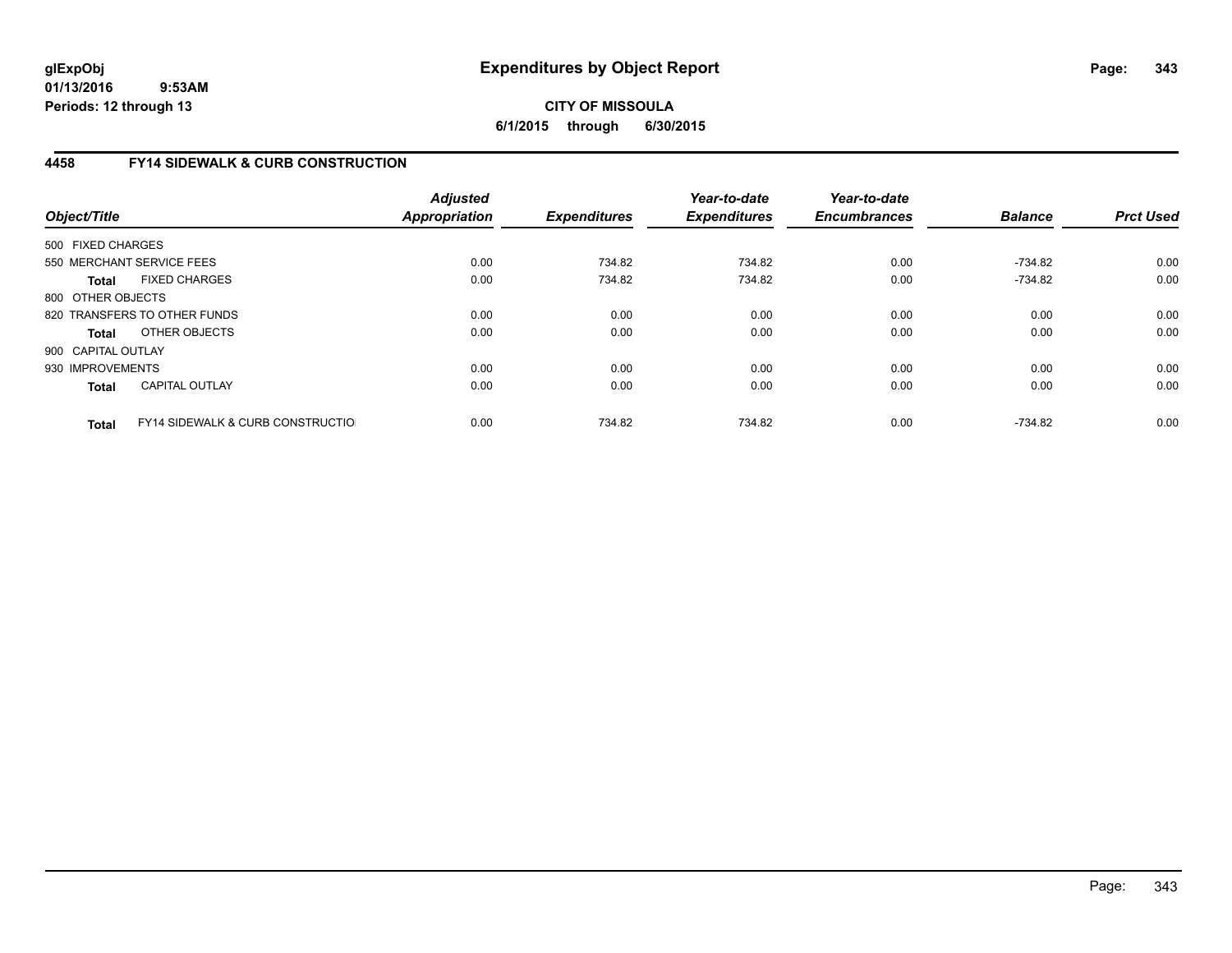# **4459 FY15 SIDEWALK/CURB CONSTRUCTION**

| Object/Title       |                                | <b>Adjusted</b><br><b>Appropriation</b> | <b>Expenditures</b> | Year-to-date<br><b>Expenditures</b> | Year-to-date<br><b>Encumbrances</b> | <b>Balance</b> | <b>Prct Used</b> |
|--------------------|--------------------------------|-----------------------------------------|---------------------|-------------------------------------|-------------------------------------|----------------|------------------|
| 500 FIXED CHARGES  |                                |                                         |                     |                                     |                                     |                |                  |
|                    | 550 MERCHANT SERVICE FEES      | 0.00                                    | 610.05              | 610.05                              | 0.00                                | $-610.05$      | 0.00             |
| <b>Total</b>       | <b>FIXED CHARGES</b>           | 0.00                                    | 610.05              | 610.05                              | 0.00                                | $-610.05$      | 0.00             |
| 900 CAPITAL OUTLAY |                                |                                         |                     |                                     |                                     |                |                  |
| 930 IMPROVEMENTS   |                                | 0.00                                    | -237.797.78         | 278.597.89                          | 0.00                                | $-278.597.89$  | 0.00             |
| <b>Total</b>       | <b>CAPITAL OUTLAY</b>          | 0.00                                    | -237.797.78         | 278.597.89                          | 0.00                                | -278.597.89    | 0.00             |
| <b>Total</b>       | PUBLIC WORKS ADMIN/ENGINEERING | 0.00                                    | $-237.187.73$       | 279.207.94                          | 0.00                                | $-279.207.94$  | 0.00             |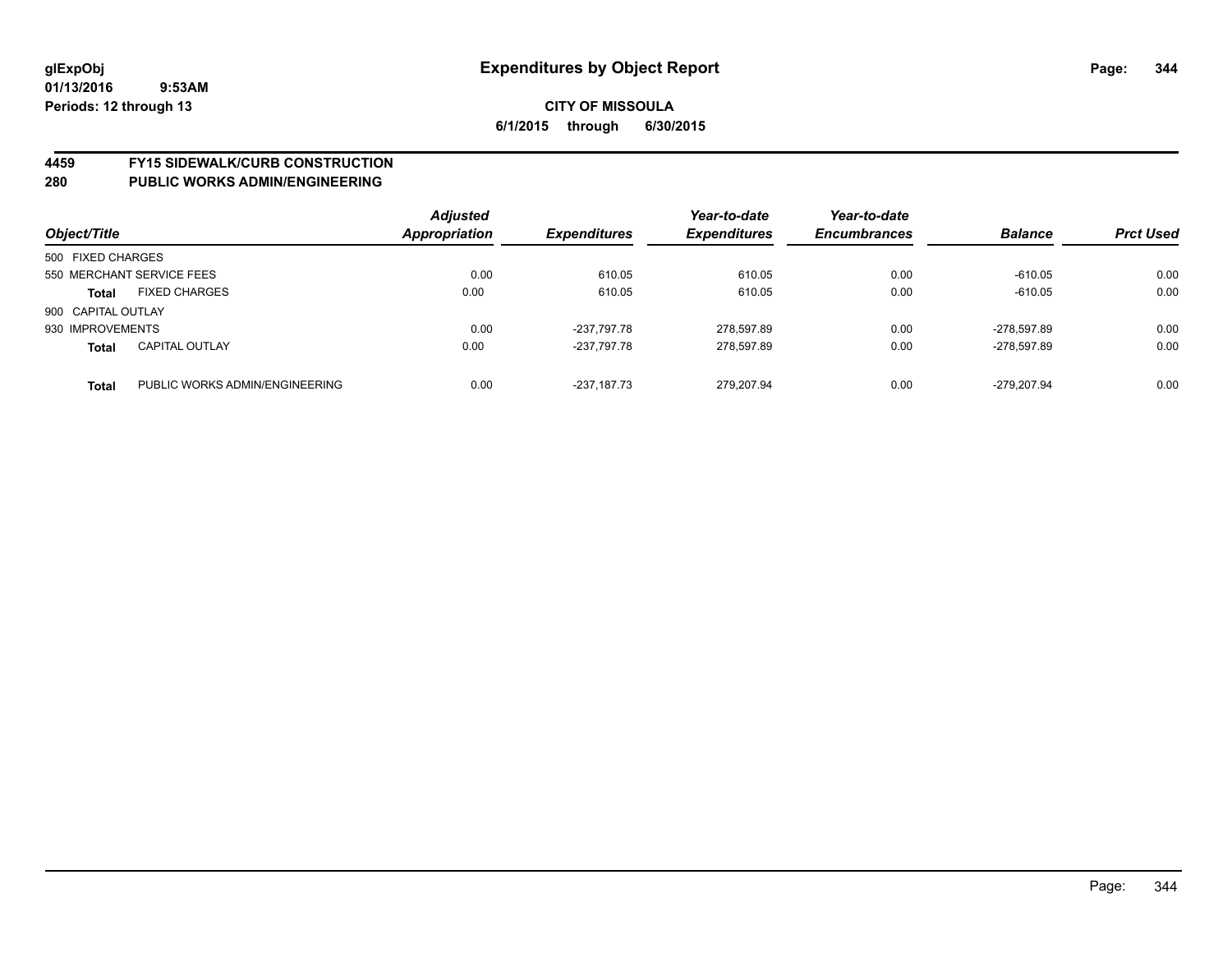# **CITY OF MISSOULA 6/1/2015 through 6/30/2015**

# **4459 FY15 SIDEWALK/CURB CONSTRUCTION**

| Object/Title       |                                        | <b>Adjusted</b><br><b>Appropriation</b> | <b>Expenditures</b> | Year-to-date<br><b>Expenditures</b> | Year-to-date<br><b>Encumbrances</b> | <b>Balance</b> | <b>Prct Used</b> |
|--------------------|----------------------------------------|-----------------------------------------|---------------------|-------------------------------------|-------------------------------------|----------------|------------------|
| 500 FIXED CHARGES  |                                        |                                         |                     |                                     |                                     |                |                  |
|                    | 550 MERCHANT SERVICE FEES              | 0.00                                    | 610.05              | 610.05                              | 0.00                                | $-610.05$      | 0.00             |
| Total              | <b>FIXED CHARGES</b>                   | 0.00                                    | 610.05              | 610.05                              | 0.00                                | $-610.05$      | 0.00             |
| 900 CAPITAL OUTLAY |                                        |                                         |                     |                                     |                                     |                |                  |
| 930 IMPROVEMENTS   |                                        | 0.00                                    | -237.797.78         | 278.597.89                          | 0.00                                | -278.597.89    | 0.00             |
| <b>Total</b>       | <b>CAPITAL OUTLAY</b>                  | 0.00                                    | -237.797.78         | 278,597.89                          | 0.00                                | -278,597.89    | 0.00             |
| <b>Total</b>       | <b>FY15 SIDEWALK/CURB CONSTRUCTION</b> | 0.00                                    | $-237.187.73$       | 279.207.94                          | 0.00                                | -279.207.94    | 0.00             |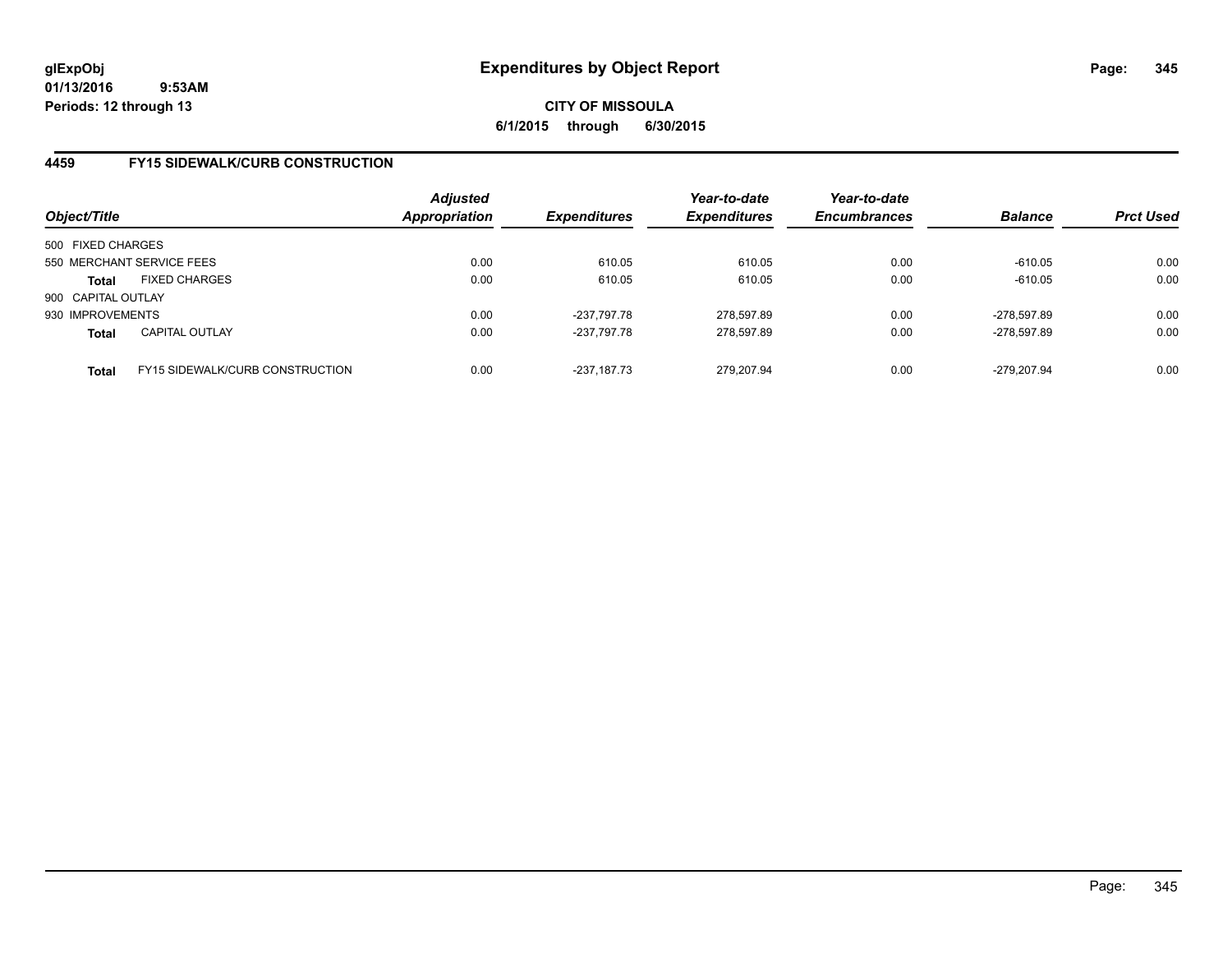# **4460 FY16 SIDEWALK/CURB CONSTRUCTION**

| Object/Title       |                                | <b>Adjusted</b><br>Appropriation | <b>Expenditures</b> | Year-to-date<br><b>Expenditures</b> | Year-to-date<br><b>Encumbrances</b> | <b>Balance</b> | <b>Prct Used</b> |
|--------------------|--------------------------------|----------------------------------|---------------------|-------------------------------------|-------------------------------------|----------------|------------------|
| 500 FIXED CHARGES  |                                |                                  |                     |                                     |                                     |                |                  |
|                    | 550 MERCHANT SERVICE FEES      | 0.00                             | 26.90               | 26.90                               | 0.00                                | $-26.90$       | 0.00             |
| <b>Total</b>       | <b>FIXED CHARGES</b>           | 0.00                             | 26.90               | 26.90                               | 0.00                                | $-26.90$       | 0.00             |
| 900 CAPITAL OUTLAY |                                |                                  |                     |                                     |                                     |                |                  |
| 930 IMPROVEMENTS   |                                | 0.00                             | 415.702.25          | 436,090.25                          | 0.00                                | -436.090.25    | 0.00             |
| <b>Total</b>       | <b>CAPITAL OUTLAY</b>          | 0.00                             | 415.702.25          | 436.090.25                          | 0.00                                | -436.090.25    | 0.00             |
| <b>Total</b>       | PUBLIC WORKS ADMIN/ENGINEERING | 0.00                             | 415.729.15          | 436.117.15                          | 0.00                                | -436.117.15    | 0.00             |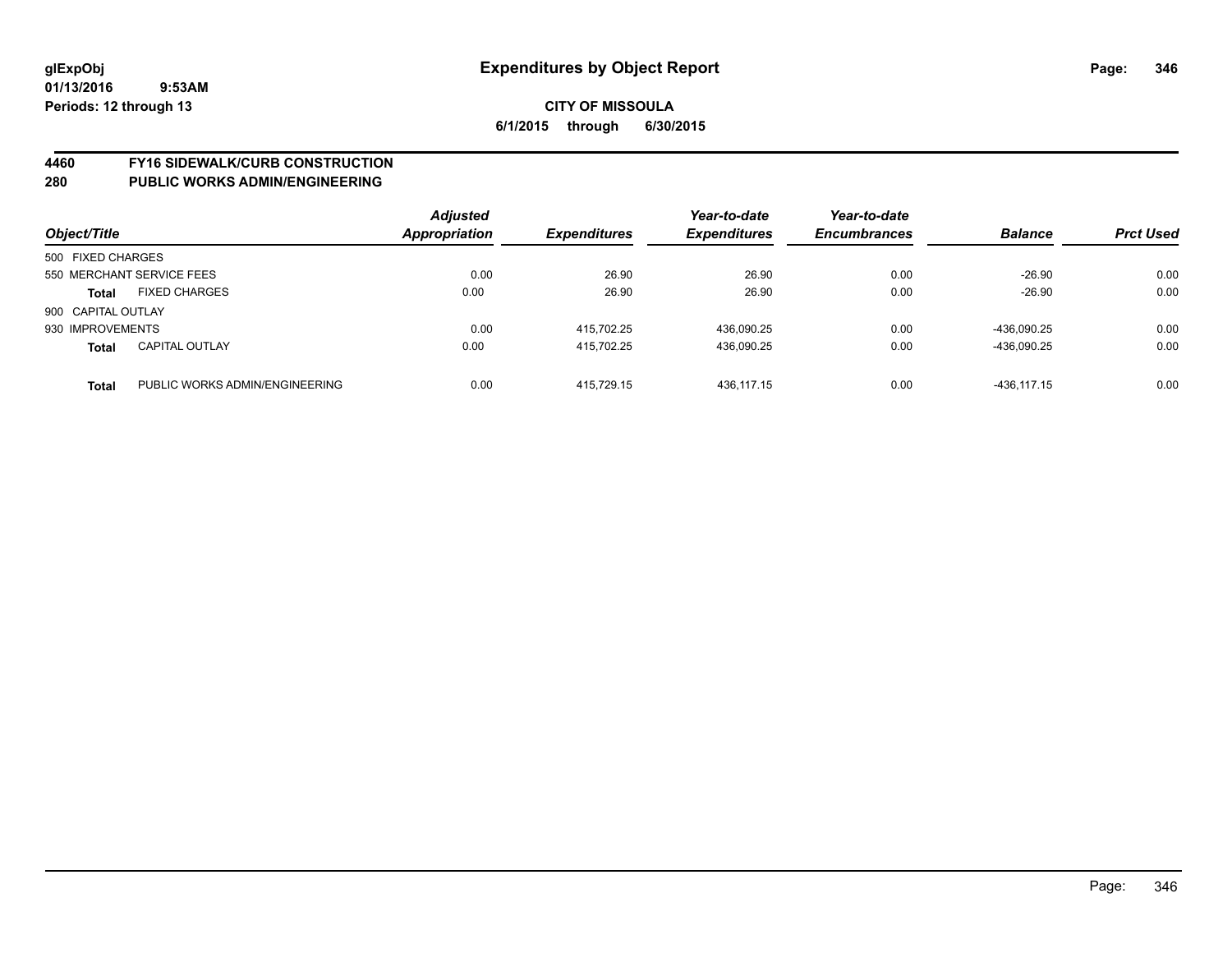# **CITY OF MISSOULA 6/1/2015 through 6/30/2015**

# **4460 FY16 SIDEWALK/CURB CONSTRUCTION**

| Object/Title       |                                        | <b>Adjusted</b><br><b>Appropriation</b> | <b>Expenditures</b> | Year-to-date<br><b>Expenditures</b> | Year-to-date<br><b>Encumbrances</b> | <b>Balance</b> | <b>Prct Used</b> |
|--------------------|----------------------------------------|-----------------------------------------|---------------------|-------------------------------------|-------------------------------------|----------------|------------------|
| 500 FIXED CHARGES  |                                        |                                         |                     |                                     |                                     |                |                  |
|                    | 550 MERCHANT SERVICE FEES              | 0.00                                    | 26.90               | 26.90                               | 0.00                                | $-26.90$       | 0.00             |
| Total              | <b>FIXED CHARGES</b>                   | 0.00                                    | 26.90               | 26.90                               | 0.00                                | $-26.90$       | 0.00             |
| 900 CAPITAL OUTLAY |                                        |                                         |                     |                                     |                                     |                |                  |
| 930 IMPROVEMENTS   |                                        | 0.00                                    | 415.702.25          | 436.090.25                          | 0.00                                | -436.090.25    | 0.00             |
| <b>Total</b>       | <b>CAPITAL OUTLAY</b>                  | 0.00                                    | 415.702.25          | 436,090.25                          | 0.00                                | -436,090.25    | 0.00             |
| <b>Total</b>       | <b>FY16 SIDEWALK/CURB CONSTRUCTION</b> | 0.00                                    | 415.729.15          | 436.117.15                          | 0.00                                | -436,117.15    | 0.00             |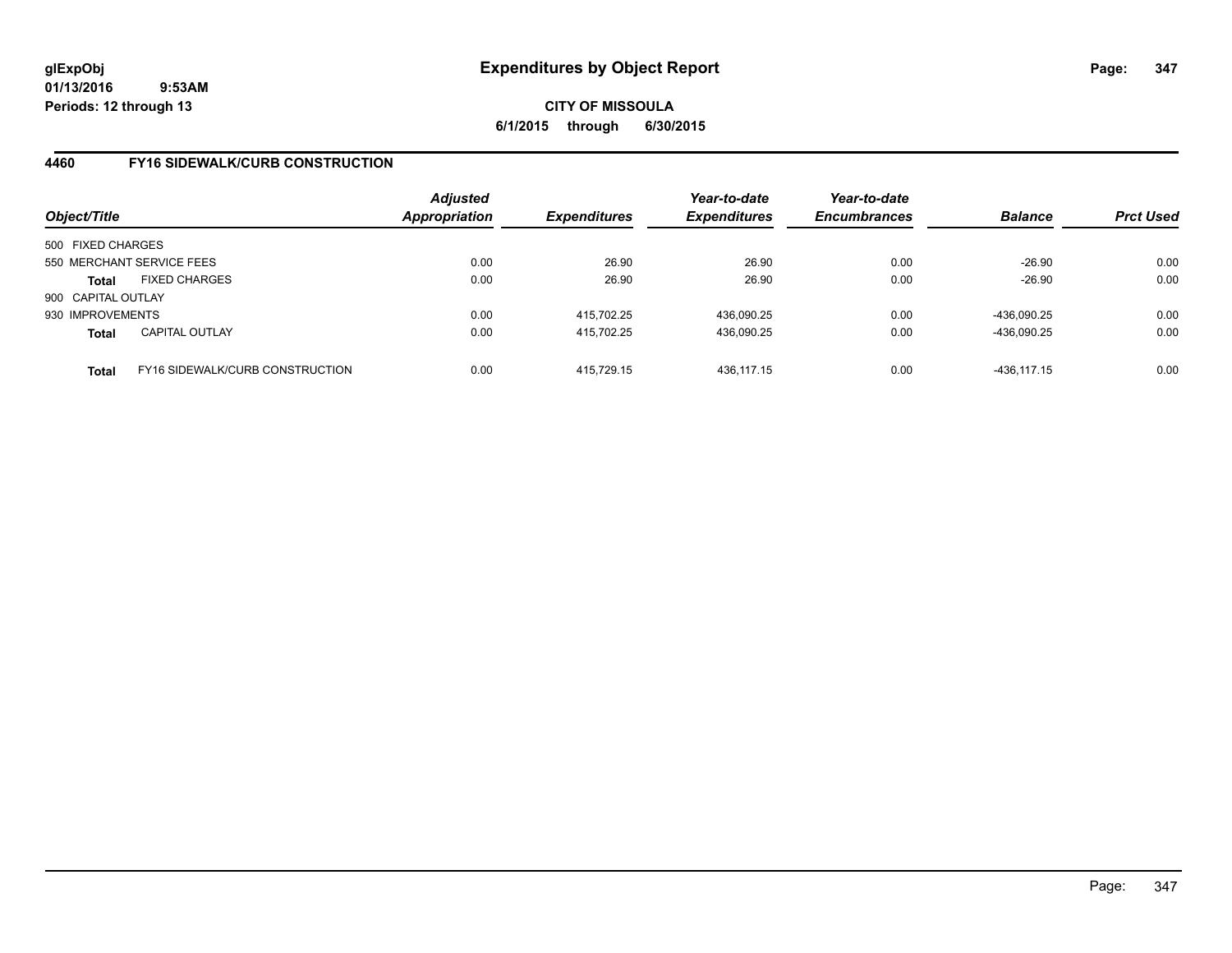# **CITY OF MISSOULA 6/1/2015 through 6/30/2015**

**4531 SID 531 TRAFFIC CALMING**

**000 \*\*\* Title Not Found \*\*\***

| Object/Title                            | <b>Adjusted</b><br><b>Appropriation</b> | <b>Expenditures</b> | Year-to-date<br><b>Expenditures</b> | Year-to-date<br><b>Encumbrances</b> | <b>Balance</b> | <b>Prct Used</b> |
|-----------------------------------------|-----------------------------------------|---------------------|-------------------------------------|-------------------------------------|----------------|------------------|
| 500 FIXED CHARGES                       |                                         |                     |                                     |                                     |                |                  |
| 550 MERCHANT SERVICE FEES               | 0.00                                    | 0.00                | 0.00                                | 0.00                                | 0.00           | 0.00             |
| <b>FIXED CHARGES</b><br><b>Total</b>    | 0.00                                    | 0.00                | 0.00                                | 0.00                                | 0.00           | 0.00             |
| 600 DEBT SERVICE                        |                                         |                     |                                     |                                     |                |                  |
| 620 INTEREST / SERVICE FEES             | 157.00                                  | 156.55              | 156.55                              | 0.00                                | 0.45           | 99.71            |
| <b>DEBT SERVICE</b><br><b>Total</b>     | 157.00                                  | 156.55              | 156.55                              | 0.00                                | 0.45           | 99.71            |
| *** Title Not Found ***<br><b>Total</b> | 157.00                                  | 156.55              | 156.55                              | 0.00                                | 0.45           | 99.71            |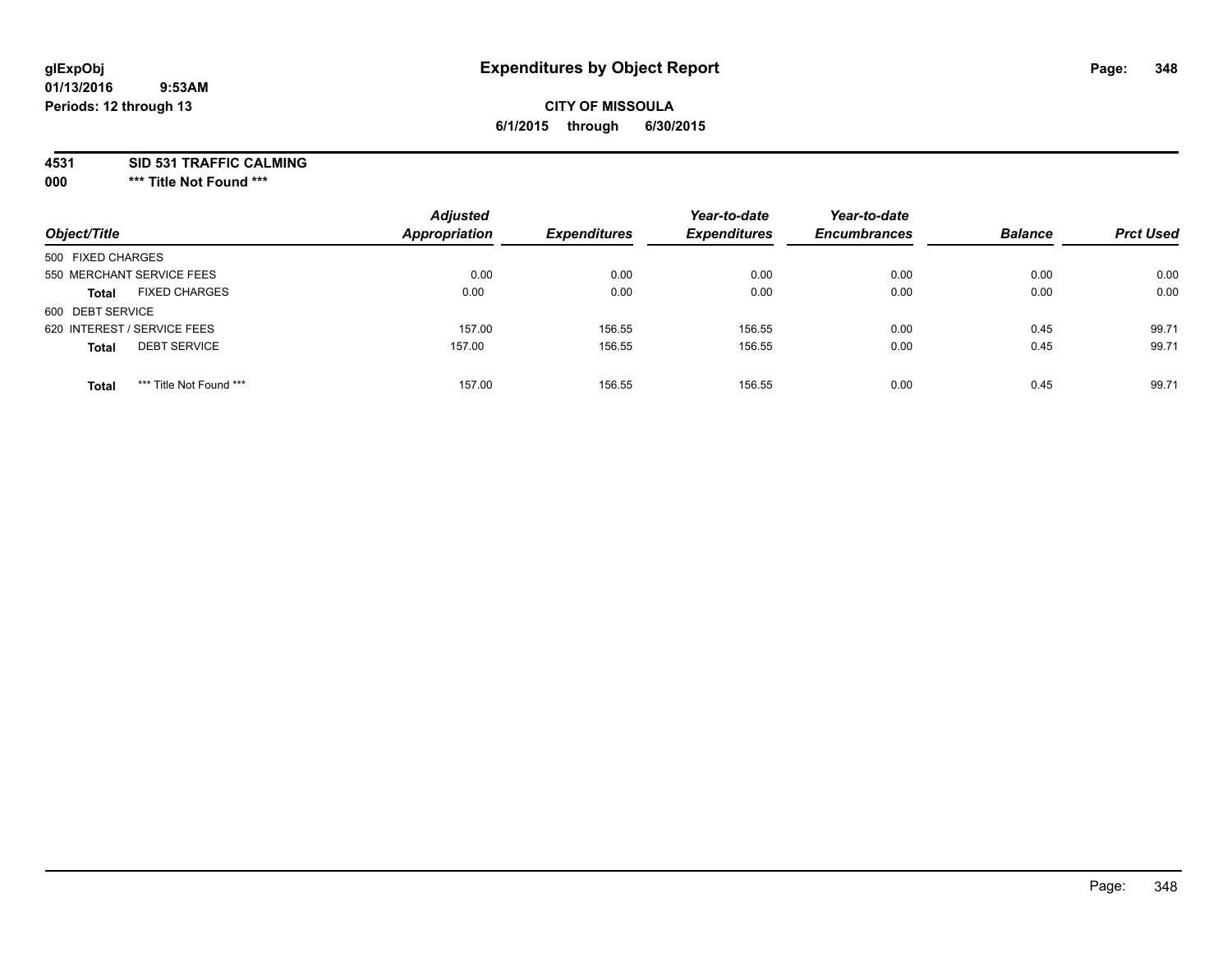# **4531 SID 531 TRAFFIC CALMING**

**390 NON-DEPARTMENTAL**

| Object/Title       |                           | <b>Adjusted</b><br><b>Appropriation</b> | <b>Expenditures</b> | Year-to-date<br><b>Expenditures</b> | Year-to-date<br><b>Encumbrances</b> | <b>Balance</b> | <b>Prct Used</b> |
|--------------------|---------------------------|-----------------------------------------|---------------------|-------------------------------------|-------------------------------------|----------------|------------------|
| 500 FIXED CHARGES  |                           |                                         |                     |                                     |                                     |                |                  |
|                    | 550 MERCHANT SERVICE FEES | 0.00                                    | 0.00                | 0.00                                | 0.00                                | 0.00           | 0.00             |
| <b>Total</b>       | <b>FIXED CHARGES</b>      | 0.00                                    | 0.00                | 0.00                                | 0.00                                | 0.00           | 0.00             |
| 900 CAPITAL OUTLAY |                           |                                         |                     |                                     |                                     |                |                  |
| 930 IMPROVEMENTS   |                           | 0.00                                    | 0.00                | 0.00                                | 0.00                                | 0.00           | 0.00             |
| <b>Total</b>       | <b>CAPITAL OUTLAY</b>     | 0.00                                    | 0.00                | 0.00                                | 0.00                                | 0.00           | 0.00             |
| <b>Total</b>       | NON-DEPARTMENTAL          | 0.00                                    | 0.00                | 0.00                                | 0.00                                | 0.00           | 0.00             |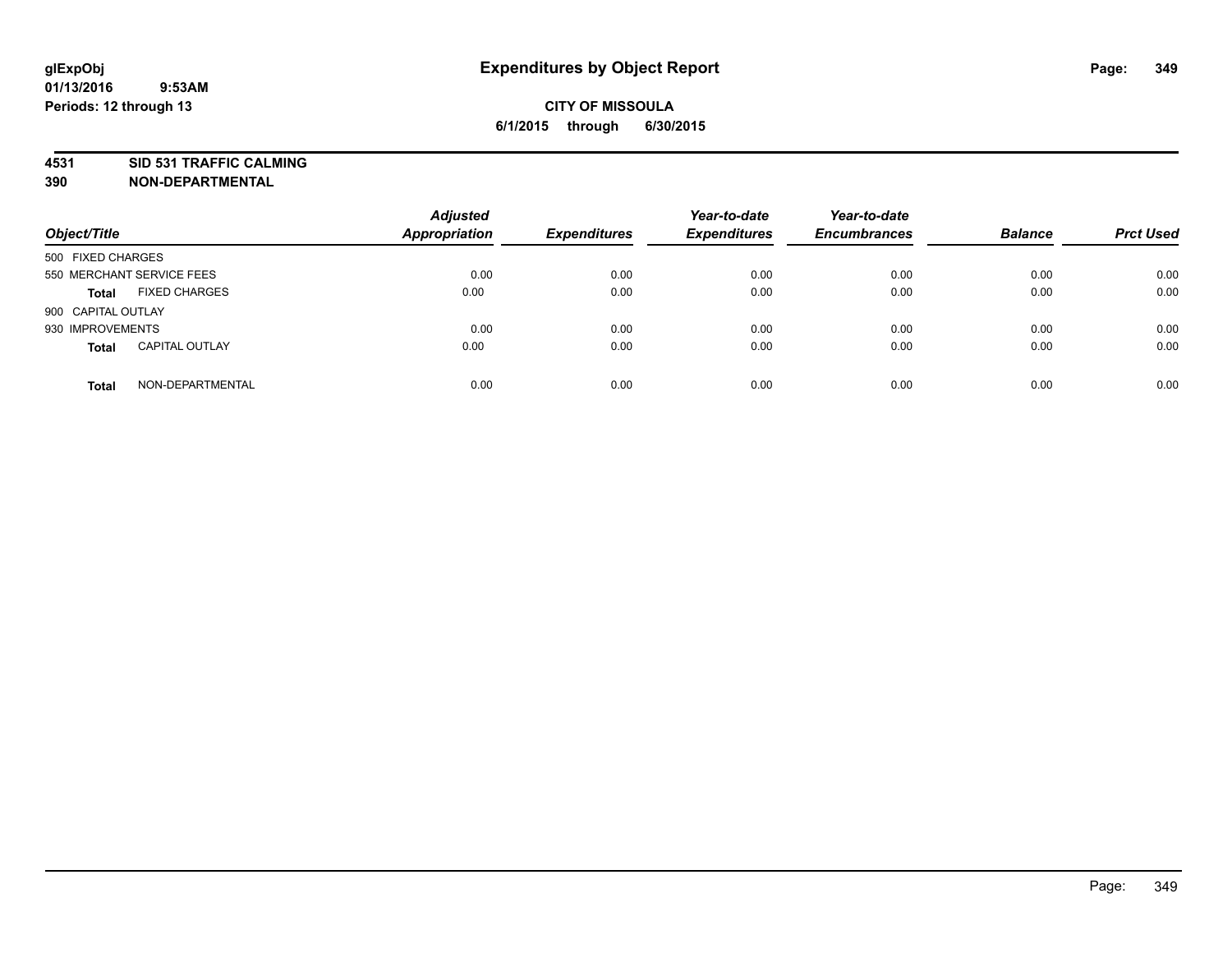# **4531 SID 531 TRAFFIC CALMING**

| Object/Title       |                             | <b>Adjusted</b><br>Appropriation | <b>Expenditures</b> | Year-to-date<br><b>Expenditures</b> | Year-to-date<br><b>Encumbrances</b> | <b>Balance</b> | <b>Prct Used</b> |
|--------------------|-----------------------------|----------------------------------|---------------------|-------------------------------------|-------------------------------------|----------------|------------------|
| 500 FIXED CHARGES  |                             |                                  |                     |                                     |                                     |                |                  |
|                    | 550 MERCHANT SERVICE FEES   | 0.00                             | 0.00                | 0.00                                | 0.00                                | 0.00           | 0.00             |
| <b>Total</b>       | <b>FIXED CHARGES</b>        | 0.00                             | 0.00                | 0.00                                | 0.00                                | 0.00           | 0.00             |
| 600 DEBT SERVICE   |                             |                                  |                     |                                     |                                     |                |                  |
|                    | 620 INTEREST / SERVICE FEES | 157.00                           | 156.55              | 156.55                              | 0.00                                | 0.45           | 99.71            |
| <b>Total</b>       | <b>DEBT SERVICE</b>         | 157.00                           | 156.55              | 156.55                              | 0.00                                | 0.45           | 99.71            |
| 900 CAPITAL OUTLAY |                             |                                  |                     |                                     |                                     |                |                  |
| 930 IMPROVEMENTS   |                             | 0.00                             | 0.00                | 0.00                                | 0.00                                | 0.00           | 0.00             |
| <b>Total</b>       | <b>CAPITAL OUTLAY</b>       | 0.00                             | 0.00                | 0.00                                | 0.00                                | 0.00           | 0.00             |
| <b>Total</b>       | SID 531 TRAFFIC CALMING     | 157.00                           | 156.55              | 156.55                              | 0.00                                | 0.45           | 99.71            |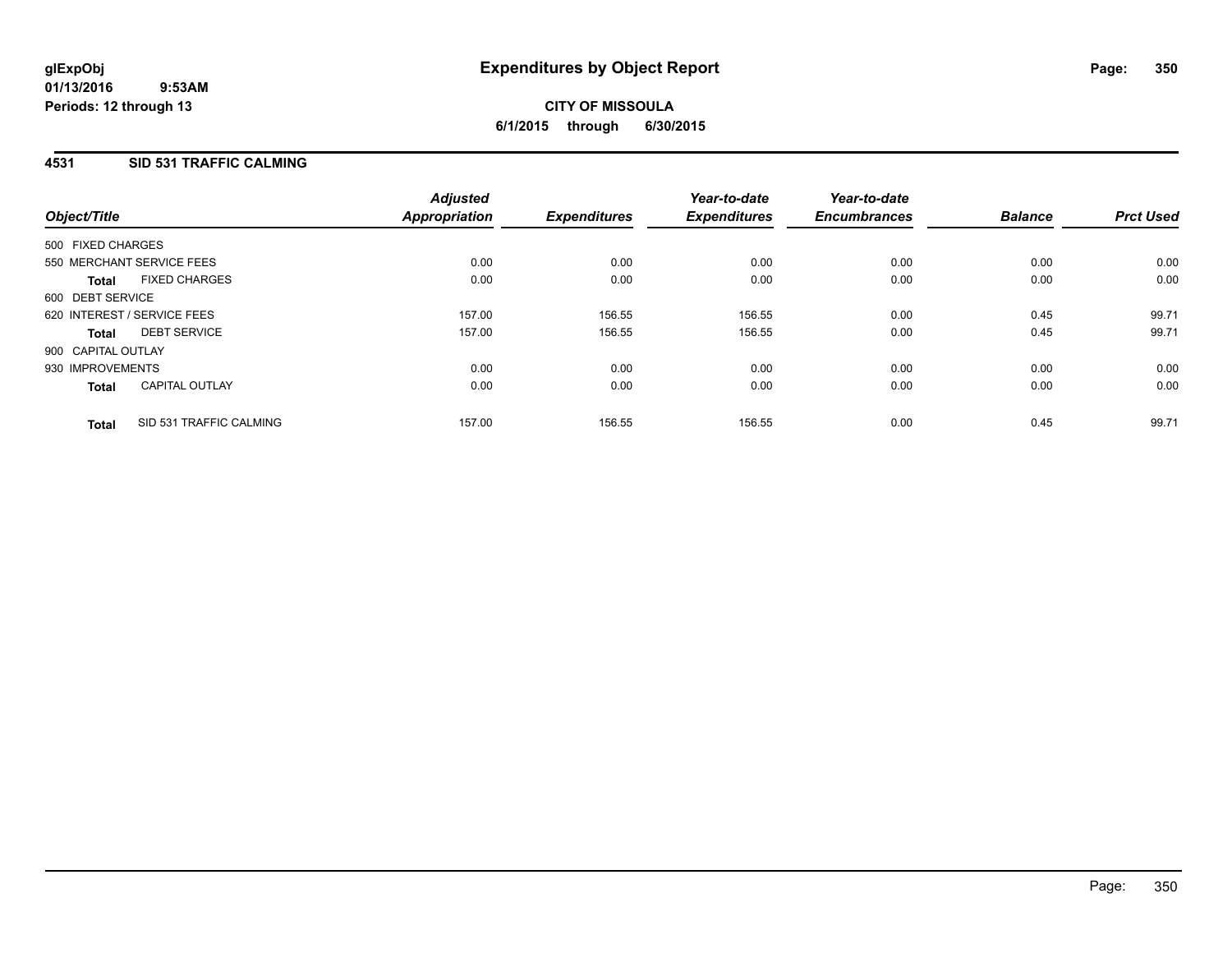#### **4532 MALONEY RANCH SID**

**390 NON-DEPARTMENTAL**

| Object/Title                          | <b>Adjusted</b><br><b>Appropriation</b> | <b>Expenditures</b> | Year-to-date<br><b>Expenditures</b> | Year-to-date<br><b>Encumbrances</b> | <b>Balance</b> | <b>Prct Used</b> |
|---------------------------------------|-----------------------------------------|---------------------|-------------------------------------|-------------------------------------|----------------|------------------|
| 500 FIXED CHARGES                     |                                         |                     |                                     |                                     |                |                  |
| 550 MERCHANT SERVICE FEES             | 0.00                                    | 0.00                | 0.00                                | 0.00                                | 0.00           | 0.00             |
| <b>FIXED CHARGES</b><br><b>Total</b>  | 0.00                                    | 0.00                | 0.00                                | 0.00                                | 0.00           | 0.00             |
| 900 CAPITAL OUTLAY                    |                                         |                     |                                     |                                     |                |                  |
| 930 IMPROVEMENTS                      | 0.00                                    | 0.00                | 0.00                                | 0.00                                | 0.00           | 0.00             |
| <b>CAPITAL OUTLAY</b><br><b>Total</b> | 0.00                                    | 0.00                | 0.00                                | 0.00                                | 0.00           | 0.00             |
| NON-DEPARTMENTAL<br><b>Total</b>      | 0.00                                    | 0.00                | 0.00                                | 0.00                                | 0.00           | 0.00             |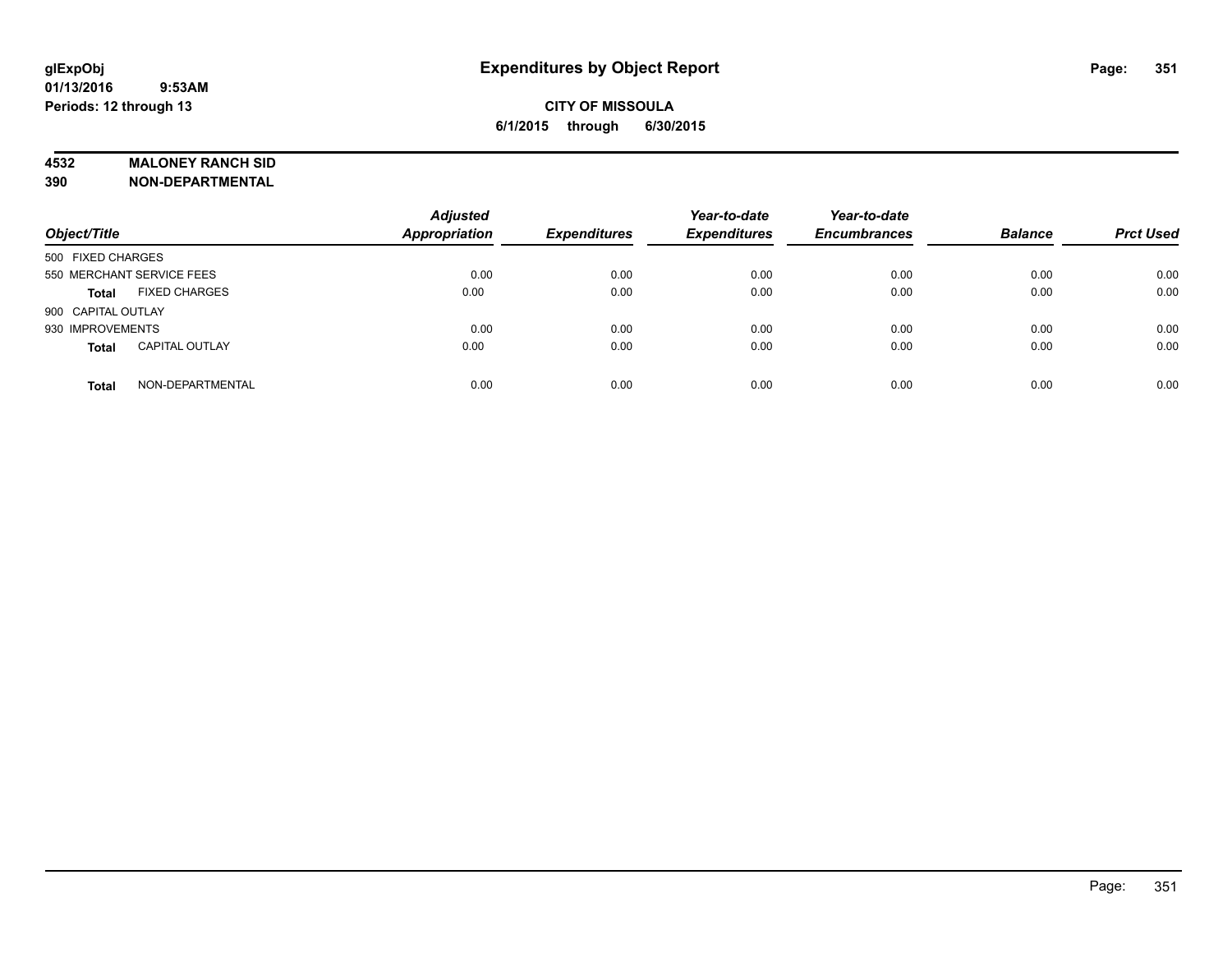**CITY OF MISSOULA 6/1/2015 through 6/30/2015**

### **4532 MALONEY RANCH SID**

| Object/Title                             | <b>Adjusted</b><br><b>Appropriation</b> | <b>Expenditures</b> | Year-to-date<br><b>Expenditures</b> | Year-to-date<br><b>Encumbrances</b> | <b>Balance</b> | <b>Prct Used</b> |
|------------------------------------------|-----------------------------------------|---------------------|-------------------------------------|-------------------------------------|----------------|------------------|
| 500 FIXED CHARGES                        |                                         |                     |                                     |                                     |                |                  |
| 550 MERCHANT SERVICE FEES                | 0.00                                    | 0.00                | 0.00                                | 0.00                                | 0.00           | 0.00             |
| <b>FIXED CHARGES</b><br><b>Total</b>     | 0.00                                    | 0.00                | 0.00                                | 0.00                                | 0.00           | 0.00             |
| 900 CAPITAL OUTLAY                       |                                         |                     |                                     |                                     |                |                  |
| 930 IMPROVEMENTS                         | 0.00                                    | 0.00                | 0.00                                | 0.00                                | 0.00           | 0.00             |
| <b>CAPITAL OUTLAY</b><br><b>Total</b>    | 0.00                                    | 0.00                | 0.00                                | 0.00                                | 0.00           | 0.00             |
| <b>MALONEY RANCH SID</b><br><b>Total</b> | 0.00                                    | 0.00                | 0.00                                | 0.00                                | 0.00           | 0.00             |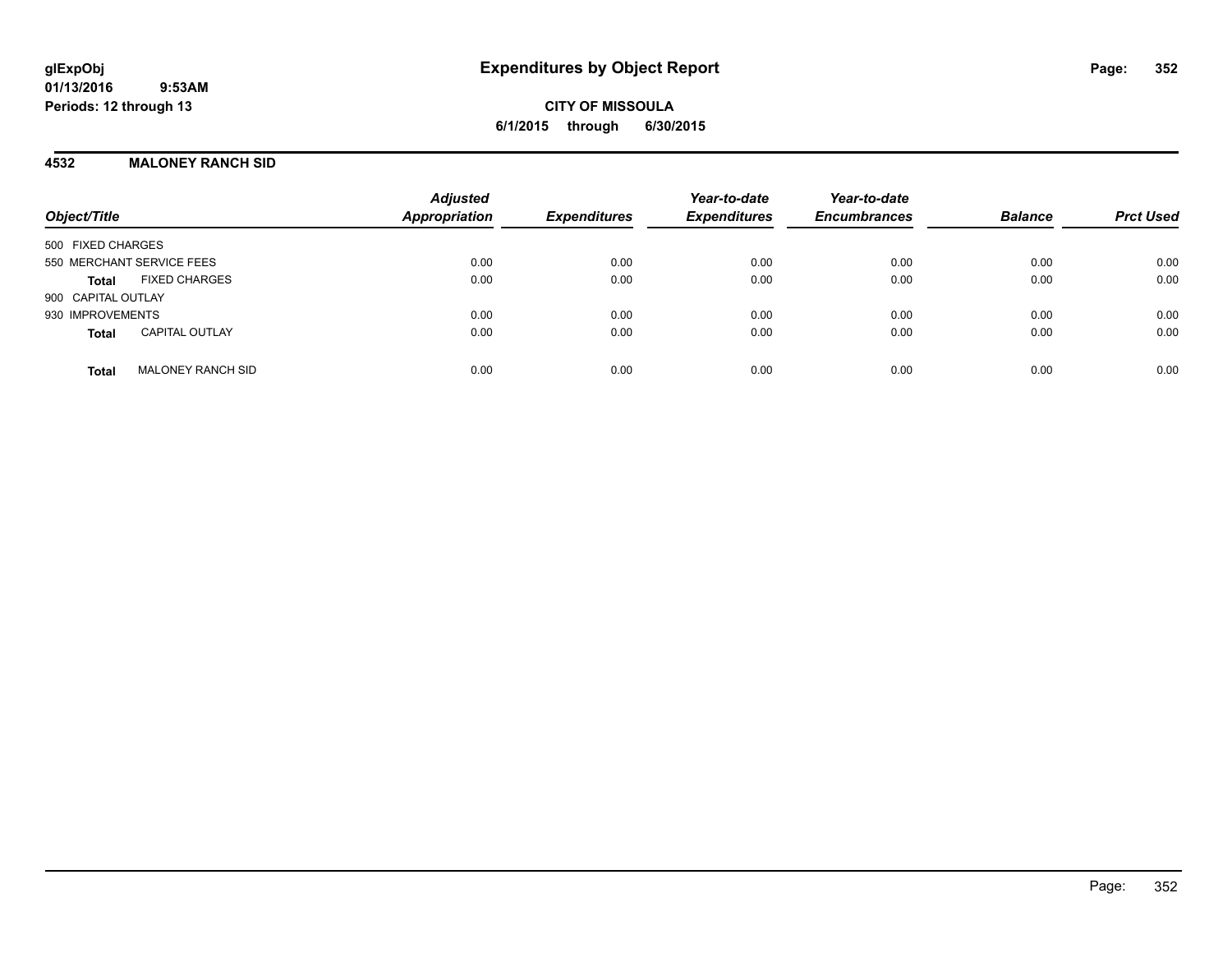**4533 RATTLESNAKE SEWER SID 390 NON-DEPARTMENTAL**

| Object/Title                         | <b>Adjusted</b><br>Appropriation | <b>Expenditures</b> | Year-to-date<br><b>Expenditures</b> | Year-to-date<br><b>Encumbrances</b> | <b>Balance</b> | <b>Prct Used</b> |
|--------------------------------------|----------------------------------|---------------------|-------------------------------------|-------------------------------------|----------------|------------------|
| 500 FIXED CHARGES                    |                                  |                     |                                     |                                     |                |                  |
| 550 MERCHANT SERVICE FEES            | 0.00                             | 0.00                | 0.00                                | 0.00                                | 0.00           | 0.00             |
| <b>FIXED CHARGES</b><br><b>Total</b> | 0.00                             | 0.00                | 0.00                                | 0.00                                | 0.00           | 0.00             |
| NON-DEPARTMENTAL<br><b>Total</b>     | 0.00                             | 0.00                | 0.00                                | 0.00                                | 0.00           | 0.00             |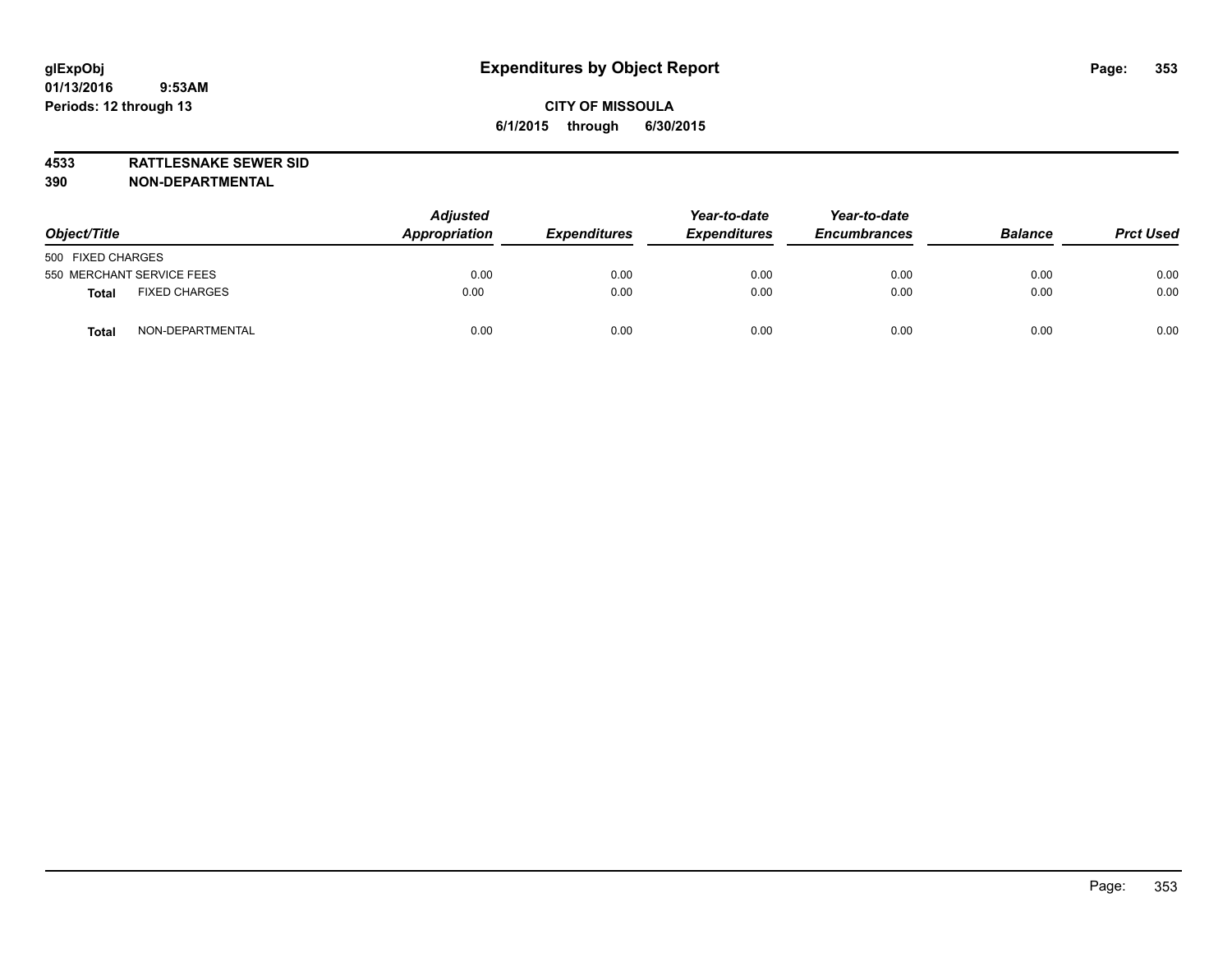### **4533 RATTLESNAKE SEWER SID**

| Object/Title                         | <b>Adjusted</b><br>Appropriation | <b>Expenditures</b> | Year-to-date<br><b>Expenditures</b> | Year-to-date<br><b>Encumbrances</b> | <b>Balance</b> | <b>Prct Used</b> |
|--------------------------------------|----------------------------------|---------------------|-------------------------------------|-------------------------------------|----------------|------------------|
| 500 FIXED CHARGES                    |                                  |                     |                                     |                                     |                |                  |
| 550 MERCHANT SERVICE FEES            | 0.00                             | 0.00                | 0.00                                | 0.00                                | 0.00           | 0.00             |
| <b>FIXED CHARGES</b><br><b>Total</b> | 0.00                             | 0.00                | 0.00                                | 0.00                                | 0.00           | 0.00             |
| RATTLESNAKE SEWER SID<br>Total       | 0.00                             | 0.00                | 0.00                                | 0.00                                | 0.00           | 0.00             |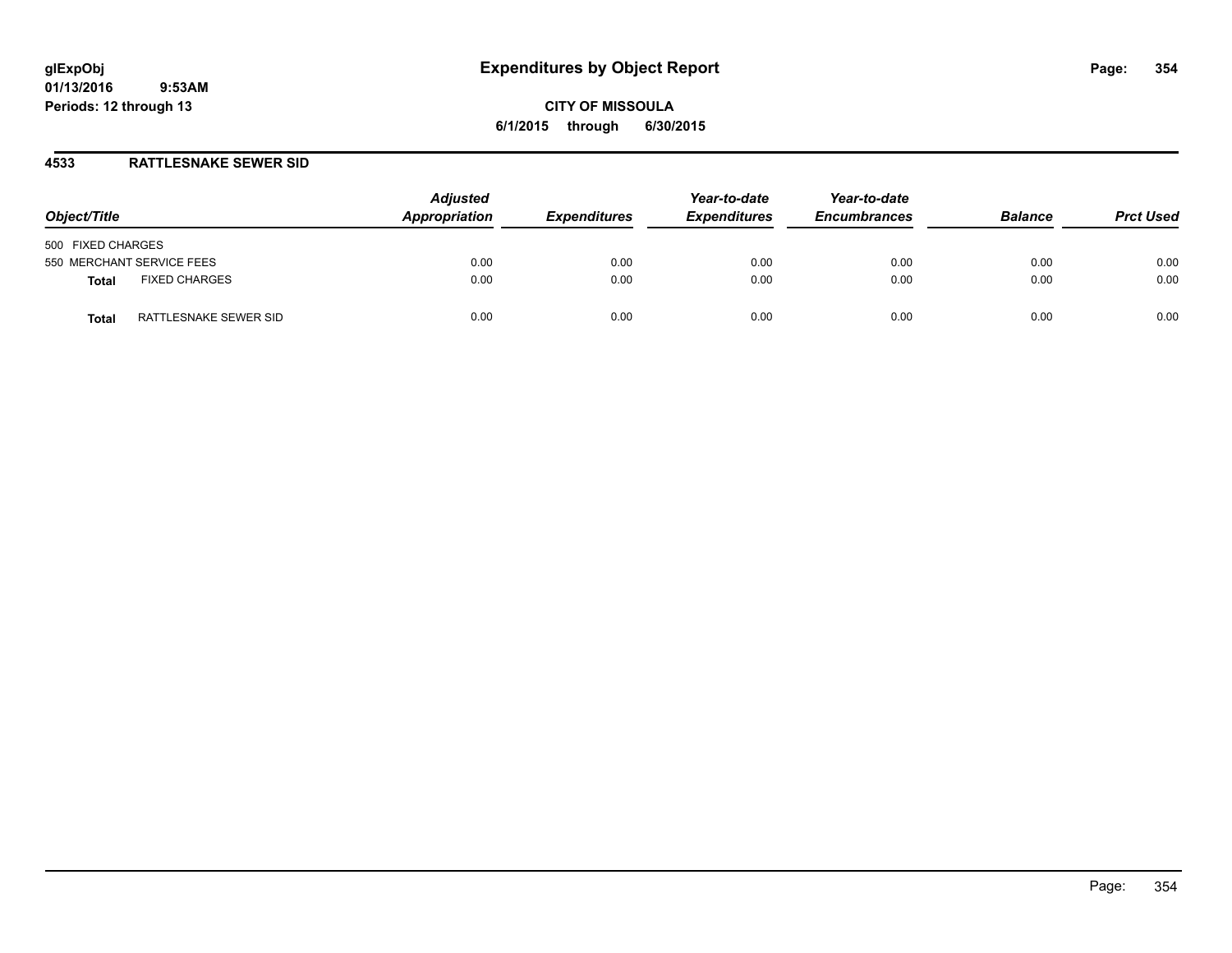### **4534 SID 534 LINCOLNWOOD**

**390 NON-DEPARTMENTAL**

| Object/Title                         | <b>Adjusted</b><br><b>Appropriation</b> | <b>Expenditures</b> | Year-to-date<br><b>Expenditures</b> | Year-to-date<br><b>Encumbrances</b> | <b>Balance</b> | <b>Prct Used</b> |
|--------------------------------------|-----------------------------------------|---------------------|-------------------------------------|-------------------------------------|----------------|------------------|
| 500 FIXED CHARGES                    |                                         |                     |                                     |                                     |                |                  |
| 550 MERCHANT SERVICE FEES            | 0.00                                    | 0.02                | 0.02                                | 0.00                                | $-0.02$        | 0.00             |
| <b>FIXED CHARGES</b><br><b>Total</b> | 0.00                                    | 0.02                | 0.02                                | 0.00                                | $-0.02$        | 0.00             |
| 800 OTHER OBJECTS                    |                                         |                     |                                     |                                     |                |                  |
| 820 TRANSFERS TO OTHER FUNDS         | 0.00                                    | 0.00                | 0.00                                | 0.00                                | 0.00           | 0.00             |
| OTHER OBJECTS<br><b>Total</b>        | 0.00                                    | 0.00                | 0.00                                | 0.00                                | 0.00           | 0.00             |
| NON-DEPARTMENTAL<br><b>Total</b>     | 0.00                                    | 0.02                | 0.02                                | 0.00                                | $-0.02$        | 0.00             |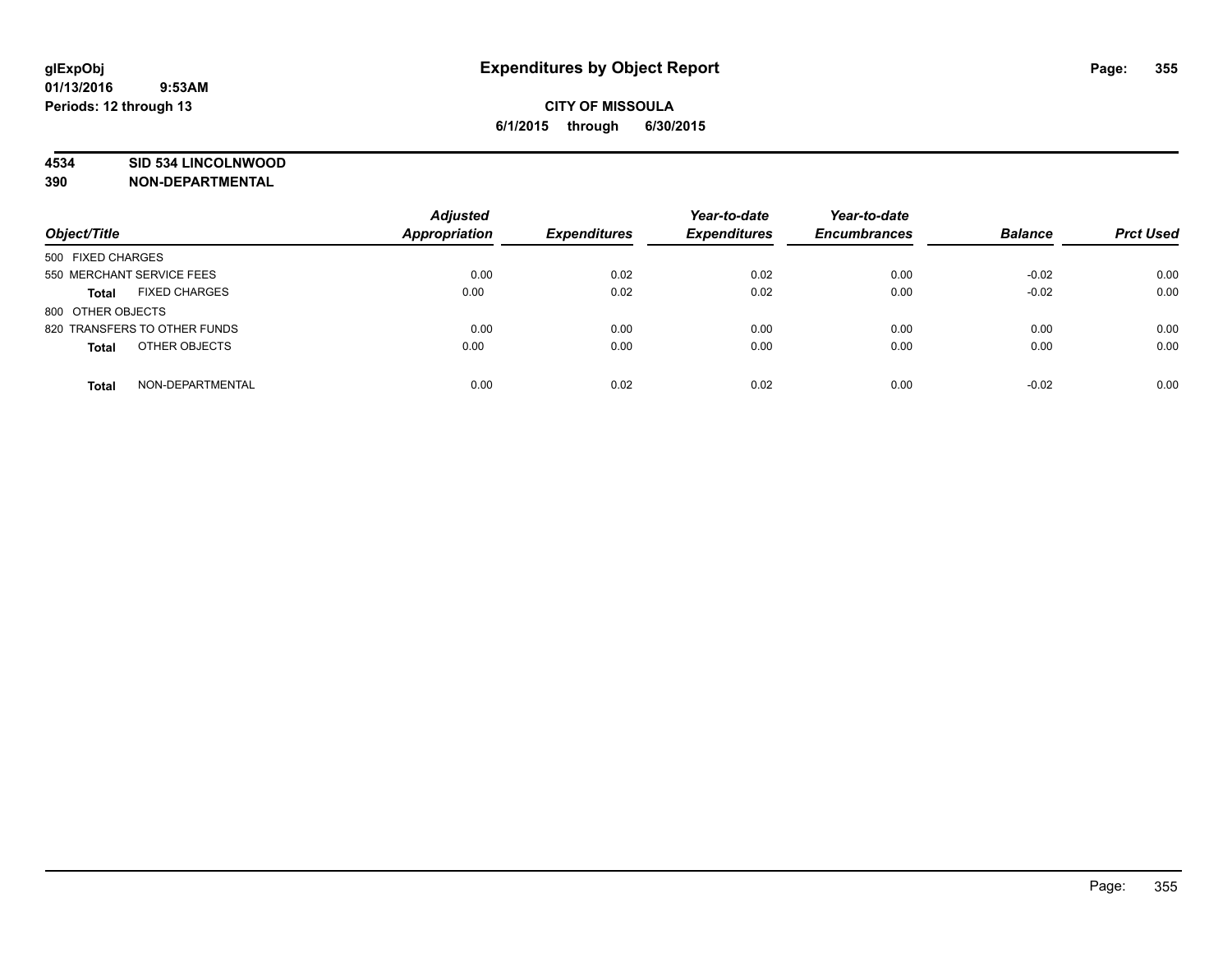**CITY OF MISSOULA 6/1/2015 through 6/30/2015**

### **4534 SID 534 LINCOLNWOOD**

| Object/Title                         | <b>Adjusted</b><br><b>Appropriation</b> | <b>Expenditures</b> | Year-to-date<br><b>Expenditures</b> | Year-to-date<br><b>Encumbrances</b> | <b>Balance</b> | <b>Prct Used</b> |
|--------------------------------------|-----------------------------------------|---------------------|-------------------------------------|-------------------------------------|----------------|------------------|
| 500 FIXED CHARGES                    |                                         |                     |                                     |                                     |                |                  |
| 550 MERCHANT SERVICE FEES            | 0.00                                    | 0.02                | 0.02                                | 0.00                                | $-0.02$        | 0.00             |
| <b>FIXED CHARGES</b><br><b>Total</b> | 0.00                                    | 0.02                | 0.02                                | 0.00                                | $-0.02$        | 0.00             |
| 800 OTHER OBJECTS                    |                                         |                     |                                     |                                     |                |                  |
| 820 TRANSFERS TO OTHER FUNDS         | 0.00                                    | 0.00                | 0.00                                | 0.00                                | 0.00           | 0.00             |
| OTHER OBJECTS<br><b>Total</b>        | 0.00                                    | 0.00                | 0.00                                | 0.00                                | 0.00           | 0.00             |
|                                      |                                         |                     |                                     |                                     |                |                  |
| SID 534 LINCOLNWOOD<br><b>Total</b>  | 0.00                                    | 0.02                | 0.02                                | 0.00                                | $-0.02$        | 0.00             |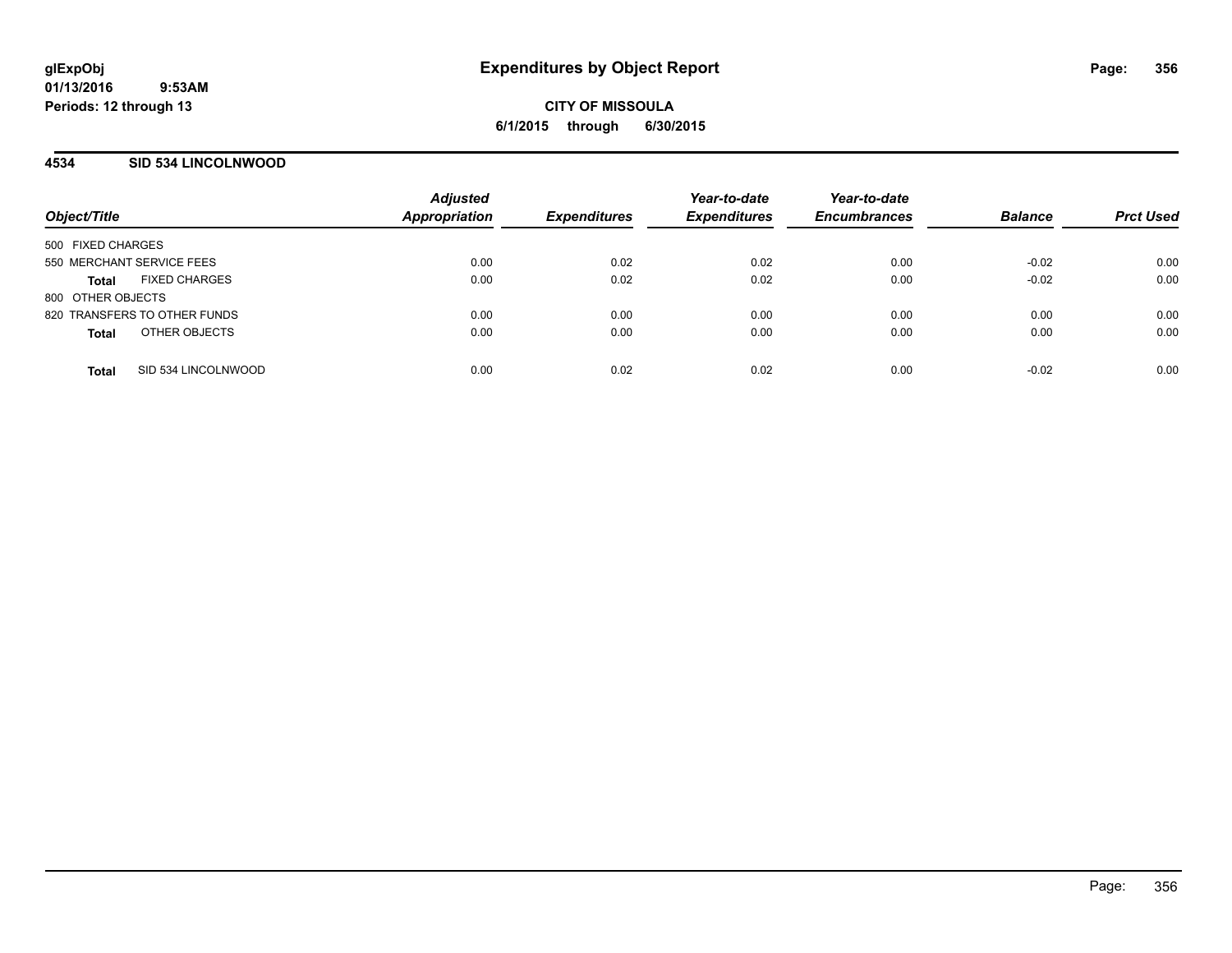# **CITY OF MISSOULA 6/1/2015 through 6/30/2015**

#### **4535 SLANT STREET TRAFFIC CALMING**

**000 \*\*\* Title Not Found \*\*\***

| Object/Title                            | <b>Adjusted</b><br>Appropriation | <b>Expenditures</b> | Year-to-date<br><b>Expenditures</b> | Year-to-date<br><b>Encumbrances</b> | <b>Balance</b> | <b>Prct Used</b> |
|-----------------------------------------|----------------------------------|---------------------|-------------------------------------|-------------------------------------|----------------|------------------|
| 500 FIXED CHARGES                       |                                  |                     |                                     |                                     |                |                  |
| 550 MERCHANT SERVICE FEES               | 0.00                             | 0.00                | 0.00                                | 0.00                                | 0.00           | 0.00             |
| <b>FIXED CHARGES</b><br><b>Total</b>    | 0.00                             | 0.00                | 0.00                                | 0.00                                | 0.00           | 0.00             |
| 600 DEBT SERVICE                        |                                  |                     |                                     |                                     |                |                  |
| 620 INTEREST / SERVICE FEES             | 506.00                           | 505.55              | 505.55                              | 0.00                                | 0.45           | 99.91            |
| <b>DEBT SERVICE</b><br><b>Total</b>     | 506.00                           | 505.55              | 505.55                              | 0.00                                | 0.45           | 99.91            |
| *** Title Not Found ***<br><b>Total</b> | 506.00                           | 505.55              | 505.55                              | 0.00                                | 0.45           | 99.91            |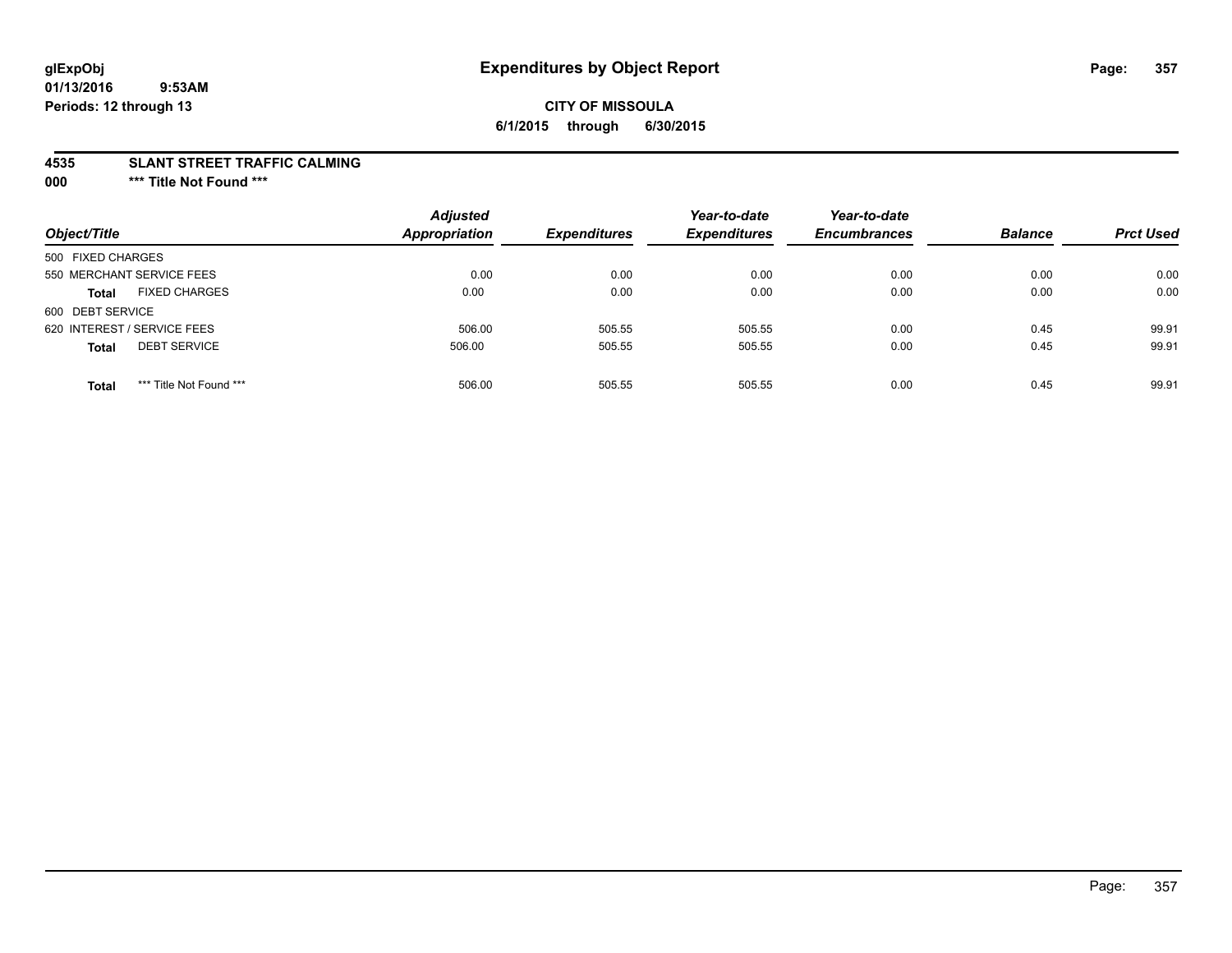**CITY OF MISSOULA 6/1/2015 through 6/30/2015**

### **4535 SLANT STREET TRAFFIC CALMING**

| Object/Title                                 | <b>Adjusted</b><br><b>Appropriation</b> | <b>Expenditures</b> | Year-to-date<br><b>Expenditures</b> | Year-to-date<br><b>Encumbrances</b> | <b>Balance</b> | <b>Prct Used</b> |
|----------------------------------------------|-----------------------------------------|---------------------|-------------------------------------|-------------------------------------|----------------|------------------|
| 500 FIXED CHARGES                            |                                         |                     |                                     |                                     |                |                  |
| 550 MERCHANT SERVICE FEES                    | 0.00                                    | 0.00                | 0.00                                | 0.00                                | 0.00           | 0.00             |
| <b>FIXED CHARGES</b><br><b>Total</b>         | 0.00                                    | 0.00                | 0.00                                | 0.00                                | 0.00           | 0.00             |
| 600 DEBT SERVICE                             |                                         |                     |                                     |                                     |                |                  |
| 620 INTEREST / SERVICE FEES                  | 506.00                                  | 505.55              | 505.55                              | 0.00                                | 0.45           | 99.91            |
| <b>DEBT SERVICE</b><br><b>Total</b>          | 506.00                                  | 505.55              | 505.55                              | 0.00                                | 0.45           | 99.91            |
| SLANT STREET TRAFFIC CALMING<br><b>Total</b> | 506.00                                  | 505.55              | 505.55                              | 0.00                                | 0.45           | 99.91            |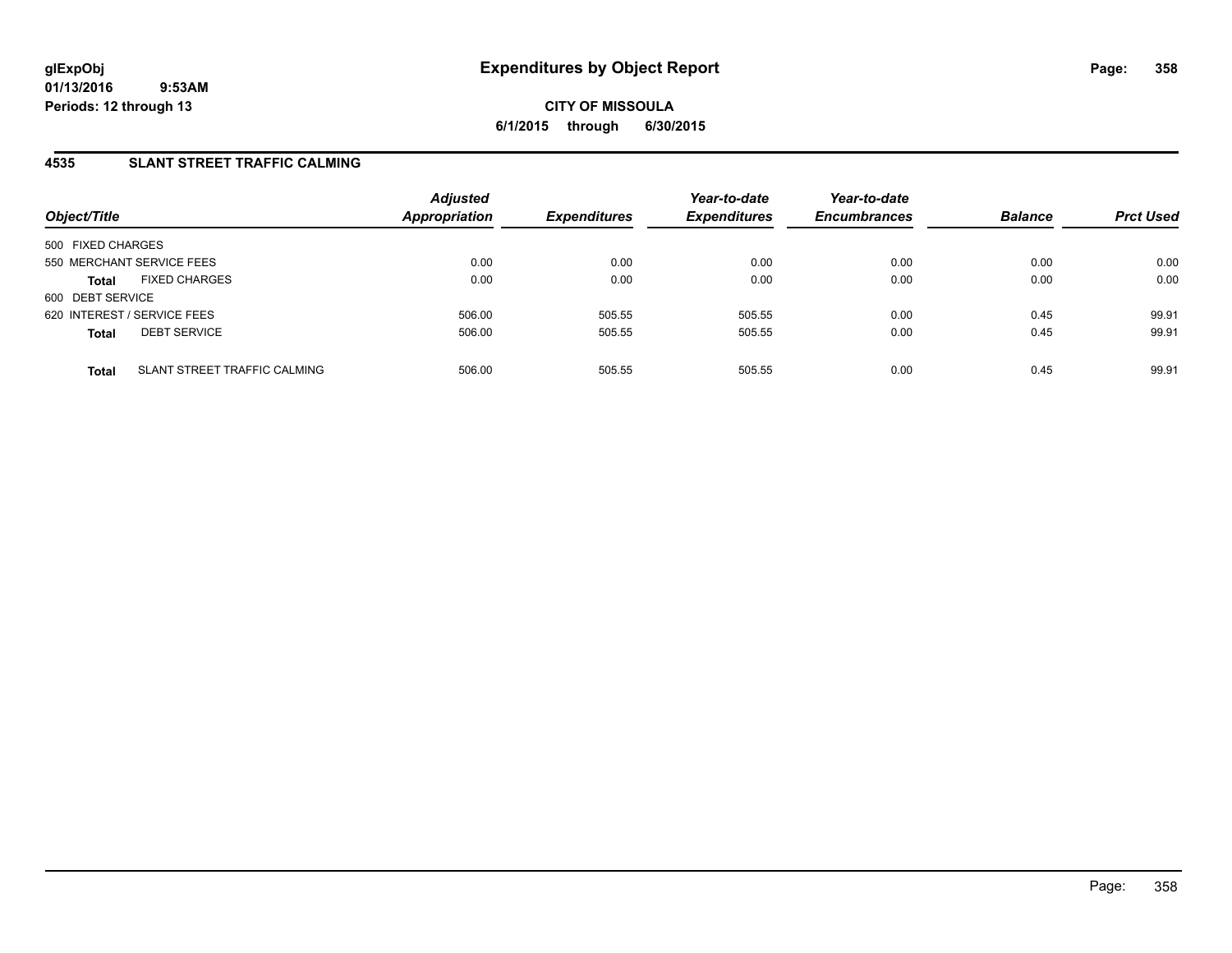#### **4536 SID536 LINCOLNWOOD SWR PH2**

**390 NON-DEPARTMENTAL**

| Object/Title                         | <b>Adjusted</b><br>Appropriation | <b>Expenditures</b> | Year-to-date<br><b>Expenditures</b> | Year-to-date<br><b>Encumbrances</b> | <b>Balance</b> | <b>Prct Used</b> |
|--------------------------------------|----------------------------------|---------------------|-------------------------------------|-------------------------------------|----------------|------------------|
| 500 FIXED CHARGES                    |                                  |                     |                                     |                                     |                |                  |
| 550 MERCHANT SERVICE FEES            | 0.00                             | 0.00                | 0.00                                | 0.00                                | 0.00           | 0.00             |
| <b>FIXED CHARGES</b><br><b>Total</b> | 0.00                             | 0.00                | 0.00                                | 0.00                                | 0.00           | 0.00             |
| NON-DEPARTMENTAL<br><b>Total</b>     | 0.00                             | 0.00                | 0.00                                | 0.00                                | 0.00           | 0.00             |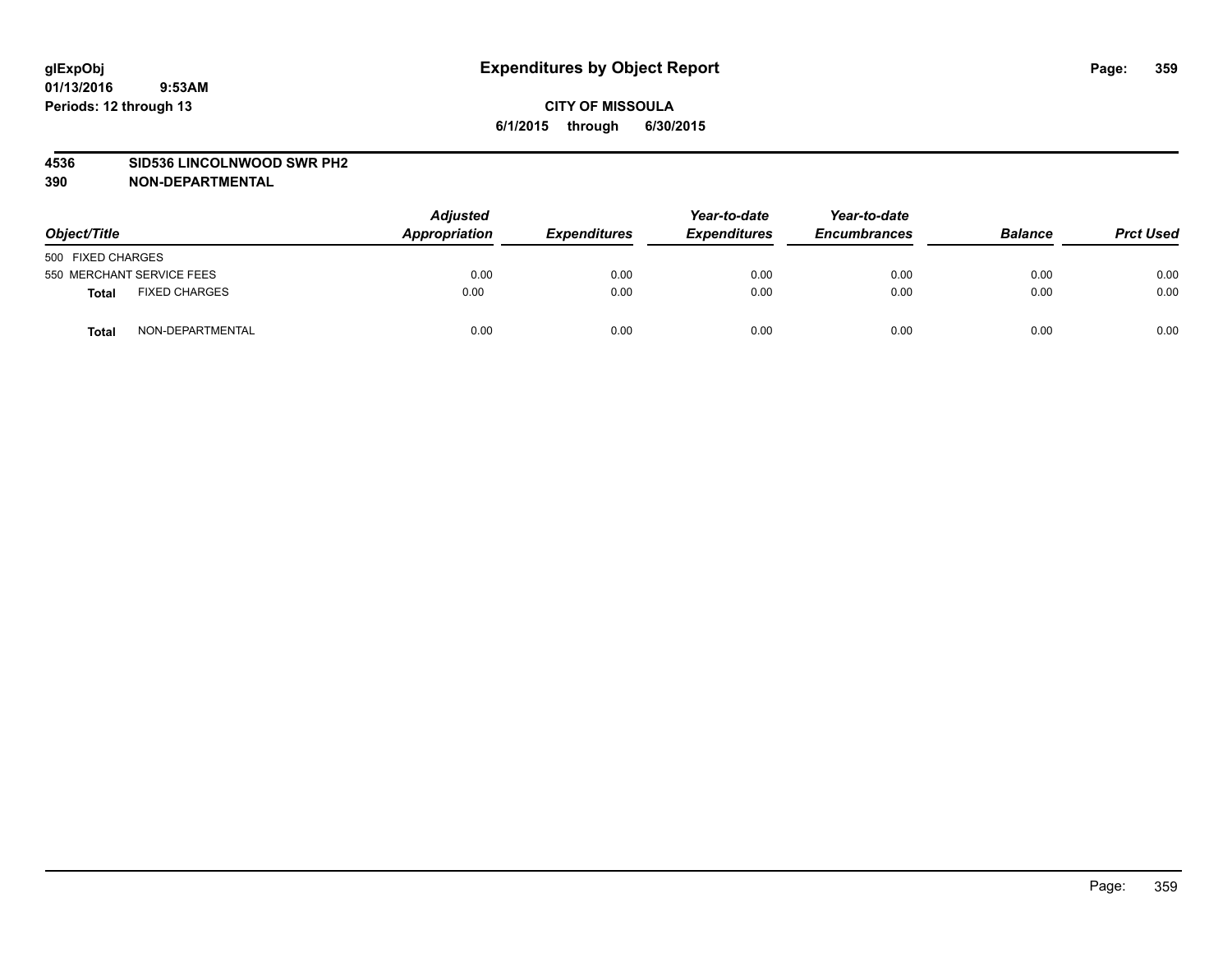**CITY OF MISSOULA 6/1/2015 through 6/30/2015**

### **4536 SID536 LINCOLNWOOD SWR PH2**

| Object/Title                               | <b>Adjusted</b><br>Appropriation | <b>Expenditures</b> | Year-to-date<br><b>Expenditures</b> | Year-to-date<br><b>Encumbrances</b> | <b>Balance</b> | <b>Prct Used</b> |
|--------------------------------------------|----------------------------------|---------------------|-------------------------------------|-------------------------------------|----------------|------------------|
| 500 FIXED CHARGES                          |                                  |                     |                                     |                                     |                |                  |
| 550 MERCHANT SERVICE FEES                  | 0.00                             | 0.00                | 0.00                                | 0.00                                | 0.00           | 0.00             |
| <b>FIXED CHARGES</b><br>Total              | 0.00                             | 0.00                | 0.00                                | 0.00                                | 0.00           | 0.00             |
| SID536 LINCOLNWOOD SWR PH2<br><b>Total</b> | 0.00                             | 0.00                | 0.00                                | 0.00                                | 0.00           | 0.00             |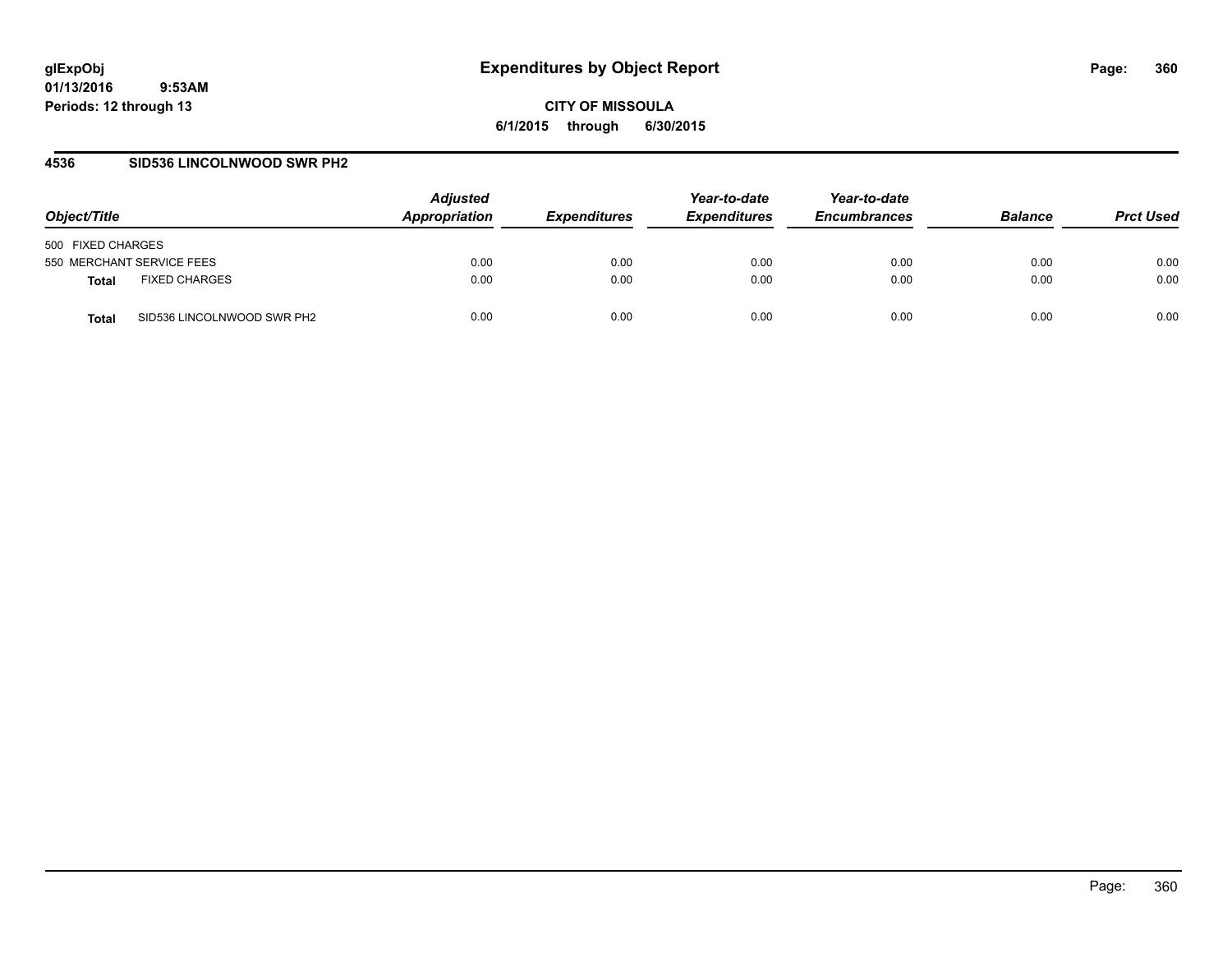# **CITY OF MISSOULA 6/1/2015 through 6/30/2015**

#### **4539 SID 539 4th STREET**

**000 \*\*\* Title Not Found \*\*\***

| Object/Title                            | <b>Adjusted</b><br><b>Appropriation</b> | <b>Expenditures</b> | Year-to-date<br><b>Expenditures</b> | Year-to-date<br><b>Encumbrances</b> | <b>Balance</b> | <b>Prct Used</b> |
|-----------------------------------------|-----------------------------------------|---------------------|-------------------------------------|-------------------------------------|----------------|------------------|
| 500 FIXED CHARGES                       |                                         |                     |                                     |                                     |                |                  |
| 550 MERCHANT SERVICE FEES               | 0.00                                    | 0.00                | 0.00                                | 0.00                                | 0.00           | 0.00             |
| <b>FIXED CHARGES</b><br><b>Total</b>    | 0.00                                    | 0.00                | 0.00                                | 0.00                                | 0.00           | 0.00             |
| 600 DEBT SERVICE                        |                                         |                     |                                     |                                     |                |                  |
| 620 INTEREST / SERVICE FEES             | 128.00                                  | 127.96              | 127.96                              | 0.00                                | 0.04           | 99.97            |
| <b>DEBT SERVICE</b><br><b>Total</b>     | 128.00                                  | 127.96              | 127.96                              | 0.00                                | 0.04           | 99.97            |
| *** Title Not Found ***<br><b>Total</b> | 128.00                                  | 127.96              | 127.96                              | 0.00                                | 0.04           | 99.97            |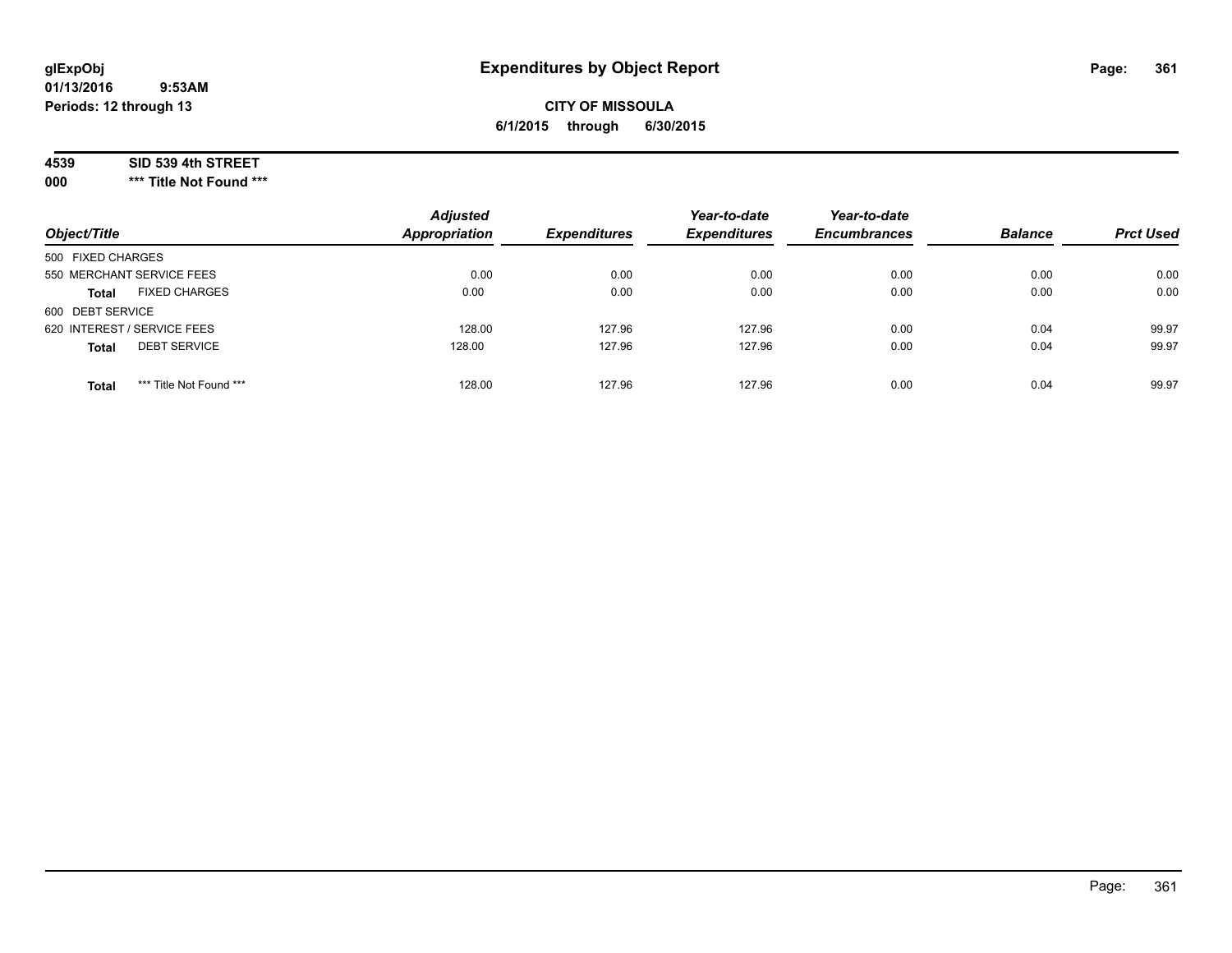### **4539 SID 539 4th STREET**

| Object/Title                         | <b>Adjusted</b><br><b>Appropriation</b> | <b>Expenditures</b> | Year-to-date<br><b>Expenditures</b> | Year-to-date<br><b>Encumbrances</b> | <b>Balance</b> | <b>Prct Used</b> |
|--------------------------------------|-----------------------------------------|---------------------|-------------------------------------|-------------------------------------|----------------|------------------|
| 500 FIXED CHARGES                    |                                         |                     |                                     |                                     |                |                  |
| 550 MERCHANT SERVICE FEES            | 0.00                                    | 0.00                | 0.00                                | 0.00                                | 0.00           | 0.00             |
| <b>FIXED CHARGES</b><br><b>Total</b> | 0.00                                    | 0.00                | 0.00                                | 0.00                                | 0.00           | 0.00             |
| 600 DEBT SERVICE                     |                                         |                     |                                     |                                     |                |                  |
| 620 INTEREST / SERVICE FEES          | 128.00                                  | 127.96              | 127.96                              | 0.00                                | 0.04           | 99.97            |
| <b>DEBT SERVICE</b><br><b>Total</b>  | 128.00                                  | 127.96              | 127.96                              | 0.00                                | 0.04           | 99.97            |
| SID 539 4th STREET<br><b>Total</b>   | 128.00                                  | 127.96              | 127.96                              | 0.00                                | 0.04           | 99.97            |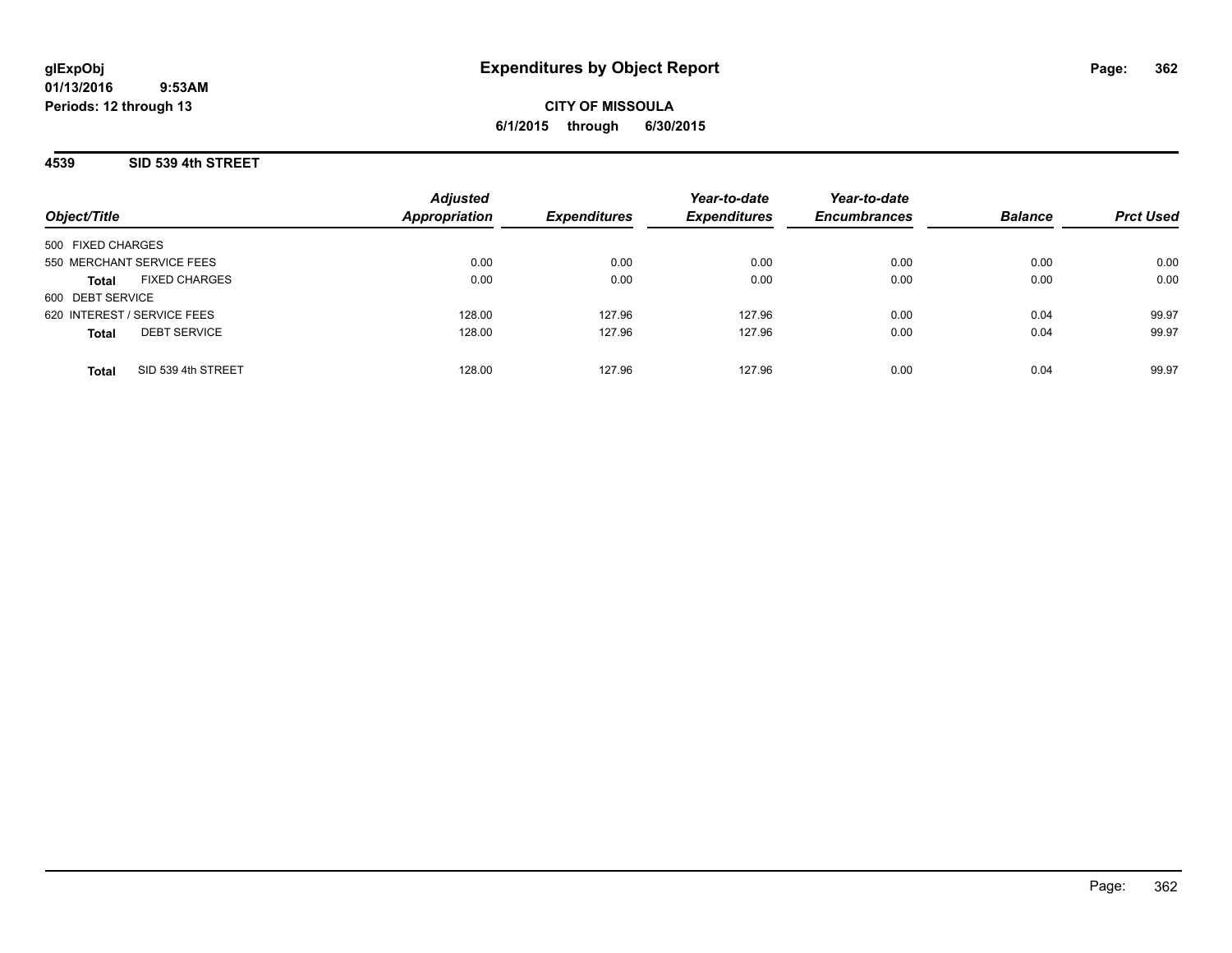#### **4540 SID 540 ENGLAND BLVD**

| Object/Title                         | <b>Adjusted</b><br>Appropriation | <b>Expenditures</b> | Year-to-date<br><b>Expenditures</b> | Year-to-date<br><b>Encumbrances</b> | <b>Balance</b> | <b>Prct Used</b> |
|--------------------------------------|----------------------------------|---------------------|-------------------------------------|-------------------------------------|----------------|------------------|
| 500 FIXED CHARGES                    |                                  |                     |                                     |                                     |                |                  |
| 550 MERCHANT SERVICE FEES            | 0.00                             | 0.00                | 0.00                                | 0.00                                | 0.00           | 0.00             |
| <b>FIXED CHARGES</b><br><b>Total</b> | 0.00                             | 0.00                | 0.00                                | 0.00                                | 0.00           | 0.00             |
| 800 OTHER OBJECTS                    |                                  |                     |                                     |                                     |                |                  |
| 820 TRANSFERS TO OTHER FUNDS         | 0.00                             | 0.00                | 0.00                                | 0.00                                | 0.00           | 0.00             |
| OTHER OBJECTS<br><b>Total</b>        | 0.00                             | 0.00                | 0.00                                | 0.00                                | 0.00           | 0.00             |
| NON-DEPARTMENTAL<br><b>Total</b>     | 0.00                             | 0.00                | 0.00                                | 0.00                                | 0.00           | 0.00             |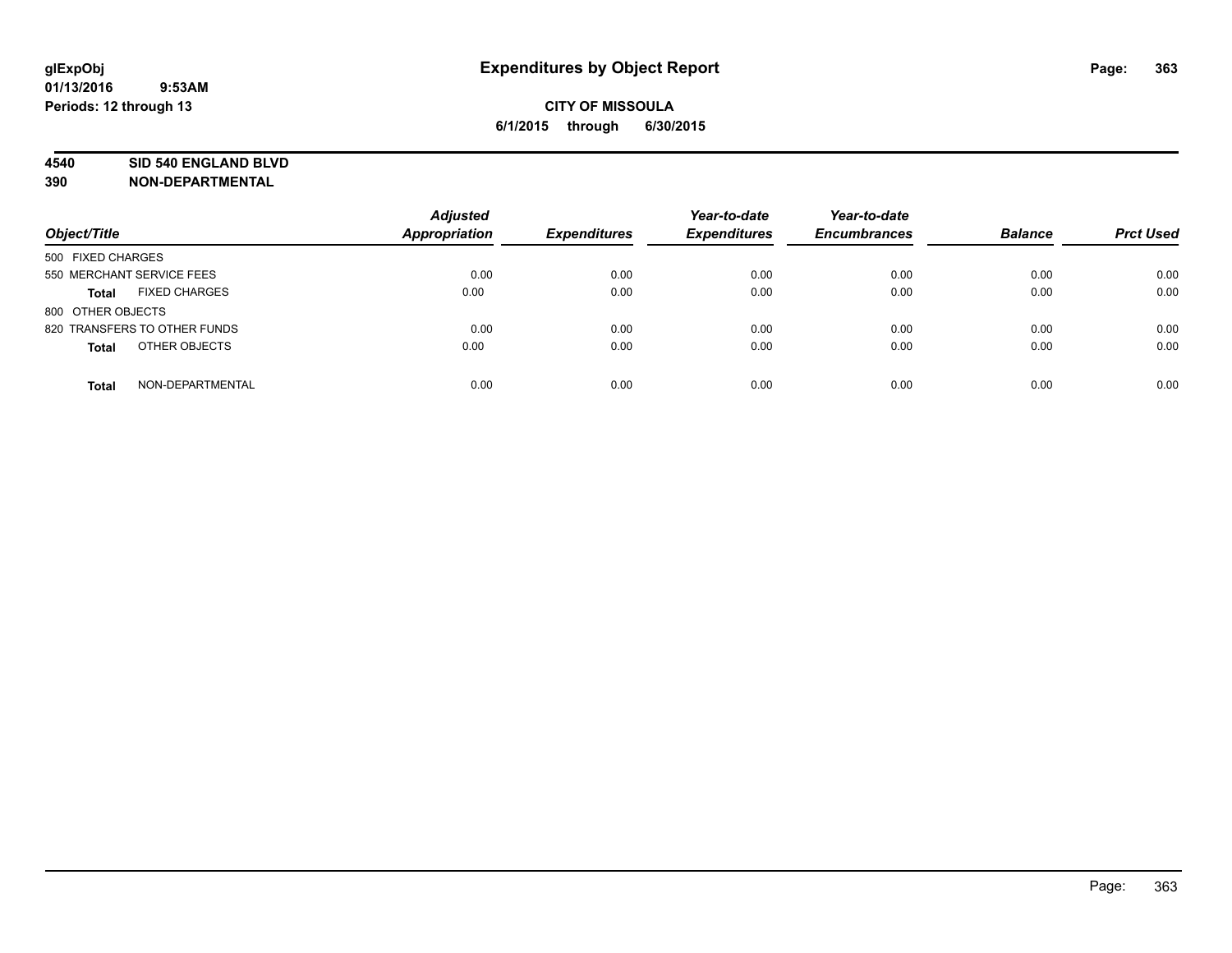### **4540 SID 540 ENGLAND BLVD**

| Object/Title                         | <b>Adjusted</b><br><b>Appropriation</b> | <b>Expenditures</b> | Year-to-date<br><b>Expenditures</b> | Year-to-date<br><b>Encumbrances</b> | <b>Balance</b> | <b>Prct Used</b> |
|--------------------------------------|-----------------------------------------|---------------------|-------------------------------------|-------------------------------------|----------------|------------------|
| 500 FIXED CHARGES                    |                                         |                     |                                     |                                     |                |                  |
| 550 MERCHANT SERVICE FEES            | 0.00                                    | 0.00                | 0.00                                | 0.00                                | 0.00           | 0.00             |
| <b>FIXED CHARGES</b><br><b>Total</b> | 0.00                                    | 0.00                | 0.00                                | 0.00                                | 0.00           | 0.00             |
| 800 OTHER OBJECTS                    |                                         |                     |                                     |                                     |                |                  |
| 820 TRANSFERS TO OTHER FUNDS         | 0.00                                    | 0.00                | 0.00                                | 0.00                                | 0.00           | 0.00             |
| OTHER OBJECTS<br><b>Total</b>        | 0.00                                    | 0.00                | 0.00                                | 0.00                                | 0.00           | 0.00             |
| SID 540 ENGLAND BLVD<br><b>Total</b> | 0.00                                    | 0.00                | 0.00                                | 0.00                                | 0.00           | 0.00             |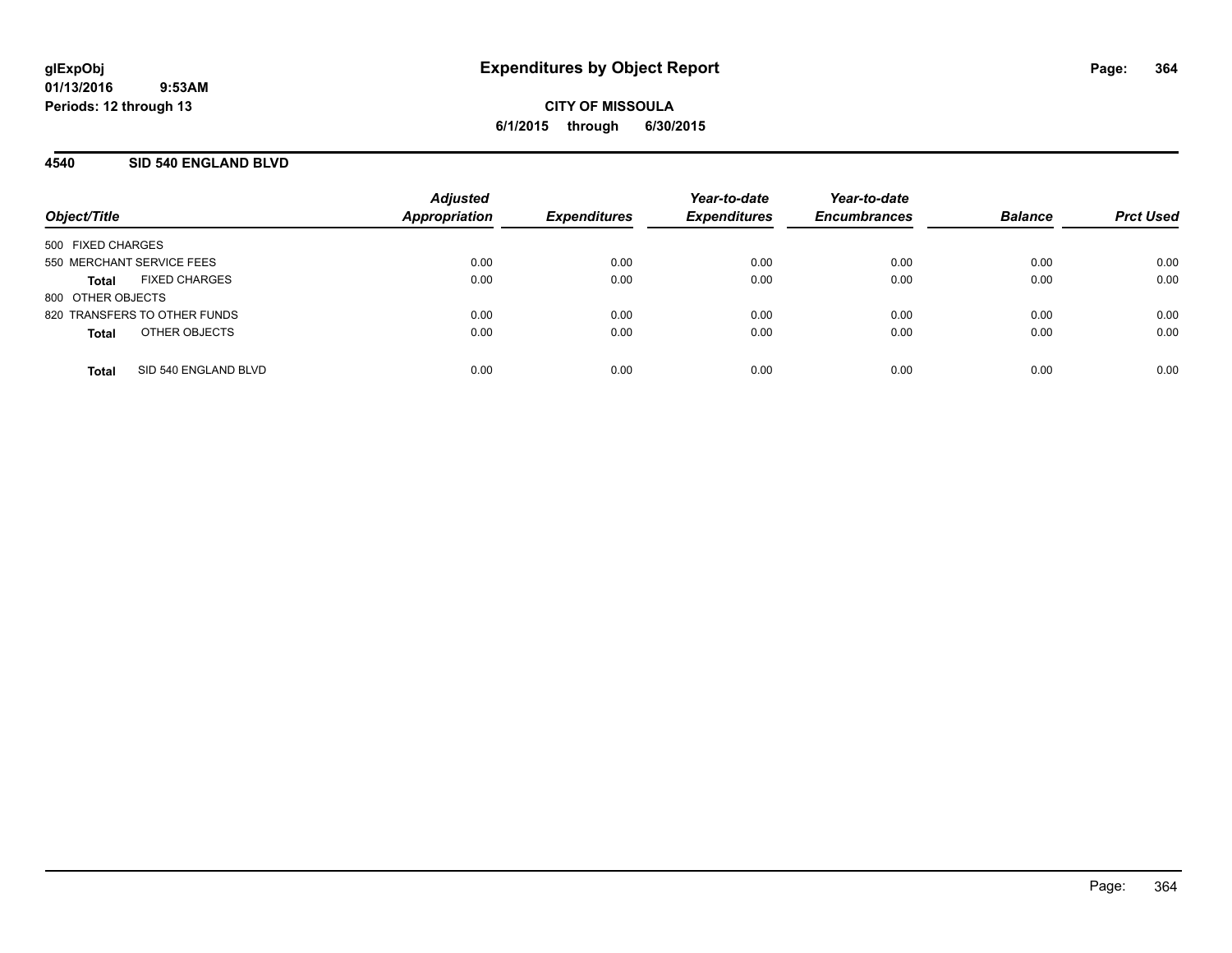#### **4541 SID 541 PINEVIEW PARK**

|                                       | <b>Adjusted</b> |                     | Year-to-date        | Year-to-date        |                |                  |
|---------------------------------------|-----------------|---------------------|---------------------|---------------------|----------------|------------------|
| Object/Title                          | Appropriation   | <b>Expenditures</b> | <b>Expenditures</b> | <b>Encumbrances</b> | <b>Balance</b> | <b>Prct Used</b> |
| 500 FIXED CHARGES                     |                 |                     |                     |                     |                |                  |
| 500 FIXED CHARGES                     | 0.00            | 0.00                | 0.00                | 0.00                | 0.00           | 0.00             |
| 550 MERCHANT SERVICE FEES             | 0.00            | 0.00                | 0.00                | 0.00                | 0.00           | 0.00             |
| <b>FIXED CHARGES</b><br><b>Total</b>  | 0.00            | 0.00                | 0.00                | 0.00                | 0.00           | 0.00             |
| 900 CAPITAL OUTLAY                    |                 |                     |                     |                     |                |                  |
| 930 IMPROVEMENTS                      | 0.00            | 0.00                | 0.00                | 0.00                | 0.00           | 0.00             |
| <b>CAPITAL OUTLAY</b><br><b>Total</b> | 0.00            | 0.00                | 0.00                | 0.00                | 0.00           | 0.00             |
| NON-DEPARTMENTAL<br><b>Total</b>      | 0.00            | 0.00                | 0.00                | 0.00                | 0.00           | 0.00             |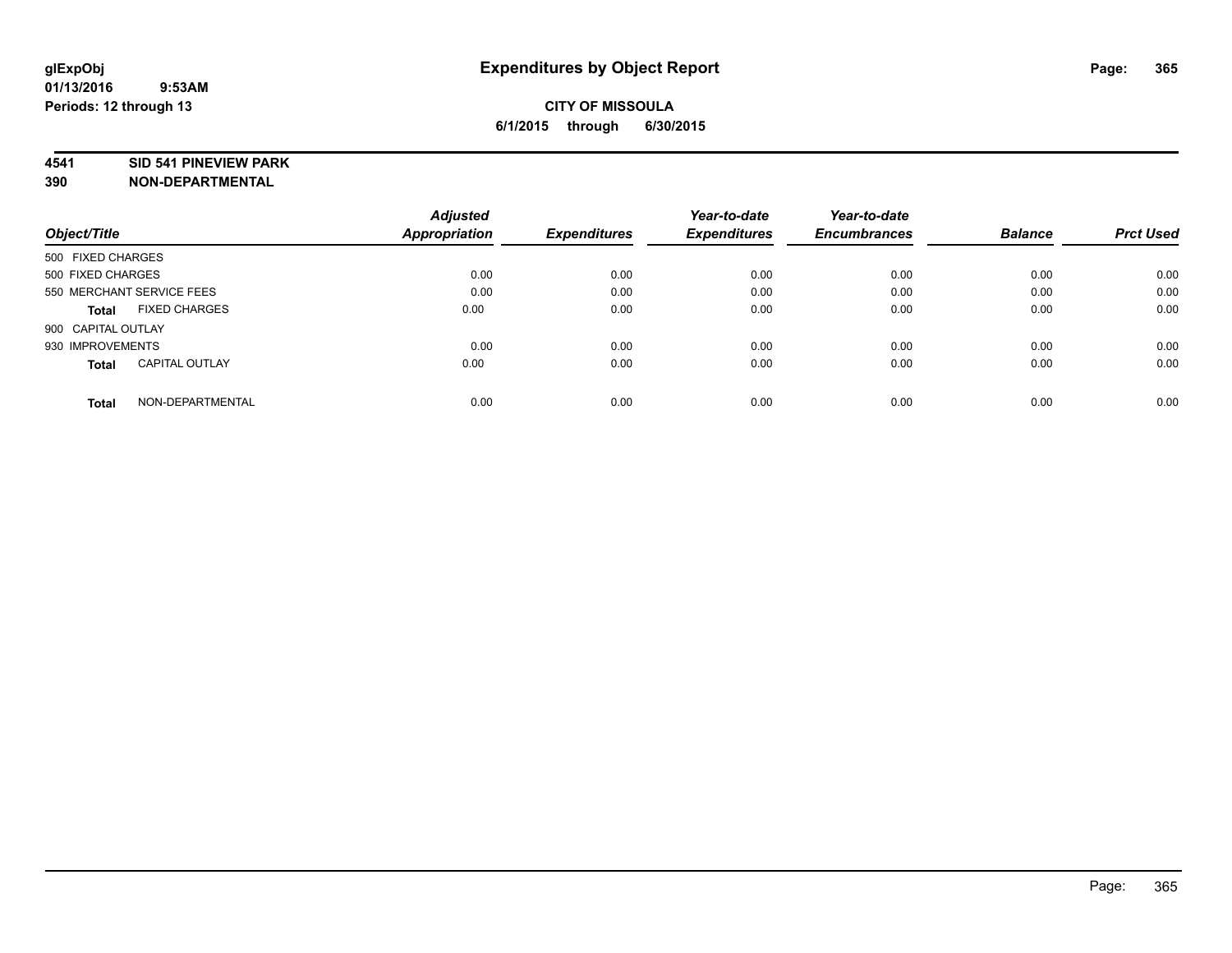# **4541 SID 541 PINEVIEW PARK**

| Object/Title              |                       | <b>Adjusted</b><br><b>Appropriation</b> | <b>Expenditures</b> | Year-to-date<br><b>Expenditures</b> | Year-to-date<br><b>Encumbrances</b> | <b>Balance</b> | <b>Prct Used</b> |
|---------------------------|-----------------------|-----------------------------------------|---------------------|-------------------------------------|-------------------------------------|----------------|------------------|
| 500 FIXED CHARGES         |                       |                                         |                     |                                     |                                     |                |                  |
| 500 FIXED CHARGES         |                       | 0.00                                    | 0.00                | 0.00                                | 0.00                                | 0.00           | 0.00             |
| 550 MERCHANT SERVICE FEES |                       | 0.00                                    | 0.00                | 0.00                                | 0.00                                | 0.00           | 0.00             |
| Total                     | <b>FIXED CHARGES</b>  | 0.00                                    | 0.00                | 0.00                                | 0.00                                | 0.00           | 0.00             |
| 900 CAPITAL OUTLAY        |                       |                                         |                     |                                     |                                     |                |                  |
| 930 IMPROVEMENTS          |                       | 0.00                                    | 0.00                | 0.00                                | 0.00                                | 0.00           | 0.00             |
| <b>Total</b>              | <b>CAPITAL OUTLAY</b> | 0.00                                    | 0.00                | 0.00                                | 0.00                                | 0.00           | 0.00             |
| Total                     | SID 541 PINEVIEW PARK | 0.00                                    | 0.00                | 0.00                                | 0.00                                | 0.00           | 0.00             |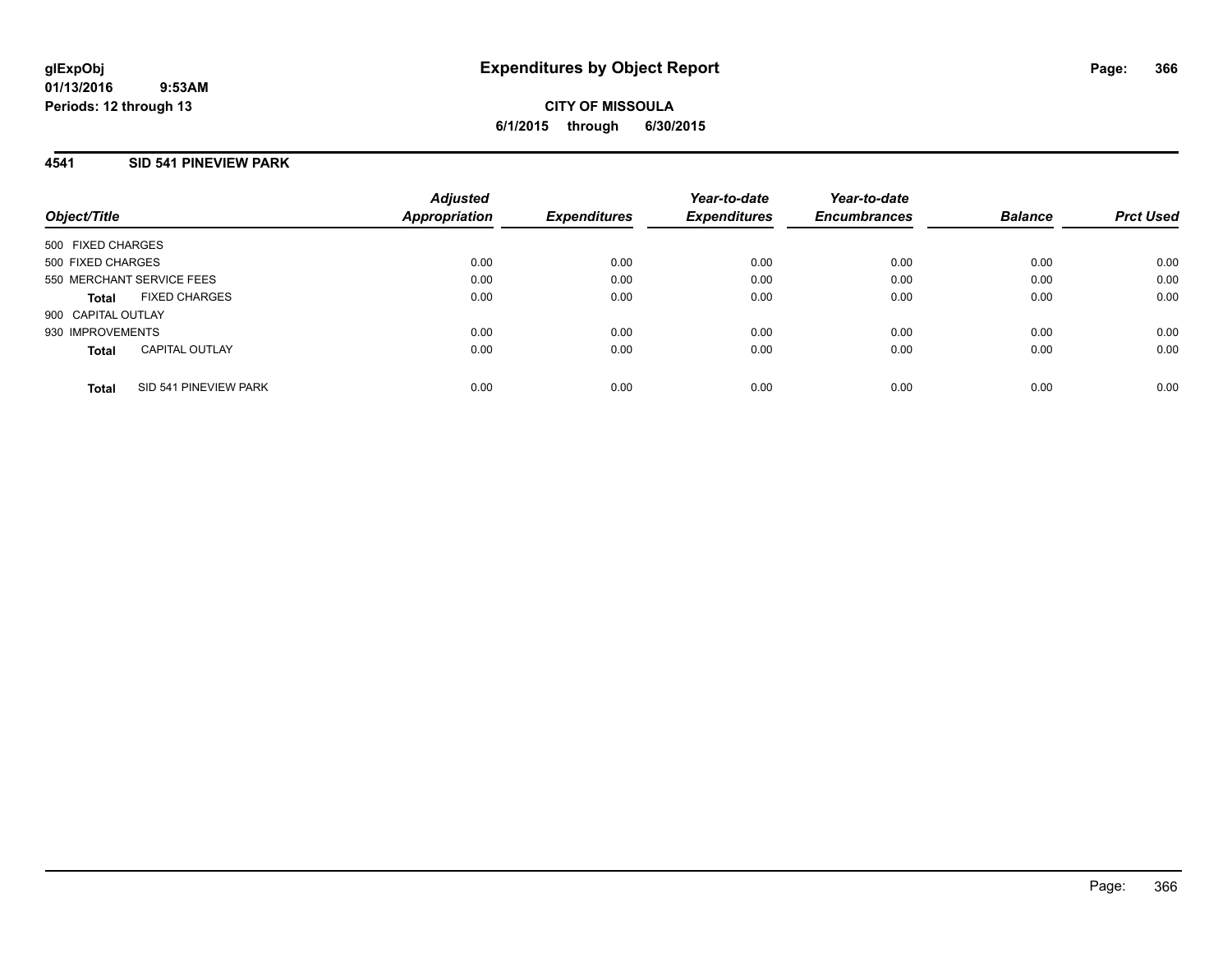#### **4542 SID 542 HILLVIEW WAY**

|                           | <b>Adjusted</b>                                                                                                                                                                                                                                     |                                      | Year-to-date                                        | Year-to-date                            |                                     | <b>Prct Used</b>                         |
|---------------------------|-----------------------------------------------------------------------------------------------------------------------------------------------------------------------------------------------------------------------------------------------------|--------------------------------------|-----------------------------------------------------|-----------------------------------------|-------------------------------------|------------------------------------------|
|                           |                                                                                                                                                                                                                                                     |                                      |                                                     |                                         |                                     |                                          |
|                           |                                                                                                                                                                                                                                                     |                                      |                                                     |                                         |                                     |                                          |
|                           |                                                                                                                                                                                                                                                     |                                      |                                                     |                                         |                                     | 0.00                                     |
| <b>PURCHASED SERVICES</b> | 0.00                                                                                                                                                                                                                                                | $-66.277.31$                         | 137.92                                              | 0.00                                    | $-137.92$                           | 0.00                                     |
|                           |                                                                                                                                                                                                                                                     |                                      |                                                     |                                         |                                     |                                          |
|                           | 0.00                                                                                                                                                                                                                                                | 21.80                                | 21.80                                               | 0.00                                    | $-21.80$                            | 0.00                                     |
| <b>FIXED CHARGES</b>      | 0.00                                                                                                                                                                                                                                                | 21.80                                | 21.80                                               | 0.00                                    | $-21.80$                            | 0.00                                     |
|                           |                                                                                                                                                                                                                                                     |                                      |                                                     |                                         |                                     |                                          |
|                           | 0.00                                                                                                                                                                                                                                                | 0.00                                 | 0.00                                                | 0.00                                    | 0.00                                | 0.00                                     |
| <b>CAPITAL OUTLAY</b>     | 0.00                                                                                                                                                                                                                                                | 0.00                                 | 0.00                                                | 0.00                                    | 0.00                                | 0.00                                     |
|                           |                                                                                                                                                                                                                                                     |                                      |                                                     |                                         |                                     | 0.00                                     |
|                           | Object/Title<br>300 PURCHASED SERVICES<br>350 PROFESSIONAL SERVICES<br><b>Total</b><br>500 FIXED CHARGES<br>550 MERCHANT SERVICE FEES<br><b>Total</b><br>900 CAPITAL OUTLAY<br>930 IMPROVEMENTS<br><b>Total</b><br>NON-DEPARTMENTAL<br><b>Total</b> | <b>Appropriation</b><br>0.00<br>0.00 | <b>Expenditures</b><br>$-66,277.31$<br>$-66,255.51$ | <b>Expenditures</b><br>137.92<br>159.72 | <b>Encumbrances</b><br>0.00<br>0.00 | <b>Balance</b><br>$-137.92$<br>$-159.72$ |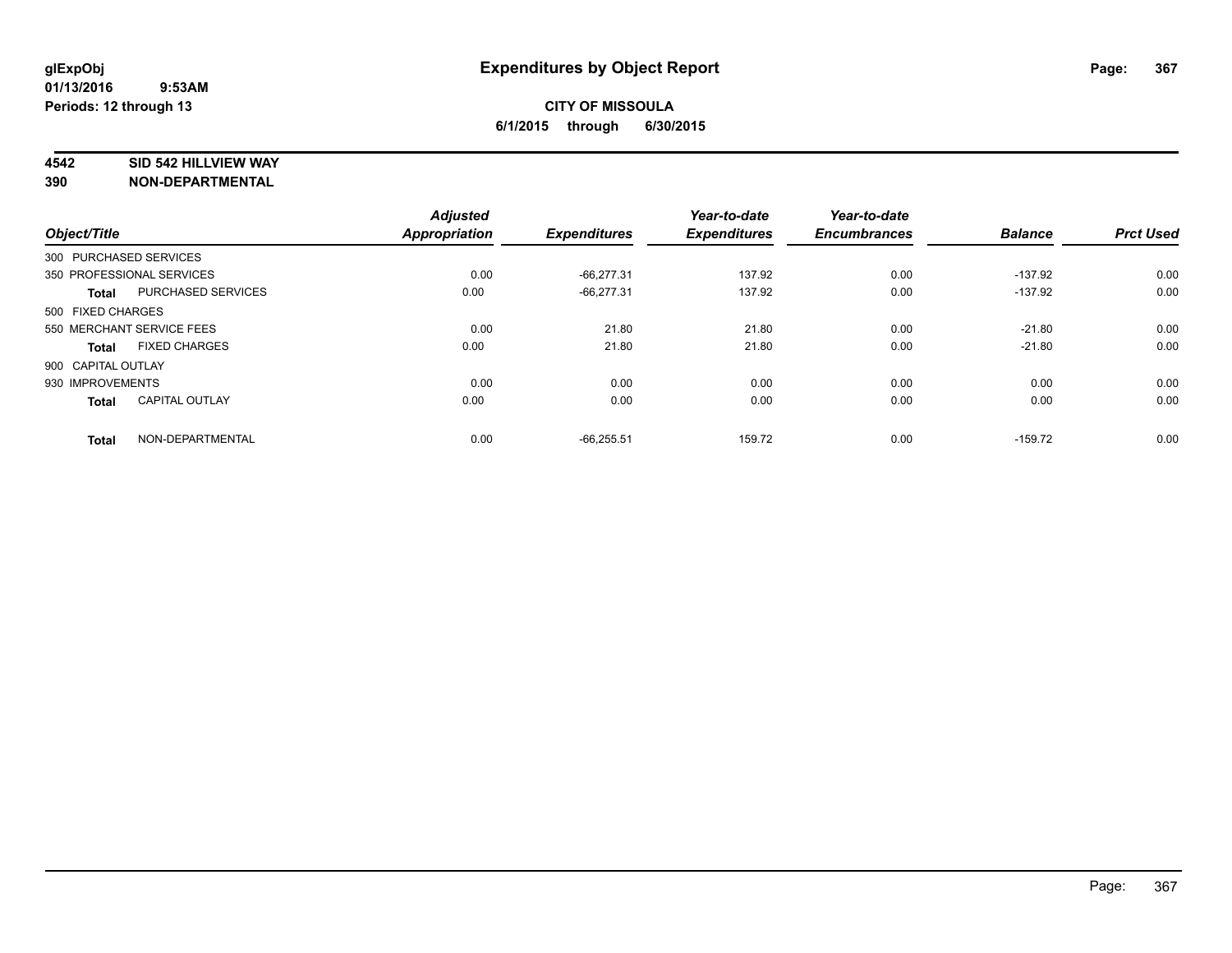## **4542 SID 542 HILLVIEW WAY**

| Object/Title           |                           | <b>Adjusted</b><br><b>Appropriation</b> | <b>Expenditures</b> | Year-to-date<br><b>Expenditures</b> | Year-to-date<br><b>Encumbrances</b> | <b>Balance</b> | <b>Prct Used</b> |
|------------------------|---------------------------|-----------------------------------------|---------------------|-------------------------------------|-------------------------------------|----------------|------------------|
| 300 PURCHASED SERVICES |                           |                                         |                     |                                     |                                     |                |                  |
|                        | 350 PROFESSIONAL SERVICES | 0.00                                    | $-66.277.31$        | 137.92                              | 0.00                                | $-137.92$      | 0.00             |
| <b>Total</b>           | PURCHASED SERVICES        | 0.00                                    | $-66.277.31$        | 137.92                              | 0.00                                | $-137.92$      | 0.00             |
| 500 FIXED CHARGES      |                           |                                         |                     |                                     |                                     |                |                  |
|                        | 550 MERCHANT SERVICE FEES | 0.00                                    | 21.80               | 21.80                               | 0.00                                | $-21.80$       | 0.00             |
| <b>Total</b>           | <b>FIXED CHARGES</b>      | 0.00                                    | 21.80               | 21.80                               | 0.00                                | $-21.80$       | 0.00             |
| 900 CAPITAL OUTLAY     |                           |                                         |                     |                                     |                                     |                |                  |
| 930 IMPROVEMENTS       |                           | 0.00                                    | 0.00                | 0.00                                | 0.00                                | 0.00           | 0.00             |
| <b>Total</b>           | <b>CAPITAL OUTLAY</b>     | 0.00                                    | 0.00                | 0.00                                | 0.00                                | 0.00           | 0.00             |
| <b>Total</b>           | SID 542 HILLVIEW WAY      | 0.00                                    | $-66.255.51$        | 159.72                              | 0.00                                | $-159.72$      | 0.00             |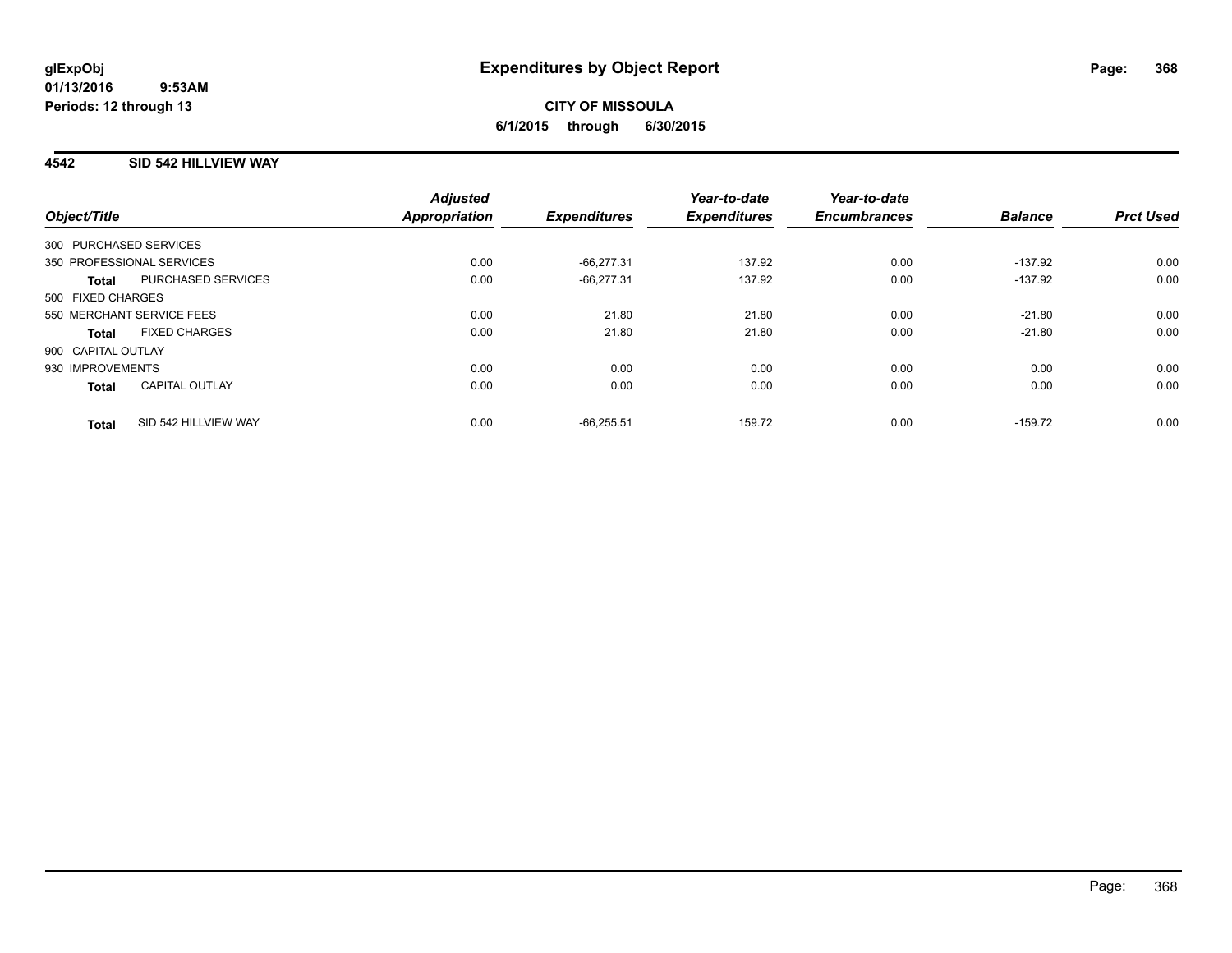# **CITY OF MISSOULA 6/1/2015 through 6/30/2015**

**4543 SID 543 TRAFFIC CALMING**

**000 \*\*\* Title Not Found \*\*\***

| Object/Title                            | <b>Adjusted</b><br><b>Appropriation</b> | <b>Expenditures</b> | Year-to-date<br><b>Expenditures</b> | Year-to-date<br><b>Encumbrances</b> | <b>Balance</b> | <b>Prct Used</b> |
|-----------------------------------------|-----------------------------------------|---------------------|-------------------------------------|-------------------------------------|----------------|------------------|
| 500 FIXED CHARGES                       |                                         |                     |                                     |                                     |                |                  |
| 550 MERCHANT SERVICE FEES               | 0.00                                    | 0.00                | 0.00                                | 0.00                                | 0.00           | 0.00             |
| <b>FIXED CHARGES</b><br><b>Total</b>    | 0.00                                    | 0.00                | 0.00                                | 0.00                                | 0.00           | 0.00             |
| 600 DEBT SERVICE                        |                                         |                     |                                     |                                     |                |                  |
| 620 INTEREST / SERVICE FEES             | 1.276.00                                | 1.276.48            | 1.276.48                            | 0.00                                | $-0.48$        | 100.04           |
| <b>DEBT SERVICE</b><br><b>Total</b>     | 1.276.00                                | 1.276.48            | 1.276.48                            | 0.00                                | $-0.48$        | 100.04           |
| *** Title Not Found ***<br><b>Total</b> | 1.276.00                                | 1.276.48            | 1.276.48                            | 0.00                                | $-0.48$        | 100.04           |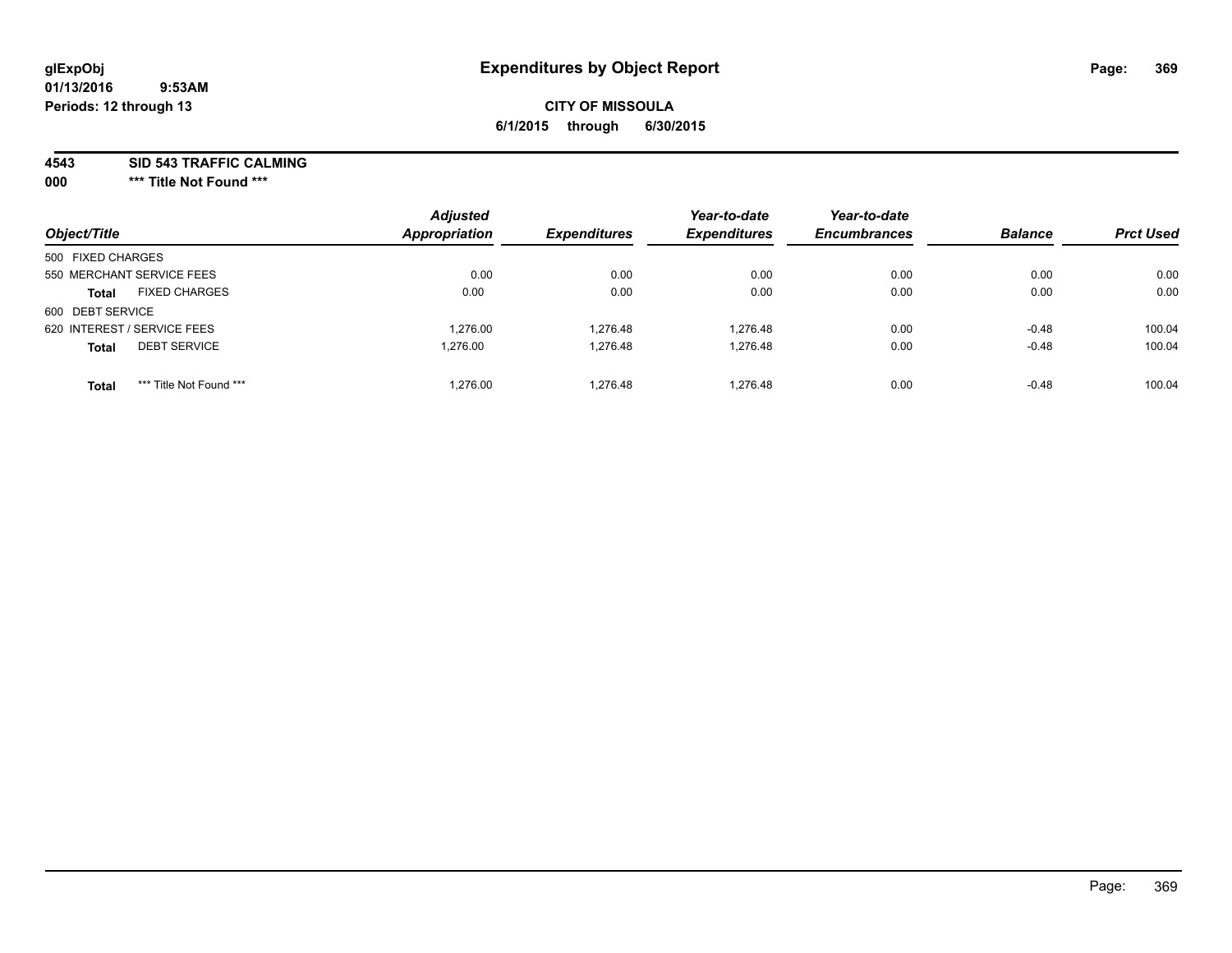**4543 SID 543 TRAFFIC CALMING**

| Object/Title           |                           | <b>Adjusted</b><br>Appropriation | <b>Expenditures</b> | Year-to-date<br><b>Expenditures</b> | Year-to-date<br><b>Encumbrances</b> | <b>Balance</b> | <b>Prct Used</b> |
|------------------------|---------------------------|----------------------------------|---------------------|-------------------------------------|-------------------------------------|----------------|------------------|
| 300 PURCHASED SERVICES |                           |                                  |                     |                                     |                                     |                |                  |
|                        | 350 PROFESSIONAL SERVICES | 0.00                             | 0.00                | 0.00                                | 0.00                                | 0.00           | 0.00             |
| <b>Total</b>           | PURCHASED SERVICES        | 0.00                             | 0.00                | 0.00                                | 0.00                                | 0.00           | 0.00             |
| 500 FIXED CHARGES      |                           |                                  |                     |                                     |                                     |                |                  |
|                        | 550 MERCHANT SERVICE FEES | 0.00                             | 0.00                | 0.00                                | 0.00                                | 0.00           | 0.00             |
| Total                  | <b>FIXED CHARGES</b>      | 0.00                             | 0.00                | 0.00                                | 0.00                                | 0.00           | 0.00             |
| 900 CAPITAL OUTLAY     |                           |                                  |                     |                                     |                                     |                |                  |
| 930 IMPROVEMENTS       |                           | 0.00                             | 0.00                | 0.00                                | 0.00                                | 0.00           | 0.00             |
| Total                  | <b>CAPITAL OUTLAY</b>     | 0.00                             | 0.00                | 0.00                                | 0.00                                | 0.00           | 0.00             |
| <b>Total</b>           | NON-DEPARTMENTAL          | 0.00                             | 0.00                | 0.00                                | 0.00                                | 0.00           | 0.00             |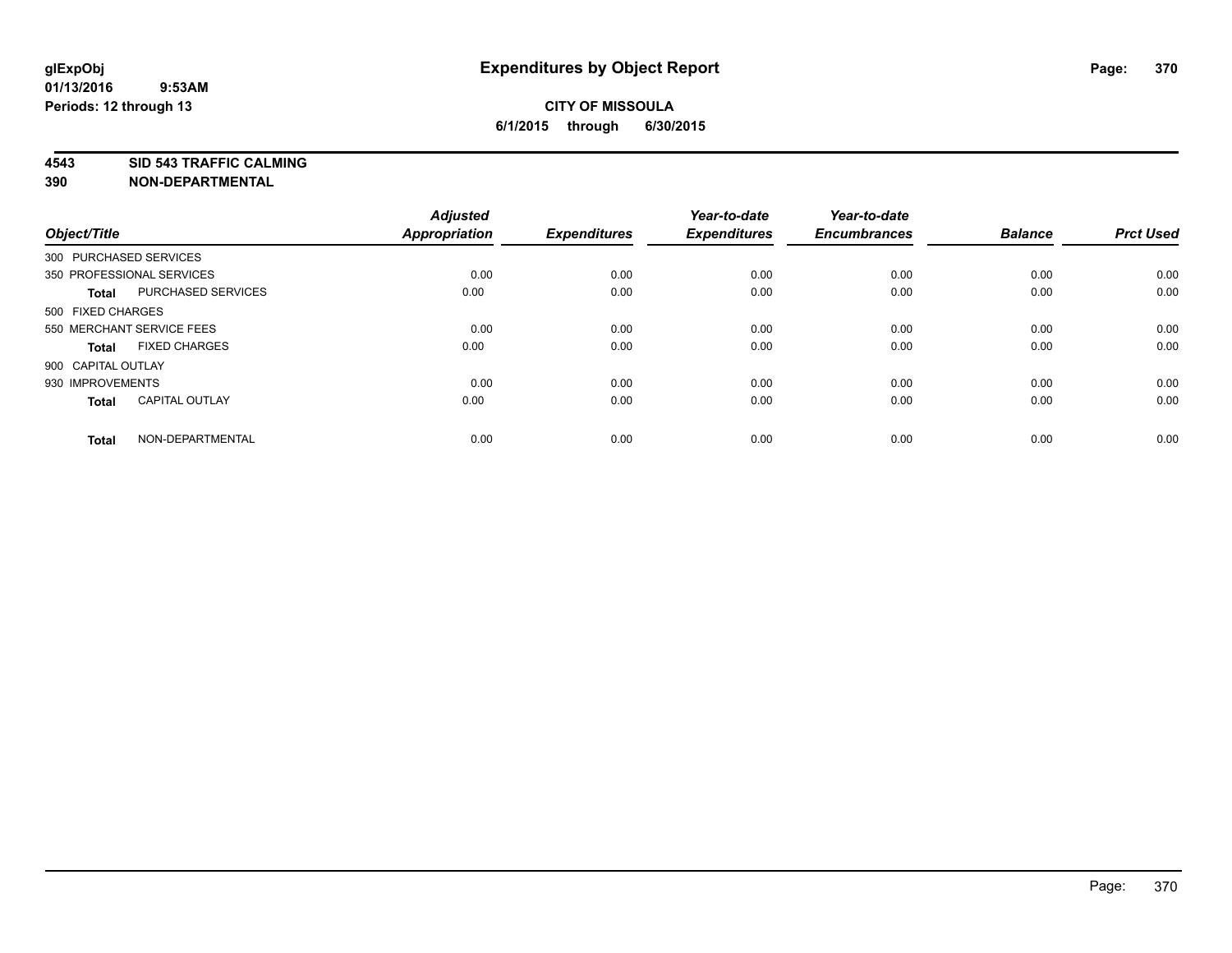## **4543 SID 543 TRAFFIC CALMING**

|                    |                             | <b>Adjusted</b>      |                     | Year-to-date        | Year-to-date        |                |                  |
|--------------------|-----------------------------|----------------------|---------------------|---------------------|---------------------|----------------|------------------|
| Object/Title       |                             | <b>Appropriation</b> | <b>Expenditures</b> | <b>Expenditures</b> | <b>Encumbrances</b> | <b>Balance</b> | <b>Prct Used</b> |
|                    | 300 PURCHASED SERVICES      |                      |                     |                     |                     |                |                  |
|                    | 350 PROFESSIONAL SERVICES   | 0.00                 | 0.00                | 0.00                | 0.00                | 0.00           | 0.00             |
| <b>Total</b>       | PURCHASED SERVICES          | 0.00                 | 0.00                | 0.00                | 0.00                | 0.00           | 0.00             |
| 500 FIXED CHARGES  |                             |                      |                     |                     |                     |                |                  |
|                    | 550 MERCHANT SERVICE FEES   | 0.00                 | 0.00                | 0.00                | 0.00                | 0.00           | 0.00             |
| <b>Total</b>       | <b>FIXED CHARGES</b>        | 0.00                 | 0.00                | 0.00                | 0.00                | 0.00           | 0.00             |
| 600 DEBT SERVICE   |                             |                      |                     |                     |                     |                |                  |
|                    | 620 INTEREST / SERVICE FEES | 1,276.00             | 1,276.48            | 1,276.48            | 0.00                | $-0.48$        | 100.04           |
| <b>Total</b>       | <b>DEBT SERVICE</b>         | 1,276.00             | 1,276.48            | 1,276.48            | 0.00                | $-0.48$        | 100.04           |
| 900 CAPITAL OUTLAY |                             |                      |                     |                     |                     |                |                  |
| 930 IMPROVEMENTS   |                             | 0.00                 | 0.00                | 0.00                | 0.00                | 0.00           | 0.00             |
| <b>Total</b>       | <b>CAPITAL OUTLAY</b>       | 0.00                 | 0.00                | 0.00                | 0.00                | 0.00           | 0.00             |
| <b>Total</b>       | SID 543 TRAFFIC CALMING     | 1,276.00             | 1,276.48            | 1,276.48            | 0.00                | $-0.48$        | 100.04           |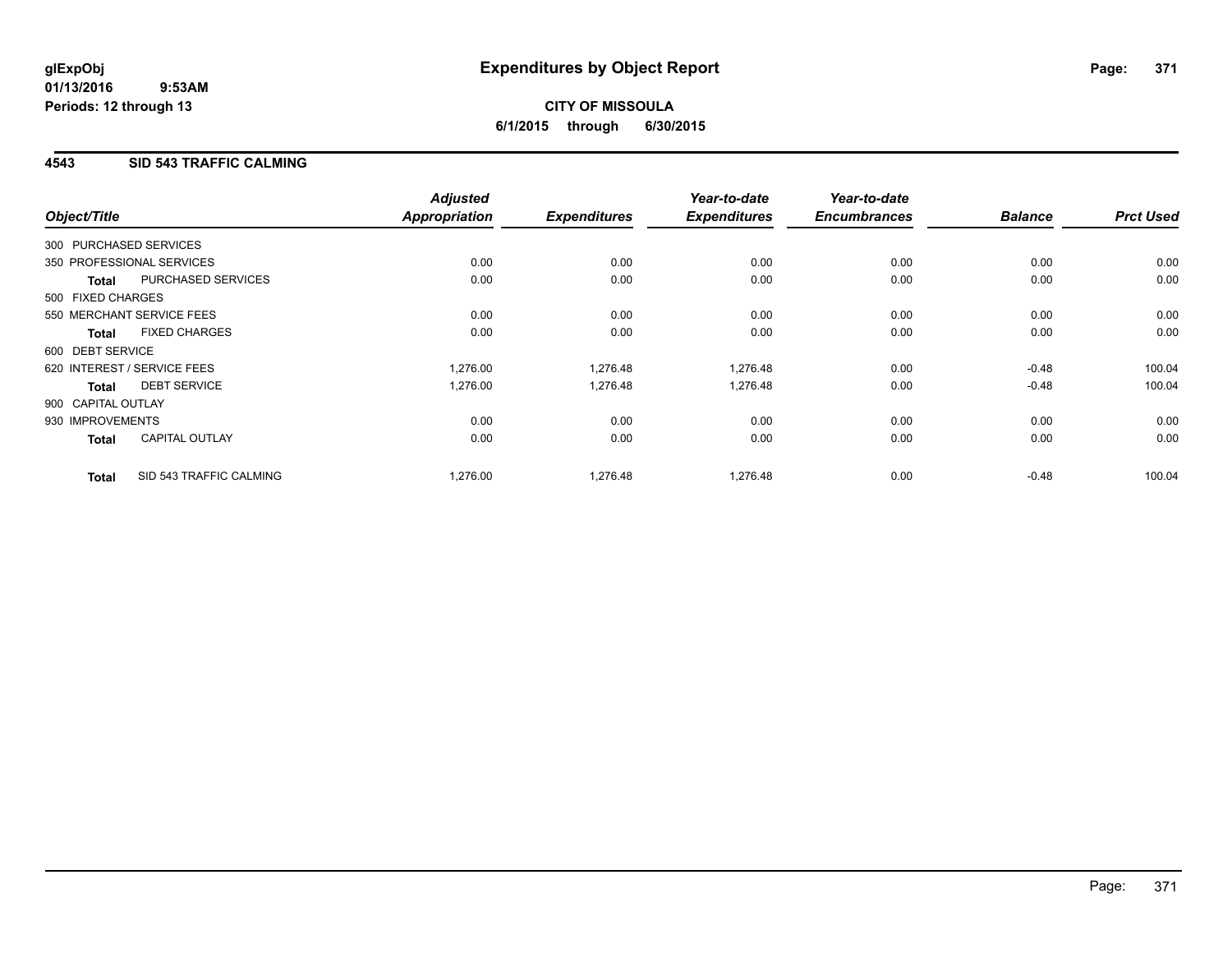#### **4544 MILLER CREEK MITIGATION FUND**

| Object/Title                          | <b>Adjusted</b><br><b>Appropriation</b> | <b>Expenditures</b> | Year-to-date<br><b>Expenditures</b> | Year-to-date<br><b>Encumbrances</b> | <b>Balance</b> | <b>Prct Used</b> |
|---------------------------------------|-----------------------------------------|---------------------|-------------------------------------|-------------------------------------|----------------|------------------|
| 500 FIXED CHARGES                     |                                         |                     |                                     |                                     |                |                  |
| 550 MERCHANT SERVICE FEES             | 0.00                                    | 0.00                | 0.00                                | 0.00                                | 0.00           | 0.00             |
| <b>FIXED CHARGES</b><br><b>Total</b>  | 0.00                                    | 0.00                | 0.00                                | 0.00                                | 0.00           | 0.00             |
| 900 CAPITAL OUTLAY                    |                                         |                     |                                     |                                     |                |                  |
| 930 IMPROVEMENTS                      | 0.00                                    | 0.00                | 0.00                                | 0.00                                | 0.00           | 0.00             |
| <b>CAPITAL OUTLAY</b><br><b>Total</b> | 0.00                                    | 0.00                | 0.00                                | 0.00                                | 0.00           | 0.00             |
| NON-DEPARTMENTAL<br><b>Total</b>      | 0.00                                    | 0.00                | 0.00                                | 0.00                                | 0.00           | 0.00             |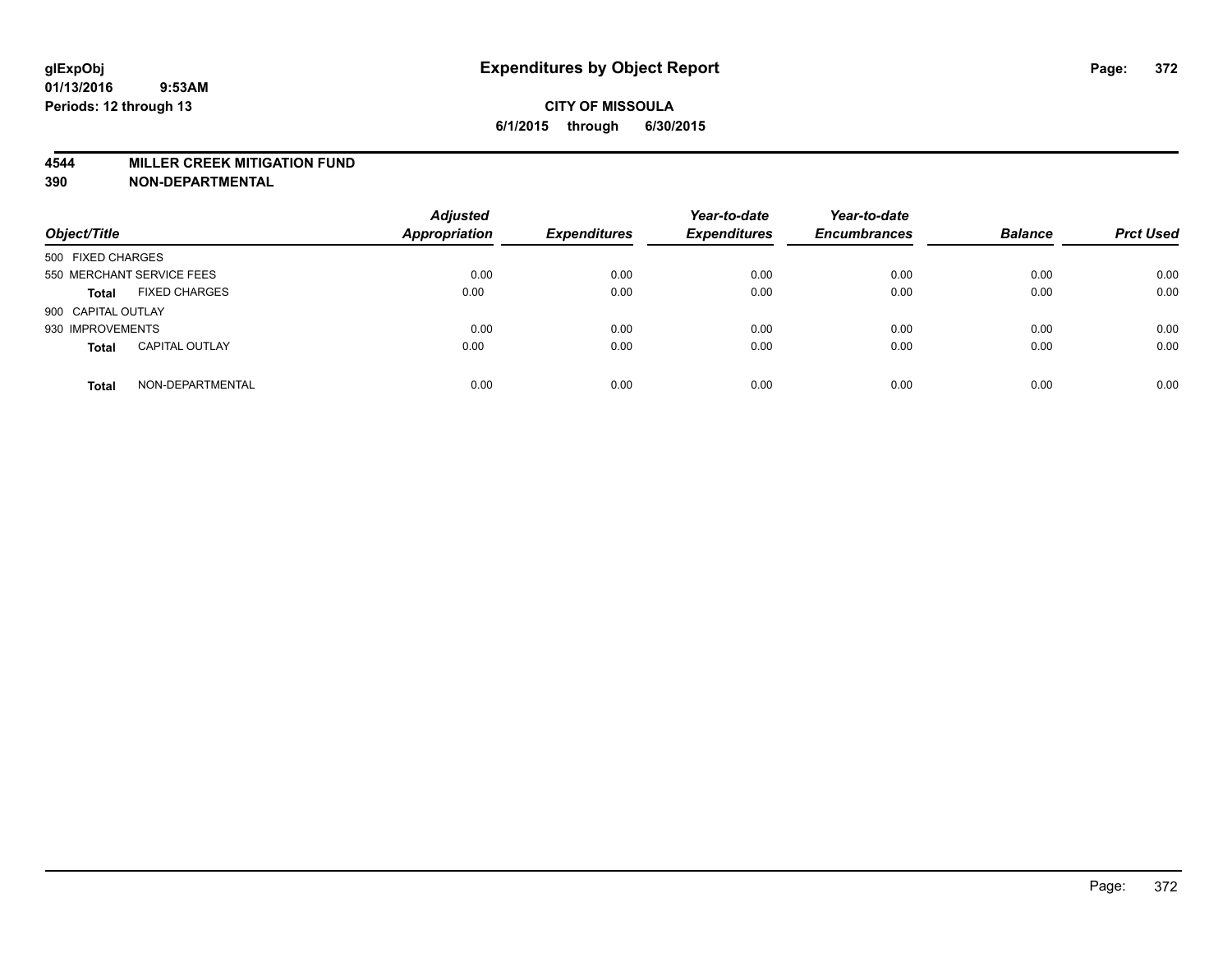**CITY OF MISSOULA 6/1/2015 through 6/30/2015**

### **4544 MILLER CREEK MITIGATION FUND**

| Object/Title                                 | <b>Adjusted</b><br><b>Appropriation</b> | <b>Expenditures</b> | Year-to-date<br><b>Expenditures</b> | Year-to-date<br><b>Encumbrances</b> | <b>Balance</b> | <b>Prct Used</b> |
|----------------------------------------------|-----------------------------------------|---------------------|-------------------------------------|-------------------------------------|----------------|------------------|
| 500 FIXED CHARGES                            |                                         |                     |                                     |                                     |                |                  |
| 550 MERCHANT SERVICE FEES                    | 0.00                                    | 0.00                | 0.00                                | 0.00                                | 0.00           | 0.00             |
| <b>FIXED CHARGES</b><br><b>Total</b>         | 0.00                                    | 0.00                | 0.00                                | 0.00                                | 0.00           | 0.00             |
| 900 CAPITAL OUTLAY                           |                                         |                     |                                     |                                     |                |                  |
| 930 IMPROVEMENTS                             | 0.00                                    | 0.00                | 0.00                                | 0.00                                | 0.00           | 0.00             |
| <b>CAPITAL OUTLAY</b><br><b>Total</b>        | 0.00                                    | 0.00                | 0.00                                | 0.00                                | 0.00           | 0.00             |
| MILLER CREEK MITIGATION FUND<br><b>Total</b> | 0.00                                    | 0.00                | 0.00                                | 0.00                                | 0.00           | 0.00             |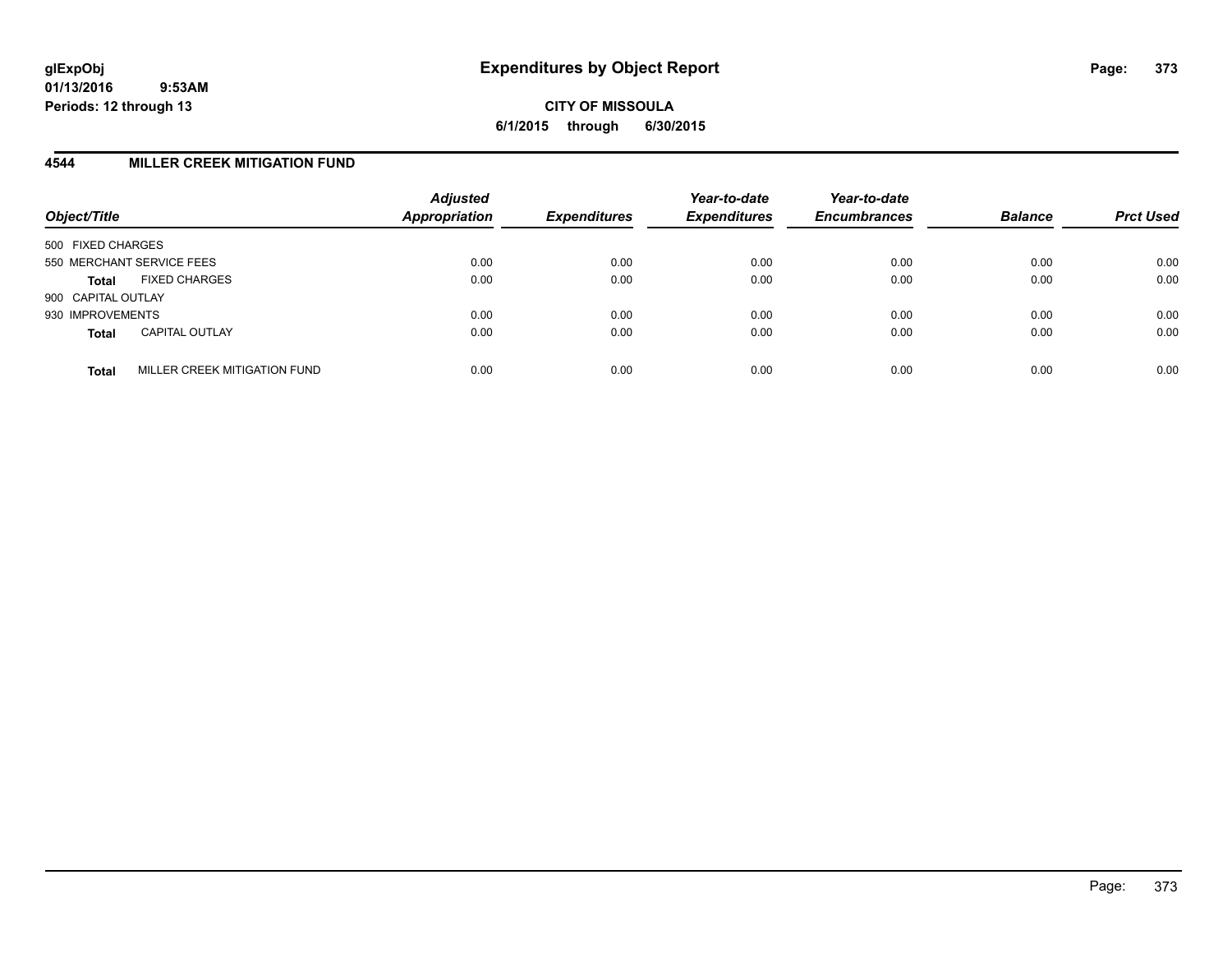### **CITY OF MISSOULA 6/1/2015 through 6/30/2015**

#### **4545 MILLER CREEK TWITE CONSTRUCTION**

| Object/Title       |                           | <b>Adjusted</b><br><b>Appropriation</b> | <b>Expenditures</b> | Year-to-date<br><b>Expenditures</b> | Year-to-date<br><b>Encumbrances</b> | <b>Balance</b> | <b>Prct Used</b> |
|--------------------|---------------------------|-----------------------------------------|---------------------|-------------------------------------|-------------------------------------|----------------|------------------|
|                    | 300 PURCHASED SERVICES    |                                         |                     |                                     |                                     |                |                  |
|                    | 350 PROFESSIONAL SERVICES | 0.00                                    | 0.00                | 0.00                                | 0.00                                | 0.00           | 0.00             |
| <b>Total</b>       | <b>PURCHASED SERVICES</b> | 0.00                                    | 0.00                | 0.00                                | 0.00                                | 0.00           | 0.00             |
| 500 FIXED CHARGES  |                           |                                         |                     |                                     |                                     |                |                  |
|                    | 550 MERCHANT SERVICE FEES | 0.00                                    | 0.00                | 0.00                                | 0.00                                | 0.00           | 0.00             |
| Total              | <b>FIXED CHARGES</b>      | 0.00                                    | 0.00                | 0.00                                | 0.00                                | 0.00           | 0.00             |
| 900 CAPITAL OUTLAY |                           |                                         |                     |                                     |                                     |                |                  |
| 930 IMPROVEMENTS   |                           | 0.00                                    | 0.00                | 0.00                                | 0.00                                | 0.00           | 0.00             |
| Total              | <b>CAPITAL OUTLAY</b>     | 0.00                                    | 0.00                | 0.00                                | 0.00                                | 0.00           | 0.00             |
| <b>Total</b>       | NON-DEPARTMENTAL          | 0.00                                    | 0.00                | 0.00                                | 0.00                                | 0.00           | 0.00             |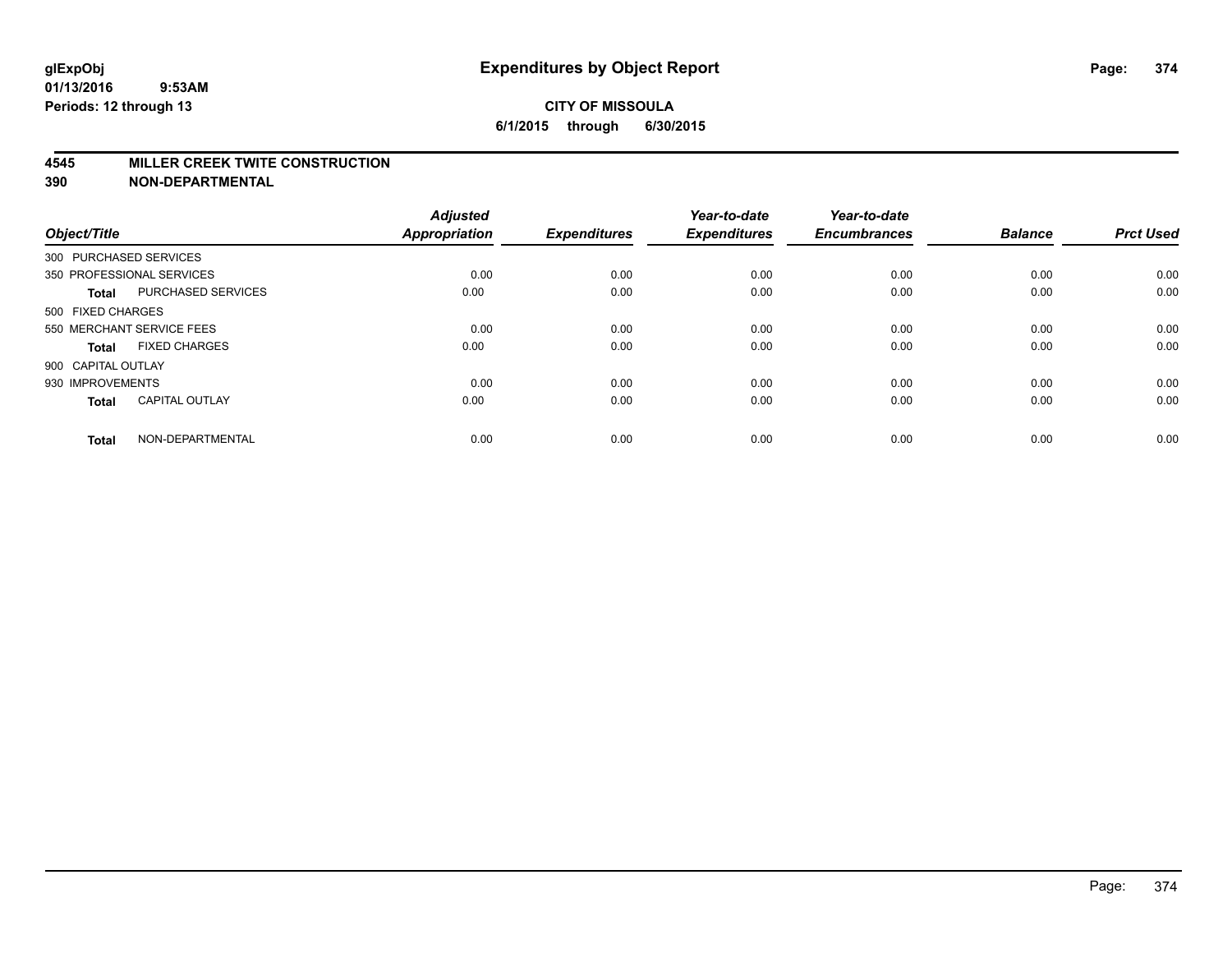# **CITY OF MISSOULA 6/1/2015 through 6/30/2015**

# **4545 MILLER CREEK TWITE CONSTRUCTION**

| Object/Title           |                                 | <b>Adjusted</b><br>Appropriation | <b>Expenditures</b> | Year-to-date<br><b>Expenditures</b> | Year-to-date<br><b>Encumbrances</b> | <b>Balance</b> | <b>Prct Used</b> |
|------------------------|---------------------------------|----------------------------------|---------------------|-------------------------------------|-------------------------------------|----------------|------------------|
| 300 PURCHASED SERVICES |                                 |                                  |                     |                                     |                                     |                |                  |
|                        | 350 PROFESSIONAL SERVICES       | 0.00                             | 0.00                | 0.00                                | 0.00                                | 0.00           | 0.00             |
| Total                  | PURCHASED SERVICES              | 0.00                             | 0.00                | 0.00                                | 0.00                                | 0.00           | 0.00             |
| 500 FIXED CHARGES      |                                 |                                  |                     |                                     |                                     |                |                  |
|                        | 550 MERCHANT SERVICE FEES       | 0.00                             | 0.00                | 0.00                                | 0.00                                | 0.00           | 0.00             |
| Total                  | <b>FIXED CHARGES</b>            | 0.00                             | 0.00                | 0.00                                | 0.00                                | 0.00           | 0.00             |
| 900 CAPITAL OUTLAY     |                                 |                                  |                     |                                     |                                     |                |                  |
| 930 IMPROVEMENTS       |                                 | 0.00                             | 0.00                | 0.00                                | 0.00                                | 0.00           | 0.00             |
| <b>Total</b>           | <b>CAPITAL OUTLAY</b>           | 0.00                             | 0.00                | 0.00                                | 0.00                                | 0.00           | 0.00             |
| <b>Total</b>           | MILLER CREEK TWITE CONSTRUCTION | 0.00                             | 0.00                | 0.00                                | 0.00                                | 0.00           | 0.00             |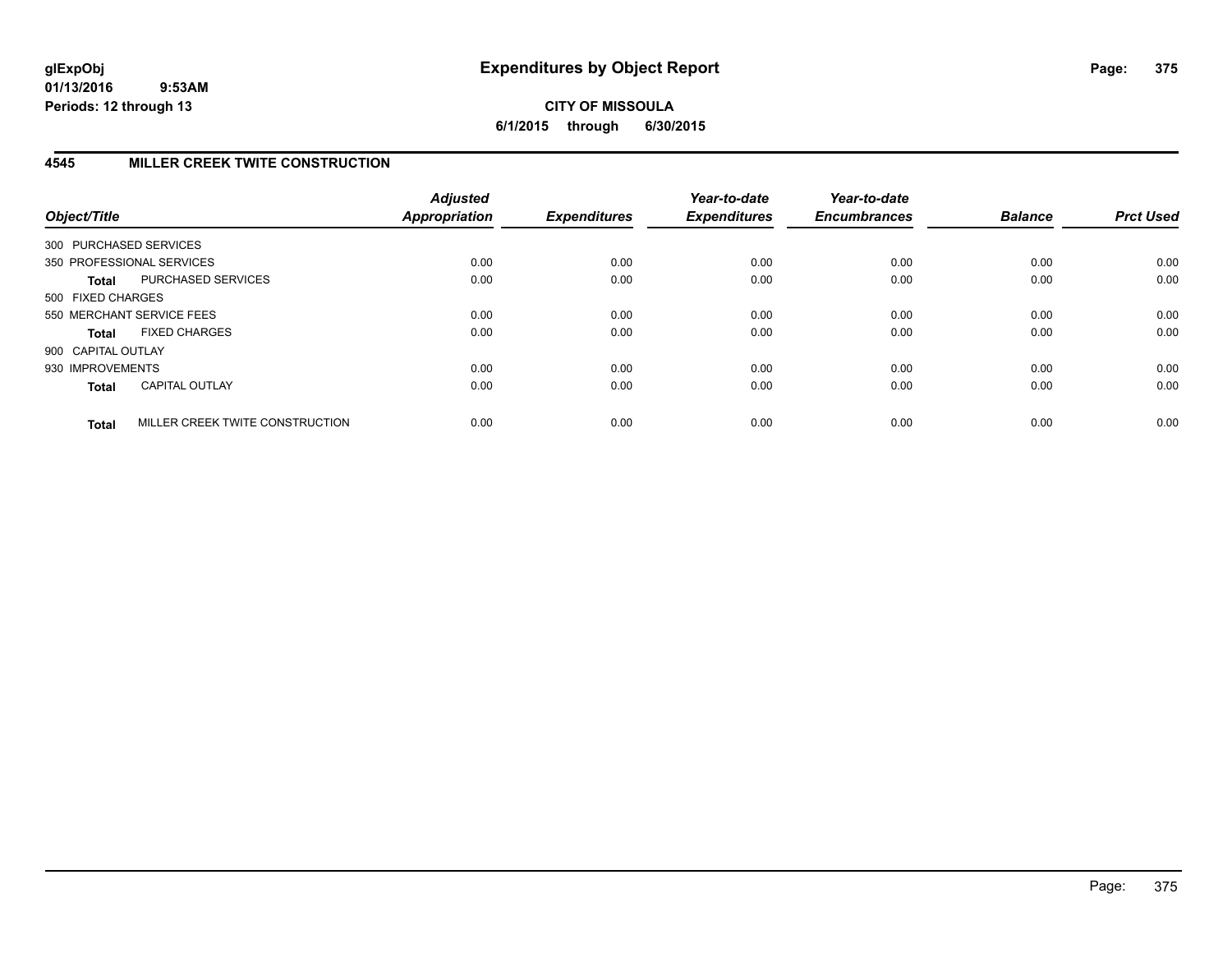### **4546 MILLER CREEK MALOHNEY CONSTRUCTION**

| Object/Title           |                           | <b>Adjusted</b><br><b>Appropriation</b> | <b>Expenditures</b> | Year-to-date<br><b>Expenditures</b> | Year-to-date<br><b>Encumbrances</b> | <b>Balance</b> | <b>Prct Used</b> |
|------------------------|---------------------------|-----------------------------------------|---------------------|-------------------------------------|-------------------------------------|----------------|------------------|
| 300 PURCHASED SERVICES |                           |                                         |                     |                                     |                                     |                |                  |
|                        | 350 PROFESSIONAL SERVICES | 0.00                                    | 0.00                | 0.00                                | 0.00                                | 0.00           | 0.00             |
| <b>Total</b>           | PURCHASED SERVICES        | 0.00                                    | 0.00                | 0.00                                | 0.00                                | 0.00           | 0.00             |
| 500 FIXED CHARGES      |                           |                                         |                     |                                     |                                     |                |                  |
|                        | 550 MERCHANT SERVICE FEES | 0.00                                    | 0.00                | 0.00                                | 0.00                                | 0.00           | 0.00             |
| <b>Total</b>           | <b>FIXED CHARGES</b>      | 0.00                                    | 0.00                | 0.00                                | 0.00                                | 0.00           | 0.00             |
| 900 CAPITAL OUTLAY     |                           |                                         |                     |                                     |                                     |                |                  |
| 930 IMPROVEMENTS       |                           | 0.00                                    | 0.00                | 0.00                                | 0.00                                | 0.00           | 0.00             |
| <b>Total</b>           | <b>CAPITAL OUTLAY</b>     | 0.00                                    | 0.00                | 0.00                                | 0.00                                | 0.00           | 0.00             |
| <b>Total</b>           | NON-DEPARTMENTAL          | 0.00                                    | 0.00                | 0.00                                | 0.00                                | 0.00           | 0.00             |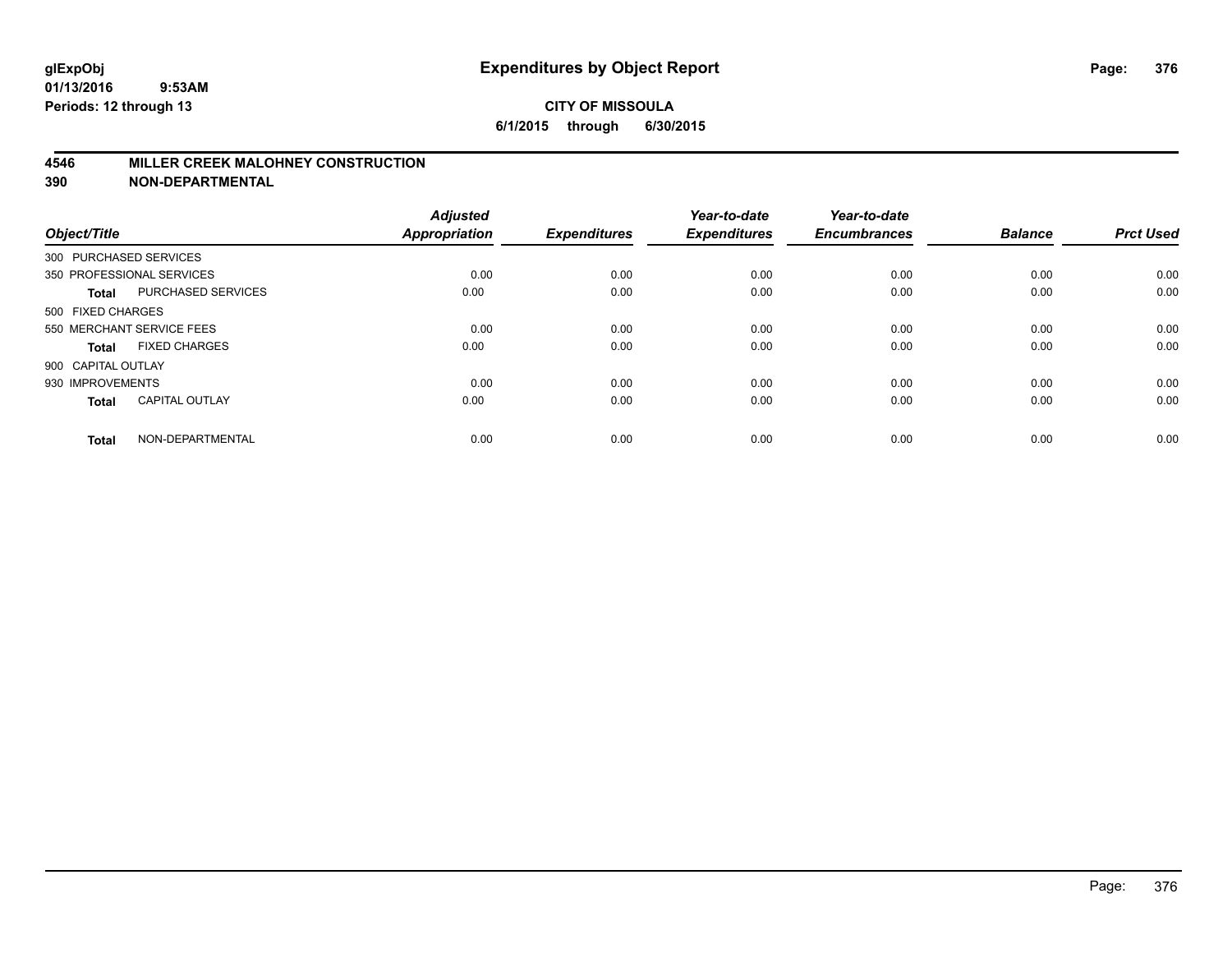**CITY OF MISSOULA 6/1/2015 through 6/30/2015**

# **4546 MILLER CREEK MALOHNEY CONSTRUCTION**

| Object/Title           |                                 | <b>Adjusted</b><br><b>Appropriation</b> | <b>Expenditures</b> | Year-to-date<br><b>Expenditures</b> | Year-to-date<br><b>Encumbrances</b> | <b>Balance</b> | <b>Prct Used</b> |
|------------------------|---------------------------------|-----------------------------------------|---------------------|-------------------------------------|-------------------------------------|----------------|------------------|
| 300 PURCHASED SERVICES |                                 |                                         |                     |                                     |                                     |                |                  |
|                        | 350 PROFESSIONAL SERVICES       | 0.00                                    | 0.00                | 0.00                                | 0.00                                | 0.00           | 0.00             |
| Total                  | PURCHASED SERVICES              | 0.00                                    | 0.00                | 0.00                                | 0.00                                | 0.00           | 0.00             |
| 500 FIXED CHARGES      |                                 |                                         |                     |                                     |                                     |                |                  |
|                        | 550 MERCHANT SERVICE FEES       | 0.00                                    | 0.00                | 0.00                                | 0.00                                | 0.00           | 0.00             |
| <b>Total</b>           | <b>FIXED CHARGES</b>            | 0.00                                    | 0.00                | 0.00                                | 0.00                                | 0.00           | 0.00             |
| 900 CAPITAL OUTLAY     |                                 |                                         |                     |                                     |                                     |                |                  |
| 930 IMPROVEMENTS       |                                 | 0.00                                    | 0.00                | 0.00                                | 0.00                                | 0.00           | 0.00             |
| <b>Total</b>           | <b>CAPITAL OUTLAY</b>           | 0.00                                    | 0.00                | 0.00                                | 0.00                                | 0.00           | 0.00             |
| <b>Total</b>           | MILLER CREEK MALOHNEY CONSTRUCT | 0.00                                    | 0.00                | 0.00                                | 0.00                                | 0.00           | 0.00             |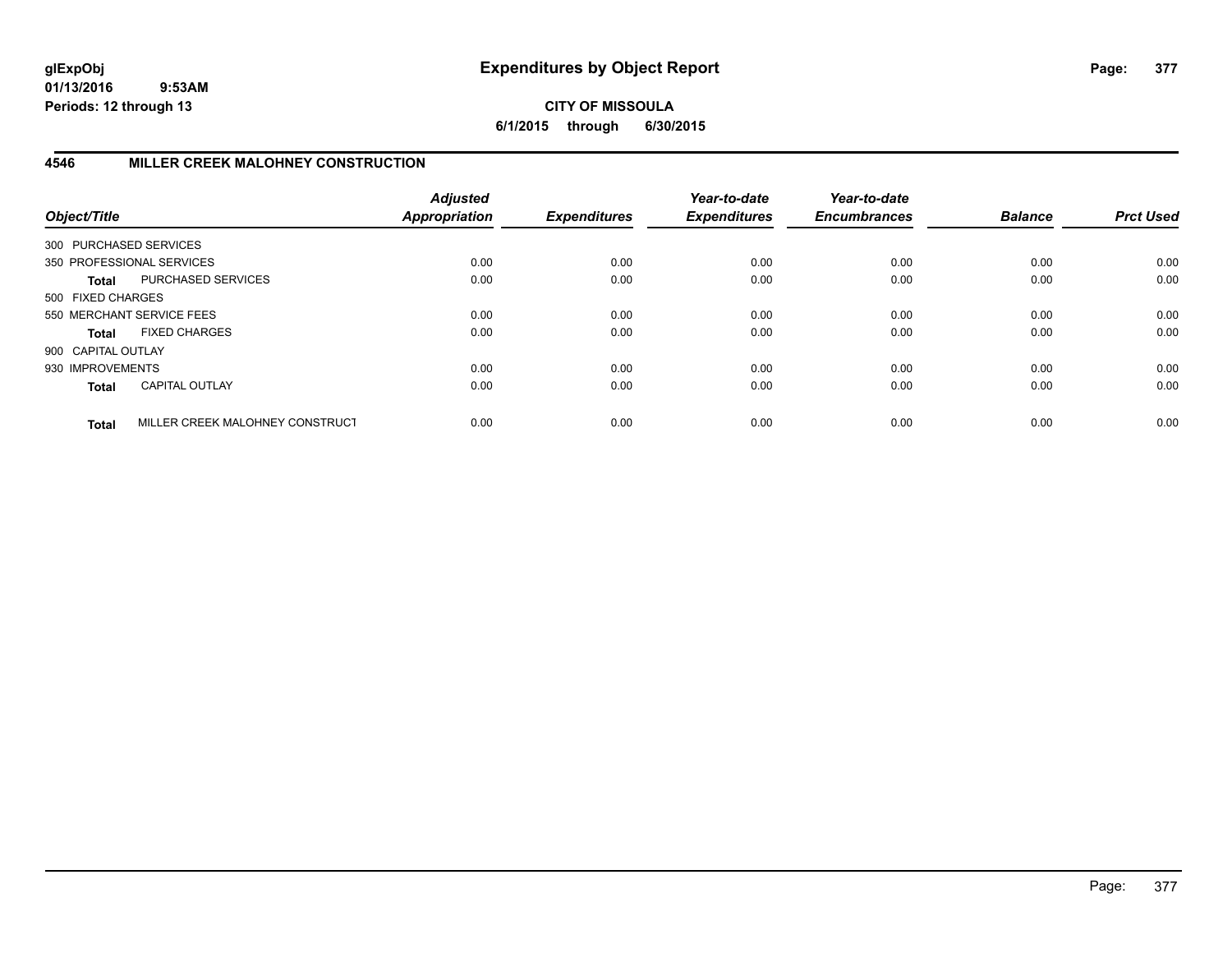#### **4547 MILLER CREEK MCCARTHY CONSTRUCTION**

| Object/Title           |                           | <b>Adjusted</b><br><b>Appropriation</b> | <b>Expenditures</b> | Year-to-date<br><b>Expenditures</b> | Year-to-date<br><b>Encumbrances</b> | <b>Balance</b> | <b>Prct Used</b> |
|------------------------|---------------------------|-----------------------------------------|---------------------|-------------------------------------|-------------------------------------|----------------|------------------|
| 300 PURCHASED SERVICES |                           |                                         |                     |                                     |                                     |                |                  |
|                        | 350 PROFESSIONAL SERVICES | 0.00                                    | 0.00                | 0.00                                | 0.00                                | 0.00           | 0.00             |
| <b>Total</b>           | <b>PURCHASED SERVICES</b> | 0.00                                    | 0.00                | 0.00                                | 0.00                                | 0.00           | 0.00             |
| 500 FIXED CHARGES      |                           |                                         |                     |                                     |                                     |                |                  |
|                        | 550 MERCHANT SERVICE FEES | 0.00                                    | 0.00                | 0.00                                | 0.00                                | 0.00           | 0.00             |
| Total                  | <b>FIXED CHARGES</b>      | 0.00                                    | 0.00                | 0.00                                | 0.00                                | 0.00           | 0.00             |
| 900 CAPITAL OUTLAY     |                           |                                         |                     |                                     |                                     |                |                  |
| 930 IMPROVEMENTS       |                           | 0.00                                    | 0.00                | 0.00                                | 0.00                                | 0.00           | 0.00             |
| Total                  | <b>CAPITAL OUTLAY</b>     | 0.00                                    | 0.00                | 0.00                                | 0.00                                | 0.00           | 0.00             |
| <b>Total</b>           | NON-DEPARTMENTAL          | 0.00                                    | 0.00                | 0.00                                | 0.00                                | 0.00           | 0.00             |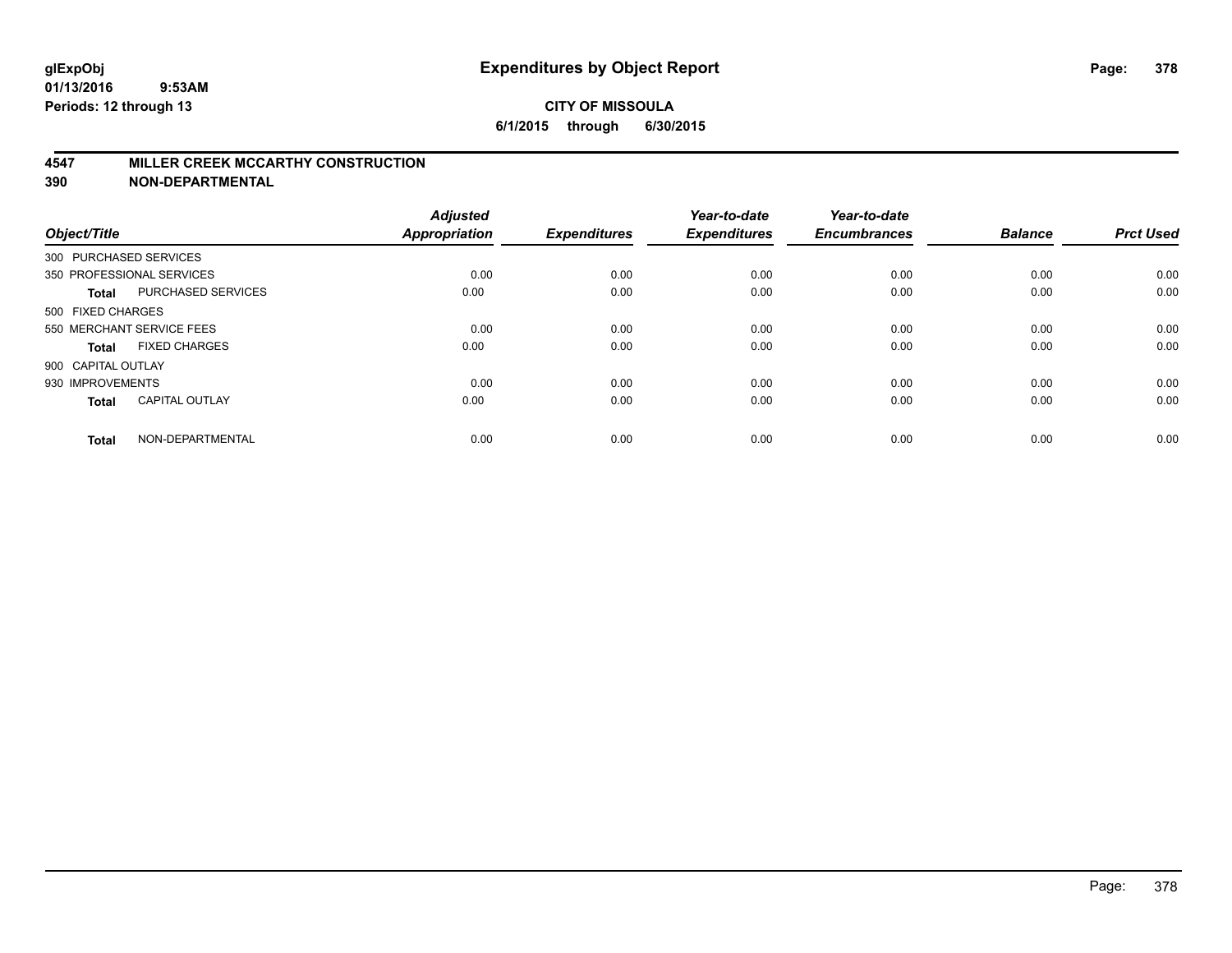**CITY OF MISSOULA 6/1/2015 through 6/30/2015**

# **4547 MILLER CREEK MCCARTHY CONSTRUCTION**

| Object/Title           |                                 | <b>Adjusted</b><br><b>Appropriation</b> | <b>Expenditures</b> | Year-to-date<br><b>Expenditures</b> | Year-to-date<br><b>Encumbrances</b> | <b>Balance</b> | <b>Prct Used</b> |
|------------------------|---------------------------------|-----------------------------------------|---------------------|-------------------------------------|-------------------------------------|----------------|------------------|
| 300 PURCHASED SERVICES |                                 |                                         |                     |                                     |                                     |                |                  |
|                        | 350 PROFESSIONAL SERVICES       | 0.00                                    | 0.00                | 0.00                                | 0.00                                | 0.00           | 0.00             |
| <b>Total</b>           | PURCHASED SERVICES              | 0.00                                    | 0.00                | 0.00                                | 0.00                                | 0.00           | 0.00             |
| 500 FIXED CHARGES      |                                 |                                         |                     |                                     |                                     |                |                  |
|                        | 550 MERCHANT SERVICE FEES       | 0.00                                    | 0.00                | 0.00                                | 0.00                                | 0.00           | 0.00             |
| <b>Total</b>           | <b>FIXED CHARGES</b>            | 0.00                                    | 0.00                | 0.00                                | 0.00                                | 0.00           | 0.00             |
| 900 CAPITAL OUTLAY     |                                 |                                         |                     |                                     |                                     |                |                  |
| 930 IMPROVEMENTS       |                                 | 0.00                                    | 0.00                | 0.00                                | 0.00                                | 0.00           | 0.00             |
| <b>Total</b>           | <b>CAPITAL OUTLAY</b>           | 0.00                                    | 0.00                | 0.00                                | 0.00                                | 0.00           | 0.00             |
| <b>Total</b>           | MILLER CREEK MCCARTHY CONSTRUCT | 0.00                                    | 0.00                | 0.00                                | 0.00                                | 0.00           | 0.00             |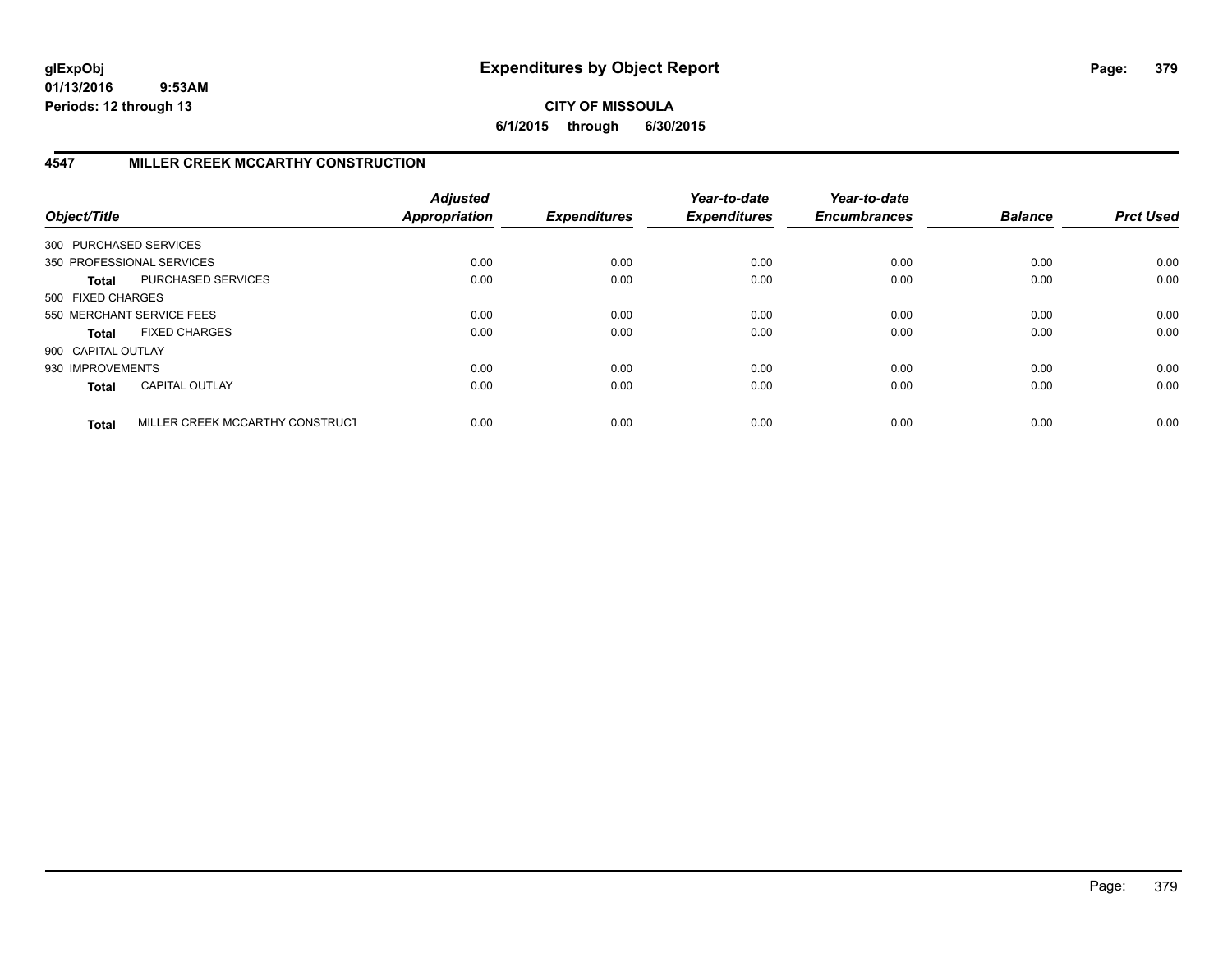#### **4548 5TH,6TH & ARTHUR ROAD IMPROVEMENTS**

| Object/Title           |                              | <b>Adjusted</b><br><b>Appropriation</b> | <b>Expenditures</b> | Year-to-date<br><b>Expenditures</b> | Year-to-date<br><b>Encumbrances</b> | <b>Balance</b> | <b>Prct Used</b> |
|------------------------|------------------------------|-----------------------------------------|---------------------|-------------------------------------|-------------------------------------|----------------|------------------|
| 300 PURCHASED SERVICES |                              |                                         |                     |                                     |                                     |                |                  |
|                        | 350 PROFESSIONAL SERVICES    | 0.00                                    | 0.00                | 0.00                                | 0.00                                | 0.00           | 0.00             |
| <b>Total</b>           | <b>PURCHASED SERVICES</b>    | 0.00                                    | 0.00                | 0.00                                | 0.00                                | 0.00           | 0.00             |
| 500 FIXED CHARGES      |                              |                                         |                     |                                     |                                     |                |                  |
|                        | 550 MERCHANT SERVICE FEES    | 0.00                                    | 0.00                | 0.00                                | 0.00                                | 0.00           | 0.00             |
| <b>Total</b>           | <b>FIXED CHARGES</b>         | 0.00                                    | 0.00                | 0.00                                | 0.00                                | 0.00           | 0.00             |
| 800 OTHER OBJECTS      |                              |                                         |                     |                                     |                                     |                |                  |
|                        | 820 TRANSFERS TO OTHER FUNDS | 0.00                                    | 0.00                | 0.00                                | 0.00                                | 0.00           | 0.00             |
| Total                  | OTHER OBJECTS                | 0.00                                    | 0.00                | 0.00                                | 0.00                                | 0.00           | 0.00             |
| 900 CAPITAL OUTLAY     |                              |                                         |                     |                                     |                                     |                |                  |
| 930 IMPROVEMENTS       |                              | 0.00                                    | 0.00                | 0.00                                | 0.00                                | 0.00           | 0.00             |
| <b>Total</b>           | <b>CAPITAL OUTLAY</b>        | 0.00                                    | 0.00                | 0.00                                | 0.00                                | 0.00           | 0.00             |
| <b>Total</b>           | NON-DEPARTMENTAL             | 0.00                                    | 0.00                | 0.00                                | 0.00                                | 0.00           | 0.00             |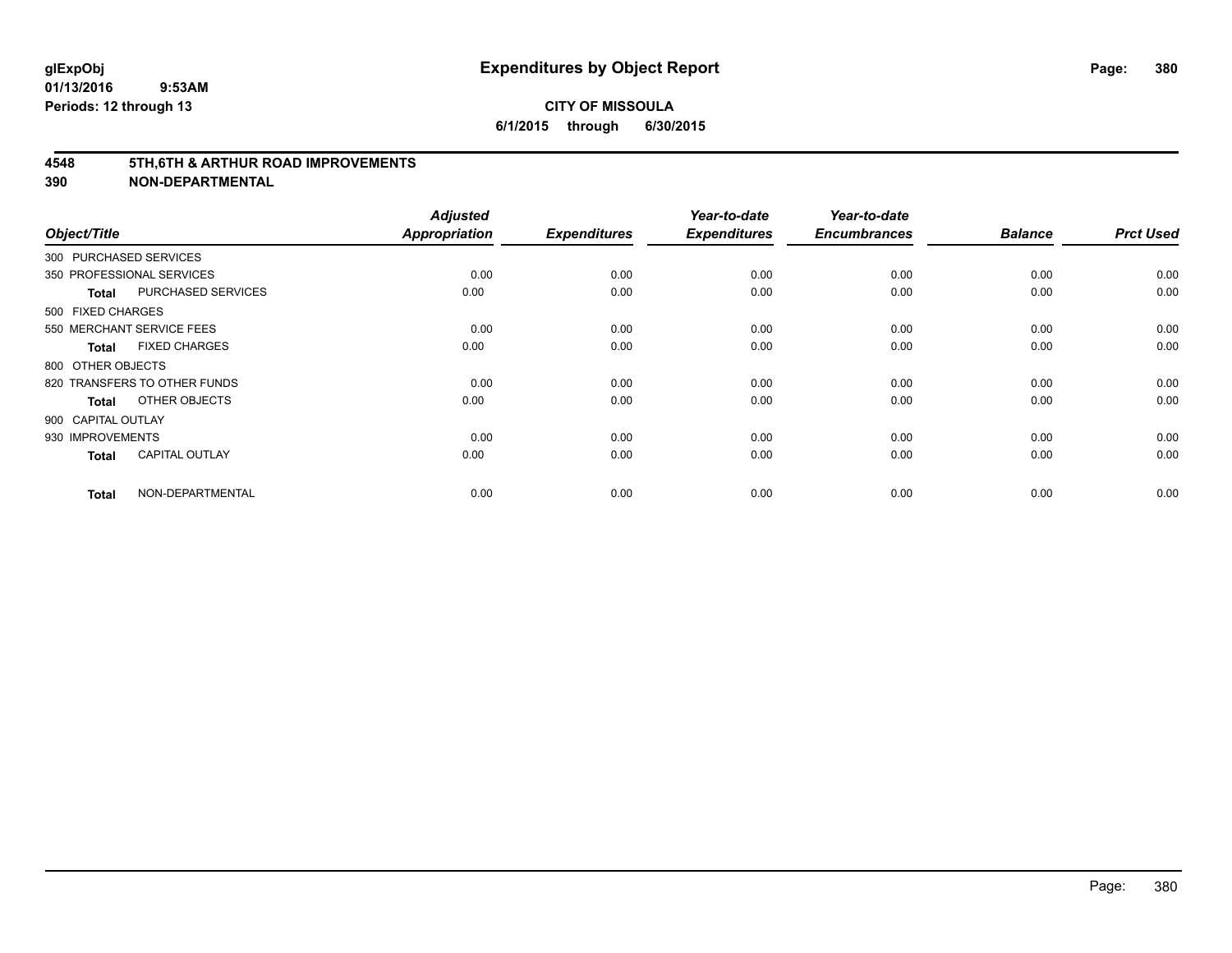# **CITY OF MISSOULA 6/1/2015 through 6/30/2015**

# **4548 5TH,6TH & ARTHUR ROAD IMPROVEMENTS**

| Object/Title           |                                   | <b>Adjusted</b><br><b>Appropriation</b> | <b>Expenditures</b> | Year-to-date<br><b>Expenditures</b> | Year-to-date<br><b>Encumbrances</b> | <b>Balance</b> | <b>Prct Used</b> |
|------------------------|-----------------------------------|-----------------------------------------|---------------------|-------------------------------------|-------------------------------------|----------------|------------------|
| 300 PURCHASED SERVICES |                                   |                                         |                     |                                     |                                     |                |                  |
|                        | 350 PROFESSIONAL SERVICES         | 0.00                                    | 0.00                | 0.00                                | 0.00                                | 0.00           | 0.00             |
| <b>Total</b>           | PURCHASED SERVICES                | 0.00                                    | 0.00                | 0.00                                | 0.00                                | 0.00           | 0.00             |
| 500 FIXED CHARGES      |                                   |                                         |                     |                                     |                                     |                |                  |
|                        | 550 MERCHANT SERVICE FEES         | 0.00                                    | 0.00                | 0.00                                | 0.00                                | 0.00           | 0.00             |
| <b>Total</b>           | <b>FIXED CHARGES</b>              | 0.00                                    | 0.00                | 0.00                                | 0.00                                | 0.00           | 0.00             |
| 800 OTHER OBJECTS      |                                   |                                         |                     |                                     |                                     |                |                  |
|                        | 820 TRANSFERS TO OTHER FUNDS      | 0.00                                    | 0.00                | 0.00                                | 0.00                                | 0.00           | 0.00             |
| <b>Total</b>           | OTHER OBJECTS                     | 0.00                                    | 0.00                | 0.00                                | 0.00                                | 0.00           | 0.00             |
| 900 CAPITAL OUTLAY     |                                   |                                         |                     |                                     |                                     |                |                  |
| 930 IMPROVEMENTS       |                                   | 0.00                                    | 0.00                | 0.00                                | 0.00                                | 0.00           | 0.00             |
| <b>Total</b>           | <b>CAPITAL OUTLAY</b>             | 0.00                                    | 0.00                | 0.00                                | 0.00                                | 0.00           | 0.00             |
| <b>Total</b>           | 5TH, 6TH & ARTHUR ROAD IMPROVEMEN | 0.00                                    | 0.00                | 0.00                                | 0.00                                | 0.00           | 0.00             |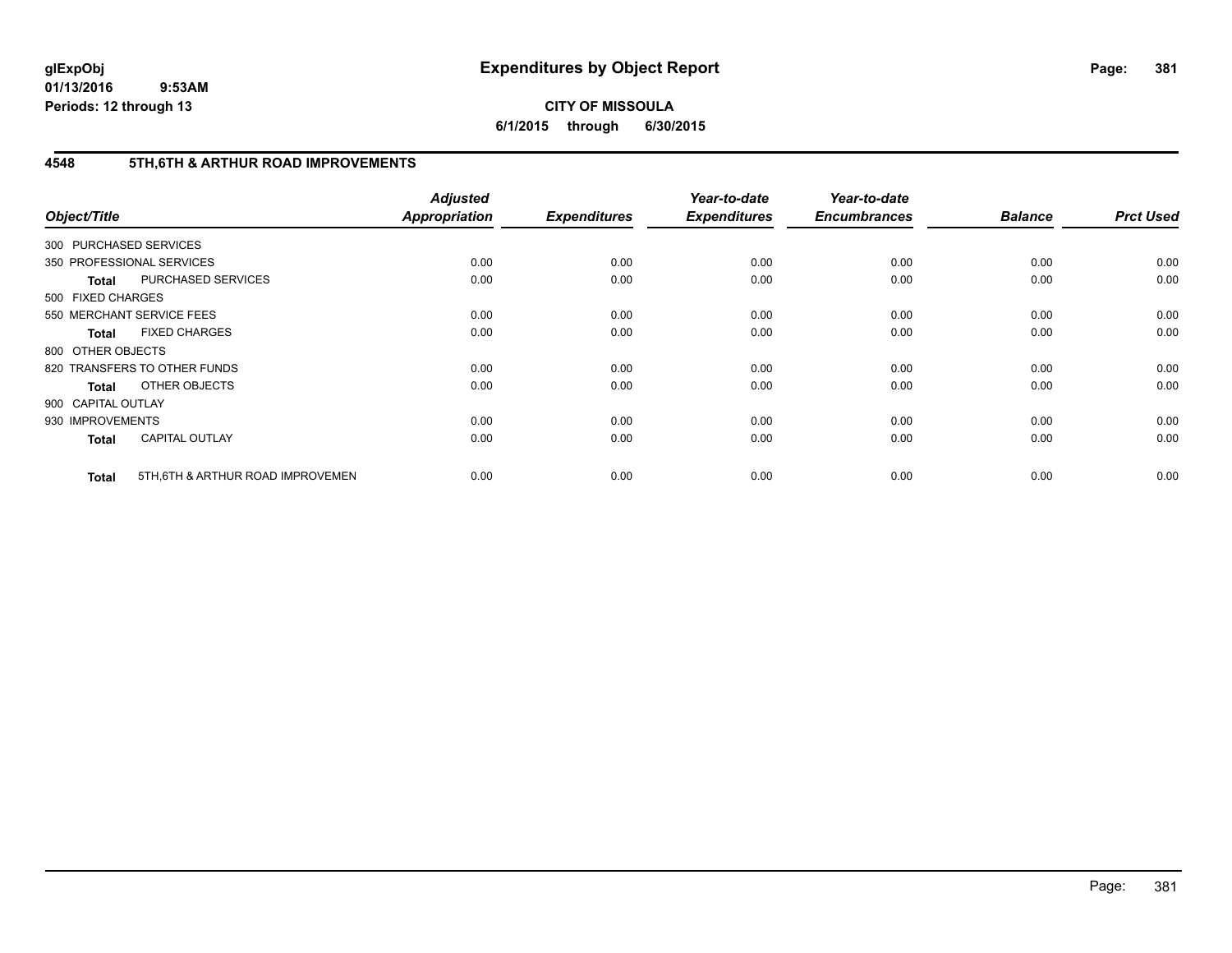### **4745 MALONEY/TWITE MILLER CR \$1.2M CONTRIB**

| Object/Title           |                              | <b>Adjusted</b><br><b>Appropriation</b> | <b>Expenditures</b> | Year-to-date<br><b>Expenditures</b> | Year-to-date<br><b>Encumbrances</b> | <b>Balance</b> | <b>Prct Used</b> |
|------------------------|------------------------------|-----------------------------------------|---------------------|-------------------------------------|-------------------------------------|----------------|------------------|
| 300 PURCHASED SERVICES |                              |                                         |                     |                                     |                                     |                |                  |
|                        | 350 PROFESSIONAL SERVICES    | 0.00                                    | 0.00                | 0.00                                | 0.00                                | 0.00           | 0.00             |
| <b>Total</b>           | PURCHASED SERVICES           | 0.00                                    | 0.00                | 0.00                                | 0.00                                | 0.00           | 0.00             |
| 500 FIXED CHARGES      |                              |                                         |                     |                                     |                                     |                |                  |
|                        | 550 MERCHANT SERVICE FEES    | 0.00                                    | 0.00                | 0.00                                | 0.00                                | 0.00           | 0.00             |
| <b>Total</b>           | <b>FIXED CHARGES</b>         | 0.00                                    | 0.00                | 0.00                                | 0.00                                | 0.00           | 0.00             |
| 800 OTHER OBJECTS      |                              |                                         |                     |                                     |                                     |                |                  |
|                        | 820 TRANSFERS TO OTHER FUNDS | 0.00                                    | 0.00                | 0.00                                | 0.00                                | 0.00           | 0.00             |
| <b>Total</b>           | OTHER OBJECTS                | 0.00                                    | 0.00                | 0.00                                | 0.00                                | 0.00           | 0.00             |
| 900 CAPITAL OUTLAY     |                              |                                         |                     |                                     |                                     |                |                  |
| 930 IMPROVEMENTS       |                              | 0.00                                    | 0.00                | 0.00                                | 0.00                                | 0.00           | 0.00             |
| <b>Total</b>           | <b>CAPITAL OUTLAY</b>        | 0.00                                    | 0.00                | 0.00                                | 0.00                                | 0.00           | 0.00             |
| <b>Total</b>           | NON-DEPARTMENTAL             | 0.00                                    | 0.00                | 0.00                                | 0.00                                | 0.00           | 0.00             |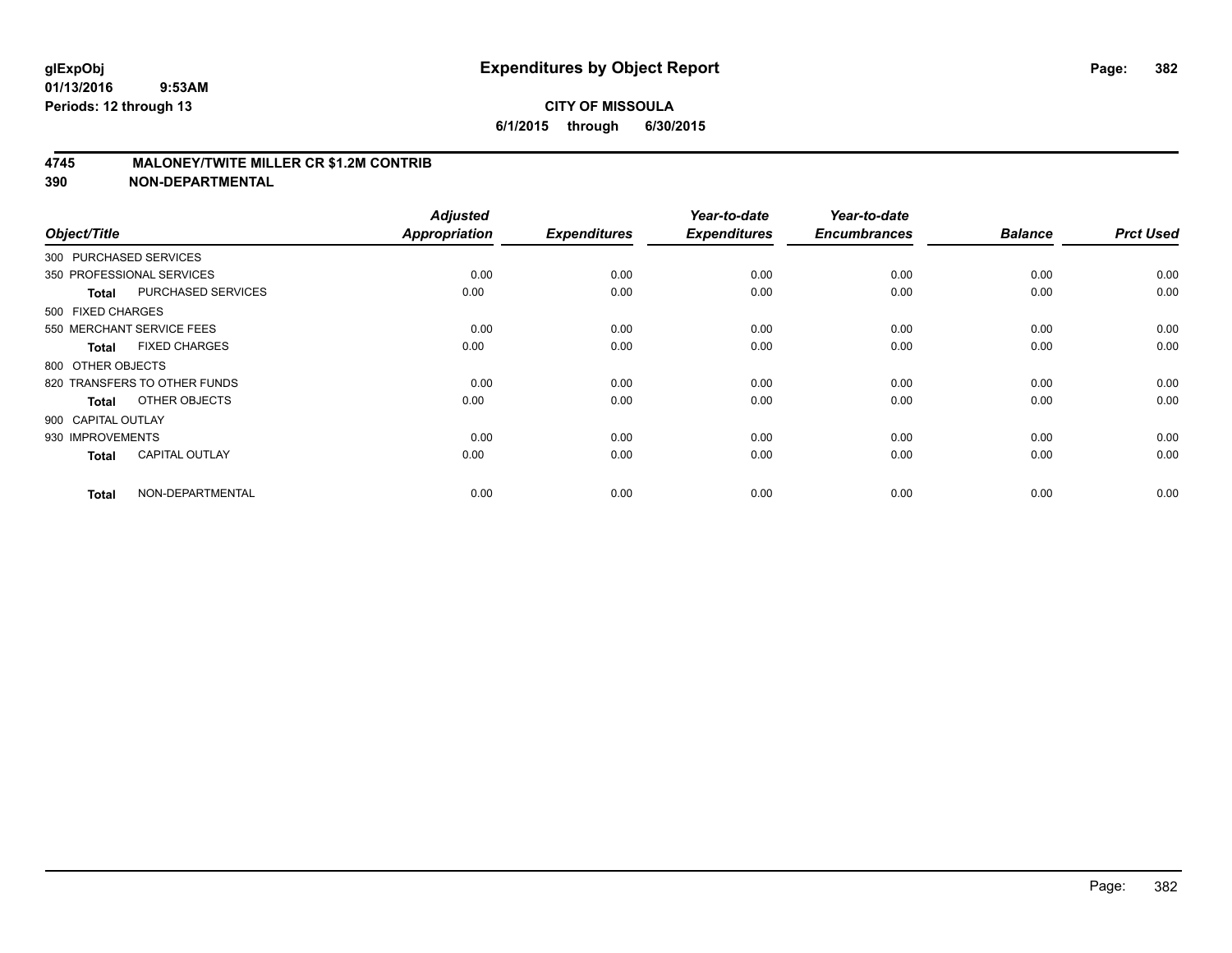**CITY OF MISSOULA 6/1/2015 through 6/30/2015**

# **4745 MALONEY/TWITE MILLER CR \$1.2M CONTRIB**

| Object/Title              |                                    | <b>Adjusted</b><br><b>Appropriation</b> | <b>Expenditures</b> | Year-to-date<br><b>Expenditures</b> | Year-to-date<br><b>Encumbrances</b> | <b>Balance</b> | <b>Prct Used</b> |
|---------------------------|------------------------------------|-----------------------------------------|---------------------|-------------------------------------|-------------------------------------|----------------|------------------|
| 300 PURCHASED SERVICES    |                                    |                                         |                     |                                     |                                     |                |                  |
| 350 PROFESSIONAL SERVICES |                                    | 0.00                                    | 0.00                | 0.00                                | 0.00                                | 0.00           | 0.00             |
| <b>Total</b>              | PURCHASED SERVICES                 | 0.00                                    | 0.00                | 0.00                                | 0.00                                | 0.00           | 0.00             |
| 500 FIXED CHARGES         |                                    |                                         |                     |                                     |                                     |                |                  |
| 550 MERCHANT SERVICE FEES |                                    | 0.00                                    | 0.00                | 0.00                                | 0.00                                | 0.00           | 0.00             |
| <b>Total</b>              | <b>FIXED CHARGES</b>               | 0.00                                    | 0.00                | 0.00                                | 0.00                                | 0.00           | 0.00             |
| 800 OTHER OBJECTS         |                                    |                                         |                     |                                     |                                     |                |                  |
|                           | 820 TRANSFERS TO OTHER FUNDS       | 0.00                                    | 0.00                | 0.00                                | 0.00                                | 0.00           | 0.00             |
| Total                     | OTHER OBJECTS                      | 0.00                                    | 0.00                | 0.00                                | 0.00                                | 0.00           | 0.00             |
| 900 CAPITAL OUTLAY        |                                    |                                         |                     |                                     |                                     |                |                  |
| 930 IMPROVEMENTS          |                                    | 0.00                                    | 0.00                | 0.00                                | 0.00                                | 0.00           | 0.00             |
| <b>Total</b>              | <b>CAPITAL OUTLAY</b>              | 0.00                                    | 0.00                | 0.00                                | 0.00                                | 0.00           | 0.00             |
| <b>Total</b>              | MALONEY/TWITE MILLER CR \$1.2M CON | 0.00                                    | 0.00                | 0.00                                | 0.00                                | 0.00           | 0.00             |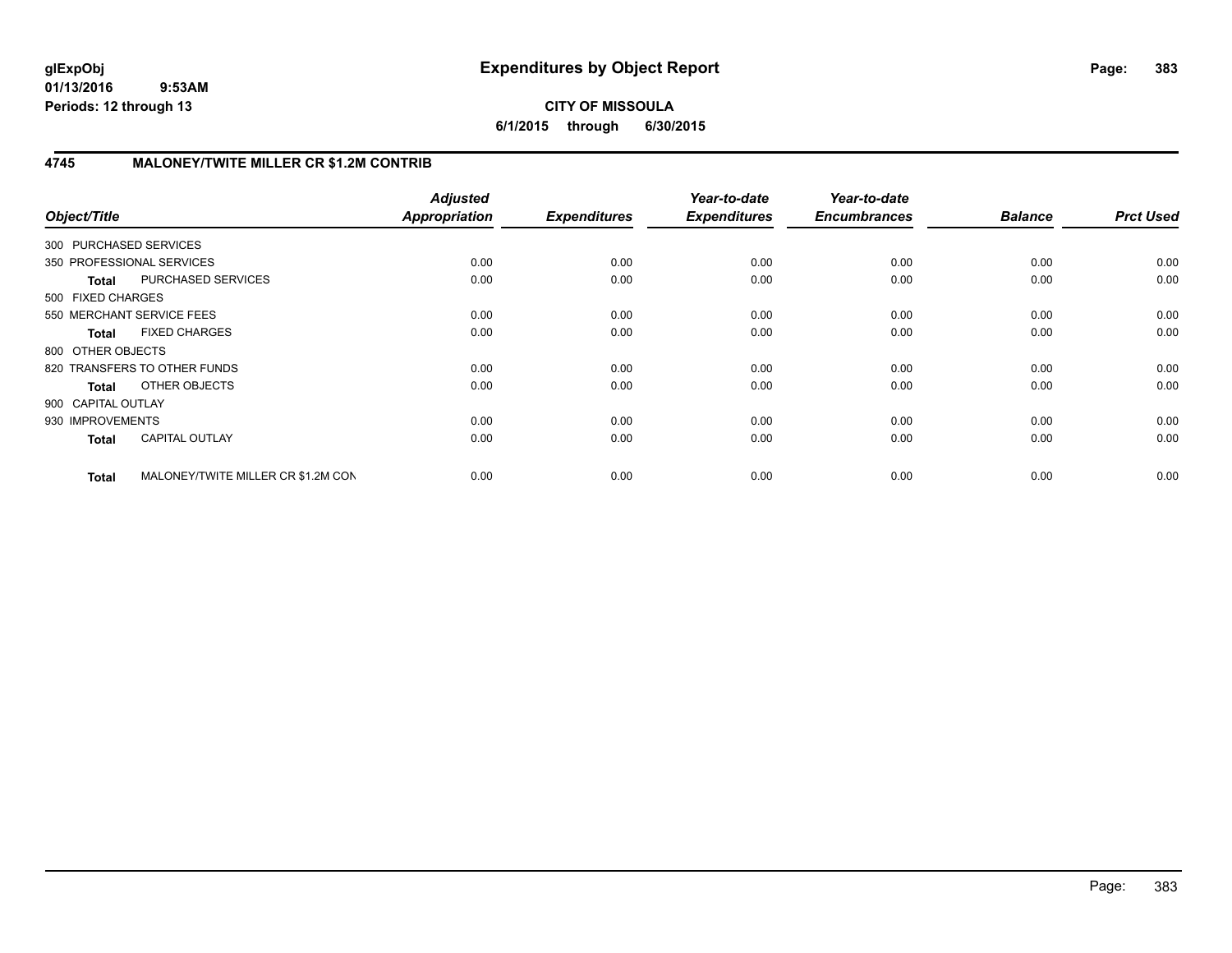#### **4941 HILLVIEW WAY CONSTRUCTION**

#### **280 PUBLIC WORKS ADMIN/ENGINEERING**

| Object/Title        |                                | <b>Adjusted</b><br>Appropriation | <b>Expenditures</b> | Year-to-date<br><b>Expenditures</b> | Year-to-date<br><b>Encumbrances</b> | <b>Balance</b> | <b>Prct Used</b> |
|---------------------|--------------------------------|----------------------------------|---------------------|-------------------------------------|-------------------------------------|----------------|------------------|
| 200 SUPPLIES        |                                |                                  |                     |                                     |                                     |                |                  |
| 210 OFFICE SUPPLIES |                                | 0.00                             | 0.00                | 119.32                              | 0.00                                | $-119.32$      | 0.00             |
| Total               | <b>SUPPLIES</b>                | 0.00                             | 0.00                | 119.32                              | 0.00                                | $-119.32$      | 0.00             |
|                     | 300 PURCHASED SERVICES         |                                  |                     |                                     |                                     |                |                  |
| 310 COMMUNICATIONS  |                                | 0.00                             | 246.29              | 12,100.94                           | 0.00                                | $-12,100.94$   | 0.00             |
|                     | 320 PRINTING & DUPLICATING     | 0.00                             | 0.00                | 370.73                              | 0.00                                | $-370.73$      | 0.00             |
|                     | 350 PROFESSIONAL SERVICES      | 0.00                             | 124,947.53          | 139,858.80                          | 0.00                                | -139,858.80    | 0.00             |
| Total               | PURCHASED SERVICES             | 0.00                             | 125,193.82          | 152,330.47                          | 0.00                                | $-152,330.47$  | 0.00             |
| 500 FIXED CHARGES   |                                |                                  |                     |                                     |                                     |                |                  |
|                     | 550 MERCHANT SERVICE FEES      | 0.00                             | 48.24               | 48.24                               | 0.00                                | $-48.24$       | 0.00             |
| Total               | <b>FIXED CHARGES</b>           | 0.00                             | 48.24               | 48.24                               | 0.00                                | $-48.24$       | 0.00             |
| 900 CAPITAL OUTLAY  |                                |                                  |                     |                                     |                                     |                |                  |
| 930 IMPROVEMENTS    |                                | 0.00                             | 0.00                | 0.00                                | 0.00                                | 0.00           | 0.00             |
| Total               | <b>CAPITAL OUTLAY</b>          | 0.00                             | 0.00                | 0.00                                | 0.00                                | 0.00           | 0.00             |
| <b>Total</b>        | PUBLIC WORKS ADMIN/ENGINEERING | 0.00                             | 125,242.06          | 152,498.03                          | 0.00                                | $-152,498.03$  | 0.00             |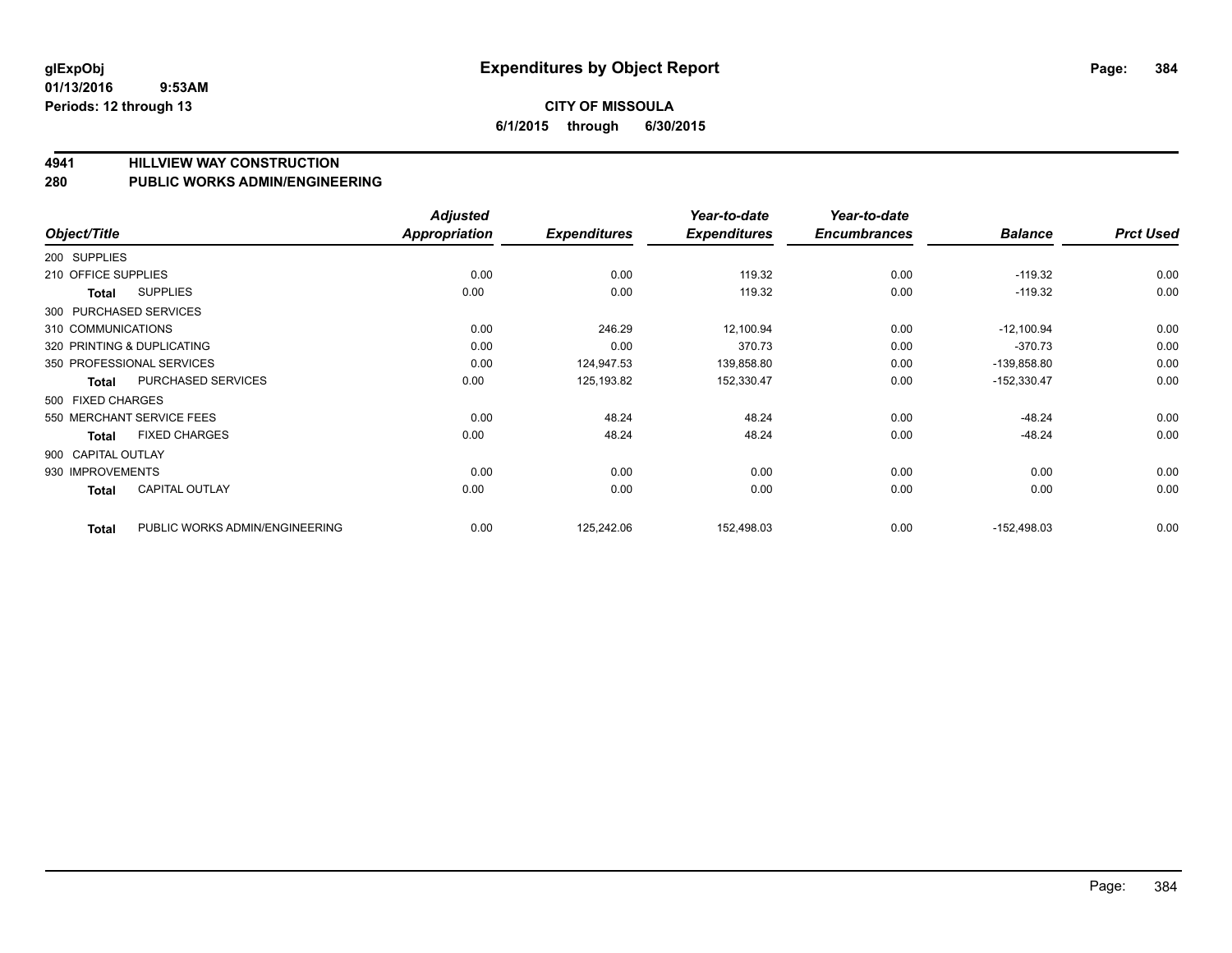### **4941 HILLVIEW WAY CONSTRUCTION**

| Object/Title           |                                  | <b>Adjusted</b><br><b>Appropriation</b> | <b>Expenditures</b> | Year-to-date<br><b>Expenditures</b> | Year-to-date<br><b>Encumbrances</b> | <b>Balance</b> | <b>Prct Used</b> |
|------------------------|----------------------------------|-----------------------------------------|---------------------|-------------------------------------|-------------------------------------|----------------|------------------|
| 200 SUPPLIES           |                                  |                                         |                     |                                     |                                     |                |                  |
| 210 OFFICE SUPPLIES    |                                  | 0.00                                    | 0.00                | 119.32                              | 0.00                                | $-119.32$      | 0.00             |
| <b>Total</b>           | <b>SUPPLIES</b>                  | 0.00                                    | 0.00                | 119.32                              | 0.00                                | $-119.32$      | 0.00             |
| 300 PURCHASED SERVICES |                                  |                                         |                     |                                     |                                     |                |                  |
| 310 COMMUNICATIONS     |                                  | 0.00                                    | 246.29              | 12,100.94                           | 0.00                                | $-12,100.94$   | 0.00             |
|                        | 320 PRINTING & DUPLICATING       | 0.00                                    | 0.00                | 370.73                              | 0.00                                | $-370.73$      | 0.00             |
|                        | 350 PROFESSIONAL SERVICES        | 0.00                                    | 124,947.53          | 139,858.80                          | 0.00                                | $-139,858.80$  | 0.00             |
| <b>Total</b>           | PURCHASED SERVICES               | 0.00                                    | 125,193.82          | 152,330.47                          | 0.00                                | $-152,330.47$  | 0.00             |
| 500 FIXED CHARGES      |                                  |                                         |                     |                                     |                                     |                |                  |
|                        | 550 MERCHANT SERVICE FEES        | 0.00                                    | 48.24               | 48.24                               | 0.00                                | $-48.24$       | 0.00             |
| <b>Total</b>           | <b>FIXED CHARGES</b>             | 0.00                                    | 48.24               | 48.24                               | 0.00                                | $-48.24$       | 0.00             |
| 900 CAPITAL OUTLAY     |                                  |                                         |                     |                                     |                                     |                |                  |
| 930 IMPROVEMENTS       |                                  | 0.00                                    | 0.00                | 0.00                                | 0.00                                | 0.00           | 0.00             |
| <b>Total</b>           | <b>CAPITAL OUTLAY</b>            | 0.00                                    | 0.00                | 0.00                                | 0.00                                | 0.00           | 0.00             |
| <b>Total</b>           | <b>HILLVIEW WAY CONSTRUCTION</b> | 0.00                                    | 125,242.06          | 152,498.03                          | 0.00                                | $-152,498.03$  | 0.00             |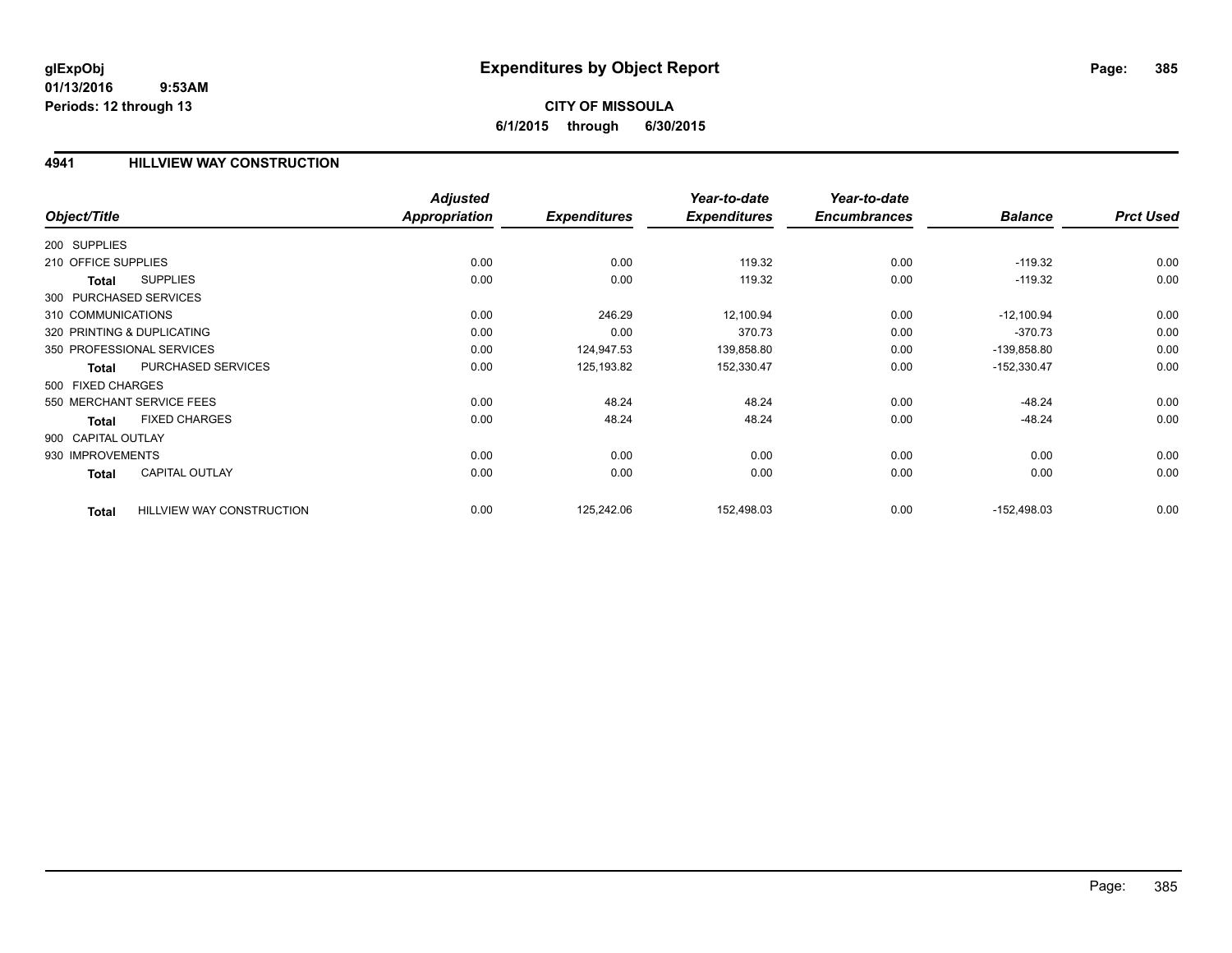# **glExpObj Expenditures by Object Report Page: 386**

### **CITY OF MISSOULA 6/1/2015 through 6/30/2015**

### **4944 RATTLESNAKE SEWER COLLECTION (544)**

**000 \*\*\* Title Not Found \*\*\***

| Object/Title              |                         | <b>Adjusted</b><br><b>Appropriation</b> | <i><b>Expenditures</b></i> | Year-to-date<br><b>Expenditures</b> | Year-to-date<br><b>Encumbrances</b> | <b>Balance</b> | <b>Prct Used</b> |
|---------------------------|-------------------------|-----------------------------------------|----------------------------|-------------------------------------|-------------------------------------|----------------|------------------|
| 500 FIXED CHARGES         |                         |                                         |                            |                                     |                                     |                |                  |
| 550 MERCHANT SERVICE FEES |                         | 0.00                                    | 0.00                       | 0.00                                | 0.00                                | 0.00           | 0.00             |
| Total                     | <b>FIXED CHARGES</b>    | 0.00                                    | 0.00                       | 0.00                                | 0.00                                | 0.00           | 0.00             |
| <b>Total</b>              | *** Title Not Found *** | 0.00                                    | 0.00                       | 0.00                                | 0.00                                | 0.00           | 0.00             |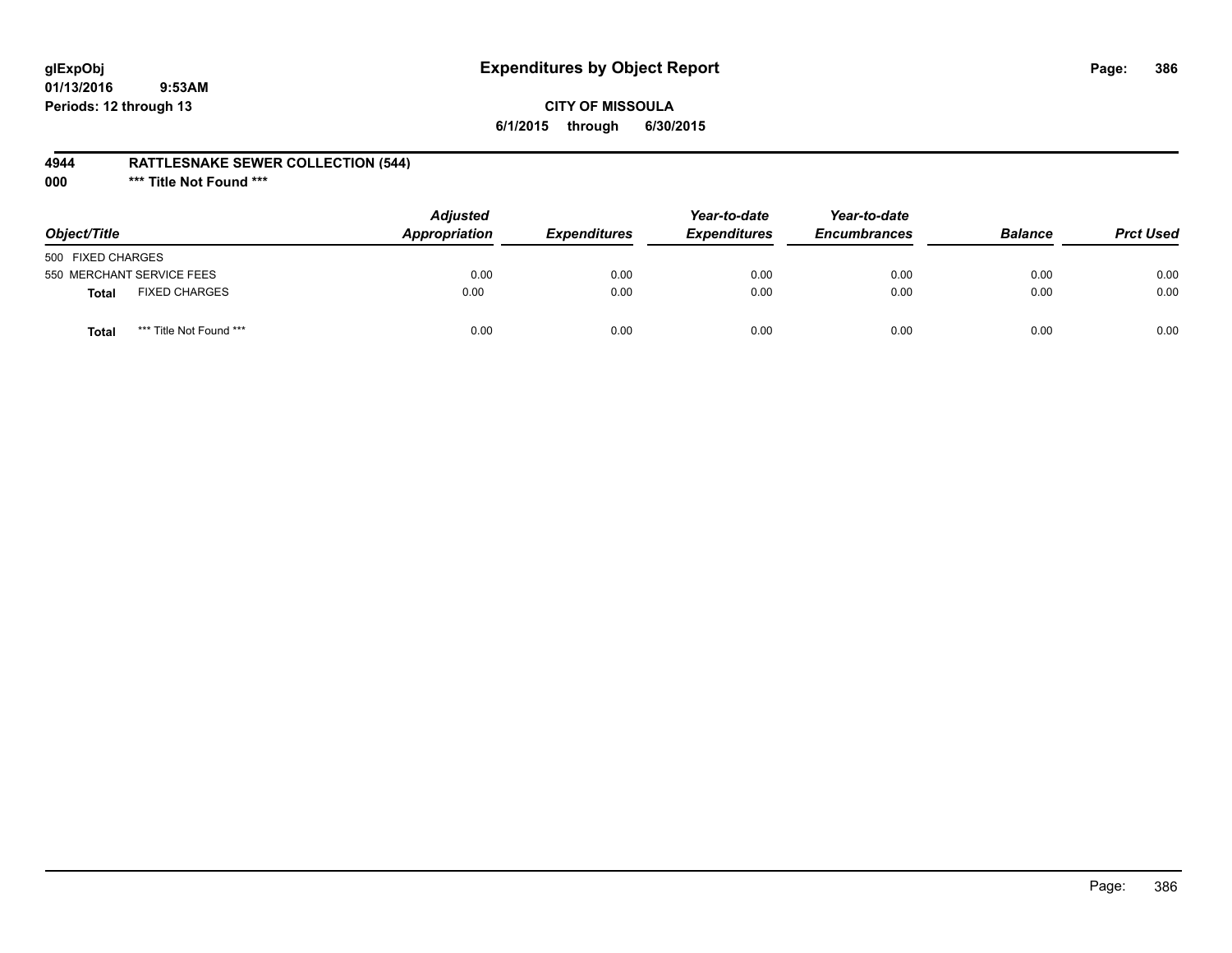### **4944 RATTLESNAKE SEWER COLLECTION (544)**

| Object/Title           |                           | <b>Adjusted</b><br><b>Appropriation</b> | <b>Expenditures</b> | Year-to-date<br><b>Expenditures</b> | Year-to-date<br><b>Encumbrances</b> | <b>Balance</b> | <b>Prct Used</b> |
|------------------------|---------------------------|-----------------------------------------|---------------------|-------------------------------------|-------------------------------------|----------------|------------------|
| 300 PURCHASED SERVICES |                           |                                         |                     |                                     |                                     |                |                  |
|                        | 350 PROFESSIONAL SERVICES | 0.00                                    | 0.00                | 0.00                                | 0.00                                | 0.00           | 0.00             |
| Total                  | PURCHASED SERVICES        | 0.00                                    | 0.00                | 0.00                                | 0.00                                | 0.00           | 0.00             |
| 500 FIXED CHARGES      |                           |                                         |                     |                                     |                                     |                |                  |
|                        | 550 MERCHANT SERVICE FEES | 0.00                                    | 0.00                | 0.00                                | 0.00                                | 0.00           | 0.00             |
| <b>Total</b>           | <b>FIXED CHARGES</b>      | 0.00                                    | 0.00                | 0.00                                | 0.00                                | 0.00           | 0.00             |
| 600 DEBT SERVICE       |                           |                                         |                     |                                     |                                     |                |                  |
| 610 PRINCIPAL          |                           | 0.00                                    | 0.00                | 0.00                                | 0.00                                | 0.00           | 0.00             |
| <b>Total</b>           | <b>DEBT SERVICE</b>       | 0.00                                    | 0.00                | 0.00                                | 0.00                                | 0.00           | 0.00             |
| 900 CAPITAL OUTLAY     |                           |                                         |                     |                                     |                                     |                |                  |
| 930 IMPROVEMENTS       |                           | 0.00                                    | 0.00                | 0.00                                | 0.00                                | 0.00           | 0.00             |
| <b>Total</b>           | <b>CAPITAL OUTLAY</b>     | 0.00                                    | 0.00                | 0.00                                | 0.00                                | 0.00           | 0.00             |
| <b>Total</b>           | NON-DEPARTMENTAL          | 0.00                                    | 0.00                | 0.00                                | 0.00                                | 0.00           | 0.00             |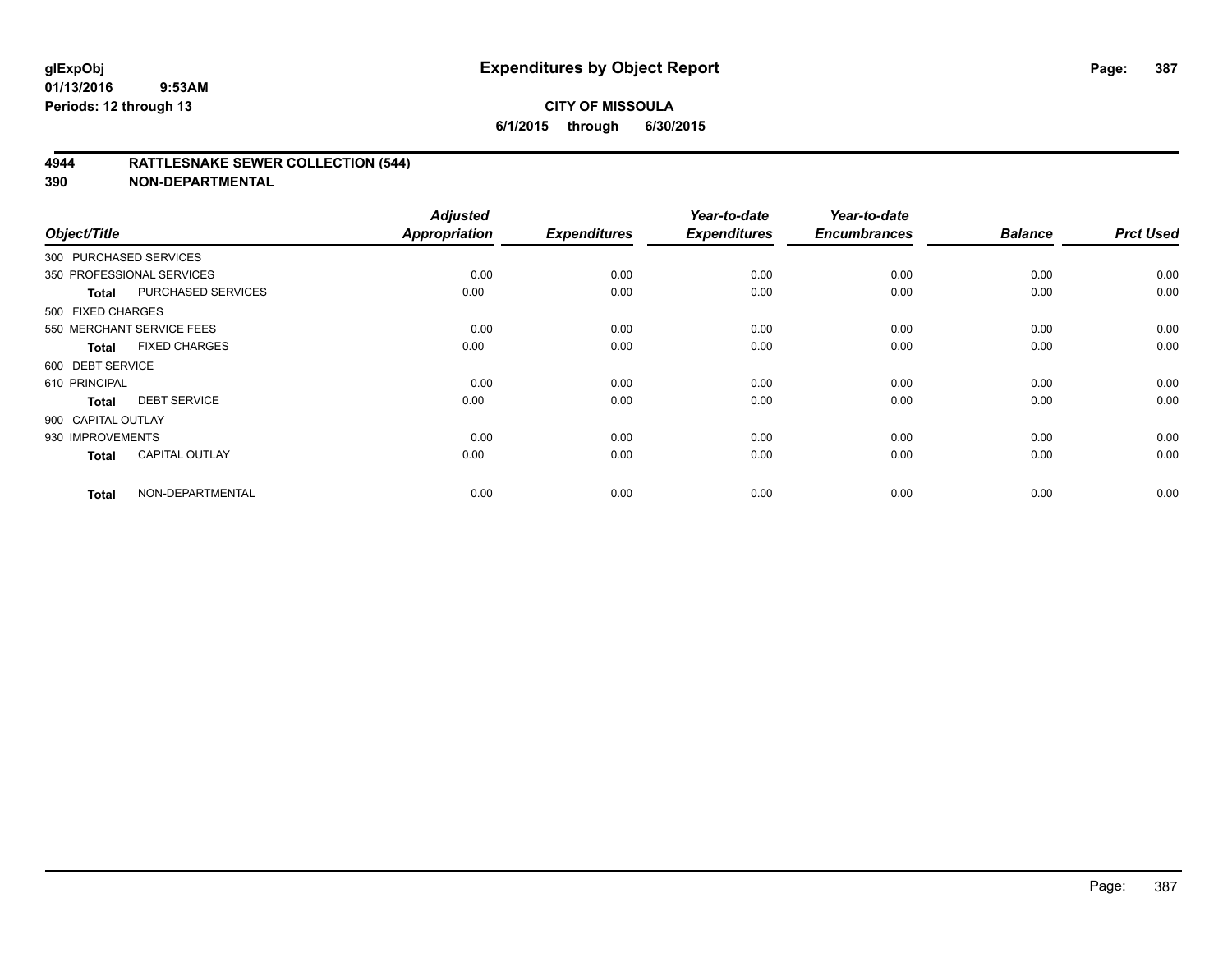## **CITY OF MISSOULA 6/1/2015 through 6/30/2015**

### **4944 RATTLESNAKE SEWER COLLECTION (544)**

**550 SID 544 PROJECT**

| Object/Title            |                           | <b>Adjusted</b><br><b>Appropriation</b> | <b>Expenditures</b> | Year-to-date<br><b>Expenditures</b> | Year-to-date<br><b>Encumbrances</b> | <b>Balance</b> | <b>Prct Used</b> |
|-------------------------|---------------------------|-----------------------------------------|---------------------|-------------------------------------|-------------------------------------|----------------|------------------|
| 300 PURCHASED SERVICES  |                           |                                         |                     |                                     |                                     |                |                  |
|                         | 350 PROFESSIONAL SERVICES | 0.00                                    | 0.00                | 0.00                                | 0.00                                | 0.00           | 0.00             |
| Total                   | PURCHASED SERVICES        | 0.00                                    | 0.00                | 0.00                                | 0.00                                | 0.00           | 0.00             |
| 500 FIXED CHARGES       |                           |                                         |                     |                                     |                                     |                |                  |
|                         | 550 MERCHANT SERVICE FEES | 0.00                                    | 0.00                | 0.00                                | 0.00                                | 0.00           | 0.00             |
| Total                   | <b>FIXED CHARGES</b>      | 0.00                                    | 0.00                | 0.00                                | 0.00                                | 0.00           | 0.00             |
| 900 CAPITAL OUTLAY      |                           |                                         |                     |                                     |                                     |                |                  |
| 915 EASEMENTS           |                           | 0.00                                    | 0.00                | 0.00                                | 0.00                                | 0.00           | 0.00             |
| 930 IMPROVEMENTS        |                           | 0.00                                    | 0.00                | 0.00                                | 0.00                                | 0.00           | 0.00             |
| 960 CAPITAL CONTINGENCY |                           | 0.00                                    | 0.00                | 0.00                                | 0.00                                | 0.00           | 0.00             |
| Total                   | <b>CAPITAL OUTLAY</b>     | 0.00                                    | 0.00                | 0.00                                | 0.00                                | 0.00           | 0.00             |
| <b>Total</b>            | SID 544 PROJECT           | 0.00                                    | 0.00                | 0.00                                | 0.00                                | 0.00           | 0.00             |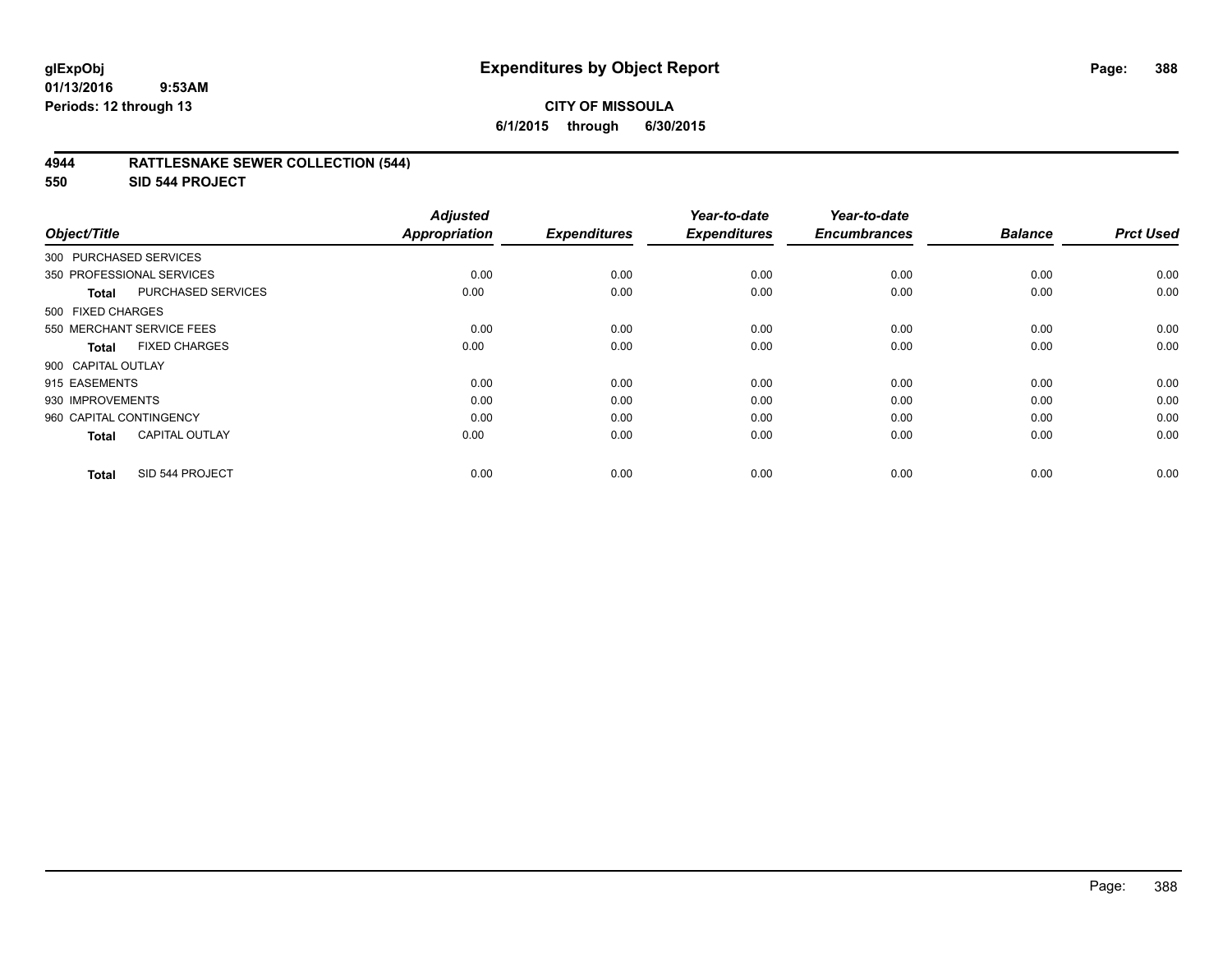### **4944 RATTLESNAKE SEWER COLLECTION (544)**

**555 LOLO STREET PROJECT**

|                                            | <b>Adjusted</b>      |                     | Year-to-date        | Year-to-date        |                |                  |
|--------------------------------------------|----------------------|---------------------|---------------------|---------------------|----------------|------------------|
| Object/Title                               | <b>Appropriation</b> | <b>Expenditures</b> | <b>Expenditures</b> | <b>Encumbrances</b> | <b>Balance</b> | <b>Prct Used</b> |
| 500 FIXED CHARGES                          |                      |                     |                     |                     |                |                  |
| 550 MERCHANT SERVICE FEES                  | 0.00                 | 0.00                | 0.00                | 0.00                | 0.00           | 0.00             |
| <b>FIXED CHARGES</b><br>Total              | 0.00                 | 0.00                | 0.00                | 0.00                | 0.00           | 0.00             |
| 900 CAPITAL OUTLAY                         |                      |                     |                     |                     |                |                  |
| 930 IMPROVEMENTS                           | 0.00                 | 0.00                | 0.00                | 0.00                | 0.00           | 0.00             |
| 960 CAPITAL CONTINGENCY                    | 0.00                 | 0.00                | 0.00                | 0.00                | 0.00           | 0.00             |
| <b>CAPITAL OUTLAY</b><br><b>Total</b>      | 0.00                 | 0.00                | 0.00                | 0.00                | 0.00           | 0.00             |
| <b>LOLO STREET PROJECT</b><br><b>Total</b> | 0.00                 | 0.00                | 0.00                | 0.00                | 0.00           | 0.00             |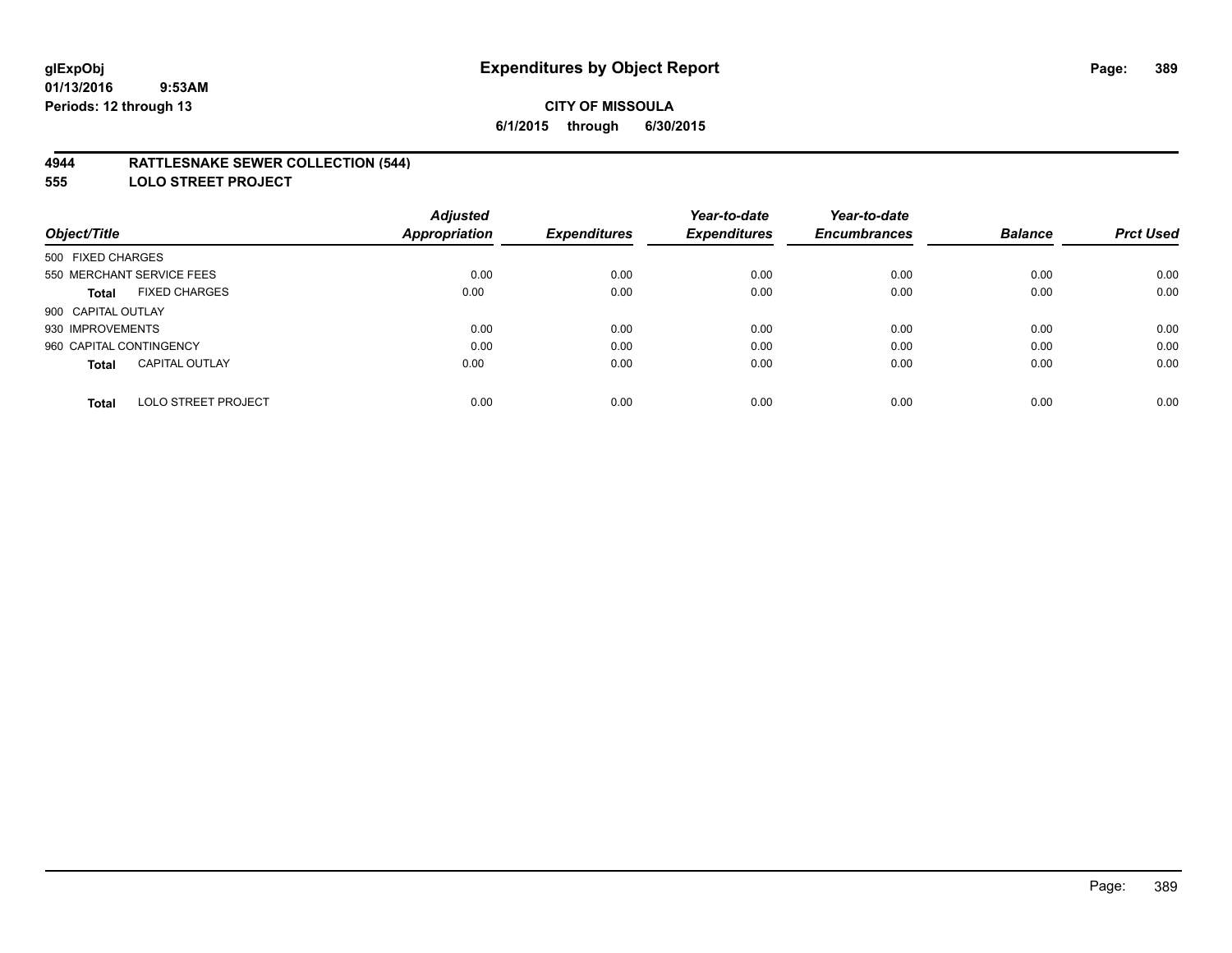# **CITY OF MISSOULA 6/1/2015 through 6/30/2015**

# **4944 RATTLESNAKE SEWER COLLECTION (544)**

| Object/Title            |                                   | <b>Adjusted</b><br>Appropriation | <b>Expenditures</b> | Year-to-date<br><b>Expenditures</b> | Year-to-date<br><b>Encumbrances</b> | <b>Balance</b> | <b>Prct Used</b> |
|-------------------------|-----------------------------------|----------------------------------|---------------------|-------------------------------------|-------------------------------------|----------------|------------------|
| 300 PURCHASED SERVICES  |                                   |                                  |                     |                                     |                                     |                |                  |
|                         | 350 PROFESSIONAL SERVICES         | 0.00                             | 0.00                | 0.00                                | 0.00                                | 0.00           | 0.00             |
| <b>Total</b>            | PURCHASED SERVICES                | 0.00                             | 0.00                | 0.00                                | 0.00                                | 0.00           | 0.00             |
| 500 FIXED CHARGES       |                                   |                                  |                     |                                     |                                     |                |                  |
|                         | 550 MERCHANT SERVICE FEES         | 0.00                             | 0.00                | 0.00                                | 0.00                                | 0.00           | 0.00             |
| <b>Total</b>            | <b>FIXED CHARGES</b>              | 0.00                             | 0.00                | 0.00                                | 0.00                                | 0.00           | 0.00             |
| 600 DEBT SERVICE        |                                   |                                  |                     |                                     |                                     |                |                  |
| 610 PRINCIPAL           |                                   | 0.00                             | 0.00                | 0.00                                | 0.00                                | 0.00           | 0.00             |
| <b>Total</b>            | <b>DEBT SERVICE</b>               | 0.00                             | 0.00                | 0.00                                | 0.00                                | 0.00           | 0.00             |
| 900 CAPITAL OUTLAY      |                                   |                                  |                     |                                     |                                     |                |                  |
| 915 EASEMENTS           |                                   | 0.00                             | 0.00                | 0.00                                | 0.00                                | 0.00           | 0.00             |
| 930 IMPROVEMENTS        |                                   | 0.00                             | 0.00                | 0.00                                | 0.00                                | 0.00           | 0.00             |
| 960 CAPITAL CONTINGENCY |                                   | 0.00                             | 0.00                | 0.00                                | 0.00                                | 0.00           | 0.00             |
| <b>Total</b>            | <b>CAPITAL OUTLAY</b>             | 0.00                             | 0.00                | 0.00                                | 0.00                                | 0.00           | 0.00             |
| <b>Total</b>            | RATTLESNAKE SEWER COLLECTION (54- | 0.00                             | 0.00                | 0.00                                | 0.00                                | 0.00           | 0.00             |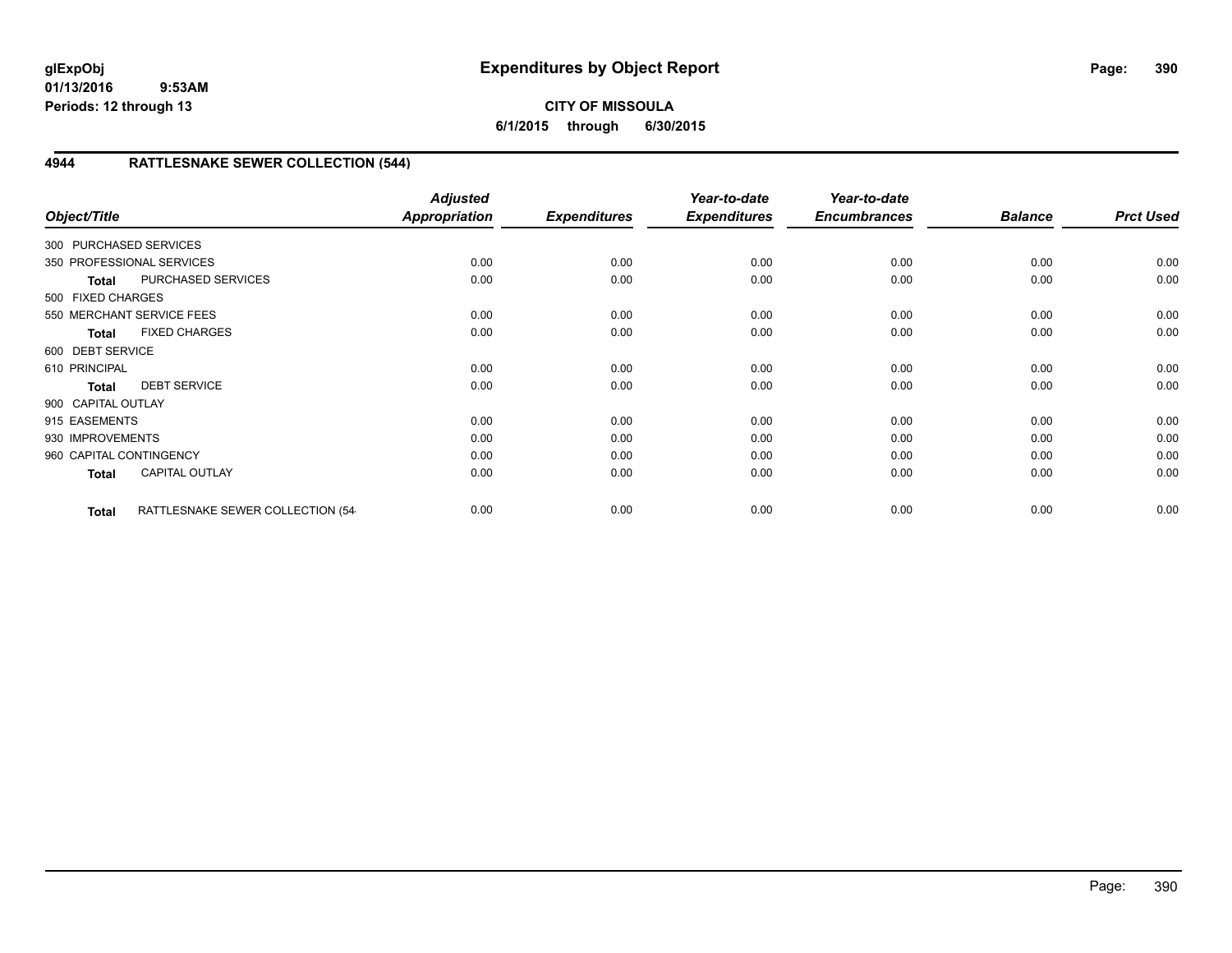# **CITY OF MISSOULA 6/1/2015 through 6/30/2015**

#### **4945 PHILLIPS ST TRAFFIC CALMING**

**000 \*\*\* Title Not Found \*\*\***

| Object/Title                            | <b>Adjusted</b><br>Appropriation | <b>Expenditures</b> | Year-to-date<br><b>Expenditures</b> | Year-to-date<br><b>Encumbrances</b> | <b>Balance</b> | <b>Prct Used</b> |
|-----------------------------------------|----------------------------------|---------------------|-------------------------------------|-------------------------------------|----------------|------------------|
| 500 FIXED CHARGES                       |                                  |                     |                                     |                                     |                |                  |
| 550 MERCHANT SERVICE FEES               | 0.00                             | 0.00                | 0.00                                | 0.00                                | 0.00           | 0.00             |
| <b>FIXED CHARGES</b><br><b>Total</b>    | 0.00                             | 0.00                | 0.00                                | 0.00                                | 0.00           | 0.00             |
| 600 DEBT SERVICE                        |                                  |                     |                                     |                                     |                |                  |
| 620 INTEREST / SERVICE FEES             | 401.00                           | 401.04              | 401.04                              | 0.00                                | $-0.04$        | 100.01           |
| <b>DEBT SERVICE</b><br><b>Total</b>     | 401.00                           | 401.04              | 401.04                              | 0.00                                | $-0.04$        | 100.01           |
| *** Title Not Found ***<br><b>Total</b> | 401.00                           | 401.04              | 401.04                              | 0.00                                | $-0.04$        | 100.01           |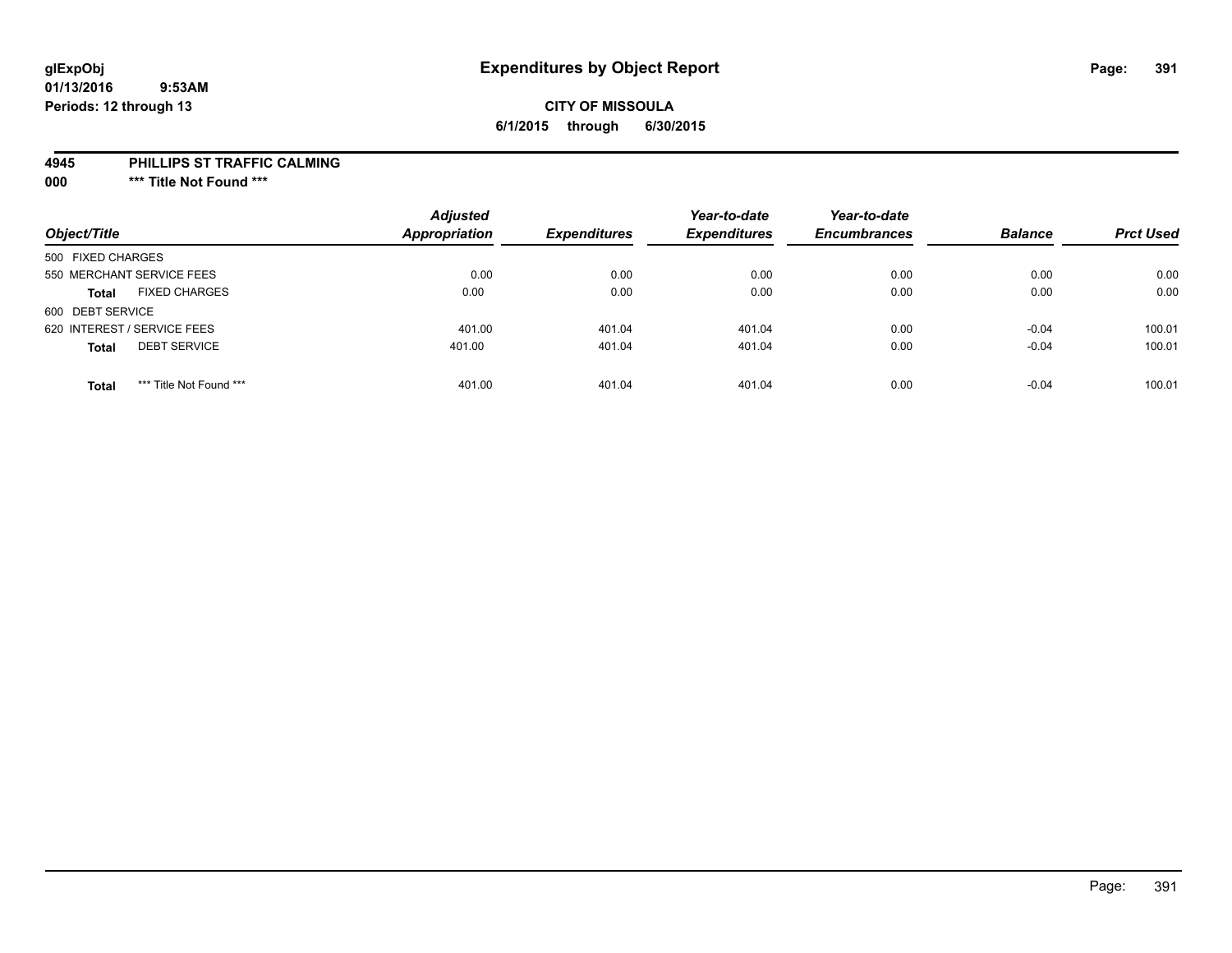### **4945 PHILLIPS ST TRAFFIC CALMING**

| Object/Title                                | <b>Adjusted</b><br>Appropriation | <b>Expenditures</b> | Year-to-date<br><b>Expenditures</b> | Year-to-date<br><b>Encumbrances</b> | <b>Balance</b> | <b>Prct Used</b> |
|---------------------------------------------|----------------------------------|---------------------|-------------------------------------|-------------------------------------|----------------|------------------|
| 500 FIXED CHARGES                           |                                  |                     |                                     |                                     |                |                  |
| 550 MERCHANT SERVICE FEES                   | 0.00                             | 0.00                | 0.00                                | 0.00                                | 0.00           | 0.00             |
| <b>FIXED CHARGES</b><br><b>Total</b>        | 0.00                             | 0.00                | 0.00                                | 0.00                                | 0.00           | 0.00             |
| 600 DEBT SERVICE                            |                                  |                     |                                     |                                     |                |                  |
| 620 INTEREST / SERVICE FEES                 | 401.00                           | 401.04              | 401.04                              | 0.00                                | $-0.04$        | 100.01           |
| <b>DEBT SERVICE</b><br><b>Total</b>         | 401.00                           | 401.04              | 401.04                              | 0.00                                | $-0.04$        | 100.01           |
| PHILLIPS ST TRAFFIC CALMING<br><b>Total</b> | 401.00                           | 401.04              | 401.04                              | 0.00                                | $-0.04$        | 100.01           |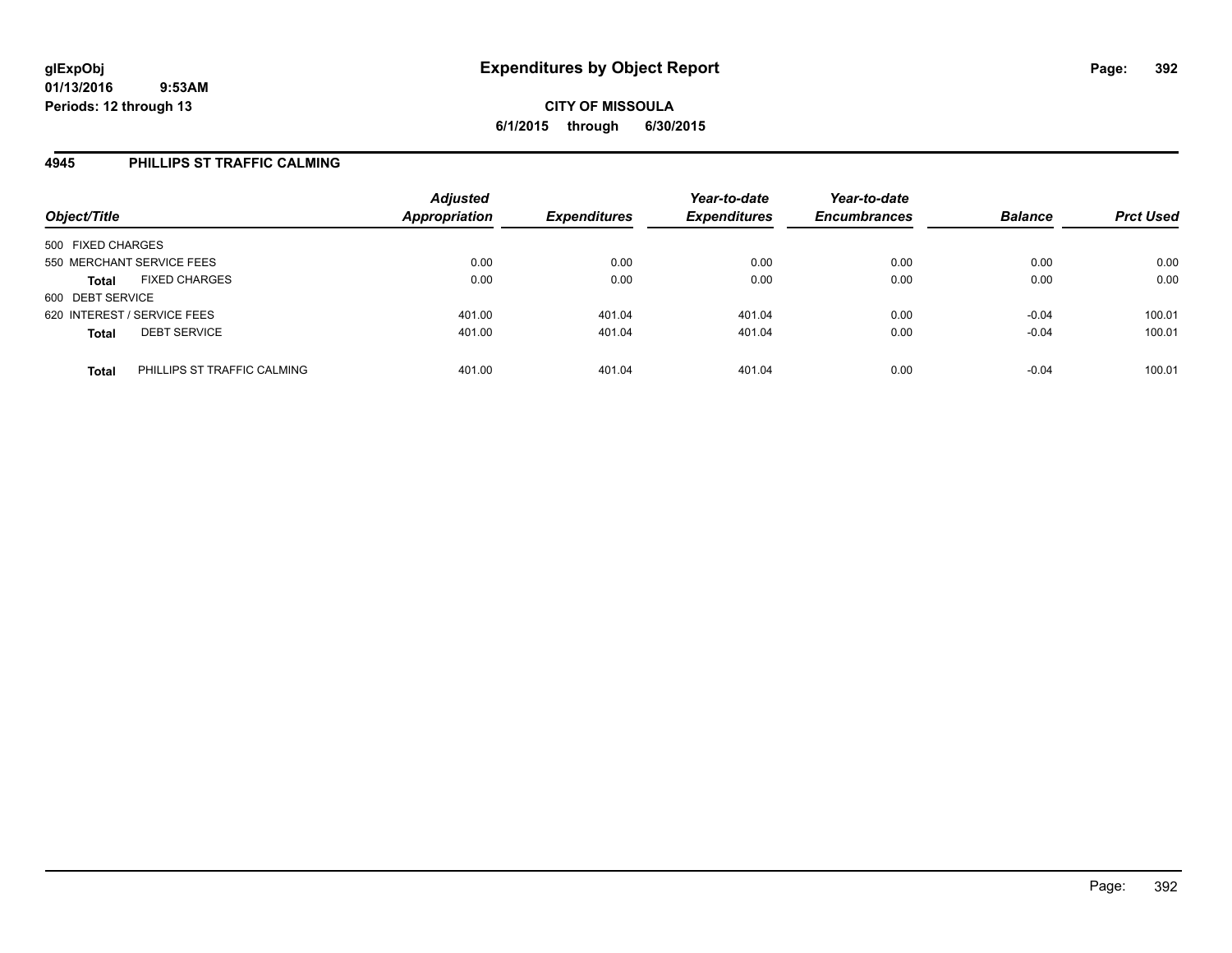# **glExpObj Expenditures by Object Report Page: 393**

### **CITY OF MISSOULA 6/1/2015 through 6/30/2015**

#### **4946 PATTEE CREEK DR. TRAFFIC CALMING**

**000 \*\*\* Title Not Found \*\*\***

| Object/Title                            | <b>Adjusted</b><br><b>Appropriation</b> | <b>Expenditures</b> | Year-to-date<br><b>Expenditures</b> | Year-to-date<br><b>Encumbrances</b> | <b>Balance</b> | <b>Prct Used</b> |
|-----------------------------------------|-----------------------------------------|---------------------|-------------------------------------|-------------------------------------|----------------|------------------|
| 500 FIXED CHARGES                       |                                         |                     |                                     |                                     |                |                  |
| 550 MERCHANT SERVICE FEES               | 0.00                                    | 0.00                | 0.00                                | 0.00                                | 0.00           | 0.00             |
| <b>FIXED CHARGES</b><br><b>Total</b>    | 0.00                                    | 0.00                | 0.00                                | 0.00                                | 0.00           | 0.00             |
| 600 DEBT SERVICE                        |                                         |                     |                                     |                                     |                |                  |
| 620 INTEREST / SERVICE FEES             | 371.00                                  | 371.18              | 371.18                              | 0.00                                | $-0.18$        | 100.05           |
| <b>DEBT SERVICE</b><br><b>Total</b>     | 371.00                                  | 371.18              | 371.18                              | 0.00                                | $-0.18$        | 100.05           |
| *** Title Not Found ***<br><b>Total</b> | 371.00                                  | 371.18              | 371.18                              | 0.00                                | $-0.18$        | 100.05           |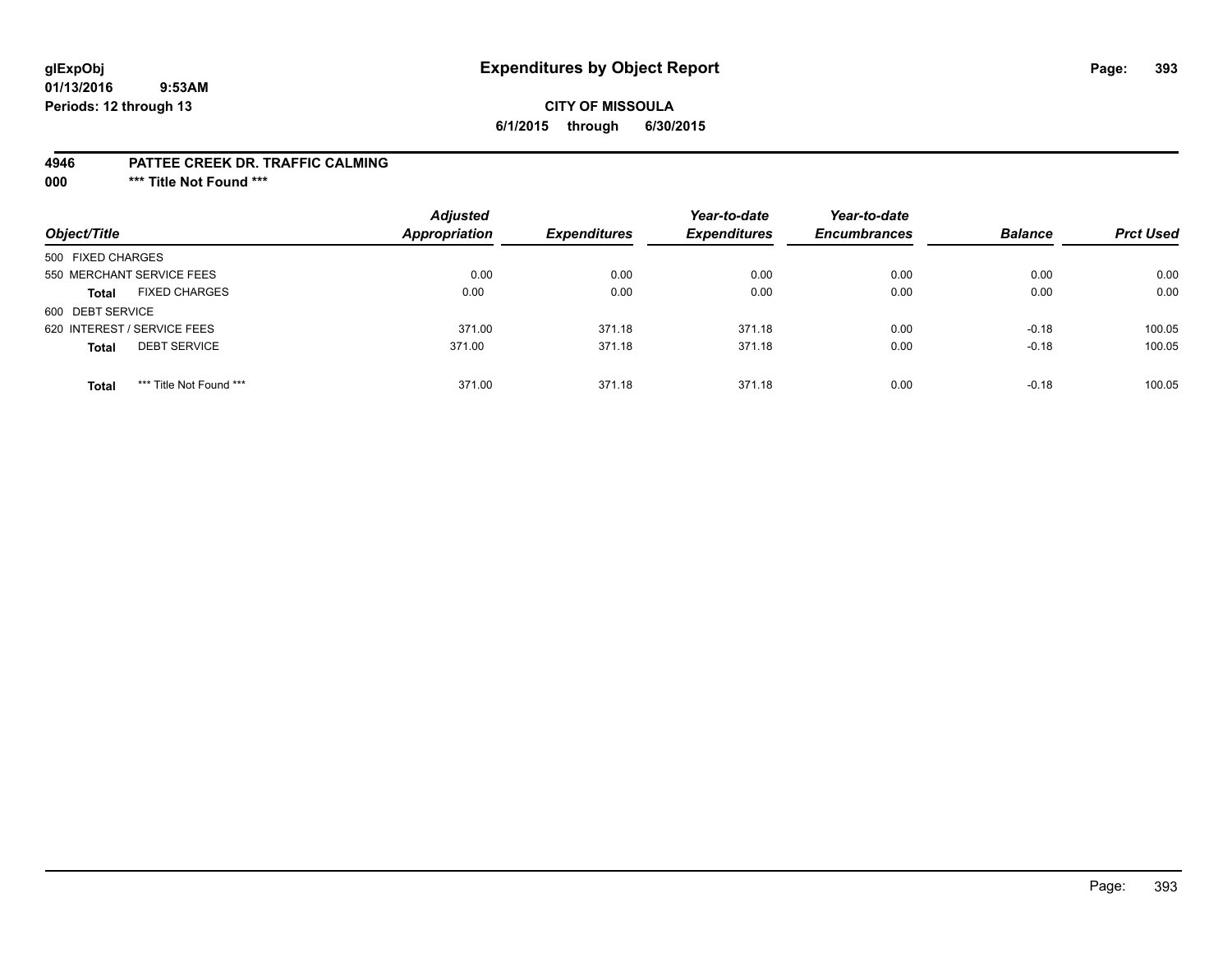### **CITY OF MISSOULA 6/1/2015 through 6/30/2015**

#### **4946 PATTEE CREEK DR. TRAFFIC CALMING**

| Object/Title           |                           | <b>Adjusted</b><br><b>Appropriation</b> | <b>Expenditures</b> | Year-to-date<br><b>Expenditures</b> | Year-to-date<br><b>Encumbrances</b> | <b>Balance</b> | <b>Prct Used</b> |
|------------------------|---------------------------|-----------------------------------------|---------------------|-------------------------------------|-------------------------------------|----------------|------------------|
| 300 PURCHASED SERVICES |                           |                                         |                     |                                     |                                     |                |                  |
|                        | 350 PROFESSIONAL SERVICES | 0.00                                    | 0.00                | 0.00                                | 0.00                                | 0.00           | 0.00             |
| <b>Total</b>           | <b>PURCHASED SERVICES</b> | 0.00                                    | 0.00                | 0.00                                | 0.00                                | 0.00           | 0.00             |
| 500 FIXED CHARGES      |                           |                                         |                     |                                     |                                     |                |                  |
|                        | 550 MERCHANT SERVICE FEES | 0.00                                    | 0.00                | 0.00                                | 0.00                                | 0.00           | 0.00             |
| Total                  | <b>FIXED CHARGES</b>      | 0.00                                    | 0.00                | 0.00                                | 0.00                                | 0.00           | 0.00             |
| 900 CAPITAL OUTLAY     |                           |                                         |                     |                                     |                                     |                |                  |
| 930 IMPROVEMENTS       |                           | 0.00                                    | 0.00                | 0.00                                | 0.00                                | 0.00           | 0.00             |
| Total                  | <b>CAPITAL OUTLAY</b>     | 0.00                                    | 0.00                | 0.00                                | 0.00                                | 0.00           | 0.00             |
| <b>Total</b>           | NON-DEPARTMENTAL          | 0.00                                    | 0.00                | 0.00                                | 0.00                                | 0.00           | 0.00             |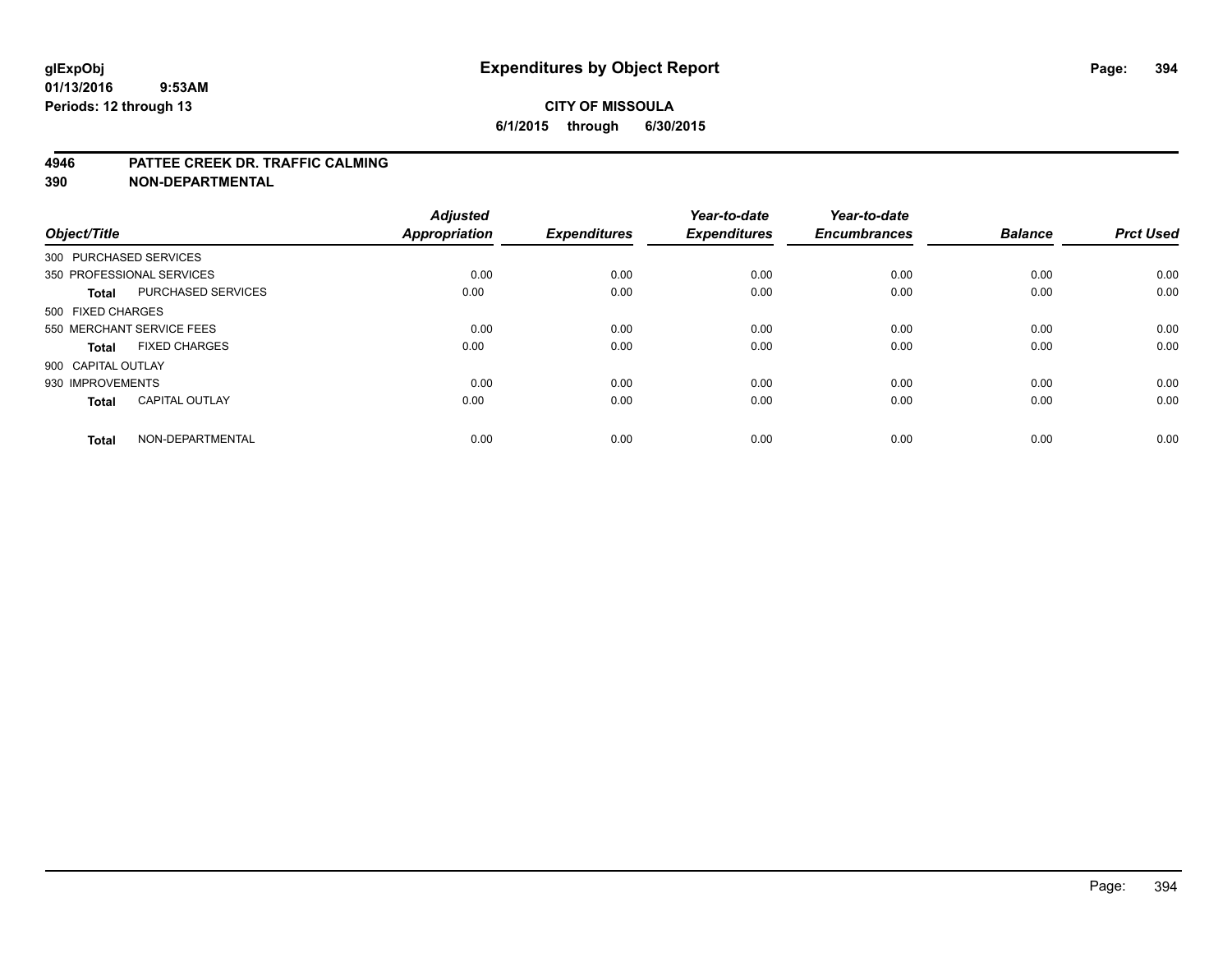# **CITY OF MISSOULA 6/1/2015 through 6/30/2015**

# **4946 PATTEE CREEK DR. TRAFFIC CALMING**

| Object/Title           |                                  | <b>Adjusted</b><br><b>Appropriation</b> | <b>Expenditures</b> | Year-to-date<br><b>Expenditures</b> | Year-to-date<br><b>Encumbrances</b> | <b>Balance</b> | <b>Prct Used</b> |
|------------------------|----------------------------------|-----------------------------------------|---------------------|-------------------------------------|-------------------------------------|----------------|------------------|
| 300 PURCHASED SERVICES |                                  |                                         |                     |                                     |                                     |                |                  |
|                        | 350 PROFESSIONAL SERVICES        | 0.00                                    | 0.00                | 0.00                                | 0.00                                | 0.00           | 0.00             |
| Total                  | PURCHASED SERVICES               | 0.00                                    | 0.00                | 0.00                                | 0.00                                | 0.00           | 0.00             |
| 500 FIXED CHARGES      |                                  |                                         |                     |                                     |                                     |                |                  |
|                        | 550 MERCHANT SERVICE FEES        | 0.00                                    | 0.00                | 0.00                                | 0.00                                | 0.00           | 0.00             |
| <b>Total</b>           | <b>FIXED CHARGES</b>             | 0.00                                    | 0.00                | 0.00                                | 0.00                                | 0.00           | 0.00             |
| 600 DEBT SERVICE       |                                  |                                         |                     |                                     |                                     |                |                  |
|                        | 620 INTEREST / SERVICE FEES      | 371.00                                  | 371.18              | 371.18                              | 0.00                                | $-0.18$        | 100.05           |
| <b>Total</b>           | <b>DEBT SERVICE</b>              | 371.00                                  | 371.18              | 371.18                              | 0.00                                | $-0.18$        | 100.05           |
| 900 CAPITAL OUTLAY     |                                  |                                         |                     |                                     |                                     |                |                  |
| 930 IMPROVEMENTS       |                                  | 0.00                                    | 0.00                | 0.00                                | 0.00                                | 0.00           | 0.00             |
| <b>Total</b>           | <b>CAPITAL OUTLAY</b>            | 0.00                                    | 0.00                | 0.00                                | 0.00                                | 0.00           | 0.00             |
| <b>Total</b>           | PATTEE CREEK DR. TRAFFIC CALMING | 371.00                                  | 371.18              | 371.18                              | 0.00                                | $-0.18$        | 100.05           |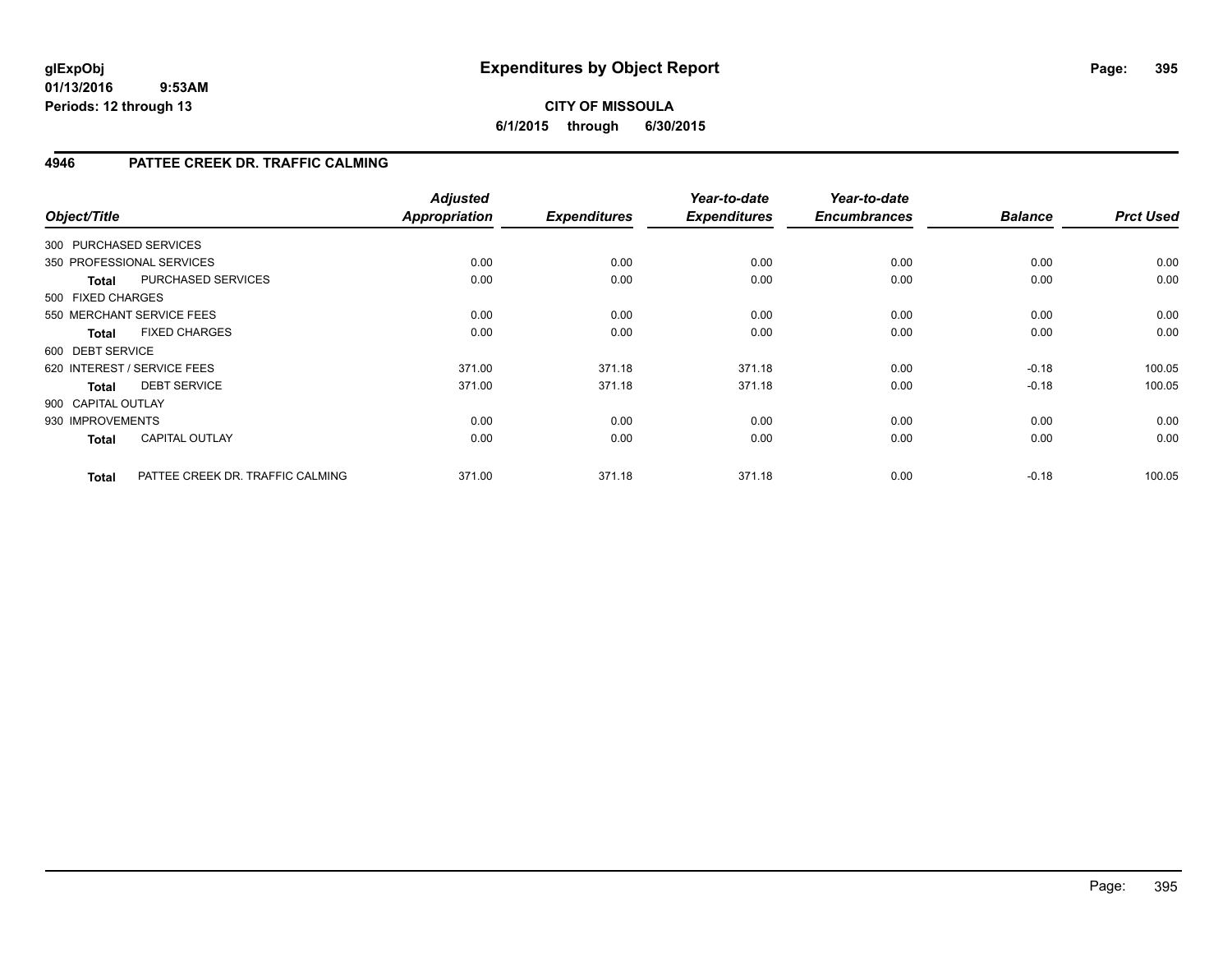#### **4948 STORMWATER OUTFALL RETROFITS**

| Object/Title                              | <b>Adjusted</b><br><b>Appropriation</b> | <b>Expenditures</b> | Year-to-date<br><b>Expenditures</b> | Year-to-date<br><b>Encumbrances</b> | <b>Balance</b> | <b>Prct Used</b> |
|-------------------------------------------|-----------------------------------------|---------------------|-------------------------------------|-------------------------------------|----------------|------------------|
| 300 PURCHASED SERVICES                    |                                         |                     |                                     |                                     |                |                  |
| 350 PROFESSIONAL SERVICES                 | 0.00                                    | 0.00                | 0.00                                | 0.00                                | 0.00           | 0.00             |
| <b>PURCHASED SERVICES</b><br><b>Total</b> | 0.00                                    | 0.00                | 0.00                                | 0.00                                | 0.00           | 0.00             |
| 500 FIXED CHARGES                         |                                         |                     |                                     |                                     |                |                  |
| 550 MERCHANT SERVICE FEES                 | 0.00                                    | 0.00                | 0.00                                | 0.00                                | 0.00           | 0.00             |
| <b>FIXED CHARGES</b><br><b>Total</b>      | 0.00                                    | 0.00                | 0.00                                | 0.00                                | 0.00           | 0.00             |
| NON-DEPARTMENTAL<br><b>Total</b>          | 0.00                                    | 0.00                | 0.00                                | 0.00                                | 0.00           | 0.00             |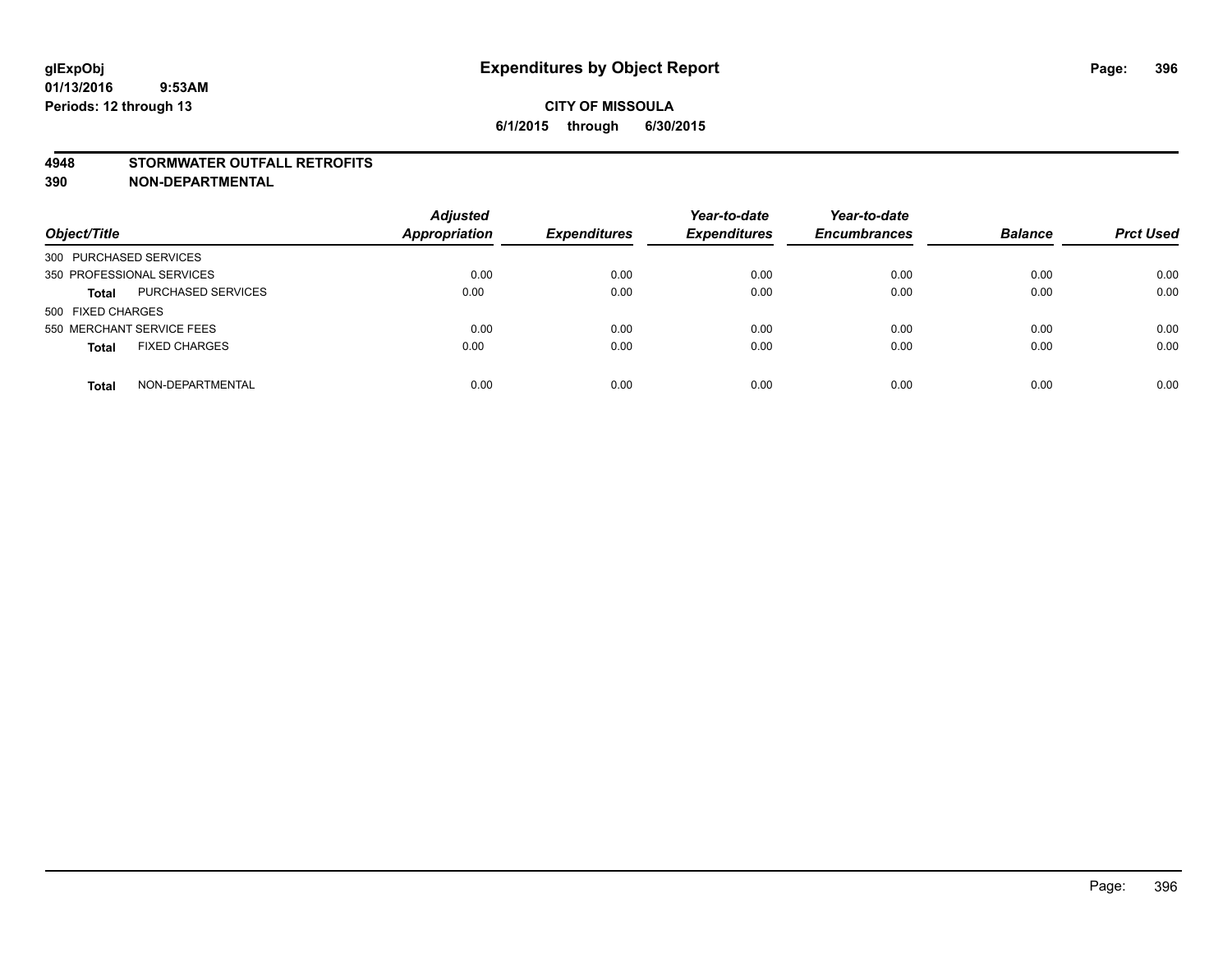### **4948 STORMWATER OUTFALL RETROFITS**

| Object/Title                                 | <b>Adjusted</b><br>Appropriation | <b>Expenditures</b> | Year-to-date<br><b>Expenditures</b> | Year-to-date<br><b>Encumbrances</b> | <b>Balance</b> | <b>Prct Used</b> |
|----------------------------------------------|----------------------------------|---------------------|-------------------------------------|-------------------------------------|----------------|------------------|
| 300 PURCHASED SERVICES                       |                                  |                     |                                     |                                     |                |                  |
| 350 PROFESSIONAL SERVICES                    | 0.00                             | 0.00                | 0.00                                | 0.00                                | 0.00           | 0.00             |
| PURCHASED SERVICES<br><b>Total</b>           | 0.00                             | 0.00                | 0.00                                | 0.00                                | 0.00           | 0.00             |
| 500 FIXED CHARGES                            |                                  |                     |                                     |                                     |                |                  |
| 550 MERCHANT SERVICE FEES                    | 0.00                             | 0.00                | 0.00                                | 0.00                                | 0.00           | 0.00             |
| <b>FIXED CHARGES</b><br><b>Total</b>         | 0.00                             | 0.00                | 0.00                                | 0.00                                | 0.00           | 0.00             |
| STORMWATER OUTFALL RETROFITS<br><b>Total</b> | 0.00                             | 0.00                | 0.00                                | 0.00                                | 0.00           | 0.00             |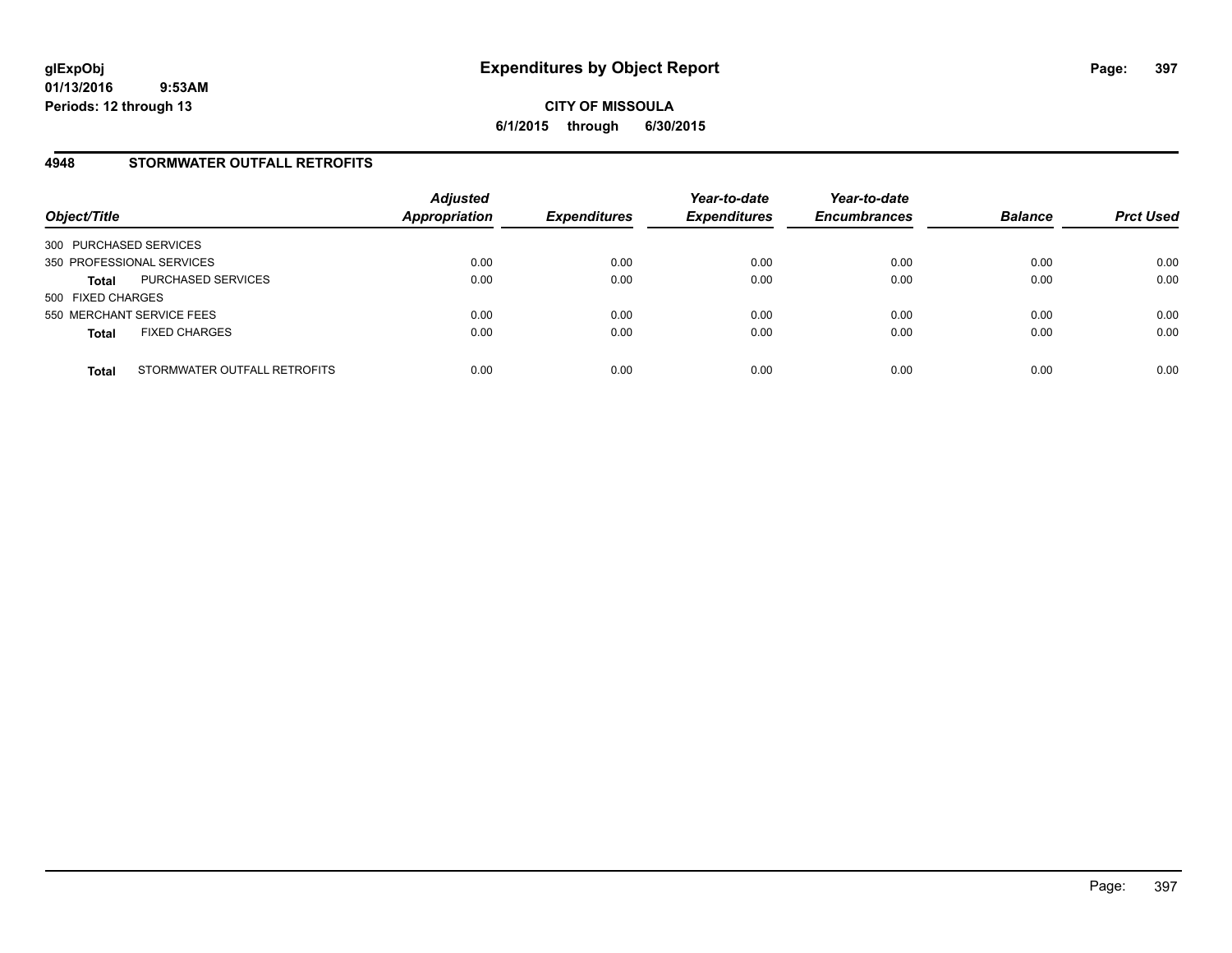#### **4949 WAYFINDING PROJECT**

**390 NON-DEPARTMENTAL**

|                        |                            | <b>Adjusted</b> |                     | Year-to-date        | Year-to-date        |                |                  |
|------------------------|----------------------------|-----------------|---------------------|---------------------|---------------------|----------------|------------------|
| Object/Title           |                            | Appropriation   | <b>Expenditures</b> | <b>Expenditures</b> | <b>Encumbrances</b> | <b>Balance</b> | <b>Prct Used</b> |
| 100 PERSONAL SERVICES  |                            |                 |                     |                     |                     |                |                  |
| 110 SALARIES AND WAGES |                            | 0.00            | 0.00                | 0.00                | 0.00                | 0.00           | 0.00             |
|                        | 140 EMPLOYER CONTRIBUTIONS | 0.00            | 0.00                | 0.00                | 0.00                | 0.00           | 0.00             |
| <b>Total</b>           | PERSONAL SERVICES          | 0.00            | 0.00                | 0.00                | 0.00                | 0.00           | 0.00             |
| 200 SUPPLIES           |                            |                 |                     |                     |                     |                |                  |
| 210 OFFICE SUPPLIES    |                            | 0.00            | 0.00                | 0.00                | 0.00                | 0.00           | 0.00             |
| <b>Total</b>           | <b>SUPPLIES</b>            | 0.00            | 0.00                | 0.00                | 0.00                | 0.00           | 0.00             |
|                        | 300 PURCHASED SERVICES     |                 |                     |                     |                     |                |                  |
|                        | 350 PROFESSIONAL SERVICES  | 0.00            | 0.00                | 0.00                | 0.00                | 0.00           | 0.00             |
|                        | 360 REPAIR & MAINTENANCE   | 0.00            | 0.00                | 0.00                | 0.00                | 0.00           | 0.00             |
| <b>Total</b>           | PURCHASED SERVICES         | 0.00            | 0.00                | 0.00                | 0.00                | 0.00           | 0.00             |
| 500 FIXED CHARGES      |                            |                 |                     |                     |                     |                |                  |
|                        | 550 MERCHANT SERVICE FEES  | 0.00            | 0.00                | 0.00                | 0.00                | 0.00           | 0.00             |
| <b>Total</b>           | <b>FIXED CHARGES</b>       | 0.00            | 0.00                | 0.00                | 0.00                | 0.00           | 0.00             |
| 900 CAPITAL OUTLAY     |                            |                 |                     |                     |                     |                |                  |
| 930 IMPROVEMENTS       |                            | 0.00            | 0.00                | 0.00                | 0.00                | 0.00           | 0.00             |
|                        | 940 MACHINERY & EQUIPMENT  | 0.00            | 0.00                | 0.00                | 0.00                | 0.00           | 0.00             |
| <b>Total</b>           | CAPITAL OUTLAY             | 0.00            | 0.00                | 0.00                | 0.00                | 0.00           | 0.00             |
| <b>Total</b>           | NON-DEPARTMENTAL           | 0.00            | 0.00                | 0.00                | 0.00                | 0.00           | 0.00             |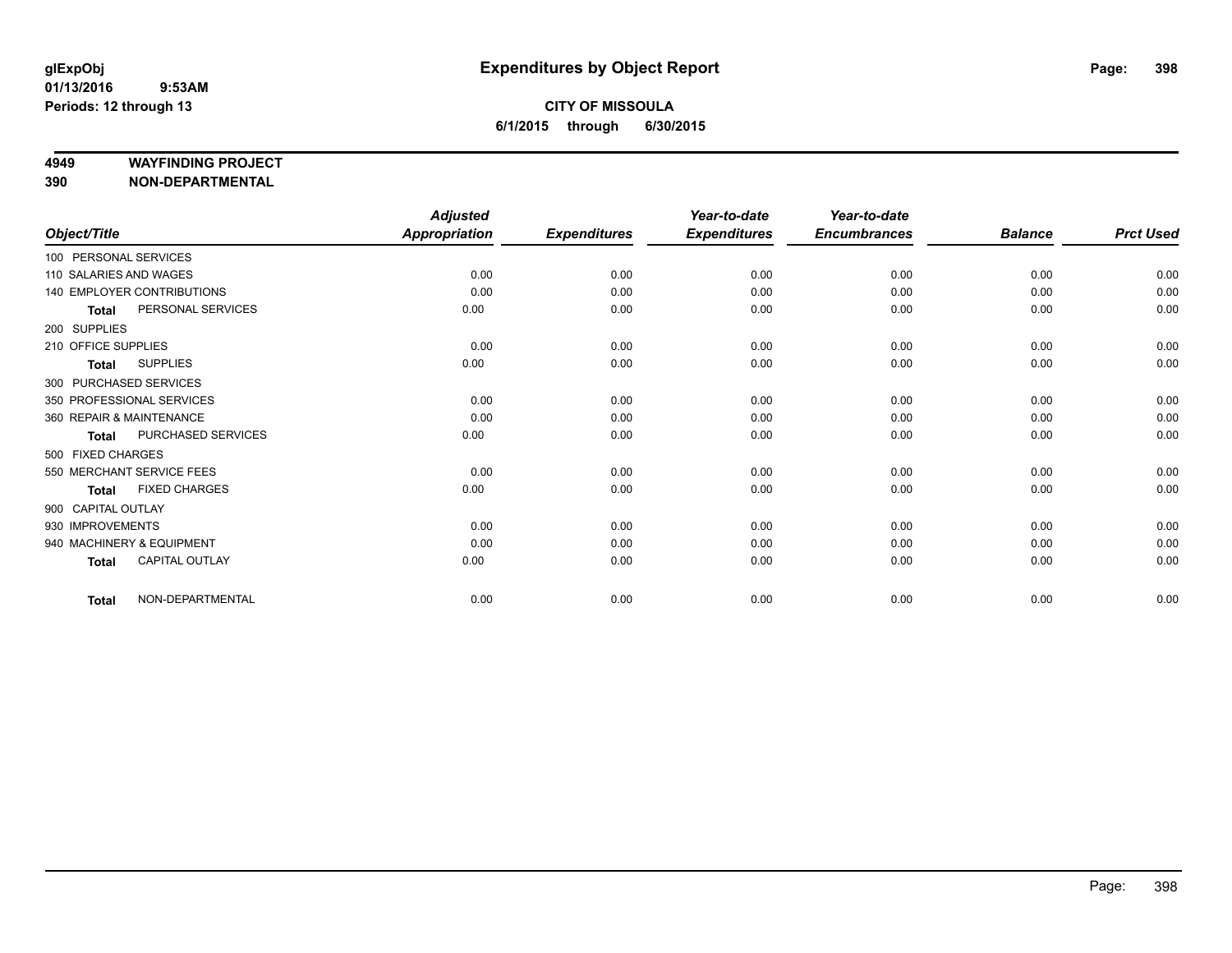**CITY OF MISSOULA 6/1/2015 through 6/30/2015**

### **4949 WAYFINDING PROJECT**

|                                           | <b>Adjusted</b>      |                     | Year-to-date        | Year-to-date        |                |                  |
|-------------------------------------------|----------------------|---------------------|---------------------|---------------------|----------------|------------------|
| Object/Title                              | <b>Appropriation</b> | <b>Expenditures</b> | <b>Expenditures</b> | <b>Encumbrances</b> | <b>Balance</b> | <b>Prct Used</b> |
| 100 PERSONAL SERVICES                     |                      |                     |                     |                     |                |                  |
| 110 SALARIES AND WAGES                    | 0.00                 | 0.00                | 0.00                | 0.00                | 0.00           | 0.00             |
| 140 EMPLOYER CONTRIBUTIONS                | 0.00                 | 0.00                | 0.00                | 0.00                | 0.00           | 0.00             |
| PERSONAL SERVICES<br><b>Total</b>         | 0.00                 | 0.00                | 0.00                | 0.00                | 0.00           | 0.00             |
| 200 SUPPLIES                              |                      |                     |                     |                     |                |                  |
| 210 OFFICE SUPPLIES                       | 0.00                 | 0.00                | 0.00                | 0.00                | 0.00           | 0.00             |
| <b>SUPPLIES</b><br><b>Total</b>           | 0.00                 | 0.00                | 0.00                | 0.00                | 0.00           | 0.00             |
| 300 PURCHASED SERVICES                    |                      |                     |                     |                     |                |                  |
| 350 PROFESSIONAL SERVICES                 | 0.00                 | 0.00                | 0.00                | 0.00                | 0.00           | 0.00             |
| 360 REPAIR & MAINTENANCE                  | 0.00                 | 0.00                | 0.00                | 0.00                | 0.00           | 0.00             |
| PURCHASED SERVICES<br><b>Total</b>        | 0.00                 | 0.00                | 0.00                | 0.00                | 0.00           | 0.00             |
| 500 FIXED CHARGES                         |                      |                     |                     |                     |                |                  |
| 550 MERCHANT SERVICE FEES                 | 0.00                 | 0.00                | 0.00                | 0.00                | 0.00           | 0.00             |
| <b>FIXED CHARGES</b><br><b>Total</b>      | 0.00                 | 0.00                | 0.00                | 0.00                | 0.00           | 0.00             |
| 900 CAPITAL OUTLAY                        |                      |                     |                     |                     |                |                  |
| 930 IMPROVEMENTS                          | 0.00                 | 0.00                | 0.00                | 0.00                | 0.00           | 0.00             |
| 940 MACHINERY & EQUIPMENT                 | 0.00                 | 0.00                | 0.00                | 0.00                | 0.00           | 0.00             |
| <b>CAPITAL OUTLAY</b><br><b>Total</b>     | 0.00                 | 0.00                | 0.00                | 0.00                | 0.00           | 0.00             |
| <b>WAYFINDING PROJECT</b><br><b>Total</b> | 0.00                 | 0.00                | 0.00                | 0.00                | 0.00           | 0.00             |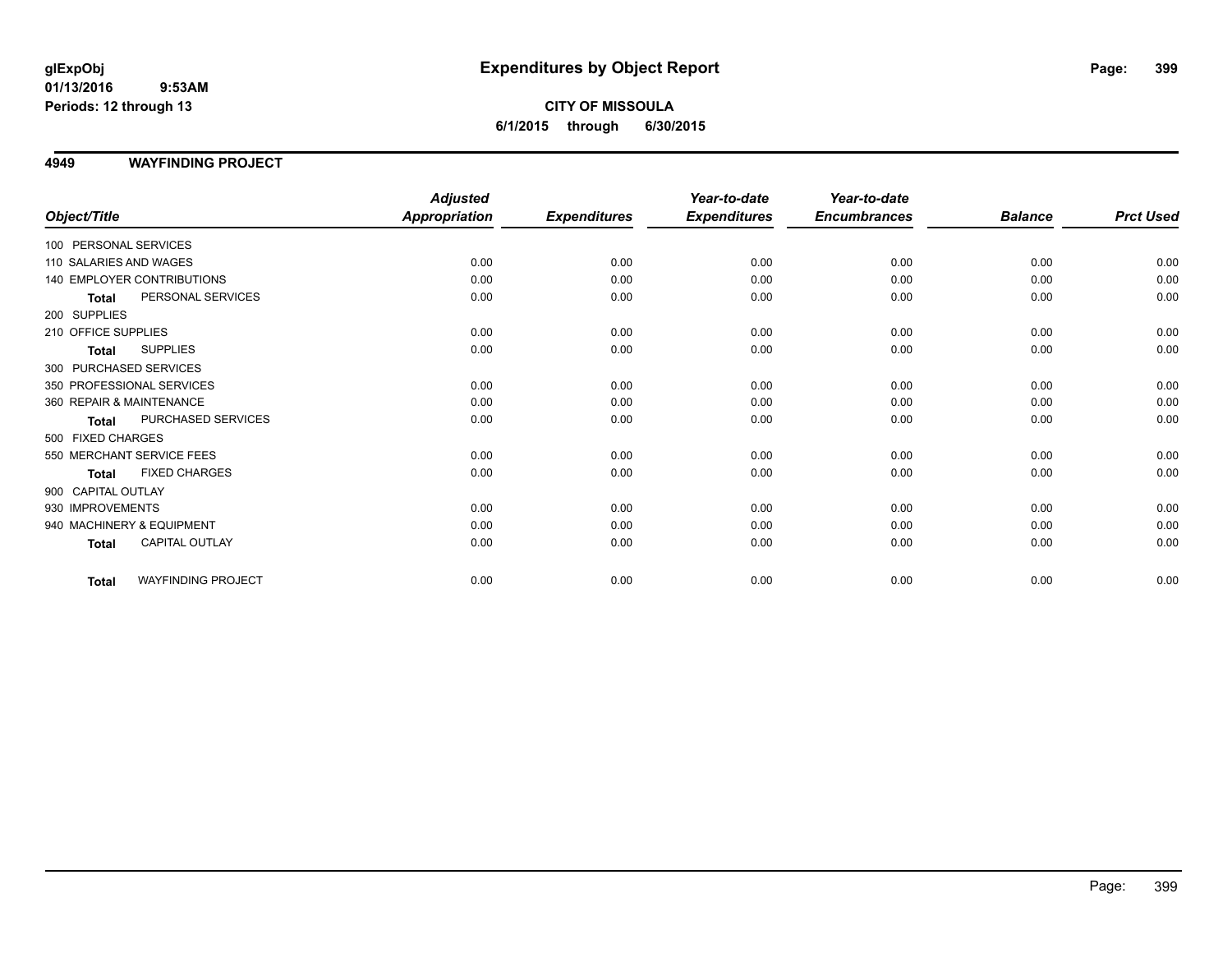### **4990 ARRA ENHANCEMENTS**

**500 N HIGGINS STREETSCAPE**

| Object/Title              |                       | <b>Adjusted</b><br><b>Appropriation</b> | <b>Expenditures</b> | Year-to-date<br><b>Expenditures</b> | Year-to-date<br><b>Encumbrances</b> | <b>Balance</b> | <b>Prct Used</b> |
|---------------------------|-----------------------|-----------------------------------------|---------------------|-------------------------------------|-------------------------------------|----------------|------------------|
| 500 FIXED CHARGES         |                       |                                         |                     |                                     |                                     |                |                  |
| 550 MERCHANT SERVICE FEES |                       | 0.00                                    | 3.28                | 3.28                                | 0.00                                | $-3.28$        | 0.00             |
| <b>Total</b>              | <b>FIXED CHARGES</b>  | 0.00                                    | 3.28                | 3.28                                | 0.00                                | $-3.28$        | 0.00             |
| 900 CAPITAL OUTLAY        |                       |                                         |                     |                                     |                                     |                |                  |
| 930 IMPROVEMENTS          |                       | 0.00                                    | 0.00                | 0.00                                | 0.00                                | 0.00           | 0.00             |
| Total                     | <b>CAPITAL OUTLAY</b> | 0.00                                    | 0.00                | 0.00                                | 0.00                                | 0.00           | 0.00             |
| <b>Total</b>              | N HIGGINS STREETSCAPE | 0.00                                    | 3.28                | 3.28                                | 0.00                                | $-3.28$        | 0.00             |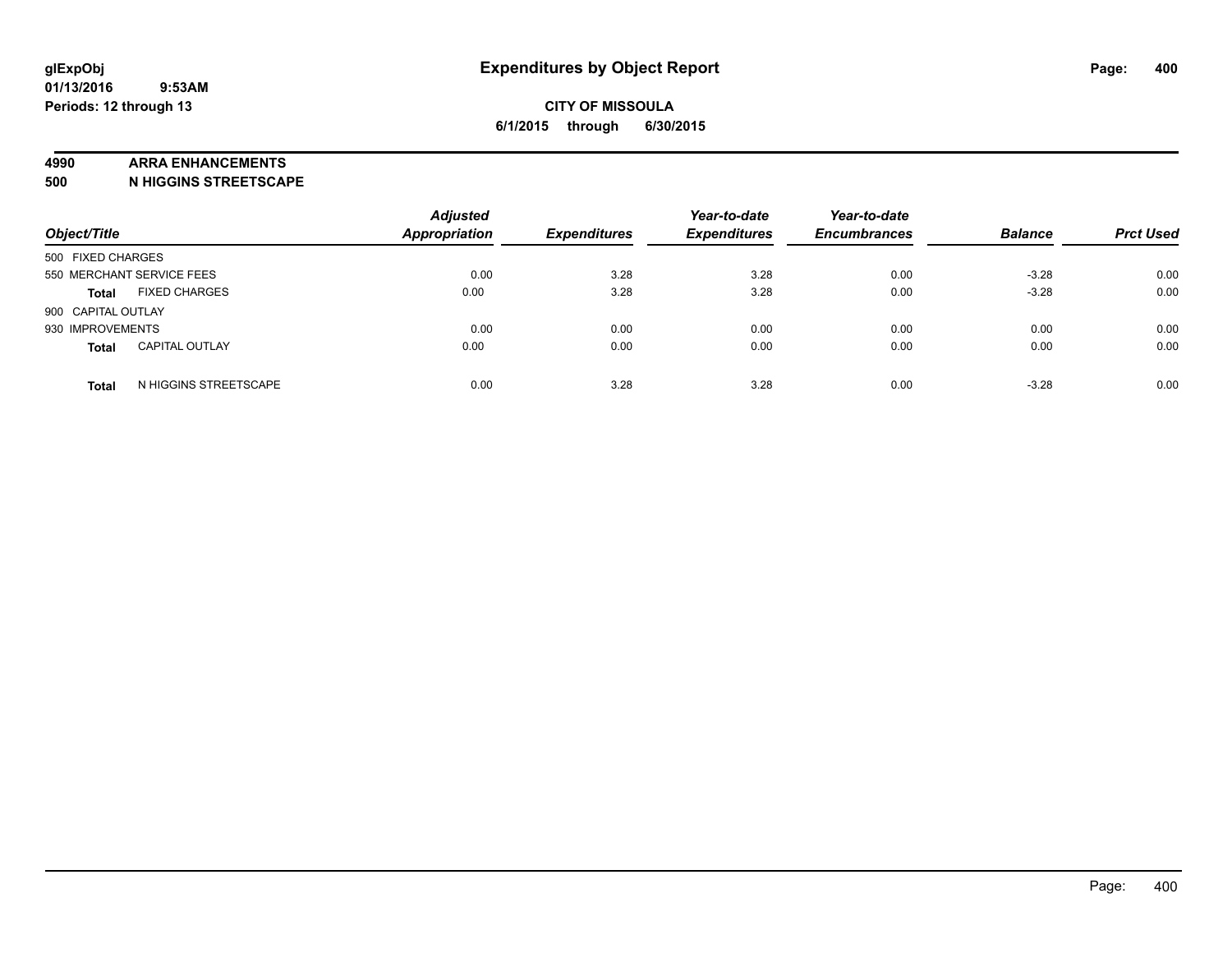### **CITY OF MISSOULA 6/1/2015 through 6/30/2015**

**4990 ARRA ENHANCEMENTS**

**510 CURB RAMPS**

| Object/Title       |                           | <b>Adjusted</b><br><b>Appropriation</b> | <b>Expenditures</b> | Year-to-date<br><b>Expenditures</b> | Year-to-date<br><b>Encumbrances</b> | <b>Balance</b> | <b>Prct Used</b> |
|--------------------|---------------------------|-----------------------------------------|---------------------|-------------------------------------|-------------------------------------|----------------|------------------|
| 500 FIXED CHARGES  |                           |                                         |                     |                                     |                                     |                |                  |
|                    | 550 MERCHANT SERVICE FEES | 0.00                                    | 0.00                | 0.00                                | 0.00                                | 0.00           | 0.00             |
| <b>Total</b>       | <b>FIXED CHARGES</b>      | 0.00                                    | 0.00                | 0.00                                | 0.00                                | 0.00           | 0.00             |
| 900 CAPITAL OUTLAY |                           |                                         |                     |                                     |                                     |                |                  |
| 930 IMPROVEMENTS   |                           | 0.00                                    | 0.00                | 0.00                                | 0.00                                | 0.00           | 0.00             |
| <b>Total</b>       | <b>CAPITAL OUTLAY</b>     | 0.00                                    | 0.00                | 0.00                                | 0.00                                | 0.00           | 0.00             |
| <b>Total</b>       | <b>CURB RAMPS</b>         | 0.00                                    | 0.00                | 0.00                                | 0.00                                | 0.00           | 0.00             |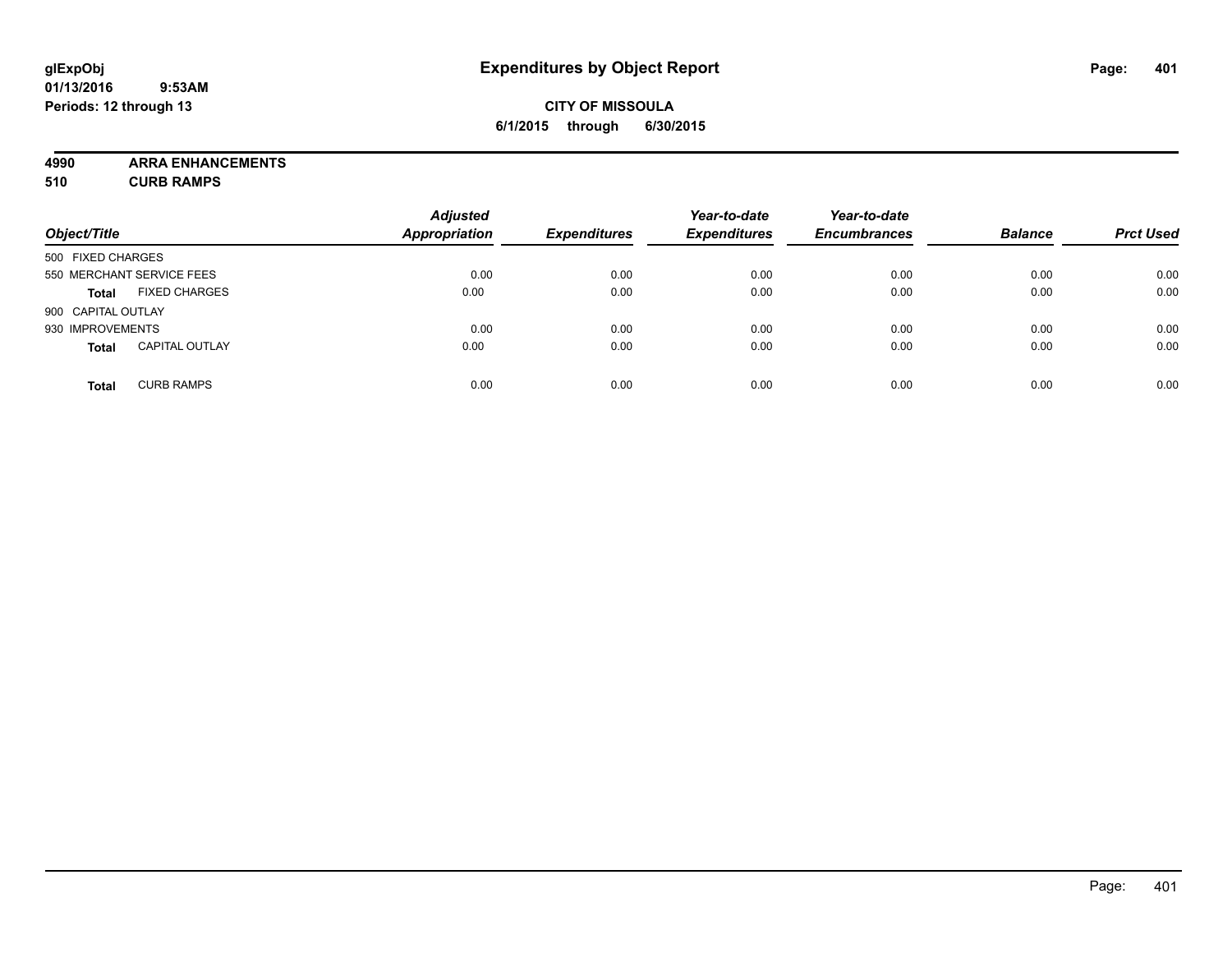#### **4990 ARRA ENHANCEMENTS**

**515 RSNAKE GATEWAY GREENOUGH DRIVE**

| Object/Title       |                                | <b>Adjusted</b><br><b>Appropriation</b> | <b>Expenditures</b> | Year-to-date<br><b>Expenditures</b> | Year-to-date<br><b>Encumbrances</b> | <b>Balance</b> | <b>Prct Used</b> |
|--------------------|--------------------------------|-----------------------------------------|---------------------|-------------------------------------|-------------------------------------|----------------|------------------|
| 500 FIXED CHARGES  |                                |                                         |                     |                                     |                                     |                |                  |
|                    | 550 MERCHANT SERVICE FEES      | 0.00                                    | 0.00                | 0.00                                | 0.00                                | 0.00           | 0.00             |
| <b>Total</b>       | <b>FIXED CHARGES</b>           | 0.00                                    | 0.00                | 0.00                                | 0.00                                | 0.00           | 0.00             |
| 900 CAPITAL OUTLAY |                                |                                         |                     |                                     |                                     |                |                  |
| 930 IMPROVEMENTS   |                                | 0.00                                    | 0.00                | 0.00                                | 0.00                                | 0.00           | 0.00             |
| <b>Total</b>       | <b>CAPITAL OUTLAY</b>          | 0.00                                    | 0.00                | 0.00                                | 0.00                                | 0.00           | 0.00             |
| <b>Total</b>       | RSNAKE GATEWAY GREENOUGH DRIVE | 0.00                                    | 0.00                | 0.00                                | 0.00                                | 0.00           | 0.00             |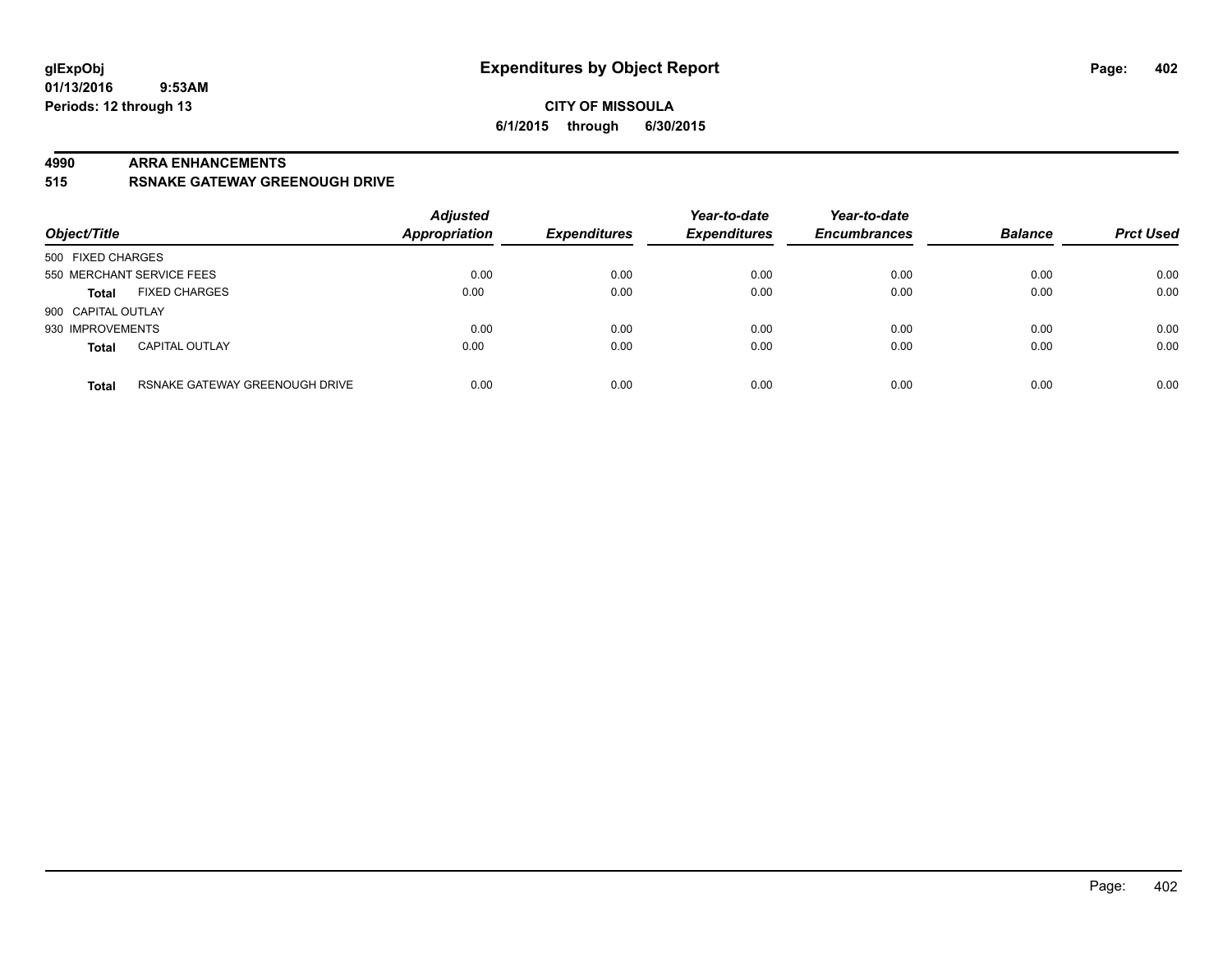### **4990 ARRA ENHANCEMENTS**

| Object/Title                             | <b>Adjusted</b><br>Appropriation | <b>Expenditures</b> | Year-to-date<br><b>Expenditures</b> | Year-to-date<br><b>Encumbrances</b> | <b>Balance</b> | <b>Prct Used</b> |
|------------------------------------------|----------------------------------|---------------------|-------------------------------------|-------------------------------------|----------------|------------------|
| 500 FIXED CHARGES                        |                                  |                     |                                     |                                     |                |                  |
| 550 MERCHANT SERVICE FEES                | 0.00                             | 3.28                | 3.28                                | 0.00                                | $-3.28$        | 0.00             |
| <b>FIXED CHARGES</b><br><b>Total</b>     | 0.00                             | 3.28                | 3.28                                | 0.00                                | $-3.28$        | 0.00             |
| 900 CAPITAL OUTLAY                       |                                  |                     |                                     |                                     |                |                  |
| 930 IMPROVEMENTS                         | 0.00                             | 0.00                | 0.00                                | 0.00                                | 0.00           | 0.00             |
| <b>CAPITAL OUTLAY</b><br><b>Total</b>    | 0.00                             | 0.00                | 0.00                                | 0.00                                | 0.00           | 0.00             |
| <b>ARRA ENHANCEMENTS</b><br><b>Total</b> | 0.00                             | 3.28                | 3.28                                | 0.00                                | $-3.28$        | 0.00             |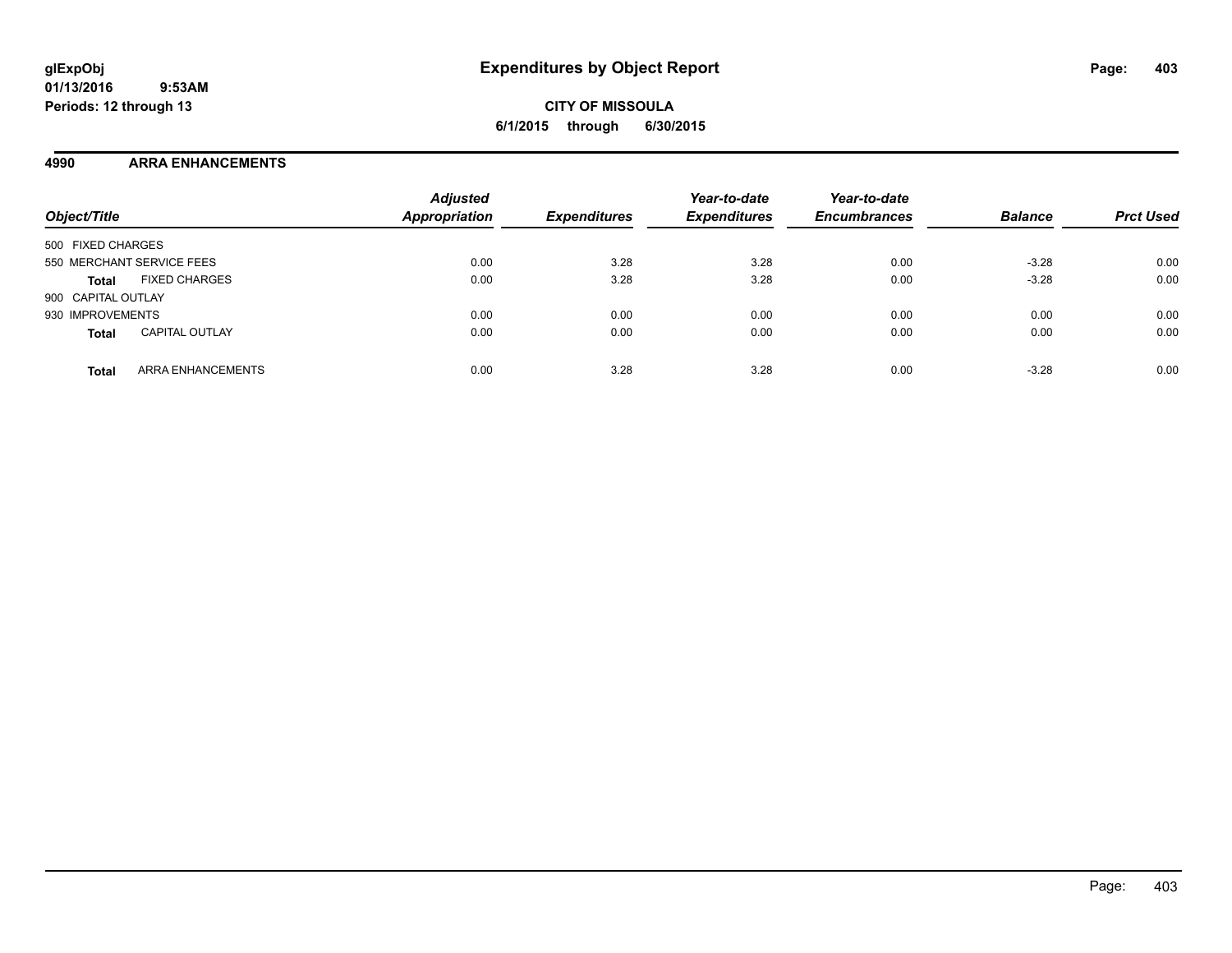#### **4991 ARRA HB645**

**500 N HIGGINS STREETSCAPE**

| Object/Title                          | <b>Adjusted</b><br><b>Appropriation</b> | <b>Expenditures</b> | Year-to-date<br><b>Expenditures</b> | Year-to-date<br><b>Encumbrances</b> | <b>Balance</b> | <b>Prct Used</b> |
|---------------------------------------|-----------------------------------------|---------------------|-------------------------------------|-------------------------------------|----------------|------------------|
| 500 FIXED CHARGES                     |                                         |                     |                                     |                                     |                |                  |
| 550 MERCHANT SERVICE FEES             | 0.00                                    | 31.05               | 31.05                               | 0.00                                | $-31.05$       | 0.00             |
| <b>FIXED CHARGES</b><br><b>Total</b>  | 0.00                                    | 31.05               | 31.05                               | 0.00                                | $-31.05$       | 0.00             |
| 900 CAPITAL OUTLAY                    |                                         |                     |                                     |                                     |                |                  |
| 930 IMPROVEMENTS                      | 0.00                                    | 0.00                | 0.00                                | 0.00                                | 0.00           | 0.00             |
| <b>CAPITAL OUTLAY</b><br><b>Total</b> | 0.00                                    | 0.00                | 0.00                                | 0.00                                | 0.00           | 0.00             |
| N HIGGINS STREETSCAPE<br><b>Total</b> | 0.00                                    | 31.05               | 31.05                               | 0.00                                | $-31.05$       | 0.00             |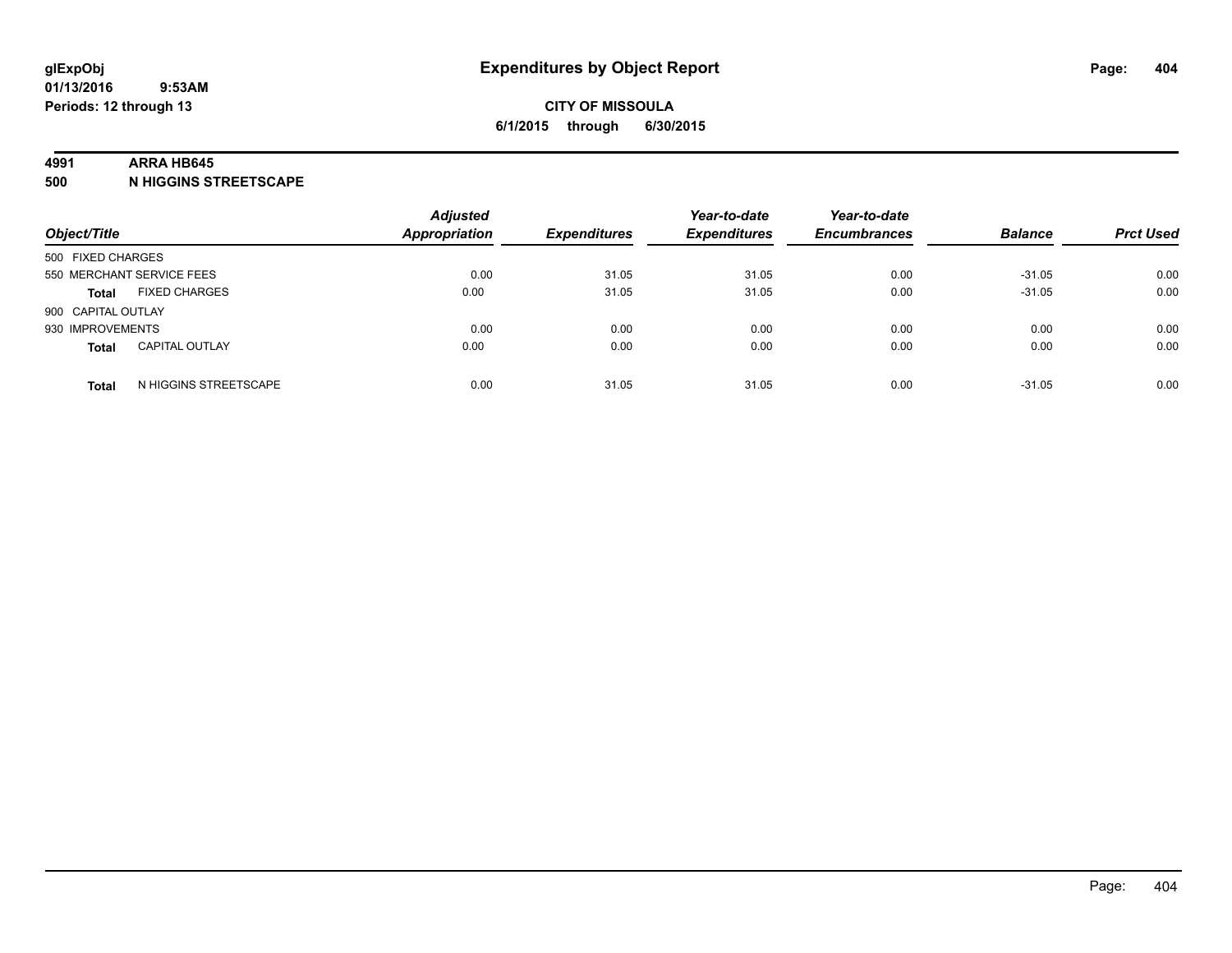### **4991 ARRA HB645**

**520 N HIGGINS PAVING**

| Object/Title       |                           | <b>Adjusted</b><br><b>Appropriation</b> | <b>Expenditures</b> | Year-to-date<br><b>Expenditures</b> | Year-to-date<br><b>Encumbrances</b> | <b>Balance</b> | <b>Prct Used</b> |
|--------------------|---------------------------|-----------------------------------------|---------------------|-------------------------------------|-------------------------------------|----------------|------------------|
| 500 FIXED CHARGES  |                           |                                         |                     |                                     |                                     |                |                  |
|                    | 550 MERCHANT SERVICE FEES | 0.00                                    | 0.00                | 0.00                                | 0.00                                | 0.00           | 0.00             |
| <b>Total</b>       | <b>FIXED CHARGES</b>      | 0.00                                    | 0.00                | 0.00                                | 0.00                                | 0.00           | 0.00             |
| 900 CAPITAL OUTLAY |                           |                                         |                     |                                     |                                     |                |                  |
| 930 IMPROVEMENTS   |                           | 0.00                                    | 0.00                | 0.00                                | 0.00                                | 0.00           | 0.00             |
| <b>Total</b>       | <b>CAPITAL OUTLAY</b>     | 0.00                                    | 0.00                | 0.00                                | 0.00                                | 0.00           | 0.00             |
| <b>Total</b>       | N HIGGINS PAVING          | 0.00                                    | 0.00                | 0.00                                | 0.00                                | 0.00           | 0.00             |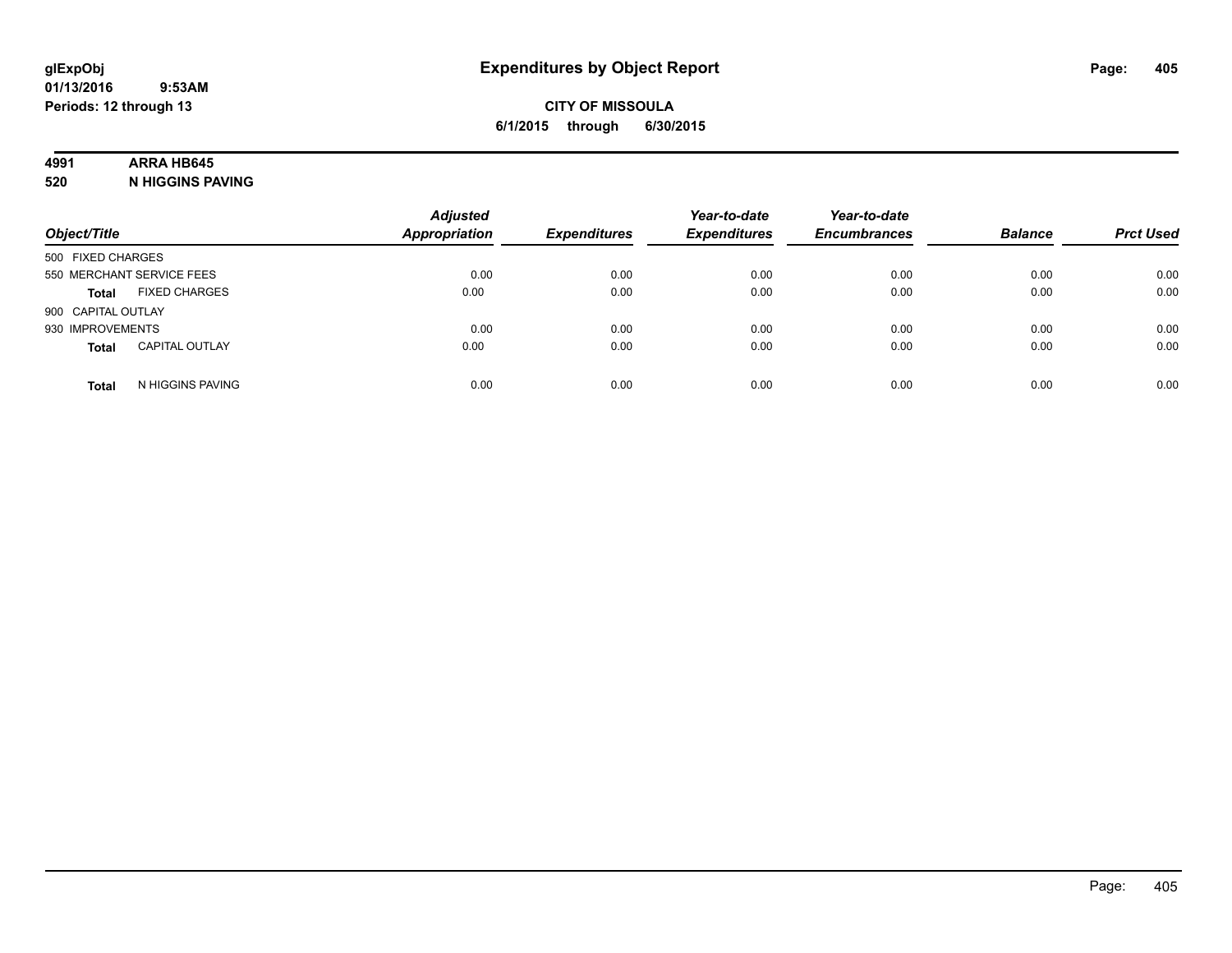### **CITY OF MISSOULA 6/1/2015 through 6/30/2015**

#### **4991 ARRA HB645**

**525 BROOKS ST CURB & SW IMPROVEMENTS**

| Object/Title       |                                 | <b>Adjusted</b><br><b>Appropriation</b> | <b>Expenditures</b> | Year-to-date<br><b>Expenditures</b> | Year-to-date<br><b>Encumbrances</b> | <b>Balance</b> | <b>Prct Used</b> |
|--------------------|---------------------------------|-----------------------------------------|---------------------|-------------------------------------|-------------------------------------|----------------|------------------|
| 500 FIXED CHARGES  |                                 |                                         |                     |                                     |                                     |                |                  |
|                    | 550 MERCHANT SERVICE FEES       | 0.00                                    | 0.00                | 0.00                                | 0.00                                | 0.00           | 0.00             |
| <b>Total</b>       | <b>FIXED CHARGES</b>            | 0.00                                    | 0.00                | 0.00                                | 0.00                                | 0.00           | 0.00             |
| 900 CAPITAL OUTLAY |                                 |                                         |                     |                                     |                                     |                |                  |
| 930 IMPROVEMENTS   |                                 | 0.00                                    | 0.00                | 0.00                                | 0.00                                | 0.00           | 0.00             |
| <b>Total</b>       | <b>CAPITAL OUTLAY</b>           | 0.00                                    | 0.00                | 0.00                                | 0.00                                | 0.00           | 0.00             |
| <b>Total</b>       | BROOKS ST CURB & SW IMPROVEMENT | 0.00                                    | 0.00                | 0.00                                | 0.00                                | 0.00           | 0.00             |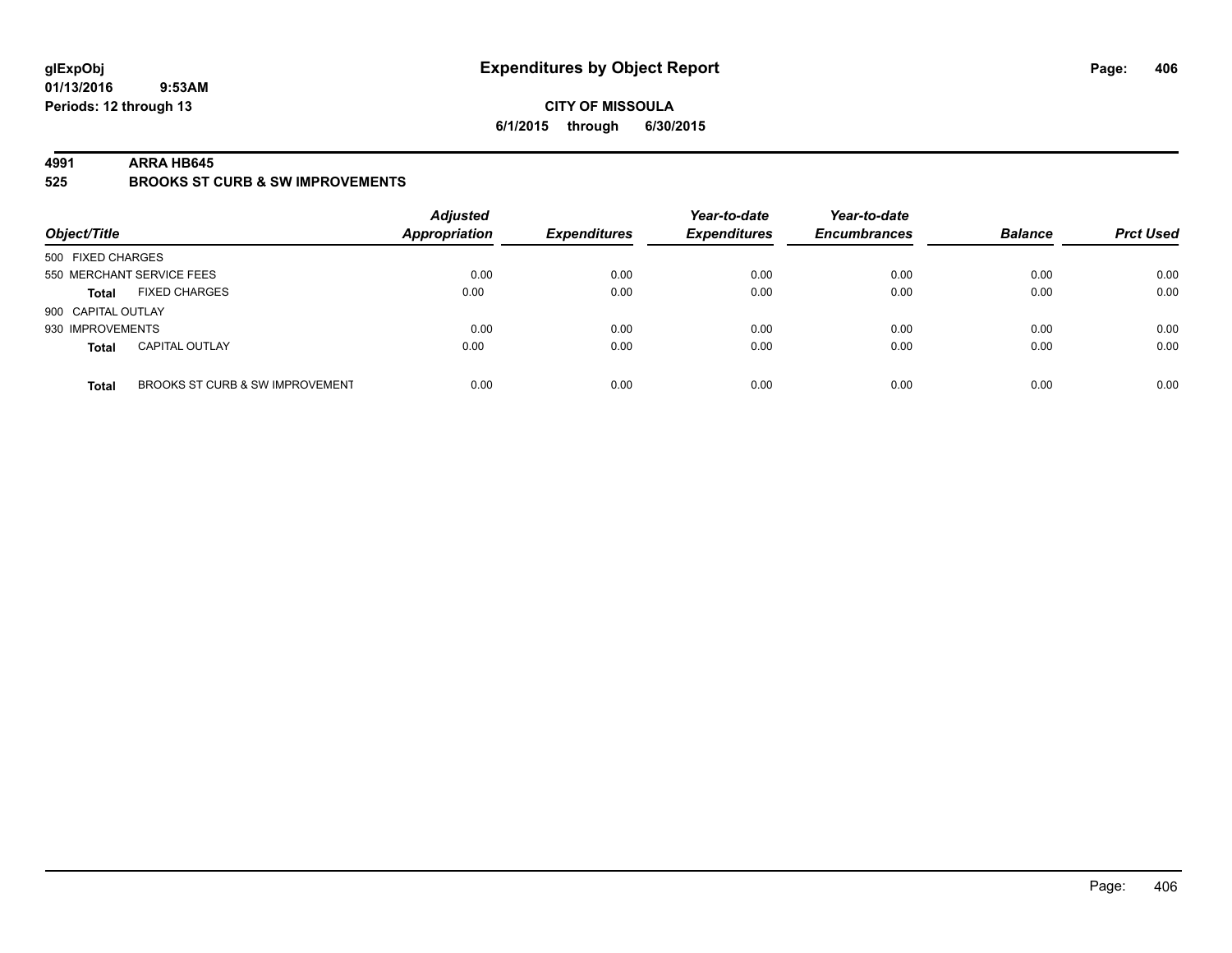# **4991 ARRA HB645**

**530 CURB RAMPS**

|              |                                   | <b>Adjusted</b>      |                     | Year-to-date        | Year-to-date        |                |                  |
|--------------|-----------------------------------|----------------------|---------------------|---------------------|---------------------|----------------|------------------|
| Object/Title |                                   | <b>Appropriation</b> | <b>Expenditures</b> | <b>Expenditures</b> | <b>Encumbrances</b> | <b>Balance</b> | <b>Prct Used</b> |
|              | 100 PERSONAL SERVICES             |                      |                     |                     |                     |                |                  |
|              | 140 EMPLOYER CONTRIBUTIONS        | 0.00                 | 0.00                | 0.00                | 0.00                | 0.00           | 0.00             |
|              | PERSONAL SERVICES<br><b>Total</b> | 0.00                 | 0.00                | 0.00                | 0.00                | 0.00           | 0.00             |
|              | 500 FIXED CHARGES                 |                      |                     |                     |                     |                |                  |
|              | 550 MERCHANT SERVICE FEES         | 0.00                 | 0.00                | 0.00                | 0.00                | 0.00           | 0.00             |
|              | <b>FIXED CHARGES</b><br>Total     | 0.00                 | 0.00                | 0.00                | 0.00                | 0.00           | 0.00             |
|              | 900 CAPITAL OUTLAY                |                      |                     |                     |                     |                |                  |
|              | 930 IMPROVEMENTS                  | 0.00                 | 0.00                | 0.00                | 0.00                | 0.00           | 0.00             |
|              | <b>CAPITAL OUTLAY</b><br>Total    | 0.00                 | 0.00                | 0.00                | 0.00                | 0.00           | 0.00             |
|              | <b>CURB RAMPS</b><br><b>Total</b> | 0.00                 | 0.00                | 0.00                | 0.00                | 0.00           | 0.00             |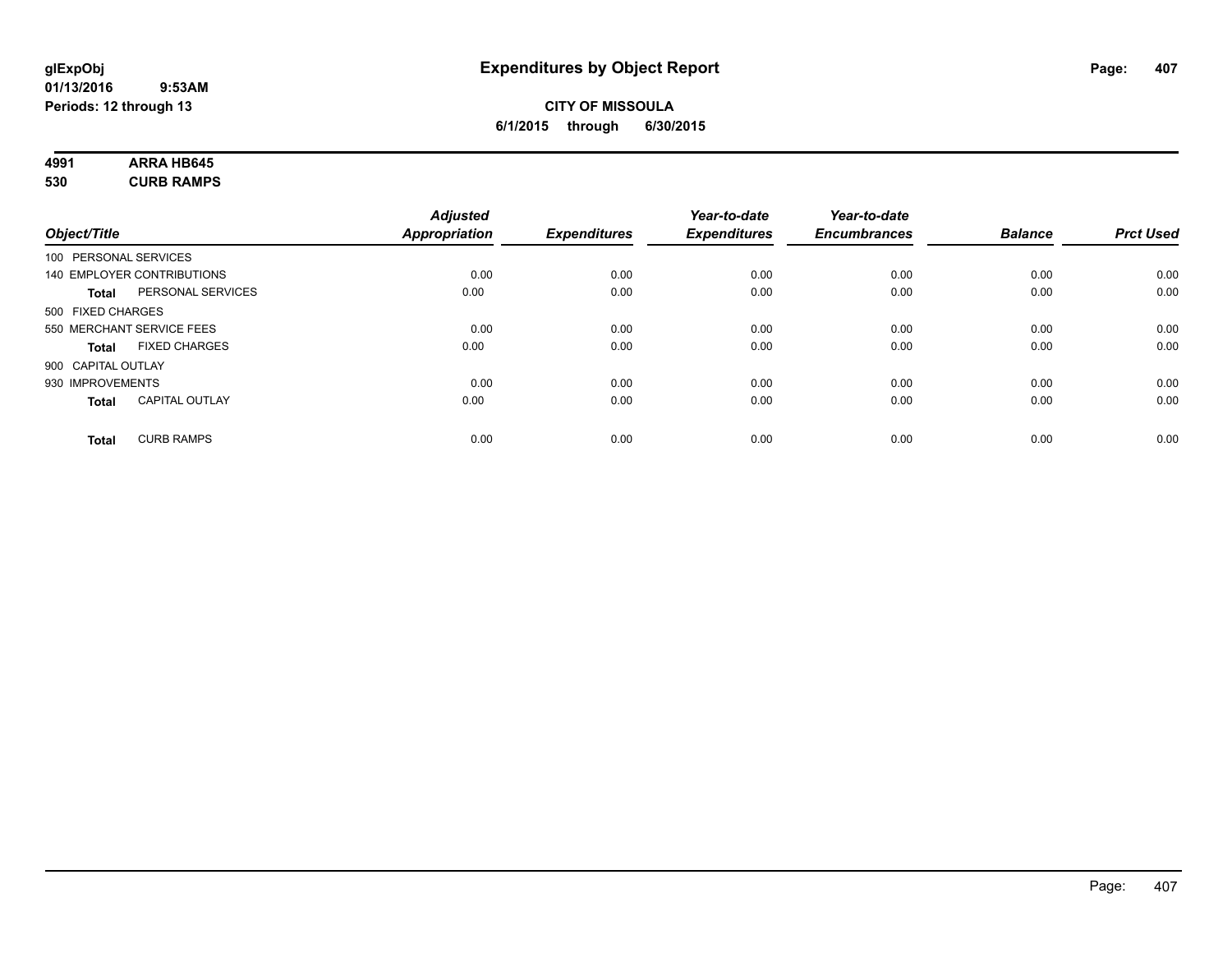### **CITY OF MISSOULA 6/1/2015 through 6/30/2015**

#### **4991 ARRA HB645**

**535 PARKS PLAYGROUND INSTALLS**

| Object/Title                              | <b>Adjusted</b><br><b>Appropriation</b> | <b>Expenditures</b> | Year-to-date<br><b>Expenditures</b> | Year-to-date<br><b>Encumbrances</b> | <b>Balance</b> | <b>Prct Used</b> |
|-------------------------------------------|-----------------------------------------|---------------------|-------------------------------------|-------------------------------------|----------------|------------------|
|                                           |                                         |                     |                                     |                                     |                |                  |
| 100 PERSONAL SERVICES                     |                                         |                     |                                     |                                     |                |                  |
| 110 SALARIES AND WAGES                    | 0.00                                    | 0.00                | 0.00                                | 0.00                                | 0.00           | 0.00             |
| 120 OVERTIME/TERMINATION                  | 0.00                                    | 0.00                | 0.00                                | 0.00                                | 0.00           | 0.00             |
| 140 EMPLOYER CONTRIBUTIONS                | 0.00                                    | 0.00                | 0.00                                | 0.00                                | 0.00           | 0.00             |
| PERSONAL SERVICES<br><b>Total</b>         | 0.00                                    | 0.00                | 0.00                                | 0.00                                | 0.00           | 0.00             |
| 500 FIXED CHARGES                         |                                         |                     |                                     |                                     |                |                  |
| 550 MERCHANT SERVICE FEES                 | 0.00                                    | 0.00                | 0.00                                | 0.00                                | 0.00           | 0.00             |
| <b>FIXED CHARGES</b><br><b>Total</b>      | 0.00                                    | 0.00                | 0.00                                | 0.00                                | 0.00           | 0.00             |
| 900 CAPITAL OUTLAY                        |                                         |                     |                                     |                                     |                |                  |
| 930 IMPROVEMENTS                          | 0.00                                    | 0.00                | 0.00                                | 0.00                                | 0.00           | 0.00             |
| <b>CAPITAL OUTLAY</b><br><b>Total</b>     | 0.00                                    | 0.00                | 0.00                                | 0.00                                | 0.00           | 0.00             |
| PARKS PLAYGROUND INSTALLS<br><b>Total</b> | 0.00                                    | 0.00                | 0.00                                | 0.00                                | 0.00           | 0.00             |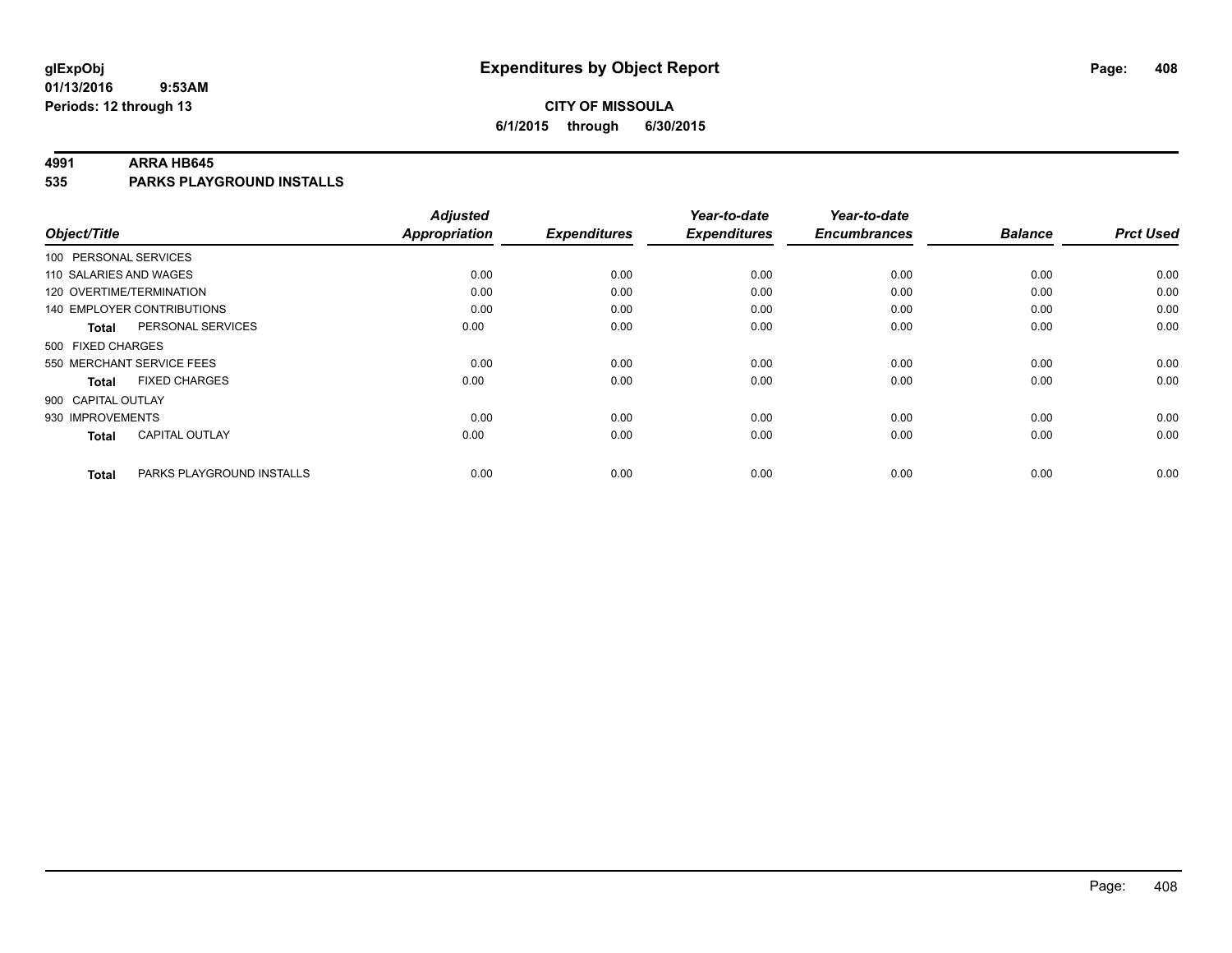#### **4991 ARRA HB645**

**540 GREENOUGH PARK BRIDGE**

| Object/Title       |                              | <b>Adjusted</b><br><b>Appropriation</b> | <b>Expenditures</b> | Year-to-date<br><b>Expenditures</b> | Year-to-date<br><b>Encumbrances</b> | <b>Balance</b> | <b>Prct Used</b> |
|--------------------|------------------------------|-----------------------------------------|---------------------|-------------------------------------|-------------------------------------|----------------|------------------|
|                    | 100 PERSONAL SERVICES        |                                         |                     |                                     |                                     |                |                  |
|                    | 120 OVERTIME/TERMINATION     | 0.00                                    | 0.00                | 0.00                                | 0.00                                | 0.00           | 0.00             |
|                    | 140 EMPLOYER CONTRIBUTIONS   | 0.00                                    | 0.00                | 0.00                                | 0.00                                | 0.00           | 0.00             |
| Total              | PERSONAL SERVICES            | 0.00                                    | 0.00                | 0.00                                | 0.00                                | 0.00           | 0.00             |
| 500 FIXED CHARGES  |                              |                                         |                     |                                     |                                     |                |                  |
|                    | 550 MERCHANT SERVICE FEES    | 0.00                                    | 0.00                | 0.00                                | 0.00                                | 0.00           | 0.00             |
| <b>Total</b>       | <b>FIXED CHARGES</b>         | 0.00                                    | 0.00                | 0.00                                | 0.00                                | 0.00           | 0.00             |
| 900 CAPITAL OUTLAY |                              |                                         |                     |                                     |                                     |                |                  |
| 930 IMPROVEMENTS   |                              | 0.00                                    | 0.00                | 0.00                                | 0.00                                | 0.00           | 0.00             |
| <b>Total</b>       | <b>CAPITAL OUTLAY</b>        | 0.00                                    | 0.00                | 0.00                                | 0.00                                | 0.00           | 0.00             |
| <b>Total</b>       | <b>GREENOUGH PARK BRIDGE</b> | 0.00                                    | 0.00                | 0.00                                | 0.00                                | 0.00           | 0.00             |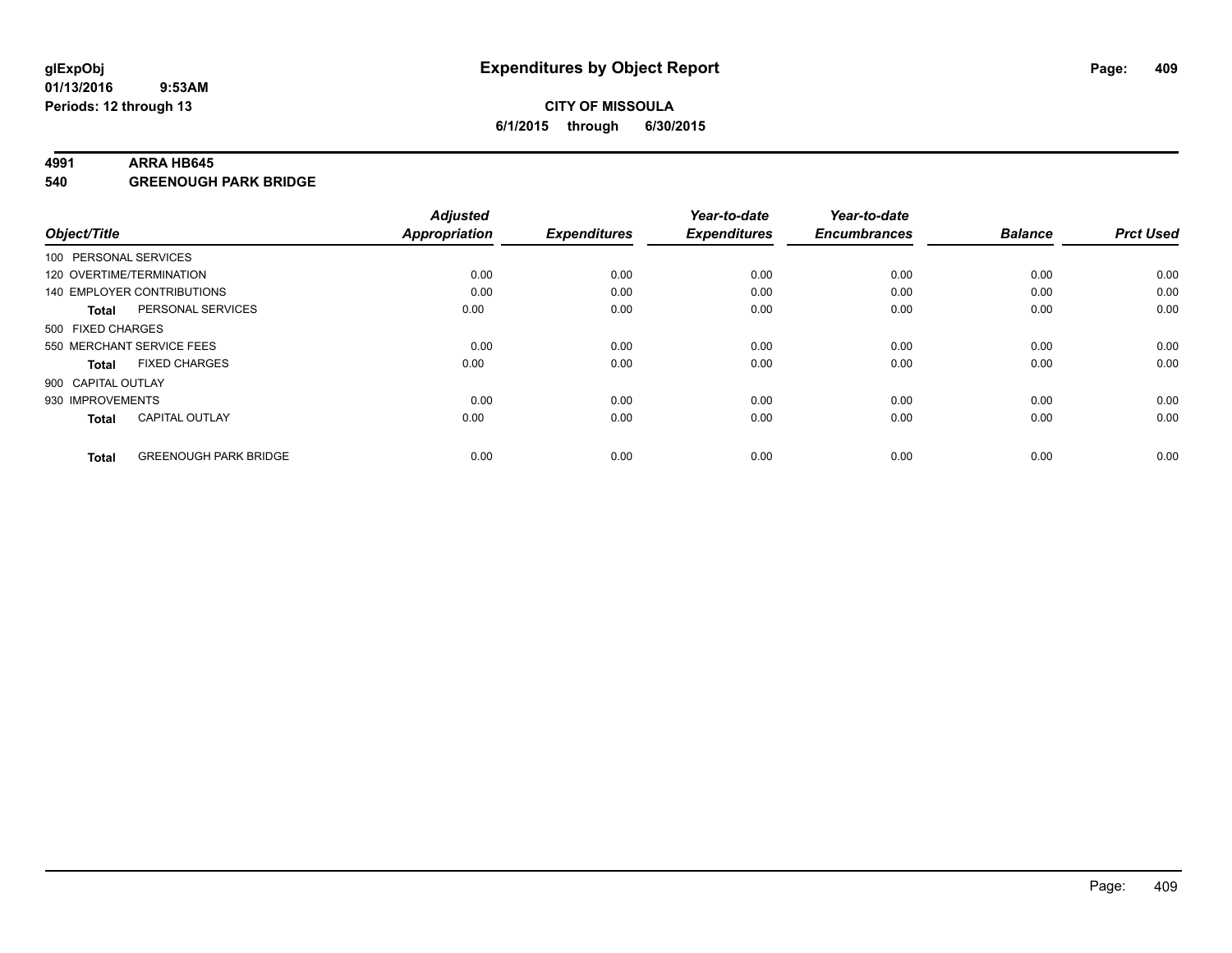**4991 ARRA HB645**

|                           |                                   | <b>Adjusted</b> |                     | Year-to-date        | Year-to-date        |                |                  |
|---------------------------|-----------------------------------|-----------------|---------------------|---------------------|---------------------|----------------|------------------|
| Object/Title              |                                   | Appropriation   | <b>Expenditures</b> | <b>Expenditures</b> | <b>Encumbrances</b> | <b>Balance</b> | <b>Prct Used</b> |
| 100 PERSONAL SERVICES     |                                   |                 |                     |                     |                     |                |                  |
| 110 SALARIES AND WAGES    |                                   | 0.00            | 0.00                | 0.00                | 0.00                | 0.00           | 0.00             |
| 120 OVERTIME/TERMINATION  |                                   | 0.00            | 0.00                | 0.00                | 0.00                | 0.00           | 0.00             |
|                           | <b>140 EMPLOYER CONTRIBUTIONS</b> | 0.00            | 0.00                | 0.00                | 0.00                | 0.00           | 0.00             |
| Total                     | PERSONAL SERVICES                 | 0.00            | 0.00                | 0.00                | 0.00                | 0.00           | 0.00             |
| 500 FIXED CHARGES         |                                   |                 |                     |                     |                     |                |                  |
| 550 MERCHANT SERVICE FEES |                                   | 0.00            | 31.05               | 31.05               | 0.00                | $-31.05$       | 0.00             |
| Total                     | <b>FIXED CHARGES</b>              | 0.00            | 31.05               | 31.05               | 0.00                | $-31.05$       | 0.00             |
| 900 CAPITAL OUTLAY        |                                   |                 |                     |                     |                     |                |                  |
| 930 IMPROVEMENTS          |                                   | 0.00            | 0.00                | 0.00                | 0.00                | 0.00           | 0.00             |
| Total                     | <b>CAPITAL OUTLAY</b>             | 0.00            | 0.00                | 0.00                | 0.00                | 0.00           | 0.00             |
| <b>Total</b>              | ARRA HB645                        | 0.00            | 31.05               | 31.05               | 0.00                | $-31.05$       | 0.00             |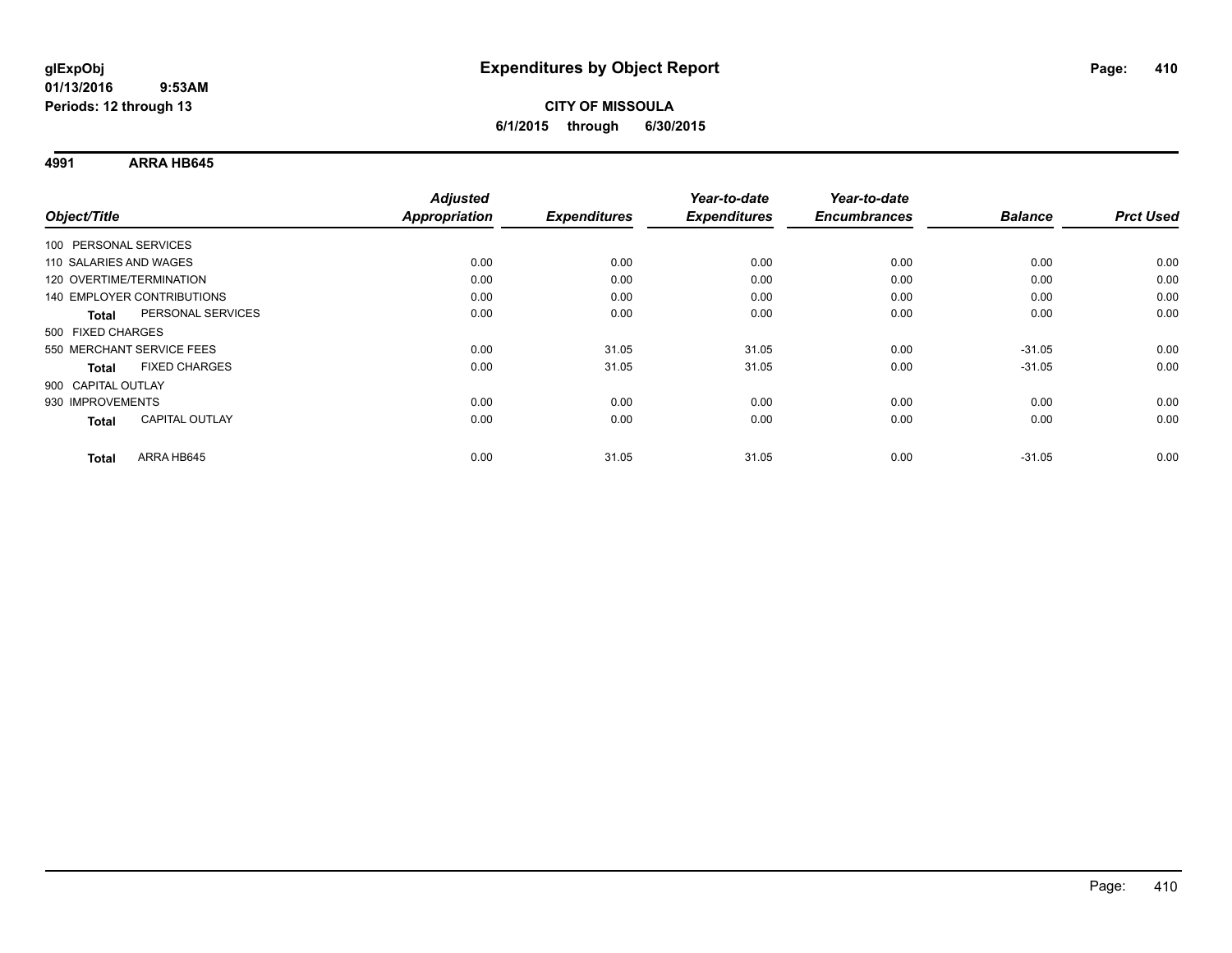**4992 WFL MILLER CREEK ROAD**

**390 NON-DEPARTMENTAL**

| Object/Title       |                           | <b>Adjusted</b><br>Appropriation | <b>Expenditures</b> | Year-to-date<br><b>Expenditures</b> | Year-to-date<br><b>Encumbrances</b> | <b>Balance</b> | <b>Prct Used</b> |
|--------------------|---------------------------|----------------------------------|---------------------|-------------------------------------|-------------------------------------|----------------|------------------|
| 500 FIXED CHARGES  |                           |                                  |                     |                                     |                                     |                |                  |
|                    | 550 MERCHANT SERVICE FEES | 0.00                             | 0.04                | 0.04                                | 0.00                                | $-0.04$        | 0.00             |
| <b>Total</b>       | <b>FIXED CHARGES</b>      | 0.00                             | 0.04                | 0.04                                | 0.00                                | $-0.04$        | 0.00             |
| 900 CAPITAL OUTLAY |                           |                                  |                     |                                     |                                     |                |                  |
| 930 IMPROVEMENTS   |                           | 0.00                             | 0.00                | 0.00                                | 0.00                                | 0.00           | 0.00             |
| <b>Total</b>       | <b>CAPITAL OUTLAY</b>     | 0.00                             | 0.00                | 0.00                                | 0.00                                | 0.00           | 0.00             |
| <b>Total</b>       | NON-DEPARTMENTAL          | 0.00                             | 0.04                | 0.04                                | 0.00                                | $-0.04$        | 0.00             |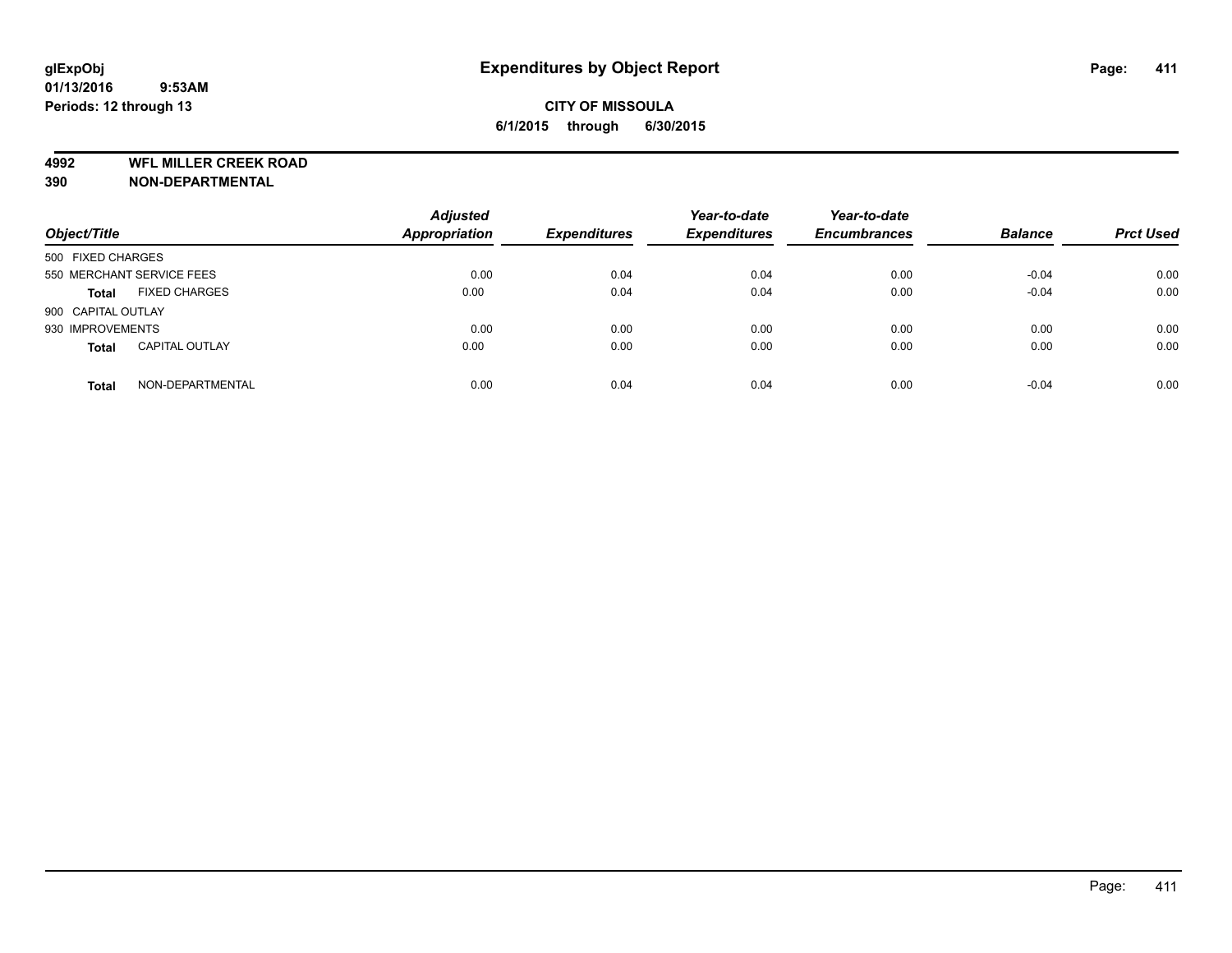### **4992 WFL MILLER CREEK ROAD**

| Object/Title                          | <b>Adjusted</b><br>Appropriation | <b>Expenditures</b> | Year-to-date<br><b>Expenditures</b> | Year-to-date<br><b>Encumbrances</b> | <b>Balance</b> | <b>Prct Used</b> |
|---------------------------------------|----------------------------------|---------------------|-------------------------------------|-------------------------------------|----------------|------------------|
| 500 FIXED CHARGES                     |                                  |                     |                                     |                                     |                |                  |
| 550 MERCHANT SERVICE FEES             | 0.00                             | 0.04                | 0.04                                | 0.00                                | $-0.04$        | 0.00             |
| <b>FIXED CHARGES</b><br><b>Total</b>  | 0.00                             | 0.04                | 0.04                                | 0.00                                | $-0.04$        | 0.00             |
| 900 CAPITAL OUTLAY                    |                                  |                     |                                     |                                     |                |                  |
| 930 IMPROVEMENTS                      | 0.00                             | 0.00                | 0.00                                | 0.00                                | 0.00           | 0.00             |
| <b>CAPITAL OUTLAY</b><br><b>Total</b> | 0.00                             | 0.00                | 0.00                                | 0.00                                | 0.00           | 0.00             |
| WFL MILLER CREEK ROAD<br><b>Total</b> | 0.00                             | 0.04                | 0.04                                | 0.00                                | $-0.04$        | 0.00             |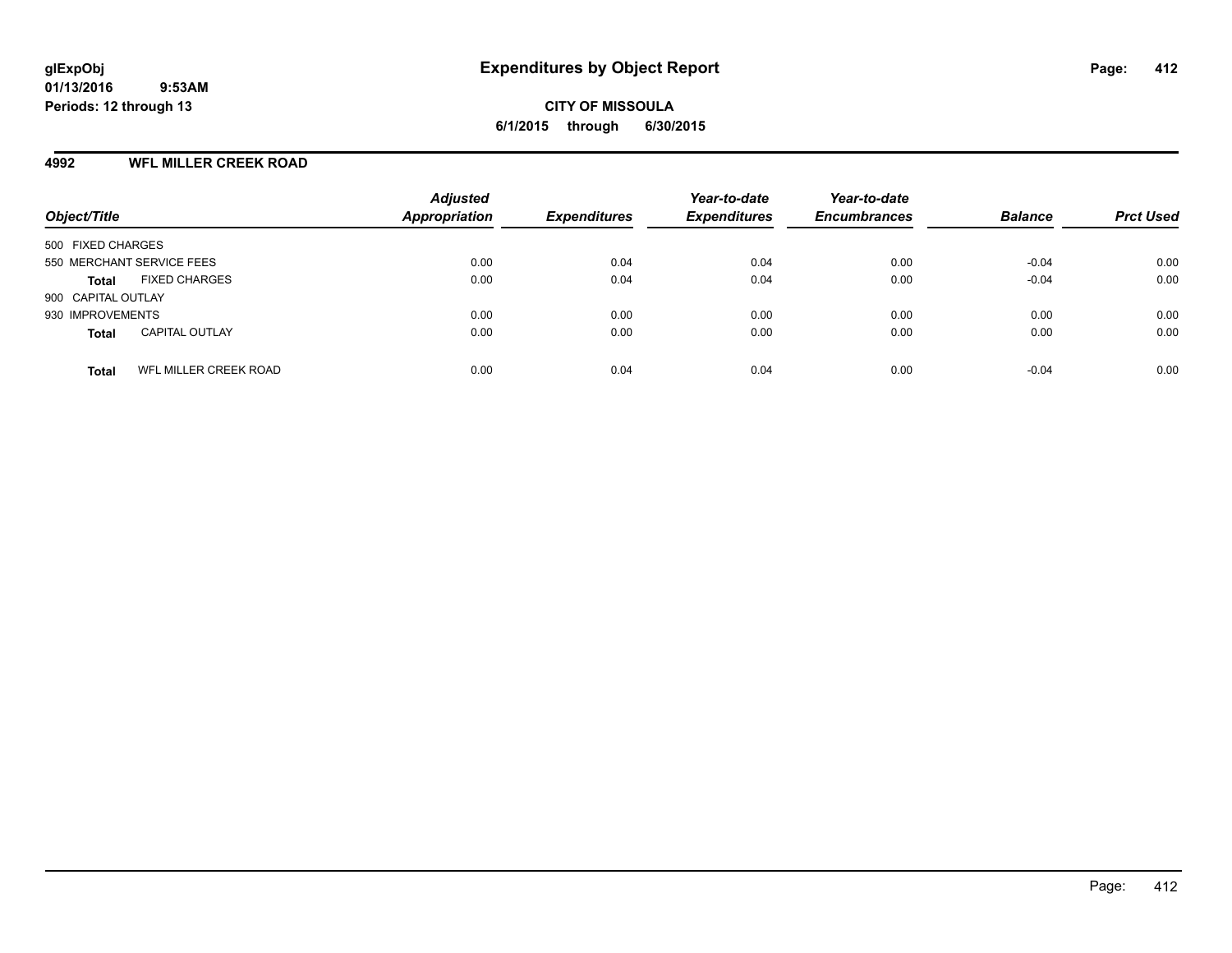### **CITY OF MISSOULA 6/1/2015 through 6/30/2015**

#### **4993 WESTERN FEDERAL LANDS**

#### **280 PUBLIC WORKS ADMIN/ENGINEERING**

| Object/Title           |                                   | <b>Adjusted</b><br><b>Appropriation</b> | <b>Expenditures</b> | Year-to-date<br><b>Expenditures</b> | Year-to-date<br><b>Encumbrances</b> | <b>Balance</b> | <b>Prct Used</b> |
|------------------------|-----------------------------------|-----------------------------------------|---------------------|-------------------------------------|-------------------------------------|----------------|------------------|
|                        |                                   |                                         |                     |                                     |                                     |                |                  |
| 100 PERSONAL SERVICES  |                                   |                                         |                     |                                     |                                     |                |                  |
| 110 SALARIES AND WAGES |                                   | 0.00                                    | 0.00                | 589.95                              | 0.00                                | $-589.95$      | 0.00             |
|                        | <b>140 EMPLOYER CONTRIBUTIONS</b> | 0.00                                    | 0.00                | 43.77                               | 0.00                                | $-43.77$       | 0.00             |
| <b>Total</b>           | PERSONAL SERVICES                 | 0.00                                    | 0.00                | 633.72                              | 0.00                                | $-633.72$      | 0.00             |
|                        | 300 PURCHASED SERVICES            |                                         |                     |                                     |                                     |                |                  |
|                        | 350 PROFESSIONAL SERVICES         | 0.00                                    | 0.00                | 0.00                                | 0.00                                | 0.00           | 0.00             |
| <b>Total</b>           | PURCHASED SERVICES                | 0.00                                    | 0.00                | 0.00                                | 0.00                                | 0.00           | 0.00             |
| 500 FIXED CHARGES      |                                   |                                         |                     |                                     |                                     |                |                  |
|                        | 550 MERCHANT SERVICE FEES         | 0.00                                    | 23.34               | 23.34                               | 0.00                                | $-23.34$       | 0.00             |
| <b>Total</b>           | <b>FIXED CHARGES</b>              | 0.00                                    | 23.34               | 23.34                               | 0.00                                | $-23.34$       | 0.00             |
| 900 CAPITAL OUTLAY     |                                   |                                         |                     |                                     |                                     |                |                  |
| 930 IMPROVEMENTS       |                                   | 0.00                                    | 0.00                | 60,757.21                           | 0.00                                | $-60,757.21$   | 0.00             |
| Total                  | <b>CAPITAL OUTLAY</b>             | 0.00                                    | 0.00                | 60,757.21                           | 0.00                                | $-60,757.21$   | 0.00             |
| <b>Total</b>           | PUBLIC WORKS ADMIN/ENGINEERING    | 0.00                                    | 23.34               | 61,414.27                           | 0.00                                | $-61,414.27$   | 0.00             |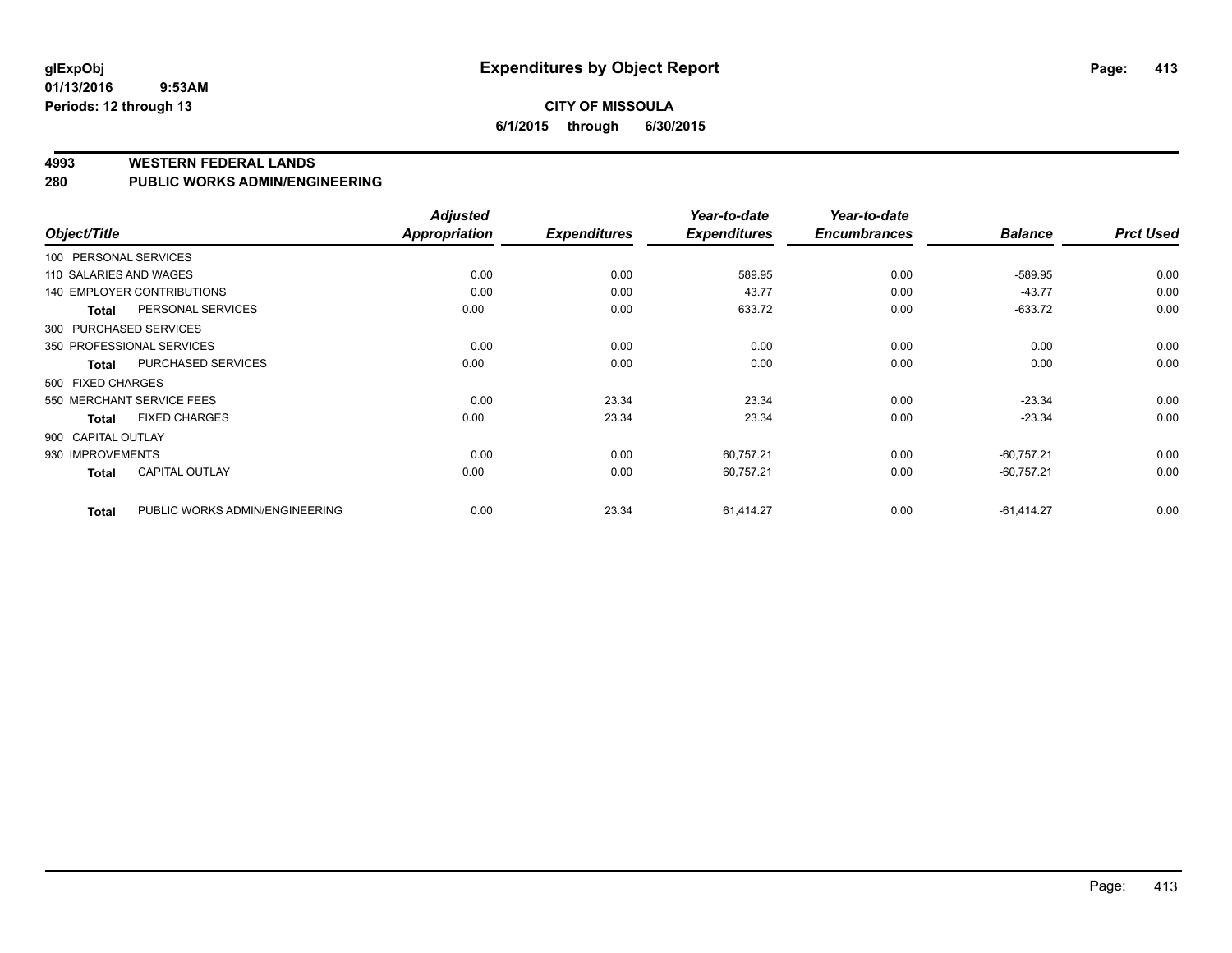### **CITY OF MISSOULA 6/1/2015 through 6/30/2015**

### **4993 WESTERN FEDERAL LANDS**

| Object/Title           |                                   | <b>Adjusted</b><br>Appropriation | <b>Expenditures</b> | Year-to-date<br><b>Expenditures</b> | Year-to-date<br><b>Encumbrances</b> | <b>Balance</b> | <b>Prct Used</b> |
|------------------------|-----------------------------------|----------------------------------|---------------------|-------------------------------------|-------------------------------------|----------------|------------------|
| 100 PERSONAL SERVICES  |                                   |                                  |                     |                                     |                                     |                |                  |
| 110 SALARIES AND WAGES |                                   | 0.00                             | 0.00                | 589.95                              | 0.00                                | $-589.95$      | 0.00             |
|                        | <b>140 EMPLOYER CONTRIBUTIONS</b> | 0.00                             | 0.00                | 43.77                               | 0.00                                | $-43.77$       | 0.00             |
| <b>Total</b>           | PERSONAL SERVICES                 | 0.00                             | 0.00                | 633.72                              | 0.00                                | $-633.72$      | 0.00             |
| 300 PURCHASED SERVICES |                                   |                                  |                     |                                     |                                     |                |                  |
|                        | 350 PROFESSIONAL SERVICES         | 0.00                             | 0.00                | 0.00                                | 0.00                                | 0.00           | 0.00             |
| <b>Total</b>           | PURCHASED SERVICES                | 0.00                             | 0.00                | 0.00                                | 0.00                                | 0.00           | 0.00             |
| 500 FIXED CHARGES      |                                   |                                  |                     |                                     |                                     |                |                  |
|                        | 550 MERCHANT SERVICE FEES         | 0.00                             | 23.34               | 23.34                               | 0.00                                | $-23.34$       | 0.00             |
| <b>Total</b>           | <b>FIXED CHARGES</b>              | 0.00                             | 23.34               | 23.34                               | 0.00                                | $-23.34$       | 0.00             |
| 900 CAPITAL OUTLAY     |                                   |                                  |                     |                                     |                                     |                |                  |
| 930 IMPROVEMENTS       |                                   | 0.00                             | 0.00                | 60,757.21                           | 0.00                                | $-60,757.21$   | 0.00             |
| Total                  | <b>CAPITAL OUTLAY</b>             | 0.00                             | 0.00                | 60,757.21                           | 0.00                                | $-60,757.21$   | 0.00             |
| <b>Total</b>           | <b>WESTERN FEDERAL LANDS</b>      | 0.00                             | 23.34               | 61,414.27                           | 0.00                                | $-61,414.27$   | 0.00             |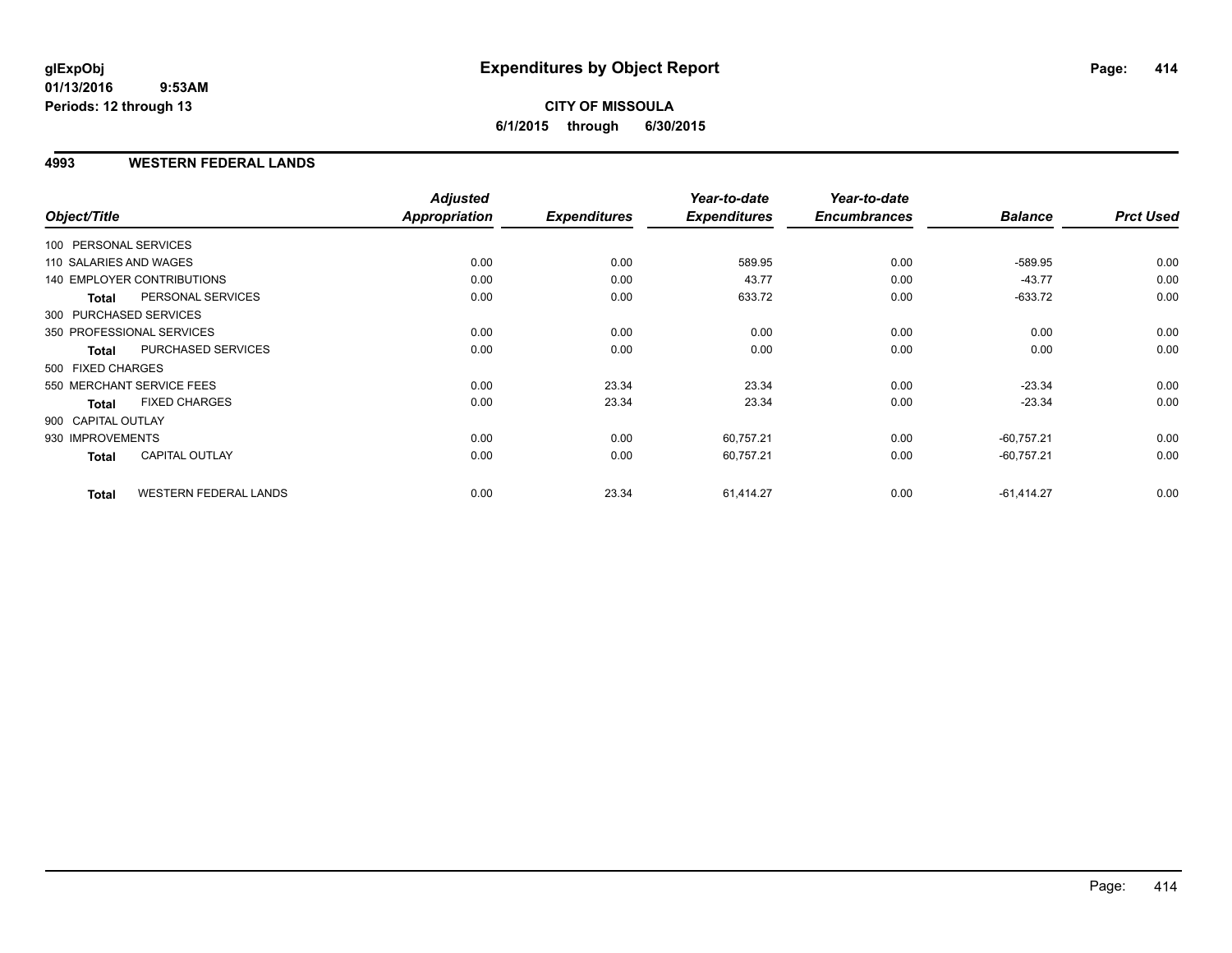#### **5020 CIVIC STADIUM**

**395 PARKING COMMISSION**

| Object/Title                |                      | <b>Adjusted</b><br><b>Appropriation</b> | <b>Expenditures</b> | Year-to-date<br><b>Expenditures</b> | Year-to-date<br><b>Encumbrances</b> | <b>Balance</b> | <b>Prct Used</b> |
|-----------------------------|----------------------|-----------------------------------------|---------------------|-------------------------------------|-------------------------------------|----------------|------------------|
|                             |                      |                                         |                     |                                     |                                     |                |                  |
| 500 FIXED CHARGES           |                      |                                         |                     |                                     |                                     |                |                  |
| 500 FIXED CHARGES           |                      | 3,000.00                                | 0.00                | 0.00                                | 0.00                                | 3,000.00       | 0.00             |
| 550 MERCHANT SERVICE FEES   |                      | 0.00                                    | 0.00                | 0.00                                | 0.00                                | 0.00           | 0.00             |
| <b>Total</b>                | <b>FIXED CHARGES</b> | 3,000.00                                | 0.00                | 0.00                                | 0.00                                | 3,000.00       | 0.00             |
| 600 DEBT SERVICE            |                      |                                         |                     |                                     |                                     |                |                  |
| 610 PRINCIPAL               |                      | 33,420.00                               | 0.00                | 0.00                                | 0.00                                | 33,420.00      | 0.00             |
| 620 INTEREST / SERVICE FEES |                      | 83,580.00                               | 80,646.87           | 81,196.87                           | 0.00                                | 2,383.13       | 97.15            |
| <b>Total</b>                | <b>DEBT SERVICE</b>  | 117,000.00                              | 80,646.87           | 81,196.87                           | 0.00                                | 35,803.13      | 69.40            |
| 800 OTHER OBJECTS           |                      |                                         |                     |                                     |                                     |                |                  |
| 830 DEPRECIATION            |                      | 0.00                                    | 118,500.00          | 118,500.00                          | 0.00                                | $-118,500.00$  | 0.00             |
| <b>Total</b>                | OTHER OBJECTS        | 0.00                                    | 118,500.00          | 118,500.00                          | 0.00                                | $-118,500.00$  | 0.00             |
| <b>Total</b>                | PARKING COMMISSION   | 120,000.00                              | 199,146.87          | 199,696.87                          | 0.00                                | $-79,696.87$   | 166.41           |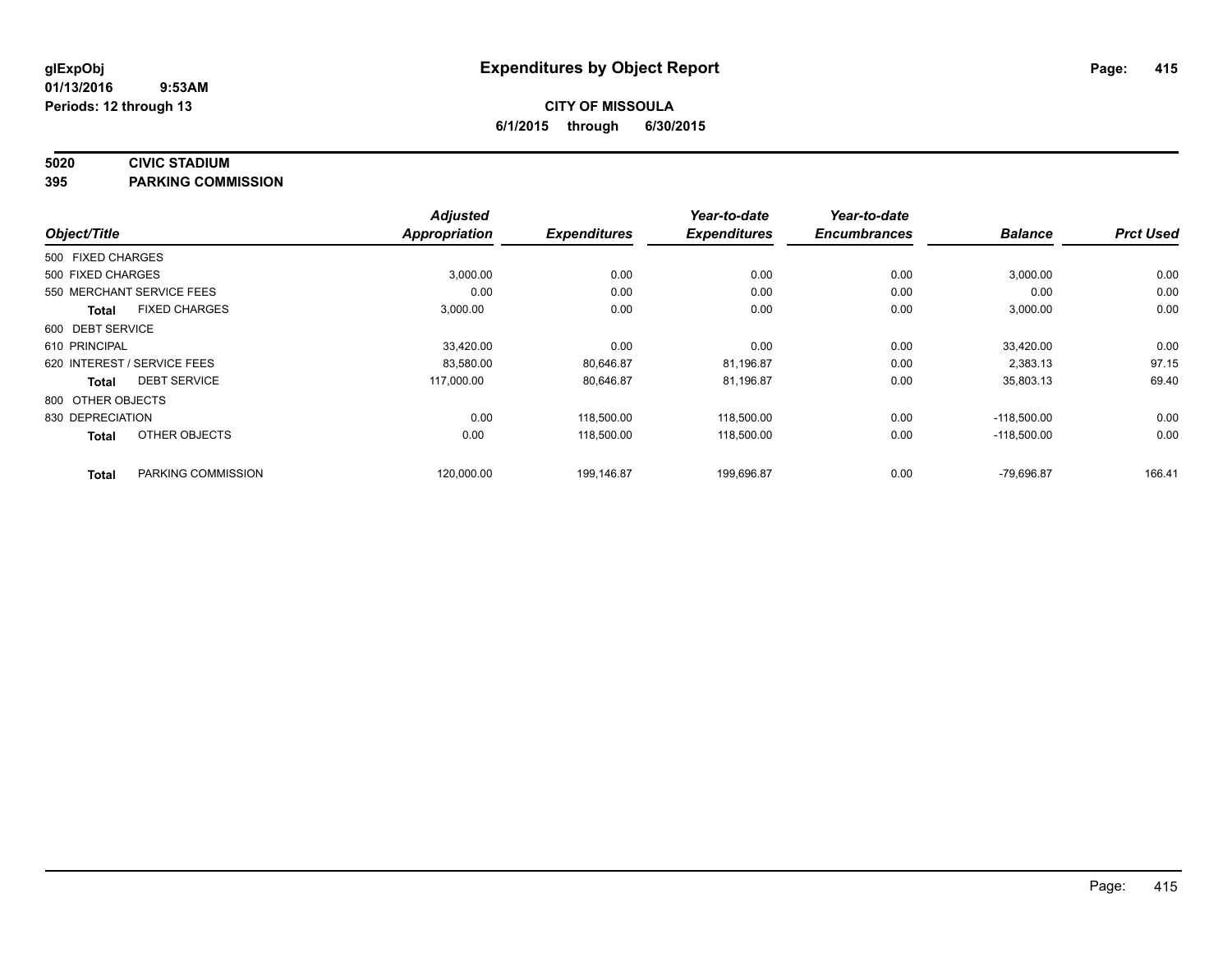**5020 CIVIC STADIUM**

|                                      | <b>Adjusted</b>      |                     | Year-to-date        | Year-to-date        |                |                  |
|--------------------------------------|----------------------|---------------------|---------------------|---------------------|----------------|------------------|
| Object/Title                         | <b>Appropriation</b> | <b>Expenditures</b> | <b>Expenditures</b> | <b>Encumbrances</b> | <b>Balance</b> | <b>Prct Used</b> |
| 500 FIXED CHARGES                    |                      |                     |                     |                     |                |                  |
| 500 FIXED CHARGES                    | 3,000.00             | 0.00                | 0.00                | 0.00                | 3,000.00       | 0.00             |
| 550 MERCHANT SERVICE FEES            | 0.00                 | 0.00                | 0.00                | 0.00                | 0.00           | 0.00             |
| <b>FIXED CHARGES</b><br><b>Total</b> | 3,000.00             | 0.00                | 0.00                | 0.00                | 3,000.00       | 0.00             |
| 600 DEBT SERVICE                     |                      |                     |                     |                     |                |                  |
| 610 PRINCIPAL                        | 33,420.00            | 0.00                | 0.00                | 0.00                | 33.420.00      | 0.00             |
| 620 INTEREST / SERVICE FEES          | 83,580.00            | 80,646.87           | 81,196.87           | 0.00                | 2,383.13       | 97.15            |
| <b>DEBT SERVICE</b><br>Total         | 117,000.00           | 80,646.87           | 81,196.87           | 0.00                | 35,803.13      | 69.40            |
| 800 OTHER OBJECTS                    |                      |                     |                     |                     |                |                  |
| 830 DEPRECIATION                     | 0.00                 | 118,500.00          | 118,500.00          | 0.00                | $-118,500.00$  | 0.00             |
| OTHER OBJECTS<br><b>Total</b>        | 0.00                 | 118,500.00          | 118,500.00          | 0.00                | $-118,500.00$  | 0.00             |
| <b>CIVIC STADIUM</b><br><b>Total</b> | 120,000.00           | 199.146.87          | 199.696.87          | 0.00                | -79.696.87     | 166.41           |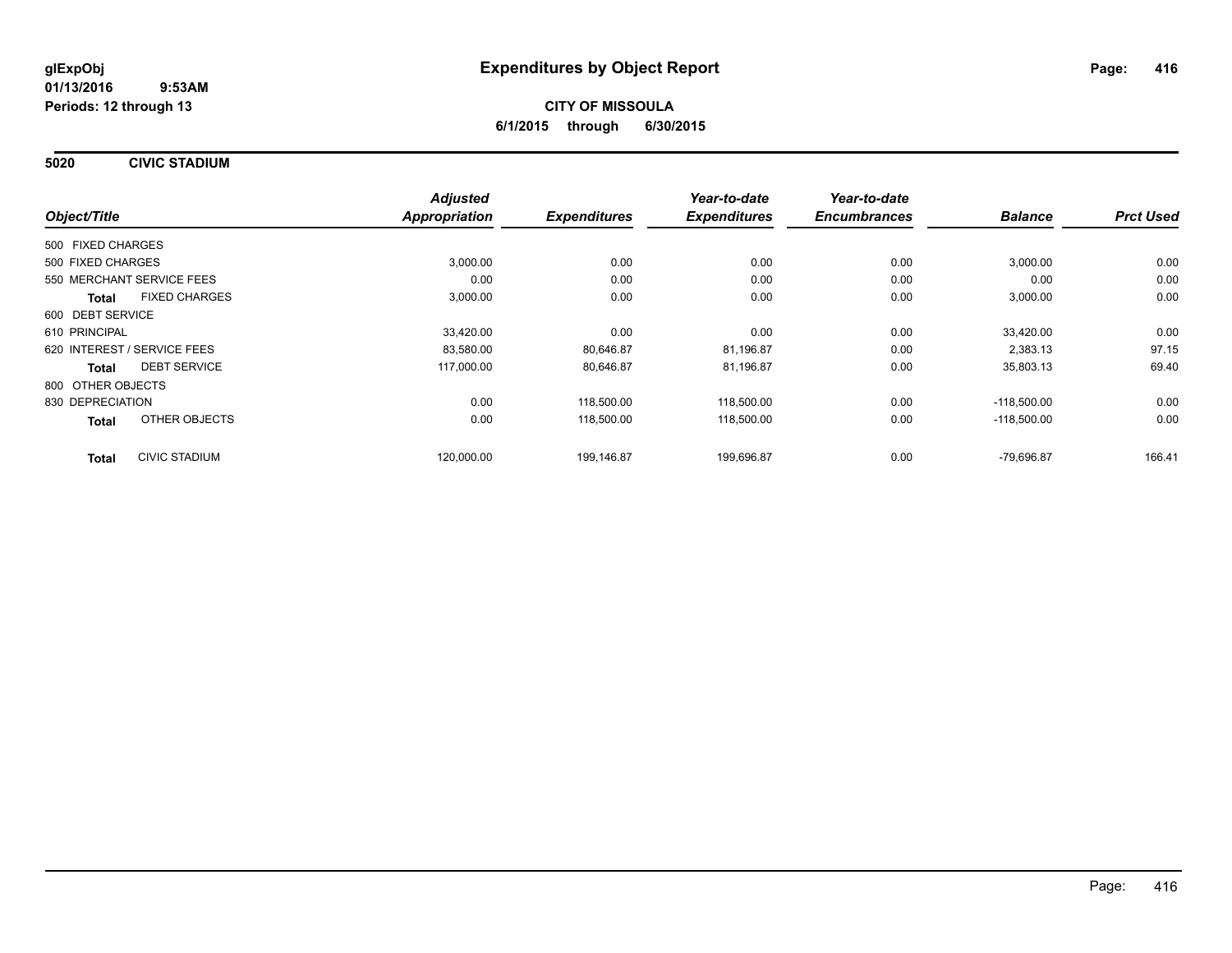# **5210 WATER**

**335 WATER**

|                        |                              | <b>Adjusted</b>      |                     | Year-to-date        | Year-to-date        |                 |                  |
|------------------------|------------------------------|----------------------|---------------------|---------------------|---------------------|-----------------|------------------|
| Object/Title           |                              | <b>Appropriation</b> | <b>Expenditures</b> | <b>Expenditures</b> | <b>Encumbrances</b> | <b>Balance</b>  | <b>Prct Used</b> |
| 300 PURCHASED SERVICES |                              |                      |                     |                     |                     |                 |                  |
|                        | 350 PROFESSIONAL SERVICES    | 0.00                 | 625,405.23          | 3,085,597.96        | 0.00                | $-3,085,597.96$ | 0.00             |
|                        | 390 OTHER PURCHASED SERVICES | 0.00                 | 0.00                | 370.43              | 0.00                | $-370.43$       | 0.00             |
| <b>Total</b>           | PURCHASED SERVICES           | 0.00                 | 625,405.23          | 3,085,968.39        | 0.00                | $-3,085,968.39$ | 0.00             |
| 500 FIXED CHARGES      |                              |                      |                     |                     |                     |                 |                  |
|                        | 550 MERCHANT SERVICE FEES    | 0.00                 | 2,066.13            | 2,066.13            | 0.00                | $-2,066.13$     | 0.00             |
| Total                  | <b>FIXED CHARGES</b>         | 0.00                 | 2,066.13            | 2,066.13            | 0.00                | $-2,066.13$     | 0.00             |
| 900 CAPITAL OUTLAY     |                              |                      |                     |                     |                     |                 |                  |
| 910 LAND               |                              | 0.00                 | 0.00                | 0.00                | 0.00                | 0.00            | 0.00             |
| 920 BUILDINGS          |                              | 0.00                 | 0.00                | 0.00                | 0.00                | 0.00            | 0.00             |
| 930 IMPROVEMENTS       |                              | 0.00                 | 0.00                | 0.00                | 0.00                | 0.00            | 0.00             |
|                        | 940 MACHINERY & EQUIPMENT    | 0.00                 | 0.00                | 0.00                | 0.00                | 0.00            | 0.00             |
| <b>Total</b>           | <b>CAPITAL OUTLAY</b>        | 0.00                 | 0.00                | 0.00                | 0.00                | 0.00            | 0.00             |
| <b>Total</b>           | <b>WATER</b>                 | 0.00                 | 627.471.36          | 3.088.034.52        | 0.00                | $-3,088,034.52$ | 0.00             |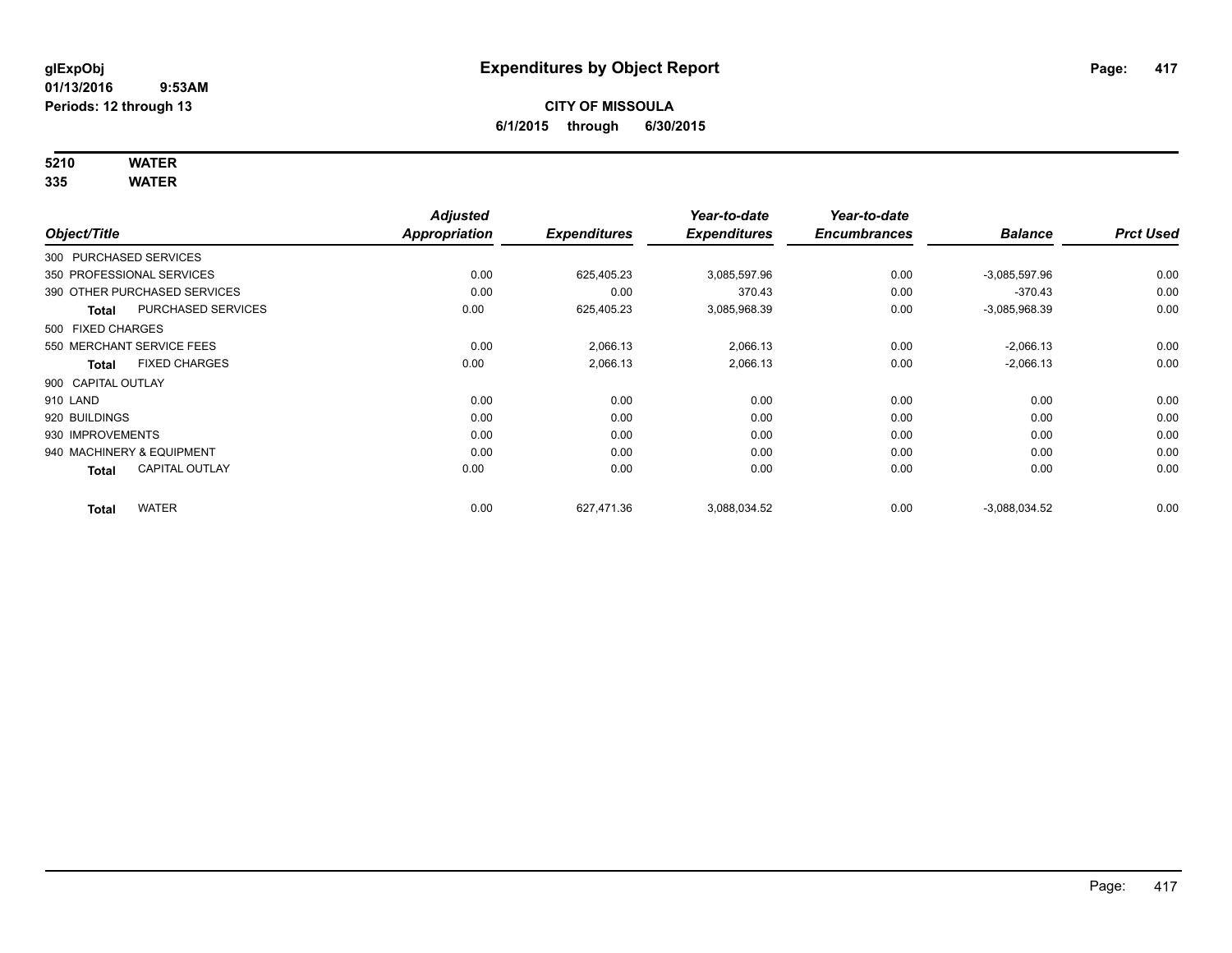**5210 WATER**

|                        |                              | <b>Adjusted</b>      |                     | Year-to-date        | Year-to-date        |                 |                  |
|------------------------|------------------------------|----------------------|---------------------|---------------------|---------------------|-----------------|------------------|
| Object/Title           |                              | <b>Appropriation</b> | <b>Expenditures</b> | <b>Expenditures</b> | <b>Encumbrances</b> | <b>Balance</b>  | <b>Prct Used</b> |
| 300 PURCHASED SERVICES |                              |                      |                     |                     |                     |                 |                  |
|                        | 350 PROFESSIONAL SERVICES    | 0.00                 | 625,405.23          | 3,085,597.96        | 0.00                | $-3.085,597.96$ | 0.00             |
|                        | 390 OTHER PURCHASED SERVICES | 0.00                 | 0.00                | 370.43              | 0.00                | $-370.43$       | 0.00             |
| <b>Total</b>           | PURCHASED SERVICES           | 0.00                 | 625,405.23          | 3,085,968.39        | 0.00                | $-3,085,968.39$ | 0.00             |
| 500 FIXED CHARGES      |                              |                      |                     |                     |                     |                 |                  |
|                        | 550 MERCHANT SERVICE FEES    | 0.00                 | 2,066.13            | 2,066.13            | 0.00                | $-2,066.13$     | 0.00             |
| <b>Total</b>           | <b>FIXED CHARGES</b>         | 0.00                 | 2,066.13            | 2,066.13            | 0.00                | $-2,066.13$     | 0.00             |
| 900 CAPITAL OUTLAY     |                              |                      |                     |                     |                     |                 |                  |
| 910 LAND               |                              | 0.00                 | 0.00                | 0.00                | 0.00                | 0.00            | 0.00             |
| 920 BUILDINGS          |                              | 0.00                 | 0.00                | 0.00                | 0.00                | 0.00            | 0.00             |
| 930 IMPROVEMENTS       |                              | 0.00                 | 0.00                | 0.00                | 0.00                | 0.00            | 0.00             |
|                        | 940 MACHINERY & EQUIPMENT    | 0.00                 | 0.00                | 0.00                | 0.00                | 0.00            | 0.00             |
| Total                  | <b>CAPITAL OUTLAY</b>        | 0.00                 | 0.00                | 0.00                | 0.00                | 0.00            | 0.00             |
| <b>Total</b>           | <b>WATER</b>                 | 0.00                 | 627,471.36          | 3,088,034.52        | 0.00                | $-3,088,034.52$ | 0.00             |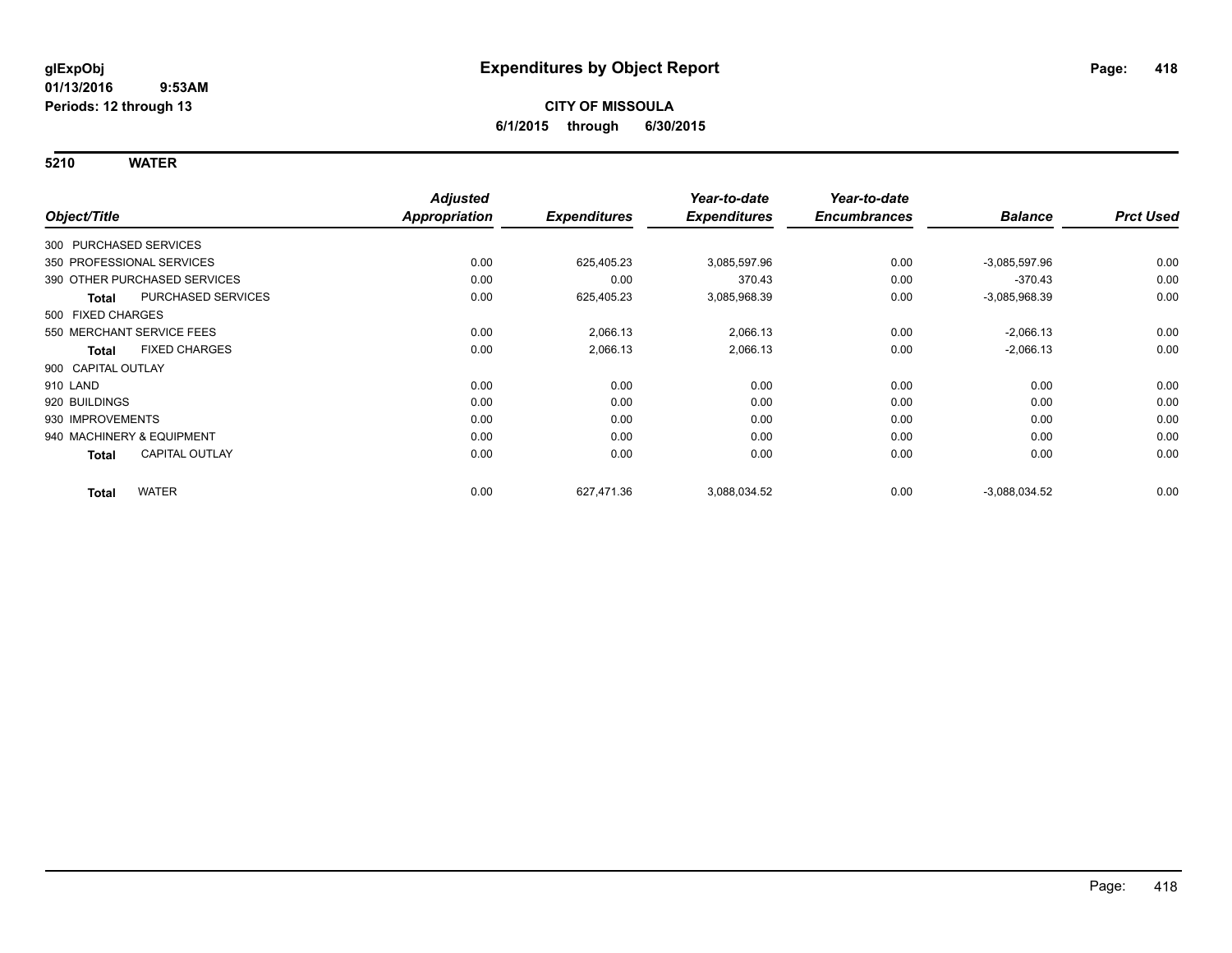### **5310 SEWER OPERATING BUDGET FUND**

**330 WASTEWATER**

|                                       | <b>Adjusted</b> |                     | Year-to-date        | Year-to-date        |                |                  |
|---------------------------------------|-----------------|---------------------|---------------------|---------------------|----------------|------------------|
| Object/Title                          | Appropriation   | <b>Expenditures</b> | <b>Expenditures</b> | <b>Encumbrances</b> | <b>Balance</b> | <b>Prct Used</b> |
| 100 PERSONAL SERVICES                 |                 |                     |                     |                     |                |                  |
| 110 SALARIES AND WAGES                | 1,121,331.00    | 118,964.89          | 1,157,291.37        | 0.00                | $-35,960.37$   | 103.21           |
| 115 SALARIES/HEALTH INSURANCE BENEFIT | 0.00            | 89,799.00           | 89,799.00           | 0.00                | $-89,799.00$   | 0.00             |
| 120 OVERTIME/TERMINATION              | 19,000.00       | 3,091.76            | 25,019.93           | 0.00                | $-6,019.93$    | 131.68           |
| 130 OTHER                             | 14,640.00       | 0.00                | 0.00                | 0.00                | 14,640.00      | 0.00             |
| 135 OPEB EXPENSE                      | 0.00            | 23,488.00           | 23,488.00           | 0.00                | $-23,488.00$   | 0.00             |
| 140 EMPLOYER CONTRIBUTIONS            | 456,843.00      | 35,041.35           | 469,189.85          | 0.00                | $-12,346.85$   | 102.70           |
| 141 STATE RETIREMENT CONTRIBUTIONS    | 0.00            | 135.61              | 1,311.14            | 0.00                | $-1,311.14$    | 0.00             |
| 145 OPEB CONTRIBUTION                 | 0.00            | $-8,674.00$         | $-8,674.00$         | 0.00                | 8,674.00       | 0.00             |
| 190 PENSION EXPENSE                   | 0.00            | $-7,261.06$         | $-7,261.06$         | 0.00                | 7,261.06       | 0.00             |
| PERSONAL SERVICES<br>Total            | 1,611,814.00    | 254,585.55          | 1,750,164.23        | 0.00                | $-138,350.23$  | 108.58           |
| 200 SUPPLIES                          |                 |                     |                     |                     |                |                  |
| 210 OFFICE SUPPLIES                   | 3,400.00        | 107.51              | 2,771.19            | 0.00                | 628.81         | 81.51            |
| 220 OPERATING SUPPLIES                | 214,170.00      | 31,966.95           | 173,399.09          | 0.00                | 40,770.91      | 80.96            |
| 230 REPAIR/MAINTENANCE                | 152,050.00      | 17,421.29           | 175,822.57          | 0.00                | $-23,772.57$   | 115.63           |
| 231 GASOLINE                          | 60,000.00       | 8,548.85            | 42,296.52           | 0.00                | 17,703.48      | 70.49            |
| 240 OTHER SUPPLIES                    | 4,000.00        | 0.00                | 792.46              | 0.00                | 3,207.54       | 19.81            |
| <b>SUPPLIES</b><br><b>Total</b>       | 433,620.00      | 58,044.60           | 395,081.83          | 0.00                | 38,538.17      | 91.11            |
| 300 PURCHASED SERVICES                |                 |                     |                     |                     |                |                  |
| 310 COMMUNICATIONS                    | 3,570.00        | 378.92              | 1,835.18            | 0.00                | 1,734.82       | 51.41            |
| 320 PRINTING & DUPLICATING            | 1,000.00        | 0.00                | 311.95              | 0.00                | 688.05         | 31.20            |
| 330 PUBLICITY, SUBSCRIPTIONS & DUES   | 1,836.00        | 657.54              | 7,472.53            | 0.00                | $-5,636.53$    | 407.00           |
| 341 ELECTRICITY & NATURAL GAS         | 629,580.00      | 108,147.12          | 629,367.84          | 0.00                | 212.16         | 99.97            |
| 343 WATER CHARGES                     | 10,248.00       | 1,433.85            | 8,097.04            | 0.00                | 2,150.96       | 79.01            |
| 344 TELEPHONE SERVICE                 | 16,337.00       | 2,233.74            | 20,529.92           | 0.00                | $-4,192.92$    | 125.67           |
| 345 GARBAGE                           | 20,804.00       | 3,982.40            | 23,091.60           | 0.00                | $-2,287.60$    | 111.00           |
| 350 PROFESSIONAL SERVICES             | 70,000.00       | 52,120.49           | 124,041.27          | 0.00                | $-54,041.27$   | 177.20           |
| 360 REPAIR & MAINTENANCE              | 171,154.00      | 36,451.17           | 211,320.11          | 0.00                | $-40,166.11$   | 123.47           |
| 370 TRAVEL                            | 14,000.00       | 715.00              | 8,231.05            | 0.00                | 5,768.95       | 58.79            |
| 380 TRAINING                          | 7,600.00        | 0.00                | 4,155.17            | 0.00                | 3,444.83       | 54.67            |
| 390 OTHER PURCHASED SERVICES          | 463,175.00      | 79,439.00           | 463,129.00          | 0.00                | 46.00          | 99.99            |
| PURCHASED SERVICES<br><b>Total</b>    | 1,409,304.00    | 285,559.23          | 1,501,582.66        | 0.00                | $-92,278.66$   | 106.55           |
| 500 FIXED CHARGES                     |                 |                     |                     |                     |                |                  |
| 500 FIXED CHARGES                     | 1,267,827.00    | 621,975.22          | 1,224,980.13        | 0.00                | 42,846.87      | 96.62            |
|                                       |                 |                     |                     |                     |                |                  |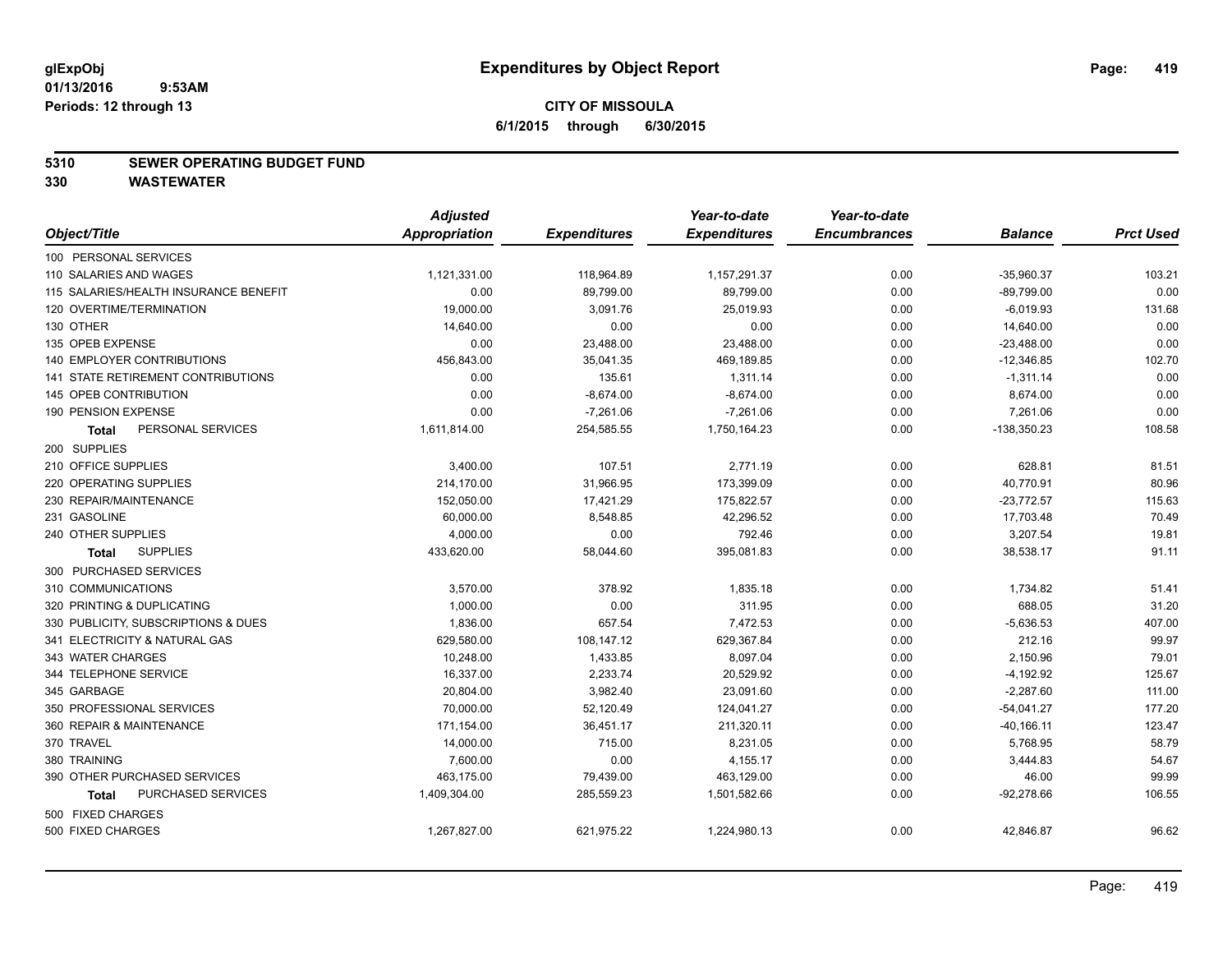#### **5310 SEWER OPERATING BUDGET FUND**

**330 WASTEWATER**

|                    |                                   | <b>Adjusted</b>      |                     | Year-to-date        | Year-to-date        |                 |                  |
|--------------------|-----------------------------------|----------------------|---------------------|---------------------|---------------------|-----------------|------------------|
| Object/Title       |                                   | <b>Appropriation</b> | <b>Expenditures</b> | <b>Expenditures</b> | <b>Encumbrances</b> | <b>Balance</b>  | <b>Prct Used</b> |
|                    | 550 MERCHANT SERVICE FEES         | 0.00                 | 3,483.29            | 3,483.29            | 0.00                | $-3,483.29$     | 0.00             |
| <b>Total</b>       | <b>FIXED CHARGES</b>              | 1,267,827.00         | 625,458.51          | 1,228,463.42        | 0.00                | 39,363.58       | 96.90            |
| 600 DEBT SERVICE   |                                   |                      |                     |                     |                     |                 |                  |
| 610 PRINCIPAL      |                                   | 0.00                 | $-7,788.03$         | 0.00                | 0.00                | 0.00            | 0.00             |
|                    | 620 INTEREST / SERVICE FEES       | 0.00                 | 78.58               | 196.15              | 0.00                | $-196.15$       | 0.00             |
| <b>Total</b>       | <b>DEBT SERVICE</b>               | 0.00                 | $-7,709.45$         | 196.15              | 0.00                | $-196.15$       | 0.00             |
|                    | 700 GRANTS & CONTRIBUTIONS        |                      |                     |                     |                     |                 |                  |
|                    | 700 GRANTS & CONTRIBUTIONS        | 1,500.00             | 0.00                | 0.00                | 0.00                | 1,500.00        | 0.00             |
| <b>Total</b>       | <b>GRANTS &amp; CONTRIBUTIONS</b> | 1,500.00             | 0.00                | 0.00                | 0.00                | 1,500.00        | 0.00             |
| 800 OTHER OBJECTS  |                                   |                      |                     |                     |                     |                 |                  |
|                    | 820 TRANSFERS TO OTHER FUNDS      | 0.00                 | 14,901.01           | 14,901.01           | 0.00                | $-14,901.01$    | 0.00             |
| 830 DEPRECIATION   |                                   | 0.00                 | 2,579,564.35        | 2,579,564.35        | 0.00                | $-2,579,564.35$ | 0.00             |
| <b>Total</b>       | OTHER OBJECTS                     | 0.00                 | 2,594,465.36        | 2,594,465.36        | 0.00                | $-2,594,465.36$ | 0.00             |
| 900 CAPITAL OUTLAY |                                   |                      |                     |                     |                     |                 |                  |
| 900 CAPITAL OUTLAY |                                   | 0.00                 | 0.00                | 0.00                | 0.00                | 0.00            | 0.00             |
| 930 IMPROVEMENTS   |                                   | 0.00                 | 0.00                | 0.00                | 0.00                | 0.00            | 0.00             |
|                    | 940 MACHINERY & EQUIPMENT         | 0.00                 | 0.00                | 0.00                | 0.00                | 0.00            | 0.00             |
| <b>Total</b>       | <b>CAPITAL OUTLAY</b>             | 0.00                 | 0.00                | 0.00                | 0.00                | 0.00            | 0.00             |
| <b>Total</b>       | <b>WASTEWATER</b>                 | 4,724,065.00         | 3,810,403.80        | 7,469,953.65        | 0.00                | $-2,745,888.65$ | 158.13           |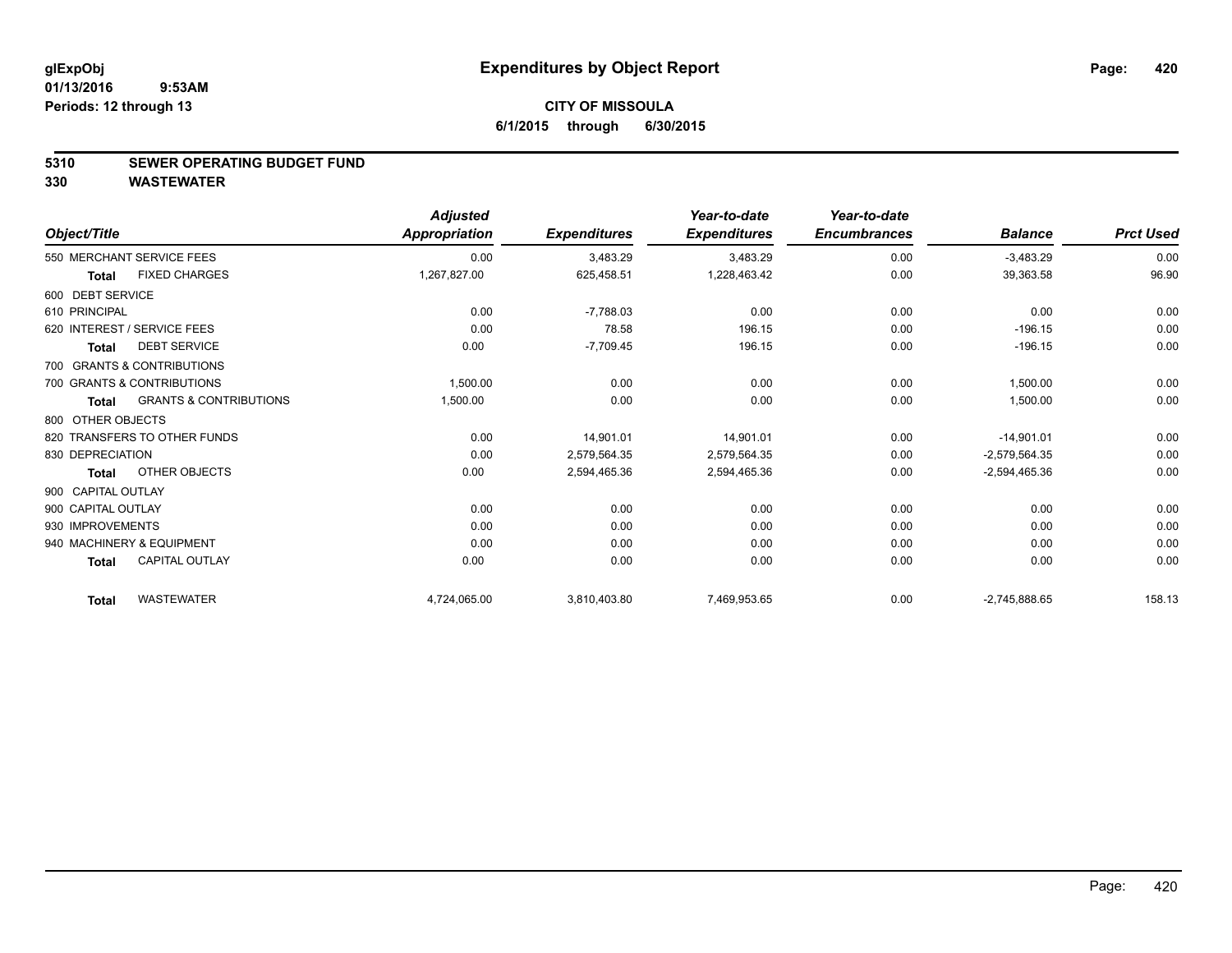### **CITY OF MISSOULA 6/1/2015 through 6/30/2015**

### **5310 SEWER OPERATING BUDGET FUND**

**900 DEPRECIATION**

| Object/Title      |                     | <b>Adjusted</b><br>Appropriation | <b>Expenditures</b> | Year-to-date<br><b>Expenditures</b> | Year-to-date<br><b>Encumbrances</b> | <b>Balance</b> | <b>Prct Used</b> |
|-------------------|---------------------|----------------------------------|---------------------|-------------------------------------|-------------------------------------|----------------|------------------|
| 800 OTHER OBJECTS |                     |                                  |                     |                                     |                                     |                |                  |
| 830 DEPRECIATION  |                     | 0.00                             | 0.00                | 0.00                                | 0.00                                | 0.00           | 0.00             |
| Total             | OTHER OBJECTS       | 0.00                             | 0.00                | 0.00                                | 0.00                                | 0.00           | 0.00             |
| <b>Total</b>      | <b>DEPRECIATION</b> | 0.00                             | 0.00                | 0.00                                | 0.00                                | 0.00           | 0.00             |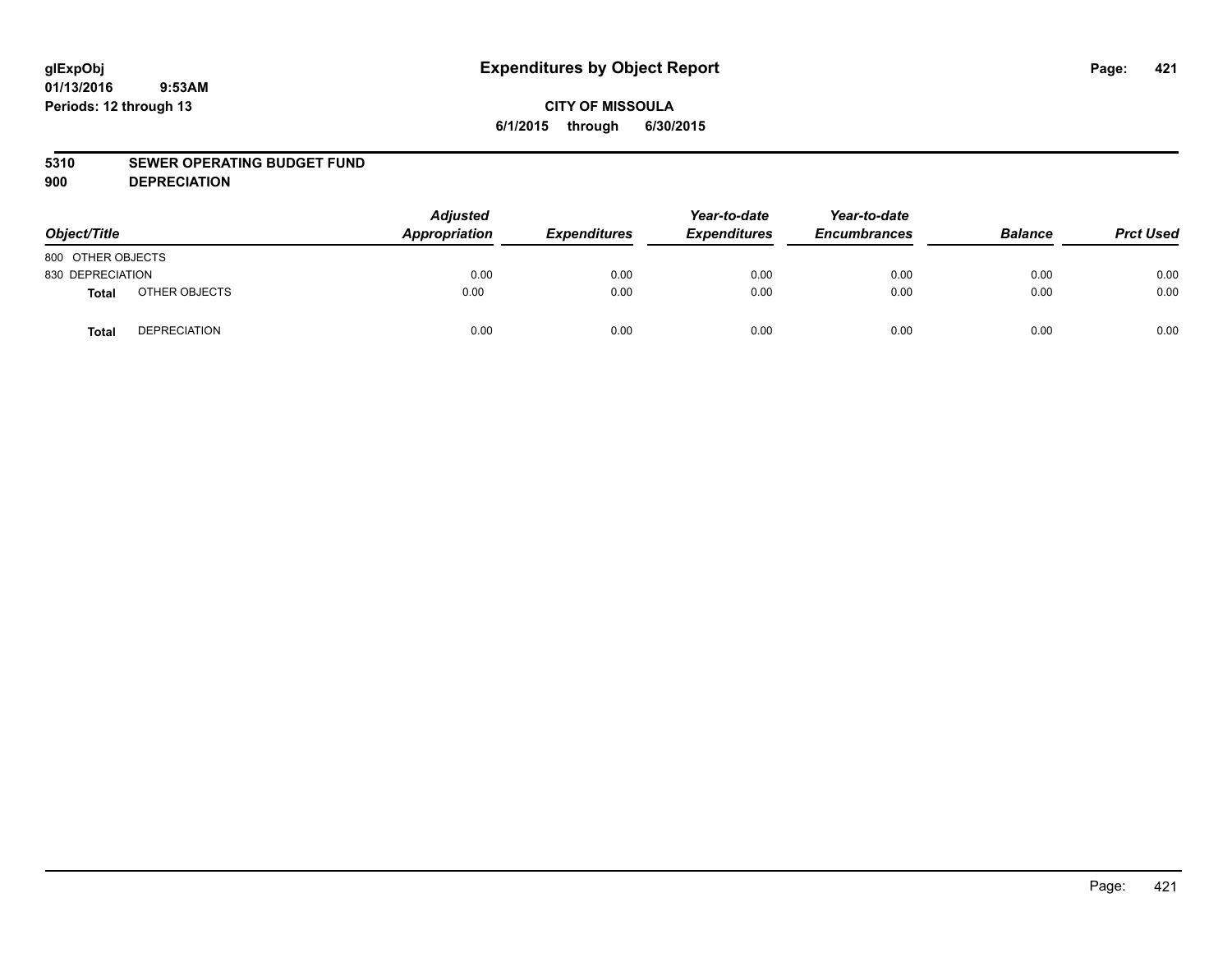### **CITY OF MISSOULA 6/1/2015 through 6/30/2015**

### **5310 SEWER OPERATING BUDGET FUND**

|                                       | <b>Adjusted</b>      |                     | Year-to-date        | Year-to-date        |                |                  |
|---------------------------------------|----------------------|---------------------|---------------------|---------------------|----------------|------------------|
| Object/Title                          | <b>Appropriation</b> | <b>Expenditures</b> | <b>Expenditures</b> | <b>Encumbrances</b> | <b>Balance</b> | <b>Prct Used</b> |
| 100 PERSONAL SERVICES                 |                      |                     |                     |                     |                |                  |
| 110 SALARIES AND WAGES                | 1,121,331.00         | 118,964.89          | 1,157,291.37        | 0.00                | $-35,960.37$   | 103.21           |
| 115 SALARIES/HEALTH INSURANCE BENEFIT | 0.00                 | 89,799.00           | 89,799.00           | 0.00                | $-89,799.00$   | 0.00             |
| 120 OVERTIME/TERMINATION              | 19,000.00            | 3,091.76            | 25,019.93           | 0.00                | $-6,019.93$    | 131.68           |
| 130 OTHER                             | 14,640.00            | 0.00                | 0.00                | 0.00                | 14,640.00      | 0.00             |
| 135 OPEB EXPENSE                      | 0.00                 | 23,488.00           | 23,488.00           | 0.00                | $-23,488.00$   | 0.00             |
| 140 EMPLOYER CONTRIBUTIONS            | 456,843.00           | 35,041.35           | 469,189.85          | 0.00                | $-12,346.85$   | 102.70           |
| 141 STATE RETIREMENT CONTRIBUTIONS    | 0.00                 | 135.61              | 1,311.14            | 0.00                | $-1,311.14$    | 0.00             |
| 145 OPEB CONTRIBUTION                 | 0.00                 | $-8,674.00$         | $-8,674.00$         | 0.00                | 8,674.00       | 0.00             |
| 190 PENSION EXPENSE                   | 0.00                 | $-7,261.06$         | $-7,261.06$         | 0.00                | 7,261.06       | 0.00             |
| PERSONAL SERVICES<br>Total            | 1,611,814.00         | 254,585.55          | 1,750,164.23        | 0.00                | $-138,350.23$  | 108.58           |
| 200 SUPPLIES                          |                      |                     |                     |                     |                |                  |
| 210 OFFICE SUPPLIES                   | 3,400.00             | 107.51              | 2,771.19            | 0.00                | 628.81         | 81.51            |
| 220 OPERATING SUPPLIES                | 214,170.00           | 31,966.95           | 173,399.09          | 0.00                | 40,770.91      | 80.96            |
| 230 REPAIR/MAINTENANCE                | 152,050.00           | 17,421.29           | 175,822.57          | 0.00                | $-23,772.57$   | 115.63           |
| 231 GASOLINE                          | 60,000.00            | 8,548.85            | 42,296.52           | 0.00                | 17,703.48      | 70.49            |
| 240 OTHER SUPPLIES                    | 4,000.00             | 0.00                | 792.46              | 0.00                | 3,207.54       | 19.81            |
| <b>SUPPLIES</b><br><b>Total</b>       | 433,620.00           | 58,044.60           | 395,081.83          | 0.00                | 38,538.17      | 91.11            |
| 300 PURCHASED SERVICES                |                      |                     |                     |                     |                |                  |
| 310 COMMUNICATIONS                    | 3,570.00             | 378.92              | 1,835.18            | 0.00                | 1,734.82       | 51.41            |
| 320 PRINTING & DUPLICATING            | 1,000.00             | 0.00                | 311.95              | 0.00                | 688.05         | 31.20            |
| 330 PUBLICITY, SUBSCRIPTIONS & DUES   | 1,836.00             | 657.54              | 7,472.53            | 0.00                | $-5,636.53$    | 407.00           |
| 341 ELECTRICITY & NATURAL GAS         | 629,580.00           | 108,147.12          | 629,367.84          | 0.00                | 212.16         | 99.97            |
| 343 WATER CHARGES                     | 10,248.00            | 1,433.85            | 8,097.04            | 0.00                | 2,150.96       | 79.01            |
| 344 TELEPHONE SERVICE                 | 16,337.00            | 2,233.74            | 20,529.92           | 0.00                | $-4,192.92$    | 125.67           |
| 345 GARBAGE                           | 20,804.00            | 3,982.40            | 23,091.60           | 0.00                | $-2,287.60$    | 111.00           |
| 350 PROFESSIONAL SERVICES             | 70,000.00            | 52,120.49           | 124,041.27          | 0.00                | $-54,041.27$   | 177.20           |
| 360 REPAIR & MAINTENANCE              | 171,154.00           | 36,451.17           | 211,320.11          | 0.00                | $-40, 166.11$  | 123.47           |
| 370 TRAVEL                            | 14,000.00            | 715.00              | 8,231.05            | 0.00                | 5,768.95       | 58.79            |
| 380 TRAINING                          | 7,600.00             | 0.00                | 4,155.17            | 0.00                | 3,444.83       | 54.67            |
| 390 OTHER PURCHASED SERVICES          | 463,175.00           | 79,439.00           | 463,129.00          | 0.00                | 46.00          | 99.99            |
| PURCHASED SERVICES<br>Total           | 1,409,304.00         | 285,559.23          | 1,501,582.66        | 0.00                | $-92,278.66$   | 106.55           |
| 500 FIXED CHARGES                     |                      |                     |                     |                     |                |                  |
| 500 FIXED CHARGES                     | 1,267,827.00         | 621,975.22          | 1,224,980.13        | 0.00                | 42,846.87      | 96.62            |
| 550 MERCHANT SERVICE FEES             | 0.00                 | 3,483.29            | 3,483.29            | 0.00                | $-3,483.29$    | 0.00             |
|                                       |                      |                     |                     |                     |                |                  |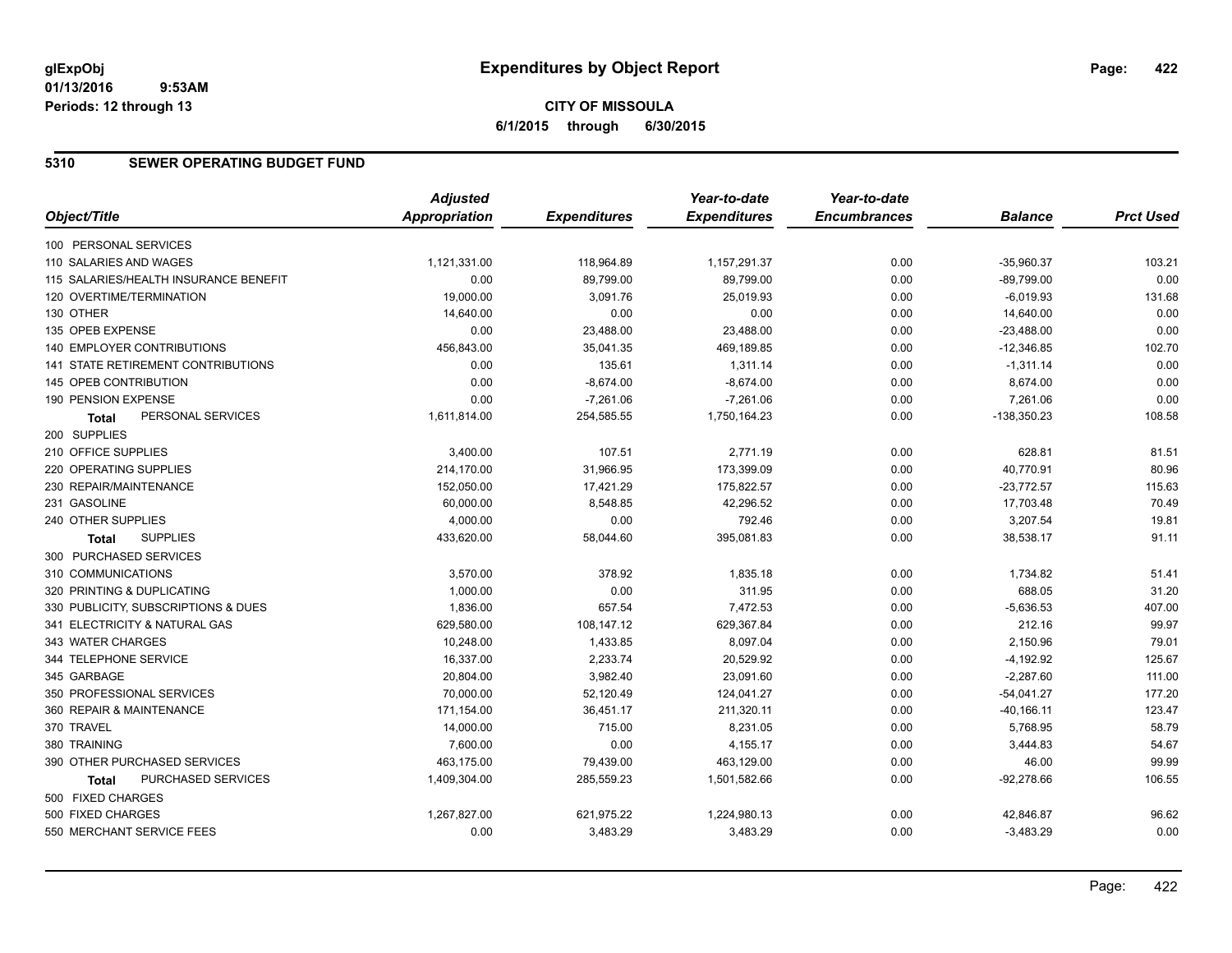### **5310 SEWER OPERATING BUDGET FUND**

|                    |                                   | <b>Adjusted</b>      |                     | Year-to-date        | Year-to-date        |                 |                  |
|--------------------|-----------------------------------|----------------------|---------------------|---------------------|---------------------|-----------------|------------------|
| Object/Title       |                                   | <b>Appropriation</b> | <b>Expenditures</b> | <b>Expenditures</b> | <b>Encumbrances</b> | <b>Balance</b>  | <b>Prct Used</b> |
| <b>Total</b>       | <b>FIXED CHARGES</b>              | 1,267,827.00         | 625,458.51          | 1,228,463.42        | 0.00                | 39,363.58       | 96.90            |
| 600 DEBT SERVICE   |                                   |                      |                     |                     |                     |                 |                  |
| 610 PRINCIPAL      |                                   | 0.00                 | $-7,788.03$         | 0.00                | 0.00                | 0.00            | 0.00             |
|                    | 620 INTEREST / SERVICE FEES       | 0.00                 | 78.58               | 196.15              | 0.00                | $-196.15$       | 0.00             |
| <b>Total</b>       | <b>DEBT SERVICE</b>               | 0.00                 | $-7,709.45$         | 196.15              | 0.00                | $-196.15$       | 0.00             |
|                    | 700 GRANTS & CONTRIBUTIONS        |                      |                     |                     |                     |                 |                  |
|                    | 700 GRANTS & CONTRIBUTIONS        | 1,500.00             | 0.00                | 0.00                | 0.00                | 1,500.00        | 0.00             |
| <b>Total</b>       | <b>GRANTS &amp; CONTRIBUTIONS</b> | 1,500.00             | 0.00                | 0.00                | 0.00                | 1,500.00        | 0.00             |
| 800 OTHER OBJECTS  |                                   |                      |                     |                     |                     |                 |                  |
|                    | 820 TRANSFERS TO OTHER FUNDS      | 0.00                 | 14,901.01           | 14,901.01           | 0.00                | $-14,901.01$    | 0.00             |
| 830 DEPRECIATION   |                                   | 0.00                 | 2,579,564.35        | 2,579,564.35        | 0.00                | $-2,579,564.35$ | 0.00             |
| <b>Total</b>       | OTHER OBJECTS                     | 0.00                 | 2,594,465.36        | 2,594,465.36        | 0.00                | $-2,594,465.36$ | 0.00             |
| 900 CAPITAL OUTLAY |                                   |                      |                     |                     |                     |                 |                  |
| 900 CAPITAL OUTLAY |                                   | 0.00                 | 0.00                | 0.00                | 0.00                | 0.00            | 0.00             |
| 930 IMPROVEMENTS   |                                   | 0.00                 | 0.00                | 0.00                | 0.00                | 0.00            | 0.00             |
|                    | 940 MACHINERY & EQUIPMENT         | 0.00                 | 0.00                | 0.00                | 0.00                | 0.00            | 0.00             |
| Total              | <b>CAPITAL OUTLAY</b>             | 0.00                 | 0.00                | 0.00                | 0.00                | 0.00            | 0.00             |
| <b>Total</b>       | SEWER OPERATING BUDGET FUND       | 4,724,065.00         | 3,810,403.80        | 7,469,953.65        | 0.00                | $-2,745,888.65$ | 158.13           |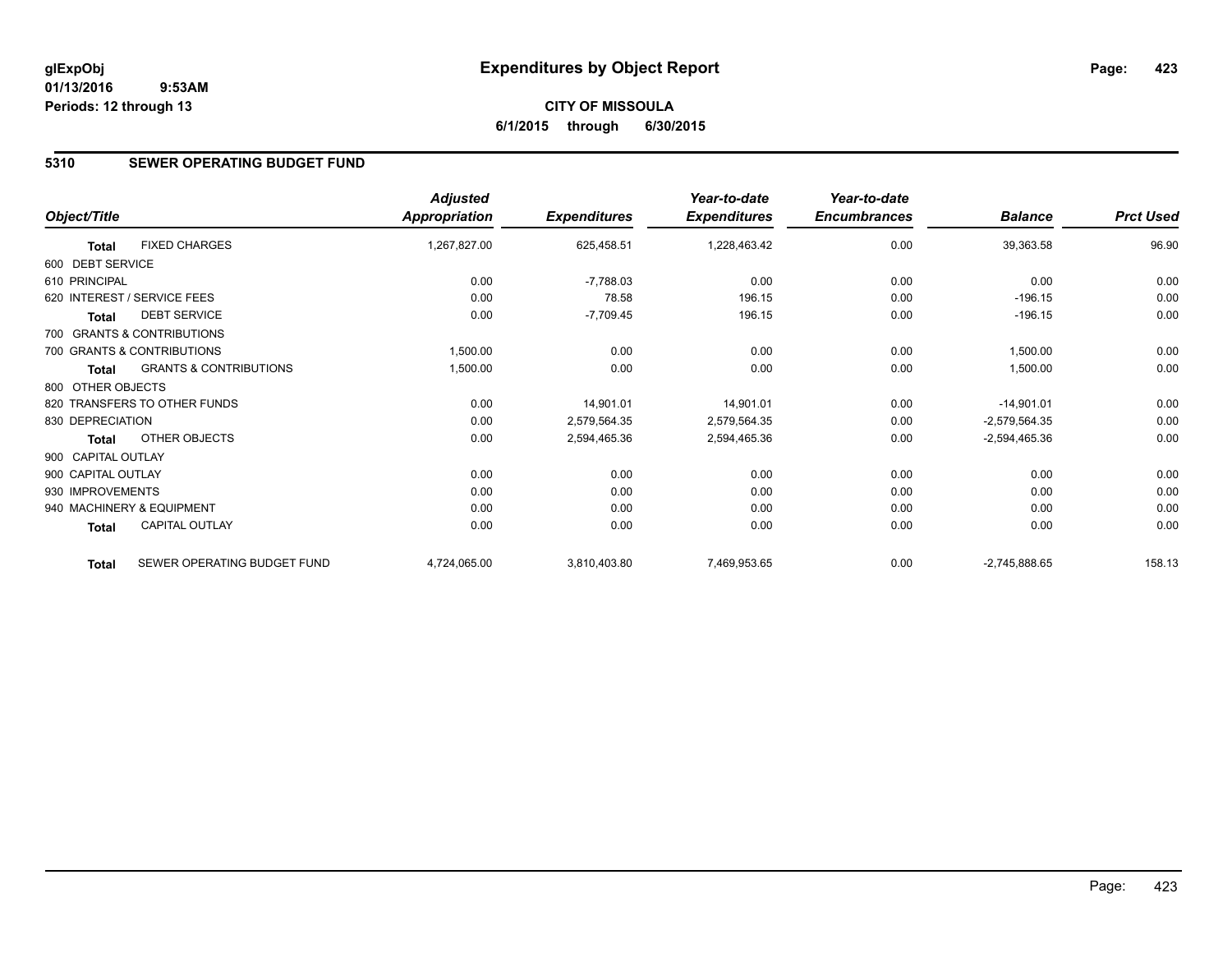### **5311 SEWER REVENUE COLLECTION & CLEARING FUND**

**330 WASTEWATER**

|                                      | <b>Adjusted</b>      |                     | Year-to-date        | Year-to-date        |                |                  |
|--------------------------------------|----------------------|---------------------|---------------------|---------------------|----------------|------------------|
| Object/Title                         | <b>Appropriation</b> | <b>Expenditures</b> | <b>Expenditures</b> | <b>Encumbrances</b> | <b>Balance</b> | <b>Prct Used</b> |
| 500 FIXED CHARGES                    |                      |                     |                     |                     |                |                  |
| 500 FIXED CHARGES                    | 0.00                 | 0.00                | 0.00                | 0.00                | 0.00           | 0.00             |
| 550 MERCHANT SERVICE FEES            | 0.00                 | 0.00                | 0.00                | 0.00                | 0.00           | 0.00             |
| <b>FIXED CHARGES</b><br><b>Total</b> | 0.00                 | 0.00                | 0.00                | 0.00                | 0.00           | 0.00             |
| 600 DEBT SERVICE                     |                      |                     |                     |                     |                |                  |
| 620 INTEREST / SERVICE FEES          | 0.00                 | 0.00                | 0.00                | 0.00                | 0.00           | 0.00             |
| <b>DEBT SERVICE</b><br><b>Total</b>  | 0.00                 | 0.00                | 0.00                | 0.00                | 0.00           | 0.00             |
| 800 OTHER OBJECTS                    |                      |                     |                     |                     |                |                  |
| 800 OTHER OBJECTS                    | 0.00                 | 0.00                | 0.00                | 0.00                | 0.00           | 0.00             |
| 820 TRANSFERS TO OTHER FUNDS         | 7,200,001.00         | 7,401,470.32        | 7,401,470.32        | 0.00                | $-201,469.32$  | 102.80           |
| OTHER OBJECTS<br><b>Total</b>        | 7,200,001.00         | 7,401,470.32        | 7,401,470.32        | 0.00                | $-201,469.32$  | 102.80           |
| <b>WASTEWATER</b><br><b>Total</b>    | 7,200,001.00         | 7,401,470.32        | 7,401,470.32        | 0.00                | $-201,469.32$  | 102.80           |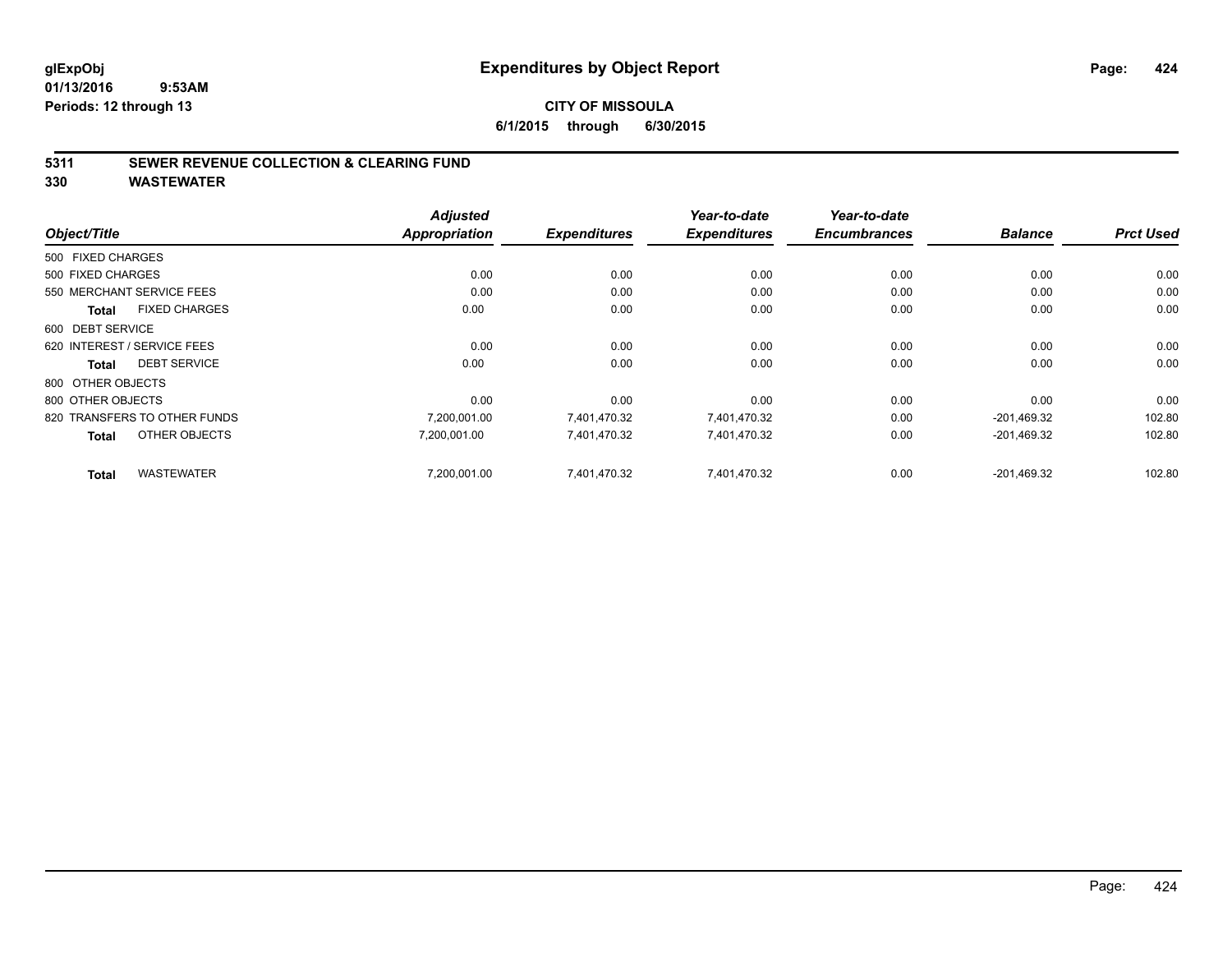### **CITY OF MISSOULA 6/1/2015 through 6/30/2015**

### **5311 SEWER REVENUE COLLECTION & CLEARING FUND**

|                   |                                  | <b>Adjusted</b> |                     | Year-to-date        | Year-to-date        |                |                  |
|-------------------|----------------------------------|-----------------|---------------------|---------------------|---------------------|----------------|------------------|
| Object/Title      |                                  | Appropriation   | <b>Expenditures</b> | <b>Expenditures</b> | <b>Encumbrances</b> | <b>Balance</b> | <b>Prct Used</b> |
| 500 FIXED CHARGES |                                  |                 |                     |                     |                     |                |                  |
| 500 FIXED CHARGES |                                  | 0.00            | 0.00                | 0.00                | 0.00                | 0.00           | 0.00             |
|                   | 550 MERCHANT SERVICE FEES        | 0.00            | 0.00                | 0.00                | 0.00                | 0.00           | 0.00             |
| <b>Total</b>      | <b>FIXED CHARGES</b>             | 0.00            | 0.00                | 0.00                | 0.00                | 0.00           | 0.00             |
| 600 DEBT SERVICE  |                                  |                 |                     |                     |                     |                |                  |
|                   | 620 INTEREST / SERVICE FEES      | 0.00            | 0.00                | 0.00                | 0.00                | 0.00           | 0.00             |
| Total             | <b>DEBT SERVICE</b>              | 0.00            | 0.00                | 0.00                | 0.00                | 0.00           | 0.00             |
| 800 OTHER OBJECTS |                                  |                 |                     |                     |                     |                |                  |
| 800 OTHER OBJECTS |                                  | 0.00            | 0.00                | 0.00                | 0.00                | 0.00           | 0.00             |
|                   | 820 TRANSFERS TO OTHER FUNDS     | 7.200.001.00    | 7.401.470.32        | 7,401,470.32        | 0.00                | $-201,469.32$  | 102.80           |
| <b>Total</b>      | OTHER OBJECTS                    | 7,200,001.00    | 7,401,470.32        | 7,401,470.32        | 0.00                | $-201,469.32$  | 102.80           |
| <b>Total</b>      | SEWER REVENUE COLLECTION & CLEAF | 7,200,001.00    | 7.401.470.32        | 7,401,470.32        | 0.00                | $-201.469.32$  | 102.80           |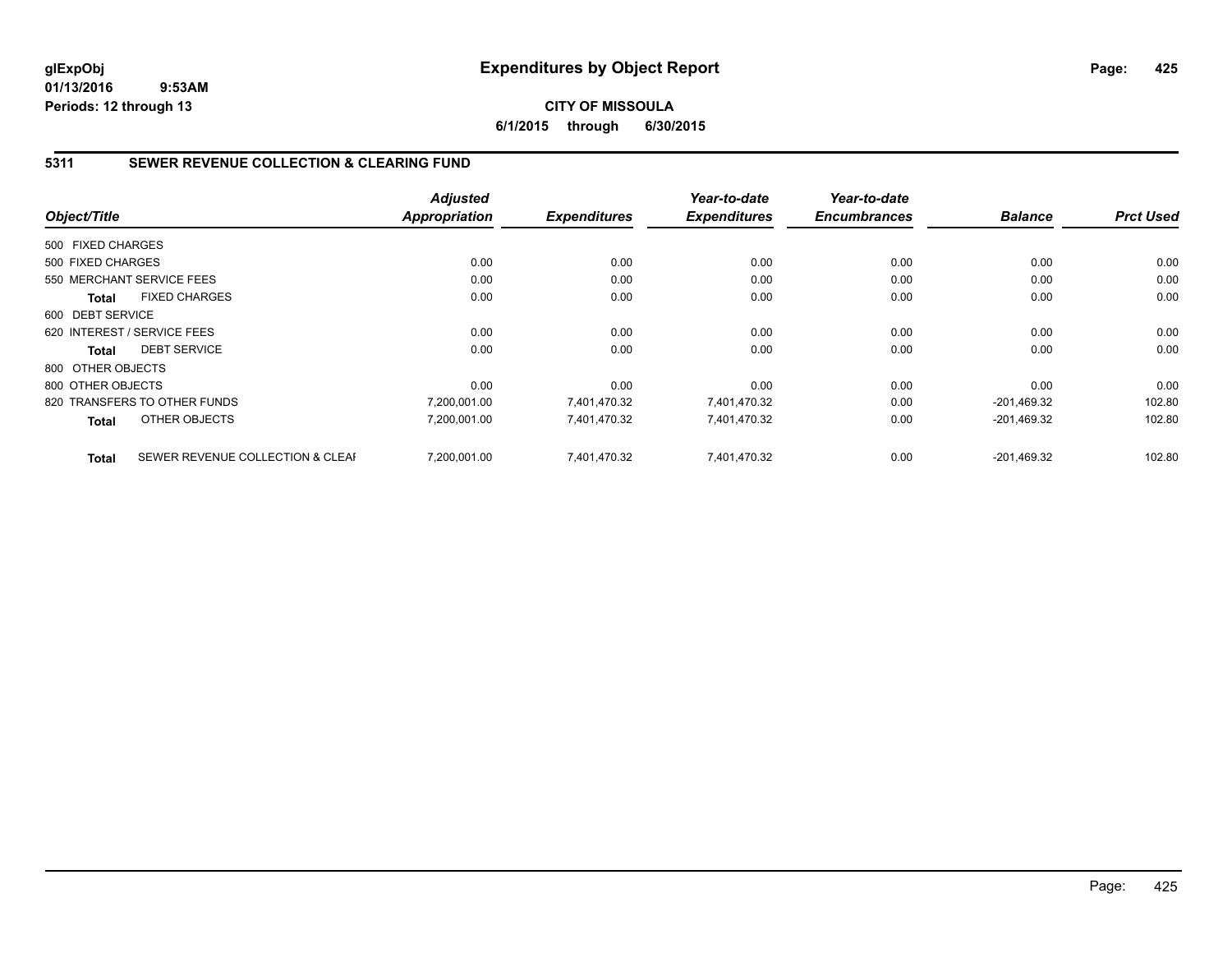## **5315 SEWER LOAN FUND**

**330 WASTEWATER**

|                                     | <b>Adjusted</b> |                     | Year-to-date        | Year-to-date        |                |                  |
|-------------------------------------|-----------------|---------------------|---------------------|---------------------|----------------|------------------|
| Object/Title                        | Appropriation   | <b>Expenditures</b> | <b>Expenditures</b> | <b>Encumbrances</b> | <b>Balance</b> | <b>Prct Used</b> |
| 300 PURCHASED SERVICES              |                 |                     |                     |                     |                |                  |
| 390 OTHER PURCHASED SERVICES        | 0.00            | 0.00                | 22,518.62           | 0.00                | $-22,518.62$   | 0.00             |
| PURCHASED SERVICES<br><b>Total</b>  | 0.00            | 0.00                | 22,518.62           | 0.00                | $-22,518.62$   | 0.00             |
| 500 FIXED CHARGES                   |                 |                     |                     |                     |                |                  |
| 550 MERCHANT SERVICE FEES           | 0.00            | 0.00                | 0.00                | 0.00                | 0.00           | 0.00             |
| <b>FIXED CHARGES</b><br>Total       | 0.00            | 0.00                | 0.00                | 0.00                | 0.00           | 0.00             |
| 600 DEBT SERVICE                    |                 |                     |                     |                     |                |                  |
| 620 INTEREST / SERVICE FEES         | 0.00            | 0.00                | 0.00                | 0.00                | 0.00           | 0.00             |
| <b>DEBT SERVICE</b><br><b>Total</b> | 0.00            | 0.00                | 0.00                | 0.00                | 0.00           | 0.00             |
| 800 OTHER OBJECTS                   |                 |                     |                     |                     |                |                  |
| 820 TRANSFERS TO OTHER FUNDS        | 20,000.00       | 0.00                | 0.00                | 0.00                | 20,000.00      | 0.00             |
| 845 CONTINGENCY                     | 0.00            | 0.00                | 0.00                | 0.00                | 0.00           | 0.00             |
| OTHER OBJECTS<br>Total              | 20,000.00       | 0.00                | 0.00                | 0.00                | 20,000.00      | 0.00             |
| <b>WASTEWATER</b><br><b>Total</b>   | 20,000.00       | 0.00                | 22,518.62           | 0.00                | $-2,518.62$    | 112.59           |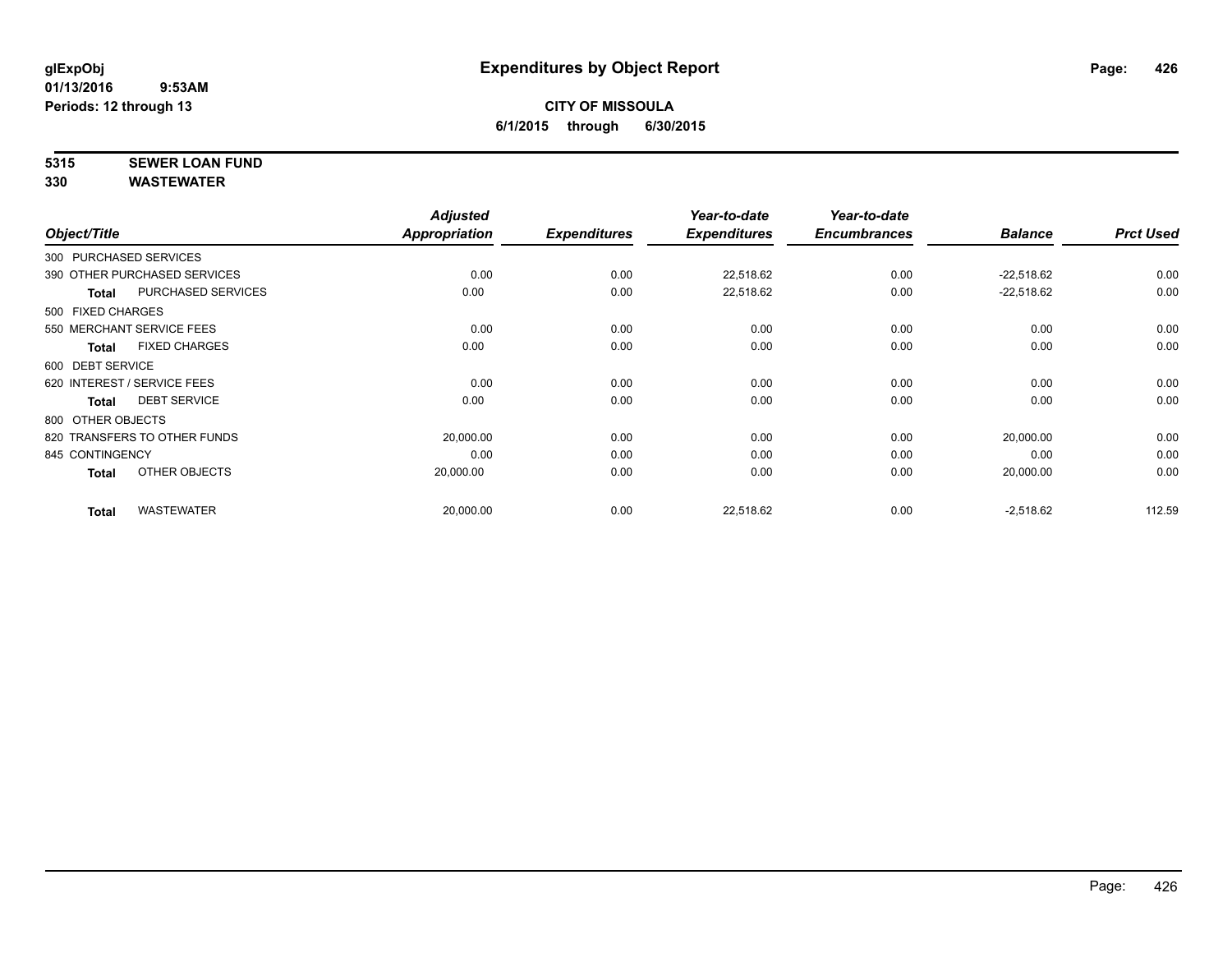## **5315 SEWER LOAN FUND**

|                                           | <b>Adjusted</b> |                     | Year-to-date        | Year-to-date        |                |                  |
|-------------------------------------------|-----------------|---------------------|---------------------|---------------------|----------------|------------------|
| Object/Title                              | Appropriation   | <b>Expenditures</b> | <b>Expenditures</b> | <b>Encumbrances</b> | <b>Balance</b> | <b>Prct Used</b> |
| 300 PURCHASED SERVICES                    |                 |                     |                     |                     |                |                  |
| 390 OTHER PURCHASED SERVICES              | 0.00            | 0.00                | 22,518.62           | 0.00                | $-22,518.62$   | 0.00             |
| <b>PURCHASED SERVICES</b><br><b>Total</b> | 0.00            | 0.00                | 22,518.62           | 0.00                | $-22,518.62$   | 0.00             |
| 500 FIXED CHARGES                         |                 |                     |                     |                     |                |                  |
| 550 MERCHANT SERVICE FEES                 | 0.00            | 0.00                | 0.00                | 0.00                | 0.00           | 0.00             |
| <b>FIXED CHARGES</b><br><b>Total</b>      | 0.00            | 0.00                | 0.00                | 0.00                | 0.00           | 0.00             |
| 600 DEBT SERVICE                          |                 |                     |                     |                     |                |                  |
| 620 INTEREST / SERVICE FEES               | 0.00            | 0.00                | 0.00                | 0.00                | 0.00           | 0.00             |
| <b>DEBT SERVICE</b><br><b>Total</b>       | 0.00            | 0.00                | 0.00                | 0.00                | 0.00           | 0.00             |
| 800 OTHER OBJECTS                         |                 |                     |                     |                     |                |                  |
| 820 TRANSFERS TO OTHER FUNDS              | 20,000.00       | 0.00                | 0.00                | 0.00                | 20,000.00      | 0.00             |
| 845 CONTINGENCY                           | 0.00            | 0.00                | 0.00                | 0.00                | 0.00           | 0.00             |
| OTHER OBJECTS<br><b>Total</b>             | 20,000.00       | 0.00                | 0.00                | 0.00                | 20,000.00      | 0.00             |
|                                           |                 |                     |                     |                     |                |                  |
| <b>SEWER LOAN FUND</b><br><b>Total</b>    | 20,000.00       | 0.00                | 22,518.62           | 0.00                | $-2,518.62$    | 112.59           |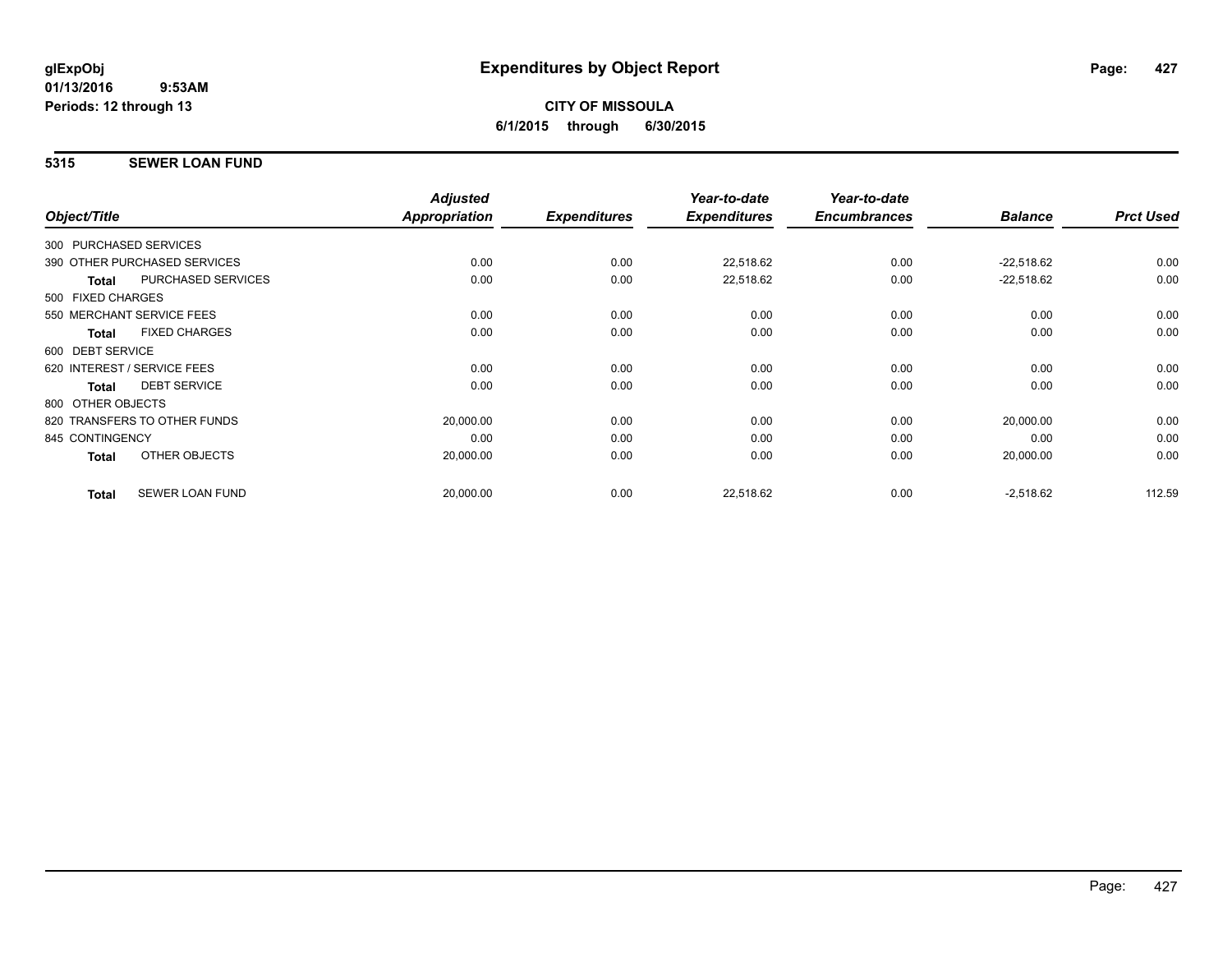### **5320 SEWER REPLACEMENT & DEPRECIATION FUND**

**330 WASTEWATER**

|                                       | <b>Adjusted</b> |                     | Year-to-date        | Year-to-date        |                |                  |
|---------------------------------------|-----------------|---------------------|---------------------|---------------------|----------------|------------------|
| Object/Title                          | Appropriation   | <b>Expenditures</b> | <b>Expenditures</b> | <b>Encumbrances</b> | <b>Balance</b> | <b>Prct Used</b> |
| 300 PURCHASED SERVICES                |                 |                     |                     |                     |                |                  |
| 350 PROFESSIONAL SERVICES             | 0.00            | 0.00                | 15,551.34           | 0.00                | $-15,551.34$   | 0.00             |
| 360 REPAIR & MAINTENANCE              | 200,000.00      | 64,732.75           | 148.412.14          | 0.00                | 51.587.86      | 74.21            |
| PURCHASED SERVICES<br>Total           | 200,000.00      | 64,732.75           | 163,963.48          | 0.00                | 36,036.52      | 81.98            |
| 500 FIXED CHARGES                     |                 |                     |                     |                     |                |                  |
| 550 MERCHANT SERVICE FEES             | 0.00            | 0.00                | 0.00                | 0.00                | 0.00           | 0.00             |
| <b>FIXED CHARGES</b><br><b>Total</b>  | 0.00            | 0.00                | 0.00                | 0.00                | 0.00           | 0.00             |
| 600 DEBT SERVICE                      |                 |                     |                     |                     |                |                  |
| 610 PRINCIPAL                         | 133,228.00      | $-111,846.85$       | 0.00                | 0.00                | 133.228.00     | 0.00             |
| 620 INTEREST / SERVICE FEES           | 6,363.00        | $-5,766.38$         | 6,166.36            | 0.00                | 196.64         | 96.91            |
| <b>DEBT SERVICE</b><br>Total          | 139,591.00      | $-117,613.23$       | 6,166.36            | 0.00                | 133,424.64     | 4.42             |
| 800 OTHER OBJECTS                     |                 |                     |                     |                     |                |                  |
| 820 TRANSFERS TO OTHER FUNDS          | 0.00            | 50,213.01           | 50,213.01           | 0.00                | $-50,213.01$   | 0.00             |
| 830 DEPRECIATION                      | 0.00            | 0.00                | 0.00                | 0.00                | 0.00           | 0.00             |
| OTHER OBJECTS<br>Total                | 0.00            | 50,213.01           | 50,213.01           | 0.00                | $-50,213.01$   | 0.00             |
| 900 CAPITAL OUTLAY                    |                 |                     |                     |                     |                |                  |
| 900 CAPITAL OUTLAY                    | 0.00            | 0.00                | 0.00                | 0.00                | 0.00           | 0.00             |
| 910 LAND                              | 0.00            | 0.00                | 0.00                | 0.00                | 0.00           | 0.00             |
| 930 IMPROVEMENTS                      | 210,000.00      | $-109,601.63$       | $-19,538.88$        | 0.00                | 229,538.88     | $-9.30$          |
| 940 MACHINERY & EQUIPMENT             | 0.00            | $-134,319.68$       | 0.00                | 0.00                | 0.00           | 0.00             |
| <b>CAPITAL OUTLAY</b><br><b>Total</b> | 210,000.00      | $-243,921.31$       | $-19,538.88$        | 0.00                | 229,538.88     | $-9.30$          |
| <b>WASTEWATER</b><br><b>Total</b>     | 549,591.00      | $-246,588.78$       | 200,803.97          | 0.00                | 348,787.03     | 36.54            |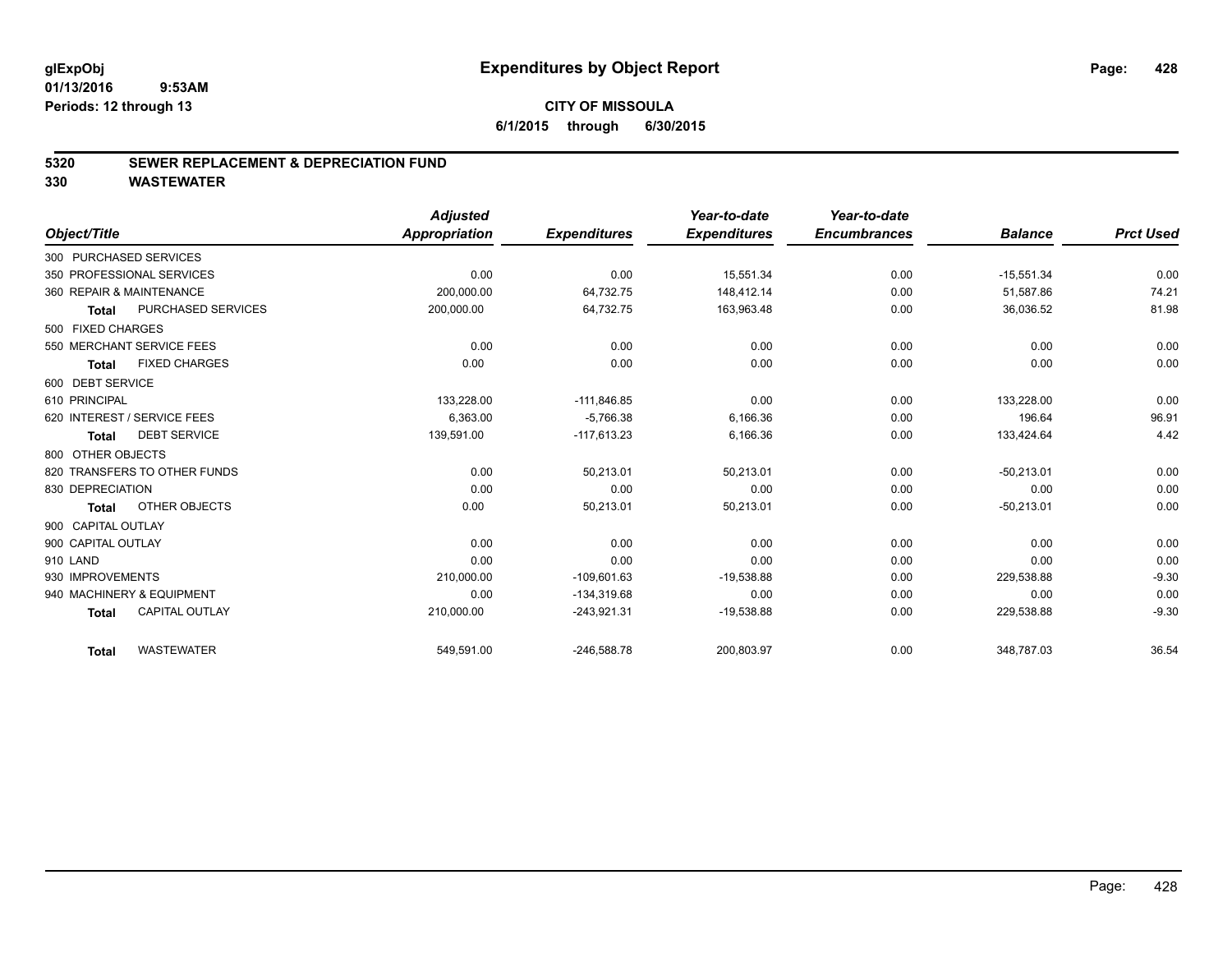### **CITY OF MISSOULA 6/1/2015 through 6/30/2015**

### **5320 SEWER REPLACEMENT & DEPRECIATION FUND**

|                        |                                  | <b>Adjusted</b> |                     | Year-to-date        | Year-to-date        |                |                  |
|------------------------|----------------------------------|-----------------|---------------------|---------------------|---------------------|----------------|------------------|
| Object/Title           |                                  | Appropriation   | <b>Expenditures</b> | <b>Expenditures</b> | <b>Encumbrances</b> | <b>Balance</b> | <b>Prct Used</b> |
| 300 PURCHASED SERVICES |                                  |                 |                     |                     |                     |                |                  |
|                        | 350 PROFESSIONAL SERVICES        | 0.00            | 0.00                | 15,551.34           | 0.00                | $-15,551.34$   | 0.00             |
|                        | 360 REPAIR & MAINTENANCE         | 200,000.00      | 64,732.75           | 148,412.14          | 0.00                | 51,587.86      | 74.21            |
| <b>Total</b>           | <b>PURCHASED SERVICES</b>        | 200,000.00      | 64,732.75           | 163,963.48          | 0.00                | 36,036.52      | 81.98            |
| 500 FIXED CHARGES      |                                  |                 |                     |                     |                     |                |                  |
|                        | 550 MERCHANT SERVICE FEES        | 0.00            | 0.00                | 0.00                | 0.00                | 0.00           | 0.00             |
| <b>Total</b>           | <b>FIXED CHARGES</b>             | 0.00            | 0.00                | 0.00                | 0.00                | 0.00           | 0.00             |
| 600 DEBT SERVICE       |                                  |                 |                     |                     |                     |                |                  |
| 610 PRINCIPAL          |                                  | 133,228.00      | $-111,846.85$       | 0.00                | 0.00                | 133,228.00     | 0.00             |
|                        | 620 INTEREST / SERVICE FEES      | 6,363.00        | $-5,766.38$         | 6,166.36            | 0.00                | 196.64         | 96.91            |
| <b>Total</b>           | <b>DEBT SERVICE</b>              | 139,591.00      | $-117,613.23$       | 6,166.36            | 0.00                | 133,424.64     | 4.42             |
| 800 OTHER OBJECTS      |                                  |                 |                     |                     |                     |                |                  |
|                        | 820 TRANSFERS TO OTHER FUNDS     | 0.00            | 50,213.01           | 50,213.01           | 0.00                | $-50,213.01$   | 0.00             |
| 830 DEPRECIATION       |                                  | 0.00            | 0.00                | 0.00                | 0.00                | 0.00           | 0.00             |
| <b>Total</b>           | OTHER OBJECTS                    | 0.00            | 50,213.01           | 50,213.01           | 0.00                | $-50,213.01$   | 0.00             |
| 900 CAPITAL OUTLAY     |                                  |                 |                     |                     |                     |                |                  |
| 900 CAPITAL OUTLAY     |                                  | 0.00            | 0.00                | 0.00                | 0.00                | 0.00           | 0.00             |
| 910 LAND               |                                  | 0.00            | 0.00                | 0.00                | 0.00                | 0.00           | 0.00             |
| 930 IMPROVEMENTS       |                                  | 210,000.00      | $-109,601.63$       | $-19,538.88$        | 0.00                | 229,538.88     | $-9.30$          |
|                        | 940 MACHINERY & EQUIPMENT        | 0.00            | $-134,319.68$       | 0.00                | 0.00                | 0.00           | 0.00             |
| <b>Total</b>           | <b>CAPITAL OUTLAY</b>            | 210,000.00      | $-243,921.31$       | $-19,538.88$        | 0.00                | 229,538.88     | $-9.30$          |
| <b>Total</b>           | SEWER REPLACEMENT & DEPRECIATION | 549,591.00      | $-246,588.78$       | 200,803.97          | 0.00                | 348,787.03     | 36.54            |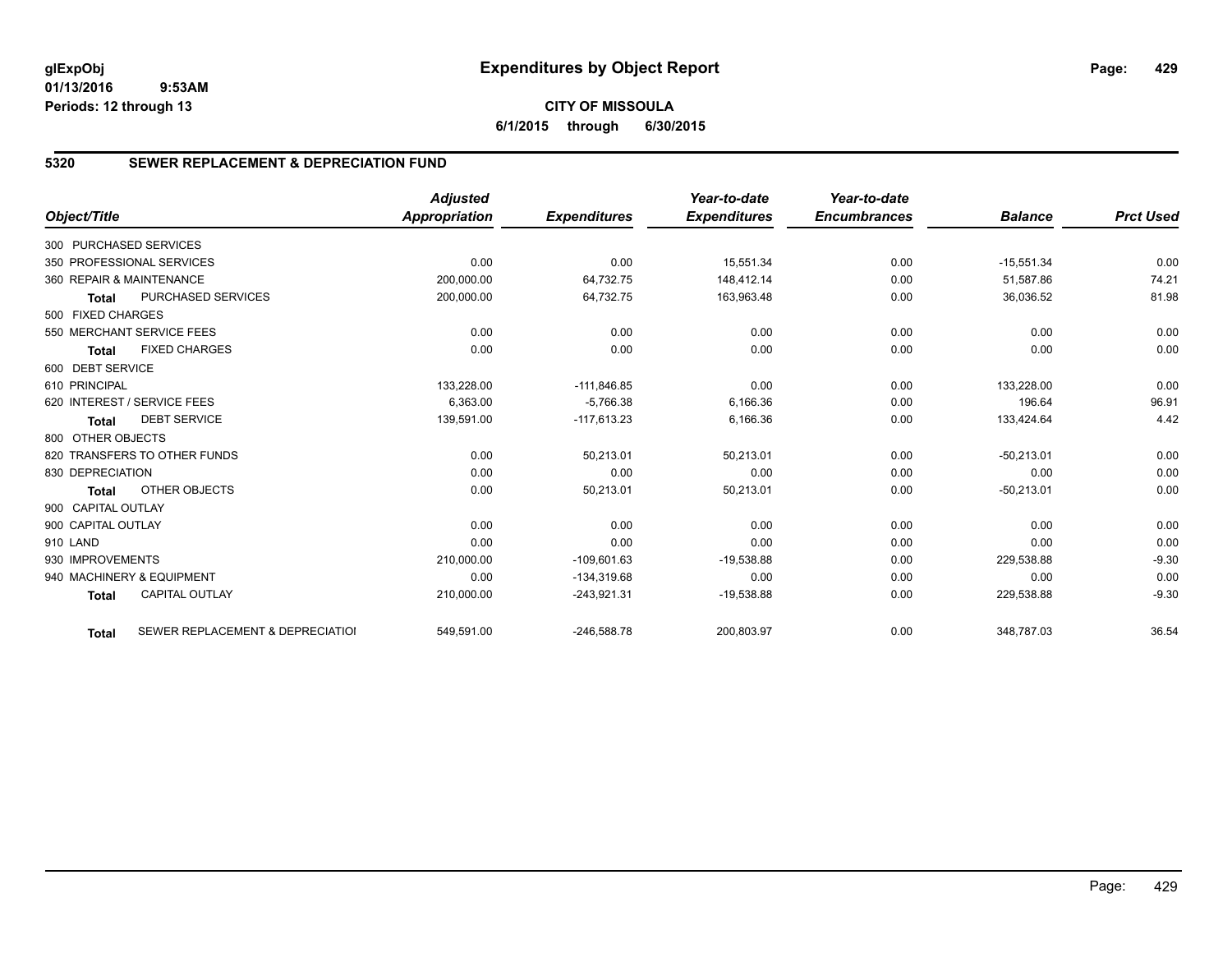#### **5325 SEWER DEVELOPMENT FEE FUND**

**330 WASTEWATER**

|                        |                              | <b>Adjusted</b> |                     | Year-to-date        | Year-to-date        |                |                  |
|------------------------|------------------------------|-----------------|---------------------|---------------------|---------------------|----------------|------------------|
| Object/Title           |                              | Appropriation   | <b>Expenditures</b> | <b>Expenditures</b> | <b>Encumbrances</b> | <b>Balance</b> | <b>Prct Used</b> |
| 300 PURCHASED SERVICES |                              |                 |                     |                     |                     |                |                  |
|                        | 350 PROFESSIONAL SERVICES    | 0.00            | 0.00                | 0.00                | 0.00                | 0.00           | 0.00             |
|                        | 360 REPAIR & MAINTENANCE     | 65,000.00       | 0.00                | 62,456.16           | 0.00                | 2,543.84       | 96.09            |
| <b>Total</b>           | PURCHASED SERVICES           | 65,000.00       | 0.00                | 62,456.16           | 0.00                | 2,543.84       | 96.09            |
| 500 FIXED CHARGES      |                              |                 |                     |                     |                     |                |                  |
|                        | 550 MERCHANT SERVICE FEES    | 0.00            | 0.00                | 0.00                | 0.00                | 0.00           | 0.00             |
| <b>Total</b>           | <b>FIXED CHARGES</b>         | 0.00            | 0.00                | 0.00                | 0.00                | 0.00           | 0.00             |
| 600 DEBT SERVICE       |                              |                 |                     |                     |                     |                |                  |
| 610 PRINCIPAL          |                              | 247,185.00      | $-196,283.21$       | 0.00                | 0.00                | 247,185.00     | 0.00             |
|                        | 620 INTEREST / SERVICE FEES  | 12.162.00       | $-1.237.92$         | 8,115.91            | 0.00                | 4,046.09       | 66.73            |
| <b>Total</b>           | <b>DEBT SERVICE</b>          | 259,347.00      | $-197,521.13$       | 8,115.91            | 0.00                | 251,231.09     | 3.13             |
| 800 OTHER OBJECTS      |                              |                 |                     |                     |                     |                |                  |
|                        | 820 TRANSFERS TO OTHER FUNDS | 0.00            | 0.00                | 0.00                | 0.00                | 0.00           | 0.00             |
| <b>Total</b>           | OTHER OBJECTS                | 0.00            | 0.00                | 0.00                | 0.00                | 0.00           | 0.00             |
| 900 CAPITAL OUTLAY     |                              |                 |                     |                     |                     |                |                  |
| 900 CAPITAL OUTLAY     |                              | 0.00            | 0.00                | 0.00                | 0.00                | 0.00           | 0.00             |
| 910 LAND               |                              | 0.00            | 0.00                | 0.00                | 0.00                | 0.00           | 0.00             |
| 920 BUILDINGS          |                              | 242,000.00      | $-252,618.30$       | 0.00                | 0.00                | 242,000.00     | 0.00             |
| 930 IMPROVEMENTS       |                              | 108,559.00      | 0.00                | 0.00                | 0.00                | 108,559.00     | 0.00             |
| <b>Total</b>           | <b>CAPITAL OUTLAY</b>        | 350,559.00      | $-252,618.30$       | 0.00                | 0.00                | 350,559.00     | 0.00             |
| <b>Total</b>           | <b>WASTEWATER</b>            | 674,906.00      | $-450, 139.43$      | 70,572.07           | 0.00                | 604,333.93     | 10.46            |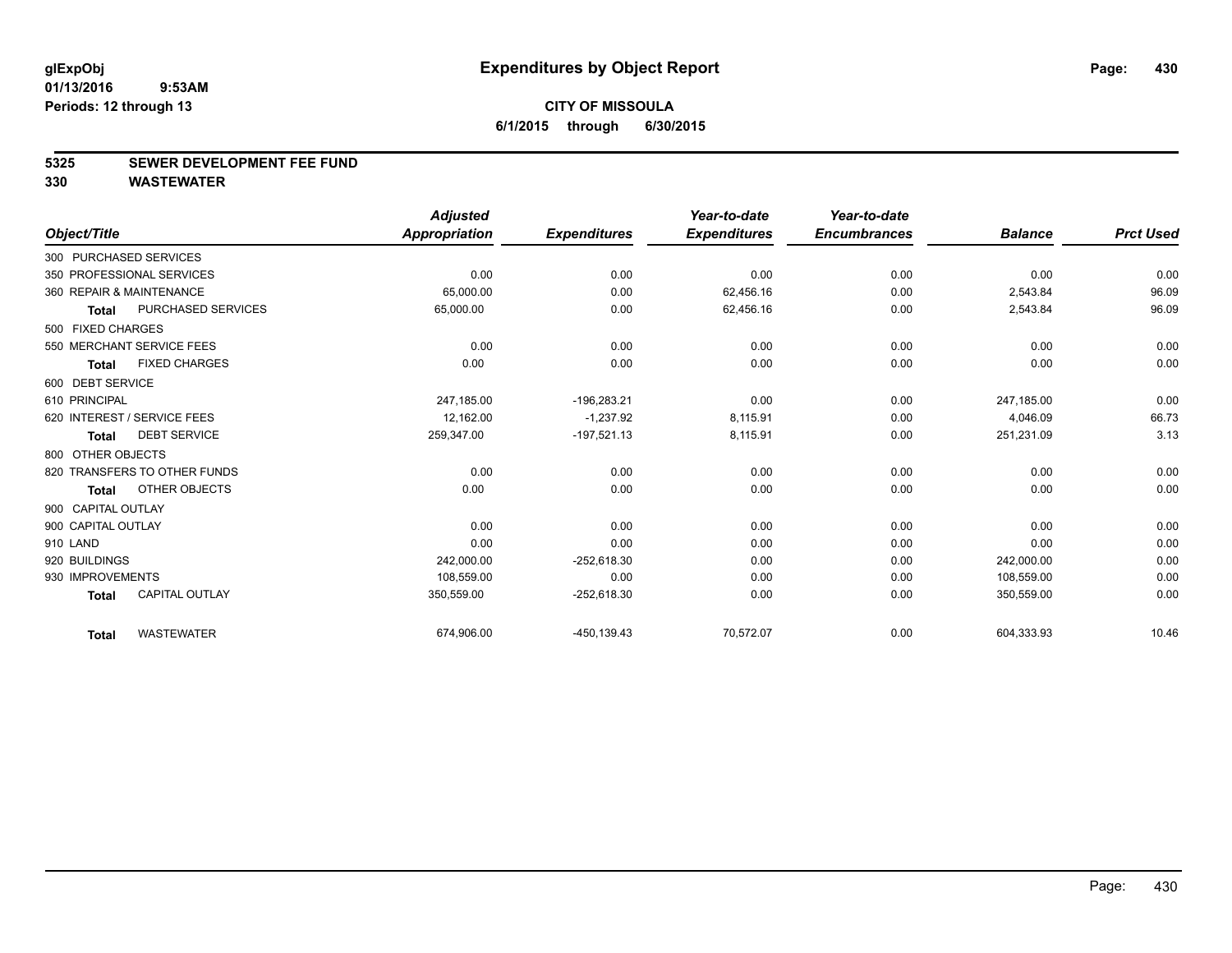### **5325 SEWER DEVELOPMENT FEE FUND**

|                        |                              | <b>Adjusted</b>      |                     | Year-to-date        | Year-to-date        |                |                  |
|------------------------|------------------------------|----------------------|---------------------|---------------------|---------------------|----------------|------------------|
| Object/Title           |                              | <b>Appropriation</b> | <b>Expenditures</b> | <b>Expenditures</b> | <b>Encumbrances</b> | <b>Balance</b> | <b>Prct Used</b> |
| 300 PURCHASED SERVICES |                              |                      |                     |                     |                     |                |                  |
|                        | 350 PROFESSIONAL SERVICES    | 0.00                 | 0.00                | 0.00                | 0.00                | 0.00           | 0.00             |
|                        | 360 REPAIR & MAINTENANCE     | 65,000.00            | 0.00                | 62,456.16           | 0.00                | 2,543.84       | 96.09            |
| <b>Total</b>           | <b>PURCHASED SERVICES</b>    | 65,000.00            | 0.00                | 62,456.16           | 0.00                | 2,543.84       | 96.09            |
| 500 FIXED CHARGES      |                              |                      |                     |                     |                     |                |                  |
|                        | 550 MERCHANT SERVICE FEES    | 0.00                 | 0.00                | 0.00                | 0.00                | 0.00           | 0.00             |
| Total                  | <b>FIXED CHARGES</b>         | 0.00                 | 0.00                | 0.00                | 0.00                | 0.00           | 0.00             |
| 600 DEBT SERVICE       |                              |                      |                     |                     |                     |                |                  |
| 610 PRINCIPAL          |                              | 247,185.00           | $-196,283.21$       | 0.00                | 0.00                | 247.185.00     | 0.00             |
|                        | 620 INTEREST / SERVICE FEES  | 12,162.00            | $-1,237.92$         | 8,115.91            | 0.00                | 4,046.09       | 66.73            |
| <b>Total</b>           | <b>DEBT SERVICE</b>          | 259,347.00           | $-197,521.13$       | 8,115.91            | 0.00                | 251,231.09     | 3.13             |
| 800 OTHER OBJECTS      |                              |                      |                     |                     |                     |                |                  |
|                        | 820 TRANSFERS TO OTHER FUNDS | 0.00                 | 0.00                | 0.00                | 0.00                | 0.00           | 0.00             |
| Total                  | OTHER OBJECTS                | 0.00                 | 0.00                | 0.00                | 0.00                | 0.00           | 0.00             |
| 900 CAPITAL OUTLAY     |                              |                      |                     |                     |                     |                |                  |
| 900 CAPITAL OUTLAY     |                              | 0.00                 | 0.00                | 0.00                | 0.00                | 0.00           | 0.00             |
| 910 LAND               |                              | 0.00                 | 0.00                | 0.00                | 0.00                | 0.00           | 0.00             |
| 920 BUILDINGS          |                              | 242,000.00           | $-252,618.30$       | 0.00                | 0.00                | 242,000.00     | 0.00             |
| 930 IMPROVEMENTS       |                              | 108,559.00           | 0.00                | 0.00                | 0.00                | 108.559.00     | 0.00             |
| <b>Total</b>           | <b>CAPITAL OUTLAY</b>        | 350,559.00           | $-252,618.30$       | 0.00                | 0.00                | 350,559.00     | 0.00             |
| Total                  | SEWER DEVELOPMENT FEE FUND   | 674,906.00           | $-450, 139.43$      | 70,572.07           | 0.00                | 604,333.93     | 10.46            |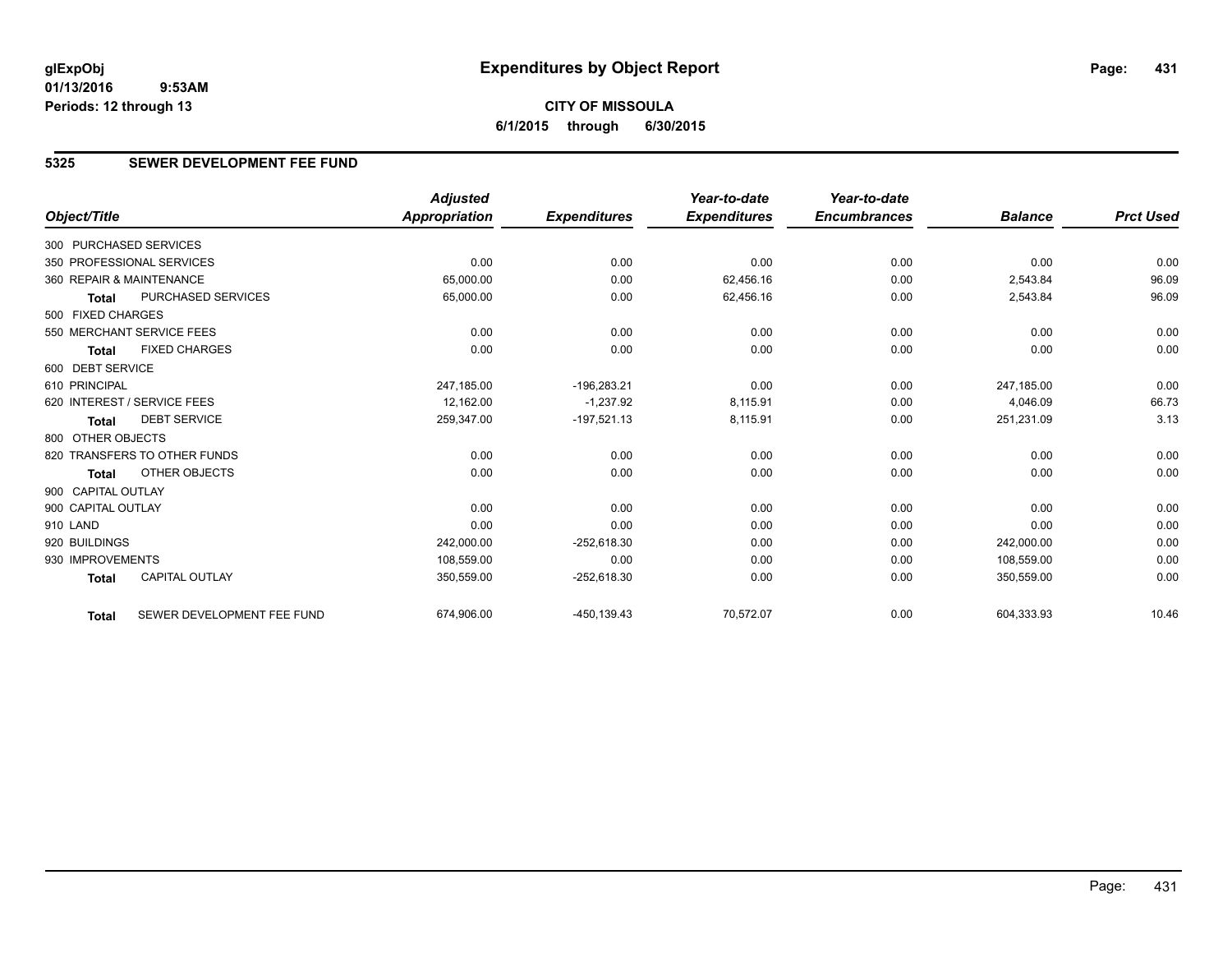### **5340 SEWER CONSTRUCTION FUND**

**330 WASTEWATER**

| Object/Title                              | <b>Adjusted</b><br>Appropriation | <b>Expenditures</b> | Year-to-date<br><b>Expenditures</b> | Year-to-date<br><b>Encumbrances</b> | <b>Balance</b> | <b>Prct Used</b> |
|-------------------------------------------|----------------------------------|---------------------|-------------------------------------|-------------------------------------|----------------|------------------|
| 300 PURCHASED SERVICES                    |                                  |                     |                                     |                                     |                |                  |
| 350 PROFESSIONAL SERVICES                 | 20,000.00                        | 0.00                | 0.00                                | 0.00                                | 20,000.00      | 0.00             |
| <b>PURCHASED SERVICES</b><br><b>Total</b> | 20,000.00                        | 0.00                | 0.00                                | 0.00                                | 20,000.00      | 0.00             |
| 500 FIXED CHARGES                         |                                  |                     |                                     |                                     |                |                  |
| 550 MERCHANT SERVICE FEES                 | 0.00                             | 0.00                | 0.00                                | 0.00                                | 0.00           | 0.00             |
| <b>FIXED CHARGES</b><br>Total             | 0.00                             | 0.00                | 0.00                                | 0.00                                | 0.00           | 0.00             |
| 800 OTHER OBJECTS                         |                                  |                     |                                     |                                     |                |                  |
| 820 TRANSFERS TO OTHER FUNDS              | 0.00                             | 0.00                | 0.00                                | 0.00                                | 0.00           | 0.00             |
| OTHER OBJECTS<br><b>Total</b>             | 0.00                             | 0.00                | 0.00                                | 0.00                                | 0.00           | 0.00             |
| 900 CAPITAL OUTLAY                        |                                  |                     |                                     |                                     |                |                  |
| 930 IMPROVEMENTS                          | 900,000.00                       | $-15,012.93$        | 0.00                                | 0.00                                | 900,000.00     | 0.00             |
| 940 MACHINERY & EQUIPMENT                 | 0.00                             | 0.00                | 0.00                                | 0.00                                | 0.00           | 0.00             |
| <b>CAPITAL OUTLAY</b><br>Total            | 900,000.00                       | $-15,012.93$        | 0.00                                | 0.00                                | 900,000.00     | 0.00             |
| <b>WASTEWATER</b><br><b>Total</b>         | 920,000.00                       | $-15,012.93$        | 0.00                                | 0.00                                | 920,000.00     | 0.00             |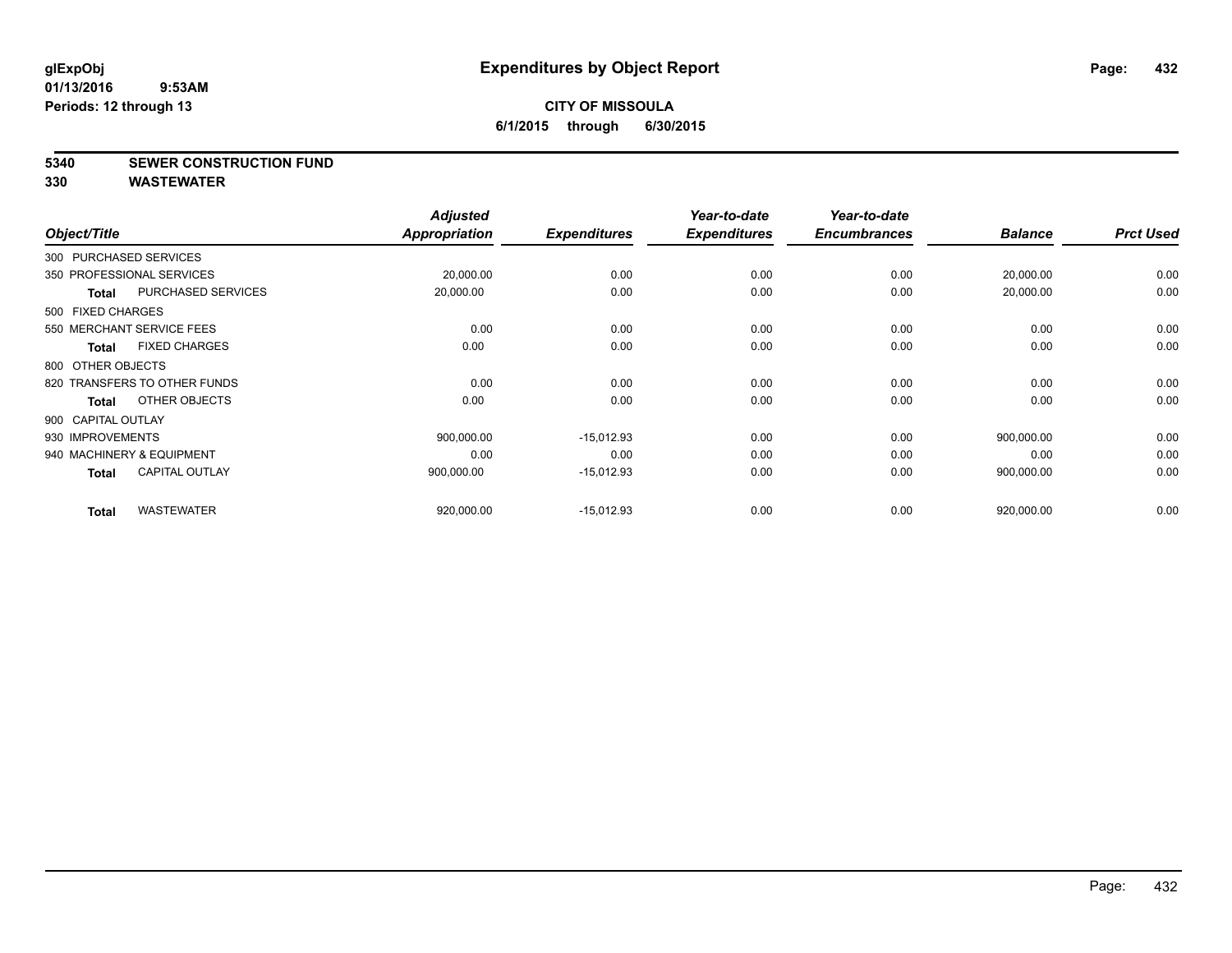#### **5340 SEWER CONSTRUCTION FUND**

**390 NON-DEPARTMENTAL**

| Object/Title       |                       | <b>Adjusted</b><br>Appropriation | <b>Expenditures</b> | Year-to-date<br><b>Expenditures</b> | Year-to-date<br><b>Encumbrances</b> | <b>Balance</b> | <b>Prct Used</b> |
|--------------------|-----------------------|----------------------------------|---------------------|-------------------------------------|-------------------------------------|----------------|------------------|
| 900 CAPITAL OUTLAY |                       |                                  |                     |                                     |                                     |                |                  |
| 930 IMPROVEMENTS   |                       | 0.00                             | $-13,382.82$        | 0.00                                | 0.00                                | 0.00           | 0.00             |
| <b>Total</b>       | <b>CAPITAL OUTLAY</b> | 0.00                             | $-13,382.82$        | 0.00                                | 0.00                                | 0.00           | 0.00             |
| Total              | NON-DEPARTMENTAL      | 0.00                             | $-13,382.82$        | 0.00                                | 0.00                                | 0.00           | 0.00             |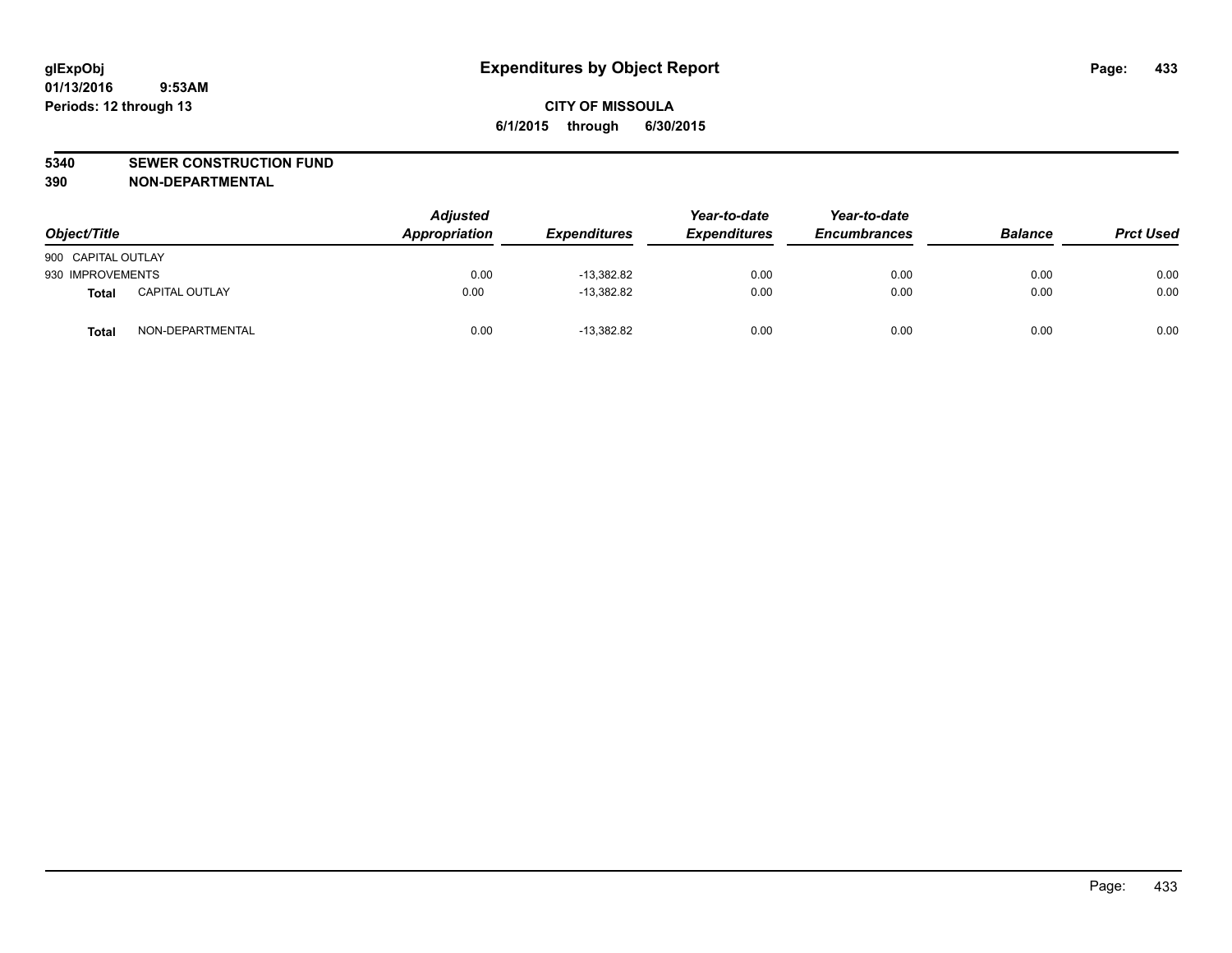# **CITY OF MISSOULA 6/1/2015 through 6/30/2015**

#### **5340 SEWER CONSTRUCTION FUND**

| Object/Title           |                              | <b>Adjusted</b><br>Appropriation | <b>Expenditures</b> | Year-to-date<br><b>Expenditures</b> | Year-to-date<br><b>Encumbrances</b> | <b>Balance</b> | <b>Prct Used</b> |
|------------------------|------------------------------|----------------------------------|---------------------|-------------------------------------|-------------------------------------|----------------|------------------|
|                        |                              |                                  |                     |                                     |                                     |                |                  |
| 300 PURCHASED SERVICES |                              |                                  |                     |                                     |                                     |                |                  |
|                        | 350 PROFESSIONAL SERVICES    | 20,000.00                        | 0.00                | 0.00                                | 0.00                                | 20,000.00      | 0.00             |
| Total                  | PURCHASED SERVICES           | 20,000.00                        | 0.00                | 0.00                                | 0.00                                | 20,000.00      | 0.00             |
| 500 FIXED CHARGES      |                              |                                  |                     |                                     |                                     |                |                  |
|                        | 550 MERCHANT SERVICE FEES    | 0.00                             | 0.00                | 0.00                                | 0.00                                | 0.00           | 0.00             |
| <b>Total</b>           | <b>FIXED CHARGES</b>         | 0.00                             | 0.00                | 0.00                                | 0.00                                | 0.00           | 0.00             |
| 800 OTHER OBJECTS      |                              |                                  |                     |                                     |                                     |                |                  |
|                        | 820 TRANSFERS TO OTHER FUNDS | 0.00                             | 0.00                | 0.00                                | 0.00                                | 0.00           | 0.00             |
| Total                  | OTHER OBJECTS                | 0.00                             | 0.00                | 0.00                                | 0.00                                | 0.00           | 0.00             |
| 900 CAPITAL OUTLAY     |                              |                                  |                     |                                     |                                     |                |                  |
| 930 IMPROVEMENTS       |                              | 900,000.00                       | $-28,395.75$        | 0.00                                | 0.00                                | 900,000.00     | 0.00             |
|                        | 940 MACHINERY & EQUIPMENT    | 0.00                             | 0.00                | 0.00                                | 0.00                                | 0.00           | 0.00             |
| <b>Total</b>           | <b>CAPITAL OUTLAY</b>        | 900,000.00                       | $-28,395.75$        | 0.00                                | 0.00                                | 900,000.00     | 0.00             |
| <b>Total</b>           | SEWER CONSTRUCTION FUND      | 920,000.00                       | $-28,395.75$        | 0.00                                | 0.00                                | 920,000.00     | 0.00             |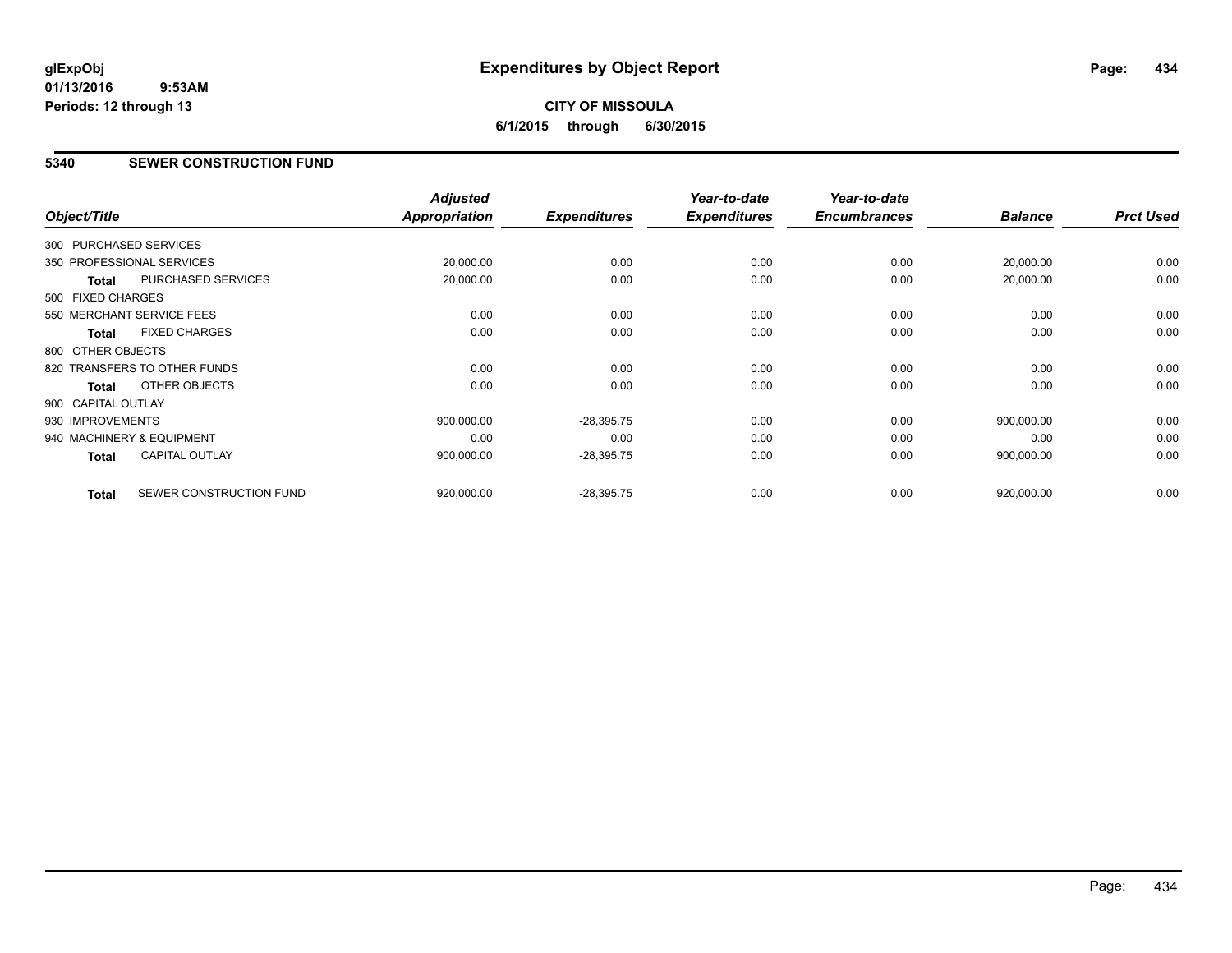#### **5361 2001 SEWER REVENUE BONDS-DEBT SERVICE**

|                   |                             | <b>Adjusted</b> |                     | Year-to-date        | Year-to-date        |                |                  |
|-------------------|-----------------------------|-----------------|---------------------|---------------------|---------------------|----------------|------------------|
| Object/Title      |                             | Appropriation   | <b>Expenditures</b> | <b>Expenditures</b> | <b>Encumbrances</b> | <b>Balance</b> | <b>Prct Used</b> |
| 500 FIXED CHARGES |                             |                 |                     |                     |                     |                |                  |
|                   | 550 MERCHANT SERVICE FEES   | 0.00            | 0.00                | 0.00                | 0.00                | 0.00           | 0.00             |
| <b>Total</b>      | <b>FIXED CHARGES</b>        | 0.00            | 0.00                | 0.00                | 0.00                | 0.00           | 0.00             |
| 600 DEBT SERVICE  |                             |                 |                     |                     |                     |                |                  |
| 610 PRINCIPAL     |                             | 27,000.00       | $-13.000.00$        | 0.00                | 0.00                | 27,000.00      | 0.00             |
|                   | 620 INTEREST / SERVICE FEES | 3.590.00        | 1.730.00            | 3,590.00            | 0.00                | 0.00           | 100.00           |
| <b>Total</b>      | <b>DEBT SERVICE</b>         | 30,590.00       | $-11.270.00$        | 3,590.00            | 0.00                | 27,000.00      | 11.74            |
| <b>Total</b>      | <b>WASTEWATER</b>           | 30.590.00       | $-11.270.00$        | 3,590.00            | 0.00                | 27,000.00      | 11.74            |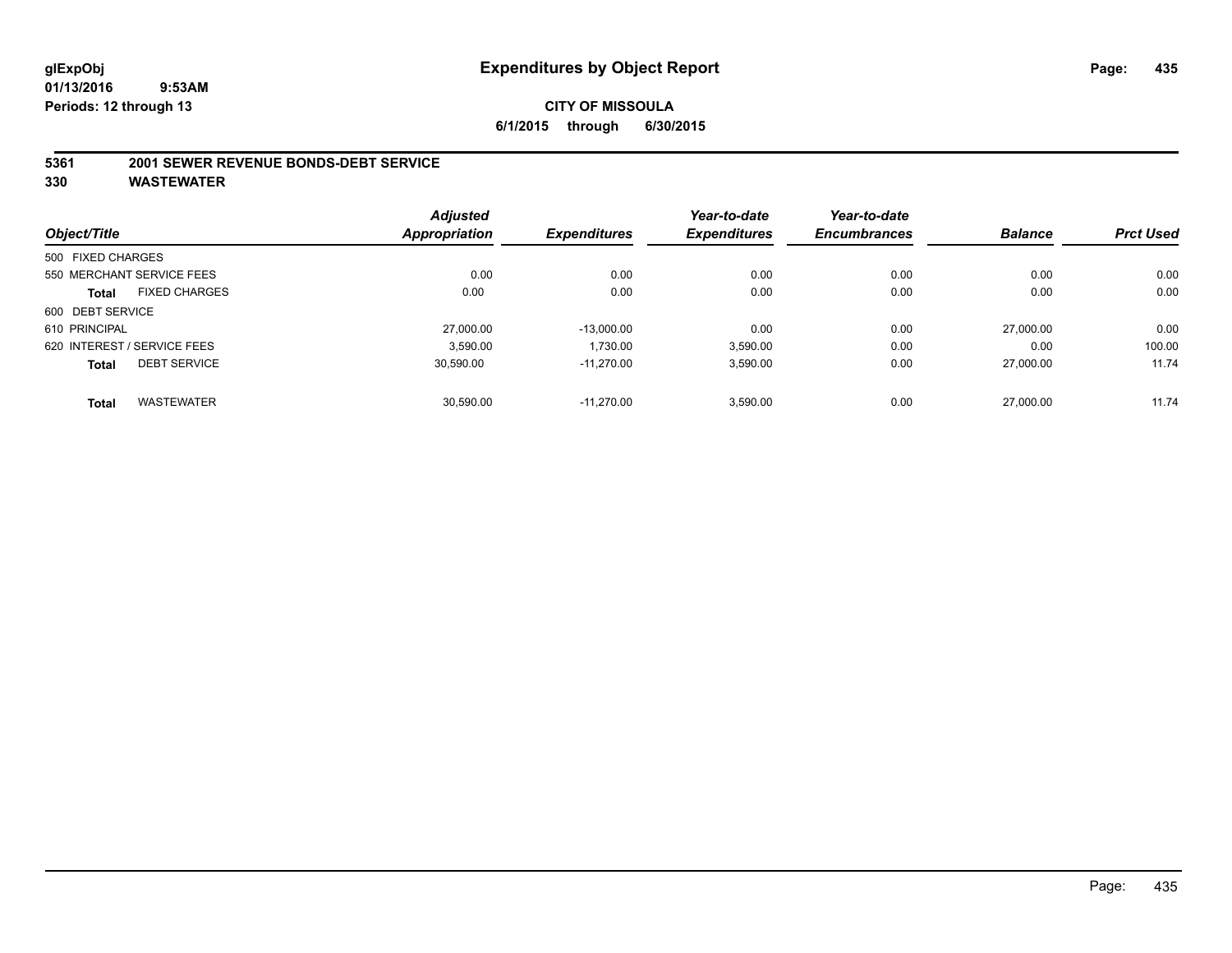#### **CITY OF MISSOULA 6/1/2015 through 6/30/2015**

#### **5361 2001 SEWER REVENUE BONDS-DEBT SERVICE**

| Object/Title      |                                  | <b>Adjusted</b><br><b>Appropriation</b> | <b>Expenditures</b> | Year-to-date<br><b>Expenditures</b> | Year-to-date<br><b>Encumbrances</b> | <b>Balance</b> | <b>Prct Used</b> |
|-------------------|----------------------------------|-----------------------------------------|---------------------|-------------------------------------|-------------------------------------|----------------|------------------|
| 500 FIXED CHARGES |                                  |                                         |                     |                                     |                                     |                |                  |
|                   | 550 MERCHANT SERVICE FEES        | 0.00                                    | 0.00                | 0.00                                | 0.00                                | 0.00           | 0.00             |
| <b>Total</b>      | <b>FIXED CHARGES</b>             | 0.00                                    | 0.00                | 0.00                                | 0.00                                | 0.00           | 0.00             |
| 600 DEBT SERVICE  |                                  |                                         |                     |                                     |                                     |                |                  |
| 610 PRINCIPAL     |                                  | 27.000.00                               | $-13.000.00$        | 0.00                                | 0.00                                | 27.000.00      | 0.00             |
|                   | 620 INTEREST / SERVICE FEES      | 3.590.00                                | 1.730.00            | 3.590.00                            | 0.00                                | 0.00           | 100.00           |
| <b>Total</b>      | <b>DEBT SERVICE</b>              | 30.590.00                               | $-11.270.00$        | 3,590.00                            | 0.00                                | 27.000.00      | 11.74            |
| <b>Total</b>      | 2001 SEWER REVENUE BONDS-DEBT SE | 30.590.00                               | $-11.270.00$        | 3,590.00                            | 0.00                                | 27,000.00      | 11.74            |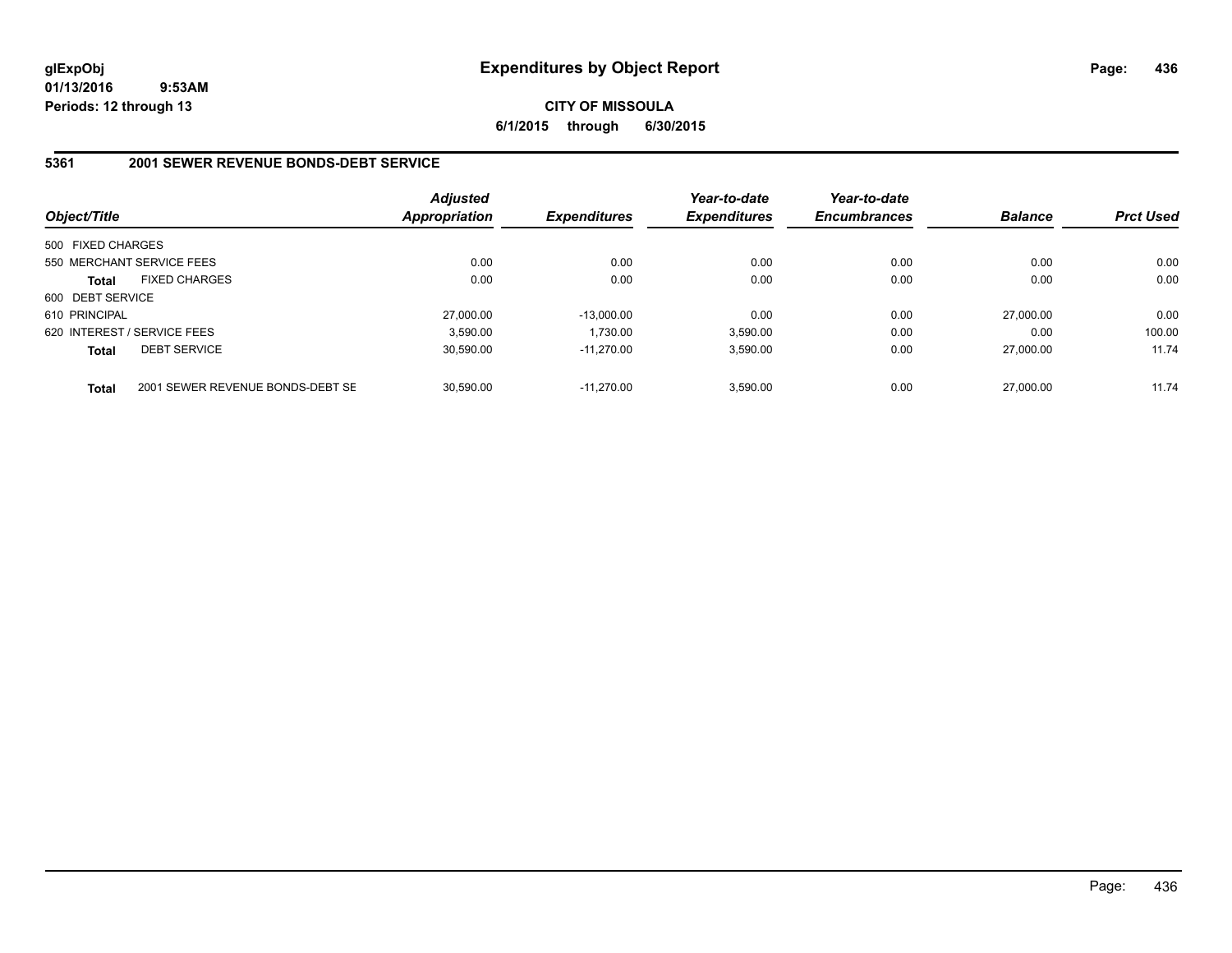## **CITY OF MISSOULA 6/1/2015 through 6/30/2015**

#### **5362 00 SEWER REVENUE BOND - SERIES B DEBT SE**

|                                      | <b>Adjusted</b> |                     | Year-to-date        | Year-to-date        |                |                  |
|--------------------------------------|-----------------|---------------------|---------------------|---------------------|----------------|------------------|
| Object/Title                         | Appropriation   | <b>Expenditures</b> | <b>Expenditures</b> | <b>Encumbrances</b> | <b>Balance</b> | <b>Prct Used</b> |
| 500 FIXED CHARGES                    |                 |                     |                     |                     |                |                  |
| 550 MERCHANT SERVICE FEES            | 0.00            | 0.00                | 0.00                | 0.00                | 0.00           | 0.00             |
| <b>FIXED CHARGES</b><br><b>Total</b> | 0.00            | 0.00                | 0.00                | 0.00                | 0.00           | 0.00             |
| 600 DEBT SERVICE                     |                 |                     |                     |                     |                |                  |
| 610 PRINCIPAL                        | 44,000.00       | $-22,000.00$        | 0.00                | 0.00                | 44,000.00      | 0.00             |
| 620 INTEREST / SERVICE FEES          | 5.240.00        | 2.510.00            | 5.240.00            | 0.00                | 0.00           | 100.00           |
| <b>DEBT SERVICE</b><br><b>Total</b>  | 49.240.00       | $-19,490.00$        | 5,240.00            | 0.00                | 44,000.00      | 10.64            |
| 800 OTHER OBJECTS                    |                 |                     |                     |                     |                |                  |
| 820 TRANSFERS TO OTHER FUNDS         | 0.00            | 0.00                | 0.00                | 0.00                | 0.00           | 0.00             |
| OTHER OBJECTS<br><b>Total</b>        | 0.00            | 0.00                | 0.00                | 0.00                | 0.00           | 0.00             |
| <b>WASTEWATER</b><br><b>Total</b>    | 49.240.00       | $-19.490.00$        | 5.240.00            | 0.00                | 44.000.00      | 10.64            |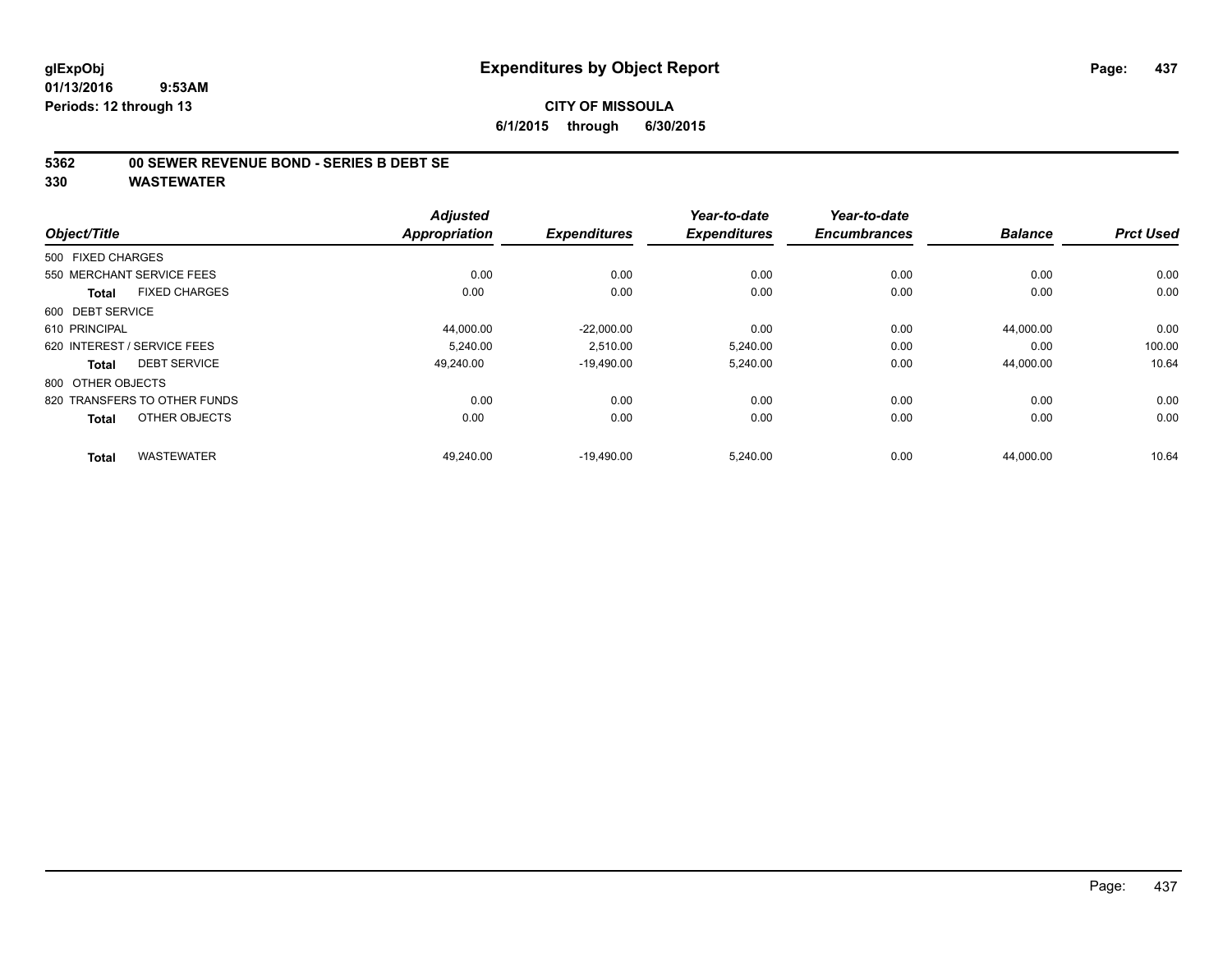#### **CITY OF MISSOULA 6/1/2015 through 6/30/2015**

## **5362 00 SEWER REVENUE BOND - SERIES B DEBT SE**

| Object/Title      |                                    | <b>Adjusted</b><br><b>Appropriation</b> | <b>Expenditures</b> | Year-to-date<br><b>Expenditures</b> | Year-to-date<br><b>Encumbrances</b> | <b>Balance</b> | <b>Prct Used</b> |
|-------------------|------------------------------------|-----------------------------------------|---------------------|-------------------------------------|-------------------------------------|----------------|------------------|
|                   |                                    |                                         |                     |                                     |                                     |                |                  |
| 500 FIXED CHARGES |                                    |                                         |                     |                                     |                                     |                |                  |
|                   | 550 MERCHANT SERVICE FEES          | 0.00                                    | 0.00                | 0.00                                | 0.00                                | 0.00           | 0.00             |
| <b>Total</b>      | <b>FIXED CHARGES</b>               | 0.00                                    | 0.00                | 0.00                                | 0.00                                | 0.00           | 0.00             |
| 600 DEBT SERVICE  |                                    |                                         |                     |                                     |                                     |                |                  |
| 610 PRINCIPAL     |                                    | 44,000.00                               | $-22,000.00$        | 0.00                                | 0.00                                | 44,000.00      | 0.00             |
|                   | 620 INTEREST / SERVICE FEES        | 5.240.00                                | 2,510.00            | 5,240.00                            | 0.00                                | 0.00           | 100.00           |
| <b>Total</b>      | <b>DEBT SERVICE</b>                | 49,240.00                               | $-19.490.00$        | 5,240.00                            | 0.00                                | 44,000.00      | 10.64            |
| 800 OTHER OBJECTS |                                    |                                         |                     |                                     |                                     |                |                  |
|                   | 820 TRANSFERS TO OTHER FUNDS       | 0.00                                    | 0.00                | 0.00                                | 0.00                                | 0.00           | 0.00             |
| <b>Total</b>      | OTHER OBJECTS                      | 0.00                                    | 0.00                | 0.00                                | 0.00                                | 0.00           | 0.00             |
| <b>Total</b>      | 00 SEWER REVENUE BOND - SERIES B L | 49.240.00                               | $-19.490.00$        | 5.240.00                            | 0.00                                | 44.000.00      | 10.64            |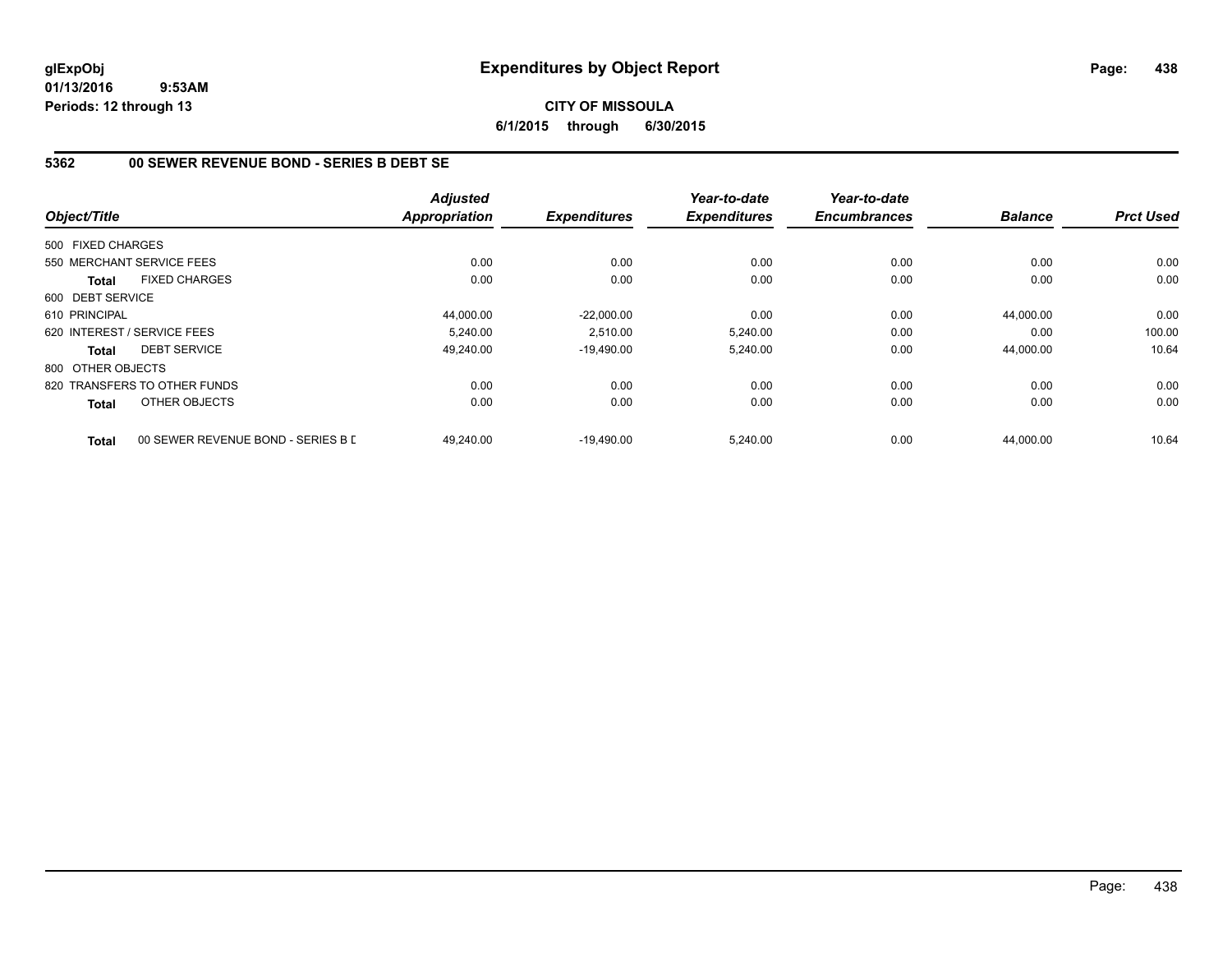#### **CITY OF MISSOULA 6/1/2015 through 6/30/2015**

#### **5363 92 SEWER REVENUE BOND SERIES A DEBT SERV**

| Object/Title                |                           | <b>Adjusted</b><br>Appropriation | <b>Expenditures</b> | Year-to-date<br><b>Expenditures</b> | Year-to-date<br><b>Encumbrances</b> | <b>Balance</b> | <b>Prct Used</b> |
|-----------------------------|---------------------------|----------------------------------|---------------------|-------------------------------------|-------------------------------------|----------------|------------------|
| 500 FIXED CHARGES           |                           |                                  |                     |                                     |                                     |                |                  |
|                             | 550 MERCHANT SERVICE FEES | 0.00                             | 0.00                | 0.00                                | 0.00                                | 0.00           | 0.00             |
| Total                       | <b>FIXED CHARGES</b>      | 0.00                             | 0.00                | 0.00                                | 0.00                                | 0.00           | 0.00             |
| 600 DEBT SERVICE            |                           |                                  |                     |                                     |                                     |                |                  |
| 610 PRINCIPAL               |                           | 0.00                             | 0.00                | 0.00                                | 0.00                                | 0.00           | 0.00             |
| 620 INTEREST / SERVICE FEES |                           | 0.00                             | 0.00                | 0.00                                | 0.00                                | 0.00           | 0.00             |
| <b>Total</b>                | <b>DEBT SERVICE</b>       | 0.00                             | 0.00                | 0.00                                | 0.00                                | 0.00           | 0.00             |
| <b>Total</b>                | <b>WASTEWATER</b>         | 0.00                             | 0.00                | 0.00                                | 0.00                                | 0.00           | 0.00             |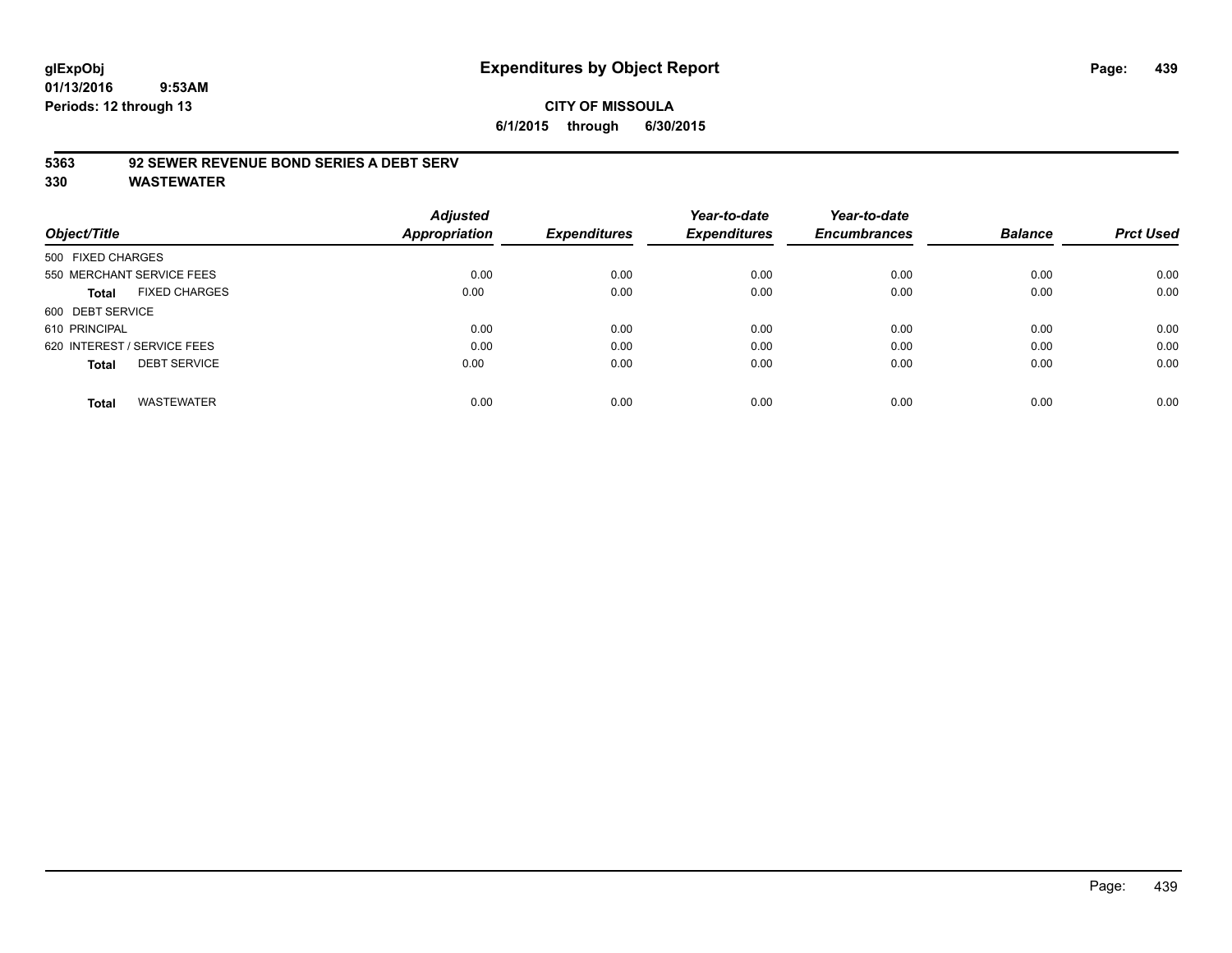# **CITY OF MISSOULA 6/1/2015 through 6/30/2015**

## **5363 92 SEWER REVENUE BOND SERIES A DEBT SERV**

| Object/Title                |                                   | <b>Adjusted</b><br>Appropriation | <b>Expenditures</b> | Year-to-date<br><b>Expenditures</b> | Year-to-date<br><b>Encumbrances</b> | <b>Balance</b> | <b>Prct Used</b> |
|-----------------------------|-----------------------------------|----------------------------------|---------------------|-------------------------------------|-------------------------------------|----------------|------------------|
| 500 FIXED CHARGES           |                                   |                                  |                     |                                     |                                     |                |                  |
| 550 MERCHANT SERVICE FEES   |                                   | 0.00                             | 0.00                | 0.00                                | 0.00                                | 0.00           | 0.00             |
| <b>Total</b>                | <b>FIXED CHARGES</b>              | 0.00                             | 0.00                | 0.00                                | 0.00                                | 0.00           | 0.00             |
| 600 DEBT SERVICE            |                                   |                                  |                     |                                     |                                     |                |                  |
| 610 PRINCIPAL               |                                   | 0.00                             | 0.00                | 0.00                                | 0.00                                | 0.00           | 0.00             |
| 620 INTEREST / SERVICE FEES |                                   | 0.00                             | 0.00                | 0.00                                | 0.00                                | 0.00           | 0.00             |
| <b>Total</b>                | <b>DEBT SERVICE</b>               | 0.00                             | 0.00                | 0.00                                | 0.00                                | 0.00           | 0.00             |
| <b>Total</b>                | 92 SEWER REVENUE BOND SERIES A DE | 0.00                             | 0.00                | 0.00                                | 0.00                                | 0.00           | 0.00             |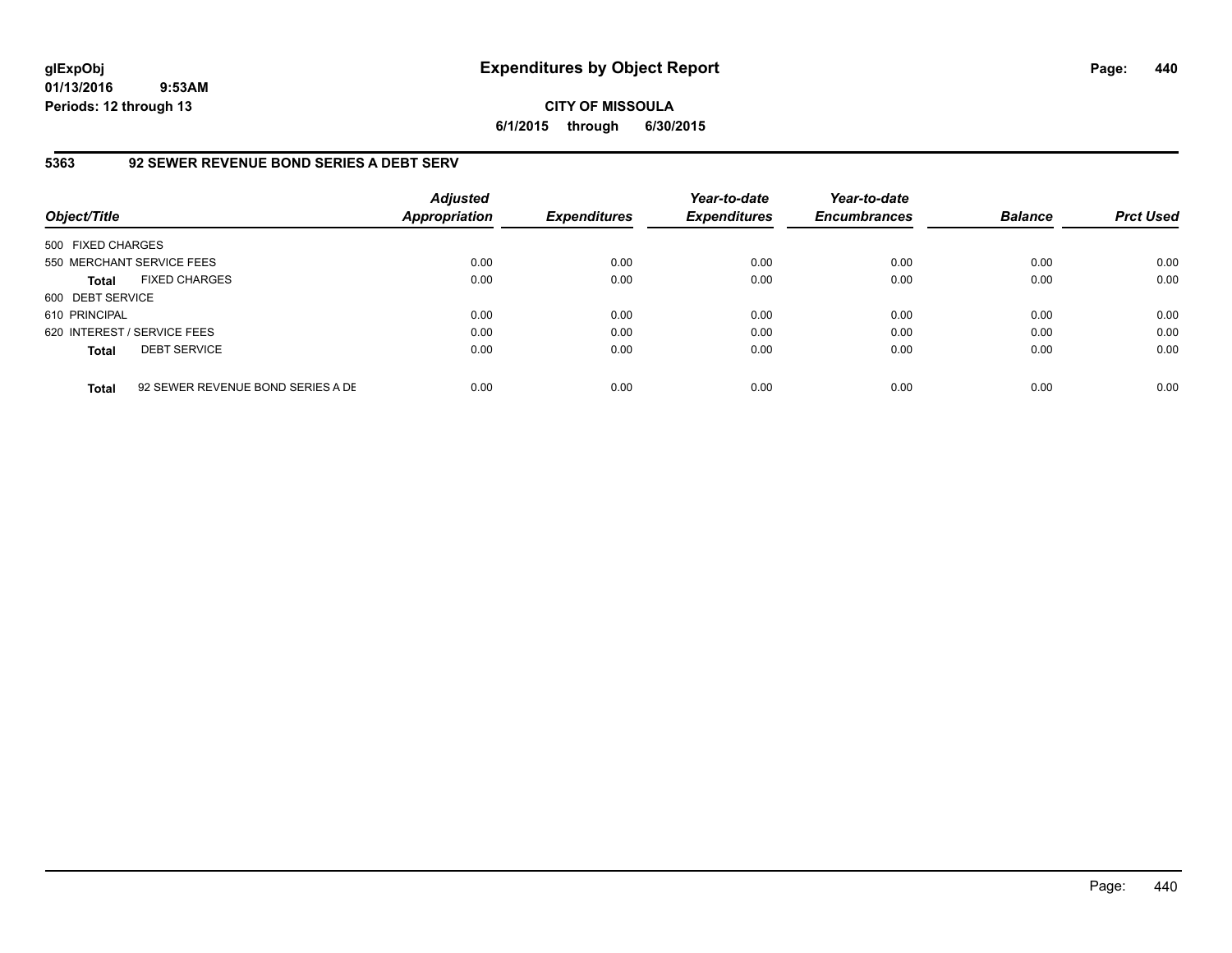# **glExpObj Expenditures by Object Report Page: 441**

**01/13/2016 9:53AM Periods: 12 through 13**

# **CITY OF MISSOULA 6/1/2015 through 6/30/2015**

#### **5364 92 SEWER REVENUE BOND - SERIES B DEBT S**

|                             |                           | <b>Adjusted</b>      |                     | Year-to-date        | Year-to-date        |                |                  |
|-----------------------------|---------------------------|----------------------|---------------------|---------------------|---------------------|----------------|------------------|
| Object/Title                |                           | <b>Appropriation</b> | <b>Expenditures</b> | <b>Expenditures</b> | <b>Encumbrances</b> | <b>Balance</b> | <b>Prct Used</b> |
| 500 FIXED CHARGES           |                           |                      |                     |                     |                     |                |                  |
|                             | 550 MERCHANT SERVICE FEES | 0.00                 | 0.00                | 0.00                | 0.00                | 0.00           | 0.00             |
| Total                       | <b>FIXED CHARGES</b>      | 0.00                 | 0.00                | 0.00                | 0.00                | 0.00           | 0.00             |
| 600 DEBT SERVICE            |                           |                      |                     |                     |                     |                |                  |
| 610 PRINCIPAL               |                           | 0.00                 | 0.00                | 0.00                | 0.00                | 0.00           | 0.00             |
| 620 INTEREST / SERVICE FEES |                           | 0.00                 | 0.00                | 0.00                | 0.00                | 0.00           | 0.00             |
| <b>Total</b>                | <b>DEBT SERVICE</b>       | 0.00                 | 0.00                | 0.00                | 0.00                | 0.00           | 0.00             |
| <b>Total</b>                | <b>WASTEWATER</b>         | 0.00                 | 0.00                | 0.00                | 0.00                | 0.00           | 0.00             |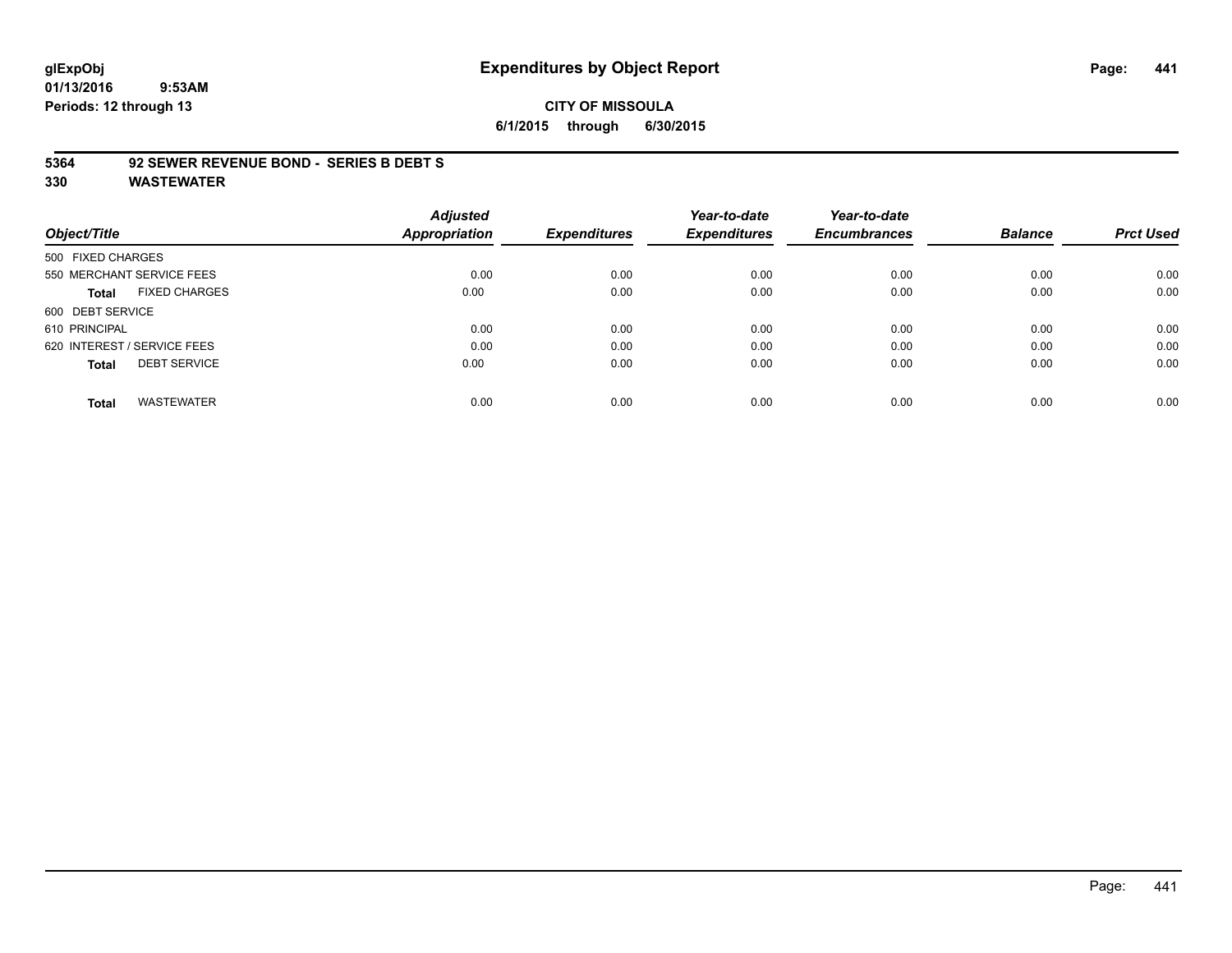# **CITY OF MISSOULA 6/1/2015 through 6/30/2015**

## **5364 92 SEWER REVENUE BOND - SERIES B DEBT S**

| Object/Title                |                                    | <b>Adjusted</b><br><b>Appropriation</b> | <b>Expenditures</b> | Year-to-date<br><b>Expenditures</b> | Year-to-date<br><b>Encumbrances</b> | <b>Balance</b> | <b>Prct Used</b> |
|-----------------------------|------------------------------------|-----------------------------------------|---------------------|-------------------------------------|-------------------------------------|----------------|------------------|
| 500 FIXED CHARGES           |                                    |                                         |                     |                                     |                                     |                |                  |
| 550 MERCHANT SERVICE FEES   |                                    | 0.00                                    | 0.00                | 0.00                                | 0.00                                | 0.00           | 0.00             |
| <b>Total</b>                | <b>FIXED CHARGES</b>               | 0.00                                    | 0.00                | 0.00                                | 0.00                                | 0.00           | 0.00             |
| 600 DEBT SERVICE            |                                    |                                         |                     |                                     |                                     |                |                  |
| 610 PRINCIPAL               |                                    | 0.00                                    | 0.00                | 0.00                                | 0.00                                | 0.00           | 0.00             |
| 620 INTEREST / SERVICE FEES |                                    | 0.00                                    | 0.00                | 0.00                                | 0.00                                | 0.00           | 0.00             |
| <b>Total</b>                | <b>DEBT SERVICE</b>                | 0.00                                    | 0.00                | 0.00                                | 0.00                                | 0.00           | 0.00             |
| <b>Total</b>                | 92 SEWER REVENUE BOND - SERIES B I | 0.00                                    | 0.00                | 0.00                                | 0.00                                | 0.00           | 0.00             |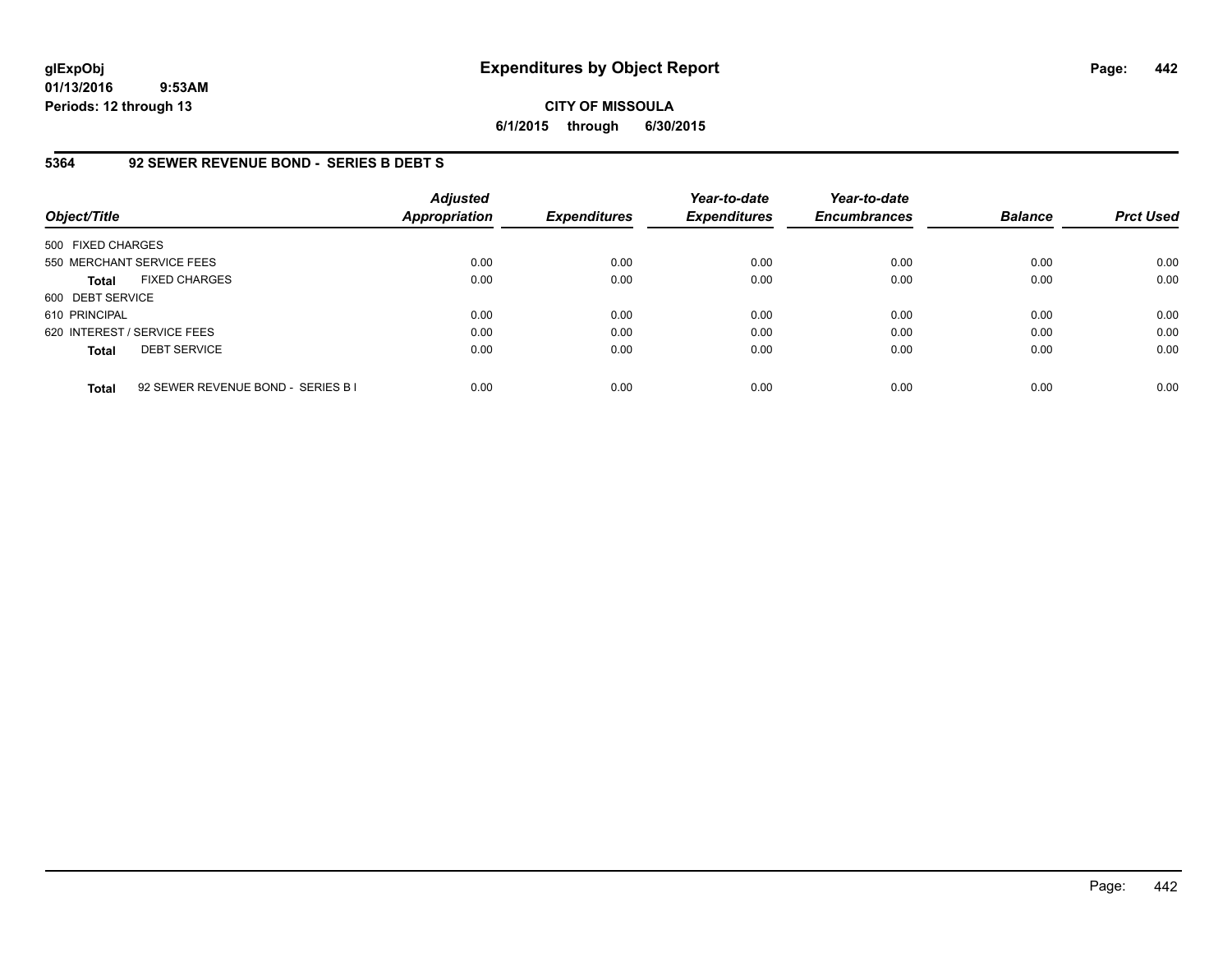#### **5365 99 SEWER REVENUE BONDS DEBT SERVICE FUND**

|                                      | <b>Adjusted</b><br><b>Appropriation</b> | <b>Expenditures</b> | Year-to-date<br><b>Expenditures</b> | Year-to-date<br><b>Encumbrances</b> | <b>Balance</b> | <b>Prct Used</b> |
|--------------------------------------|-----------------------------------------|---------------------|-------------------------------------|-------------------------------------|----------------|------------------|
| Object/Title                         |                                         |                     |                                     |                                     |                |                  |
| 500 FIXED CHARGES                    |                                         |                     |                                     |                                     |                |                  |
| 550 MERCHANT SERVICE FEES            | 0.00                                    | 0.00                | 0.00                                | 0.00                                | 0.00           | 0.00             |
| <b>FIXED CHARGES</b><br><b>Total</b> | 0.00                                    | 0.00                | 0.00                                | 0.00                                | 0.00           | 0.00             |
| 600 DEBT SERVICE                     |                                         |                     |                                     |                                     |                |                  |
| 610 PRINCIPAL                        | 113.000.00                              | $-57,000.00$        | 0.00                                | 0.00                                | 113,000.00     | 0.00             |
| 620 INTEREST / SERVICE FEES          | 11,180.00                               | 6,310.00            | 11,180.00                           | 0.00                                | 0.00           | 100.00           |
| <b>DEBT SERVICE</b><br><b>Total</b>  | 124.180.00                              | $-50,690.00$        | 11.180.00                           | 0.00                                | 113.000.00     | 9.00             |
| <b>WASTEWATER</b><br><b>Total</b>    | 124,180.00                              | $-50,690.00$        | 11.180.00                           | 0.00                                | 113.000.00     | 9.00             |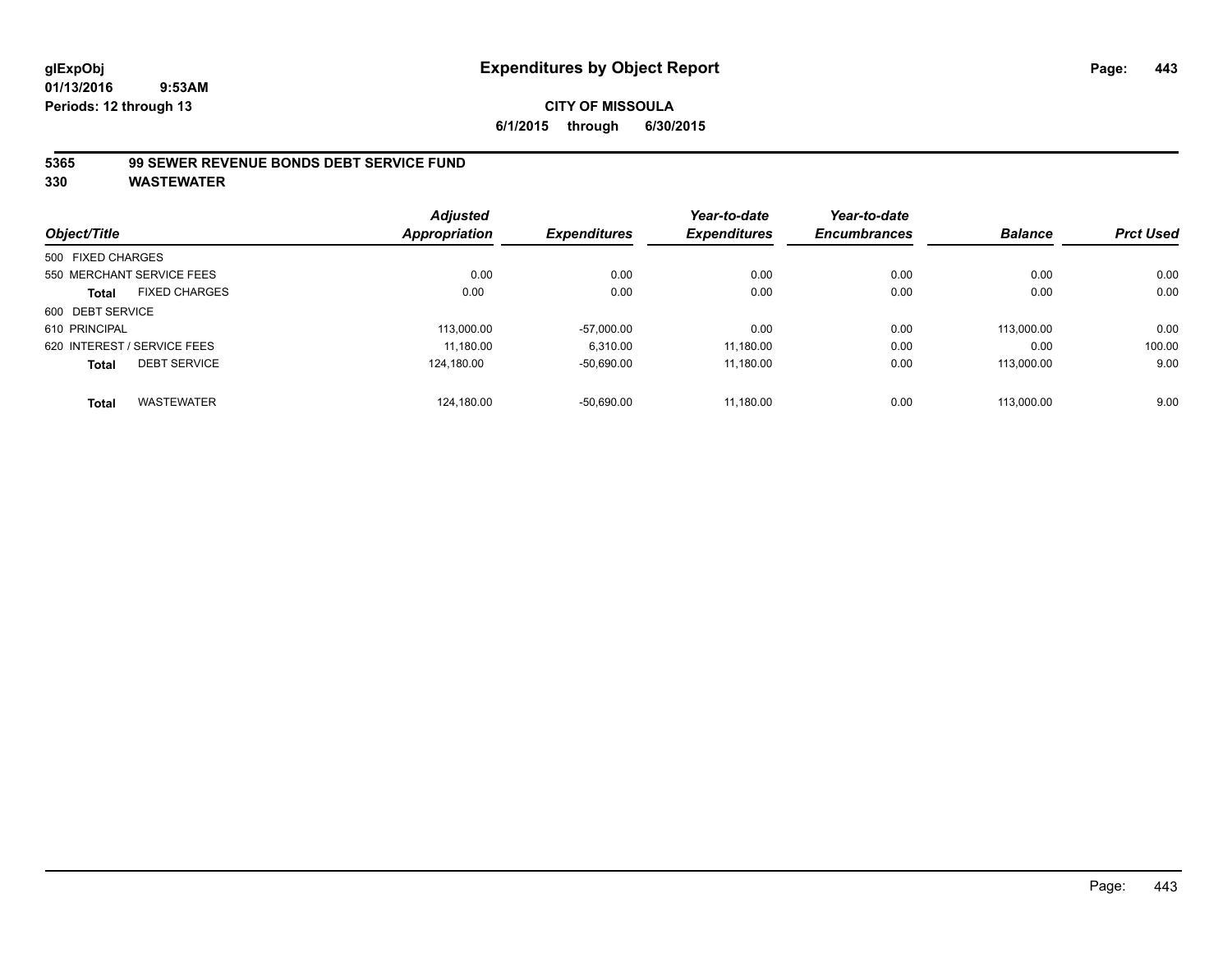# **CITY OF MISSOULA 6/1/2015 through 6/30/2015**

# **5365 99 SEWER REVENUE BONDS DEBT SERVICE FUND**

| Object/Title                |                                  | Adjusted<br>Appropriation | <b>Expenditures</b> | Year-to-date<br><b>Expenditures</b> | Year-to-date<br><b>Encumbrances</b> | <b>Balance</b> | <b>Prct Used</b> |
|-----------------------------|----------------------------------|---------------------------|---------------------|-------------------------------------|-------------------------------------|----------------|------------------|
| 500 FIXED CHARGES           |                                  |                           |                     |                                     |                                     |                |                  |
|                             | 550 MERCHANT SERVICE FEES        | 0.00                      | 0.00                | 0.00                                | 0.00                                | 0.00           | 0.00             |
| <b>Total</b>                | <b>FIXED CHARGES</b>             | 0.00                      | 0.00                | 0.00                                | 0.00                                | 0.00           | 0.00             |
| 600 DEBT SERVICE            |                                  |                           |                     |                                     |                                     |                |                  |
| 610 PRINCIPAL               |                                  | 113.000.00                | $-57.000.00$        | 0.00                                | 0.00                                | 113.000.00     | 0.00             |
| 620 INTEREST / SERVICE FEES |                                  | 11.180.00                 | 6.310.00            | 11.180.00                           | 0.00                                | 0.00           | 100.00           |
| Total                       | <b>DEBT SERVICE</b>              | 124,180.00                | $-50,690.00$        | 11,180.00                           | 0.00                                | 113.000.00     | 9.00             |
| <b>Total</b>                | 99 SEWER REVENUE BONDS DEBT SERN | 124.180.00                | $-50,690.00$        | 11.180.00                           | 0.00                                | 113.000.00     | 9.00             |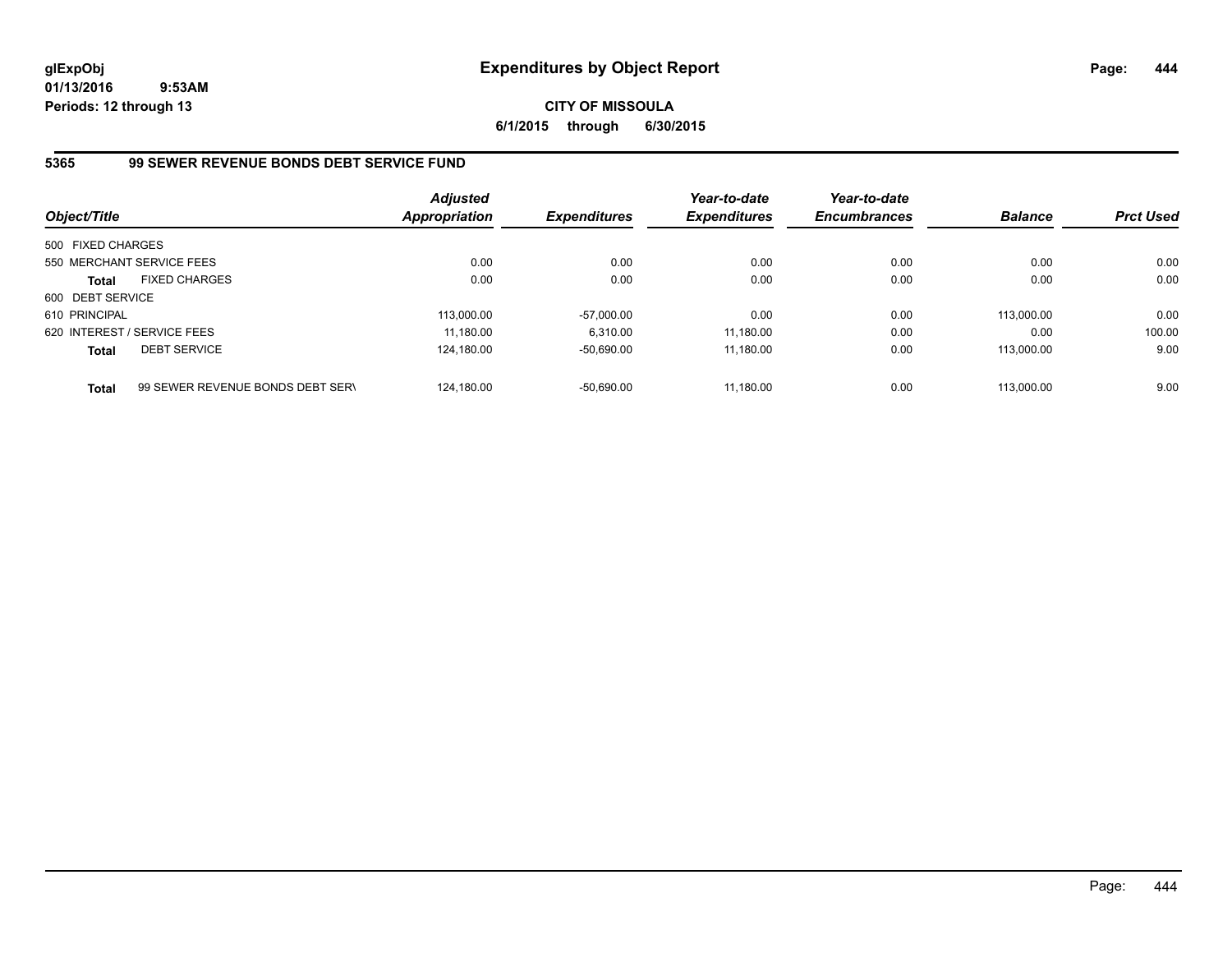## **CITY OF MISSOULA 6/1/2015 through 6/30/2015**

#### **5366 92 SEWER REVENUE BOND - SERIES A BOND RE**

| Object/Title                         | <b>Adjusted</b><br>Appropriation | <b>Expenditures</b> | Year-to-date<br><b>Expenditures</b> | Year-to-date<br><b>Encumbrances</b> | <b>Balance</b> | <b>Prct Used</b> |
|--------------------------------------|----------------------------------|---------------------|-------------------------------------|-------------------------------------|----------------|------------------|
| 500 FIXED CHARGES                    |                                  |                     |                                     |                                     |                |                  |
| 550 MERCHANT SERVICE FEES            | 0.00                             | 0.00                | 0.00                                | 0.00                                | 0.00           | 0.00             |
| <b>FIXED CHARGES</b><br><b>Total</b> | 0.00                             | 0.00                | 0.00                                | 0.00                                | 0.00           | 0.00             |
| 800 OTHER OBJECTS                    |                                  |                     |                                     |                                     |                |                  |
| 820 TRANSFERS TO OTHER FUNDS         | 0.00                             | 0.00                | 0.00                                | 0.00                                | 0.00           | 0.00             |
| OTHER OBJECTS<br><b>Total</b>        | 0.00                             | 0.00                | 0.00                                | 0.00                                | 0.00           | 0.00             |
| <b>WASTEWATER</b><br><b>Total</b>    | 0.00                             | 0.00                | 0.00                                | 0.00                                | 0.00           | 0.00             |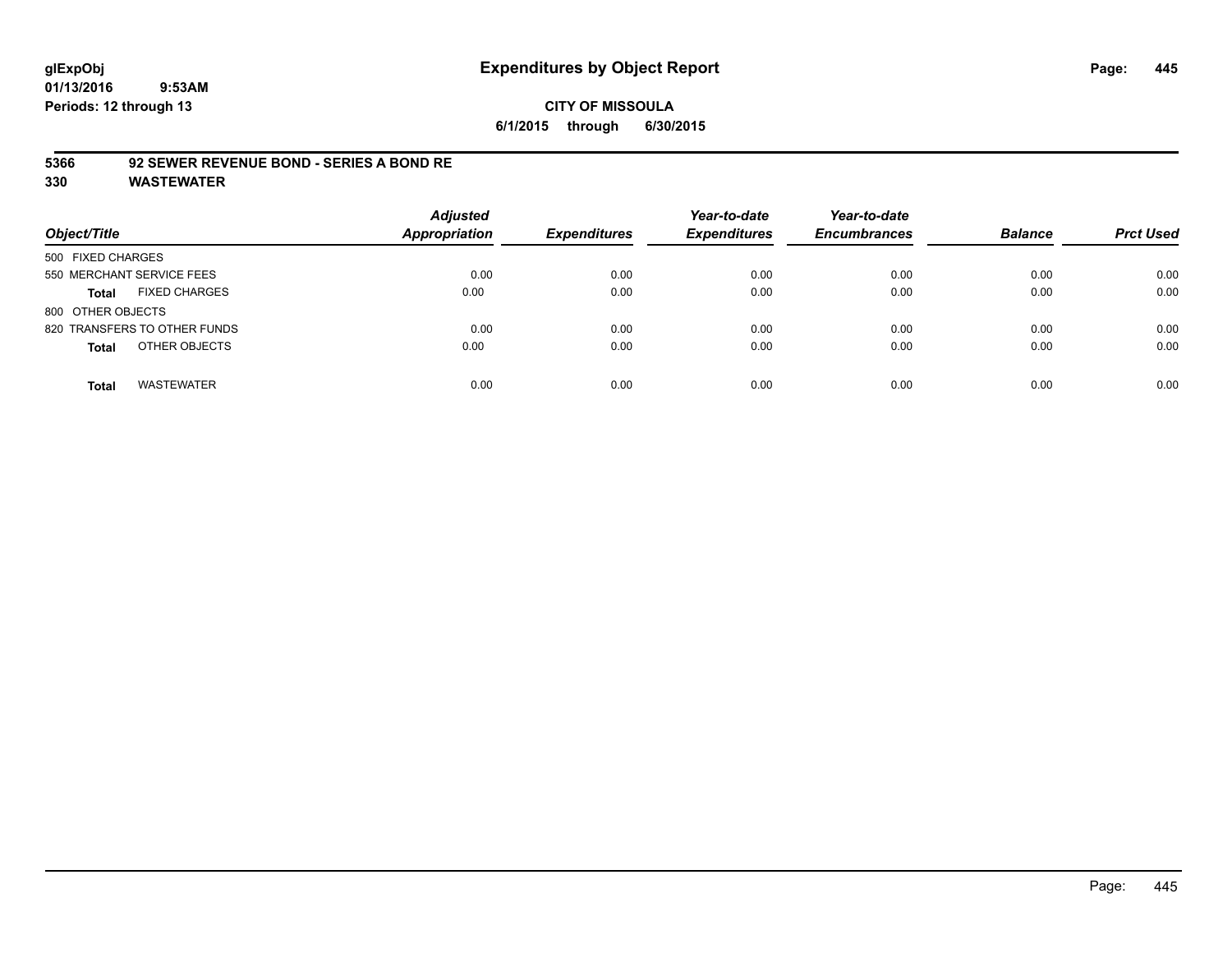#### **CITY OF MISSOULA 6/1/2015 through 6/30/2015**

## **5366 92 SEWER REVENUE BOND - SERIES A BOND RE**

| Object/Title              |                                    | <b>Adjusted</b><br><b>Appropriation</b> | <b>Expenditures</b> | Year-to-date<br><b>Expenditures</b> | Year-to-date<br><b>Encumbrances</b> | <b>Balance</b> | <b>Prct Used</b> |
|---------------------------|------------------------------------|-----------------------------------------|---------------------|-------------------------------------|-------------------------------------|----------------|------------------|
| 500 FIXED CHARGES         |                                    |                                         |                     |                                     |                                     |                |                  |
| 550 MERCHANT SERVICE FEES |                                    | 0.00                                    | 0.00                | 0.00                                | 0.00                                | 0.00           | 0.00             |
| Total                     | <b>FIXED CHARGES</b>               | 0.00                                    | 0.00                | 0.00                                | 0.00                                | 0.00           | 0.00             |
| 800 OTHER OBJECTS         |                                    |                                         |                     |                                     |                                     |                |                  |
|                           | 820 TRANSFERS TO OTHER FUNDS       | 0.00                                    | 0.00                | 0.00                                | 0.00                                | 0.00           | 0.00             |
| <b>Total</b>              | OTHER OBJECTS                      | 0.00                                    | 0.00                | 0.00                                | 0.00                                | 0.00           | 0.00             |
| <b>Total</b>              | 92 SEWER REVENUE BOND - SERIES A B | 0.00                                    | 0.00                | 0.00                                | 0.00                                | 0.00           | 0.00             |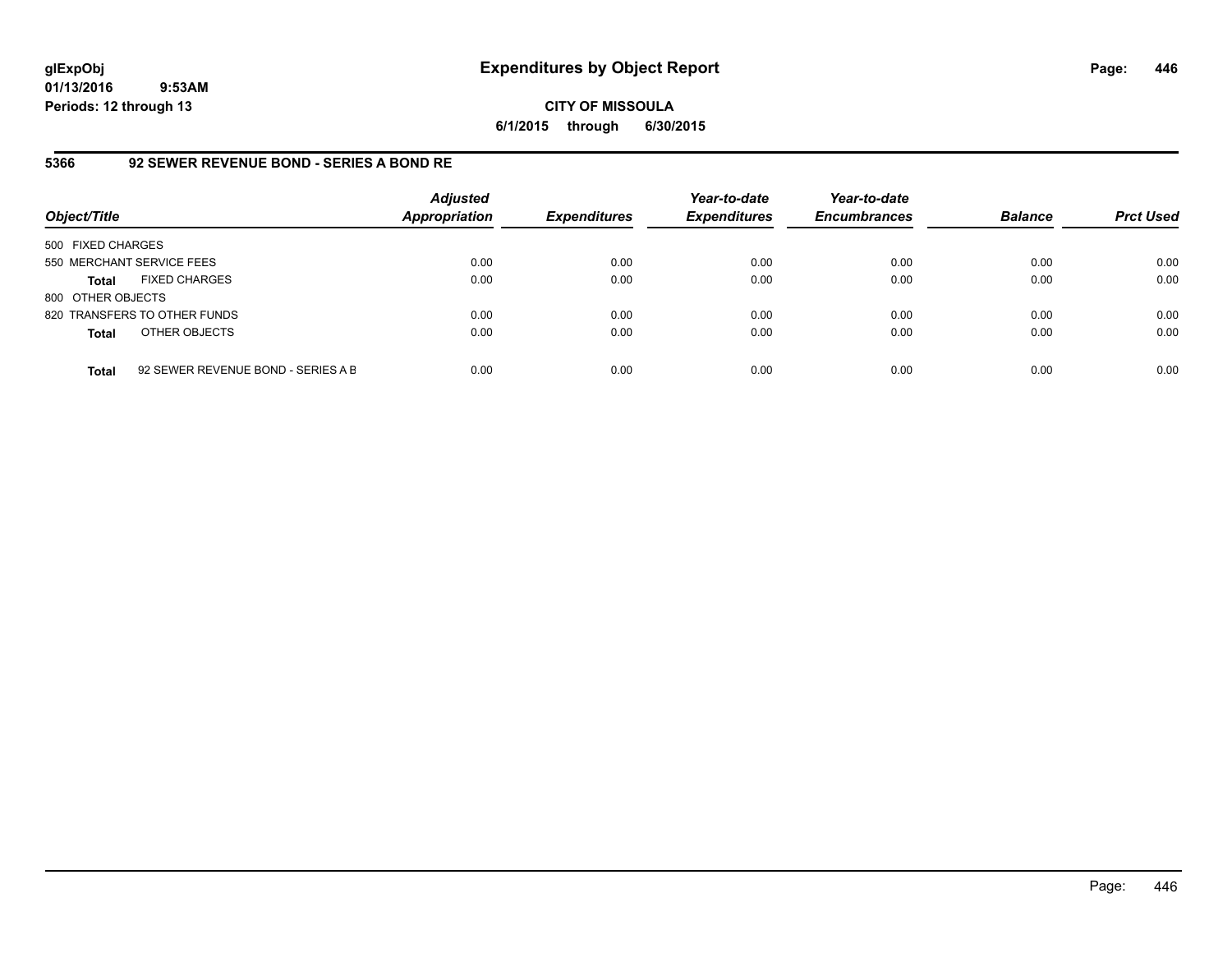# **CITY OF MISSOULA 6/1/2015 through 6/30/2015**

#### **5367 92 SEWER REVENUE BOND - SERIES B BOND RE**

| Object/Title                         | <b>Adjusted</b><br><b>Appropriation</b> | <b>Expenditures</b> | Year-to-date<br><b>Expenditures</b> | Year-to-date<br><b>Encumbrances</b> | <b>Balance</b> | <b>Prct Used</b> |
|--------------------------------------|-----------------------------------------|---------------------|-------------------------------------|-------------------------------------|----------------|------------------|
| 500 FIXED CHARGES                    |                                         |                     |                                     |                                     |                |                  |
| 550 MERCHANT SERVICE FEES            | 0.00                                    | 0.00                | 0.00                                | 0.00                                | 0.00           | 0.00             |
| <b>FIXED CHARGES</b><br><b>Total</b> | 0.00                                    | 0.00                | 0.00                                | 0.00                                | 0.00           | 0.00             |
| 800 OTHER OBJECTS                    |                                         |                     |                                     |                                     |                |                  |
| 820 TRANSFERS TO OTHER FUNDS         | 0.00                                    | 0.00                | 0.00                                | 0.00                                | 0.00           | 0.00             |
| OTHER OBJECTS<br><b>Total</b>        | 0.00                                    | 0.00                | 0.00                                | 0.00                                | 0.00           | 0.00             |
| <b>WASTEWATER</b><br><b>Total</b>    | 0.00                                    | 0.00                | 0.00                                | 0.00                                | 0.00           | 0.00             |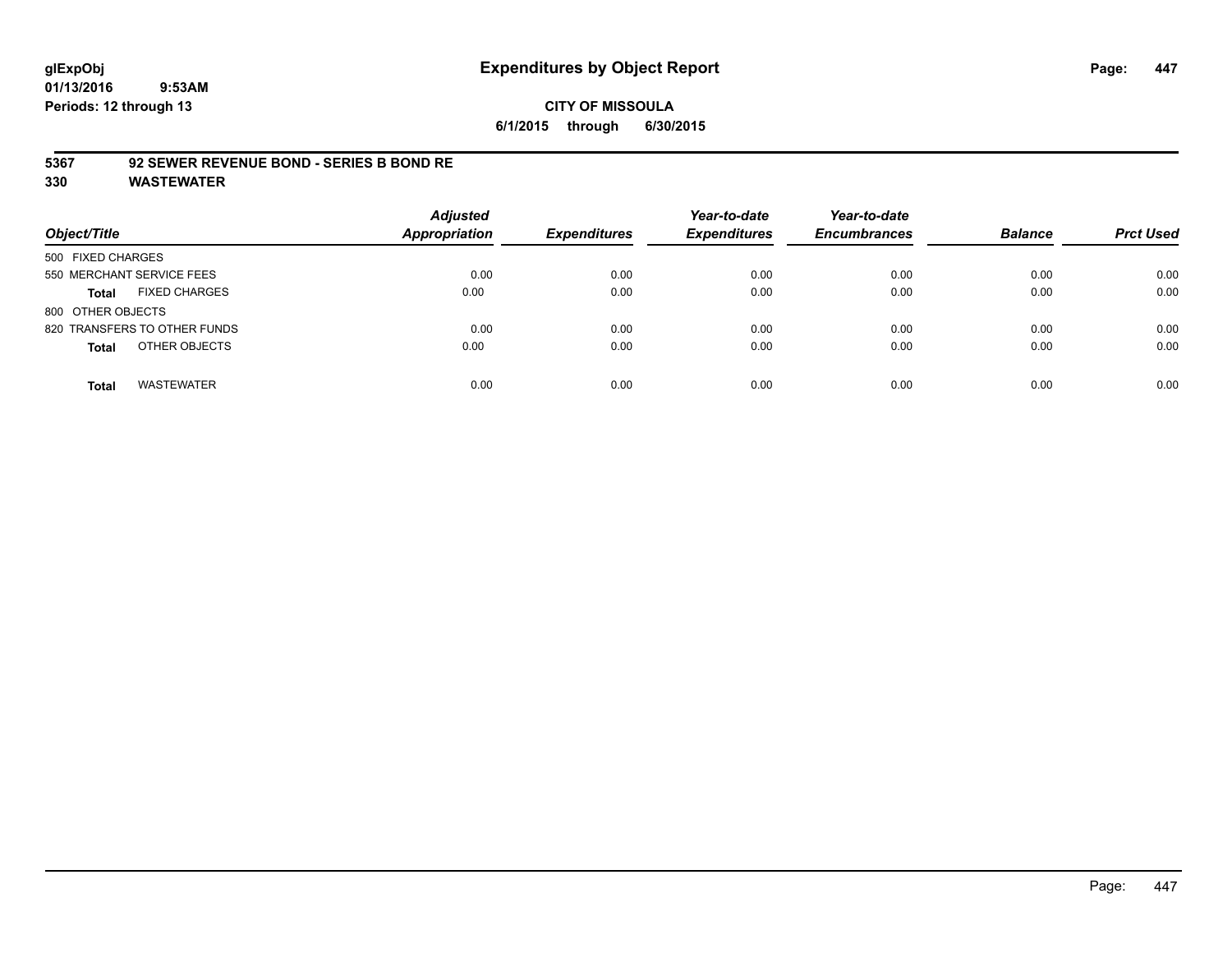# **CITY OF MISSOULA 6/1/2015 through 6/30/2015**

# **5367 92 SEWER REVENUE BOND - SERIES B BOND RE**

| Object/Title              |                                    | <b>Adjusted</b><br><b>Appropriation</b> | <b>Expenditures</b> | Year-to-date<br><b>Expenditures</b> | Year-to-date<br><b>Encumbrances</b> | <b>Balance</b> | <b>Prct Used</b> |
|---------------------------|------------------------------------|-----------------------------------------|---------------------|-------------------------------------|-------------------------------------|----------------|------------------|
| 500 FIXED CHARGES         |                                    |                                         |                     |                                     |                                     |                |                  |
| 550 MERCHANT SERVICE FEES |                                    | 0.00                                    | 0.00                | 0.00                                | 0.00                                | 0.00           | 0.00             |
| Total                     | <b>FIXED CHARGES</b>               | 0.00                                    | 0.00                | 0.00                                | 0.00                                | 0.00           | 0.00             |
| 800 OTHER OBJECTS         |                                    |                                         |                     |                                     |                                     |                |                  |
|                           | 820 TRANSFERS TO OTHER FUNDS       | 0.00                                    | 0.00                | 0.00                                | 0.00                                | 0.00           | 0.00             |
| <b>Total</b>              | OTHER OBJECTS                      | 0.00                                    | 0.00                | 0.00                                | 0.00                                | 0.00           | 0.00             |
| <b>Total</b>              | 92 SEWER REVENUE BOND - SERIES B E | 0.00                                    | 0.00                | 0.00                                | 0.00                                | 0.00           | 0.00             |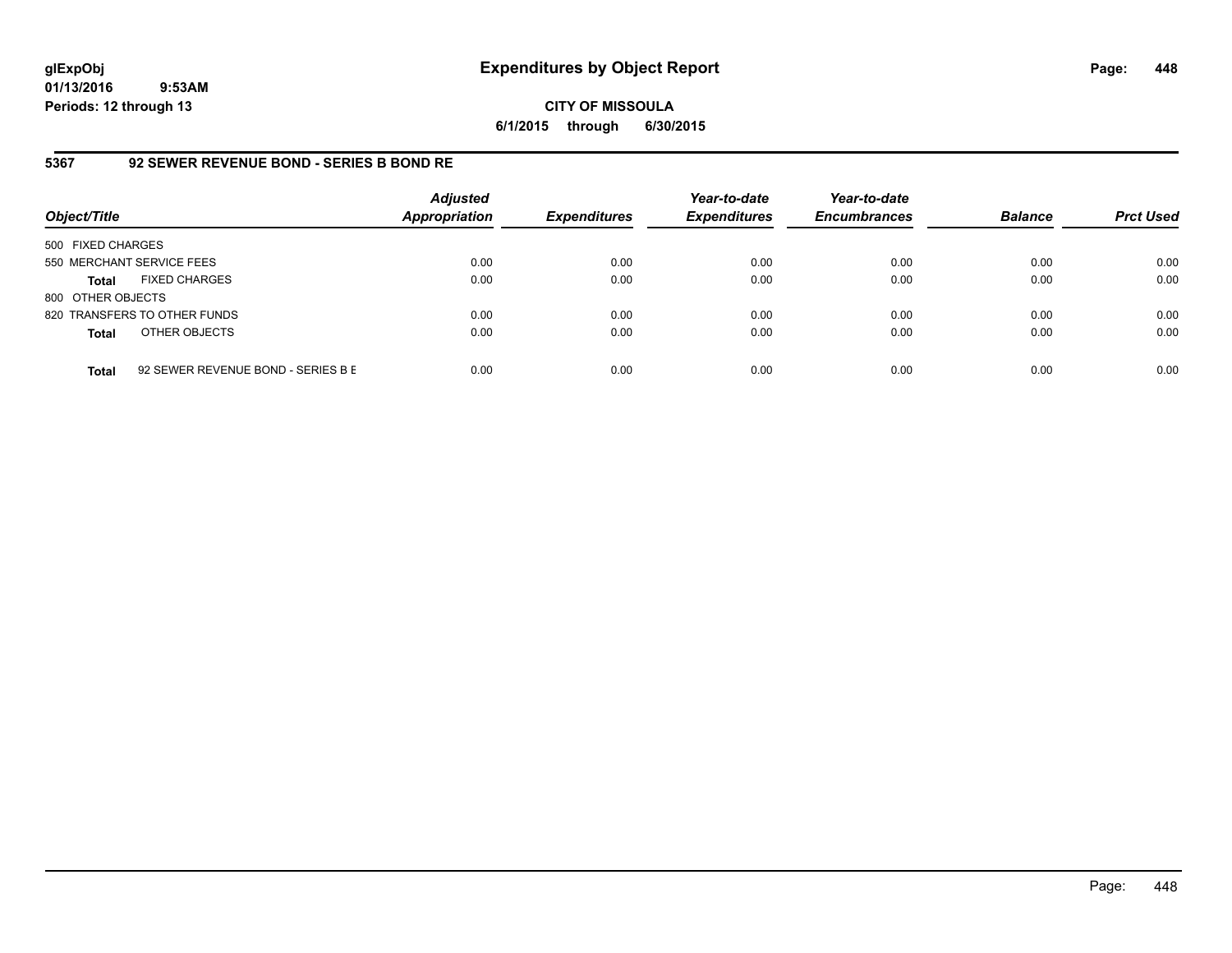#### **5368 00 SEWER REVENUE BOND RESERVE FUND**

| Object/Title                         | <b>Adjusted</b><br><b>Appropriation</b> | <b>Expenditures</b> | Year-to-date<br><b>Expenditures</b> | Year-to-date<br><b>Encumbrances</b> | <b>Balance</b> | <b>Prct Used</b> |
|--------------------------------------|-----------------------------------------|---------------------|-------------------------------------|-------------------------------------|----------------|------------------|
| 500 FIXED CHARGES                    |                                         |                     |                                     |                                     |                |                  |
| 550 MERCHANT SERVICE FEES            | 0.00                                    | 0.00                | 0.00                                | 0.00                                | 0.00           | 0.00             |
| <b>FIXED CHARGES</b><br><b>Total</b> | 0.00                                    | 0.00                | 0.00                                | 0.00                                | 0.00           | 0.00             |
| 800 OTHER OBJECTS                    |                                         |                     |                                     |                                     |                |                  |
| 820 TRANSFERS TO OTHER FUNDS         | 4.280.00                                | 310.00              | 310.00                              | 0.00                                | 3.970.00       | 7.24             |
| OTHER OBJECTS<br><b>Total</b>        | 4,280.00                                | 310.00              | 310.00                              | 0.00                                | 3.970.00       | 7.24             |
| <b>WASTEWATER</b><br>Total           | 4.280.00                                | 310.00              | 310.00                              | 0.00                                | 3.970.00       | 7.24             |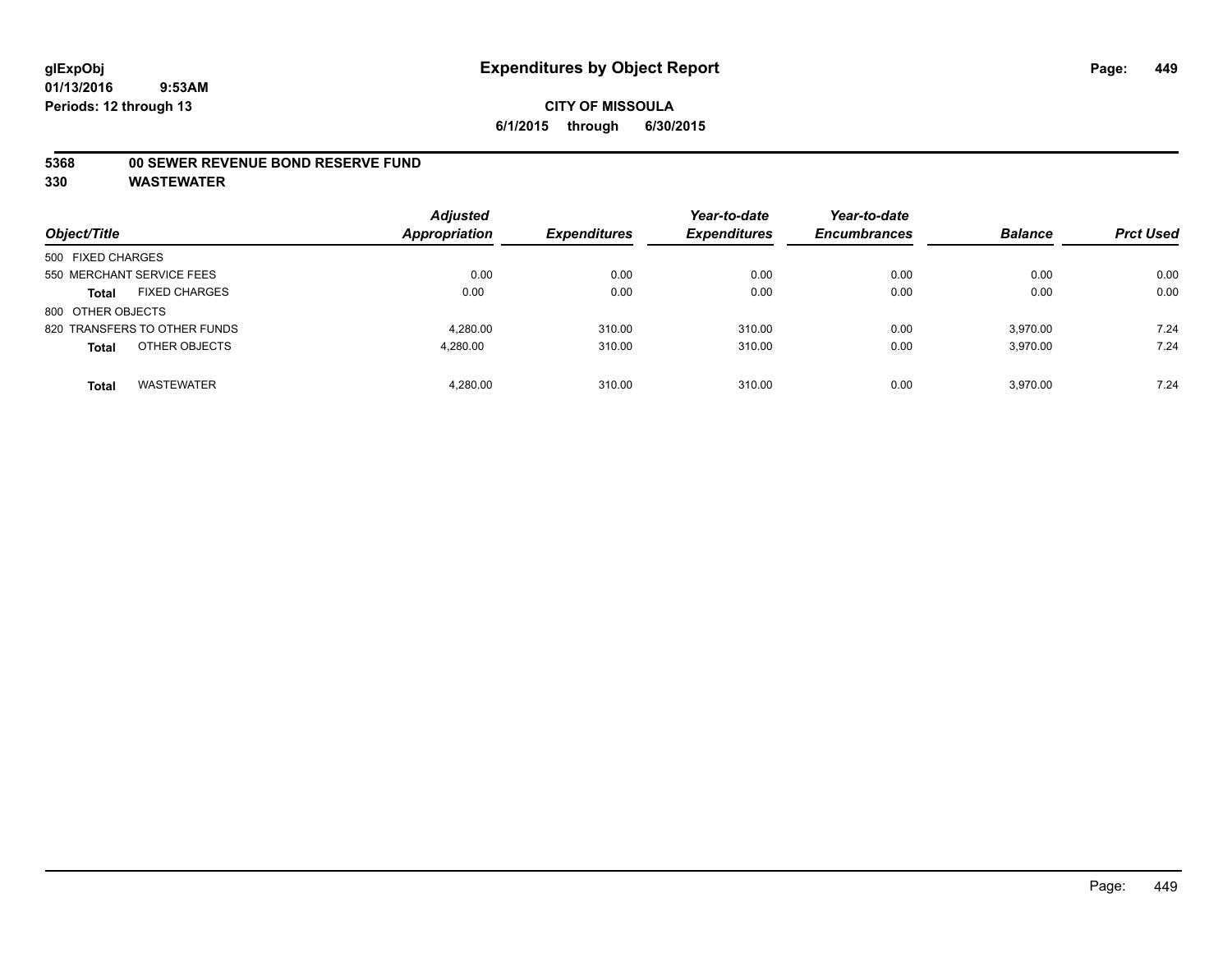**CITY OF MISSOULA 6/1/2015 through 6/30/2015**

## **5368 00 SEWER REVENUE BOND RESERVE FUND**

| Object/Title              |                                  | <b>Adjusted</b><br><b>Appropriation</b> | <b>Expenditures</b> | Year-to-date<br><b>Expenditures</b> | Year-to-date<br><b>Encumbrances</b> | <b>Balance</b> | <b>Prct Used</b> |
|---------------------------|----------------------------------|-----------------------------------------|---------------------|-------------------------------------|-------------------------------------|----------------|------------------|
| 500 FIXED CHARGES         |                                  |                                         |                     |                                     |                                     |                |                  |
| 550 MERCHANT SERVICE FEES |                                  | 0.00                                    | 0.00                | 0.00                                | 0.00                                | 0.00           | 0.00             |
| <b>Total</b>              | <b>FIXED CHARGES</b>             | 0.00                                    | 0.00                | 0.00                                | 0.00                                | 0.00           | 0.00             |
| 800 OTHER OBJECTS         |                                  |                                         |                     |                                     |                                     |                |                  |
|                           | 820 TRANSFERS TO OTHER FUNDS     | 4.280.00                                | 310.00              | 310.00                              | 0.00                                | 3.970.00       | 7.24             |
| <b>Total</b>              | OTHER OBJECTS                    | 4,280.00                                | 310.00              | 310.00                              | 0.00                                | 3,970.00       | 7.24             |
| <b>Total</b>              | 00 SEWER REVENUE BOND RESERVE FL | 4.280.00                                | 310.00              | 310.00                              | 0.00                                | 3.970.00       | 7.24             |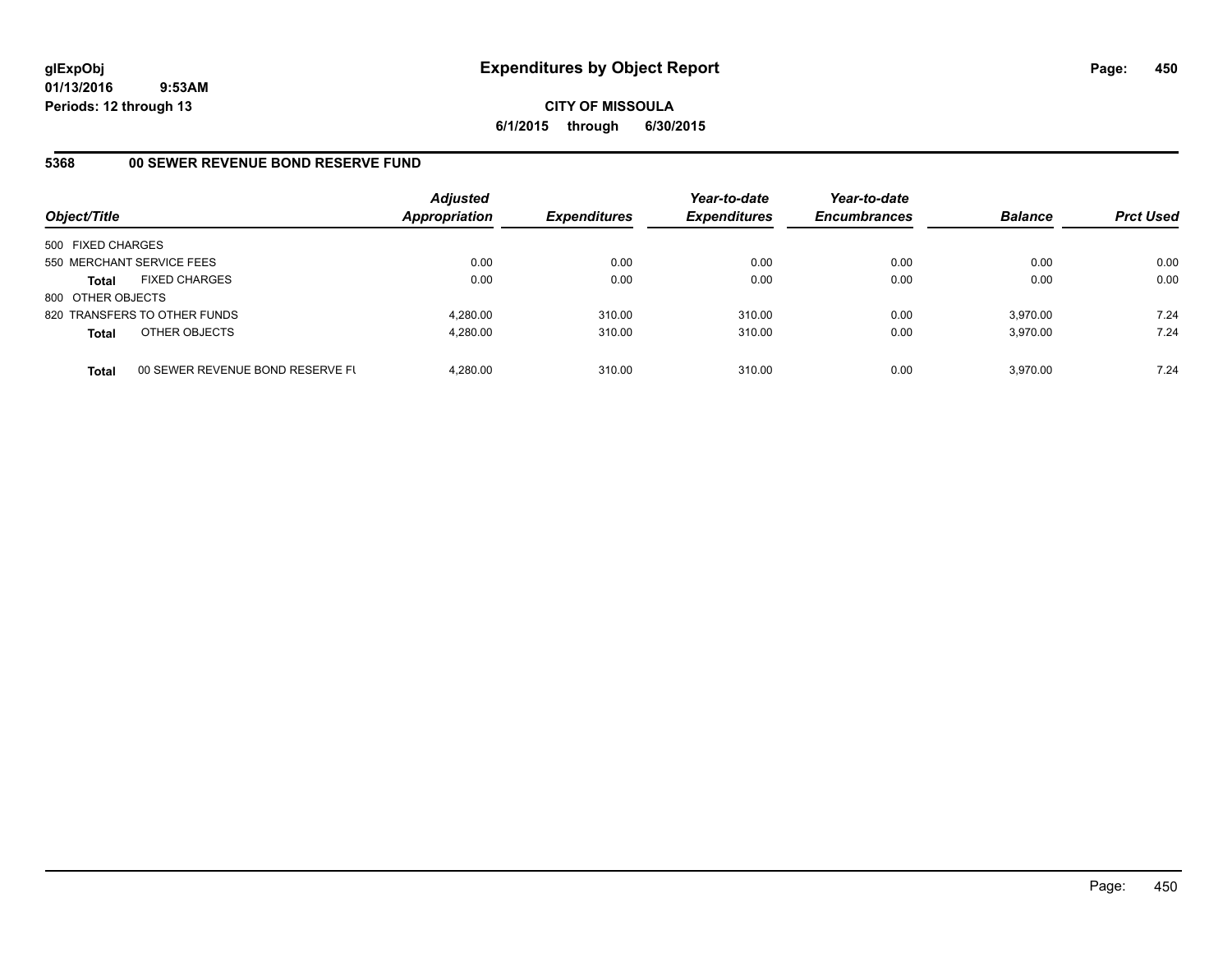#### **5369 2001 SEWER REVENUE BOND**

| Object/Title                      | <b>Adjusted</b><br>Appropriation | <b>Expenditures</b> | Year-to-date<br><b>Expenditures</b> | Year-to-date<br><b>Encumbrances</b> | <b>Balance</b> | <b>Prct Used</b> |
|-----------------------------------|----------------------------------|---------------------|-------------------------------------|-------------------------------------|----------------|------------------|
| 500 FIXED CHARGES                 |                                  |                     |                                     |                                     |                |                  |
| 550 MERCHANT SERVICE FEES         | 0.00                             | 0.00                | 0.00                                | 0.00                                | 0.00           | 0.00             |
| <b>FIXED CHARGES</b><br>Total     | 0.00                             | 0.00                | 0.00                                | 0.00                                | 0.00           | 0.00             |
| 800 OTHER OBJECTS                 |                                  |                     |                                     |                                     |                |                  |
| 820 TRANSFERS TO OTHER FUNDS      | 2.290.00                         | 0.00                | 0.00                                | 0.00                                | 2.290.00       | 0.00             |
| OTHER OBJECTS<br><b>Total</b>     | 2.290.00                         | 0.00                | 0.00                                | 0.00                                | 2,290.00       | 0.00             |
| <b>WASTEWATER</b><br><b>Total</b> | 2.290.00                         | 0.00                | 0.00                                | 0.00                                | 2.290.00       | 0.00             |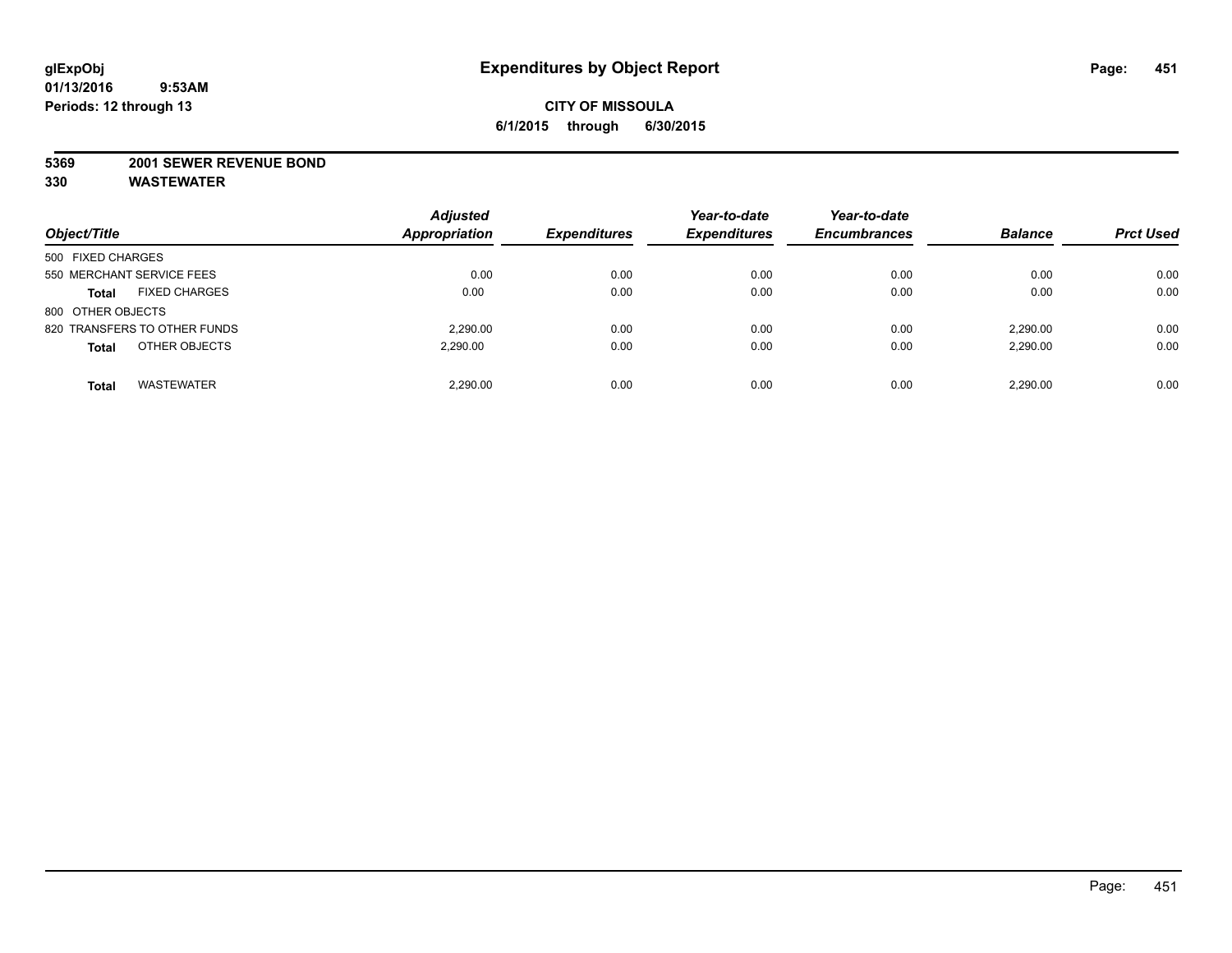#### **5369 2001 SEWER REVENUE BOND**

| Object/Title                            | <b>Adjusted</b><br>Appropriation | <b>Expenditures</b> | Year-to-date<br><b>Expenditures</b> | Year-to-date<br><b>Encumbrances</b> | <b>Balance</b> | <b>Prct Used</b> |
|-----------------------------------------|----------------------------------|---------------------|-------------------------------------|-------------------------------------|----------------|------------------|
| 500 FIXED CHARGES                       |                                  |                     |                                     |                                     |                |                  |
| 550 MERCHANT SERVICE FEES               | 0.00                             | 0.00                | 0.00                                | 0.00                                | 0.00           | 0.00             |
| <b>FIXED CHARGES</b><br><b>Total</b>    | 0.00                             | 0.00                | 0.00                                | 0.00                                | 0.00           | 0.00             |
| 800 OTHER OBJECTS                       |                                  |                     |                                     |                                     |                |                  |
| 820 TRANSFERS TO OTHER FUNDS            | 2.290.00                         | 0.00                | 0.00                                | 0.00                                | 2,290.00       | 0.00             |
| OTHER OBJECTS<br><b>Total</b>           | 2,290.00                         | 0.00                | 0.00                                | 0.00                                | 2,290.00       | 0.00             |
| 2001 SEWER REVENUE BOND<br><b>Total</b> | 2,290.00                         | 0.00                | 0.00                                | 0.00                                | 2,290.00       | 0.00             |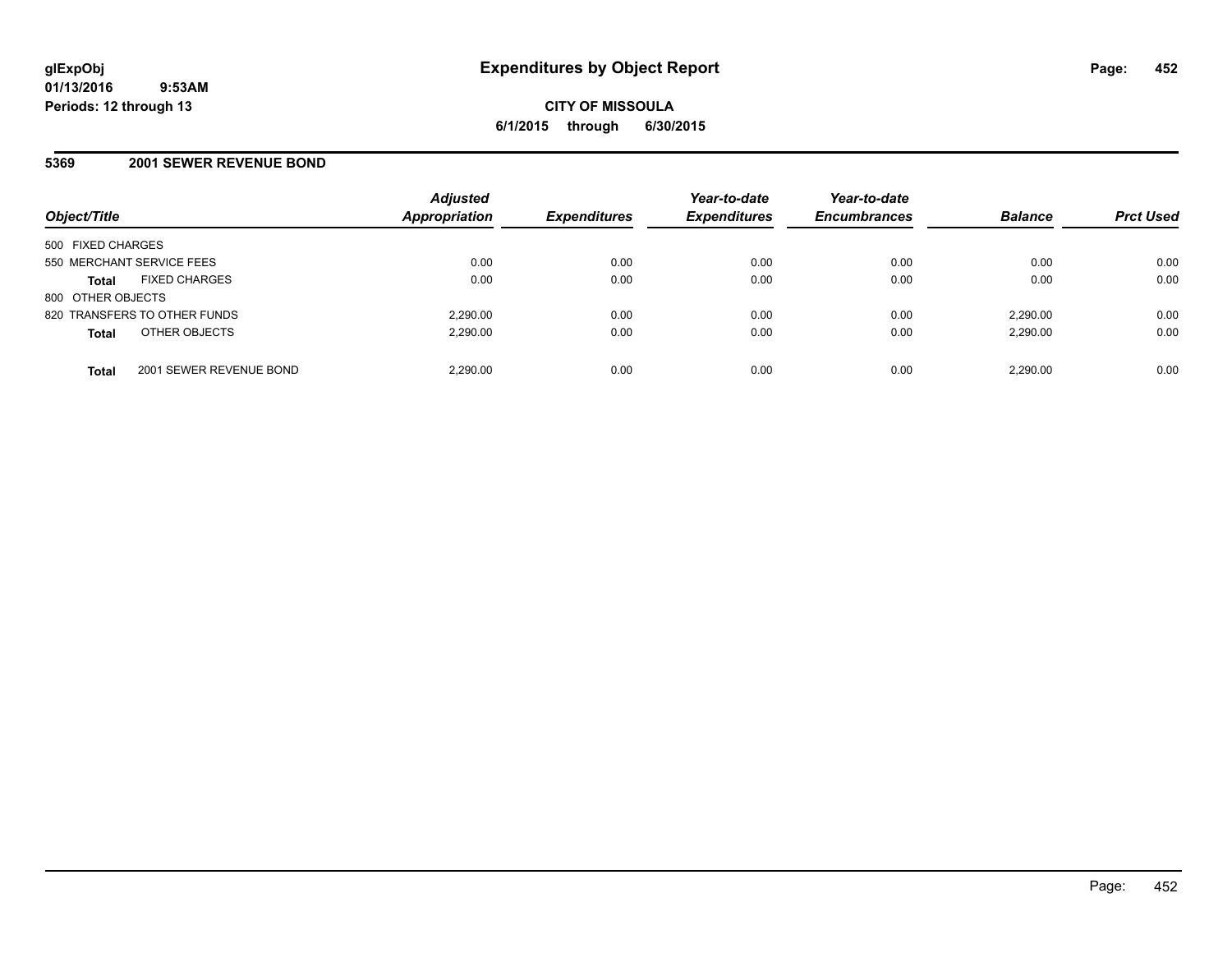#### **5370 99 SEWER REVENUE BOND RESERVE FUND**

| Object/Title                         | <b>Adjusted</b><br>Appropriation | <b>Expenditures</b> | Year-to-date<br><b>Expenditures</b> | Year-to-date<br><b>Encumbrances</b> | <b>Balance</b> | <b>Prct Used</b> |
|--------------------------------------|----------------------------------|---------------------|-------------------------------------|-------------------------------------|----------------|------------------|
| 500 FIXED CHARGES                    |                                  |                     |                                     |                                     |                |                  |
| 550 MERCHANT SERVICE FEES            | 0.00                             | 0.00                | 0.00                                | 0.00                                | 0.00           | 0.00             |
| <b>FIXED CHARGES</b><br><b>Total</b> | 0.00                             | 0.00                | 0.00                                | 0.00                                | 0.00           | 0.00             |
| 800 OTHER OBJECTS                    |                                  |                     |                                     |                                     |                |                  |
| 820 TRANSFERS TO OTHER FUNDS         | 8.970.00                         | 0.00                | 0.00                                | 0.00                                | 8.970.00       | 0.00             |
| OTHER OBJECTS<br><b>Total</b>        | 8.970.00                         | 0.00                | 0.00                                | 0.00                                | 8.970.00       | 0.00             |
| <b>WASTEWATER</b><br>Total           | 8.970.00                         | 0.00                | 0.00                                | 0.00                                | 8.970.00       | 0.00             |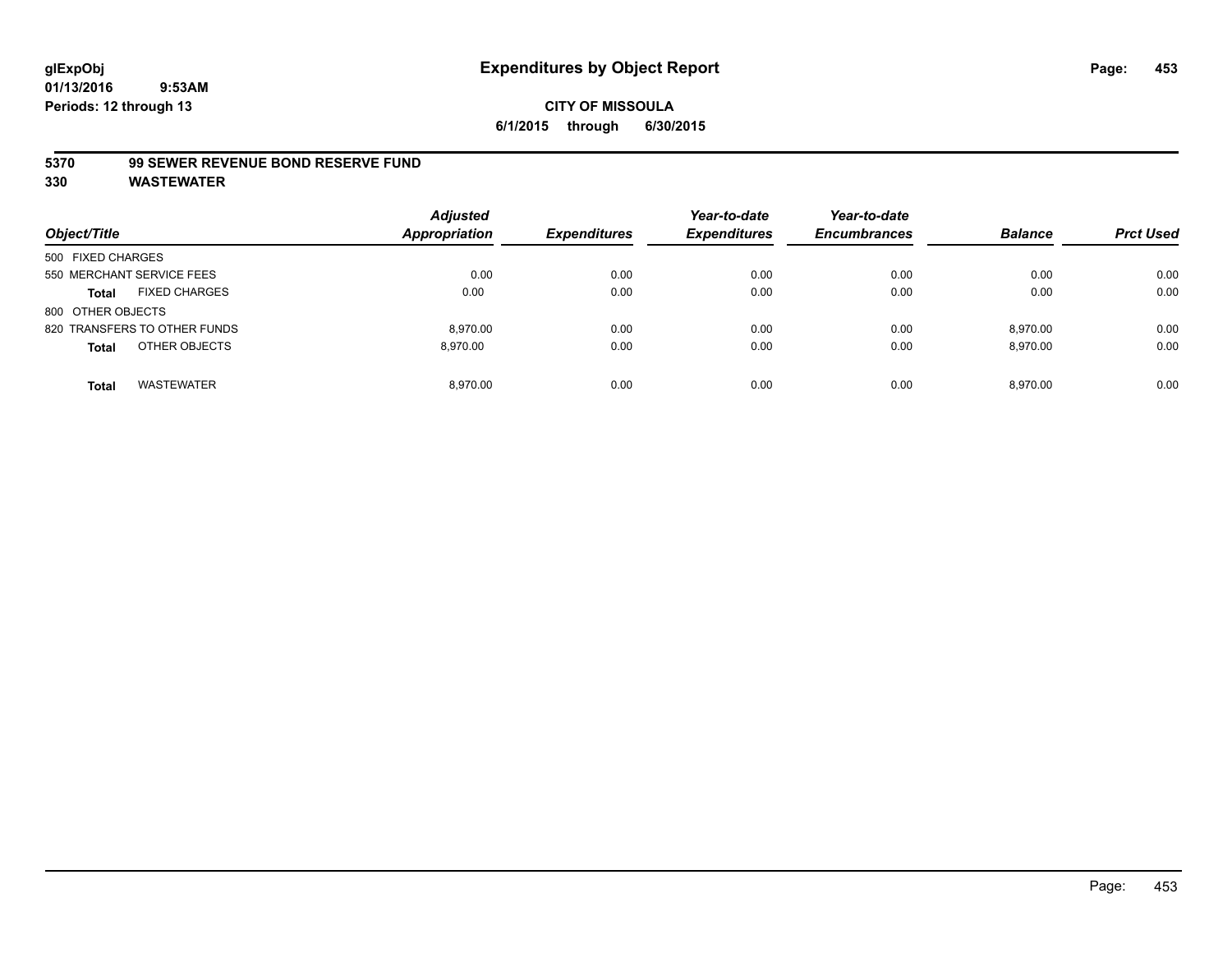**CITY OF MISSOULA 6/1/2015 through 6/30/2015**

## **5370 99 SEWER REVENUE BOND RESERVE FUND**

| Object/Title              |                                  | <b>Adjusted</b><br><b>Appropriation</b> | <b>Expenditures</b> | Year-to-date<br><b>Expenditures</b> | Year-to-date<br><b>Encumbrances</b> | <b>Balance</b> | <b>Prct Used</b> |
|---------------------------|----------------------------------|-----------------------------------------|---------------------|-------------------------------------|-------------------------------------|----------------|------------------|
| 500 FIXED CHARGES         |                                  |                                         |                     |                                     |                                     |                |                  |
| 550 MERCHANT SERVICE FEES |                                  | 0.00                                    | 0.00                | 0.00                                | 0.00                                | 0.00           | 0.00             |
| <b>Total</b>              | <b>FIXED CHARGES</b>             | 0.00                                    | 0.00                | 0.00                                | 0.00                                | 0.00           | 0.00             |
| 800 OTHER OBJECTS         |                                  |                                         |                     |                                     |                                     |                |                  |
|                           | 820 TRANSFERS TO OTHER FUNDS     | 8.970.00                                | 0.00                | 0.00                                | 0.00                                | 8.970.00       | 0.00             |
| <b>Total</b>              | OTHER OBJECTS                    | 8.970.00                                | 0.00                | 0.00                                | 0.00                                | 8,970.00       | 0.00             |
| <b>Total</b>              | 99 SEWER REVENUE BOND RESERVE FL | 8.970.00                                | 0.00                | 0.00                                | 0.00                                | 8.970.00       | 0.00             |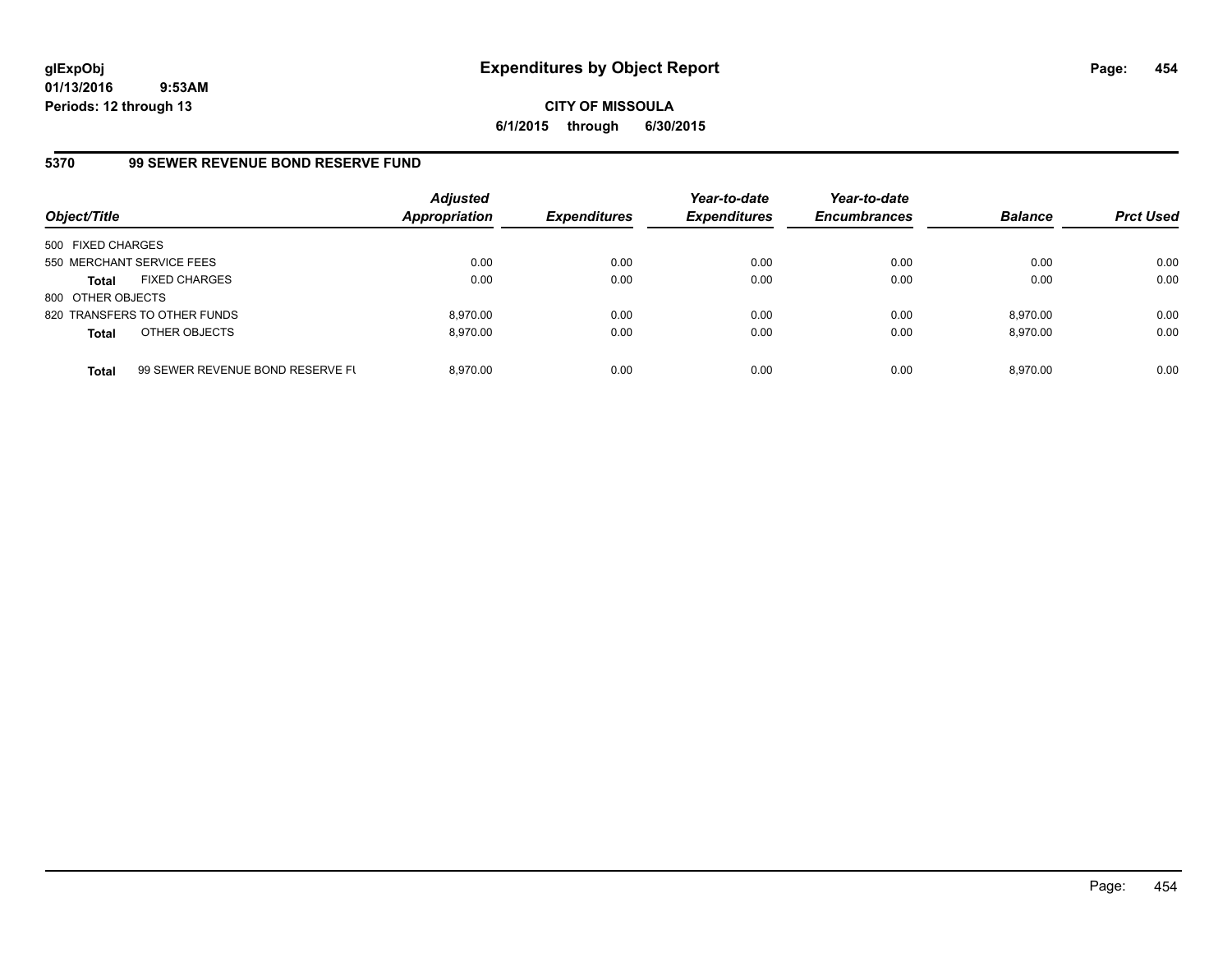# **5371 2002 SEWER BONDS**

| Object/Title                |                      | <b>Adjusted</b>      | <b>Expenditures</b> | Year-to-date<br><b>Expenditures</b> | Year-to-date        | <b>Balance</b> | <b>Prct Used</b> |
|-----------------------------|----------------------|----------------------|---------------------|-------------------------------------|---------------------|----------------|------------------|
|                             |                      | <b>Appropriation</b> |                     |                                     | <b>Encumbrances</b> |                |                  |
| 500 FIXED CHARGES           |                      |                      |                     |                                     |                     |                |                  |
| 550 MERCHANT SERVICE FEES   |                      | 0.00                 | 0.00                | 0.00                                | 0.00                | 0.00           | 0.00             |
| <b>Total</b>                | <b>FIXED CHARGES</b> | 0.00                 | 0.00                | 0.00                                | 0.00                | 0.00           | 0.00             |
| 600 DEBT SERVICE            |                      |                      |                     |                                     |                     |                |                  |
| 610 PRINCIPAL               |                      | 74,000.00            | $-37,000.00$        | 0.00                                | 0.00                | 74.000.00      | 0.00             |
| 620 INTEREST / SERVICE FEES |                      | 11.410.00            | 5,520.00            | 11.410.00                           | 0.00                | 0.00           | 100.00           |
| <b>Total</b>                | <b>DEBT SERVICE</b>  | 85,410.00            | $-31,480.00$        | 11.410.00                           | 0.00                | 74,000.00      | 13.36            |
| <b>Total</b>                | <b>WASTEWATER</b>    | 85,410.00            | $-31.480.00$        | 11.410.00                           | 0.00                | 74.000.00      | 13.36            |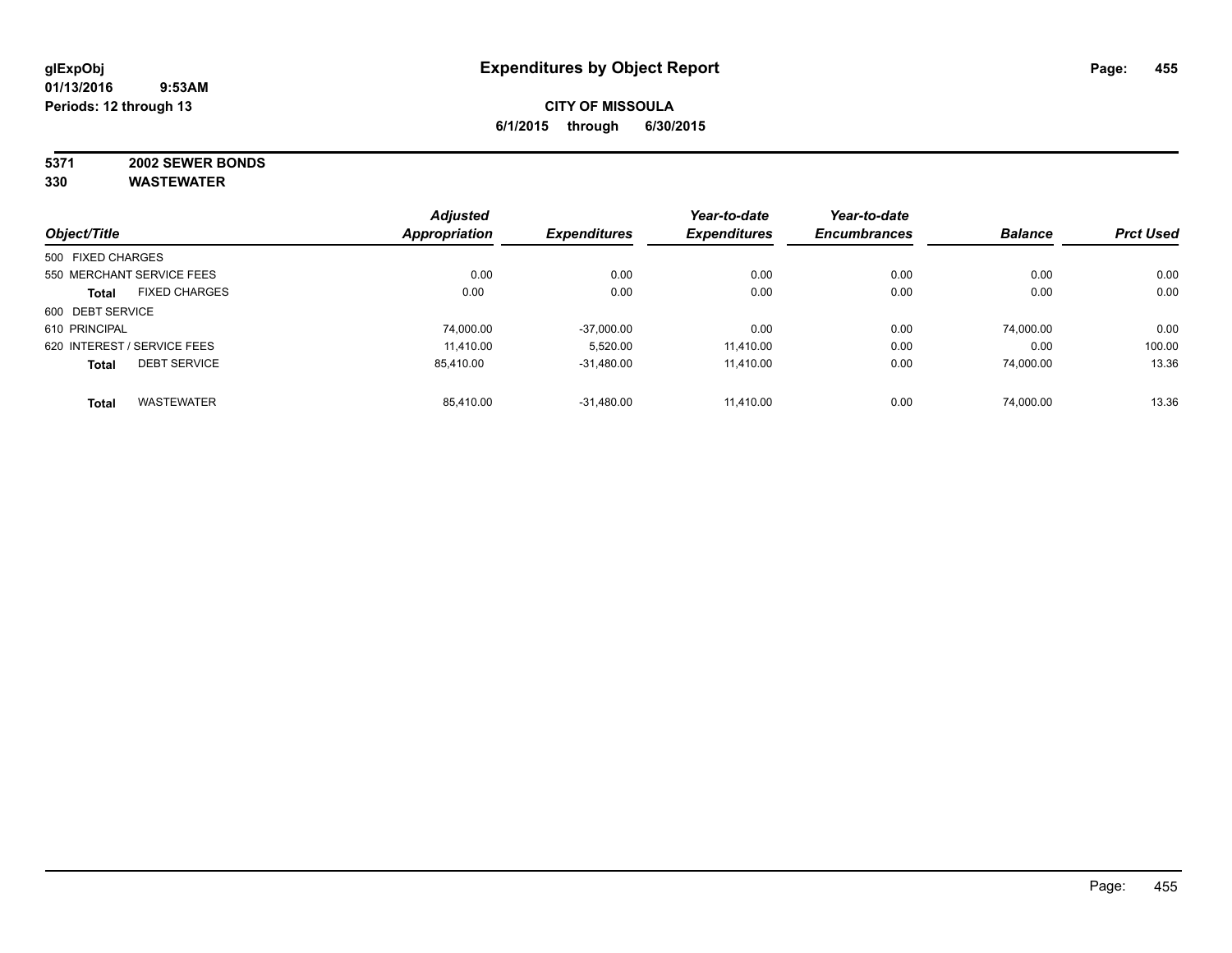#### **5371 2002 SEWER BONDS**

|                                      | <b>Adjusted</b> |                     | Year-to-date        | Year-to-date        |                |                  |
|--------------------------------------|-----------------|---------------------|---------------------|---------------------|----------------|------------------|
| Object/Title                         | Appropriation   | <b>Expenditures</b> | <b>Expenditures</b> | <b>Encumbrances</b> | <b>Balance</b> | <b>Prct Used</b> |
| 500 FIXED CHARGES                    |                 |                     |                     |                     |                |                  |
| 550 MERCHANT SERVICE FEES            | 0.00            | 0.00                | 0.00                | 0.00                | 0.00           | 0.00             |
| <b>FIXED CHARGES</b><br><b>Total</b> | 0.00            | 0.00                | 0.00                | 0.00                | 0.00           | 0.00             |
| 600 DEBT SERVICE                     |                 |                     |                     |                     |                |                  |
| 610 PRINCIPAL                        | 74,000.00       | $-37,000.00$        | 0.00                | 0.00                | 74.000.00      | 0.00             |
| 620 INTEREST / SERVICE FEES          | 11,410.00       | 5.520.00            | 11.410.00           | 0.00                | 0.00           | 100.00           |
| <b>DEBT SERVICE</b><br><b>Total</b>  | 85.410.00       | $-31.480.00$        | 11.410.00           | 0.00                | 74.000.00      | 13.36            |
| 2002 SEWER BONDS<br><b>Total</b>     | 85.410.00       | $-31.480.00$        | 11.410.00           | 0.00                | 74.000.00      | 13.36            |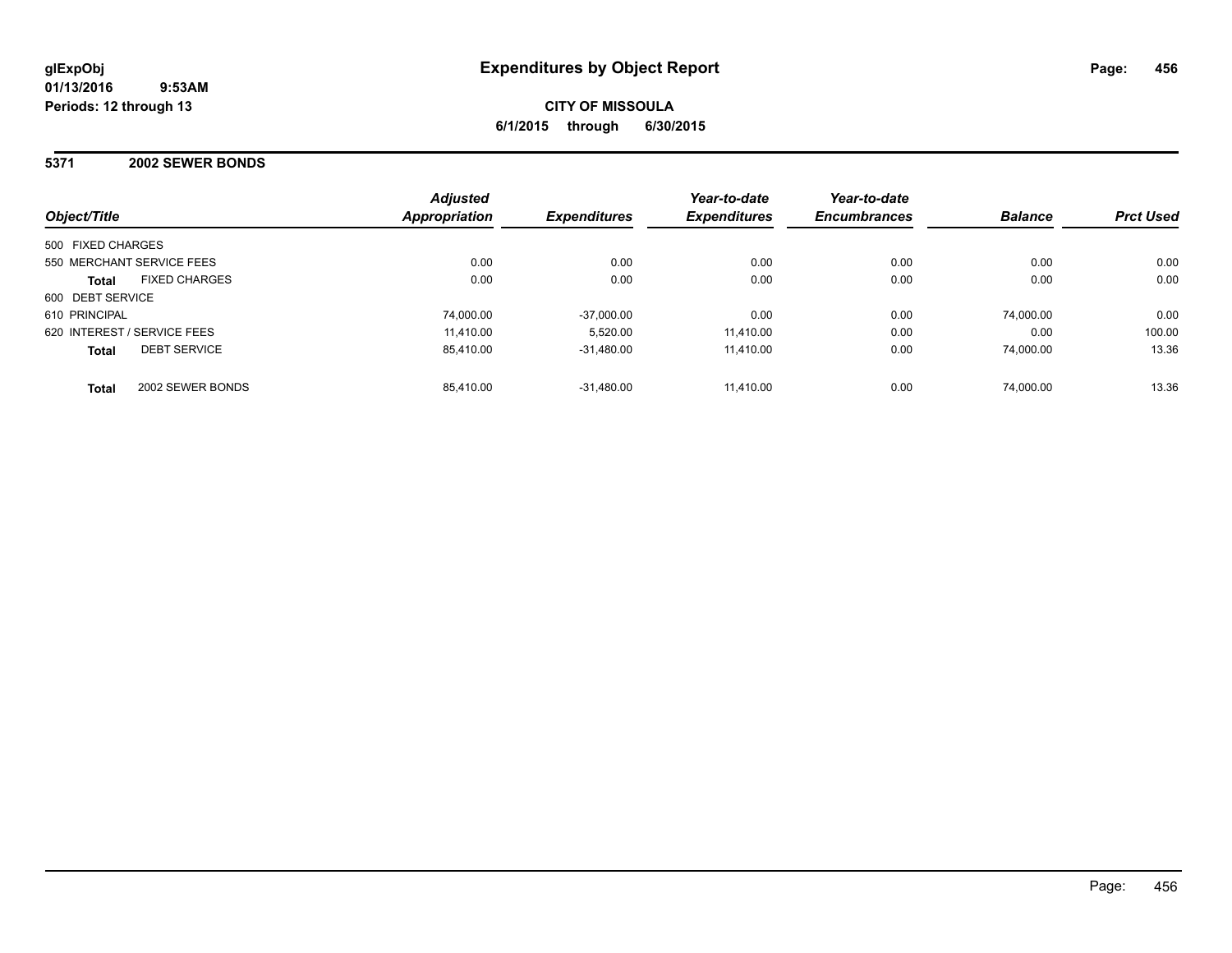#### **5372 2002 SEWER REVENUE BOND**

| Object/Title                         | <b>Adjusted</b><br><b>Appropriation</b> | <b>Expenditures</b> | Year-to-date<br><b>Expenditures</b> | Year-to-date<br><b>Encumbrances</b> | <b>Balance</b> | <b>Prct Used</b> |
|--------------------------------------|-----------------------------------------|---------------------|-------------------------------------|-------------------------------------|----------------|------------------|
| 500 FIXED CHARGES                    |                                         |                     |                                     |                                     |                |                  |
| 550 MERCHANT SERVICE FEES            | 0.00                                    | 0.00                | 0.00                                | 0.00                                | 0.00           | 0.00             |
| <b>FIXED CHARGES</b><br><b>Total</b> | 0.00                                    | 0.00                | 0.00                                | 0.00                                | 0.00           | 0.00             |
| 800 OTHER OBJECTS                    |                                         |                     |                                     |                                     |                |                  |
| 820 TRANSFERS TO OTHER FUNDS         | 8.840.00                                | 0.00                | 0.00                                | 0.00                                | 8.840.00       | 0.00             |
| OTHER OBJECTS<br><b>Total</b>        | 8.840.00                                | 0.00                | 0.00                                | 0.00                                | 8,840.00       | 0.00             |
| <b>WASTEWATER</b><br><b>Total</b>    | 8.840.00                                | 0.00                | 0.00                                | 0.00                                | 8.840.00       | 0.00             |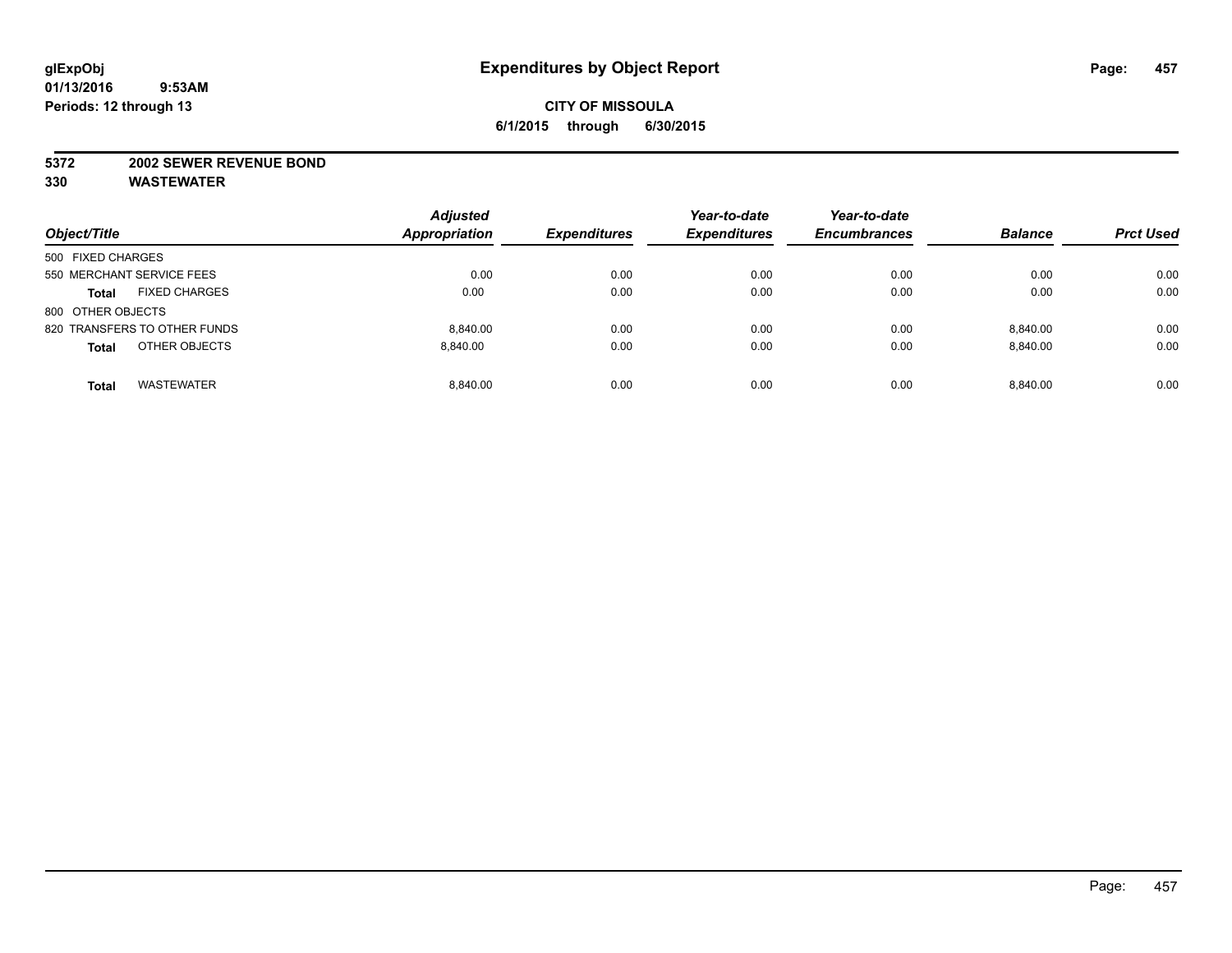#### **5372 2002 SEWER REVENUE BOND**

| Object/Title                 |                         | <b>Adjusted</b><br><b>Appropriation</b> | <b>Expenditures</b> | Year-to-date<br><b>Expenditures</b> | Year-to-date<br><b>Encumbrances</b> | <b>Balance</b> | <b>Prct Used</b> |
|------------------------------|-------------------------|-----------------------------------------|---------------------|-------------------------------------|-------------------------------------|----------------|------------------|
| 500 FIXED CHARGES            |                         |                                         |                     |                                     |                                     |                |                  |
| 550 MERCHANT SERVICE FEES    |                         | 0.00                                    | 0.00                | 0.00                                | 0.00                                | 0.00           | 0.00             |
| <b>Total</b>                 | <b>FIXED CHARGES</b>    | 0.00                                    | 0.00                | 0.00                                | 0.00                                | 0.00           | 0.00             |
| 800 OTHER OBJECTS            |                         |                                         |                     |                                     |                                     |                |                  |
| 820 TRANSFERS TO OTHER FUNDS |                         | 8.840.00                                | 0.00                | 0.00                                | 0.00                                | 8.840.00       | 0.00             |
| <b>Total</b>                 | OTHER OBJECTS           | 8.840.00                                | 0.00                | 0.00                                | 0.00                                | 8.840.00       | 0.00             |
| <b>Total</b>                 | 2002 SEWER REVENUE BOND | 8.840.00                                | 0.00                | 0.00                                | 0.00                                | 8.840.00       | 0.00             |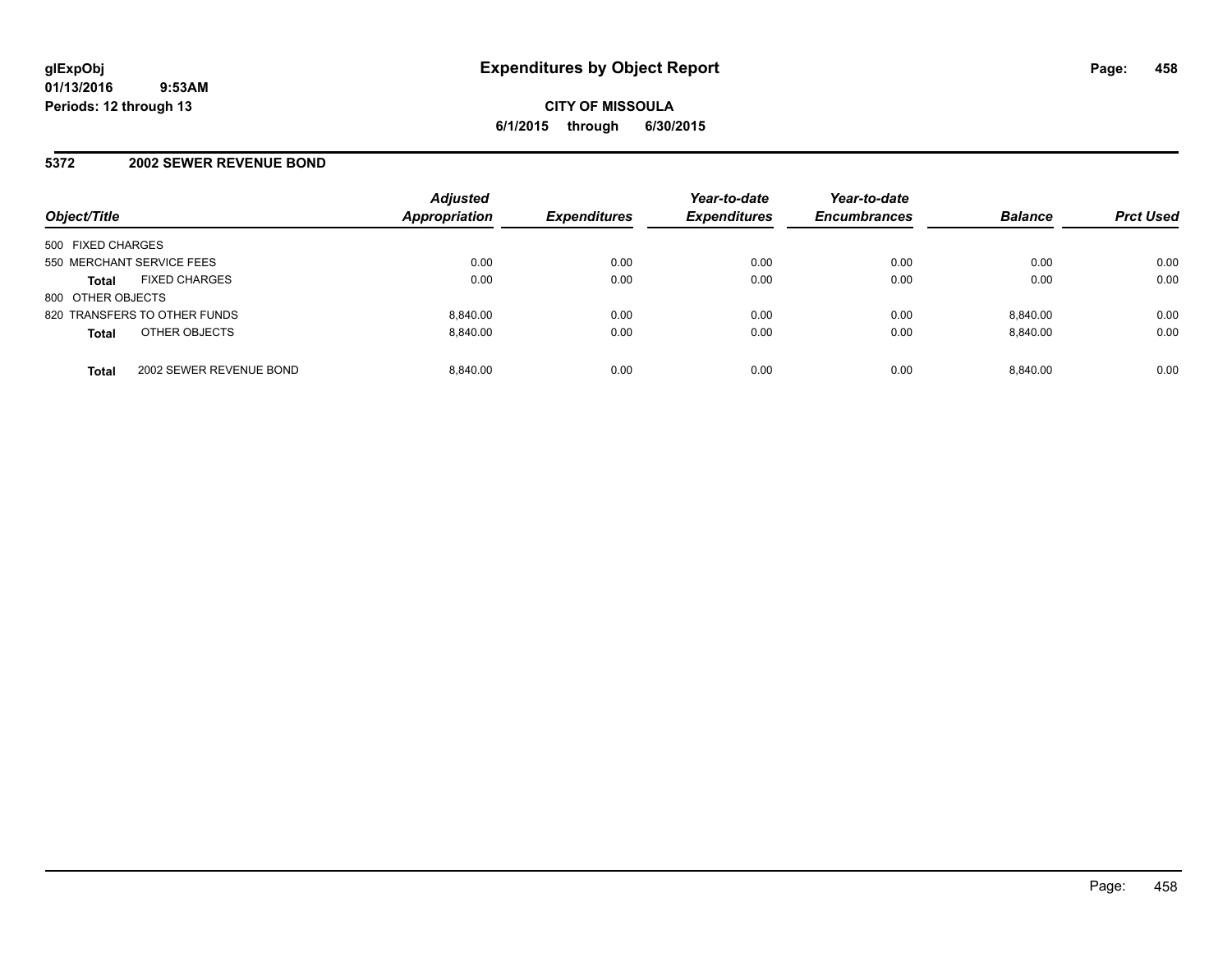#### **5373 2002 WWTP UPGRADE REVENUE BOND**

|                   |                             | <b>Adjusted</b>      |                     | Year-to-date        | Year-to-date        |                |                  |
|-------------------|-----------------------------|----------------------|---------------------|---------------------|---------------------|----------------|------------------|
| Object/Title      |                             | <b>Appropriation</b> | <b>Expenditures</b> | <b>Expenditures</b> | <b>Encumbrances</b> | <b>Balance</b> | <b>Prct Used</b> |
| 500 FIXED CHARGES |                             |                      |                     |                     |                     |                |                  |
|                   | 550 MERCHANT SERVICE FEES   | 0.00                 | 0.00                | 0.00                | 0.00                | 0.00           | 0.00             |
| <b>Total</b>      | <b>FIXED CHARGES</b>        | 0.00                 | 0.00                | 0.00                | 0.00                | 0.00           | 0.00             |
| 600 DEBT SERVICE  |                             |                      |                     |                     |                     |                |                  |
| 610 PRINCIPAL     |                             | 284.000.00           | $-141.000.00$       | 0.00                | 0.00                | 284.000.00     | 0.00             |
|                   | 620 INTEREST / SERVICE FEES | 47.350.00            | 22.970.00           | 47,350.00           | 0.00                | 0.00           | 100.00           |
| <b>Total</b>      | <b>DEBT SERVICE</b>         | 331.350.00           | $-118.030.00$       | 47,350.00           | 0.00                | 284.000.00     | 14.29            |
| <b>Total</b>      | <b>WASTEWATER</b>           | 331.350.00           | $-118.030.00$       | 47,350.00           | 0.00                | 284.000.00     | 14.29            |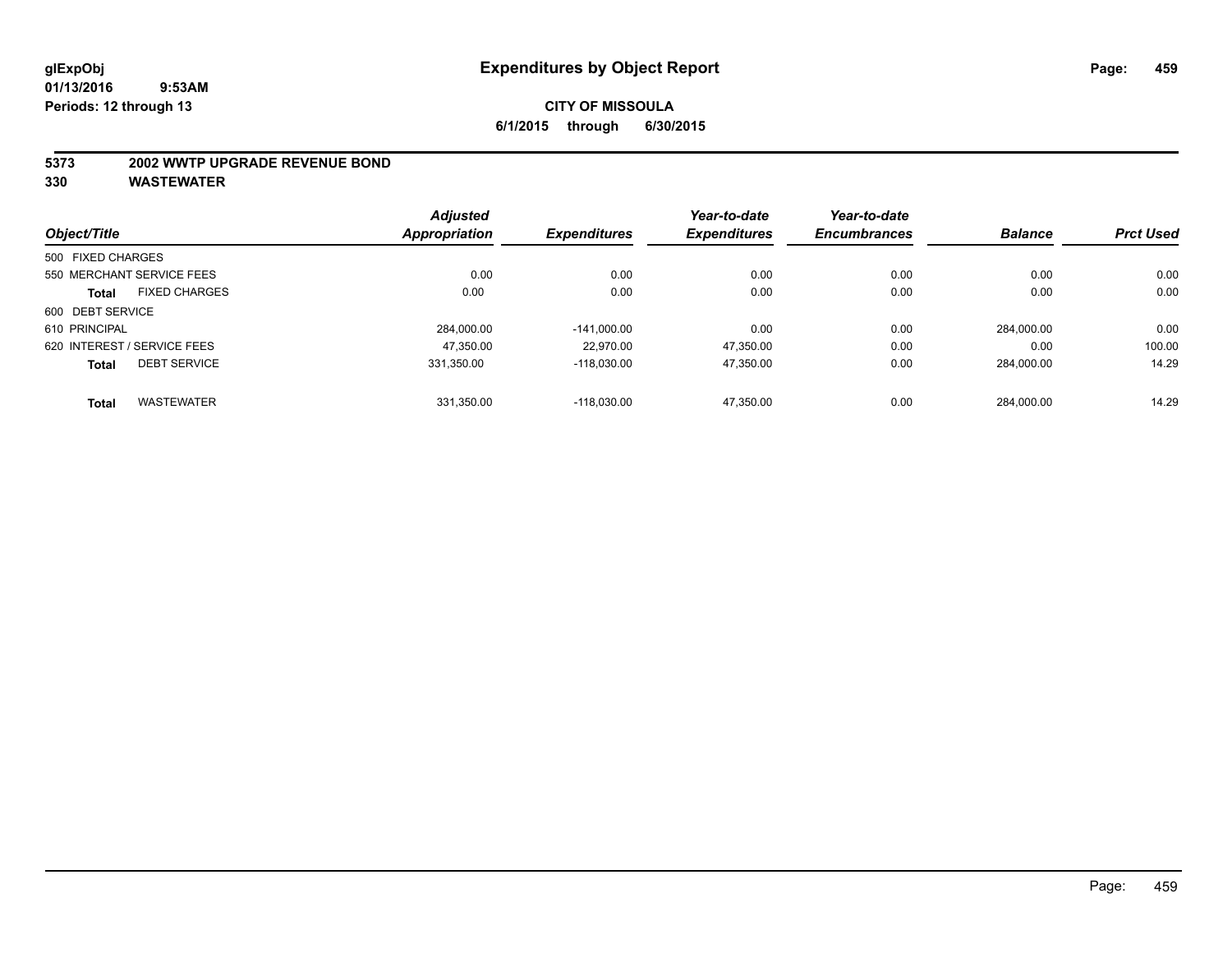# **CITY OF MISSOULA 6/1/2015 through 6/30/2015**

## **5373 2002 WWTP UPGRADE REVENUE BOND**

| Object/Title                |                                | <b>Adjusted</b><br><b>Appropriation</b> | <b>Expenditures</b> | Year-to-date<br><b>Expenditures</b> | Year-to-date<br><b>Encumbrances</b> | <b>Balance</b> | <b>Prct Used</b> |
|-----------------------------|--------------------------------|-----------------------------------------|---------------------|-------------------------------------|-------------------------------------|----------------|------------------|
| 500 FIXED CHARGES           |                                |                                         |                     |                                     |                                     |                |                  |
|                             | 550 MERCHANT SERVICE FEES      | 0.00                                    | 0.00                | 0.00                                | 0.00                                | 0.00           | 0.00             |
| <b>Total</b>                | <b>FIXED CHARGES</b>           | 0.00                                    | 0.00                | 0.00                                | 0.00                                | 0.00           | 0.00             |
| 600 DEBT SERVICE            |                                |                                         |                     |                                     |                                     |                |                  |
| 610 PRINCIPAL               |                                | 284.000.00                              | $-141.000.00$       | 0.00                                | 0.00                                | 284.000.00     | 0.00             |
| 620 INTEREST / SERVICE FEES |                                | 47,350.00                               | 22.970.00           | 47,350.00                           | 0.00                                | 0.00           | 100.00           |
| <b>Total</b>                | <b>DEBT SERVICE</b>            | 331.350.00                              | $-118.030.00$       | 47.350.00                           | 0.00                                | 284.000.00     | 14.29            |
| <b>Total</b>                | 2002 WWTP UPGRADE REVENUE BOND | 331.350.00                              | $-118.030.00$       | 47.350.00                           | 0.00                                | 284.000.00     | 14.29            |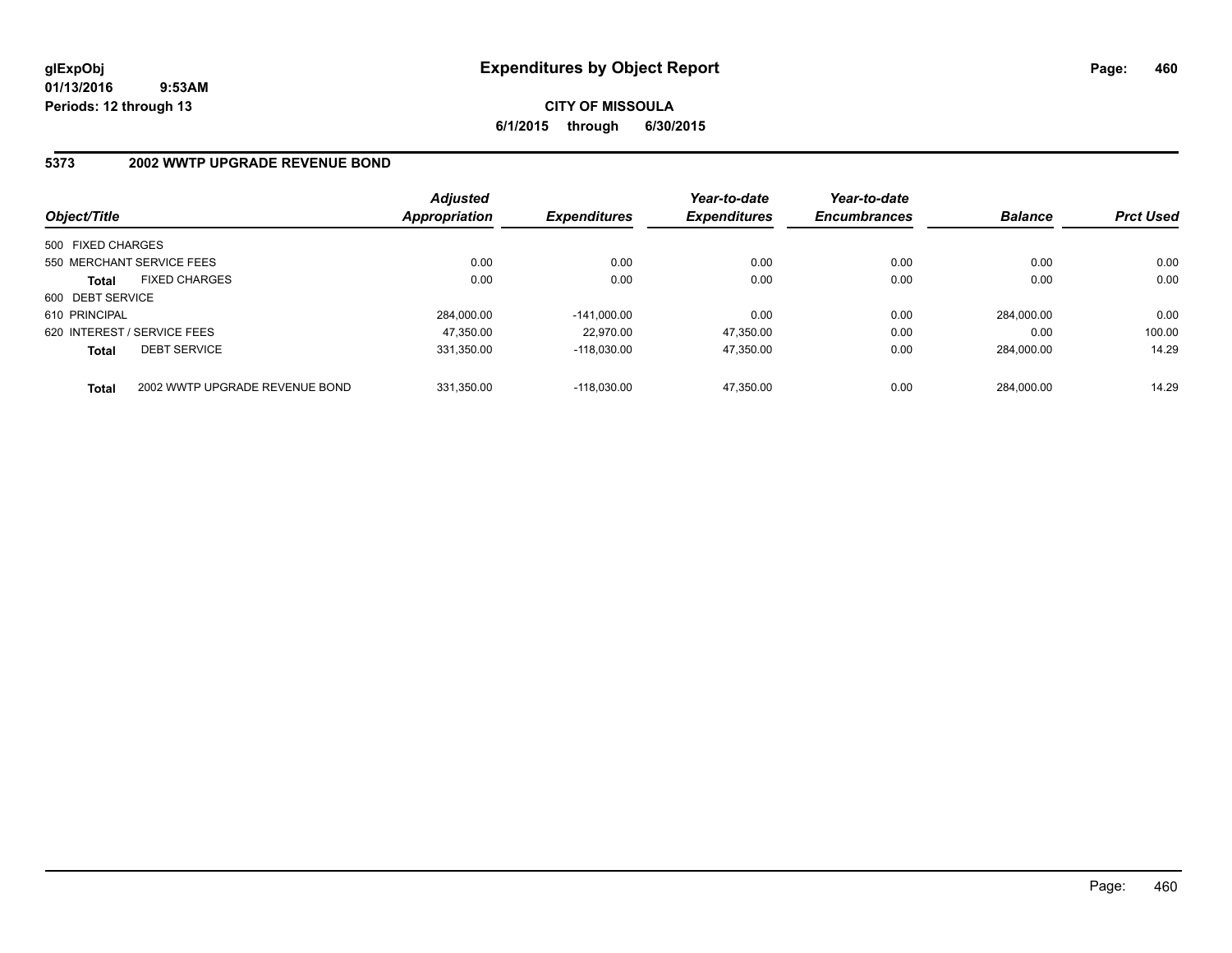#### **5374 2002 WWTP UPGRADE RESERVE**

| Object/Title                         | <b>Adjusted</b><br><b>Appropriation</b> | <b>Expenditures</b> | Year-to-date<br><b>Expenditures</b> | Year-to-date<br><b>Encumbrances</b> | <b>Balance</b> | <b>Prct Used</b> |
|--------------------------------------|-----------------------------------------|---------------------|-------------------------------------|-------------------------------------|----------------|------------------|
| 500 FIXED CHARGES                    |                                         |                     |                                     |                                     |                |                  |
| 550 MERCHANT SERVICE FEES            | 0.00                                    | 0.00                | 0.00                                | 0.00                                | 0.00           | 0.00             |
| <b>FIXED CHARGES</b><br><b>Total</b> | 0.00                                    | 0.00                | 0.00                                | 0.00                                | 0.00           | 0.00             |
| 600 DEBT SERVICE                     |                                         |                     |                                     |                                     |                |                  |
| 610 PRINCIPAL                        | 0.00                                    | 0.00                | 0.00                                | 0.00                                | 0.00           | 0.00             |
| 620 INTEREST / SERVICE FEES          | 0.00                                    | 0.00                | 0.00                                | 0.00                                | 0.00           | 0.00             |
| <b>DEBT SERVICE</b><br><b>Total</b>  | 0.00                                    | 0.00                | 0.00                                | 0.00                                | 0.00           | 0.00             |
| 800 OTHER OBJECTS                    |                                         |                     |                                     |                                     |                |                  |
| 820 TRANSFERS TO OTHER FUNDS         | 30.132.00                               | 0.00                | 0.00                                | 0.00                                | 30,132.00      | 0.00             |
| OTHER OBJECTS<br><b>Total</b>        | 30,132.00                               | 0.00                | 0.00                                | 0.00                                | 30,132.00      | 0.00             |
|                                      |                                         |                     |                                     |                                     |                |                  |
| <b>WASTEWATER</b><br><b>Total</b>    | 30,132.00                               | 0.00                | 0.00                                | 0.00                                | 30,132.00      | 0.00             |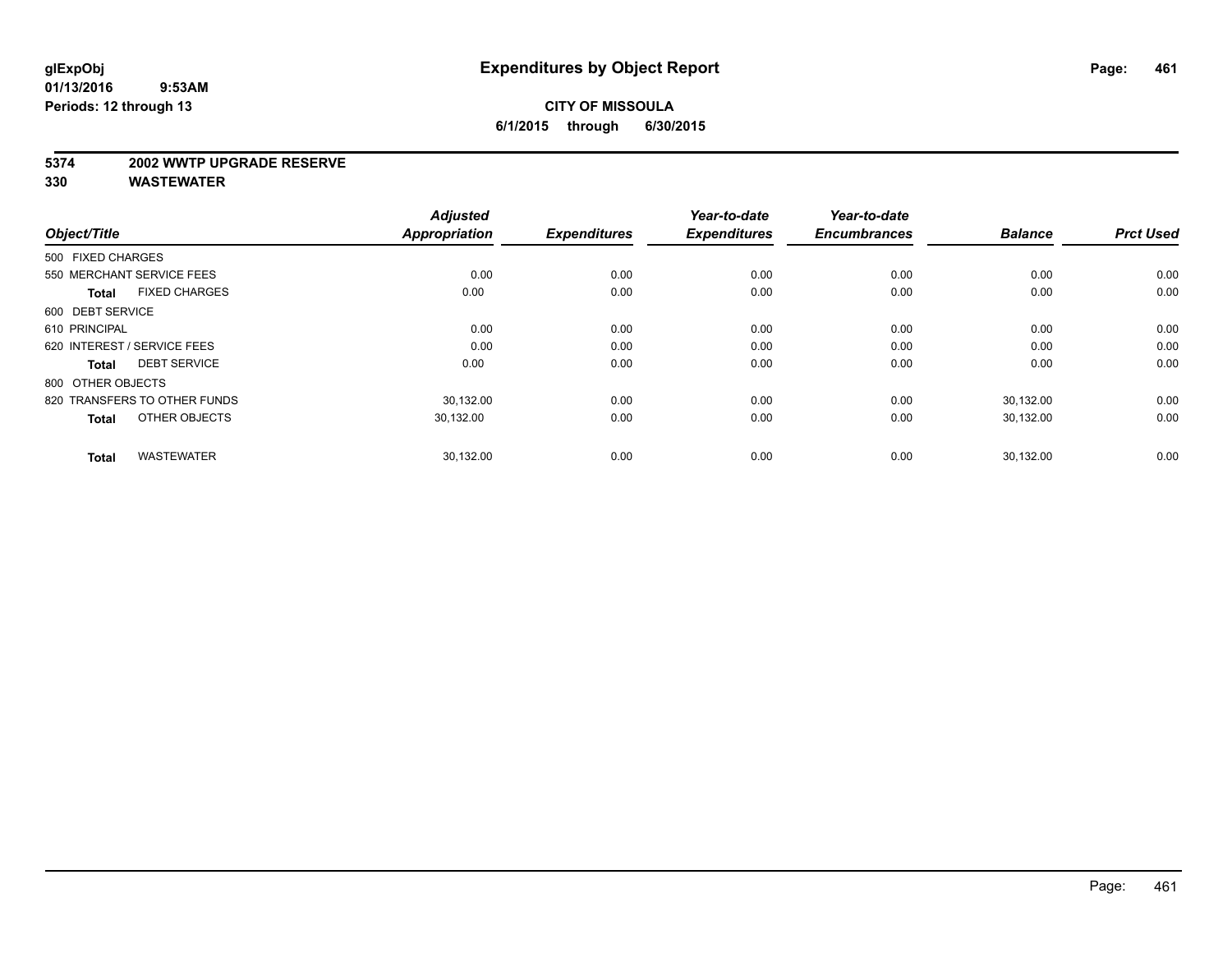# **CITY OF MISSOULA 6/1/2015 through 6/30/2015**

#### **5374 2002 WWTP UPGRADE RESERVE**

| Object/Title      |                              | <b>Adjusted</b><br>Appropriation | <b>Expenditures</b> | Year-to-date<br><b>Expenditures</b> | Year-to-date<br><b>Encumbrances</b> | <b>Balance</b> | <b>Prct Used</b> |
|-------------------|------------------------------|----------------------------------|---------------------|-------------------------------------|-------------------------------------|----------------|------------------|
| 500 FIXED CHARGES |                              |                                  |                     |                                     |                                     |                |                  |
|                   | 550 MERCHANT SERVICE FEES    | 0.00                             | 0.00                | 0.00                                | 0.00                                | 0.00           | 0.00             |
| <b>Total</b>      | <b>FIXED CHARGES</b>         | 0.00                             | 0.00                | 0.00                                | 0.00                                | 0.00           | 0.00             |
| 600 DEBT SERVICE  |                              |                                  |                     |                                     |                                     |                |                  |
| 610 PRINCIPAL     |                              | 0.00                             | 0.00                | 0.00                                | 0.00                                | 0.00           | 0.00             |
|                   | 620 INTEREST / SERVICE FEES  | 0.00                             | 0.00                | 0.00                                | 0.00                                | 0.00           | 0.00             |
| Total             | <b>DEBT SERVICE</b>          | 0.00                             | 0.00                | 0.00                                | 0.00                                | 0.00           | 0.00             |
| 800 OTHER OBJECTS |                              |                                  |                     |                                     |                                     |                |                  |
|                   | 820 TRANSFERS TO OTHER FUNDS | 30,132.00                        | 0.00                | 0.00                                | 0.00                                | 30,132.00      | 0.00             |
| <b>Total</b>      | OTHER OBJECTS                | 30,132.00                        | 0.00                | 0.00                                | 0.00                                | 30,132.00      | 0.00             |
| <b>Total</b>      | 2002 WWTP UPGRADE RESERVE    | 30,132.00                        | 0.00                | 0.00                                | 0.00                                | 30.132.00      | 0.00             |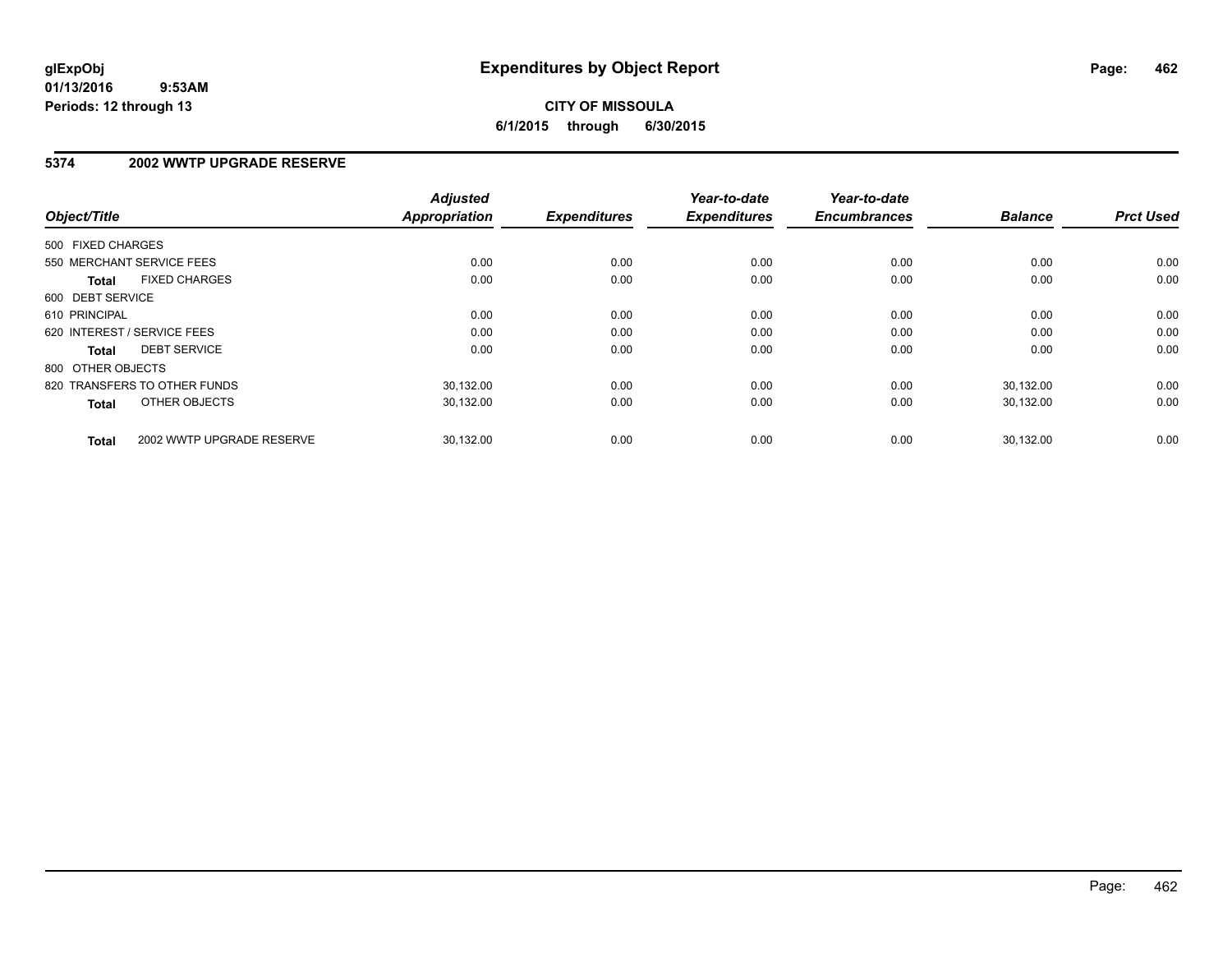#### **5375 2003 WWTP SRF \$3.8M EPA DEBT**

|                   |                             | <b>Adjusted</b>      |                     | Year-to-date        | Year-to-date        |                |                  |
|-------------------|-----------------------------|----------------------|---------------------|---------------------|---------------------|----------------|------------------|
| Object/Title      |                             | <b>Appropriation</b> | <b>Expenditures</b> | <b>Expenditures</b> | <b>Encumbrances</b> | <b>Balance</b> | <b>Prct Used</b> |
| 500 FIXED CHARGES |                             |                      |                     |                     |                     |                |                  |
|                   | 550 MERCHANT SERVICE FEES   | 0.00                 | 0.00                | 0.00                | 0.00                | 0.00           | 0.00             |
| <b>Total</b>      | <b>FIXED CHARGES</b>        | 0.00                 | 0.00                | 0.00                | 0.00                | 0.00           | 0.00             |
| 600 DEBT SERVICE  |                             |                      |                     |                     |                     |                |                  |
| 610 PRINCIPAL     |                             | 206.000.00           | $-102.000.00$       | 0.00                | 0.00                | 206.000.00     | 0.00             |
|                   | 620 INTEREST / SERVICE FEES | 44.595.00            | 21.723.75           | 44,595.00           | 0.00                | 0.00           | 100.00           |
| <b>Total</b>      | <b>DEBT SERVICE</b>         | 250.595.00           | $-80.276.25$        | 44,595.00           | 0.00                | 206.000.00     | 17.80            |
| <b>Total</b>      | <b>WASTEWATER</b>           | 250.595.00           | $-80.276.25$        | 44.595.00           | 0.00                | 206.000.00     | 17.80            |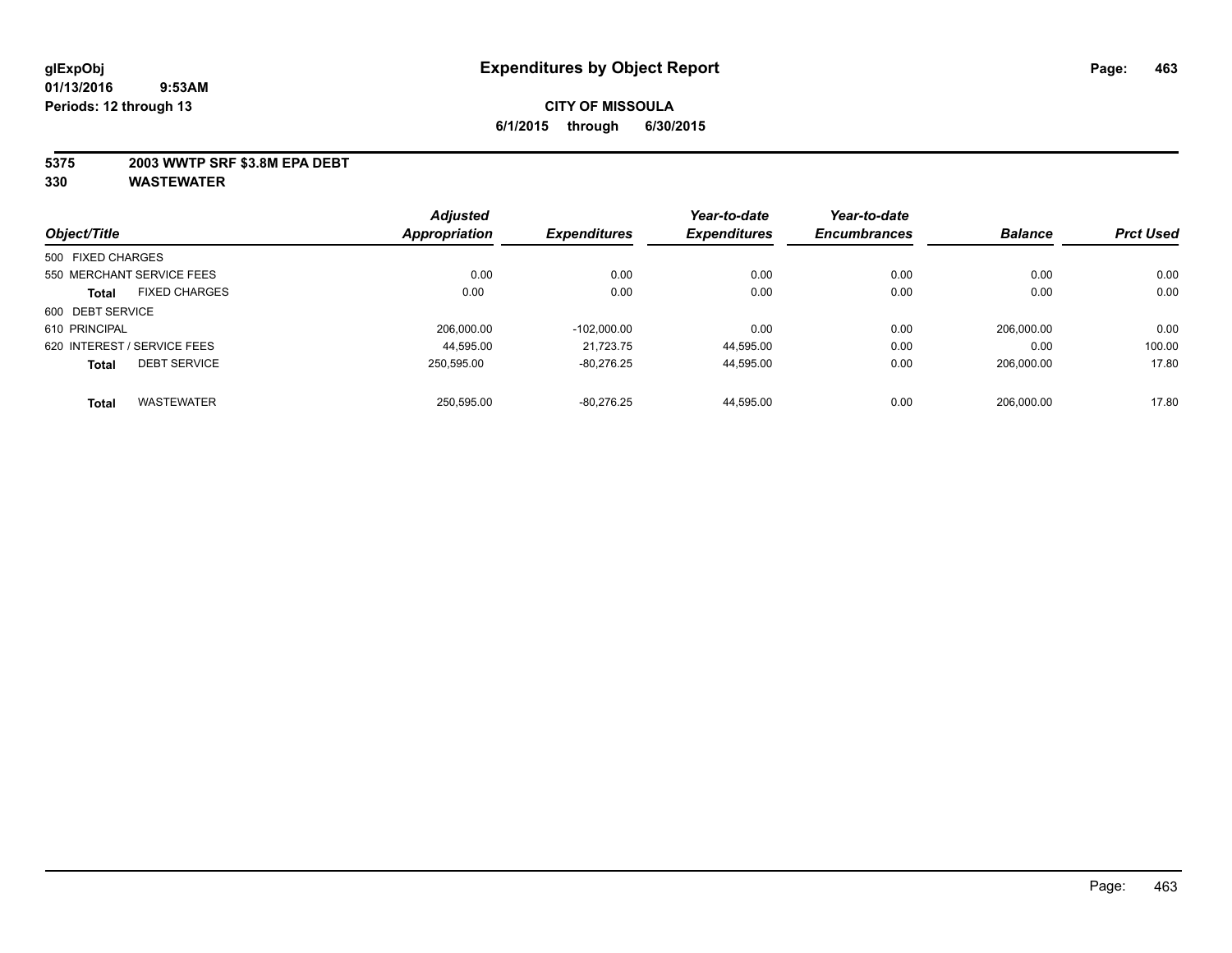**CITY OF MISSOULA 6/1/2015 through 6/30/2015**

#### **5375 2003 WWTP SRF \$3.8M EPA DEBT**

| Object/Title                                  | <b>Adjusted</b><br><b>Appropriation</b> | <b>Expenditures</b> | Year-to-date<br><b>Expenditures</b> | Year-to-date<br><b>Encumbrances</b> | <b>Balance</b> | <b>Prct Used</b> |
|-----------------------------------------------|-----------------------------------------|---------------------|-------------------------------------|-------------------------------------|----------------|------------------|
| 500 FIXED CHARGES                             |                                         |                     |                                     |                                     |                |                  |
| 550 MERCHANT SERVICE FEES                     | 0.00                                    | 0.00                | 0.00                                | 0.00                                | 0.00           | 0.00             |
| <b>FIXED CHARGES</b><br><b>Total</b>          | 0.00                                    | 0.00                | 0.00                                | 0.00                                | 0.00           | 0.00             |
| 600 DEBT SERVICE                              |                                         |                     |                                     |                                     |                |                  |
| 610 PRINCIPAL                                 | 206.000.00                              | $-102.000.00$       | 0.00                                | 0.00                                | 206.000.00     | 0.00             |
| 620 INTEREST / SERVICE FEES                   | 44.595.00                               | 21.723.75           | 44.595.00                           | 0.00                                | 0.00           | 100.00           |
| <b>DEBT SERVICE</b><br><b>Total</b>           | 250.595.00                              | $-80.276.25$        | 44.595.00                           | 0.00                                | 206.000.00     | 17.80            |
| 2003 WWTP SRF \$3.8M EPA DEBT<br><b>Total</b> | 250.595.00                              | $-80.276.25$        | 44.595.00                           | 0.00                                | 206.000.00     | 17.80            |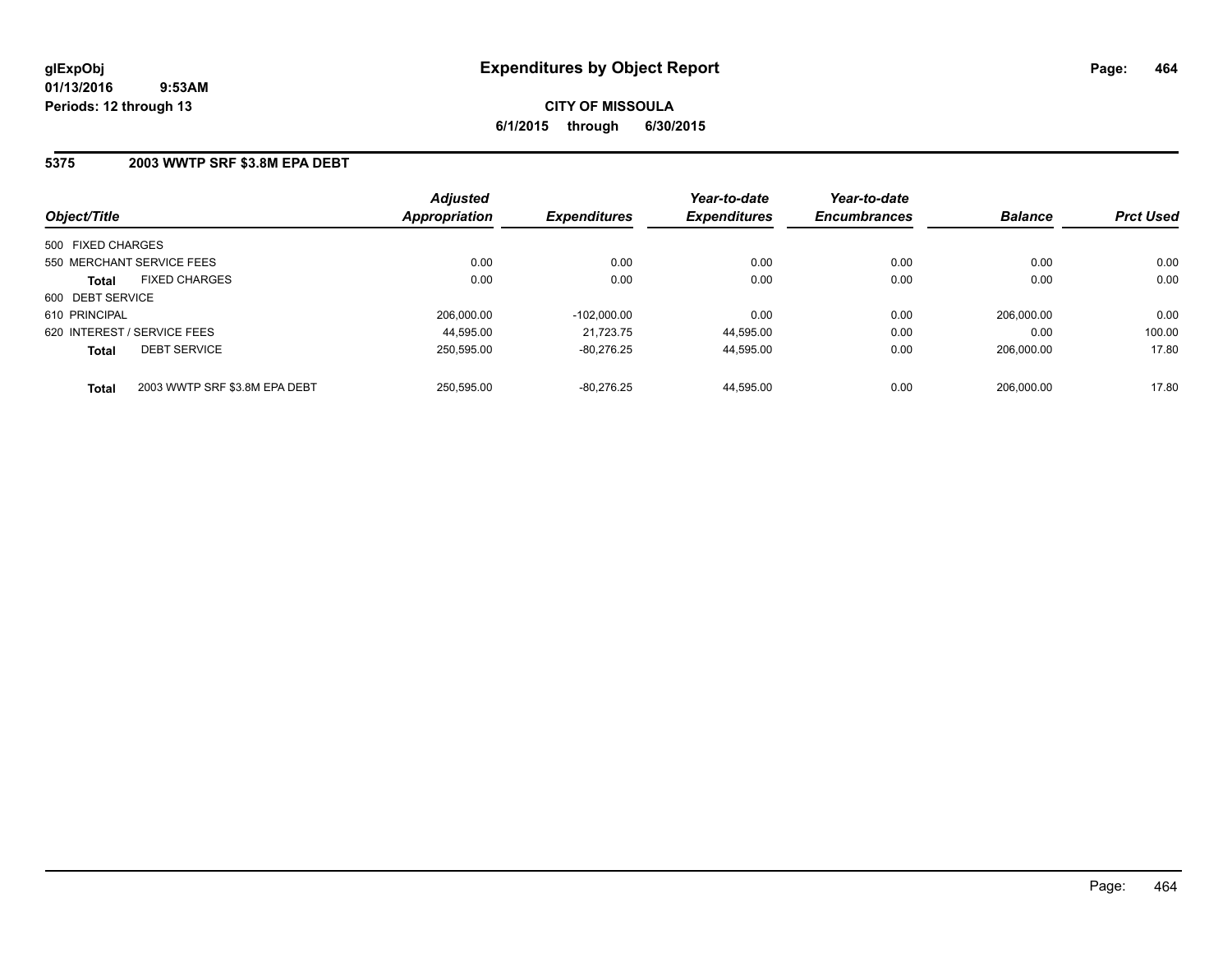#### **5376 2003 WWTP SRF \$3.8M EPA RESERVE**

| Object/Title                         | <b>Adjusted</b><br><b>Appropriation</b> | <b>Expenditures</b> | Year-to-date<br><b>Expenditures</b> | Year-to-date<br><b>Encumbrances</b> | <b>Balance</b> | <b>Prct Used</b> |
|--------------------------------------|-----------------------------------------|---------------------|-------------------------------------|-------------------------------------|----------------|------------------|
| 500 FIXED CHARGES                    |                                         |                     |                                     |                                     |                |                  |
| 550 MERCHANT SERVICE FEES            | 0.00                                    | 0.00                | 0.00                                | 0.00                                | 0.00           | 0.00             |
| <b>FIXED CHARGES</b><br><b>Total</b> | 0.00                                    | 0.00                | 0.00                                | 0.00                                | 0.00           | 0.00             |
| 800 OTHER OBJECTS                    |                                         |                     |                                     |                                     |                |                  |
| 820 TRANSFERS TO OTHER FUNDS         | 21,190.00                               | 34.00               | 34.00                               | 0.00                                | 21.156.00      | 0.16             |
| OTHER OBJECTS<br><b>Total</b>        | 21.190.00                               | 34.00               | 34.00                               | 0.00                                | 21,156.00      | 0.16             |
| <b>WASTEWATER</b><br><b>Total</b>    | 21,190.00                               | 34.00               | 34.00                               | 0.00                                | 21,156.00      | 0.16             |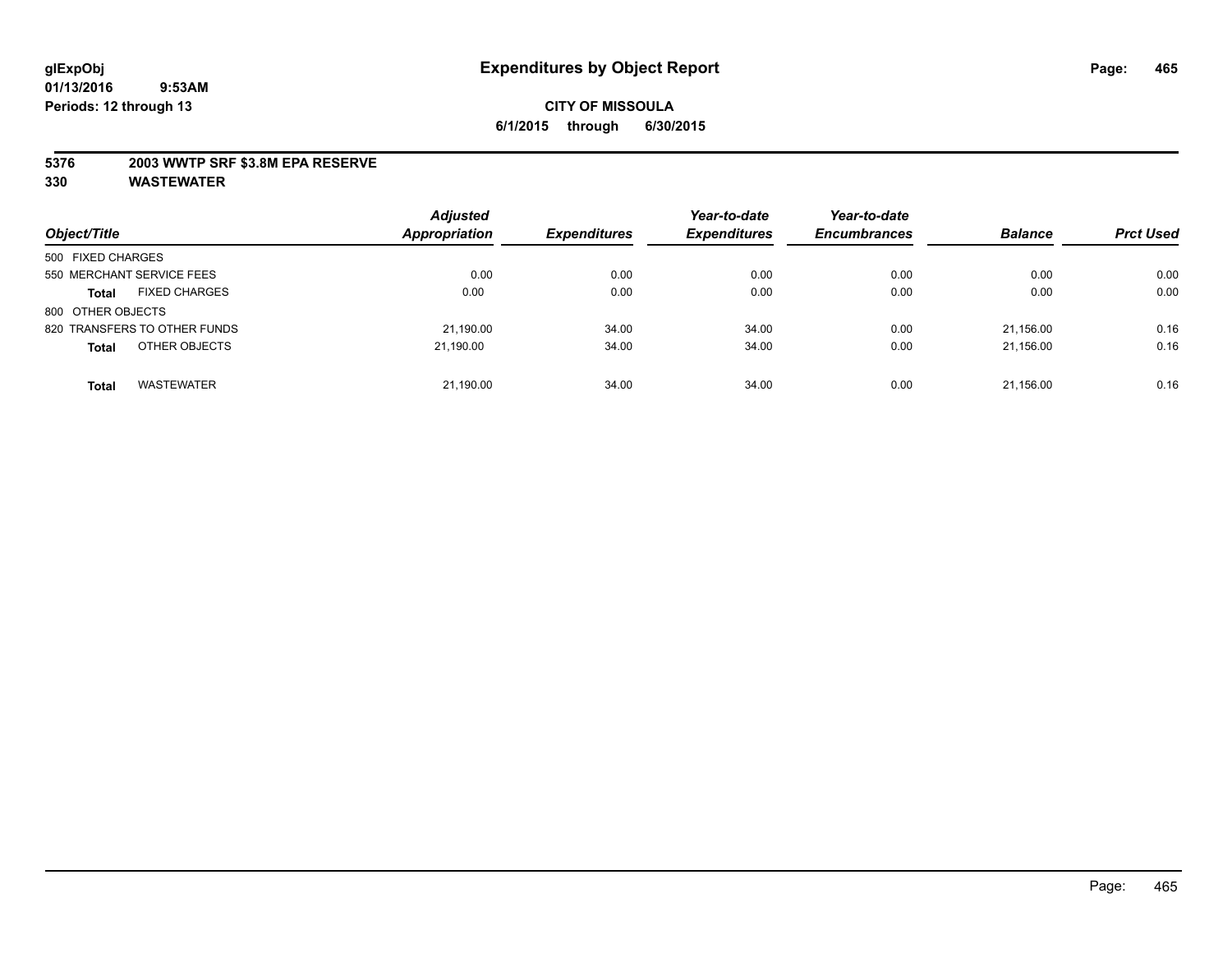**CITY OF MISSOULA 6/1/2015 through 6/30/2015**

#### **5376 2003 WWTP SRF \$3.8M EPA RESERVE**

| Object/Title              |                                  | <b>Adjusted</b><br>Appropriation | <b>Expenditures</b> | Year-to-date<br><b>Expenditures</b> | Year-to-date<br><b>Encumbrances</b> | <b>Balance</b> | <b>Prct Used</b> |
|---------------------------|----------------------------------|----------------------------------|---------------------|-------------------------------------|-------------------------------------|----------------|------------------|
| 500 FIXED CHARGES         |                                  |                                  |                     |                                     |                                     |                |                  |
| 550 MERCHANT SERVICE FEES |                                  | 0.00                             | 0.00                | 0.00                                | 0.00                                | 0.00           | 0.00             |
| <b>Total</b>              | <b>FIXED CHARGES</b>             | 0.00                             | 0.00                | 0.00                                | 0.00                                | 0.00           | 0.00             |
| 800 OTHER OBJECTS         |                                  |                                  |                     |                                     |                                     |                |                  |
|                           | 820 TRANSFERS TO OTHER FUNDS     | 21,190.00                        | 34.00               | 34.00                               | 0.00                                | 21.156.00      | 0.16             |
| <b>Total</b>              | OTHER OBJECTS                    | 21,190.00                        | 34.00               | 34.00                               | 0.00                                | 21,156.00      | 0.16             |
| <b>Total</b>              | 2003 WWTP SRF \$3.8M EPA RESERVE | 21,190.00                        | 34.00               | 34.00                               | 0.00                                | 21,156.00      | 0.16             |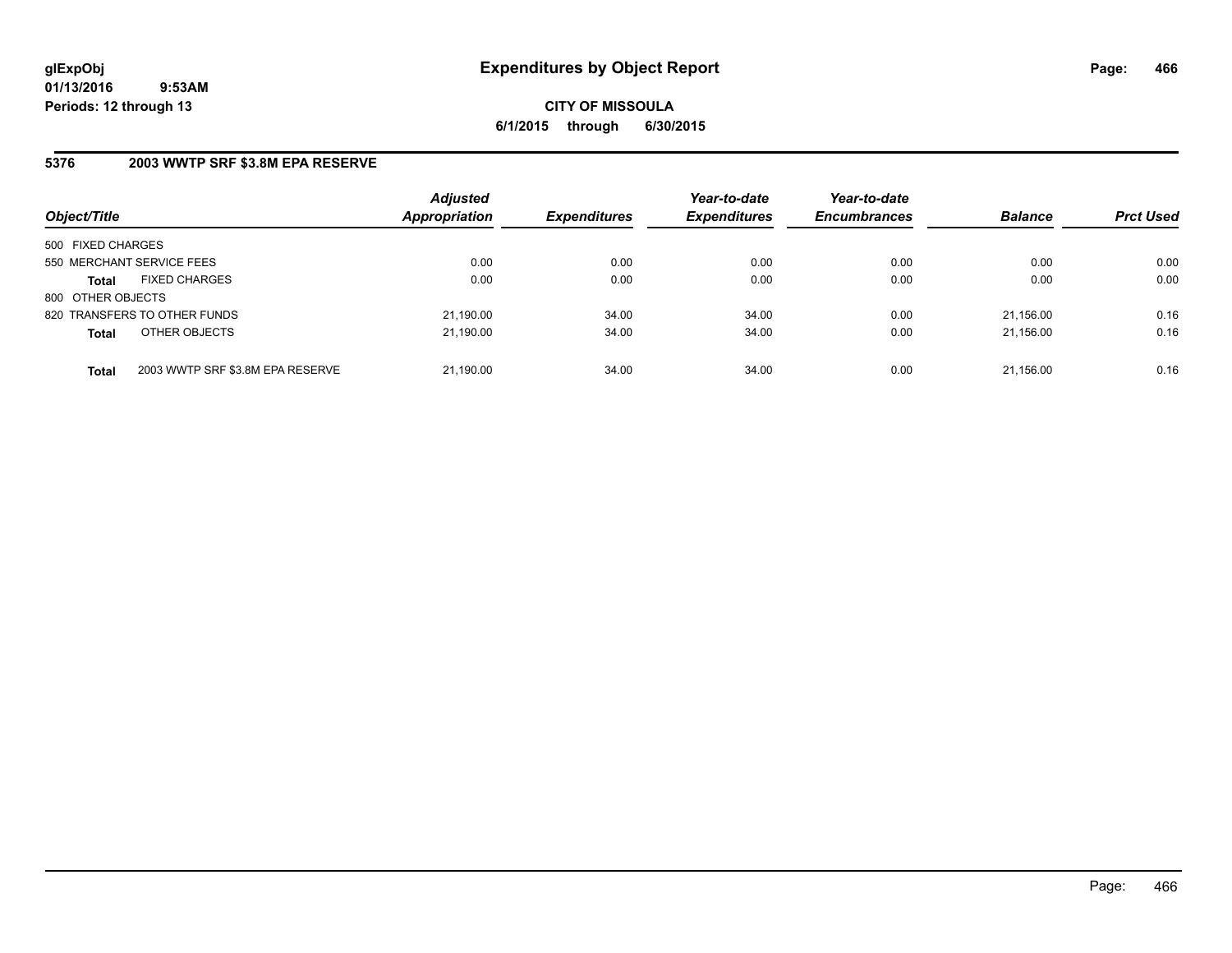#### **5377 2004 WWTP \$3.023 LOAN DEBT SERVICE**

|                   |                             | <b>Adjusted</b>      |                     | Year-to-date        | Year-to-date        |                |                  |
|-------------------|-----------------------------|----------------------|---------------------|---------------------|---------------------|----------------|------------------|
| Object/Title      |                             | <b>Appropriation</b> | <b>Expenditures</b> | <b>Expenditures</b> | <b>Encumbrances</b> | <b>Balance</b> | <b>Prct Used</b> |
| 500 FIXED CHARGES |                             |                      |                     |                     |                     |                |                  |
|                   | 550 MERCHANT SERVICE FEES   | 0.00                 | 0.00                | 0.00                | 0.00                | 0.00           | 0.00             |
| <b>Total</b>      | <b>FIXED CHARGES</b>        | 0.00                 | 0.00                | 0.00                | 0.00                | 0.00           | 0.00             |
| 600 DEBT SERVICE  |                             |                      |                     |                     |                     |                |                  |
| 610 PRINCIPAL     |                             | 197.000.00           | $-98,000.00$        | 0.00                | 0.00                | 197.000.00     | 0.00             |
|                   | 620 INTEREST / SERVICE FEES | 45.473.00            | 22,185.00           | 45.472.50           | 0.00                | 0.50           | 100.00           |
| <b>Total</b>      | <b>DEBT SERVICE</b>         | 242.473.00           | $-75.815.00$        | 45.472.50           | 0.00                | 197.000.50     | 18.75            |
| <b>Total</b>      | <b>WASTEWATER</b>           | 242.473.00           | $-75.815.00$        | 45.472.50           | 0.00                | 197.000.50     | 18.75            |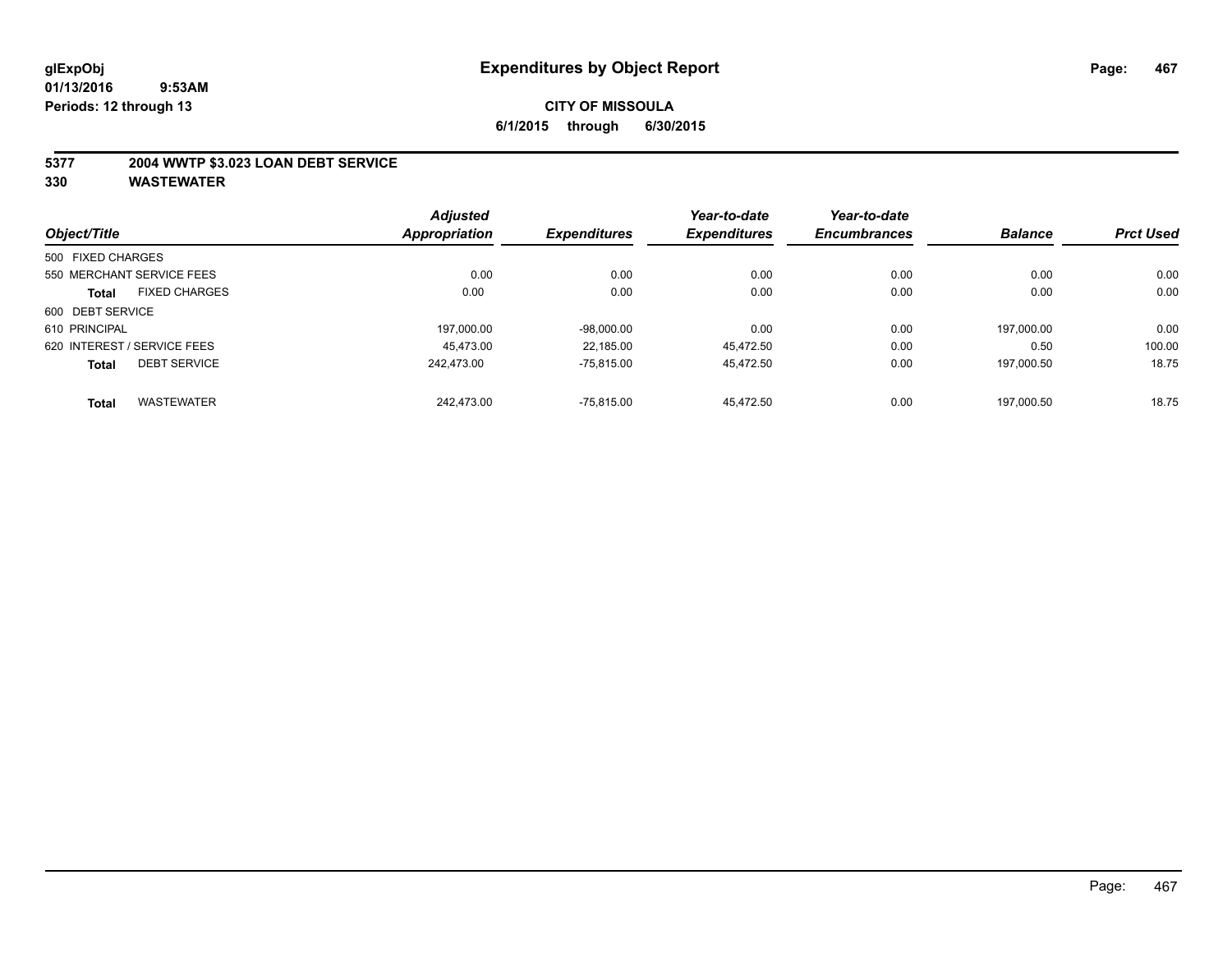# **CITY OF MISSOULA 6/1/2015 through 6/30/2015**

## **5377 2004 WWTP \$3.023 LOAN DEBT SERVICE**

| Object/Title                |                                     | <b>Adjusted</b><br><b>Appropriation</b> | <b>Expenditures</b> | Year-to-date<br><b>Expenditures</b> | Year-to-date<br><b>Encumbrances</b> | <b>Balance</b> | <b>Prct Used</b> |
|-----------------------------|-------------------------------------|-----------------------------------------|---------------------|-------------------------------------|-------------------------------------|----------------|------------------|
| 500 FIXED CHARGES           |                                     |                                         |                     |                                     |                                     |                |                  |
|                             | 550 MERCHANT SERVICE FEES           | 0.00                                    | 0.00                | 0.00                                | 0.00                                | 0.00           | 0.00             |
| Total                       | <b>FIXED CHARGES</b>                | 0.00                                    | 0.00                | 0.00                                | 0.00                                | 0.00           | 0.00             |
| 600 DEBT SERVICE            |                                     |                                         |                     |                                     |                                     |                |                  |
| 610 PRINCIPAL               |                                     | 197.000.00                              | $-98.000.00$        | 0.00                                | 0.00                                | 197.000.00     | 0.00             |
| 620 INTEREST / SERVICE FEES |                                     | 45.473.00                               | 22.185.00           | 45.472.50                           | 0.00                                | 0.50           | 100.00           |
| <b>Total</b>                | <b>DEBT SERVICE</b>                 | 242.473.00                              | $-75.815.00$        | 45.472.50                           | 0.00                                | 197.000.50     | 18.75            |
| <b>Total</b>                | 2004 WWTP \$3.023 LOAN DEBT SERVICE | 242.473.00                              | $-75.815.00$        | 45.472.50                           | 0.00                                | 197.000.50     | 18.75            |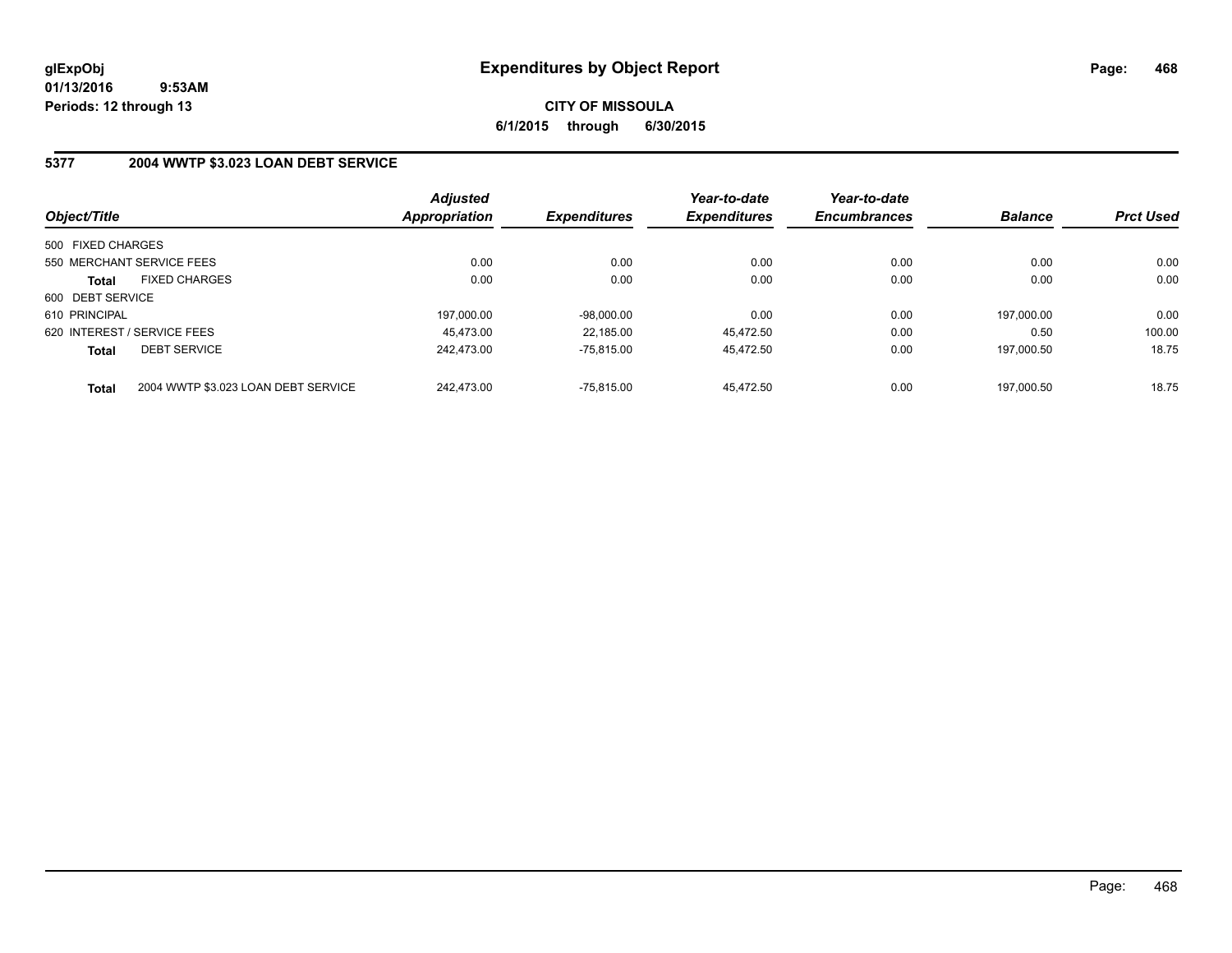### **5378 2004 WWTP \$3.023 LOAN RESERVE**

| Object/Title                         | <b>Adjusted</b><br><b>Appropriation</b> | <b>Expenditures</b> | Year-to-date<br><b>Expenditures</b> | Year-to-date<br><b>Encumbrances</b> | <b>Balance</b> | <b>Prct Used</b> |
|--------------------------------------|-----------------------------------------|---------------------|-------------------------------------|-------------------------------------|----------------|------------------|
| 500 FIXED CHARGES                    |                                         |                     |                                     |                                     |                |                  |
| 550 MERCHANT SERVICE FEES            | 0.00                                    | 0.00                | 0.00                                | 0.00                                | 0.00           | 0.00             |
| <b>FIXED CHARGES</b><br><b>Total</b> | 0.00                                    | 0.00                | 0.00                                | 0.00                                | 0.00           | 0.00             |
| 600 DEBT SERVICE                     |                                         |                     |                                     |                                     |                |                  |
| 610 PRINCIPAL                        | 0.00                                    | 0.00                | 0.00                                | 0.00                                | 0.00           | 0.00             |
| 620 INTEREST / SERVICE FEES          | 0.00                                    | 0.00                | 0.00                                | 0.00                                | 0.00           | 0.00             |
| <b>DEBT SERVICE</b><br><b>Total</b>  | 0.00                                    | 0.00                | 0.00                                | 0.00                                | 0.00           | 0.00             |
| 800 OTHER OBJECTS                    |                                         |                     |                                     |                                     |                |                  |
| 820 TRANSFERS TO OTHER FUNDS         | 21,200.00                               | 0.00                | 0.00                                | 0.00                                | 21,200.00      | 0.00             |
| OTHER OBJECTS<br><b>Total</b>        | 21,200.00                               | 0.00                | 0.00                                | 0.00                                | 21,200.00      | 0.00             |
|                                      |                                         |                     |                                     |                                     |                |                  |
| <b>WASTEWATER</b><br><b>Total</b>    | 21,200.00                               | 0.00                | 0.00                                | 0.00                                | 21,200.00      | 0.00             |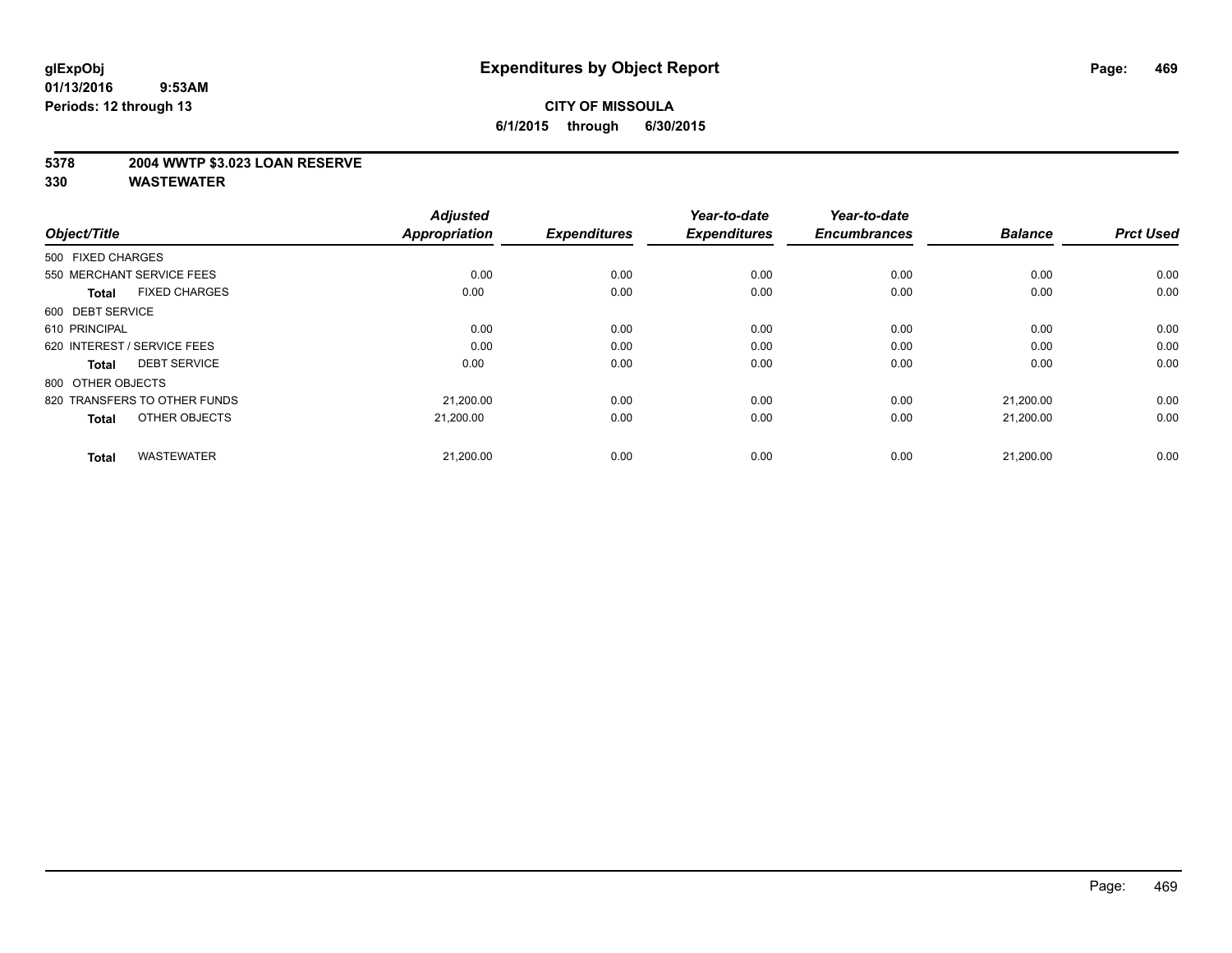# **CITY OF MISSOULA 6/1/2015 through 6/30/2015**

### **5378 2004 WWTP \$3.023 LOAN RESERVE**

| Object/Title      |                                | <b>Adjusted</b><br><b>Appropriation</b> | <b>Expenditures</b> | Year-to-date<br><b>Expenditures</b> | Year-to-date<br><b>Encumbrances</b> | <b>Balance</b> | <b>Prct Used</b> |
|-------------------|--------------------------------|-----------------------------------------|---------------------|-------------------------------------|-------------------------------------|----------------|------------------|
| 500 FIXED CHARGES |                                |                                         |                     |                                     |                                     |                |                  |
|                   |                                |                                         |                     |                                     |                                     |                |                  |
|                   | 550 MERCHANT SERVICE FEES      | 0.00                                    | 0.00                | 0.00                                | 0.00                                | 0.00           | 0.00             |
| <b>Total</b>      | <b>FIXED CHARGES</b>           | 0.00                                    | 0.00                | 0.00                                | 0.00                                | 0.00           | 0.00             |
| 600 DEBT SERVICE  |                                |                                         |                     |                                     |                                     |                |                  |
| 610 PRINCIPAL     |                                | 0.00                                    | 0.00                | 0.00                                | 0.00                                | 0.00           | 0.00             |
|                   | 620 INTEREST / SERVICE FEES    | 0.00                                    | 0.00                | 0.00                                | 0.00                                | 0.00           | 0.00             |
| Total             | <b>DEBT SERVICE</b>            | 0.00                                    | 0.00                | 0.00                                | 0.00                                | 0.00           | 0.00             |
| 800 OTHER OBJECTS |                                |                                         |                     |                                     |                                     |                |                  |
|                   | 820 TRANSFERS TO OTHER FUNDS   | 21,200.00                               | 0.00                | 0.00                                | 0.00                                | 21.200.00      | 0.00             |
| <b>Total</b>      | OTHER OBJECTS                  | 21,200.00                               | 0.00                | 0.00                                | 0.00                                | 21,200.00      | 0.00             |
| <b>Total</b>      | 2004 WWTP \$3.023 LOAN RESERVE | 21,200.00                               | 0.00                | 0.00                                | 0.00                                | 21.200.00      | 0.00             |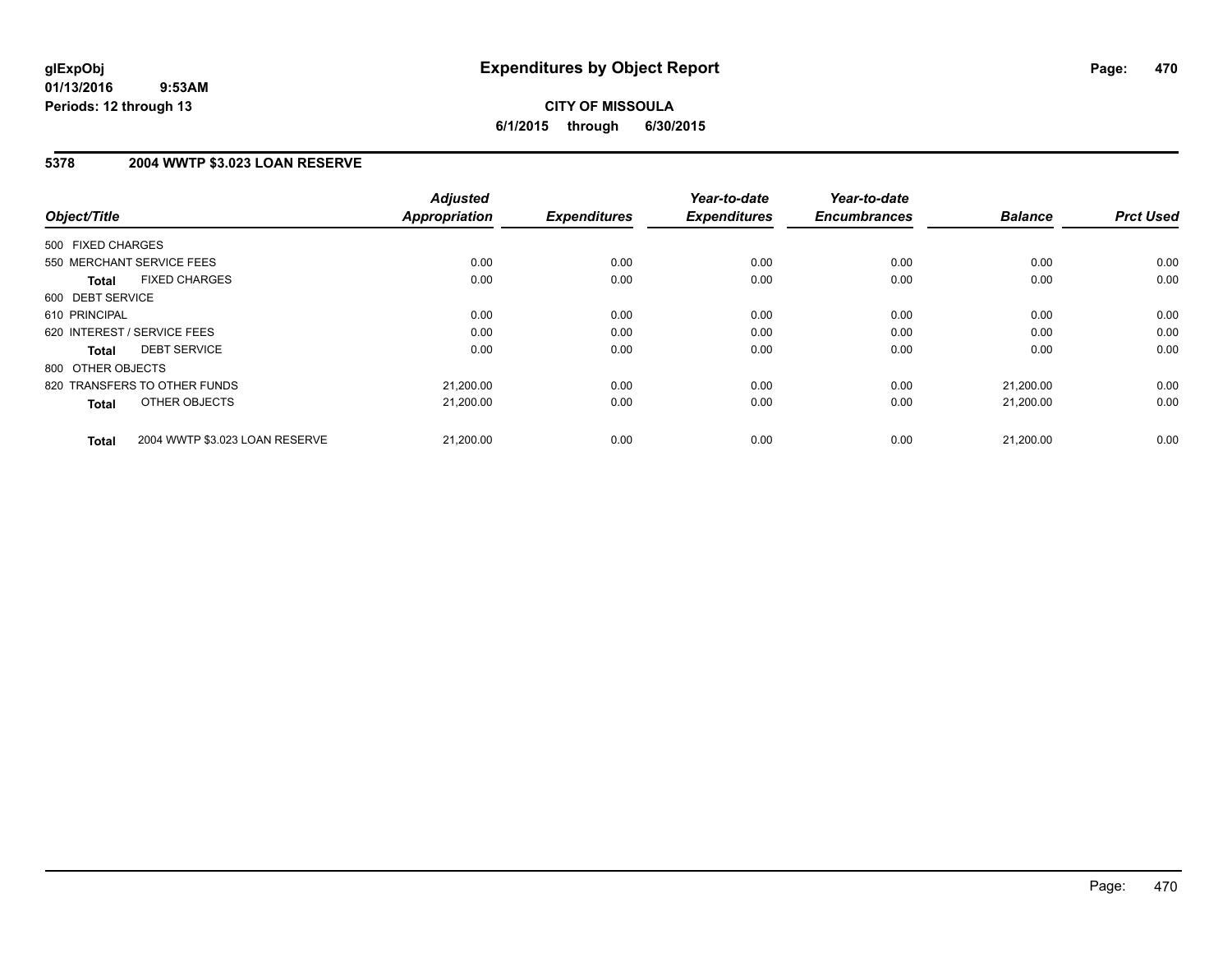#### **5379 2005 BRICH/BRDY/LIN/GIL SRF DEBT**

| Object/Title                         | <b>Adjusted</b><br><b>Appropriation</b> | <b>Expenditures</b> | Year-to-date<br><b>Expenditures</b> | Year-to-date<br><b>Encumbrances</b> | <b>Balance</b> | <b>Prct Used</b> |
|--------------------------------------|-----------------------------------------|---------------------|-------------------------------------|-------------------------------------|----------------|------------------|
|                                      |                                         |                     |                                     |                                     |                |                  |
| 500 FIXED CHARGES                    |                                         |                     |                                     |                                     |                |                  |
| 550 MERCHANT SERVICE FEES            | 0.00                                    | 0.00                | 0.00                                | 0.00                                | 0.00           | 0.00             |
| <b>FIXED CHARGES</b><br><b>Total</b> | 0.00                                    | 0.00                | 0.00                                | 0.00                                | 0.00           | 0.00             |
| 600 DEBT SERVICE                     |                                         |                     |                                     |                                     |                |                  |
| 610 PRINCIPAL                        | 86,000.00                               | $-43,000.00$        | 0.00                                | 0.00                                | 86,000.00      | 0.00             |
| 620 INTEREST / SERVICE FEES          | 23.389.00                               | 11.452.50           | 23.388.75                           | 0.00                                | 0.25           | 100.00           |
| <b>DEBT SERVICE</b><br><b>Total</b>  | 109.389.00                              | $-31,547.50$        | 23,388.75                           | 0.00                                | 86,000.25      | 21.38            |
| 800 OTHER OBJECTS                    |                                         |                     |                                     |                                     |                |                  |
| 820 TRANSFERS TO OTHER FUNDS         | 0.00                                    | 0.00                | 0.00                                | 0.00                                | 0.00           | 0.00             |
| OTHER OBJECTS<br><b>Total</b>        | 0.00                                    | 0.00                | 0.00                                | 0.00                                | 0.00           | 0.00             |
| <b>WASTEWATER</b><br><b>Total</b>    | 109,389.00                              | $-31,547.50$        | 23,388.75                           | 0.00                                | 86,000.25      | 21.38            |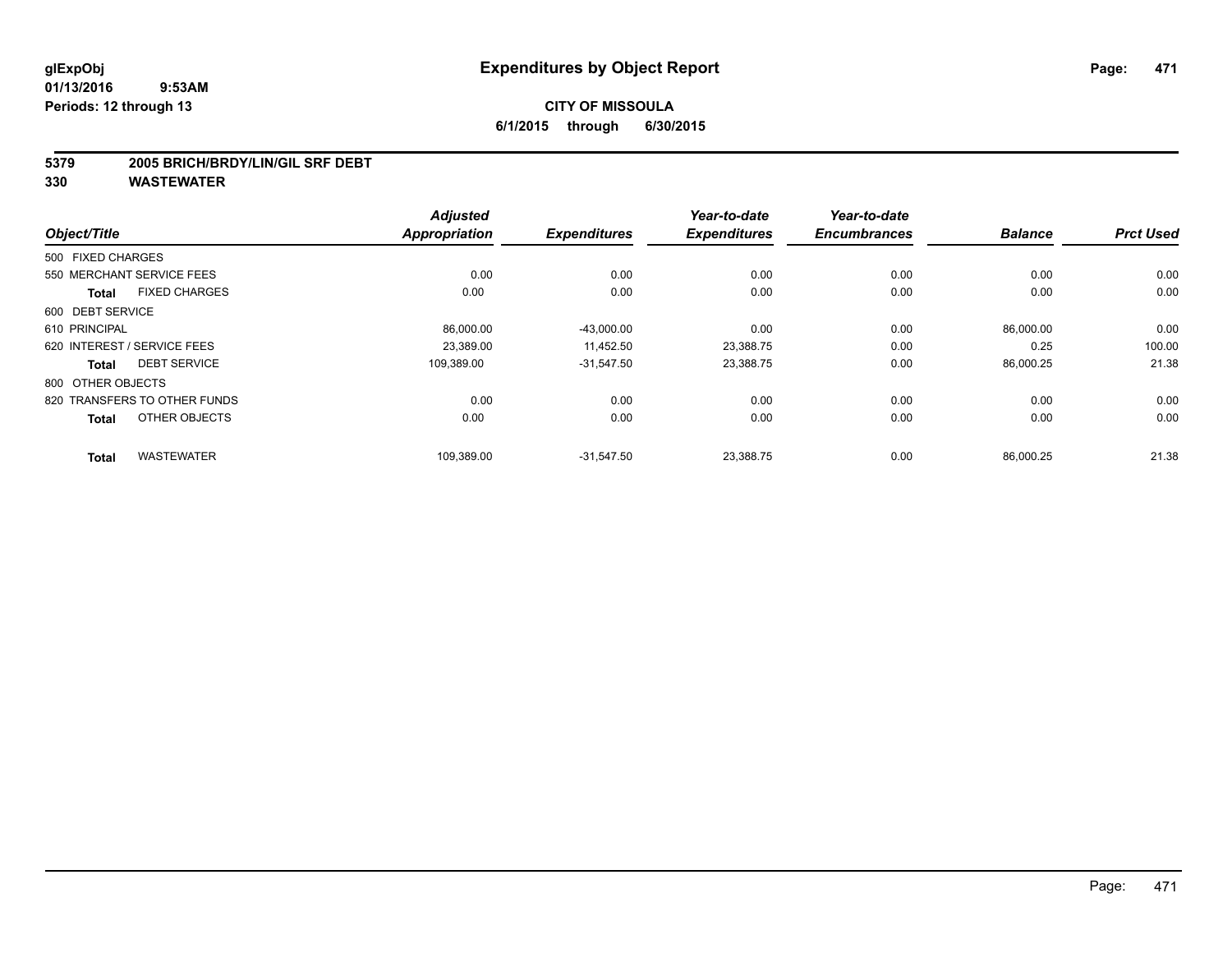# **CITY OF MISSOULA 6/1/2015 through 6/30/2015**

### **5379 2005 BRICH/BRDY/LIN/GIL SRF DEBT**

| Object/Title      |                                  | <b>Adjusted</b><br><b>Appropriation</b> | <b>Expenditures</b> | Year-to-date<br><b>Expenditures</b> | Year-to-date<br><b>Encumbrances</b> | <b>Balance</b> | <b>Prct Used</b> |
|-------------------|----------------------------------|-----------------------------------------|---------------------|-------------------------------------|-------------------------------------|----------------|------------------|
| 500 FIXED CHARGES |                                  |                                         |                     |                                     |                                     |                |                  |
|                   |                                  |                                         |                     |                                     |                                     |                |                  |
|                   | 550 MERCHANT SERVICE FEES        | 0.00                                    | 0.00                | 0.00                                | 0.00                                | 0.00           | 0.00             |
| <b>Total</b>      | <b>FIXED CHARGES</b>             | 0.00                                    | 0.00                | 0.00                                | 0.00                                | 0.00           | 0.00             |
| 600 DEBT SERVICE  |                                  |                                         |                     |                                     |                                     |                |                  |
| 610 PRINCIPAL     |                                  | 86.000.00                               | $-43,000.00$        | 0.00                                | 0.00                                | 86,000.00      | 0.00             |
|                   | 620 INTEREST / SERVICE FEES      | 23,389.00                               | 11,452.50           | 23,388.75                           | 0.00                                | 0.25           | 100.00           |
| <b>Total</b>      | <b>DEBT SERVICE</b>              | 109.389.00                              | $-31,547.50$        | 23,388.75                           | 0.00                                | 86,000.25      | 21.38            |
| 800 OTHER OBJECTS |                                  |                                         |                     |                                     |                                     |                |                  |
|                   | 820 TRANSFERS TO OTHER FUNDS     | 0.00                                    | 0.00                | 0.00                                | 0.00                                | 0.00           | 0.00             |
| <b>Total</b>      | OTHER OBJECTS                    | 0.00                                    | 0.00                | 0.00                                | 0.00                                | 0.00           | 0.00             |
| <b>Total</b>      | 2005 BRICH/BRDY/LIN/GIL SRF DEBT | 109.389.00                              | $-31.547.50$        | 23.388.75                           | 0.00                                | 86.000.25      | 21.38            |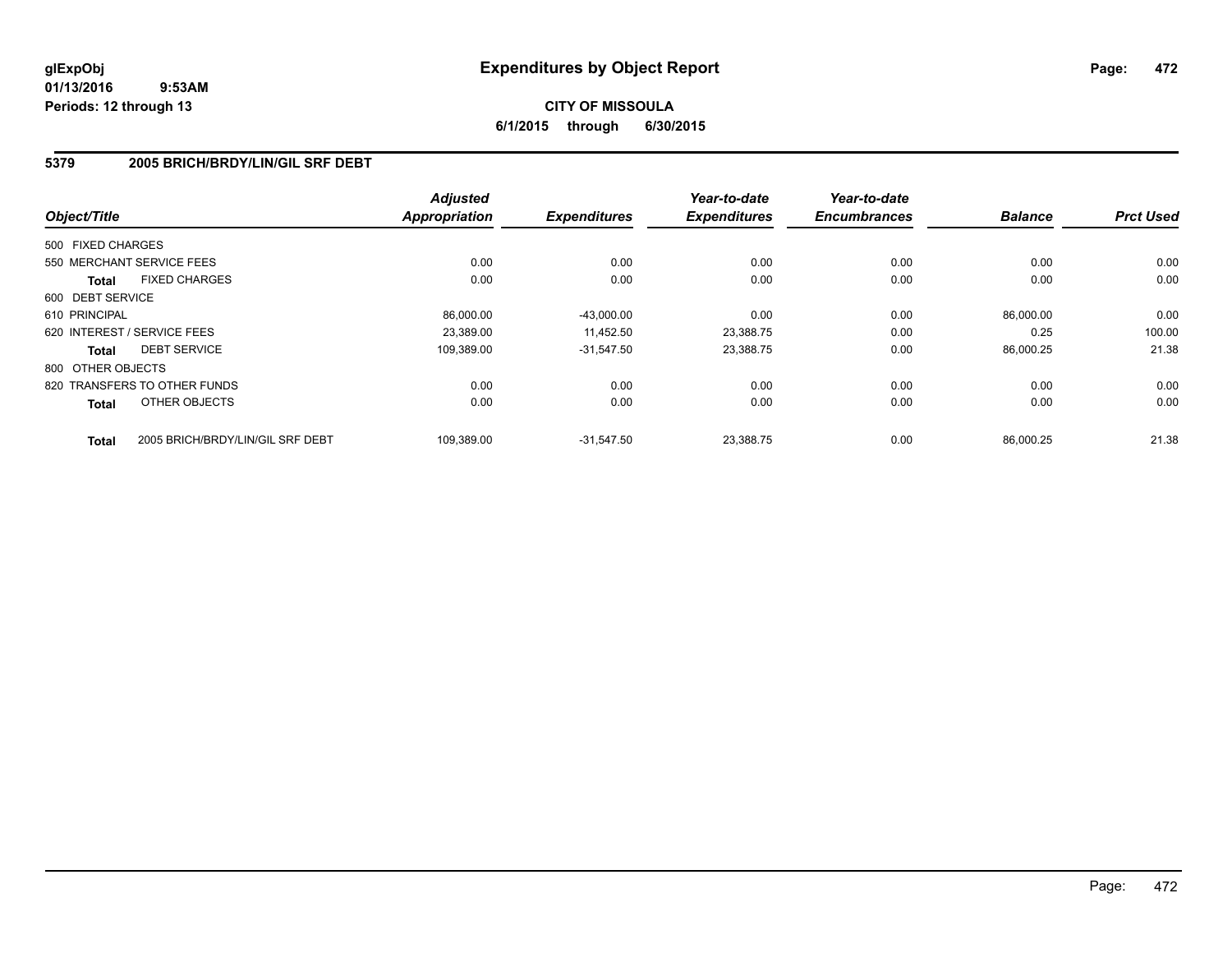### **5380 BRDWY/BIRCH/GILBERT/LINCOLNWOOD**

| Object/Title                         | <b>Adjusted</b><br>Appropriation | <b>Expenditures</b> | Year-to-date<br><b>Expenditures</b> | Year-to-date<br><b>Encumbrances</b> | <b>Balance</b> | <b>Prct Used</b> |
|--------------------------------------|----------------------------------|---------------------|-------------------------------------|-------------------------------------|----------------|------------------|
| 500 FIXED CHARGES                    |                                  |                     |                                     |                                     |                |                  |
|                                      |                                  |                     |                                     |                                     |                |                  |
| 550 MERCHANT SERVICE FEES            | 0.00                             | 0.00                | 0.00                                | 0.00                                | 0.00           | 0.00             |
| <b>FIXED CHARGES</b><br><b>Total</b> | 0.00                             | 0.00                | 0.00                                | 0.00                                | 0.00           | 0.00             |
| 600 DEBT SERVICE                     |                                  |                     |                                     |                                     |                |                  |
| 610 PRINCIPAL                        | 0.00                             | 0.00                | 0.00                                | 0.00                                | 0.00           | 0.00             |
| 620 INTEREST / SERVICE FEES          | 0.00                             | 0.00                | 0.00                                | 0.00                                | 0.00           | 0.00             |
| <b>DEBT SERVICE</b><br><b>Total</b>  | 0.00                             | 0.00                | 0.00                                | 0.00                                | 0.00           | 0.00             |
| 800 OTHER OBJECTS                    |                                  |                     |                                     |                                     |                |                  |
| 820 TRANSFERS TO OTHER FUNDS         | 10,840.00                        | 203.00              | 203.00                              | 0.00                                | 10,637.00      | 1.87             |
| OTHER OBJECTS<br><b>Total</b>        | 10,840.00                        | 203.00              | 203.00                              | 0.00                                | 10,637.00      | 1.87             |
|                                      |                                  |                     |                                     |                                     |                |                  |
| <b>WASTEWATER</b><br><b>Total</b>    | 10,840.00                        | 203.00              | 203.00                              | 0.00                                | 10,637.00      | 1.87             |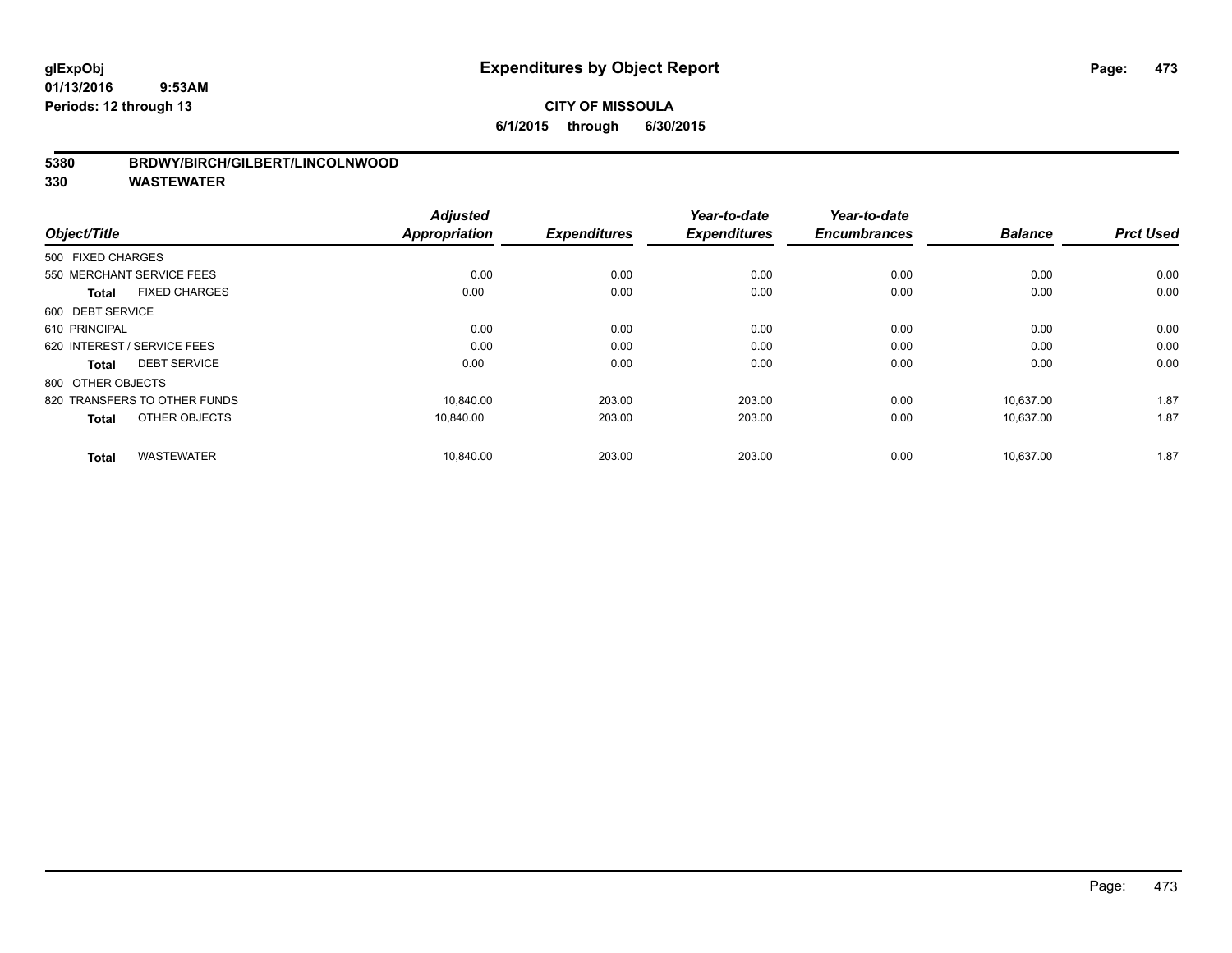# **CITY OF MISSOULA 6/1/2015 through 6/30/2015**

### **5380 BRDWY/BIRCH/GILBERT/LINCOLNWOOD**

| Object/Title      |                                 | <b>Adjusted</b><br><b>Appropriation</b> | <b>Expenditures</b> | Year-to-date<br><b>Expenditures</b> | Year-to-date<br><b>Encumbrances</b> | <b>Balance</b> | <b>Prct Used</b> |
|-------------------|---------------------------------|-----------------------------------------|---------------------|-------------------------------------|-------------------------------------|----------------|------------------|
| 500 FIXED CHARGES |                                 |                                         |                     |                                     |                                     |                |                  |
|                   |                                 |                                         |                     |                                     |                                     |                |                  |
|                   | 550 MERCHANT SERVICE FEES       | 0.00                                    | 0.00                | 0.00                                | 0.00                                | 0.00           | 0.00             |
| Total             | <b>FIXED CHARGES</b>            | 0.00                                    | 0.00                | 0.00                                | 0.00                                | 0.00           | 0.00             |
| 600 DEBT SERVICE  |                                 |                                         |                     |                                     |                                     |                |                  |
| 610 PRINCIPAL     |                                 | 0.00                                    | 0.00                | 0.00                                | 0.00                                | 0.00           | 0.00             |
|                   | 620 INTEREST / SERVICE FEES     | 0.00                                    | 0.00                | 0.00                                | 0.00                                | 0.00           | 0.00             |
| Total             | <b>DEBT SERVICE</b>             | 0.00                                    | 0.00                | 0.00                                | 0.00                                | 0.00           | 0.00             |
| 800 OTHER OBJECTS |                                 |                                         |                     |                                     |                                     |                |                  |
|                   | 820 TRANSFERS TO OTHER FUNDS    | 10.840.00                               | 203.00              | 203.00                              | 0.00                                | 10.637.00      | 1.87             |
| <b>Total</b>      | OTHER OBJECTS                   | 10,840.00                               | 203.00              | 203.00                              | 0.00                                | 10,637.00      | 1.87             |
| <b>Total</b>      | BRDWY/BIRCH/GILBERT/LINCOLNWOOD | 10,840.00                               | 203.00              | 203.00                              | 0.00                                | 10,637.00      | 1.87             |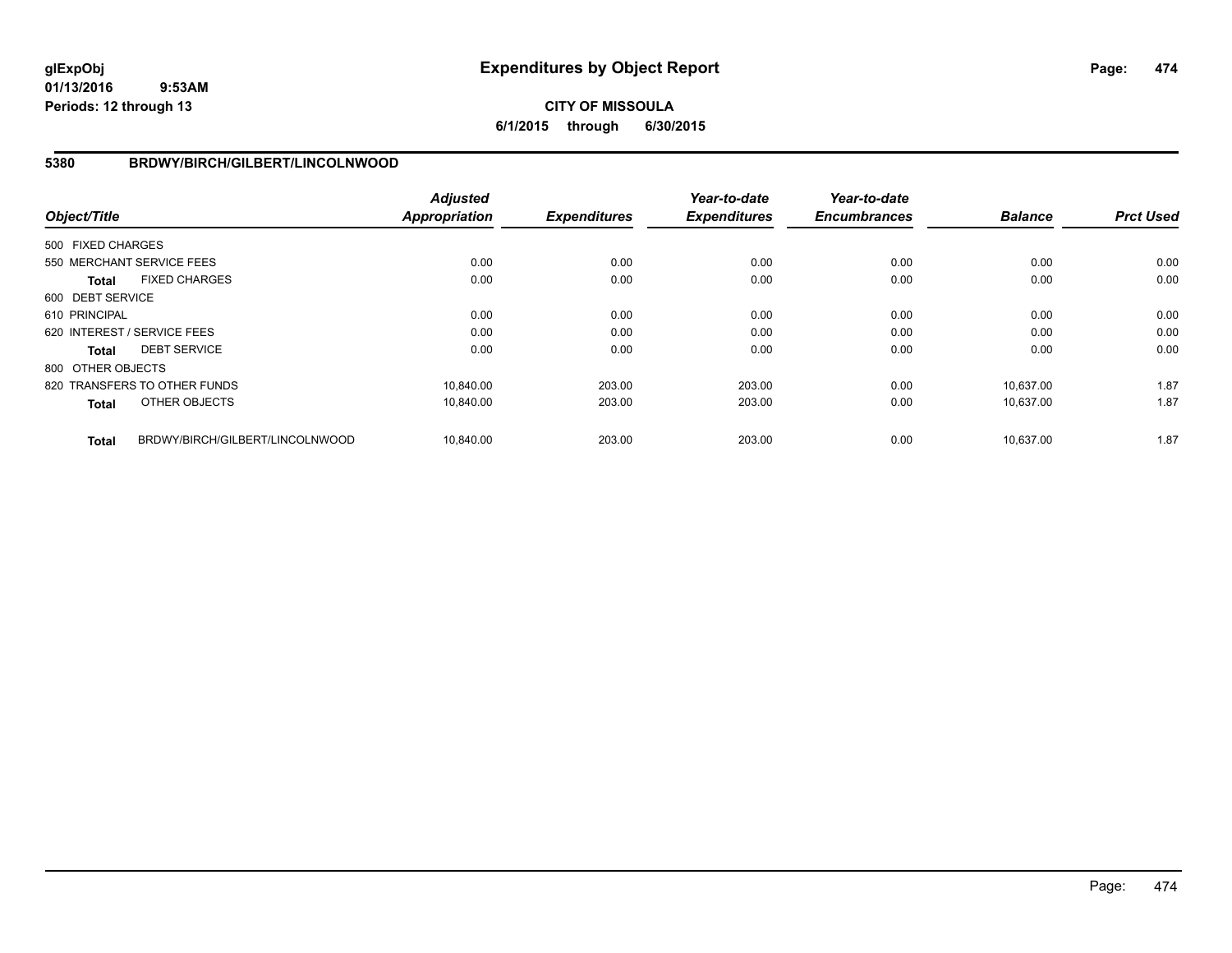# **CITY OF MISSOULA 6/1/2015 through 6/30/2015**

#### **5381 LINCOLNWOOD PH2 DEBT SERVICE**

| Object/Title                         | <b>Adjusted</b><br><b>Appropriation</b> | <b>Expenditures</b> | Year-to-date<br><b>Expenditures</b> | Year-to-date<br><b>Encumbrances</b> | <b>Balance</b> | <b>Prct Used</b> |
|--------------------------------------|-----------------------------------------|---------------------|-------------------------------------|-------------------------------------|----------------|------------------|
| 500 FIXED CHARGES                    |                                         |                     |                                     |                                     |                |                  |
| 550 MERCHANT SERVICE FEES            | 0.00                                    | 0.00                | 0.00                                | 0.00                                | 0.00           | 0.00             |
| <b>FIXED CHARGES</b><br><b>Total</b> | 0.00                                    | 0.00                | 0.00                                | 0.00                                | 0.00           | 0.00             |
| 600 DEBT SERVICE                     |                                         |                     |                                     |                                     |                |                  |
| 610 PRINCIPAL                        | 0.00                                    | 0.00                | 0.00                                | 0.00                                | 0.00           | 0.00             |
| 620 INTEREST / SERVICE FEES          | 0.00                                    | 0.00                | 0.00                                | 0.00                                | 0.00           | 0.00             |
| <b>DEBT SERVICE</b><br><b>Total</b>  | 0.00                                    | 0.00                | 0.00                                | 0.00                                | 0.00           | 0.00             |
| 800 OTHER OBJECTS                    |                                         |                     |                                     |                                     |                |                  |
| 820 TRANSFERS TO OTHER FUNDS         | 0.00                                    | 0.00                | 0.00                                | 0.00                                | 0.00           | 0.00             |
| OTHER OBJECTS<br><b>Total</b>        | 0.00                                    | 0.00                | 0.00                                | 0.00                                | 0.00           | 0.00             |
|                                      |                                         |                     |                                     |                                     |                |                  |
| <b>WASTEWATER</b><br><b>Total</b>    | 0.00                                    | 0.00                | 0.00                                | 0.00                                | 0.00           | 0.00             |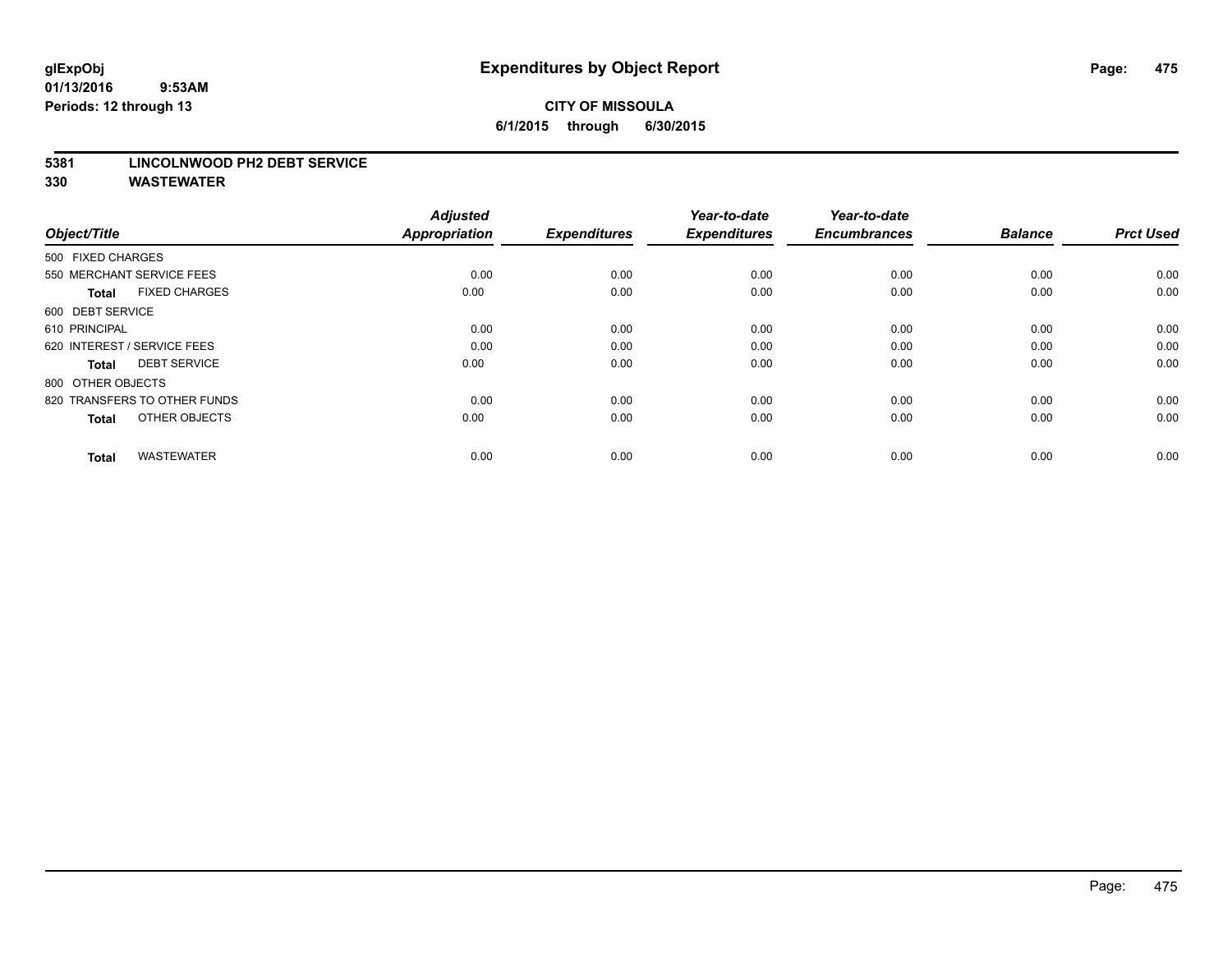# **CITY OF MISSOULA 6/1/2015 through 6/30/2015**

### **5381 LINCOLNWOOD PH2 DEBT SERVICE**

| Object/Title      |                              | <b>Adjusted</b><br><b>Appropriation</b> | <b>Expenditures</b> | Year-to-date<br><b>Expenditures</b> | Year-to-date<br><b>Encumbrances</b> | <b>Balance</b> | <b>Prct Used</b> |
|-------------------|------------------------------|-----------------------------------------|---------------------|-------------------------------------|-------------------------------------|----------------|------------------|
| 500 FIXED CHARGES |                              |                                         |                     |                                     |                                     |                |                  |
|                   | 550 MERCHANT SERVICE FEES    | 0.00                                    | 0.00                | 0.00                                | 0.00                                | 0.00           | 0.00             |
| <b>Total</b>      | <b>FIXED CHARGES</b>         | 0.00                                    | 0.00                | 0.00                                | 0.00                                | 0.00           | 0.00             |
| 600 DEBT SERVICE  |                              |                                         |                     |                                     |                                     |                |                  |
| 610 PRINCIPAL     |                              | 0.00                                    | 0.00                | 0.00                                | 0.00                                | 0.00           | 0.00             |
|                   | 620 INTEREST / SERVICE FEES  | 0.00                                    | 0.00                | 0.00                                | 0.00                                | 0.00           | 0.00             |
| Total             | <b>DEBT SERVICE</b>          | 0.00                                    | 0.00                | 0.00                                | 0.00                                | 0.00           | 0.00             |
| 800 OTHER OBJECTS |                              |                                         |                     |                                     |                                     |                |                  |
|                   | 820 TRANSFERS TO OTHER FUNDS | 0.00                                    | 0.00                | 0.00                                | 0.00                                | 0.00           | 0.00             |
| <b>Total</b>      | OTHER OBJECTS                | 0.00                                    | 0.00                | 0.00                                | 0.00                                | 0.00           | 0.00             |
| <b>Total</b>      | LINCOLNWOOD PH2 DEBT SERVICE | 0.00                                    | 0.00                | 0.00                                | 0.00                                | 0.00           | 0.00             |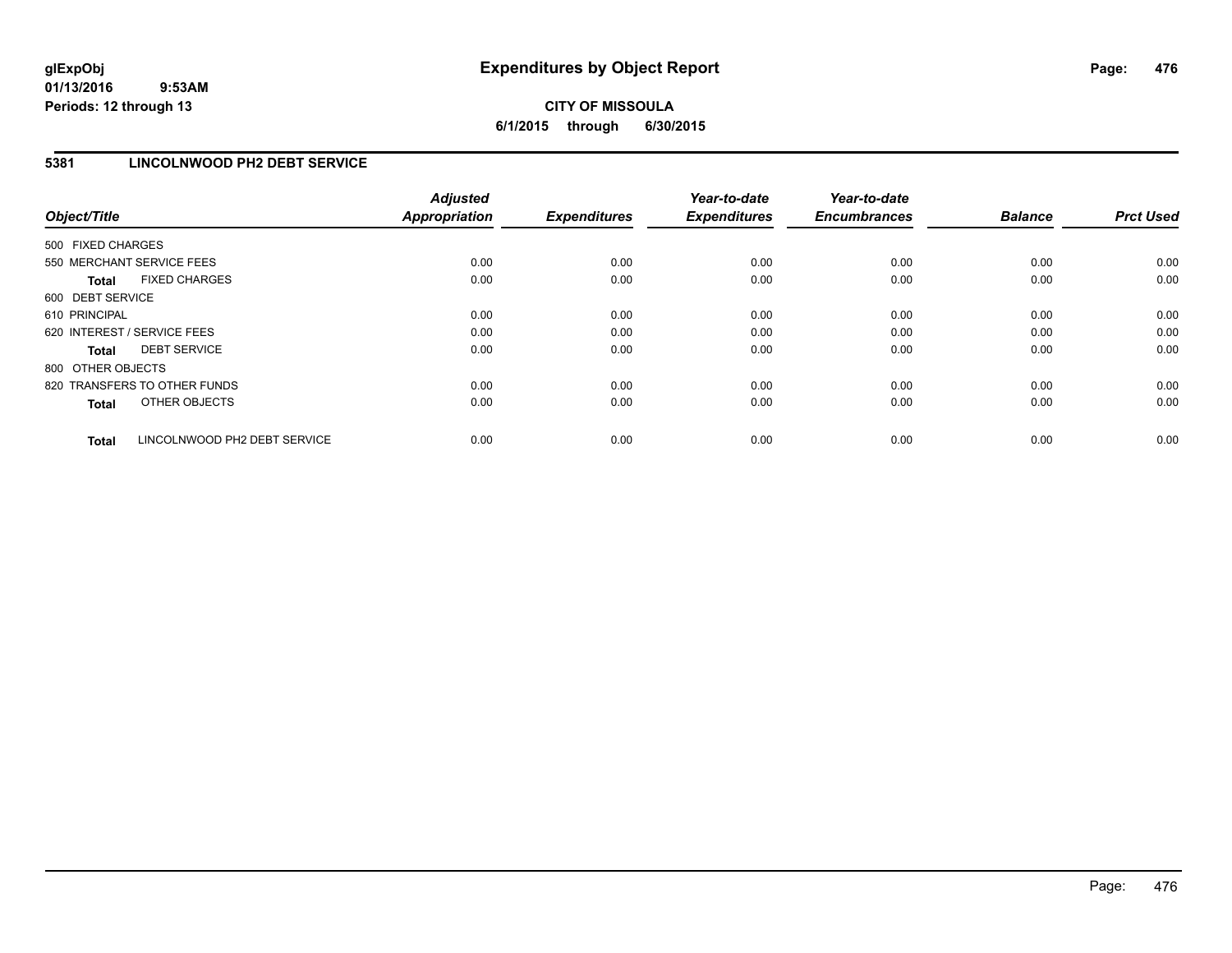#### **5382 LINCOLNWOOD PH2 RESERVE FUND**

| Object/Title                         | <b>Adjusted</b><br><b>Appropriation</b> | <b>Expenditures</b> | Year-to-date<br><b>Expenditures</b> | Year-to-date<br><b>Encumbrances</b> | <b>Balance</b> | <b>Prct Used</b> |
|--------------------------------------|-----------------------------------------|---------------------|-------------------------------------|-------------------------------------|----------------|------------------|
| 500 FIXED CHARGES                    |                                         |                     |                                     |                                     |                |                  |
| 550 MERCHANT SERVICE FEES            | 0.00                                    | 0.00                | 0.00                                | 0.00                                | 0.00           | 0.00             |
| <b>FIXED CHARGES</b><br><b>Total</b> | 0.00                                    | 0.00                | 0.00                                | 0.00                                | 0.00           | 0.00             |
| 600 DEBT SERVICE                     |                                         |                     |                                     |                                     |                |                  |
| 610 PRINCIPAL                        | 0.00                                    | 0.00                | 0.00                                | 0.00                                | 0.00           | 0.00             |
| 620 INTEREST / SERVICE FEES          | 0.00                                    | 0.00                | 0.00                                | 0.00                                | 0.00           | 0.00             |
| <b>DEBT SERVICE</b><br><b>Total</b>  | 0.00                                    | 0.00                | 0.00                                | 0.00                                | 0.00           | 0.00             |
| 800 OTHER OBJECTS                    |                                         |                     |                                     |                                     |                |                  |
| 820 TRANSFERS TO OTHER FUNDS         | 21,850.00                               | 0.00                | 0.00                                | 0.00                                | 21,850.00      | 0.00             |
| OTHER OBJECTS<br><b>Total</b>        | 21,850.00                               | 0.00                | 0.00                                | 0.00                                | 21,850.00      | 0.00             |
|                                      |                                         |                     |                                     |                                     |                |                  |
| <b>WASTEWATER</b><br><b>Total</b>    | 21,850.00                               | 0.00                | 0.00                                | 0.00                                | 21,850.00      | 0.00             |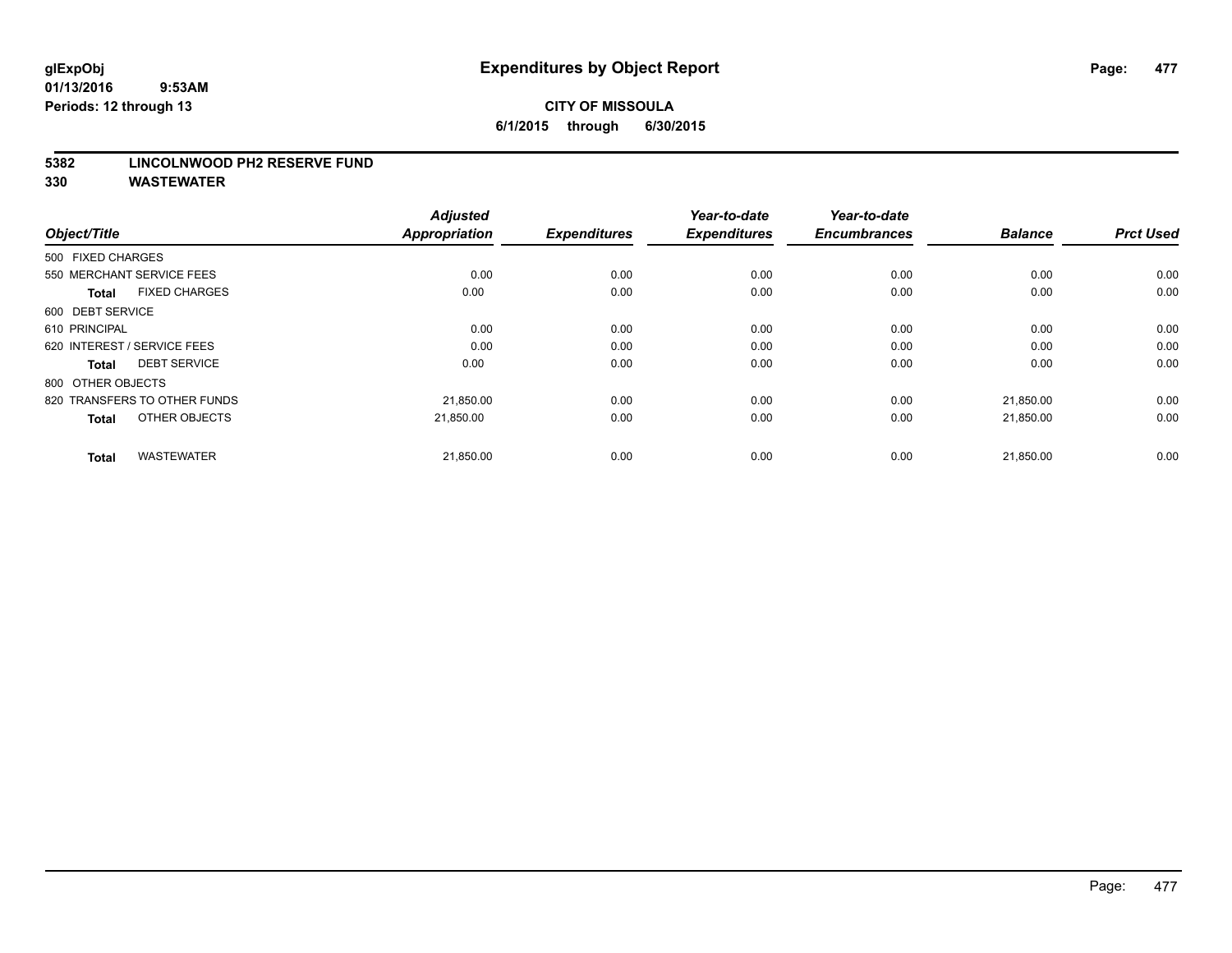# **CITY OF MISSOULA 6/1/2015 through 6/30/2015**

### **5382 LINCOLNWOOD PH2 RESERVE FUND**

| Object/Title                                 | <b>Adjusted</b><br><b>Appropriation</b> | <b>Expenditures</b> | Year-to-date<br><b>Expenditures</b> | Year-to-date<br><b>Encumbrances</b> | <b>Balance</b> | <b>Prct Used</b> |
|----------------------------------------------|-----------------------------------------|---------------------|-------------------------------------|-------------------------------------|----------------|------------------|
| 500 FIXED CHARGES                            |                                         |                     |                                     |                                     |                |                  |
| 550 MERCHANT SERVICE FEES                    | 0.00                                    | 0.00                | 0.00                                | 0.00                                | 0.00           | 0.00             |
| <b>FIXED CHARGES</b><br><b>Total</b>         | 0.00                                    | 0.00                | 0.00                                | 0.00                                | 0.00           | 0.00             |
| 600 DEBT SERVICE                             |                                         |                     |                                     |                                     |                |                  |
| 610 PRINCIPAL                                | 0.00                                    | 0.00                | 0.00                                | 0.00                                | 0.00           | 0.00             |
| 620 INTEREST / SERVICE FEES                  | 0.00                                    | 0.00                | 0.00                                | 0.00                                | 0.00           | 0.00             |
| <b>DEBT SERVICE</b><br><b>Total</b>          | 0.00                                    | 0.00                | 0.00                                | 0.00                                | 0.00           | 0.00             |
| 800 OTHER OBJECTS                            |                                         |                     |                                     |                                     |                |                  |
| 820 TRANSFERS TO OTHER FUNDS                 | 21,850.00                               | 0.00                | 0.00                                | 0.00                                | 21.850.00      | 0.00             |
| <b>OTHER OBJECTS</b><br><b>Total</b>         | 21,850.00                               | 0.00                | 0.00                                | 0.00                                | 21,850.00      | 0.00             |
| LINCOLNWOOD PH2 RESERVE FUND<br><b>Total</b> | 21,850.00                               | 0.00                | 0.00                                | 0.00                                | 21.850.00      | 0.00             |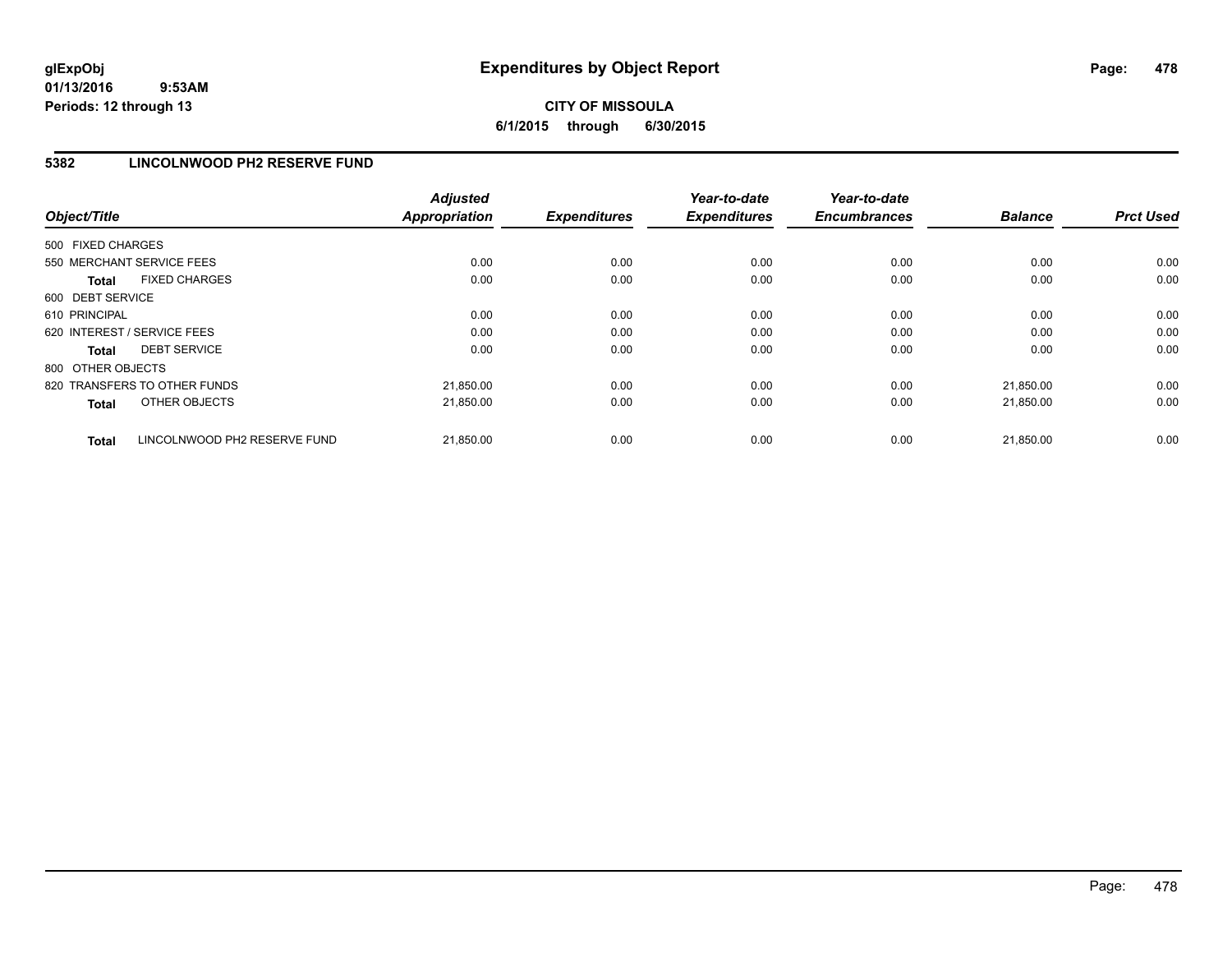#### **5383 FY09 RATTLESNAKE SEWER DEBT SVS**

| Object/Title                         | <b>Adjusted</b><br><b>Appropriation</b> | <b>Expenditures</b> | Year-to-date<br><b>Expenditures</b> | Year-to-date<br><b>Encumbrances</b> | <b>Balance</b> | <b>Prct Used</b> |
|--------------------------------------|-----------------------------------------|---------------------|-------------------------------------|-------------------------------------|----------------|------------------|
| 500 FIXED CHARGES                    |                                         |                     |                                     |                                     |                |                  |
| 550 MERCHANT SERVICE FEES            | 0.00                                    | 0.00                | 0.00                                | 0.00                                | 0.00           | 0.00             |
| <b>FIXED CHARGES</b><br><b>Total</b> | 0.00                                    | 0.00                | 0.00                                | 0.00                                | 0.00           | 0.00             |
| 600 DEBT SERVICE                     |                                         |                     |                                     |                                     |                |                  |
| 610 PRINCIPAL                        | 0.00                                    | 0.00                | 0.00                                | 0.00                                | 0.00           | 0.00             |
| 620 INTEREST / SERVICE FEES          | 0.00                                    | 0.00                | 0.00                                | 0.00                                | 0.00           | 0.00             |
| <b>DEBT SERVICE</b><br><b>Total</b>  | 0.00                                    | 0.00                | 0.00                                | 0.00                                | 0.00           | 0.00             |
| 800 OTHER OBJECTS                    |                                         |                     |                                     |                                     |                |                  |
| 820 TRANSFERS TO OTHER FUNDS         | 0.00                                    | 0.00                | 0.00                                | 0.00                                | 0.00           | 0.00             |
| OTHER OBJECTS<br><b>Total</b>        | 0.00                                    | 0.00                | 0.00                                | 0.00                                | 0.00           | 0.00             |
|                                      |                                         |                     |                                     |                                     |                |                  |
| <b>WASTEWATER</b><br><b>Total</b>    | 0.00                                    | 0.00                | 0.00                                | 0.00                                | 0.00           | 0.00             |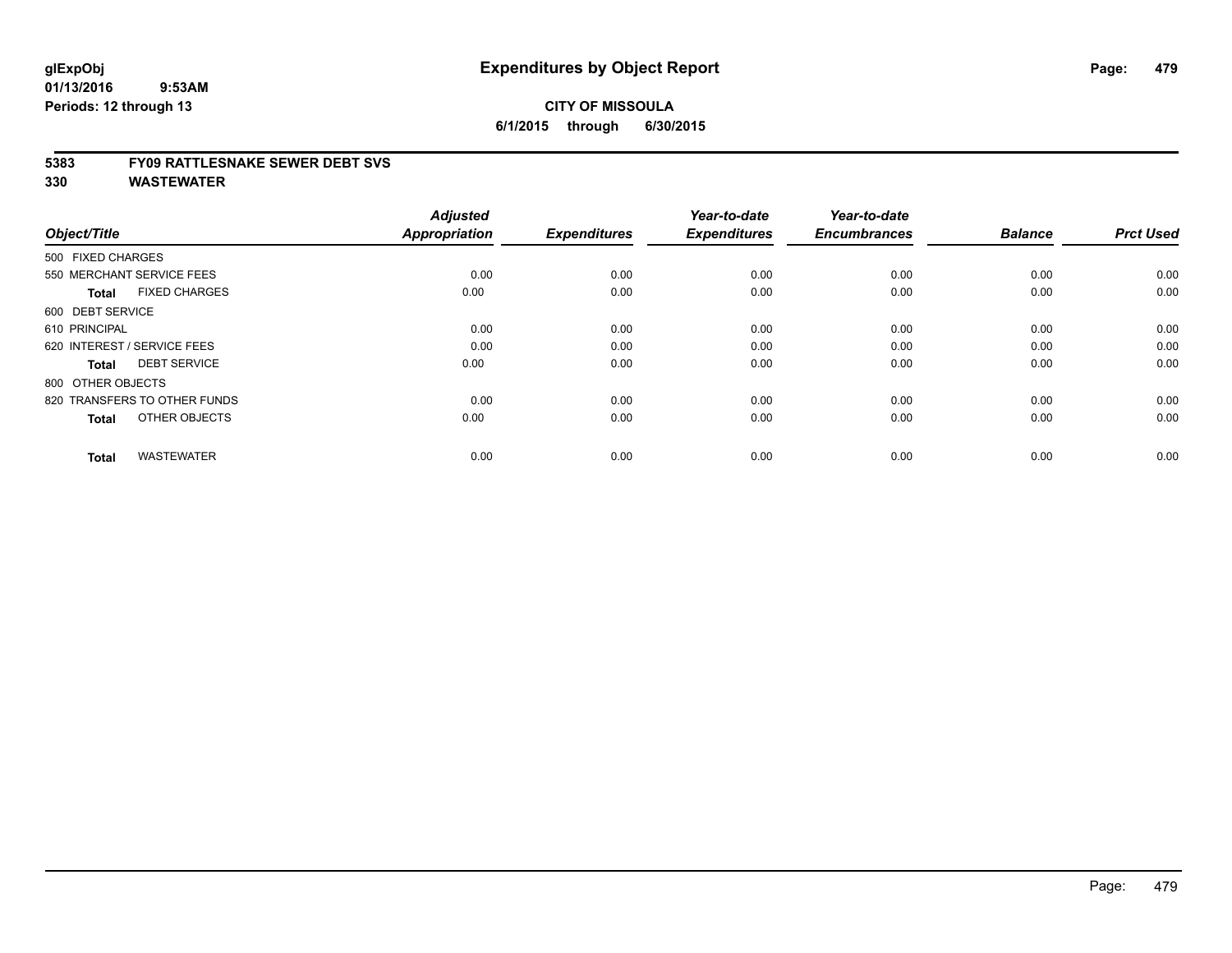#### **5383 FY09 RATTLESNAKE SEWER DEBT SVS**

**550 SID 544 PROJECT**

|                   |                             | <b>Adjusted</b>      |                     | Year-to-date        | Year-to-date        |                |                  |
|-------------------|-----------------------------|----------------------|---------------------|---------------------|---------------------|----------------|------------------|
| Object/Title      |                             | <b>Appropriation</b> | <b>Expenditures</b> | <b>Expenditures</b> | <b>Encumbrances</b> | <b>Balance</b> | <b>Prct Used</b> |
| 500 FIXED CHARGES |                             |                      |                     |                     |                     |                |                  |
|                   | 550 MERCHANT SERVICE FEES   | 0.00                 | 0.00                | 0.00                | 0.00                | 0.00           | 0.00             |
| <b>Total</b>      | <b>FIXED CHARGES</b>        | 0.00                 | 0.00                | 0.00                | 0.00                | 0.00           | 0.00             |
| 600 DEBT SERVICE  |                             |                      |                     |                     |                     |                |                  |
| 610 PRINCIPAL     |                             | 20.000.00            | $-10.000.00$        | 0.00                | 0.00                | 20.000.00      | 0.00             |
|                   | 620 INTEREST / SERVICE FEES | 11,550.00            | 5,700.00            | 11,550.00           | 0.00                | 0.00           | 100.00           |
| <b>Total</b>      | <b>DEBT SERVICE</b>         | 31.550.00            | $-4,300.00$         | 11.550.00           | 0.00                | 20.000.00      | 36.61            |
| <b>Total</b>      | SID 544 PROJECT             | 31,550.00            | $-4,300.00$         | 11.550.00           | 0.00                | 20,000.00      | 36.61            |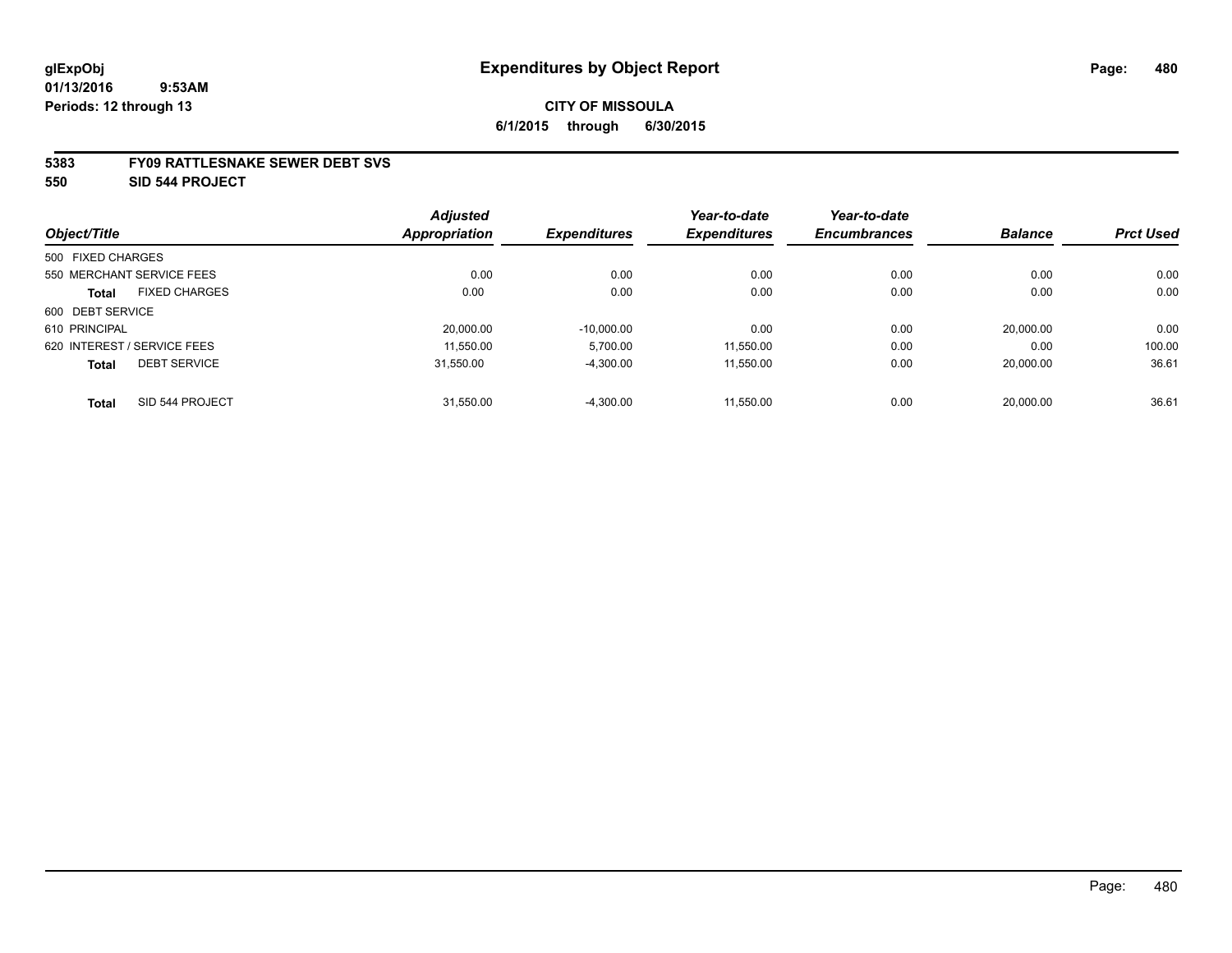# **5383 FY09 RATTLESNAKE SEWER DEBT SVS**

| Object/Title      |                                 | <b>Adjusted</b><br>Appropriation | <b>Expenditures</b> | Year-to-date<br><b>Expenditures</b> | Year-to-date<br><b>Encumbrances</b> | <b>Balance</b> | <b>Prct Used</b> |
|-------------------|---------------------------------|----------------------------------|---------------------|-------------------------------------|-------------------------------------|----------------|------------------|
|                   |                                 |                                  |                     |                                     |                                     |                |                  |
| 500 FIXED CHARGES |                                 |                                  |                     |                                     |                                     |                |                  |
|                   | 550 MERCHANT SERVICE FEES       | 0.00                             | 0.00                | 0.00                                | 0.00                                | 0.00           | 0.00             |
| <b>Total</b>      | <b>FIXED CHARGES</b>            | 0.00                             | 0.00                | 0.00                                | 0.00                                | 0.00           | 0.00             |
| 600 DEBT SERVICE  |                                 |                                  |                     |                                     |                                     |                |                  |
| 610 PRINCIPAL     |                                 | 20,000.00                        | $-10,000.00$        | 0.00                                | 0.00                                | 20,000.00      | 0.00             |
|                   | 620 INTEREST / SERVICE FEES     | 11,550.00                        | 5,700.00            | 11,550.00                           | 0.00                                | 0.00           | 100.00           |
| <b>Total</b>      | <b>DEBT SERVICE</b>             | 31,550.00                        | $-4,300.00$         | 11,550.00                           | 0.00                                | 20,000.00      | 36.61            |
| 800 OTHER OBJECTS |                                 |                                  |                     |                                     |                                     |                |                  |
|                   | 820 TRANSFERS TO OTHER FUNDS    | 0.00                             | 0.00                | 0.00                                | 0.00                                | 0.00           | 0.00             |
| <b>Total</b>      | OTHER OBJECTS                   | 0.00                             | 0.00                | 0.00                                | 0.00                                | 0.00           | 0.00             |
| <b>Total</b>      | FY09 RATTLESNAKE SEWER DEBT SVS | 31.550.00                        | $-4,300.00$         | 11.550.00                           | 0.00                                | 20.000.00      | 36.61            |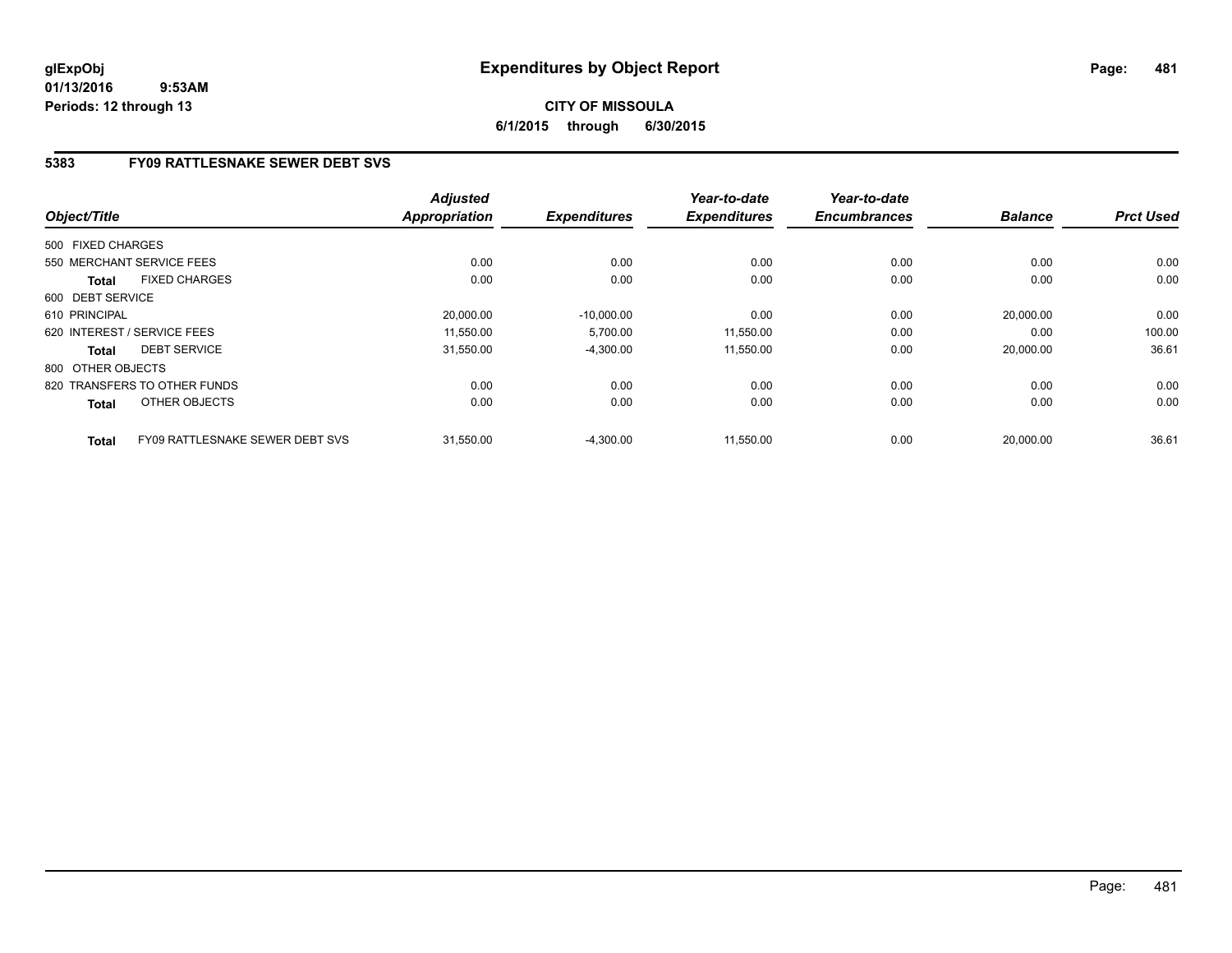# **CITY OF MISSOULA 6/1/2015 through 6/30/2015**

# **5384 09 LOLO BOND RESERVE**

| Object/Title                         | <b>Adjusted</b><br>Appropriation | <b>Expenditures</b> | Year-to-date<br><b>Expenditures</b> | Year-to-date<br><b>Encumbrances</b> | <b>Balance</b> | <b>Prct Used</b> |
|--------------------------------------|----------------------------------|---------------------|-------------------------------------|-------------------------------------|----------------|------------------|
| 500 FIXED CHARGES                    |                                  |                     |                                     |                                     |                |                  |
| 550 MERCHANT SERVICE FEES            | 0.00                             | 0.00                | 0.00                                | 0.00                                | 0.00           | 0.00             |
| <b>FIXED CHARGES</b><br><b>Total</b> | 0.00                             | 0.00                | 0.00                                | 0.00                                | 0.00           | 0.00             |
| 800 OTHER OBJECTS                    |                                  |                     |                                     |                                     |                |                  |
| 820 TRANSFERS TO OTHER FUNDS         | 4.644.00                         | 0.00                | 0.00                                | 0.00                                | 4.644.00       | 0.00             |
| OTHER OBJECTS<br><b>Total</b>        | 4.644.00                         | 0.00                | 0.00                                | 0.00                                | 4,644.00       | 0.00             |
| <b>WASTEWATER</b><br><b>Total</b>    | 4.644.00                         | 0.00                | 0.00                                | 0.00                                | 4.644.00       | 0.00             |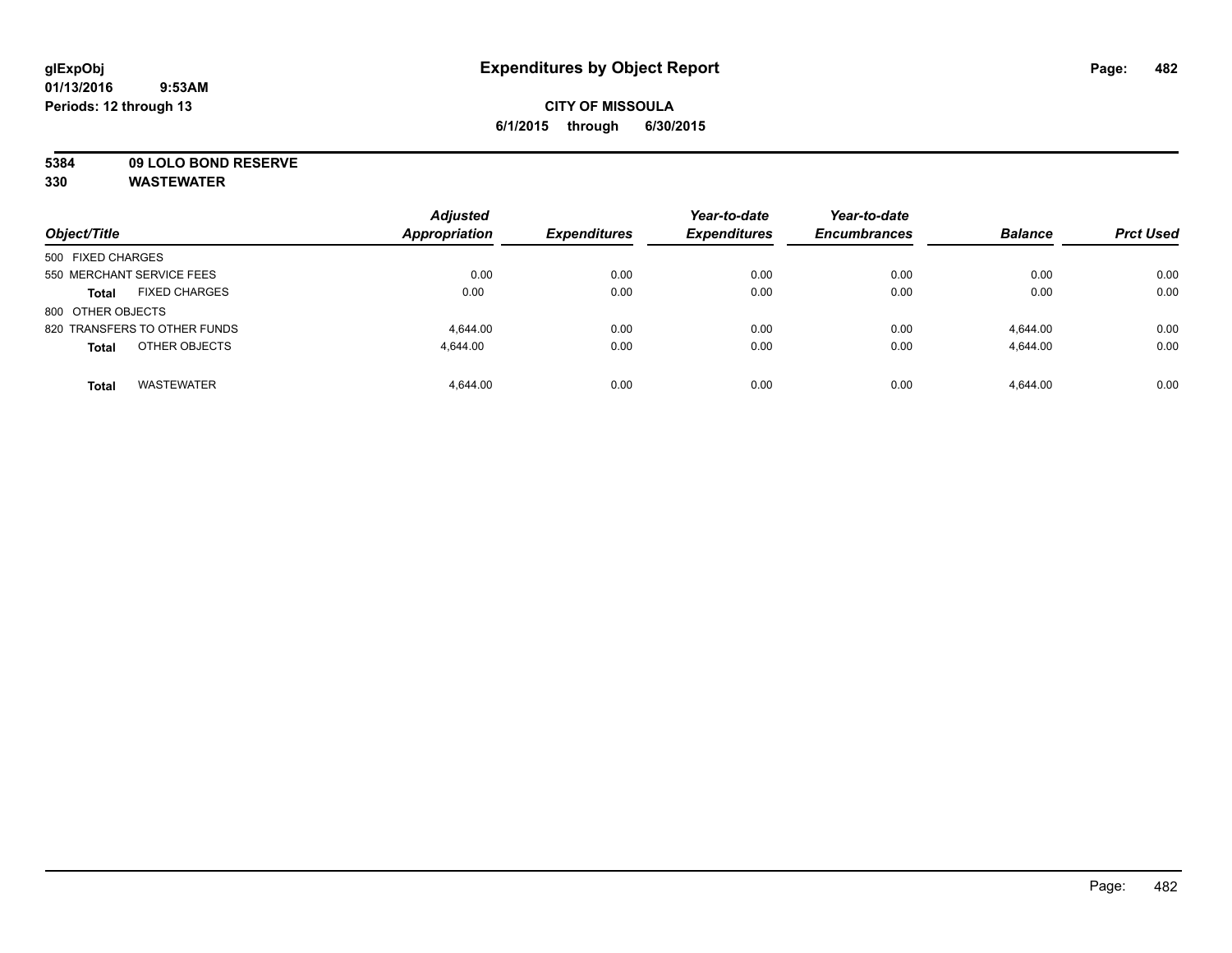### **5384 09 LOLO BOND RESERVE**

| Object/Title              |                              | <b>Adjusted</b><br>Appropriation | <b>Expenditures</b> | Year-to-date<br><b>Expenditures</b> | Year-to-date<br><b>Encumbrances</b> | <b>Balance</b> | <b>Prct Used</b> |
|---------------------------|------------------------------|----------------------------------|---------------------|-------------------------------------|-------------------------------------|----------------|------------------|
| 500 FIXED CHARGES         |                              |                                  |                     |                                     |                                     |                |                  |
| 550 MERCHANT SERVICE FEES |                              | 0.00                             | 0.00                | 0.00                                | 0.00                                | 0.00           | 0.00             |
| <b>Total</b>              | <b>FIXED CHARGES</b>         | 0.00                             | 0.00                | 0.00                                | 0.00                                | 0.00           | 0.00             |
| 800 OTHER OBJECTS         |                              |                                  |                     |                                     |                                     |                |                  |
|                           | 820 TRANSFERS TO OTHER FUNDS | 4.644.00                         | 0.00                | 0.00                                | 0.00                                | 4.644.00       | 0.00             |
| <b>Total</b>              | OTHER OBJECTS                | 4.644.00                         | 0.00                | 0.00                                | 0.00                                | 4.644.00       | 0.00             |
| <b>Total</b>              | 09 LOLO BOND RESERVE         | 4.644.00                         | 0.00                | 0.00                                | 0.00                                | 4.644.00       | 0.00             |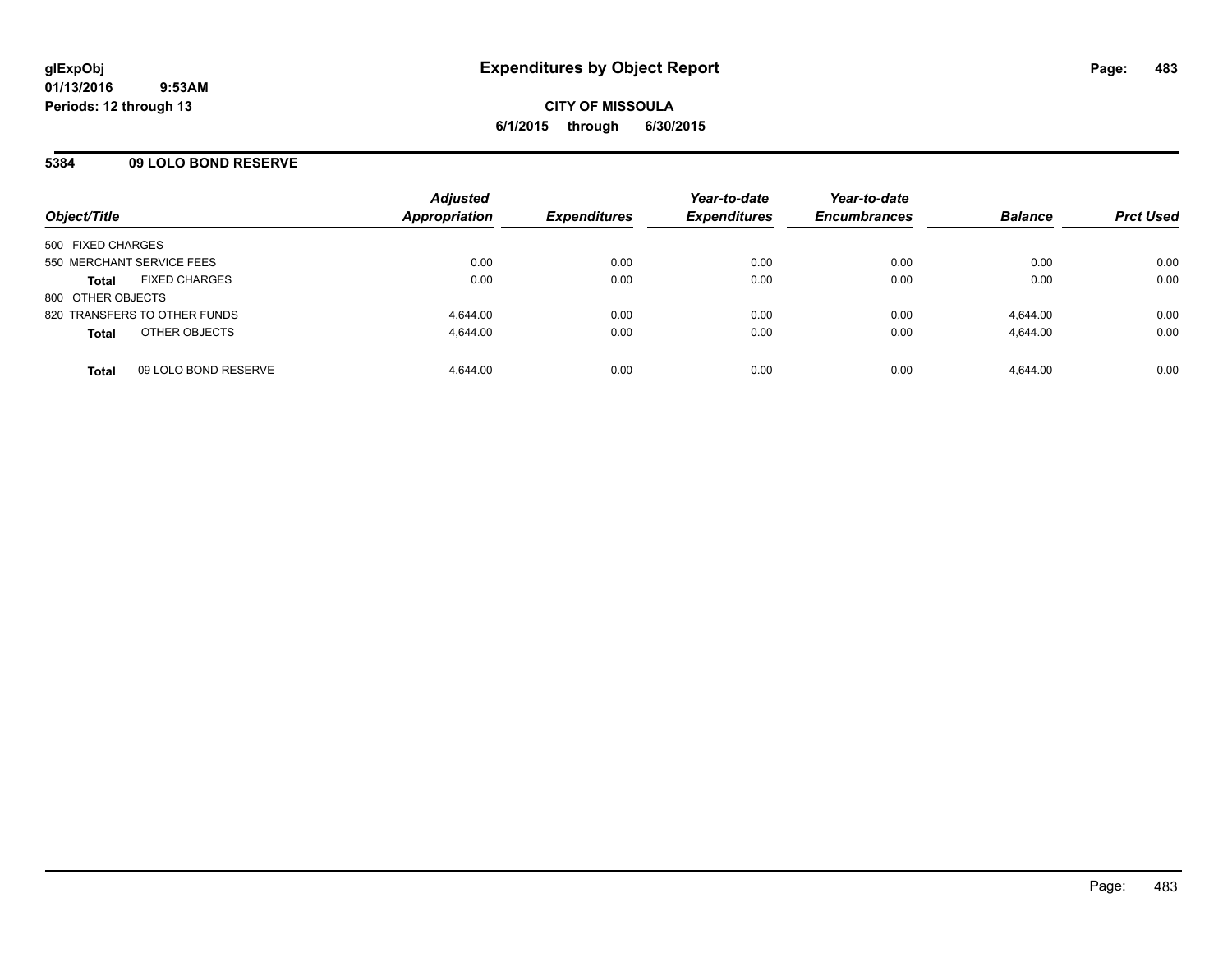# **CITY OF MISSOULA 6/1/2015 through 6/30/2015**

#### **5386 FY10 HEADWORKS DEBT SERVICE**

|                                      | <b>Adjusted</b> |                     | Year-to-date        | Year-to-date        |                |                  |
|--------------------------------------|-----------------|---------------------|---------------------|---------------------|----------------|------------------|
| Object/Title                         | Appropriation   | <b>Expenditures</b> | <b>Expenditures</b> | <b>Encumbrances</b> | <b>Balance</b> | <b>Prct Used</b> |
| 500 FIXED CHARGES                    |                 |                     |                     |                     |                |                  |
| 550 MERCHANT SERVICE FEES            | 0.00            | 0.00                | 0.00                | 0.00                | 0.00           | 0.00             |
| <b>FIXED CHARGES</b><br><b>Total</b> | 0.00            | 0.00                | 0.00                | 0.00                | 0.00           | 0.00             |
| 600 DEBT SERVICE                     |                 |                     |                     |                     |                |                  |
| 610 PRINCIPAL                        | 130.000.00      | 0.00                | 0.00                | 0.00                | 130.000.00     | 0.00             |
| 620 INTEREST / SERVICE FEES          | 566.949.00      | 283.174.34          | 567,048.68          | 0.00                | $-99.68$       | 100.02           |
| <b>DEBT SERVICE</b><br><b>Total</b>  | 696.949.00      | 283.174.34          | 567,048.68          | 0.00                | 129.900.32     | 81.36            |
| <b>WASTEWATER</b><br><b>Total</b>    | 696.949.00      | 283.174.34          | 567.048.68          | 0.00                | 129.900.32     | 81.36            |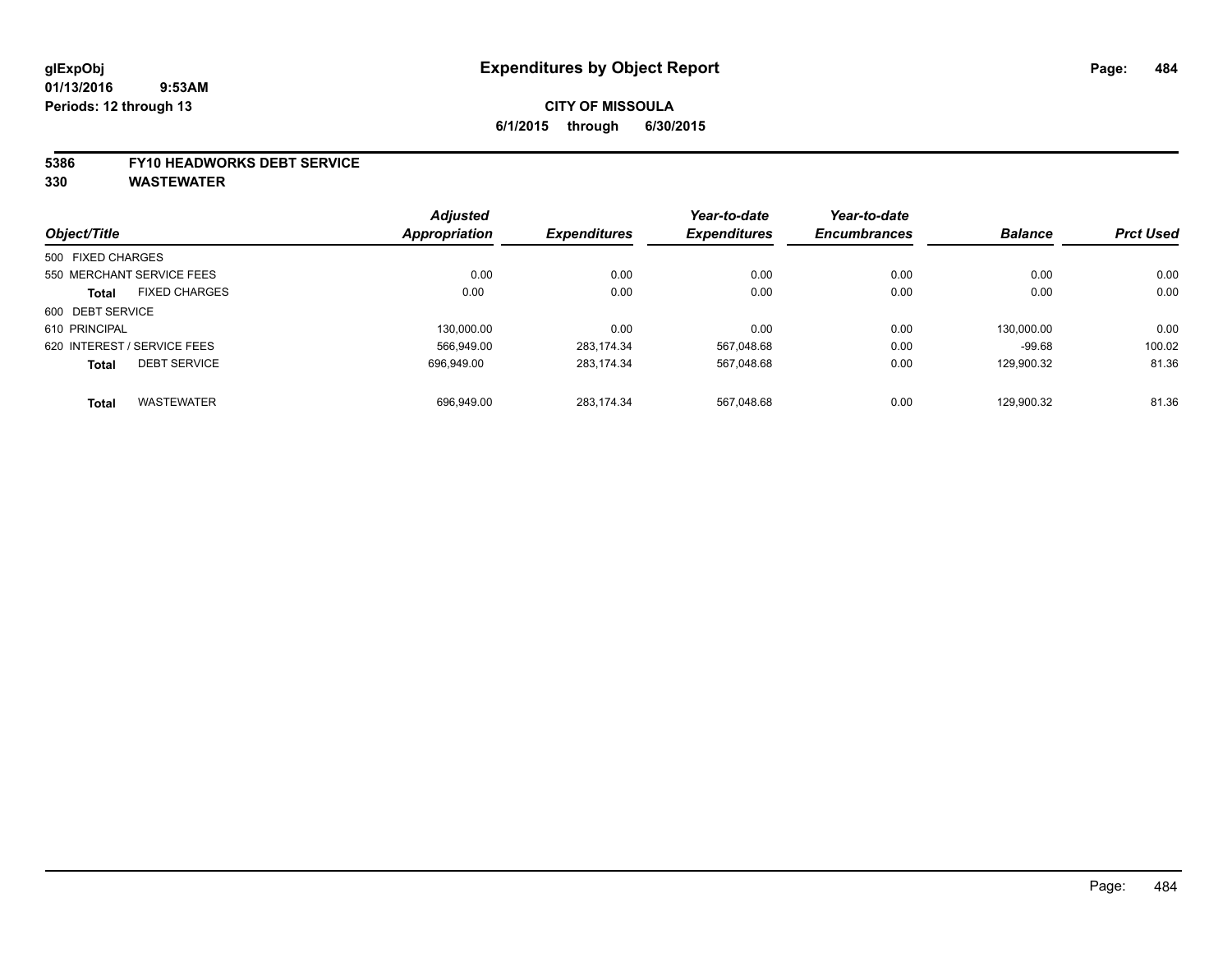**CITY OF MISSOULA 6/1/2015 through 6/30/2015**

### **5386 FY10 HEADWORKS DEBT SERVICE**

| Object/Title                |                             | <b>Adjusted</b><br><b>Appropriation</b> | <b>Expenditures</b> | Year-to-date<br><b>Expenditures</b> | Year-to-date<br><b>Encumbrances</b> | <b>Balance</b> | <b>Prct Used</b> |
|-----------------------------|-----------------------------|-----------------------------------------|---------------------|-------------------------------------|-------------------------------------|----------------|------------------|
|                             |                             |                                         |                     |                                     |                                     |                |                  |
| 500 FIXED CHARGES           |                             |                                         |                     |                                     |                                     |                |                  |
| 550 MERCHANT SERVICE FEES   |                             | 0.00                                    | 0.00                | 0.00                                | 0.00                                | 0.00           | 0.00             |
| <b>Total</b>                | <b>FIXED CHARGES</b>        | 0.00                                    | 0.00                | 0.00                                | 0.00                                | 0.00           | 0.00             |
| 600 DEBT SERVICE            |                             |                                         |                     |                                     |                                     |                |                  |
| 610 PRINCIPAL               |                             | 130,000.00                              | 0.00                | 0.00                                | 0.00                                | 130.000.00     | 0.00             |
| 620 INTEREST / SERVICE FEES |                             | 566,949.00                              | 283.174.34          | 567.048.68                          | 0.00                                | $-99.68$       | 100.02           |
| <b>Total</b>                | <b>DEBT SERVICE</b>         | 696.949.00                              | 283.174.34          | 567,048.68                          | 0.00                                | 129.900.32     | 81.36            |
| <b>Total</b>                | FY10 HEADWORKS DEBT SERVICE | 696.949.00                              | 283.174.34          | 567.048.68                          | 0.00                                | 129.900.32     | 81.36            |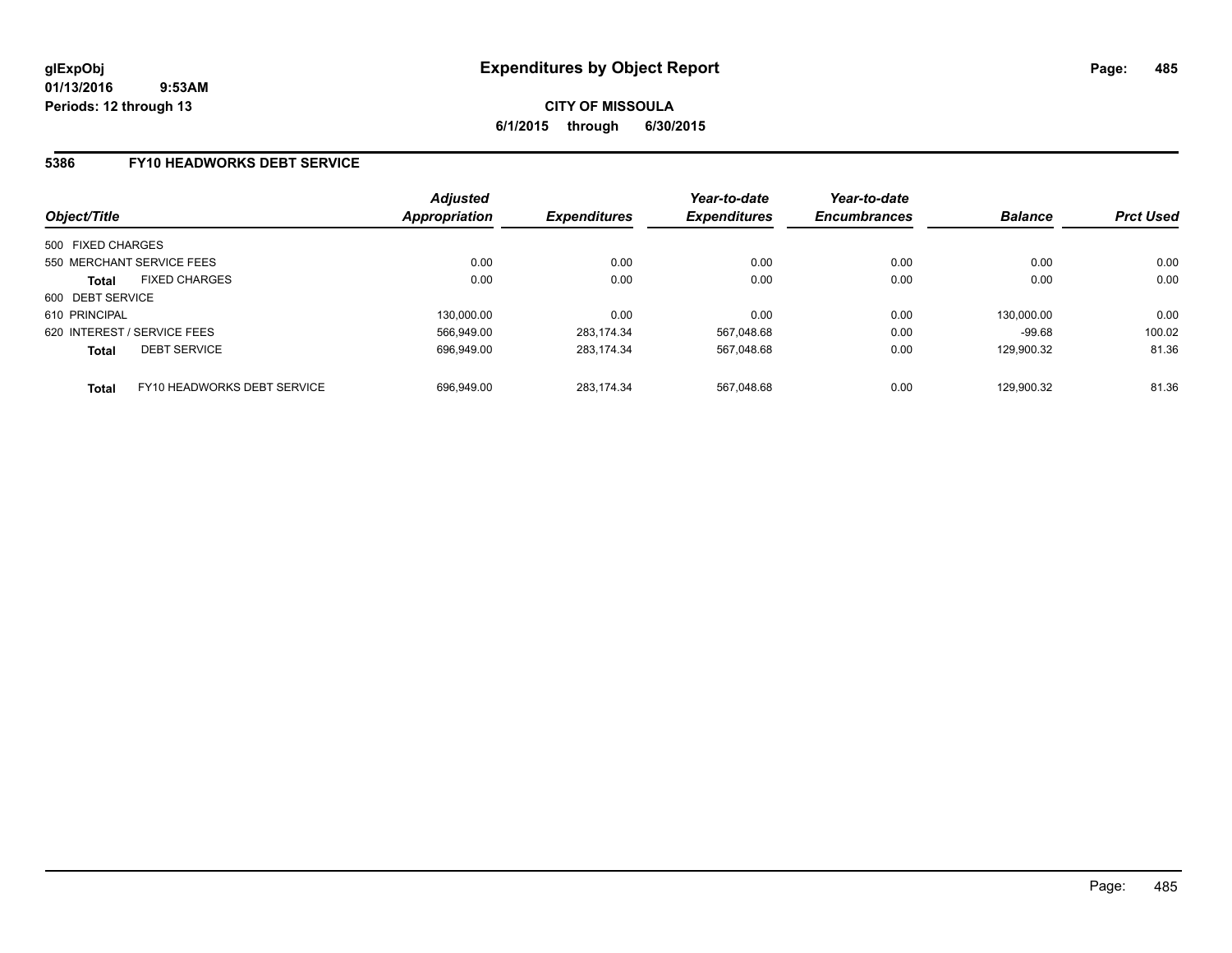#### **5387 FY11 SEWER \$1.29M BOND DEBT SERVICE**

|                   |                             | <b>Adjusted</b> |                     | Year-to-date        | Year-to-date        |                |                  |
|-------------------|-----------------------------|-----------------|---------------------|---------------------|---------------------|----------------|------------------|
| Object/Title      |                             | Appropriation   | <b>Expenditures</b> | <b>Expenditures</b> | <b>Encumbrances</b> | <b>Balance</b> | <b>Prct Used</b> |
| 500 FIXED CHARGES |                             |                 |                     |                     |                     |                |                  |
|                   | 550 MERCHANT SERVICE FEES   | 0.00            | 0.00                | 0.00                | 0.00                | 0.00           | 0.00             |
| <b>Total</b>      | <b>FIXED CHARGES</b>        | 0.00            | 0.00                | 0.00                | 0.00                | 0.00           | 0.00             |
| 600 DEBT SERVICE  |                             |                 |                     |                     |                     |                |                  |
| 610 PRINCIPAL     |                             | 45.000.00       | 0.00                | 0.00                | 0.00                | 45.000.00      | 0.00             |
|                   | 620 INTEREST / SERVICE FEES | 58,430.00       | 29,390.00           | 58,430.00           | 0.00                | 0.00           | 100.00           |
| <b>Total</b>      | <b>DEBT SERVICE</b>         | 103.430.00      | 29.390.00           | 58.430.00           | 0.00                | 45.000.00      | 56.49            |
| <b>Total</b>      | <b>WASTEWATER</b>           | 103,430.00      | 29.390.00           | 58.430.00           | 0.00                | 45,000.00      | 56.49            |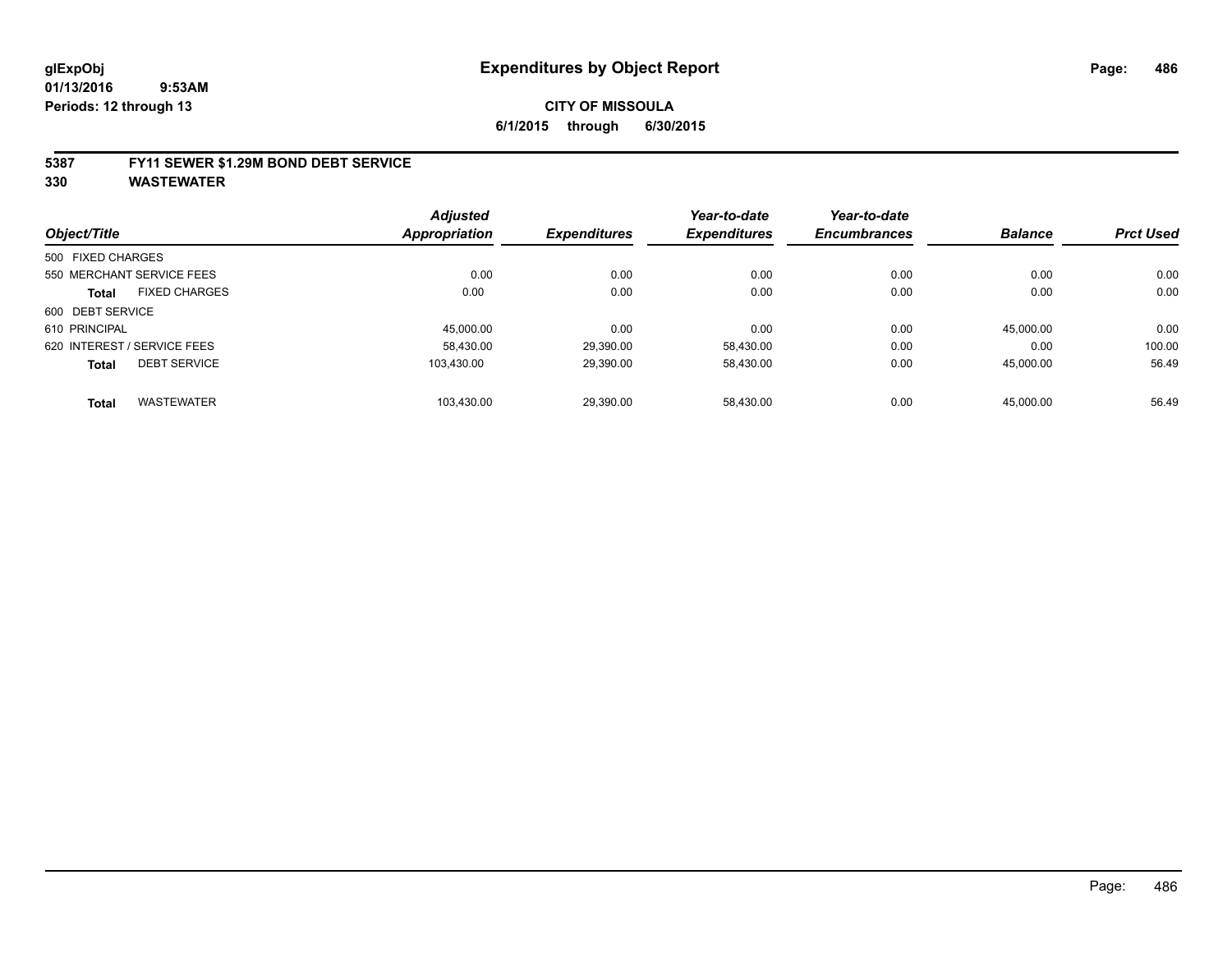# **CITY OF MISSOULA 6/1/2015 through 6/30/2015**

### **5387 FY11 SEWER \$1.29M BOND DEBT SERVICE**

| Object/Title      |                                     | <b>Adjusted</b><br><b>Appropriation</b> | <b>Expenditures</b> | Year-to-date<br><b>Expenditures</b> | Year-to-date<br><b>Encumbrances</b> | <b>Balance</b> | <b>Prct Used</b> |
|-------------------|-------------------------------------|-----------------------------------------|---------------------|-------------------------------------|-------------------------------------|----------------|------------------|
| 500 FIXED CHARGES |                                     |                                         |                     |                                     |                                     |                |                  |
|                   | 550 MERCHANT SERVICE FEES           | 0.00                                    | 0.00                | 0.00                                | 0.00                                | 0.00           | 0.00             |
| <b>Total</b>      | <b>FIXED CHARGES</b>                | 0.00                                    | 0.00                | 0.00                                | 0.00                                | 0.00           | 0.00             |
| 600 DEBT SERVICE  |                                     |                                         |                     |                                     |                                     |                |                  |
| 610 PRINCIPAL     |                                     | 45.000.00                               | 0.00                | 0.00                                | 0.00                                | 45.000.00      | 0.00             |
|                   | 620 INTEREST / SERVICE FEES         | 58.430.00                               | 29,390.00           | 58.430.00                           | 0.00                                | 0.00           | 100.00           |
| <b>Total</b>      | <b>DEBT SERVICE</b>                 | 103.430.00                              | 29,390.00           | 58,430.00                           | 0.00                                | 45.000.00      | 56.49            |
| <b>Total</b>      | FY11 SEWER \$1.29M BOND DEBT SERVIC | 103.430.00                              | 29,390.00           | 58.430.00                           | 0.00                                | 45.000.00      | 56.49            |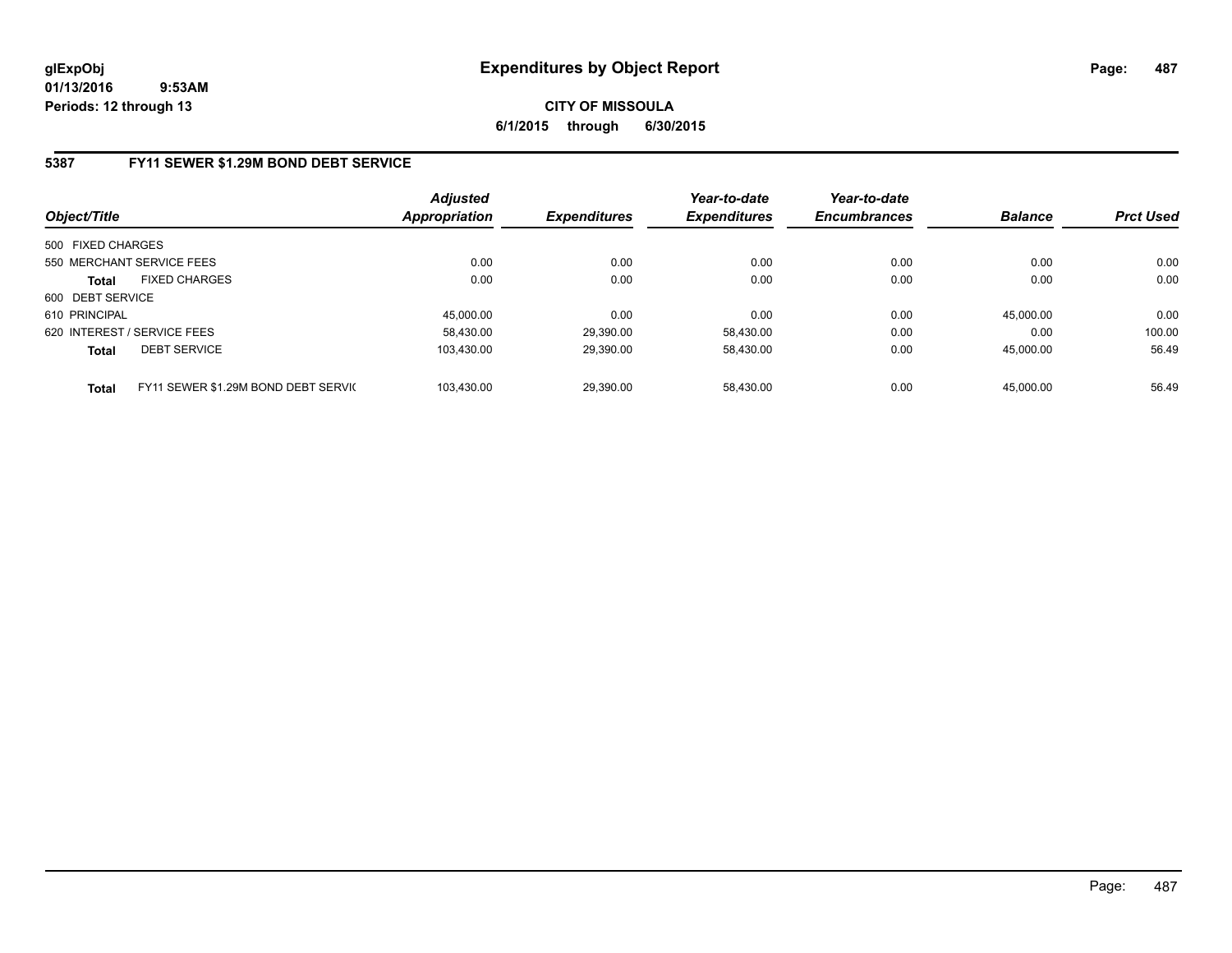#### **5388 FY11 \$1.29M SEWER BOND RESERVE**

| Object/Title                         | <b>Adjusted</b><br><b>Appropriation</b> | <b>Expenditures</b> | Year-to-date<br><b>Expenditures</b> | Year-to-date<br><b>Encumbrances</b> | <b>Balance</b> | <b>Prct Used</b> |
|--------------------------------------|-----------------------------------------|---------------------|-------------------------------------|-------------------------------------|----------------|------------------|
| 500 FIXED CHARGES                    |                                         |                     |                                     |                                     |                |                  |
| 550 MERCHANT SERVICE FEES            | 0.00                                    | 0.00                | 0.00                                | 0.00                                | 0.00           | 0.00             |
| <b>FIXED CHARGES</b><br><b>Total</b> | 0.00                                    | 0.00                | 0.00                                | 0.00                                | 0.00           | 0.00             |
| 800 OTHER OBJECTS                    |                                         |                     |                                     |                                     |                |                  |
| 820 TRANSFERS TO OTHER FUNDS         | 0.00                                    | 0.00                | 0.00                                | 0.00                                | 0.00           | 0.00             |
| OTHER OBJECTS<br><b>Total</b>        | 0.00                                    | 0.00                | 0.00                                | 0.00                                | 0.00           | 0.00             |
| <b>WASTEWATER</b><br><b>Total</b>    | 0.00                                    | 0.00                | 0.00                                | 0.00                                | 0.00           | 0.00             |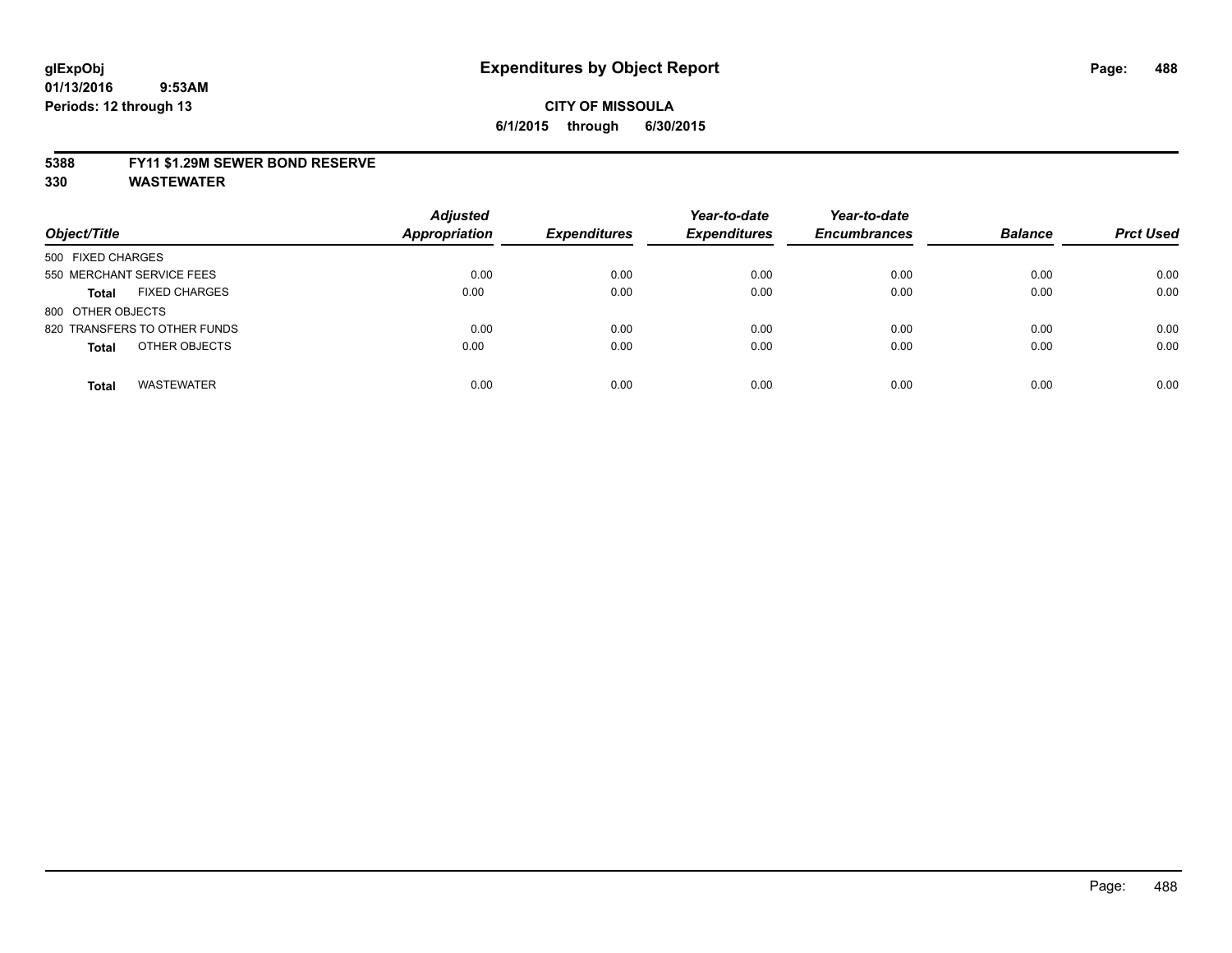**CITY OF MISSOULA 6/1/2015 through 6/30/2015**

### **5388 FY11 \$1.29M SEWER BOND RESERVE**

| Object/Title                         |                                 | <b>Adjusted</b><br><b>Appropriation</b> | <b>Expenditures</b> | Year-to-date<br><b>Expenditures</b> | Year-to-date<br><b>Encumbrances</b> | <b>Balance</b> | <b>Prct Used</b> |
|--------------------------------------|---------------------------------|-----------------------------------------|---------------------|-------------------------------------|-------------------------------------|----------------|------------------|
| 500 FIXED CHARGES                    |                                 |                                         |                     |                                     |                                     |                |                  |
| 550 MERCHANT SERVICE FEES            |                                 | 0.00                                    | 0.00                | 0.00                                | 0.00                                | 0.00           | 0.00             |
| <b>FIXED CHARGES</b><br><b>Total</b> |                                 | 0.00                                    | 0.00                | 0.00                                | 0.00                                | 0.00           | 0.00             |
| 800 OTHER OBJECTS                    |                                 |                                         |                     |                                     |                                     |                |                  |
| 820 TRANSFERS TO OTHER FUNDS         |                                 | 0.00                                    | 0.00                | 0.00                                | 0.00                                | 0.00           | 0.00             |
| OTHER OBJECTS<br><b>Total</b>        |                                 | 0.00                                    | 0.00                | 0.00                                | 0.00                                | 0.00           | 0.00             |
| <b>Total</b>                         | FY11 \$1.29M SEWER BOND RESERVE | 0.00                                    | 0.00                | 0.00                                | 0.00                                | 0.00           | 0.00             |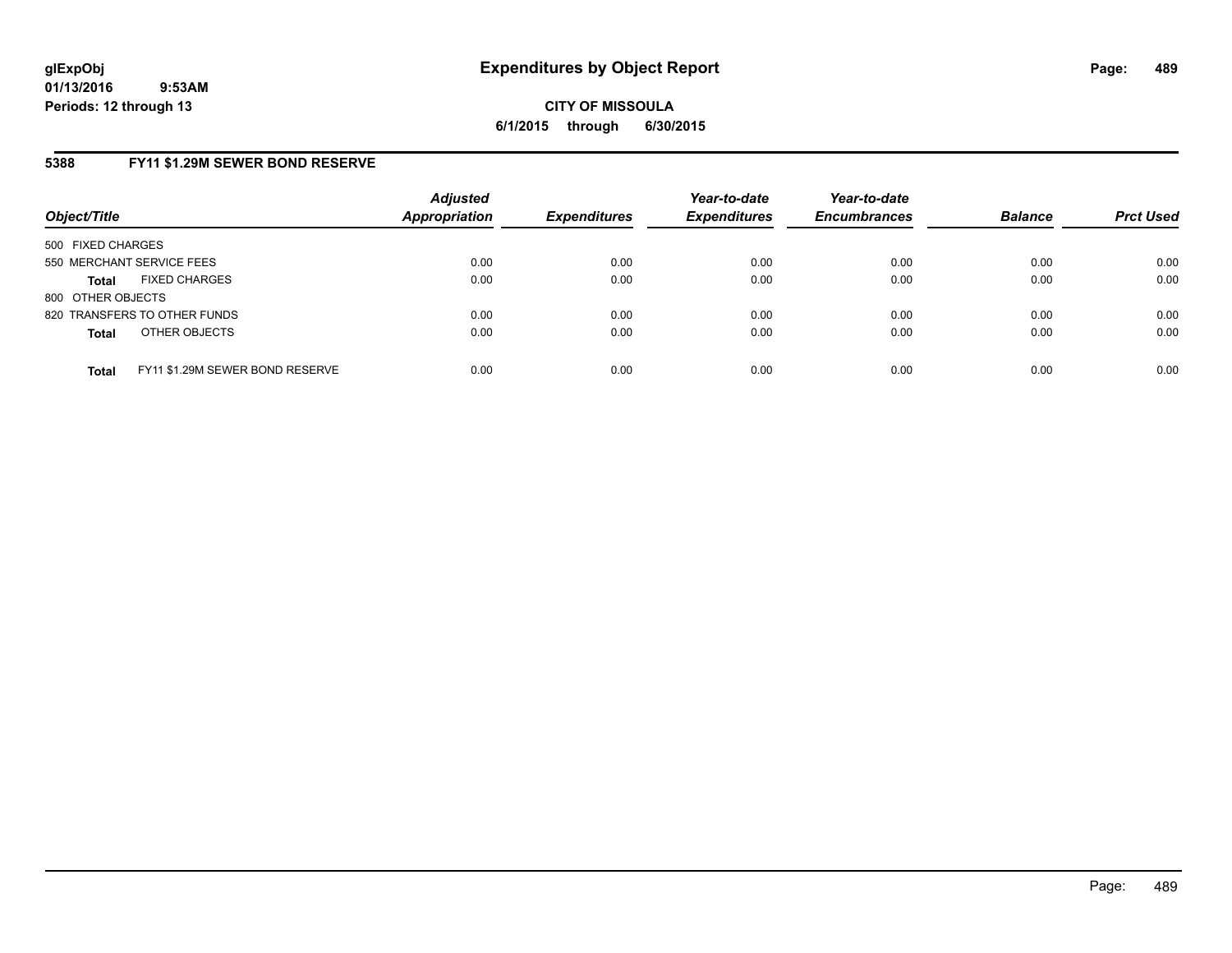# **glExpObj Expenditures by Object Report Page: 490**

#### **01/13/2016 9:53AM Periods: 12 through 13**

### **CITY OF MISSOULA 6/1/2015 through 6/30/2015**

#### **5389 FY15 SEWER REVENUE BOND DEBT SVS**

| Object/Title                |                           | <b>Adjusted</b><br>Appropriation | <b>Expenditures</b> | Year-to-date<br><b>Expenditures</b> | Year-to-date<br><b>Encumbrances</b> | <b>Balance</b> | <b>Prct Used</b> |
|-----------------------------|---------------------------|----------------------------------|---------------------|-------------------------------------|-------------------------------------|----------------|------------------|
| 500 FIXED CHARGES           |                           |                                  |                     |                                     |                                     |                |                  |
|                             | 550 MERCHANT SERVICE FEES | 0.00                             | 0.00                | 0.00                                | 0.00                                | 0.00           | 0.00             |
| Total                       | <b>FIXED CHARGES</b>      | 0.00                             | 0.00                | 0.00                                | 0.00                                | 0.00           | 0.00             |
| 600 DEBT SERVICE            |                           |                                  |                     |                                     |                                     |                |                  |
| 610 PRINCIPAL               |                           | 0.00                             | 0.00                | 0.00                                | 0.00                                | 0.00           | 0.00             |
| 620 INTEREST / SERVICE FEES |                           | 0.00                             | 0.00                | 0.00                                | 0.00                                | 0.00           | 0.00             |
| <b>Total</b>                | <b>DEBT SERVICE</b>       | 0.00                             | 0.00                | 0.00                                | 0.00                                | 0.00           | 0.00             |
| <b>Total</b>                | <b>WASTEWATER</b>         | 0.00                             | 0.00                | 0.00                                | 0.00                                | 0.00           | 0.00             |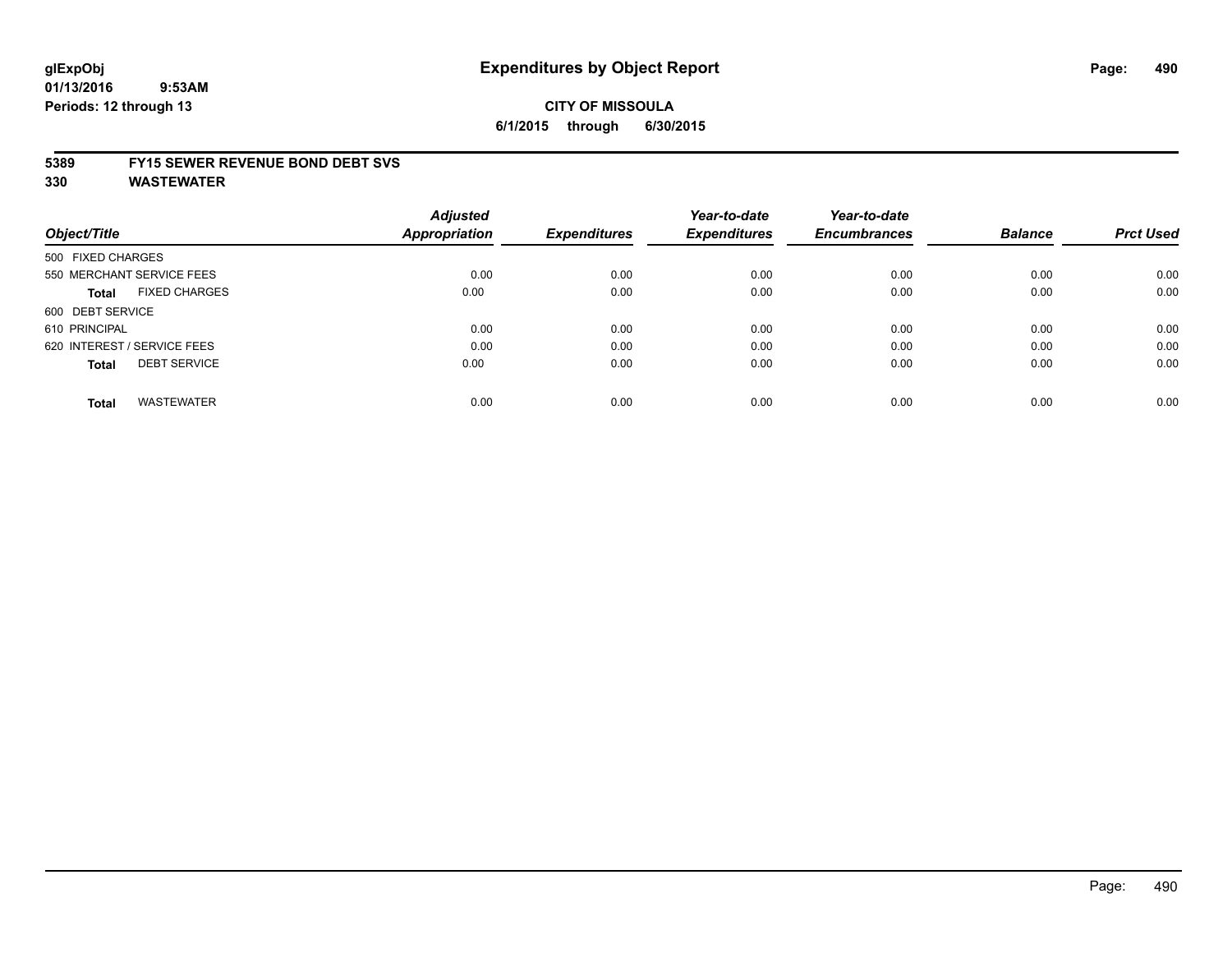# **CITY OF MISSOULA 6/1/2015 through 6/30/2015**

# **5389 FY15 SEWER REVENUE BOND DEBT SVS**

| Object/Title      |                                  | Adjusted<br><b>Appropriation</b> | <b>Expenditures</b> | Year-to-date<br><b>Expenditures</b> | Year-to-date<br><b>Encumbrances</b> | <b>Balance</b> | <b>Prct Used</b> |
|-------------------|----------------------------------|----------------------------------|---------------------|-------------------------------------|-------------------------------------|----------------|------------------|
| 500 FIXED CHARGES |                                  |                                  |                     |                                     |                                     |                |                  |
|                   | 550 MERCHANT SERVICE FEES        | 0.00                             | 0.00                | 0.00                                | 0.00                                | 0.00           | 0.00             |
| <b>Total</b>      | <b>FIXED CHARGES</b>             | 0.00                             | 0.00                | 0.00                                | 0.00                                | 0.00           | 0.00             |
| 600 DEBT SERVICE  |                                  |                                  |                     |                                     |                                     |                |                  |
| 610 PRINCIPAL     |                                  | 0.00                             | 0.00                | 0.00                                | 0.00                                | 0.00           | 0.00             |
|                   | 620 INTEREST / SERVICE FEES      | 0.00                             | 0.00                | 0.00                                | 0.00                                | 0.00           | 0.00             |
| <b>Total</b>      | <b>DEBT SERVICE</b>              | 0.00                             | 0.00                | 0.00                                | 0.00                                | 0.00           | 0.00             |
| <b>Total</b>      | FY15 SEWER REVENUE BOND DEBT SVS | 0.00                             | 0.00                | 0.00                                | 0.00                                | 0.00           | 0.00             |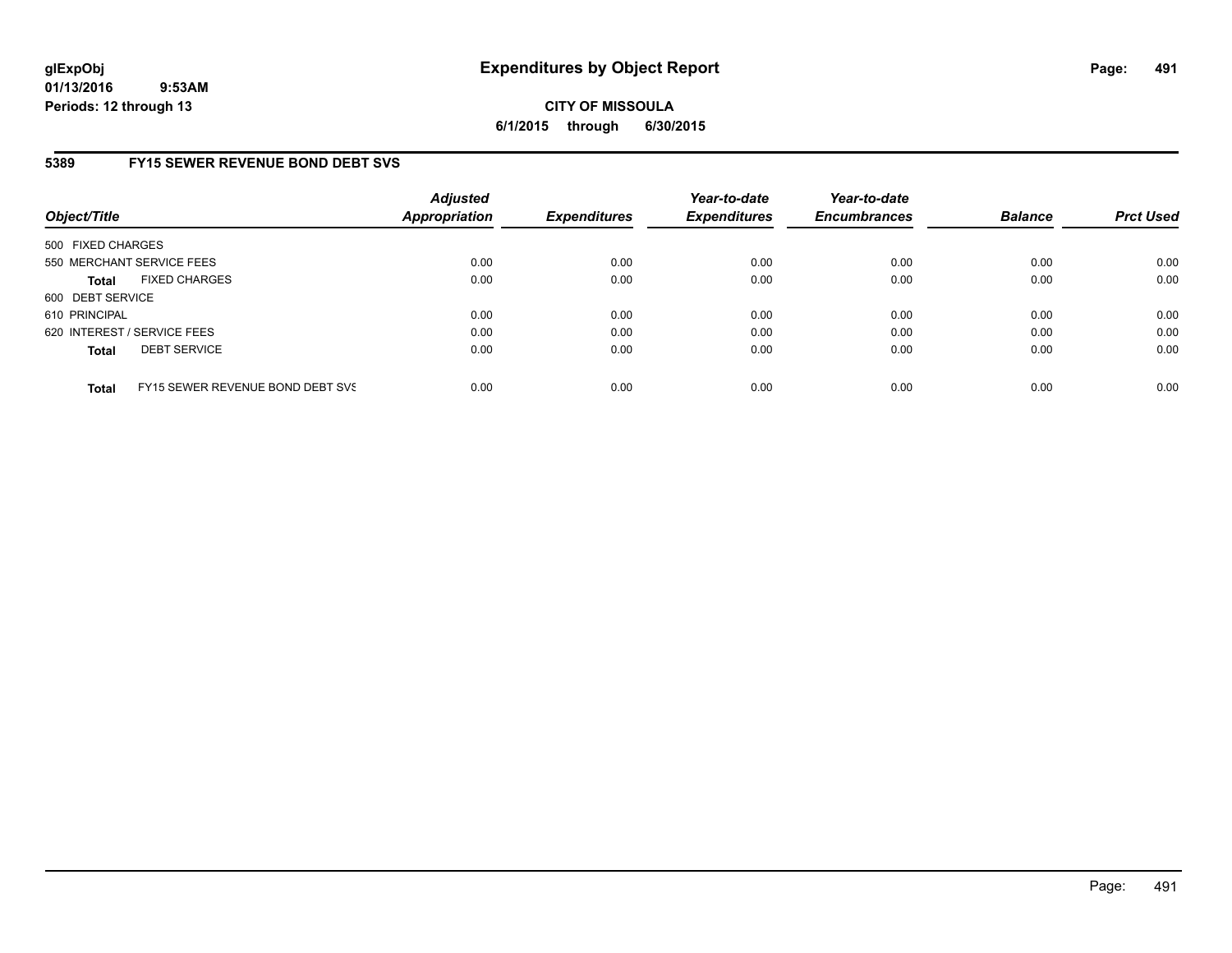# **CITY OF MISSOULA 6/1/2015 through 6/30/2015**

### **5390 FY15 SEWER BOND RESERVE**

| Object/Title                         | <b>Adjusted</b><br><b>Appropriation</b> | <b>Expenditures</b> | Year-to-date<br><b>Expenditures</b> | Year-to-date<br><b>Encumbrances</b> | <b>Balance</b> | <b>Prct Used</b> |
|--------------------------------------|-----------------------------------------|---------------------|-------------------------------------|-------------------------------------|----------------|------------------|
| 500 FIXED CHARGES                    |                                         |                     |                                     |                                     |                |                  |
| 550 MERCHANT SERVICE FEES            | 0.00                                    | 0.00                | 0.00                                | 0.00                                | 0.00           | 0.00             |
| <b>FIXED CHARGES</b><br><b>Total</b> | 0.00                                    | 0.00                | 0.00                                | 0.00                                | 0.00           | 0.00             |
| 800 OTHER OBJECTS                    |                                         |                     |                                     |                                     |                |                  |
| 820 TRANSFERS TO OTHER FUNDS         | 0.00                                    | 0.00                | 0.00                                | 0.00                                | 0.00           | 0.00             |
| OTHER OBJECTS<br><b>Total</b>        | 0.00                                    | 0.00                | 0.00                                | 0.00                                | 0.00           | 0.00             |
| <b>WASTEWATER</b><br><b>Total</b>    | 0.00                                    | 0.00                | 0.00                                | 0.00                                | 0.00           | 0.00             |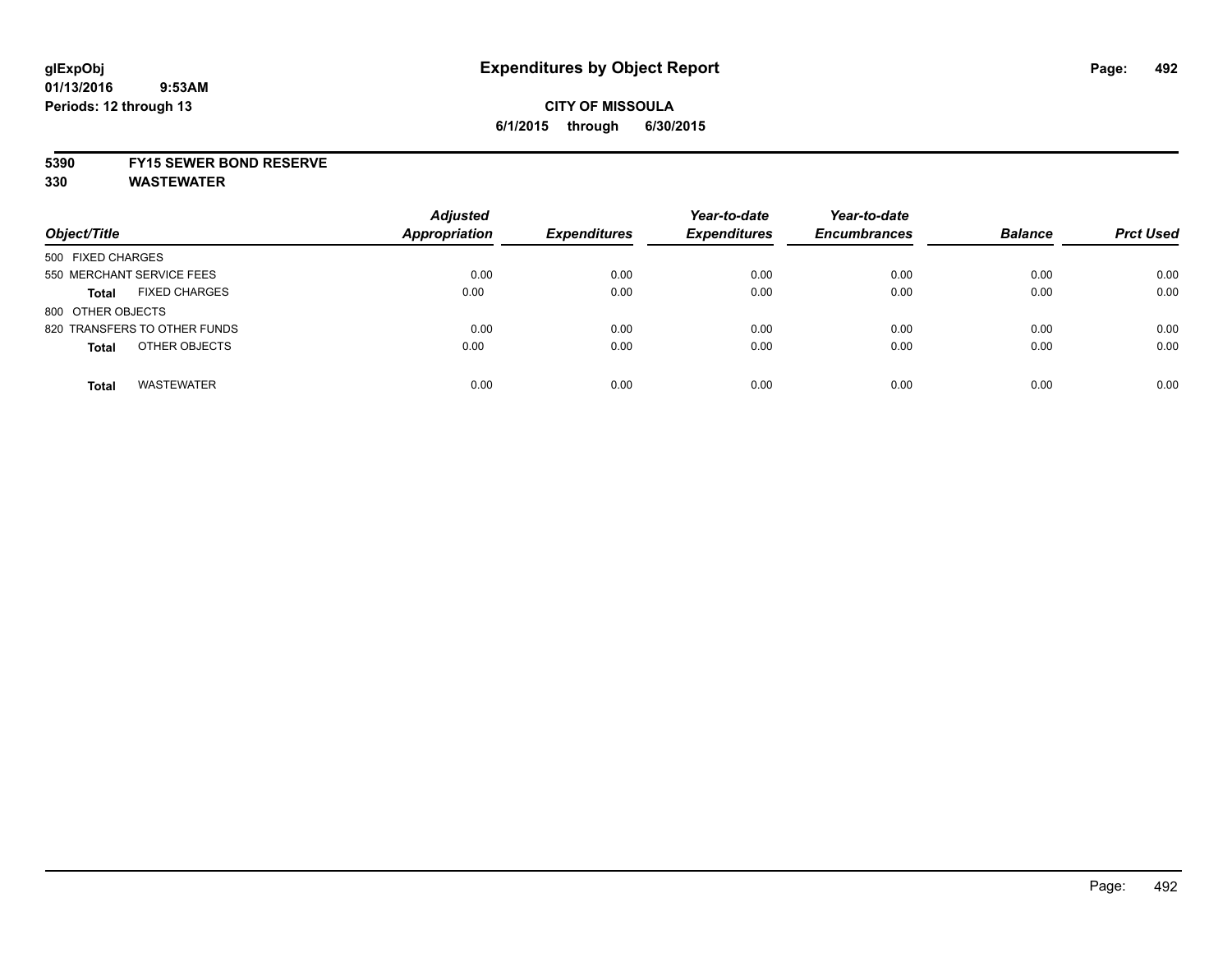### **5390 FY15 SEWER BOND RESERVE**

| Object/Title                                   | <b>Adjusted</b><br><b>Appropriation</b> | <b>Expenditures</b> | Year-to-date<br><b>Expenditures</b> | Year-to-date<br><b>Encumbrances</b> | <b>Balance</b> | <b>Prct Used</b> |
|------------------------------------------------|-----------------------------------------|---------------------|-------------------------------------|-------------------------------------|----------------|------------------|
| 500 FIXED CHARGES                              |                                         |                     |                                     |                                     |                |                  |
| 550 MERCHANT SERVICE FEES                      | 0.00                                    | 0.00                | 0.00                                | 0.00                                | 0.00           | 0.00             |
| <b>FIXED CHARGES</b><br><b>Total</b>           | 0.00                                    | 0.00                | 0.00                                | 0.00                                | 0.00           | 0.00             |
| 800 OTHER OBJECTS                              |                                         |                     |                                     |                                     |                |                  |
| 820 TRANSFERS TO OTHER FUNDS                   | 0.00                                    | 0.00                | 0.00                                | 0.00                                | 0.00           | 0.00             |
| OTHER OBJECTS<br><b>Total</b>                  | 0.00                                    | 0.00                | 0.00                                | 0.00                                | 0.00           | 0.00             |
| <b>FY15 SEWER BOND RESERVE</b><br><b>Total</b> | 0.00                                    | 0.00                | 0.00                                | 0.00                                | 0.00           | 0.00             |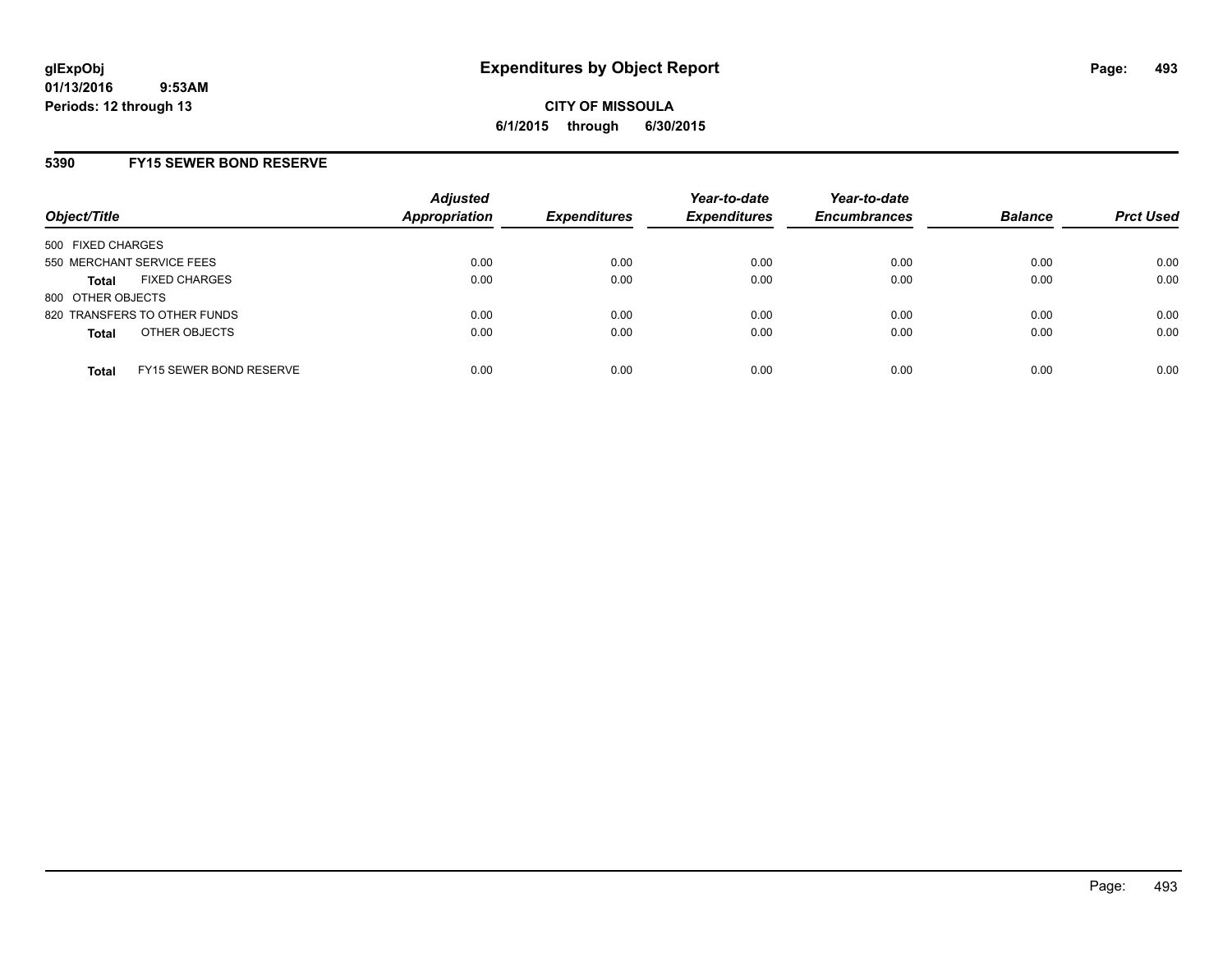#### **5711 AQUATICS**

**370 PARKS & RECREATION**

|                                           | <b>Adjusted</b> |                     | Year-to-date        | Year-to-date        |                |                  |
|-------------------------------------------|-----------------|---------------------|---------------------|---------------------|----------------|------------------|
| Object/Title                              | Appropriation   | <b>Expenditures</b> | <b>Expenditures</b> | <b>Encumbrances</b> | <b>Balance</b> | <b>Prct Used</b> |
| 100 PERSONAL SERVICES                     |                 |                     |                     |                     |                |                  |
| 110 SALARIES AND WAGES                    | 528,564.00      | 93,543.35           | 555,232.71          | 0.00                | $-26,668.71$   | 105.05           |
| 115 SALARIES/HEALTH INSURANCE BENEFIT     | 0.00            | 23,161.00           | 23,161.00           | 0.00                | $-23,161.00$   | 0.00             |
| 120 OVERTIME/TERMINATION                  | 1,000.00        | 109.81              | 303.89              | 0.00                | 696.11         | 30.39            |
| 135 OPEB EXPENSE                          | 0.00            | 4,422.00            | 4,422.00            | 0.00                | $-4,422.00$    | 0.00             |
| <b>140 EMPLOYER CONTRIBUTIONS</b>         | 132,782.00      | 18,544.19           | 137,443.78          | 0.00                | $-4,661.78$    | 103.51           |
| <b>141 STATE RETIREMENT CONTRIBUTIONS</b> | 0.00            | 92.88               | 690.14              | 0.00                | $-690.14$      | 0.00             |
| 145 OPEB CONTRIBUTION                     | 0.00            | $-1,600.00$         | $-1,600.00$         | 0.00                | 1,600.00       | 0.00             |
| 190 PENSION EXPENSE                       | 0.00            | $-1,362.77$         | $-1,362.77$         | 0.00                | 1,362.77       | 0.00             |
| PERSONAL SERVICES<br>Total                | 662,346.00      | 136,910.46          | 718,290.75          | 0.00                | $-55,944.75$   | 108.45           |
| 200 SUPPLIES                              |                 |                     |                     |                     |                |                  |
| 210 OFFICE SUPPLIES                       | 4,500.00        | 173.61              | 632.24              | 0.00                | 3,867.76       | 14.05            |
| 220 OPERATING SUPPLIES                    | 45,000.00       | $-21,682.48$        | $-10,143.74$        | 0.00                | 55,143.74      | $-22.54$         |
| 230 REPAIR/MAINTENANCE                    | 68,000.00       | 27,187.77           | 87,505.87           | 0.00                | $-19,505.87$   | 128.69           |
| 231 GASOLINE                              | 0.00            | 0.00                | 0.00                | 0.00                | 0.00           | 0.00             |
| 240 OTHER SUPPLIES                        | 121,000.00      | 41,610.41           | 105,372.11          | 0.00                | 15,627.89      | 87.08            |
| 250 SUPPLIES FOR RESALE                   | 0.00            | 0.00                | 0.00                | 0.00                | 0.00           | 0.00             |
| <b>SUPPLIES</b><br>Total                  | 238,500.00      | 47,289.31           | 183,366.48          | 0.00                | 55,133.52      | 76.88            |
| 300 PURCHASED SERVICES                    |                 |                     |                     |                     |                |                  |
| 310 COMMUNICATIONS                        | 500.00          | 0.00                | 0.00                | 0.00                | 500.00         | 0.00             |
| 320 PRINTING & DUPLICATING                | 10,500.00       | 1,123.38            | 3,627.05            | 0.00                | 6,872.95       | 34.54            |
| 330 PUBLICITY, SUBSCRIPTIONS & DUES       | 17,200.00       | 2,200.00            | 19,217.58           | 0.00                | $-2,017.58$    | 111.73           |
| 340 SEWER                                 | 10,275.00       | 0.00                | 13,032.54           | 0.00                | $-2,757.54$    | 126.84           |
| 341 ELECTRICITY & NATURAL GAS             | 191,000.00      | 33,090.12           | 161,367.10          | 0.00                | 29,632.90      | 84.49            |
| 343 WATER CHARGES                         | 13,644.00       | 3,396.16            | 19,597.03           | 0.00                | $-5,953.03$    | 143.63           |
| 344 TELEPHONE SERVICE                     | 7,539.00        | 952.12              | 8,369.76            | 0.00                | $-830.76$      | 111.02           |
| 345 GARBAGE                               | 4,651.00        | 179.98              | 2,246.80            | 0.00                | 2,404.20       | 48.31            |
| 350 PROFESSIONAL SERVICES                 | 40,000.00       | 746.75              | 20,652.60           | 0.00                | 19,347.40      | 51.63            |
| 360 REPAIR & MAINTENANCE                  | 20,500.00       | 9,692.33            | 23,832.80           | 0.00                | $-3,332.80$    | 116.26           |
| 370 TRAVEL                                | 2,000.00        | 0.00                | 0.00                | 0.00                | 2,000.00       | 0.00             |
| 380 TRAINING                              | 5,000.00        | 0.00                | 1,943.50            | 0.00                | 3,056.50       | 38.87            |
| 390 OTHER PURCHASED SERVICES              | 19,300.00       | 1,305.00            | 9,857.77            | 0.00                | 9,442.23       | 51.08            |
| PURCHASED SERVICES<br><b>Total</b>        | 342,109.00      | 52,685.84           | 283,744.53          | 0.00                | 58,364.47      | 82.94            |
| 500 FIXED CHARGES                         |                 |                     |                     |                     |                |                  |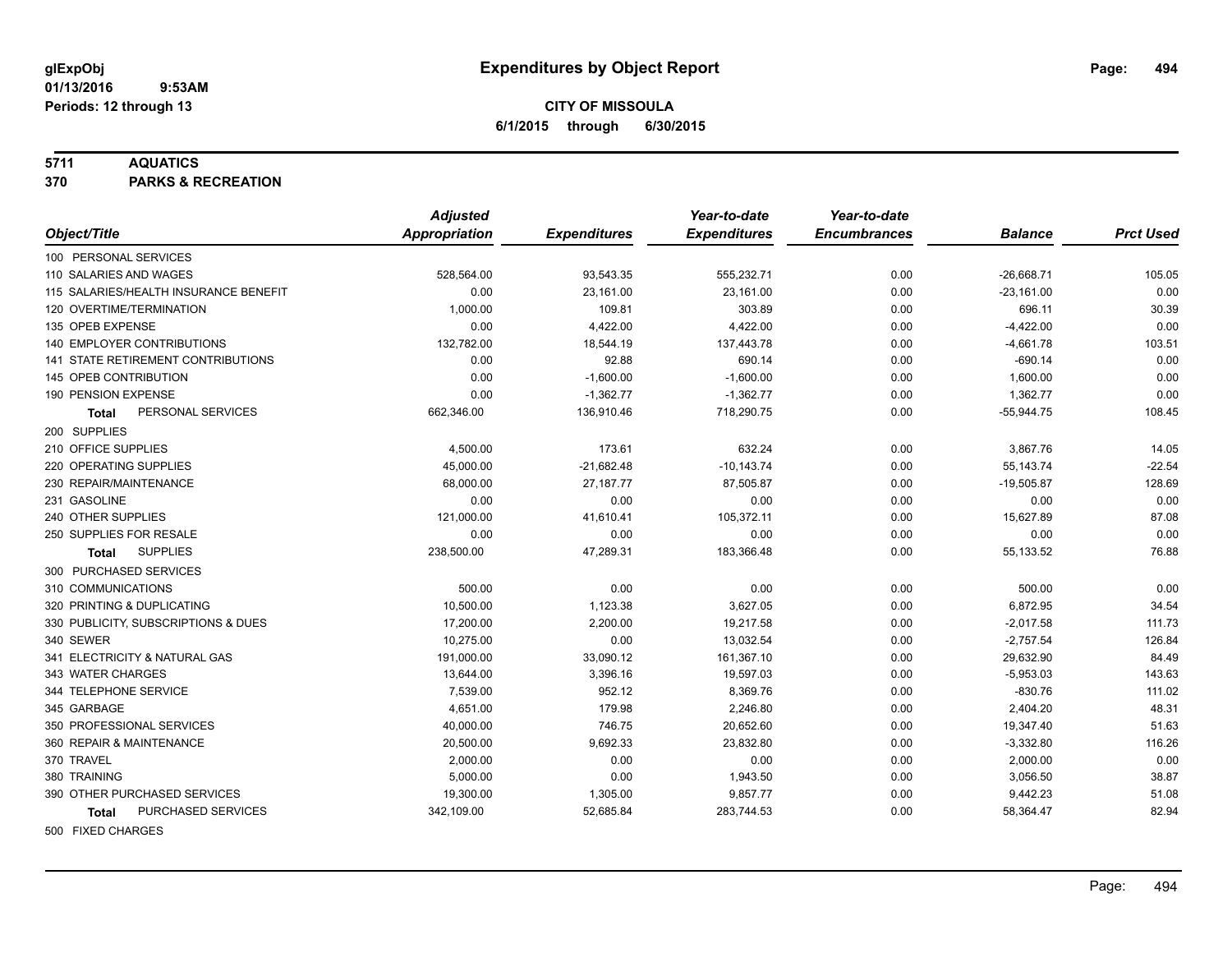### **5711 AQUATICS**

**370 PARKS & RECREATION**

|                    |                              | <b>Adjusted</b>      |                     | Year-to-date        | Year-to-date        |                |                  |
|--------------------|------------------------------|----------------------|---------------------|---------------------|---------------------|----------------|------------------|
| Object/Title       |                              | <b>Appropriation</b> | <b>Expenditures</b> | <b>Expenditures</b> | <b>Encumbrances</b> | <b>Balance</b> | <b>Prct Used</b> |
| 500 FIXED CHARGES  |                              | 381.00               | 0.00                | 0.00                | 0.00                | 381.00         | 0.00             |
|                    | 550 MERCHANT SERVICE FEES    | 14,000.00            | 17,475.67           | 17,475.67           | 0.00                | $-3,475.67$    | 124.83           |
| Total              | <b>FIXED CHARGES</b>         | 14,381.00            | 17,475.67           | 17,475.67           | 0.00                | $-3,094.67$    | 121.52           |
| 600 DEBT SERVICE   |                              |                      |                     |                     |                     |                |                  |
| 610 PRINCIPAL      |                              | 12,377.00            | 0.00                | 0.00                | 0.00                | 12,377.00      | 0.00             |
|                    | 620 INTEREST / SERVICE FEES  | 0.00                 | 0.00                | 0.00                | 0.00                | 0.00           | 0.00             |
| Total              | <b>DEBT SERVICE</b>          | 12,377.00            | 0.00                | 0.00                | 0.00                | 12,377.00      | 0.00             |
| 800 OTHER OBJECTS  |                              |                      |                     |                     |                     |                |                  |
|                    | 820 TRANSFERS TO OTHER FUNDS | 0.00                 | 0.00                | 0.00                | 0.00                | 0.00           | 0.00             |
| Total              | OTHER OBJECTS                | 0.00                 | 0.00                | 0.00                | 0.00                | 0.00           | 0.00             |
| 900 CAPITAL OUTLAY |                              |                      |                     |                     |                     |                |                  |
| 920 BUILDINGS      |                              | 45,000.00            | 0.00                | 0.00                | 0.00                | 45,000.00      | 0.00             |
| 930 IMPROVEMENTS   |                              | 70,000.00            | $-23,617.40$        | 2,952.00            | 0.00                | 67,048.00      | 4.22             |
|                    | 940 MACHINERY & EQUIPMENT    | 20,000.00            | 21.65               | 21.65               | 0.00                | 19,978.35      | 0.11             |
| <b>Total</b>       | <b>CAPITAL OUTLAY</b>        | 135,000.00           | $-23,595.75$        | 2,973.65            | 0.00                | 132,026.35     | 2.20             |
| <b>Total</b>       | PARKS & RECREATION           | 1,404,713.00         | 230,765.53          | 1,205,851.08        | 0.00                | 198,861.92     | 85.84            |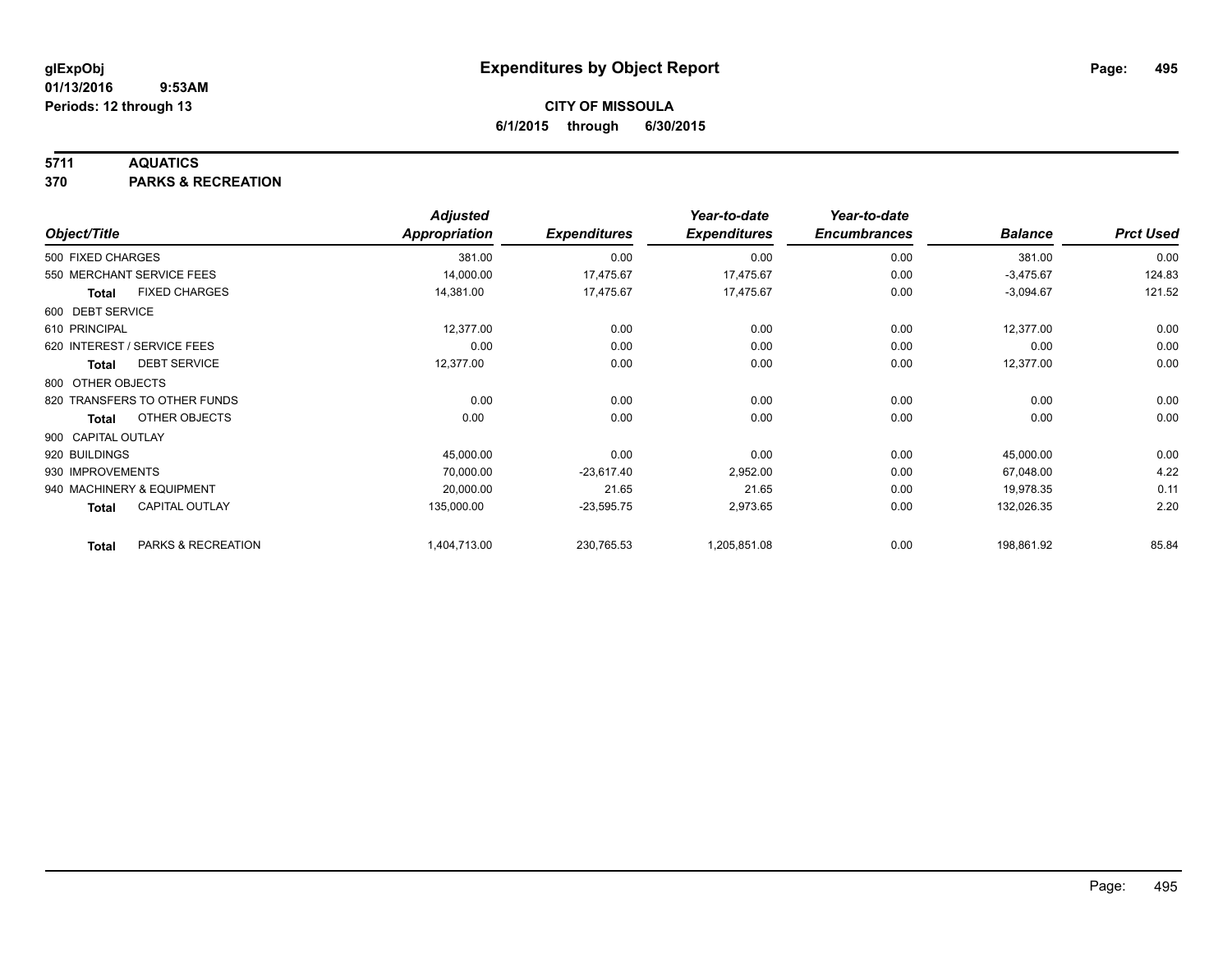### **5711 AQUATICS**

**371 AQUATICS SALARIES**

| Object/Title                             | <b>Adjusted</b><br><b>Appropriation</b> | <b>Expenditures</b> | Year-to-date<br><b>Expenditures</b> | Year-to-date<br><b>Encumbrances</b> | <b>Balance</b> | <b>Prct Used</b> |
|------------------------------------------|-----------------------------------------|---------------------|-------------------------------------|-------------------------------------|----------------|------------------|
| 100 PERSONAL SERVICES                    |                                         |                     |                                     |                                     |                |                  |
| 110 SALARIES AND WAGES                   | 0.00                                    | 0.00                | 0.00                                | 0.00                                | 0.00           | 0.00             |
| 120 OVERTIME/TERMINATION                 | 0.00                                    | 0.00                | 0.00                                | 0.00                                | 0.00           | 0.00             |
| 135 OPEB EXPENSE                         | 0.00                                    | 0.00                | 0.00                                | 0.00                                | 0.00           | 0.00             |
| 140 EMPLOYER CONTRIBUTIONS               | 0.00                                    | 0.00                | 0.00                                | 0.00                                | 0.00           | 0.00             |
| 141 STATE RETIREMENT CONTRIBUTIONS       | 0.00                                    | 0.00                | 0.00                                | 0.00                                | 0.00           | 0.00             |
| 145 OPEB CONTRIBUTION                    | 0.00                                    | 0.00                | 0.00                                | 0.00                                | 0.00           | 0.00             |
| PERSONAL SERVICES<br><b>Total</b>        | 0.00                                    | 0.00                | 0.00                                | 0.00                                | 0.00           | 0.00             |
| <b>AQUATICS SALARIES</b><br><b>Total</b> | 0.00                                    | 0.00                | 0.00                                | 0.00                                | 0.00           | 0.00             |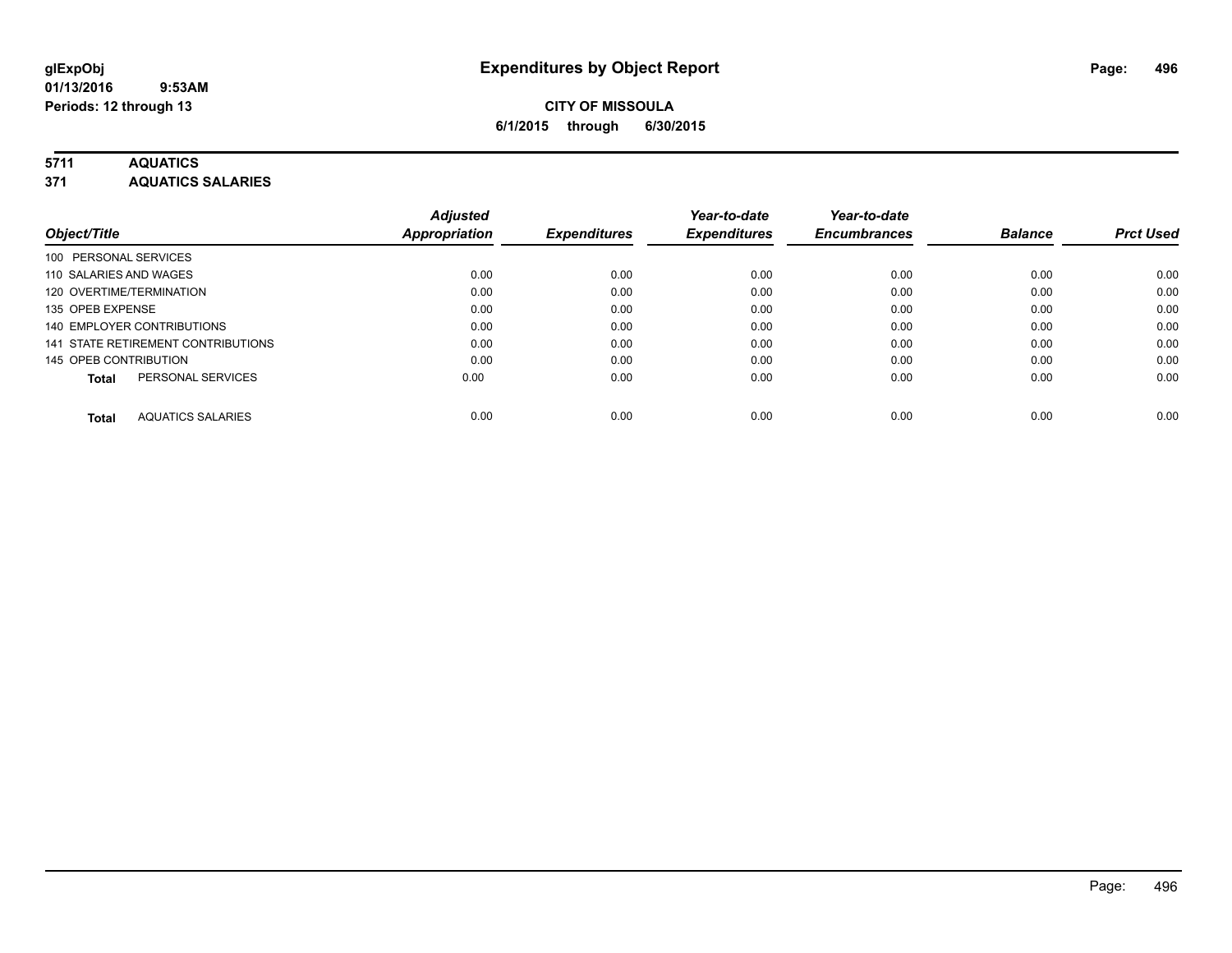### **5711 AQUATICS**

**390 NON-DEPARTMENTAL**

| Object/Title       |                       | <b>Adjusted</b><br><b>Appropriation</b> | <b>Expenditures</b> | Year-to-date<br><b>Expenditures</b> | Year-to-date<br><b>Encumbrances</b> | <b>Balance</b> | <b>Prct Used</b> |
|--------------------|-----------------------|-----------------------------------------|---------------------|-------------------------------------|-------------------------------------|----------------|------------------|
| 800 OTHER OBJECTS  |                       |                                         |                     |                                     |                                     |                |                  |
| 830 DEPRECIATION   |                       | 0.00                                    | 592,320.42          | 592,320.42                          | 0.00                                | -592.320.42    | 0.00             |
| <b>Total</b>       | OTHER OBJECTS         | 0.00                                    | 592,320.42          | 592,320.42                          | 0.00                                | -592,320.42    | 0.00             |
| 900 CAPITAL OUTLAY |                       |                                         |                     |                                     |                                     |                |                  |
| 900 CAPITAL OUTLAY |                       | 0.00                                    | 0.00                | 0.00                                | 0.00                                | 0.00           | 0.00             |
| <b>Total</b>       | <b>CAPITAL OUTLAY</b> | 0.00                                    | 0.00                | 0.00                                | 0.00                                | 0.00           | 0.00             |
| <b>Total</b>       | NON-DEPARTMENTAL      | 0.00                                    | 592.320.42          | 592,320.42                          | 0.00                                | -592.320.42    | 0.00             |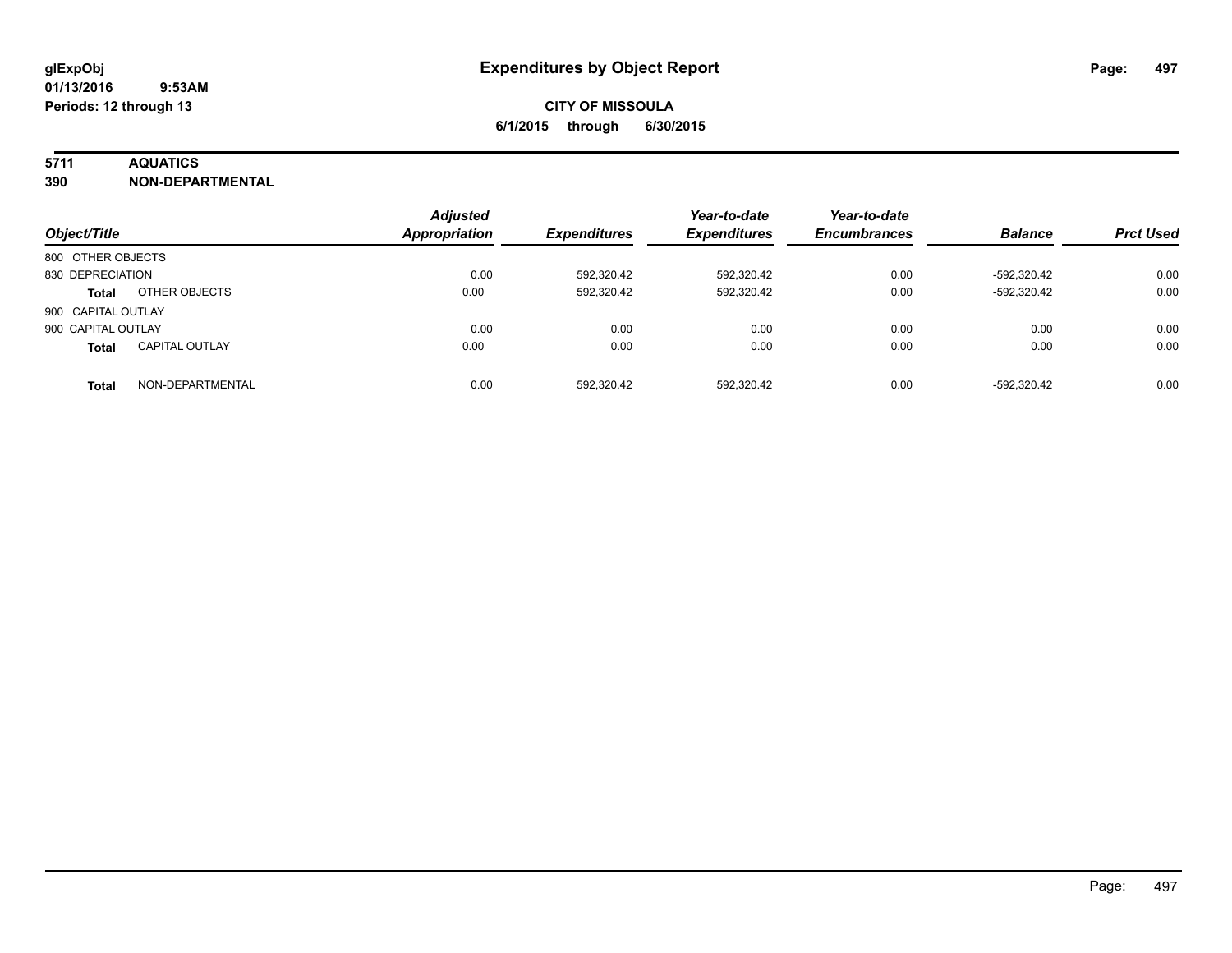**5711 AQUATICS**

|                                       | <b>Adjusted</b>      |                     | Year-to-date        | Year-to-date        |                |                  |
|---------------------------------------|----------------------|---------------------|---------------------|---------------------|----------------|------------------|
| Object/Title                          | <b>Appropriation</b> | <b>Expenditures</b> | <b>Expenditures</b> | <b>Encumbrances</b> | <b>Balance</b> | <b>Prct Used</b> |
| 100 PERSONAL SERVICES                 |                      |                     |                     |                     |                |                  |
| 110 SALARIES AND WAGES                | 528,564.00           | 93,543.35           | 555,232.71          | 0.00                | $-26,668.71$   | 105.05           |
| 115 SALARIES/HEALTH INSURANCE BENEFIT | 0.00                 | 23,161.00           | 23,161.00           | 0.00                | $-23,161.00$   | 0.00             |
| 120 OVERTIME/TERMINATION              | 1,000.00             | 109.81              | 303.89              | 0.00                | 696.11         | 30.39            |
| 135 OPEB EXPENSE                      | 0.00                 | 4,422.00            | 4,422.00            | 0.00                | $-4,422.00$    | 0.00             |
| 140 EMPLOYER CONTRIBUTIONS            | 132,782.00           | 18,544.19           | 137,443.78          | 0.00                | $-4,661.78$    | 103.51           |
| 141 STATE RETIREMENT CONTRIBUTIONS    | 0.00                 | 92.88               | 690.14              | 0.00                | $-690.14$      | 0.00             |
| 145 OPEB CONTRIBUTION                 | 0.00                 | $-1,600.00$         | $-1,600.00$         | 0.00                | 1,600.00       | 0.00             |
| 190 PENSION EXPENSE                   | 0.00                 | $-1,362.77$         | $-1,362.77$         | 0.00                | 1,362.77       | 0.00             |
| PERSONAL SERVICES<br><b>Total</b>     | 662,346.00           | 136,910.46          | 718,290.75          | 0.00                | $-55,944.75$   | 108.45           |
| 200 SUPPLIES                          |                      |                     |                     |                     |                |                  |
| 210 OFFICE SUPPLIES                   | 4,500.00             | 173.61              | 632.24              | 0.00                | 3,867.76       | 14.05            |
| 220 OPERATING SUPPLIES                | 45,000.00            | $-21,682.48$        | $-10, 143.74$       | 0.00                | 55,143.74      | $-22.54$         |
| 230 REPAIR/MAINTENANCE                | 68,000.00            | 27,187.77           | 87,505.87           | 0.00                | $-19,505.87$   | 128.69           |
| 231 GASOLINE                          | 0.00                 | 0.00                | 0.00                | 0.00                | 0.00           | 0.00             |
| 240 OTHER SUPPLIES                    | 121,000.00           | 41,610.41           | 105,372.11          | 0.00                | 15,627.89      | 87.08            |
| 250 SUPPLIES FOR RESALE               | 0.00                 | 0.00                | 0.00                | 0.00                | 0.00           | 0.00             |
| <b>SUPPLIES</b><br><b>Total</b>       | 238,500.00           | 47,289.31           | 183,366.48          | 0.00                | 55,133.52      | 76.88            |
| 300 PURCHASED SERVICES                |                      |                     |                     |                     |                |                  |
| 310 COMMUNICATIONS                    | 500.00               | 0.00                | 0.00                | 0.00                | 500.00         | 0.00             |
| 320 PRINTING & DUPLICATING            | 10,500.00            | 1,123.38            | 3,627.05            | 0.00                | 6,872.95       | 34.54            |
| 330 PUBLICITY, SUBSCRIPTIONS & DUES   | 17,200.00            | 2,200.00            | 19,217.58           | 0.00                | $-2,017.58$    | 111.73           |
| 340 SEWER                             | 10,275.00            | 0.00                | 13,032.54           | 0.00                | $-2,757.54$    | 126.84           |
| 341 ELECTRICITY & NATURAL GAS         | 191,000.00           | 33,090.12           | 161,367.10          | 0.00                | 29,632.90      | 84.49            |
| 343 WATER CHARGES                     | 13,644.00            | 3,396.16            | 19,597.03           | 0.00                | $-5,953.03$    | 143.63           |
| 344 TELEPHONE SERVICE                 | 7,539.00             | 952.12              | 8,369.76            | 0.00                | $-830.76$      | 111.02           |
| 345 GARBAGE                           | 4,651.00             | 179.98              | 2,246.80            | 0.00                | 2,404.20       | 48.31            |
| 350 PROFESSIONAL SERVICES             | 40,000.00            | 746.75              | 20,652.60           | 0.00                | 19,347.40      | 51.63            |
| 360 REPAIR & MAINTENANCE              | 20,500.00            | 9,692.33            | 23,832.80           | 0.00                | $-3,332.80$    | 116.26           |
| 370 TRAVEL                            | 2,000.00             | 0.00                | 0.00                | 0.00                | 2,000.00       | 0.00             |
| 380 TRAINING                          | 5,000.00             | 0.00                | 1,943.50            | 0.00                | 3,056.50       | 38.87            |
| 390 OTHER PURCHASED SERVICES          | 19,300.00            | 1,305.00            | 9,857.77            | 0.00                | 9,442.23       | 51.08            |
| PURCHASED SERVICES<br><b>Total</b>    | 342,109.00           | 52,685.84           | 283,744.53          | 0.00                | 58,364.47      | 82.94            |
| 500 FIXED CHARGES                     |                      |                     |                     |                     |                |                  |
| 500 FIXED CHARGES                     | 381.00               | 0.00                | 0.00                | 0.00                | 381.00         | 0.00             |
|                                       |                      |                     |                     |                     |                |                  |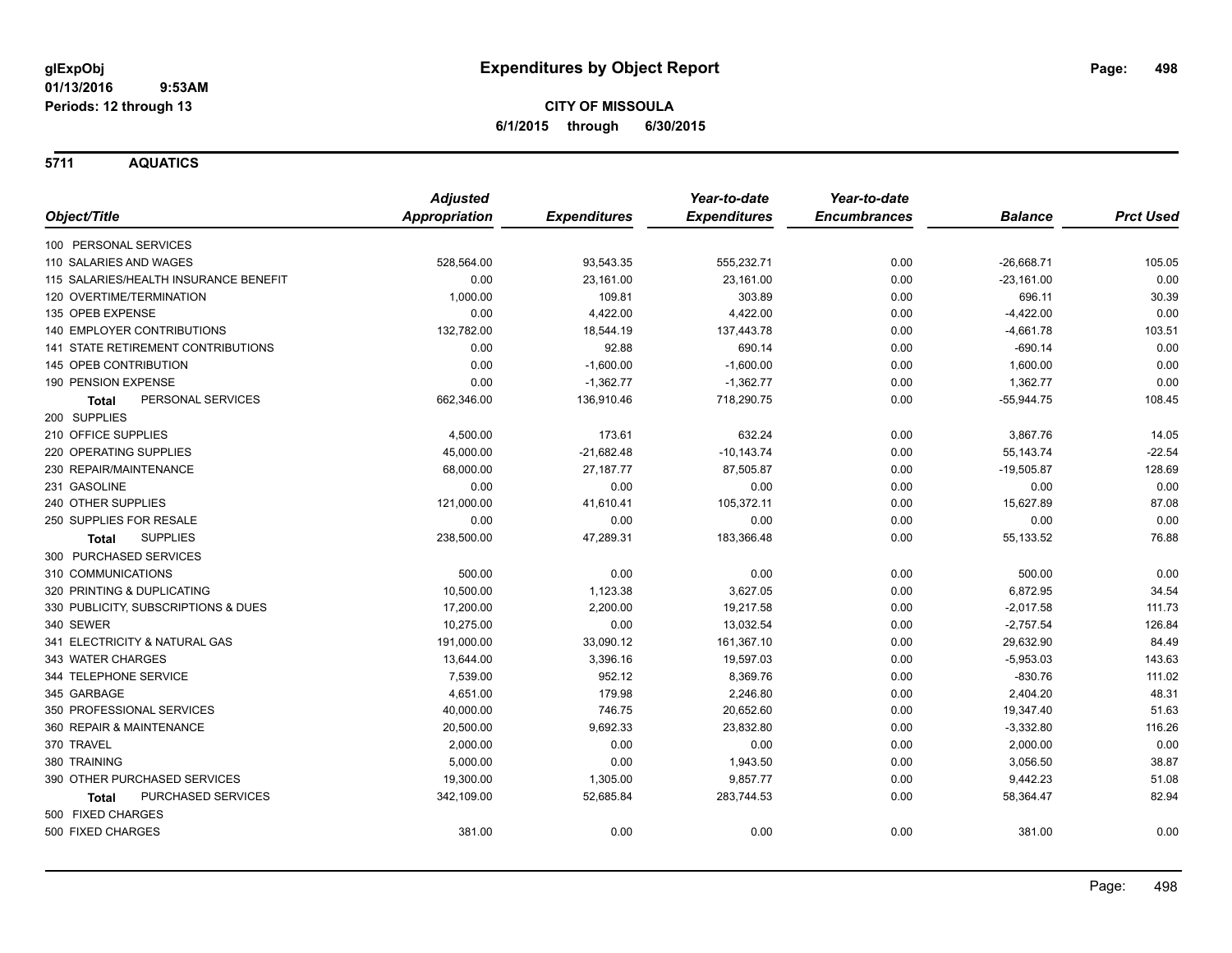**5711 AQUATICS**

|                                 | <b>Adjusted</b>      |                     | Year-to-date        | Year-to-date        |                |                  |
|---------------------------------|----------------------|---------------------|---------------------|---------------------|----------------|------------------|
| Object/Title                    | <b>Appropriation</b> | <b>Expenditures</b> | <b>Expenditures</b> | <b>Encumbrances</b> | <b>Balance</b> | <b>Prct Used</b> |
| 550 MERCHANT SERVICE FEES       | 14,000.00            | 17,475.67           | 17,475.67           | 0.00                | $-3,475.67$    | 124.83           |
| <b>FIXED CHARGES</b><br>Total   | 14,381.00            | 17,475.67           | 17,475.67           | 0.00                | $-3,094.67$    | 121.52           |
| 600 DEBT SERVICE                |                      |                     |                     |                     |                |                  |
| 610 PRINCIPAL                   | 12,377.00            | 0.00                | 0.00                | 0.00                | 12,377.00      | 0.00             |
| 620 INTEREST / SERVICE FEES     | 0.00                 | 0.00                | 0.00                | 0.00                | 0.00           | 0.00             |
| <b>DEBT SERVICE</b><br>Total    | 12,377.00            | 0.00                | 0.00                | 0.00                | 12,377.00      | 0.00             |
| 800 OTHER OBJECTS               |                      |                     |                     |                     |                |                  |
| 820 TRANSFERS TO OTHER FUNDS    | 0.00                 | 0.00                | 0.00                | 0.00                | 0.00           | 0.00             |
| 830 DEPRECIATION                | 0.00                 | 592,320.42          | 592,320.42          | 0.00                | -592,320.42    | 0.00             |
| OTHER OBJECTS<br>Total          | 0.00                 | 592,320.42          | 592,320.42          | 0.00                | -592,320.42    | 0.00             |
| 900 CAPITAL OUTLAY              |                      |                     |                     |                     |                |                  |
| 900 CAPITAL OUTLAY              | 0.00                 | 0.00                | 0.00                | 0.00                | 0.00           | 0.00             |
| 920 BUILDINGS                   | 45,000.00            | 0.00                | 0.00                | 0.00                | 45,000.00      | 0.00             |
| 930 IMPROVEMENTS                | 70,000.00            | $-23,617.40$        | 2,952.00            | 0.00                | 67,048.00      | 4.22             |
| 940 MACHINERY & EQUIPMENT       | 20,000.00            | 21.65               | 21.65               | 0.00                | 19,978.35      | 0.11             |
| <b>CAPITAL OUTLAY</b><br>Total  | 135,000.00           | $-23,595.75$        | 2,973.65            | 0.00                | 132,026.35     | 2.20             |
| <b>AQUATICS</b><br><b>Total</b> | 1,404,713.00         | 823,085.95          | 1,798,171.50        | 0.00                | $-393,458.50$  | 128.01           |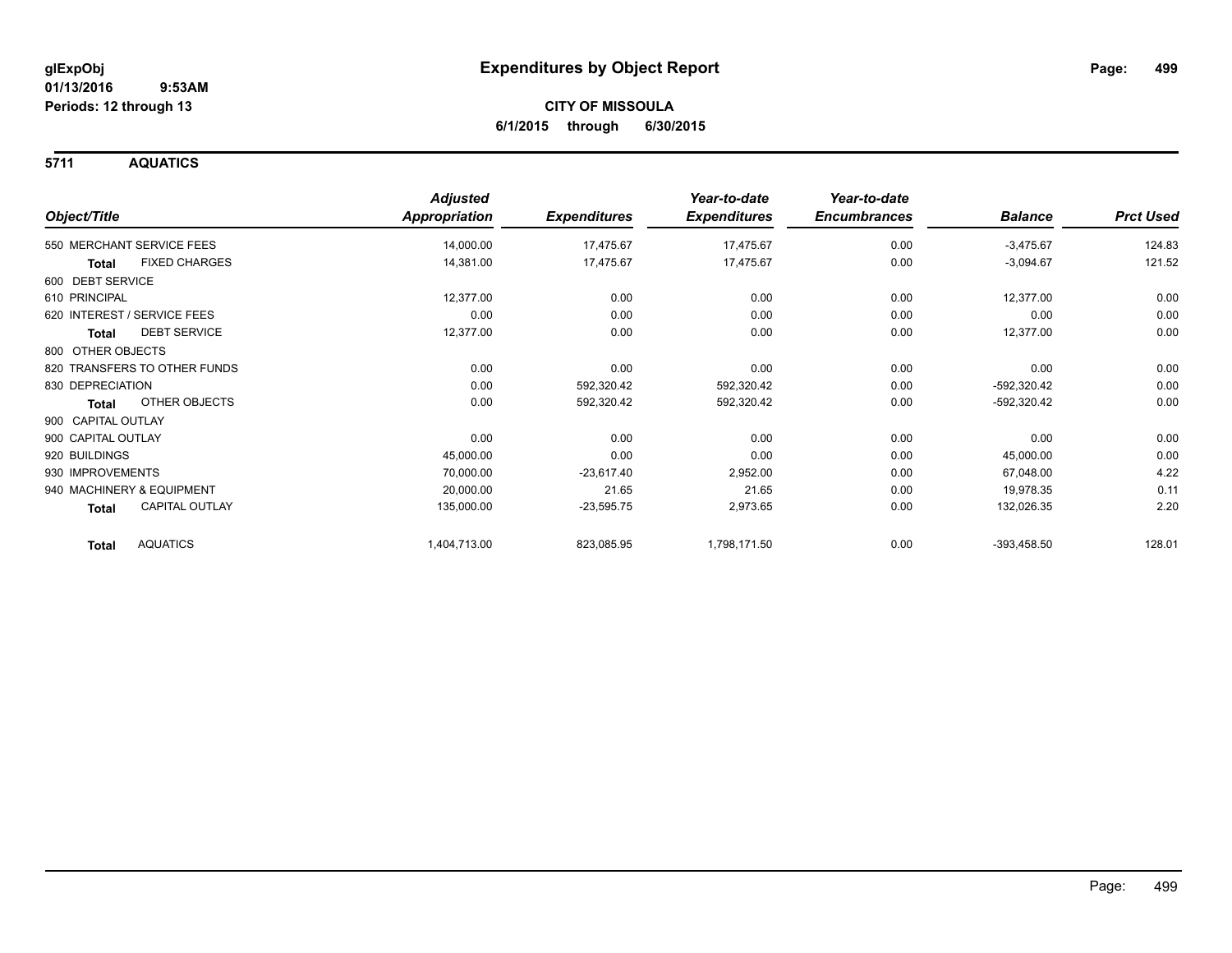#### **6050 EMPLOYEE BENEFIT PLAN FUND**

**390 NON-DEPARTMENTAL**

|                      |                                      | <b>Adjusted</b> |                     | Year-to-date        | Year-to-date        |                |                  |
|----------------------|--------------------------------------|-----------------|---------------------|---------------------|---------------------|----------------|------------------|
| Object/Title         |                                      | Appropriation   | <b>Expenditures</b> | <b>Expenditures</b> | <b>Encumbrances</b> | <b>Balance</b> | <b>Prct Used</b> |
|                      | 300 PURCHASED SERVICES               |                 |                     |                     |                     |                |                  |
|                      | 350 PROFESSIONAL SERVICES            | 51,840.00       | 10,765.25           | 15,481.55           | 0.00                | 36,358.45      | 29.86            |
| 351 INSURANCE CLAIMS |                                      | 5,091,229.00    | 661,813.29          | 4,816,128.94        | 0.00                | 275,100.06     | 94.60            |
| 352 HEALTH PROGRAMS  |                                      | 80,000.00       | 23,719.33           | 85,850.00           | 0.00                | $-5,850.00$    | 107.31           |
|                      | 353 ADMINISTRATION EXPENDITURES      | 582.161.00      | 54,269.00           | 653,754.53          | 0.00                | $-71,593.53$   | 112.30           |
|                      | 354 TRANSITIONAL REINSURANCE PROGRAM | 0.00            | 0.00                | 66,780.00           | 0.00                | $-66,780.00$   | 0.00             |
| <b>Total</b>         | PURCHASED SERVICES                   | 5,805,230.00    | 750,566.87          | 5,637,995.02        | 0.00                | 167,234.98     | 97.12            |
| 500 FIXED CHARGES    |                                      |                 |                     |                     |                     |                |                  |
|                      | 550 MERCHANT SERVICE FEES            | 0.00            | 0.00                | 0.00                | 0.00                | 0.00           | 0.00             |
| Total                | <b>FIXED CHARGES</b>                 | 0.00            | 0.00                | 0.00                | 0.00                | 0.00           | 0.00             |
|                      | 700 GRANTS & CONTRIBUTIONS           |                 |                     |                     |                     |                |                  |
|                      | 700 GRANTS & CONTRIBUTIONS           | 5,000.00        | $-5,000.00$         | 21.15               | 0.00                | 4,978.85       | 0.42             |
| <b>Total</b>         | <b>GRANTS &amp; CONTRIBUTIONS</b>    | 5,000.00        | $-5,000.00$         | 21.15               | 0.00                | 4,978.85       | 0.42             |
| 800 OTHER OBJECTS    |                                      |                 |                     |                     |                     |                |                  |
|                      | 820 TRANSFERS TO OTHER FUNDS         | 0.00            | 6,594.73            | 6,594.73            | 0.00                | $-6,594.73$    | 0.00             |
| <b>Total</b>         | OTHER OBJECTS                        | 0.00            | 6,594.73            | 6,594.73            | 0.00                | $-6,594.73$    | 0.00             |
| <b>Total</b>         | NON-DEPARTMENTAL                     | 5,810,230.00    | 752,161.60          | 5,644,610.90        | 0.00                | 165,619.10     | 97.15            |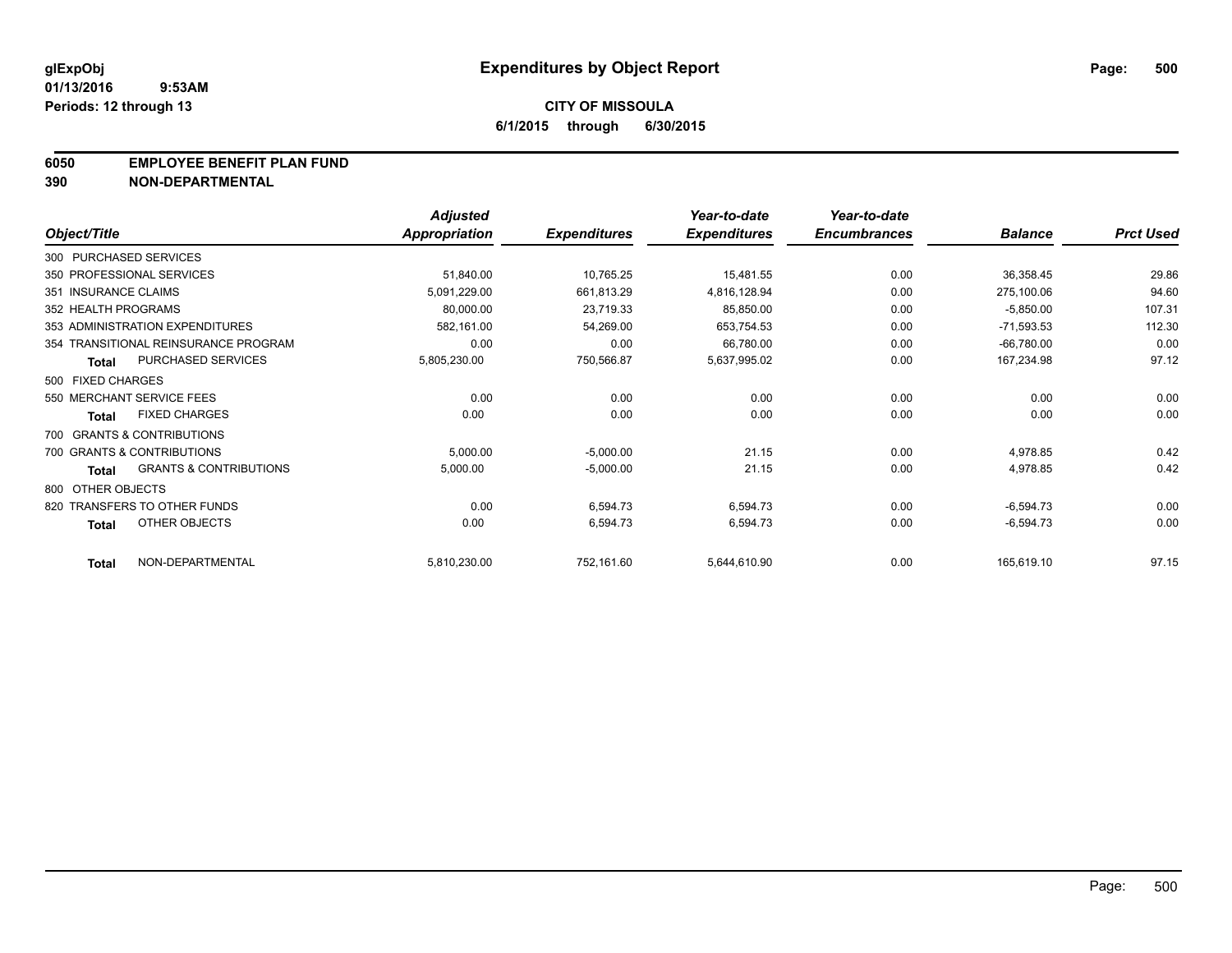### **6050 EMPLOYEE BENEFIT PLAN FUND**

| Object/Title           |                                      | <b>Adjusted</b><br>Appropriation | <b>Expenditures</b> | Year-to-date<br><b>Expenditures</b> | Year-to-date<br><b>Encumbrances</b> | <b>Balance</b> | <b>Prct Used</b> |
|------------------------|--------------------------------------|----------------------------------|---------------------|-------------------------------------|-------------------------------------|----------------|------------------|
|                        |                                      |                                  |                     |                                     |                                     |                |                  |
| 300 PURCHASED SERVICES |                                      |                                  |                     |                                     |                                     |                |                  |
|                        | 350 PROFESSIONAL SERVICES            | 51,840.00                        | 10,765.25           | 15,481.55                           | 0.00                                | 36,358.45      | 29.86            |
| 351 INSURANCE CLAIMS   |                                      | 5,091,229.00                     | 661,813.29          | 4,816,128.94                        | 0.00                                | 275,100.06     | 94.60            |
| 352 HEALTH PROGRAMS    |                                      | 80,000.00                        | 23,719.33           | 85,850.00                           | 0.00                                | $-5,850.00$    | 107.31           |
|                        | 353 ADMINISTRATION EXPENDITURES      | 582,161.00                       | 54,269.00           | 653,754.53                          | 0.00                                | $-71,593.53$   | 112.30           |
|                        | 354 TRANSITIONAL REINSURANCE PROGRAM | 0.00                             | 0.00                | 66,780.00                           | 0.00                                | $-66,780.00$   | 0.00             |
| <b>Total</b>           | PURCHASED SERVICES                   | 5,805,230.00                     | 750,566.87          | 5,637,995.02                        | 0.00                                | 167,234.98     | 97.12            |
| 500 FIXED CHARGES      |                                      |                                  |                     |                                     |                                     |                |                  |
|                        | 550 MERCHANT SERVICE FEES            | 0.00                             | 0.00                | 0.00                                | 0.00                                | 0.00           | 0.00             |
| <b>Total</b>           | <b>FIXED CHARGES</b>                 | 0.00                             | 0.00                | 0.00                                | 0.00                                | 0.00           | 0.00             |
|                        | 700 GRANTS & CONTRIBUTIONS           |                                  |                     |                                     |                                     |                |                  |
|                        | 700 GRANTS & CONTRIBUTIONS           | 5,000.00                         | $-5,000.00$         | 21.15                               | 0.00                                | 4,978.85       | 0.42             |
| <b>Total</b>           | <b>GRANTS &amp; CONTRIBUTIONS</b>    | 5,000.00                         | $-5,000.00$         | 21.15                               | 0.00                                | 4,978.85       | 0.42             |
| 800 OTHER OBJECTS      |                                      |                                  |                     |                                     |                                     |                |                  |
|                        | 820 TRANSFERS TO OTHER FUNDS         | 0.00                             | 6,594.73            | 6,594.73                            | 0.00                                | $-6,594.73$    | 0.00             |
| <b>Total</b>           | OTHER OBJECTS                        | 0.00                             | 6,594.73            | 6,594.73                            | 0.00                                | $-6,594.73$    | 0.00             |
| <b>Total</b>           | EMPLOYEE BENEFIT PLAN FUND           | 5,810,230.00                     | 752,161.60          | 5,644,610.90                        | 0.00                                | 165,619.10     | 97.15            |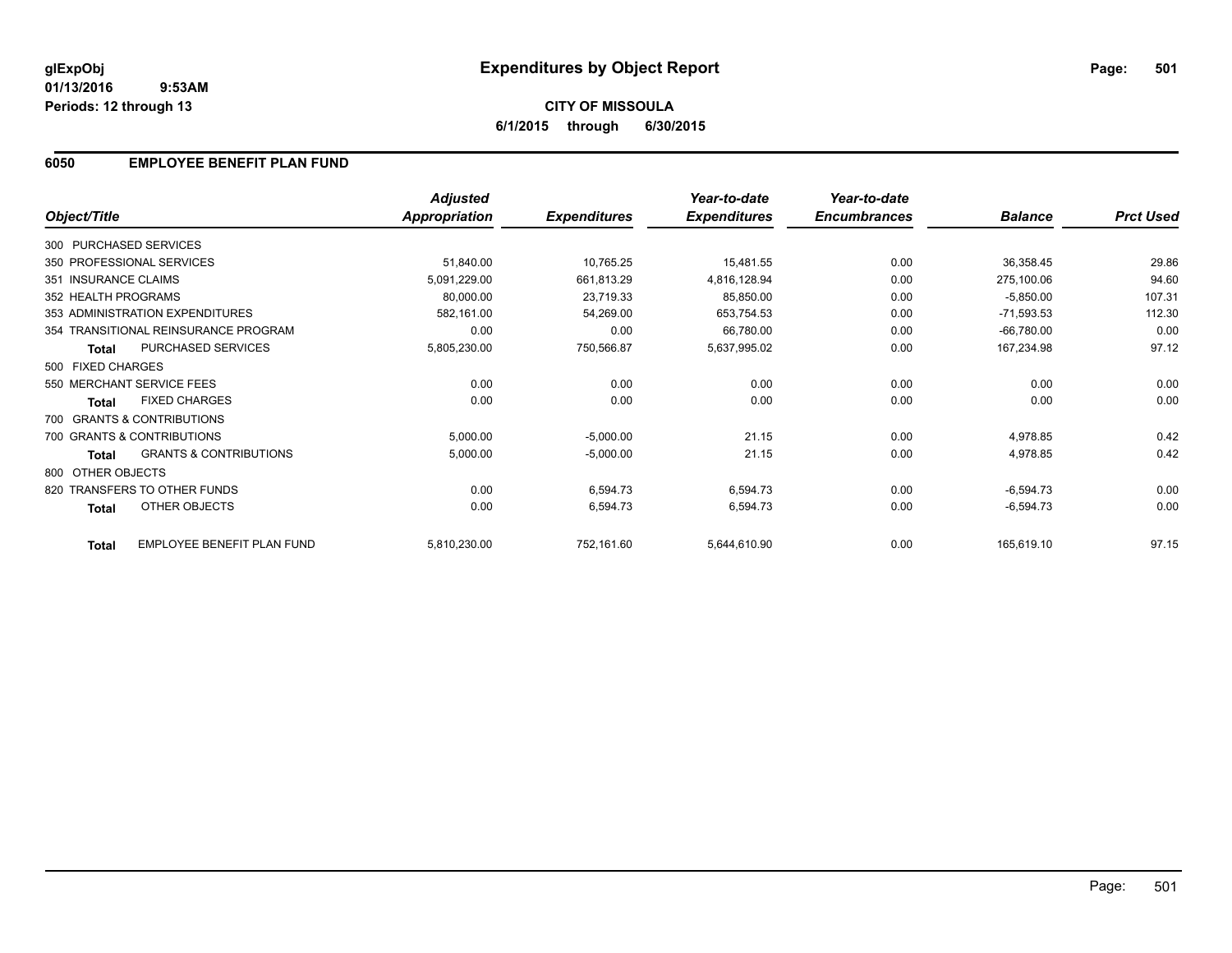**7370 PARKING COMMISSION FUND**

**395 PARKING COMMISSION**

|                                       | <b>Adjusted</b> |                     | Year-to-date        | Year-to-date        |                |                  |
|---------------------------------------|-----------------|---------------------|---------------------|---------------------|----------------|------------------|
| Object/Title                          | Appropriation   | <b>Expenditures</b> | <b>Expenditures</b> | <b>Encumbrances</b> | <b>Balance</b> | <b>Prct Used</b> |
| 100 PERSONAL SERVICES                 |                 |                     |                     |                     |                |                  |
| 110 SALARIES AND WAGES                | 417,868.00      | 42,215.14           | 428,909.17          | 0.00                | $-11,041.17$   | 102.64           |
| 115 SALARIES/HEALTH INSURANCE BENEFIT | 0.00            | 48,262.00           | 48,262.00           | 0.00                | $-48,262.00$   | 0.00             |
| 120 OVERTIME/TERMINATION              | 7,234.00        | 0.00                | 295.76              | 0.00                | 6,938.24       | 4.09             |
| 130 OTHER                             | 0.00            | 0.00                | 0.00                | 0.00                | 0.00           | 0.00             |
| 135 OPEB EXPENSE                      | 0.00            | 13,459.00           | 13,459.00           | 0.00                | $-13,459.00$   | 0.00             |
| <b>140 EMPLOYER CONTRIBUTIONS</b>     | 198,517.00      | 9,567.19            | 187,855.03          | 0.00                | 10,661.97      | 94.63            |
| 141 STATE RETIREMENT CONTRIBUTIONS    | 0.00            | 50.09               | 497.66              | 0.00                | $-497.66$      | 0.00             |
| 145 OPEB CONTRIBUTION                 | 0.00            | $-4,994.00$         | $-4,994.00$         | 0.00                | 4,994.00       | 0.00             |
| PERSONAL SERVICES<br><b>Total</b>     | 623,619.00      | 108,559.42          | 674,284.62          | 0.00                | -50,665.62     | 108.12           |
| 200 SUPPLIES                          |                 |                     |                     |                     |                |                  |
| 210 OFFICE SUPPLIES                   | 5,400.00        | 734.86              | 5,663.04            | 0.00                | $-263.04$      | 104.87           |
| 220 OPERATING SUPPLIES                | 15,000.00       | 93.55               | 13,421.73           | 0.00                | 1,578.27       | 89.48            |
| 230 REPAIR/MAINTENANCE                | 18,000.00       | 110.47              | 805.72              | 0.00                | 17,194.28      | 4.48             |
| 231 GASOLINE                          | 8,000.00        | 902.29              | 4,272.96            | 0.00                | 3,727.04       | 53.41            |
| <b>SUPPLIES</b><br><b>Total</b>       | 46,400.00       | 1,841.17            | 24,163.45           | 0.00                | 22,236.55      | 52.08            |
| 300 PURCHASED SERVICES                |                 |                     |                     |                     |                |                  |
| 310 COMMUNICATIONS                    | 17,338.00       | 1,539.24            | 9,147.16            | 0.00                | 8,190.84       | 52.76            |
| 320 PRINTING & DUPLICATING            | 10,000.00       | 1,480.51            | 8,360.60            | 0.00                | 1,639.40       | 83.61            |
| 330 PUBLICITY, SUBSCRIPTIONS & DUES   | 5,000.00        | 595.00              | 2,433.22            | 0.00                | 2,566.78       | 48.66            |
| 340 SEWER                             | 137.00          | 0.00                | 140.50              | 0.00                | $-3.50$        | 102.55           |
| 341 ELECTRICITY & NATURAL GAS         | 36,440.00       | 6,582.14            | 44,585.65           | 0.00                | $-8,145.65$    | 122.35           |
| 343 WATER CHARGES                     | 4,000.00        | 2,961.57            | 8,674.31            | 0.00                | $-4,674.31$    | 216.86           |
| 344 TELEPHONE SERVICE                 | 5,200.00        | 1,058.98            | 4,593.08            | 0.00                | 606.92         | 88.33            |
| 345 GARBAGE                           | 3,000.00        | 360.22              | 4,061.11            | 0.00                | $-1,061.11$    | 135.37           |
| 350 PROFESSIONAL SERVICES             | 61,250.00       | 5,316.79            | 42,516.68           | 0.00                | 18,733.32      | 69.41            |
| 360 REPAIR & MAINTENANCE              | 72,500.00       | 5,272.44            | 85,127.13           | 0.00                | $-12,627.13$   | 117.42           |
| 370 TRAVEL                            | 1,600.00        | 0.00                | 3,025.32            | 0.00                | $-1,425.32$    | 189.08           |
| 380 TRAINING                          | 1,900.00        | 34.00               | 244.43              | 0.00                | 1,655.57       | 12.86            |
| 390 OTHER PURCHASED SERVICES          | 161,059.00      | 88,665.23           | 192,048.37          | 0.00                | $-30,989.37$   | 119.24           |
| PURCHASED SERVICES<br><b>Total</b>    | 379,424.00      | 113,866.12          | 404,957.56          | 0.00                | $-25,533.56$   | 106.73           |
| 400 BUILDING MATERIALS                |                 |                     |                     |                     |                |                  |
| <b>400 BUILDING MATERIALS</b>         | 0.00            | 0.00                | 0.00                | 0.00                | 0.00           | 0.00             |
| <b>BUILDING MATERIALS</b><br>Total    | 0.00            | 0.00                | 0.00                | 0.00                | 0.00           | 0.00             |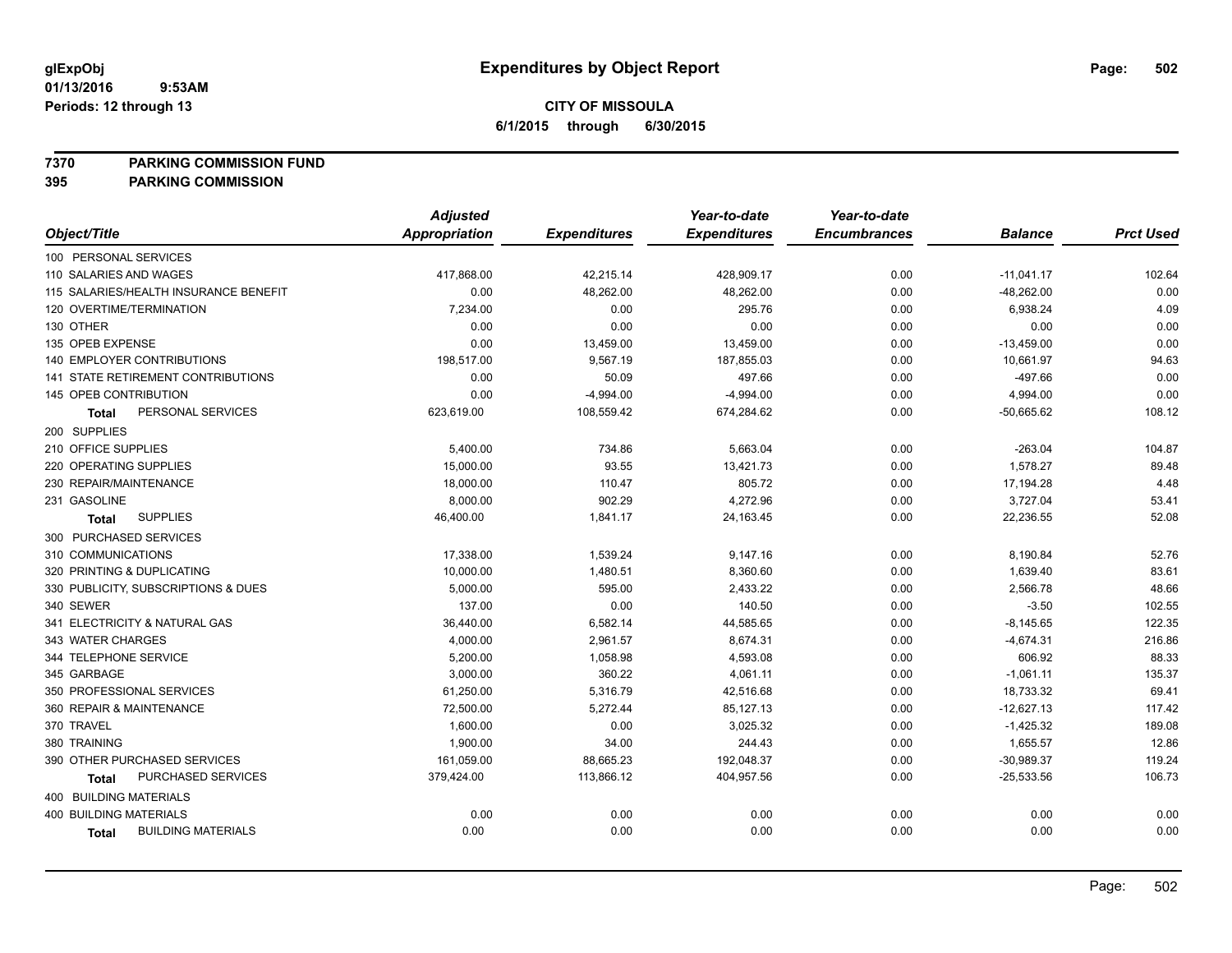#### **7370 PARKING COMMISSION FUND**

#### **395 PARKING COMMISSION**

|                    |                                   | <b>Adjusted</b> |                     | Year-to-date        | Year-to-date        |                |                  |
|--------------------|-----------------------------------|-----------------|---------------------|---------------------|---------------------|----------------|------------------|
| Object/Title       |                                   | Appropriation   | <b>Expenditures</b> | <b>Expenditures</b> | <b>Encumbrances</b> | <b>Balance</b> | <b>Prct Used</b> |
| 500 FIXED CHARGES  |                                   |                 |                     |                     |                     |                |                  |
| 500 FIXED CHARGES  |                                   | 190,121.00      | 2,550.00            | 32,902.55           | 0.00                | 157,218.45     | 17.31            |
|                    | 550 MERCHANT SERVICE FEES         | 0.00            | 13.617.09           | 13.617.09           | 0.00                | $-13.617.09$   | 0.00             |
| <b>Total</b>       | <b>FIXED CHARGES</b>              | 190,121.00      | 16,167.09           | 46,519.64           | 0.00                | 143,601.36     | 24.47            |
| 600 DEBT SERVICE   |                                   |                 |                     |                     |                     |                |                  |
| 610 PRINCIPAL      |                                   | 0.00            | 0.00                | 0.00                | 0.00                | 0.00           | 0.00             |
|                    | 620 INTEREST / SERVICE FEES       | 0.00            | 0.00                | 0.00                | 0.00                | 0.00           | 0.00             |
| <b>Total</b>       | <b>DEBT SERVICE</b>               | 0.00            | 0.00                | 0.00                | 0.00                | 0.00           | 0.00             |
|                    | 700 GRANTS & CONTRIBUTIONS        |                 |                     |                     |                     |                |                  |
|                    | 700 GRANTS & CONTRIBUTIONS        | 74,000.00       | 19.021.00           | 116.157.00          | 0.00                | $-42.157.00$   | 156.97           |
| <b>Total</b>       | <b>GRANTS &amp; CONTRIBUTIONS</b> | 74,000.00       | 19,021.00           | 116,157.00          | 0.00                | $-42, 157.00$  | 156.97           |
| 800 OTHER OBJECTS  |                                   |                 |                     |                     |                     |                |                  |
|                    | 820 TRANSFERS TO OTHER FUNDS      | 162,328.00      | 22,971.25           | 309,639.09          | 0.00                | $-147,311.09$  | 190.75           |
| 845 CONTINGENCY    |                                   | 48,965.00       | 0.00                | 0.00                | 0.00                | 48,965.00      | 0.00             |
| <b>Total</b>       | OTHER OBJECTS                     | 211,293.00      | 22,971.25           | 309,639.09          | 0.00                | $-98,346.09$   | 146.54           |
| 900 CAPITAL OUTLAY |                                   |                 |                     |                     |                     |                |                  |
| 920 BUILDINGS      |                                   | 0.00            | 0.00                | 0.00                | 0.00                | 0.00           | 0.00             |
| 930 IMPROVEMENTS   |                                   | 0.00            | 0.00                | 0.00                | 0.00                | 0.00           | 0.00             |
|                    | 940 MACHINERY & EQUIPMENT         | 1,000,000.00    | $-25,996.30$        | 5,326.00            | 0.00                | 994.674.00     | 0.53             |
| <b>Total</b>       | <b>CAPITAL OUTLAY</b>             | 1,000,000.00    | $-25,996.30$        | 5,326.00            | 0.00                | 994,674.00     | 0.53             |
| <b>Total</b>       | PARKING COMMISSION                | 2,524,857.00    | 256,429.75          | 1,581,047.36        | 0.00                | 943,809.64     | 62.62            |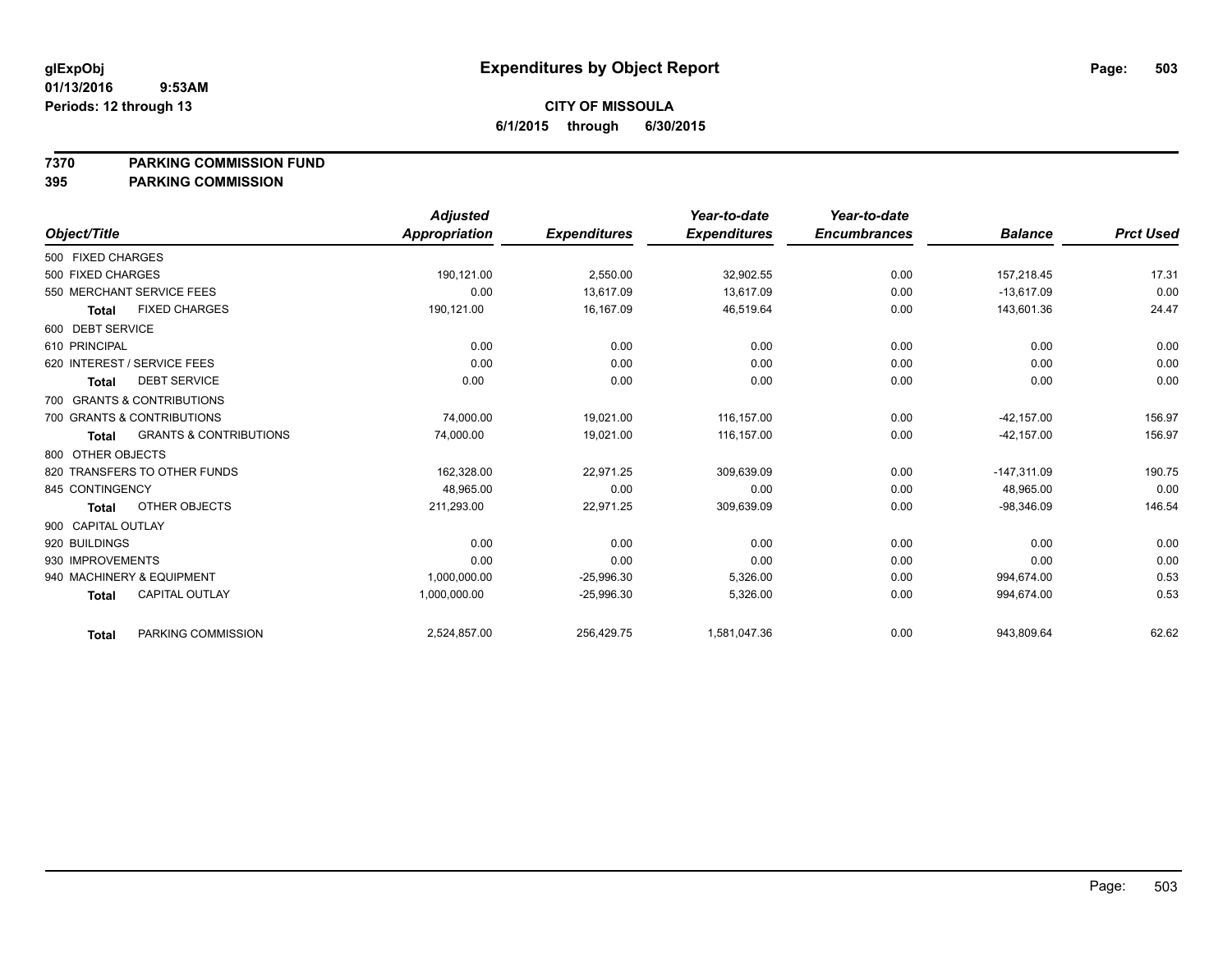#### **7370 PARKING COMMISSION FUND**

**900 DEPRECIATION**

|                                       |  | <b>Adjusted</b>      |                     | Year-to-date        | Year-to-date        |                |                  |
|---------------------------------------|--|----------------------|---------------------|---------------------|---------------------|----------------|------------------|
| Object/Title                          |  | <b>Appropriation</b> | <b>Expenditures</b> | <b>Expenditures</b> | <b>Encumbrances</b> | <b>Balance</b> | <b>Prct Used</b> |
| 800 OTHER OBJECTS                     |  |                      |                     |                     |                     |                |                  |
| 830 DEPRECIATION                      |  | 0.00                 | 134,231.17          | 134,231.17          | 0.00                | $-134.231.17$  | 0.00             |
| OTHER OBJECTS<br><b>Total</b>         |  | 0.00                 | 134.231.17          | 134.231.17          | 0.00                | $-134.231.17$  | 0.00             |
| 900 CAPITAL OUTLAY                    |  |                      |                     |                     |                     |                |                  |
| 940 MACHINERY & EQUIPMENT             |  | 0.00                 | 0.00                | 0.00                | 0.00                | 0.00           | 0.00             |
| <b>CAPITAL OUTLAY</b><br><b>Total</b> |  | 0.00                 | 0.00                | 0.00                | 0.00                | 0.00           | 0.00             |
| <b>DEPRECIATION</b><br><b>Total</b>   |  | 0.00                 | 134.231.17          | 134.231.17          | 0.00                | $-134.231.17$  | 0.00             |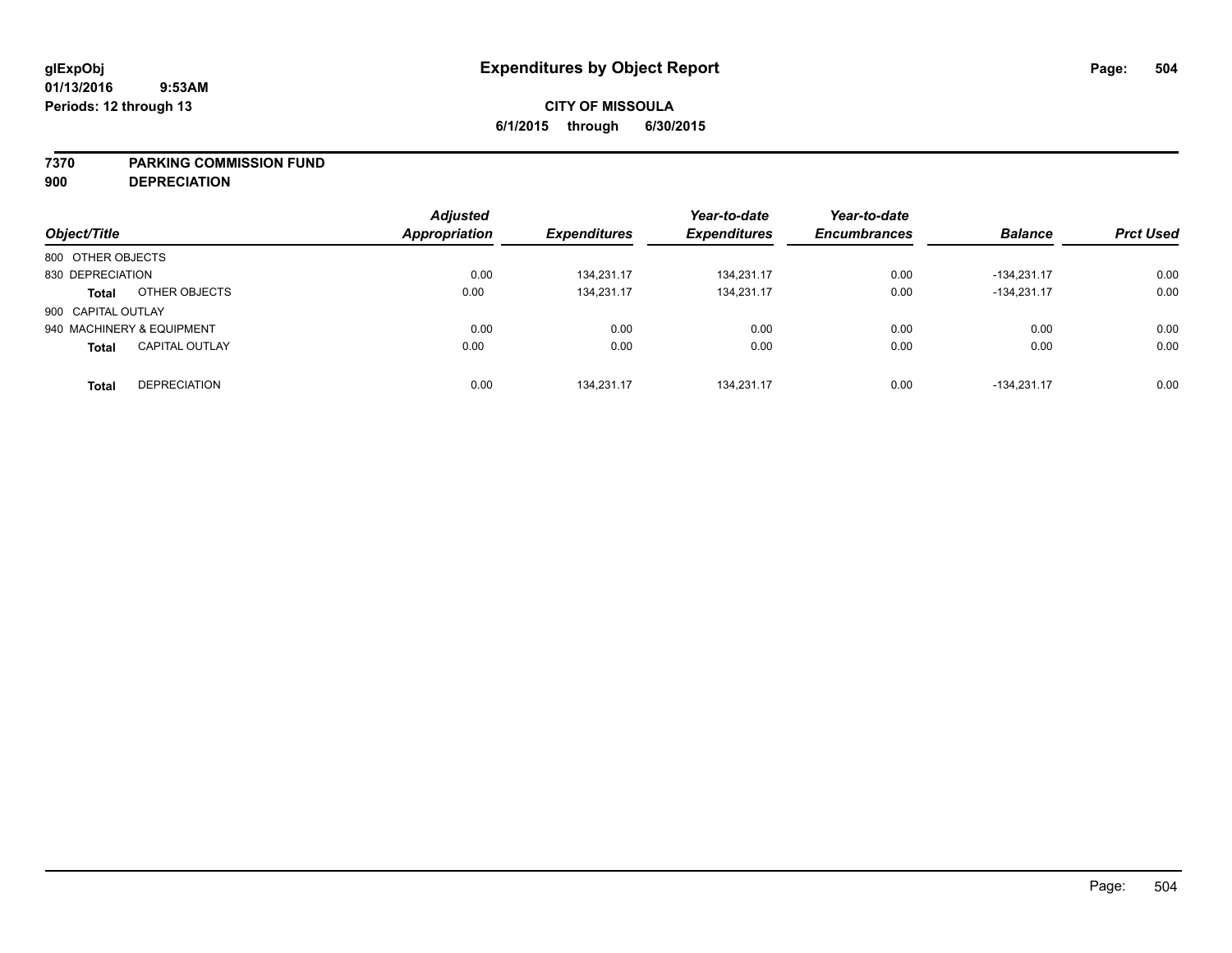## **CITY OF MISSOULA 6/1/2015 through 6/30/2015**

## **7370 PARKING COMMISSION FUND**

|                                           | <b>Adjusted</b> |                     | Year-to-date        | Year-to-date        |                |                  |
|-------------------------------------------|-----------------|---------------------|---------------------|---------------------|----------------|------------------|
| Object/Title                              | Appropriation   | <b>Expenditures</b> | <b>Expenditures</b> | <b>Encumbrances</b> | <b>Balance</b> | <b>Prct Used</b> |
| 100 PERSONAL SERVICES                     |                 |                     |                     |                     |                |                  |
| 110 SALARIES AND WAGES                    | 417,868.00      | 42,215.14           | 428,909.17          | 0.00                | $-11,041.17$   | 102.64           |
| 115 SALARIES/HEALTH INSURANCE BENEFIT     | 0.00            | 48,262.00           | 48,262.00           | 0.00                | $-48,262.00$   | 0.00             |
| 120 OVERTIME/TERMINATION                  | 7,234.00        | 0.00                | 295.76              | 0.00                | 6,938.24       | 4.09             |
| 130 OTHER                                 | 0.00            | 0.00                | 0.00                | 0.00                | 0.00           | 0.00             |
| 135 OPEB EXPENSE                          | 0.00            | 13,459.00           | 13,459.00           | 0.00                | $-13,459.00$   | 0.00             |
| <b>140 EMPLOYER CONTRIBUTIONS</b>         | 198,517.00      | 9,567.19            | 187,855.03          | 0.00                | 10,661.97      | 94.63            |
| 141 STATE RETIREMENT CONTRIBUTIONS        | 0.00            | 50.09               | 497.66              | 0.00                | $-497.66$      | 0.00             |
| <b>145 OPEB CONTRIBUTION</b>              | 0.00            | $-4,994.00$         | $-4,994.00$         | 0.00                | 4,994.00       | 0.00             |
| PERSONAL SERVICES<br><b>Total</b>         | 623,619.00      | 108,559.42          | 674,284.62          | 0.00                | $-50,665.62$   | 108.12           |
| 200 SUPPLIES                              |                 |                     |                     |                     |                |                  |
| 210 OFFICE SUPPLIES                       | 5,400.00        | 734.86              | 5,663.04            | 0.00                | $-263.04$      | 104.87           |
| 220 OPERATING SUPPLIES                    | 15,000.00       | 93.55               | 13,421.73           | 0.00                | 1,578.27       | 89.48            |
| 230 REPAIR/MAINTENANCE                    | 18,000.00       | 110.47              | 805.72              | 0.00                | 17,194.28      | 4.48             |
| 231 GASOLINE                              | 8,000.00        | 902.29              | 4,272.96            | 0.00                | 3,727.04       | 53.41            |
| <b>SUPPLIES</b><br><b>Total</b>           | 46,400.00       | 1,841.17            | 24,163.45           | 0.00                | 22,236.55      | 52.08            |
| 300 PURCHASED SERVICES                    |                 |                     |                     |                     |                |                  |
| 310 COMMUNICATIONS                        | 17,338.00       | 1,539.24            | 9,147.16            | 0.00                | 8,190.84       | 52.76            |
| 320 PRINTING & DUPLICATING                | 10,000.00       | 1,480.51            | 8,360.60            | 0.00                | 1,639.40       | 83.61            |
| 330 PUBLICITY, SUBSCRIPTIONS & DUES       | 5,000.00        | 595.00              | 2,433.22            | 0.00                | 2,566.78       | 48.66            |
| 340 SEWER                                 | 137.00          | 0.00                | 140.50              | 0.00                | $-3.50$        | 102.55           |
| 341 ELECTRICITY & NATURAL GAS             | 36,440.00       | 6,582.14            | 44,585.65           | 0.00                | $-8,145.65$    | 122.35           |
| 343 WATER CHARGES                         | 4,000.00        | 2,961.57            | 8,674.31            | 0.00                | $-4,674.31$    | 216.86           |
| 344 TELEPHONE SERVICE                     | 5,200.00        | 1,058.98            | 4,593.08            | 0.00                | 606.92         | 88.33            |
| 345 GARBAGE                               | 3,000.00        | 360.22              | 4,061.11            | 0.00                | $-1,061.11$    | 135.37           |
| 350 PROFESSIONAL SERVICES                 | 61,250.00       | 5,316.79            | 42,516.68           | 0.00                | 18,733.32      | 69.41            |
| 360 REPAIR & MAINTENANCE                  | 72,500.00       | 5,272.44            | 85,127.13           | 0.00                | $-12,627.13$   | 117.42           |
| 370 TRAVEL                                | 1,600.00        | 0.00                | 3,025.32            | 0.00                | $-1,425.32$    | 189.08           |
| 380 TRAINING                              | 1,900.00        | 34.00               | 244.43              | 0.00                | 1,655.57       | 12.86            |
| 390 OTHER PURCHASED SERVICES              | 161,059.00      | 88,665.23           | 192,048.37          | 0.00                | $-30,989.37$   | 119.24           |
| PURCHASED SERVICES<br><b>Total</b>        | 379,424.00      | 113,866.12          | 404,957.56          | 0.00                | $-25,533.56$   | 106.73           |
| 400 BUILDING MATERIALS                    |                 |                     |                     |                     |                |                  |
| <b>400 BUILDING MATERIALS</b>             | 0.00            | 0.00                | 0.00                | 0.00                | 0.00           | 0.00             |
| <b>BUILDING MATERIALS</b><br><b>Total</b> | 0.00            | 0.00                | 0.00                | 0.00                | 0.00           | 0.00             |
| 500 FIXED CHARGES                         |                 |                     |                     |                     |                |                  |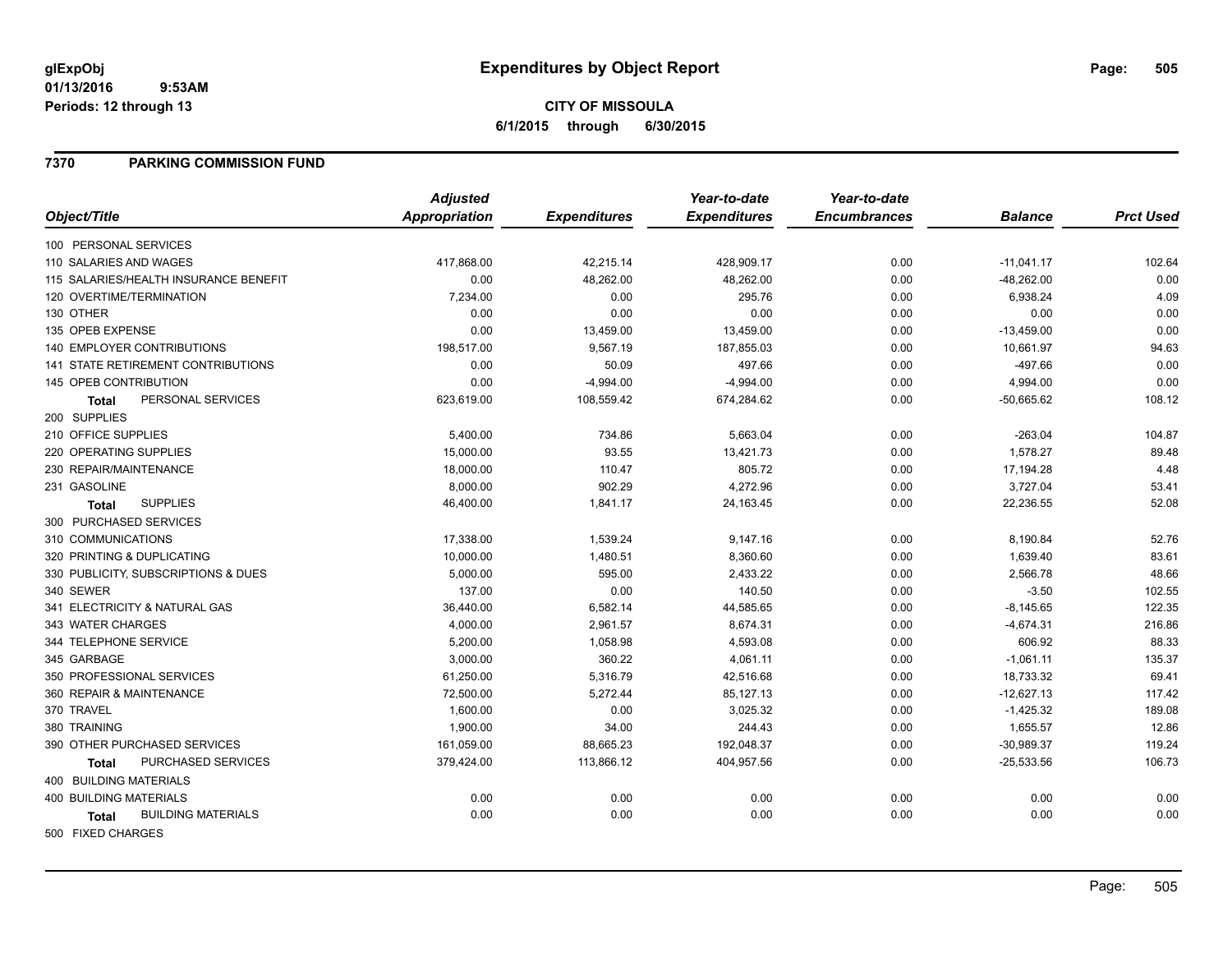**CITY OF MISSOULA 6/1/2015 through 6/30/2015**

## **7370 PARKING COMMISSION FUND**

|                    |                                   | <b>Adjusted</b> |                     | Year-to-date        | Year-to-date        |                |                  |
|--------------------|-----------------------------------|-----------------|---------------------|---------------------|---------------------|----------------|------------------|
| Object/Title       |                                   | Appropriation   | <b>Expenditures</b> | <b>Expenditures</b> | <b>Encumbrances</b> | <b>Balance</b> | <b>Prct Used</b> |
| 500 FIXED CHARGES  |                                   | 190,121.00      | 2,550.00            | 32,902.55           | 0.00                | 157,218.45     | 17.31            |
|                    | 550 MERCHANT SERVICE FEES         | 0.00            | 13,617.09           | 13.617.09           | 0.00                | $-13,617.09$   | 0.00             |
| Total              | <b>FIXED CHARGES</b>              | 190,121.00      | 16,167.09           | 46,519.64           | 0.00                | 143,601.36     | 24.47            |
| 600 DEBT SERVICE   |                                   |                 |                     |                     |                     |                |                  |
| 610 PRINCIPAL      |                                   | 0.00            | 0.00                | 0.00                | 0.00                | 0.00           | 0.00             |
|                    | 620 INTEREST / SERVICE FEES       | 0.00            | 0.00                | 0.00                | 0.00                | 0.00           | 0.00             |
| Total              | <b>DEBT SERVICE</b>               | 0.00            | 0.00                | 0.00                | 0.00                | 0.00           | 0.00             |
|                    | 700 GRANTS & CONTRIBUTIONS        |                 |                     |                     |                     |                |                  |
|                    | 700 GRANTS & CONTRIBUTIONS        | 74,000.00       | 19,021.00           | 116,157.00          | 0.00                | $-42, 157.00$  | 156.97           |
| Total              | <b>GRANTS &amp; CONTRIBUTIONS</b> | 74,000.00       | 19,021.00           | 116,157.00          | 0.00                | $-42, 157.00$  | 156.97           |
| 800 OTHER OBJECTS  |                                   |                 |                     |                     |                     |                |                  |
|                    | 820 TRANSFERS TO OTHER FUNDS      | 162,328.00      | 22,971.25           | 309,639.09          | 0.00                | $-147,311.09$  | 190.75           |
| 830 DEPRECIATION   |                                   | 0.00            | 134,231.17          | 134,231.17          | 0.00                | $-134,231.17$  | 0.00             |
| 845 CONTINGENCY    |                                   | 48,965.00       | 0.00                | 0.00                | 0.00                | 48,965.00      | 0.00             |
| Total              | OTHER OBJECTS                     | 211,293.00      | 157,202.42          | 443,870.26          | 0.00                | $-232,577.26$  | 210.07           |
| 900 CAPITAL OUTLAY |                                   |                 |                     |                     |                     |                |                  |
| 920 BUILDINGS      |                                   | 0.00            | 0.00                | 0.00                | 0.00                | 0.00           | 0.00             |
| 930 IMPROVEMENTS   |                                   | 0.00            | 0.00                | 0.00                | 0.00                | 0.00           | 0.00             |
|                    | 940 MACHINERY & EQUIPMENT         | 1,000,000.00    | $-25,996.30$        | 5,326.00            | 0.00                | 994,674.00     | 0.53             |
| <b>Total</b>       | <b>CAPITAL OUTLAY</b>             | 1,000,000.00    | $-25,996.30$        | 5,326.00            | 0.00                | 994,674.00     | 0.53             |
| <b>Total</b>       | PARKING COMMISSION FUND           | 2,524,857.00    | 390,660.92          | 1,715,278.53        | 0.00                | 809,578.47     | 67.94            |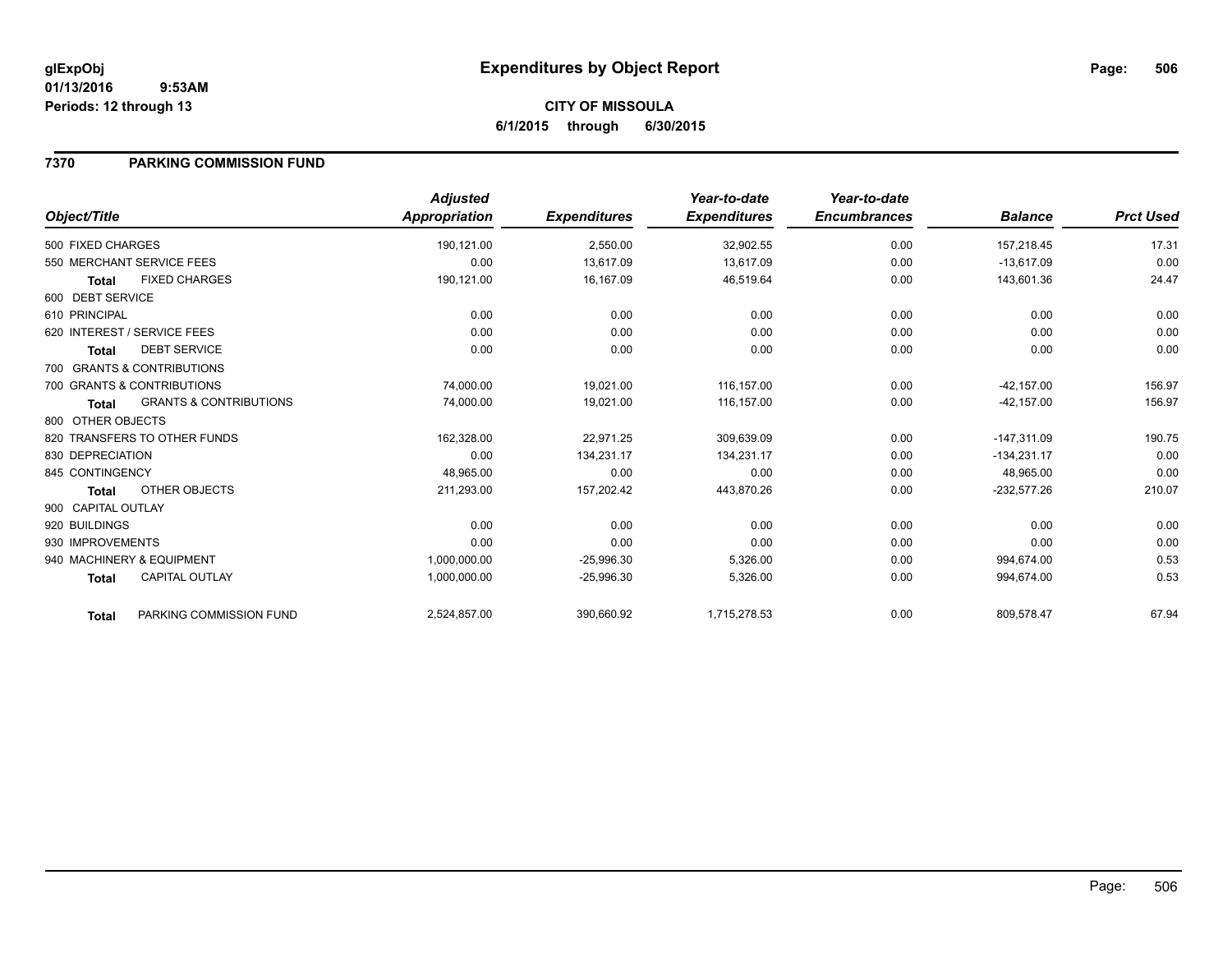#### **7371 FRONT STREET PARKING BONDS**

| Object/Title      |                              | <b>Adjusted</b><br>Appropriation | <b>Expenditures</b> | Year-to-date<br><b>Expenditures</b> | Year-to-date<br><b>Encumbrances</b> | <b>Balance</b> | <b>Prct Used</b> |
|-------------------|------------------------------|----------------------------------|---------------------|-------------------------------------|-------------------------------------|----------------|------------------|
| 500 FIXED CHARGES |                              |                                  |                     |                                     |                                     |                |                  |
|                   | 550 MERCHANT SERVICE FEES    | 0.00                             | 0.00                | 0.00                                | 0.00                                | 0.00           | 0.00             |
| <b>Total</b>      | <b>FIXED CHARGES</b>         | 0.00                             | 0.00                | 0.00                                | 0.00                                | 0.00           | 0.00             |
| 600 DEBT SERVICE  |                              |                                  |                     |                                     |                                     |                |                  |
|                   | 620 INTEREST / SERVICE FEES  | 269.059.00                       | 68.202.34           | 275.295.79                          | 0.00                                | $-6.236.79$    | 102.32           |
| <b>Total</b>      | <b>DEBT SERVICE</b>          | 269.059.00                       | 68,202.34           | 275,295.79                          | 0.00                                | $-6,236.79$    | 102.32           |
| 800 OTHER OBJECTS |                              |                                  |                     |                                     |                                     |                |                  |
|                   | 820 TRANSFERS TO OTHER FUNDS | 0.00                             | 0.00                | 0.00                                | 0.00                                | 0.00           | 0.00             |
| <b>Total</b>      | OTHER OBJECTS                | 0.00                             | 0.00                | 0.00                                | 0.00                                | 0.00           | 0.00             |
| <b>Total</b>      | PARKING COMMISSION           | 269.059.00                       | 68.202.34           | 275.295.79                          | 0.00                                | $-6.236.79$    | 102.32           |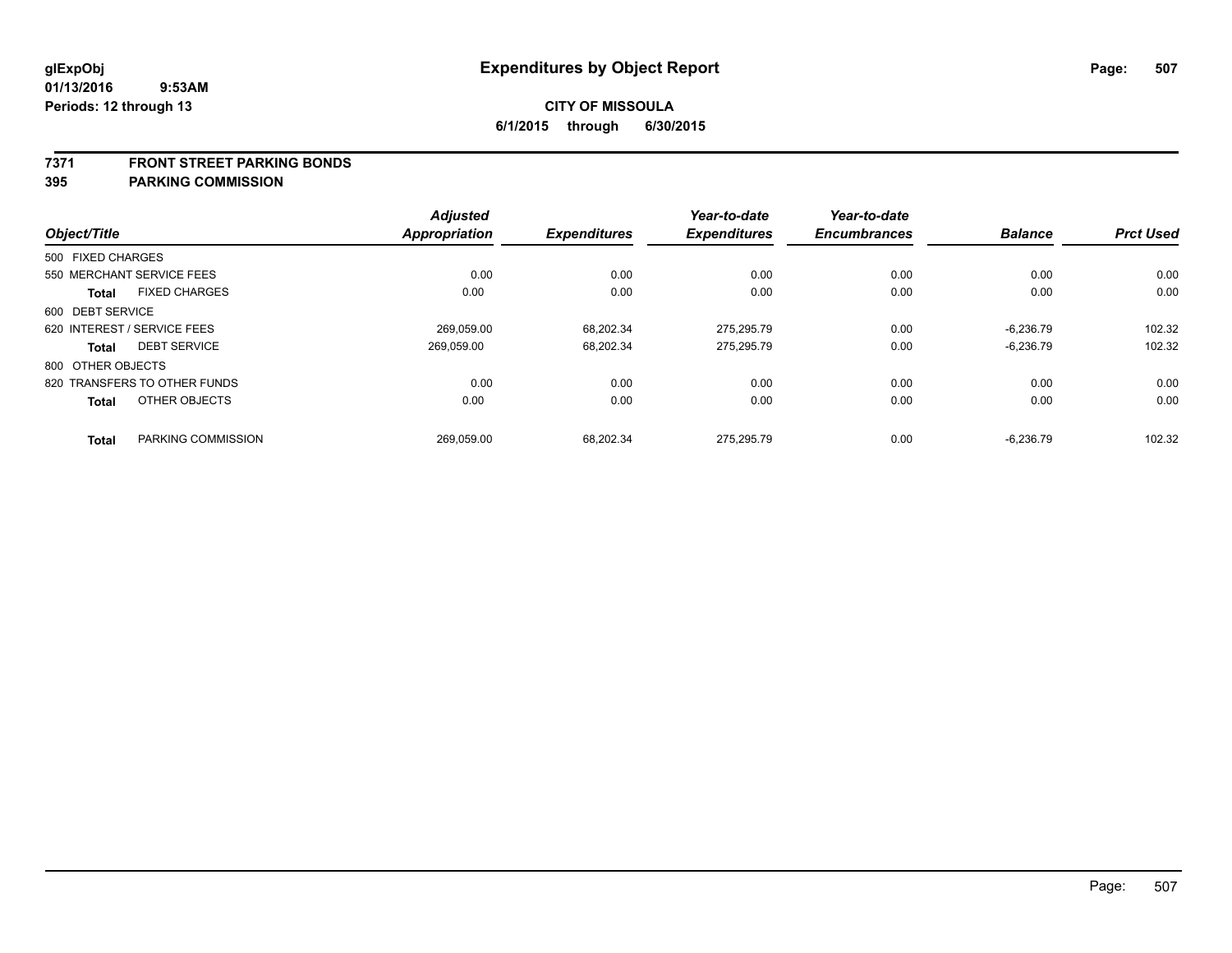# **CITY OF MISSOULA 6/1/2015 through 6/30/2015**

## **7371 FRONT STREET PARKING BONDS**

| Object/Title      |                              | Adjusted<br><b>Appropriation</b> | <b>Expenditures</b> | Year-to-date<br><b>Expenditures</b> | Year-to-date<br><b>Encumbrances</b> | <b>Balance</b> | <b>Prct Used</b> |
|-------------------|------------------------------|----------------------------------|---------------------|-------------------------------------|-------------------------------------|----------------|------------------|
| 500 FIXED CHARGES |                              |                                  |                     |                                     |                                     |                |                  |
|                   | 550 MERCHANT SERVICE FEES    | 0.00                             | 0.00                | 0.00                                | 0.00                                | 0.00           | 0.00             |
| Total             | <b>FIXED CHARGES</b>         | 0.00                             | 0.00                | 0.00                                | 0.00                                | 0.00           | 0.00             |
| 600 DEBT SERVICE  |                              |                                  |                     |                                     |                                     |                |                  |
|                   | 620 INTEREST / SERVICE FEES  | 269,059.00                       | 68.202.34           | 275.295.79                          | 0.00                                | $-6.236.79$    | 102.32           |
| <b>Total</b>      | <b>DEBT SERVICE</b>          | 269.059.00                       | 68,202.34           | 275.295.79                          | 0.00                                | $-6.236.79$    | 102.32           |
| 800 OTHER OBJECTS |                              |                                  |                     |                                     |                                     |                |                  |
|                   | 820 TRANSFERS TO OTHER FUNDS | 0.00                             | 0.00                | 0.00                                | 0.00                                | 0.00           | 0.00             |
| <b>Total</b>      | OTHER OBJECTS                | 0.00                             | 0.00                | 0.00                                | 0.00                                | 0.00           | 0.00             |
| <b>Total</b>      | FRONT STREET PARKING BONDS   | 269.059.00                       | 68.202.34           | 275.295.79                          | 0.00                                | $-6.236.79$    | 102.32           |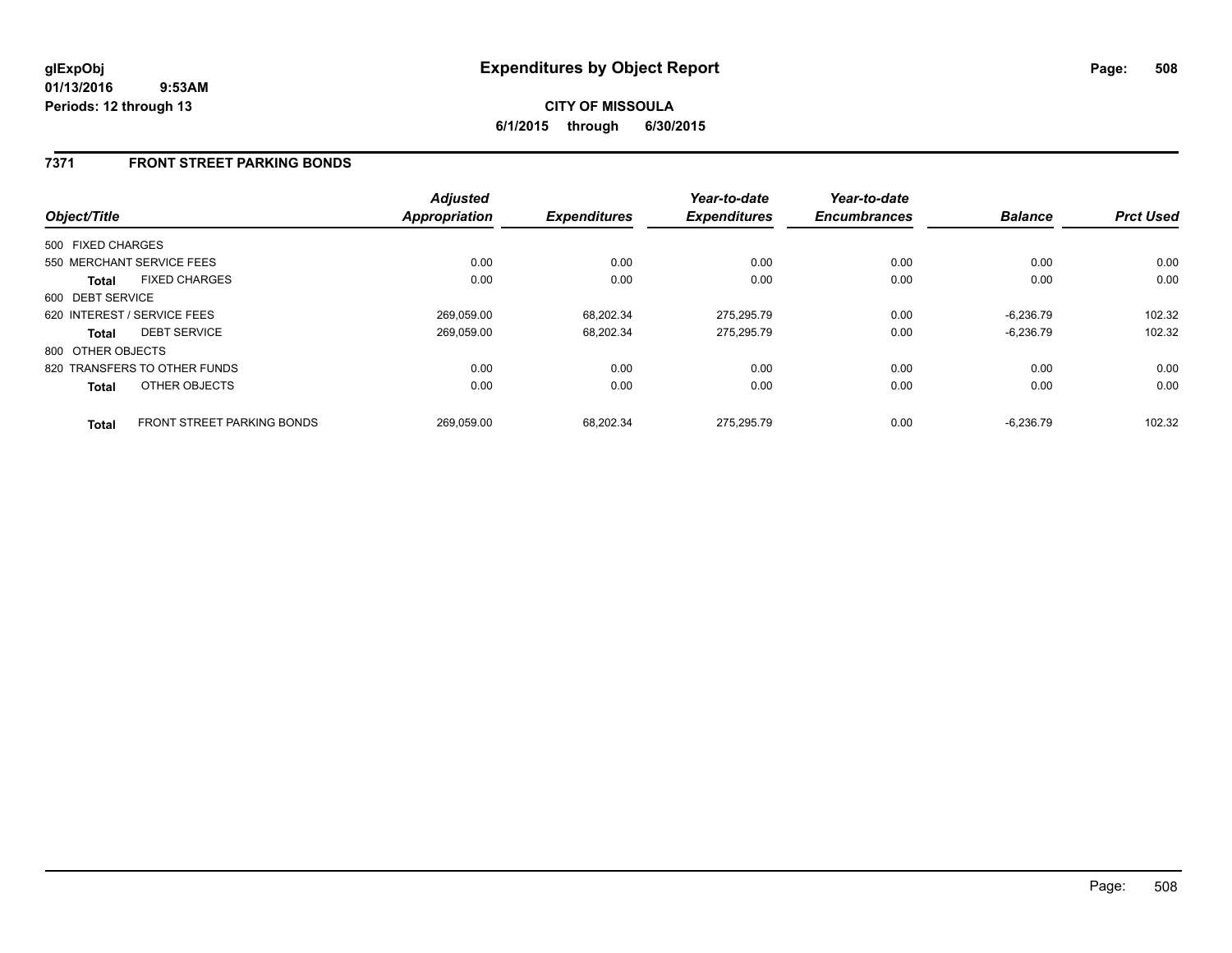#### **7372 SINKING FUND/FRONT ST PARKING BONDS**

| Object/Title      |                              | <b>Adjusted</b><br><b>Appropriation</b> | <b>Expenditures</b> | Year-to-date<br><b>Expenditures</b> | Year-to-date<br><b>Encumbrances</b> | <b>Balance</b> | <b>Prct Used</b> |
|-------------------|------------------------------|-----------------------------------------|---------------------|-------------------------------------|-------------------------------------|----------------|------------------|
|                   |                              |                                         |                     |                                     |                                     |                |                  |
| 500 FIXED CHARGES |                              |                                         |                     |                                     |                                     |                |                  |
|                   | 550 MERCHANT SERVICE FEES    | 0.00                                    | 0.00                | 0.00                                | 0.00                                | 0.00           | 0.00             |
| <b>Total</b>      | <b>FIXED CHARGES</b>         | 0.00                                    | 0.00                | 0.00                                | 0.00                                | 0.00           | 0.00             |
| 600 DEBT SERVICE  |                              |                                         |                     |                                     |                                     |                |                  |
| 610 PRINCIPAL     |                              | 40,000.00                               | $-40,000.00$        | 0.00                                | 0.00                                | 40,000.00      | 0.00             |
|                   | 620 INTEREST / SERVICE FEES  | 0.00                                    | 350.00              | 350.00                              | 0.00                                | $-350.00$      | 0.00             |
| Total             | <b>DEBT SERVICE</b>          | 40,000.00                               | $-39,650.00$        | 350.00                              | 0.00                                | 39,650.00      | 0.88             |
| 800 OTHER OBJECTS |                              |                                         |                     |                                     |                                     |                |                  |
|                   | 820 TRANSFERS TO OTHER FUNDS | 0.00                                    | 66.669.81           | 66,669.81                           | 0.00                                | $-66.669.81$   | 0.00             |
| <b>Total</b>      | OTHER OBJECTS                | 0.00                                    | 66,669.81           | 66,669.81                           | 0.00                                | $-66,669.81$   | 0.00             |
|                   |                              |                                         |                     |                                     |                                     |                |                  |
| <b>Total</b>      | PARKING COMMISSION           | 40,000.00                               | 27,019.81           | 67,019.81                           | 0.00                                | $-27,019.81$   | 167.55           |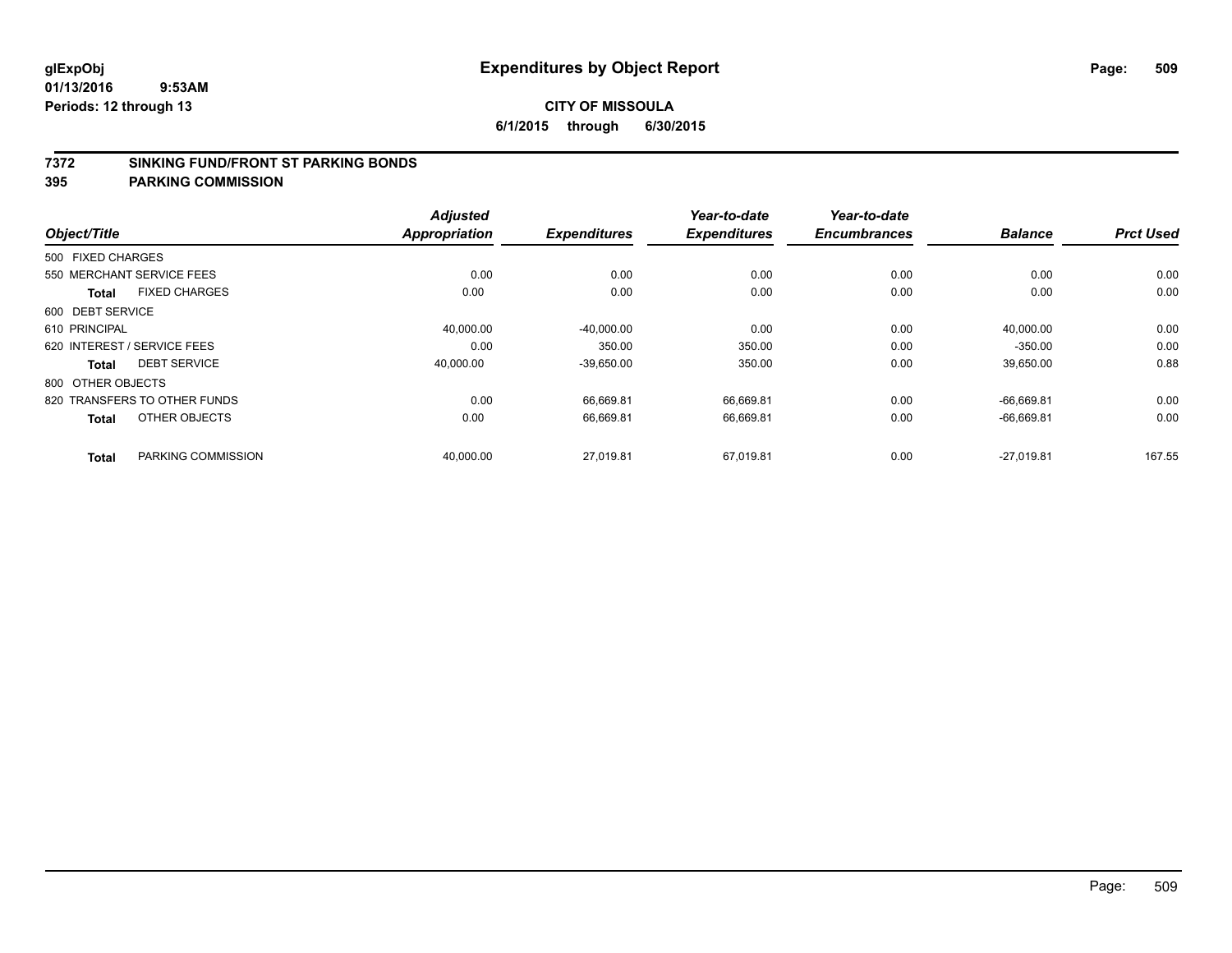**CITY OF MISSOULA 6/1/2015 through 6/30/2015**

# **7372 SINKING FUND/FRONT ST PARKING BONDS**

| Object/Title      |                                   | <b>Adjusted</b><br><b>Appropriation</b> | <b>Expenditures</b> | Year-to-date<br><b>Expenditures</b> | Year-to-date<br><b>Encumbrances</b> | <b>Balance</b> | <b>Prct Used</b> |
|-------------------|-----------------------------------|-----------------------------------------|---------------------|-------------------------------------|-------------------------------------|----------------|------------------|
|                   |                                   |                                         |                     |                                     |                                     |                |                  |
| 500 FIXED CHARGES |                                   |                                         |                     |                                     |                                     |                |                  |
|                   | 550 MERCHANT SERVICE FEES         | 0.00                                    | 0.00                | 0.00                                | 0.00                                | 0.00           | 0.00             |
| <b>Total</b>      | <b>FIXED CHARGES</b>              | 0.00                                    | 0.00                | 0.00                                | 0.00                                | 0.00           | 0.00             |
| 600 DEBT SERVICE  |                                   |                                         |                     |                                     |                                     |                |                  |
| 610 PRINCIPAL     |                                   | 40,000.00                               | $-40,000.00$        | 0.00                                | 0.00                                | 40,000.00      | 0.00             |
|                   | 620 INTEREST / SERVICE FEES       | 0.00                                    | 350.00              | 350.00                              | 0.00                                | $-350.00$      | 0.00             |
| <b>Total</b>      | <b>DEBT SERVICE</b>               | 40,000.00                               | $-39,650.00$        | 350.00                              | 0.00                                | 39,650.00      | 0.88             |
| 800 OTHER OBJECTS |                                   |                                         |                     |                                     |                                     |                |                  |
|                   | 820 TRANSFERS TO OTHER FUNDS      | 0.00                                    | 66.669.81           | 66.669.81                           | 0.00                                | $-66.669.81$   | 0.00             |
| <b>Total</b>      | OTHER OBJECTS                     | 0.00                                    | 66,669.81           | 66,669.81                           | 0.00                                | $-66,669.81$   | 0.00             |
| <b>Total</b>      | SINKING FUND/FRONT ST PARKING BON | 40.000.00                               | 27.019.81           | 67.019.81                           | 0.00                                | $-27.019.81$   | 167.55           |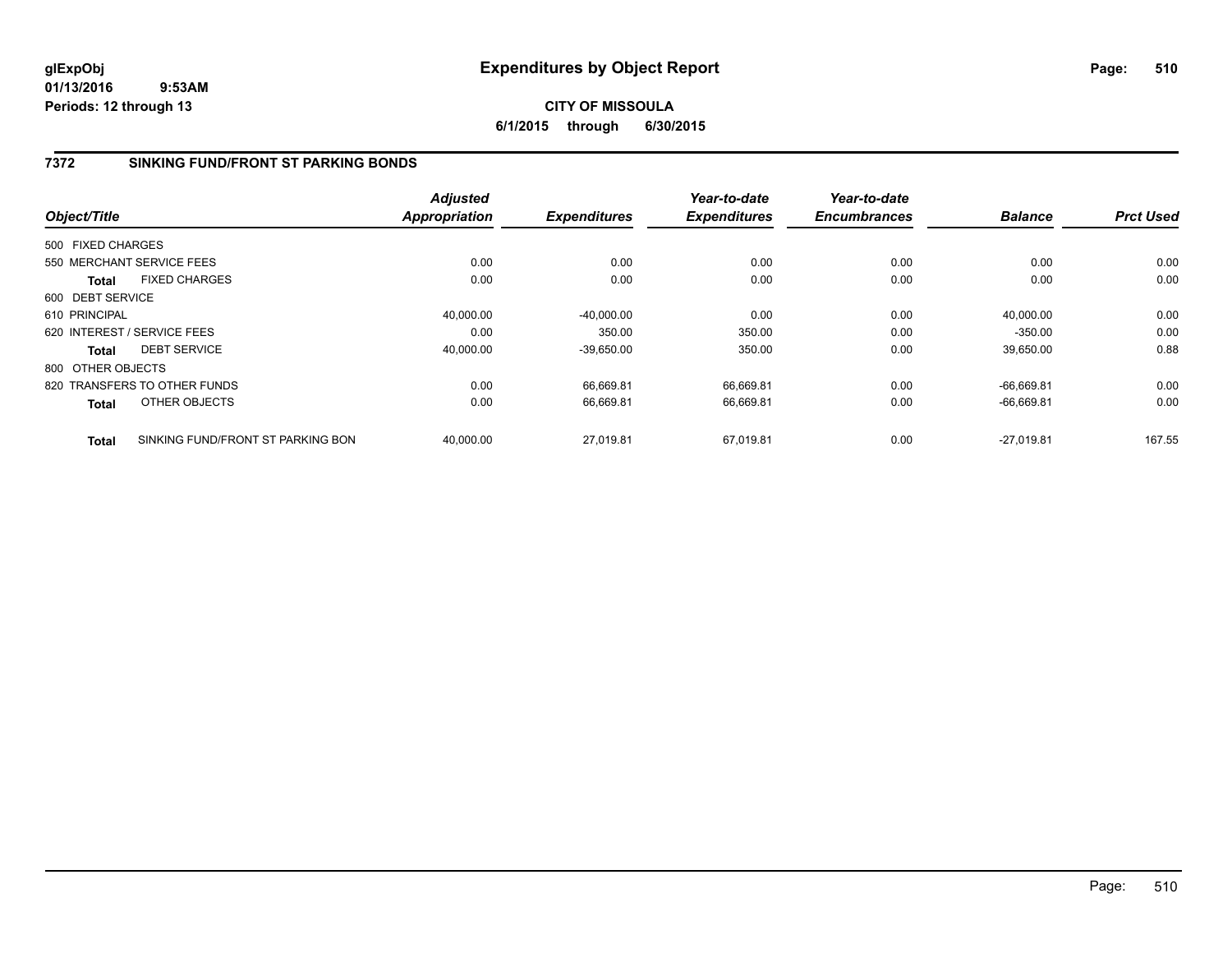#### **7373 MPC SERIES 2010B CONSTRUCTION**

|                              |                       | <b>Adjusted</b>      |                     | Year-to-date        | Year-to-date        |                |                  |
|------------------------------|-----------------------|----------------------|---------------------|---------------------|---------------------|----------------|------------------|
| Object/Title                 |                       | <b>Appropriation</b> | <b>Expenditures</b> | <b>Expenditures</b> | <b>Encumbrances</b> | <b>Balance</b> | <b>Prct Used</b> |
| 300 PURCHASED SERVICES       |                       |                      |                     |                     |                     |                |                  |
| 350 PROFESSIONAL SERVICES    |                       | 0.00                 | 0.00                | 0.00                | 0.00                | 0.00           | 0.00             |
| 390 OTHER PURCHASED SERVICES |                       | 0.00                 | 0.00                | 0.00                | 0.00                | 0.00           | 0.00             |
| <b>Total</b>                 | PURCHASED SERVICES    | 0.00                 | 0.00                | 0.00                | 0.00                | 0.00           | 0.00             |
| 500 FIXED CHARGES            |                       |                      |                     |                     |                     |                |                  |
| 550 MERCHANT SERVICE FEES    |                       | 0.00                 | 0.00                | 0.00                | 0.00                | 0.00           | 0.00             |
| <b>Total</b>                 | <b>FIXED CHARGES</b>  | 0.00                 | 0.00                | 0.00                | 0.00                | 0.00           | 0.00             |
| 600 DEBT SERVICE             |                       |                      |                     |                     |                     |                |                  |
| 600 DEBT SERVICE             |                       | 0.00                 | 0.00                | 0.00                | 0.00                | 0.00           | 0.00             |
| 610 PRINCIPAL                |                       | 0.00                 | 0.00                | 0.00                | 0.00                | 0.00           | 0.00             |
| 620 INTEREST / SERVICE FEES  |                       | 0.00                 | 0.00                | 0.00                | 0.00                | 0.00           | 0.00             |
| <b>Total</b>                 | <b>DEBT SERVICE</b>   | 0.00                 | 0.00                | 0.00                | 0.00                | 0.00           | 0.00             |
| 800 OTHER OBJECTS            |                       |                      |                     |                     |                     |                |                  |
| 820 TRANSFERS TO OTHER FUNDS |                       | 0.00                 | 0.00                | 0.00                | 0.00                | 0.00           | 0.00             |
| <b>Total</b>                 | OTHER OBJECTS         | 0.00                 | 0.00                | 0.00                | 0.00                | 0.00           | 0.00             |
| 900 CAPITAL OUTLAY           |                       |                      |                     |                     |                     |                |                  |
| 900 CAPITAL OUTLAY           |                       | 0.00                 | 0.00                | 0.00                | 0.00                | 0.00           | 0.00             |
| 920 BUILDINGS                |                       | 0.00                 | 0.00                | 0.00                | 0.00                | 0.00           | 0.00             |
| 930 IMPROVEMENTS             |                       | 0.00                 | 0.00                | 0.00                | 0.00                | 0.00           | 0.00             |
| <b>Total</b>                 | <b>CAPITAL OUTLAY</b> | 0.00                 | 0.00                | 0.00                | 0.00                | 0.00           | 0.00             |
| <b>Total</b>                 | PARKING COMMISSION    | 0.00                 | 0.00                | 0.00                | 0.00                | 0.00           | 0.00             |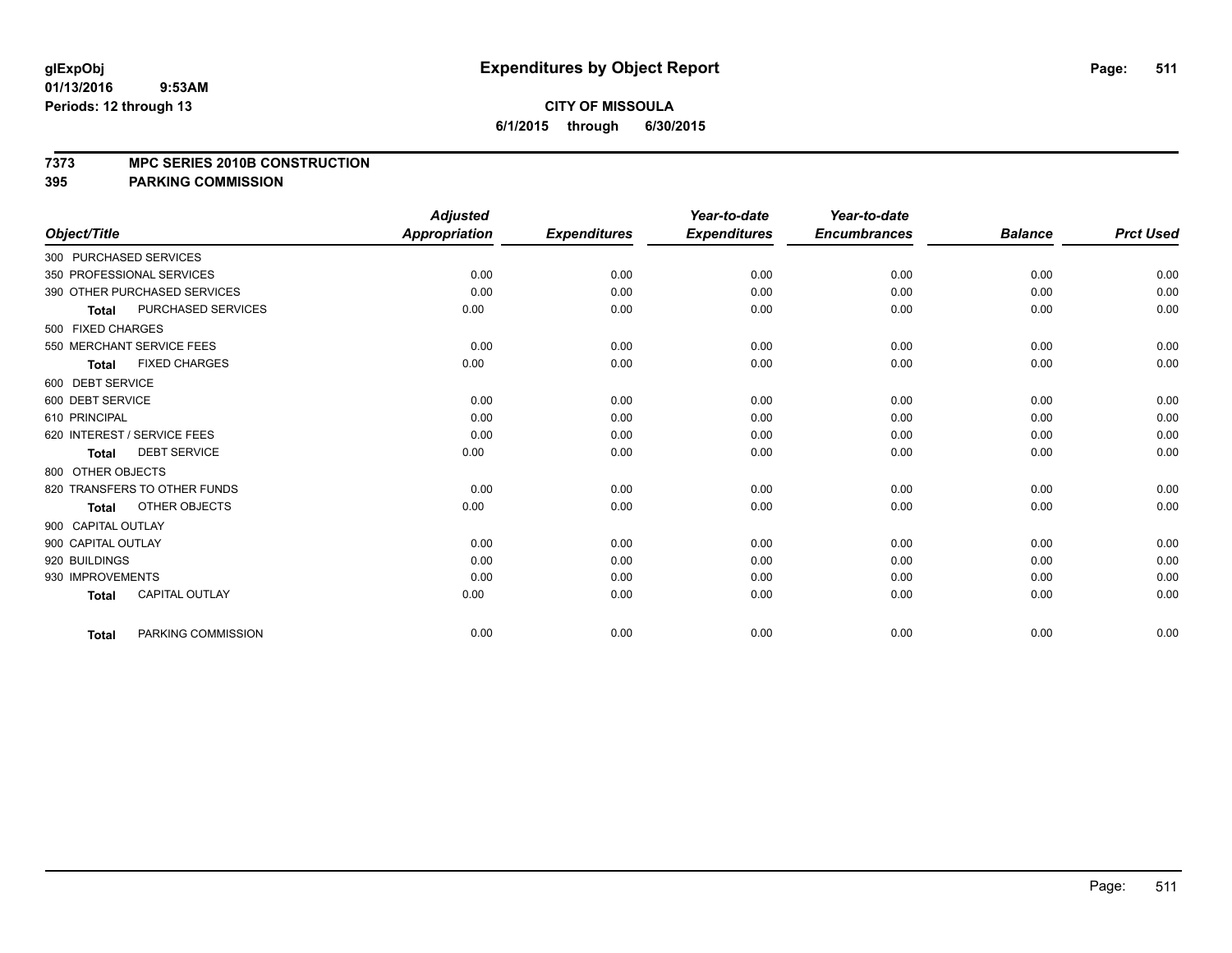#### **7373 MPC SERIES 2010B CONSTRUCTION**

**900 DEPRECIATION**

| Object/Title              |                      | <b>Adjusted</b><br><b>Appropriation</b> | <b>Expenditures</b> | Year-to-date<br><b>Expenditures</b> | Year-to-date<br><b>Encumbrances</b> | <b>Balance</b> | <b>Prct Used</b> |
|---------------------------|----------------------|-----------------------------------------|---------------------|-------------------------------------|-------------------------------------|----------------|------------------|
| 500 FIXED CHARGES         |                      |                                         |                     |                                     |                                     |                |                  |
| 550 MERCHANT SERVICE FEES |                      | 0.00                                    | 0.00                | 0.00                                | 0.00                                | 0.00           | 0.00             |
| <b>Total</b>              | <b>FIXED CHARGES</b> | 0.00                                    | 0.00                | 0.00                                | 0.00                                | 0.00           | 0.00             |
| 800 OTHER OBJECTS         |                      |                                         |                     |                                     |                                     |                |                  |
| 830 DEPRECIATION          |                      | 0.00                                    | 269.825.35          | 269.825.35                          | 0.00                                | -269.825.35    | 0.00             |
| <b>Total</b>              | OTHER OBJECTS        | 0.00                                    | 269.825.35          | 269.825.35                          | 0.00                                | -269.825.35    | 0.00             |
| <b>Total</b>              | <b>DEPRECIATION</b>  | 0.00                                    | 269.825.35          | 269.825.35                          | 0.00                                | -269.825.35    | 0.00             |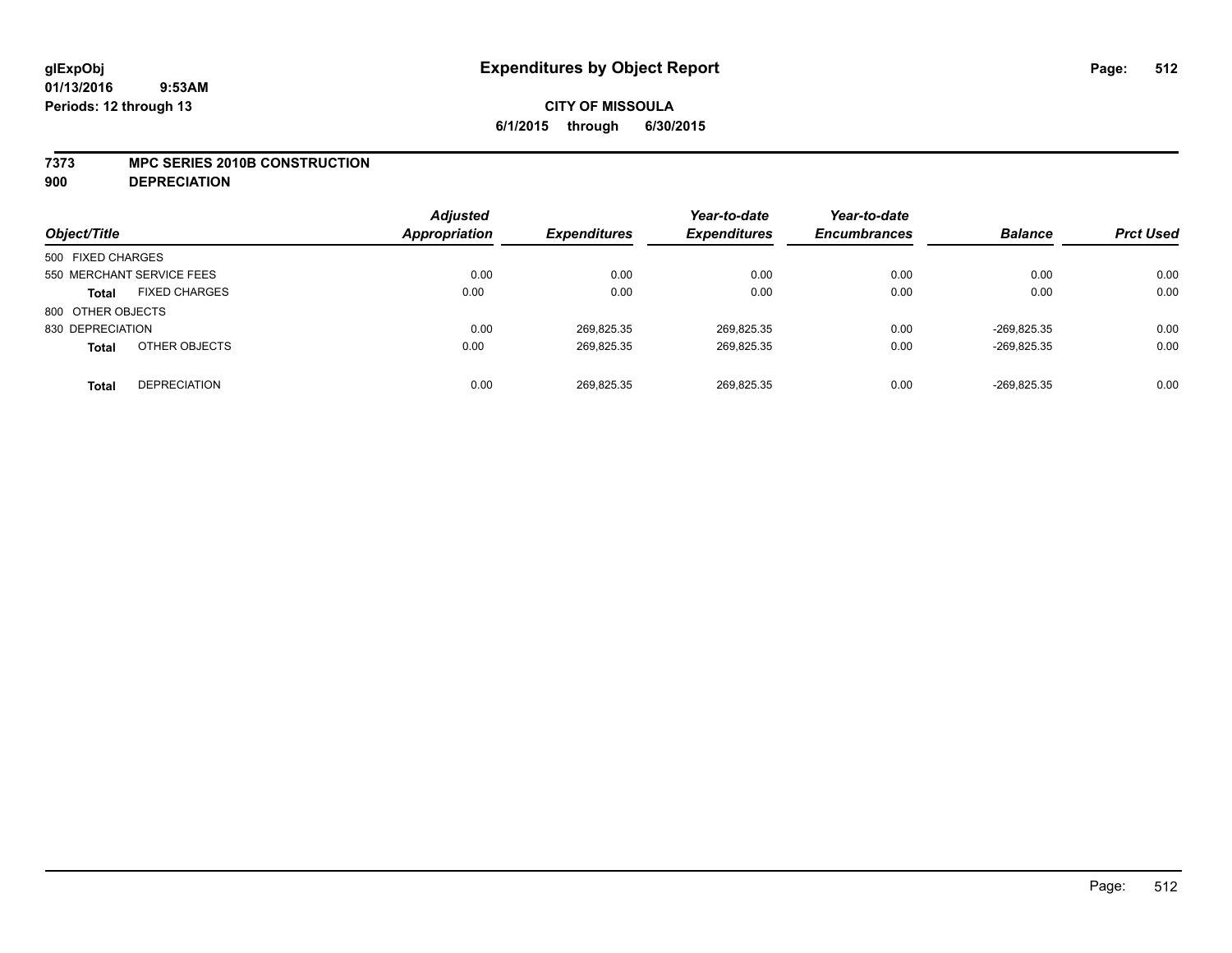# **7373 MPC SERIES 2010B CONSTRUCTION**

|                                       |                               | <b>Adjusted</b>      |                     | Year-to-date        | Year-to-date<br><b>Encumbrances</b> | <b>Balance</b> | <b>Prct Used</b> |
|---------------------------------------|-------------------------------|----------------------|---------------------|---------------------|-------------------------------------|----------------|------------------|
| Object/Title                          |                               | <b>Appropriation</b> | <b>Expenditures</b> | <b>Expenditures</b> |                                     |                |                  |
| 300 PURCHASED SERVICES                |                               |                      |                     |                     |                                     |                |                  |
| 350 PROFESSIONAL SERVICES             |                               | 0.00                 | 0.00                | 0.00                | 0.00                                | 0.00           | 0.00             |
| 390 OTHER PURCHASED SERVICES          |                               | 0.00                 | 0.00                | 0.00                | 0.00                                | 0.00           | 0.00             |
| <b>Total</b>                          | PURCHASED SERVICES            | 0.00                 | 0.00                | 0.00                | 0.00                                | 0.00           | 0.00             |
| 500 FIXED CHARGES                     |                               |                      |                     |                     |                                     |                |                  |
| 550 MERCHANT SERVICE FEES             |                               | 0.00                 | 0.00                | 0.00                | 0.00                                | 0.00           | 0.00             |
| <b>FIXED CHARGES</b><br><b>Total</b>  |                               | 0.00                 | 0.00                | 0.00                | 0.00                                | 0.00           | 0.00             |
| 600 DEBT SERVICE                      |                               |                      |                     |                     |                                     |                |                  |
| 600 DEBT SERVICE                      |                               | 0.00                 | 0.00                | 0.00                | 0.00                                | 0.00           | 0.00             |
| 610 PRINCIPAL                         |                               | 0.00                 | 0.00                | 0.00                | 0.00                                | 0.00           | 0.00             |
| 620 INTEREST / SERVICE FEES           |                               | 0.00                 | 0.00                | 0.00                | 0.00                                | 0.00           | 0.00             |
| <b>DEBT SERVICE</b><br><b>Total</b>   |                               | 0.00                 | 0.00                | 0.00                | 0.00                                | 0.00           | 0.00             |
| 800 OTHER OBJECTS                     |                               |                      |                     |                     |                                     |                |                  |
| 820 TRANSFERS TO OTHER FUNDS          |                               | 0.00                 | 0.00                | 0.00                | 0.00                                | 0.00           | 0.00             |
| 830 DEPRECIATION                      |                               | 0.00                 | 269,825.35          | 269,825.35          | 0.00                                | $-269,825.35$  | 0.00             |
| OTHER OBJECTS<br><b>Total</b>         |                               | 0.00                 | 269,825.35          | 269,825.35          | 0.00                                | $-269,825.35$  | 0.00             |
| 900 CAPITAL OUTLAY                    |                               |                      |                     |                     |                                     |                |                  |
| 900 CAPITAL OUTLAY                    |                               | 0.00                 | 0.00                | 0.00                | 0.00                                | 0.00           | 0.00             |
| 920 BUILDINGS                         |                               | 0.00                 | 0.00                | 0.00                | 0.00                                | 0.00           | 0.00             |
| 930 IMPROVEMENTS                      |                               | 0.00                 | 0.00                | 0.00                | 0.00                                | 0.00           | 0.00             |
| <b>CAPITAL OUTLAY</b><br><b>Total</b> |                               | 0.00                 | 0.00                | 0.00                | 0.00                                | 0.00           | 0.00             |
| <b>Total</b>                          | MPC SERIES 2010B CONSTRUCTION | 0.00                 | 269,825.35          | 269,825.35          | 0.00                                | $-269,825.35$  | 0.00             |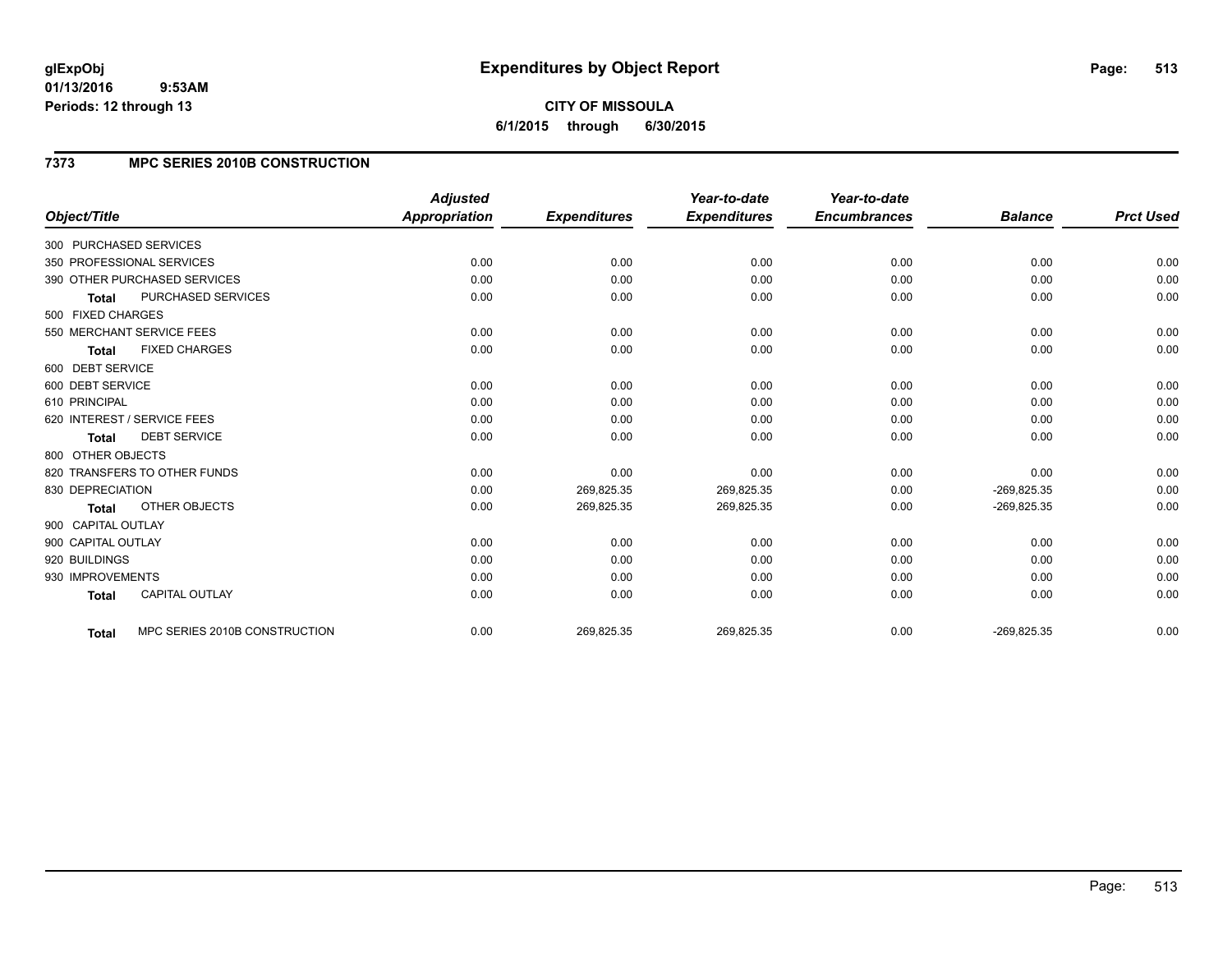### **7374 RESERVE FUND-PARKING BONDS**

| Object/Title              |                       | <b>Adjusted</b><br><b>Appropriation</b> | <b>Expenditures</b> | Year-to-date<br><b>Expenditures</b> | Year-to-date<br><b>Encumbrances</b> | <b>Balance</b> | <b>Prct Used</b> |
|---------------------------|-----------------------|-----------------------------------------|---------------------|-------------------------------------|-------------------------------------|----------------|------------------|
| 500 FIXED CHARGES         |                       |                                         |                     |                                     |                                     |                |                  |
| 550 MERCHANT SERVICE FEES |                       | 0.00                                    | 0.00                | 0.00                                | 0.00                                | 0.00           | 0.00             |
| Total                     | <b>FIXED CHARGES</b>  | 0.00                                    | 0.00                | 0.00                                | 0.00                                | 0.00           | 0.00             |
| 900 CAPITAL OUTLAY        |                       |                                         |                     |                                     |                                     |                |                  |
| 920 BUILDINGS             |                       | 0.00                                    | 0.00                | 0.00                                | 0.00                                | 0.00           | 0.00             |
| 930 IMPROVEMENTS          |                       | 0.00                                    | 0.00                | 0.00                                | 0.00                                | 0.00           | 0.00             |
| <b>Total</b>              | <b>CAPITAL OUTLAY</b> | 0.00                                    | 0.00                | 0.00                                | 0.00                                | 0.00           | 0.00             |
| <b>Total</b>              | PARKING COMMISSION    | 0.00                                    | 0.00                | 0.00                                | 0.00                                | 0.00           | 0.00             |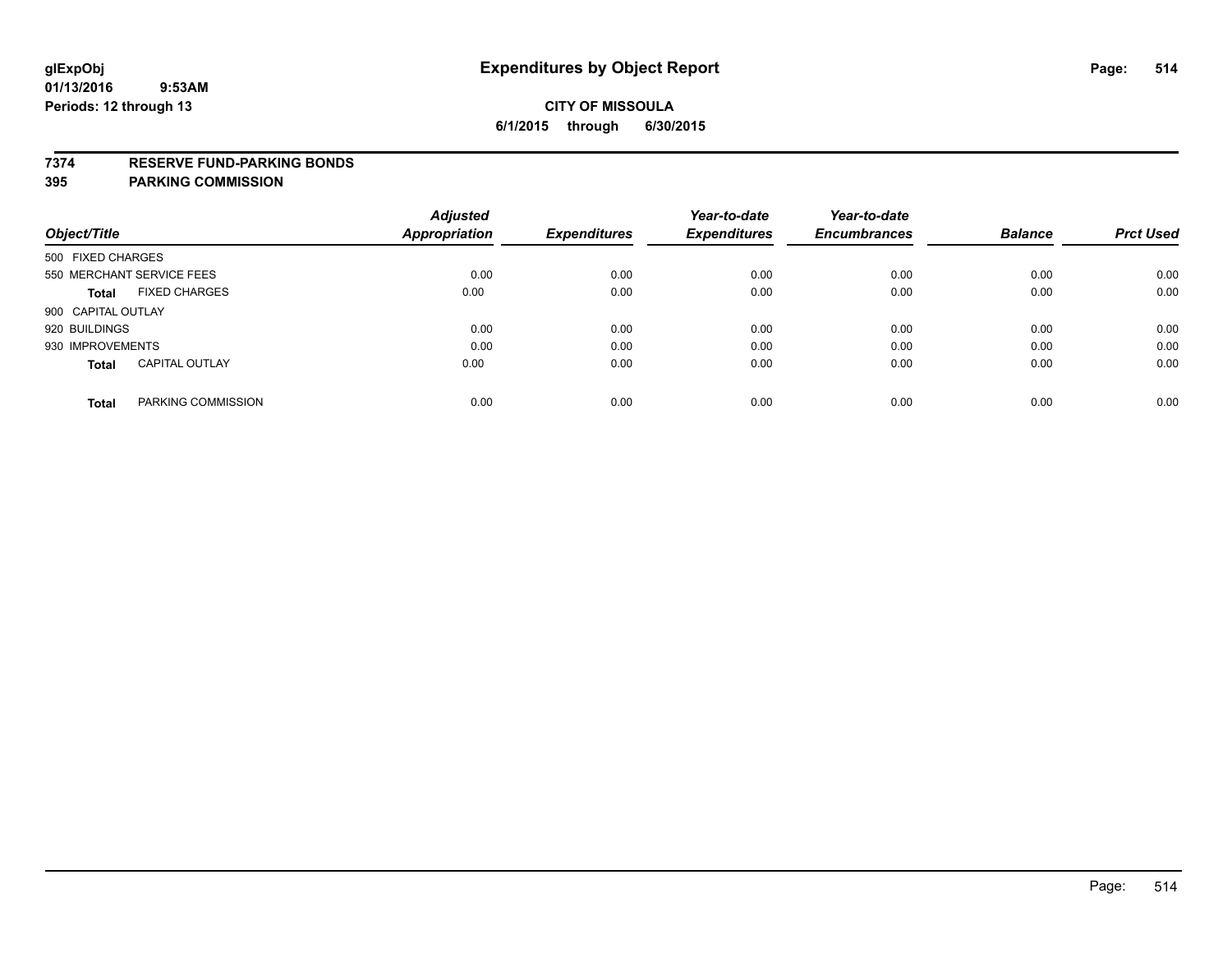# **7374 RESERVE FUND-PARKING BONDS**

| Object/Title              |                                   | <b>Adjusted</b><br>Appropriation | <b>Expenditures</b> | Year-to-date<br><b>Expenditures</b> | Year-to-date<br><b>Encumbrances</b> | <b>Balance</b> | <b>Prct Used</b> |
|---------------------------|-----------------------------------|----------------------------------|---------------------|-------------------------------------|-------------------------------------|----------------|------------------|
| 500 FIXED CHARGES         |                                   |                                  |                     |                                     |                                     |                |                  |
| 550 MERCHANT SERVICE FEES |                                   | 0.00                             | 0.00                | 0.00                                | 0.00                                | 0.00           | 0.00             |
| <b>Total</b>              | <b>FIXED CHARGES</b>              | 0.00                             | 0.00                | 0.00                                | 0.00                                | 0.00           | 0.00             |
| 900 CAPITAL OUTLAY        |                                   |                                  |                     |                                     |                                     |                |                  |
| 920 BUILDINGS             |                                   | 0.00                             | 0.00                | 0.00                                | 0.00                                | 0.00           | 0.00             |
| 930 IMPROVEMENTS          |                                   | 0.00                             | 0.00                | 0.00                                | 0.00                                | 0.00           | 0.00             |
| <b>Total</b>              | <b>CAPITAL OUTLAY</b>             | 0.00                             | 0.00                | 0.00                                | 0.00                                | 0.00           | 0.00             |
| <b>Total</b>              | <b>RESERVE FUND-PARKING BONDS</b> | 0.00                             | 0.00                | 0.00                                | 0.00                                | 0.00           | 0.00             |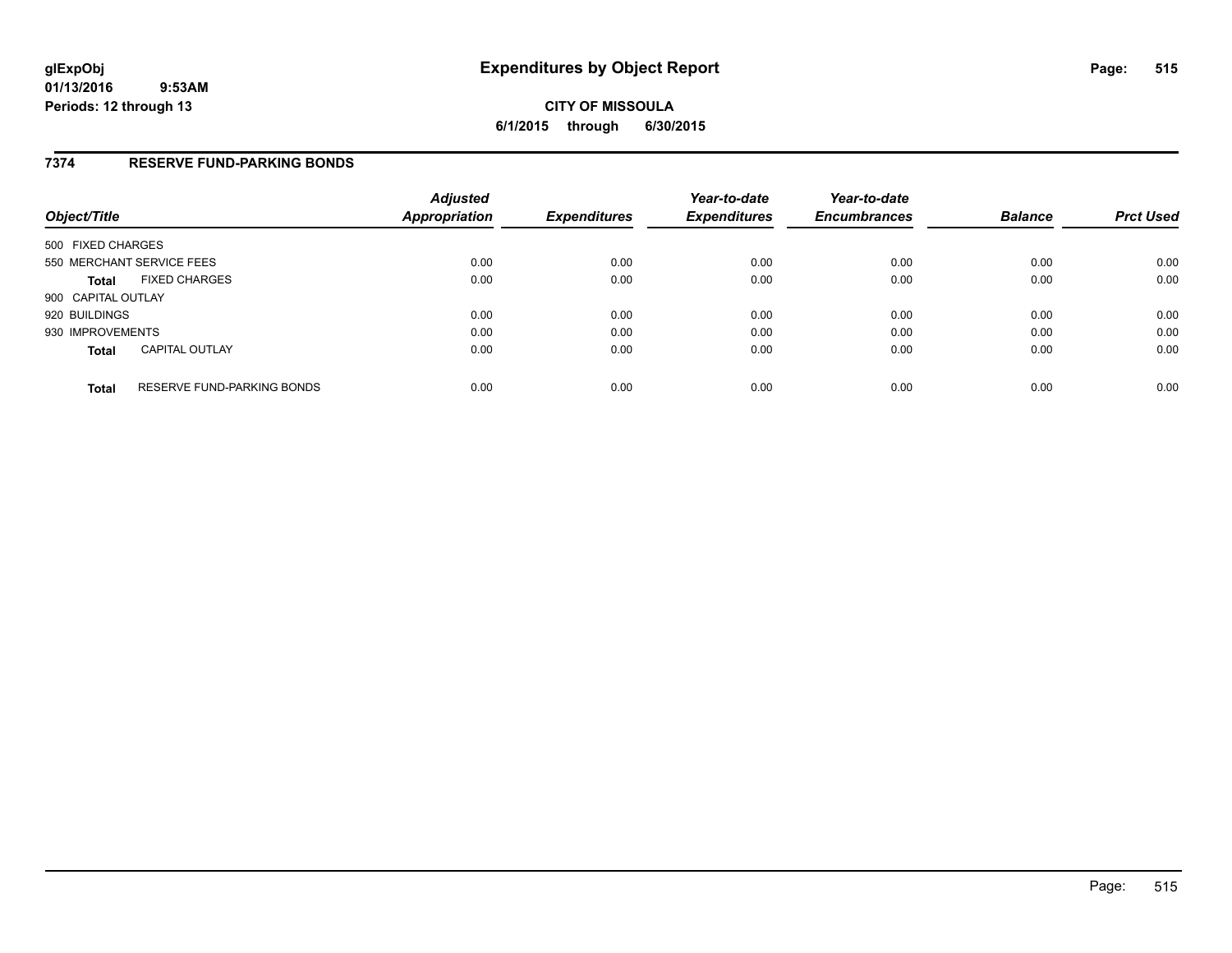#### **7375 PLEDGED TAX INCREMENT-2010B BOND**

| Object/Title      |                              | <b>Adjusted</b><br>Appropriation | <b>Expenditures</b> | Year-to-date<br><b>Expenditures</b> | Year-to-date<br><b>Encumbrances</b> | <b>Balance</b> | <b>Prct Used</b> |
|-------------------|------------------------------|----------------------------------|---------------------|-------------------------------------|-------------------------------------|----------------|------------------|
|                   | 300 PURCHASED SERVICES       |                                  |                     |                                     |                                     |                |                  |
|                   | 390 OTHER PURCHASED SERVICES | 121.431.00                       | 0.00                | 64.826.73                           | 0.00                                | 56.604.27      | 53.39            |
| <b>Total</b>      | <b>PURCHASED SERVICES</b>    | 121.431.00                       | 0.00                | 64,826.73                           | 0.00                                | 56,604.27      | 53.39            |
| 500 FIXED CHARGES |                              |                                  |                     |                                     |                                     |                |                  |
|                   | 550 MERCHANT SERVICE FEES    | 0.00                             | 0.00                | 0.00                                | 0.00                                | 0.00           | 0.00             |
| <b>Total</b>      | <b>FIXED CHARGES</b>         | 0.00                             | 0.00                | 0.00                                | 0.00                                | 0.00           | 0.00             |
| 800 OTHER OBJECTS |                              |                                  |                     |                                     |                                     |                |                  |
|                   | 820 TRANSFERS TO OTHER FUNDS | 146.731.00                       | 0.00                | 0.00                                | 0.00                                | 146.731.00     | 0.00             |
| <b>Total</b>      | OTHER OBJECTS                | 146.731.00                       | 0.00                | 0.00                                | 0.00                                | 146.731.00     | 0.00             |
| <b>Total</b>      | PARKING COMMISSION           | 268.162.00                       | 0.00                | 64,826.73                           | 0.00                                | 203.335.27     | 24.17            |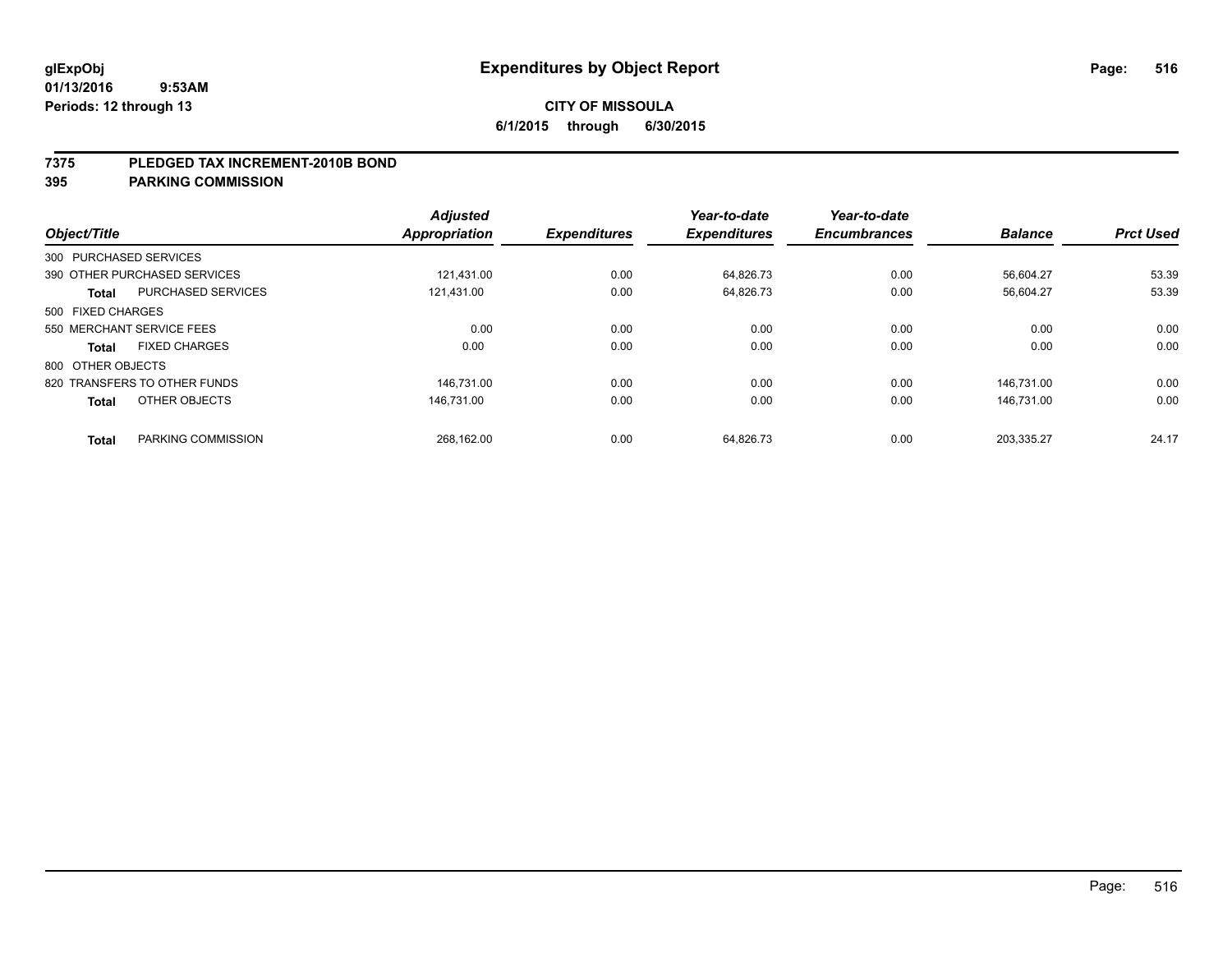**CITY OF MISSOULA 6/1/2015 through 6/30/2015**

# **7375 PLEDGED TAX INCREMENT-2010B BOND**

| Object/Title      |                                  | <b>Adjusted</b><br><b>Appropriation</b> | <b>Expenditures</b> | Year-to-date<br><b>Expenditures</b> | Year-to-date<br><b>Encumbrances</b> | <b>Balance</b> | <b>Prct Used</b> |
|-------------------|----------------------------------|-----------------------------------------|---------------------|-------------------------------------|-------------------------------------|----------------|------------------|
|                   | 300 PURCHASED SERVICES           |                                         |                     |                                     |                                     |                |                  |
|                   | 390 OTHER PURCHASED SERVICES     | 121.431.00                              | 0.00                | 64,826.73                           | 0.00                                | 56.604.27      | 53.39            |
| <b>Total</b>      | <b>PURCHASED SERVICES</b>        | 121,431.00                              | 0.00                | 64,826.73                           | 0.00                                | 56,604.27      | 53.39            |
| 500 FIXED CHARGES |                                  |                                         |                     |                                     |                                     |                |                  |
|                   | 550 MERCHANT SERVICE FEES        | 0.00                                    | 0.00                | 0.00                                | 0.00                                | 0.00           | 0.00             |
| <b>Total</b>      | <b>FIXED CHARGES</b>             | 0.00                                    | 0.00                | 0.00                                | 0.00                                | 0.00           | 0.00             |
| 800 OTHER OBJECTS |                                  |                                         |                     |                                     |                                     |                |                  |
|                   | 820 TRANSFERS TO OTHER FUNDS     | 146.731.00                              | 0.00                | 0.00                                | 0.00                                | 146.731.00     | 0.00             |
| <b>Total</b>      | OTHER OBJECTS                    | 146.731.00                              | 0.00                | 0.00                                | 0.00                                | 146.731.00     | 0.00             |
| <b>Total</b>      | PLEDGED TAX INCREMENT-2010B BOND | 268.162.00                              | 0.00                | 64.826.73                           | 0.00                                | 203.335.27     | 24.17            |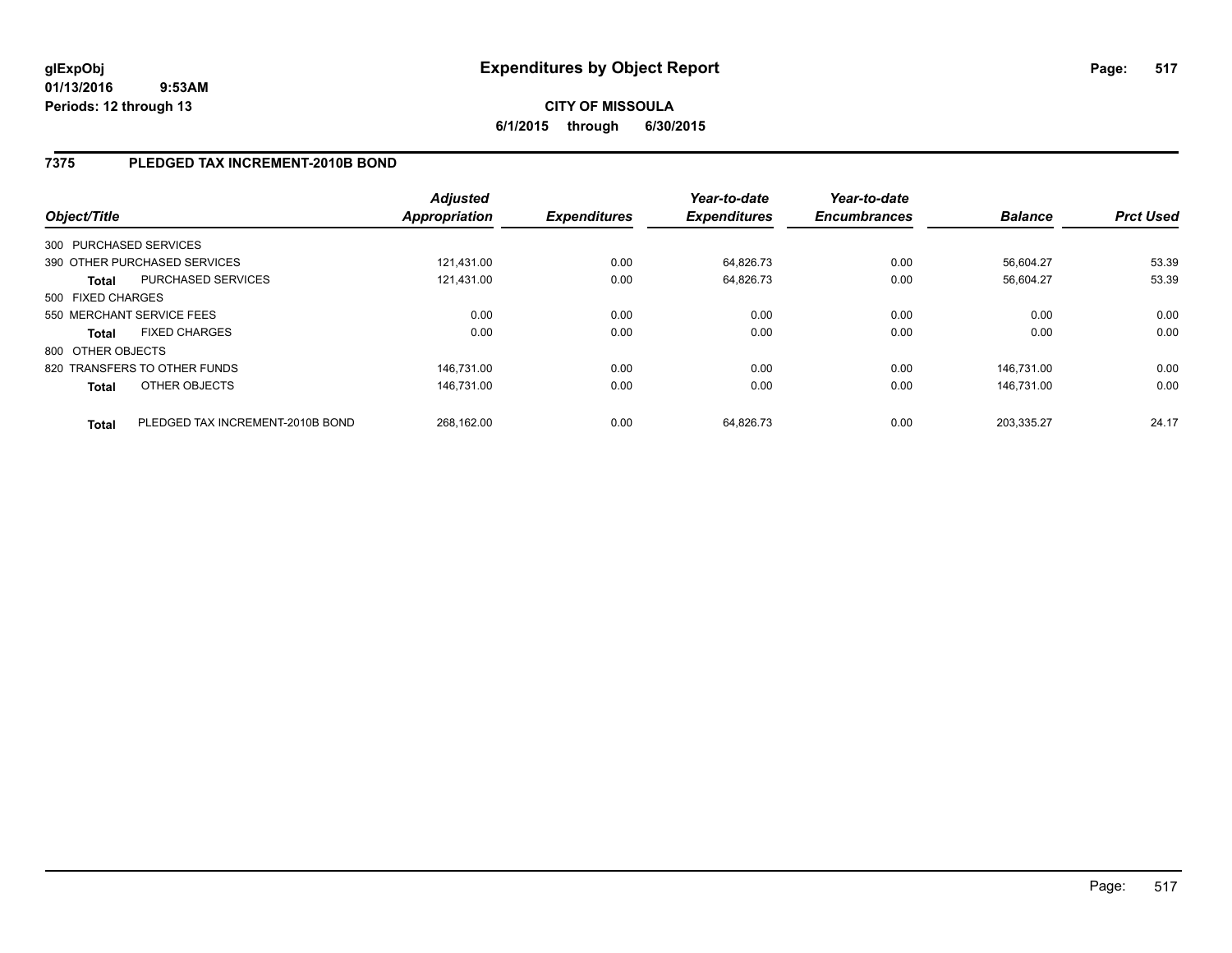#### **7376 MPC 2010A BONDS DEBT INTEREST**

|                                      | <b>Adjusted</b> |                     | Year-to-date        | Year-to-date        |                |                  |
|--------------------------------------|-----------------|---------------------|---------------------|---------------------|----------------|------------------|
| Object/Title                         | Appropriation   | <b>Expenditures</b> | <b>Expenditures</b> | <b>Encumbrances</b> | <b>Balance</b> | <b>Prct Used</b> |
| 500 FIXED CHARGES                    |                 |                     |                     |                     |                |                  |
| 550 MERCHANT SERVICE FEES            | 0.00            | 0.00                | 0.00                | 0.00                | 0.00           | 0.00             |
| <b>FIXED CHARGES</b><br><b>Total</b> | 0.00            | 0.00                | 0.00                | 0.00                | 0.00           | 0.00             |
| 600 DEBT SERVICE                     |                 |                     |                     |                     |                |                  |
| 620 INTEREST / SERVICE FEES          | 0.00            | $-350.00$           | 0.00                | 0.00                | 0.00           | 0.00             |
| <b>DEBT SERVICE</b><br><b>Total</b>  | 0.00            | $-350.00$           | 0.00                | 0.00                | 0.00           | 0.00             |
| 800 OTHER OBJECTS                    |                 |                     |                     |                     |                |                  |
| 820 TRANSFERS TO OTHER FUNDS         | 0.00            | 0.00                | 0.00                | 0.00                | 0.00           | 0.00             |
| OTHER OBJECTS<br><b>Total</b>        | 0.00            | 0.00                | 0.00                | 0.00                | 0.00           | 0.00             |
|                                      |                 |                     |                     |                     |                |                  |
| PARKING COMMISSION<br><b>Total</b>   | 0.00            | $-350.00$           | 0.00                | 0.00                | 0.00           | 0.00             |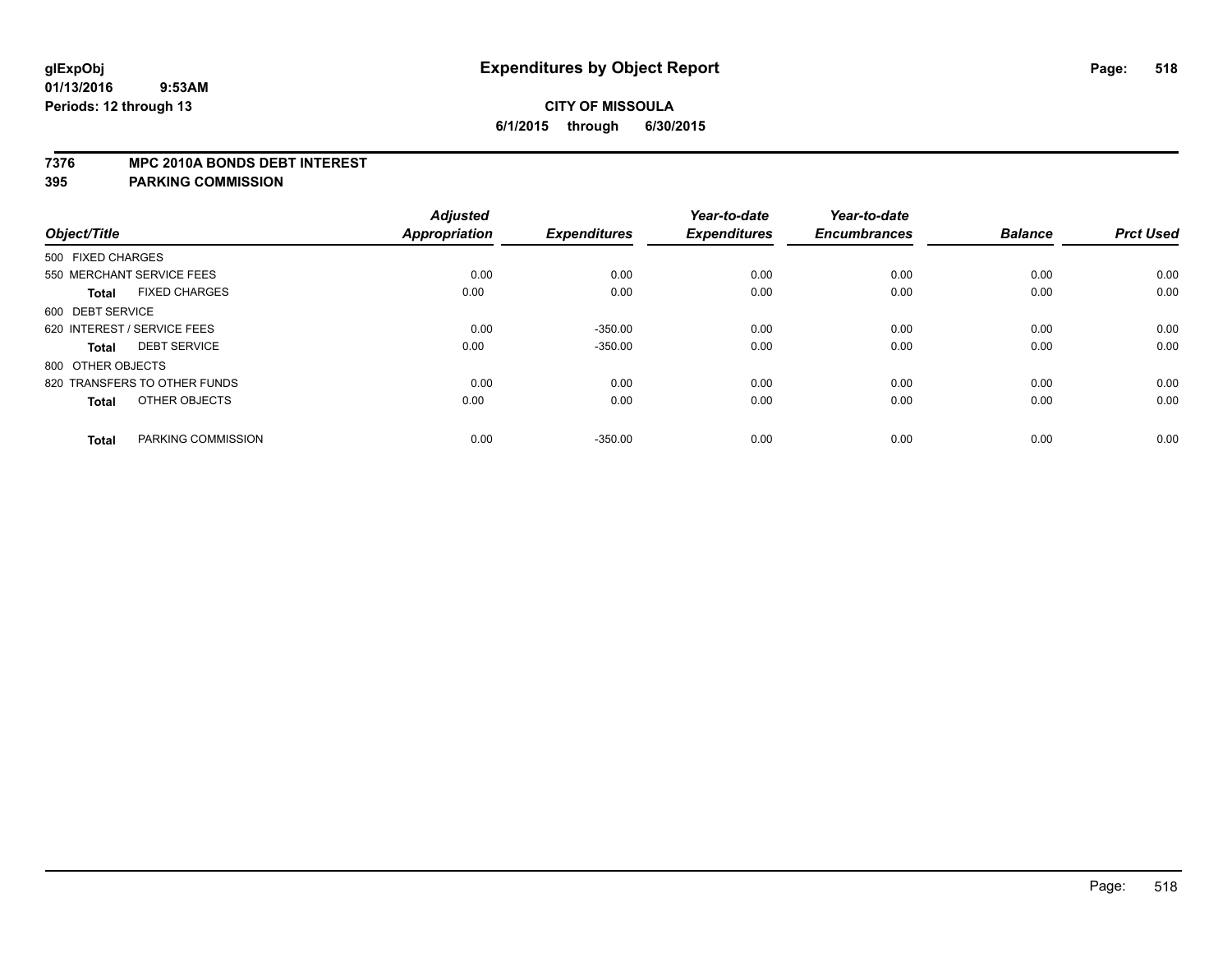# **CITY OF MISSOULA 6/1/2015 through 6/30/2015**

# **7376 MPC 2010A BONDS DEBT INTEREST**

| Object/Title      |                               | <b>Adjusted</b><br>Appropriation | <b>Expenditures</b> | Year-to-date<br><b>Expenditures</b> | Year-to-date<br><b>Encumbrances</b> | <b>Balance</b> | <b>Prct Used</b> |
|-------------------|-------------------------------|----------------------------------|---------------------|-------------------------------------|-------------------------------------|----------------|------------------|
| 500 FIXED CHARGES |                               |                                  |                     |                                     |                                     |                |                  |
|                   | 550 MERCHANT SERVICE FEES     | 0.00                             | 0.00                | 0.00                                | 0.00                                | 0.00           | 0.00             |
| <b>Total</b>      | <b>FIXED CHARGES</b>          | 0.00                             | 0.00                | 0.00                                | 0.00                                | 0.00           | 0.00             |
| 600 DEBT SERVICE  |                               |                                  |                     |                                     |                                     |                |                  |
|                   | 620 INTEREST / SERVICE FEES   | 0.00                             | $-350.00$           | 0.00                                | 0.00                                | 0.00           | 0.00             |
| <b>Total</b>      | <b>DEBT SERVICE</b>           | 0.00                             | $-350.00$           | 0.00                                | 0.00                                | 0.00           | 0.00             |
| 800 OTHER OBJECTS |                               |                                  |                     |                                     |                                     |                |                  |
|                   | 820 TRANSFERS TO OTHER FUNDS  | 0.00                             | 0.00                | 0.00                                | 0.00                                | 0.00           | 0.00             |
| <b>Total</b>      | OTHER OBJECTS                 | 0.00                             | 0.00                | 0.00                                | 0.00                                | 0.00           | 0.00             |
| <b>Total</b>      | MPC 2010A BONDS DEBT INTEREST | 0.00                             | $-350.00$           | 0.00                                | 0.00                                | 0.00           | 0.00             |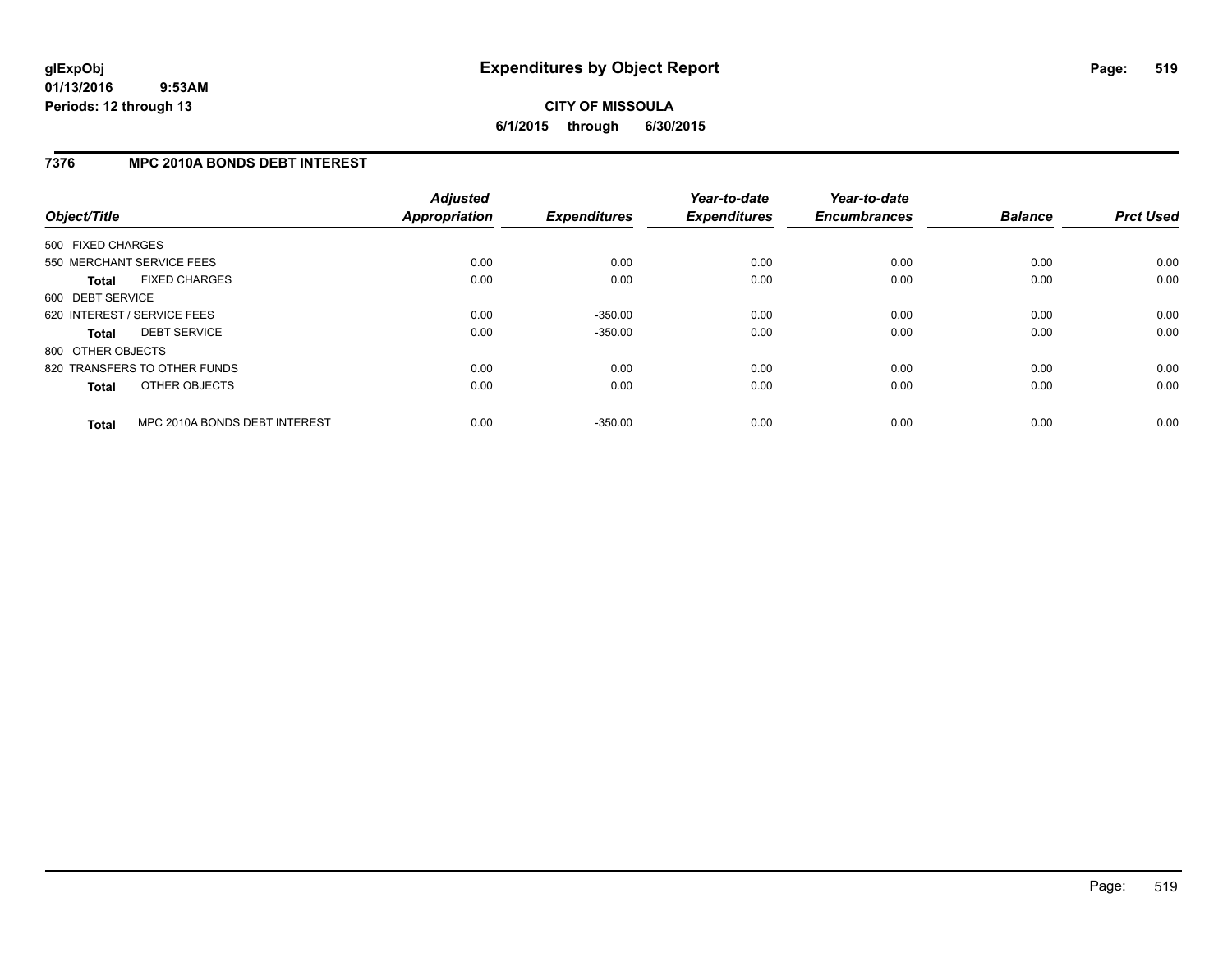#### **7377 MPC 2010A BONDS SINKING FUND**

| Object/Title                         | <b>Adjusted</b><br><b>Appropriation</b> | <b>Expenditures</b> | Year-to-date<br><b>Expenditures</b> | Year-to-date<br><b>Encumbrances</b> | <b>Balance</b> | <b>Prct Used</b> |
|--------------------------------------|-----------------------------------------|---------------------|-------------------------------------|-------------------------------------|----------------|------------------|
| 500 FIXED CHARGES                    |                                         |                     |                                     |                                     |                |                  |
| 550 MERCHANT SERVICE FEES            | 0.00                                    | 0.00                | 0.00                                | 0.00                                | 0.00           | 0.00             |
| <b>FIXED CHARGES</b><br><b>Total</b> | 0.00                                    | 0.00                | 0.00                                | 0.00                                | 0.00           | 0.00             |
| 600 DEBT SERVICE                     |                                         |                     |                                     |                                     |                |                  |
| 610 PRINCIPAL                        | 0.00                                    | 0.00                | 0.00                                | 0.00                                | 0.00           | 0.00             |
| 620 INTEREST / SERVICE FEES          | 0.00                                    | 0.00                | 0.00                                | 0.00                                | 0.00           | 0.00             |
| <b>DEBT SERVICE</b><br><b>Total</b>  | 0.00                                    | 0.00                | 0.00                                | 0.00                                | 0.00           | 0.00             |
| 800 OTHER OBJECTS                    |                                         |                     |                                     |                                     |                |                  |
| 820 TRANSFERS TO OTHER FUNDS         | 0.00                                    | 0.00                | 0.00                                | 0.00                                | 0.00           | 0.00             |
| OTHER OBJECTS<br><b>Total</b>        | 0.00                                    | 0.00                | 0.00                                | 0.00                                | 0.00           | 0.00             |
|                                      |                                         |                     |                                     |                                     |                |                  |
| PARKING COMMISSION<br><b>Total</b>   | 0.00                                    | 0.00                | 0.00                                | 0.00                                | 0.00           | 0.00             |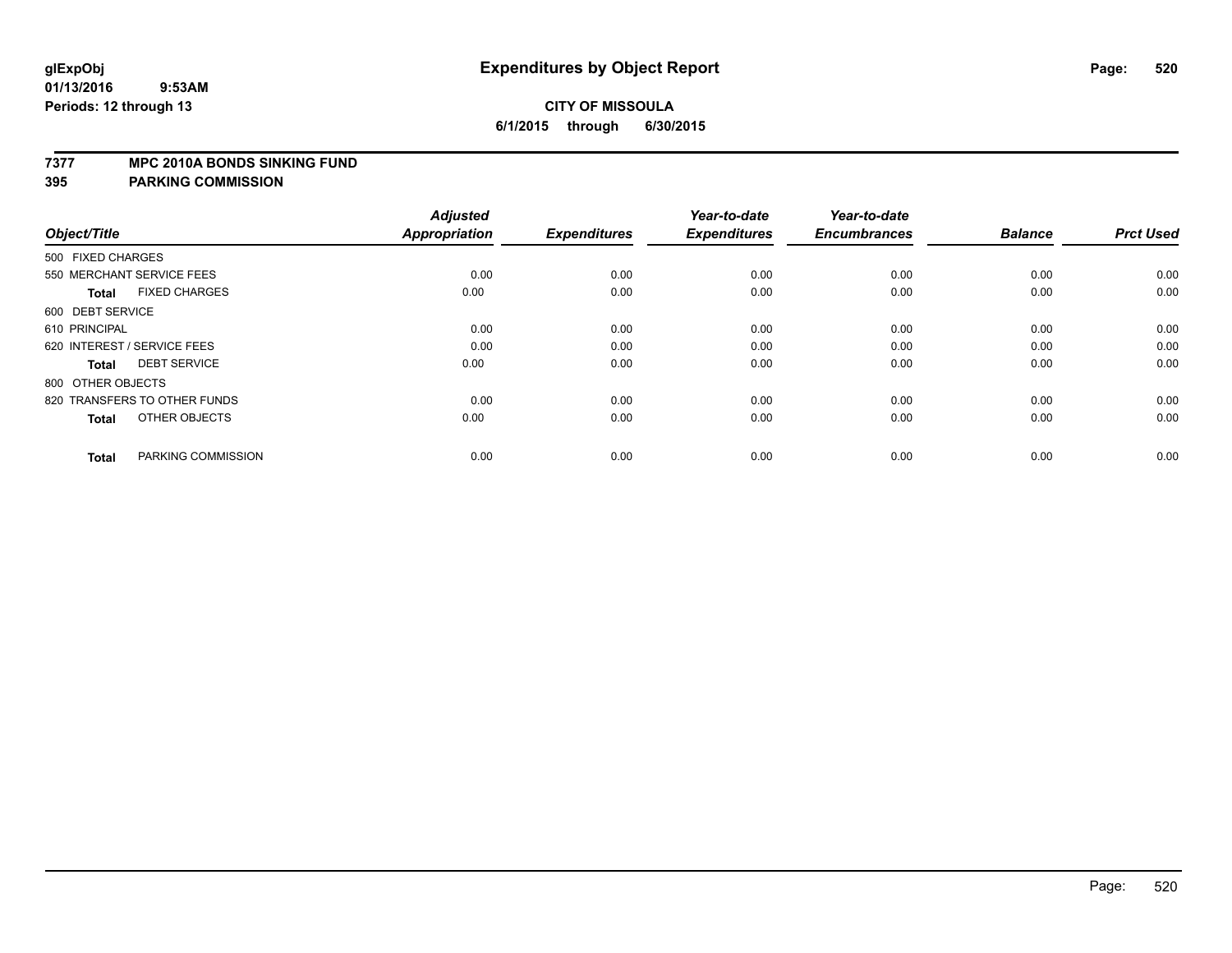# **CITY OF MISSOULA 6/1/2015 through 6/30/2015**

# **7377 MPC 2010A BONDS SINKING FUND**

| Object/Title      |                              | <b>Adjusted</b><br><b>Appropriation</b> | <b>Expenditures</b> | Year-to-date<br><b>Expenditures</b> | Year-to-date<br><b>Encumbrances</b> | <b>Balance</b> | <b>Prct Used</b> |
|-------------------|------------------------------|-----------------------------------------|---------------------|-------------------------------------|-------------------------------------|----------------|------------------|
| 500 FIXED CHARGES |                              |                                         |                     |                                     |                                     |                |                  |
|                   | 550 MERCHANT SERVICE FEES    | 0.00                                    | 0.00                | 0.00                                | 0.00                                | 0.00           | 0.00             |
| <b>Total</b>      | <b>FIXED CHARGES</b>         | 0.00                                    | 0.00                | 0.00                                | 0.00                                | 0.00           | 0.00             |
| 600 DEBT SERVICE  |                              |                                         |                     |                                     |                                     |                |                  |
| 610 PRINCIPAL     |                              | 0.00                                    | 0.00                | 0.00                                | 0.00                                | 0.00           | 0.00             |
|                   | 620 INTEREST / SERVICE FEES  | 0.00                                    | 0.00                | 0.00                                | 0.00                                | 0.00           | 0.00             |
| Total             | <b>DEBT SERVICE</b>          | 0.00                                    | 0.00                | 0.00                                | 0.00                                | 0.00           | 0.00             |
| 800 OTHER OBJECTS |                              |                                         |                     |                                     |                                     |                |                  |
|                   | 820 TRANSFERS TO OTHER FUNDS | 0.00                                    | 0.00                | 0.00                                | 0.00                                | 0.00           | 0.00             |
| <b>Total</b>      | OTHER OBJECTS                | 0.00                                    | 0.00                | 0.00                                | 0.00                                | 0.00           | 0.00             |
| <b>Total</b>      | MPC 2010A BONDS SINKING FUND | 0.00                                    | 0.00                | 0.00                                | 0.00                                | 0.00           | 0.00             |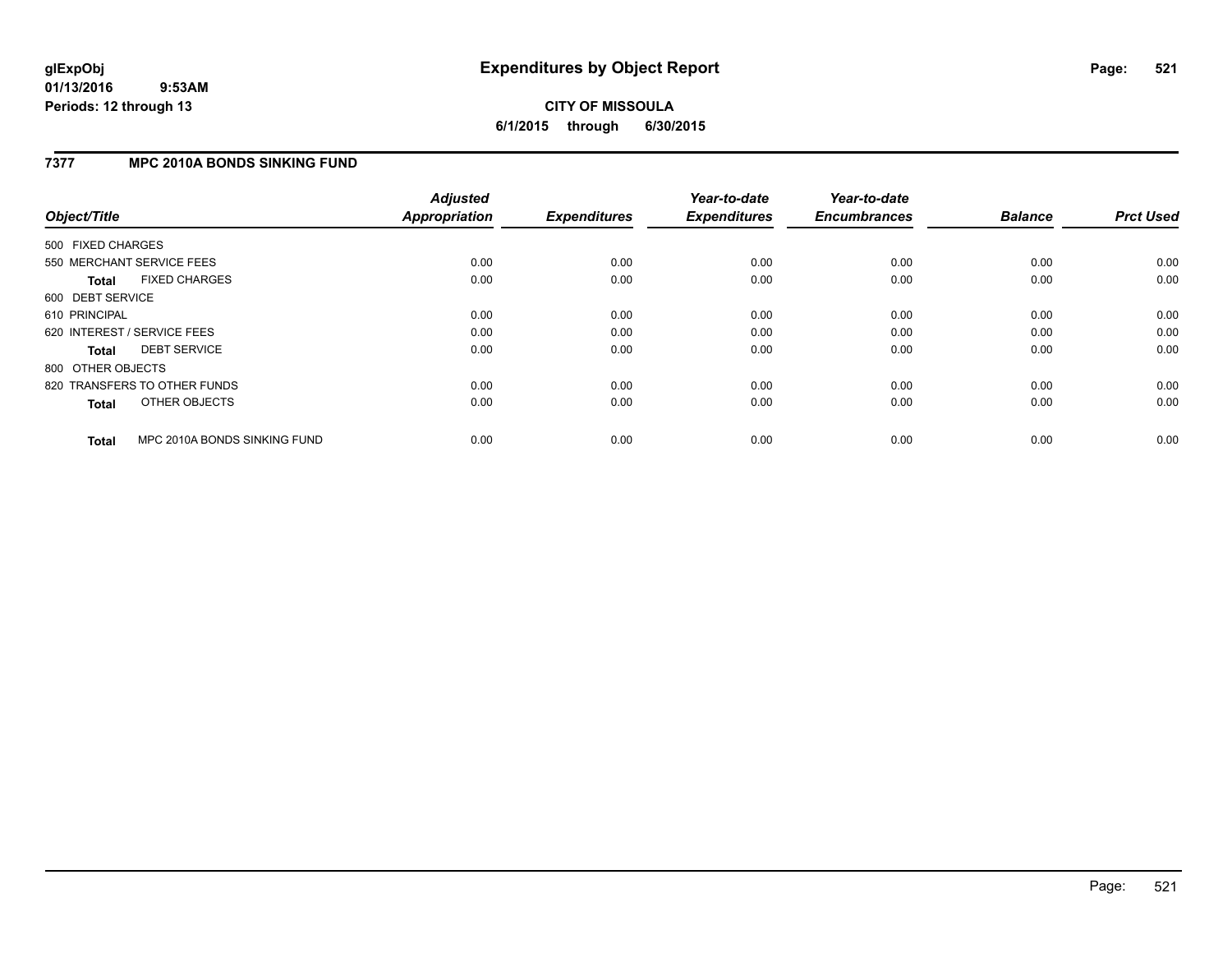**7378 MPC 2010A BOND RESERVE**

|                              |                       | <b>Adjusted</b> |                     | Year-to-date        | Year-to-date        |                |                  |
|------------------------------|-----------------------|-----------------|---------------------|---------------------|---------------------|----------------|------------------|
| Object/Title                 |                       | Appropriation   | <b>Expenditures</b> | <b>Expenditures</b> | <b>Encumbrances</b> | <b>Balance</b> | <b>Prct Used</b> |
| 500 FIXED CHARGES            |                       |                 |                     |                     |                     |                |                  |
| 550 MERCHANT SERVICE FEES    |                       | 0.00            | 0.00                | 0.00                | 0.00                | 0.00           | 0.00             |
| <b>Total</b>                 | <b>FIXED CHARGES</b>  | 0.00            | 0.00                | 0.00                | 0.00                | 0.00           | 0.00             |
| 800 OTHER OBJECTS            |                       |                 |                     |                     |                     |                |                  |
| 820 TRANSFERS TO OTHER FUNDS |                       | 0.00            | 0.00                | 0.00                | 0.00                | 0.00           | 0.00             |
| <b>Total</b>                 | OTHER OBJECTS         | 0.00            | 0.00                | 0.00                | 0.00                | 0.00           | 0.00             |
| 900 CAPITAL OUTLAY           |                       |                 |                     |                     |                     |                |                  |
| 930 IMPROVEMENTS             |                       | 0.00            | 0.00                | 0.00                | 0.00                | 0.00           | 0.00             |
| <b>Total</b>                 | <b>CAPITAL OUTLAY</b> | 0.00            | 0.00                | 0.00                | 0.00                | 0.00           | 0.00             |
| <b>Total</b>                 | PARKING COMMISSION    | 0.00            | 0.00                | 0.00                | 0.00                | 0.00           | 0.00             |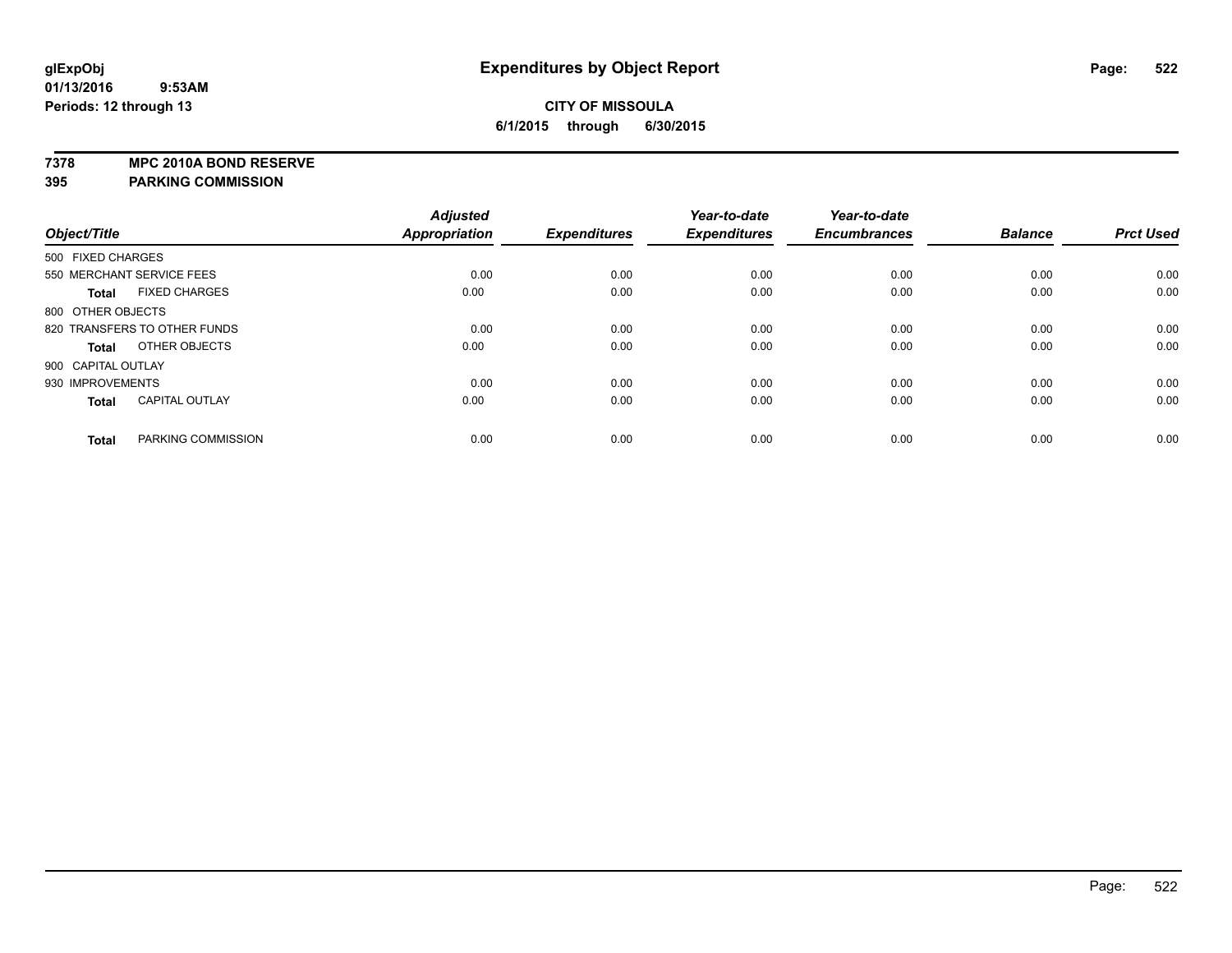# **7378 MPC 2010A BOND RESERVE**

| Object/Title       |                              | <b>Adjusted</b><br><b>Appropriation</b> | <b>Expenditures</b> | Year-to-date<br><b>Expenditures</b> | Year-to-date<br><b>Encumbrances</b> | <b>Balance</b> | <b>Prct Used</b> |
|--------------------|------------------------------|-----------------------------------------|---------------------|-------------------------------------|-------------------------------------|----------------|------------------|
| 500 FIXED CHARGES  |                              |                                         |                     |                                     |                                     |                |                  |
|                    | 550 MERCHANT SERVICE FEES    | 0.00                                    | 0.00                | 0.00                                | 0.00                                | 0.00           | 0.00             |
| <b>Total</b>       | <b>FIXED CHARGES</b>         | 0.00                                    | 0.00                | 0.00                                | 0.00                                | 0.00           | 0.00             |
| 800 OTHER OBJECTS  |                              |                                         |                     |                                     |                                     |                |                  |
|                    | 820 TRANSFERS TO OTHER FUNDS | 0.00                                    | 0.00                | 0.00                                | 0.00                                | 0.00           | 0.00             |
| <b>Total</b>       | OTHER OBJECTS                | 0.00                                    | 0.00                | 0.00                                | 0.00                                | 0.00           | 0.00             |
| 900 CAPITAL OUTLAY |                              |                                         |                     |                                     |                                     |                |                  |
| 930 IMPROVEMENTS   |                              | 0.00                                    | 0.00                | 0.00                                | 0.00                                | 0.00           | 0.00             |
| Total              | <b>CAPITAL OUTLAY</b>        | 0.00                                    | 0.00                | 0.00                                | 0.00                                | 0.00           | 0.00             |
| <b>Total</b>       | MPC 2010A BOND RESERVE       | 0.00                                    | 0.00                | 0.00                                | 0.00                                | 0.00           | 0.00             |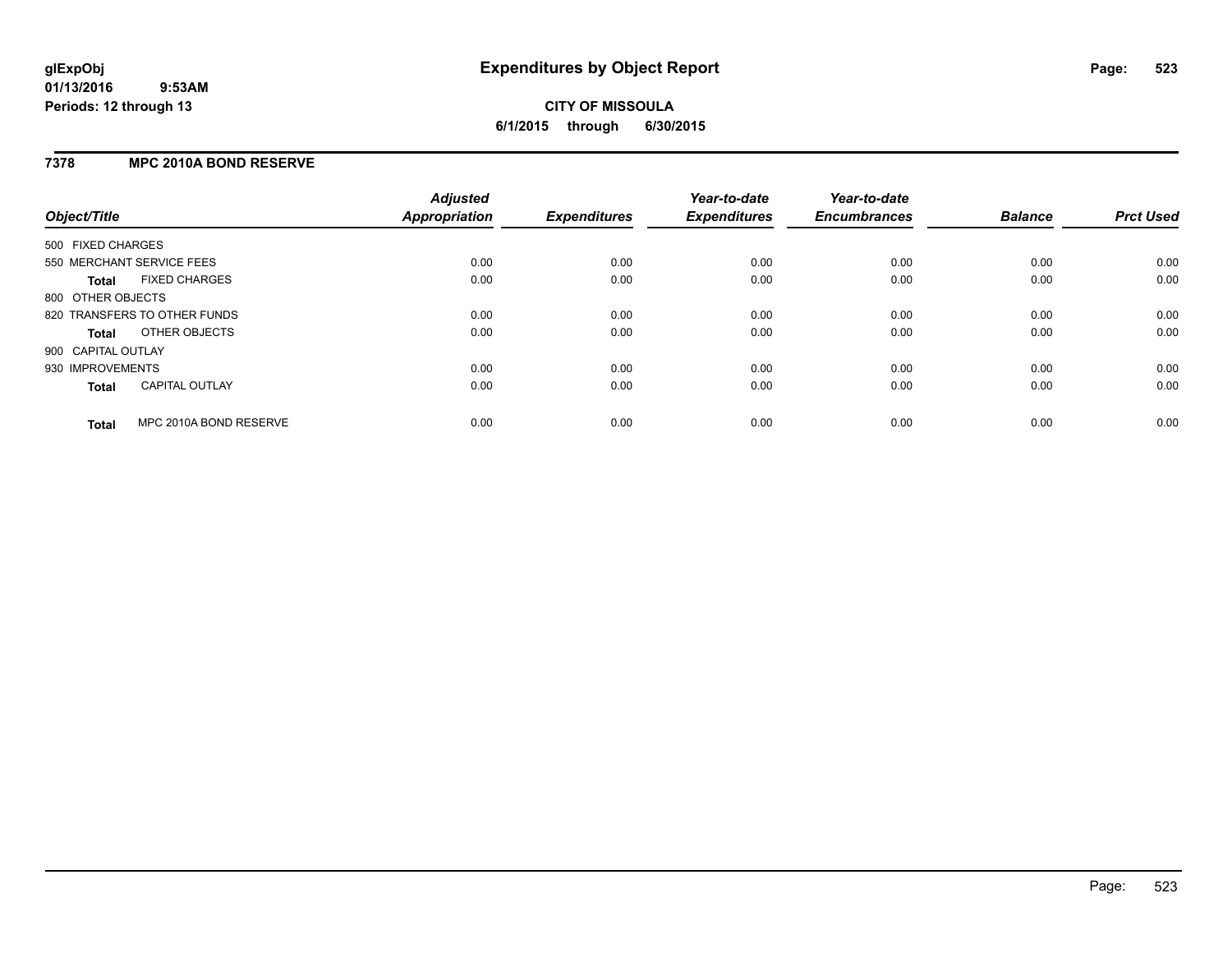#### **7379 MPC 2010A BOND CONSTRUCTION**

|                    |                              | <b>Adjusted</b>      |                     | Year-to-date        | Year-to-date        |                |                  |
|--------------------|------------------------------|----------------------|---------------------|---------------------|---------------------|----------------|------------------|
| Object/Title       |                              | <b>Appropriation</b> | <b>Expenditures</b> | <b>Expenditures</b> | <b>Encumbrances</b> | <b>Balance</b> | <b>Prct Used</b> |
| 500 FIXED CHARGES  |                              |                      |                     |                     |                     |                |                  |
|                    | 550 MERCHANT SERVICE FEES    | 0.00                 | 0.00                | 0.00                | 0.00                | 0.00           | 0.00             |
| <b>Total</b>       | <b>FIXED CHARGES</b>         | 0.00                 | 0.00                | 0.00                | 0.00                | 0.00           | 0.00             |
| 600 DEBT SERVICE   |                              |                      |                     |                     |                     |                |                  |
| 610 PRINCIPAL      |                              | 0.00                 | 0.00                | 0.00                | 0.00                | 0.00           | 0.00             |
|                    | 620 INTEREST / SERVICE FEES  | 0.00                 | 0.00                | 0.00                | 0.00                | 0.00           | 0.00             |
| <b>Total</b>       | <b>DEBT SERVICE</b>          | 0.00                 | 0.00                | 0.00                | 0.00                | 0.00           | 0.00             |
| 800 OTHER OBJECTS  |                              |                      |                     |                     |                     |                |                  |
|                    | 820 TRANSFERS TO OTHER FUNDS | 0.00                 | 0.00                | 0.00                | 0.00                | 0.00           | 0.00             |
| <b>Total</b>       | OTHER OBJECTS                | 0.00                 | 0.00                | 0.00                | 0.00                | 0.00           | 0.00             |
| 900 CAPITAL OUTLAY |                              |                      |                     |                     |                     |                |                  |
| 930 IMPROVEMENTS   |                              | 0.00                 | 0.00                | 0.00                | 0.00                | 0.00           | 0.00             |
| Total              | <b>CAPITAL OUTLAY</b>        | 0.00                 | 0.00                | 0.00                | 0.00                | 0.00           | 0.00             |
| <b>Total</b>       | PARKING COMMISSION           | 0.00                 | 0.00                | 0.00                | 0.00                | 0.00           | 0.00             |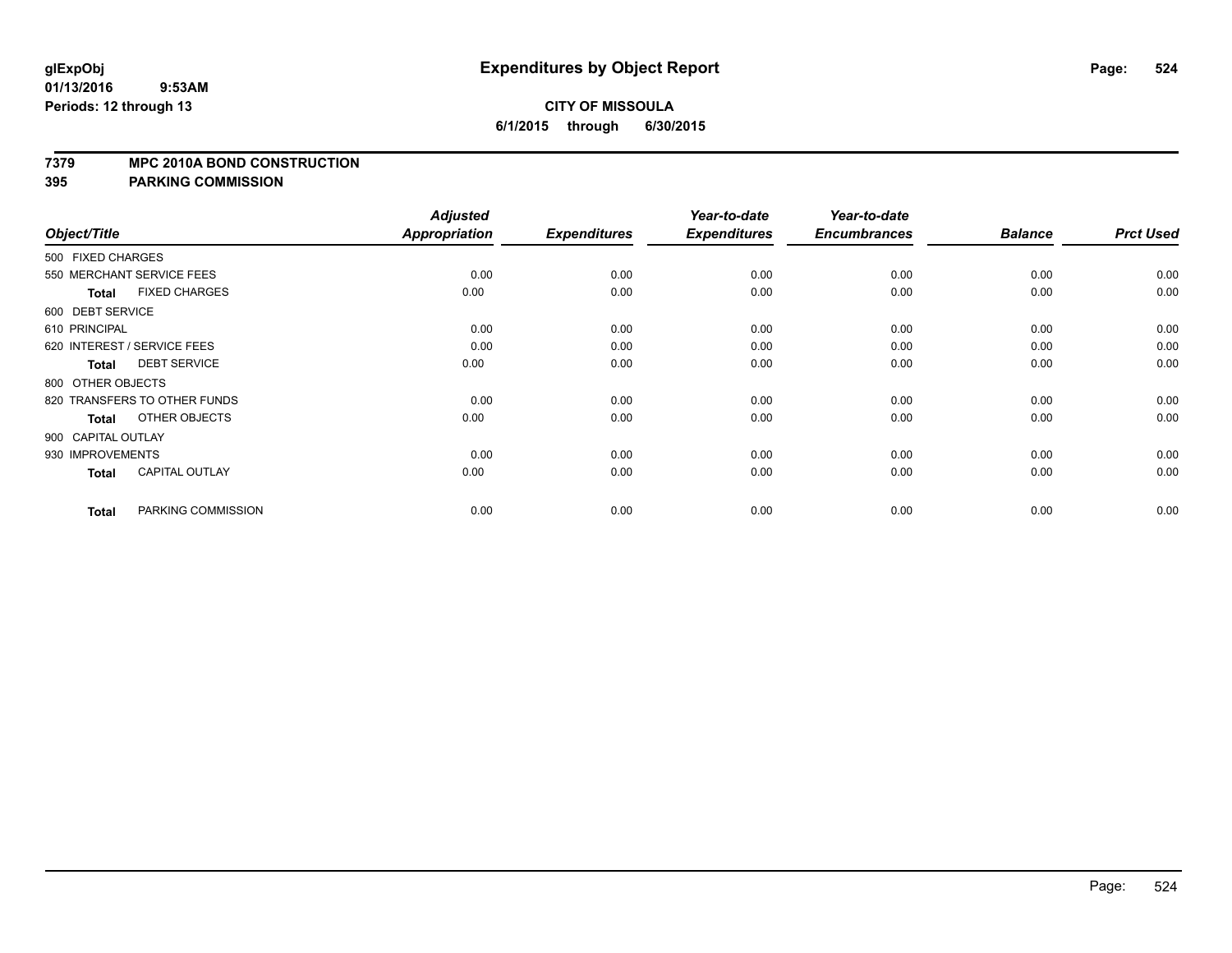# **CITY OF MISSOULA 6/1/2015 through 6/30/2015**

# **7379 MPC 2010A BOND CONSTRUCTION**

| Object/Title       |                              | <b>Adjusted</b><br>Appropriation | <b>Expenditures</b> | Year-to-date<br><b>Expenditures</b> | Year-to-date<br><b>Encumbrances</b> | <b>Balance</b> | <b>Prct Used</b> |
|--------------------|------------------------------|----------------------------------|---------------------|-------------------------------------|-------------------------------------|----------------|------------------|
| 500 FIXED CHARGES  |                              |                                  |                     |                                     |                                     |                |                  |
|                    | 550 MERCHANT SERVICE FEES    | 0.00                             | 0.00                | 0.00                                | 0.00                                | 0.00           | 0.00             |
| <b>Total</b>       | <b>FIXED CHARGES</b>         | 0.00                             | 0.00                | 0.00                                | 0.00                                | 0.00           | 0.00             |
| 600 DEBT SERVICE   |                              |                                  |                     |                                     |                                     |                |                  |
| 610 PRINCIPAL      |                              | 0.00                             | 0.00                | 0.00                                | 0.00                                | 0.00           | 0.00             |
|                    | 620 INTEREST / SERVICE FEES  | 0.00                             | 0.00                | 0.00                                | 0.00                                | 0.00           | 0.00             |
| <b>Total</b>       | <b>DEBT SERVICE</b>          | 0.00                             | 0.00                | 0.00                                | 0.00                                | 0.00           | 0.00             |
| 800 OTHER OBJECTS  |                              |                                  |                     |                                     |                                     |                |                  |
|                    | 820 TRANSFERS TO OTHER FUNDS | 0.00                             | 0.00                | 0.00                                | 0.00                                | 0.00           | 0.00             |
| <b>Total</b>       | OTHER OBJECTS                | 0.00                             | 0.00                | 0.00                                | 0.00                                | 0.00           | 0.00             |
| 900 CAPITAL OUTLAY |                              |                                  |                     |                                     |                                     |                |                  |
| 930 IMPROVEMENTS   |                              | 0.00                             | 0.00                | 0.00                                | 0.00                                | 0.00           | 0.00             |
| Total              | <b>CAPITAL OUTLAY</b>        | 0.00                             | 0.00                | 0.00                                | 0.00                                | 0.00           | 0.00             |
| <b>Total</b>       | MPC 2010A BOND CONSTRUCTION  | 0.00                             | 0.00                | 0.00                                | 0.00                                | 0.00           | 0.00             |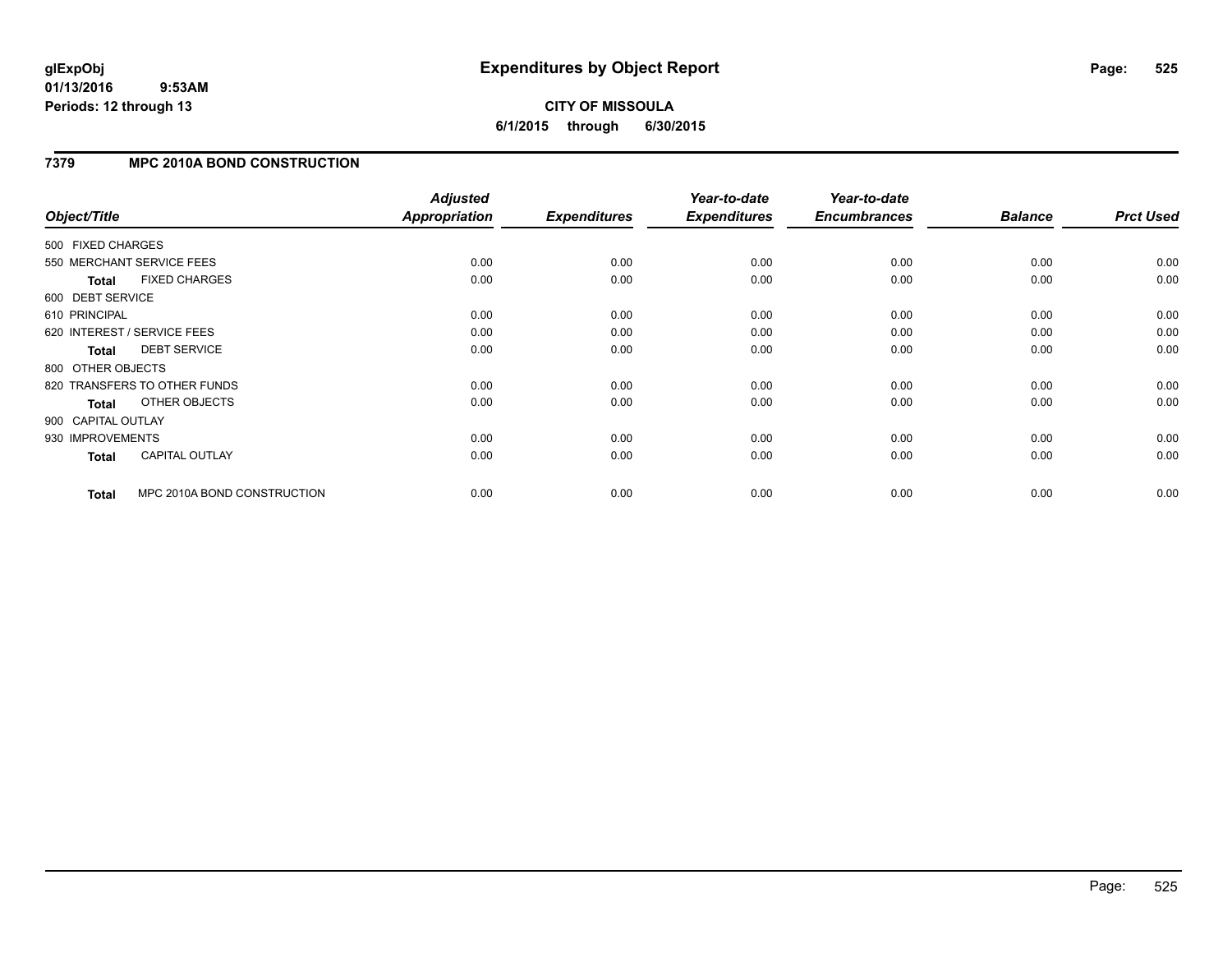#### **7380 BUSINESS IMPROVEMENT DISTRICT**

#### **375 BUSINESS IMPROVEMENT DISTRICT**

| Object/Title      |              |                                      | <b>Adjusted</b><br><b>Appropriation</b> | <b>Expenditures</b> | Year-to-date<br><b>Expenditures</b> | Year-to-date<br><b>Encumbrances</b> | <b>Balance</b> | <b>Prct Used</b> |
|-------------------|--------------|--------------------------------------|-----------------------------------------|---------------------|-------------------------------------|-------------------------------------|----------------|------------------|
|                   |              | 300 PURCHASED SERVICES               |                                         |                     |                                     |                                     |                |                  |
|                   |              | 350 PROFESSIONAL SERVICES            | 416.004.00                              | 0.00                | 300.000.00                          | 0.00                                | 116.004.00     | 72.11            |
|                   | <b>Total</b> | <b>PURCHASED SERVICES</b>            | 416.004.00                              | 0.00                | 300,000.00                          | 0.00                                | 116.004.00     | 72.11            |
| 500 FIXED CHARGES |              |                                      |                                         |                     |                                     |                                     |                |                  |
|                   |              | 550 MERCHANT SERVICE FEES            | 0.00                                    | 0.00                | 0.00                                | 0.00                                | 0.00           | 0.00             |
|                   | <b>Total</b> | <b>FIXED CHARGES</b>                 | 0.00                                    | 0.00                | 0.00                                | 0.00                                | 0.00           | 0.00             |
| 800 OTHER OBJECTS |              |                                      |                                         |                     |                                     |                                     |                |                  |
| 845 CONTINGENCY   |              |                                      | 5,000.00                                | 0.00                | 0.00                                | 0.00                                | 5,000.00       | 0.00             |
|                   | <b>Total</b> | OTHER OBJECTS                        | 5,000.00                                | 0.00                | 0.00                                | 0.00                                | 5,000.00       | 0.00             |
|                   | <b>Total</b> | <b>BUSINESS IMPROVEMENT DISTRICT</b> | 421,004.00                              | 0.00                | 300,000.00                          | 0.00                                | 121.004.00     | 71.26            |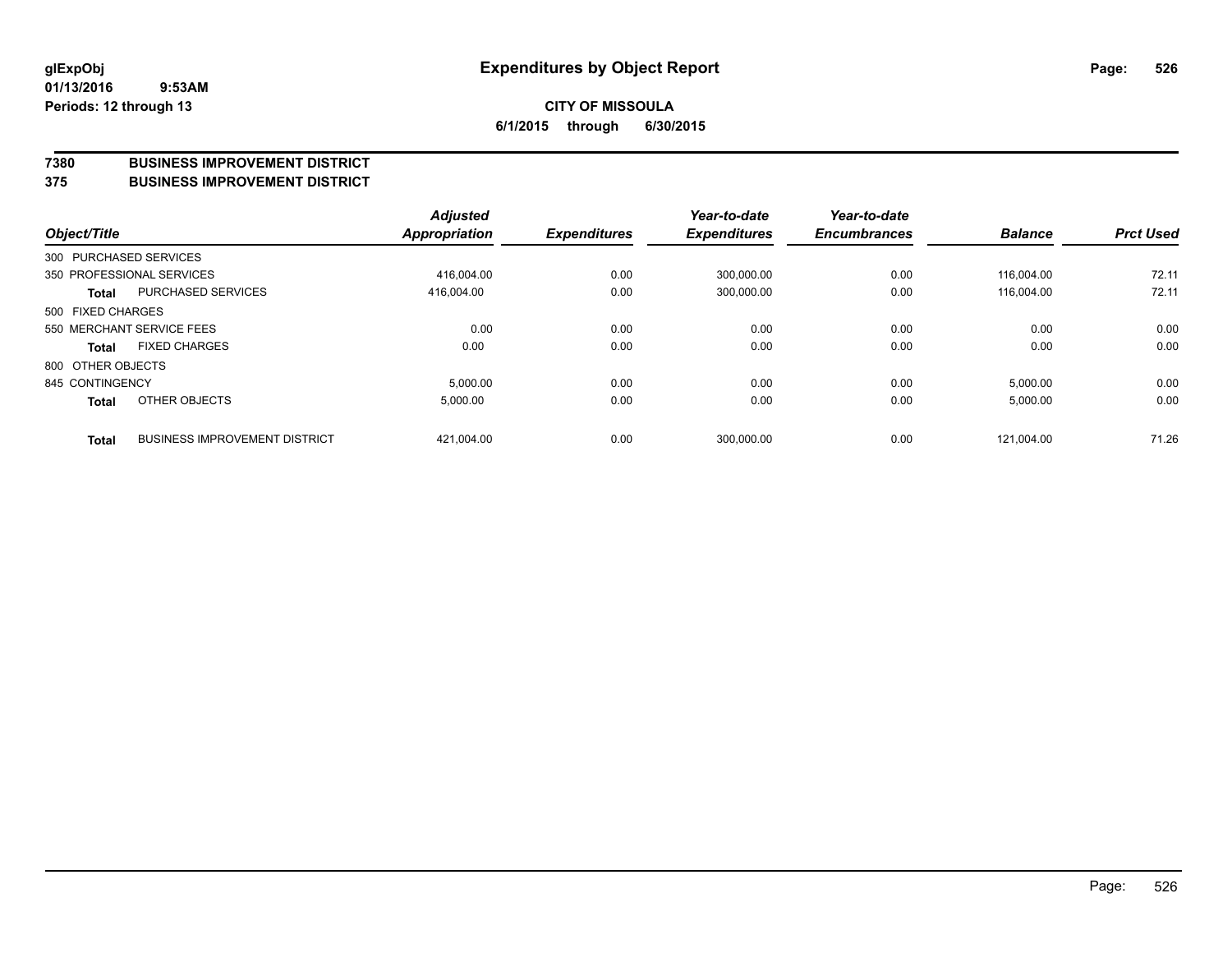# **CITY OF MISSOULA 6/1/2015 through 6/30/2015**

# **7380 BUSINESS IMPROVEMENT DISTRICT**

| Object/Title      |                                      | <b>Adjusted</b><br><b>Appropriation</b> | <b>Expenditures</b> | Year-to-date<br><b>Expenditures</b> | Year-to-date<br><b>Encumbrances</b> | <b>Balance</b> | <b>Prct Used</b> |
|-------------------|--------------------------------------|-----------------------------------------|---------------------|-------------------------------------|-------------------------------------|----------------|------------------|
|                   | 300 PURCHASED SERVICES               |                                         |                     |                                     |                                     |                |                  |
|                   | 350 PROFESSIONAL SERVICES            | 416.004.00                              | 0.00                | 300,000.00                          | 0.00                                | 116.004.00     | 72.11            |
| <b>Total</b>      | <b>PURCHASED SERVICES</b>            | 416,004.00                              | 0.00                | 300,000.00                          | 0.00                                | 116.004.00     | 72.11            |
| 500 FIXED CHARGES |                                      |                                         |                     |                                     |                                     |                |                  |
|                   | 550 MERCHANT SERVICE FEES            | 0.00                                    | 0.00                | 0.00                                | 0.00                                | 0.00           | 0.00             |
| <b>Total</b>      | <b>FIXED CHARGES</b>                 | 0.00                                    | 0.00                | 0.00                                | 0.00                                | 0.00           | 0.00             |
| 800 OTHER OBJECTS |                                      |                                         |                     |                                     |                                     |                |                  |
| 845 CONTINGENCY   |                                      | 5,000.00                                | 0.00                | 0.00                                | 0.00                                | 5,000.00       | 0.00             |
| <b>Total</b>      | OTHER OBJECTS                        | 5,000.00                                | 0.00                | 0.00                                | 0.00                                | 5,000.00       | 0.00             |
| <b>Total</b>      | <b>BUSINESS IMPROVEMENT DISTRICT</b> | 421.004.00                              | 0.00                | 300.000.00                          | 0.00                                | 121.004.00     | 71.26            |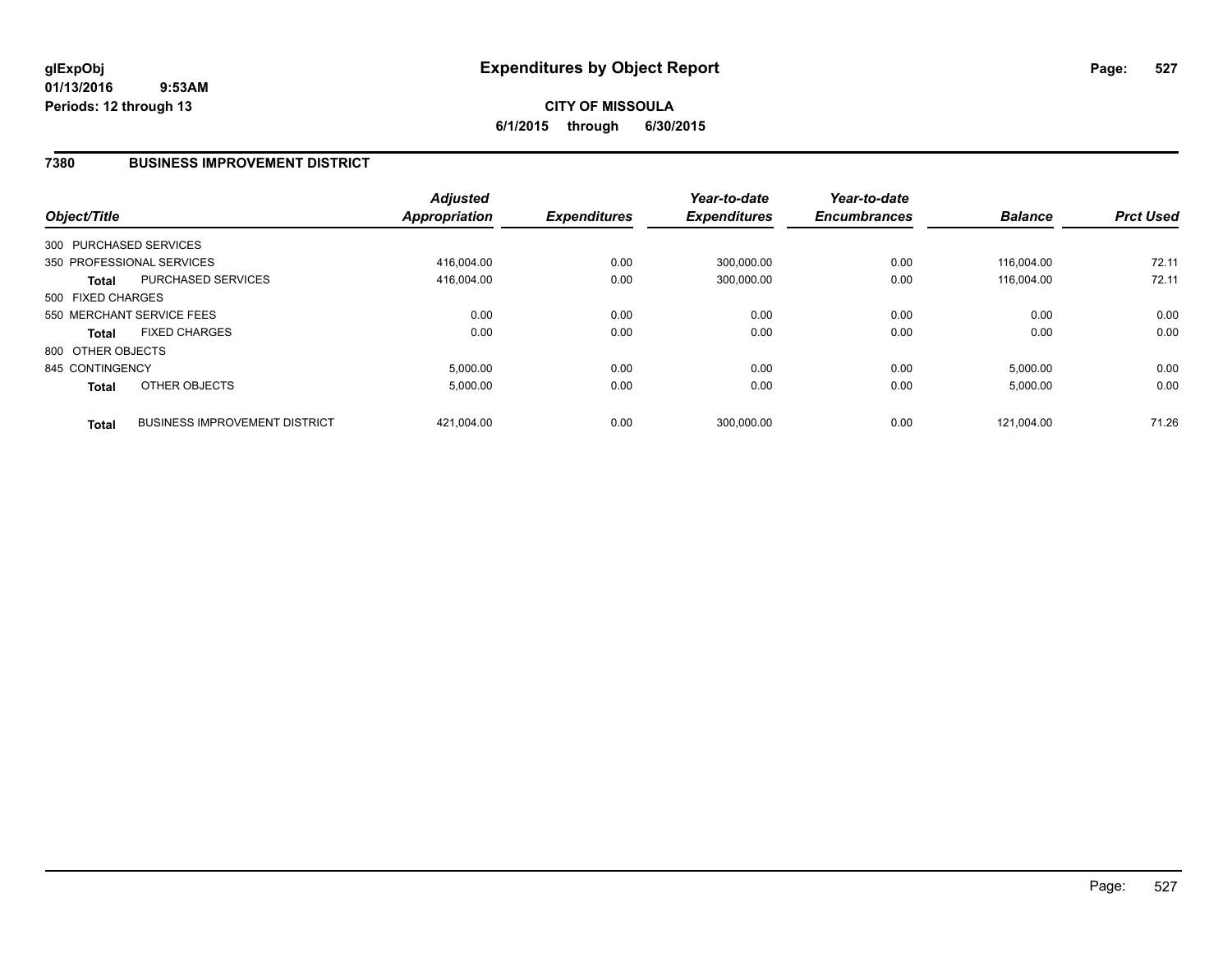#### **7381 TOURISM BUSINESS IMPROVEMENT DISTRICT**

#### **375 BUSINESS IMPROVEMENT DISTRICT**

| Object/Title           |                                      | <b>Adjusted</b><br>Appropriation | <b>Expenditures</b> | Year-to-date<br><b>Expenditures</b> | Year-to-date<br><b>Encumbrances</b> | <b>Balance</b> | <b>Prct Used</b> |
|------------------------|--------------------------------------|----------------------------------|---------------------|-------------------------------------|-------------------------------------|----------------|------------------|
| 300 PURCHASED SERVICES |                                      |                                  |                     |                                     |                                     |                |                  |
|                        | 390 OTHER PURCHASED SERVICES         | 620.494.00                       | 0.00                | 0.00                                | 0.00                                | 620.494.00     | 0.00             |
| <b>Total</b>           | PURCHASED SERVICES                   | 620,494.00                       | 0.00                | 0.00                                | 0.00                                | 620,494.00     | 0.00             |
| 500 FIXED CHARGES      |                                      |                                  |                     |                                     |                                     |                |                  |
|                        | 550 MERCHANT SERVICE FEES            | 0.00                             | 0.00                | 0.00                                | 0.00                                | 0.00           | 0.00             |
| <b>Total</b>           | <b>FIXED CHARGES</b>                 | 0.00                             | 0.00                | 0.00                                | 0.00                                | 0.00           | 0.00             |
| <b>Total</b>           | <b>BUSINESS IMPROVEMENT DISTRICT</b> | 620.494.00                       | 0.00                | 0.00                                | 0.00                                | 620.494.00     | 0.00             |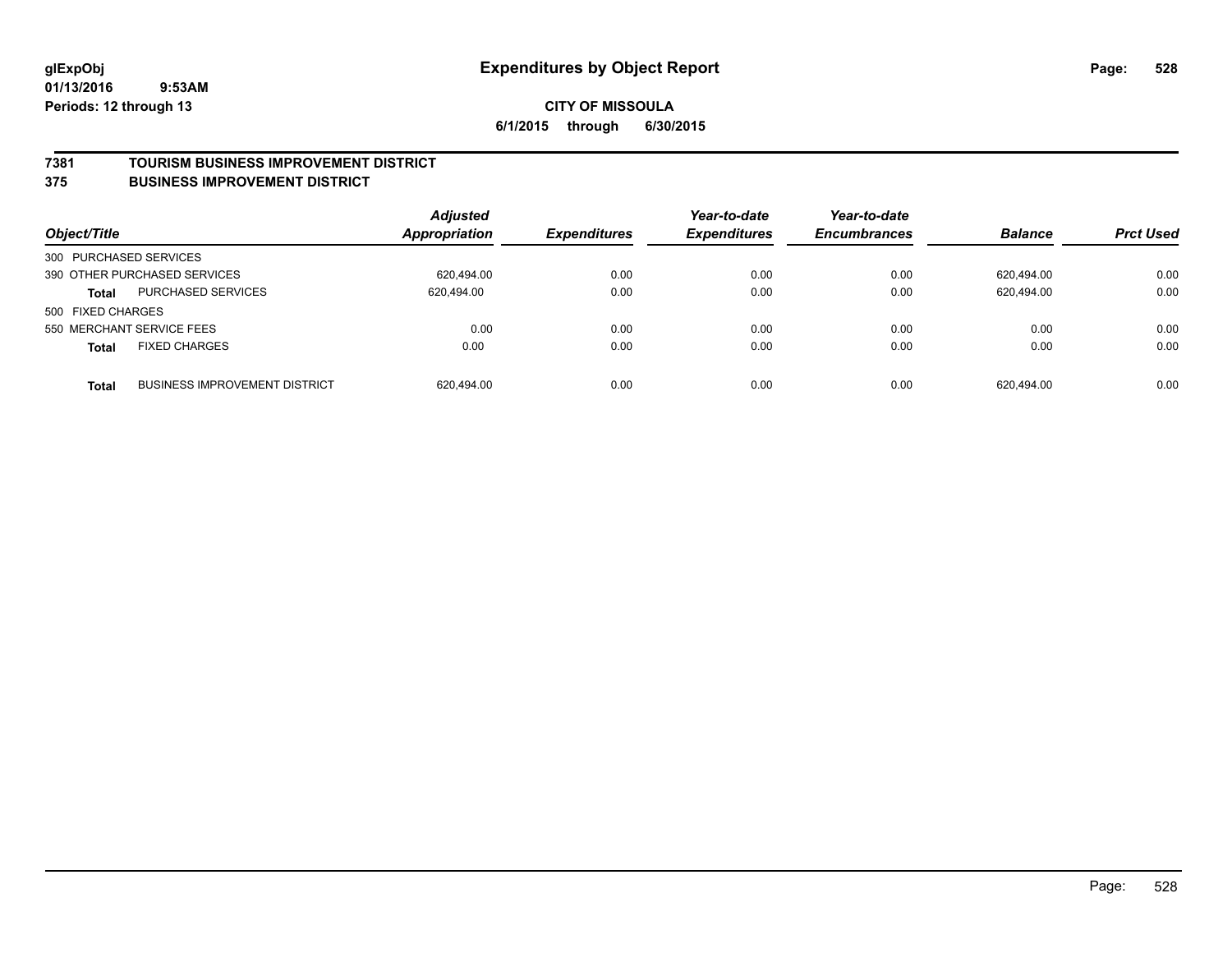**CITY OF MISSOULA 6/1/2015 through 6/30/2015**

# **7381 TOURISM BUSINESS IMPROVEMENT DISTRICT**

| Object/Title                 |                                  | <b>Adjusted</b><br>Appropriation | <b>Expenditures</b> | Year-to-date<br><b>Expenditures</b> | Year-to-date<br><b>Encumbrances</b> | <b>Balance</b> | <b>Prct Used</b> |
|------------------------------|----------------------------------|----------------------------------|---------------------|-------------------------------------|-------------------------------------|----------------|------------------|
| 300 PURCHASED SERVICES       |                                  |                                  |                     |                                     |                                     |                |                  |
| 390 OTHER PURCHASED SERVICES |                                  | 620,494.00                       | 0.00                | 0.00                                | 0.00                                | 620.494.00     | 0.00             |
| <b>Total</b>                 | <b>PURCHASED SERVICES</b>        | 620,494.00                       | 0.00                | 0.00                                | 0.00                                | 620.494.00     | 0.00             |
| 500 FIXED CHARGES            |                                  |                                  |                     |                                     |                                     |                |                  |
| 550 MERCHANT SERVICE FEES    |                                  | 0.00                             | 0.00                | 0.00                                | 0.00                                | 0.00           | 0.00             |
| <b>Total</b>                 | <b>FIXED CHARGES</b>             | 0.00                             | 0.00                | 0.00                                | 0.00                                | 0.00           | 0.00             |
| <b>Total</b>                 | TOURISM BUSINESS IMPROVEMENT DIS | 620,494.00                       | 0.00                | 0.00                                | 0.00                                | 620.494.00     | 0.00             |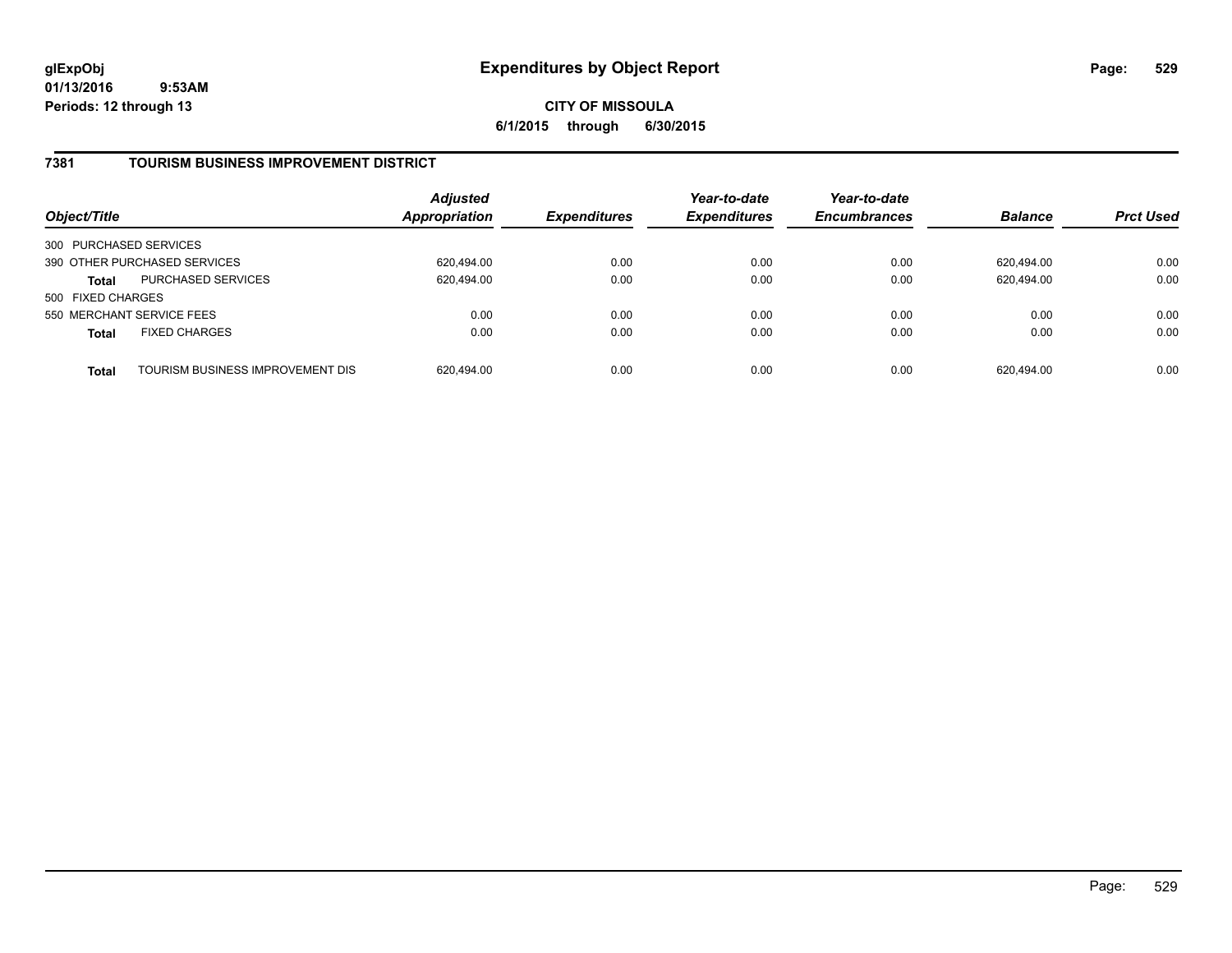# **7382 5.75M TIF RESERVE**

**390 NON-DEPARTMENTAL**

| Object/Title      |                              | <b>Adjusted</b><br>Appropriation | <b>Expenditures</b> | Year-to-date<br><b>Expenditures</b> | Year-to-date<br><b>Encumbrances</b> | <b>Balance</b> | <b>Prct Used</b> |
|-------------------|------------------------------|----------------------------------|---------------------|-------------------------------------|-------------------------------------|----------------|------------------|
| 800 OTHER OBJECTS |                              |                                  |                     |                                     |                                     |                |                  |
|                   | 820 TRANSFERS TO OTHER FUNDS | 0.00                             | 0.00                | 0.00                                | 0.00                                | 0.00           | 0.00             |
| <b>Total</b>      | OTHER OBJECTS                | 0.00                             | 0.00                | 0.00                                | 0.00                                | 0.00           | 0.00             |
| <b>Total</b>      | NON-DEPARTMENTAL             | 0.00                             | 0.00                | 0.00                                | 0.00                                | 0.00           | 0.00             |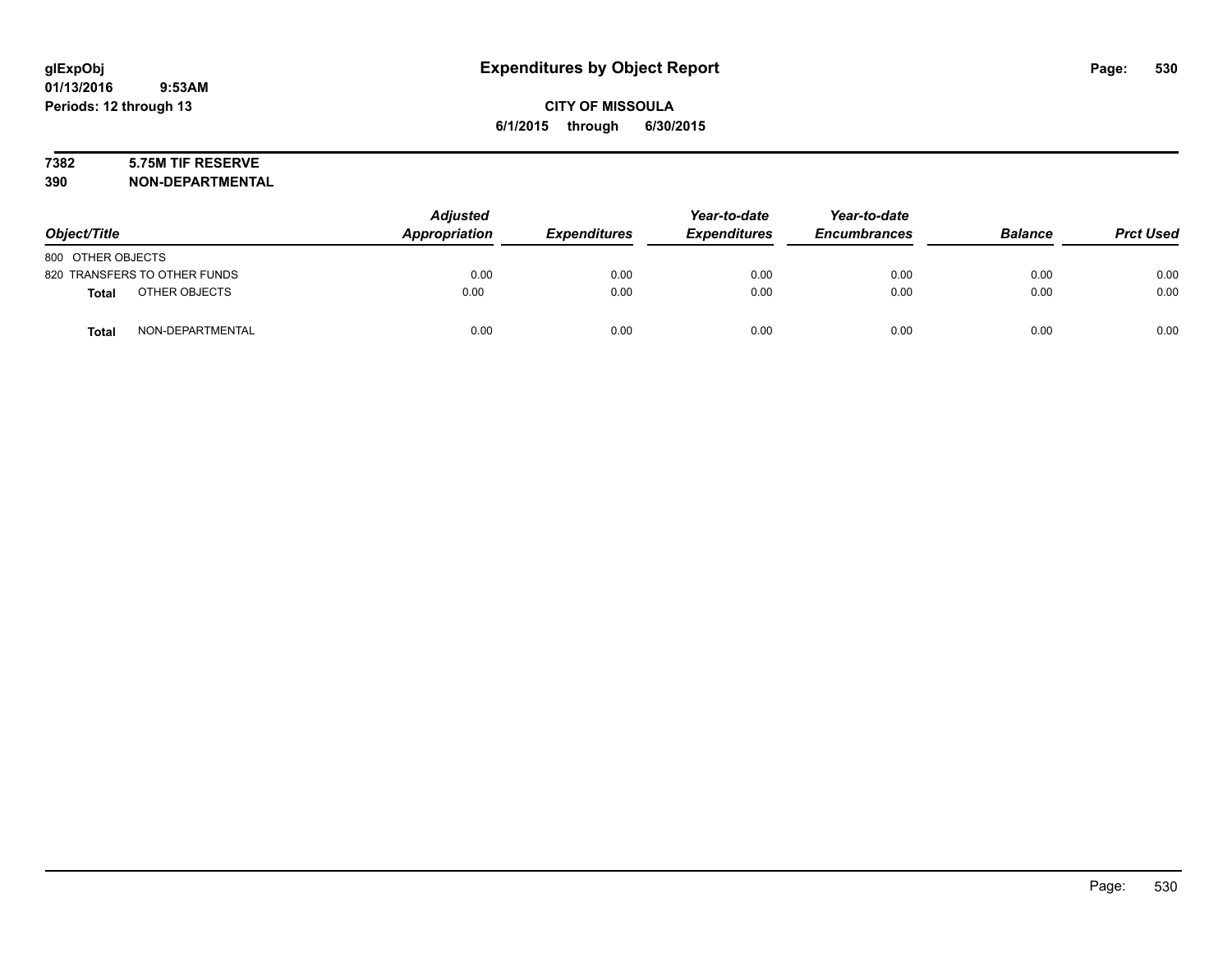**CITY OF MISSOULA 6/1/2015 through 6/30/2015**

## **7382 5.75M TIF RESERVE**

| Object/Title                      | <b>Adjusted</b><br>Appropriation | <b>Expenditures</b> | Year-to-date<br><b>Expenditures</b> | Year-to-date<br><b>Encumbrances</b> | <b>Balance</b> | <b>Prct Used</b> |
|-----------------------------------|----------------------------------|---------------------|-------------------------------------|-------------------------------------|----------------|------------------|
| 800 OTHER OBJECTS                 |                                  |                     |                                     |                                     |                |                  |
| 820 TRANSFERS TO OTHER FUNDS      | 0.00                             | 0.00                | 0.00                                | 0.00                                | 0.00           | 0.00             |
| OTHER OBJECTS<br>Total            | 0.00                             | 0.00                | 0.00                                | 0.00                                | 0.00           | 0.00             |
| 5.75M TIF RESERVE<br><b>Total</b> | 0.00                             | 0.00                | 0.00                                | 0.00                                | 0.00           | 0.00             |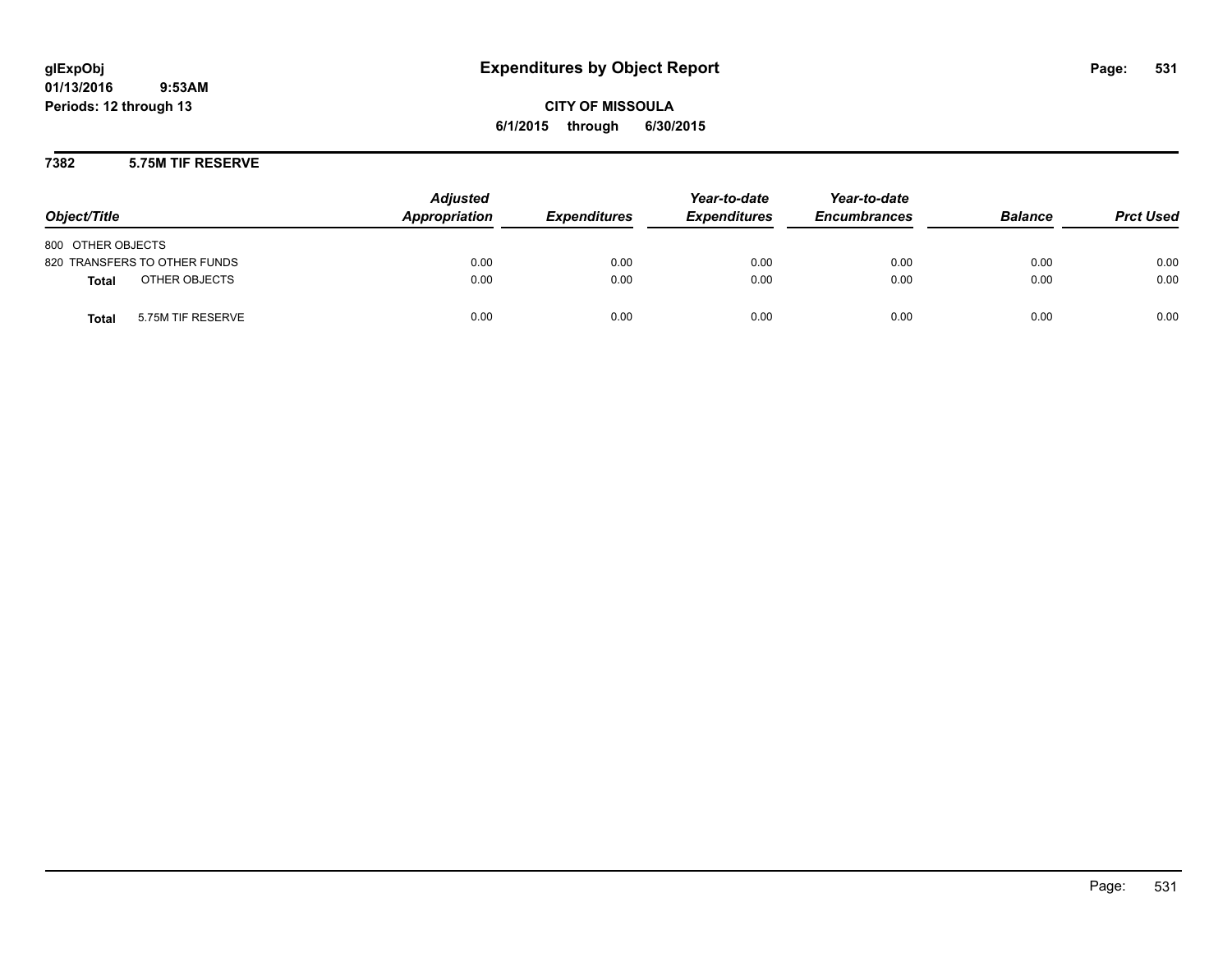## **7383 RIVERFRONT TRIANGLE URD**

**385 MRA**

|                   |                                   | <b>Adjusted</b>      |                     | Year-to-date        | Year-to-date        |                |                  |
|-------------------|-----------------------------------|----------------------|---------------------|---------------------|---------------------|----------------|------------------|
| Object/Title      |                                   | <b>Appropriation</b> | <b>Expenditures</b> | <b>Expenditures</b> | <b>Encumbrances</b> | <b>Balance</b> | <b>Prct Used</b> |
|                   | 300 PURCHASED SERVICES            |                      |                     |                     |                     |                |                  |
|                   | 350 PROFESSIONAL SERVICES         | 0.00                 | 0.00                | 0.00                | 0.00                | 0.00           | 0.00             |
| <b>Total</b>      | PURCHASED SERVICES                | 0.00                 | 0.00                | 0.00                | 0.00                | 0.00           | 0.00             |
| 500 FIXED CHARGES |                                   |                      |                     |                     |                     |                |                  |
|                   | 550 MERCHANT SERVICE FEES         | 0.00                 | 0.00                | 0.00                | 0.00                | 0.00           | 0.00             |
| <b>Total</b>      | <b>FIXED CHARGES</b>              | 0.00                 | 0.00                | 0.00                | 0.00                | 0.00           | 0.00             |
|                   | 700 GRANTS & CONTRIBUTIONS        |                      |                     |                     |                     |                |                  |
|                   | 700 GRANTS & CONTRIBUTIONS        | 8,333.00             | 6,000.00            | 8,333.00            | 0.00                | 0.00           | 100.00           |
| <b>Total</b>      | <b>GRANTS &amp; CONTRIBUTIONS</b> | 8,333.00             | 6,000.00            | 8,333.00            | 0.00                | 0.00           | 100.00           |
| 800 OTHER OBJECTS |                                   |                      |                     |                     |                     |                |                  |
|                   | 820 TRANSFERS TO OTHER FUNDS      | 0.00                 | 0.00                | 0.00                | 0.00                | 0.00           | 0.00             |
| 845 CONTINGENCY   |                                   | 16,724.00            | 0.00                | 0.00                | 0.00                | 16,724.00      | 0.00             |
| <b>Total</b>      | OTHER OBJECTS                     | 16,724.00            | 0.00                | 0.00                | 0.00                | 16,724.00      | 0.00             |
| <b>Total</b>      | <b>MRA</b>                        | 25,057.00            | 6,000.00            | 8,333.00            | 0.00                | 16,724.00      | 33.26            |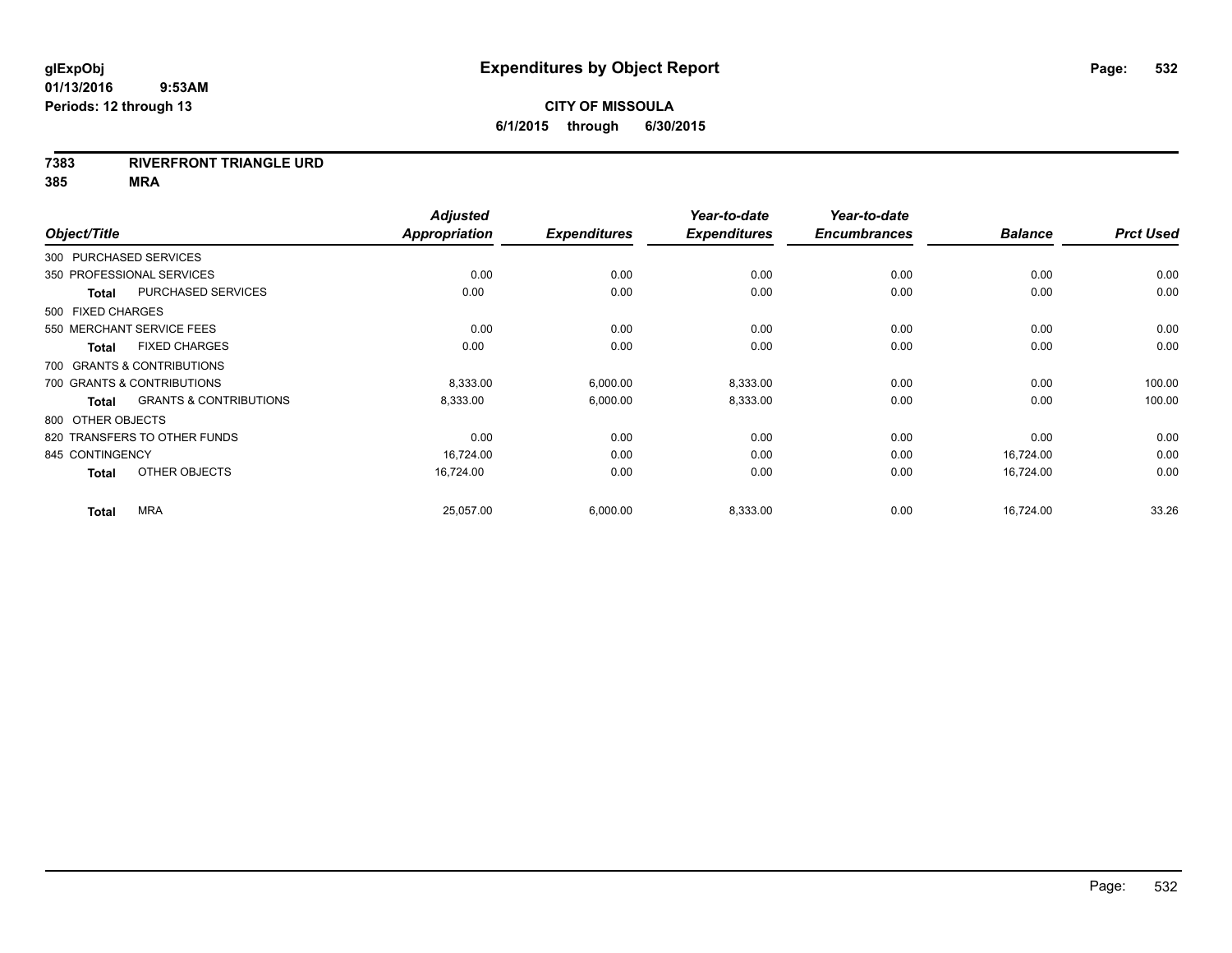# **CITY OF MISSOULA 6/1/2015 through 6/30/2015**

# **7383 RIVERFRONT TRIANGLE URD**

|                   |                                   | <b>Adjusted</b>      |                     | Year-to-date        | Year-to-date        |                |                  |
|-------------------|-----------------------------------|----------------------|---------------------|---------------------|---------------------|----------------|------------------|
| Object/Title      |                                   | <b>Appropriation</b> | <b>Expenditures</b> | <b>Expenditures</b> | <b>Encumbrances</b> | <b>Balance</b> | <b>Prct Used</b> |
|                   | 300 PURCHASED SERVICES            |                      |                     |                     |                     |                |                  |
|                   | 350 PROFESSIONAL SERVICES         | 0.00                 | 0.00                | 0.00                | 0.00                | 0.00           | 0.00             |
| <b>Total</b>      | <b>PURCHASED SERVICES</b>         | 0.00                 | 0.00                | 0.00                | 0.00                | 0.00           | 0.00             |
| 500 FIXED CHARGES |                                   |                      |                     |                     |                     |                |                  |
|                   | 550 MERCHANT SERVICE FEES         | 0.00                 | 0.00                | 0.00                | 0.00                | 0.00           | 0.00             |
| <b>Total</b>      | <b>FIXED CHARGES</b>              | 0.00                 | 0.00                | 0.00                | 0.00                | 0.00           | 0.00             |
|                   | 700 GRANTS & CONTRIBUTIONS        |                      |                     |                     |                     |                |                  |
|                   | 700 GRANTS & CONTRIBUTIONS        | 8,333.00             | 6,000.00            | 8,333.00            | 0.00                | 0.00           | 100.00           |
| <b>Total</b>      | <b>GRANTS &amp; CONTRIBUTIONS</b> | 8,333.00             | 6,000.00            | 8,333.00            | 0.00                | 0.00           | 100.00           |
| 800 OTHER OBJECTS |                                   |                      |                     |                     |                     |                |                  |
|                   | 820 TRANSFERS TO OTHER FUNDS      | 0.00                 | 0.00                | 0.00                | 0.00                | 0.00           | 0.00             |
| 845 CONTINGENCY   |                                   | 16,724.00            | 0.00                | 0.00                | 0.00                | 16,724.00      | 0.00             |
| Total             | OTHER OBJECTS                     | 16,724.00            | 0.00                | 0.00                | 0.00                | 16,724.00      | 0.00             |
| <b>Total</b>      | RIVERFRONT TRIANGLE URD           | 25,057.00            | 6,000.00            | 8,333.00            | 0.00                | 16,724.00      | 33.26            |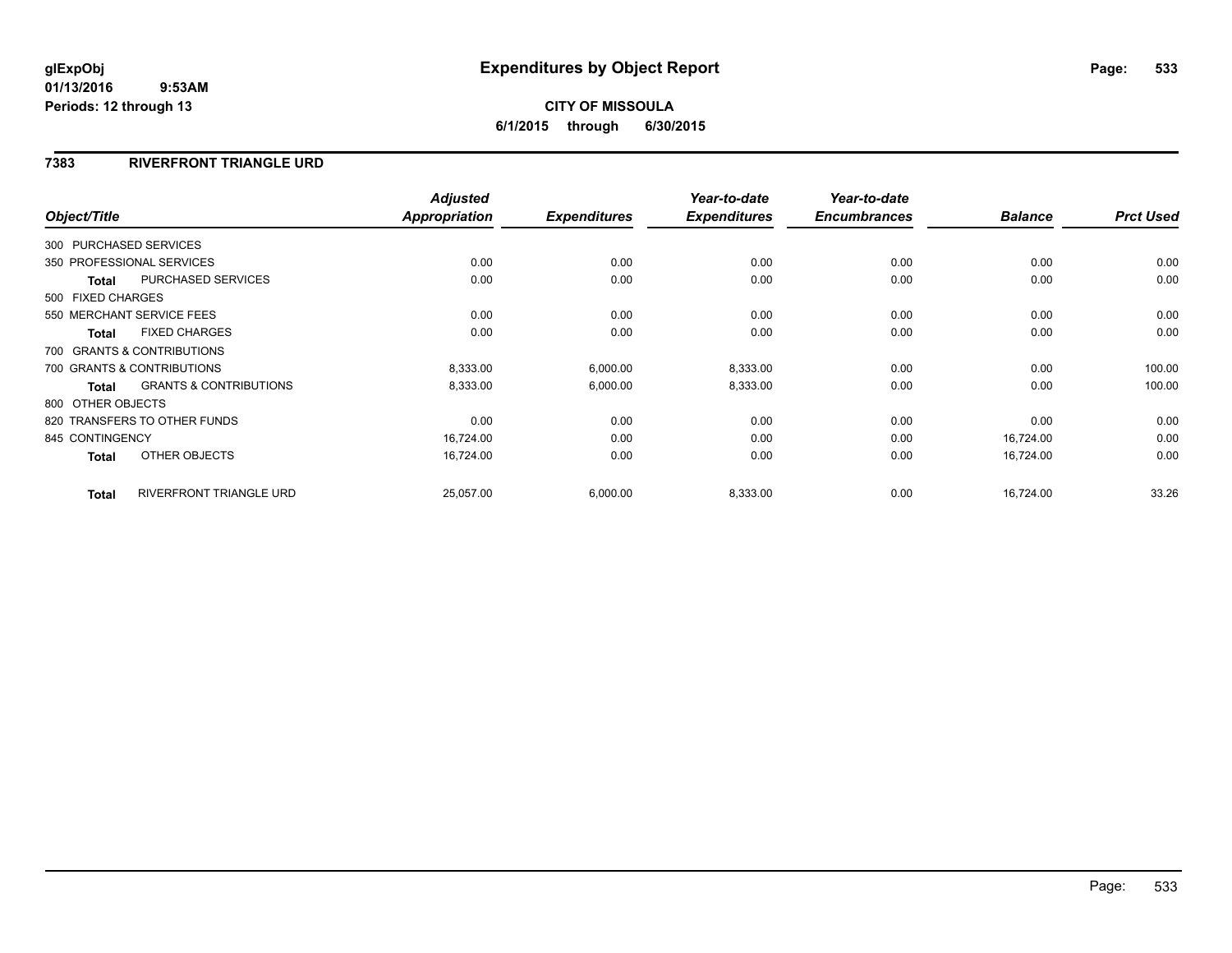### **7384 MILLSITE TAX INCREMENT FUND**

**385 MRA**

|                              |                      | <b>Adjusted</b>      |                     | Year-to-date        | Year-to-date        |                |                  |
|------------------------------|----------------------|----------------------|---------------------|---------------------|---------------------|----------------|------------------|
| Object/Title                 |                      | <b>Appropriation</b> | <b>Expenditures</b> | <b>Expenditures</b> | <b>Encumbrances</b> | <b>Balance</b> | <b>Prct Used</b> |
| 500 FIXED CHARGES            |                      |                      |                     |                     |                     |                |                  |
| 550 MERCHANT SERVICE FEES    |                      | 0.00                 | 0.00                | 0.00                | 0.00                | 0.00           | 0.00             |
| <b>Total</b>                 | <b>FIXED CHARGES</b> | 0.00                 | 0.00                | 0.00                | 0.00                | 0.00           | 0.00             |
| 600 DEBT SERVICE             |                      |                      |                     |                     |                     |                |                  |
| 610 PRINCIPAL                |                      | 0.00                 | 0.00                | 0.00                | 0.00                | 0.00           | 0.00             |
| 620 INTEREST / SERVICE FEES  |                      | 0.00                 | 0.00                | 0.00                | 0.00                | 0.00           | 0.00             |
| <b>Total</b>                 | <b>DEBT SERVICE</b>  | 0.00                 | 0.00                | 0.00                | 0.00                | 0.00           | 0.00             |
| 800 OTHER OBJECTS            |                      |                      |                     |                     |                     |                |                  |
| 820 TRANSFERS TO OTHER FUNDS |                      | 0.00                 | 0.00                | 0.00                | 0.00                | 0.00           | 0.00             |
| <b>Total</b>                 | OTHER OBJECTS        | 0.00                 | 0.00                | 0.00                | 0.00                | 0.00           | 0.00             |
|                              |                      |                      |                     |                     |                     |                |                  |
| <b>MRA</b><br><b>Total</b>   |                      | 0.00                 | 0.00                | 0.00                | 0.00                | 0.00           | 0.00             |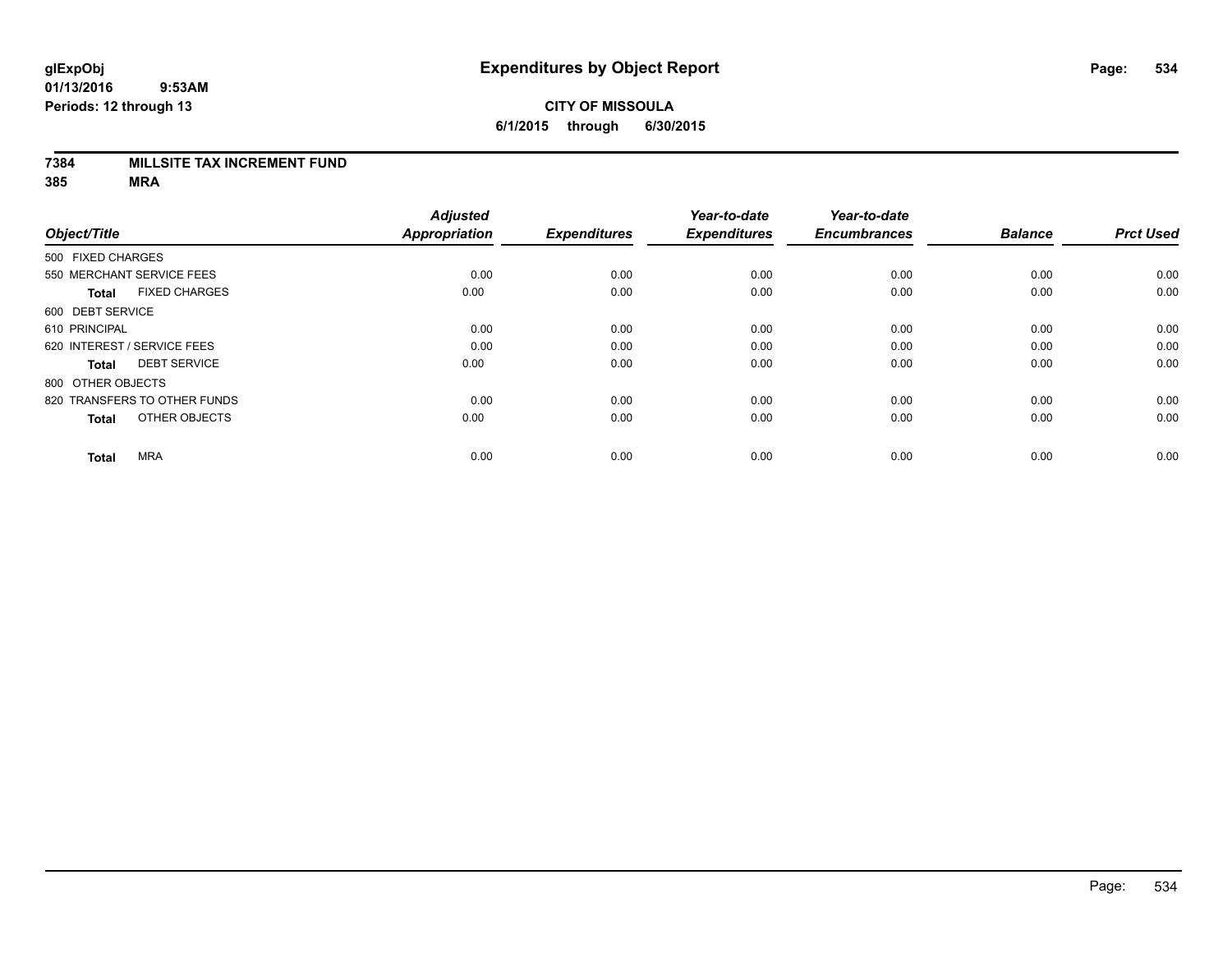# **CITY OF MISSOULA 6/1/2015 through 6/30/2015**

# **7384 MILLSITE TAX INCREMENT FUND**

| Object/Title                |                              | <b>Adjusted</b><br>Appropriation | <b>Expenditures</b> | Year-to-date<br><b>Expenditures</b> | Year-to-date<br><b>Encumbrances</b> | <b>Balance</b> | <b>Prct Used</b> |
|-----------------------------|------------------------------|----------------------------------|---------------------|-------------------------------------|-------------------------------------|----------------|------------------|
| 500 FIXED CHARGES           |                              |                                  |                     |                                     |                                     |                |                  |
|                             | 550 MERCHANT SERVICE FEES    | 0.00                             | 0.00                | 0.00                                | 0.00                                | 0.00           | 0.00             |
| <b>Total</b>                | <b>FIXED CHARGES</b>         | 0.00                             | 0.00                | 0.00                                | 0.00                                | 0.00           | 0.00             |
| 600 DEBT SERVICE            |                              |                                  |                     |                                     |                                     |                |                  |
| 610 PRINCIPAL               |                              | 0.00                             | 0.00                | 0.00                                | 0.00                                | 0.00           | 0.00             |
| 620 INTEREST / SERVICE FEES |                              | 0.00                             | 0.00                | 0.00                                | 0.00                                | 0.00           | 0.00             |
| Total                       | <b>DEBT SERVICE</b>          | 0.00                             | 0.00                | 0.00                                | 0.00                                | 0.00           | 0.00             |
| 800 OTHER OBJECTS           |                              |                                  |                     |                                     |                                     |                |                  |
|                             | 820 TRANSFERS TO OTHER FUNDS | 0.00                             | 0.00                | 0.00                                | 0.00                                | 0.00           | 0.00             |
| <b>Total</b>                | OTHER OBJECTS                | 0.00                             | 0.00                | 0.00                                | 0.00                                | 0.00           | 0.00             |
| <b>Total</b>                | MILLSITE TAX INCREMENT FUND  | 0.00                             | 0.00                | 0.00                                | 0.00                                | 0.00           | 0.00             |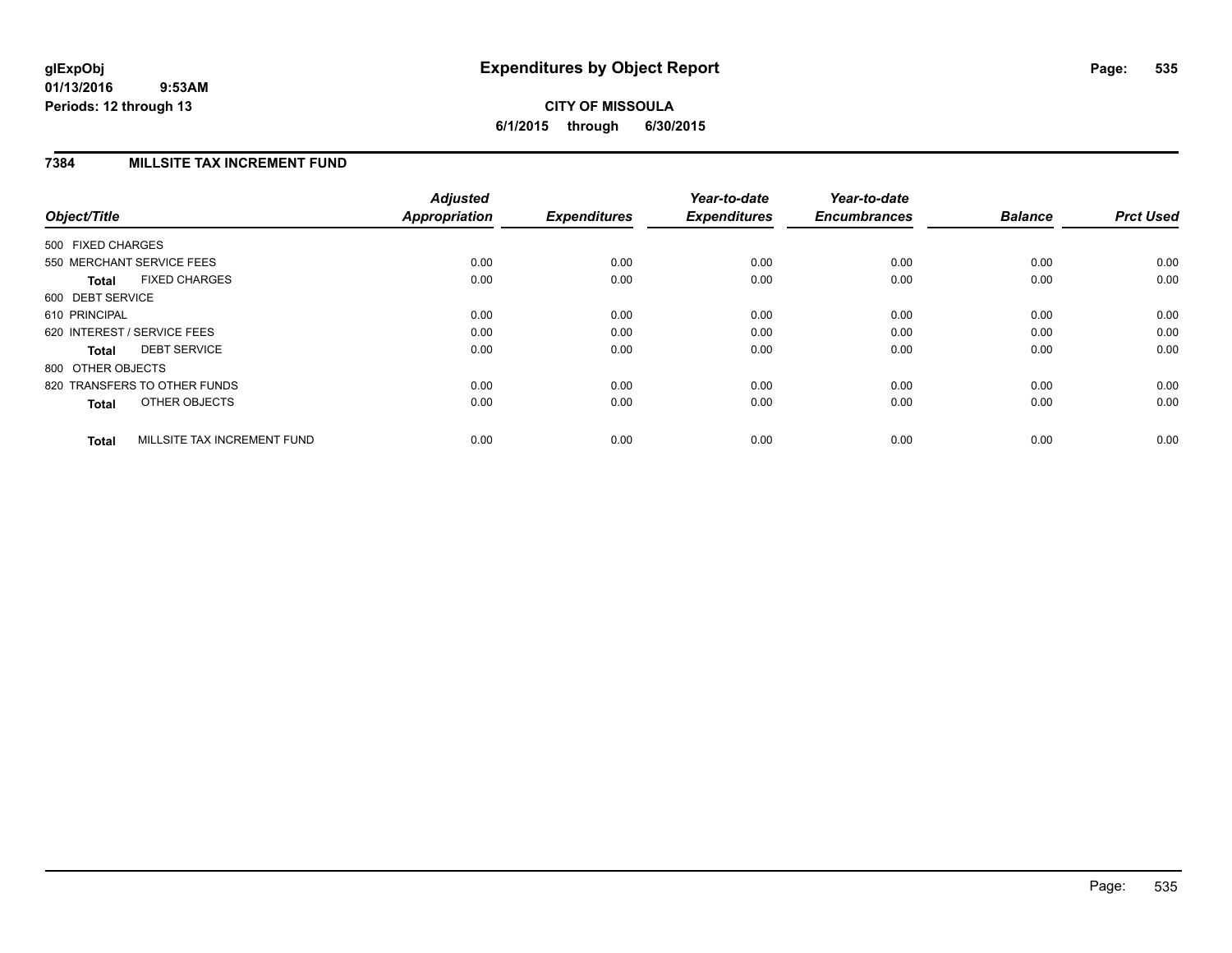# **7385 FRONT STREET URD**

**385 MRA**

|                    |                                   | <b>Adjusted</b> |                     | Year-to-date        | Year-to-date        |                |                  |
|--------------------|-----------------------------------|-----------------|---------------------|---------------------|---------------------|----------------|------------------|
| Object/Title       |                                   | Appropriation   | <b>Expenditures</b> | <b>Expenditures</b> | <b>Encumbrances</b> | <b>Balance</b> | <b>Prct Used</b> |
|                    | 300 PURCHASED SERVICES            |                 |                     |                     |                     |                |                  |
|                    | 350 PROFESSIONAL SERVICES         | 0.00            | 2,054.46            | 65,347.89           | 0.00                | $-65,347.89$   | 0.00             |
| Total              | PURCHASED SERVICES                | 0.00            | 2,054.46            | 65,347.89           | 0.00                | $-65,347.89$   | 0.00             |
| 500 FIXED CHARGES  |                                   |                 |                     |                     |                     |                |                  |
|                    | 550 MERCHANT SERVICE FEES         | 0.00            | 0.00                | 0.00                | 0.00                | 0.00           | 0.00             |
| Total              | <b>FIXED CHARGES</b>              | 0.00            | 0.00                | 0.00                | 0.00                | 0.00           | 0.00             |
|                    | 700 GRANTS & CONTRIBUTIONS        |                 |                     |                     |                     |                |                  |
|                    | 700 GRANTS & CONTRIBUTIONS        | 81,189.00       | 0.00                | 0.00                | 0.00                | 81,189.00      | 0.00             |
| Total              | <b>GRANTS &amp; CONTRIBUTIONS</b> | 81,189.00       | 0.00                | 0.00                | 0.00                | 81,189.00      | 0.00             |
| 800 OTHER OBJECTS  |                                   |                 |                     |                     |                     |                |                  |
| 845 CONTINGENCY    |                                   | 640,401.00      | 0.00                | 0.00                | 0.00                | 640,401.00     | 0.00             |
| Total              | OTHER OBJECTS                     | 640,401.00      | 0.00                | 0.00                | 0.00                | 640,401.00     | 0.00             |
| 900 CAPITAL OUTLAY |                                   |                 |                     |                     |                     |                |                  |
| 930 IMPROVEMENTS   |                                   | 0.00            | 0.00                | 0.00                | 0.00                | 0.00           | 0.00             |
| <b>Total</b>       | CAPITAL OUTLAY                    | 0.00            | 0.00                | 0.00                | 0.00                | 0.00           | 0.00             |
| <b>Total</b>       | <b>MRA</b>                        | 721,590.00      | 2,054.46            | 65,347.89           | 0.00                | 656,242.11     | 9.06             |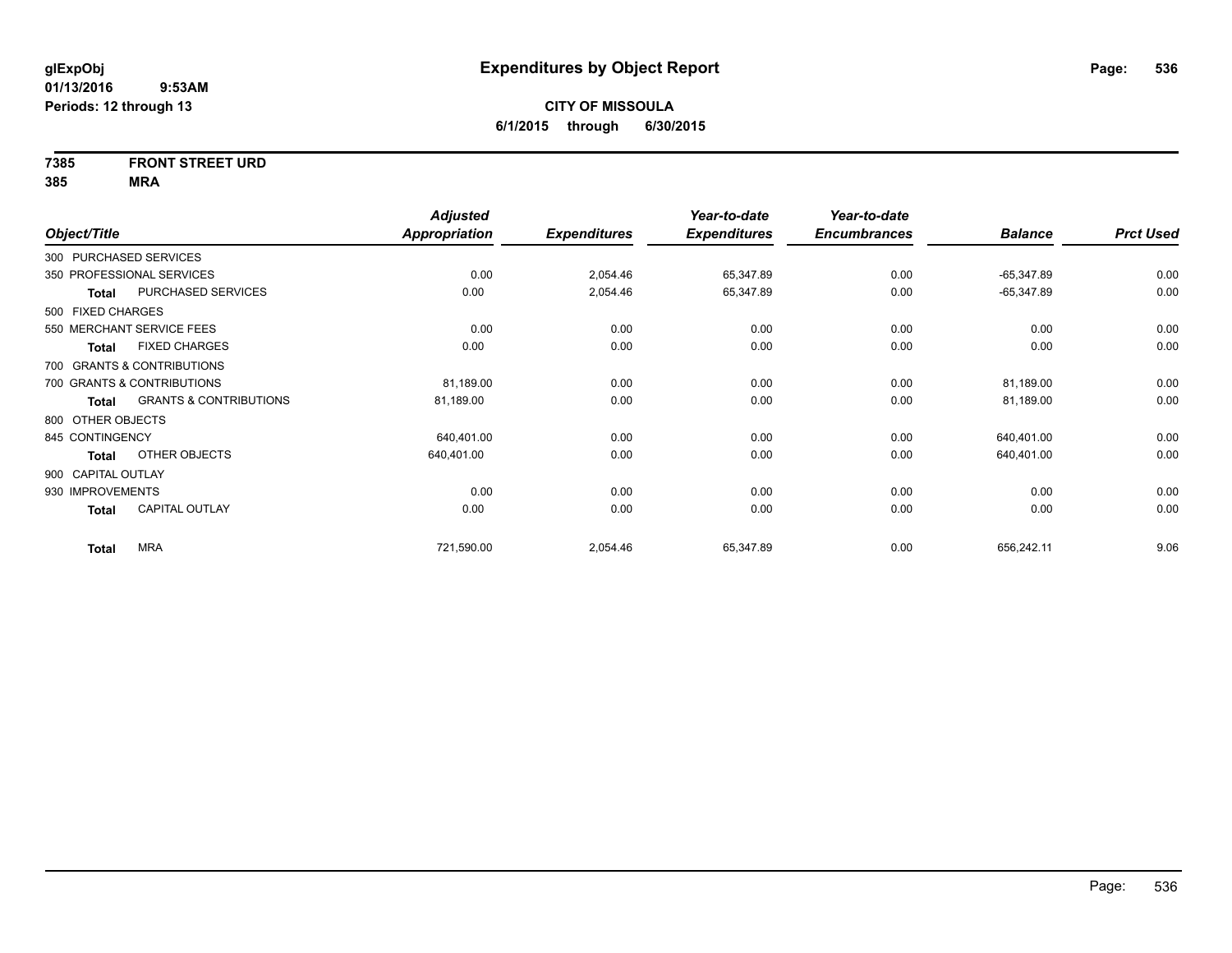## **7385 FRONT STREET URD**

|                    |                                   | <b>Adjusted</b> |                     | Year-to-date        | Year-to-date        |                |                  |
|--------------------|-----------------------------------|-----------------|---------------------|---------------------|---------------------|----------------|------------------|
| Object/Title       |                                   | Appropriation   | <b>Expenditures</b> | <b>Expenditures</b> | <b>Encumbrances</b> | <b>Balance</b> | <b>Prct Used</b> |
|                    | 300 PURCHASED SERVICES            |                 |                     |                     |                     |                |                  |
|                    | 350 PROFESSIONAL SERVICES         | 0.00            | 2,054.46            | 65,347.89           | 0.00                | $-65,347.89$   | 0.00             |
| Total              | PURCHASED SERVICES                | 0.00            | 2,054.46            | 65,347.89           | 0.00                | $-65,347.89$   | 0.00             |
| 500 FIXED CHARGES  |                                   |                 |                     |                     |                     |                |                  |
|                    | 550 MERCHANT SERVICE FEES         | 0.00            | 0.00                | 0.00                | 0.00                | 0.00           | 0.00             |
| <b>Total</b>       | <b>FIXED CHARGES</b>              | 0.00            | 0.00                | 0.00                | 0.00                | 0.00           | 0.00             |
|                    | 700 GRANTS & CONTRIBUTIONS        |                 |                     |                     |                     |                |                  |
|                    | 700 GRANTS & CONTRIBUTIONS        | 81,189.00       | 0.00                | 0.00                | 0.00                | 81,189.00      | 0.00             |
| Total              | <b>GRANTS &amp; CONTRIBUTIONS</b> | 81,189.00       | 0.00                | 0.00                | 0.00                | 81,189.00      | 0.00             |
| 800 OTHER OBJECTS  |                                   |                 |                     |                     |                     |                |                  |
| 845 CONTINGENCY    |                                   | 640,401.00      | 0.00                | 0.00                | 0.00                | 640,401.00     | 0.00             |
| Total              | <b>OTHER OBJECTS</b>              | 640,401.00      | 0.00                | 0.00                | 0.00                | 640,401.00     | 0.00             |
| 900 CAPITAL OUTLAY |                                   |                 |                     |                     |                     |                |                  |
| 930 IMPROVEMENTS   |                                   | 0.00            | 0.00                | 0.00                | 0.00                | 0.00           | 0.00             |
| <b>Total</b>       | <b>CAPITAL OUTLAY</b>             | 0.00            | 0.00                | 0.00                | 0.00                | 0.00           | 0.00             |
| <b>Total</b>       | <b>FRONT STREET URD</b>           | 721,590.00      | 2,054.46            | 65,347.89           | 0.00                | 656,242.11     | 9.06             |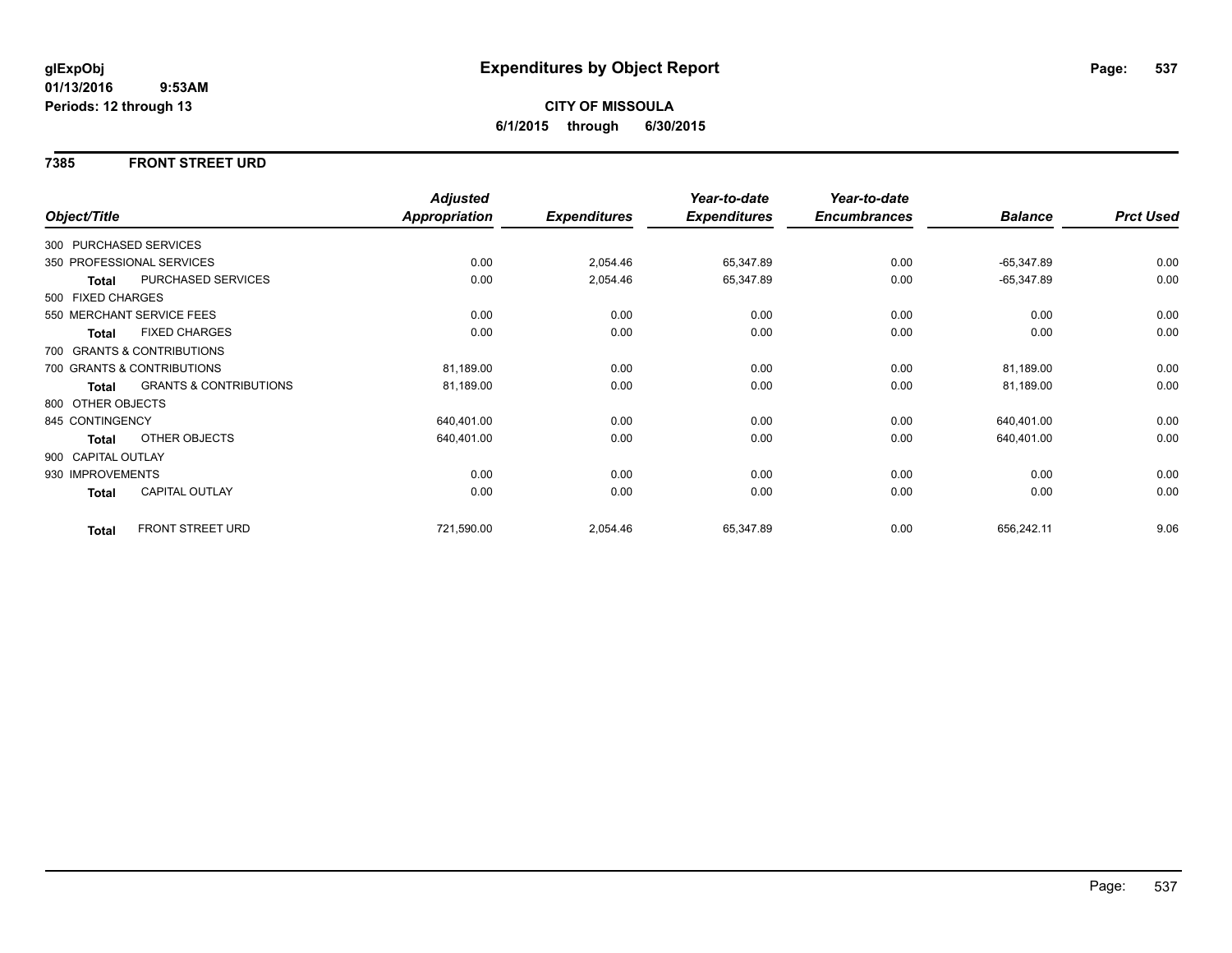## **7386 DEBT SERVICE-SAFEWAY/ST PAT 1.5M**

**385 MRA**

| Object/Title       |                           | <b>Adjusted</b><br><b>Appropriation</b> | <b>Expenditures</b> | Year-to-date<br><b>Expenditures</b> | Year-to-date<br><b>Encumbrances</b> | <b>Balance</b> | <b>Prct Used</b> |
|--------------------|---------------------------|-----------------------------------------|---------------------|-------------------------------------|-------------------------------------|----------------|------------------|
| 500 FIXED CHARGES  |                           |                                         |                     |                                     |                                     |                |                  |
|                    | 550 MERCHANT SERVICE FEES | 0.00                                    | 0.00                | 0.00                                | 0.00                                | 0.00           | 0.00             |
| <b>Total</b>       | <b>FIXED CHARGES</b>      | 0.00                                    | 0.00                | 0.00                                | 0.00                                | 0.00           | 0.00             |
| 900 CAPITAL OUTLAY |                           |                                         |                     |                                     |                                     |                |                  |
| 930 IMPROVEMENTS   |                           | 0.00                                    | 0.00                | 0.00                                | 0.00                                | 0.00           | 0.00             |
| <b>Total</b>       | <b>CAPITAL OUTLAY</b>     | 0.00                                    | 0.00                | 0.00                                | 0.00                                | 0.00           | 0.00             |
| <b>Total</b>       | <b>MRA</b>                | 0.00                                    | 0.00                | 0.00                                | 0.00                                | 0.00           | 0.00             |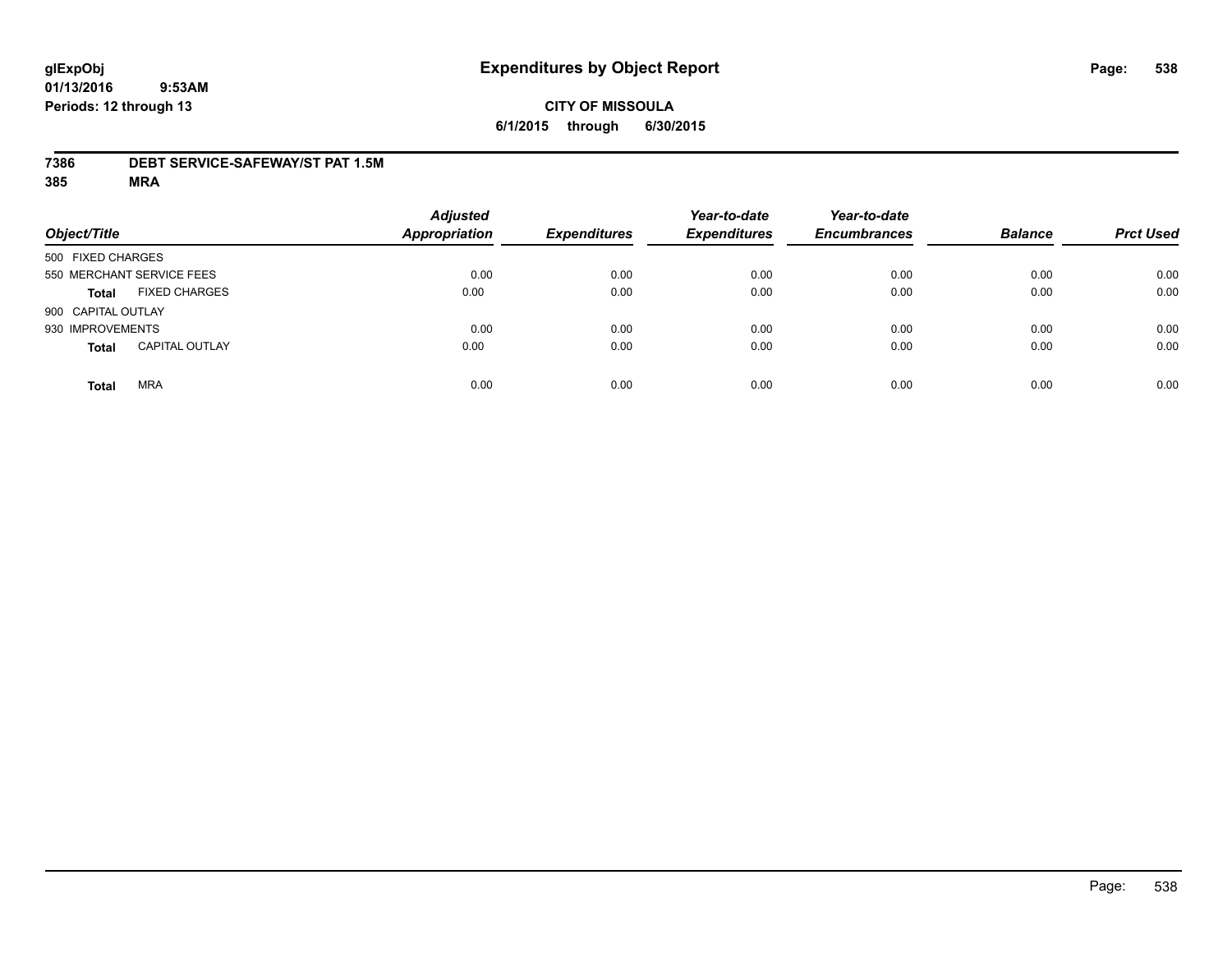#### **7386 DEBT SERVICE-SAFEWAY/ST PAT 1.5M**

**390 NON-DEPARTMENTAL**

|                   |                             | <b>Adjusted</b> |                     | Year-to-date        | Year-to-date        |                |                  |
|-------------------|-----------------------------|-----------------|---------------------|---------------------|---------------------|----------------|------------------|
| Object/Title      |                             | Appropriation   | <b>Expenditures</b> | <b>Expenditures</b> | <b>Encumbrances</b> | <b>Balance</b> | <b>Prct Used</b> |
| 500 FIXED CHARGES |                             |                 |                     |                     |                     |                |                  |
|                   | 550 MERCHANT SERVICE FEES   | 0.00            | 0.00                | 0.00                | 0.00                | 0.00           | 0.00             |
| <b>Total</b>      | <b>FIXED CHARGES</b>        | 0.00            | 0.00                | 0.00                | 0.00                | 0.00           | 0.00             |
| 600 DEBT SERVICE  |                             |                 |                     |                     |                     |                |                  |
| 610 PRINCIPAL     |                             | 58,168.00       | 0.00                | 58.060.75           | 0.00                | 107.25         | 99.82            |
|                   | 620 INTEREST / SERVICE FEES | 94,728.00       | 0.00                | 94.727.50           | 0.00                | 0.50           | 100.00           |
| <b>Total</b>      | <b>DEBT SERVICE</b>         | 152.896.00      | 0.00                | 152.788.25          | 0.00                | 107.75         | 99.93            |
| <b>Total</b>      | NON-DEPARTMENTAL            | 152.896.00      | 0.00                | 152.788.25          | 0.00                | 107.75         | 99.93            |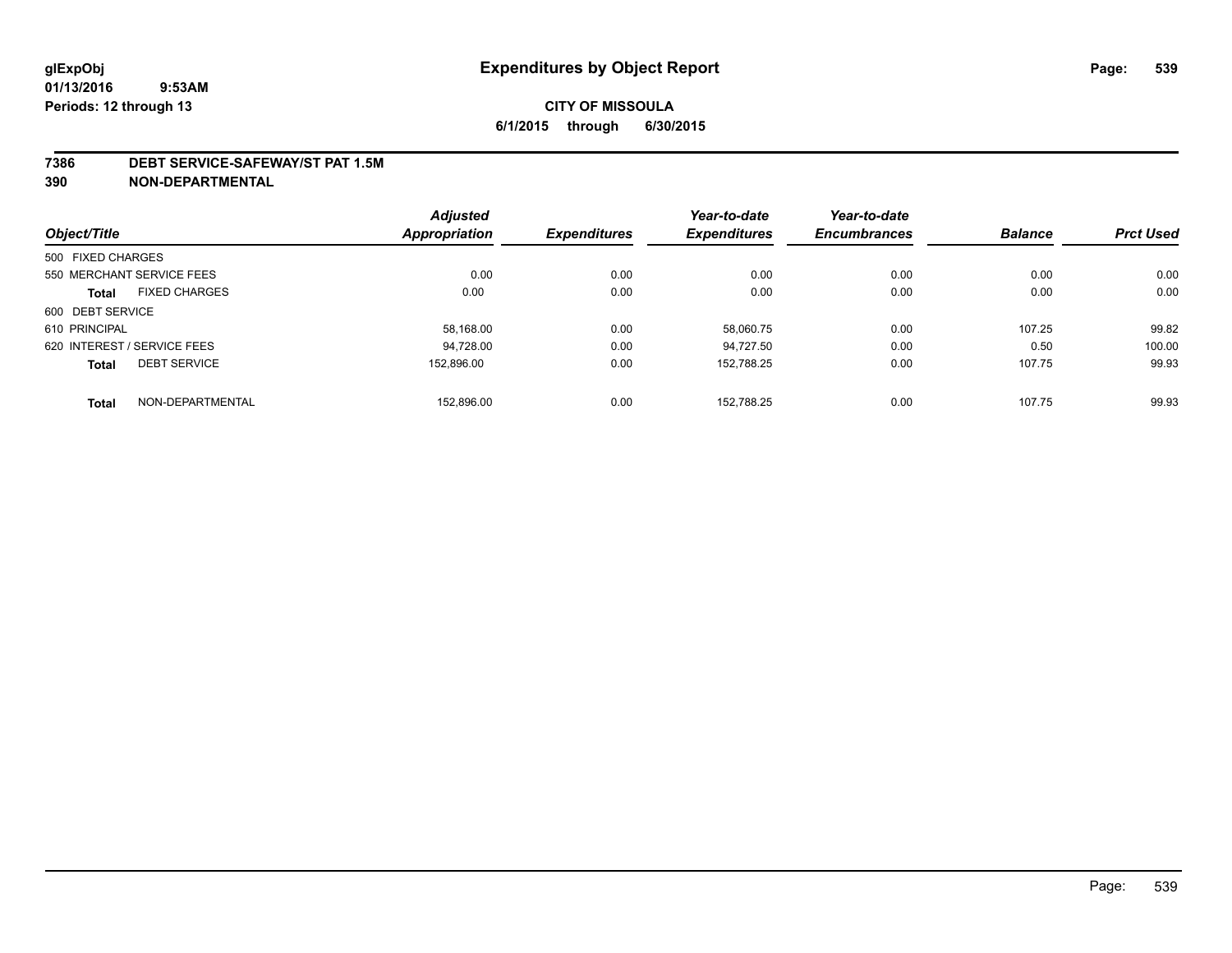# **CITY OF MISSOULA 6/1/2015 through 6/30/2015**

# **7386 DEBT SERVICE-SAFEWAY/ST PAT 1.5M**

|                    |                                  | <b>Adjusted</b>      |                     | Year-to-date        | Year-to-date        |                |                  |
|--------------------|----------------------------------|----------------------|---------------------|---------------------|---------------------|----------------|------------------|
| Object/Title       |                                  | <b>Appropriation</b> | <b>Expenditures</b> | <b>Expenditures</b> | <b>Encumbrances</b> | <b>Balance</b> | <b>Prct Used</b> |
| 500 FIXED CHARGES  |                                  |                      |                     |                     |                     |                |                  |
|                    | 550 MERCHANT SERVICE FEES        | 0.00                 | 0.00                | 0.00                | 0.00                | 0.00           | 0.00             |
| <b>Total</b>       | <b>FIXED CHARGES</b>             | 0.00                 | 0.00                | 0.00                | 0.00                | 0.00           | 0.00             |
| 600 DEBT SERVICE   |                                  |                      |                     |                     |                     |                |                  |
| 610 PRINCIPAL      |                                  | 58,168.00            | 0.00                | 58,060.75           | 0.00                | 107.25         | 99.82            |
|                    | 620 INTEREST / SERVICE FEES      | 94,728.00            | 0.00                | 94.727.50           | 0.00                | 0.50           | 100.00           |
| Total              | <b>DEBT SERVICE</b>              | 152,896.00           | 0.00                | 152,788.25          | 0.00                | 107.75         | 99.93            |
| 900 CAPITAL OUTLAY |                                  |                      |                     |                     |                     |                |                  |
| 930 IMPROVEMENTS   |                                  | 0.00                 | 0.00                | 0.00                | 0.00                | 0.00           | 0.00             |
| Total              | <b>CAPITAL OUTLAY</b>            | 0.00                 | 0.00                | 0.00                | 0.00                | 0.00           | 0.00             |
| <b>Total</b>       | DEBT SERVICE-SAFEWAY/ST PAT 1.5M | 152.896.00           | 0.00                | 152.788.25          | 0.00                | 107.75         | 99.93            |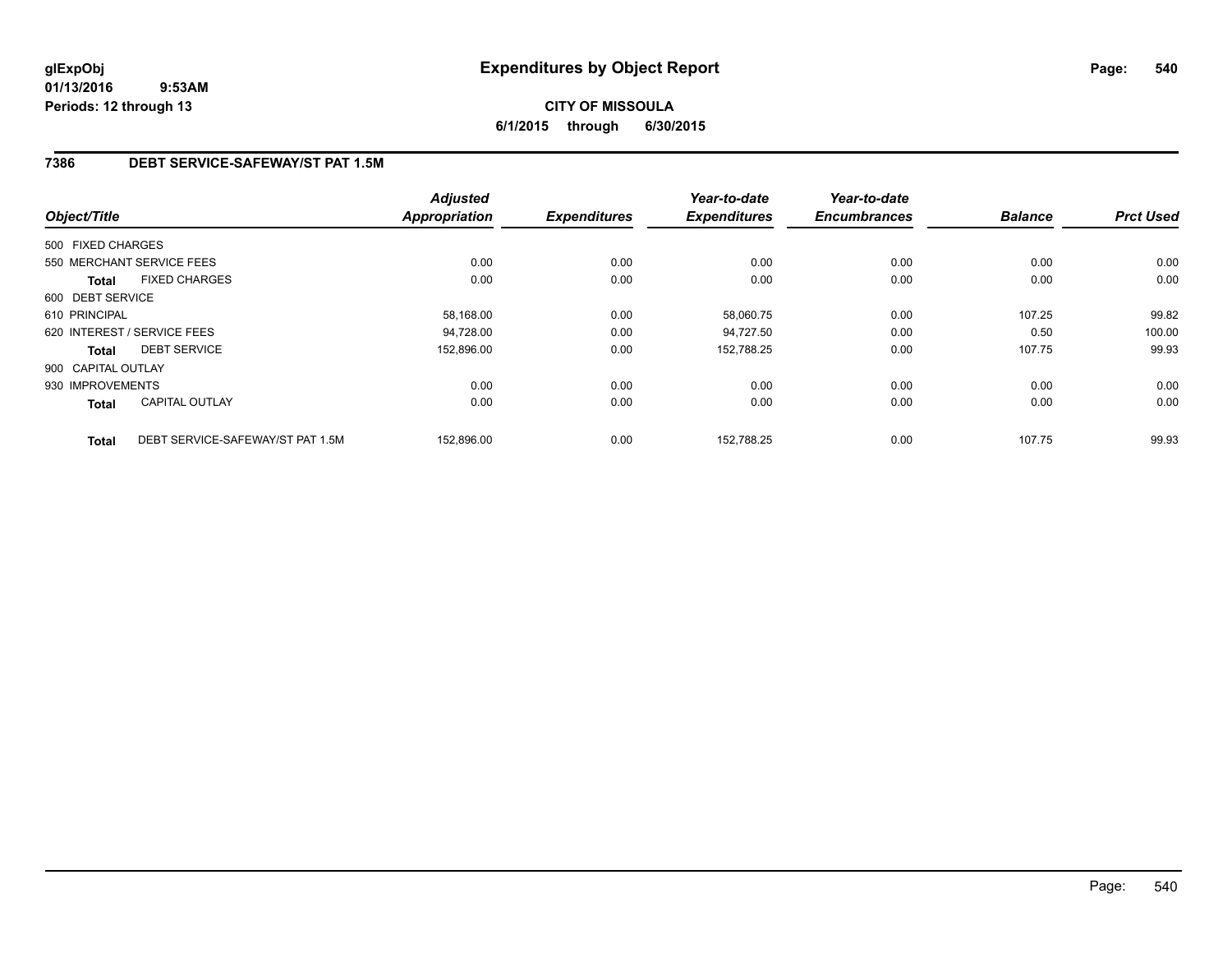#### **7387 DEBT SERVICE-BROWNFIELD RLF 1.125M**

|                   |                             | <b>Adjusted</b>      |                     | Year-to-date        | Year-to-date        |                |                  |
|-------------------|-----------------------------|----------------------|---------------------|---------------------|---------------------|----------------|------------------|
| Object/Title      |                             | <b>Appropriation</b> | <b>Expenditures</b> | <b>Expenditures</b> | <b>Encumbrances</b> | <b>Balance</b> | <b>Prct Used</b> |
| 500 FIXED CHARGES |                             |                      |                     |                     |                     |                |                  |
|                   | 550 MERCHANT SERVICE FEES   | 0.00                 | 0.00                | 0.00                | 0.00                | 0.00           | 0.00             |
| <b>Total</b>      | <b>FIXED CHARGES</b>        | 0.00                 | 0.00                | 0.00                | 0.00                | 0.00           | 0.00             |
| 600 DEBT SERVICE  |                             |                      |                     |                     |                     |                |                  |
| 610 PRINCIPAL     |                             | 0.00                 | 0.00                | 0.00                | 0.00                | 0.00           | 0.00             |
|                   | 620 INTEREST / SERVICE FEES | 24,781.00            | 12,222.50           | 24,780.50           | 0.00                | 0.50           | 100.00           |
| <b>Total</b>      | <b>DEBT SERVICE</b>         | 24.781.00            | 12,222.50           | 24.780.50           | 0.00                | 0.50           | 100.00           |
| <b>Total</b>      | NON-DEPARTMENTAL            | 24,781.00            | 12.222.50           | 24.780.50           | 0.00                | 0.50           | 100.00           |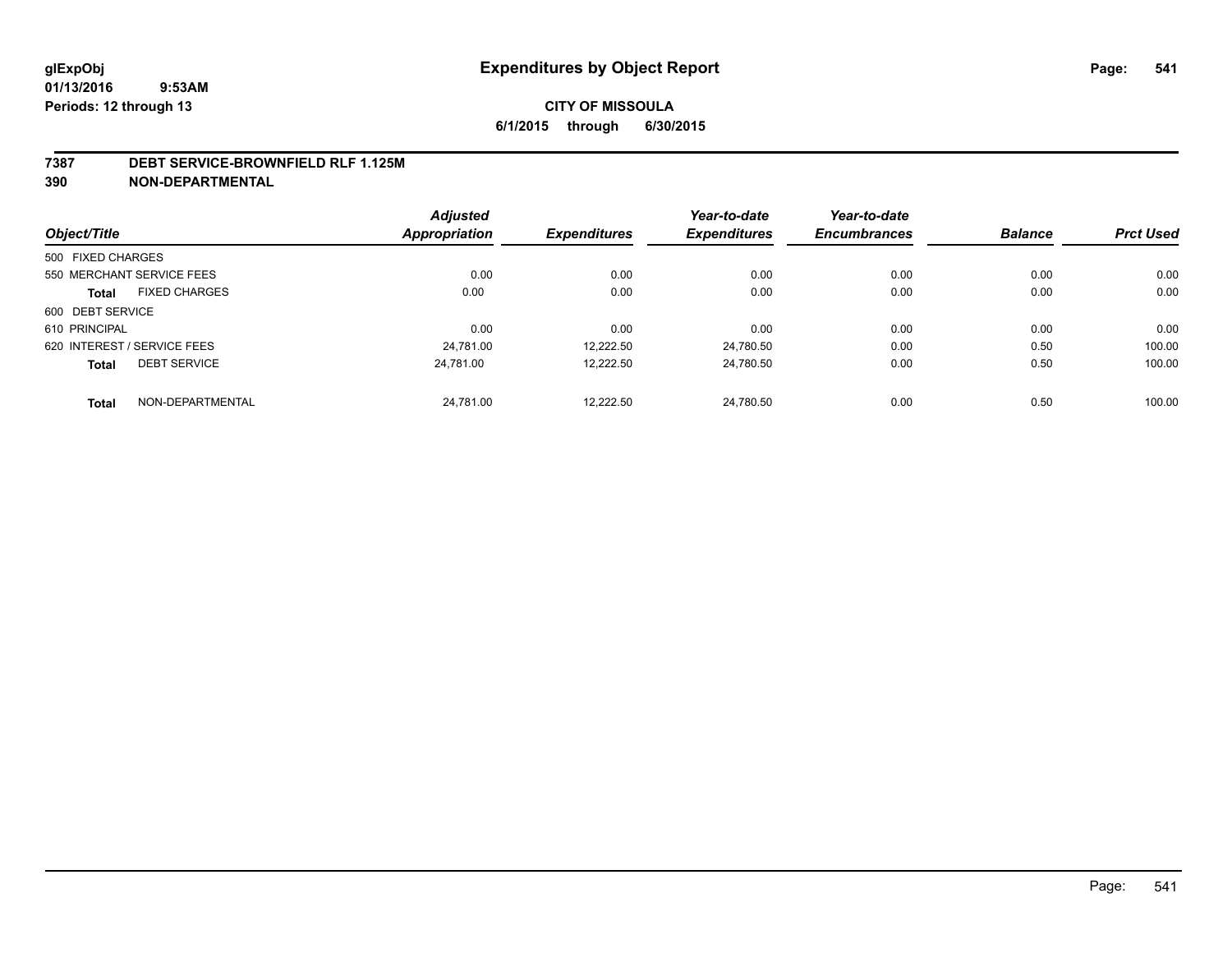**CITY OF MISSOULA 6/1/2015 through 6/30/2015**

### **7387 DEBT SERVICE-BROWNFIELD RLF 1.125M**

| Object/Title      |                                    | Adjusted<br><b>Appropriation</b> | <b>Expenditures</b> | Year-to-date<br><b>Expenditures</b> | Year-to-date<br><b>Encumbrances</b> | <b>Balance</b> | <b>Prct Used</b> |
|-------------------|------------------------------------|----------------------------------|---------------------|-------------------------------------|-------------------------------------|----------------|------------------|
| 500 FIXED CHARGES |                                    |                                  |                     |                                     |                                     |                |                  |
|                   | 550 MERCHANT SERVICE FEES          | 0.00                             | 0.00                | 0.00                                | 0.00                                | 0.00           | 0.00             |
| <b>Total</b>      | <b>FIXED CHARGES</b>               | 0.00                             | 0.00                | 0.00                                | 0.00                                | 0.00           | 0.00             |
| 600 DEBT SERVICE  |                                    |                                  |                     |                                     |                                     |                |                  |
| 610 PRINCIPAL     |                                    | 0.00                             | 0.00                | 0.00                                | 0.00                                | 0.00           | 0.00             |
|                   | 620 INTEREST / SERVICE FEES        | 24.781.00                        | 12.222.50           | 24.780.50                           | 0.00                                | 0.50           | 100.00           |
| <b>Total</b>      | <b>DEBT SERVICE</b>                | 24.781.00                        | 12.222.50           | 24.780.50                           | 0.00                                | 0.50           | 100.00           |
| <b>Total</b>      | DEBT SERVICE-BROWNFIELD RLF 1.125M | 24.781.00                        | 12.222.50           | 24.780.50                           | 0.00                                | 0.50           | 100.00           |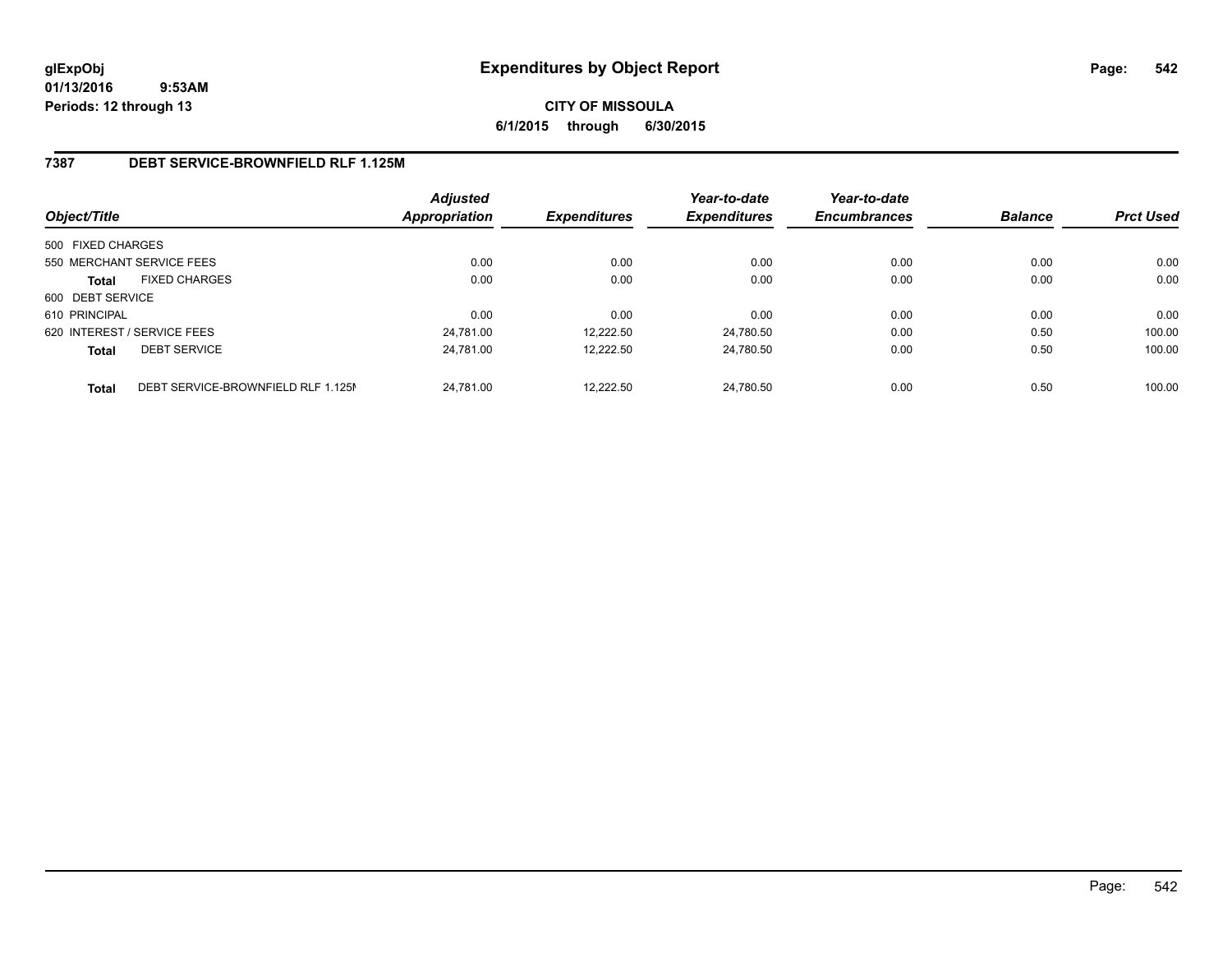### **7388 RESERVE-3.6m TIF**

| Object/Title                         | <b>Adjusted</b><br>Appropriation | <b>Expenditures</b> | Year-to-date<br><b>Expenditures</b> | Year-to-date<br><b>Encumbrances</b> | <b>Balance</b> | <b>Prct Used</b> |
|--------------------------------------|----------------------------------|---------------------|-------------------------------------|-------------------------------------|----------------|------------------|
| 500 FIXED CHARGES                    |                                  |                     |                                     |                                     |                |                  |
| 550 MERCHANT SERVICE FEES            | 0.00                             | 0.00                | 0.00                                | 0.00                                | 0.00           | 0.00             |
| <b>FIXED CHARGES</b><br><b>Total</b> | 0.00                             | 0.00                | 0.00                                | 0.00                                | 0.00           | 0.00             |
| 800 OTHER OBJECTS                    |                                  |                     |                                     |                                     |                |                  |
| 820 TRANSFERS TO OTHER FUNDS         | 0.00                             | 0.00                | 0.00                                | 0.00                                | 0.00           | 0.00             |
| OTHER OBJECTS<br><b>Total</b>        | 0.00                             | 0.00                | 0.00                                | 0.00                                | 0.00           | 0.00             |
| NON-DEPARTMENTAL<br><b>Total</b>     | 0.00                             | 0.00                | 0.00                                | 0.00                                | 0.00           | 0.00             |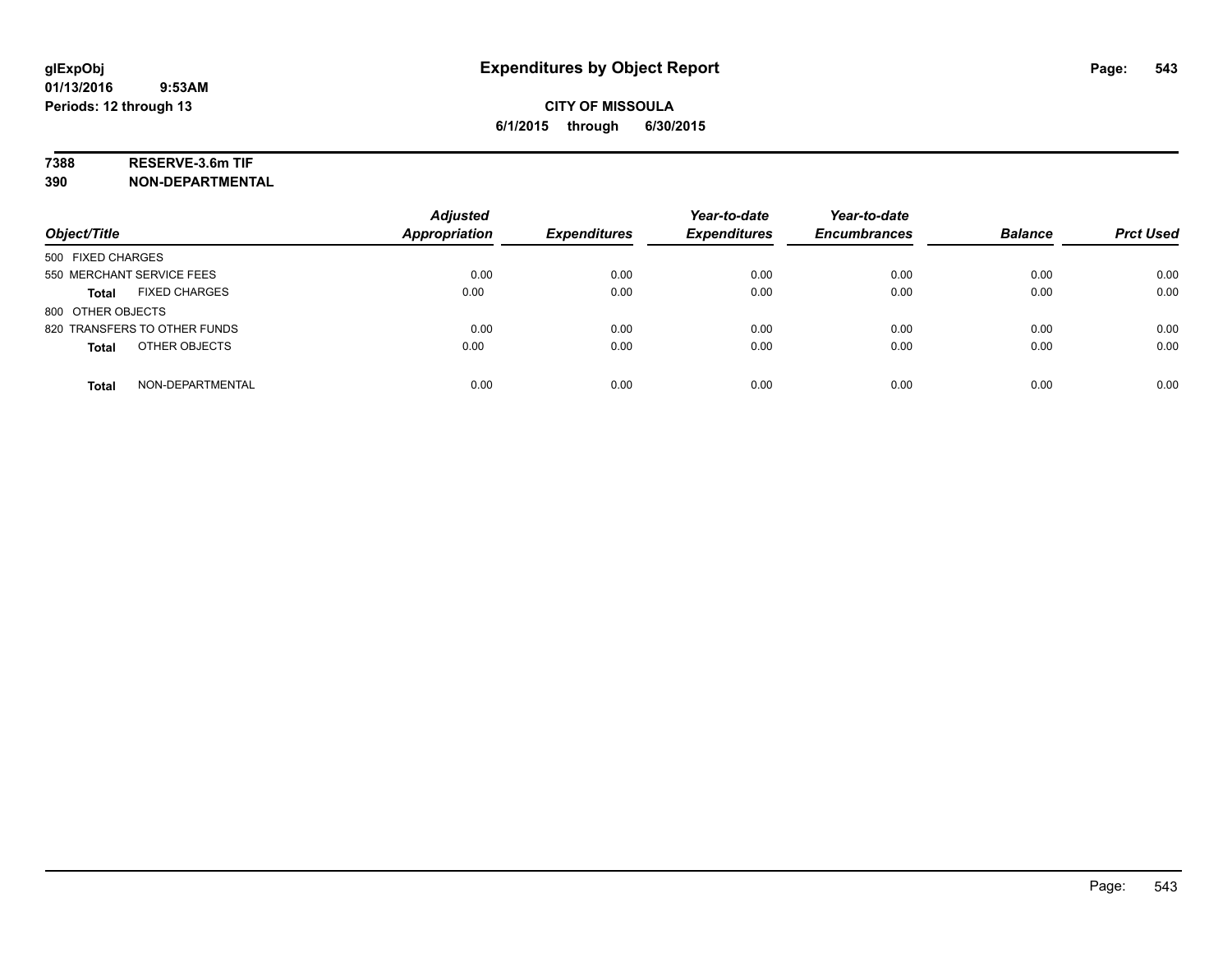**CITY OF MISSOULA 6/1/2015 through 6/30/2015**

**7388 RESERVE-3.6m TIF**

|                                      | <b>Adjusted</b>      |                     | Year-to-date        | Year-to-date        |                |                  |
|--------------------------------------|----------------------|---------------------|---------------------|---------------------|----------------|------------------|
| Object/Title                         | <b>Appropriation</b> | <b>Expenditures</b> | <b>Expenditures</b> | <b>Encumbrances</b> | <b>Balance</b> | <b>Prct Used</b> |
| 500 FIXED CHARGES                    |                      |                     |                     |                     |                |                  |
| 550 MERCHANT SERVICE FEES            | 0.00                 | 0.00                | 0.00                | 0.00                | 0.00           | 0.00             |
| <b>FIXED CHARGES</b><br><b>Total</b> | 0.00                 | 0.00                | 0.00                | 0.00                | 0.00           | 0.00             |
| 800 OTHER OBJECTS                    |                      |                     |                     |                     |                |                  |
| 820 TRANSFERS TO OTHER FUNDS         | 0.00                 | 0.00                | 0.00                | 0.00                | 0.00           | 0.00             |
| OTHER OBJECTS<br><b>Total</b>        | 0.00                 | 0.00                | 0.00                | 0.00                | 0.00           | 0.00             |
| RESERVE-3.6m TIF<br>Total            | 0.00                 | 0.00                | 0.00                | 0.00                | 0.00           | 0.00             |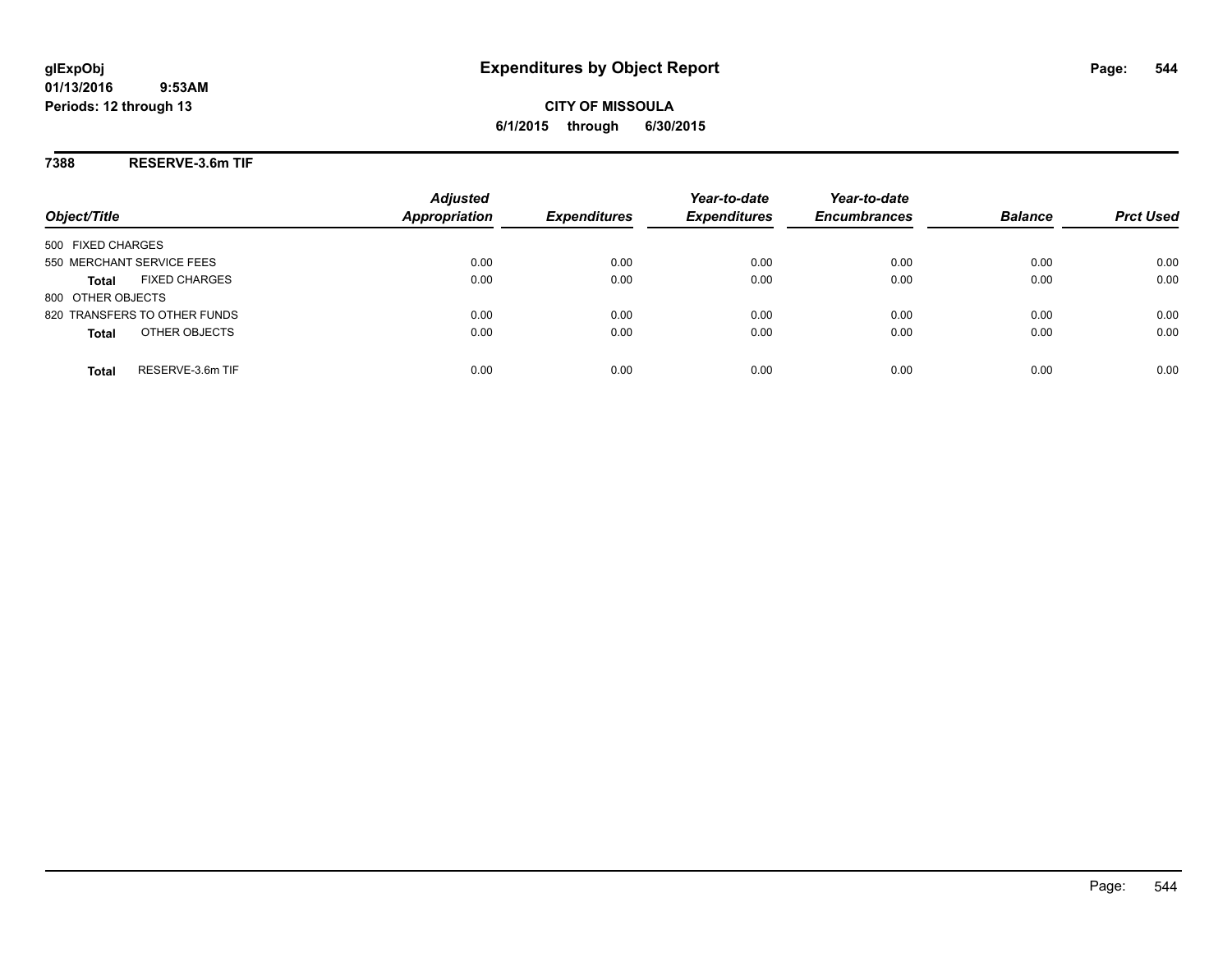### **7389 DEBT SERVICE - 3.6M/5.75M**

|                   |                                   | <b>Adjusted</b>      |                     | Year-to-date        | Year-to-date        |                |                  |
|-------------------|-----------------------------------|----------------------|---------------------|---------------------|---------------------|----------------|------------------|
| Object/Title      |                                   | <b>Appropriation</b> | <b>Expenditures</b> | <b>Expenditures</b> | <b>Encumbrances</b> | <b>Balance</b> | <b>Prct Used</b> |
| 500 FIXED CHARGES |                                   |                      |                     |                     |                     |                |                  |
|                   | 550 MERCHANT SERVICE FEES         | 0.00                 | 91.66               | 91.66               | 0.00                | $-91.66$       | 0.00             |
| <b>Total</b>      | <b>FIXED CHARGES</b>              | 0.00                 | 91.66               | 91.66               | 0.00                | $-91.66$       | 0.00             |
| 600 DEBT SERVICE  |                                   |                      |                     |                     |                     |                |                  |
| 610 PRINCIPAL     |                                   | 500,000.00           | 0.00                | 500,000.00          | 0.00                | 0.00           | 100.00           |
|                   | 620 INTEREST / SERVICE FEES       | 0.00                 | 0.00                | 0.00                | 0.00                | 0.00           | 0.00             |
| <b>Total</b>      | <b>DEBT SERVICE</b>               | 500,000.00           | 0.00                | 500,000.00          | 0.00                | 0.00           | 100.00           |
|                   | 700 GRANTS & CONTRIBUTIONS        |                      |                     |                     |                     |                |                  |
|                   | 700 GRANTS & CONTRIBUTIONS        | 0.00                 | 0.00                | 0.00                | 0.00                | 0.00           | 0.00             |
| <b>Total</b>      | <b>GRANTS &amp; CONTRIBUTIONS</b> | 0.00                 | 0.00                | 0.00                | 0.00                | 0.00           | 0.00             |
| <b>Total</b>      | <b>MRA</b>                        | 500,000.00           | 91.66               | 500,091.66          | 0.00                | $-91.66$       | 100.02           |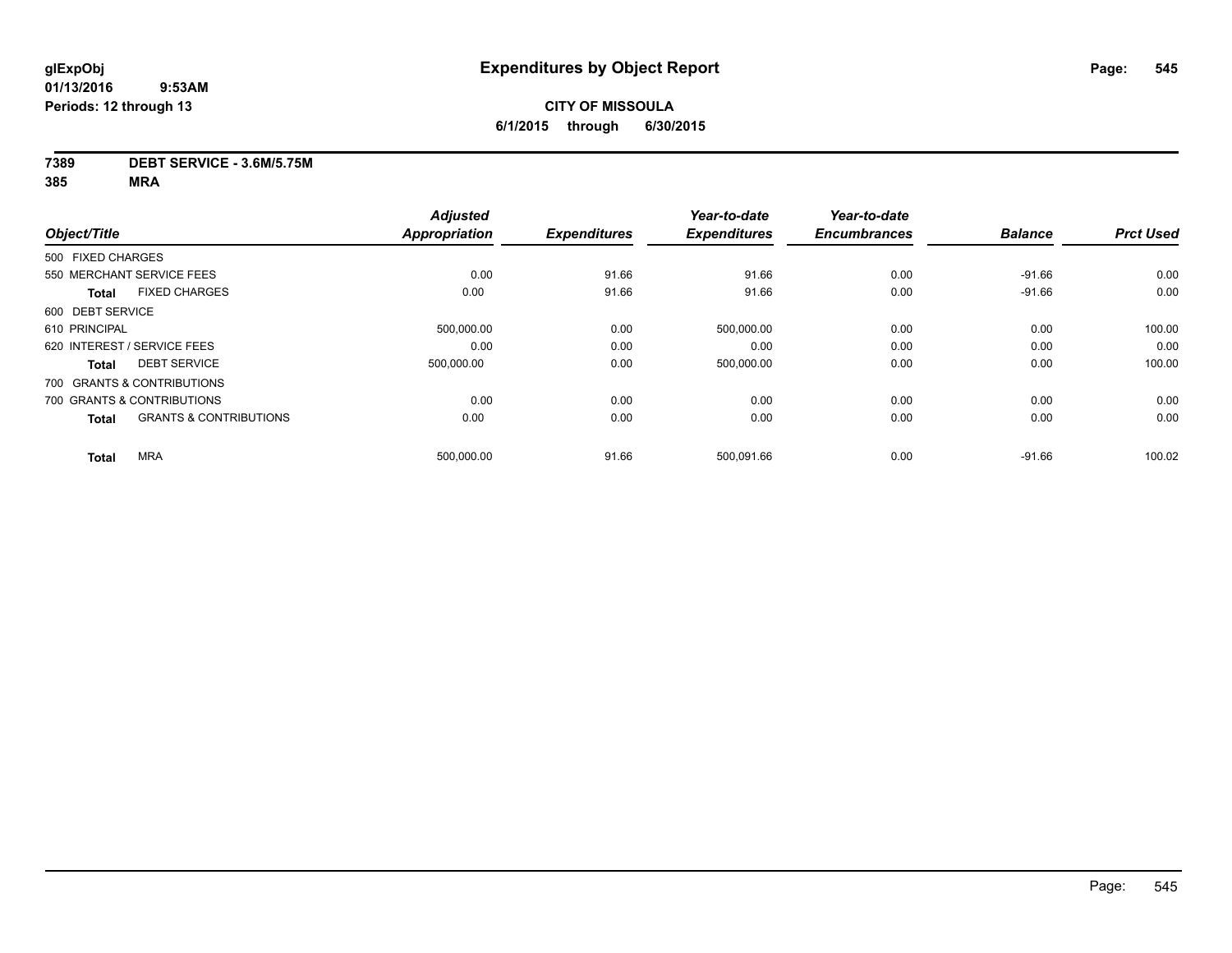**7389 DEBT SERVICE - 3.6M/5.75M**

|                   |                             | <b>Adjusted</b> |                     | Year-to-date        | Year-to-date        |                |                  |
|-------------------|-----------------------------|-----------------|---------------------|---------------------|---------------------|----------------|------------------|
| Object/Title      |                             | Appropriation   | <b>Expenditures</b> | <b>Expenditures</b> | <b>Encumbrances</b> | <b>Balance</b> | <b>Prct Used</b> |
| 500 FIXED CHARGES |                             |                 |                     |                     |                     |                |                  |
|                   | 550 MERCHANT SERVICE FEES   | 0.00            | 0.00                | 0.00                | 0.00                | 0.00           | 0.00             |
| <b>Total</b>      | <b>FIXED CHARGES</b>        | 0.00            | 0.00                | 0.00                | 0.00                | 0.00           | 0.00             |
| 600 DEBT SERVICE  |                             |                 |                     |                     |                     |                |                  |
| 610 PRINCIPAL     |                             | 362.000.00      | 237.000.00          | 362.000.00          | 0.00                | 0.00           | 100.00           |
|                   | 620 INTEREST / SERVICE FEES | 309.916.00      | 153.323.50          | 309.565.75          | 0.00                | 350.25         | 99.89            |
| <b>Total</b>      | <b>DEBT SERVICE</b>         | 671.916.00      | 390.323.50          | 671.565.75          | 0.00                | 350.25         | 99.95            |
| <b>Total</b>      | NON-DEPARTMENTAL            | 671.916.00      | 390.323.50          | 671.565.75          | 0.00                | 350.25         | 99.95            |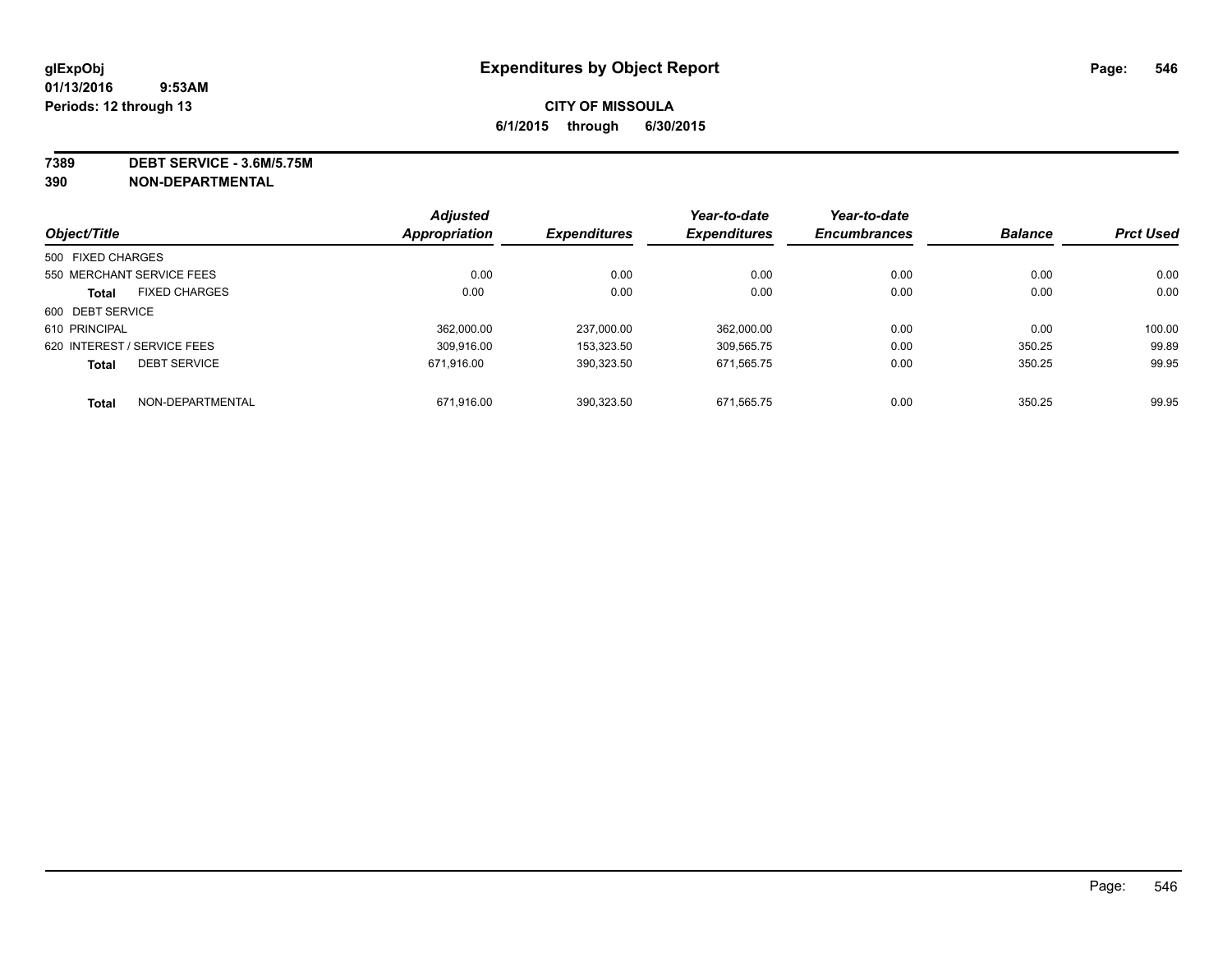### **7389 DEBT SERVICE - 3.6M/5.75M**

|                             |                                   | <b>Adjusted</b>      |                     | Year-to-date        | Year-to-date        |                |                  |
|-----------------------------|-----------------------------------|----------------------|---------------------|---------------------|---------------------|----------------|------------------|
| Object/Title                |                                   | <b>Appropriation</b> | <b>Expenditures</b> | <b>Expenditures</b> | <b>Encumbrances</b> | <b>Balance</b> | <b>Prct Used</b> |
| 500 FIXED CHARGES           |                                   |                      |                     |                     |                     |                |                  |
| 550 MERCHANT SERVICE FEES   |                                   | 0.00                 | 91.66               | 91.66               | 0.00                | $-91.66$       | 0.00             |
| Total                       | <b>FIXED CHARGES</b>              | 0.00                 | 91.66               | 91.66               | 0.00                | $-91.66$       | 0.00             |
| 600 DEBT SERVICE            |                                   |                      |                     |                     |                     |                |                  |
| 610 PRINCIPAL               |                                   | 862.000.00           | 237.000.00          | 862,000.00          | 0.00                | 0.00           | 100.00           |
| 620 INTEREST / SERVICE FEES |                                   | 309.916.00           | 153.323.50          | 309,565.75          | 0.00                | 350.25         | 99.89            |
| Total                       | <b>DEBT SERVICE</b>               | 1.171.916.00         | 390,323.50          | 1,171,565.75        | 0.00                | 350.25         | 99.97            |
| 700 GRANTS & CONTRIBUTIONS  |                                   |                      |                     |                     |                     |                |                  |
| 700 GRANTS & CONTRIBUTIONS  |                                   | 0.00                 | 0.00                | 0.00                | 0.00                | 0.00           | 0.00             |
| <b>Total</b>                | <b>GRANTS &amp; CONTRIBUTIONS</b> | 0.00                 | 0.00                | 0.00                | 0.00                | 0.00           | 0.00             |
| <b>Total</b>                | DEBT SERVICE - 3.6M/5.75M         | 1,171,916.00         | 390.415.16          | 1.171.657.41        | 0.00                | 258.59         | 99.98            |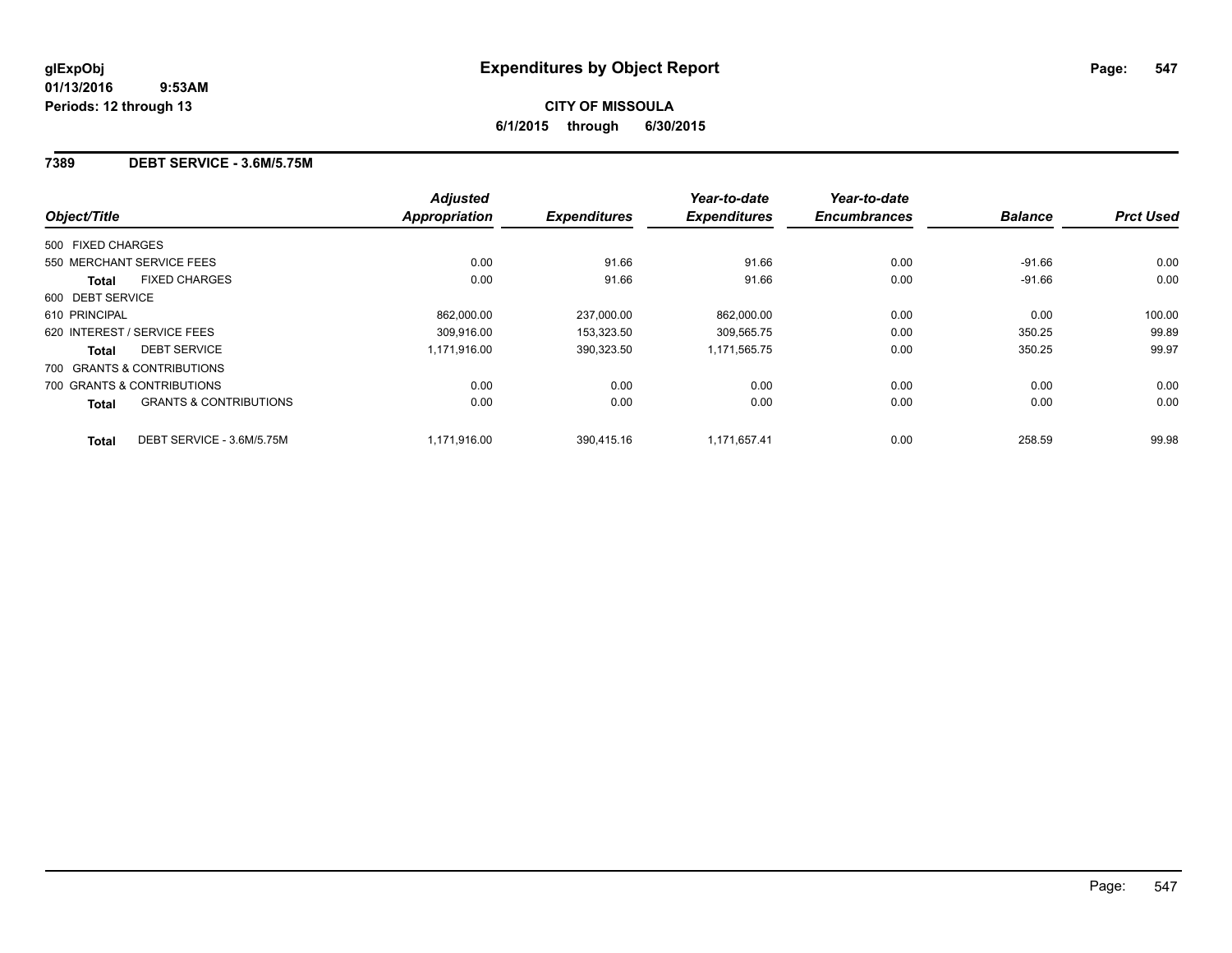# **CITY OF MISSOULA 6/1/2015 through 6/30/2015**

# **7390 URDII CLEARING - 3.6M TIF**

| Object/Title                         | <b>Adjusted</b><br><b>Appropriation</b> | <b>Expenditures</b> | Year-to-date<br><b>Expenditures</b> | Year-to-date<br><b>Encumbrances</b> | <b>Balance</b> | <b>Prct Used</b> |
|--------------------------------------|-----------------------------------------|---------------------|-------------------------------------|-------------------------------------|----------------|------------------|
| 500 FIXED CHARGES                    |                                         |                     |                                     |                                     |                |                  |
| 550 MERCHANT SERVICE FEES            | 0.00                                    | 0.00                | 0.00                                | 0.00                                | 0.00           | 0.00             |
| <b>FIXED CHARGES</b><br><b>Total</b> | 0.00                                    | 0.00                | 0.00                                | 0.00                                | 0.00           | 0.00             |
| 800 OTHER OBJECTS                    |                                         |                     |                                     |                                     |                |                  |
| 820 TRANSFERS TO OTHER FUNDS         | 0.00                                    | 0.00                | 0.00                                | 0.00                                | 0.00           | 0.00             |
| OTHER OBJECTS<br><b>Total</b>        | 0.00                                    | 0.00                | 0.00                                | 0.00                                | 0.00           | 0.00             |
| <b>MRA</b><br><b>Total</b>           | 0.00                                    | 0.00                | 0.00                                | 0.00                                | 0.00           | 0.00             |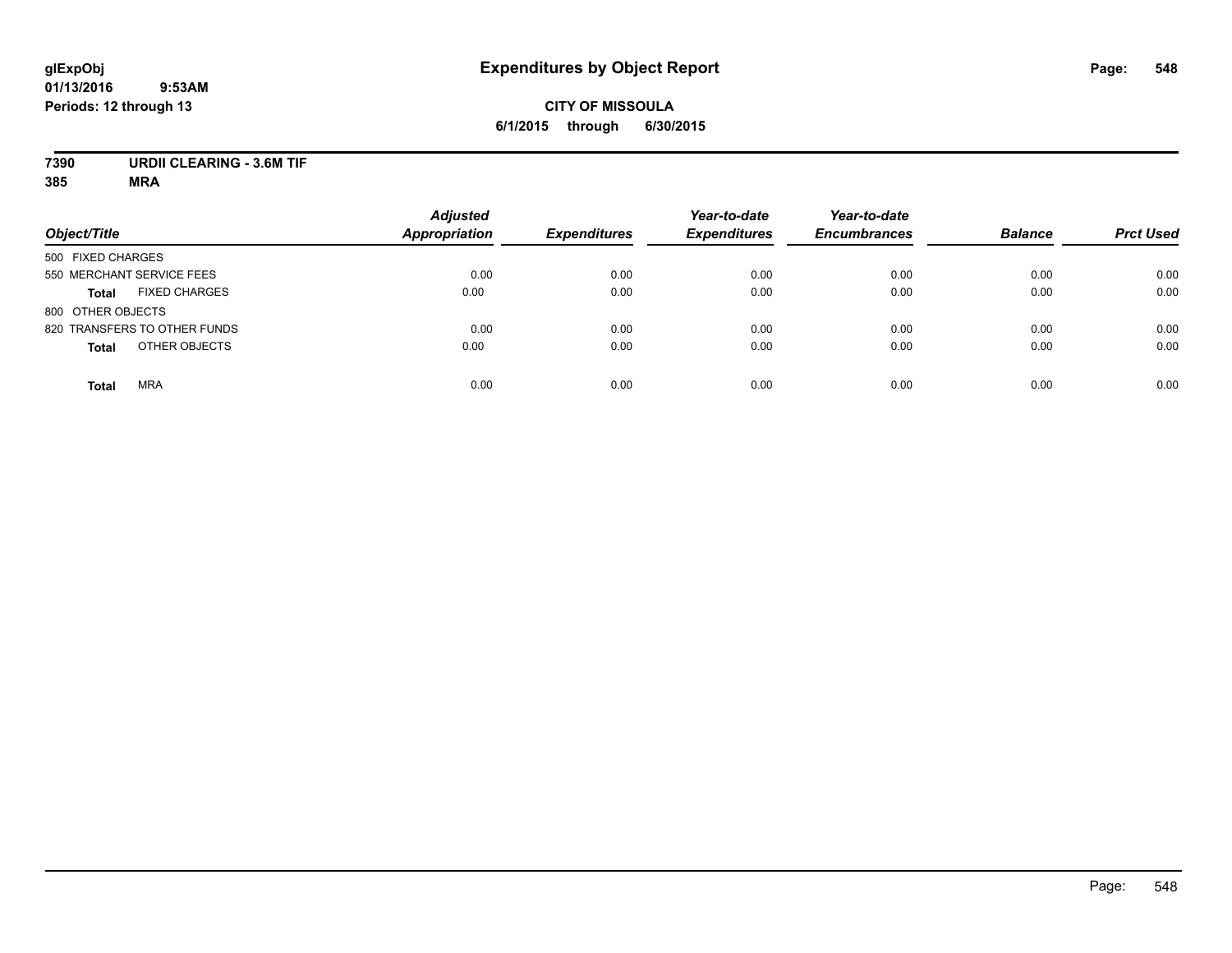**7390 URDII CLEARING - 3.6M TIF**

| Object/Title                         | <b>Adjusted</b><br><b>Appropriation</b> | <b>Expenditures</b> | Year-to-date<br><b>Expenditures</b> | Year-to-date<br><b>Encumbrances</b> | <b>Balance</b> | <b>Prct Used</b> |
|--------------------------------------|-----------------------------------------|---------------------|-------------------------------------|-------------------------------------|----------------|------------------|
| 500 FIXED CHARGES                    |                                         |                     |                                     |                                     |                |                  |
| 550 MERCHANT SERVICE FEES            | 0.00                                    | 0.00                | 0.00                                | 0.00                                | 0.00           | 0.00             |
| <b>FIXED CHARGES</b><br><b>Total</b> | 0.00                                    | 0.00                | 0.00                                | 0.00                                | 0.00           | 0.00             |
| 800 OTHER OBJECTS                    |                                         |                     |                                     |                                     |                |                  |
| 820 TRANSFERS TO OTHER FUNDS         | 2.014.841.00                            | 561,509.48          | 1,992,650.72                        | 0.00                                | 22.190.28      | 98.90            |
| OTHER OBJECTS<br><b>Total</b>        | 2,014,841.00                            | 561.509.48          | 1,992,650.72                        | 0.00                                | 22.190.28      | 98.90            |
| NON-DEPARTMENTAL<br><b>Total</b>     | 2.014.841.00                            | 561.509.48          | 1,992,650.72                        | 0.00                                | 22.190.28      | 98.90            |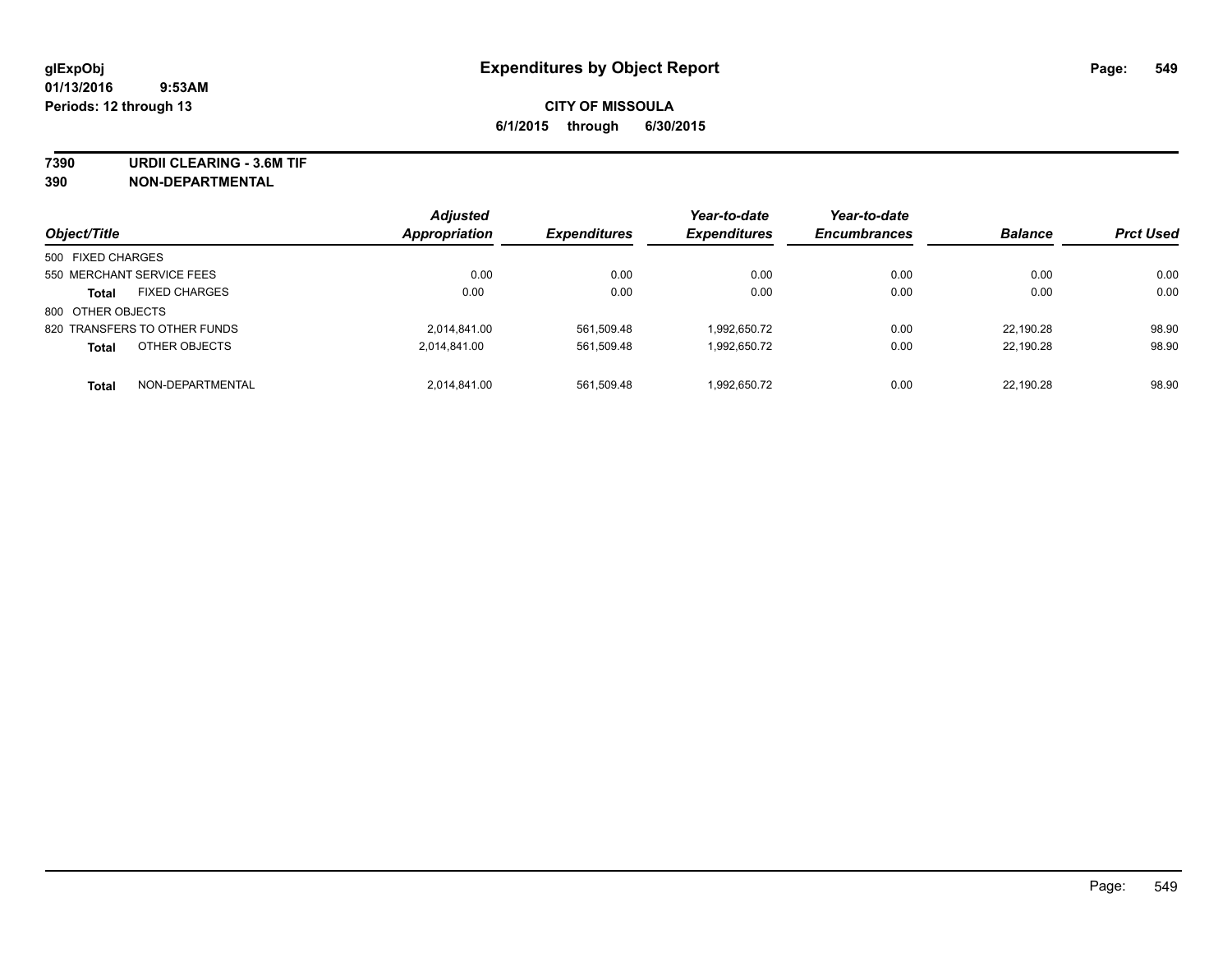### **7390 URDII CLEARING - 3.6M TIF**

| Object/Title                              | <b>Adjusted</b><br>Appropriation | <b>Expenditures</b> | Year-to-date<br><b>Expenditures</b> | Year-to-date<br><b>Encumbrances</b> | <b>Balance</b> | <b>Prct Used</b> |
|-------------------------------------------|----------------------------------|---------------------|-------------------------------------|-------------------------------------|----------------|------------------|
| 500 FIXED CHARGES                         |                                  |                     |                                     |                                     |                |                  |
| 550 MERCHANT SERVICE FEES                 | 0.00                             | 0.00                | 0.00                                | 0.00                                | 0.00           | 0.00             |
| <b>FIXED CHARGES</b><br><b>Total</b>      | 0.00                             | 0.00                | 0.00                                | 0.00                                | 0.00           | 0.00             |
| 800 OTHER OBJECTS                         |                                  |                     |                                     |                                     |                |                  |
| 820 TRANSFERS TO OTHER FUNDS              | 2.014.841.00                     | 561.509.48          | 1.992.650.72                        | 0.00                                | 22.190.28      | 98.90            |
| OTHER OBJECTS<br><b>Total</b>             | 2,014,841.00                     | 561,509.48          | 1,992,650.72                        | 0.00                                | 22,190.28      | 98.90            |
| URDII CLEARING - 3.6M TIF<br><b>Total</b> | 2.014.841.00                     | 561.509.48          | 1.992.650.72                        | 0.00                                | 22.190.28      | 98.90            |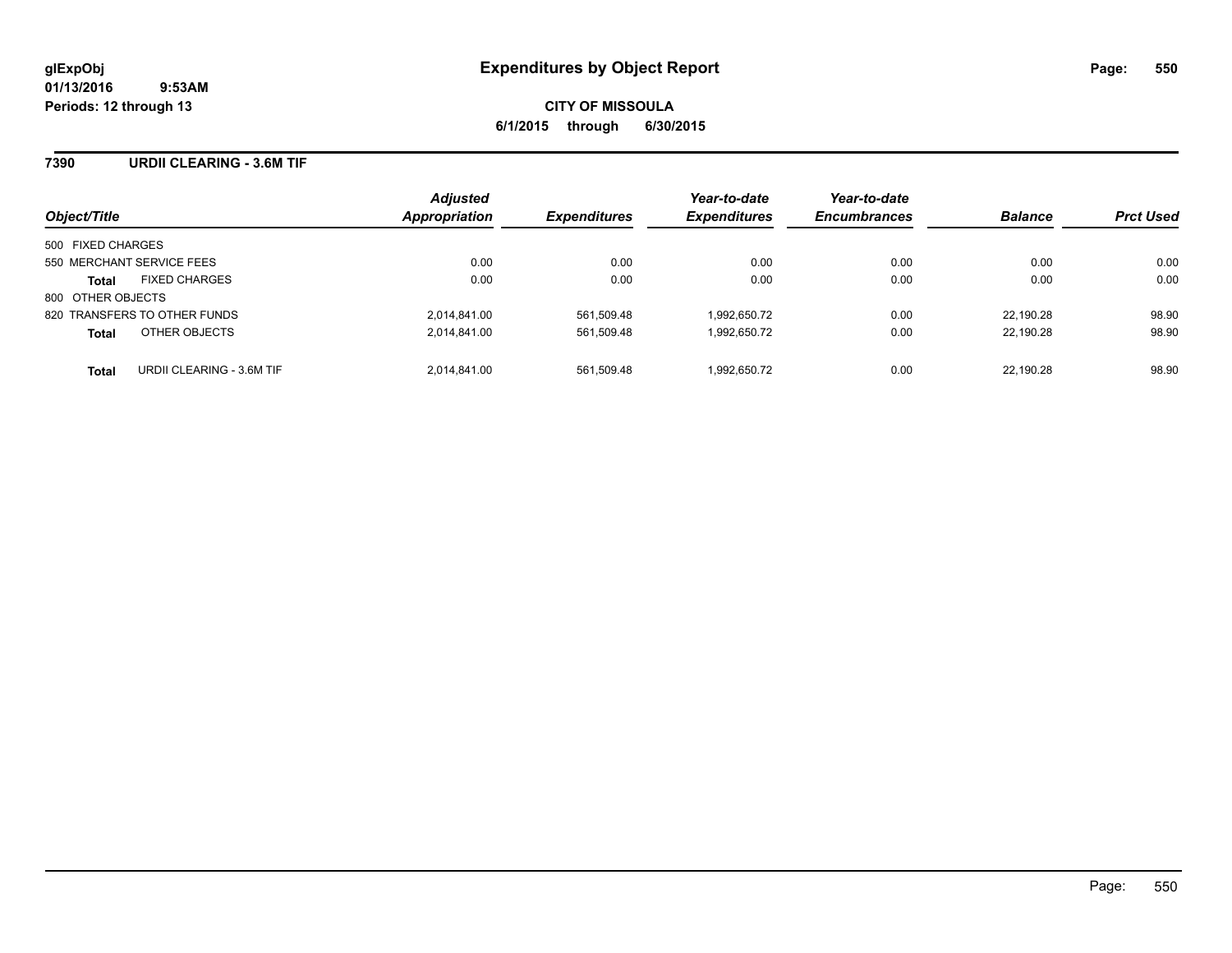# **CITY OF MISSOULA 6/1/2015 through 6/30/2015**

#### **7391 MRA - URD I FUND 385 MRA**

| Object/Title      |                           | <b>Adjusted</b><br><b>Appropriation</b> | <b>Expenditures</b> | Year-to-date<br><b>Expenditures</b> | Year-to-date<br><b>Encumbrances</b> | <b>Balance</b> | <b>Prct Used</b> |
|-------------------|---------------------------|-----------------------------------------|---------------------|-------------------------------------|-------------------------------------|----------------|------------------|
| 500 FIXED CHARGES |                           |                                         |                     |                                     |                                     |                |                  |
|                   | 550 MERCHANT SERVICE FEES | 0.00                                    | 0.00                | 0.00                                | 0.00                                | 0.00           | 0.00             |
| <b>Total</b>      | <b>FIXED CHARGES</b>      | 0.00                                    | 0.00                | 0.00                                | 0.00                                | 0.00           | 0.00             |
| Total             | <b>MRA</b>                | 0.00                                    | 0.00                | 0.00                                | 0.00                                | 0.00           | 0.00             |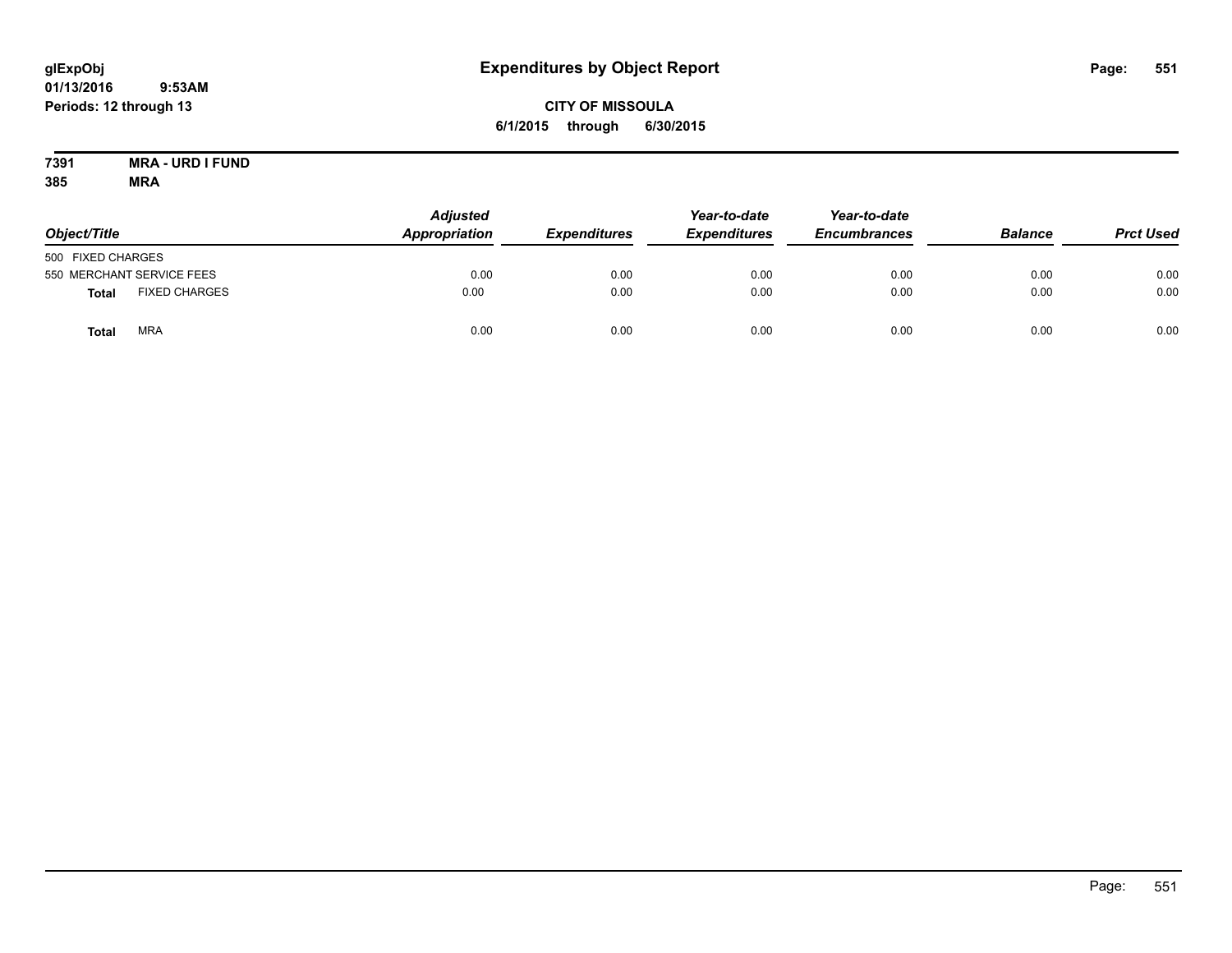# **CITY OF MISSOULA 6/1/2015 through 6/30/2015**

# **7391 MRA - URD I FUND**

**900 DEPRECIATION**

| Object/Title              |                      | <b>Adjusted</b><br>Appropriation | <b>Expenditures</b> | Year-to-date<br><b>Expenditures</b> | Year-to-date<br><b>Encumbrances</b> | <b>Balance</b> | <b>Prct Used</b> |
|---------------------------|----------------------|----------------------------------|---------------------|-------------------------------------|-------------------------------------|----------------|------------------|
| 500 FIXED CHARGES         |                      |                                  |                     |                                     |                                     |                |                  |
| 550 MERCHANT SERVICE FEES |                      | 0.00                             | 0.00                | 0.00                                | 0.00                                | 0.00           | 0.00             |
| <b>Total</b>              | <b>FIXED CHARGES</b> | 0.00                             | 0.00                | 0.00                                | 0.00                                | 0.00           | 0.00             |
| <b>Total</b>              | <b>DEPRECIATION</b>  | 0.00                             | 0.00                | 0.00                                | 0.00                                | 0.00           | 0.00             |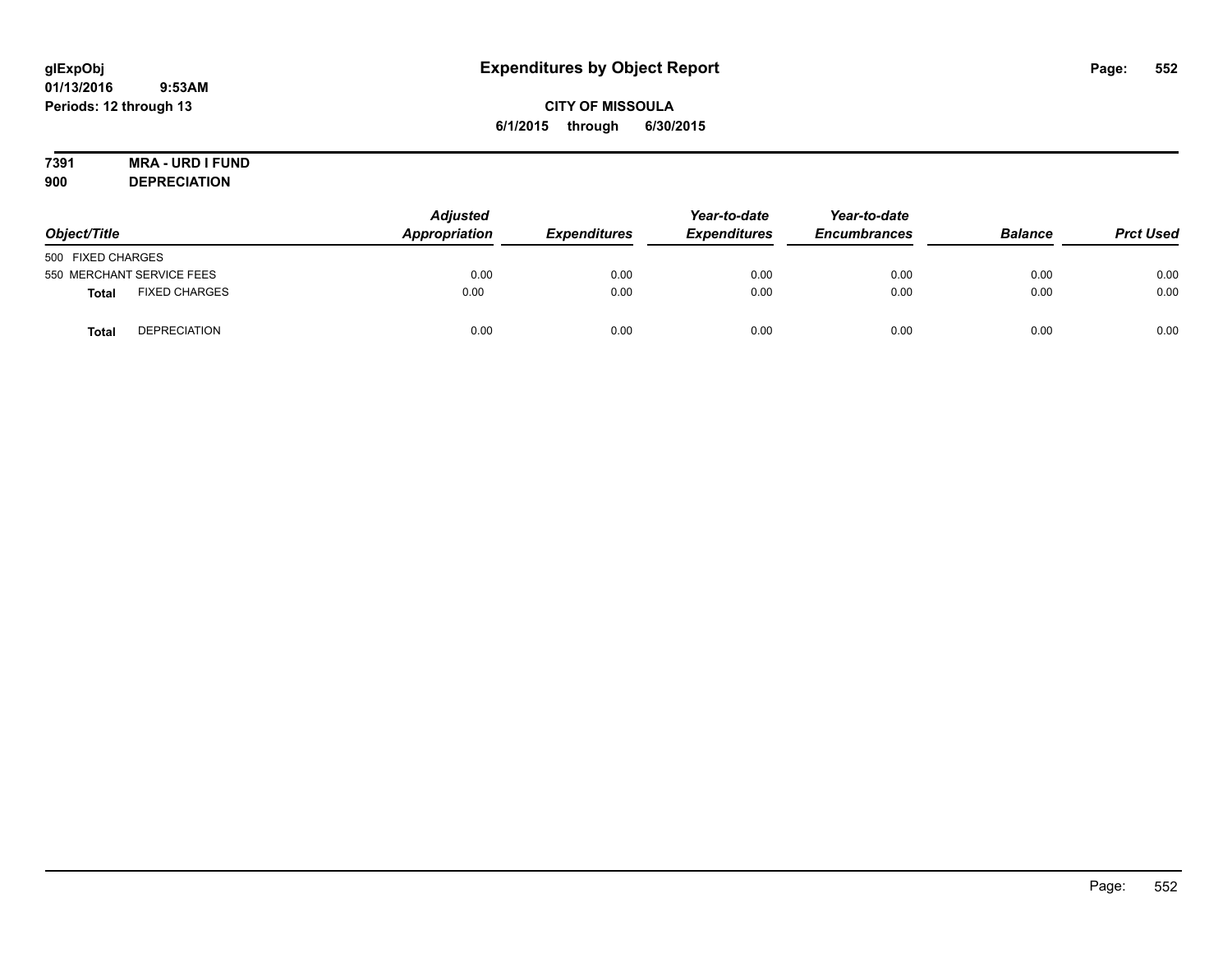# **glExpObj Expenditures by Object Report Page: 553**

**01/13/2016 9:53AM Periods: 12 through 13**

**CITY OF MISSOULA 6/1/2015 through 6/30/2015**

**7391 MRA - URD I FUND**

| Object/Title                         | <b>Adjusted</b><br>Appropriation | <b>Expenditures</b> | Year-to-date<br><b>Expenditures</b> | Year-to-date<br><b>Encumbrances</b> | <b>Balance</b> | <b>Prct Used</b> |
|--------------------------------------|----------------------------------|---------------------|-------------------------------------|-------------------------------------|----------------|------------------|
| 500 FIXED CHARGES                    |                                  |                     |                                     |                                     |                |                  |
| 550 MERCHANT SERVICE FEES            | 0.00                             | 0.00                | 0.00                                | 0.00                                | 0.00           | 0.00             |
| <b>FIXED CHARGES</b><br><b>Total</b> | 0.00                             | 0.00                | 0.00                                | 0.00                                | 0.00           | 0.00             |
| MRA - URD I FUND<br><b>Total</b>     | 0.00                             | 0.00                | 0.00                                | 0.00                                | 0.00           | 0.00             |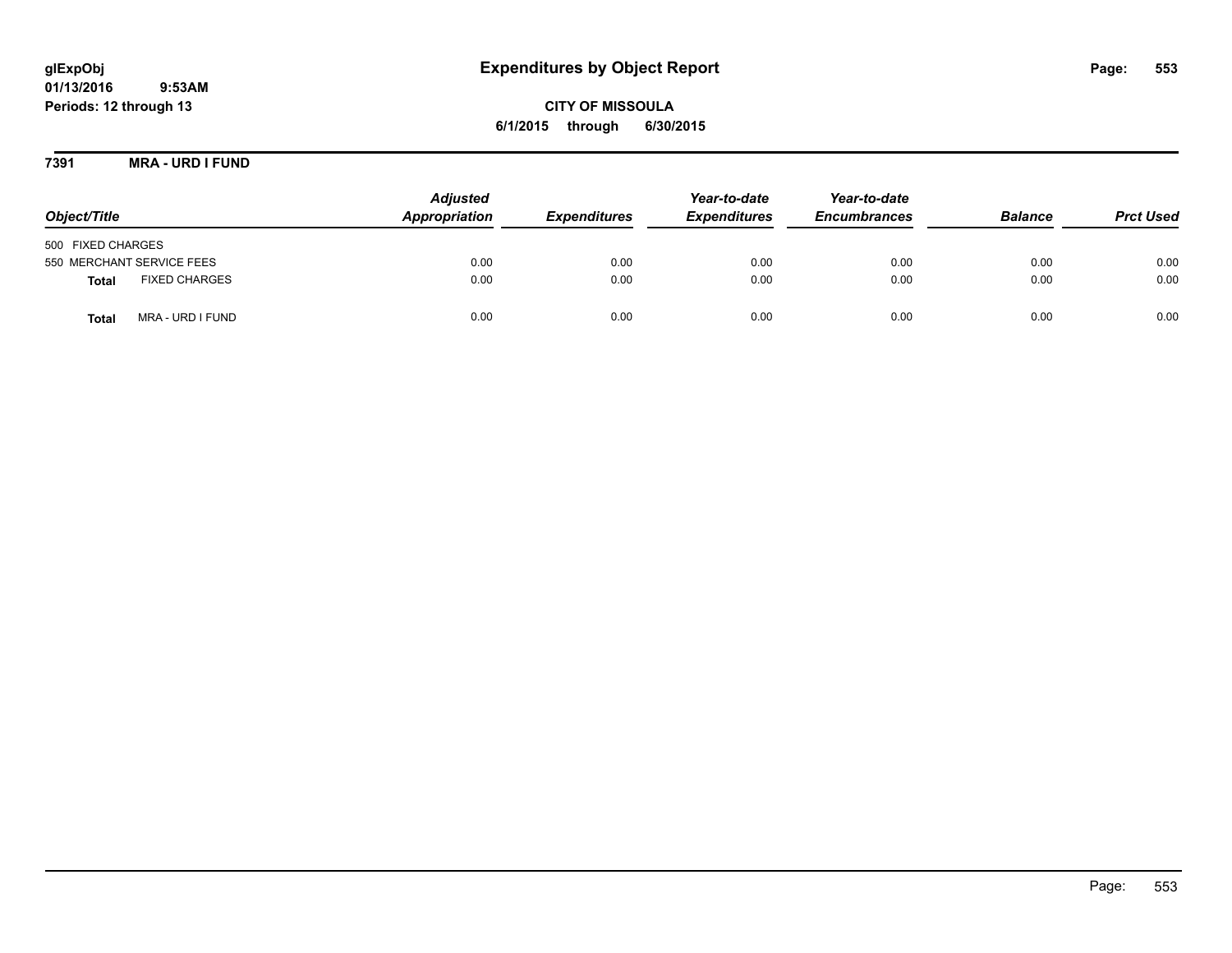**7392 MRA - URD II FUND**

|                                            | <b>Adjusted</b>      |                     | Year-to-date        | Year-to-date        |                |                  |
|--------------------------------------------|----------------------|---------------------|---------------------|---------------------|----------------|------------------|
| Object/Title                               | <b>Appropriation</b> | <b>Expenditures</b> | <b>Expenditures</b> | <b>Encumbrances</b> | <b>Balance</b> | <b>Prct Used</b> |
| 300 PURCHASED SERVICES                     |                      |                     |                     |                     |                |                  |
| 344 TELEPHONE SERVICE                      | 0.00                 | 0.00                | 0.00                | 0.00                | 0.00           | 0.00             |
| 350 PROFESSIONAL SERVICES                  | 186.370.00           | 23,142.05           | 112.862.11          | 0.00                | 73.507.89      | 60.56            |
| <b>PURCHASED SERVICES</b><br><b>Total</b>  | 186,370.00           | 23,142.05           | 112,862.11          | 0.00                | 73,507.89      | 60.56            |
| 500 FIXED CHARGES                          |                      |                     |                     |                     |                |                  |
| 550 MERCHANT SERVICE FEES                  | 0.00                 | 0.00                | 0.00                | 0.00                | 0.00           | 0.00             |
| <b>FIXED CHARGES</b><br>Total              | 0.00                 | 0.00                | 0.00                | 0.00                | 0.00           | 0.00             |
| 700 GRANTS & CONTRIBUTIONS                 |                      |                     |                     |                     |                |                  |
| 700 GRANTS & CONTRIBUTIONS                 | 448.502.00           | 114,005.88          | 199,562.01          | 0.00                | 248,939.99     | 44.50            |
| <b>GRANTS &amp; CONTRIBUTIONS</b><br>Total | 448.502.00           | 114.005.88          | 199.562.01          | 0.00                | 248.939.99     | 44.50            |
| 800 OTHER OBJECTS                          |                      |                     |                     |                     |                |                  |
| 820 TRANSFERS TO OTHER FUNDS               | 250,000.00           | 250.000.00          | 250,000.00          | 0.00                | 0.00           | 100.00           |
| 845 CONTINGENCY                            | 514,760.00           | 0.00                | 0.00                | 0.00                | 514,760.00     | 0.00             |
| OTHER OBJECTS<br>Total                     | 764,760.00           | 250,000.00          | 250,000.00          | 0.00                | 514,760.00     | 32.69            |
| 900 CAPITAL OUTLAY                         |                      |                     |                     |                     |                |                  |
| 910 LAND                                   | 115,264.00           | 0.00                | 115,264.00          | 0.00                | 0.00           | 100.00           |
| 920 BUILDINGS                              | 0.00                 | 0.00                | 0.00                | 0.00                | 0.00           | 0.00             |
| 930 IMPROVEMENTS                           | 999,755.00           | 25,082.37           | 625,864.37          | 0.00                | 373,890.63     | 62.60            |
| <b>CAPITAL OUTLAY</b><br><b>Total</b>      | 1,115,019.00         | 25,082.37           | 741,128.37          | 0.00                | 373,890.63     | 66.47            |
| <b>MRA</b><br><b>Total</b>                 | 2,514,651.00         | 412,230.30          | 1,303,552.49        | 0.00                | 1,211,098.51   | 51.84            |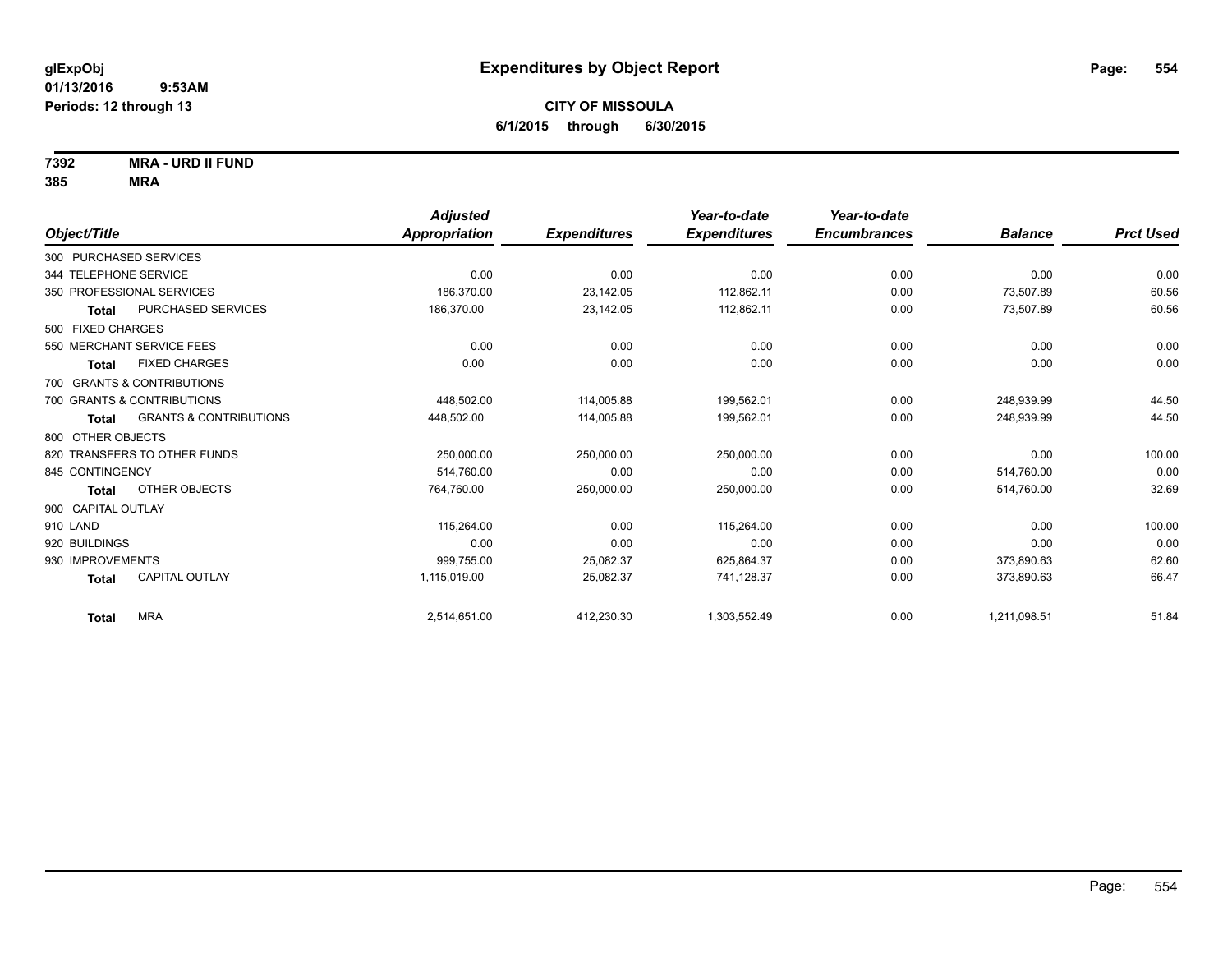### **7392 MRA - URD II FUND**

|                        |                                   | <b>Adjusted</b> |                     | Year-to-date        | Year-to-date        |                |                  |
|------------------------|-----------------------------------|-----------------|---------------------|---------------------|---------------------|----------------|------------------|
| Object/Title           |                                   | Appropriation   | <b>Expenditures</b> | <b>Expenditures</b> | <b>Encumbrances</b> | <b>Balance</b> | <b>Prct Used</b> |
| 300 PURCHASED SERVICES |                                   |                 |                     |                     |                     |                |                  |
| 344 TELEPHONE SERVICE  |                                   | 0.00            | 0.00                | 0.00                | 0.00                | 0.00           | 0.00             |
|                        | 350 PROFESSIONAL SERVICES         | 186,370.00      | 23,142.05           | 112,862.11          | 0.00                | 73,507.89      | 60.56            |
| <b>Total</b>           | <b>PURCHASED SERVICES</b>         | 186,370.00      | 23,142.05           | 112,862.11          | 0.00                | 73,507.89      | 60.56            |
| 500 FIXED CHARGES      |                                   |                 |                     |                     |                     |                |                  |
|                        | 550 MERCHANT SERVICE FEES         | 0.00            | 0.00                | 0.00                | 0.00                | 0.00           | 0.00             |
| <b>Total</b>           | <b>FIXED CHARGES</b>              | 0.00            | 0.00                | 0.00                | 0.00                | 0.00           | 0.00             |
|                        | 700 GRANTS & CONTRIBUTIONS        |                 |                     |                     |                     |                |                  |
|                        | 700 GRANTS & CONTRIBUTIONS        | 448,502.00      | 114,005.88          | 199,562.01          | 0.00                | 248.939.99     | 44.50            |
| Total                  | <b>GRANTS &amp; CONTRIBUTIONS</b> | 448,502.00      | 114,005.88          | 199,562.01          | 0.00                | 248,939.99     | 44.50            |
| 800 OTHER OBJECTS      |                                   |                 |                     |                     |                     |                |                  |
|                        | 820 TRANSFERS TO OTHER FUNDS      | 250,000.00      | 250,000.00          | 250,000.00          | 0.00                | 0.00           | 100.00           |
| 845 CONTINGENCY        |                                   | 514,760.00      | 0.00                | 0.00                | 0.00                | 514,760.00     | 0.00             |
| Total                  | OTHER OBJECTS                     | 764.760.00      | 250,000.00          | 250,000.00          | 0.00                | 514,760.00     | 32.69            |
| 900 CAPITAL OUTLAY     |                                   |                 |                     |                     |                     |                |                  |
| 910 LAND               |                                   | 115,264.00      | 0.00                | 115,264.00          | 0.00                | 0.00           | 100.00           |
| 920 BUILDINGS          |                                   | 0.00            | 0.00                | 0.00                | 0.00                | 0.00           | 0.00             |
| 930 IMPROVEMENTS       |                                   | 999,755.00      | 25,082.37           | 625,864.37          | 0.00                | 373,890.63     | 62.60            |
| <b>Total</b>           | CAPITAL OUTLAY                    | 1,115,019.00    | 25,082.37           | 741,128.37          | 0.00                | 373,890.63     | 66.47            |
| <b>Total</b>           | MRA - URD II FUND                 | 2,514,651.00    | 412,230.30          | 1,303,552.49        | 0.00                | 1,211,098.51   | 51.84            |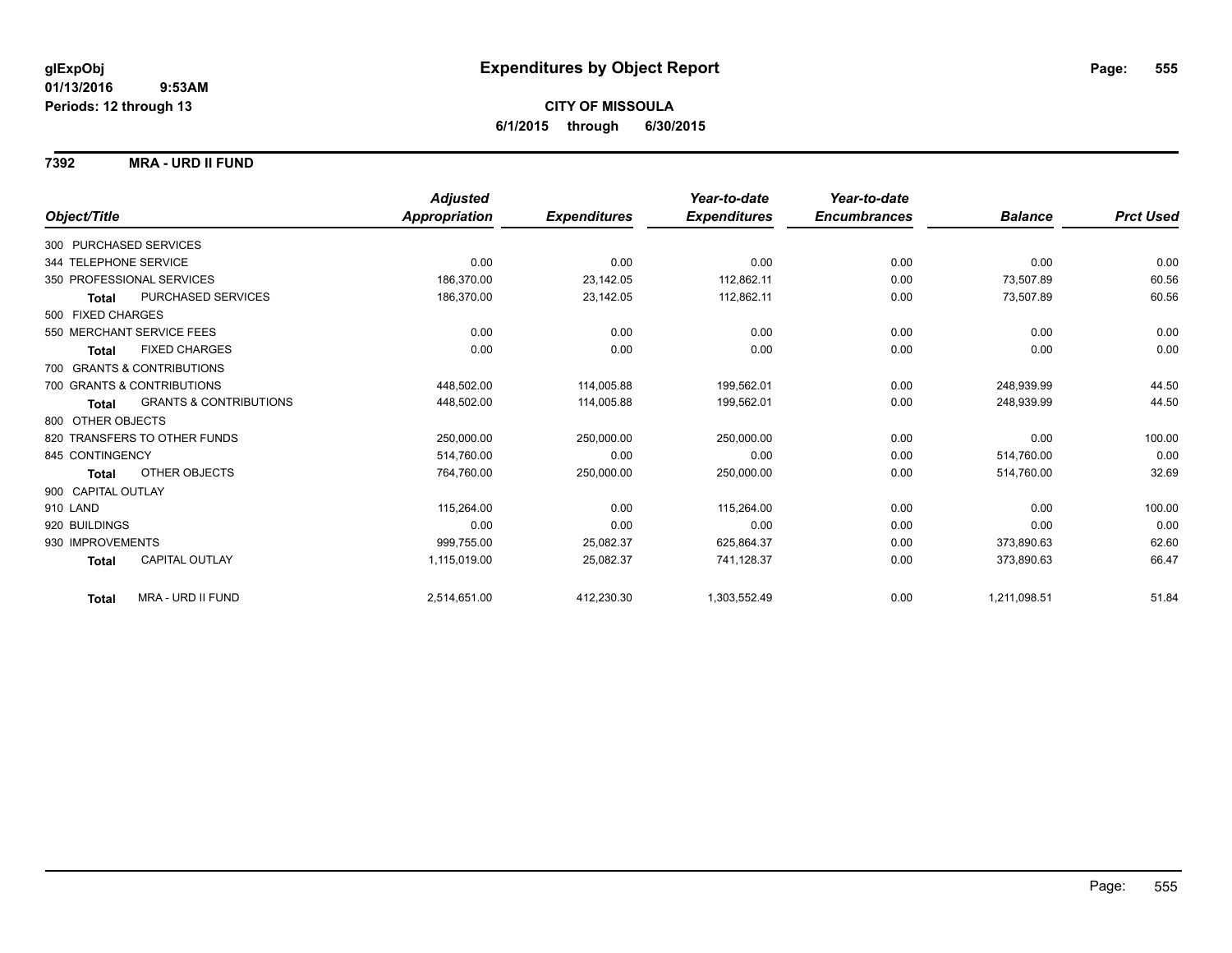**7393 MRA - URD III FUND**

|                                            | <b>Adjusted</b> |                     | Year-to-date        | Year-to-date        |                |                  |
|--------------------------------------------|-----------------|---------------------|---------------------|---------------------|----------------|------------------|
| Object/Title                               | Appropriation   | <b>Expenditures</b> | <b>Expenditures</b> | <b>Encumbrances</b> | <b>Balance</b> | <b>Prct Used</b> |
| 100 PERSONAL SERVICES                      |                 |                     |                     |                     |                |                  |
| 110 SALARIES AND WAGES                     | 331,208.00      | 39,322.82           | 322,633.79          | 0.00                | 8,574.21       | 97.41            |
| 115 SALARIES/HEALTH INSURANCE BENEFIT      | 0.00            | 21,028.00           | 21.028.00           | 0.00                | $-21,028.00$   | 0.00             |
| 120 OVERTIME/TERMINATION                   | 5,000.00        | 36.09               | 36.09               | 0.00                | 4,963.91       | 0.72             |
| <b>140 EMPLOYER CONTRIBUTIONS</b>          | 111,443.00      | 7,424.34            | 102,293.01          | 0.00                | 9,149.99       | 91.79            |
| 141 STATE RETIREMENT CONTRIBUTIONS         | 319.00          | 39.92               | 357.95              | 0.00                | $-38.95$       | 112.21           |
| 190 PENSION EXPENSE                        | 0.00            | 0.00                | 0.00                | 0.00                | 0.00           | 0.00             |
| PERSONAL SERVICES<br><b>Total</b>          | 447,970.00      | 67,851.17           | 446,348.84          | 0.00                | 1,621.16       | 99.64            |
| 200 SUPPLIES                               |                 |                     |                     |                     |                |                  |
| 210 OFFICE SUPPLIES                        | 4,000.00        | 1,612.97            | 2,443.39            | 0.00                | 1,556.61       | 61.08            |
| 220 OPERATING SUPPLIES                     | 500.00          | 0.00                | 0.00                | 0.00                | 500.00         | 0.00             |
| 230 REPAIR/MAINTENANCE                     | 828.00          | 0.00                | 124.72              | 0.00                | 703.28         | 15.06            |
| 231 GASOLINE                               | 400.00          | 73.48               | 192.73              | 0.00                | 207.27         | 48.18            |
| 240 OTHER SUPPLIES                         | 3,398.00        | 0.00                | 745.82              | 0.00                | 2,652.18       | 21.95            |
| <b>SUPPLIES</b><br>Total                   | 9,126.00        | 1,686.45            | 3,506.66            | 0.00                | 5,619.34       | 38.42            |
| 300 PURCHASED SERVICES                     |                 |                     |                     |                     |                |                  |
| 310 COMMUNICATIONS                         | 800.00          | 24.78               | 904.01              | 0.00                | $-104.01$      | 113.00           |
| 320 PRINTING & DUPLICATING                 | 3,000.00        | 542.17              | 1,716.75            | 0.00                | 1,283.25       | 57.23            |
| 330 PUBLICITY, SUBSCRIPTIONS & DUES        | 3,000.00        | 615.00              | 4,008.11            | 0.00                | $-1,008.11$    | 133.60           |
| 344 TELEPHONE SERVICE                      | 1,300.00        | 137.00              | 943.78              | 0.00                | 356.22         | 72.60            |
| 345 GARBAGE                                | 565.00          | 43.05               | 533.94              | 0.00                | 31.06          | 94.50            |
| 350 PROFESSIONAL SERVICES                  | 820,363.00      | 172,438.71          | 533,918.01          | 0.00                | 286,444.99     | 65.08            |
| 360 REPAIR & MAINTENANCE                   | 6,990.00        | 633.62              | 3,810.74            | 0.00                | 3,179.26       | 54.52            |
| 370 TRAVEL                                 | 3,500.00        | 0.00                | 503.90              | 0.00                | 2,996.10       | 14.40            |
| 380 TRAINING                               | 4,500.00        | 0.00                | 296.45              | 0.00                | 4,203.55       | 6.59             |
| 390 OTHER PURCHASED SERVICES               | 500.00          | 0.00                | 145.90              | 0.00                | 354.10         | 29.18            |
| PURCHASED SERVICES<br><b>Total</b>         | 844,518.00      | 174,434.33          | 546,781.59          | 0.00                | 297,736.41     | 64.74            |
| 500 FIXED CHARGES                          |                 |                     |                     |                     |                |                  |
| 550 MERCHANT SERVICE FEES                  | 0.00            | 0.00                | 0.00                | 0.00                | 0.00           | 0.00             |
| <b>FIXED CHARGES</b><br>Total              | 0.00            | 0.00                | 0.00                | 0.00                | 0.00           | 0.00             |
| 700 GRANTS & CONTRIBUTIONS                 |                 |                     |                     |                     |                |                  |
| 700 GRANTS & CONTRIBUTIONS                 | 2,847,862.00    | 305,888.34          | 1,387,858.99        | 0.00                | 1,460,003.01   | 48.73            |
| <b>GRANTS &amp; CONTRIBUTIONS</b><br>Total | 2,847,862.00    | 305,888.34          | 1,387,858.99        | 0.00                | 1,460,003.01   | 48.73            |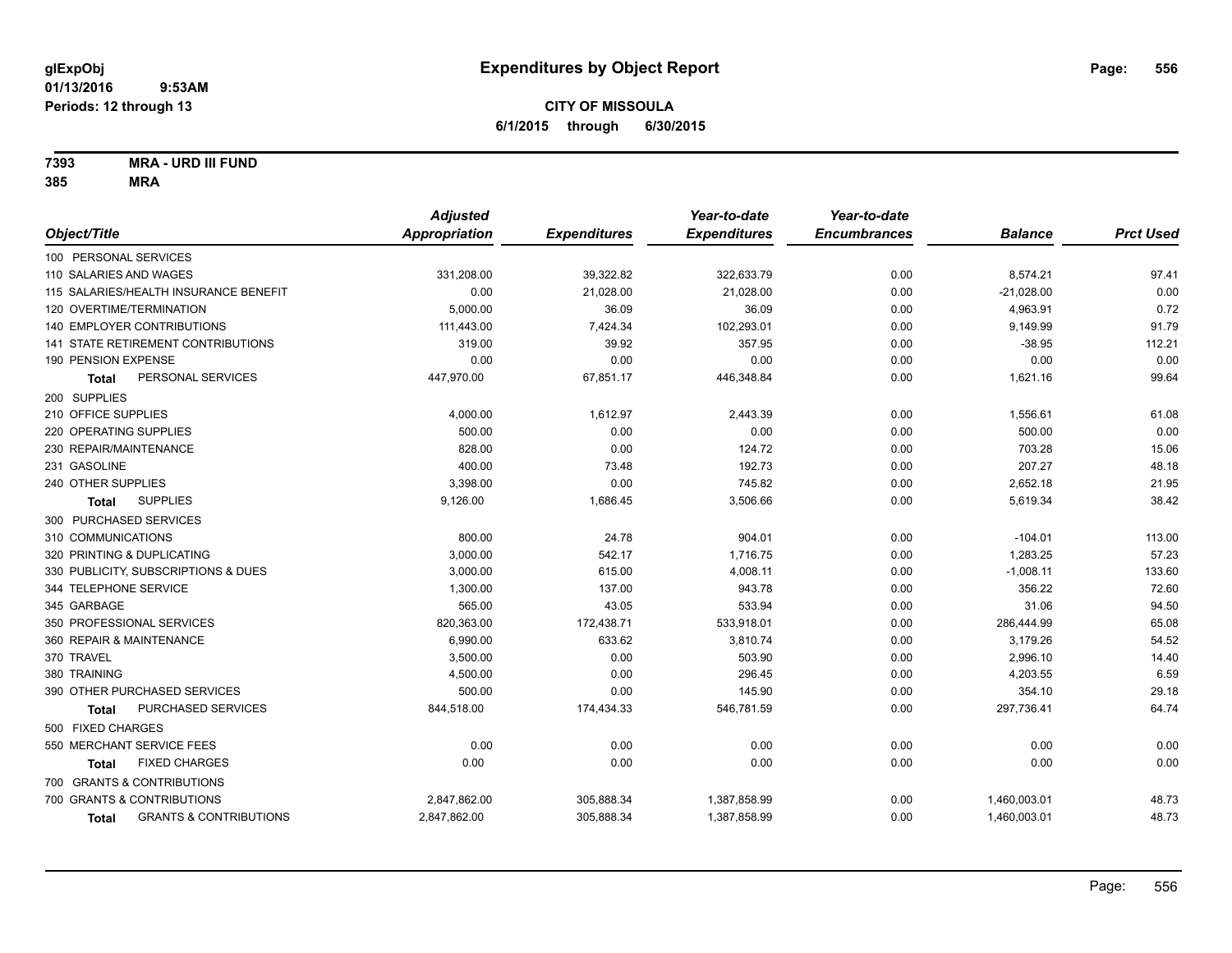**7393 MRA - URD III FUND**

|                              |                       | <b>Adjusted</b>      |                     | Year-to-date        | Year-to-date        |                |                  |
|------------------------------|-----------------------|----------------------|---------------------|---------------------|---------------------|----------------|------------------|
| Object/Title                 |                       | <b>Appropriation</b> | <b>Expenditures</b> | <b>Expenditures</b> | <b>Encumbrances</b> | <b>Balance</b> | <b>Prct Used</b> |
| 800 OTHER OBJECTS            |                       |                      |                     |                     |                     |                |                  |
| 820 TRANSFERS TO OTHER FUNDS |                       | 0.00                 | 0.00                | 0.00                | 0.00                | 0.00           | 0.00             |
| 845 CONTINGENCY              |                       | 1.085.214.00         | 0.00                | 0.00                | 0.00                | 1.085.214.00   | 0.00             |
| <b>Total</b>                 | OTHER OBJECTS         | 1.085.214.00         | 0.00                | 0.00                | 0.00                | 1,085,214.00   | 0.00             |
| 900 CAPITAL OUTLAY           |                       |                      |                     |                     |                     |                |                  |
| 930 IMPROVEMENTS             |                       | 658.688.00           | 19.102.22           | 417.658.23          | 0.00                | 241.029.77     | 63.41            |
| 940 MACHINERY & EQUIPMENT    |                       | 30.000.00            | 6.803.32            | 32.241.77           | 0.00                | $-2.241.77$    | 107.47           |
| <b>Total</b>                 | <b>CAPITAL OUTLAY</b> | 688.688.00           | 25.905.54           | 449,900.00          | 0.00                | 238.788.00     | 65.33            |
| <b>MRA</b><br><b>Total</b>   |                       | 5,923,378.00         | 575.765.83          | 2,834,396.08        | 0.00                | 3,088,981.92   | 47.85            |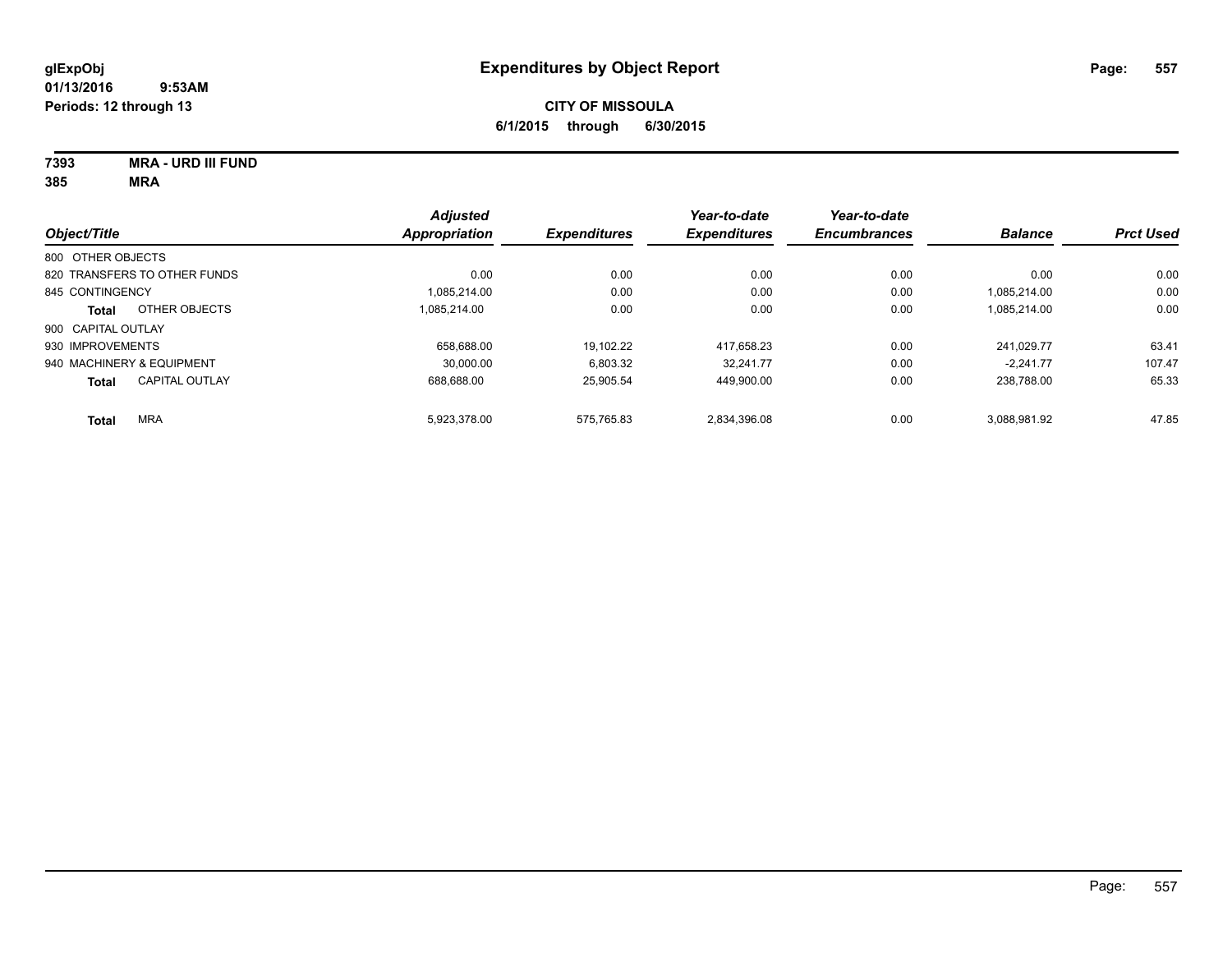# **7393 MRA - URD III FUND**

**395 PARKING COMMISSION**

| Object/Title                          | <b>Adjusted</b><br>Appropriation | <b>Expenditures</b> | Year-to-date<br><b>Expenditures</b> | Year-to-date<br><b>Encumbrances</b> | <b>Balance</b> | <b>Prct Used</b> |
|---------------------------------------|----------------------------------|---------------------|-------------------------------------|-------------------------------------|----------------|------------------|
| 100 PERSONAL SERVICES                 |                                  |                     |                                     |                                     |                |                  |
| 115 SALARIES/HEALTH INSURANCE BENEFIT | 0.00                             | 0.00                | 0.00                                | 0.00                                | 0.00           | 0.00             |
| PERSONAL SERVICES<br>Total            | 0.00                             | 0.00                | 0.00                                | 0.00                                | 0.00           | 0.00             |
| PARKING COMMISSION<br>Total           | 0.00                             | 0.00                | 0.00                                | 0.00                                | 0.00           | 0.00             |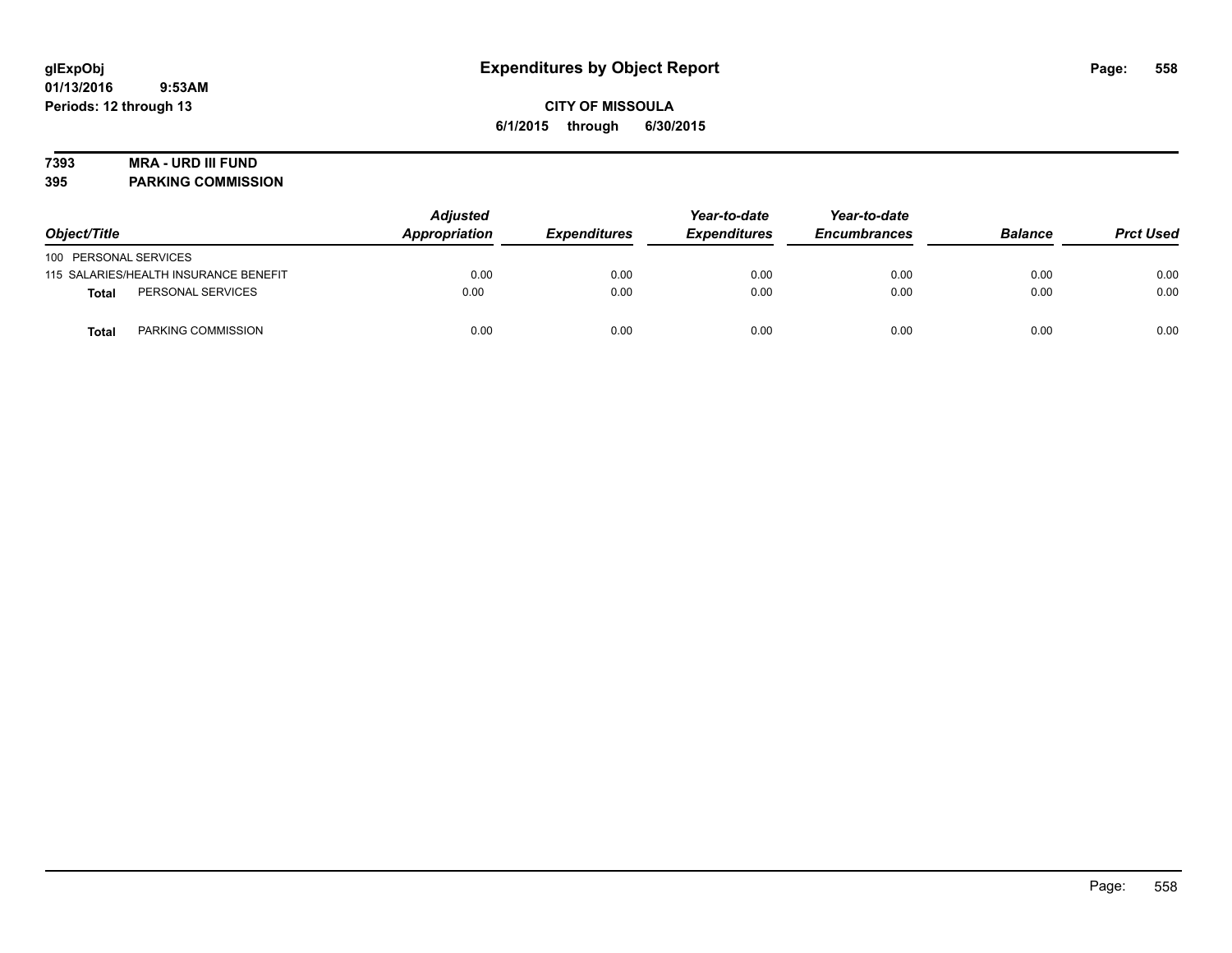# **7393 MRA - URD III FUND**

**900 DEPRECIATION**

| Object/Title                         | <b>Adjusted</b><br><b>Appropriation</b> | <b>Expenditures</b> | Year-to-date<br><b>Expenditures</b> | Year-to-date<br><b>Encumbrances</b> | <b>Balance</b> | <b>Prct Used</b> |
|--------------------------------------|-----------------------------------------|---------------------|-------------------------------------|-------------------------------------|----------------|------------------|
| 500 FIXED CHARGES                    |                                         |                     |                                     |                                     |                |                  |
| 550 MERCHANT SERVICE FEES            | 0.00                                    | 0.00                | 0.00                                | 0.00                                | 0.00           | 0.00             |
| <b>FIXED CHARGES</b><br><b>Total</b> | 0.00                                    | 0.00                | 0.00                                | 0.00                                | 0.00           | 0.00             |
| 800 OTHER OBJECTS                    |                                         |                     |                                     |                                     |                |                  |
| 830 DEPRECIATION                     | 0.00                                    | 0.00                | 0.00                                | 0.00                                | 0.00           | 0.00             |
| OTHER OBJECTS<br><b>Total</b>        | 0.00                                    | 0.00                | 0.00                                | 0.00                                | 0.00           | 0.00             |
| <b>DEPRECIATION</b><br><b>Total</b>  | 0.00                                    | 0.00                | 0.00                                | 0.00                                | 0.00           | 0.00             |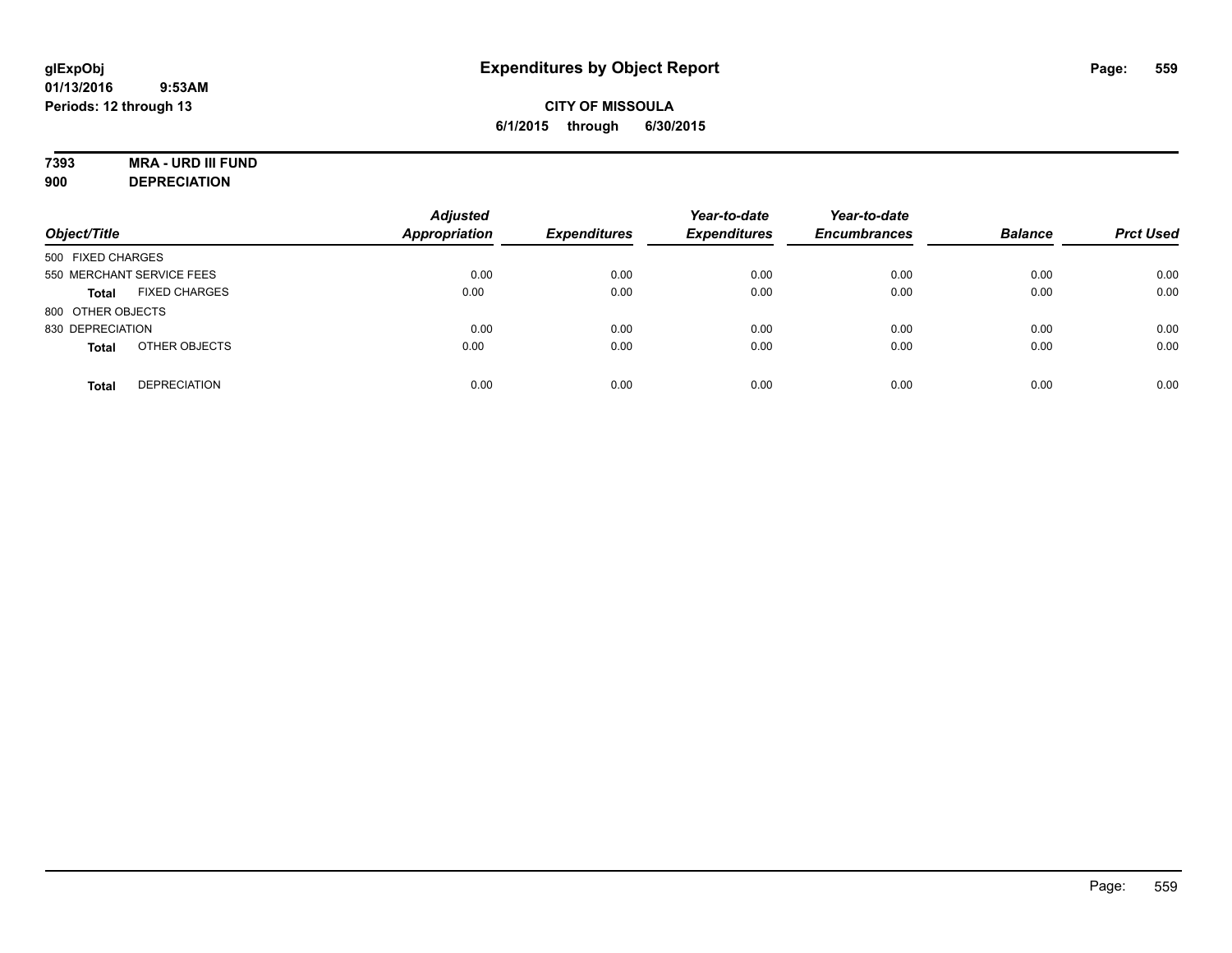### **7393 MRA - URD III FUND**

|                                                   | <b>Adjusted</b> |                     | Year-to-date        | Year-to-date        |                |                  |
|---------------------------------------------------|-----------------|---------------------|---------------------|---------------------|----------------|------------------|
| Object/Title                                      | Appropriation   | <b>Expenditures</b> | <b>Expenditures</b> | <b>Encumbrances</b> | <b>Balance</b> | <b>Prct Used</b> |
| 100 PERSONAL SERVICES                             |                 |                     |                     |                     |                |                  |
| 110 SALARIES AND WAGES                            | 331,208.00      | 39,322.82           | 322,633.79          | 0.00                | 8,574.21       | 97.41            |
| 115 SALARIES/HEALTH INSURANCE BENEFIT             | 0.00            | 21,028.00           | 21,028.00           | 0.00                | $-21,028.00$   | 0.00             |
| 120 OVERTIME/TERMINATION                          | 5,000.00        | 36.09               | 36.09               | 0.00                | 4,963.91       | 0.72             |
| 140 EMPLOYER CONTRIBUTIONS                        | 111,443.00      | 7,424.34            | 102,293.01          | 0.00                | 9,149.99       | 91.79            |
| <b>141 STATE RETIREMENT CONTRIBUTIONS</b>         | 319.00          | 39.92               | 357.95              | 0.00                | $-38.95$       | 112.21           |
| 190 PENSION EXPENSE                               | 0.00            | 0.00                | 0.00                | 0.00                | 0.00           | 0.00             |
| PERSONAL SERVICES<br><b>Total</b>                 | 447,970.00      | 67,851.17           | 446,348.84          | 0.00                | 1,621.16       | 99.64            |
| 200 SUPPLIES                                      |                 |                     |                     |                     |                |                  |
| 210 OFFICE SUPPLIES                               | 4,000.00        | 1,612.97            | 2,443.39            | 0.00                | 1,556.61       | 61.08            |
| 220 OPERATING SUPPLIES                            | 500.00          | 0.00                | 0.00                | 0.00                | 500.00         | 0.00             |
| 230 REPAIR/MAINTENANCE                            | 828.00          | 0.00                | 124.72              | 0.00                | 703.28         | 15.06            |
| 231 GASOLINE                                      | 400.00          | 73.48               | 192.73              | 0.00                | 207.27         | 48.18            |
| 240 OTHER SUPPLIES                                | 3,398.00        | 0.00                | 745.82              | 0.00                | 2,652.18       | 21.95            |
| <b>SUPPLIES</b><br><b>Total</b>                   | 9,126.00        | 1,686.45            | 3,506.66            | 0.00                | 5,619.34       | 38.42            |
| 300 PURCHASED SERVICES                            |                 |                     |                     |                     |                |                  |
| 310 COMMUNICATIONS                                | 800.00          | 24.78               | 904.01              | 0.00                | $-104.01$      | 113.00           |
| 320 PRINTING & DUPLICATING                        | 3,000.00        | 542.17              | 1,716.75            | 0.00                | 1,283.25       | 57.23            |
| 330 PUBLICITY, SUBSCRIPTIONS & DUES               | 3,000.00        | 615.00              | 4,008.11            | 0.00                | $-1,008.11$    | 133.60           |
| 344 TELEPHONE SERVICE                             | 1,300.00        | 137.00              | 943.78              | 0.00                | 356.22         | 72.60            |
| 345 GARBAGE                                       | 565.00          | 43.05               | 533.94              | 0.00                | 31.06          | 94.50            |
| 350 PROFESSIONAL SERVICES                         | 820,363.00      | 172,438.71          | 533,918.01          | 0.00                | 286,444.99     | 65.08            |
| 360 REPAIR & MAINTENANCE                          | 6,990.00        | 633.62              | 3,810.74            | 0.00                | 3,179.26       | 54.52            |
| 370 TRAVEL                                        | 3,500.00        | 0.00                | 503.90              | 0.00                | 2,996.10       | 14.40            |
| 380 TRAINING                                      | 4,500.00        | 0.00                | 296.45              | 0.00                | 4,203.55       | 6.59             |
| 390 OTHER PURCHASED SERVICES                      | 500.00          | 0.00                | 145.90              | 0.00                | 354.10         | 29.18            |
| PURCHASED SERVICES<br><b>Total</b>                | 844,518.00      | 174,434.33          | 546,781.59          | 0.00                | 297,736.41     | 64.74            |
| 500 FIXED CHARGES                                 |                 |                     |                     |                     |                |                  |
| 550 MERCHANT SERVICE FEES                         | 0.00            | 0.00                | 0.00                | 0.00                | 0.00           | 0.00             |
| <b>FIXED CHARGES</b><br><b>Total</b>              | 0.00            | 0.00                | 0.00                | 0.00                | 0.00           | 0.00             |
| 700 GRANTS & CONTRIBUTIONS                        |                 |                     |                     |                     |                |                  |
| 700 GRANTS & CONTRIBUTIONS                        | 2,847,862.00    | 305,888.34          | 1,387,858.99        | 0.00                | 1,460,003.01   | 48.73            |
| <b>GRANTS &amp; CONTRIBUTIONS</b><br><b>Total</b> | 2,847,862.00    | 305,888.34          | 1,387,858.99        | 0.00                | 1,460,003.01   | 48.73            |
| 800 OTHER OBJECTS                                 |                 |                     |                     |                     |                |                  |
| 820 TRANSFERS TO OTHER FUNDS                      | 0.00            | 0.00                | 0.00                | 0.00                | 0.00           | 0.00             |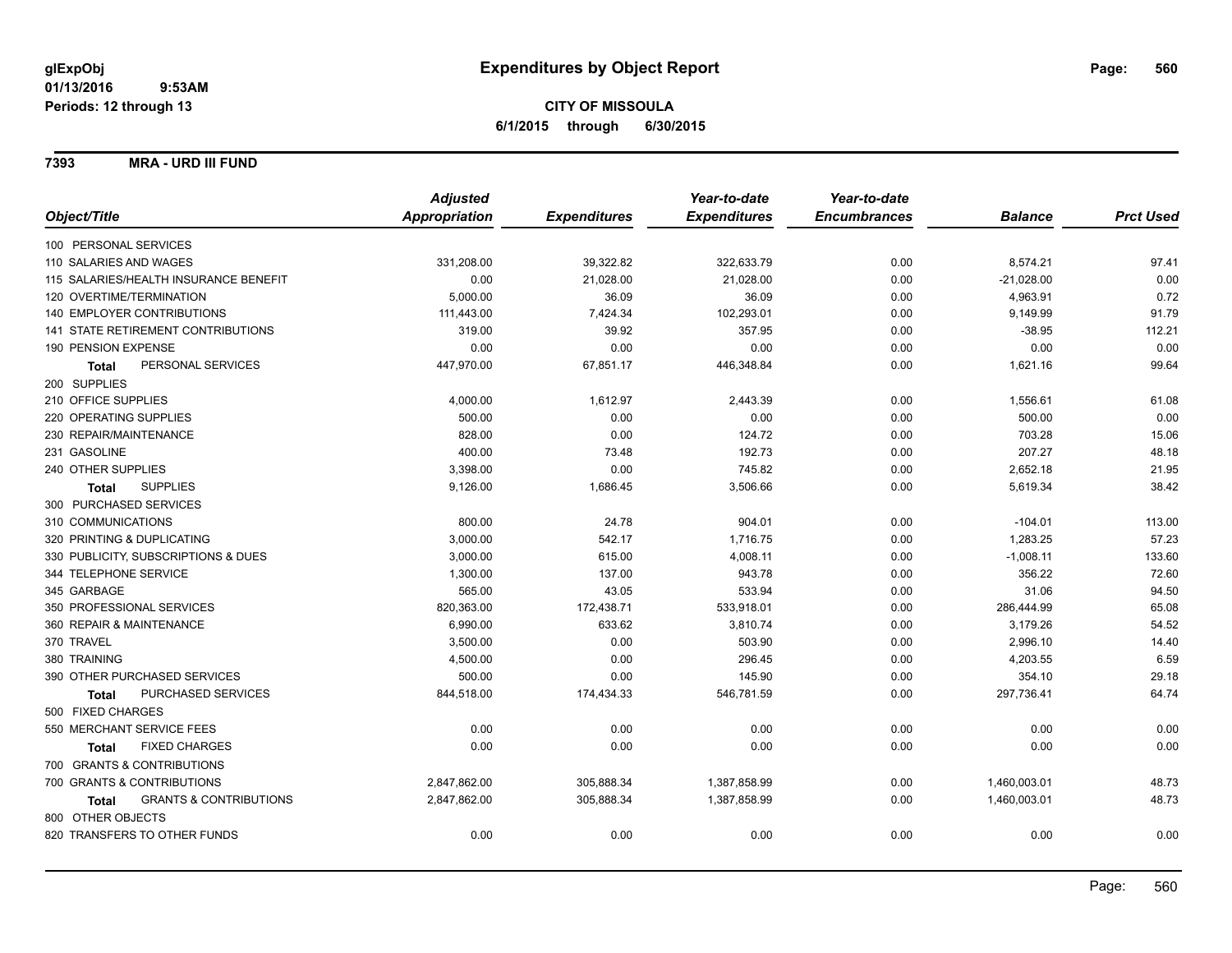### **7393 MRA - URD III FUND**

| Object/Title                          | <b>Adjusted</b><br>Appropriation | <b>Expenditures</b> | Year-to-date<br><b>Expenditures</b> | Year-to-date<br><b>Encumbrances</b> | <b>Balance</b> | <b>Prct Used</b> |
|---------------------------------------|----------------------------------|---------------------|-------------------------------------|-------------------------------------|----------------|------------------|
| 830 DEPRECIATION                      | 0.00                             | 0.00                | 0.00                                | 0.00                                | 0.00           | 0.00             |
| 845 CONTINGENCY                       | 1.085.214.00                     | 0.00                | 0.00                                | 0.00                                | 1.085.214.00   | 0.00             |
| OTHER OBJECTS<br><b>Total</b>         | 1,085,214.00                     | 0.00                | 0.00                                | 0.00                                | 1.085.214.00   | 0.00             |
| 900 CAPITAL OUTLAY                    |                                  |                     |                                     |                                     |                |                  |
| 930 IMPROVEMENTS                      | 658.688.00                       | 19,102.22           | 417.658.23                          | 0.00                                | 241.029.77     | 63.41            |
| 940 MACHINERY & EQUIPMENT             | 30.000.00                        | 6,803.32            | 32.241.77                           | 0.00                                | $-2.241.77$    | 107.47           |
| <b>CAPITAL OUTLAY</b><br><b>Total</b> | 688.688.00                       | 25.905.54           | 449.900.00                          | 0.00                                | 238.788.00     | 65.33            |
| MRA - URD III FUND<br><b>Total</b>    | 5.923.378.00                     | 575.765.83          | 2.834.396.08                        | 0.00                                | 3.088.981.92   | 47.85            |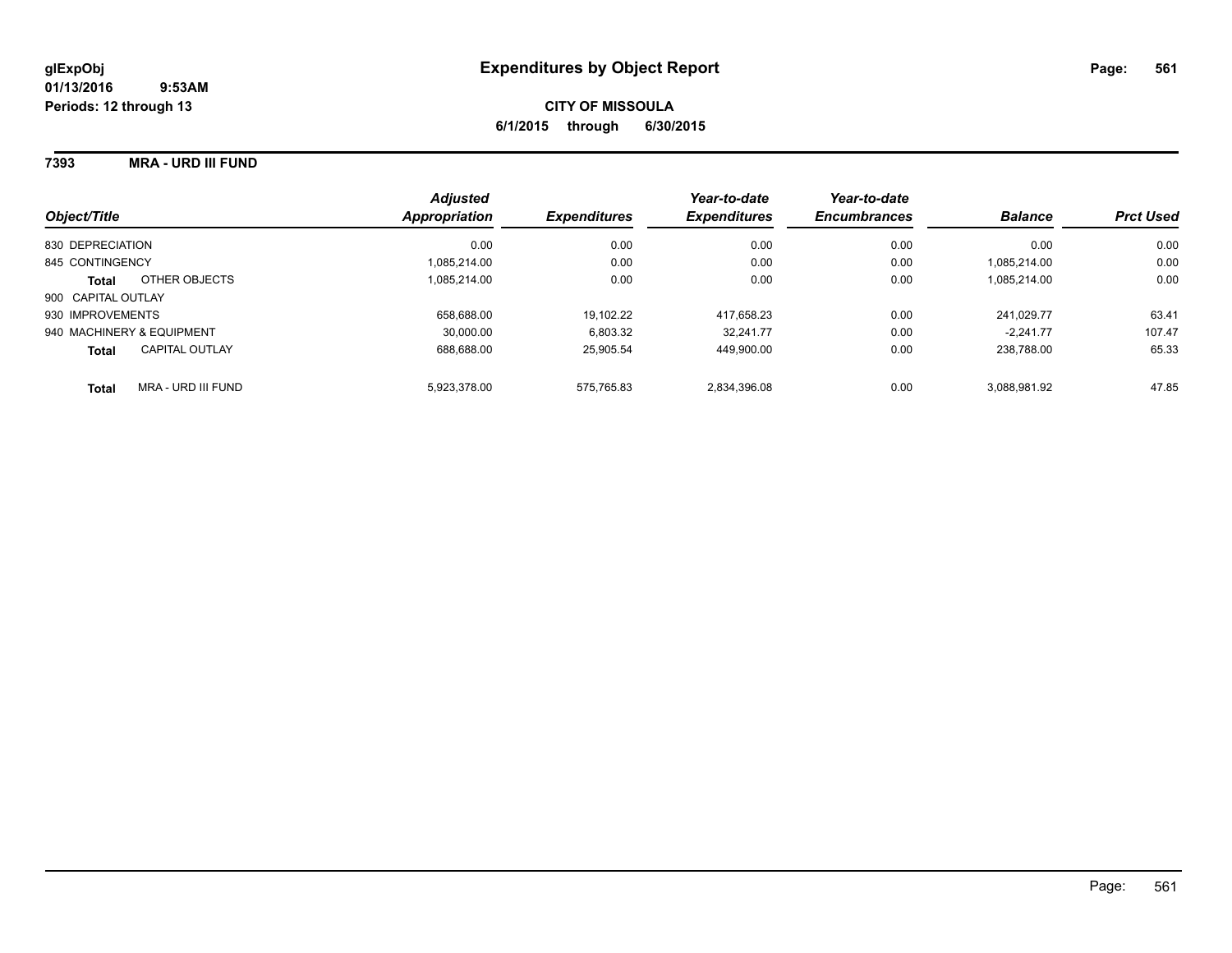#### **7394 MRA TAX INCREMENT DEBT CLEARING FUND**

| Object/Title      |                              | <b>Adjusted</b><br>Appropriation | <i><b>Expenditures</b></i> | Year-to-date<br><b>Expenditures</b> | Year-to-date<br><b>Encumbrances</b> | <b>Balance</b> | <b>Prct Used</b> |
|-------------------|------------------------------|----------------------------------|----------------------------|-------------------------------------|-------------------------------------|----------------|------------------|
| 800 OTHER OBJECTS |                              |                                  |                            |                                     |                                     |                |                  |
|                   | 820 TRANSFERS TO OTHER FUNDS | 0.00                             | 0.00                       | 0.00                                | 0.00                                | 0.00           | 0.00             |
| <b>Total</b>      | OTHER OBJECTS                | 0.00                             | 0.00                       | 0.00                                | 0.00                                | 0.00           | 0.00             |
| <b>Total</b>      | NON-DEPARTMENTAL             | 0.00                             | 0.00                       | 0.00                                | 0.00                                | 0.00           | 0.00             |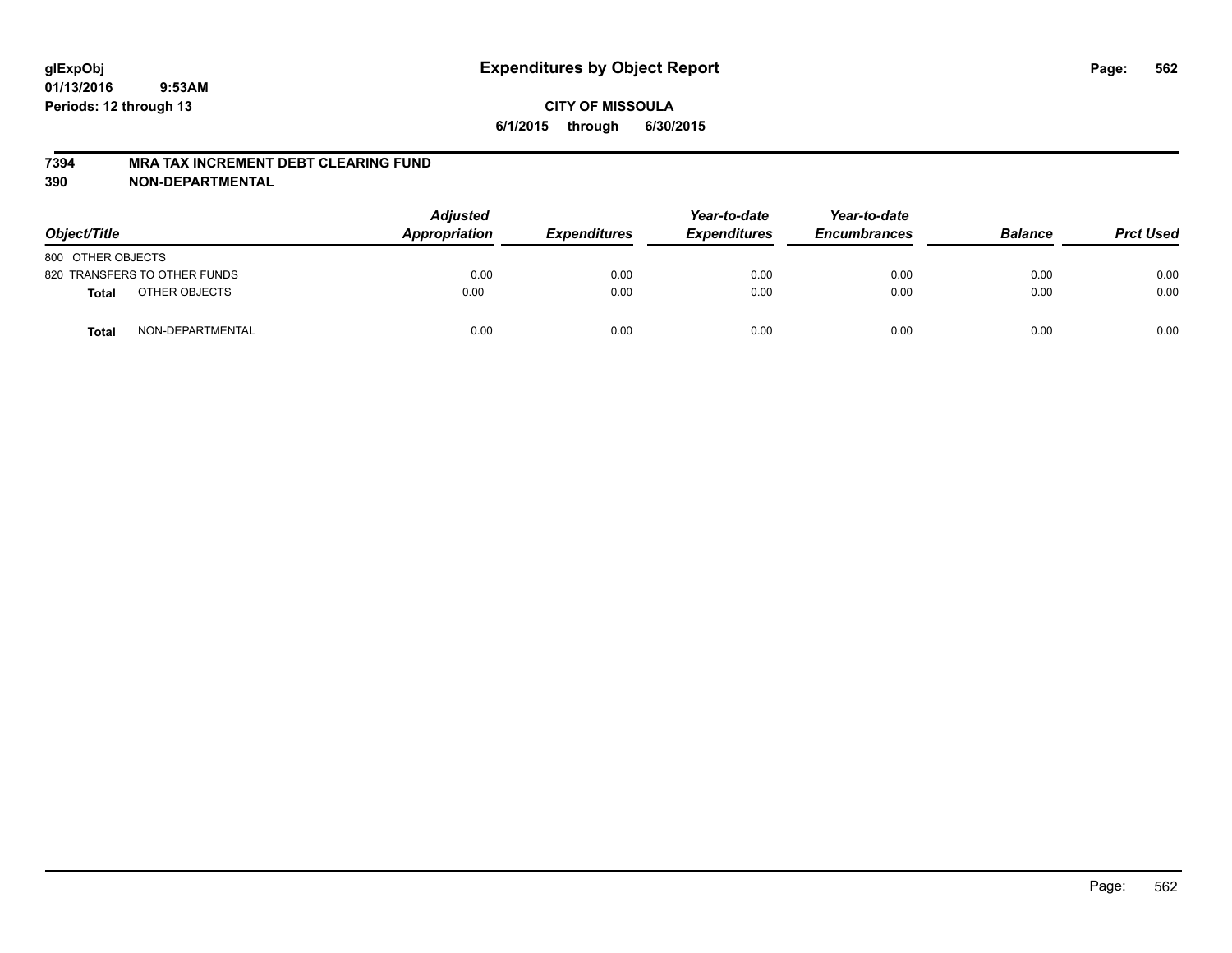**CITY OF MISSOULA 6/1/2015 through 6/30/2015**

## **7394 MRA TAX INCREMENT DEBT CLEARING FUND**

| Object/Title                                      | <b>Adjusted</b><br>Appropriation | <b>Expenditures</b> | Year-to-date<br><b>Expenditures</b> | Year-to-date<br><b>Encumbrances</b> | <b>Balance</b> | <b>Prct Used</b> |
|---------------------------------------------------|----------------------------------|---------------------|-------------------------------------|-------------------------------------|----------------|------------------|
| 800 OTHER OBJECTS                                 |                                  |                     |                                     |                                     |                |                  |
| 820 TRANSFERS TO OTHER FUNDS                      | 0.00                             | 0.00                | 0.00                                | 0.00                                | 0.00           | 0.00             |
| OTHER OBJECTS<br><b>Total</b>                     | 0.00                             | 0.00                | 0.00                                | 0.00                                | 0.00           | 0.00             |
| MRA TAX INCREMENT DEBT CLEARING F<br><b>Total</b> | 0.00                             | 0.00                | 0.00                                | 0.00                                | 0.00           | 0.00             |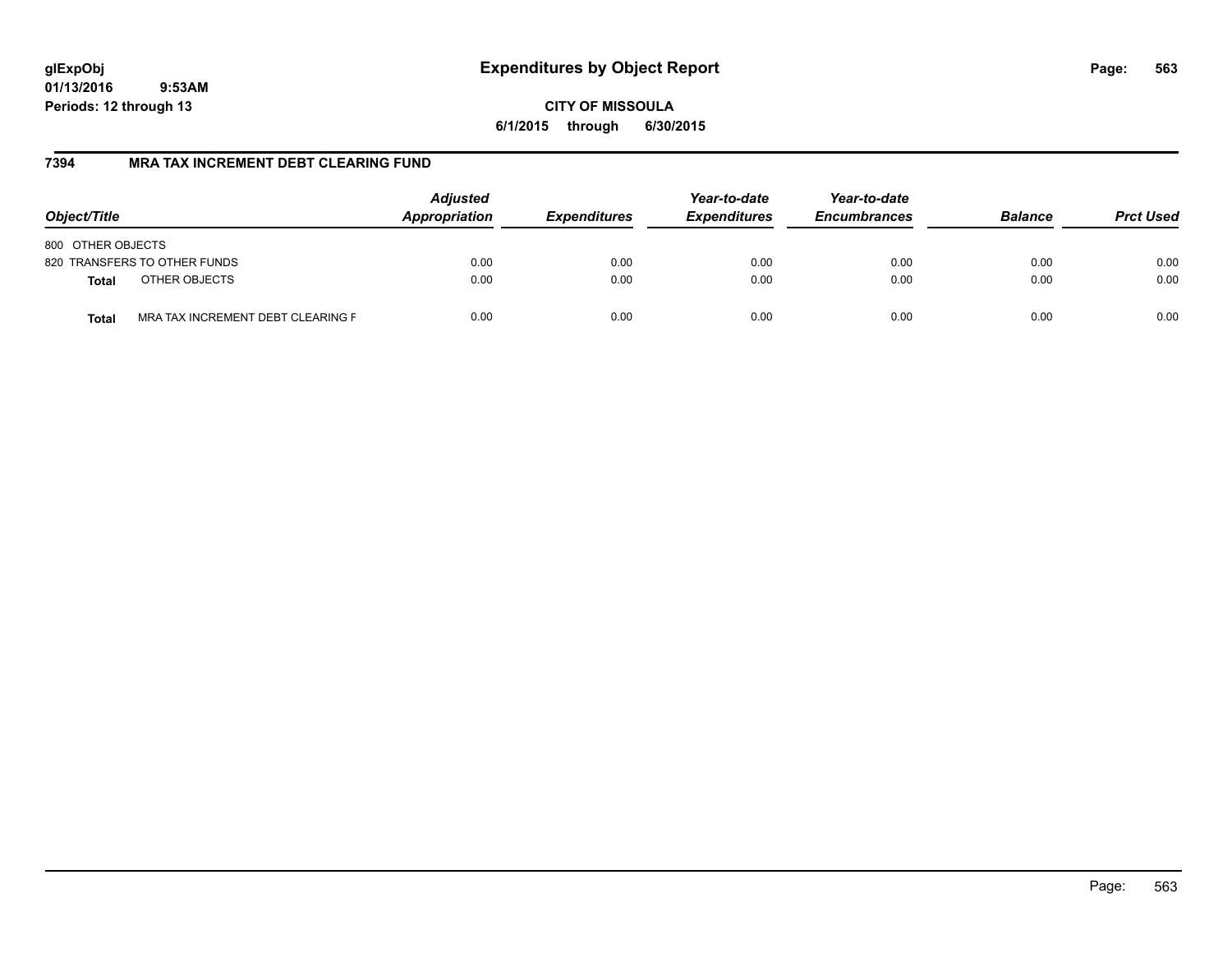#### **7395 MRA TAX INCREMENT DEBT SERVICE INTEREST**

| Object/Title                        | <b>Adjusted</b><br><b>Appropriation</b> | <b>Expenditures</b> | Year-to-date<br><b>Expenditures</b> | Year-to-date<br><b>Encumbrances</b> | <b>Balance</b> | <b>Prct Used</b> |
|-------------------------------------|-----------------------------------------|---------------------|-------------------------------------|-------------------------------------|----------------|------------------|
|                                     |                                         |                     |                                     |                                     |                |                  |
| 600 DEBT SERVICE                    |                                         |                     |                                     |                                     |                |                  |
| 610 PRINCIPAL                       | 0.00                                    | 0.00                | 0.00                                | 0.00                                | 0.00           | 0.00             |
| 620 INTEREST / SERVICE FEES         | 0.00                                    | 0.00                | 0.00                                | 0.00                                | 0.00           | 0.00             |
| <b>DEBT SERVICE</b><br><b>Total</b> | 0.00                                    | 0.00                | 0.00                                | 0.00                                | 0.00           | 0.00             |
| 800 OTHER OBJECTS                   |                                         |                     |                                     |                                     |                |                  |
| 820 TRANSFERS TO OTHER FUNDS        | 0.00                                    | 0.00                | 0.00                                | 0.00                                | 0.00           | 0.00             |
| OTHER OBJECTS<br><b>Total</b>       | 0.00                                    | 0.00                | 0.00                                | 0.00                                | 0.00           | 0.00             |
| NON-DEPARTMENTAL<br>Total           | 0.00                                    | 0.00                | 0.00                                | 0.00                                | 0.00           | 0.00             |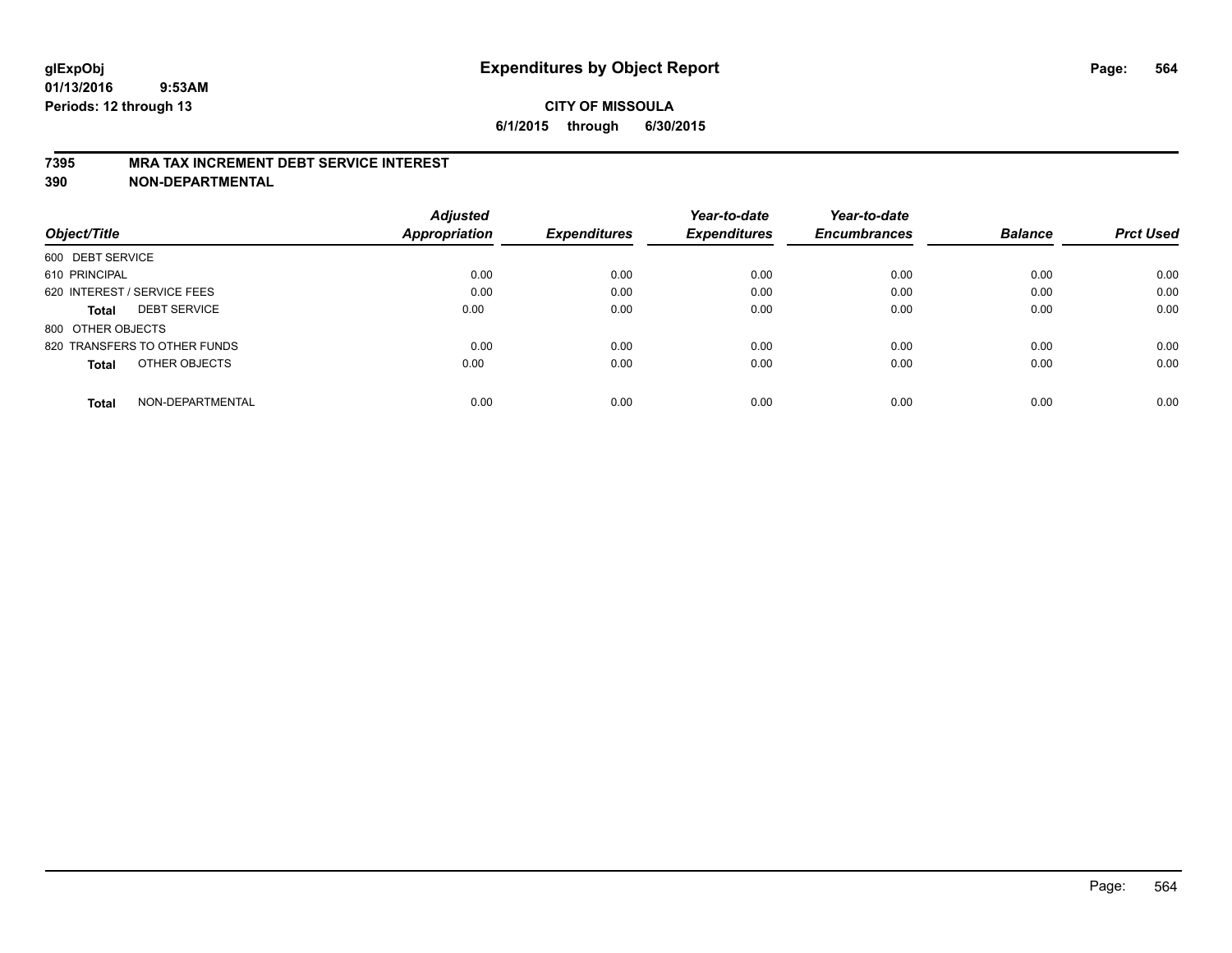**CITY OF MISSOULA 6/1/2015 through 6/30/2015**

### **7395 MRA TAX INCREMENT DEBT SERVICE INTEREST**

| Object/Title      |                                   | <b>Adjusted</b><br>Appropriation | <b>Expenditures</b> | Year-to-date<br><b>Expenditures</b> | Year-to-date<br><b>Encumbrances</b> | <b>Balance</b> | <b>Prct Used</b> |
|-------------------|-----------------------------------|----------------------------------|---------------------|-------------------------------------|-------------------------------------|----------------|------------------|
| 600 DEBT SERVICE  |                                   |                                  |                     |                                     |                                     |                |                  |
| 610 PRINCIPAL     |                                   | 0.00                             | 0.00                | 0.00                                | 0.00                                | 0.00           | 0.00             |
|                   | 620 INTEREST / SERVICE FEES       | 0.00                             | 0.00                | 0.00                                | 0.00                                | 0.00           | 0.00             |
| <b>Total</b>      | <b>DEBT SERVICE</b>               | 0.00                             | 0.00                | 0.00                                | 0.00                                | 0.00           | 0.00             |
| 800 OTHER OBJECTS |                                   |                                  |                     |                                     |                                     |                |                  |
|                   | 820 TRANSFERS TO OTHER FUNDS      | 0.00                             | 0.00                | 0.00                                | 0.00                                | 0.00           | 0.00             |
| <b>Total</b>      | OTHER OBJECTS                     | 0.00                             | 0.00                | 0.00                                | 0.00                                | 0.00           | 0.00             |
| <b>Total</b>      | MRA TAX INCREMENT DEBT SERVICE IN | 0.00                             | 0.00                | 0.00                                | 0.00                                | 0.00           | 0.00             |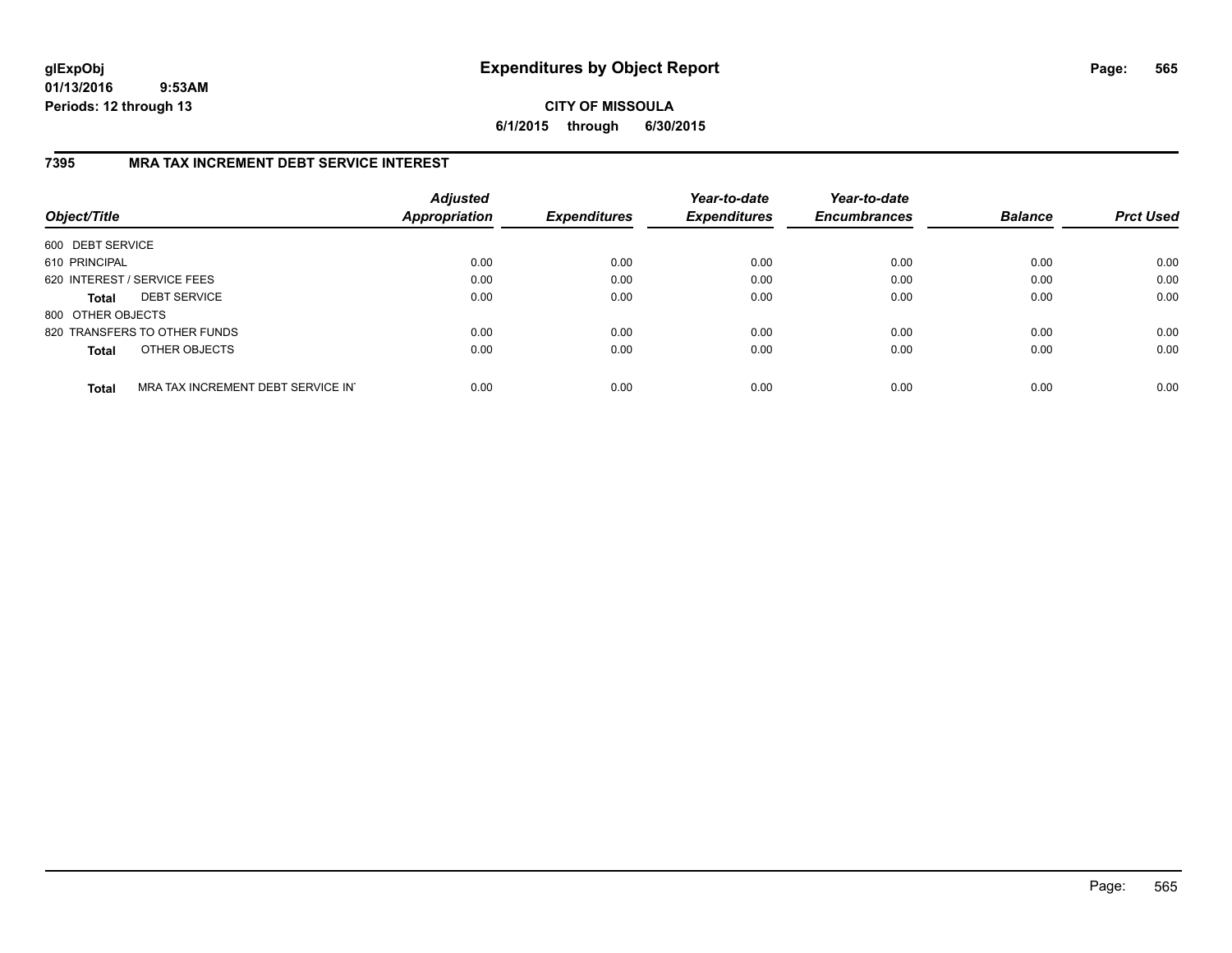#### **7396 MRA TAX INCREMENT DEBT SERVICE SINKING F**

| Object/Title                        | <b>Adjusted</b><br><b>Appropriation</b> | <b>Expenditures</b> | Year-to-date<br><b>Expenditures</b> | Year-to-date<br><b>Encumbrances</b> | <b>Balance</b> | <b>Prct Used</b> |
|-------------------------------------|-----------------------------------------|---------------------|-------------------------------------|-------------------------------------|----------------|------------------|
| 600 DEBT SERVICE                    |                                         |                     |                                     |                                     |                |                  |
| 610 PRINCIPAL                       | 0.00                                    | 0.00                | 0.00                                | 0.00                                | 0.00           | 0.00             |
| <b>DEBT SERVICE</b><br><b>Total</b> | 0.00                                    | 0.00                | 0.00                                | 0.00                                | 0.00           | 0.00             |
| 800 OTHER OBJECTS                   |                                         |                     |                                     |                                     |                |                  |
| 820 TRANSFERS TO OTHER FUNDS        | 0.00                                    | 0.00                | 0.00                                | 0.00                                | 0.00           | 0.00             |
| OTHER OBJECTS<br><b>Total</b>       | 0.00                                    | 0.00                | 0.00                                | 0.00                                | 0.00           | 0.00             |
| NON-DEPARTMENTAL<br><b>Total</b>    | 0.00                                    | 0.00                | 0.00                                | 0.00                                | 0.00           | 0.00             |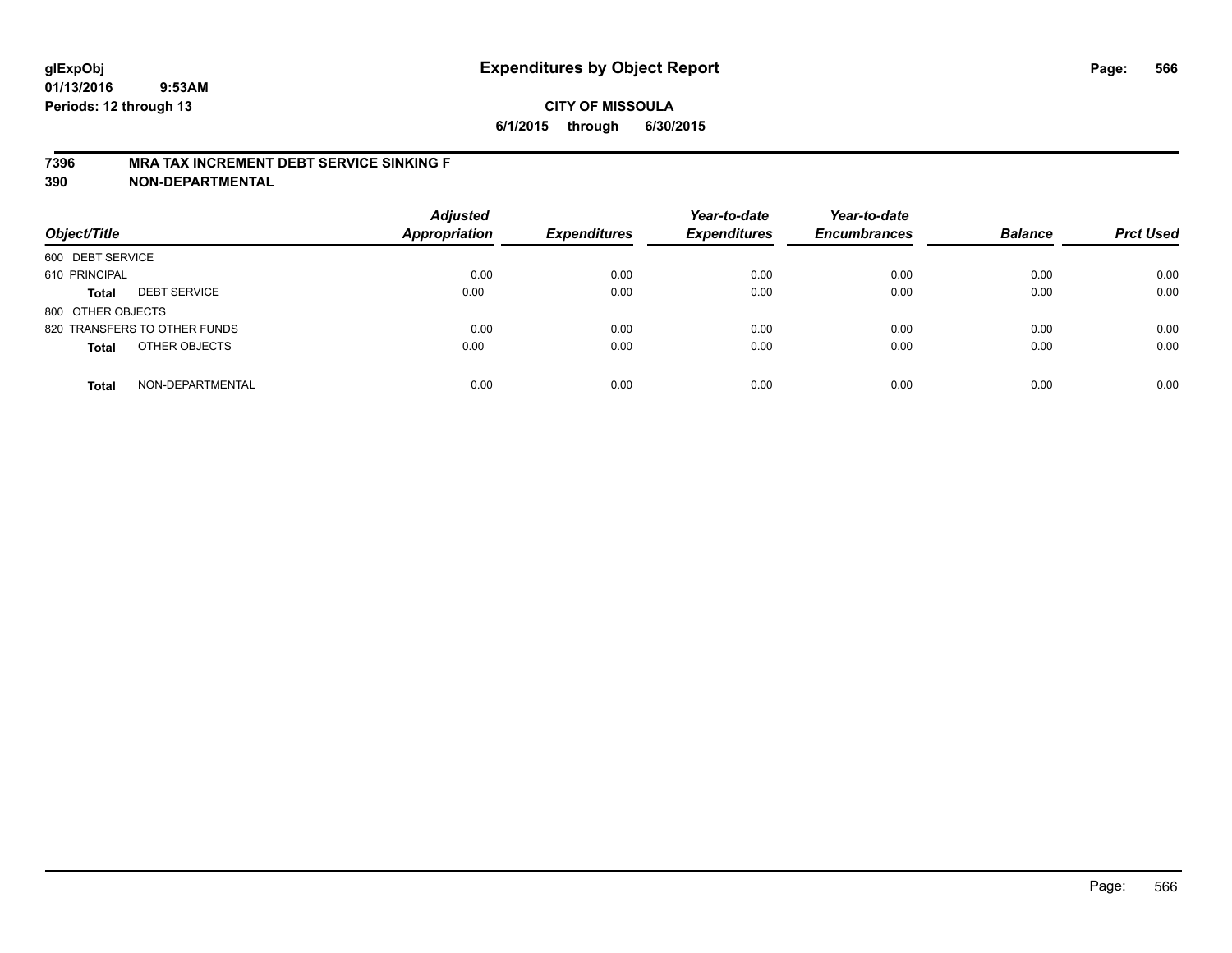**CITY OF MISSOULA 6/1/2015 through 6/30/2015**

### **7396 MRA TAX INCREMENT DEBT SERVICE SINKING F**

| Object/Title      |                                    | <b>Adjusted</b><br>Appropriation | <b>Expenditures</b> | Year-to-date<br><b>Expenditures</b> | Year-to-date<br><b>Encumbrances</b> | <b>Balance</b> | <b>Prct Used</b> |
|-------------------|------------------------------------|----------------------------------|---------------------|-------------------------------------|-------------------------------------|----------------|------------------|
| 600 DEBT SERVICE  |                                    |                                  |                     |                                     |                                     |                |                  |
| 610 PRINCIPAL     |                                    | 0.00                             | 0.00                | 0.00                                | 0.00                                | 0.00           | 0.00             |
| <b>Total</b>      | <b>DEBT SERVICE</b>                | 0.00                             | 0.00                | 0.00                                | 0.00                                | 0.00           | 0.00             |
| 800 OTHER OBJECTS |                                    |                                  |                     |                                     |                                     |                |                  |
|                   | 820 TRANSFERS TO OTHER FUNDS       | 0.00                             | 0.00                | 0.00                                | 0.00                                | 0.00           | 0.00             |
| <b>Total</b>      | OTHER OBJECTS                      | 0.00                             | 0.00                | 0.00                                | 0.00                                | 0.00           | 0.00             |
| <b>Total</b>      | MRA TAX INCREMENT DEBT SERVICE SII | 0.00                             | 0.00                | 0.00                                | 0.00                                | 0.00           | 0.00             |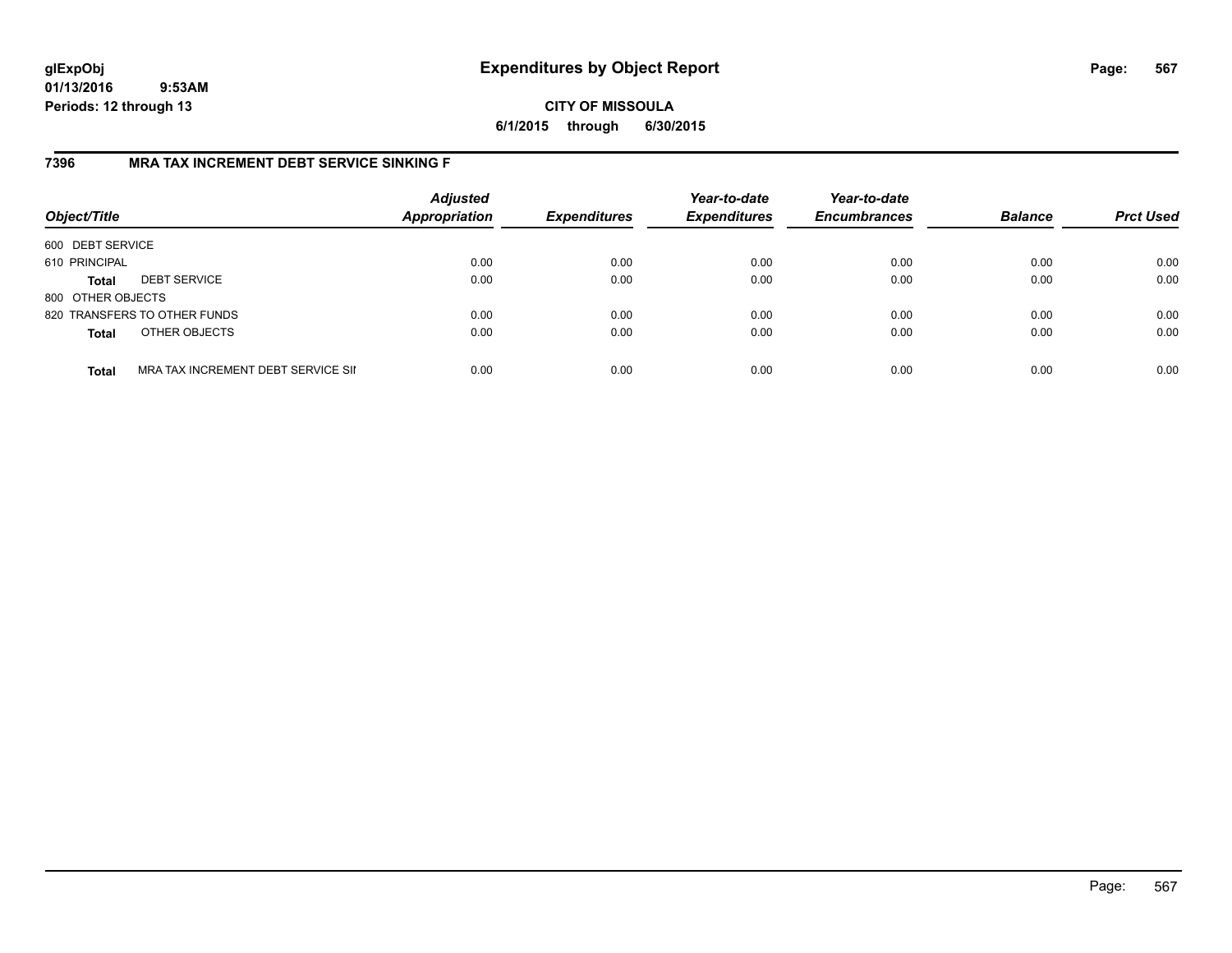### **7397 NORTH RESERVE/SCOTT ST URD**

|                                                   | <b>Adjusted</b>      |                     | Year-to-date        | Year-to-date        |                |                  |
|---------------------------------------------------|----------------------|---------------------|---------------------|---------------------|----------------|------------------|
| Object/Title                                      | <b>Appropriation</b> | <b>Expenditures</b> | <b>Expenditures</b> | <b>Encumbrances</b> | <b>Balance</b> | <b>Prct Used</b> |
| 300 PURCHASED SERVICES                            |                      |                     |                     |                     |                |                  |
| 350 PROFESSIONAL SERVICES                         | 0.00                 | 0.00                | 0.00                | 0.00                | 0.00           | 0.00             |
| PURCHASED SERVICES<br><b>Total</b>                | 0.00                 | 0.00                | 0.00                | 0.00                | 0.00           | 0.00             |
| 500 FIXED CHARGES                                 |                      |                     |                     |                     |                |                  |
| 550 MERCHANT SERVICE FEES                         | 0.00                 | 0.00                | 0.00                | 0.00                | 0.00           | 0.00             |
| <b>FIXED CHARGES</b><br><b>Total</b>              | 0.00                 | 0.00                | 0.00                | 0.00                | 0.00           | 0.00             |
| 700 GRANTS & CONTRIBUTIONS                        |                      |                     |                     |                     |                |                  |
| 700 GRANTS & CONTRIBUTIONS                        | 0.00                 | 0.00                | 0.00                | 0.00                | 0.00           | 0.00             |
| <b>GRANTS &amp; CONTRIBUTIONS</b><br><b>Total</b> | 0.00                 | 0.00                | 0.00                | 0.00                | 0.00           | 0.00             |
| 800 OTHER OBJECTS                                 |                      |                     |                     |                     |                |                  |
| 820 TRANSFERS TO OTHER FUNDS                      | 0.00                 | 0.00                | 0.00                | 0.00                | 0.00           | 0.00             |
| 845 CONTINGENCY                                   | 0.00                 | 0.00                | 0.00                | 0.00                | 0.00           | 0.00             |
| OTHER OBJECTS<br><b>Total</b>                     | 0.00                 | 0.00                | 0.00                | 0.00                | 0.00           | 0.00             |
| 900 CAPITAL OUTLAY                                |                      |                     |                     |                     |                |                  |
| 910 LAND                                          | 0.00                 | 0.00                | 0.00                | 0.00                | 0.00           | 0.00             |
| 920 BUILDINGS                                     | 0.00                 | 0.00                | 0.00                | 0.00                | 0.00           | 0.00             |
| 930 IMPROVEMENTS                                  | 0.00                 | 0.00                | 0.00                | 0.00                | 0.00           | 0.00             |
| <b>CAPITAL OUTLAY</b><br><b>Total</b>             | 0.00                 | 0.00                | 0.00                | 0.00                | 0.00           | 0.00             |
| <b>MRA</b><br><b>Total</b>                        | 0.00                 | 0.00                | 0.00                | 0.00                | 0.00           | 0.00             |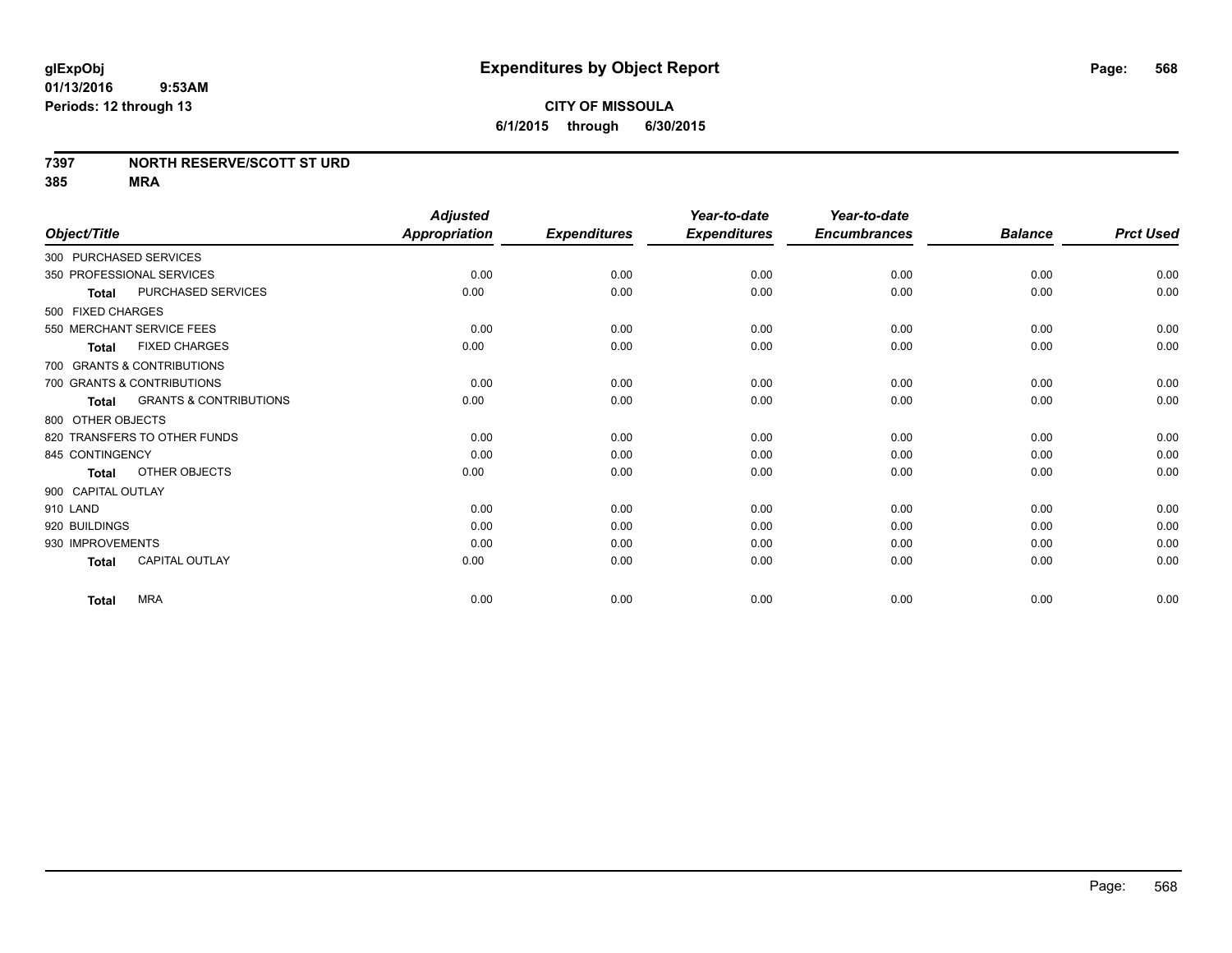#### **7397 NORTH RESERVE/SCOTT ST URD**

| Object/Title      |                              | <b>Adjusted</b><br>Appropriation | <b>Expenditures</b> | Year-to-date<br><b>Expenditures</b> | Year-to-date<br><b>Encumbrances</b> | <b>Balance</b> | <b>Prct Used</b> |
|-------------------|------------------------------|----------------------------------|---------------------|-------------------------------------|-------------------------------------|----------------|------------------|
| 800 OTHER OBJECTS |                              |                                  |                     |                                     |                                     |                |                  |
|                   | 820 TRANSFERS TO OTHER FUNDS | 0.00                             | 0.00                | 0.00                                | 0.00                                | 0.00           | 0.00             |
| <b>Total</b>      | OTHER OBJECTS                | 0.00                             | 0.00                | 0.00                                | 0.00                                | 0.00           | 0.00             |
| <b>Total</b>      | NON-DEPARTMENTAL             | 0.00                             | 0.00                | 0.00                                | 0.00                                | 0.00           | 0.00             |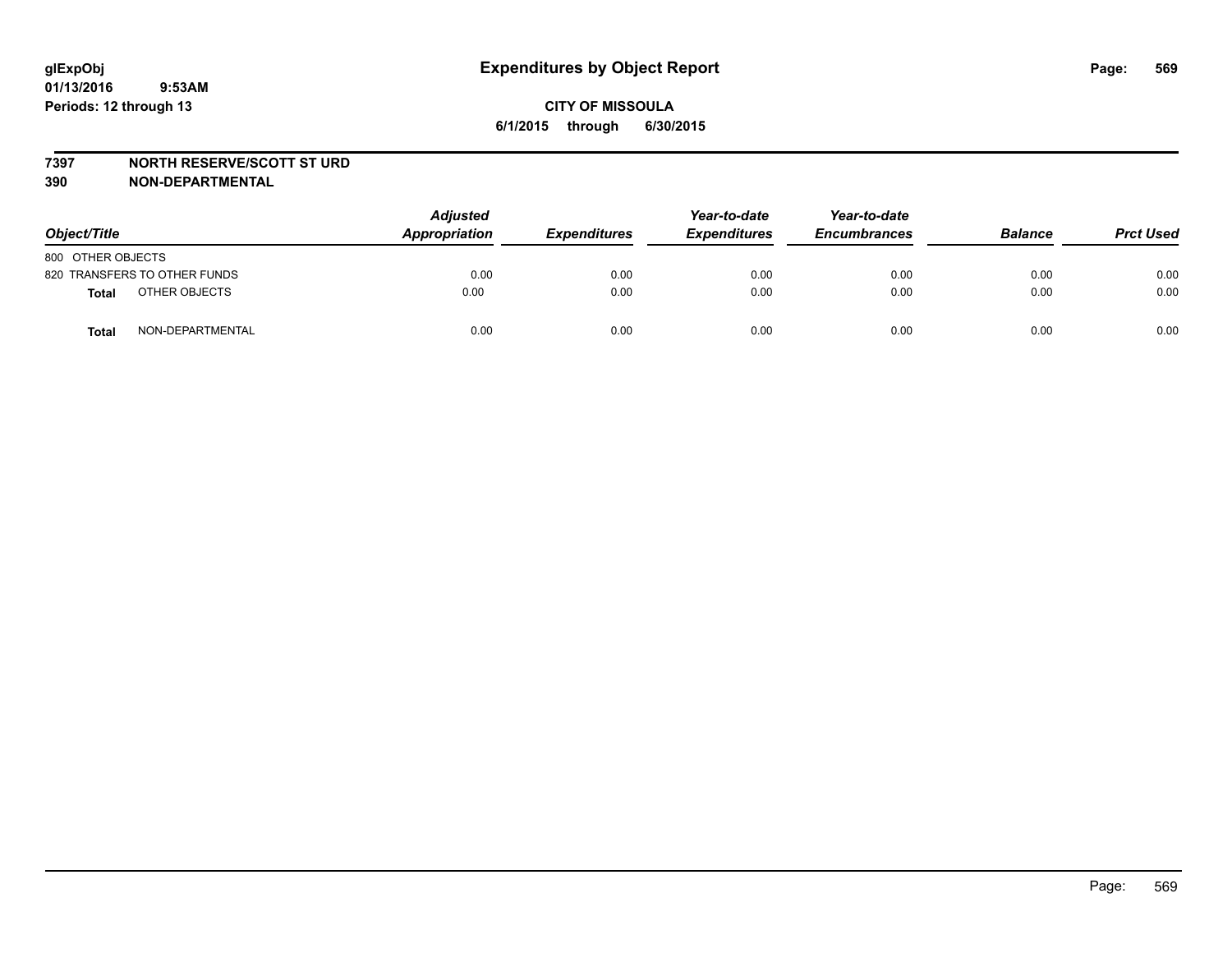### **7397 NORTH RESERVE/SCOTT ST URD**

| Object/Title           |                                   | <b>Adjusted</b><br><b>Appropriation</b> | <b>Expenditures</b> | Year-to-date<br><b>Expenditures</b> | Year-to-date<br><b>Encumbrances</b> | <b>Balance</b> | <b>Prct Used</b> |
|------------------------|-----------------------------------|-----------------------------------------|---------------------|-------------------------------------|-------------------------------------|----------------|------------------|
|                        |                                   |                                         |                     |                                     |                                     |                |                  |
| 300 PURCHASED SERVICES |                                   |                                         |                     |                                     |                                     |                |                  |
|                        | 350 PROFESSIONAL SERVICES         | 0.00                                    | 0.00                | 0.00                                | 0.00                                | 0.00           | 0.00             |
| <b>Total</b>           | PURCHASED SERVICES                | 0.00                                    | 0.00                | 0.00                                | 0.00                                | 0.00           | 0.00             |
| 500 FIXED CHARGES      |                                   |                                         |                     |                                     |                                     |                |                  |
|                        | 550 MERCHANT SERVICE FEES         | 0.00                                    | 0.00                | 0.00                                | 0.00                                | 0.00           | 0.00             |
| <b>Total</b>           | <b>FIXED CHARGES</b>              | 0.00                                    | 0.00                | 0.00                                | 0.00                                | 0.00           | 0.00             |
|                        | 700 GRANTS & CONTRIBUTIONS        |                                         |                     |                                     |                                     |                |                  |
|                        | 700 GRANTS & CONTRIBUTIONS        | 0.00                                    | 0.00                | 0.00                                | 0.00                                | 0.00           | 0.00             |
| Total                  | <b>GRANTS &amp; CONTRIBUTIONS</b> | 0.00                                    | 0.00                | 0.00                                | 0.00                                | 0.00           | 0.00             |
| 800 OTHER OBJECTS      |                                   |                                         |                     |                                     |                                     |                |                  |
|                        | 820 TRANSFERS TO OTHER FUNDS      | 0.00                                    | 0.00                | 0.00                                | 0.00                                | 0.00           | 0.00             |
| 845 CONTINGENCY        |                                   | 0.00                                    | 0.00                | 0.00                                | 0.00                                | 0.00           | 0.00             |
| <b>Total</b>           | OTHER OBJECTS                     | 0.00                                    | 0.00                | 0.00                                | 0.00                                | 0.00           | 0.00             |
| 900 CAPITAL OUTLAY     |                                   |                                         |                     |                                     |                                     |                |                  |
| 910 LAND               |                                   | 0.00                                    | 0.00                | 0.00                                | 0.00                                | 0.00           | 0.00             |
| 920 BUILDINGS          |                                   | 0.00                                    | 0.00                | 0.00                                | 0.00                                | 0.00           | 0.00             |
| 930 IMPROVEMENTS       |                                   | 0.00                                    | 0.00                | 0.00                                | 0.00                                | 0.00           | 0.00             |
| Total                  | <b>CAPITAL OUTLAY</b>             | 0.00                                    | 0.00                | 0.00                                | 0.00                                | 0.00           | 0.00             |
| Total                  | NORTH RESERVE/SCOTT ST URD        | 0.00                                    | 0.00                | 0.00                                | 0.00                                | 0.00           | 0.00             |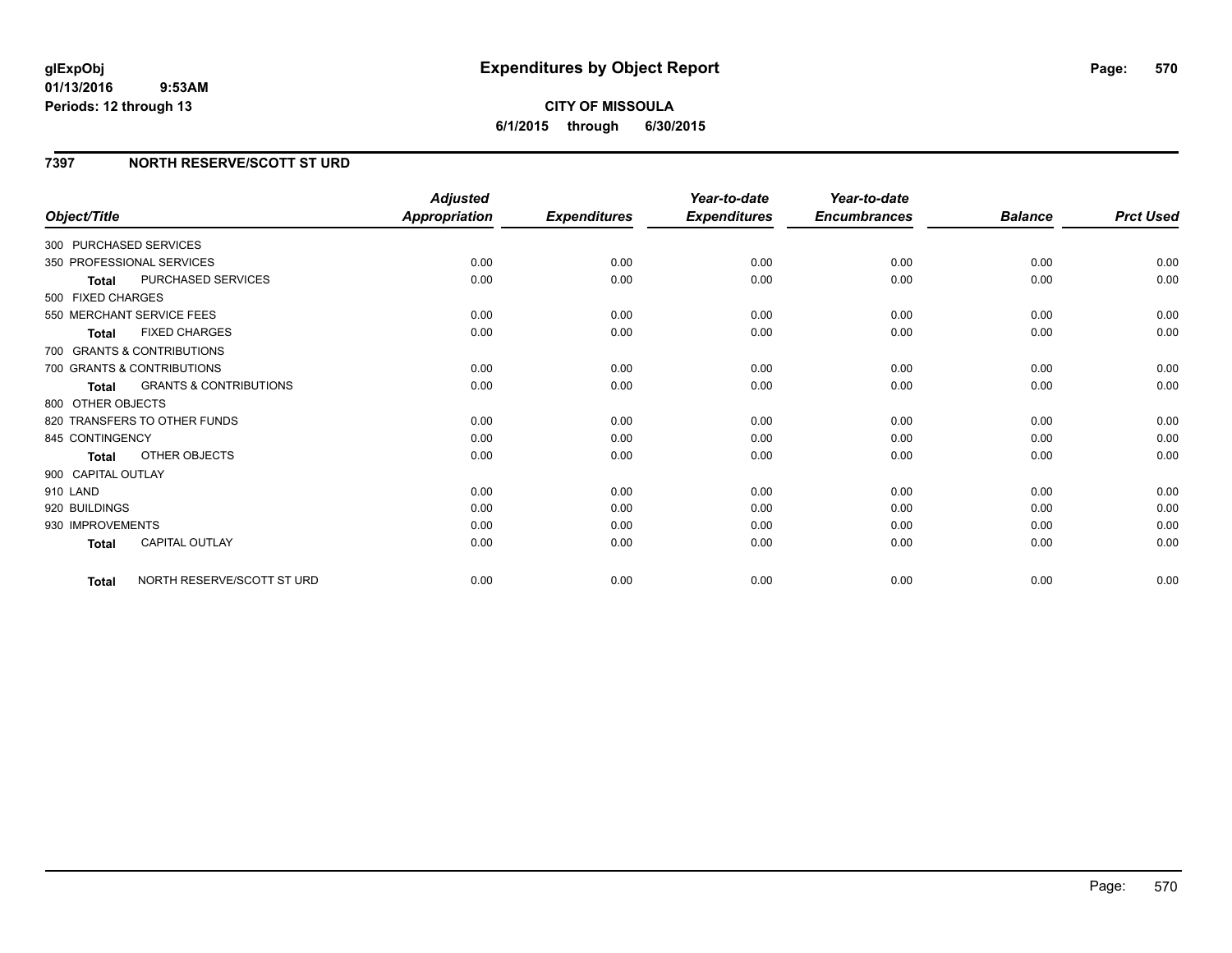**7398 HELLGATE URD**

|                              |                                   | <b>Adjusted</b>      |                     | Year-to-date        | Year-to-date        |                |                  |
|------------------------------|-----------------------------------|----------------------|---------------------|---------------------|---------------------|----------------|------------------|
| Object/Title                 |                                   | <b>Appropriation</b> | <b>Expenditures</b> | <b>Expenditures</b> | <b>Encumbrances</b> | <b>Balance</b> | <b>Prct Used</b> |
| 300 PURCHASED SERVICES       |                                   |                      |                     |                     |                     |                |                  |
| 350 PROFESSIONAL SERVICES    |                                   | 0.00                 | 0.00                | 0.00                | 0.00                | 0.00           | 0.00             |
| <b>Total</b>                 | PURCHASED SERVICES                | 0.00                 | 0.00                | 0.00                | 0.00                | 0.00           | 0.00             |
| 700 GRANTS & CONTRIBUTIONS   |                                   |                      |                     |                     |                     |                |                  |
| 700 GRANTS & CONTRIBUTIONS   |                                   | 0.00                 | 0.00                | 0.00                | 0.00                | 0.00           | 0.00             |
| <b>Total</b>                 | <b>GRANTS &amp; CONTRIBUTIONS</b> | 0.00                 | 0.00                | 0.00                | 0.00                | 0.00           | 0.00             |
| 800 OTHER OBJECTS            |                                   |                      |                     |                     |                     |                |                  |
| 820 TRANSFERS TO OTHER FUNDS |                                   | 0.00                 | 0.00                | 0.00                | 0.00                | 0.00           | 0.00             |
| 845 CONTINGENCY              |                                   | 0.00                 | 0.00                | 0.00                | 0.00                | 0.00           | 0.00             |
| <b>Total</b>                 | OTHER OBJECTS                     | 0.00                 | 0.00                | 0.00                | 0.00                | 0.00           | 0.00             |
| 900 CAPITAL OUTLAY           |                                   |                      |                     |                     |                     |                |                  |
| 910 LAND                     |                                   | 0.00                 | 0.00                | 0.00                | 0.00                | 0.00           | 0.00             |
| 920 BUILDINGS                |                                   | 0.00                 | 0.00                | 0.00                | 0.00                | 0.00           | 0.00             |
| 930 IMPROVEMENTS             |                                   | 0.00                 | 0.00                | 0.00                | 0.00                | 0.00           | 0.00             |
| <b>Total</b>                 | <b>CAPITAL OUTLAY</b>             | 0.00                 | 0.00                | 0.00                | 0.00                | 0.00           | 0.00             |
| <b>MRA</b><br><b>Total</b>   |                                   | 0.00                 | 0.00                | 0.00                | 0.00                | 0.00           | 0.00             |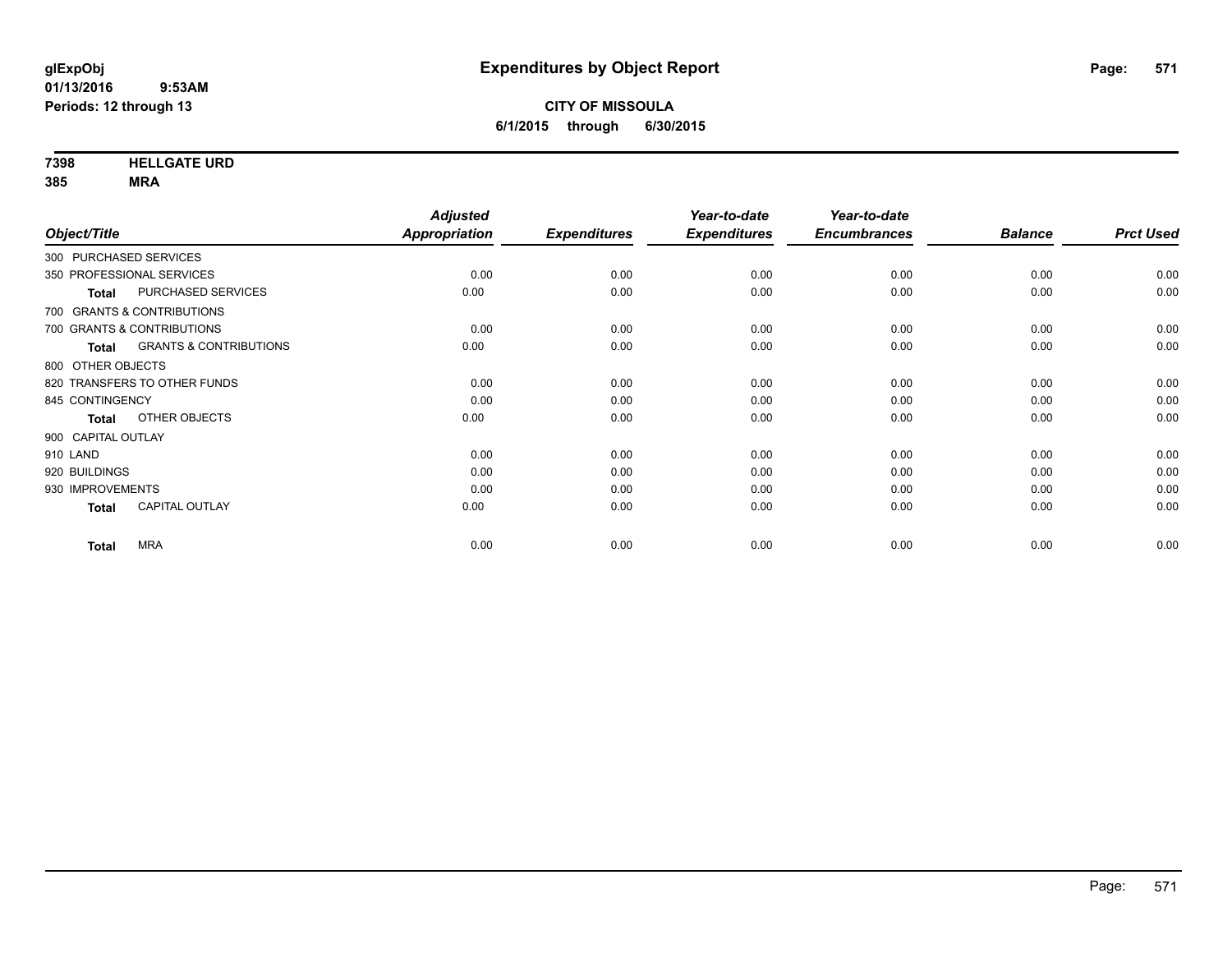### **7398 HELLGATE URD**

|                        |                                   | <b>Adjusted</b>      |                     | Year-to-date        | Year-to-date        |                |                  |
|------------------------|-----------------------------------|----------------------|---------------------|---------------------|---------------------|----------------|------------------|
| Object/Title           |                                   | <b>Appropriation</b> | <b>Expenditures</b> | <b>Expenditures</b> | <b>Encumbrances</b> | <b>Balance</b> | <b>Prct Used</b> |
| 300 PURCHASED SERVICES |                                   |                      |                     |                     |                     |                |                  |
|                        | 350 PROFESSIONAL SERVICES         | 0.00                 | 0.00                | 0.00                | 0.00                | 0.00           | 0.00             |
| Total                  | PURCHASED SERVICES                | 0.00                 | 0.00                | 0.00                | 0.00                | 0.00           | 0.00             |
|                        | 700 GRANTS & CONTRIBUTIONS        |                      |                     |                     |                     |                |                  |
|                        | 700 GRANTS & CONTRIBUTIONS        | 0.00                 | 0.00                | 0.00                | 0.00                | 0.00           | 0.00             |
| Total                  | <b>GRANTS &amp; CONTRIBUTIONS</b> | 0.00                 | 0.00                | 0.00                | 0.00                | 0.00           | 0.00             |
| 800 OTHER OBJECTS      |                                   |                      |                     |                     |                     |                |                  |
|                        | 820 TRANSFERS TO OTHER FUNDS      | 0.00                 | 0.00                | 0.00                | 0.00                | 0.00           | 0.00             |
| 845 CONTINGENCY        |                                   | 0.00                 | 0.00                | 0.00                | 0.00                | 0.00           | 0.00             |
| <b>Total</b>           | OTHER OBJECTS                     | 0.00                 | 0.00                | 0.00                | 0.00                | 0.00           | 0.00             |
| 900 CAPITAL OUTLAY     |                                   |                      |                     |                     |                     |                |                  |
| 910 LAND               |                                   | 0.00                 | 0.00                | 0.00                | 0.00                | 0.00           | 0.00             |
| 920 BUILDINGS          |                                   | 0.00                 | 0.00                | 0.00                | 0.00                | 0.00           | 0.00             |
| 930 IMPROVEMENTS       |                                   | 0.00                 | 0.00                | 0.00                | 0.00                | 0.00           | 0.00             |
| <b>Total</b>           | <b>CAPITAL OUTLAY</b>             | 0.00                 | 0.00                | 0.00                | 0.00                | 0.00           | 0.00             |
| <b>Total</b>           | <b>HELLGATE URD</b>               | 0.00                 | 0.00                | 0.00                | 0.00                | 0.00           | 0.00             |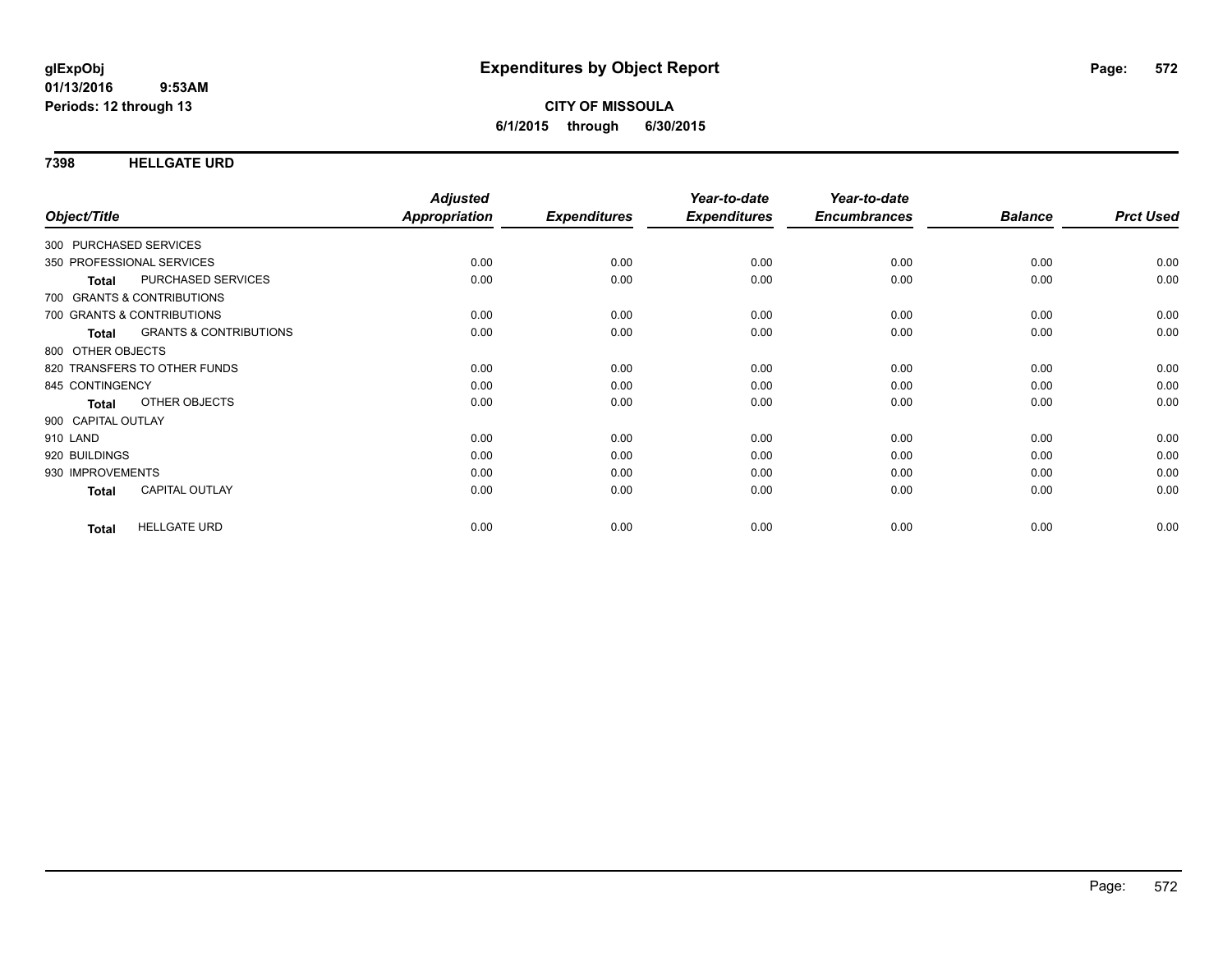#### **7399 INTERMOUNTAIN BOND DEBT SERVICE**

|                             |                      | <b>Adjusted</b> |                     | Year-to-date        | Year-to-date        |                |                  |
|-----------------------------|----------------------|-----------------|---------------------|---------------------|---------------------|----------------|------------------|
| Object/Title                |                      | Appropriation   | <b>Expenditures</b> | <b>Expenditures</b> | <b>Encumbrances</b> | <b>Balance</b> | <b>Prct Used</b> |
| 500 FIXED CHARGES           |                      |                 |                     |                     |                     |                |                  |
| 550 MERCHANT SERVICE FEES   |                      | 0.00            | 0.00                | 0.00                | 0.00                | 0.00           | 0.00             |
| <b>Total</b>                | <b>FIXED CHARGES</b> | 0.00            | 0.00                | 0.00                | 0.00                | 0.00           | 0.00             |
| 600 DEBT SERVICE            |                      |                 |                     |                     |                     |                |                  |
| 610 PRINCIPAL               |                      | 72,000.00       | 36,500.00           | 72,000.00           | 0.00                | 0.00           | 100.00           |
| 620 INTEREST / SERVICE FEES |                      | 73.769.00       | 36,507.50           | 74,369.38           | 0.00                | $-600.38$      | 100.81           |
| <b>Total</b>                | <b>DEBT SERVICE</b>  | 145.769.00      | 73.007.50           | 146,369.38          | 0.00                | $-600.38$      | 100.41           |
| <b>Total</b>                | <b>MRA</b>           | 145.769.00      | 73.007.50           | 146.369.38          | 0.00                | $-600.38$      | 100.41           |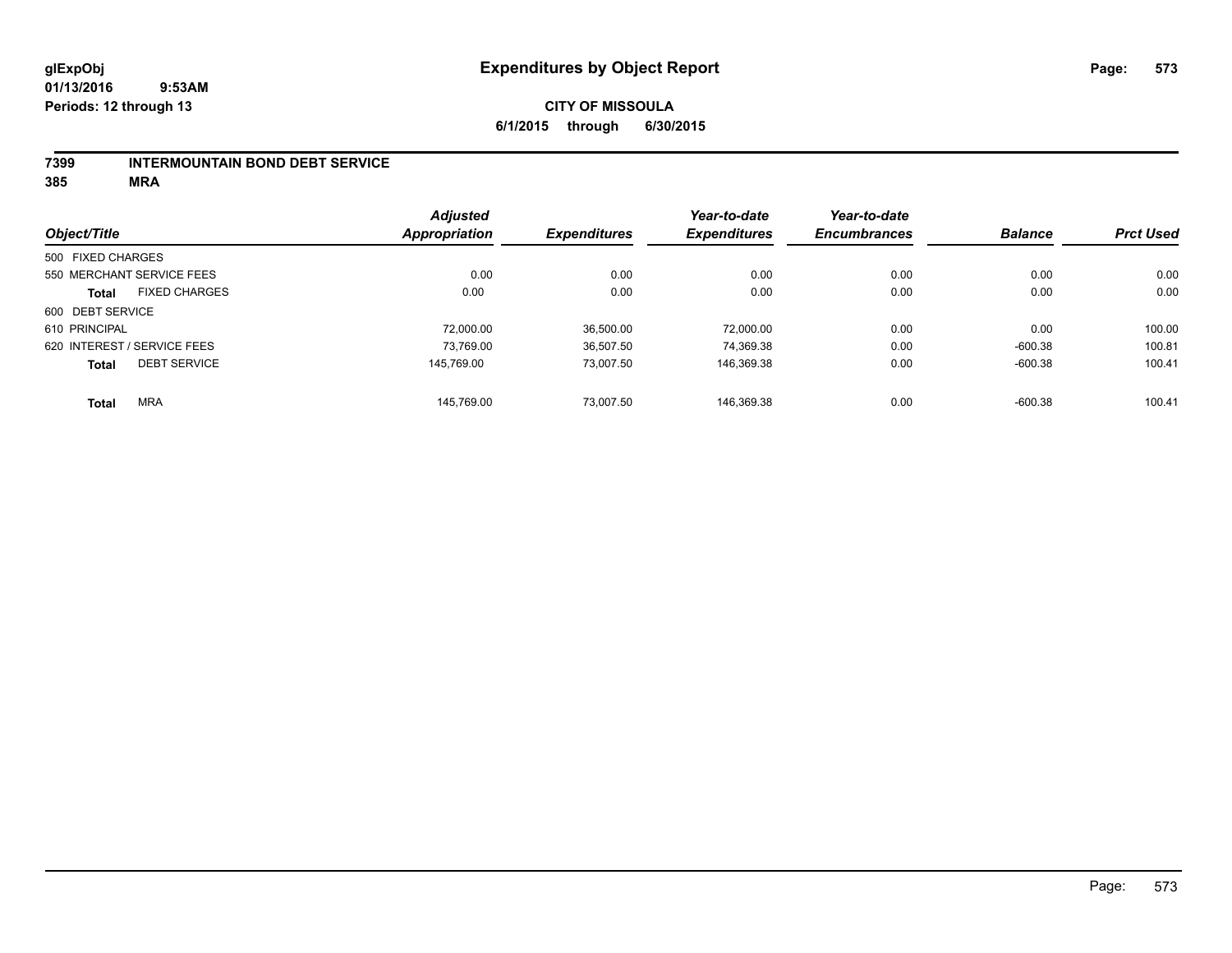#### **7399 INTERMOUNTAIN BOND DEBT SERVICE**

| Object/Title      |                              | <b>Adjusted</b><br>Appropriation | <b>Expenditures</b> | Year-to-date<br><b>Expenditures</b> | Year-to-date<br><b>Encumbrances</b> | <b>Balance</b> | <b>Prct Used</b> |
|-------------------|------------------------------|----------------------------------|---------------------|-------------------------------------|-------------------------------------|----------------|------------------|
| 800 OTHER OBJECTS |                              |                                  |                     |                                     |                                     |                |                  |
|                   | 820 TRANSFERS TO OTHER FUNDS | 0.00                             | 0.00                | 0.00                                | 0.00                                | 0.00           | 0.00             |
| <b>Total</b>      | OTHER OBJECTS                | 0.00                             | 0.00                | 0.00                                | 0.00                                | 0.00           | 0.00             |
| <b>Total</b>      | NON-DEPARTMENTAL             | 0.00                             | 0.00                | 0.00                                | 0.00                                | 0.00           | 0.00             |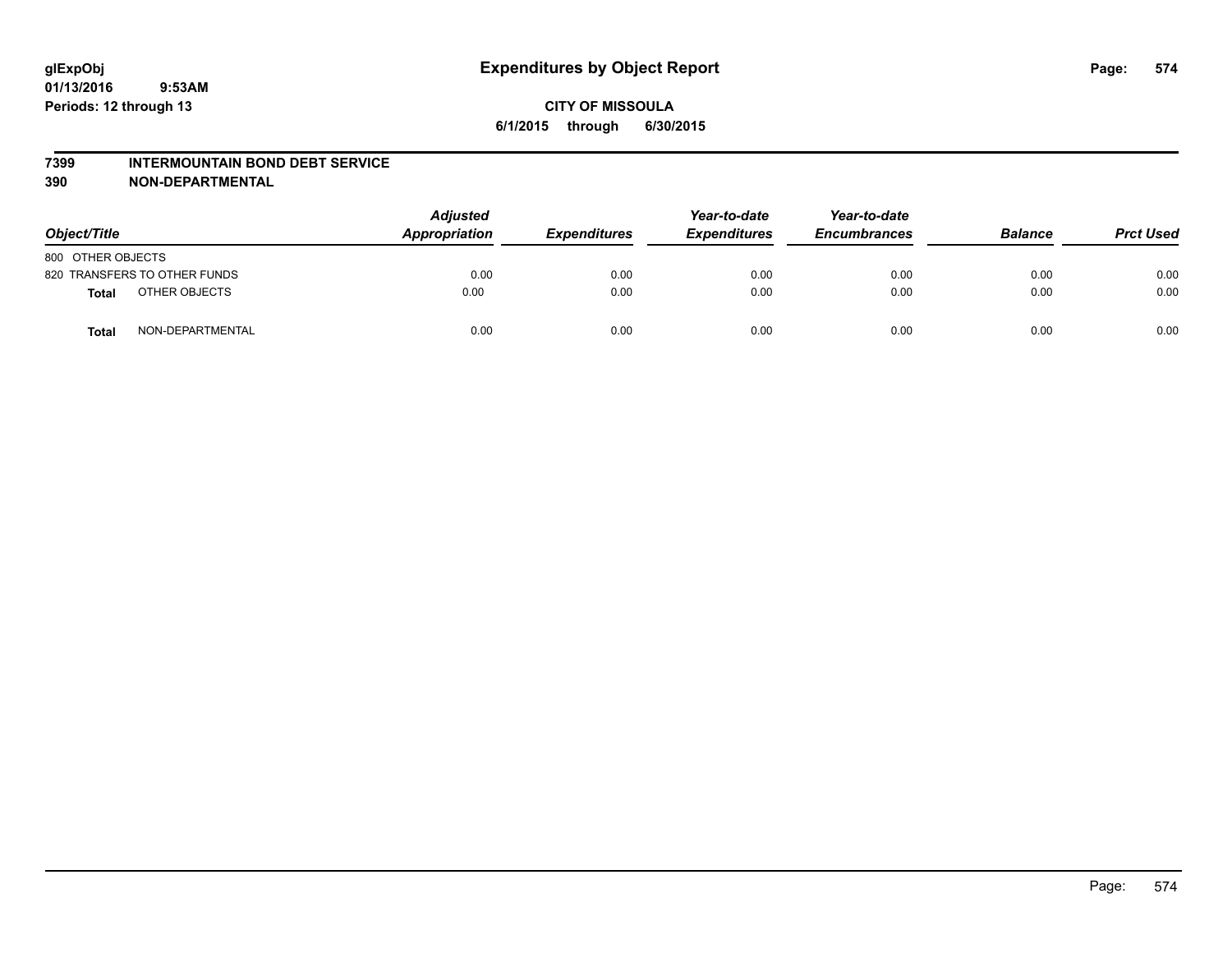**6/1/2015 through 6/30/2015**

## **7399 INTERMOUNTAIN BOND DEBT SERVICE**

|                   |                                 | <b>Adjusted</b>      |                     | Year-to-date        | Year-to-date        |                |                  |
|-------------------|---------------------------------|----------------------|---------------------|---------------------|---------------------|----------------|------------------|
| Object/Title      |                                 | <b>Appropriation</b> | <b>Expenditures</b> | <b>Expenditures</b> | <b>Encumbrances</b> | <b>Balance</b> | <b>Prct Used</b> |
| 500 FIXED CHARGES |                                 |                      |                     |                     |                     |                |                  |
|                   | 550 MERCHANT SERVICE FEES       | 0.00                 | 0.00                | 0.00                | 0.00                | 0.00           | 0.00             |
| <b>Total</b>      | <b>FIXED CHARGES</b>            | 0.00                 | 0.00                | 0.00                | 0.00                | 0.00           | 0.00             |
| 600 DEBT SERVICE  |                                 |                      |                     |                     |                     |                |                  |
| 610 PRINCIPAL     |                                 | 72.000.00            | 36.500.00           | 72,000.00           | 0.00                | 0.00           | 100.00           |
|                   | 620 INTEREST / SERVICE FEES     | 73,769.00            | 36,507.50           | 74,369.38           | 0.00                | $-600.38$      | 100.81           |
| <b>Total</b>      | <b>DEBT SERVICE</b>             | 145.769.00           | 73,007.50           | 146,369.38          | 0.00                | $-600.38$      | 100.41           |
| 800 OTHER OBJECTS |                                 |                      |                     |                     |                     |                |                  |
|                   | 820 TRANSFERS TO OTHER FUNDS    | 0.00                 | 0.00                | 0.00                | 0.00                | 0.00           | 0.00             |
| <b>Total</b>      | OTHER OBJECTS                   | 0.00                 | 0.00                | 0.00                | 0.00                | 0.00           | 0.00             |
| <b>Total</b>      | INTERMOUNTAIN BOND DEBT SERVICE | 145.769.00           | 73.007.50           | 146.369.38          | 0.00                | $-600.38$      | 100.41           |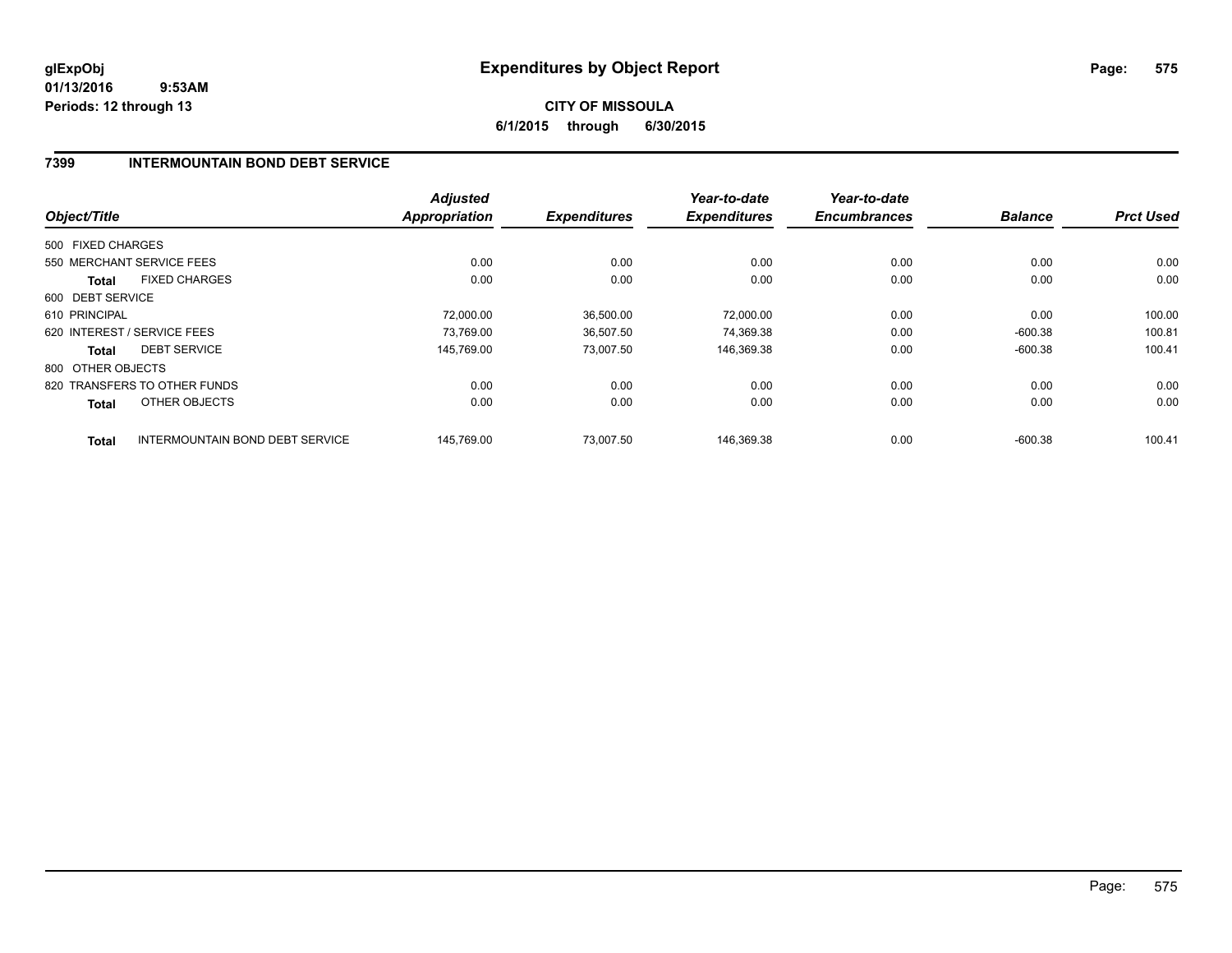#### **7400 FRONT ST BOND CLEARING**

|                   |                                   | <b>Adjusted</b>      |                     | Year-to-date        | Year-to-date        |                |                  |
|-------------------|-----------------------------------|----------------------|---------------------|---------------------|---------------------|----------------|------------------|
| Object/Title      |                                   | <b>Appropriation</b> | <b>Expenditures</b> | <b>Expenditures</b> | <b>Encumbrances</b> | <b>Balance</b> | <b>Prct Used</b> |
| 500 FIXED CHARGES |                                   |                      |                     |                     |                     |                |                  |
|                   | 550 MERCHANT SERVICE FEES         | 0.00                 | 0.00                | 0.00                | 0.00                | 0.00           | 0.00             |
| <b>Total</b>      | <b>FIXED CHARGES</b>              | 0.00                 | 0.00                | 0.00                | 0.00                | 0.00           | 0.00             |
|                   | 700 GRANTS & CONTRIBUTIONS        |                      |                     |                     |                     |                |                  |
|                   | 700 GRANTS & CONTRIBUTIONS        | 0.00                 | 0.00                | 0.00                | 0.00                | 0.00           | 0.00             |
| Total             | <b>GRANTS &amp; CONTRIBUTIONS</b> | 0.00                 | 0.00                | 0.00                | 0.00                | 0.00           | 0.00             |
| 800 OTHER OBJECTS |                                   |                      |                     |                     |                     |                |                  |
|                   | 820 TRANSFERS TO OTHER FUNDS      | 488.542.00           | 173.357.62          | 462.268.23          | 0.00                | 26.273.77      | 94.62            |
| <b>Total</b>      | OTHER OBJECTS                     | 488,542.00           | 173,357.62          | 462,268.23          | 0.00                | 26.273.77      | 94.62            |
| <b>Total</b>      | <b>MRA</b>                        | 488.542.00           | 173.357.62          | 462.268.23          | 0.00                | 26.273.77      | 94.62            |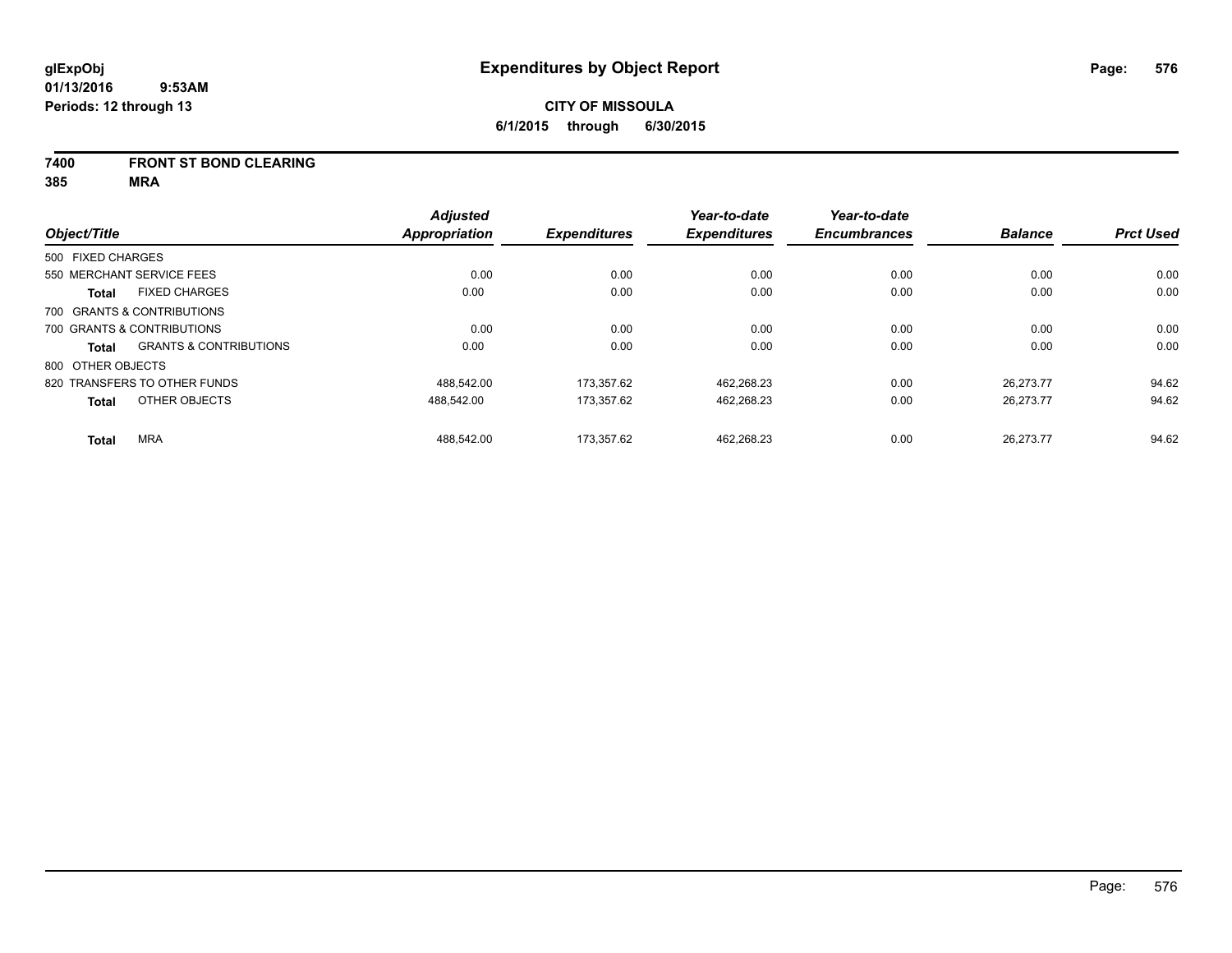## **7400 FRONT ST BOND CLEARING**

| Object/Title                         |                                   | <b>Adjusted</b><br><b>Appropriation</b> | <b>Expenditures</b> | Year-to-date<br><b>Expenditures</b> | Year-to-date<br><b>Encumbrances</b> | <b>Balance</b> | <b>Prct Used</b> |
|--------------------------------------|-----------------------------------|-----------------------------------------|---------------------|-------------------------------------|-------------------------------------|----------------|------------------|
| 500 FIXED CHARGES                    |                                   |                                         |                     |                                     |                                     |                |                  |
| 550 MERCHANT SERVICE FEES            |                                   | 0.00                                    | 0.00                | 0.00                                | 0.00                                | 0.00           | 0.00             |
| <b>FIXED CHARGES</b><br><b>Total</b> |                                   | 0.00                                    | 0.00                | 0.00                                | 0.00                                | 0.00           | 0.00             |
| 700 GRANTS & CONTRIBUTIONS           |                                   |                                         |                     |                                     |                                     |                |                  |
| 700 GRANTS & CONTRIBUTIONS           |                                   | 0.00                                    | 0.00                | 0.00                                | 0.00                                | 0.00           | 0.00             |
| <b>Total</b>                         | <b>GRANTS &amp; CONTRIBUTIONS</b> | 0.00                                    | 0.00                | 0.00                                | 0.00                                | 0.00           | 0.00             |
| 800 OTHER OBJECTS                    |                                   |                                         |                     |                                     |                                     |                |                  |
| 820 TRANSFERS TO OTHER FUNDS         |                                   | 488.542.00                              | 173.357.62          | 462,268.23                          | 0.00                                | 26.273.77      | 94.62            |
| OTHER OBJECTS<br><b>Total</b>        |                                   | 488.542.00                              | 173,357.62          | 462,268.23                          | 0.00                                | 26,273.77      | 94.62            |
| <b>Total</b>                         | FRONT ST BOND CLEARING            | 488.542.00                              | 173.357.62          | 462.268.23                          | 0.00                                | 26.273.77      | 94.62            |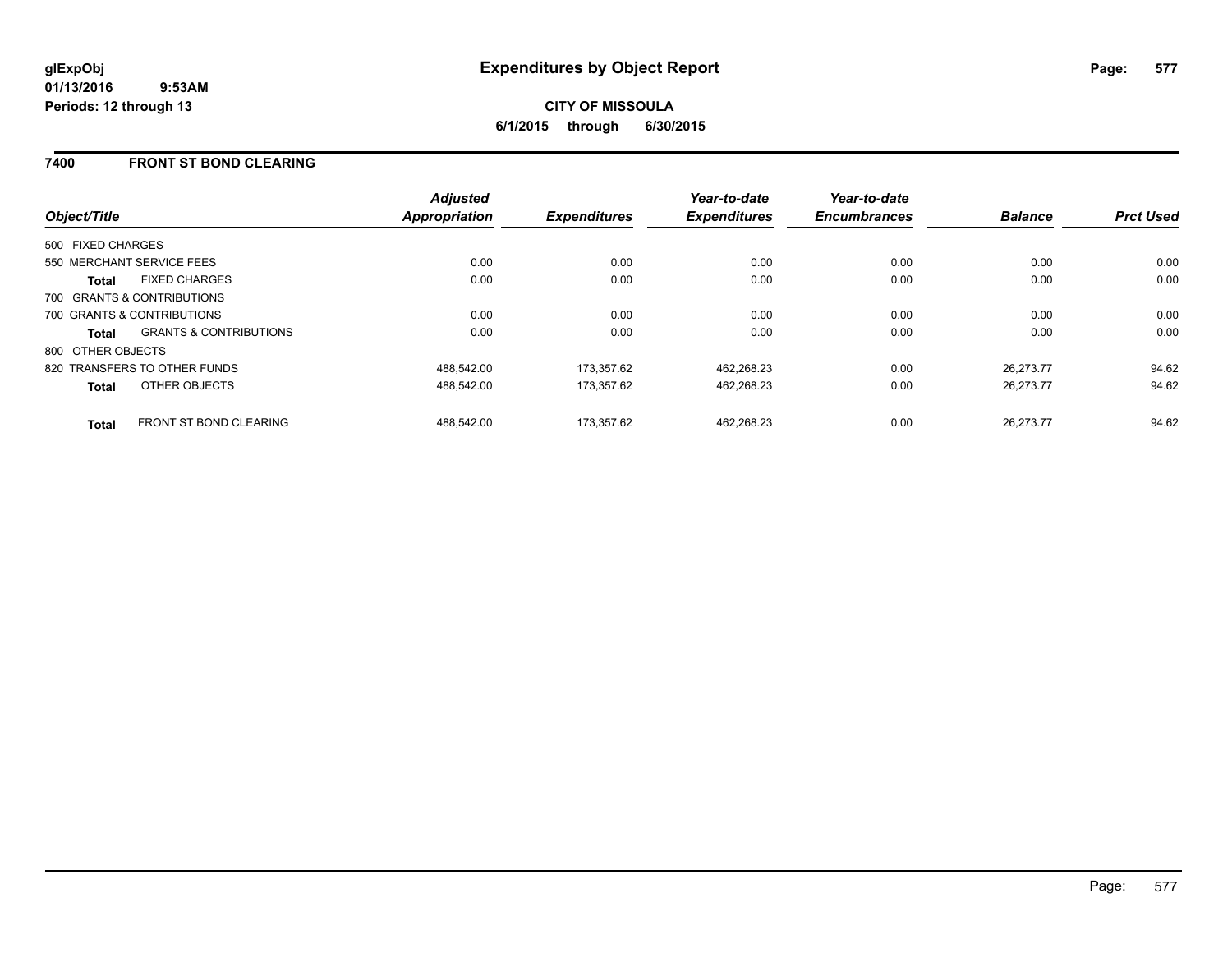#### **7401 FRONT ST PARKING STRUCTURE**

**385 MRA**

|                   |                              | <b>Adjusted</b> |                     | Year-to-date        | Year-to-date        |                |                  |
|-------------------|------------------------------|-----------------|---------------------|---------------------|---------------------|----------------|------------------|
| Object/Title      |                              | Appropriation   | <b>Expenditures</b> | <b>Expenditures</b> | <b>Encumbrances</b> | <b>Balance</b> | <b>Prct Used</b> |
|                   | 300 PURCHASED SERVICES       |                 |                     |                     |                     |                |                  |
|                   | 390 OTHER PURCHASED SERVICES | 0.00            | 0.00                | 0.00                | 0.00                | 0.00           | 0.00             |
| <b>Total</b>      | PURCHASED SERVICES           | 0.00            | 0.00                | 0.00                | 0.00                | 0.00           | 0.00             |
| 500 FIXED CHARGES |                              |                 |                     |                     |                     |                |                  |
|                   | 550 MERCHANT SERVICE FEES    | 0.00            | 0.00                | 0.00                | 0.00                | 0.00           | 0.00             |
| <b>Total</b>      | <b>FIXED CHARGES</b>         | 0.00            | 0.00                | 0.00                | 0.00                | 0.00           | 0.00             |
| 600 DEBT SERVICE  |                              |                 |                     |                     |                     |                |                  |
| 610 PRINCIPAL     |                              | 16,000.00       | 0.00                | 16,000.00           | 0.00                | 0.00           | 100.00           |
|                   | 620 INTEREST / SERVICE FEES  | 107,484.00      | 0.00                | 107,483.56          | 0.00                | 0.44           | 100.00           |
| <b>Total</b>      | <b>DEBT SERVICE</b>          | 123,484.00      | 0.00                | 123,483.56          | 0.00                | 0.44           | 100.00           |
| 800 OTHER OBJECTS |                              |                 |                     |                     |                     |                |                  |
|                   | 820 TRANSFERS TO OTHER FUNDS | 0.00            | 0.00                | 0.00                | 0.00                | 0.00           | 0.00             |
| <b>Total</b>      | OTHER OBJECTS                | 0.00            | 0.00                | 0.00                | 0.00                | 0.00           | 0.00             |
| <b>Total</b>      | <b>MRA</b>                   | 123,484.00      | 0.00                | 123,483.56          | 0.00                | 0.44           | 100.00           |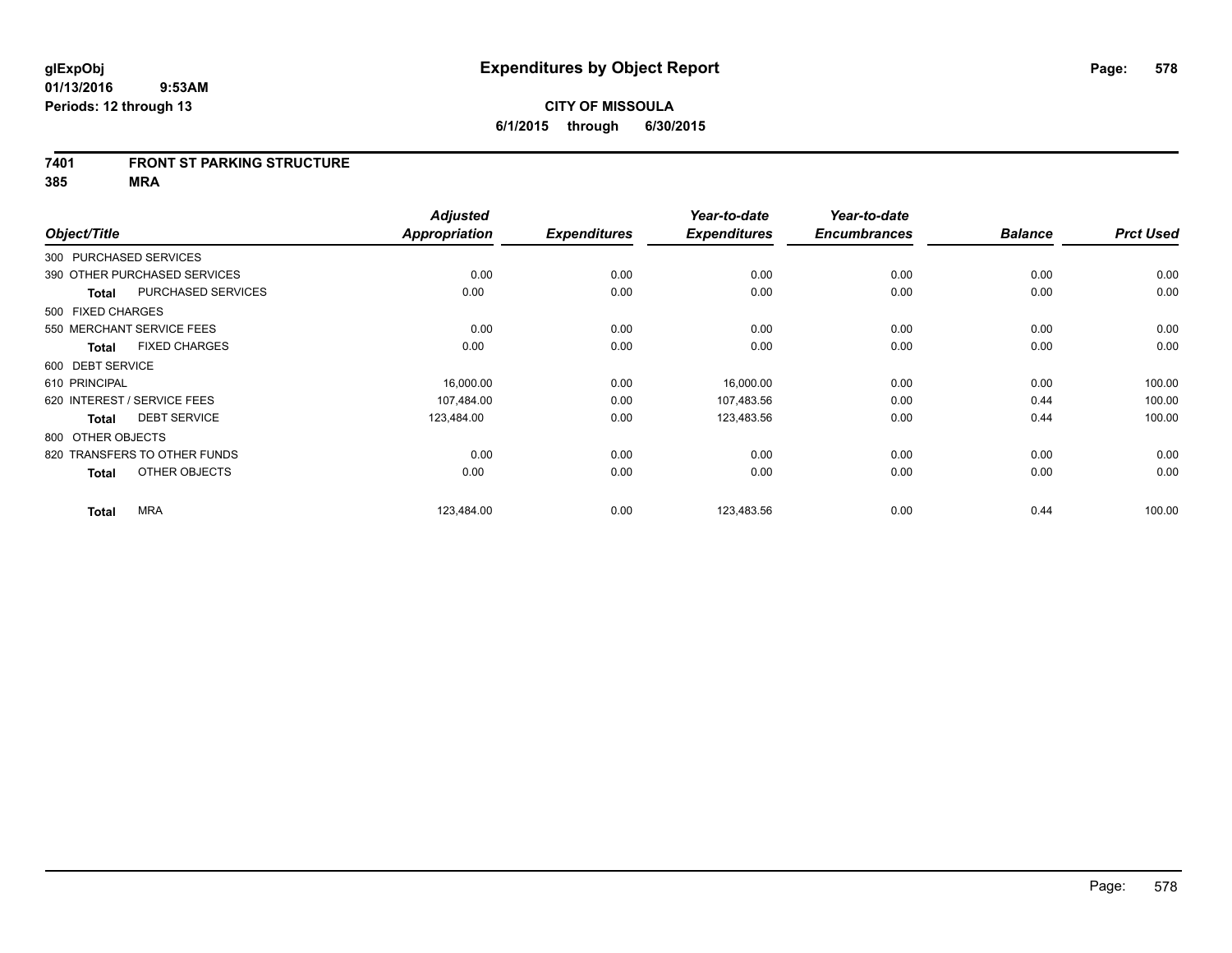## **7401 FRONT ST PARKING STRUCTURE**

| Object/Title           |                                   | <b>Adjusted</b><br>Appropriation | <b>Expenditures</b> | Year-to-date<br><b>Expenditures</b> | Year-to-date<br><b>Encumbrances</b> | <b>Balance</b> | <b>Prct Used</b> |
|------------------------|-----------------------------------|----------------------------------|---------------------|-------------------------------------|-------------------------------------|----------------|------------------|
| 300 PURCHASED SERVICES |                                   |                                  |                     |                                     |                                     |                |                  |
|                        | 390 OTHER PURCHASED SERVICES      | 0.00                             | 0.00                | 0.00                                | 0.00                                | 0.00           | 0.00             |
| <b>Total</b>           | PURCHASED SERVICES                | 0.00                             | 0.00                | 0.00                                | 0.00                                | 0.00           | 0.00             |
| 500 FIXED CHARGES      |                                   |                                  |                     |                                     |                                     |                |                  |
|                        | 550 MERCHANT SERVICE FEES         | 0.00                             | 0.00                | 0.00                                | 0.00                                | 0.00           | 0.00             |
| <b>Total</b>           | <b>FIXED CHARGES</b>              | 0.00                             | 0.00                | 0.00                                | 0.00                                | 0.00           | 0.00             |
| 600 DEBT SERVICE       |                                   |                                  |                     |                                     |                                     |                |                  |
| 610 PRINCIPAL          |                                   | 16,000.00                        | 0.00                | 16,000.00                           | 0.00                                | 0.00           | 100.00           |
|                        | 620 INTEREST / SERVICE FEES       | 107,484.00                       | 0.00                | 107,483.56                          | 0.00                                | 0.44           | 100.00           |
| <b>Total</b>           | <b>DEBT SERVICE</b>               | 123,484.00                       | 0.00                | 123,483.56                          | 0.00                                | 0.44           | 100.00           |
| 800 OTHER OBJECTS      |                                   |                                  |                     |                                     |                                     |                |                  |
|                        | 820 TRANSFERS TO OTHER FUNDS      | 0.00                             | 0.00                | 0.00                                | 0.00                                | 0.00           | 0.00             |
| <b>Total</b>           | OTHER OBJECTS                     | 0.00                             | 0.00                | 0.00                                | 0.00                                | 0.00           | 0.00             |
| <b>Total</b>           | <b>FRONT ST PARKING STRUCTURE</b> | 123,484.00                       | 0.00                | 123,483.56                          | 0.00                                | 0.44           | 100.00           |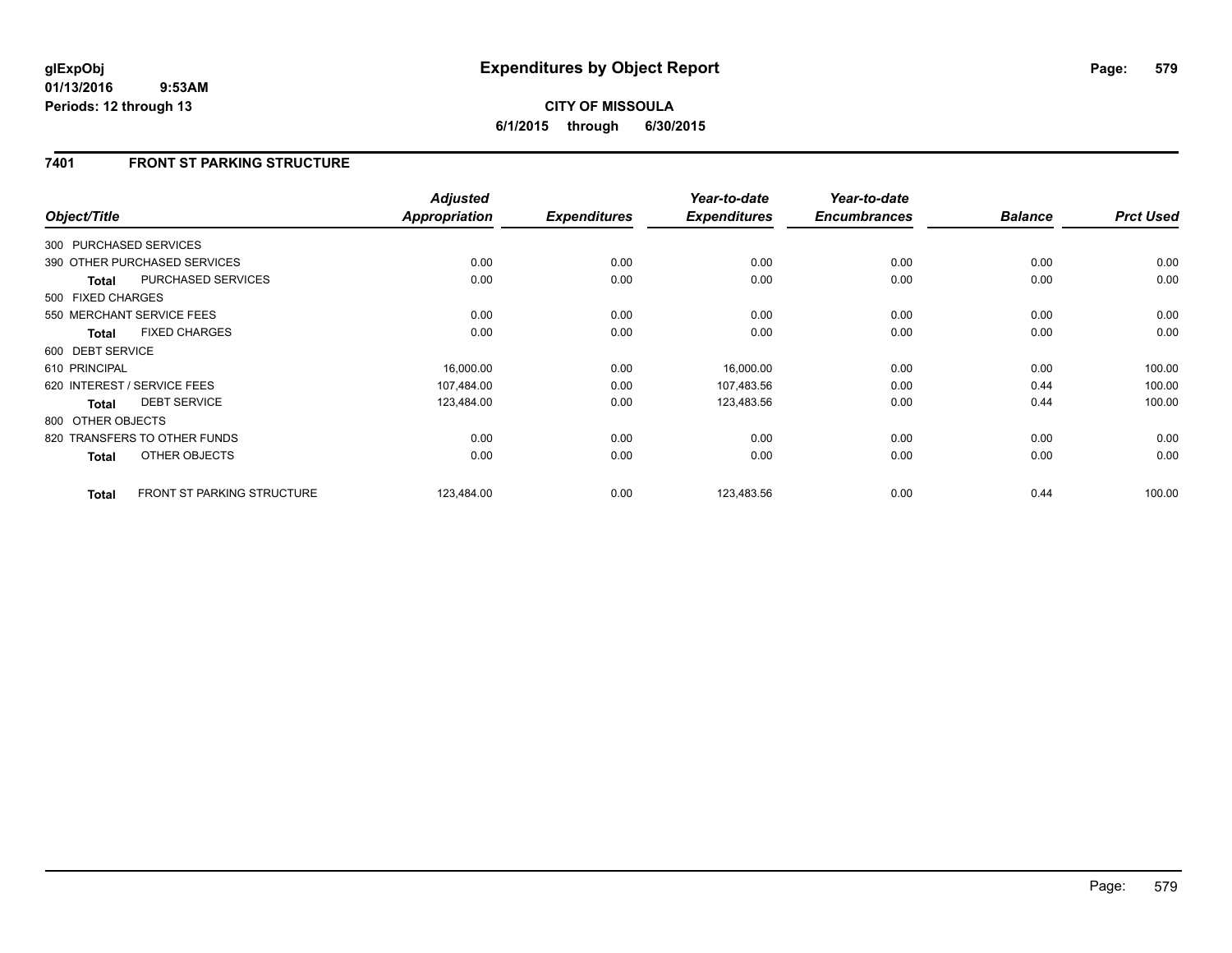#### **7402 FRONT ST SUBORDINATE LIEN NOTE**

**385 MRA**

|                             |                                   | <b>Adjusted</b> |                     | Year-to-date        | Year-to-date        |                |                  |
|-----------------------------|-----------------------------------|-----------------|---------------------|---------------------|---------------------|----------------|------------------|
| Object/Title                |                                   | Appropriation   | <b>Expenditures</b> | <b>Expenditures</b> | <b>Encumbrances</b> | <b>Balance</b> | <b>Prct Used</b> |
| 500 FIXED CHARGES           |                                   |                 |                     |                     |                     |                |                  |
| 550 MERCHANT SERVICE FEES   |                                   | 0.00            | 0.00                | 0.00                | 0.00                | 0.00           | 0.00             |
| <b>Total</b>                | <b>FIXED CHARGES</b>              | 0.00            | 0.00                | 0.00                | 0.00                | 0.00           | 0.00             |
| 600 DEBT SERVICE            |                                   |                 |                     |                     |                     |                |                  |
| 610 PRINCIPAL               |                                   | 68,034.00       | 0.00                | 67,308.88           | 0.00                | 725.12         | 98.93            |
| 620 INTEREST / SERVICE FEES |                                   | 98,523.00       | 0.00                | 99,083.95           | 0.00                | $-560.95$      | 100.57           |
| <b>Total</b>                | <b>DEBT SERVICE</b>               | 166,557.00      | 0.00                | 166,392.83          | 0.00                | 164.17         | 99.90            |
| 700 GRANTS & CONTRIBUTIONS  |                                   |                 |                     |                     |                     |                |                  |
| 700 GRANTS & CONTRIBUTIONS  |                                   | 0.00            | 0.00                | 0.00                | 0.00                | 0.00           | 0.00             |
| <b>Total</b>                | <b>GRANTS &amp; CONTRIBUTIONS</b> | 0.00            | 0.00                | 0.00                | 0.00                | 0.00           | 0.00             |
| 800 OTHER OBJECTS           |                                   |                 |                     |                     |                     |                |                  |
|                             | 820 TRANSFERS TO OTHER FUNDS      | 0.00            | 0.00                | 0.00                | 0.00                | 0.00           | 0.00             |
| <b>Total</b>                | OTHER OBJECTS                     | 0.00            | 0.00                | 0.00                | 0.00                | 0.00           | 0.00             |
| <b>Total</b>                | <b>MRA</b>                        | 166,557.00      | 0.00                | 166,392.83          | 0.00                | 164.17         | 99.90            |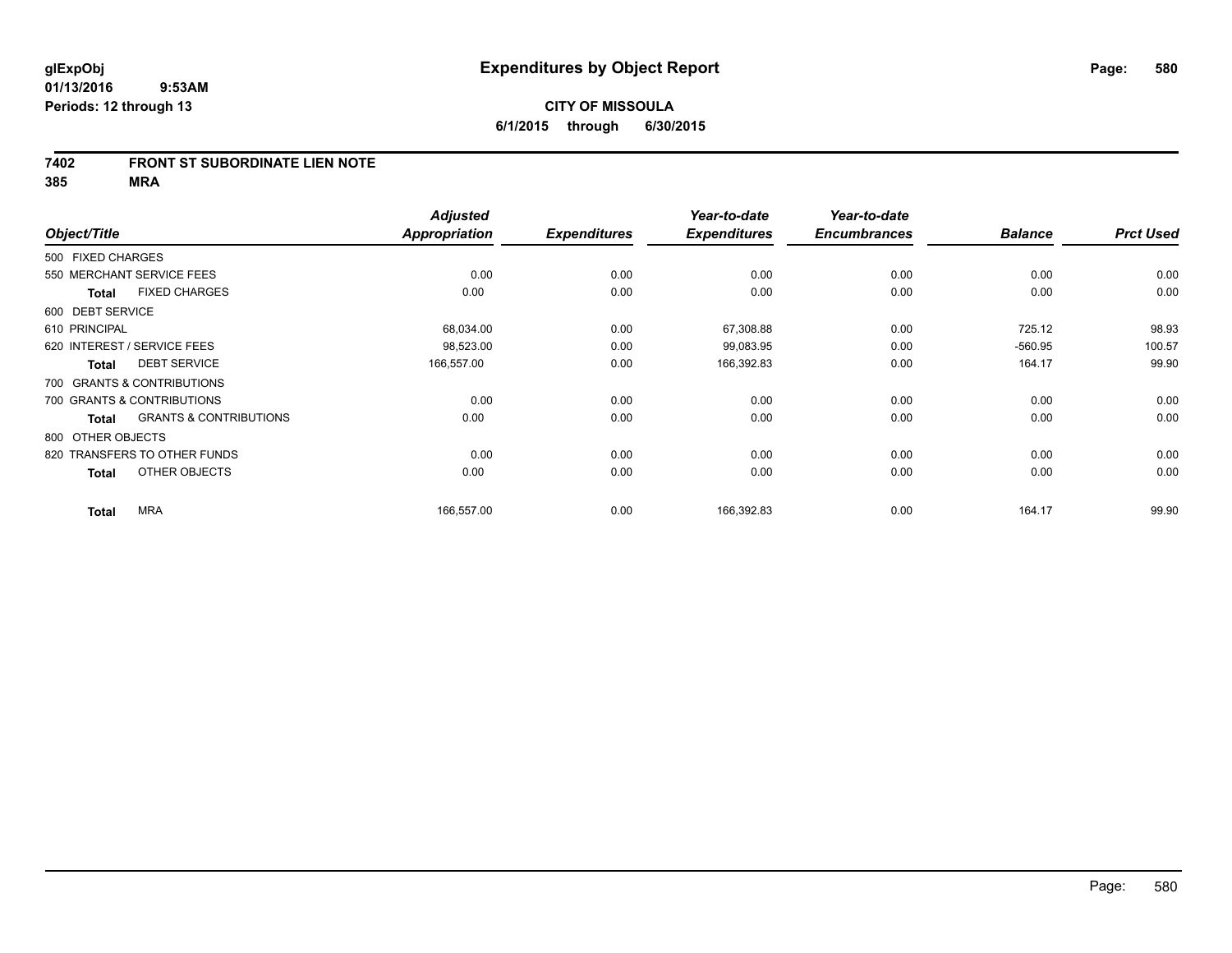## **7402 FRONT ST SUBORDINATE LIEN NOTE**

| Object/Title      |                                   | <b>Adjusted</b><br>Appropriation | <b>Expenditures</b> | Year-to-date<br><b>Expenditures</b> | Year-to-date<br><b>Encumbrances</b> | <b>Balance</b> | <b>Prct Used</b> |
|-------------------|-----------------------------------|----------------------------------|---------------------|-------------------------------------|-------------------------------------|----------------|------------------|
| 500 FIXED CHARGES |                                   |                                  |                     |                                     |                                     |                |                  |
|                   | 550 MERCHANT SERVICE FEES         | 0.00                             | 0.00                | 0.00                                | 0.00                                | 0.00           | 0.00             |
| <b>Total</b>      | <b>FIXED CHARGES</b>              | 0.00                             | 0.00                | 0.00                                | 0.00                                | 0.00           | 0.00             |
| 600 DEBT SERVICE  |                                   |                                  |                     |                                     |                                     |                |                  |
| 610 PRINCIPAL     |                                   | 68,034.00                        | 0.00                | 67,308.88                           | 0.00                                | 725.12         | 98.93            |
|                   | 620 INTEREST / SERVICE FEES       | 98,523.00                        | 0.00                | 99,083.95                           | 0.00                                | $-560.95$      | 100.57           |
| <b>Total</b>      | <b>DEBT SERVICE</b>               | 166,557.00                       | 0.00                | 166,392.83                          | 0.00                                | 164.17         | 99.90            |
|                   | 700 GRANTS & CONTRIBUTIONS        |                                  |                     |                                     |                                     |                |                  |
|                   | 700 GRANTS & CONTRIBUTIONS        | 0.00                             | 0.00                | 0.00                                | 0.00                                | 0.00           | 0.00             |
| <b>Total</b>      | <b>GRANTS &amp; CONTRIBUTIONS</b> | 0.00                             | 0.00                | 0.00                                | 0.00                                | 0.00           | 0.00             |
| 800 OTHER OBJECTS |                                   |                                  |                     |                                     |                                     |                |                  |
|                   | 820 TRANSFERS TO OTHER FUNDS      | 0.00                             | 0.00                | 0.00                                | 0.00                                | 0.00           | 0.00             |
| Total             | OTHER OBJECTS                     | 0.00                             | 0.00                | 0.00                                | 0.00                                | 0.00           | 0.00             |
| <b>Total</b>      | FRONT ST SUBORDINATE LIEN NOTE    | 166,557.00                       | 0.00                | 166,392.83                          | 0.00                                | 164.17         | 99.90            |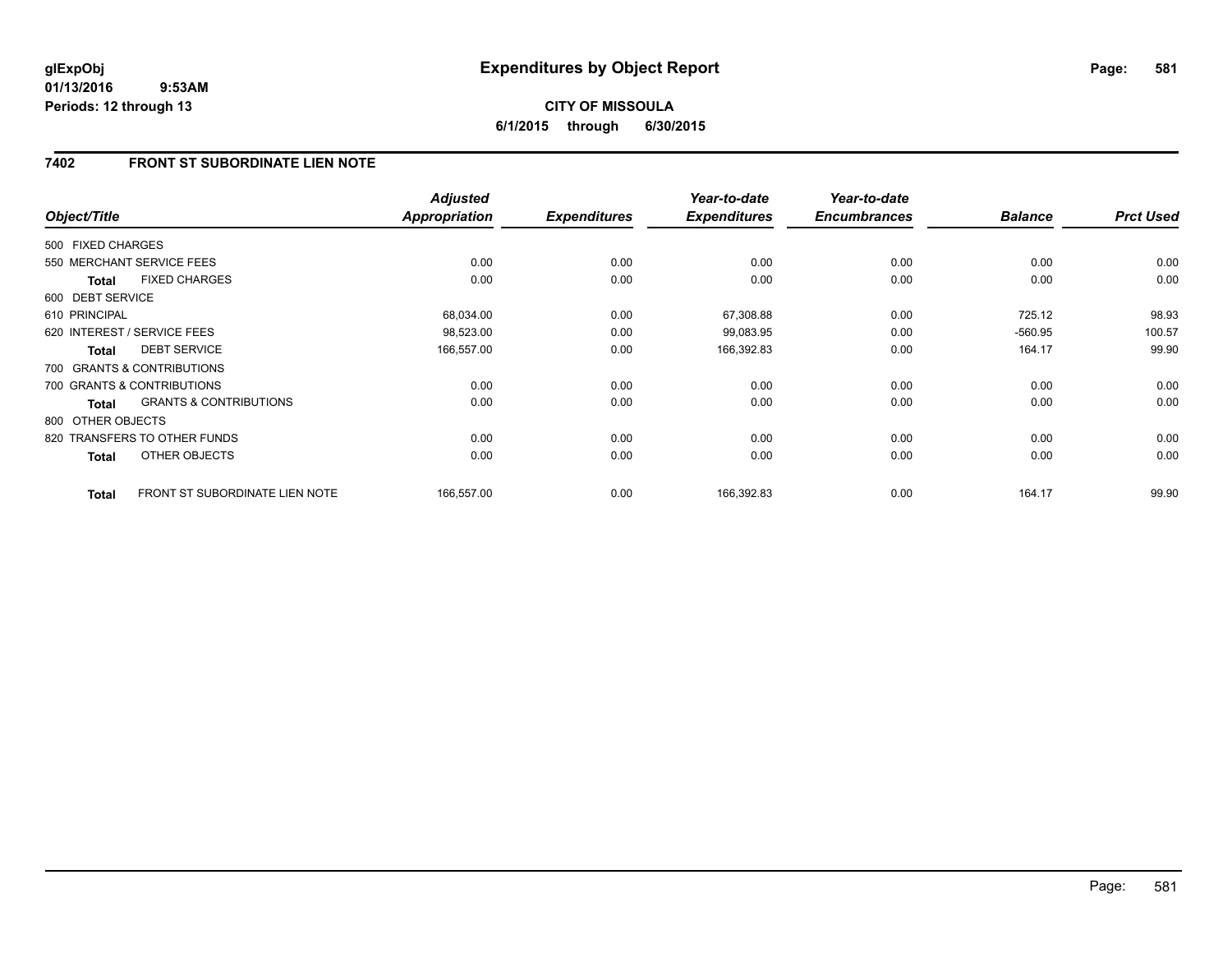#### **7447 COURT COLLECTED PARKING FINES**

**230 MUNICIPAL COURT**

| Object/Title                         | <b>Adjusted</b><br>Appropriation | <b>Expenditures</b> | Year-to-date<br><b>Expenditures</b> | Year-to-date<br><b>Encumbrances</b> | <b>Balance</b> | <b>Prct Used</b> |
|--------------------------------------|----------------------------------|---------------------|-------------------------------------|-------------------------------------|----------------|------------------|
| 500 FIXED CHARGES                    |                                  |                     |                                     |                                     |                |                  |
| 500 FIXED CHARGES                    | 0.00                             | 0.00                | 0.00                                | 0.00                                | 0.00           | 0.00             |
| 550 MERCHANT SERVICE FEES            | 0.00                             | 0.00                | 0.00                                | 0.00                                | 0.00           | 0.00             |
| <b>FIXED CHARGES</b><br><b>Total</b> | 0.00                             | 0.00                | 0.00                                | 0.00                                | 0.00           | 0.00             |
| <b>MUNICIPAL COURT</b><br>Total      | 0.00                             | 0.00                | 0.00                                | 0.00                                | 0.00           | 0.00             |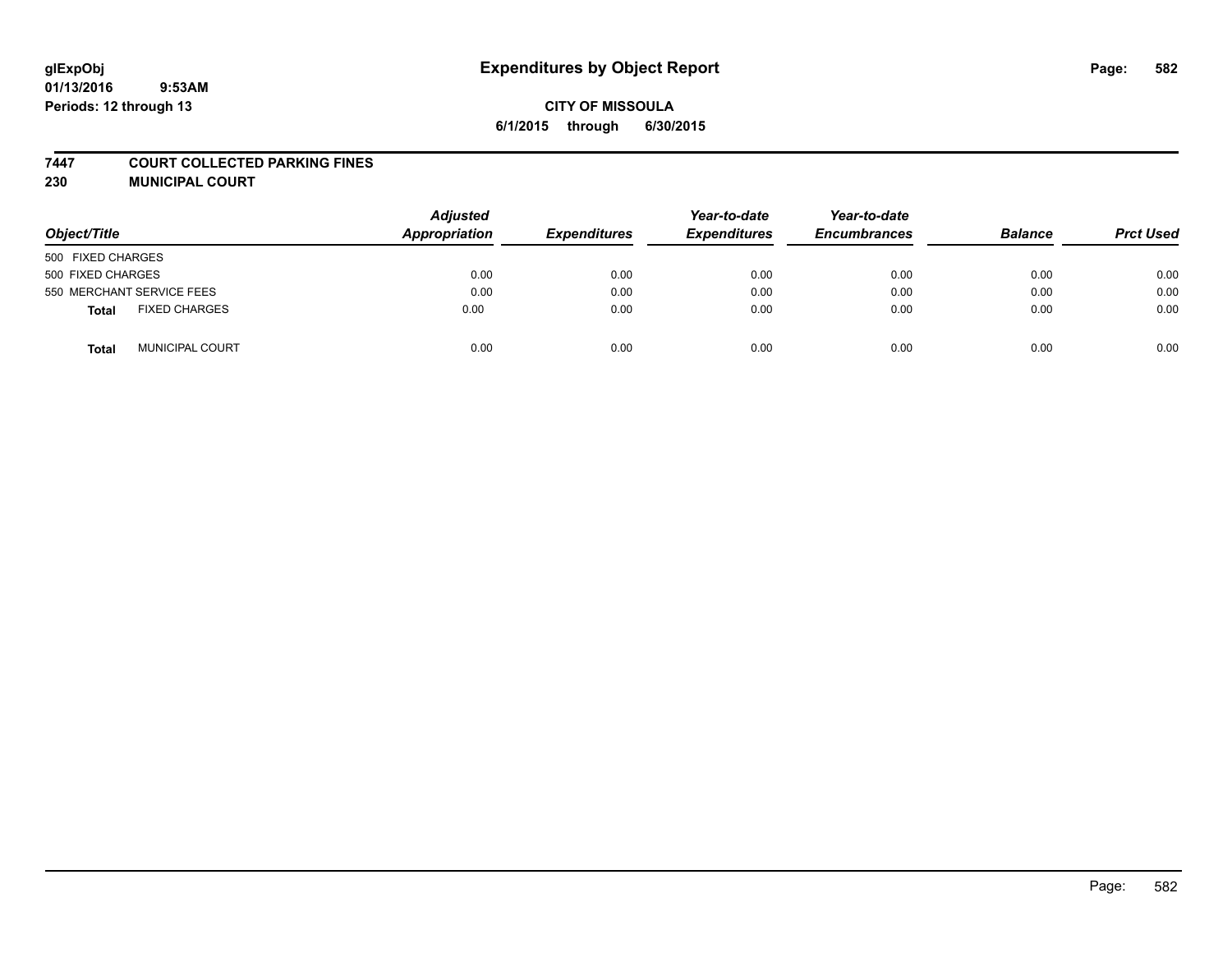# **glExpObj Expenditures by Object Report Page: 583**

**01/13/2016 9:53AM Periods: 12 through 13**

**CITY OF MISSOULA 6/1/2015 through 6/30/2015**

### **7447 COURT COLLECTED PARKING FINES**

| Object/Title                                  | <b>Adjusted</b><br>Appropriation | <b>Expenditures</b> | Year-to-date<br><b>Expenditures</b> | Year-to-date<br><b>Encumbrances</b> | <b>Balance</b> | <b>Prct Used</b> |
|-----------------------------------------------|----------------------------------|---------------------|-------------------------------------|-------------------------------------|----------------|------------------|
| 500 FIXED CHARGES                             |                                  |                     |                                     |                                     |                |                  |
| 500 FIXED CHARGES                             | 0.00                             | 0.00                | 0.00                                | 0.00                                | 0.00           | 0.00             |
| 550 MERCHANT SERVICE FEES                     | 0.00                             | 0.00                | 0.00                                | 0.00                                | 0.00           | 0.00             |
| <b>FIXED CHARGES</b><br><b>Total</b>          | 0.00                             | 0.00                | 0.00                                | 0.00                                | 0.00           | 0.00             |
| <b>COURT COLLECTED PARKING FINES</b><br>Total | 0.00                             | 0.00                | 0.00                                | 0.00                                | 0.00           | 0.00             |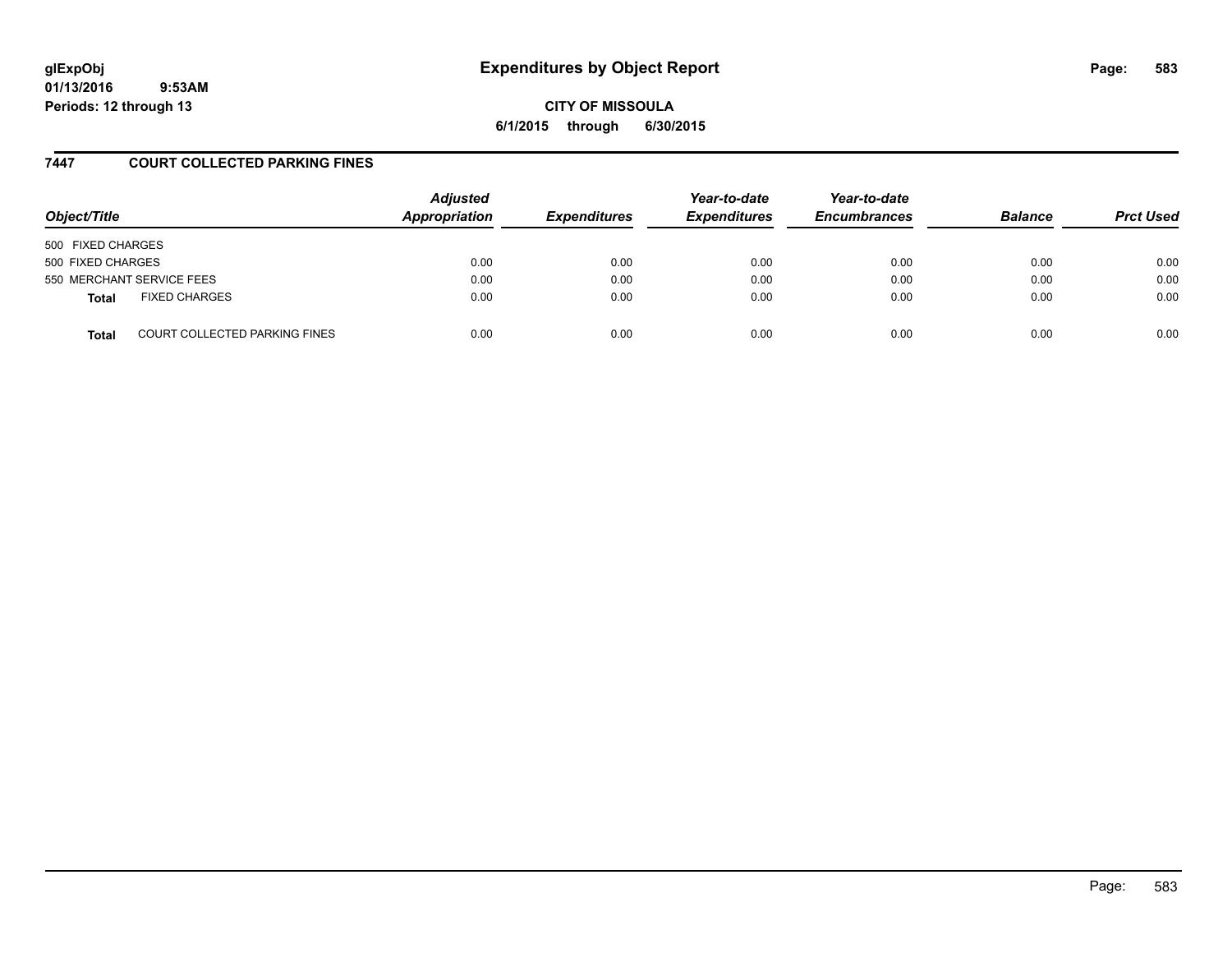#### **7458 COURT SURCHARGE**

**230 MUNICIPAL COURT**

| Object/Title                         | <b>Adjusted</b><br>Appropriation | <b>Expenditures</b> | Year-to-date<br><b>Expenditures</b> | Year-to-date<br><b>Encumbrances</b> | <b>Balance</b> | <b>Prct Used</b> |
|--------------------------------------|----------------------------------|---------------------|-------------------------------------|-------------------------------------|----------------|------------------|
| 500 FIXED CHARGES                    |                                  |                     |                                     |                                     |                |                  |
| 500 FIXED CHARGES                    | 0.00                             | 0.00                | 0.00                                | 0.00                                | 0.00           | 0.00             |
| 550 MERCHANT SERVICE FEES            | 0.00                             | 0.00                | 0.00                                | 0.00                                | 0.00           | 0.00             |
| <b>FIXED CHARGES</b><br><b>Total</b> | 0.00                             | 0.00                | 0.00                                | 0.00                                | 0.00           | 0.00             |
| <b>MUNICIPAL COURT</b><br>Total      | 0.00                             | 0.00                | 0.00                                | 0.00                                | 0.00           | 0.00             |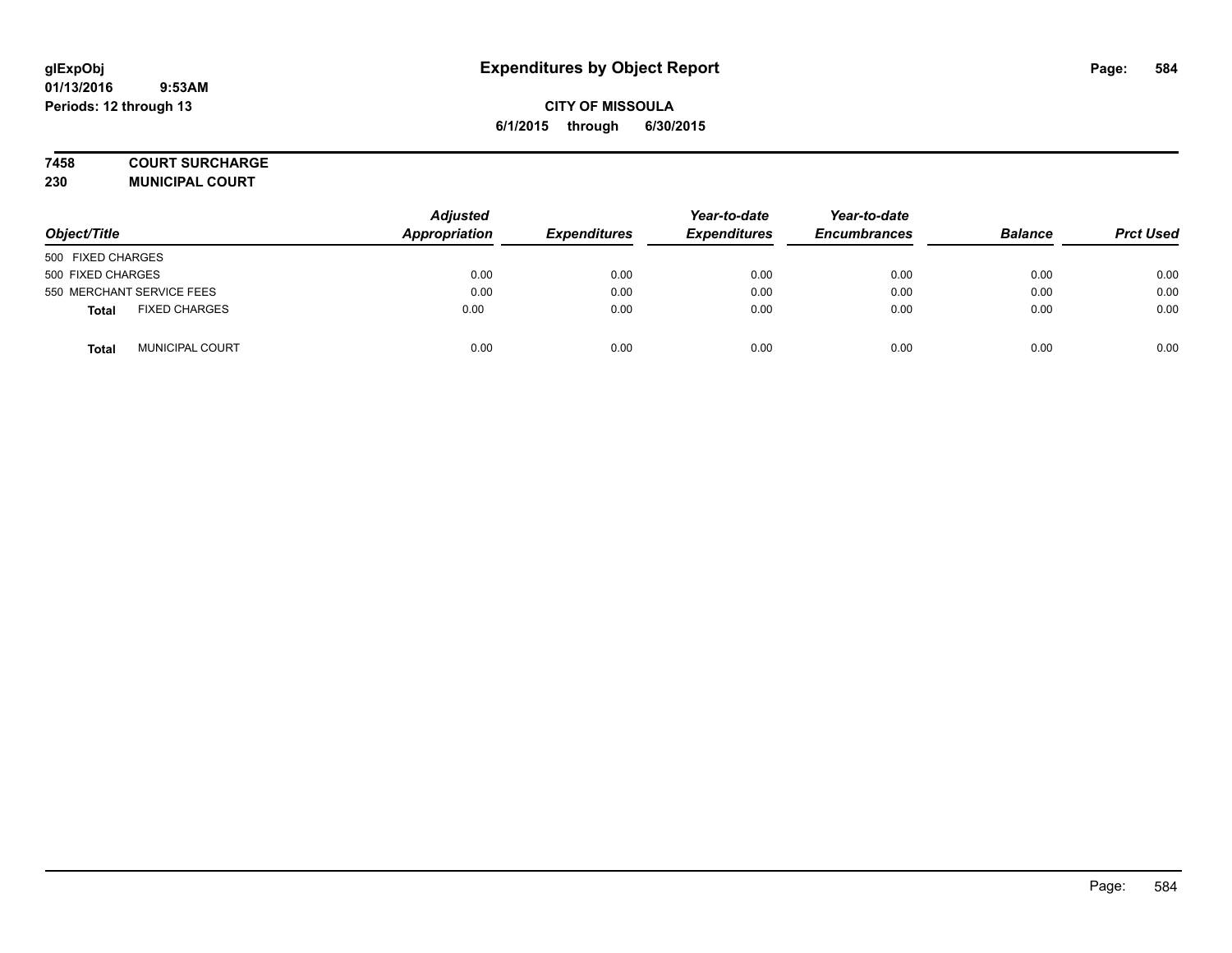**CITY OF MISSOULA 6/1/2015 through 6/30/2015**

#### **7458 COURT SURCHARGE**

| Object/Title                           | <b>Adjusted</b><br>Appropriation | <b>Expenditures</b> | Year-to-date<br><b>Expenditures</b> | Year-to-date<br><b>Encumbrances</b> | <b>Balance</b> | <b>Prct Used</b> |
|----------------------------------------|----------------------------------|---------------------|-------------------------------------|-------------------------------------|----------------|------------------|
| 500 FIXED CHARGES                      |                                  |                     |                                     |                                     |                |                  |
| 500 FIXED CHARGES                      | 0.00                             | 0.00                | 0.00                                | 0.00                                | 0.00           | 0.00             |
| 550 MERCHANT SERVICE FEES              | 0.00                             | 0.00                | 0.00                                | 0.00                                | 0.00           | 0.00             |
| <b>FIXED CHARGES</b><br><b>Total</b>   | 0.00                             | 0.00                | 0.00                                | 0.00                                | 0.00           | 0.00             |
| <b>COURT SURCHARGE</b><br><b>Total</b> | 0.00                             | 0.00                | 0.00                                | 0.00                                | 0.00           | 0.00             |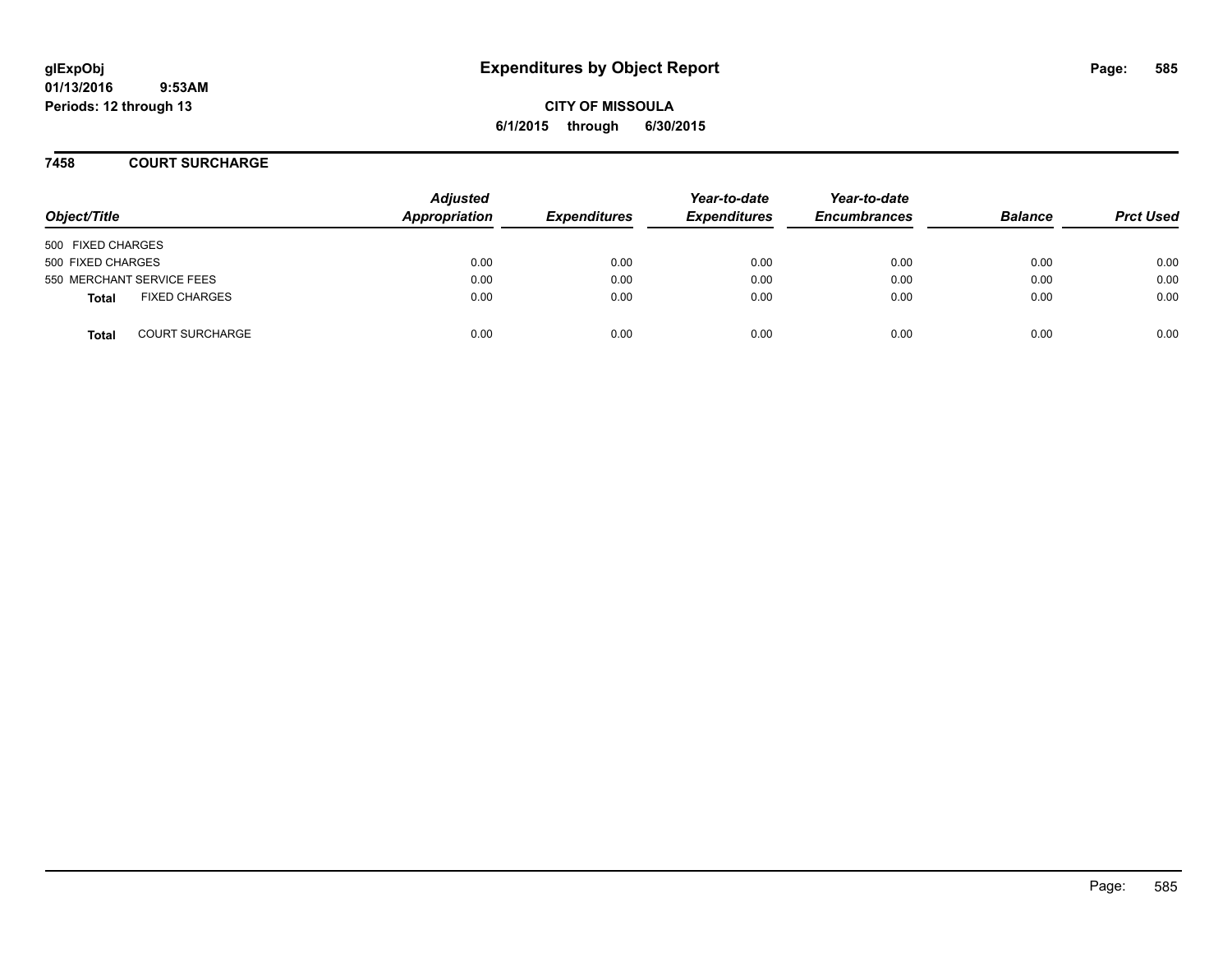## **CITY OF MISSOULA 6/1/2015 through 6/30/2015**

**7469 PUBLIC DEFENDER FEES 230 MUNICIPAL COURT**

| Object/Title                         | <b>Adjusted</b><br>Appropriation | <b>Expenditures</b> | Year-to-date<br><b>Expenditures</b> | Year-to-date<br><b>Encumbrances</b> | <b>Balance</b> | <b>Prct Used</b> |
|--------------------------------------|----------------------------------|---------------------|-------------------------------------|-------------------------------------|----------------|------------------|
| 500 FIXED CHARGES                    |                                  |                     |                                     |                                     |                |                  |
| 500 FIXED CHARGES                    | 0.00                             | 0.00                | 0.00                                | 0.00                                | 0.00           | 0.00             |
| 550 MERCHANT SERVICE FEES            | 0.00                             | 0.00                | 0.00                                | 0.00                                | 0.00           | 0.00             |
| <b>FIXED CHARGES</b><br><b>Total</b> | 0.00                             | 0.00                | 0.00                                | 0.00                                | 0.00           | 0.00             |
| MUNICIPAL COURT<br><b>Total</b>      | 0.00                             | 0.00                | 0.00                                | 0.00                                | 0.00           | 0.00             |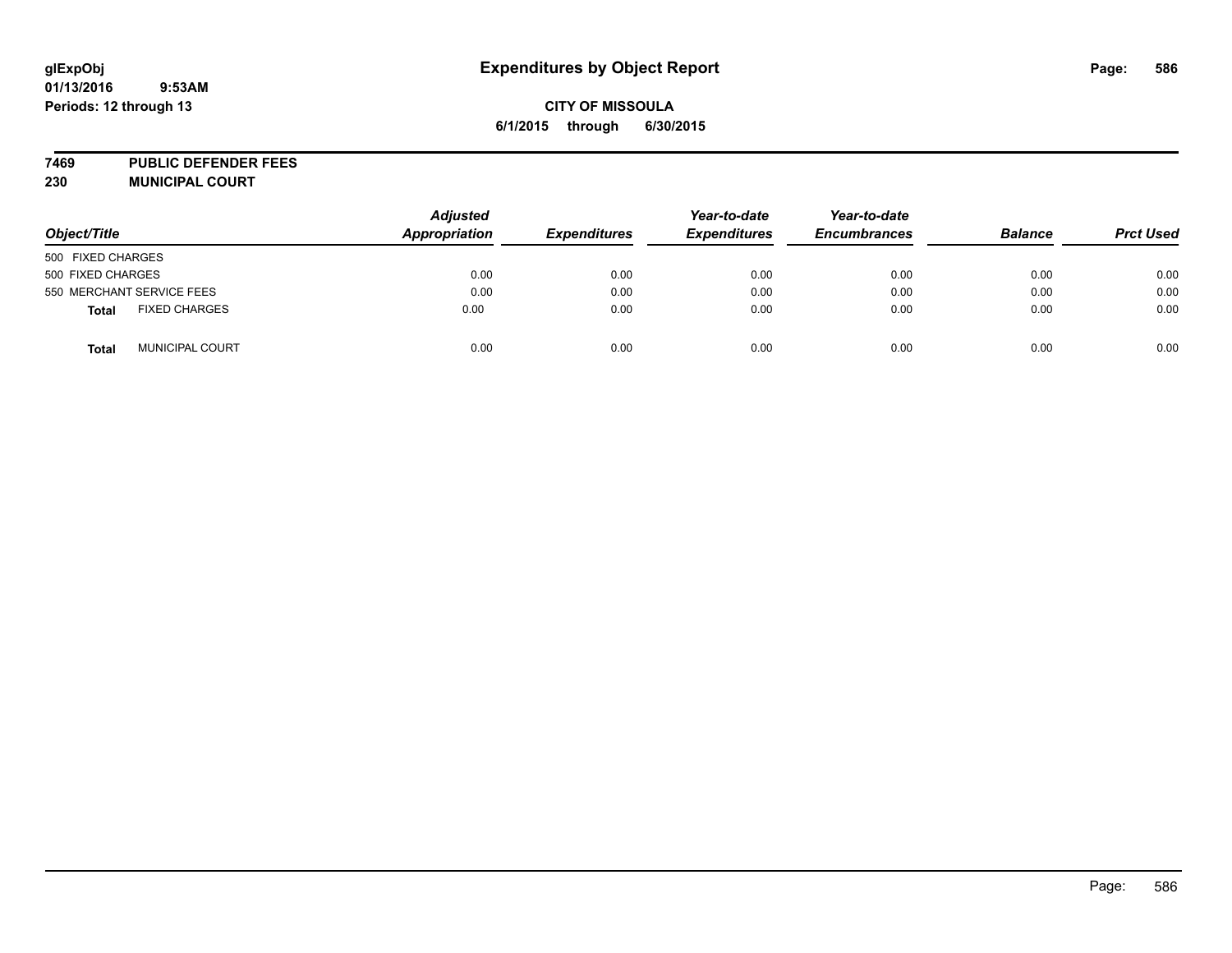#### **7469 PUBLIC DEFENDER FEES**

| Object/Title                         | <b>Adjusted</b><br>Appropriation | <b>Expenditures</b> | Year-to-date<br><b>Expenditures</b> | Year-to-date<br><b>Encumbrances</b> | <b>Balance</b> | <b>Prct Used</b> |
|--------------------------------------|----------------------------------|---------------------|-------------------------------------|-------------------------------------|----------------|------------------|
| 500 FIXED CHARGES                    |                                  |                     |                                     |                                     |                |                  |
| 500 FIXED CHARGES                    | 0.00                             | 0.00                | 0.00                                | 0.00                                | 0.00           | 0.00             |
| 550 MERCHANT SERVICE FEES            | 0.00                             | 0.00                | 0.00                                | 0.00                                | 0.00           | 0.00             |
| <b>FIXED CHARGES</b><br><b>Total</b> | 0.00                             | 0.00                | 0.00                                | 0.00                                | 0.00           | 0.00             |
| PUBLIC DEFENDER FEES<br>Total        | 0.00                             | 0.00                | 0.00                                | 0.00                                | 0.00           | 0.00             |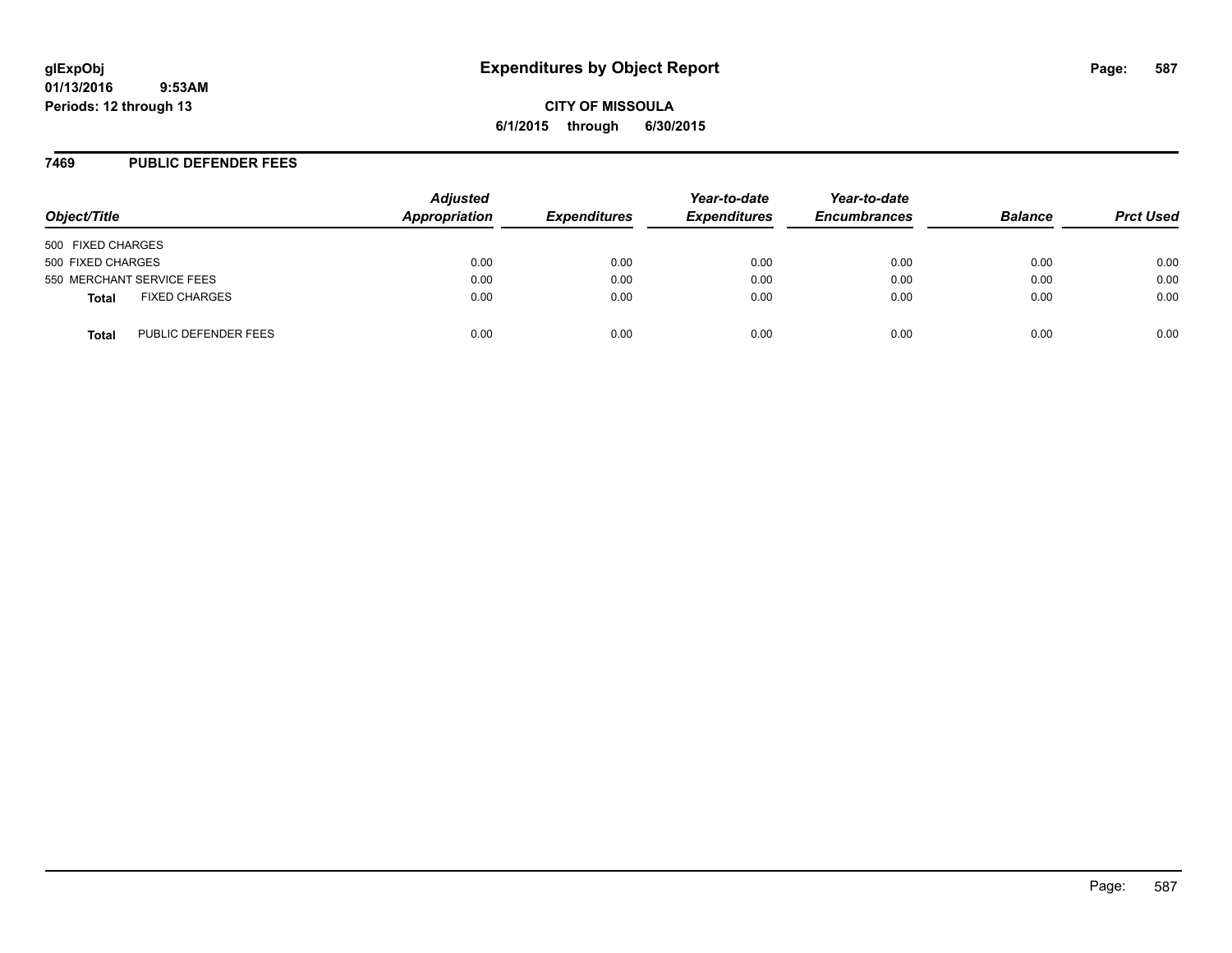### **7903 COUNTY CLEARING**

**390 NON-DEPARTMENTAL**

| Object/Title                         | <b>Adjusted</b><br><b>Appropriation</b> | <b>Expenditures</b> | Year-to-date<br><b>Expenditures</b> | Year-to-date<br><b>Encumbrances</b> | <b>Balance</b> | <b>Prct Used</b> |
|--------------------------------------|-----------------------------------------|---------------------|-------------------------------------|-------------------------------------|----------------|------------------|
| 500 FIXED CHARGES                    |                                         |                     |                                     |                                     |                |                  |
| 550 MERCHANT SERVICE FEES            | 0.00                                    | 0.00                | 0.00                                | 0.00                                | 0.00           | 0.00             |
| <b>FIXED CHARGES</b><br><b>Total</b> | 0.00                                    | 0.00                | 0.00                                | 0.00                                | 0.00           | 0.00             |
| 800 OTHER OBJECTS                    |                                         |                     |                                     |                                     |                |                  |
| 845 CONTINGENCY                      | 0.00                                    | 1.987.00            | 7.819.00                            | 0.00                                | $-7,819.00$    | 0.00             |
| OTHER OBJECTS<br><b>Total</b>        | 0.00                                    | 1.987.00            | 7.819.00                            | 0.00                                | $-7,819.00$    | 0.00             |
| NON-DEPARTMENTAL<br><b>Total</b>     | 0.00                                    | 1.987.00            | 7.819.00                            | 0.00                                | $-7.819.00$    | 0.00             |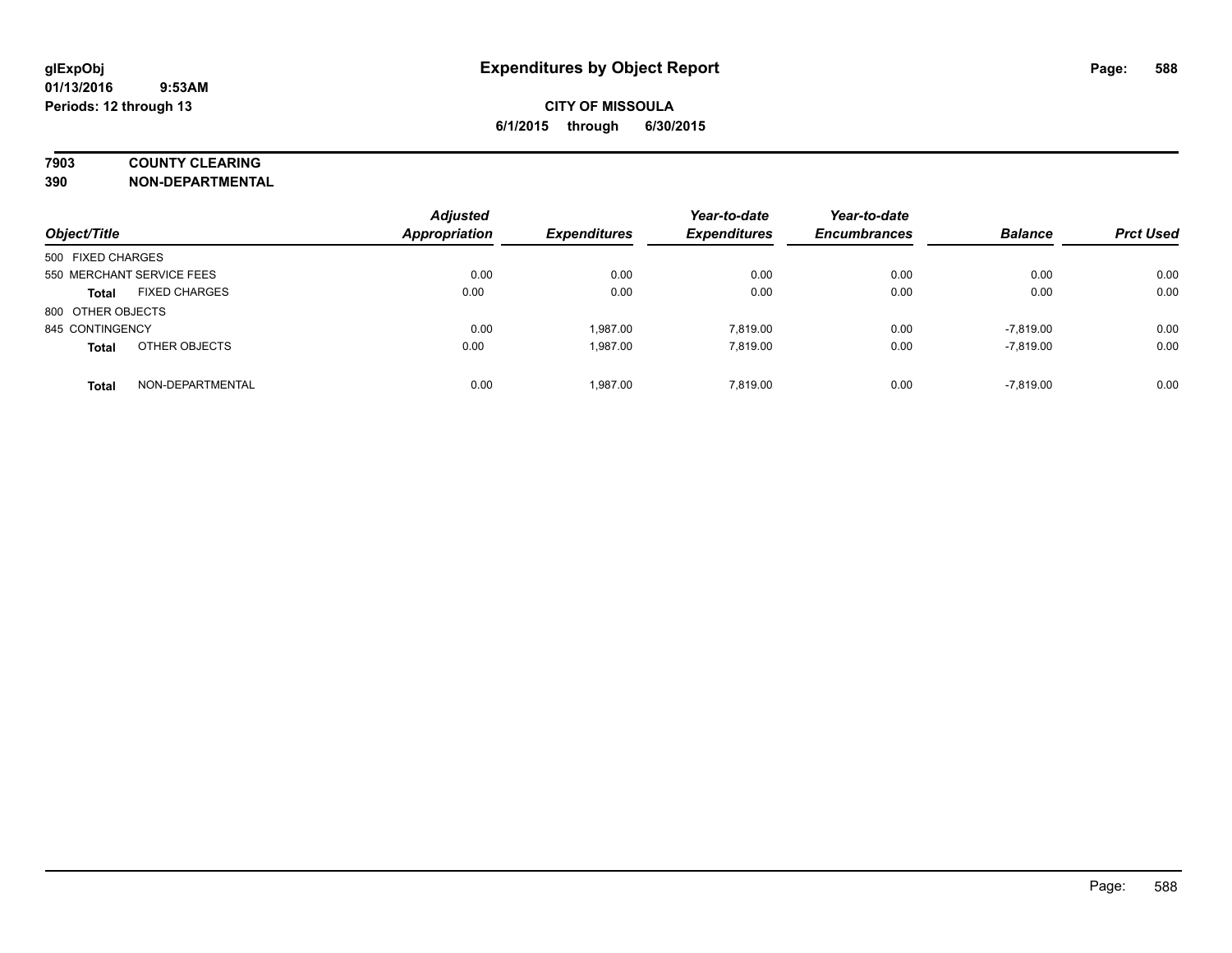### **7903 COUNTY CLEARING**

| Object/Title              |                        | <b>Adjusted</b><br><b>Appropriation</b> | <b>Expenditures</b> | Year-to-date<br><b>Expenditures</b> | Year-to-date<br><b>Encumbrances</b> | <b>Balance</b> | <b>Prct Used</b> |
|---------------------------|------------------------|-----------------------------------------|---------------------|-------------------------------------|-------------------------------------|----------------|------------------|
| 500 FIXED CHARGES         |                        |                                         |                     |                                     |                                     |                |                  |
| 550 MERCHANT SERVICE FEES |                        | 0.00                                    | 0.00                | 0.00                                | 0.00                                | 0.00           | 0.00             |
| <b>Total</b>              | <b>FIXED CHARGES</b>   | 0.00                                    | 0.00                | 0.00                                | 0.00                                | 0.00           | 0.00             |
| 800 OTHER OBJECTS         |                        |                                         |                     |                                     |                                     |                |                  |
| 845 CONTINGENCY           |                        | 0.00                                    | 1.987.00            | 7.819.00                            | 0.00                                | $-7.819.00$    | 0.00             |
| <b>Total</b>              | OTHER OBJECTS          | 0.00                                    | 1,987.00            | 7.819.00                            | 0.00                                | $-7,819.00$    | 0.00             |
| <b>Total</b>              | <b>COUNTY CLEARING</b> | 0.00                                    | 1,987.00            | 7.819.00                            | 0.00                                | $-7,819.00$    | 0.00             |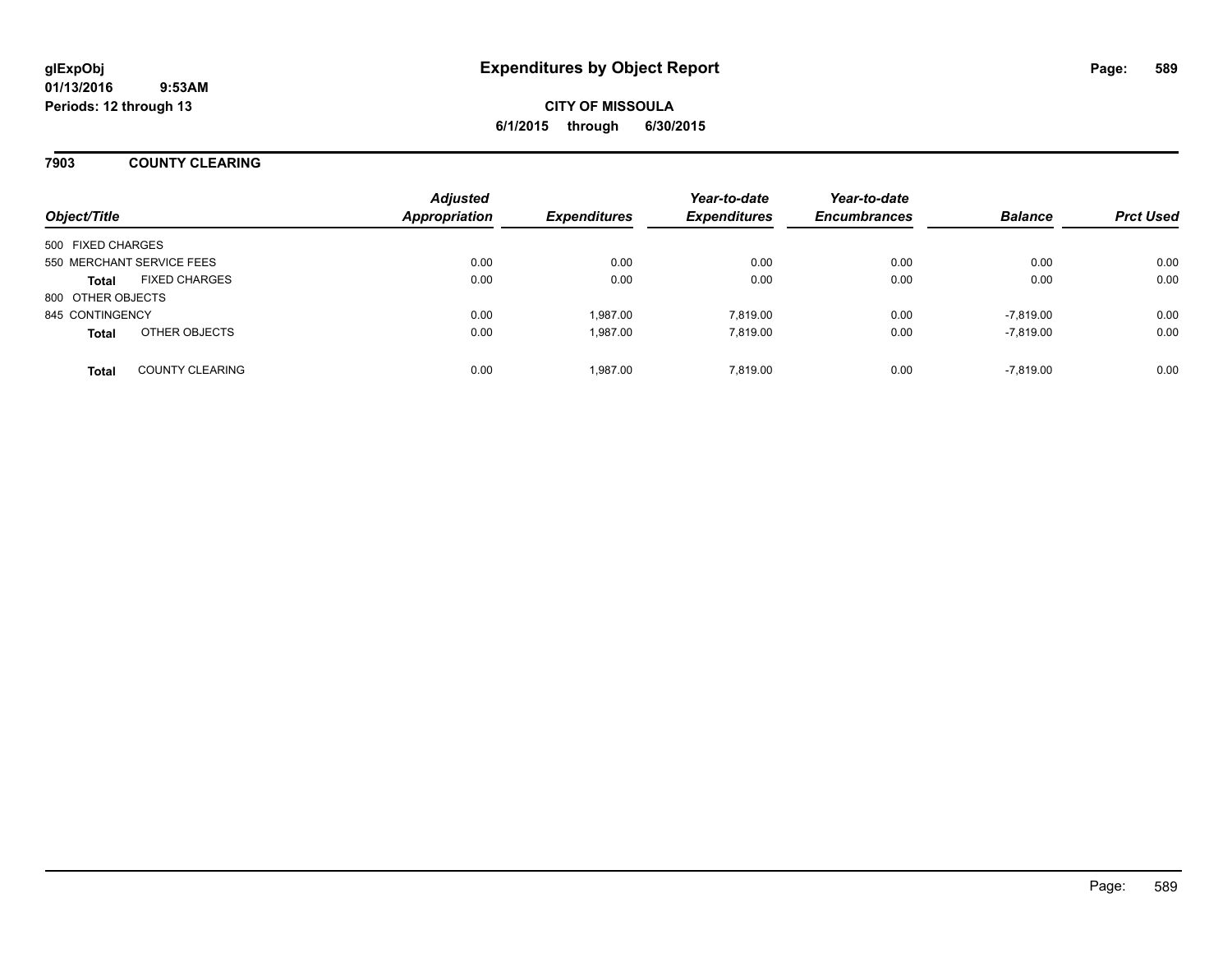### **CITY OF MISSOULA 6/1/2015 through 6/30/2015**

#### **7904 SEWER REBATE**

**280 PUBLIC WORKS ADMIN/ENGINEERING**

|                                                | <b>Adjusted</b>      |                     | Year-to-date        | Year-to-date        |                |                  |
|------------------------------------------------|----------------------|---------------------|---------------------|---------------------|----------------|------------------|
| Object/Title                                   | <b>Appropriation</b> | <b>Expenditures</b> | <b>Expenditures</b> | <b>Encumbrances</b> | <b>Balance</b> | <b>Prct Used</b> |
| 500 FIXED CHARGES                              |                      |                     |                     |                     |                |                  |
| 500 FIXED CHARGES                              | 0.00                 | 0.00                | 0.00                | 0.00                | 0.00           | 0.00             |
| 550 MERCHANT SERVICE FEES                      | 0.00                 | 0.00                | 0.00                | 0.00                | 0.00           | 0.00             |
| <b>FIXED CHARGES</b><br><b>Total</b>           | 0.00                 | 0.00                | 0.00                | 0.00                | 0.00           | 0.00             |
| 800 OTHER OBJECTS                              |                      |                     |                     |                     |                |                  |
| 820 TRANSFERS TO OTHER FUNDS                   | 0.00                 | 0.00                | 0.00                | 0.00                | 0.00           | 0.00             |
| OTHER OBJECTS<br><b>Total</b>                  | 0.00                 | 0.00                | 0.00                | 0.00                | 0.00           | 0.00             |
|                                                |                      |                     |                     |                     |                |                  |
| PUBLIC WORKS ADMIN/ENGINEERING<br><b>Total</b> | 0.00                 | 0.00                | 0.00                | 0.00                | 0.00           | 0.00             |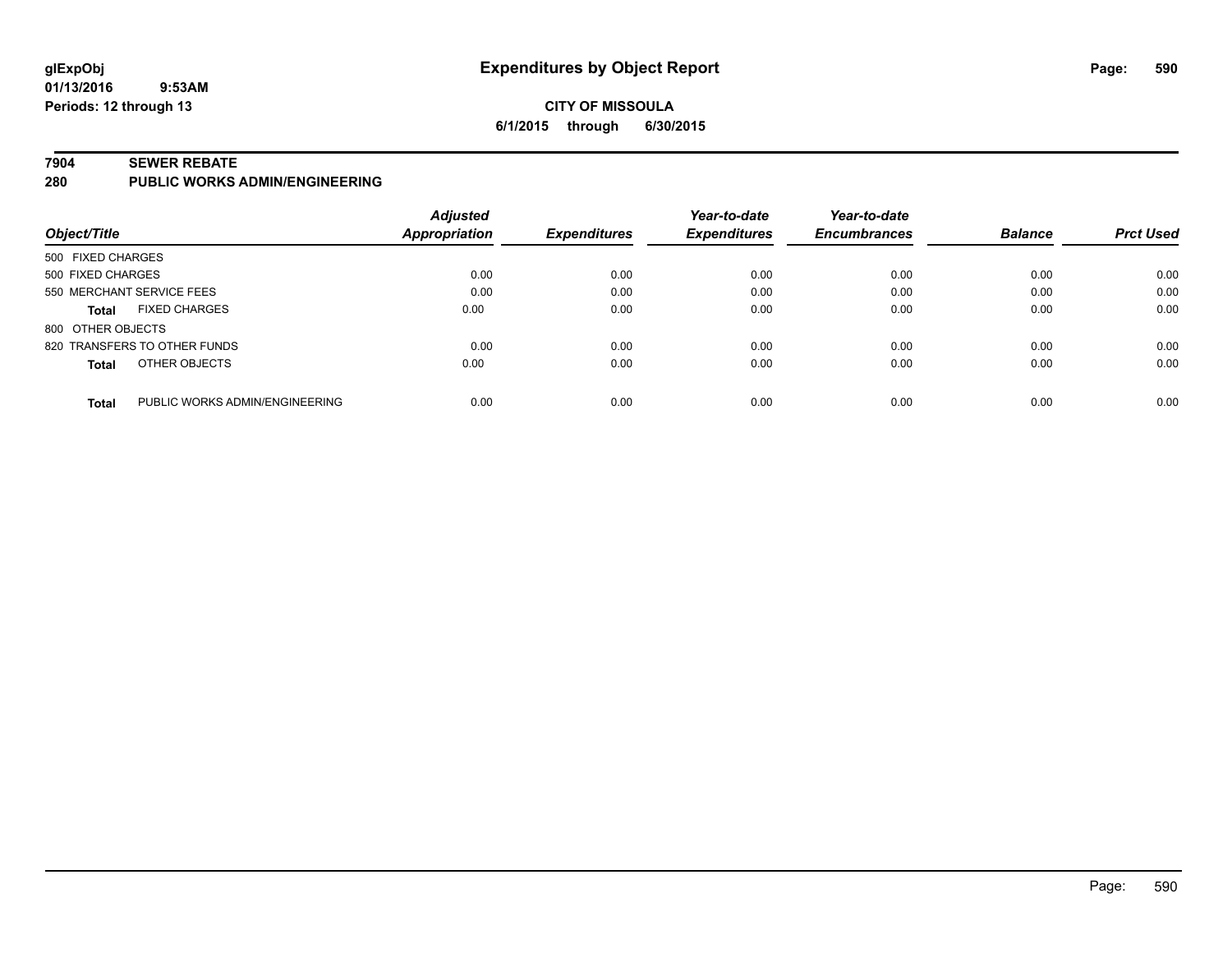#### **7904 SEWER REBATE**

| Object/Title                         | <b>Adjusted</b><br><b>Appropriation</b> | <b>Expenditures</b> | Year-to-date<br><b>Expenditures</b> | Year-to-date<br><b>Encumbrances</b> | <b>Balance</b> | <b>Prct Used</b> |
|--------------------------------------|-----------------------------------------|---------------------|-------------------------------------|-------------------------------------|----------------|------------------|
| 500 FIXED CHARGES                    |                                         |                     |                                     |                                     |                |                  |
| 500 FIXED CHARGES                    | 0.00                                    | 0.00                | 0.00                                | 0.00                                | 0.00           | 0.00             |
| 550 MERCHANT SERVICE FEES            | 0.00                                    | 0.00                | 0.00                                | 0.00                                | 0.00           | 0.00             |
| <b>FIXED CHARGES</b><br><b>Total</b> | 0.00                                    | 0.00                | 0.00                                | 0.00                                | 0.00           | 0.00             |
| 800 OTHER OBJECTS                    |                                         |                     |                                     |                                     |                |                  |
| 820 TRANSFERS TO OTHER FUNDS         | 0.00                                    | 0.00                | 0.00                                | 0.00                                | 0.00           | 0.00             |
| OTHER OBJECTS<br><b>Total</b>        | 0.00                                    | 0.00                | 0.00                                | 0.00                                | 0.00           | 0.00             |
| <b>SEWER REBATE</b><br><b>Total</b>  | 0.00                                    | 0.00                | 0.00                                | 0.00                                | 0.00           | 0.00             |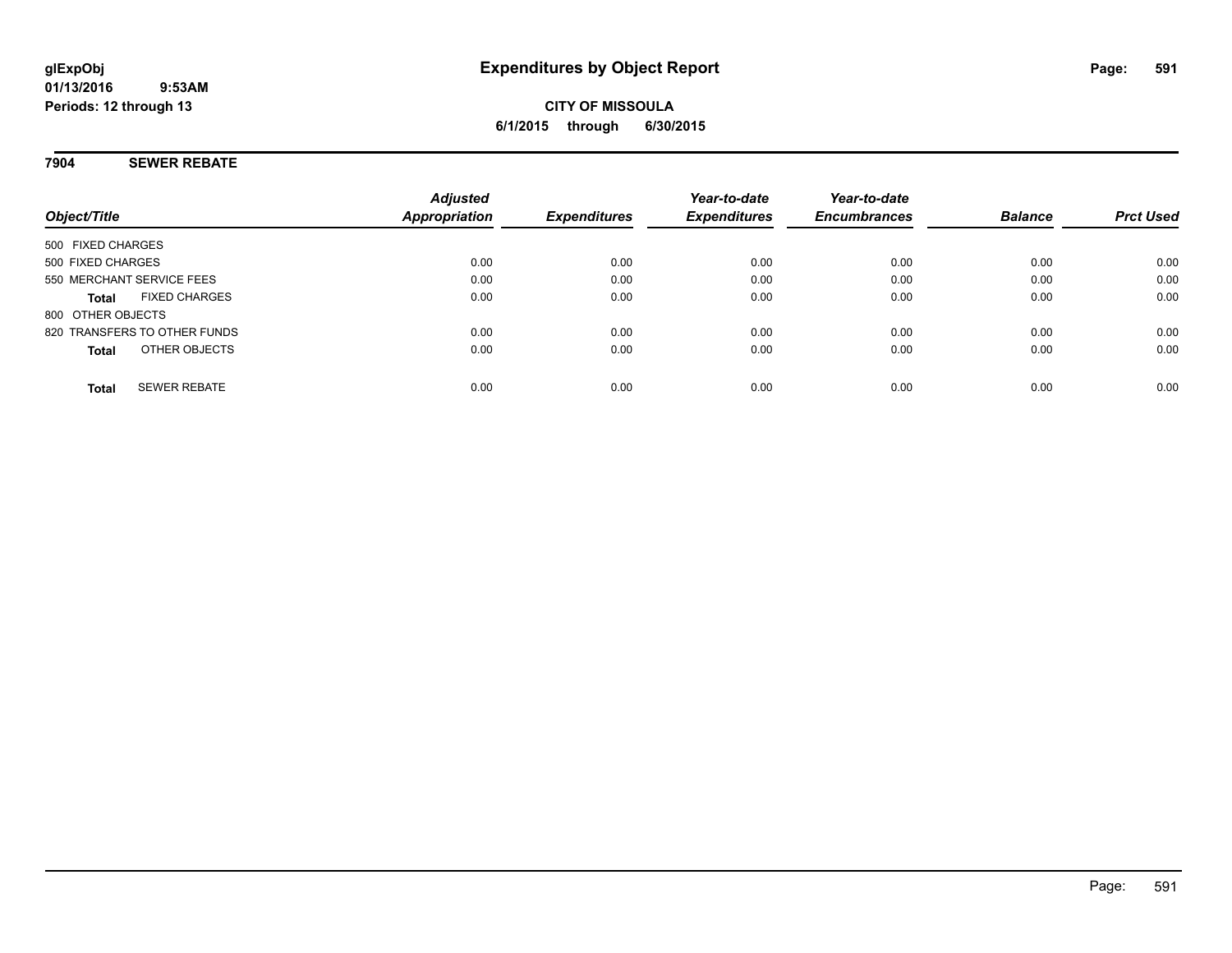#### **7905 WYE SEWER RSID 8489**

**280 PUBLIC WORKS ADMIN/ENGINEERING**

| Object/Title                                   | <b>Adjusted</b><br>Appropriation | <b>Expenditures</b> | Year-to-date<br><b>Expenditures</b> | Year-to-date<br><b>Encumbrances</b> | <b>Balance</b> | <b>Prct Used</b> |
|------------------------------------------------|----------------------------------|---------------------|-------------------------------------|-------------------------------------|----------------|------------------|
| 500 FIXED CHARGES                              |                                  |                     |                                     |                                     |                |                  |
| 500 FIXED CHARGES                              | 0.00                             | 0.00                | 0.00                                | 0.00                                | 0.00           | 0.00             |
| 550 MERCHANT SERVICE FEES                      | 0.00                             | 0.00                | 0.00                                | 0.00                                | 0.00           | 0.00             |
| <b>FIXED CHARGES</b><br><b>Total</b>           | 0.00                             | 0.00                | 0.00                                | 0.00                                | 0.00           | 0.00             |
| PUBLIC WORKS ADMIN/ENGINEERING<br><b>Total</b> | 0.00                             | 0.00                | 0.00                                | 0.00                                | 0.00           | 0.00             |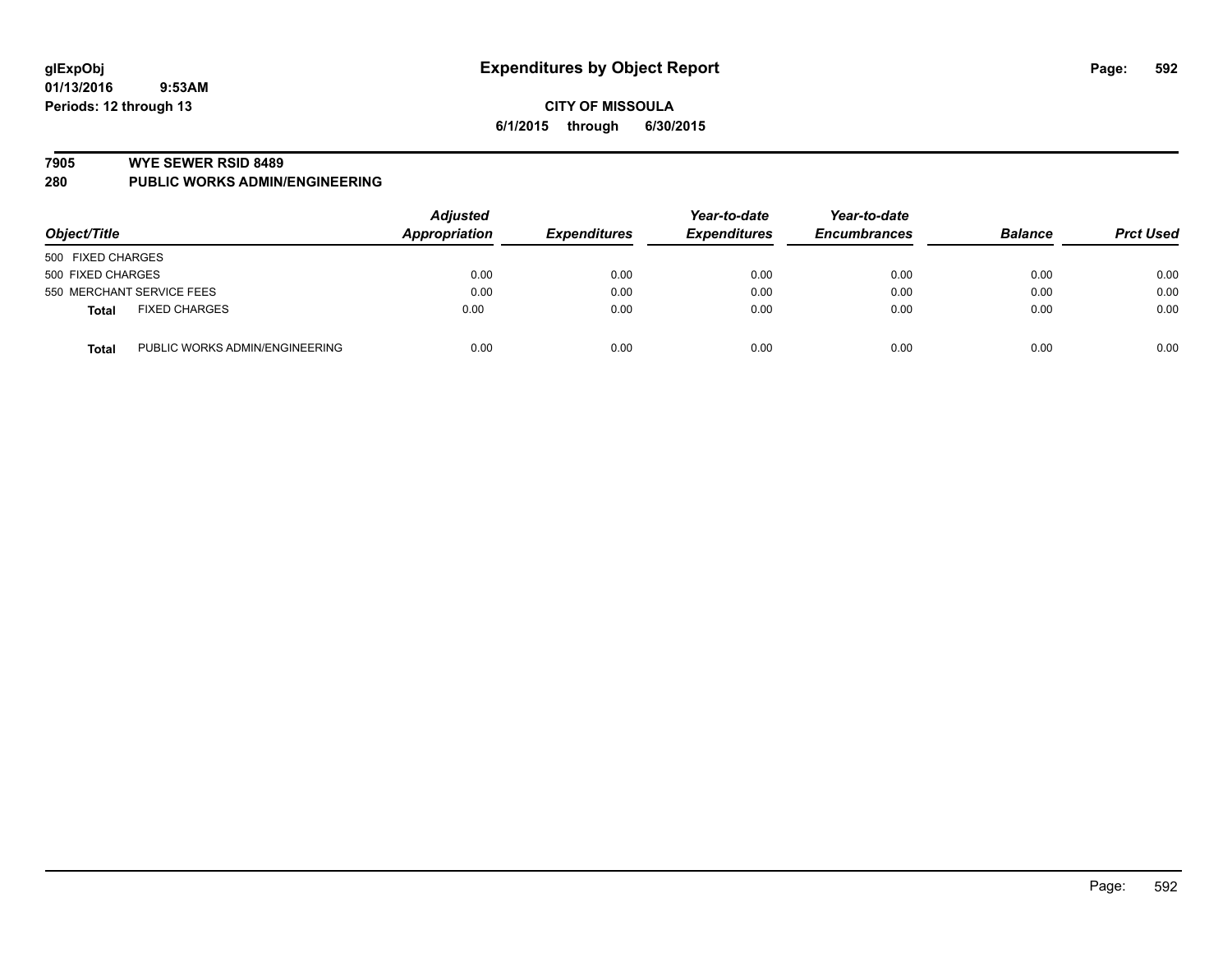**CITY OF MISSOULA 6/1/2015 through 6/30/2015**

#### **7905 WYE SEWER RSID 8489**

| Object/Title                         | <b>Adjusted</b><br><b>Appropriation</b> | <b>Expenditures</b> | Year-to-date<br><b>Expenditures</b> | Year-to-date<br><b>Encumbrances</b> | <b>Balance</b> | <b>Prct Used</b> |
|--------------------------------------|-----------------------------------------|---------------------|-------------------------------------|-------------------------------------|----------------|------------------|
| 500 FIXED CHARGES                    |                                         |                     |                                     |                                     |                |                  |
| 500 FIXED CHARGES                    | 0.00                                    | 0.00                | 0.00                                | 0.00                                | 0.00           | 0.00             |
| 550 MERCHANT SERVICE FEES            | 0.00                                    | 0.00                | 0.00                                | 0.00                                | 0.00           | 0.00             |
| <b>FIXED CHARGES</b><br><b>Total</b> | 0.00                                    | 0.00                | 0.00                                | 0.00                                | 0.00           | 0.00             |
| WYE SEWER RSID 8489<br>Total         | 0.00                                    | 0.00                | 0.00                                | 0.00                                | 0.00           | 0.00             |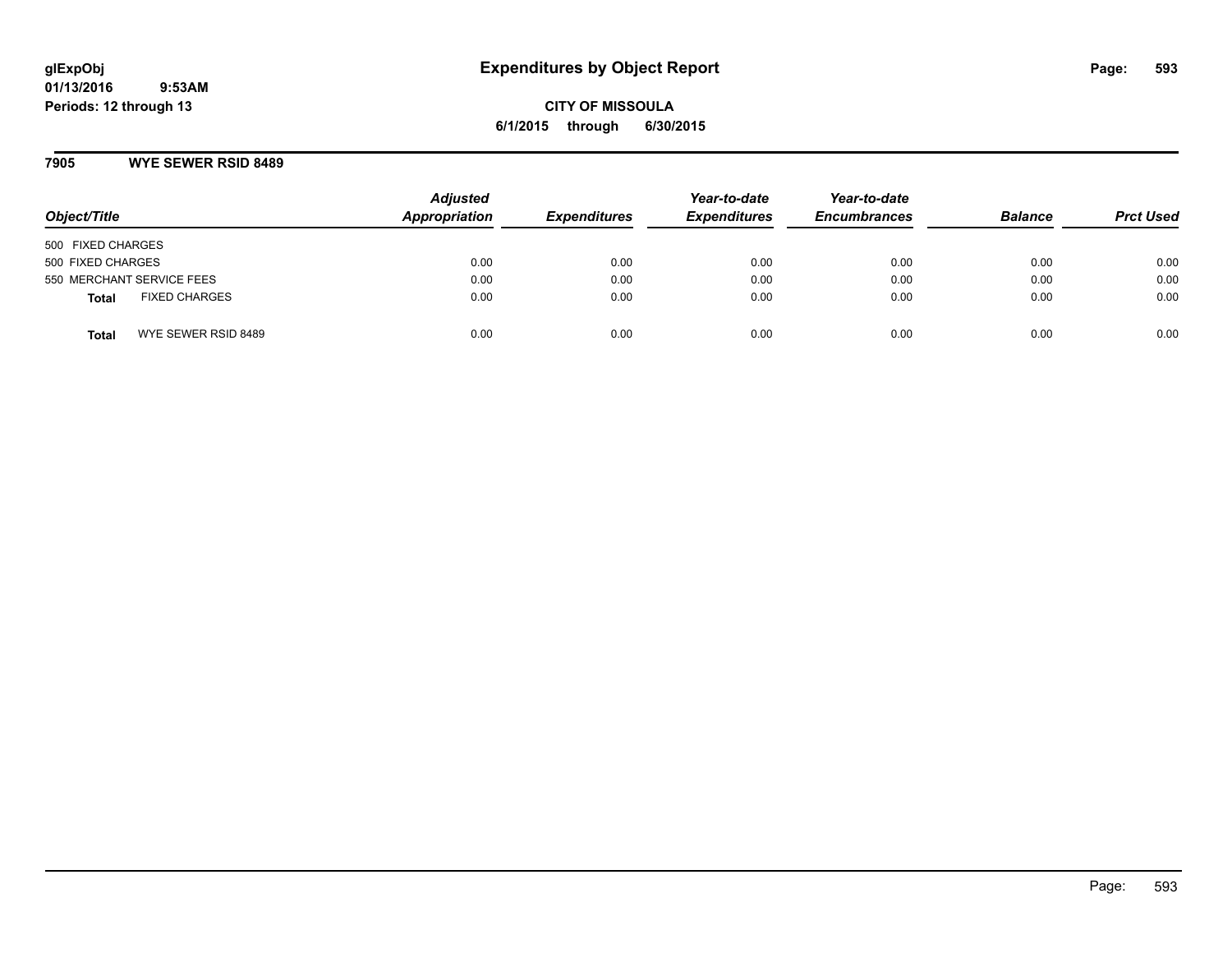#### **7911 RESIDENTIAL INSPECTION FUND**

**310 BUILDING INSPECTION**

|                                            | <b>Adjusted</b>      |                     | Year-to-date        | Year-to-date        |                |                  |
|--------------------------------------------|----------------------|---------------------|---------------------|---------------------|----------------|------------------|
| Object/Title                               | <b>Appropriation</b> | <b>Expenditures</b> | <b>Expenditures</b> | <b>Encumbrances</b> | <b>Balance</b> | <b>Prct Used</b> |
| 200 SUPPLIES                               |                      |                     |                     |                     |                |                  |
| 220 OPERATING SUPPLIES                     | 0.00                 | 0.00                | 0.00                | 0.00                | 0.00           | 0.00             |
| 240 OTHER SUPPLIES                         | 0.00                 | 0.00                | 0.00                | 0.00                | 0.00           | 0.00             |
| <b>SUPPLIES</b><br>Total                   | 0.00                 | 0.00                | 0.00                | 0.00                | 0.00           | 0.00             |
| 300 PURCHASED SERVICES                     |                      |                     |                     |                     |                |                  |
| 310 COMMUNICATIONS                         | 0.00                 | 0.00                | 45.00               | 0.00                | $-45.00$       | 0.00             |
| 320 PRINTING & DUPLICATING                 | 0.00                 | 0.00                | 0.00                | 0.00                | 0.00           | 0.00             |
| 330 PUBLICITY, SUBSCRIPTIONS & DUES        | 0.00                 | 0.00                | 0.00                | 0.00                | 0.00           | 0.00             |
| <b>PURCHASED SERVICES</b><br>Total         | 0.00                 | 0.00                | 45.00               | 0.00                | $-45.00$       | 0.00             |
| 500 FIXED CHARGES                          |                      |                     |                     |                     |                |                  |
| 550 MERCHANT SERVICE FEES                  | 0.00                 | 0.00                | 0.00                | 0.00                | 0.00           | 0.00             |
| <b>FIXED CHARGES</b><br><b>Total</b>       | 0.00                 | 0.00                | 0.00                | 0.00                | 0.00           | 0.00             |
| <b>BUILDING INSPECTION</b><br><b>Total</b> | 0.00                 | 0.00                | 45.00               | 0.00                | $-45.00$       | 0.00             |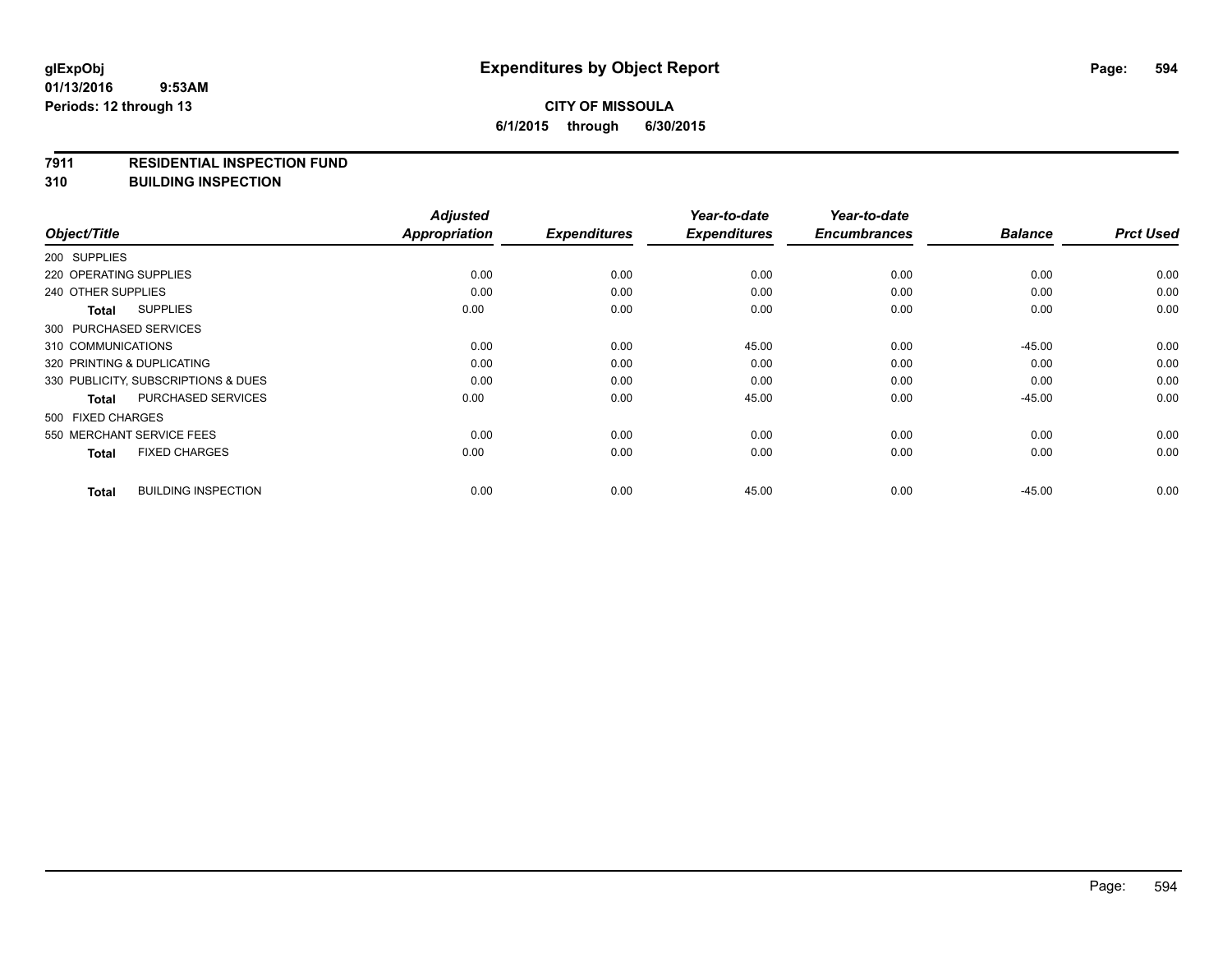## **CITY OF MISSOULA 6/1/2015 through 6/30/2015**

#### **7911 RESIDENTIAL INSPECTION FUND**

|                                                    | <b>Adjusted</b> |                     | Year-to-date        | Year-to-date        |                |                  |
|----------------------------------------------------|-----------------|---------------------|---------------------|---------------------|----------------|------------------|
| Object/Title                                       | Appropriation   | <b>Expenditures</b> | <b>Expenditures</b> | <b>Encumbrances</b> | <b>Balance</b> | <b>Prct Used</b> |
| 200 SUPPLIES                                       |                 |                     |                     |                     |                |                  |
| 220 OPERATING SUPPLIES                             | 0.00            | 0.00                | 0.00                | 0.00                | 0.00           | 0.00             |
| 240 OTHER SUPPLIES                                 | 0.00            | 0.00                | 0.00                | 0.00                | 0.00           | 0.00             |
| <b>SUPPLIES</b><br><b>Total</b>                    | 0.00            | 0.00                | 0.00                | 0.00                | 0.00           | 0.00             |
| 300 PURCHASED SERVICES                             |                 |                     |                     |                     |                |                  |
| 310 COMMUNICATIONS                                 | 0.00            | 0.00                | 45.00               | 0.00                | $-45.00$       | 0.00             |
| 320 PRINTING & DUPLICATING                         | 0.00            | 0.00                | 0.00                | 0.00                | 0.00           | 0.00             |
| 330 PUBLICITY, SUBSCRIPTIONS & DUES                | 0.00            | 0.00                | 0.00                | 0.00                | 0.00           | 0.00             |
| <b>PURCHASED SERVICES</b><br><b>Total</b>          | 0.00            | 0.00                | 45.00               | 0.00                | $-45.00$       | 0.00             |
| 500 FIXED CHARGES                                  |                 |                     |                     |                     |                |                  |
| 550 MERCHANT SERVICE FEES                          | 0.00            | 0.00                | 0.00                | 0.00                | 0.00           | 0.00             |
| <b>FIXED CHARGES</b><br><b>Total</b>               | 0.00            | 0.00                | 0.00                | 0.00                | 0.00           | 0.00             |
| <b>RESIDENTIAL INSPECTION FUND</b><br><b>Total</b> | 0.00            | 0.00                | 45.00               | 0.00                | $-45.00$       | 0.00             |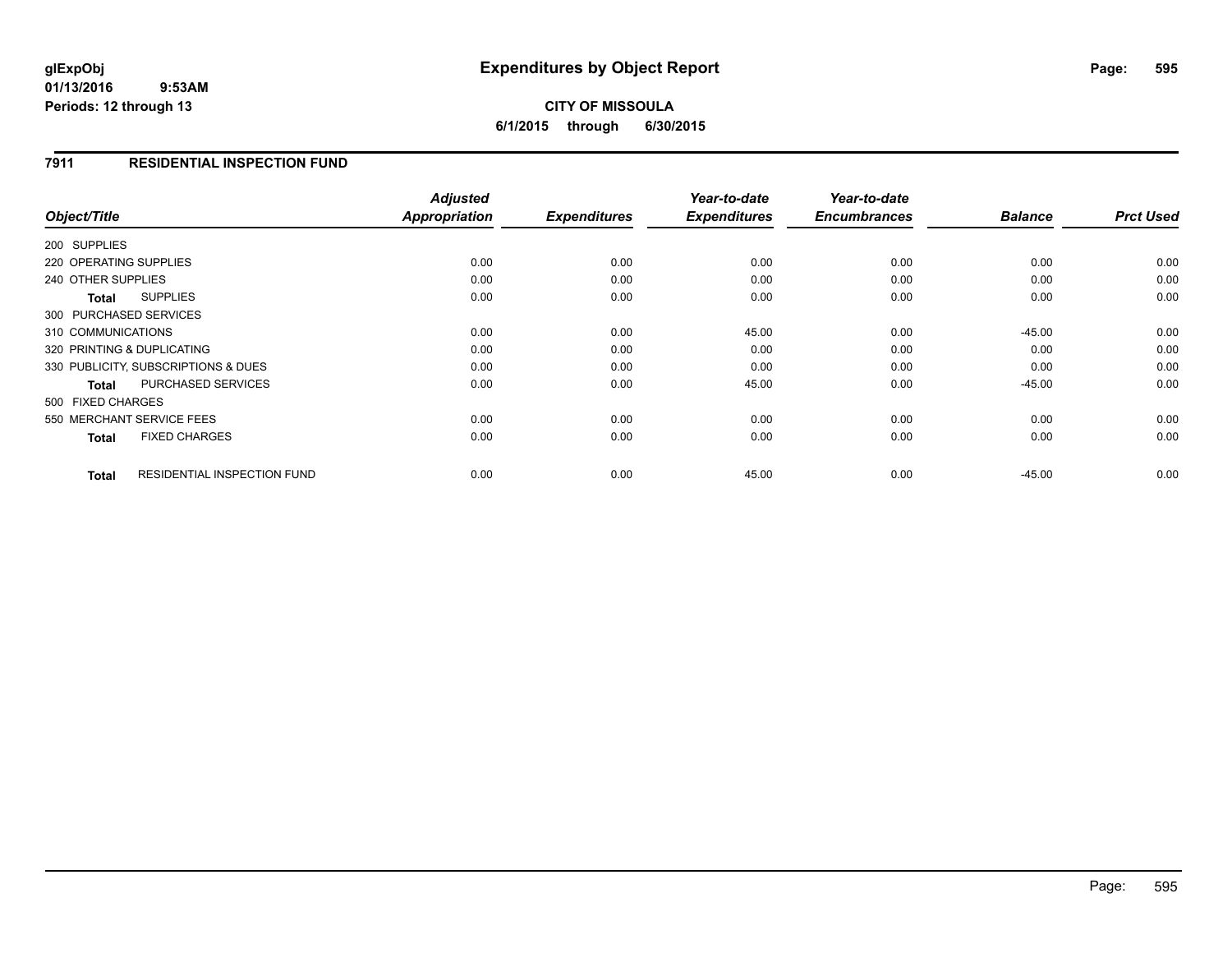### **CITY OF MISSOULA 6/1/2015 through 6/30/2015**

#### **9000 GENERAL FIXED ASSETS ACCOUNT GROUP**

**900 DEPRECIATION**

| Object/Title       |                       | <b>Adjusted</b><br>Appropriation | <b>Expenditures</b> | Year-to-date<br><b>Expenditures</b> | Year-to-date<br><b>Encumbrances</b> | <b>Balance</b>   | <b>Prct Used</b> |
|--------------------|-----------------------|----------------------------------|---------------------|-------------------------------------|-------------------------------------|------------------|------------------|
| 800 OTHER OBJECTS  |                       |                                  |                     |                                     |                                     |                  |                  |
| 830 DEPRECIATION   |                       | 0.00                             | 9.749.245.61        | 9.749.245.61                        | 0.00                                | $-9.749.245.61$  | 0.00             |
| <b>Total</b>       | OTHER OBJECTS         | 0.00                             | 9.749.245.61        | 9,749,245.61                        | 0.00                                | $-9.749.245.61$  | 0.00             |
| 900 CAPITAL OUTLAY |                       |                                  |                     |                                     |                                     |                  |                  |
| 900 CAPITAL OUTLAY |                       | 0.00                             | 296.979.50          | 296,979.50                          | 0.00                                | -296.979.50      | 0.00             |
| <b>Total</b>       | <b>CAPITAL OUTLAY</b> | 0.00                             | 296.979.50          | 296,979.50                          | 0.00                                | -296.979.50      | 0.00             |
| <b>Total</b>       | <b>DEPRECIATION</b>   | 0.00                             | 10.046.225.11       | 10.046.225.11                       | 0.00                                | $-10.046.225.11$ | 0.00             |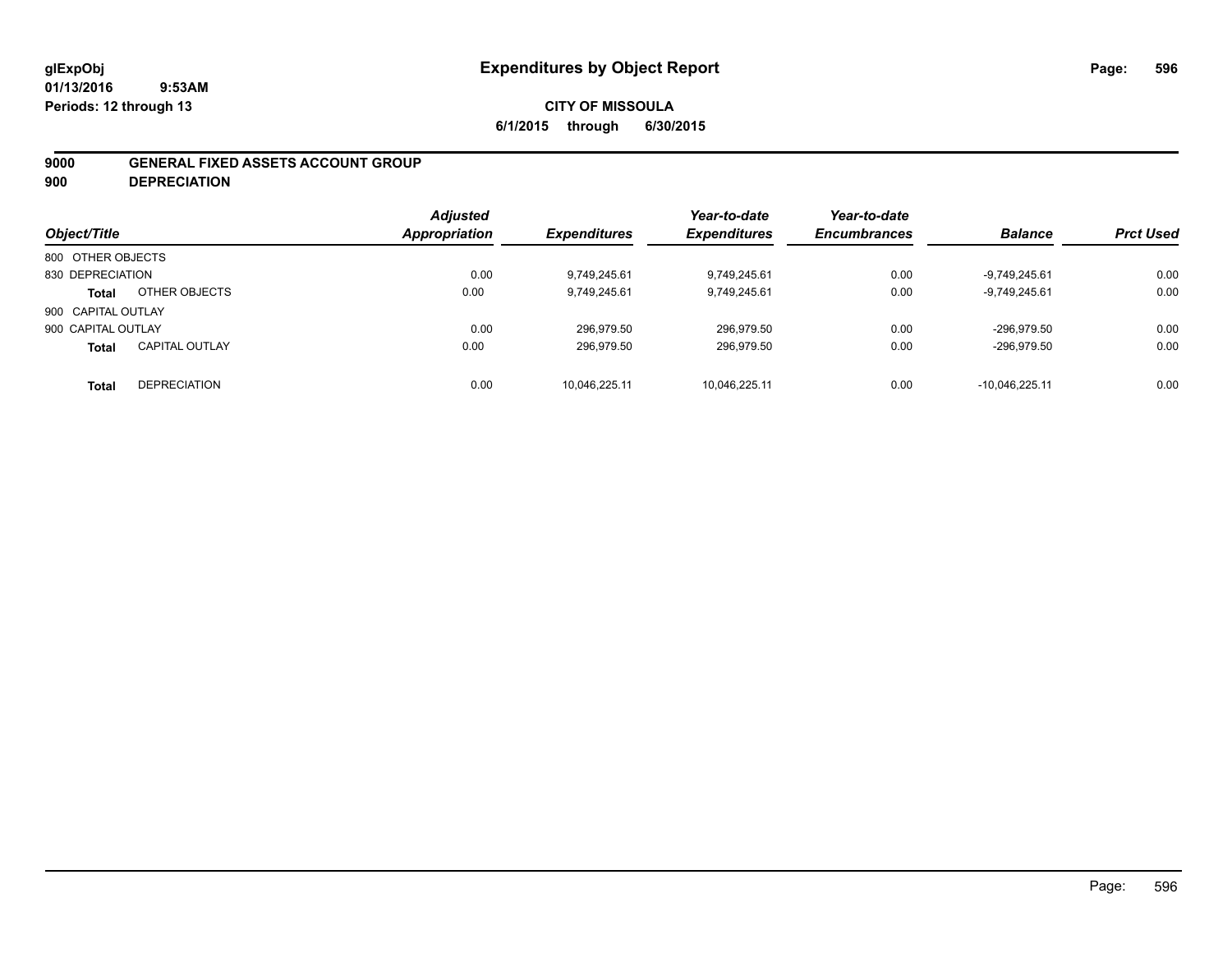**CITY OF MISSOULA 6/1/2015 through 6/30/2015**

#### **9000 GENERAL FIXED ASSETS ACCOUNT GROUP**

| Object/Title       |                                         | <b>Adjusted</b><br>Appropriation | <b>Expenditures</b> | Year-to-date<br><b>Expenditures</b> | Year-to-date<br><b>Encumbrances</b> | <b>Balance</b>  | <b>Prct Used</b> |
|--------------------|-----------------------------------------|----------------------------------|---------------------|-------------------------------------|-------------------------------------|-----------------|------------------|
| 800 OTHER OBJECTS  |                                         |                                  |                     |                                     |                                     |                 |                  |
| 830 DEPRECIATION   |                                         | 0.00                             | 9,749,245.61        | 9,749,245.61                        | 0.00                                | $-9.749.245.61$ | 0.00             |
| <b>Total</b>       | OTHER OBJECTS                           | 0.00                             | 9,749,245.61        | 9,749,245.61                        | 0.00                                | $-9,749,245.61$ | 0.00             |
| 900 CAPITAL OUTLAY |                                         |                                  |                     |                                     |                                     |                 |                  |
| 900 CAPITAL OUTLAY |                                         | 0.00                             | 296.979.50          | 296,979.50                          | 0.00                                | -296.979.50     | 0.00             |
| <b>Total</b>       | <b>CAPITAL OUTLAY</b>                   | 0.00                             | 296.979.50          | 296,979.50                          | 0.00                                | -296,979.50     | 0.00             |
| <b>Total</b>       | <b>GENERAL FIXED ASSETS ACCOUNT GRC</b> | 0.00                             | 10.046.225.11       | 10.046.225.11                       | 0.00                                | -10.046.225.11  | 0.00             |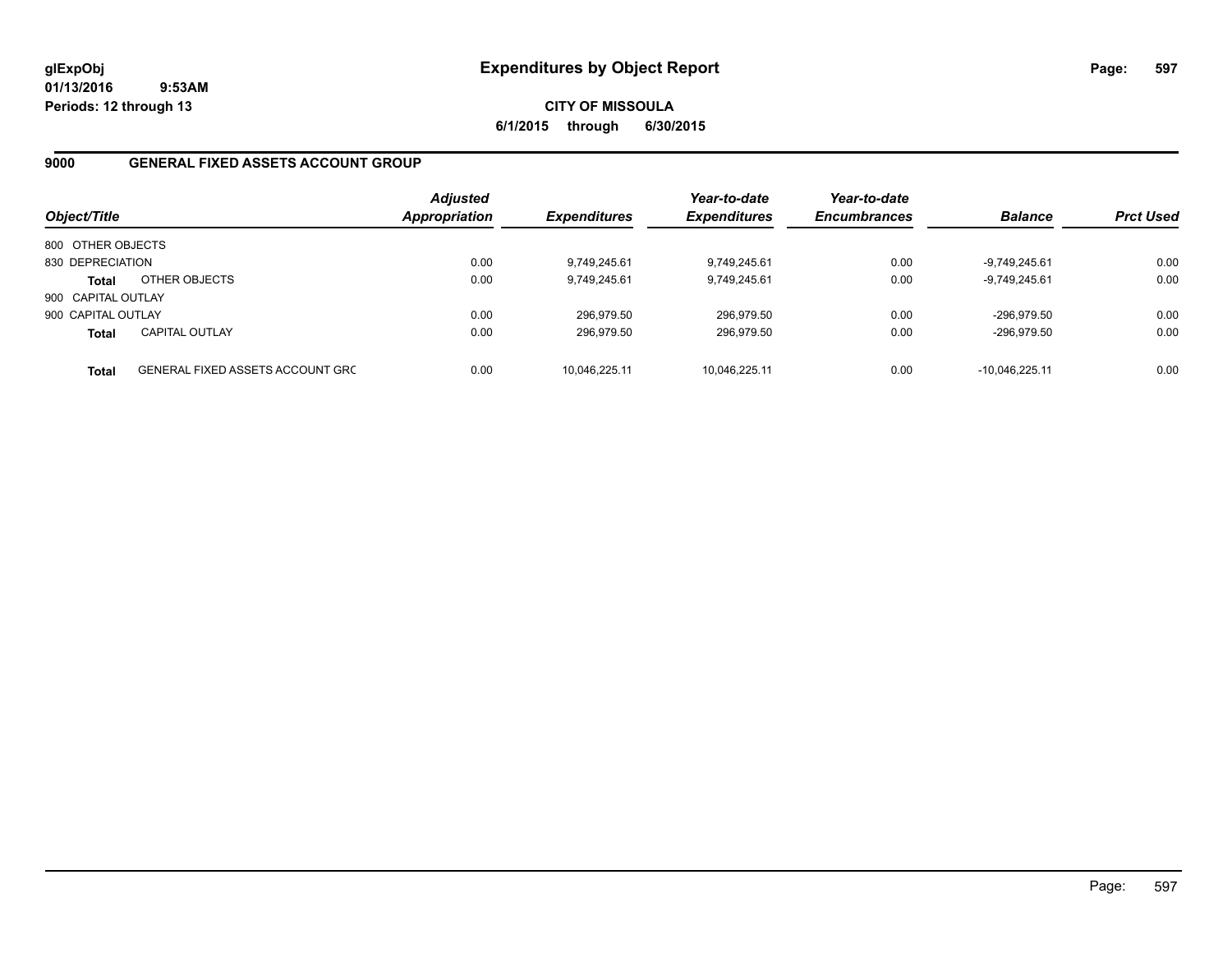#### *Grand Totals*

|                                           | <b>Adjusted</b> |                     | Year-to-date        | Year-to-date        |                 |                  |
|-------------------------------------------|-----------------|---------------------|---------------------|---------------------|-----------------|------------------|
| Object/Title                              | Appropriation   | <b>Expenditures</b> | <b>Expenditures</b> | <b>Encumbrances</b> | <b>Balance</b>  | <b>Prct User</b> |
| 100 PERSONAL SERVICES                     |                 |                     |                     |                     |                 |                  |
| 110 SALARIES AND WAGES                    | 28,761,611.00   | 3,539,918.17        | 27,767,533.13       | 0.00                | 994,077.87      | 96.5             |
| 115 SALARIES/HEALTH INSURANCE BENEFIT     | 629,280.00      | 397,267.00          | 1,540,829.50        | 0.00                | $-911,549.50$   | 244.8            |
| 120 OVERTIME/TERMINATION                  | 1,136,021.00    | 96,238.15           | 1,025,806.76        | 0.00                | 110,214.24      | 90.3             |
| 121 OUTSIDE HIRE OVERTIME                 | 75,000.00       | 7,961.68            | 92,287.08           | 0.00                | $-17,287.08$    | 123.0            |
| 122 COURT OVERTIME                        | 0.00            | 3,922.90            | 15.793.27           | 0.00                | $-15,793.27$    | 0.0              |
| 130 OTHER                                 | 285,339.00      | 2,400.00            | 123,545.94          | 0.00                | 161,793.06      | 43.3             |
| 133 *** Title Not Found ***               | 0.00            | 0.00                | 0.00                | 0.00                | 0.00            | 0.0              |
| 135 OPEB EXPENSE                          | 0.00            | 41,369.00           | 41,369.00           | 0.00                | $-41,369.00$    | 0.0              |
| <b>140 EMPLOYER CONTRIBUTIONS</b>         | 11,679,360.00   | 842,075.36          | 9,219,529.95        | 0.00                | 2,459,830.05    | 78.9             |
| <b>141 STATE RETIREMENT CONTRIBUTIONS</b> | 2,265,089.00    | 558,369.12          | 4,541,547.78        | 0.00                | $-2,276,458.78$ | 200.5            |
| 145 OPEB CONTRIBUTION                     | 0.00            | $-15,268.00$        | $-15.268.00$        | 0.00                | 15,268.00       | 0.0              |
| 190 PENSION EXPENSE                       | 0.00            | $-8,623.83$         | $-8,623.83$         | 0.00                | 8,623.83        | 0.0              |
| PERSONAL SERVICES<br><b>Total</b>         | 44,831,700.00   | 5,465,629.55        | 44,344,350.58       | 0.00                | 487,349.42      | 98.9             |
| 200 SUPPLIES                              |                 |                     |                     |                     |                 |                  |
| 210 OFFICE SUPPLIES                       | 151,744.00      | 25,435.88           | 134,911.63          | 0.00                | 16,832.37       | 88.9             |
| 220 OPERATING SUPPLIES                    | 1,321,889.00    | $-55,105.00$        | 913,619.71          | 0.00                | 408,269.29      | 69.1             |
| 230 REPAIR/MAINTENANCE                    | 932,701.00      | 99,926.78           | 812,274.19          | 0.00                | 120,426.81      | 87.0             |
| 231 GASOLINE                              | 679,390.00      | 127,347.12          | 578,797.47          | 0.00                | 100,592.53      | 85.1             |
| 240 OTHER SUPPLIES                        | 223,197.30      | 80,905.43           | 198,174.93          | 0.00                | 25,022.37       | 88.7             |
| 250 SUPPLIES FOR RESALE                   | 500.00          | 0.00                | 0.00                | 0.00                | 500.00          | 0.0              |
| <b>SUPPLIES</b><br>Total                  | 3,309,421.30    | 278,510.21          | 2,637,777.93        | 0.00                | 671,643.37      | 79.7             |
| 300 PURCHASED SERVICES                    |                 |                     |                     |                     |                 |                  |
| 310 COMMUNICATIONS                        | 142,362.00      | 21,156.25           | 124,149.56          | 0.00                | 18,212.44       | 87.2             |
| 320 PRINTING & DUPLICATING                | 106,127.00      | 17,212.32           | 51,388.37           | 0.00                | 54,738.63       | 48.4             |
| 330 PUBLICITY, SUBSCRIPTIONS & DUES       | 359,390.00      | 24,056.58           | 341,718.23          | 0.00                | 17,671.77       | 95.0             |
| 340 SEWER                                 | 16,540.00       | 0.00                | 17,960.09           | 0.00                | $-1,420.09$     | 108.5            |
| 341 ELECTRICITY & NATURAL GAS             | 1,700,479.00    | 287,391.89          | 1,686,549.68        | 0.00                | 13,929.32       | 99.1             |
| 343 WATER CHARGES                         | 226,493.00      | 84,171.93           | 279,063.56          | 0.00                | $-52,570.56$    | 123.2            |
| 344 TELEPHONE SERVICE                     | 306,432.00      | 41,609.61           | 282,953.93          | 0.00                | 23,478.07       | 92.3             |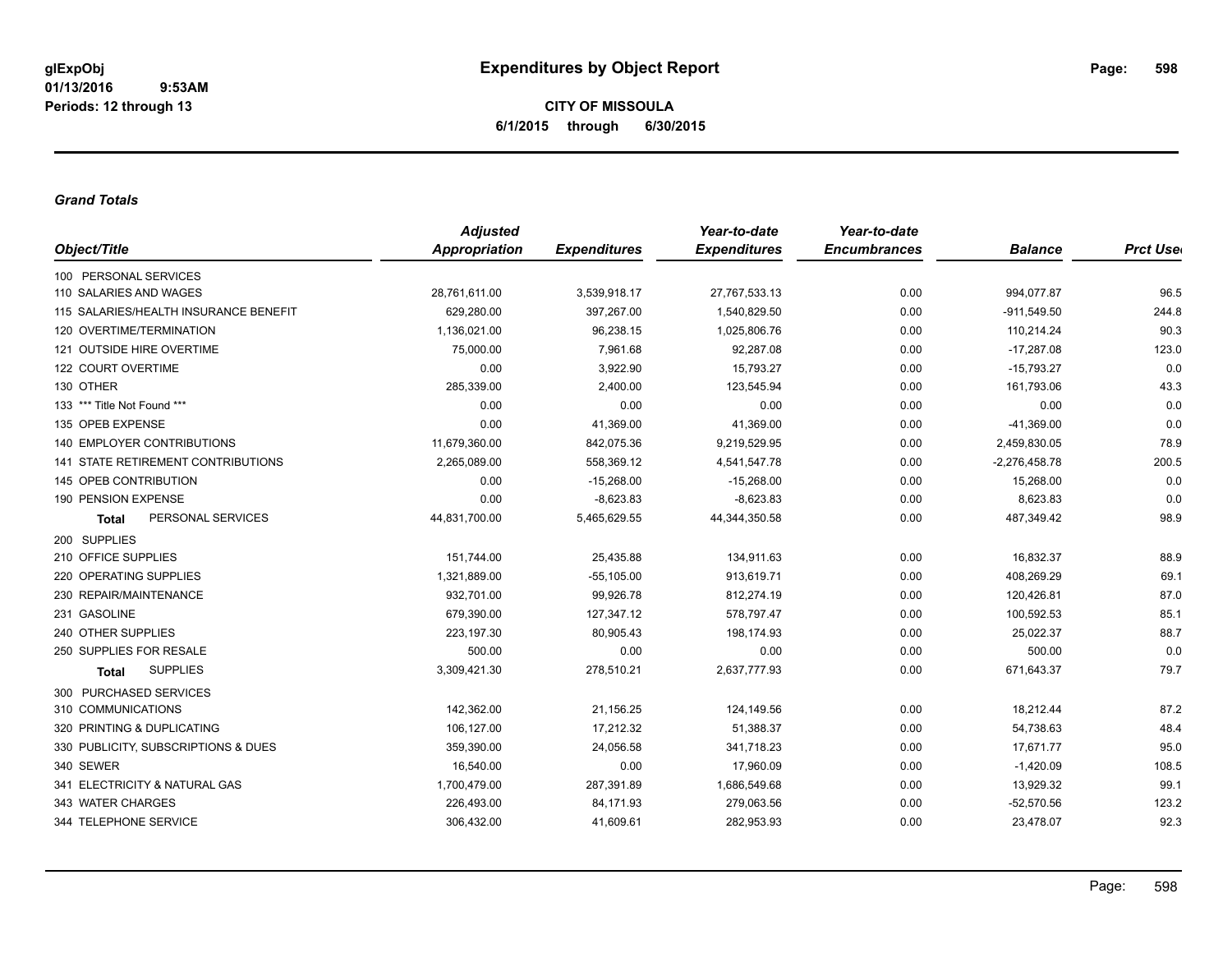*Grand Totals [Continued]*

|                                            | <b>Adjusted</b> |                     | Year-to-date        | Year-to-date        |                 |                  |
|--------------------------------------------|-----------------|---------------------|---------------------|---------------------|-----------------|------------------|
| Object/Title                               | Appropriation   | <b>Expenditures</b> | <b>Expenditures</b> | <b>Encumbrances</b> | <b>Balance</b>  | <b>Prct Uset</b> |
| 345 GARBAGE                                | 116,491.00      | 17,150.86           | 96,280.45           | 0.00                | 20,210.55       | 82.6             |
| 350 PROFESSIONAL SERVICES                  | 4,357,374.00    | 1,314,923.60        | 6,087,537.85        | 0.00                | $-1,730,163.85$ | 139.7            |
| 351 INSURANCE CLAIMS                       | 5,091,229.00    | 661,813.29          | 4,816,128.94        | 0.00                | 275,100.06      | 94.6             |
| 352 HEALTH PROGRAMS                        | 80,000.00       | 23,719.33           | 85,850.00           | 0.00                | $-5,850.00$     | 107.3            |
| 353 ADMINISTRATION EXPENDITURES            | 582,161.00      | 54,269.00           | 653,754.53          | 0.00                | $-71,593.53$    | 112.3            |
| 354 TRANSITIONAL REINSURANCE PROGRAM       | 0.00            | 0.00                | 66,780.00           | 0.00                | $-66,780.00$    | 0.0              |
| 360 REPAIR & MAINTENANCE                   | 1,342,787.00    | 226,307.92          | 1,203,823.26        | 0.00                | 138,963.74      | 89.6             |
| 370 TRAVEL                                 | 189,791.00      | 13,985.25           | 112,052.71          | 0.00                | 77,738.29       | 59.0             |
| 380 TRAINING                               | 163,524.00      | 8,404.38            | 105,873.78          | 0.00                | 57,650.22       | 64.7             |
| 390 OTHER PURCHASED SERVICES               | 2,032,851.00    | 316,599.39          | 1,156,848.26        | 0.00                | 876,002.74      | 56.9             |
| PURCHASED SERVICES<br>Total                | 16,814,031.00   | 3,112,771.60        | 17, 168, 713. 20    | 0.00                | $-354,682.20$   | 102.1            |
| <b>400 BUILDING MATERIALS</b>              |                 |                     |                     |                     |                 |                  |
| <b>400 BUILDING MATERIALS</b>              | 247,164.00      | 24,760.68           | 213,027.47          | 0.00                | 34,136.53       | 86.1             |
| <b>BUILDING MATERIALS</b><br>Total         | 247,164.00      | 24,760.68           | 213,027.47          | 0.00                | 34,136.53       | 86.1             |
| 500 FIXED CHARGES                          |                 |                     |                     |                     |                 |                  |
| 500 FIXED CHARGES                          | 3,103,827.00    | 843,854.53          | 2,628,552.99        | 0.00                | 475,274.01      | 84.6             |
| 530 EQUIPMENT RENTAL                       | 500.00          | 21.00               | 637.00              | 0.00                | $-137.00$       | 127.4            |
| 550 MERCHANT SERVICE FEES                  | 48,220.00       | 77,104.57           | 102,820.11          | 0.00                | $-54,600.11$    | 213.2            |
| <b>FIXED CHARGES</b><br><b>Total</b>       | 3,152,547.00    | 920,980.10          | 2,732,010.10        | 0.00                | 420,536.90      | 86.6             |
| 600 DEBT SERVICE                           |                 |                     |                     |                     |                 |                  |
| 600 DEBT SERVICE                           | 0.00            | 0.00                | 0.00                | 0.00                | 0.00            | 0.0              |
| 610 PRINCIPAL                              | 7,415,794.00    | 2,176,887.46        | 5,555,447.82        | 0.00                | 1,860,346.18    | 74.9             |
| 615 JUDGMENT LEVY DEBT PAYMENT             | 80,421.00       | 0.00                | 0.00                | 0.00                | 80,421.00       | 0.0              |
| 620 INTEREST / SERVICE FEES                | 2,957,871.00    | 1,244,070.82        | 2,963,209.59        | 0.00                | $-5,338.59$     | 100.1            |
| <b>DEBT SERVICE</b><br>Total               | 10,454,086.00   | 3,420,958.28        | 8,518,657.41        | 0.00                | 1,935,428.59    | 81.4             |
| 700 GRANTS & CONTRIBUTIONS                 |                 |                     |                     |                     |                 |                  |
| 700 GRANTS & CONTRIBUTIONS                 | 8,316,771.00    | 1,695,727.36        | 5,888,656.65        | 0.00                | 2,428,114.35    | 70.8             |
| 751 RECREATION SCHOLARSHIPS                | 0.00            | 0.00                | 0.00                | 0.00                | 0.00            | 0.0              |
| 780 INTERGOVERNMENTAL TRANSFER             | 0.00            | 0.00                | 0.00                | 0.00                | 0.00            | 0.0              |
| <b>GRANTS &amp; CONTRIBUTIONS</b><br>Total | 8,316,771.00    | 1,695,727.36        | 5,888,656.65        | 0.00                | 2,428,114.35    | 70.8             |
| 800 OTHER OBJECTS                          |                 |                     |                     |                     |                 |                  |